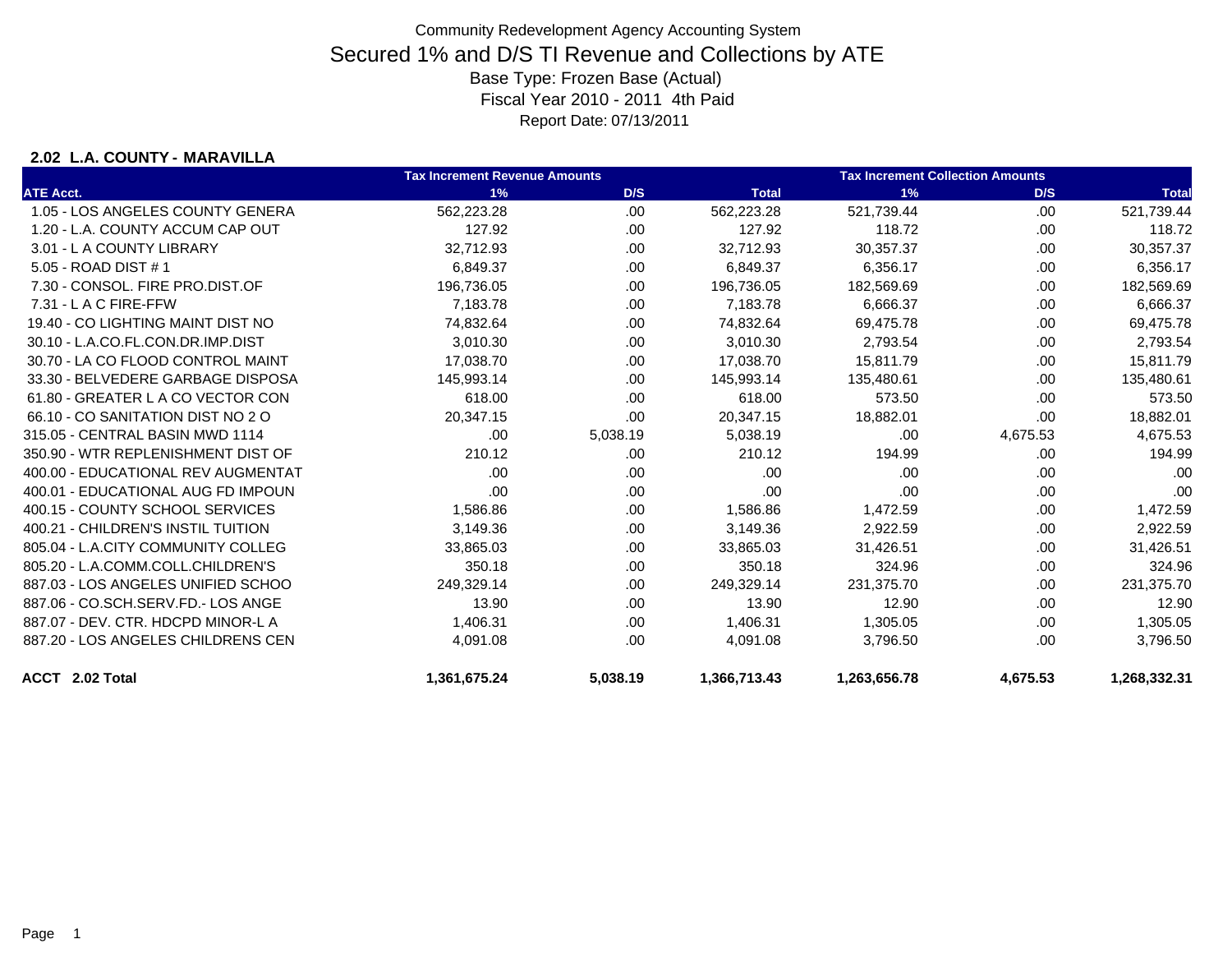### **2.03 L.A. COUNTY - LANCASTER HOMES**

|                                    | <b>Tax Increment Revenue Amounts</b> |          |              | <b>Tax Increment Collection Amounts</b> |          |              |
|------------------------------------|--------------------------------------|----------|--------------|-----------------------------------------|----------|--------------|
| <b>ATE Acct.</b>                   | 1%                                   | D/S      | <b>Total</b> | 1%                                      | D/S      | <b>Total</b> |
| 1.05 - LOS ANGELES COUNTY GENERA   | 14,980.09                            | .00      | 14,980.09    | 14,980.09                               | .00      | 14,980.09    |
| 1.20 - L.A. COUNTY ACCUM CAP OUT   | 4.94                                 | .00.     | 4.94         | 4.94                                    | .00      | 4.94         |
| 3.01 - L A COUNTY LIBRARY          | 995.82                               | .00.     | 995.82       | 995.82                                  | .00      | 995.82       |
| 7.30 - CONSOL, FIRE PRO.DIST.OF    | 5,999.62                             | .00      | 5,999.62     | 5,999.62                                | .00      | 5,999.62     |
| $7.31 - L$ A C FIRE-FFW            | 202.90                               | .00      | 202.90       | 202.90                                  | .00      | 202.90       |
| 47.04 - LA CO WATERWORKS #40 ANTE  | 521.38                               | .00      | 521.38       | 521.38                                  | .00      | 521.38       |
| 51.75 - L A CO WATER WKS NO 40 AC  | 397.83                               | .00.     | 397.83       | 397.83                                  | .00.     | 397.83       |
| 53.30 - LANCASTER CEMETERY DISTRI  | 54.36                                | .00      | 54.36        | 54.36                                   | .00      | 54.36        |
| 61.05 - ANTELOPE VLY MOSO & VECTO  | 69.19                                | .00      | 69.19        | 69.19                                   | .00      | 69.19        |
| 186.01 - CITY-LANCASTER TD #1      | 2,446.38                             | .00.     | 2,446.38     | 2,446.38                                | .00      | 2,446.38     |
| 186.51 - LANCASTER LIGHTING MAINT  | 1,439.46                             | .00      | 1,439.46     | 1,439.46                                | .00      | 1,439.46     |
| 300.10 - ANTELOPE VY.-EAST KERN WA | 654.82                               | 2,551.42 | 3,206.24     | 654.82                                  | 2,551.42 | 3,206.24     |
| 400.00 - EDUCATIONAL REV AUGMENTAT | .00                                  | .00      | .00          | .00                                     | .00      | .00          |
| 400.01 - EDUCATIONAL AUG FD IMPOUN | .00                                  | .00      | .00          | .00                                     | .00      | .00          |
| 400.15 - COUNTY SCHOOL SERVICES    | 49.42                                | .00      | 49.42        | 49.42                                   | .00      | 49.42        |
| 400.21 - CHILDREN'S INSTIL TUITION | 96.37                                | .00.     | 96.37        | 96.37                                   | .00      | 96.37        |
| 529.01 - LANCASTER SCHOOL DISTRICT | 2,038.59                             | .00.     | 2,038.59     | 2,038.59                                | .00      | 2,038.59     |
| 529.06 - CO.SCH.SERV.FD.- LANCASTE | 301.46                               | .00      | 301.46       | 301.46                                  | .00      | 301.46       |
| 529.07 - DEV CTR HDCPD MINOR LANCA | 29.65                                | .00      | 29.65        | 29.65                                   | .00      | 29.65        |
| 717.02 - ANTELOPE VALLEY UNION HIG | 3,338.34                             | .00      | 3,338.34     | 3,338.34                                | .00      | 3,338.34     |
| 717.06 - CO.SCH.SERV.FD.- ANTELOPE | 12.36                                | .00      | 12.36        | 12.36                                   | .00      | 12.36        |
| 717.07 - ANTELOPE VY.UN.HI.-ELEM S | 1,635.81                             | .00.     | 1,635.81     | 1,635.81                                | .00      | 1,635.81     |
| 792.04 - ANTELOPE VY.JT. COMMUNITY | 926.63                               | .00.     | 926.63       | 926.63                                  | .00      | 926.63       |
| ACCT 2.03 Total                    | 36,195.42                            | 2,551.42 | 38,746.84    | 36,195.42                               | 2,551.42 | 38,746.84    |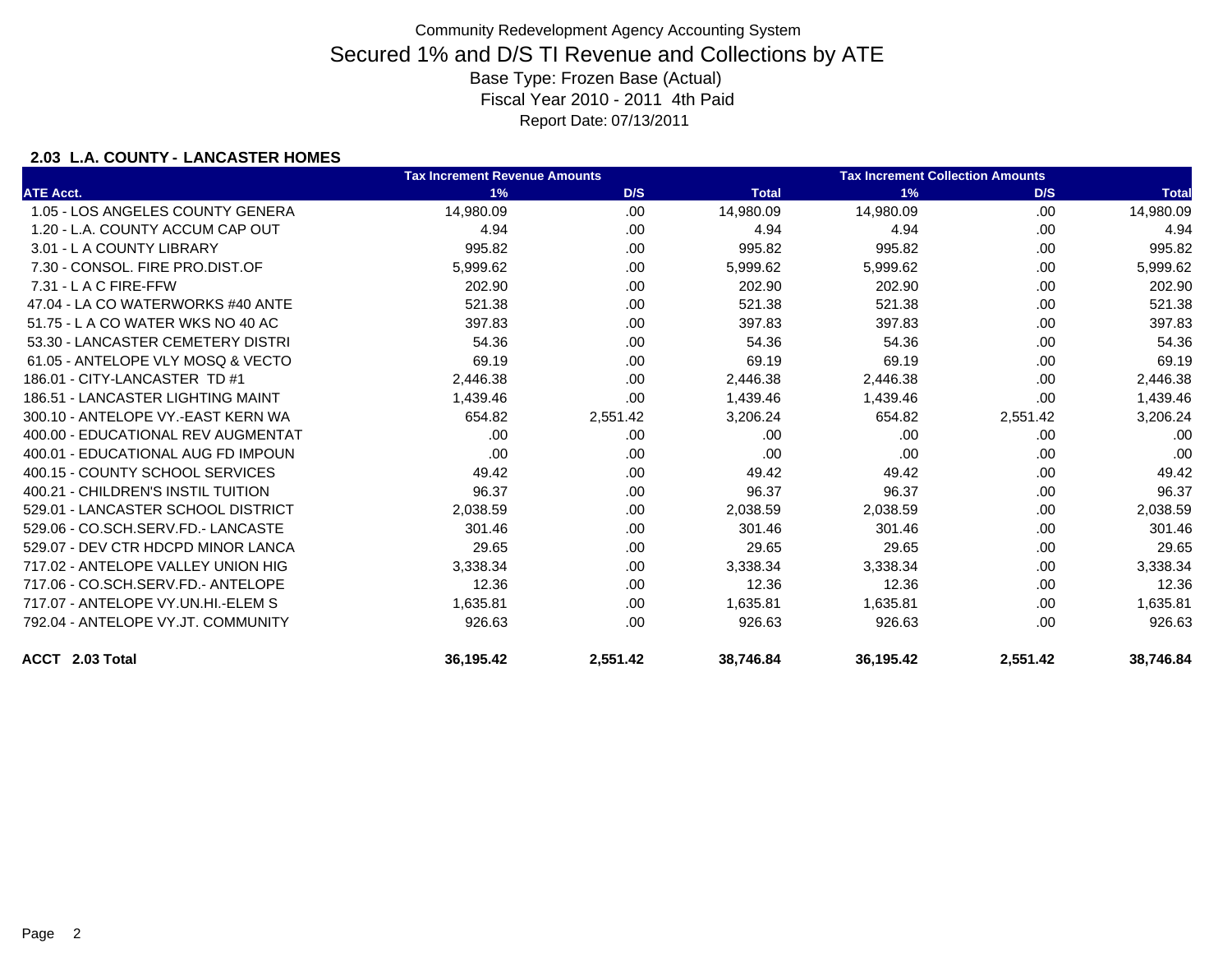### **2.04 L.A. COUNTY - WILLOWBROOK**

|                                    | <b>Tax Increment Revenue Amounts</b> |          |              | <b>Tax Increment Collection Amounts</b> |          |              |  |
|------------------------------------|--------------------------------------|----------|--------------|-----------------------------------------|----------|--------------|--|
| <b>ATE Acct.</b>                   | 1%                                   | D/S      | <b>Total</b> | 1%                                      | D/S      | <b>Total</b> |  |
| 1.05 - LOS ANGELES COUNTY GENERA   | 591,533.53                           | .00      | 591,533.53   | 548,496.45                              | .00      | 548,496.45   |  |
| 1.20 - L.A. COUNTY ACCUM CAP OUT   | 121.15                               | .00      | 121.15       | 112.52                                  | .00      | 112.52       |  |
| 3.01 - L A COUNTY LIBRARY          | 31,014.37                            | .00      | 31,014.37    | 28,810.21                               | .00      | 28,810.21    |  |
| 5.10 - ROAD DIST # 2               | 6,672.31                             | .00      | 6,672.31     | 6,198.11                                | .00      | 6,198.11     |  |
| 7.30 - CONSOL, FIRE PRO.DIST.OF    | 186,525.86                           | .00      | 186,525.86   | 173,270.00                              | .00      | 173,270.00   |  |
| $7.31 - L$ A C FIRE-FFW            | 8,026.60                             | .00      | 8,026.60     | 7,441.52                                | .00      | 7,441.52     |  |
| 19.40 - CO LIGHTING MAINT DIST NO  | 94,309.25                            | .00      | 94,309.25    | 86,655.95                               | .00      | 86,655.95    |  |
| 30.10 - L.A.CO.FL.CON.DR.IMP.DIST  | 2,854.36                             | .00      | 2,854.36     | 2,651.52                                | .00.     | 2,651.52     |  |
| 30.70 - LA CO FLOOD CONTROL MAINT  | 16,152.50                            | .00      | 16,152.50    | 15,004.46                               | .00      | 15,004.46    |  |
| 33.60 - FIRESTONE GARBAGE DISPOSA  | 88,311.71                            | .00      | 88.311.71    | 82,035.48                               | .00      | 82,035.48    |  |
| 61.80 - GREATER L A CO VECTOR CON  | 596.26                               | .00      | 596.26       | 552.42                                  | .00      | 552.42       |  |
| 66.05 - CO SANITATION DIST NO 1 O  | 22,180.19                            | .00      | 22,180.19    | 20,603.92                               | .00      | 20,603.92    |  |
| 315.05 - CENTRAL BASIN MWD 1114    | .00                                  | 4,888.03 | 4,888.03     | .00                                     | 4,533.39 | 4,533.39     |  |
| 350.90 - WTR REPLENISHMENT DIST OF | 199.00                               | .00      | 199.00       | 184.84                                  | .00      | 184.84       |  |
| 400.00 - EDUCATIONAL REV AUGMENTAT | .00                                  | .00      | .00          | .00                                     | .00      | .00          |  |
| 400.01 - EDUCATIONAL AUG FD IMPOUN | .00                                  | .00      | .00          | .00                                     | .00      | .00          |  |
| 400.15 - COUNTY SCHOOL SERVICES    | 1,504.53                             | .00      | 1,504.53     | 1,397.61                                | .00      | 1,397.61     |  |
| 400.21 - CHILDREN'S INSTIL TUITION | 2,986.04                             | .00      | 2,986.04     | 2,773.85                                | .00      | 2,773.85     |  |
| 793.04 - COMPTON COMMUNITY COLLEGE | 24,276.93                            | .00      | 24,276.93    | 22,551.61                               | .00      | 22,551.61    |  |
| 793.20 - CHILDREN'S CTR FUND COMPT | 7,754.27                             | .00      | 7,754.27     | 7,203.21                                | .00      | 7,203.21     |  |
| 845.03 - COMPTON UNIFIED SCHOOL DI | 220,858.76                           | .00      | 220,858.76   | 205,162.65                              | .00.     | 205,162.65   |  |
| 845.06 - CO.SCH.SERV.FD.-COMPTON   | 7,236.70                             | .00      | 7,236.70     | 6,722.35                                | .00.     | 6,722.35     |  |
| 845.07 - DEV.CTR.HDCPD.MINOR-COMPT | 1,060.56                             | .00      | 1,060.56     | 985.22                                  | .00      | 985.22       |  |
| 845.20 - COMPTON CHILDREN'S CENTER | 6,915.87                             | .00      | 6,915.87     | 6,424.35                                | .00      | 6,424.35     |  |
| ACCT 2.04 Total                    | 1,321,090.75                         | 4,888.03 | 1,325,978.78 | 1,225,238.25                            | 4,533.39 | 1,229,771.64 |  |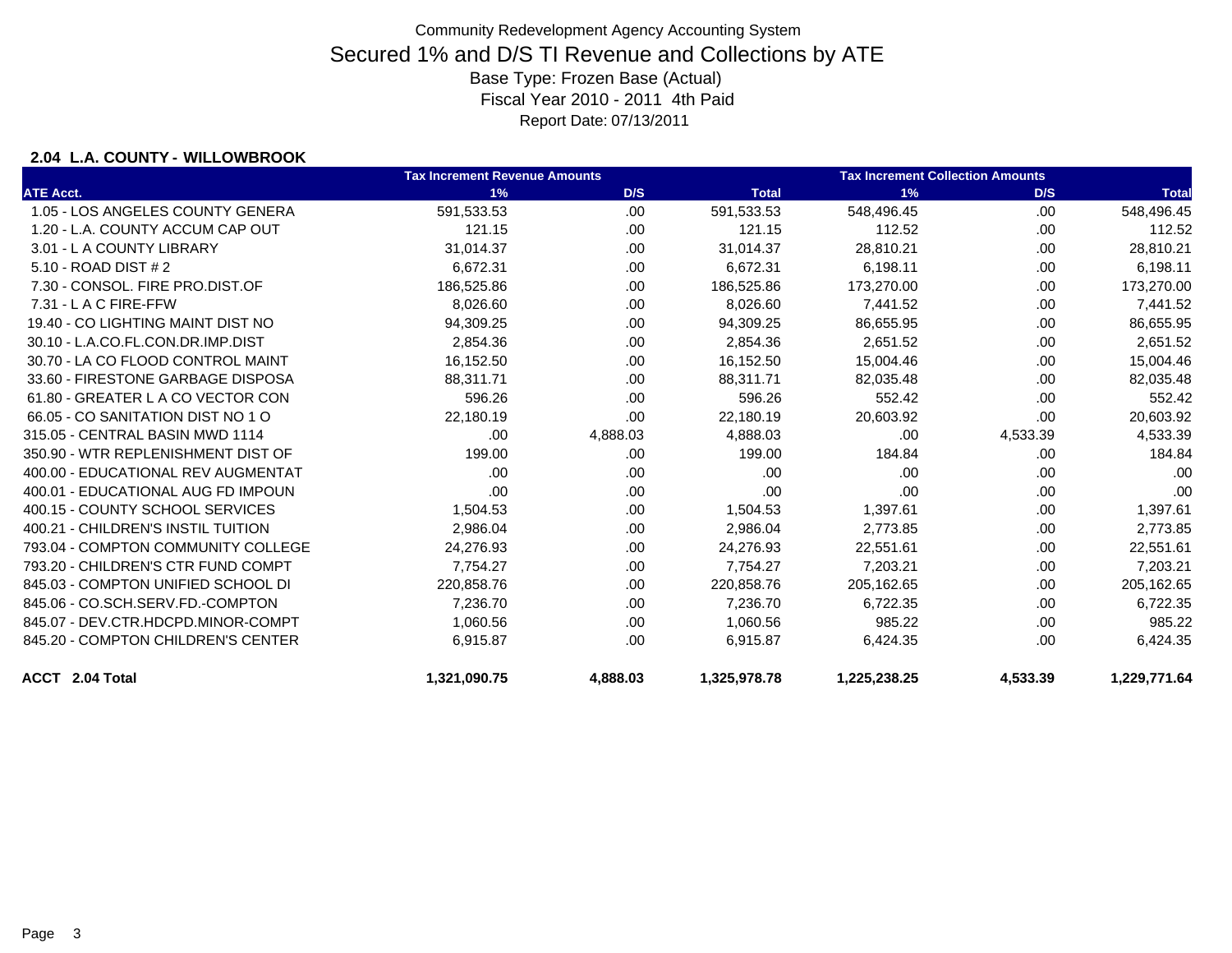### **2.06 L.A. COUNTY - E RANCHO DOMINGUEZ**

|                                    | <b>Tax Increment Revenue Amounts</b> | <b>Tax Increment Collection Amounts</b> |              |            |        |              |
|------------------------------------|--------------------------------------|-----------------------------------------|--------------|------------|--------|--------------|
| <b>ATE Acct.</b>                   | 1%                                   | D/S                                     | <b>Total</b> | 1%         | D/S    | <b>Total</b> |
| 1.05 - LOS ANGELES COUNTY GENERA   | 83,865.49                            | .00                                     | 83,865.49    | 74.037.70  | .00    | 74,037.70    |
| 1.20 - L.A. COUNTY ACCUM CAP OUT   | 19.10                                | .00                                     | 19.10        | 16.86      | .00    | 16.86        |
| 3.01 - L A COUNTY LIBRARY          | 4,882.41                             | .00                                     | 4,882.41     | 4,310.27   | .00    | 4,310.27     |
| 5.10 - ROAD DIST # 2               | 981.72                               | .00                                     | 981.72       | 866.67     | .00    | 866.67       |
| 7.30 - CONSOL, FIRE PRO.DIST.OF    | 29,362.94                            | .00                                     | 29,362.94    | 25,922.04  | .00    | 25,922.04    |
| 7.31 - L A C FIRE-FFW              | 1,118.80                             | .00                                     | 1,118.80     | 987.69     | .00.   | 987.69       |
| 19.40 - CO LIGHTING MAINT DIST NO  | 7,796.42                             | .00                                     | 7.796.42     | 6,882.79   | .00    | 6,882.79     |
| 30.10 - L.A.CO.FL.CON.DR.IMP.DIST  | 449.30                               | .00                                     | 449.30       | 396.65     | .00    | 396.65       |
| 30.70 - LA CO FLOOD CONTROL MAINT  | 2,543.04                             | .00                                     | 2,543.04     | 2,245.04   | .00    | 2,245.04     |
| 33.60 - FIRESTONE GARBAGE DISPOSA  | 13,902.45                            | .00                                     | 13,902.45    | 12,273.30  | .00    | 12,273.30    |
| 61.20 - COMPTON CREEK MOSQUITO AB  | 512.52                               | .00                                     | 512.52       | 452.46     | .00    | 452.46       |
| 66.05 - CO SANITATION DIST NO 1 O  | 3,491.60                             | .00                                     | 3,491.60     | 3,082.44   | .00    | 3,082.44     |
| 315.05 - CENTRAL BASIN MWD 1114    | .00                                  | 709.92                                  | 709.92       | .00        | 626.73 | 626.73       |
| 350.90 - WTR REPLENISHMENT DIST OF | 31.36                                | .00                                     | 31.36        | 27.69      | .00.   | 27.69        |
| 400.00 - EDUCATIONAL REV AUGMENTAT | .00                                  | .00                                     | .00.         | .00.       | .00    | .00          |
| 400.01 - EDUCATIONAL AUG FD IMPOUN | .00                                  | .00                                     | .00          | .00        | .00    | .00          |
| 400.15 - COUNTY SCHOOL SERVICES    | 236.83                               | .00                                     | 236.83       | 209.08     | .00    | 209.08       |
| 400.21 - CHILDREN'S INSTIL TUITION | 470.04                               | .00                                     | 470.04       | 414.96     | .00    | 414.96       |
| 793.04 - COMPTON COMMUNITY COLLEGE | 3,821.75                             | .00                                     | 3,821.75     | 3,373.89   | .00    | 3,373.89     |
| 793.20 - CHILDREN'S CTR FUND COMPT | 1,220.65                             | .00                                     | 1,220.65     | 1,077.61   | .00    | 1,077.61     |
| 845.03 - COMPTON UNIFIED SCHOOL DI | 34,768.38                            | .00                                     | 34,768.38    | 30,694.05  | .00    | 30,694.05    |
| 845.06 - CO.SCH.SERV.FD.-COMPTON   | 1,139.35                             | .00                                     | 1,139.35     | 1,005.84   | .00    | 1,005.84     |
| 845.07 - DEV.CTR.HDCPD.MINOR-COMPT | 166.87                               | .00                                     | 166.87       | 147.32     | .00    | 147.32       |
| 845.20 - COMPTON CHILDREN'S CENTER | 1,088.77                             | .00.                                    | 1.088.77     | 961.18     | .00.   | 961.18       |
| ACCT 2.06 Total                    | 191,869.79                           | 709.92                                  | 192,579.71   | 169,385.53 | 626.73 | 170,012.26   |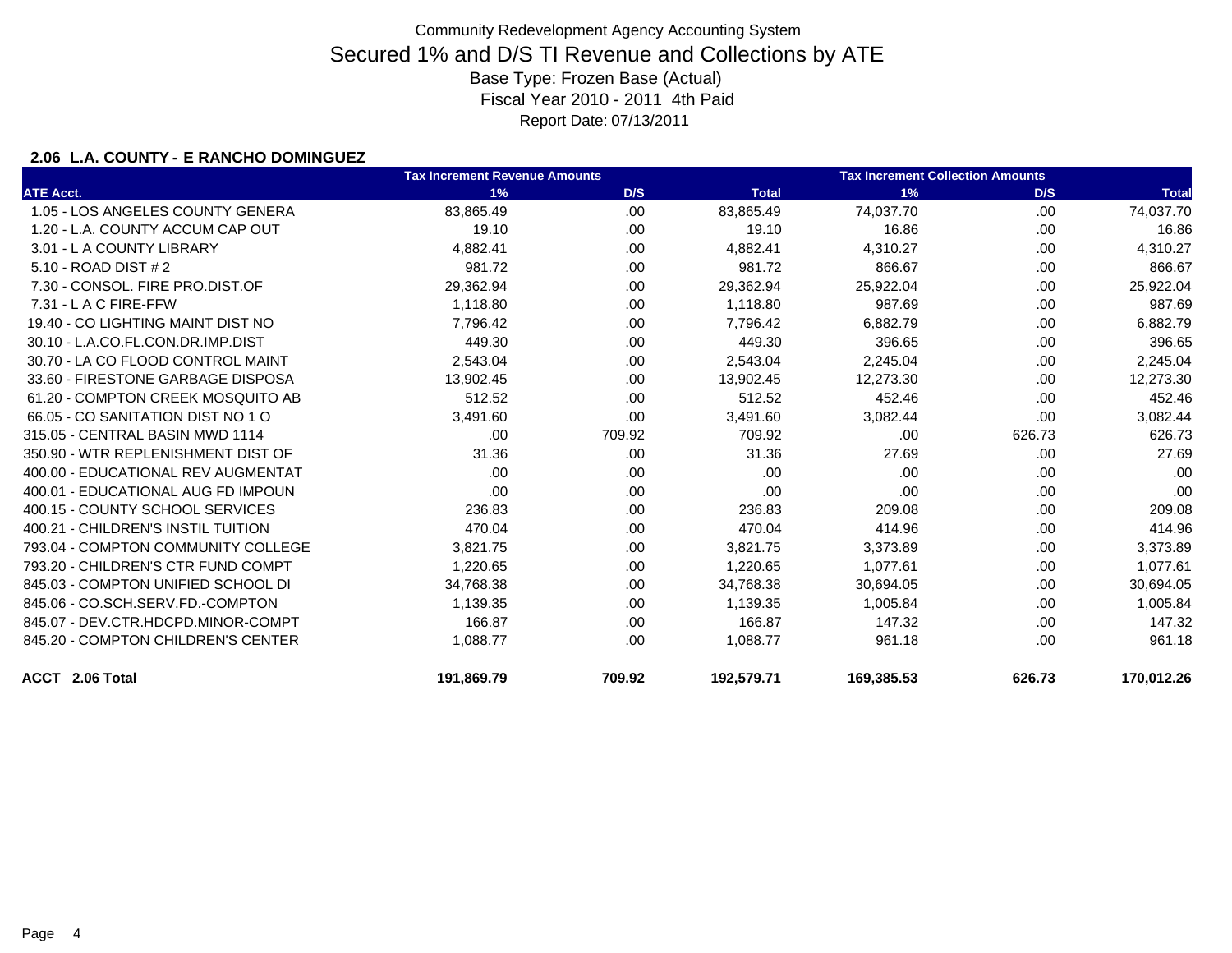### **2.07 L.A. COUNTY - WEST ALTADENA**

|                                     | <b>Tax Increment Revenue Amounts</b> |          |              | <b>Tax Increment Collection Amounts</b> |          |              |
|-------------------------------------|--------------------------------------|----------|--------------|-----------------------------------------|----------|--------------|
| <b>ATE Acct.</b>                    | 1%                                   | D/S      | <b>Total</b> | 1%                                      | D/S      | <b>Total</b> |
| 1.05 - LOS ANGELES COUNTY GENERA    | 314,358.52                           | .00.     | 314,358.52   | 310,760.00                              | .00      | 310,760.00   |
| 1.20 - L.A. COUNTY ACCUM CAP OUT    | 71.57                                | .00.     | 71.57        | 70.75                                   | .00      | 70.75        |
| 5.25 - ROAD DIST # 5                | 3,958.09                             | .00      | 3,958.09     | 3,912.88                                | .00      | 3,912.88     |
| 7.30 - CONSOL, FIRE PRO.DIST.OF     | 110,120.52                           | .00.     | 110,120.52   | 108,859.92                              | .00      | 108,859.92   |
| 7.31 - L A C FIRE-FFW               | 4,366.18                             | .00.     | 4,366.18     | 4,316.20                                | .00      | 4,316.20     |
| 19.40 - CO LIGHTING MAINT DIST NO   | 27,994.72                            | .00.     | 27,994.72    | 27,674.15                               | .00      | 27,674.15    |
| 30.10 - L.A.CO.FL.CON.DR.IMP.DIST   | 1,684.42                             | .00.     | 1,684.42     | 1,665.13                                | .00      | 1,665.13     |
| 30.70 - LA CO FLOOD CONTROL MAINT   | 9,534.29                             | .00      | 9,534.29     | 9,425.11                                | .00      | 9,425.11     |
| 57.10 - ALTADENA LIBRARY DISTRICT   | 34,623.69                            | .00.     | 34,623.69    | 34,227.33                               | .00      | 34,227.33    |
| 66.60 - CO SANIT DIST NO 17 OPERA   | 9,847.01                             | .00      | 9,847.01     | 9,734.25                                | .00      | 9,734.25     |
| 335.05 - FOOTHIL MWD 1113           | .00                                  | 2,508.98 | 2,508.98     | .00                                     | 2,480.26 | 2,480.26     |
| 355.05 - FOOTHILL MUNICIPAL WATER   | 257.49                               | .00      | 257.49       | 254.54                                  | .00      | 254.54       |
| 360.20 - FOOTHILL MUN W DIST IMP D  | .79                                  | .00      | .79          | .79                                     | .00      | .79          |
| 400.00 - EDUCATIONAL REV AUGMENTAT  | .00                                  | .00      | .00          | .00                                     | .00      | .00          |
| 400.01 - EDUCATIONAL AUG FD IMPOUN  | .00                                  | .00.     | .00          | .00                                     | .00      | .00          |
| 400.15 - COUNTY SCHOOL SERVICES     | 888.21                               | .00      | 888.21       | 878.04                                  | .00      | 878.04       |
| 400.21 - CHILDREN'S INSTIL TUITION  | 1,762.80                             | .00.     | 1,762.80     | 1,742.62                                | .00      | 1,742.62     |
| 812.04 - PASADENA AREA COMMUNITY C  | 22,632.78                            | .00.     | 22,632.78    | 22,373.69                               | .00      | 22,373.69    |
| 909.03 - PASADENA UNIFIED SCHOOL D  | 134.534.28                           | .00.     | 134.534.28   | 132.994.20                              | .00      | 132,994.20   |
| 909.06 - CO.SCH.SERV.FD.- PASADENA  | 226.49                               | .00.     | 226.49       | 223.90                                  | .00      | 223.90       |
| 909.07 - DEV.CTR.HDCPD.MINOR-PASAD  | 999.80                               | .00      | 999.80       | 988.36                                  | .00      | 988.36       |
| 909.20 - PASADENA CHILDREN, S CENTE | 239.77                               | .00      | 239.77       | 237.02                                  | .00      | 237.02       |
| ACCT 2.07 Total                     | 678,101.42                           | 2,508.98 | 680,610.40   | 670,338.88                              | 2,480.26 | 672,819.14   |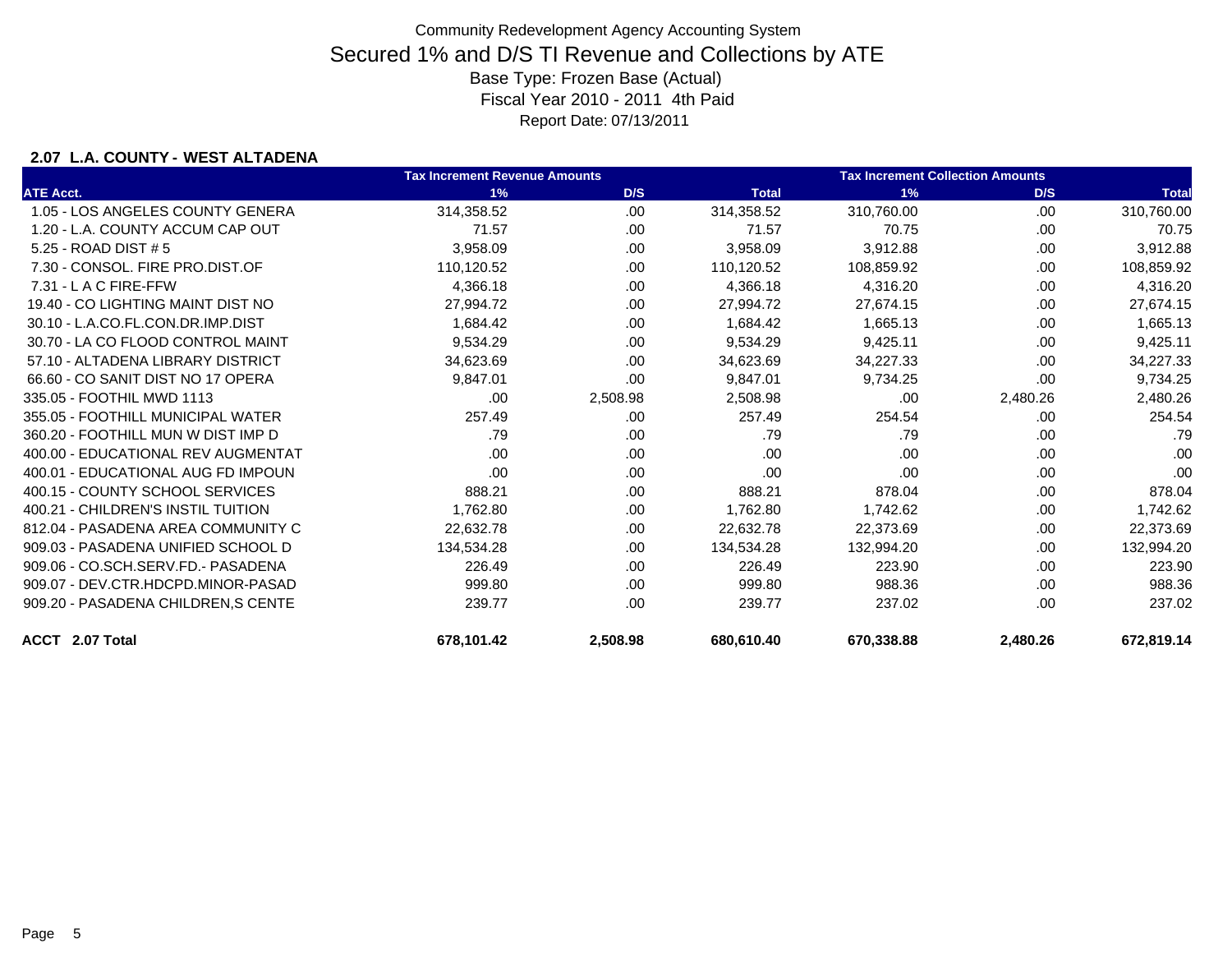### **2.08 L.A. COUNTY - WHITESIDE R.P.**

|                                    | <b>Tax Increment Revenue Amounts</b> |          |              | <b>Tax Increment Collection Amounts</b> |          |              |  |
|------------------------------------|--------------------------------------|----------|--------------|-----------------------------------------|----------|--------------|--|
| <b>ATE Acct.</b>                   | 1%                                   | D/S      | <b>Total</b> | 1%                                      | D/S      | <b>Total</b> |  |
| 1.05 - LOS ANGELES COUNTY GENERA   | 161.001.52                           | .00      | 161,001.52   | 139,299.85                              | .00      | 139,299.85   |  |
| 1.20 - L.A. COUNTY ACCUM CAP OUT   | 36.65                                | .00      | 36.65        | 31.71                                   | .00.     | 31.71        |  |
| 3.01 - L A COUNTY LIBRARY          | 9,371.96                             | .00      | 9,371.96     | 8,108.71                                | .00      | 8,108.71     |  |
| 5.05 - ROAD DIST # 1               | 1,962.28                             | .00      | 1,962.28     | 1,697.79                                | .00      | 1,697.79     |  |
| 7.30 - CONSOL, FIRE PRO.DIST.OF    | 56,363.10                            | .00      | 56,363.10    | 48,765.96                               | .00      | 48,765.96    |  |
| $7.31 - L$ A C FIRE-FFW            | 2,128.43                             | .00.     | 2,128.43     | 1,841.91                                | .00      | 1,841.91     |  |
| 19.40 - CO LIGHTING MAINT DIST NO  | 4,297.44                             | .00.     | 4,297.44     | 3,627.70                                | .00      | 3,627.70     |  |
| 30.10 - L.A.CO.FL.CON.DR.IMP.DIST  | 862.43                               | .00      | 862.43       | 746.18                                  | .00      | 746.18       |  |
| 30.70 - LA CO FLOOD CONTROL MAINT  | 4,881.45                             | .00      | 4,881.45     | 4,223.48                                | .00      | 4,223.48     |  |
| 33.30 - BELVEDERE GARBAGE DISPOSA  | 41,825.75                            | .00      | 41,825.75    | 36,188.08                               | .00      | 36,188.08    |  |
| 61.80 - GREATER L A CO VECTOR CON  | 177.05                               | .00      | 177.05       | 153.19                                  | .00      | 153.19       |  |
| 66.10 - CO SANITATION DIST NO 2 O  | 5,829.28                             | .00      | 5,829.28     | 5,043.56                                | .00      | 5,043.56     |  |
| 315.05 - CENTRAL BASIN MWD 1114    | .00                                  | 1,379.97 | 1,379.97     | .00                                     | 1,193.64 | 1,193.64     |  |
| 350.90 - WTR REPLENISHMENT DIST OF | 60.20                                | .00      | 60.20        | 52.09                                   | .00      | 52.09        |  |
| 400.00 - EDUCATIONAL REV AUGMENTAT | .00                                  | .00      | .00          | .00                                     | .00      | .00          |  |
| 400.01 - EDUCATIONAL AUG FD IMPOUN | .00                                  | .00      | .00          | .00                                     | .00      | .00          |  |
| 400.15 - COUNTY SCHOOL SERVICES    | 454.62                               | .00      | 454.62       | 393.34                                  | .00      | 393.34       |  |
| 400.21 - CHILDREN'S INSTIL TUITION | 902.26                               | .00.     | 902.26       | 780.64                                  | .00      | 780.64       |  |
| 805.04 - L.A.CITY COMMUNITY COLLEG | 9,702.02                             | .00      | 9,702.02     | 8,394.29                                | .00      | 8,394.29     |  |
| 805.20 - L.A.COMM.COLL.CHILDREN'S  | 100.32                               | .00.     | 100.32       | 86.80                                   | .00      | 86.80        |  |
| 887.03 - LOS ANGELES UNIFIED SCHOO | 71,430.48                            | .00      | 71,430.48    | 61,802.41                               | .00      | 61,802.41    |  |
| 887.06 - CO.SCH.SERV.FD.- LOS ANGE | 3.99                                 | .00.     | 3.99         | 3.44                                    | .00      | 3.44         |  |
| 887.07 - DEV. CTR. HDCPD MINOR-L A | 402.89                               | .00.     | 402.89       | 348.59                                  | .00      | 348.59       |  |
| 887.20 - LOS ANGELES CHILDRENS CEN | 1,172.06                             | .00.     | 1,172.06     | 1,014.09                                | .00      | 1,014.09     |  |
| ACCT 2.08 Total                    | 372,966.18                           | 1,379.97 | 374,346.15   | 322,603.81                              | 1,193.64 | 323,797.45   |  |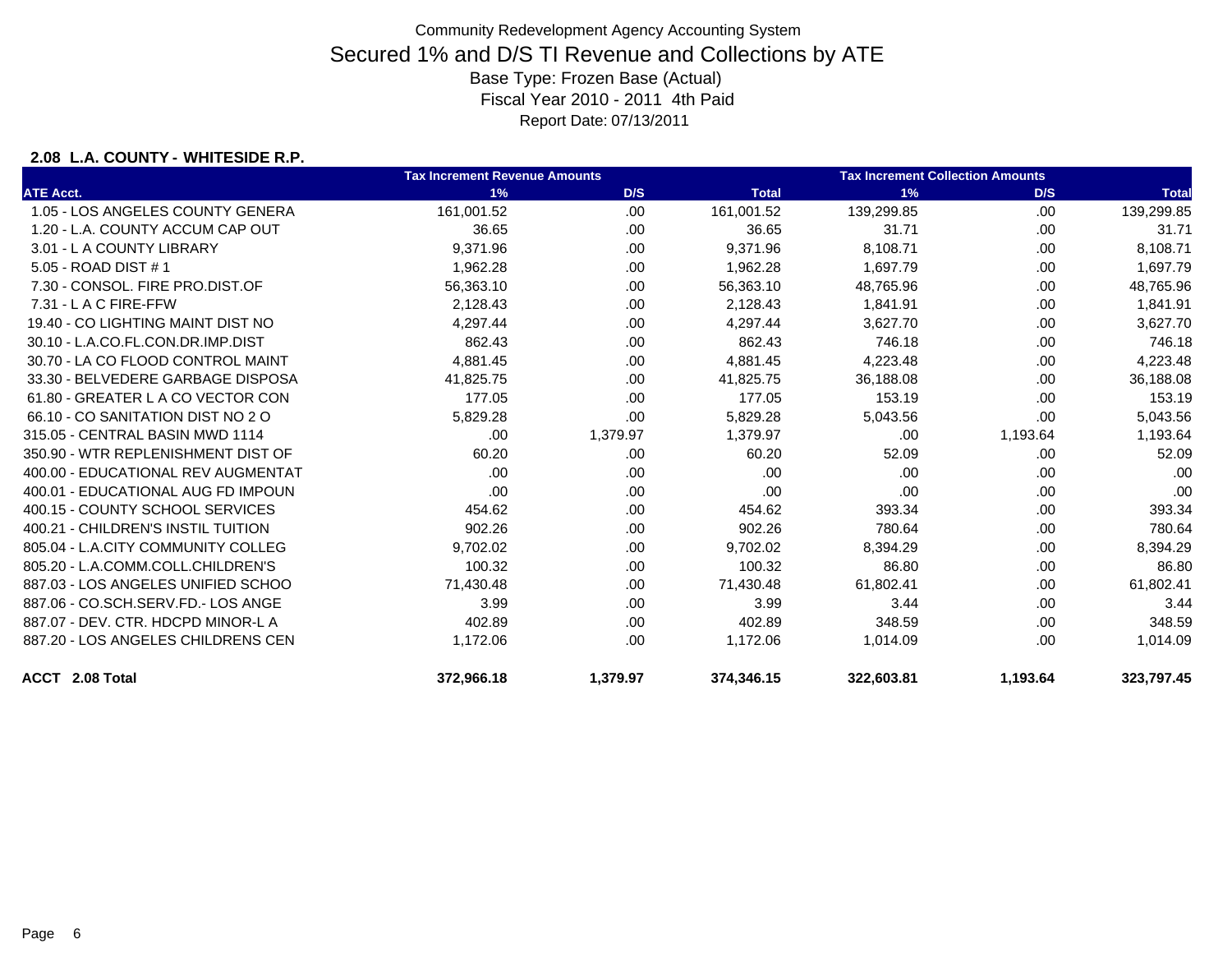#### **100.03 ALHAMBRA - INDUSTRIAL**

|                                    | <b>Tax Increment Revenue Amounts</b> |            | <b>Tax Increment Collection Amounts</b> |              |            |              |
|------------------------------------|--------------------------------------|------------|-----------------------------------------|--------------|------------|--------------|
| <b>ATE Acct.</b>                   | 1%                                   | D/S        | <b>Total</b>                            | 1%           | D/S        | <b>Total</b> |
| 1.05 - LOS ANGELES COUNTY GENERA   | 2,848,681.28                         | .00.       | 2,848,681.28                            | 2,720,609.98 | .00        | 2,720,609.98 |
| 1.20 - L.A. COUNTY ACCUM CAP OUT   | 649.05                               | .00        | 649.05                                  | 619.87       | .00        | 619.87       |
| $7.31 - L$ A C FIRE-FFW            | 39,827.61                            | .00        | 39,827.61                               | 38,037.03    | .00        | 38,037.03    |
| 30.10 - L.A.CO.FL.CON.DR.IMP.DIST  | 15,270.89                            | .00.       | 15,270.89                               | 14,584.34    | .00        | 14,584.34    |
| 30.70 - LA CO FLOOD CONTROL MAINT  | 86,434.80                            | .00        | 86,434.80                               | 82,548.86    | .00        | 82,548.86    |
| 66.55 - CO SANIT DIST NO 16 OPERA  | 104,403.11                           | .00        | 104,403.11                              | 99,709.35    | .00        | 99,709.35    |
| 100.01 - CITY-ALHAMBRA TD #1       | 1,208,878.46                         | .00        | 1,208,878.46                            | 1,154,529.58 | .00        | 1,154,529.58 |
| 100.52 - CITY-ALHAMBRA LT DIST #   | 139,825.98                           | .00        | 139,825.98                              | 133,539.67   | .00        | 133,539.67   |
| 367.05 - SAN GABRIEL VAL MUN WATER | 189,917.86                           | .00        | 189,917.86                              | 181,379.51   | .00        | 181,379.51   |
| 367.07 - SAN GAB VAL MWD STATE WAT | .00                                  | 109,484.77 | 109,484.77                              | .00          | 104,562.54 | 104,562.54   |
| 400.00 - EDUCATIONAL REV AUGMENTAT | .00                                  | .00.       | .00                                     | .00          | .00        | .00          |
| 400.01 - EDUCATIONAL AUG FD IMPOUN | .00                                  | .00        | .00                                     | .00          | .00        | .00          |
| 400.15 - COUNTY SCHOOL SERVICES    | 8,049.81                             | .00.       | 8,049.81                                | 7,687.91     | .00        | 7,687.91     |
| 400.21 - CHILDREN'S INSTIL TUITION | 15,976.07                            | .00        | 15,976.07                               | 15,257.82    | .00        | 15,257.82    |
| 805.04 - L.A.CITY COMMUNITY COLLEG | 171,791.63                           | .00.       | 171,791.63                              | 164,068.20   | .00        | 164,068.20   |
| 805.20 - L.A.COMM.COLL.CHILDREN'S  | 1,776.32                             | .00        | 1,776.32                                | 1,696.46     | .00        | 1,696.46     |
| 936.03 - ALHAMBRA UNIFIED SCHOOL D | 916,439.37                           | .00.       | 916,439.37                              | 875,237.99   | .00        | 875,237.99   |
| 936.06 - CO SCHOOL SERVICE FUND    | 50,090.04                            | .00        | 50,090.04                               | 47,838.09    | .00        | 47,838.09    |
| 936.07 - DEV CTR HDC MINOR         | 255,066.36                           | .00        | 255,066.36                              | 243,599.06   | .00        | 243,599.06   |
| 936.20 - ALHAMBRA CHILDREN'S CTR F | 29,408.99                            | .00        | 29,408.99                               | 28,086.81    | .00        | 28,086.81    |
| ACCT 100.03 Total                  | 6,082,487.63                         | 109,484.77 | 6,191,972.40                            | 5,809,030.53 | 104,562.54 | 5,913,593.07 |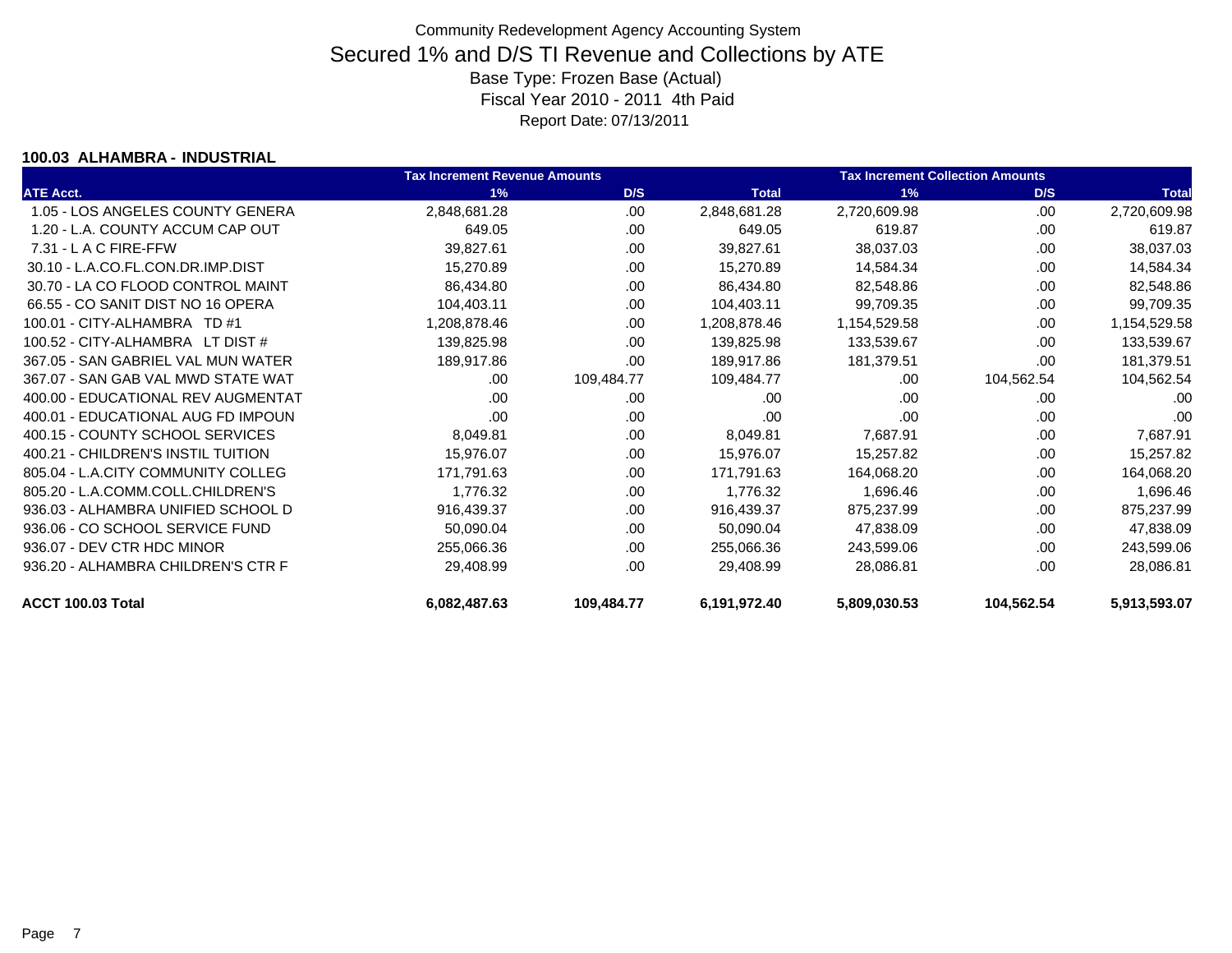#### **100.04 ALHAMBRA - CBD**

|                                    | <b>Tax Increment Revenue Amounts</b> |           |              | <b>Tax Increment Collection Amounts</b> |           |              |
|------------------------------------|--------------------------------------|-----------|--------------|-----------------------------------------|-----------|--------------|
| <b>ATE Acct.</b>                   | 1%                                   | D/S       | <b>Total</b> | 1%                                      | D/S       | <b>Total</b> |
| 1.05 - LOS ANGELES COUNTY GENERA   | 623,429.49                           | .00.      | 623,429.49   | 618,622.45                              | .00       | 618,622.45   |
| 1.20 - L.A. COUNTY ACCUM CAP OUT   | 141.99                               | .00.      | 141.99       | 140.90                                  | .00       | 140.90       |
| 7.31 - L A C FIRE-FFW              | 8,716.22                             | .00       | 8,716.22     | 8,649.01                                | .00       | 8,649.01     |
| 30.10 - L.A.CO.FL.CON.DR.IMP.DIST  | 3,341.91                             | .00.      | 3,341.91     | 3,316.14                                | .00       | 3,316.14     |
| 30.70 - LA CO FLOOD CONTROL MAINT  | 18,916.03                            | .00.      | 18,916.03    | 18,770.17                               | .00       | 18,770.17    |
| 66.55 - CO SANIT DIST NO 16 OPERA  | 22,848.31                            | .00.      | 22,848.31    | 22,672.13                               | .00       | 22,672.13    |
| 100.01 - CITY-ALHAMBRA TD #1       | 264,560.18                           | .00.      | 264,560.18   | 262,520.25                              | .00       | 262,520.25   |
| 100.52 - CITY-ALHAMBRA LT DIST #   | 30,600.53                            | .00       | 30,600.53    | 30,364.58                               | .00       | 30,364.58    |
| 367.05 - SAN GABRIEL VAL MUN WATER | 41,563.05                            | .00       | 41,563.05    | 41,242.57                               | .00       | 41,242.57    |
| 367.07 - SAN GAB VAL MWD STATE WAT | .00                                  | 23,960.52 | 23,960.52    | .00                                     | 23,775.77 | 23,775.77    |
| 400.00 - EDUCATIONAL REV AUGMENTAT | .00                                  | .00       | .00          | .00.                                    | .00       | .00          |
| 400.01 - EDUCATIONAL AUG FD IMPOUN | .00                                  | .00       | .00          | .00.                                    | .00       | .00          |
| 400.15 - COUNTY SCHOOL SERVICES    | 1,761.72                             | .00       | 1,761.72     | 1,748.13                                | .00       | 1,748.13     |
| 400.21 - CHILDREN'S INSTIL TUITION | 3,496.26                             | .00       | 3,496.26     | 3,469.30                                | .00       | 3,469.30     |
| 805.04 - L.A.CITY COMMUNITY COLLEG | 37,596.17                            | .00       | 37,596.17    | 37,306.28                               | .00       | 37,306.28    |
| 805.20 - L.A.COMM.COLL.CHILDREN'S  | 388.75                               | .00       | 388.75       | 385.75                                  | .00       | 385.75       |
| 936.03 - ALHAMBRA UNIFIED SCHOOL D | 200,560.63                           | .00       | 200,560.63   | 199,014.18                              | .00       | 199,014.18   |
| 936.06 - CO SCHOOL SERVICE FUND    | 10,962.19                            | .00       | 10,962.19    | 10,877.66                               | .00       | 10,877.66    |
| 936.07 - DEV CTR HDC MINOR         | 55,820.69                            | .00       | 55,820.69    | 55,390.28                               | .00       | 55,390.28    |
| 936.20 - ALHAMBRA CHILDREN'S CTR F | 6,436.08                             | .00       | 6,436.08     | 6,386.45                                | .00       | 6,386.45     |
| ACCT 100.04 Total                  | 1,331,140.20                         | 23,960.52 | 1,355,100.72 | 1,320,876.23                            | 23,775.77 | 1,344,652.00 |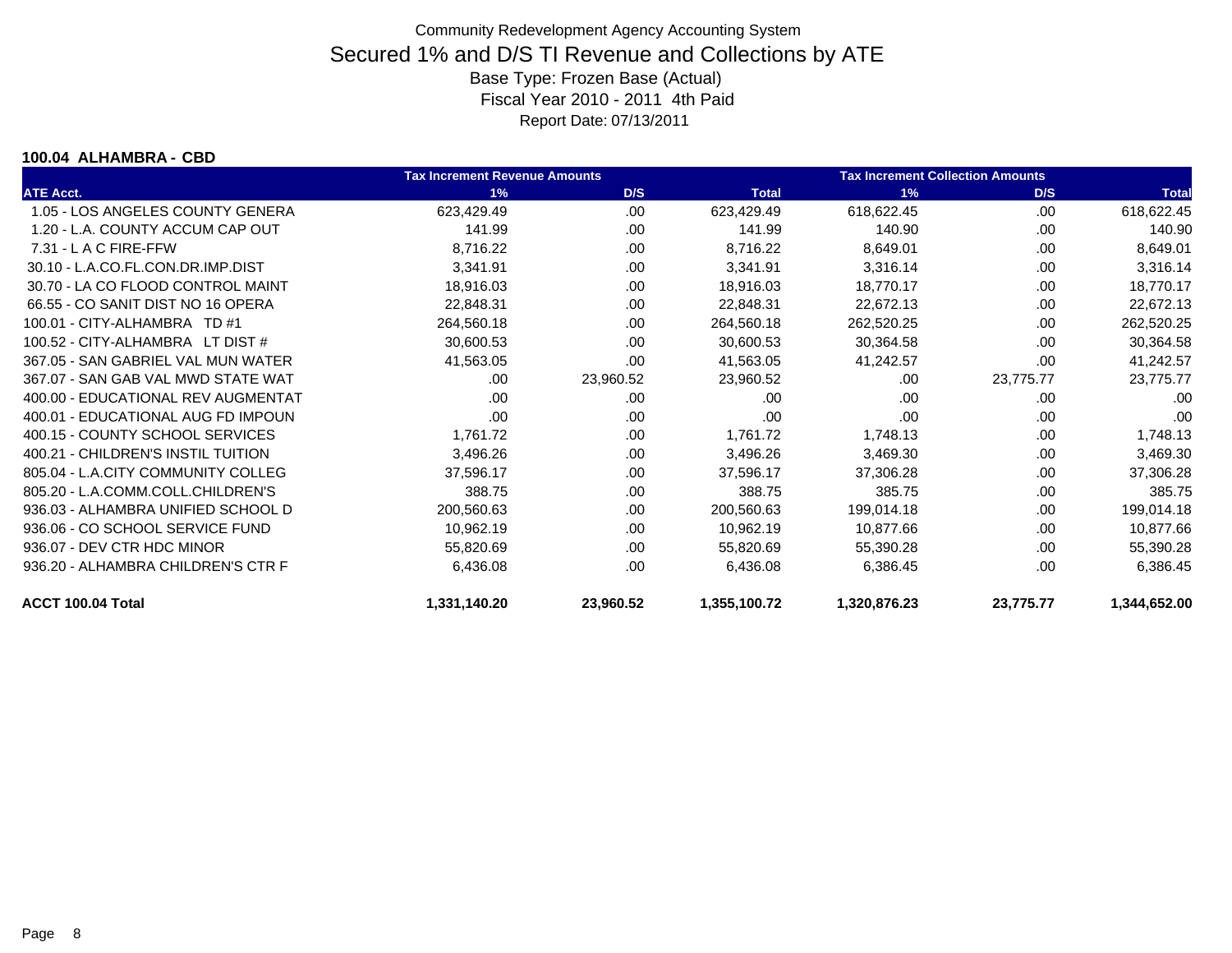#### **100.05 ALHAMBRA - IND'TRIAL 82 ANNEX**

|                                    | <b>Tax Increment Revenue Amounts</b> |           |                 | <b>Tax Increment Collection Amounts</b> |           |              |
|------------------------------------|--------------------------------------|-----------|-----------------|-----------------------------------------|-----------|--------------|
| <b>ATE Acct.</b>                   | 1%                                   | D/S       | <b>Total</b>    | 1%                                      | D/S       | <b>Total</b> |
| 1.05 - LOS ANGELES COUNTY GENERA   | 1,471,077.24                         | .00       | 1,471,077.24    | 1,436,747.07                            | .00       | 1,436,747.07 |
| 1.20 - L.A. COUNTY ACCUM CAP OUT   | 335.17                               | .00       | 335.17          | 327.35                                  | .00       | 327.35       |
| $7.31 - L$ A C FIRE-FFW            | 20,567.23                            | .00       | 20,567.23       | 20,087.26                               | .00.      | 20,087.26    |
| 30.10 - L.A.CO.FL.CON.DR.IMP.DIST  | 7,885.98                             | .00       | 7,885.98        | 7,701.95                                | .00       | 7,701.95     |
| 30.70 - LA CO FLOOD CONTROL MAINT  | 44,635.49                            | .00       | 44,635.49       | 43,593.85                               | .00       | 43,593.85    |
| 66.55 - CO SANIT DIST NO 16 OPERA  | 53,914.44                            | .00       | 53,914.44       | 52,656.26                               | .00       | 52,656.26    |
| 100.01 - CITY-ALHAMBRA TD #1       | 624,272.65                           | .00       | 624,272.65      | 609,704.16                              | .00.      | 609,704.16   |
| 100.52 - CITY-ALHAMBRA LT DIST #   | 72,207.04                            | .00.      | 72,207.04       | 70,521.96                               | .00       | 70,521.96    |
| 367.05 - SAN GABRIEL VAL MUN WATER | 98,074.81                            | .00       | 98,074.81       | 95,786.07                               | .00       | 95,786.07    |
| 367.07 - SAN GAB VAL MWD STATE WAT | .00.                                 | 56,538.64 | 56,538.64       | .00                                     | 55,219.21 | 55,219.21    |
| 400.00 - EDUCATIONAL REV AUGMENTAT | .00.                                 | .00       | .00             | .00                                     | .00       | .00          |
| 400.01 - EDUCATIONAL AUG FD IMPOUN | .00.                                 | .00       | .00             | .00                                     | .00       | .00          |
| 400.15 - COUNTY SCHOOL SERVICES    | 4,156.98                             | .00       | 4,156.98        | 4,059.97                                | .00       | 4,059.97     |
| 400.21 - CHILDREN'S INSTIL TUITION | 8,250.14                             | .00       | 8,250.14        | 8,057.61                                | .00       | 8,057.61     |
| 805.04 - L.A.CITY COMMUNITY COLLEG | 88,714.29                            | .00       | 88,714.29       | 86,643.99                               | .00       | 86,643.99    |
| 805.20 - L.A.COMM.COLL.CHILDREN'S  | 917.30                               | .00       | 917.30          | 895.90                                  | .00       | 895.90       |
| 936.03 - ALHAMBRA UNIFIED SCHOOL D | 473,255.22                           | .00       | 473,255.22      | 462,210.99                              | .00       | 462,210.99   |
| 936.06 - CO SCHOOL SERVICE FUND    | 25,866.84                            | .00       | 25,866.84       | 25,263.19                               | .00       | 25,263.19    |
| 936.07 - DEV CTR HDC MINOR         | 131,717.93                           | .00       | 131,717.93      | 128,644.06                              | .00.      | 128,644.06   |
| 936.20 - ALHAMBRA CHILDREN'S CTR F | 15,186.99                            | .00.      | 15,186.99       | 14,832.57                               | .00       | 14,832.57    |
| ACCT 100.05 Total                  | 3, 141, 035. 74                      | 56,538.64 | 3, 197, 574. 38 | 3,067,734.21                            | 55,219.21 | 3,122,953.42 |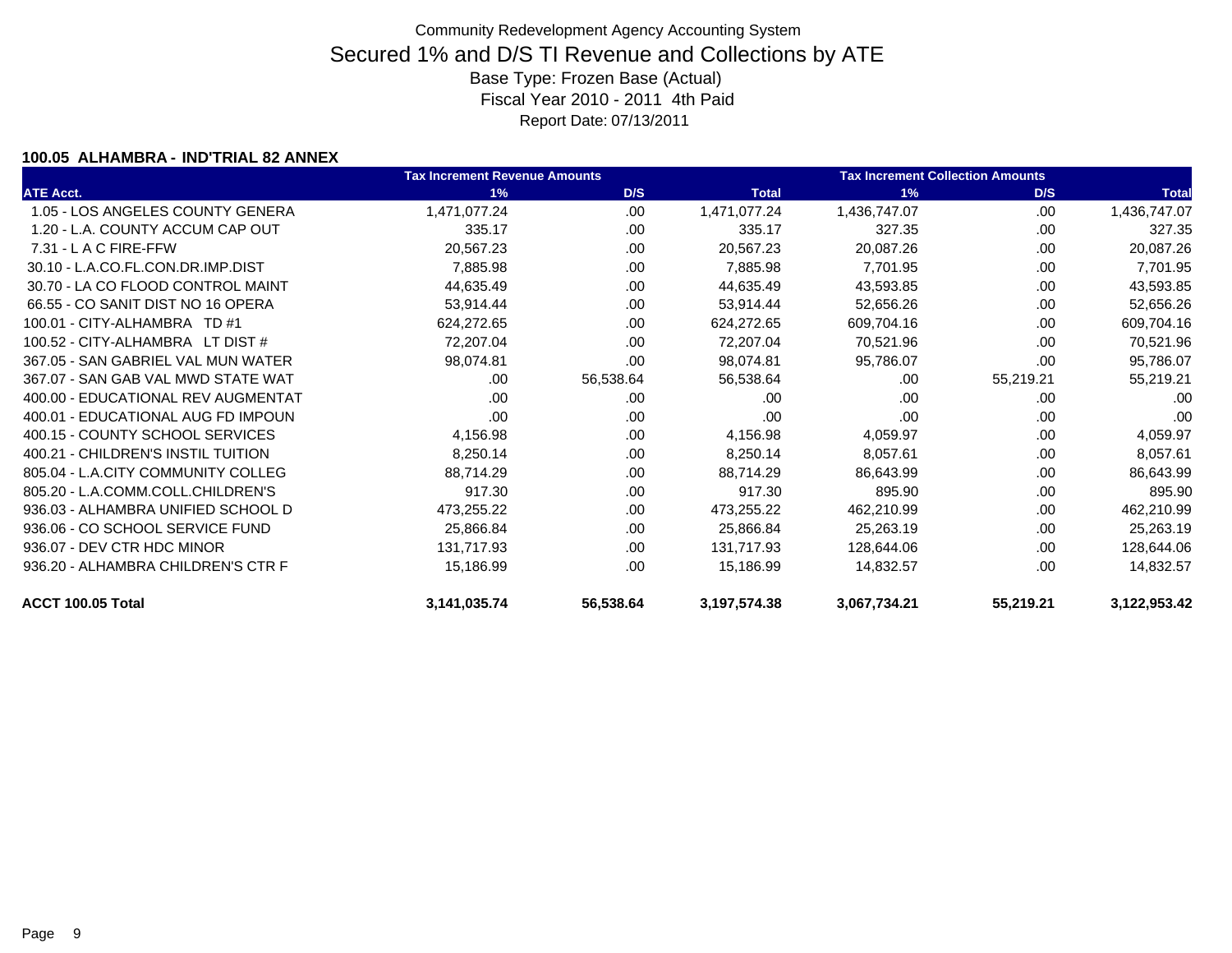### **101.02 AGOURA HILLS - RED. PROJ AREA**

|                                    | <b>Tax Increment Revenue Amounts</b> |           | <b>Tax Increment Collection Amounts</b> |              |           |              |
|------------------------------------|--------------------------------------|-----------|-----------------------------------------|--------------|-----------|--------------|
| <b>ATE Acct.</b>                   | 1%                                   | D/S       | <b>Total</b>                            | 1%           | D/S       | <b>Total</b> |
| 1.05 - LOS ANGELES COUNTY GENERA   | 2,251,958.72                         | .00       | 2,251,958.72                            | 2,201,074.94 | .00       | 2,201,074.94 |
| 1.20 - L.A. COUNTY ACCUM CAP OUT   | 583.93                               | .00.      | 583.93                                  | 570.83       | .00.      | 570.83       |
| 3.01 - L A COUNTY LIBRARY          | 148,853.93                           | .00.      | 148,853.93                              | 145,503.67   | .00       | 145,503.67   |
| 7.30 - CONSOL, FIRE PRO.DIST.OF    | 895,208.79                           | .00.      | 895,208.79                              | 875,060.28   | .00       | 875,060.28   |
| $7.31 - L$ A C FIRE-FFW            | 30,745.80                            | .00.      | 30,745.80                               | 30,051.14    | .00       | 30,051.14    |
| 23.32 - CO LIGHTING MAINT DIST NO  | 20,018.12                            | .00       | 20,018.12                               | 20,015.53    | .00       | 20,015.53    |
| 30.10 - L.A.CO.FL.CON.DR.IMP.DIST  | 13,698.02                            | .00       | 13,698.02                               | 13,389.72    | .00       | 13,389.72    |
| 30.70 - LA CO FLOOD CONTROL MAINT  | 77,531.80                            | .00.      | 77,531.80                               | 75,786.78    | .00       | 75,786.78    |
| 61.10 - LA CO WEST VECTOR CONTRO   | 1,908.47                             | .00       | 1,908.47                                | 1,865.52     | .00       | 1,865.52     |
| 68.22 - RCD OF THE SANTA MONICA M  | 3,828.55                             | .00.      | 3,828.55                                | 3,742.36     | .00       | 3,742.36     |
| 101.01 - CITY-AGOURA HILS          | 331,352.50                           | .00.      | 331,352.50                              | 323,895.65   | .00       | 323,895.65   |
| 318.05 - ORIG AREA LAS VIRG MWD-11 | .00                                  | 18,568.86 | 18,568.86                               | .00          | 18,152.11 | 18,152.11    |
| 363.05 - LAS VIRGENES MUN WATER DI | 5,840.20                             | .00       | 5,840.20                                | 5,708.75     | .00       | 5,708.75     |
| 363.10 - LAS VIRGENES MUN W.DIS-IM | 33.95                                | .00.      | 33.95                                   | $-.45$       | .00       | $-.45$       |
| 363.16 - LAS VIRGENES MUN W.DIS-IM | 1,104.19                             | .00.      | 1,104.19                                | 1,087.83     | .00       | 1,087.83     |
| 363.50 - LAS VIRGENES MUN W.DIS-IM | 3,680.28                             | .00.      | 3,680.28                                | 3,623.14     | .00       | 3,623.14     |
| 400.00 - EDUCATIONAL REV AUGMENTAT | .00                                  | .00.      | .00                                     | .00          | .00       | .00          |
| 400.01 - EDUCATIONAL AUG FD IMPOUN | .00                                  | .00.      | .00                                     | .00          | .00       | .00          |
| 400.15 - COUNTY SCHOOL SERVICES    | 7,240.54                             | .00       | 7,240.54                                | 7,078.01     | .00       | 7,078.01     |
| 400.21 - CHILDREN'S INSTIL TUITION | 14,369.87                            | .00.      | 14,369.87                               | 14,047.32    | .00       | 14,047.32    |
| 805.04 - L.A.CITY COMMUNITY COLLEG | 154,520.15                           | .00.      | 154,520.15                              | 151,051.90   | .00.      | 151,051.90   |
| 805.20 - L.A.COMM.COLL.CHILDREN'S  | 1,597.81                             | .00.      | 1,597.81                                | 1,561.95     | .00       | 1,561.95     |
| 881.03 - LAS VIRGENES UNIFIED SCHO | 1,016,546.79                         | .00       | 1,016,546.79                            | 993,730.19   | .00       | 993,730.19   |
| 881.06 - CO.SCH.SERV.FD.- LAS VIRG | 38,171.91                            | .00       | 38,171.91                               | 37,315.15    | .00       | 37,315.15    |
| ACCT 101.02 Total                  | 5,018,794.32                         | 18,568.86 | 5,037,363.18                            | 4,906,160.21 | 18,152.11 | 4,924,312.32 |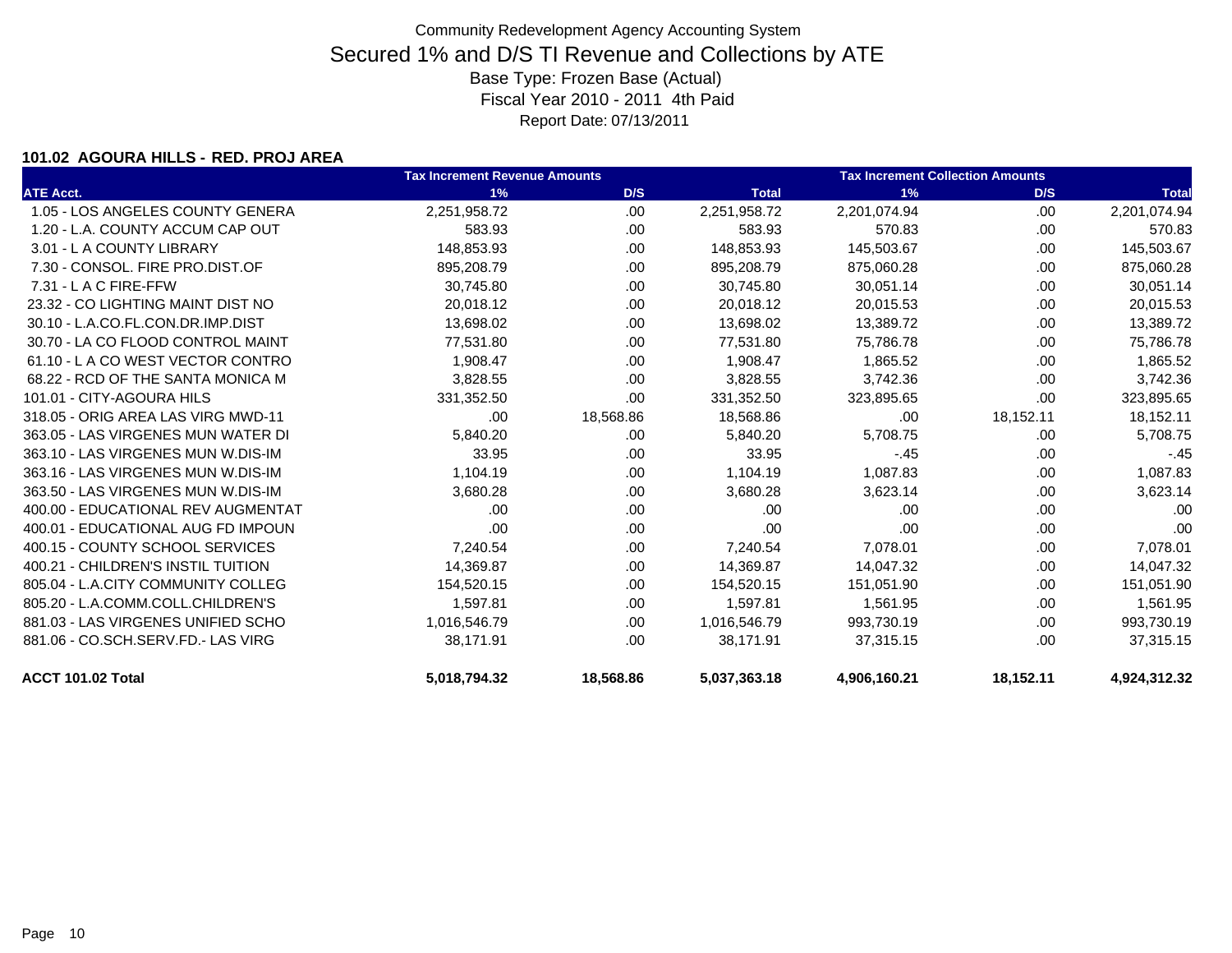#### **104.04 ARCADIA - CENTRAL**

|                                    | <b>Tax Increment Revenue Amounts</b> |           | <b>Tax Increment Collection Amounts</b> |              |           |              |
|------------------------------------|--------------------------------------|-----------|-----------------------------------------|--------------|-----------|--------------|
| <b>ATE Acct.</b>                   | 1%                                   | D/S       | <b>Total</b>                            | 1%           | D/S       | <b>Total</b> |
| 1.05 - LOS ANGELES COUNTY GENERA   | 2,358,844.95                         | .00       | 2,358,844.95                            | 2,341,382.73 | .00       | 2,341,382.73 |
| 1.20 - L.A. COUNTY ACCUM CAP OUT   | 537.97                               | .00       | 537.97                                  | 534.00       | .00       | 534.00       |
| $7.31 - L$ A C FIRE-FFW            | 35,068.05                            | .00       | 35,068.05                               | 34,808.46    | .00       | 34,808.46    |
| 30.10 - L.A.CO.FL.CON.DR.IMP.DIST  | 12,655.98                            | .00       | 12,655.98                               | 12,562.29    | .00       | 12,562.29    |
| 30.70 - LA CO FLOOD CONTROL MAINT  | 71,634.32                            | .00       | 71,634.32                               | 71,104.04    | .00       | 71,104.04    |
| 66.50 - CO SANIT DIST NO 15 OPERA  | 86,966.33                            | .00       | 86,966.33                               | 86,322.53    | .00       | 86,322.53    |
| 104.01 - CITY-ARCADIA TD #1        | 574,254.12                           | .00       | 574,254.12                              | 570,003.00   | .00       | 570,003.00   |
| 104.21 - ARCADIA-'01 GEN, OBLIG, B | .00                                  | 22,694.62 | 22,694.62                               | .00.         | 22,526.62 | 22,526.62    |
| 337.05 - ORIG AREA UP S G VY MWD 1 | .00                                  | 16,794.05 | 16,794.05                               | .00          | 16,669.73 | 16,669.73    |
| 368.05 - UPPER SAN GAB, VY, MUN, W | 3,993.03                             | .00       | 3,993.03                                | 3,963.47     | .00       | 3,963.47     |
| 400.00 - EDUCATIONAL REV AUGMENTAT | .00                                  | .00       | .00                                     | .00          | .00       | .00          |
| 400.01 - EDUCATIONAL AUG FD IMPOUN | .00                                  | .00.      | .00                                     | .00          | .00       | .00          |
| 400.15 - COUNTY SCHOOL SERVICES    | 6,671.41                             | .00       | 6,671.41                                | 6,622.02     | .00       | 6,622.02     |
| 400.21 - CHILDREN'S INSTIL TUITION | 13,240.46                            | .00       | 13,240.46                               | 13,142.42    | .00       | 13,142.42    |
| 812.04 - PASADENA AREA COMMUNITY C | 169,996.35                           | .00       | 169,996.35                              | 168,737.90   | .00       | 168,737.90   |
| 817.03 - ARCADIA UNIFIED SCHOOL DI | 1,155,882.17                         | .00       | 1,155,882.17                            | 1,147,325.35 | .00       | 1,147,325.35 |
| 817.06 - CO.SCH.SERV.FD.- ARCADIA  | 44,435.84                            | .00       | 44,435.84                               | 44,106.89    | .00       | 44,106.89    |
| 817.07 - DEV.CTR.HDCPD.MINOR-ARCAD | 4,745.98                             | .00       | 4,745.98                                | 4,710.84     | .00       | 4,710.84     |
| ACCT 104.04 Total                  | 4,538,926.96                         | 39,488.67 | 4,578,415.63                            | 4,505,325.94 | 39,196.35 | 4,544,522.29 |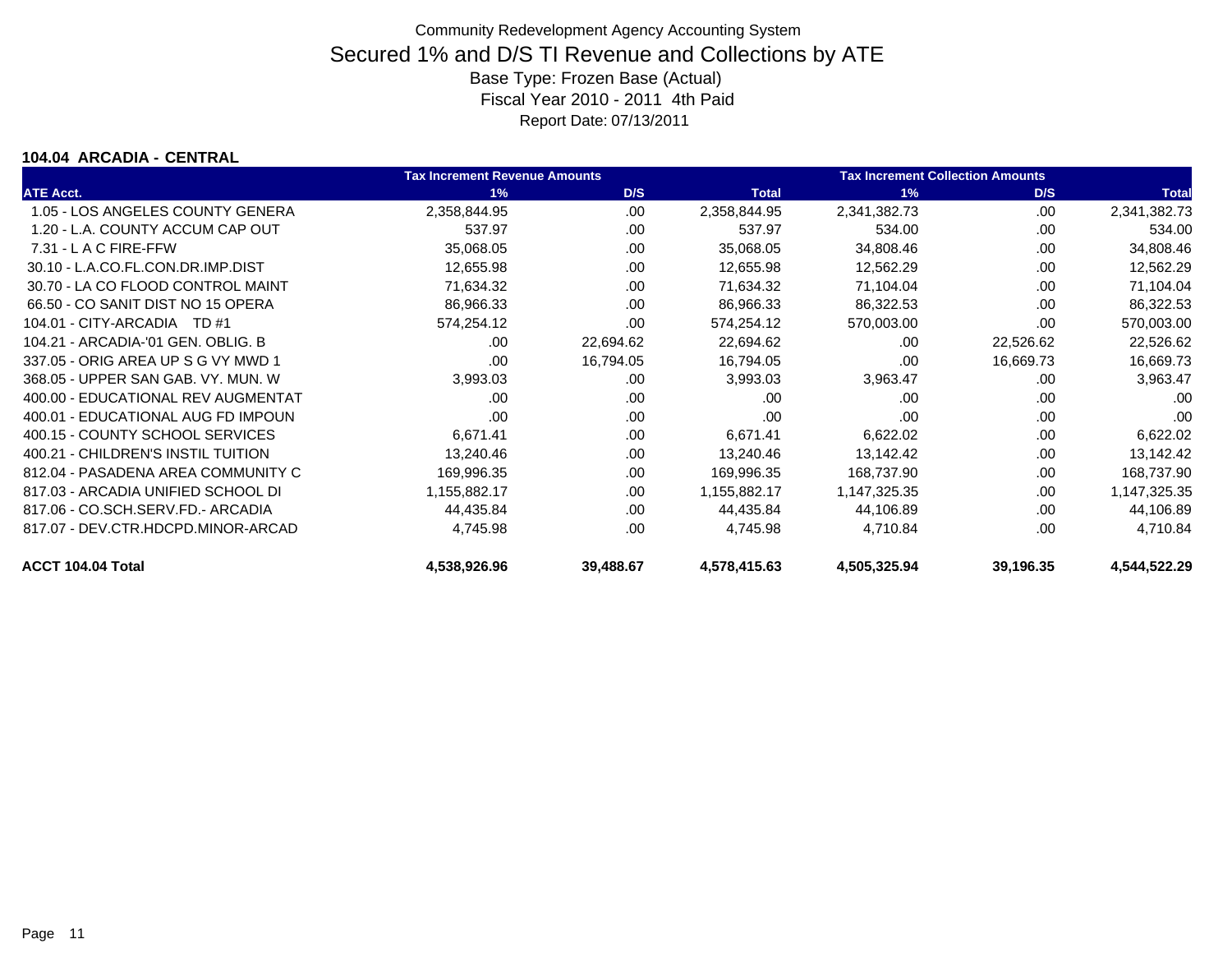### **106.02 ARTESIA - CENTRAL COMM CORRIDOR**

|                                    | <b>Tax Increment Revenue Amounts</b> |          |              | <b>Tax Increment Collection Amounts</b> |          |              |
|------------------------------------|--------------------------------------|----------|--------------|-----------------------------------------|----------|--------------|
| <b>ATE Acct.</b>                   | 1%                                   | D/S      | <b>Total</b> | 1%                                      | D/S      | <b>Total</b> |
| 1.05 - LOS ANGELES COUNTY GENERA   | 695,591.37                           | .00      | 695,591.37   | 643,883.48                              | .00      | 643,883.48   |
| 1.20 - L.A. COUNTY ACCUM CAP OUT   | 183.22                               | .00      | 183.22       | 169.58                                  | .00.     | 169.58       |
| 3.01 - L A COUNTY LIBRARY          | 46,839.63                            | .00      | 46,839.63    | 43,357.60                               | .00.     | 43,357.60    |
| 7.30 - CONSOL. FIRE PRO.DIST.OF    | 281,693.85                           | .00      | 281,693.85   | 260,752.94                              | .00.     | 260,752.94   |
| $7.31 - L$ A C FIRE-FFW            | 11,970.82                            | .00      | 11,970.82    | 11,081.04                               | .00      | 11,081.04    |
| 30.10 - L.A.CO.FL.CON.DR.IMP.DIST  | 4,310.33                             | .00      | 4,310.33     | 3,989.90                                | .00      | 3,989.90     |
| 30.70 - LA CO FLOOD CONTROL MAINT  | 24,396.80                            | .00      | 24,396.80    | 22,583.17                               | .00      | 22,583.17    |
| 53.10 - ARTESIA CEMETERY DISTRICT  | 3,846.35                             | .00      | 3,846.35     | 3,560.40                                | .00.     | 3,560.40     |
| 61.80 - GREATER L A CO VECTOR CON  | 884.87                               | .00      | 884.87       | 819.10                                  | .00.     | 819.10       |
| 66.10 - CO SANITATION DIST NO 2 O  | 20,775.58                            | .00      | 20,775.58    | 19,042.97                               | .00      | 19,042.97    |
| 66.65 - CO SANIT DIST NO 18 OPERA  | $-698.28$                            | .00      | $-698.28$    | $-845.90$                               | .00      | $-845.90$    |
| 66.70 - CO SANIT DIST NO 19 OPERA  | 8,340.12                             | .00      | 8,340.12     | 8,082.42                                | .00      | 8,082.42     |
| 106.01 - CITY-ARTESIA TD #1        | 107,738.52                           | .00      | 107,738.52   | 99,727.58                               | .00      | 99,727.58    |
| 315.05 - CENTRAL BASIN MWD 1114    | .00.                                 | 5,694.75 | 5,694.75     | .00.                                    | 5,271.33 | 5,271.33     |
| 350.90 - WTR REPLENISHMENT DIST OF | 300.87                               | .00      | 300.87       | 278.50                                  | .00      | 278.50       |
| 400.00 - EDUCATIONAL REV AUGMENTAT | .00                                  | .00      | .00          | .00                                     | .00      | .00          |
| 400.01 - EDUCATIONAL AUG FD IMPOUN | .00                                  | .00      | .00          | .00                                     | .00      | .00          |
| 400.15 - COUNTY SCHOOL SERVICES    | 2,272.14                             | .00      | 2,272.14     | 2,103.24                                | .00.     | 2,103.24     |
| 400.21 - CHILDREN'S INSTIL TUITION | 4,509.38                             | .00      | 4,509.38     | 4,174.17                                | .00      | 4,174.17     |
| 790.04 - CERRITOS COMMUNITY COLLEG | 40,733.59                            | .00      | 40,733.59    | 37,705.51                               | .00.     | 37,705.51    |
| 819.03 - A B C UNIFIED SCHOOL DIST | 273,112.02                           | .00      | 273,112.02   | 252,809.24                              | .00      | 252,809.24   |
| 819.06 - CO.SCH.SERV.FD.- A B C UN | 9,578.06                             | .00      | 9,578.06     | 8,866.04                                | .00      | 8,866.04     |
| 819.20 - ABC UNIFIED CHILDRENS CTR | 2,742.51                             | .00      | 2.742.51     | 2,538.63                                | .00      | 2,538.63     |
| ACCT 106.02 Total                  | 1,539,121.75                         | 5,694.75 | 1,544,816.50 | 1,424,679.61                            | 5,271.33 | 1,429,950.94 |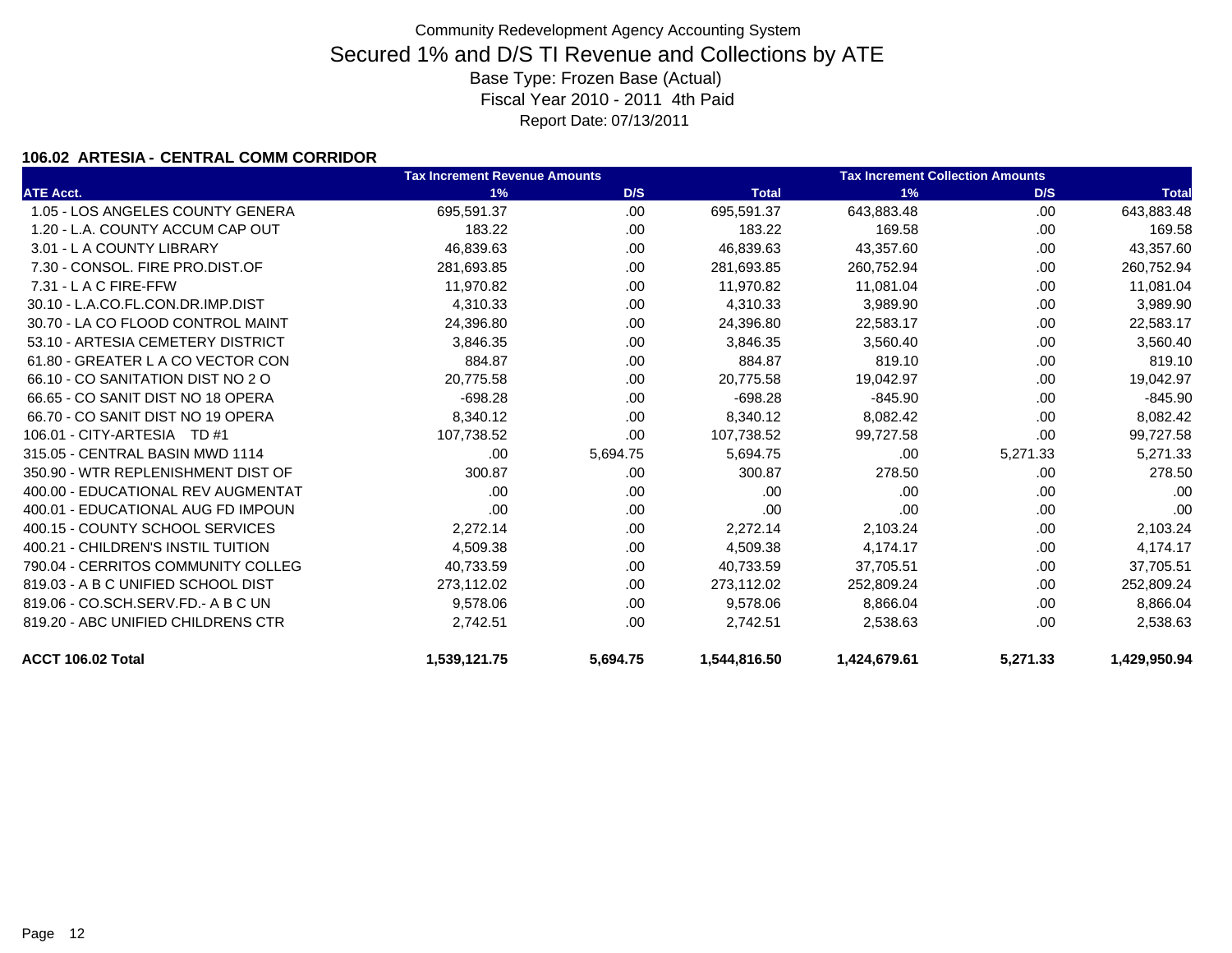### **108.02 AVALON - COM. IMP. R.P.**

|                                    | <b>Tax Increment Revenue Amounts</b> |      |              | <b>Tax Increment Collection Amounts</b> |      |              |
|------------------------------------|--------------------------------------|------|--------------|-----------------------------------------|------|--------------|
| <b>ATE Acct.</b>                   | 1%                                   | D/S  | <b>Total</b> | 1%                                      | D/S  | <b>Total</b> |
| 1.05 - LOS ANGELES COUNTY GENERA   | 2,608,795.05                         | .00  | 2,608,795.05 | 2,530,680.04                            | .00  | 2,530,680.04 |
| 1.20 - L.A. COUNTY ACCUM CAP OUT   | 593.46                               | .00  | 593.46       | 575.68                                  | .00  | 575.68       |
| 3.01 - L A COUNTY LIBRARY          | 152,023.63                           | .00  | 152,023.63   | 147.471.51                              | .00  | 147,471.51   |
| $7.31 - L$ A C FIRE-FFW            | 37,460.31                            | .00  | 37,460.31    | 36,338.65                               | .00  | 36,338.65    |
| 108.01 - CITY AVALON<br>TD1 COMM   | 1,363,483.85                         | .00  | 1,363,483.85 | 1,322,656.30                            | .00  | 1,322,656.30 |
| 400.00 - EDUCATIONAL REV AUGMENTAT | .00                                  | .00  | .00          | .00                                     | .00  | .00          |
| 400.01 - EDUCATIONAL AUG FD IMPOUN | .00                                  | .00  | .00          | .00                                     | .00  | .00          |
| 400.15 - COUNTY SCHOOL SERVICES    | 7,373.78                             | .00  | 7,373.78     | 7,152.98                                | .00  | 7,152.98     |
| 400.21 - CHILDREN'S INSTIL TUITION | 14,634.40                            | .00  | 14,634.40    | 14,196.18                               | .00  | 14,196.18    |
| 807.04 - LONG BEACH COMMUNITY COLL | 142,710.63                           | .00  | 142.710.63   | 138,437.37                              | .00. | 138,437.37   |
| 807.20 - CHILDREC'S CTR FUND LG BC | 1.696.87                             | .00  | 1.696.87     | 1,646.06                                | .00. | 1,646.06     |
| 883.03 - LONG BEACH UNIFIED SCHOOL | 947,211.42                           | .00  | 947.211.42   | 918,848.51                              | .00. | 918,848.51   |
| 883.06 - CO.SCH.SERV.FD.- LONG BEA | 34,452.92                            | .00  | 34,452.92    | 33,421.29                               | .00  | 33,421.29    |
| 883.07 - DEV CTR HDCPD MINORS LONG | 4,969.76                             | .00  | 4,969.76     | 4,820.96                                | .00  | 4,820.96     |
| 883.20 - LONG BEACH CHILDREN'S CEN | 19,835.01                            | .00  | 19,835.01    | 19,241.07                               | .00  | 19,241.07    |
| ACCT 108.02 Total                  | 5,335,241.09                         | .00. | 5,335,241.09 | 5,175,486.60                            | .00  | 5,175,486.60 |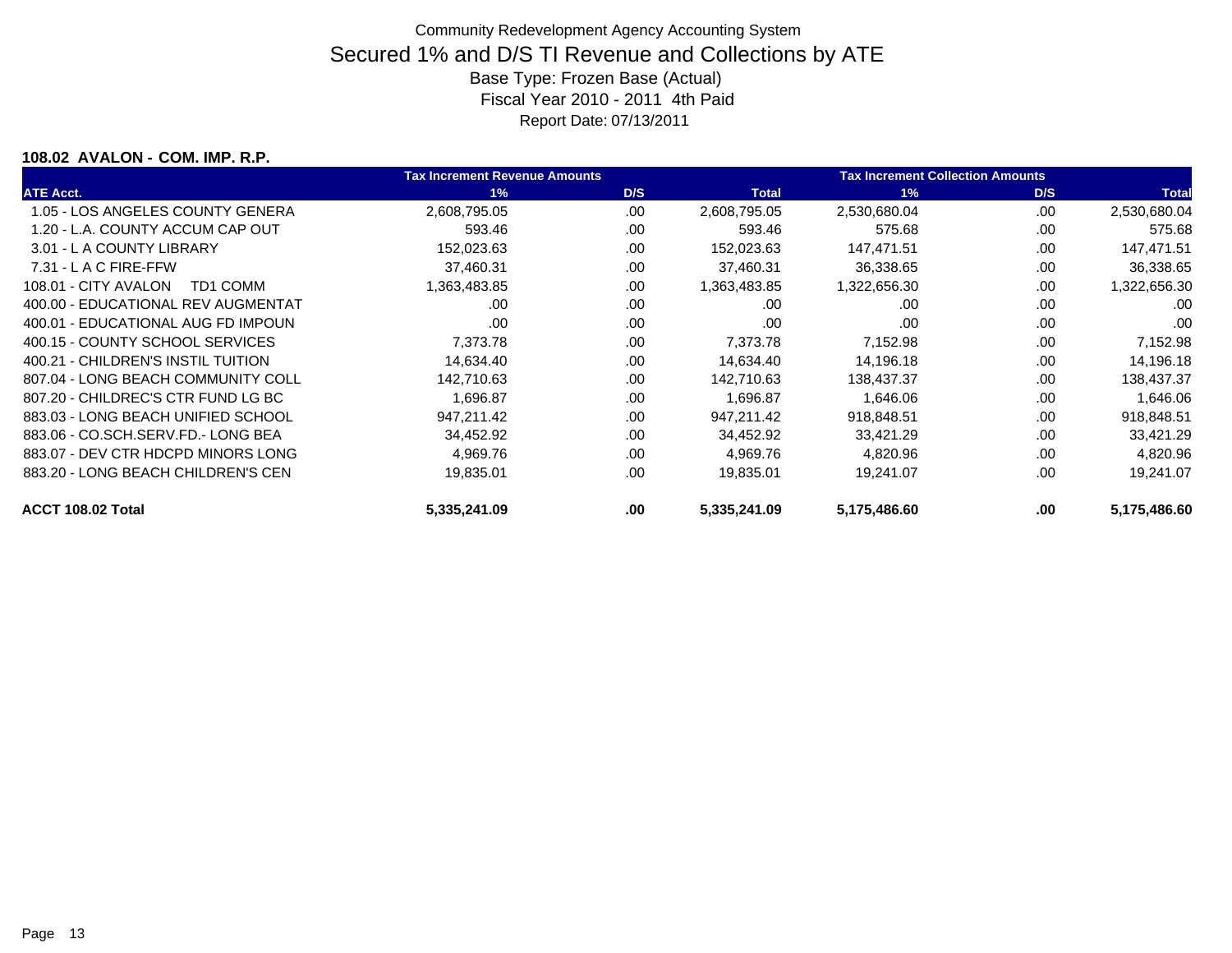#### **112.02 AZUSA - CBD**

|                                    | <b>Tax Increment Revenue Amounts</b> |           |              | <b>Tax Increment Collection Amounts</b> |           |              |
|------------------------------------|--------------------------------------|-----------|--------------|-----------------------------------------|-----------|--------------|
| <b>ATE Acct.</b>                   | 1%                                   | D/S       | <b>Total</b> | 1%                                      | D/S       | <b>Total</b> |
| 1.05 - LOS ANGELES COUNTY GENERA   | 350,796.70                           | .00       | 350,796.70   | 333,601.64                              | .00       | 333,601.64   |
| 1.20 - L.A. COUNTY ACCUM CAP OUT   | 80.00                                | .00       | 80.00        | 76.08                                   | .00       | 76.08        |
| $7.31 - L$ A C FIRE-FFW            | 5,076.41                             | .00       | 5,076.41     | 4,827.58                                | .00       | 4,827.58     |
| 30.10 - L.A.CO.FL.CON.DR.IMP.DIST  | 1,881.43                             | .00       | 1,881.43     | 1,789.20                                | .00       | 1,789.20     |
| 30.70 - LA CO FLOOD CONTROL MAINT  | 10,649.04                            | .00       | 10,649.04    | 10,127.05                               | .00       | 10,127.05    |
| 66.85 - CO SANIT DIST NO 22 OPERA  | 11,900.26                            | .00       | 11,900.26    | 11,316.94                               | .00       | 11,316.94    |
| 112.01 - CITY-AZUSA<br>TD #1       | 139,781.44                           | .00       | 139,781.44   | 132,929.74                              | .00       | 132,929.74   |
| 367.05 - SAN GABRIEL VAL MUN WATER | 23,398.65                            | .00       | 23,398.65    | 22,251.71                               | .00.      | 22,251.71    |
| 367.07 - SAN GAB VAL MWD STATE WAT | .00                                  | 12,745.20 | 12,745.20    | .00                                     | 12,120.46 | 12,120.46    |
| 400.00 - EDUCATIONAL REV AUGMENTAT | .00                                  | .00.      | .00          | .00                                     | .00       | .00          |
| 400.01 - EDUCATIONAL AUG FD IMPOUN | .00                                  | .00       | .00          | .00                                     | .00       | .00          |
| 400.15 - COUNTY SCHOOL SERVICES    | 991.76                               | .00       | 991.76       | 943.15                                  | .00       | 943.15       |
| 400.21 - CHILDREN'S INSTIL TUITION | 1,968.29                             | .00.      | 1,968.29     | 1,871.81                                | .00       | 1,871.81     |
| 791.04 - CITRUS COMMUNITY COLLEGE  | 17,407.65                            | .00       | 17,407.65    | 16,554.38                               | .00       | 16,554.38    |
| 791.20 - CHILDREN'S CTR FUND CITRU | 454.04                               | .00       | 454.04       | 431.78                                  | .00       | 431.78       |
| 818.03 - AZUSA UNIFIED SCHOOL DIST | 137,047.28                           | .00       | 137,047.28   | 130,329.61                              | .00       | 130,329.61   |
| 818.06 - CO.SCH.SERV.FD.- AZUSA    | 5,940.87                             | .00       | 5,940.87     | 5,649.66                                | .00       | 5,649.66     |
| 818.07 - DEV.CTR.HDCPD.MINOR-AZUSA | 692.82                               | .00       | 692.82       | 658.86                                  | .00       | 658.86       |
| ACCT 112.02 Total                  | 708,066.64                           | 12,745.20 | 720,811.84   | 673,359.19                              | 12,120.46 | 685,479.65   |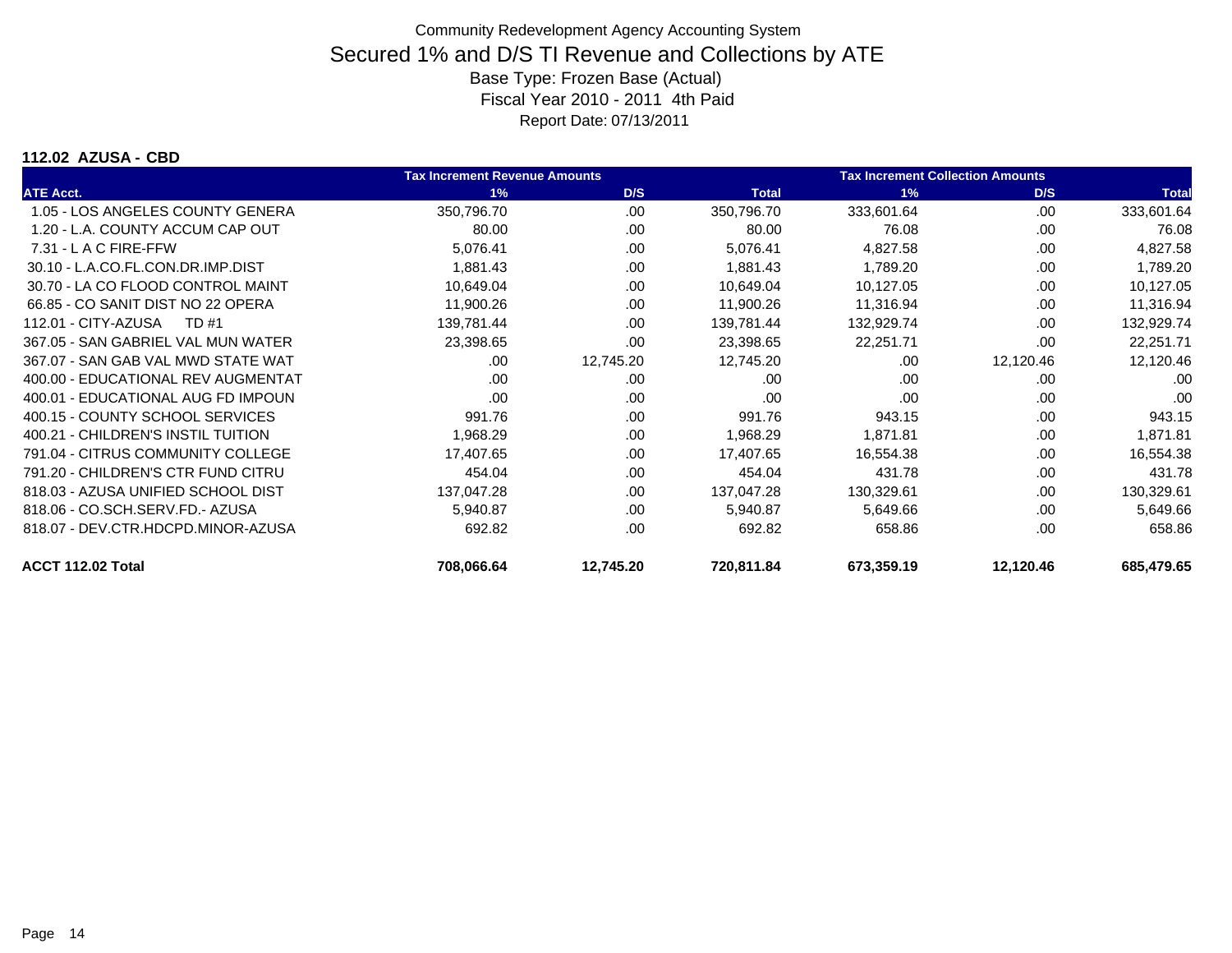### **112.03 AZUSA - CBD/80 ANNEX**

|                                    | <b>Tax Increment Revenue Amounts</b> |        |              | <b>Tax Increment Collection Amounts</b> |        |              |
|------------------------------------|--------------------------------------|--------|--------------|-----------------------------------------|--------|--------------|
| <b>ATE Acct.</b>                   | 1%                                   | D/S    | <b>Total</b> | 1%                                      | D/S    | <b>Total</b> |
| 1.05 - LOS ANGELES COUNTY GENERA   | 6,556.19                             | .00    | 6,556.19     | 4,672.32                                | .00    | 4,672.32     |
| 1.20 - L.A. COUNTY ACCUM CAP OUT   | 1.49                                 | .00    | 1.49         | 1.07                                    | .00    | 1.07         |
| $7.31 - L$ A C FIRE-FFW            | 94.88                                | .00    | 94.88        | 67.61                                   | .00    | 67.61        |
| 30.10 - L.A.CO.FL.CON.DR.IMP.DIST  | 35.16                                | .00    | 35.16        | 25.06                                   | .00    | 25.06        |
| 30.70 - LA CO FLOOD CONTROL MAINT  | 199.02                               | .00.   | 199.02       | 141.84                                  | .00.   | 141.84       |
| 66.85 - CO SANIT DIST NO 22 OPERA  | 222.41                               | .00.   | 222.41       | 158.50                                  | .00    | 158.50       |
| 112.01 - CITY-AZUSA<br>TD #1       | 2,612.42                             | .00    | 2,612.42     | 1,861.76                                | .00    | 1,861.76     |
| 367.05 - SAN GABRIEL VAL MUN WATER | 437.30                               | .00.   | 437.30       | 311.65                                  | .00.   | 311.65       |
| 367.07 - SAN GAB VAL MWD STATE WAT | .00                                  | 238.20 | 238.20       | .00                                     | 169.76 | 169.76       |
| 400.00 - EDUCATIONAL REV AUGMENTAT | .00                                  | .00    | .00          | .00                                     | .00    | .00          |
| 400.01 - EDUCATIONAL AUG FD IMPOUN | .00                                  | .00    | .00          | .00                                     | .00    | .00          |
| 400.15 - COUNTY SCHOOL SERVICES    | 18.54                                | .00    | 18.54        | 13.21                                   | .00    | 13.21        |
| 400.21 - CHILDREN'S INSTIL TUITION | 36.79                                | .00.   | 36.79        | 26.22                                   | .00    | 26.22        |
| 791.04 - CITRUS COMMUNITY COLLEGE  | 325.34                               | .00    | 325.34       | 231.85                                  | .00    | 231.85       |
| 791.20 - CHILDREN'S CTR FUND CITRU | 8.49                                 | .00    | 8.49         | 6.05                                    | .00    | 6.05         |
| 818.03 - AZUSA UNIFIED SCHOOL DIST | 2,561.32                             | .00    | 2,561.32     | 1,825.35                                | .00    | 1,825.35     |
| 818.06 - CO.SCH.SERV.FD.- AZUSA    | 111.03                               | .00.   | 111.03       | 79.13                                   | .00    | 79.13        |
| 818.07 - DEV.CTR.HDCPD.MINOR-AZUSA | 12.95                                | .00.   | 12.95        | 9.23                                    | .00    | 9.23         |
| ACCT 112.03 Total                  | 13,233.33                            | 238.20 | 13,471.53    | 9,430.85                                | 169.76 | 9,600.61     |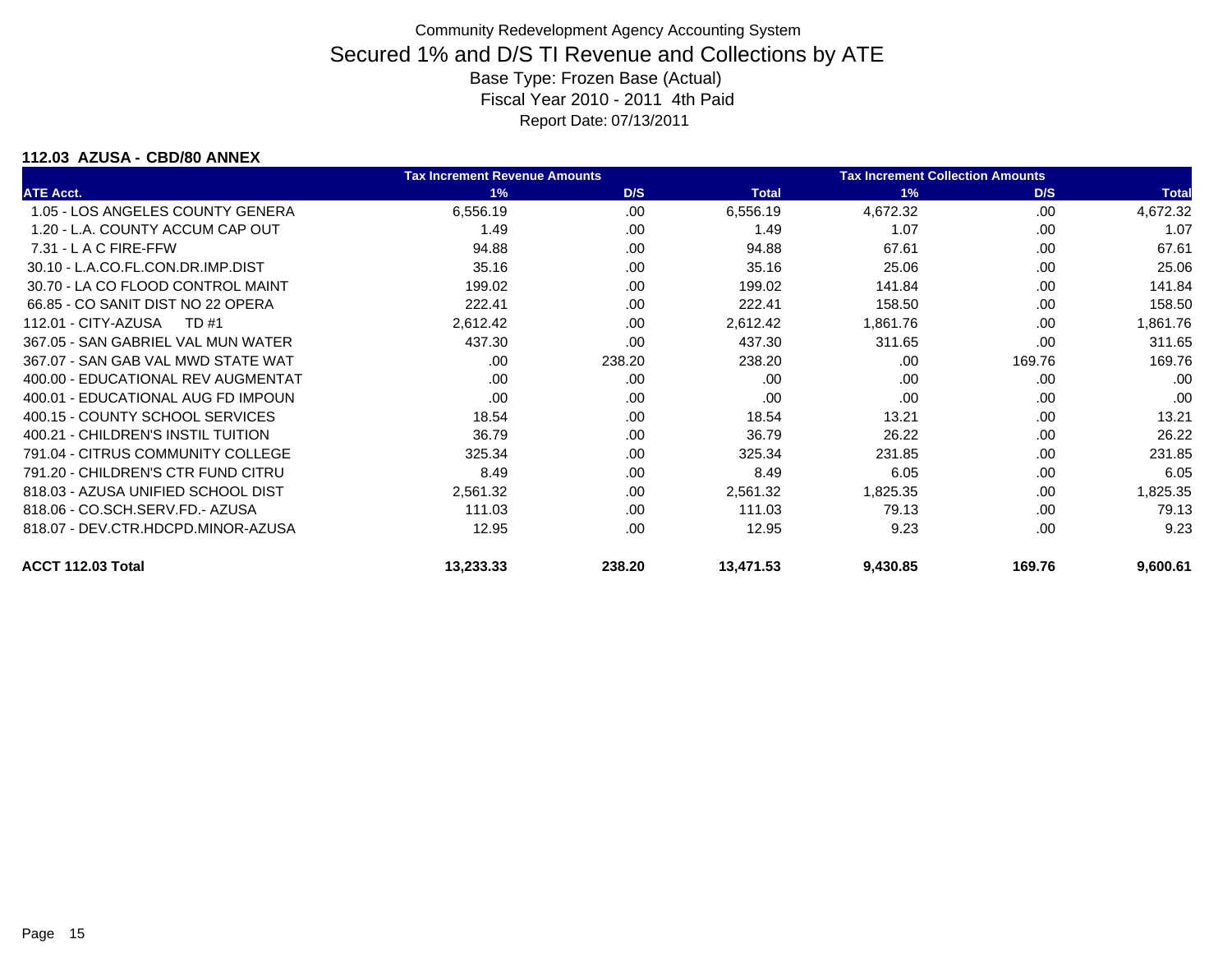#### **112.04 AZUSA - CBD/82 ANNEX**

|                                    | <b>Tax Increment Revenue Amounts</b> |          |              | <b>Tax Increment Collection Amounts</b> |          |              |
|------------------------------------|--------------------------------------|----------|--------------|-----------------------------------------|----------|--------------|
| <b>ATE Acct.</b>                   | 1%                                   | D/S      | <b>Total</b> | 1%                                      | D/S      | <b>Total</b> |
| 1.05 - LOS ANGELES COUNTY GENERA   | 192,601.95                           | .00.     | 192,601.95   | 190,449.12                              | .00      | 190,449.12   |
| 1.20 - L.A. COUNTY ACCUM CAP OUT   | 43.90                                | .00      | 43.90        | 43.41                                   | .00      | 43.41        |
| $7.31 - L$ A C FIRE-FFW            | 2,787.22                             | .00      | 2,787.22     | 2,756.07                                | .00      | 2,756.07     |
| 30.10 - L.A.CO.FL.CON.DR.IMP.DIST  | 1,032.98                             | .00      | 1,032.98     | 1,021.43                                | .00      | 1,021.43     |
| 30.70 - LA CO FLOOD CONTROL MAINT  | 5,846.76                             | .00      | 5,846.76     | 5,781.41                                | .00      | 5,781.41     |
| 66.85 - CO SANIT DIST NO 22 OPERA  | 6,533.71                             | .00      | 6,533.71     | 6,460.68                                | .00      | 6,460.68     |
| 112.01 - CITY-AZUSA<br>TD #1       | 76,745.31                            | .00      | 76,745.31    | 75,887.49                               | .00      | 75,887.49    |
| 337.05 - ORIG AREA UP S G VY MWD 1 | .00                                  | 1.41     | 1.41         | .00                                     | 1.41     | 1.41         |
| 367.05 - SAN GABRIEL VAL MUN WATER | 12,833.75                            | .00      | 12,833.75    | 12,690.16                               | .00      | 12,690.16    |
| 367.07 - SAN GAB VAL MWD STATE WAT | .00                                  | 6,990.55 | 6,990.55     | .00                                     | 6,912.34 | 6,912.34     |
| 368.05 - UPPER SAN GAB, VY, MUN, W | .33                                  | .00      | .33          | .33                                     | .00      | .33          |
| 400.00 - EDUCATIONAL REV AUGMENTAT | .00                                  | .00.     | .00          | .00                                     | .00      | .00          |
| 400.01 - EDUCATIONAL AUG FD IMPOUN | .00                                  | .00      | .00          | .00                                     | .00      | .00          |
| 400.15 - COUNTY SCHOOL SERVICES    | 544.52                               | .00      | 544.52       | 538.44                                  | .00      | 538.44       |
| 400.21 - CHILDREN'S INSTIL TUITION | 1,080.68                             | .00      | 1,080.68     | 1,068.60                                | .00      | 1,068.60     |
| 791.04 - CITRUS COMMUNITY COLLEGE  | 9,557.44                             | .00      | 9,557.44     | 9,450.62                                | .00      | 9,450.62     |
| 791.20 - CHILDREN'S CTR FUND CITRU | 249.30                               | .00.     | 249.30       | 246.51                                  | .00      | 246.51       |
| 818.03 - AZUSA UNIFIED SCHOOL DIST | 75,244.20                            | .00      | 75,244.20    | 74,403.17                               | .00      | 74,403.17    |
| 818.06 - CO.SCH.SERV.FD.- AZUSA    | 3,261.77                             | .00      | 3,261.77     | 3,225.31                                | .00      | 3,225.31     |
| 818.07 - DEV.CTR.HDCPD.MINOR-AZUSA | 380.38                               | .00      | 380.38       | 376.13                                  | .00      | 376.13       |
| ACCT 112.04 Total                  | 388,744.20                           | 6,991.96 | 395,736.16   | 384,398.88                              | 6,913.75 | 391,312.63   |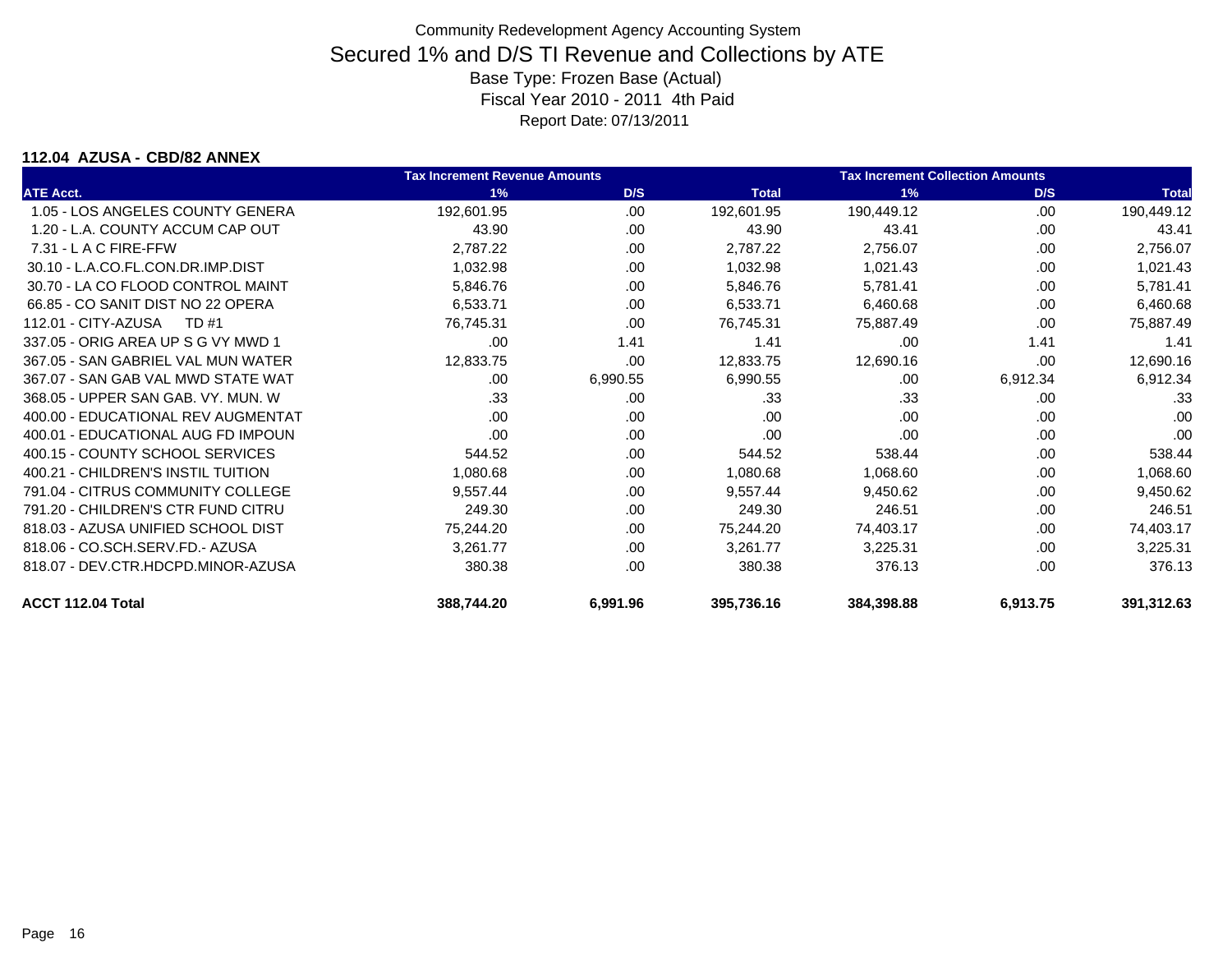#### **112.05 AZUSA - WEST END**

|                                    | <b>Tax Increment Revenue Amounts</b> |           |              | <b>Tax Increment Collection Amounts</b> |           |              |
|------------------------------------|--------------------------------------|-----------|--------------|-----------------------------------------|-----------|--------------|
| <b>ATE Acct.</b>                   | 1%                                   | D/S       | <b>Total</b> | 1%                                      | D/S       | <b>Total</b> |
| 1.05 - LOS ANGELES COUNTY GENERA   | 1,967,777.12                         | .00       | 1,967,777.12 | 1,946,160.92                            | .00       | 1,946,160.92 |
| 1.20 - L.A. COUNTY ACCUM CAP OUT   | 448.53                               | .00.      | 448.53       | 443.61                                  | .00.      | 443.61       |
| $7.31 - L$ A C FIRE-FFW            | 28,475.99                            | .00.      | 28,475.99    | 28,163.18                               | .00.      | 28,163.18    |
| 30.10 - L.A.CO.FL.CON.DR.IMP.DIST  | 10,553.62                            | .00       | 10,553.62    | 10,437.69                               | .00.      | 10,437.69    |
| 30.70 - LA CO FLOOD CONTROL MAINT  | 59,734.59                            | .00       | 59,734.59    | 59,078.41                               | .00       | 59,078.41    |
| 66.85 - CO SANIT DIST NO 22 OPERA  | 66,725.00                            | .00       | 66,725.00    | 65,991.72                               | .00       | 65,991.72    |
| 112.01 - CITY-AZUSA<br>TD #1       | 784,091.58                           | .00       | 784,091.58   | 775,478.30                              | .00       | 775,478.30   |
| 367.05 - SAN GABRIEL VAL MUN WATER | 131,252.46                           | .00       | 131,252.46   | 129,810.64                              | .00       | 129,810.64   |
| 367.07 - SAN GAB VAL MWD STATE WAT | .00.                                 | 71,416.69 | 71,416.69    | .00                                     | 70,631.34 | 70,631.34    |
| 400.00 - EDUCATIONAL REV AUGMENTAT | .00                                  | .00       | .00          | .00                                     | .00       | .00          |
| 400.01 - EDUCATIONAL AUG FD IMPOUN | .00                                  | .00       | .00          | .00                                     | .00       | .00          |
| 400.15 - COUNTY SCHOOL SERVICES    | 5,563.25                             | .00       | 5,563.25     | 5,502.14                                | .00       | 5,502.14     |
| 400.21 - CHILDREN'S INSTIL TUITION | 11,041.09                            | .00.      | 11,041.09    | 10,919.80                               | .00.      | 10,919.80    |
| 791.04 - CITRUS COMMUNITY COLLEGE  | 97,646.55                            | .00       | 97,646.55    | 96,573.90                               | .00.      | 96,573.90    |
| 791.20 - CHILDREN'S CTR FUND CITRU | 2,546.99                             | .00       | 2,546.99     | 2,519.02                                | .00.      | 2,519.02     |
| 818.03 - AZUSA UNIFIED SCHOOL DIST | 768,694.82                           | .00       | 768,694.82   | 760,249.99                              | .00       | 760,249.99   |
| 818.06 - CO.SCH.SERV.FD.- AZUSA    | 33,322.28                            | .00       | 33,322.28    | 32,956.19                               | .00       | 32,956.19    |
| 818.07 - DEV.CTR.HDCPD.MINOR-AZUSA | 3,886.04                             | .00       | 3,886.04     | 3,843.35                                | .00       | 3,843.35     |
| 855.03 - DUARTE UNIFIED SCHOOL DIS | 71.73                                | .00       | 71.73        | 71.73                                   | .00.      | 71.73        |
| 855.06 - CO.SCH.SERV.FD.- DUARTE   | 2.80                                 | .00       | 2.80         | 2.80                                    | .00.      | 2.80         |
| 855.07 - DEV.CTR.HDCPD.MINOR-DUART | .30                                  | .00       | .30          | .30                                     | .00       | .30          |
| ACCT 112.05 Total                  | 3,971,834.74                         | 71,416.69 | 4,043,251.43 | 3,928,203.69                            | 70,631.34 | 3,998,835.03 |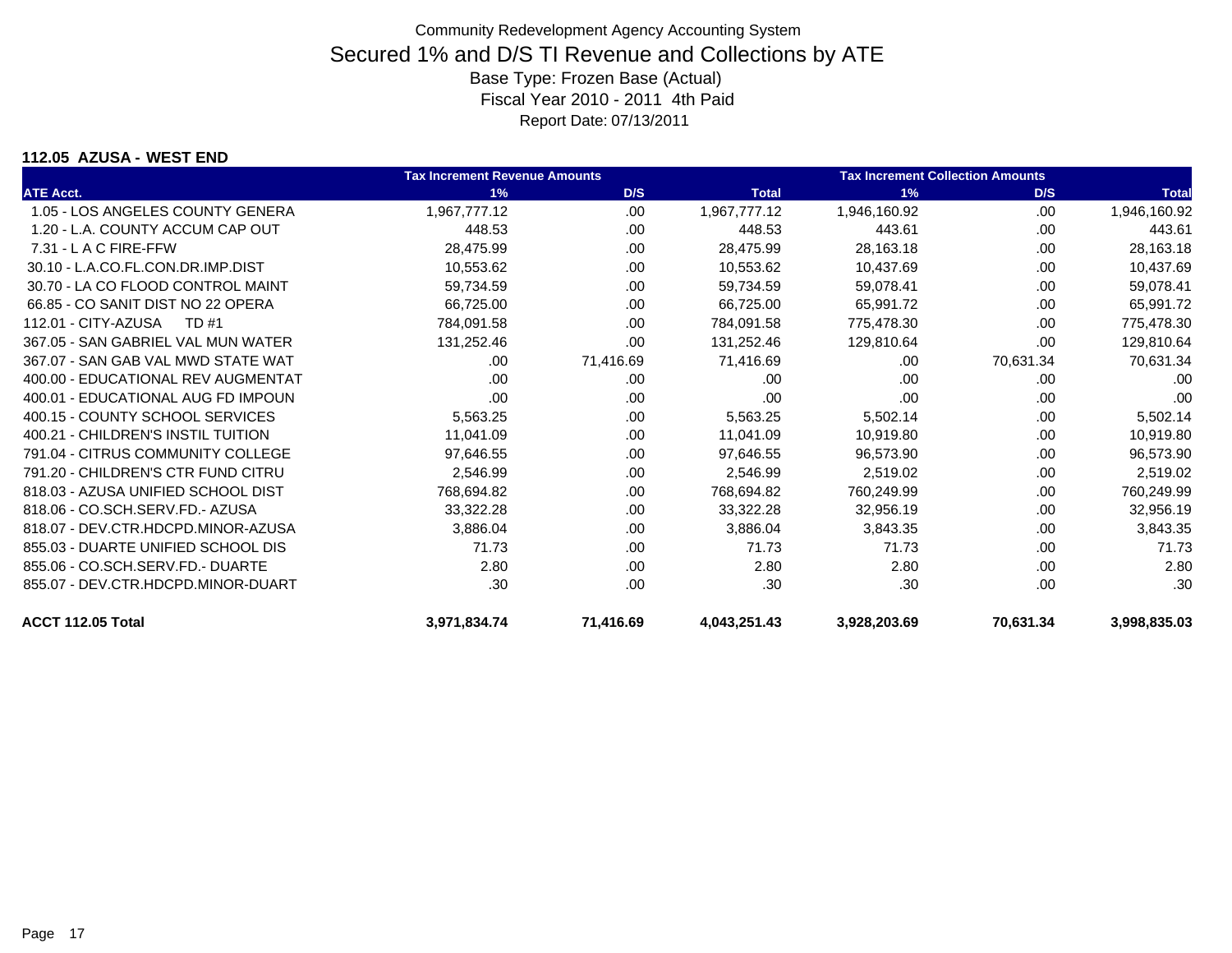#### **112.06 AZUSA - CBD/84 ANNEX # 3**

|                                    | <b>Tax Increment Revenue Amounts</b> |           |              | <b>Tax Increment Collection Amounts</b> |           |              |
|------------------------------------|--------------------------------------|-----------|--------------|-----------------------------------------|-----------|--------------|
| <b>ATE Acct.</b>                   | 1%                                   | D/S       | <b>Total</b> | 1%                                      | D/S       | <b>Total</b> |
| 1.05 - LOS ANGELES COUNTY GENERA   | 362.969.75                           | .00       | 362,969.75   | 353,660.93                              | .00.      | 353,660.93   |
| 1.20 - L.A. COUNTY ACCUM CAP OUT   | 83.62                                | .00.      | 83.62        | 81.49                                   | .00.      | 81.49        |
| 7.31 - L A C FIRE-FFW              | 5,282.80                             | .00.      | 5,282.80     | 5,147.15                                | .00       | 5,147.15     |
| 30.10 - L.A.CO.FL.CON.DR.IMP.DIST  | 1.966.57                             | .00.      | 1,966.57     | 1,916.17                                | .00.      | 1,916.17     |
| 30.70 - LA CO FLOOD CONTROL MAINT  | 11.105.49                            | .00.      | 11.105.49    | 10.821.13                               | .00.      | 10,821.13    |
| 66.65 - CO SANIT DIST NO 18 OPERA  | 122.06                               | .00.      | 122.06       | 103.23                                  | .00.      | 103.23       |
| 66.85 - CO SANIT DIST NO 22 OPERA  | 9.691.15                             | .00.      | 9,691.15     | 9,476.25                                | .00.      | 9,476.25     |
| 112.01 - CITY-AZUSA<br>TD #1       | 155,895.92                           | .00.      | 155,895.92   | 151,948.59                              | .00       | 151,948.59   |
| 330.10 - THREE VY MWD-1112         | .00                                  | 2,524.05  | 2,524.05     | .00                                     | 2,474.81  | 2,474.81     |
| 337.05 - ORIG AREA UP S G VY MWD 1 | .00                                  | 61.35     | 61.35        | .00                                     | 51.89     | 51.89        |
| 367.05 - SAN GABRIEL VAL MUN WATER | 833.58                               | .00.      | 833.58       | 745.17                                  | .00.      | 745.17       |
| 367.07 - SAN GAB VAL MWD STATE WAT | .00                                  | 454.05    | 454.05       | .00                                     | 405.89    | 405.89       |
| 367.08 - SAN GABRIEL VLY MWD-AZUSA | 4,085.74                             | .00.      | 4,085.74     | 4,006.05                                | .00       | 4,006.05     |
| 367.10 - SAN GAB VAL MWD-SWB-AZUSA | .00                                  | 7,572.15  | 7,572.15     | .00                                     | 7,424.47  | 7,424.47     |
| 368.05 - UPPER SAN GAB, VY, MUN, W | 14.33                                | .00.      | 14.33        | 12.12                                   | .00       | 12.12        |
| 400.00 - EDUCATIONAL REV AUGMENTAT | .00                                  | .00       | .00          | .00                                     | .00       | .00          |
| 400.01 - EDUCATIONAL AUG FD IMPOUN | .00                                  | .00.      | .00          | .00                                     | .00.      | .00          |
| 400.15 - COUNTY SCHOOL SERVICES    | 1,036.61                             | .00.      | 1,036.61     | 1,010.04                                | .00       | 1,010.04     |
| 400.21 - CHILDREN'S INSTIL TUITION | 2,057.15                             | .00.      | 2.057.15     | 2,004.43                                | .00       | 2,004.43     |
| 791.04 - CITRUS COMMUNITY COLLEGE  | 18,193.82                            | .00.      | 18,193.82    | 17,727.64                               | .00.      | 17,727.64    |
| 791.20 - CHILDREN'S CTR FUND CITRU | 474.46                               | .00.      | 474.46       | 462.30                                  | .00       | 462.30       |
| 818.03 - AZUSA UNIFIED SCHOOL DIST | 143,236.17                           | .00       | 143,236.17   | 139,566.19                              | .00       | 139,566.19   |
| 818.06 - CO.SCH.SERV.FD.- AZUSA    | 6,208.99                             | .00.      | 6.208.99     | 6.049.91                                | .00.      | 6,049.91     |
| 818.07 - DEV.CTR.HDCPD.MINOR-AZUSA | 724.20                               | .00.      | 724.20       | 705.65                                  | .00       | 705.65       |
| ACCT 112.06 Total                  | 723,982.41                           | 10,611.60 | 734,594.01   | 705,444.44                              | 10,357.06 | 715,801.50   |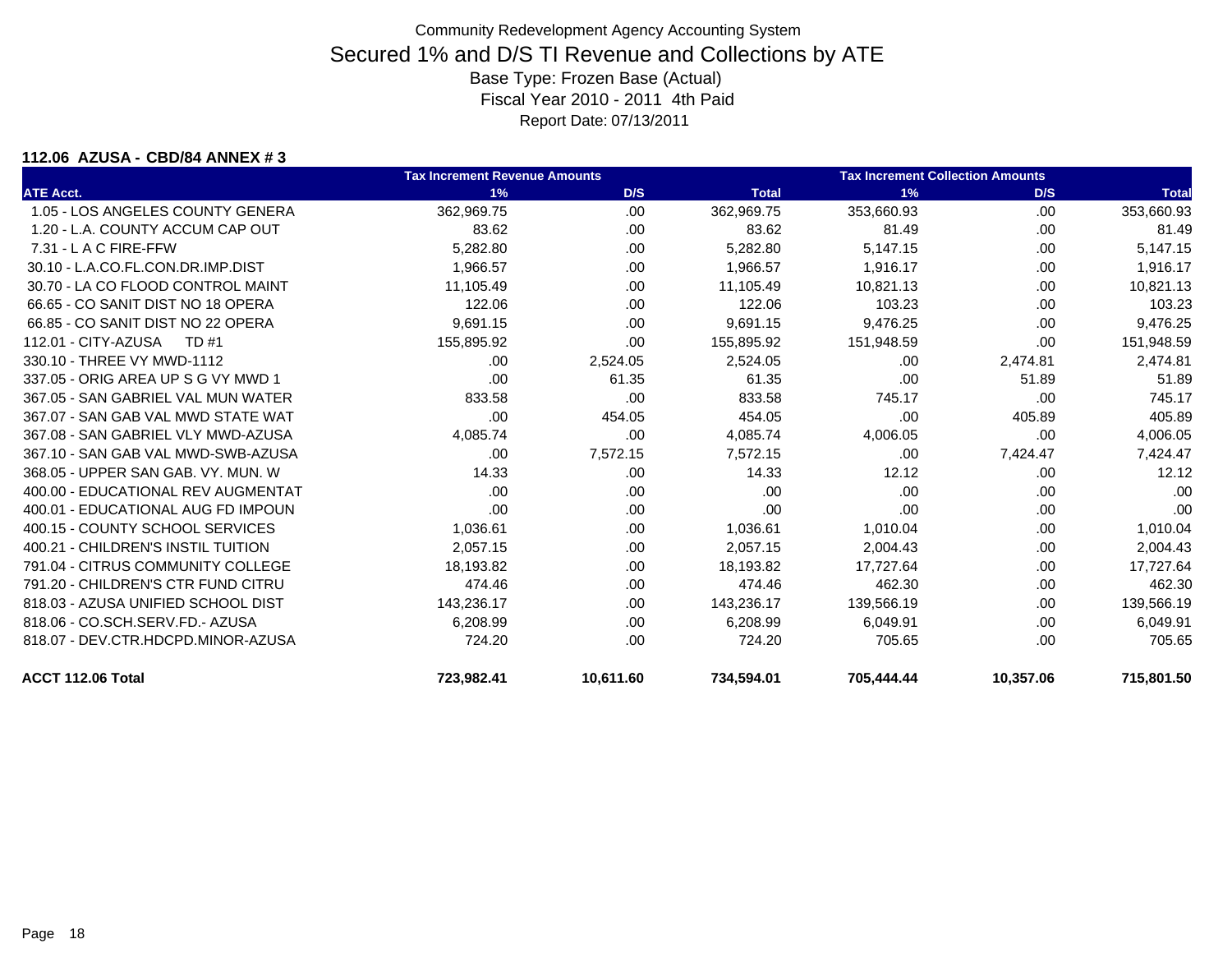### **112.07 AZUSA - CBD 85 ANNEX AMEND. #5**

|                                    | <b>Tax Increment Revenue Amounts</b> |          | <b>Tax Increment Collection Amounts</b> |            |          |              |
|------------------------------------|--------------------------------------|----------|-----------------------------------------|------------|----------|--------------|
| <b>ATE Acct.</b>                   | 1%                                   | D/S      | <b>Total</b>                            | 1%         | D/S      | <b>Total</b> |
| 1.05 - LOS ANGELES COUNTY GENERA   | 200,365.09                           | .00.     | 200,365.09                              | 200,365.09 | .00      | 200,365.09   |
| 1.20 - L.A. COUNTY ACCUM CAP OUT   | 45.67                                | .00      | 45.67                                   | 45.67      | .00      | 45.67        |
| $7.31 - L$ A C FIRE-FFW            | 2,899.50                             | .00      | 2,899.50                                | 2,899.50   | .00      | 2,899.50     |
| 30.10 - L.A.CO.FL.CON.DR.IMP.DIST  | 1,074.61                             | .00      | 1,074.61                                | 1,074.61   | .00      | 1,074.61     |
| 30.70 - LA CO FLOOD CONTROL MAINT  | 6,082.43                             | .00      | 6,082.43                                | 6,082.43   | .00.     | 6,082.43     |
| 66.85 - CO SANIT DIST NO 22 OPERA  | 6,797.06                             | .00      | 6,797.06                                | 6,797.06   | .00      | 6,797.06     |
| 112.01 - CITY-AZUSA<br>TD #1       | 79,838.67                            | .00      | 79,838.67                               | 79,838.67  | .00      | 79,838.67    |
| 367.05 - SAN GABRIEL VAL MUN WATER | 13,364.54                            | .00      | 13,364.54                               | 13,364.54  | .00.     | 13,364.54    |
| 367.07 - SAN GAB VAL MWD STATE WAT | .00                                  | 7,279.67 | 7,279.67                                | .00        | 7,279.67 | 7,279.67     |
| 400.00 - EDUCATIONAL REV AUGMENTAT | .00                                  | .00      | .00                                     | .00        | .00      | .00          |
| 400.01 - EDUCATIONAL AUG FD IMPOUN | .00                                  | .00      | .00                                     | .00        | .00      | .00          |
| 400.15 - COUNTY SCHOOL SERVICES    | 566.47                               | .00      | 566.47                                  | 566.47     | .00      | 566.47       |
| 400.21 - CHILDREN'S INSTIL TUITION | 1,124.24                             | .00      | 1,124.24                                | 1,124.24   | .00      | 1,124.24     |
| 791.04 - CITRUS COMMUNITY COLLEGE  | 9,942.68                             | .00      | 9,942.68                                | 9,942.68   | .00      | 9,942.68     |
| 791.20 - CHILDREN'S CTR FUND CITRU | 259.34                               | .00      | 259.34                                  | 259.34     | .00      | 259.34       |
| 818.03 - AZUSA UNIFIED SCHOOL DIST | 78,277.05                            | .00      | 78,277.05                               | 78,277.05  | .00      | 78,277.05    |
| 818.06 - CO.SCH.SERV.FD.- AZUSA    | 3,393.25                             | .00      | 3,393.25                                | 3,393.25   | .00      | 3,393.25     |
| 818.07 - DEV.CTR.HDCPD.MINOR-AZUSA | 395.72                               | .00      | 395.72                                  | 395.72     | .00      | 395.72       |
| ACCT 112.07 Total                  | 404,426.32                           | 7,279.67 | 411,705.99                              | 404,426.32 | 7,279.67 | 411,705.99   |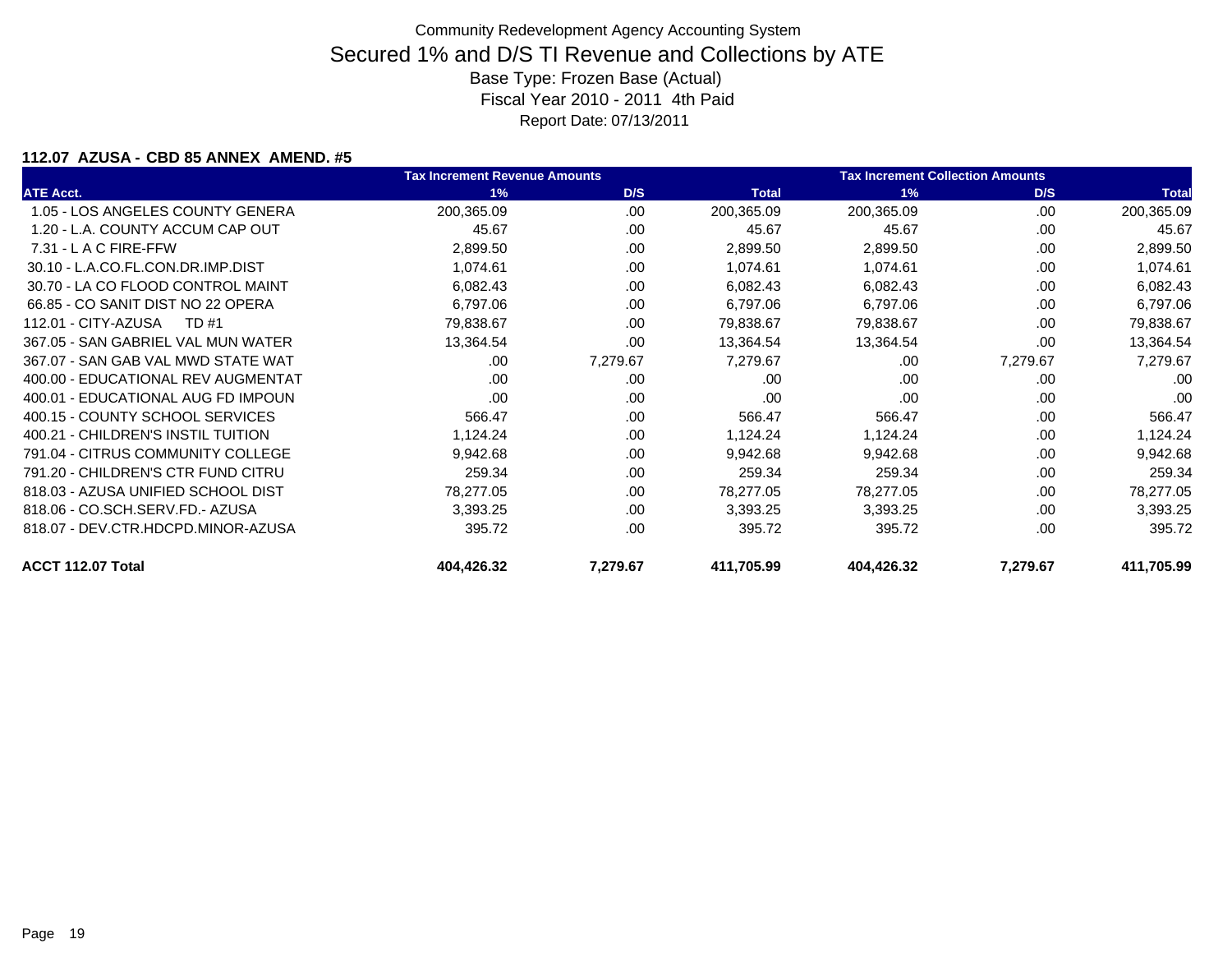### **112.08 AZUSA - RANCH CENTER**

|                                    | <b>Tax Increment Revenue Amounts</b> |        |              | <b>Tax Increment Collection Amounts</b> |        |              |
|------------------------------------|--------------------------------------|--------|--------------|-----------------------------------------|--------|--------------|
| <b>ATE Acct.</b>                   | 1%                                   | D/S    | <b>Total</b> | 1%                                      | D/S    | <b>Total</b> |
| 1.05 - LOS ANGELES COUNTY GENERA   | 72,265.18                            | .00.   | 72,265.18    | 72,265.18                               | .00.   | 72,265.18    |
| 1.20 - L.A. COUNTY ACCUM CAP OUT   | 16.48                                | .00.   | 16.48        | 16.48                                   | .00    | 16.48        |
| $7.31 - L$ A C FIRE-FFW            | 1,065.32                             | .00    | 1,065.32     | 1,065.32                                | .00    | 1,065.32     |
| 30.10 - L.A.CO.FL.CON.DR.IMP.DIST  | 387.68                               | .00.   | 387.68       | 387.68                                  | .00    | 387.68       |
| 30.70 - LA CO FLOOD CONTROL MAINT  | 2,194.32                             | .00    | 2,194.32     | 2,194.32                                | .00    | 2,194.32     |
| 66.85 - CO SANIT DIST NO 22 OPERA  | 2,452.14                             | .00    | 2,452.14     | 2,452.14                                | .00    | 2,452.14     |
| 112.01 - CITY-AZUSA<br>TD #1       | 28,802.95                            | .00    | 28,802.95    | 28,802.95                               | .00    | 28,802.95    |
| 337.05 - ORIG AREA UP S G VY MWD 1 | .00.                                 | 522.45 | 522.45       | .00                                     | 522.45 | 522.45       |
| 368.05 - UPPER SAN GAB, VY, MUN, W | 122.32                               | .00    | 122.32       | 122.32                                  | .00    | 122.32       |
| 400.00 - EDUCATIONAL REV AUGMENTAT | .00                                  | .00    | .00          | .00                                     | .00    | .00          |
| 400.01 - EDUCATIONAL AUG FD IMPOUN | .00                                  | .00    | .00          | .00                                     | .00.   | .00          |
| 400.15 - COUNTY SCHOOL SERVICES    | 204.36                               | .00    | 204.36       | 204.36                                  | .00    | 204.36       |
| 400.21 - CHILDREN'S INSTIL TUITION | 405.58                               | .00    | 405.58       | 405.58                                  | .00    | 405.58       |
| 791.04 - CITRUS COMMUNITY COLLEGE  | 3,586.97                             | .00.   | 3,586.97     | 3,586.97                                | .00    | 3,586.97     |
| 791.20 - CHILDREN'S CTR FUND CITRU | 93.56                                | .00    | 93.56        | 93.56                                   | .00    | 93.56        |
| 818.03 - AZUSA UNIFIED SCHOOL DIST | 28,239.58                            | .00    | 28,239.58    | 28,239.58                               | .00    | 28,239.58    |
| 818.06 - CO.SCH.SERV.FD.- AZUSA    | 1,224.16                             | .00    | 1.224.16     | 1,224.16                                | .00    | 1,224.16     |
| 818.07 - DEV.CTR.HDCPD.MINOR-AZUSA | 142.76                               | .00.   | 142.76       | 142.76                                  | .00    | 142.76       |
| ACCT 112.08 Total                  | 141,203.36                           | 522.45 | 141,725.81   | 141,203.36                              | 522.45 | 141,725.81   |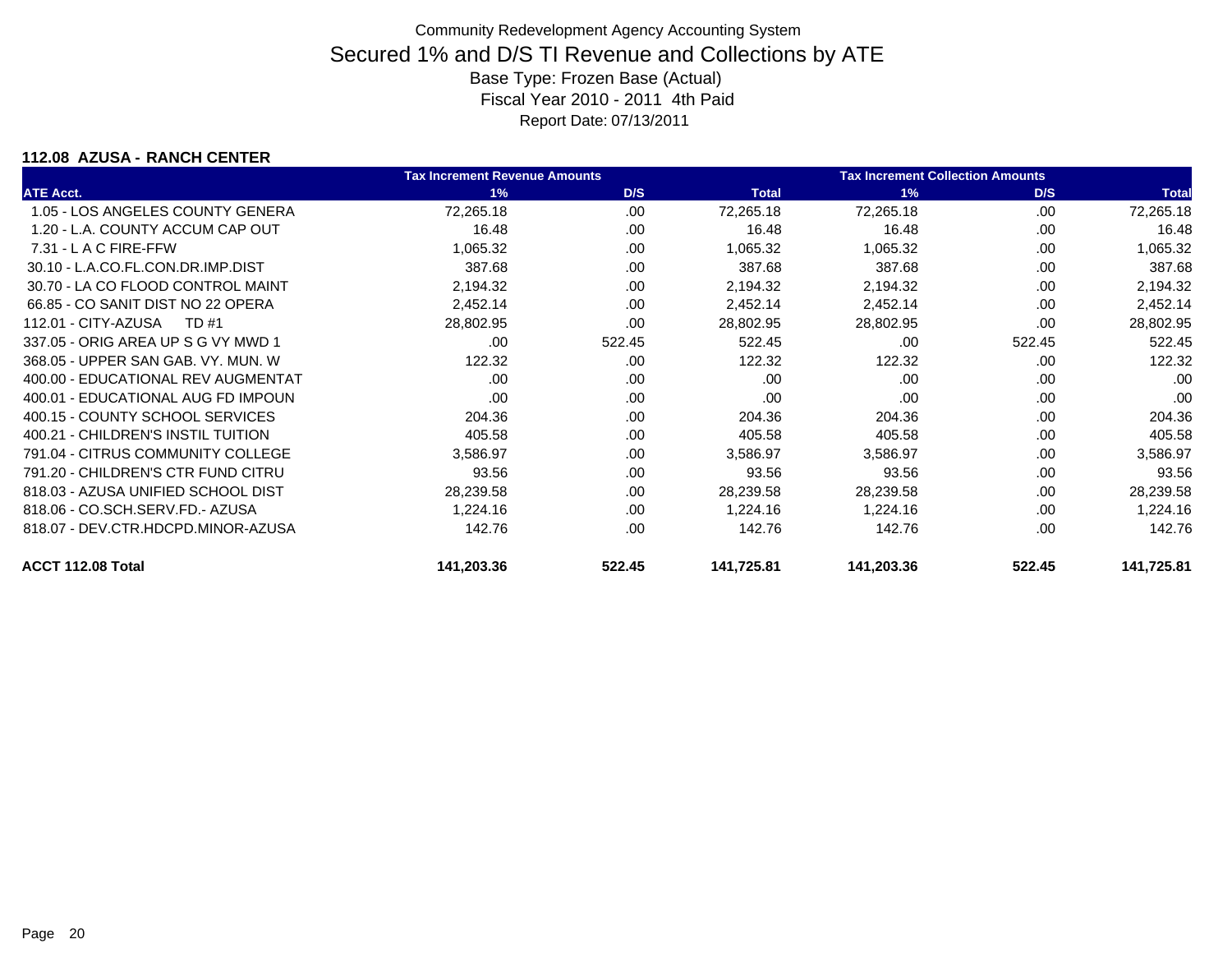### **112.09 AZUSA - AMENDED MERGED CBD & WEST END**

|                                    | <b>Tax Increment Revenue Amounts</b> |          |              | <b>Tax Increment Collection Amounts</b> |          |              |
|------------------------------------|--------------------------------------|----------|--------------|-----------------------------------------|----------|--------------|
| <b>ATE Acct.</b>                   | 1%                                   | D/S      | <b>Total</b> | 1%                                      | D/S      | <b>Total</b> |
| 1.05 - LOS ANGELES COUNTY GENERA   | 316,028.44                           | .00      | 316,028.44   | 314,354.30                              | .00      | 314,354.30   |
| 1.20 - L.A. COUNTY ACCUM CAP OUT   | 72.47                                | .00      | 72.47        | 72.09                                   | .00      | 72.09        |
| 7.30 - CONSOL, FIRE PRO.DIST.OF    | 2,975.58                             | .00      | 2,975.58     | 2,975.58                                | .00      | 2,975.58     |
| $7.31 - L$ A C FIRE-FFW            | 4,626.88                             | .00      | 4,626.88     | 4,602.20                                | .00      | 4,602.20     |
| 30.10 - L.A.CO.FL.CON.DR.IMP.DIST  | 1,705.18                             | .00      | 1,705.18     | 1,696.20                                | .00      | 1,696.20     |
| 30.70 - LA CO FLOOD CONTROL MAINT  | 9,651.53                             | .00      | 9,651.53     | 9,600.69                                | .00      | 9,600.69     |
| 66.85 - CO SANIT DIST NO 22 OPERA  | 10,785.48                            | .00      | 10,785.48    | 10,728.67                               | .00      | 10,728.67    |
| 112.01 - CITY-AZUSA<br>TD #1       | 125,780.14                           | .00      | 125,780.14   | 125,112.87                              | .00      | 125,112.87   |
| 337.05 - ORIG AREA UP S G VY MWD 1 | .00                                  | 1,839.10 | 1,839.10     | .00                                     | 1,826.99 | 1,826.99     |
| 367.05 - SAN GABRIEL VAL MUN WATER | 4,240.95                             | .00      | 4,240.95     | 4,240.95                                | .00      | 4,240.95     |
| 367.07 - SAN GAB VAL MWD STATE WAT | .00                                  | 2,310.04 | 2,310.04     | .00                                     | 2,310.04 | 2,310.04     |
| 368.05 - UPPER SAN GAB, VY, MUN, W | 430.43                               | .00      | 430.43       | 427.60                                  | .00      | 427.60       |
| 400.00 - EDUCATIONAL REV AUGMENTAT | .00                                  | .00      | .00          | .00                                     | .00      | .00          |
| 400.01 - EDUCATIONAL AUG FD IMPOUN | .00                                  | .00      | .00          | .00                                     | .00      | .00          |
| 400.15 - COUNTY SCHOOL SERVICES    | 898.86                               | .00      | 898.86       | 894.12                                  | .00      | 894.12       |
| 400.21 - CHILDREN'S INSTIL TUITION | 1,783.93                             | .00      | 1,783.93     | 1,774.54                                | .00      | 1,774.54     |
| 791.04 - CITRUS COMMUNITY COLLEGE  | 15,776.93                            | .00      | 15,776.93    | 15,693.83                               | .00      | 15,693.83    |
| 791.20 - CHILDREN'S CTR FUND CITRU | 411.52                               | .00      | 411.52       | 409.36                                  | .00      | 409.36       |
| 818.03 - AZUSA UNIFIED SCHOOL DIST | 124,209.07                           | .00      | 124,209.07   | 123,554.85                              | .00      | 123,554.85   |
| 818.06 - CO.SCH.SERV.FD.- AZUSA    | 5,384.36                             | .00      | 5.384.36     | 5,356.00                                | .00      | 5,356.00     |
| 818.07 - DEV.CTR.HDCPD.MINOR-AZUSA | 627.92                               | .00      | 627.92       | 624.61                                  | .00      | 624.61       |
| ACCT 112.09 Total                  | 625,389.67                           | 4,149.14 | 629,538.81   | 622,118.46                              | 4,137.03 | 626,255.49   |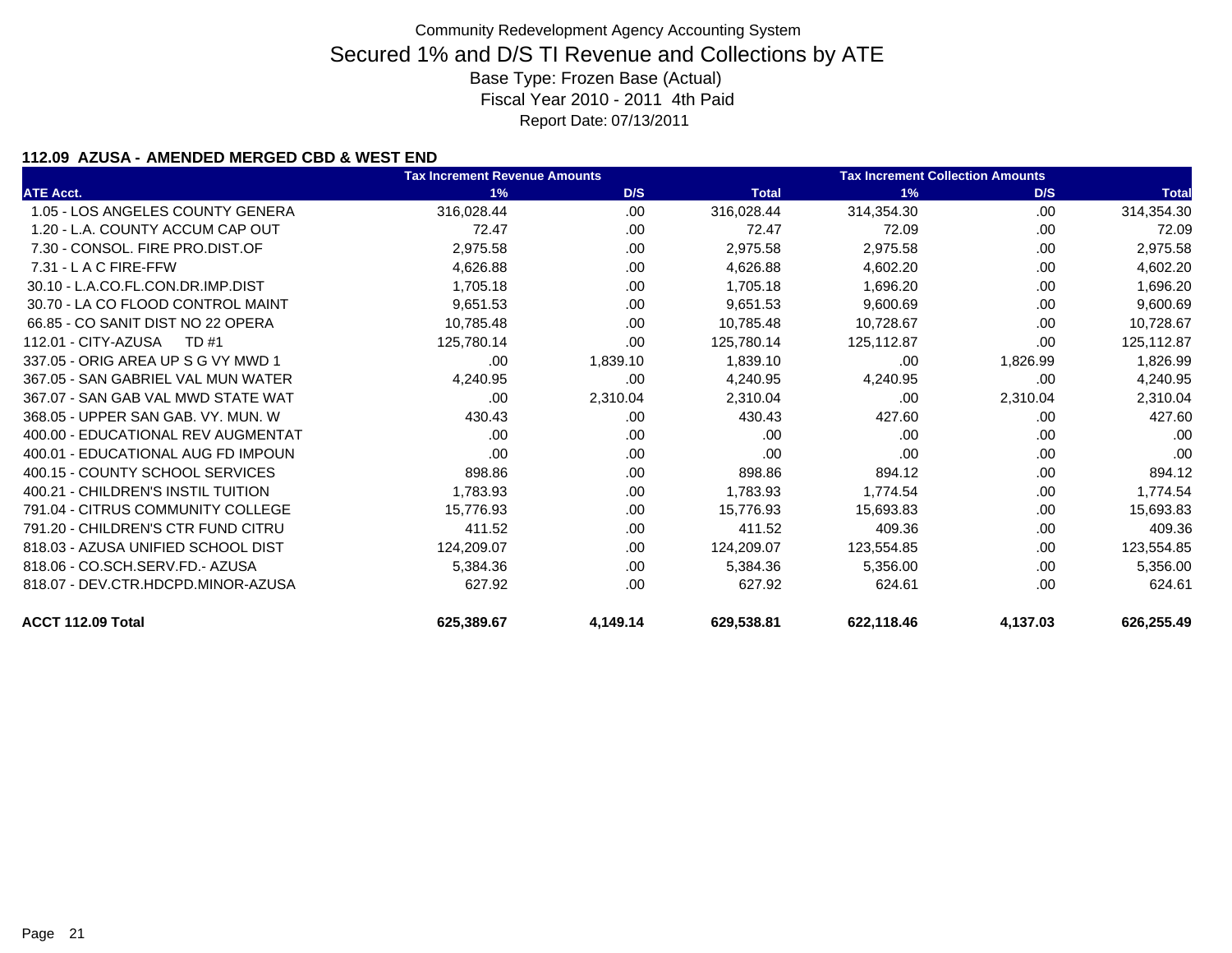### **112.10 AZUSA - MERGED CBD & WEST END 2007 ANNEX**

|                                    | <b>Tax Increment Revenue Amounts</b> |           |              | <b>Tax Increment Collection Amounts</b> |           |              |  |
|------------------------------------|--------------------------------------|-----------|--------------|-----------------------------------------|-----------|--------------|--|
| <b>ATE Acct.</b>                   | 1%                                   | D/S       | <b>Total</b> | 1%                                      | D/S       | <b>Total</b> |  |
| 1.05 - LOS ANGELES COUNTY GENERA   | $-4,061.92$                          | .00       | $-4,061.92$  | $-4,063.73$                             | .00       | $-4,063.73$  |  |
| 1.20 - L.A. COUNTY ACCUM CAP OUT   | $-93$                                | .00       | $-.93$       | $-93$                                   | .00       | $-93$        |  |
| $7.31 - L$ A C FIRE-FFW            | $-58.78$                             | .00       | $-58.78$     | $-58.81$                                | .00       | $-58.81$     |  |
| 30.10 - L.A.CO.FL.CON.DR.IMP.DIST  | $-21.79$                             | .00       | $-21.79$     | $-21.80$                                | .00       | $-21.80$     |  |
| 30.70 - LA CO FLOOD CONTROL MAINT  | $-123.31$                            | .00       | $-123.31$    | $-123.36$                               | .00       | $-123.36$    |  |
| 66.85 - CO SANIT DIST NO 22 OPERA  | $-137.79$                            | .00       | $-137.79$    | $-137.86$                               | .00       | $-137.86$    |  |
| 112.01 - CITY-AZUSA<br>TD #1       | $-1,618.54$                          | .00       | $-1,618.54$  | $-1,619.27$                             | .00       | $-1,619.27$  |  |
| 367.05 - SAN GABRIEL VAL MUN WATER | $-270.93$                            | .00       | $-270.93$    | $-271.06$                               | .00.      | $-271.06$    |  |
| 367.07 - SAN GAB VAL MWD STATE WAT | .00                                  | $-147.58$ | $-147.58$    | .00                                     | $-147.64$ | $-147.64$    |  |
| 400.00 - EDUCATIONAL REV AUGMENTAT | .00                                  | .00       | .00          | .00                                     | .00.      | .00          |  |
| 400.01 - EDUCATIONAL AUG FD IMPOUN | .00                                  | .00       | .00          | .00                                     | .00       | .00          |  |
| 400.15 - COUNTY SCHOOL SERVICES    | $-11.48$                             | .00       | $-11.48$     | $-11.49$                                | .00       | $-11.49$     |  |
| 400.21 - CHILDREN'S INSTIL TUITION | $-22.79$                             | .00       | $-22.79$     | $-22.80$                                | .00       | $-22.80$     |  |
| 791.04 - CITRUS COMMUNITY COLLEGE  | $-201.56$                            | .00       | $-201.56$    | $-201.65$                               | .00       | $-201.65$    |  |
| 791.20 - CHILDREN'S CTR FUND CITRU | $-5.26$                              | .00       | $-5.26$      | $-5.26$                                 | .00       | $-5.26$      |  |
| 818.03 - AZUSA UNIFIED SCHOOL DIST | $-1,586.88$                          | .00       | $-1,586.88$  | $-1,587.59$                             | .00       | $-1,587.59$  |  |
| 818.06 - CO.SCH.SERV.FD.- AZUSA    | $-68.79$                             | .00       | $-68.79$     | $-68.82$                                | .00.      | $-68.82$     |  |
| 818.07 - DEV.CTR.HDCPD.MINOR-AZUSA | $-8.02$                              | .00       | $-8.02$      | $-8.03$                                 | .00       | $-8.03$      |  |
| ACCT 112.10 Total                  | $-8,198.77$                          | $-147.58$ | $-8,346.35$  | $-8,202.46$                             | $-147.64$ | $-8,350.10$  |  |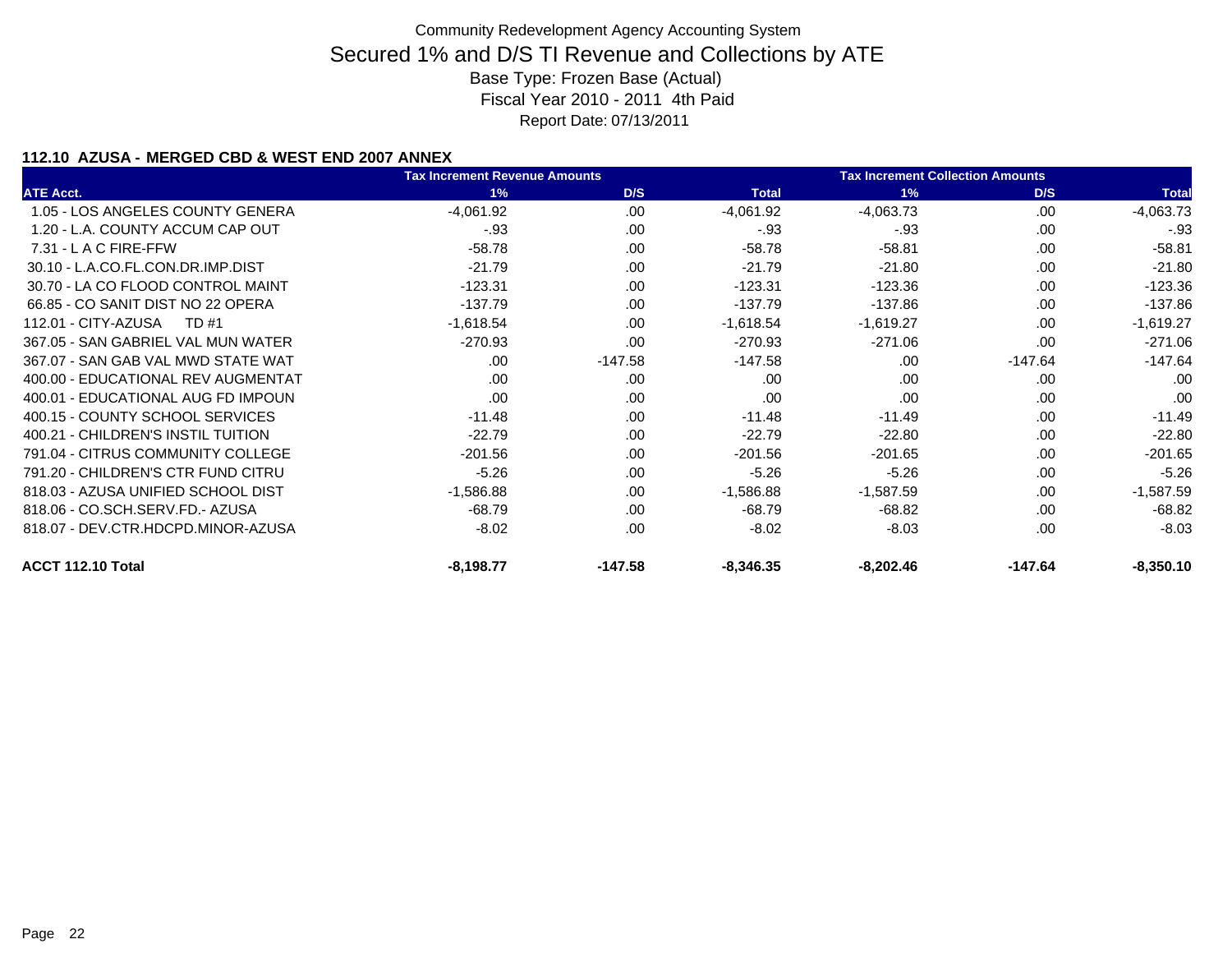### **114.03 BALDWIN PARK - SAN GAB RIVER**

|                                    | <b>Tax Increment Revenue Amounts</b> |          |              | <b>Tax Increment Collection Amounts</b> |          |              |
|------------------------------------|--------------------------------------|----------|--------------|-----------------------------------------|----------|--------------|
| <b>ATE Acct.</b>                   | 1%                                   | D/S      | <b>Total</b> | 1%                                      | D/S      | <b>Total</b> |
| 1.05 - LOS ANGELES COUNTY GENERA   | 774,004.50                           | .00      | 774,004.50   | 721,946.20                              | .00      | 721,946.20   |
| 1.20 - L.A. COUNTY ACCUM CAP OUT   | 176.33                               | .00      | 176.33       | 164.46                                  | .00      | 164.46       |
| 3.01 - L A COUNTY LIBRARY          | 45,038.38                            | .00      | 45,038.38    | 42,008.80                               | .00      | 42,008.80    |
| 7.30 - CONSOL, FIRE PRO.DIST.OF    | 270,865.71                           | .00      | 270,865.71   | 252,645.90                              | .00      | 252,645.90   |
| 7.31 - L A C FIRE-FFW              | 9.971.88                             | .00      | 9,971.88     | 9,297.58                                | .00.     | 9,297.58     |
| 30.10 - L.A.CO.FL.CON.DR.IMP.DIST  | 4,128.85                             | .00      | 4,128.85     | 3,850.03                                | .00      | 3,850.03     |
| 30.70 - LA CO FLOOD CONTROL MAINT  | 23,370.78                            | .00      | 23,370.78    | 21,792.77                               | .00.     | 21,792.77    |
| 66.50 - CO SANIT DIST NO 15 OPERA  | 28,372.18                            | .00      | 28,372.18    | 26,456.48                               | .00      | 26,456.48    |
| 114.01 - CITY-BALDWIN PK TD #1     | 256,214.21                           | .00      | 256,214.21   | 238,979.83                              | .00      | 238,979.83   |
| 114.51 - CITY-BALDWIN PK CONSOL. L | 52,014.11                            | .00      | 52,014.11    | 48,515.35                               | .00      | 48,515.35    |
| 303.01 - VALLEY COUNTY WATER DISTR | 16,099.99                            | .00      | 16,099.99    | 15,902.23                               | .00      | 15,902.23    |
| 337.05 - ORIG AREA UP S G VY MWD 1 | .00                                  | 6,863.65 | 6,863.65     | .00                                     | 6,405.19 | 6,405.19     |
| 368.05 - UPPER SAN GAB, VY, MUN, W | 1,308.03                             | .00      | 1,308.03     | 1,220.06                                | .00      | 1,220.06     |
| 400.00 - EDUCATIONAL REV AUGMENTAT | .00.                                 | .00      | .00          | .00                                     | .00      | .00          |
| 400.01 - EDUCATIONAL AUG FD IMPOUN | .00.                                 | .00      | .00          | .00                                     | .00      | .00          |
| 400.15 - COUNTY SCHOOL SERVICES    | 2,185.13                             | .00      | 2,185.13     | 2,038.17                                | .00      | 2,038.17     |
| 400.21 - CHILDREN'S INSTIL TUITION | 4,336.46                             | .00      | 4,336.46     | 4,044.78                                | .00      | 4,044.78     |
| 809.04 - MT.SAN ANTONIO COMMUNITY  | 46,796.14                            | .00      | 46,796.14    | 43,648.38                               | .00      | 43,648.38    |
| 809.20 - MT SAN ANTONIO CHILDRENS  | 451.82                               | .00      | 451.82       | 421.45                                  | .00      | 421.45       |
| 820.03 - BALDWIN PARK UNIF SCH DIS | 304,069.46                           | .00      | 304,069.46   | 283,616.05                              | .00      | 283,616.05   |
| 820.06 - CO.SCH.SERV.FD.- BALDWIN  | 14,115.38                            | .00      | 14,115.38    | 13,165.90                               | .00      | 13,165.90    |
| 820.07 - DEV.CTR.HDCPD.MINOR-BALDW | 1,522.84                             | .00      | 1,522.84     | 1,420.37                                | .00      | 1,420.37     |
| ACCT 114.03 Total                  | 1,855,042.18                         | 6,863.65 | 1,861,905.83 | 1,731,134.79                            | 6,405.19 | 1,737,539.98 |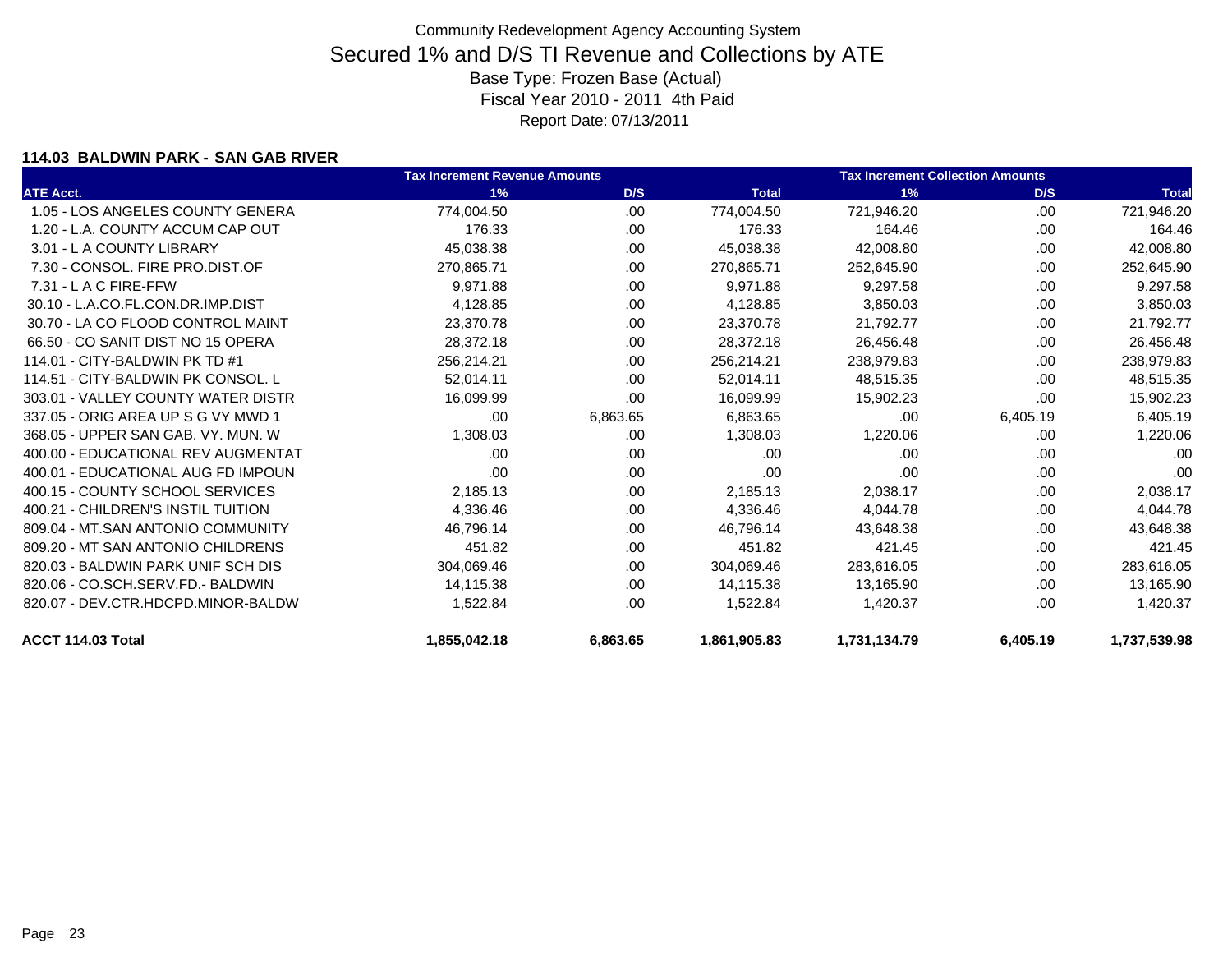### **114.04 BALDWIN PARK - PUENTE MERCED**

|                                    | <b>Tax Increment Revenue Amounts</b> |          |              | <b>Tax Increment Collection Amounts</b> |          |              |
|------------------------------------|--------------------------------------|----------|--------------|-----------------------------------------|----------|--------------|
| <b>ATE Acct.</b>                   | 1%                                   | D/S      | <b>Total</b> | 1%                                      | D/S      | <b>Total</b> |
| 1.05 - LOS ANGELES COUNTY GENERA   | 140,224.54                           | .00      | 140,224.54   | 140,224.54                              | .00.     | 140,224.54   |
| 1.20 - L.A. COUNTY ACCUM CAP OUT   | 31.90                                | .00      | 31.90        | 31.90                                   | .00      | 31.90        |
| 3.01 - L A COUNTY LIBRARY          | 8,159.25                             | .00      | 8,159.25     | 8,159.25                                | .00      | 8,159.25     |
| 7.30 - CONSOL, FIRE PRO.DIST.OF    | 49,070.47                            | .00      | 49,070.47    | 49,070.47                               | .00      | 49,070.47    |
| 7.31 - L A C FIRE-FFW              | 1.797.84                             | .00      | 1.797.84     | 1,797.84                                | .00      | 1,797.84     |
| 30.10 - L.A.CO.FL.CON.DR.IMP.DIST  | 750.87                               | .00      | 750.87       | 750.87                                  | .00      | 750.87       |
| 30.70 - LA CO FLOOD CONTROL MAINT  | 4,249.74                             | .00      | 4,249.74     | 4,249.74                                | .00      | 4,249.74     |
| 66.50 - CO SANIT DIST NO 15 OPERA  | 5,159.47                             | .00      | 5,159.47     | 5,159.47                                | .00      | 5,159.47     |
| 114.01 - CITY-BALDWIN PK TD #1     | 46,416.31                            | .00      | 46,416.31    | 46,416.31                               | .00      | 46,416.31    |
| 114.51 - CITY-BALDWIN PK CONSOL. L | 9,423.08                             | .00      | 9,423.08     | 9,423.08                                | .00      | 9,423.08     |
| 303.01 - VALLEY COUNTY WATER DISTR | 4,975.49                             | .00.     | 4,975.49     | 4,975.49                                | .00      | 4,975.49     |
| 337.05 - ORIG AREA UP S G VY MWD 1 | .00                                  | 1,251.18 | 1,251.18     | .00                                     | 1,251.18 | 1,251.18     |
| 368.05 - UPPER SAN GAB, VY, MUN, W | 236.83                               | .00      | 236.83       | 236.83                                  | .00      | 236.83       |
| 400.00 - EDUCATIONAL REV AUGMENTAT | .00.                                 | .00      | .00          | .00                                     | .00      | .00          |
| 400.01 - EDUCATIONAL AUG FD IMPOUN | .00.                                 | .00      | .00          | .00                                     | .00      | .00          |
| 400.15 - COUNTY SCHOOL SERVICES    | 395.85                               | .00      | 395.85       | 395.85                                  | .00      | 395.85       |
| 400.21 - CHILDREN'S INSTIL TUITION | 785.54                               | .00      | 785.54       | 785.54                                  | .00      | 785.54       |
| 809.04 - MT.SAN ANTONIO COMMUNITY  | 8,477.75                             | .00      | 8,477.75     | 8,477.75                                | .00      | 8,477.75     |
| 809.20 - MT SAN ANTONIO CHILDRENS  | 81.82                                | .00      | 81.82        | 81.82                                   | .00      | 81.82        |
| 820.03 - BALDWIN PARK UNIF SCH DIS | 55,085.90                            | .00      | 55,085.90    | 55,085.90                               | .00      | 55,085.90    |
| 820.06 - CO.SCH.SERV.FD.- BALDWIN  | 2,557.09                             | .00      | 2,557.09     | 2,557.09                                | .00      | 2,557.09     |
| 820.07 - DEV.CTR.HDCPD.MINOR-BALDW | 275.82                               | .00      | 275.82       | 275.82                                  | .00      | 275.82       |
| ACCT 114.04 Total                  | 338,155.56                           | 1,251.18 | 339.406.74   | 338,155.56                              | 1,251.18 | 339,406.74   |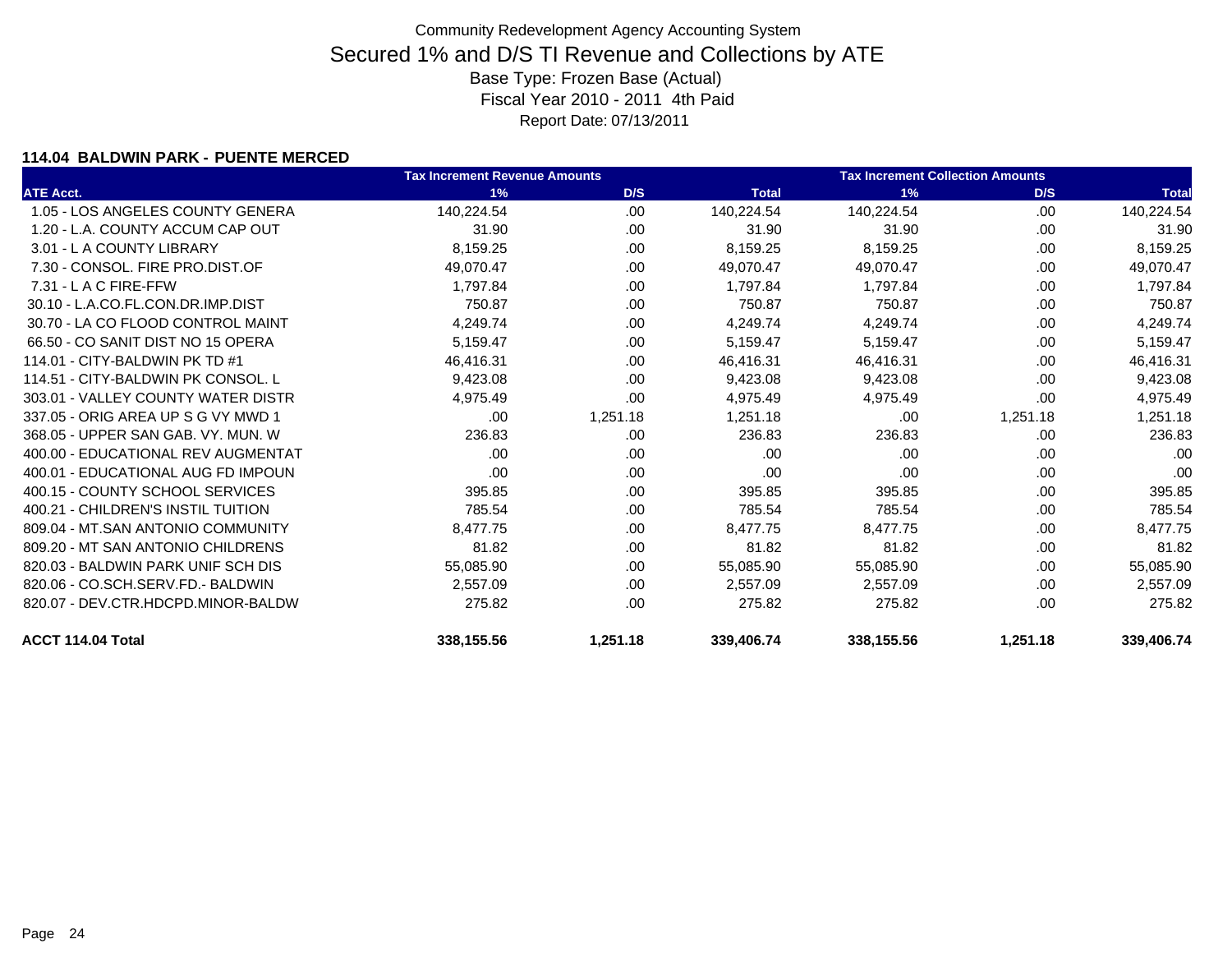### **114.05 BALDWIN PARK - W. RAMONA BLVD**

|                                    | <b>Tax Increment Revenue Amounts</b> |          | <b>Tax Increment Collection Amounts</b> |            |          |              |
|------------------------------------|--------------------------------------|----------|-----------------------------------------|------------|----------|--------------|
| <b>ATE Acct.</b>                   | 1%                                   | D/S      | <b>Total</b>                            | 1%         | D/S      | <b>Total</b> |
| 1.05 - LOS ANGELES COUNTY GENERA   | 136,311.98                           | .00      | 136,311.98                              | 134,871.50 | .00      | 134,871.50   |
| 1.20 - L.A. COUNTY ACCUM CAP OUT   | 31.03                                | .00.     | 31.03                                   | 30.70      | .00      | 30.70        |
| 3.01 - L A COUNTY LIBRARY          | 7,932.46                             | .00      | 7,932.46                                | 7,848.64   | .00      | 7,848.64     |
| 7.30 - CONSOL, FIRE PRO.DIST.OF    | 47,705.97                            | .00.     | 47,705.97                               | 47,201.86  | .00      | 47,201.86    |
| 7.31 - L A C FIRE-FFW              | 1,761.97                             | .00.     | 1,761.97                                | 1,743.43   | .00      | 1,743.43     |
| 30.10 - L.A.CO.FL.CON.DR.IMP.DIST  | 729.97                               | .00      | 729.97                                  | 722.25     | .00      | 722.25       |
| 30.70 - LA CO FLOOD CONTROL MAINT  | 4,131.68                             | .00      | 4,131.68                                | 4,088.01   | .00      | 4,088.01     |
| 66.50 - CO SANIT DIST NO 15 OPERA  | 5,015.98                             | .00      | 5,015.98                                | 4,962.96   | .00      | 4,962.96     |
| 114.01 - CITY-BALDWIN PK TD #1     | 45,125.39                            | .00.     | 45,125.39                               | 44,648.54  | .00      | 44,648.54    |
| 114.51 - CITY-BALDWIN PK CONSOL. L | 9,160.99                             | .00.     | 9,160.99                                | 9,064.18   | .00      | 9,064.18     |
| 303.01 - VALLEY COUNTY WATER DISTR | 1,399.54                             | .00      | 1,399.54                                | 1,365.47   | .00      | 1,365.47     |
| 337.05 - ORIG AREA UP S G VY MWD 1 | .00                                  | 1,203.67 | 1,203.67                                | .00        | 1,190.88 | 1,190.88     |
| 368.05 - UPPER SAN GAB, VY, MUN, W | 230.31                               | .00      | 230.31                                  | 227.88     | .00      | 227.88       |
| 400.00 - EDUCATIONAL REV AUGMENTAT | .00                                  | .00      | .00                                     | .00        | .00      | .00          |
| 400.01 - EDUCATIONAL AUG FD IMPOUN | .00                                  | .00      | .00                                     | .00        | .00      | .00          |
| 400.15 - COUNTY SCHOOL SERVICES    | 384.79                               | .00      | 384.79                                  | 380.72     | .00      | 380.72       |
| 400.21 - CHILDREN'S INSTIL TUITION | 763.68                               | .00.     | 763.68                                  | 755.61     | .00      | 755.61       |
| 809.04 - MT.SAN ANTONIO COMMUNITY  | 8,241.99                             | .00      | 8,241.99                                | 8,154.89   | .00      | 8,154.89     |
| 809.20 - MT SAN ANTONIO CHILDRENS  | 79.55                                | .00      | 79.55                                   | 78.71      | .00      | 78.71        |
| 820.03 - BALDWIN PARK UNIF SCH DIS | 53,553.89                            | .00.     | 53,553.89                               | 52,987.97  | .00      | 52,987.97    |
| 820.06 - CO.SCH.SERV.FD.- BALDWIN  | 2,486.03                             | .00      | 2,486.03                                | 2,459.76   | .00      | 2,459.76     |
| 820.07 - DEV.CTR.HDCPD.MINOR-BALDW | 268.20                               | .00      | 268.20                                  | 265.36     | .00      | 265.36       |
| ACCT 114.05 Total                  | 325,315.40                           | 1,203.67 | 326,519.07                              | 321,858.44 | 1,190.88 | 323,049.32   |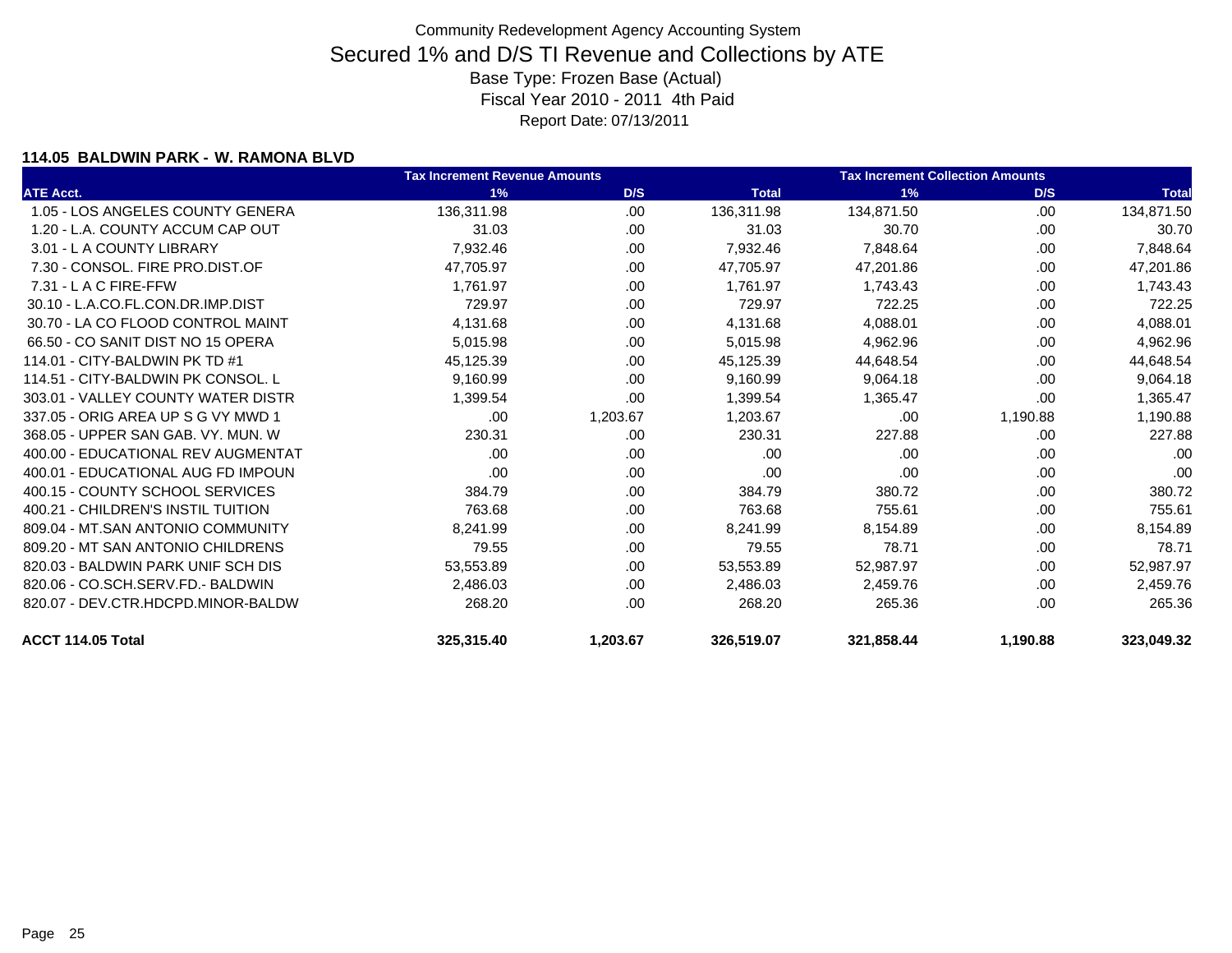#### **114.06 BALDWIN PARK - CBD**

|                                    | <b>Tax Increment Revenue Amounts</b> |          |              | <b>Tax Increment Collection Amounts</b> |          |              |
|------------------------------------|--------------------------------------|----------|--------------|-----------------------------------------|----------|--------------|
| <b>ATE Acct.</b>                   | 1%                                   | D/S      | <b>Total</b> | 1%                                      | D/S      | <b>Total</b> |
| 1.05 - LOS ANGELES COUNTY GENERA   | 469,420.57                           | .00      | 469,420.57   | 408,413.11                              | .00      | 408,413.11   |
| 1.20 - L.A. COUNTY ACCUM CAP OUT   | 106.83                               | .00      | 106.83       | 92.95                                   | .00      | 92.95        |
| 3.01 - L A COUNTY LIBRARY          | 27.314.38                            | .00      | 27,314.38    | 23,764.52                               | .00      | 23,764.52    |
| 7.30 - CONSOL. FIRE PRO.DIST.OF    | 164,269.13                           | .00      | 164,269.13   | 142,920.18                              | .00      | 142,920.18   |
| 7.31 - L A C FIRE-FFW              | 6,018.55                             | .00      | 6,018.55     | 5,236.36                                | .00      | 5,236.36     |
| 30.10 - L.A.CO.FL.CON.DR.IMP.DIST  | 2,513.54                             | .00.     | 2,513.54     | 2,186.87                                | .00      | 2,186.87     |
| 30.70 - LA CO FLOOD CONTROL MAINT  | 14,226.89                            | .00      | 14,226.89    | 12,377.91                               | .00      | 12,377.91    |
| 66.50 - CO SANIT DIST NO 15 OPERA  | 17,271.84                            | .00      | 17,271.84    | 15,027.13                               | .00      | 15,027.13    |
| 114.01 - CITY-BALDWIN PK TD #1     | 155,383.25                           | .00      | 155,383.25   | 135,189.14                              | .00.     | 135,189.14   |
| 114.51 - CITY-BALDWIN PK CONSOL. L | 31,544.64                            | .00      | 31,544.64    | 27,444.99                               | .00      | 27,444.99    |
| 303.01 - VALLEY COUNTY WATER DISTR | 16,655.77                            | .00.     | 16,655.77    | 14,491.13                               | .00      | 14,491.13    |
| 337.05 - ORIG AREA UP S G VY MWD 1 | .00                                  | 4,188.46 | 4,188.46     | .00                                     | 3,644.11 | 3,644.11     |
| 368.05 - UPPER SAN GAB, VY, MUN, W | 793.06                               | .00.     | 793.06       | 689.99                                  | .00      | 689.99       |
| 400.00 - EDUCATIONAL REV AUGMENTAT | .00                                  | .00      | .00          | .00.                                    | .00      | .00          |
| 400.01 - EDUCATIONAL AUG FD IMPOUN | .00                                  | .00.     | .00          | .00                                     | .00.     | .00          |
| 400.15 - COUNTY SCHOOL SERVICES    | 1,324.97                             | .00.     | 1,324.97     | 1,152.78                                | .00      | 1,152.78     |
| 400.21 - CHILDREN'S INSTIL TUITION | 2,629.61                             | .00      | 2,629.61     | 2,287.86                                | .00      | 2,287.86     |
| 809.04 - MT.SAN ANTONIO COMMUNITY  | 28,380.17                            | .00.     | 28,380.17    | 24.691.79                               | .00      | 24,691.79    |
| 809.20 - MT SAN ANTONIO CHILDRENS  | 273.93                               | .00      | 273.93       | 238.33                                  | .00      | 238.33       |
| 820.03 - BALDWIN PARK UNIF SCH DIS | 184,405.66                           | .00.     | 184,405.66   | 160,439.70                              | .00      | 160,439.70   |
| 820.06 - CO.SCH.SERV.FD.- BALDWIN  | 8,560.32                             | .00.     | 8.560.32     | 7,447.79                                | .00      | 7,447.79     |
| 820.07 - DEV.CTR.HDCPD.MINOR-BALDW | 923.49                               | .00      | 923.49       | 803.47                                  | .00      | 803.47       |
| ACCT 114.06 Total                  | 1,132,016.60                         | 4,188.46 | 1,136,205.06 | 984,896.00                              | 3,644.11 | 988,540.11   |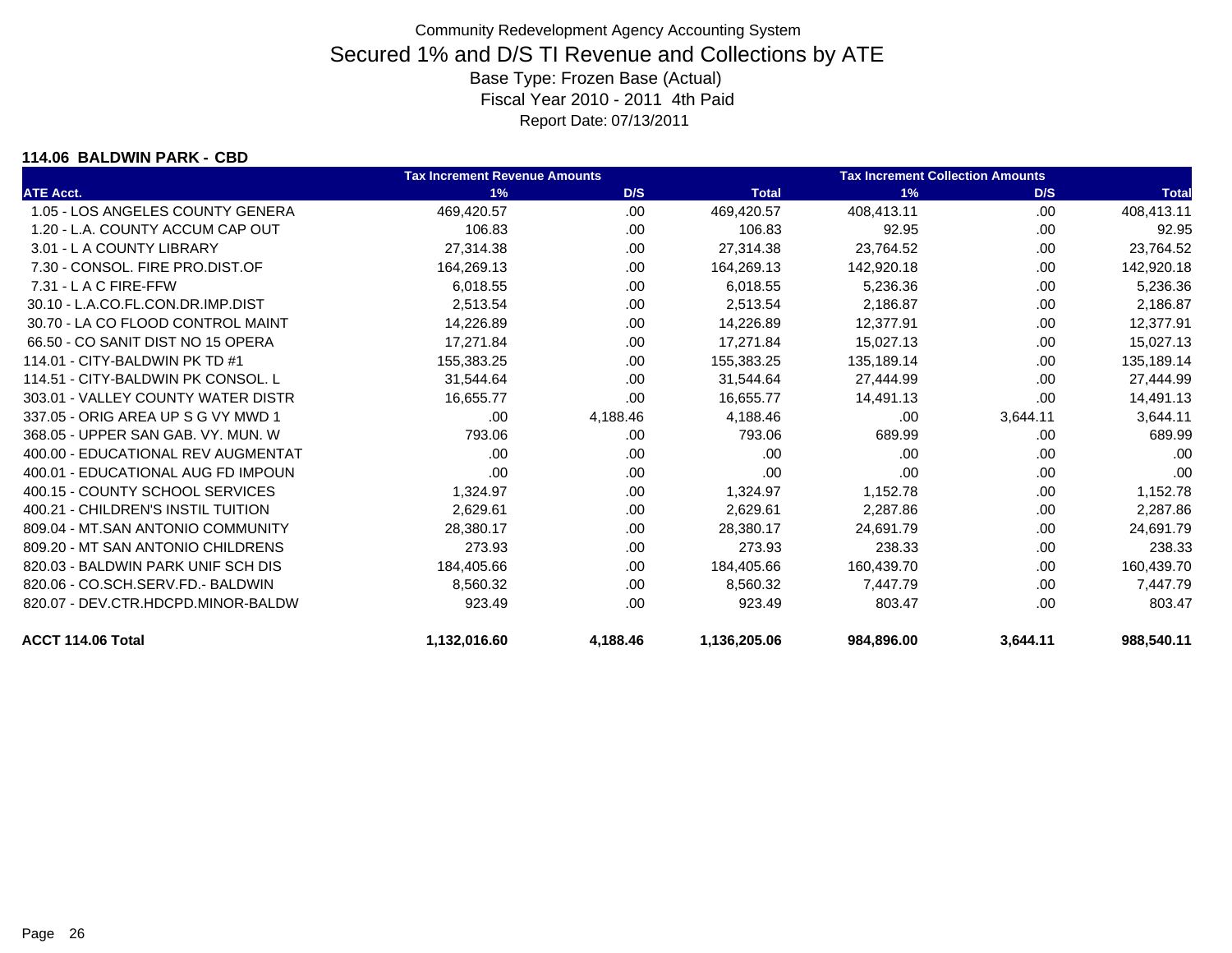#### **114.07 BALDWIN PARK - DELTA**

|                                      | <b>Tax Increment Revenue Amounts</b> |          |              | <b>Tax Increment Collection Amounts</b> |          |              |  |
|--------------------------------------|--------------------------------------|----------|--------------|-----------------------------------------|----------|--------------|--|
| <b>ATE Acct.</b>                     | 1%                                   | D/S      | <b>Total</b> | 1%                                      | D/S      | <b>Total</b> |  |
| 1.05 - LOS ANGELES COUNTY GENERA     | 136,428.83                           | .00      | 136,428.83   | 136,428.83                              | .00.     | 136,428.83   |  |
| 1.20 - L.A. COUNTY ACCUM CAP OUT     | 30.92                                | .00.     | 30.92        | 30.92                                   | .00.     | 30.92        |  |
| 3.01 - L A COUNTY LIBRARY            | 7,866.48                             | .00      | 7,866.48     | 7,866.48                                | .00.     | 7,866.48     |  |
| 7.30 - CONSOL. FIRE PRO.DIST.OF      | 47,309.45                            | .00      | 47,309.45    | 47,309.45                               | .00      | 47,309.45    |  |
| 7.31 - L A C FIRE-FFW                | 1,763.54                             | .00      | 1,763.54     | 1,763.54                                | .00.     | 1,763.54     |  |
| 30.10 - L.A.CO.FL.CON.DR.IMP.DIST    | 723.73                               | .00.     | 723.73       | 723.73                                  | .00      | 723.73       |  |
| 30.70 - LA CO FLOOD CONTROL MAINT    | 4,097.15                             | .00.     | 4,097.15     | 4,097.15                                | .00.     | 4,097.15     |  |
| 66.50 - CO SANIT DIST NO 15 OPERA    | 4,974.26                             | .00.     | 4,974.26     | 4,974.26                                | .00.     | 4,974.26     |  |
| 114.01 - CITY-BALDWIN PK TD #1       | 44,750.13                            | .00.     | 44,750.13    | 44,750.13                               | .00.     | 44,750.13    |  |
| 114.51 - CITY-BALDWIN PK CONSOL. L   | 9,084.90                             | .00      | 9,084.90     | 9,084.90                                | .00.     | 9,084.90     |  |
| 337.05 - ORIG AREA UP S G VY MWD 1   | .00                                  | 1,204.65 | 1,204.65     | .00                                     | 1,204.65 | 1,204.65     |  |
| 368.05 - UPPER SAN GAB. VY. MUN. W   | 228.49                               | .00.     | 228.49       | 228.49                                  | .00.     | 228.49       |  |
| 400.00 - EDUCATIONAL REV AUGMENTAT   | .00.                                 | .00.     | .00          | .00                                     | .00.     | .00          |  |
| 400.01 - EDUCATIONAL AUG FD IMPOUN   | .00                                  | .00.     | .00          | .00                                     | .00.     | .00          |  |
| 400.15 - COUNTY SCHOOL SERVICES      | 381.56                               | .00.     | 381.56       | 381.56                                  | .00.     | 381.56       |  |
| 400.21 - CHILDREN'S INSTIL TUITION   | 757.21                               | .00      | 757.21       | 757.21                                  | .00.     | 757.21       |  |
| 577.01 - MOUNTAIN VIEW SCHOOL DIST   | 13,533.32                            | .00      | 13,533.32    | 13,533.32                               | .00.     | 13,533.32    |  |
| 577.06 - CO.SCH.SERV.FD.- MOUNTAIN   | 1,988.10                             | .00.     | 1,988.10     | 1,988.10                                | .00      | 1,988.10     |  |
| 577.07 - DEV.CTR.HDCPD.MINOR-MT. V   | 241.22                               | .00      | 241.22       | 241.22                                  | .00.     | 241.22       |  |
| 577.20 - MT. VIEW CHILDREN. S CENTER | 508.22                               | .00      | 508.22       | 508.22                                  | .00.     | 508.22       |  |
| 745.02 - EL MONTE UNION HIGH SCHOO   | 22,988.67                            | .00      | 22,988.67    | 22,988.67                               | .00.     | 22,988.67    |  |
| 745.06 - CO.SCH.SERV.FD.- EL MONTE   | 90.24                                | .00      | 90.24        | 90.24                                   | .00.     | 90.24        |  |
| 745.07 - EL MONTE HIGH-ELEM SCHOOL   | 10,244.48                            | .00      | 10,244.48    | 10,244.48                               | .00.     | 10,244.48    |  |
| 745.20 - CHILDREN'S CTR FUND EL MO   | 81.42                                | .00.     | 81.42        | 81.42                                   | .00.     | 81.42        |  |
| 809.04 - MT.SAN ANTONIO COMMUNITY    | 1,632.71                             | .00.     | 1.632.71     | 1,632.71                                | .00.     | 1,632.71     |  |
| 809.20 - MT SAN ANTONIO CHILDRENS    | 15.76                                | .00.     | 15.76        | 15.76                                   | .00      | 15.76        |  |
| 816.04 - RIO HONDO COMMUNITY COLLE   | 4,695.78                             | .00.     | 4,695.78     | 4,695.78                                | .00      | 4,695.78     |  |
| 816.20 - RIO HONDO CHILDRENS CTR F   | 8.48                                 | .00.     | 8.48         | 8.48                                    | .00.     | 8.48         |  |
| 820.03 - BALDWIN PARK UNIF SCH DIS   | 10,608.91                            | .00.     | 10,608.91    | 10,608.91                               | .00      | 10,608.91    |  |
| 820.06 - CO.SCH.SERV.FD.- BALDWIN    | 492.47                               | .00.     | 492.47       | 492.47                                  | .00.     | 492.47       |  |
| 820.07 - DEV.CTR.HDCPD.MINOR-BALDW   | 53.12                                | .00.     | 53.12        | 53.12                                   | .00.     | 53.12        |  |
| ACCT 114.07 Total                    | 325,579.55                           | 1,204.65 | 326,784.20   | 325,579.55                              | 1,204.65 | 326,784.20   |  |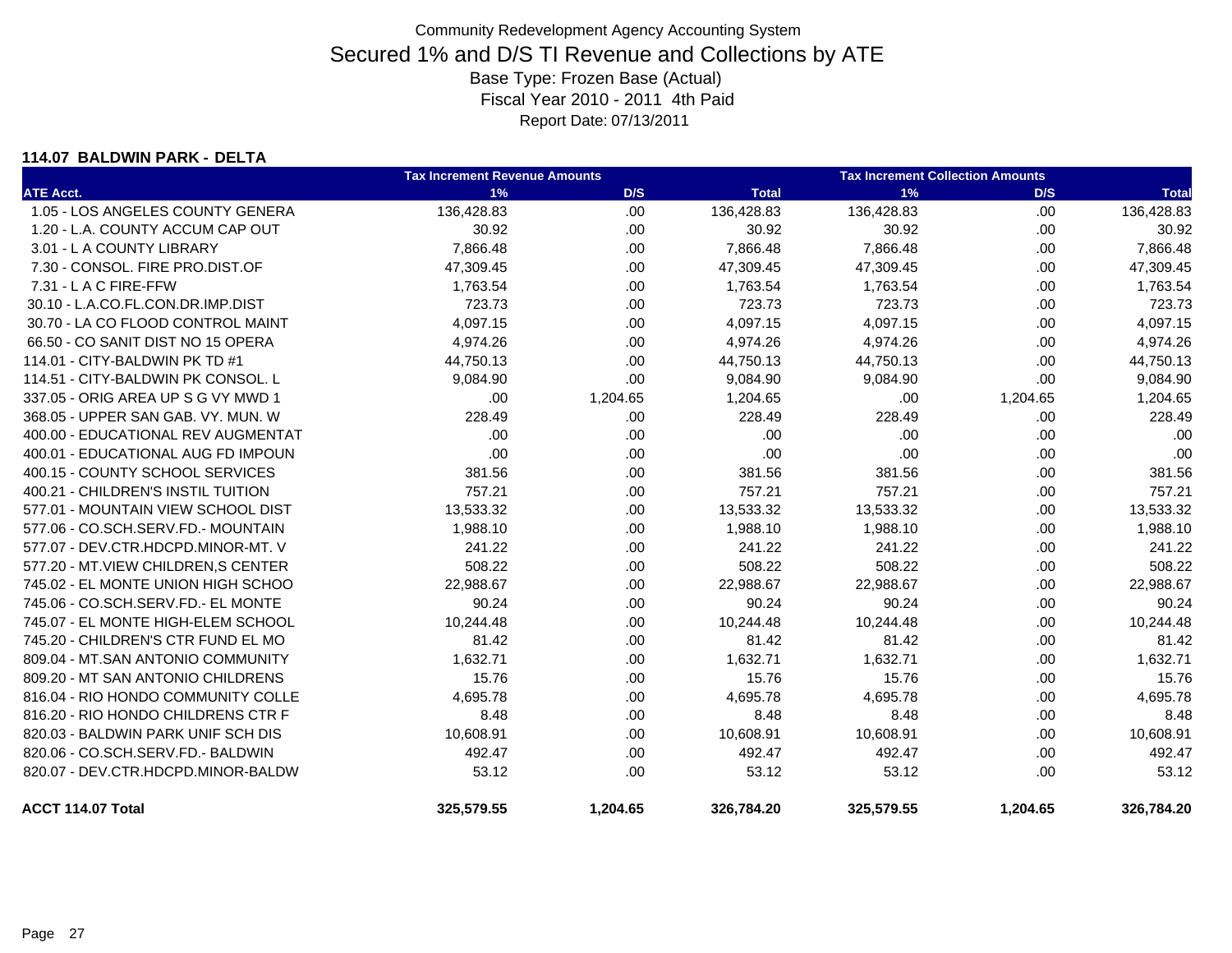#### **114.08 BALDWIN PARK - SIERRA VISTA**

|                                    | <b>Tax Increment Revenue Amounts</b> |           |              | <b>Tax Increment Collection Amounts</b> |           |              |
|------------------------------------|--------------------------------------|-----------|--------------|-----------------------------------------|-----------|--------------|
| <b>ATE Acct.</b>                   | 1%                                   | D/S       | <b>Total</b> | 1%                                      | D/S       | <b>Total</b> |
| 1.05 - LOS ANGELES COUNTY GENERA   | 1,235,590.37                         | .00.      | 1,235,590.37 | 1,149,063.58                            | .00.      | 1,149,063.58 |
| 1.20 - L.A. COUNTY ACCUM CAP OUT   | 283.40                               | .00       | 283.40       | 263.61                                  | .00.      | 263.61       |
| 3.01 - L A COUNTY LIBRARY          | 72,549.76                            | .00.      | 72,549.76    | 67,485.23                               | .00.      | 67,485.23    |
| 7.30 - CONSOL, FIRE PRO.DIST.OF    | 436,318.39                           | .00.      | 436,318.39   | 405,860.26                              | .00       | 405,860.26   |
| 7.31 - L A C FIRE-FFW              | 15,934.93                            | .00.      | 15,934.93    | 14,816.98                               | .00       | 14,816.98    |
| 30.10 - L.A.CO.FL.CON.DR.IMP.DIST  | 6,677.11                             | .00       | 6,677.11     | 6,211.07                                | .00       | 6,211.07     |
| 30.70 - LA CO FLOOD CONTROL MAINT  | 37,788.71                            | .00.      | 37,788.71    | 35,150.82                               | .00       | 35,150.82    |
| 66.50 - CO SANIT DIST NO 15 OPERA  | 45.875.39                            | .00       | 45,875.39    | 42,672.93                               | .00       | 42,672.93    |
| 114.01 - CITY-BALDWIN PK TD #1     | 403,935.08                           | .00.      | 403,935.08   | 375,479.68                              | .00       | 375,479.68   |
| 114.51 - CITY-BALDWIN PK CONSOL. L | 79,195.59                            | .00       | 79,195.59    | 73,540.04                               | .00       | 73,540.04    |
| 300.52 - LA PUENTE VALLEY CO WATER | $-.02$                               | .00.      | $-.02$       | $-02$                                   | .00.      | $-.02$       |
| 303.01 - VALLEY COUNTY WATER DISTR | 20,880.33                            | .00       | 20,880.33    | 19,673.47                               | .00       | 19,673.47    |
| 337.05 - ORIG AREA UP S G VY MWD 1 | .00                                  | 10,911.24 | 10,911.24    | .00                                     | 10,146.75 | 10,146.75    |
| 368.05 - UPPER SAN GAB. VY. MUN. W | 2,105.54                             | .00       | 2,105.54     | 1,958.49                                | .00       | 1,958.49     |
| 400.00 - EDUCATIONAL REV AUGMENTAT | .00                                  | .00       | .00          | .00                                     | .00       | .00          |
| 400.01 - EDUCATIONAL AUG FD IMPOUN | .00                                  | .00.      | .00          | .00                                     | .00       | .00          |
| 400.15 - COUNTY SCHOOL SERVICES    | 3,518.51                             | .00.      | 3,518.51     | 3,272.84                                | .00       | 3,272.84     |
| 400.21 - CHILDREN'S INSTIL TUITION | 6,984.92                             | .00.      | 6,984.92     | 6,497.34                                | .00       | 6,497.34     |
| 809.04 - MT.SAN ANTONIO COMMUNITY  | 75,380.78                            | .00.      | 75,380.78    | 70,118.63                               | .00       | 70,118.63    |
| 809.20 - MT SAN ANTONIO CHILDRENS  | 728.48                               | .00.      | 728.48       | 677.67                                  | .00       | 677.67       |
| 820.03 - BALDWIN PARK UNIF SCH DIS | 474,898.65                           | .00.      | 474,898.65   | 444,614.53                              | .00       | 444,614.53   |
| 820.06 - CO.SCH.SERV.FD.- BALDWIN  | 22,045.97                            | .00.      | 22,045.97    | 20,640.15                               | .00       | 20,640.15    |
| 820.07 - DEV.CTR.HDCPD.MINOR-BALDW | 2,378.93                             | .00.      | 2,378.93     | 2,227.27                                | .00       | 2,227.27     |
| 985.03 - WEST COVINA UNIF, SCHOOL  | 13,738.90                            | .00       | 13,738.90    | 10,135.94                               | .00       | 10,135.94    |
| 985.06 - CO.SCH.SERV.FD.- WEST COV | 580.20                               | .00.      | 580.20       | 428.04                                  | .00       | 428.04       |
| 985.07 - DEV.CTR.HDCPD.MINOR-WEST  | 64.42                                | .00.      | 64.42        | 47.54                                   | .00       | 47.54        |
| ACCT 114.08 Total                  | 2,957,454.34                         | 10,911.24 | 2,968,365.58 | 2,750,836.09                            | 10,146.75 | 2,760,982.84 |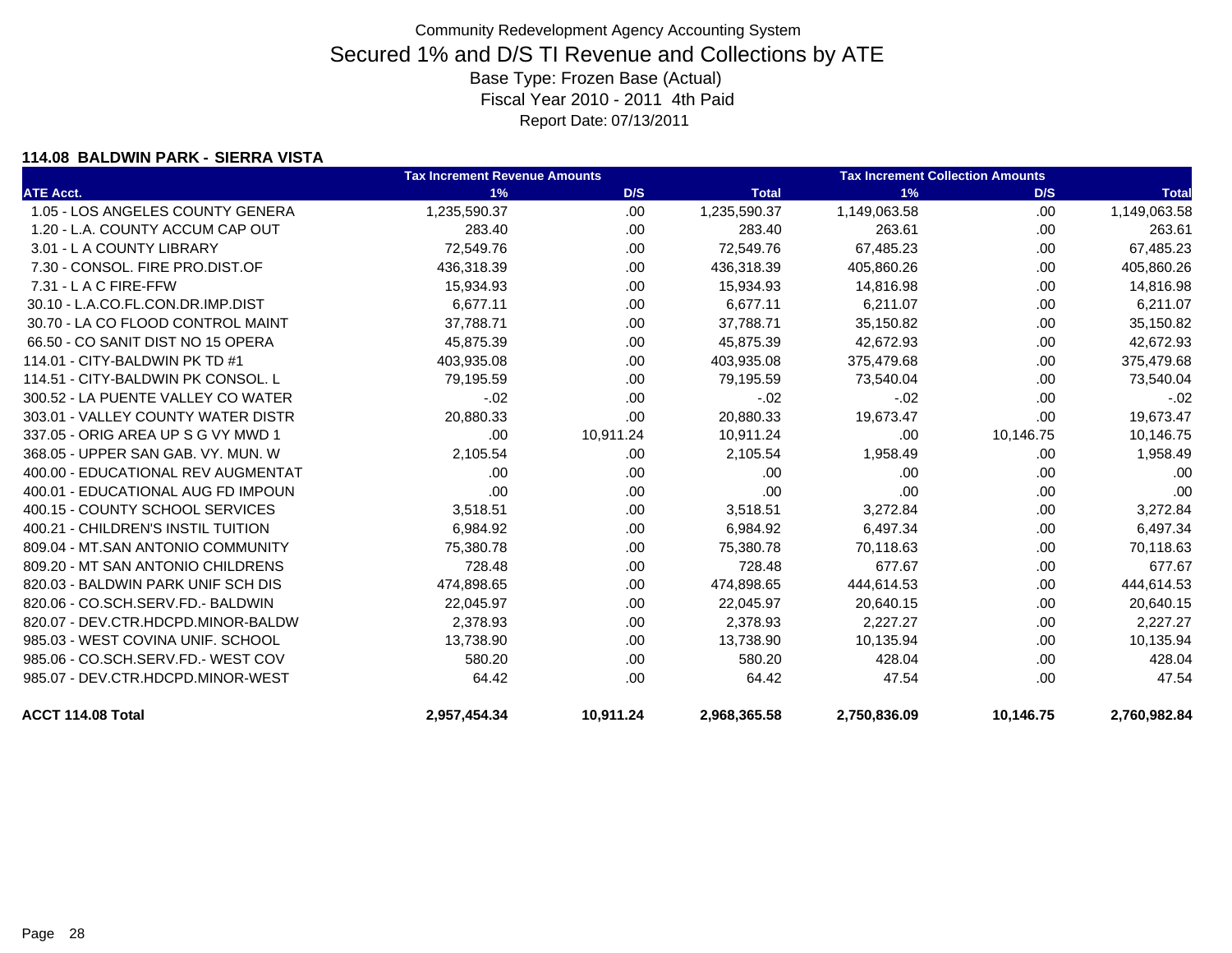### **116.02 BELL - CHELI INDUSTRIAL**

|                                        | <b>Tax Increment Revenue Amounts</b> |            |              | <b>Tax Increment Collection Amounts</b> |            |              |
|----------------------------------------|--------------------------------------|------------|--------------|-----------------------------------------|------------|--------------|
| <b>ATE Acct.</b>                       | 1%                                   | D/S        | <b>Total</b> | 1%                                      | D/S        | <b>Total</b> |
| 1.05 - LOS ANGELES COUNTY GENERA       | 837,050.36                           | .00.       | 837,050.36   | 837,050.36                              | .00        | 837,050.36   |
| 1.20 - L.A. COUNTY ACCUM CAP OUT       | 190.45                               | .00        | 190.45       | 190.45                                  | .00.       | 190.45       |
| 3.01 - L A COUNTY LIBRARY              | 48,441.81                            | .00        | 48,441.81    | 48,441.81                               | .00.       | 48,441.81    |
| 7.30 - CONSOL. FIRE PRO.DIST.OF        | 291,221.59                           | .00        | 291,221.59   | 291,221.59                              | .00        | 291,221.59   |
| 7.31 - L A C FIRE-FFW                  | 11,660.90                            | .00        | 11.660.90    | 11,660.90                               | .00        | 11,660.90    |
| 30.10 - L.A.CO.FL.CON.DR.IMP.DIST      | 4,463.55                             | .00        | 4,463.55     | 4,463.55                                | .00.       | 4,463.55     |
| 30.70 - LA CO FLOOD CONTROL MAINT      | 25,231.89                            | .00        | 25,231.89    | 25,231.89                               | .00        | 25,231.89    |
| 61.80 - GREATER L A CO VECTOR CON      | 921.49                               | .00        | 921.49       | 921.49                                  | .00        | 921.49       |
| 66.10 - CO SANITATION DIST NO 2 O      | 30,134.36                            | .00        | 30,134.36    | 30,134.36                               | .00        | 30,134.36    |
| 116.01 - CITY-BELL<br>TD #1            | 94,735.86                            | .00        | 94,735.86    | 94,735.86                               | .00        | 94,735.86    |
| 116.02 - CITY-BELL<br><b>CHELI IND</b> | .00.                                 | 331,113.30 | 331,113.30   | .00                                     | 331,113.30 | 331,113.30   |
| 315.05 - CENTRAL BASIN MWD 1114        | .00                                  | 6,532.09   | 6,532.09     | .00                                     | 6,532.09   | 6,532.09     |
| 350.90 - WTR REPLENISHMENT DIST OF     | 311.46                               | .00        | 311.46       | 311.46                                  | .00        | 311.46       |
| 400.00 - EDUCATIONAL REV AUGMENTAT     | .00                                  | .00        | .00          | .00                                     | .00        | .00          |
| 400.01 - EDUCATIONAL AUG FD IMPOUN     | .00                                  | .00        | .00          | .00                                     | .00.       | .00          |
| 400.15 - COUNTY SCHOOL SERVICES        | 2,352.78                             | .00        | 2,352.78     | 2,352.78                                | .00.       | 2,352.78     |
| 400.21 - CHILDREN'S INSTIL TUITION     | 4,673.34                             | .00        | 4,673.34     | 4,673.34                                | .00.       | 4,673.34     |
| 805.04 - L.A.CITY COMMUNITY COLLEG     | 50,116.58                            | .00        | 50,116.58    | 50,116.58                               | .00        | 50,116.58    |
| 805.20 - L.A.COMM.COLL.CHILDREN'S      | 521.25                               | .00        | 521.25       | 521.25                                  | .00        | 521.25       |
| 887.03 - LOS ANGELES UNIFIED SCHOO     | 61,540.28                            | .00        | 61,540.28    | 61,540.28                               | .00        | 61,540.28    |
| 887.07 - DEV. CTR. HDCPD MINOR-L A     | 339.61                               | .00        | 339.61       | 339.61                                  | .00.       | 339.61       |
| 887.20 - LOS ANGELES CHILDRENS CEN     | 1,000.95                             | .00        | 1,000.95     | 1,000.95                                | .00        | 1,000.95     |
| 899.03 - MONTEBELLO UNIFIED SCHOOL     | 289,691.51                           | .00        | 289,691.51   | 289,691.51                              | .00        | 289,691.51   |
| 899.06 - CO.SCH.SERV.FD.- MONTEBEL     | 10.345.67                            | .00        | 10.345.67    | 10.345.67                               | .00        | 10,345.67    |
| 899.07 - DEV.CTR.HDCPD.MINOR-MONTE     | 483.44                               | .00        | 483.44       | 483.44                                  | .00.       | 483.44       |
| ACCT 116.02 Total                      | 1,765,429.13                         | 337,645.39 | 2,103,074.52 | 1,765,429.13                            | 337,645.39 | 2,103,074.52 |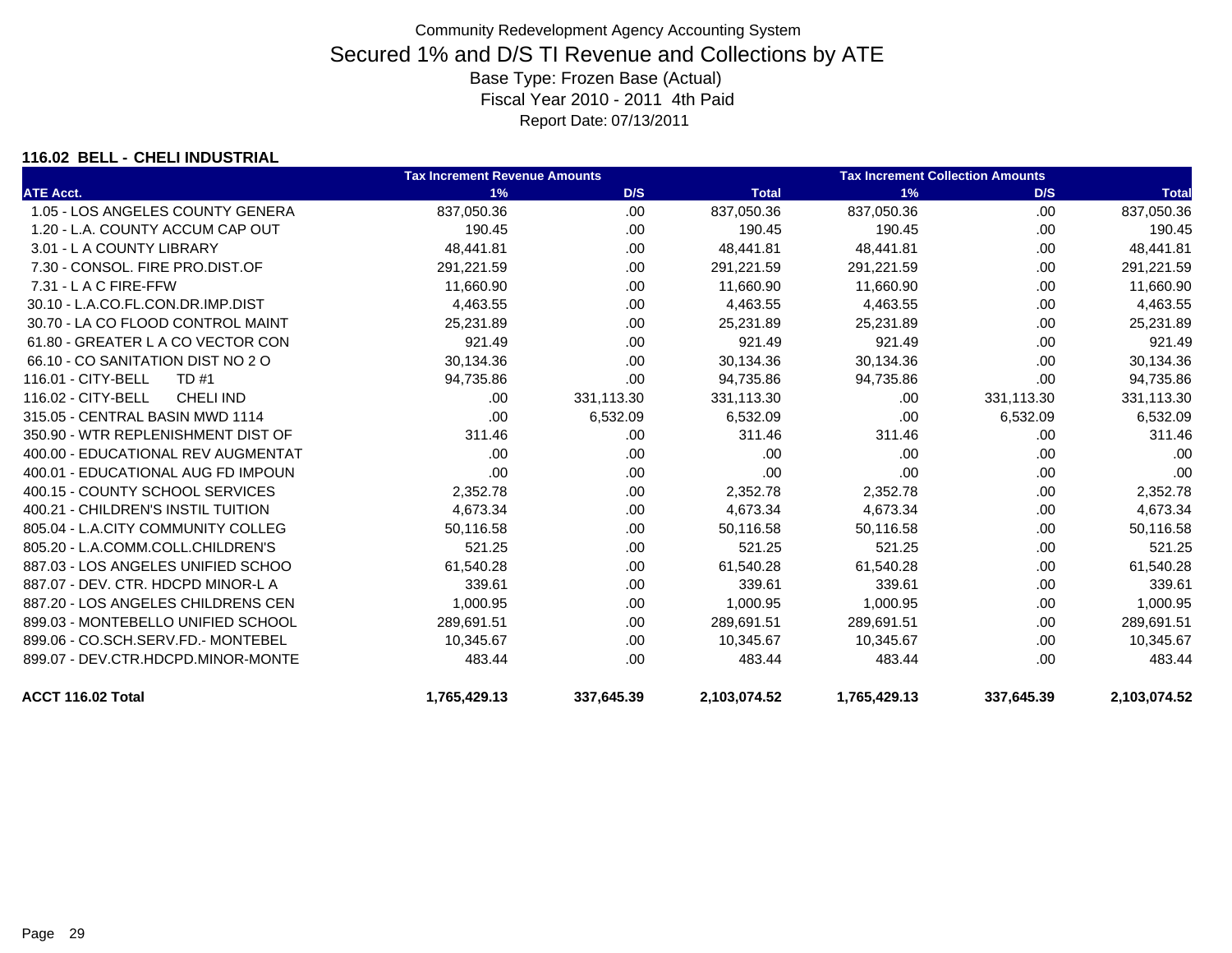#### **116.03 BELL - CHELI INDUSTRIAL # 2**

|                                        | <b>Tax Increment Revenue Amounts</b> |           |              | <b>Tax Increment Collection Amounts</b> |           |              |
|----------------------------------------|--------------------------------------|-----------|--------------|-----------------------------------------|-----------|--------------|
| <b>ATE Acct.</b>                       | 1%                                   | D/S       | <b>Total</b> | 1%                                      | D/S       | <b>Total</b> |
| 1.05 - LOS ANGELES COUNTY GENERA       | 75,023.39                            | .00       | 75,023.39    | 75,023.39                               | .00       | 75,023.39    |
| 1.20 - L.A. COUNTY ACCUM CAP OUT       | 16.97                                | .00       | 16.97        | 16.97                                   | .00       | 16.97        |
| 3.01 - L A COUNTY LIBRARY              | 4,339.67                             | .00       | 4,339.67     | 4,339.67                                | .00.      | 4,339.67     |
| 7.30 - CONSOL, FIRE PRO.DIST.OF        | 26,098.88                            | .00       | 26,098.88    | 26,098.88                               | .00       | 26,098.88    |
| 7.31 - L A C FIRE-FFW                  | 1,045.94                             | .00       | 1,045.94     | 1,045.94                                | .00       | 1,045.94     |
| 30.10 - L.A.CO.FL.CON.DR.IMP.DIST      | 399.34                               | .00       | 399.34       | 399.34                                  | .00       | 399.34       |
| 30.70 - LA CO FLOOD CONTROL MAINT      | 2,260.35                             | .00       | 2,260.35     | 2,260.35                                | .00       | 2,260.35     |
| 61.80 - GREATER L A CO VECTOR CON      | 81.99                                | .00       | 81.99        | 81.99                                   | .00       | 81.99        |
| 66.10 - CO SANITATION DIST NO 2 O      | 2,699.25                             | .00       | 2,699.25     | 2,699.25                                | .00       | 2,699.25     |
| 116.01 - CITY-BELL<br>TD #1            | 8,477.90                             | .00       | 8,477.90     | 8,477.90                                | .00       | 8,477.90     |
| 116.03 - CITY-BELL<br><b>CHELI IND</b> | .00.                                 | 29,631.32 | 29,631.32    | .00                                     | 29,631.32 | 29,631.32    |
| 315.05 - CENTRAL BASIN MWD 1114        | .00                                  | 584.55    | 584.55       | .00                                     | 584.55    | 584.55       |
| 350.90 - WTR REPLENISHMENT DIST OF     | 27.87                                | .00       | 27.87        | 27.87                                   | .00       | 27.87        |
| 400.00 - EDUCATIONAL REV AUGMENTAT     | .00.                                 | .00       | .00          | .00.                                    | .00       | .00          |
| 400.01 - EDUCATIONAL AUG FD IMPOUN     | .00                                  | .00       | .00          | .00                                     | .00.      | .00          |
| 400.15 - COUNTY SCHOOL SERVICES        | 210.51                               | .00       | 210.51       | 210.51                                  | .00       | 210.51       |
| 400.21 - CHILDREN'S INSTIL TUITION     | 417.79                               | .00       | 417.79       | 417.79                                  | .00.      | 417.79       |
| 805.04 - L.A.CITY COMMUNITY COLLEG     | 4,492.51                             | .00       | 4,492.51     | 4,492.51                                | .00.      | 4,492.51     |
| 805.20 - L.A.COMM.COLL.CHILDREN'S      | 46.46                                | .00       | 46.46        | 46.46                                   | .00       | 46.46        |
| 887.03 - LOS ANGELES UNIFIED SCHOO     | 489.68                               | .00       | 489.68       | 489.68                                  | .00       | 489.68       |
| 887.06 - CO.SCH.SERV.FD.- LOS ANGE     | .02                                  | .00       | .02          | .02                                     | .00       | .02          |
| 887.07 - DEV. CTR. HDCPD MINOR-L A     | 2.76                                 | .00       | 2.76         | 2.76                                    | .00       | 2.76         |
| 887.20 - LOS ANGELES CHILDRENS CEN     | 8.03                                 | .00       | 8.03         | 8.03                                    | .00.      | 8.03         |
| 899.03 - MONTEBELLO UNIFIED SCHOOL     | 30,701.46                            | .00       | 30,701.46    | 30,701.46                               | .00.      | 30,701.46    |
| 899.06 - CO.SCH.SERV.FD.- MONTEBEL     | 1,096.29                             | .00       | 1,096.29     | 1,096.29                                | .00.      | 1,096.29     |
| 899.07 - DEV.CTR.HDCPD.MINOR-MONTE     | 51.11                                | .00       | 51.11        | 51.11                                   | .00       | 51.11        |
| ACCT 116.03 Total                      | 157,988.17                           | 30,215.87 | 188,204.04   | 157,988.17                              | 30,215.87 | 188,204.04   |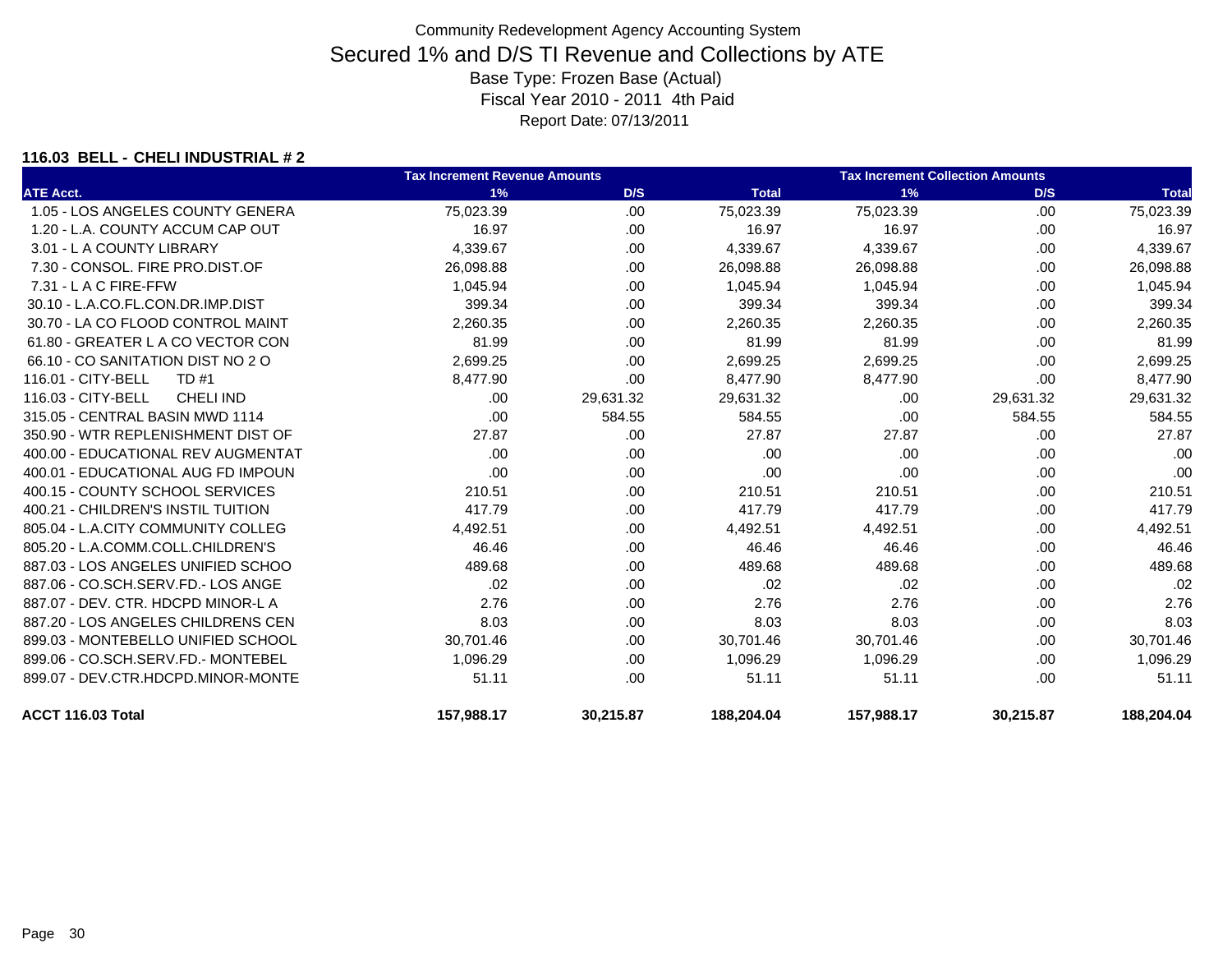### **116.04 BELL - CHELI INDUSTRIAL 87 ANNEX**

|                                      | <b>Tax Increment Revenue Amounts</b> |            |              | <b>Tax Increment Collection Amounts</b> |            |              |
|--------------------------------------|--------------------------------------|------------|--------------|-----------------------------------------|------------|--------------|
| <b>ATE Acct.</b>                     | 1%                                   | D/S        | <b>Total</b> | 1%                                      | D/S        | <b>Total</b> |
| 1.05 - LOS ANGELES COUNTY GENERA     | 929.471.35                           | .00        | 929,471.35   | 858.790.27                              | .00        | 858,790.27   |
| 1.20 - L.A. COUNTY ACCUM CAP OUT     | 211.13                               | .00        | 211.13       | 195.08                                  | .00        | 195.08       |
| 3.01 - L A COUNTY LIBRARY            | 53,979.80                            | .00        | 53,979.80    | 49.874.94                               | .00        | 49,874.94    |
| 7.30 - CONSOL, FIRE PRO.DIST.OF      | 324,635.35                           | .00        | 324,635.35   | 299,948.67                              | .00        | 299,948.67   |
| $7.31 - L$ A C FIRE-FFW              | 12,702.30                            | .00        | 12,702.30    | 11,736.37                               | .00        | 11,736.37    |
| 9.45 - BELL LIGHTING DISTRICT        | 51,849.30                            | .00        | 51,849.30    | 47,906.46                               | .00        | 47,906.46    |
| 30.10 - L.A.CO.FL.CON.DR.IMP.DIST    | 4,967.35                             | .00        | 4,967.35     | 4,589.62                                | .00        | 4,589.62     |
| 30.70 - LA CO FLOOD CONTROL MAINT    | 28,115.75                            | .00        | 28,115.75    | 25,977.70                               | .00        | 25,977.70    |
| 61.80 - GREATER L A CO VECTOR CON    | 1,019.77                             | .00        | 1,019.77     | 942.22                                  | .00        | 942.22       |
| 66.05 - CO SANITATION DIST NO 1 O    | 38,602.95                            | .00        | 38,602.95    | 35,667.42                               | .00        | 35,667.42    |
| 116.01 - CITY-BELL<br>TD #1          | 109,478.80                           | .00.       | 109,478.80   | 101,153.55                              | .00        | 101,153.55   |
| 116.04 - CITY BELL<br><b>CHELIRP</b> | .00                                  | 382,641.62 | 382,641.62   | .00.                                    | 353,543.88 | 353,543.88   |
| 315.05 - CENTRAL BASIN MWD 1114      | .00                                  | 7,534.79   | 7,534.79     | .00                                     | 6,960.76   | 6,960.76     |
| 350.90 - WTR REPLENISHMENT DIST OF   | 346.73                               | .00        | 346.73       | 320.36                                  | .00        | 320.36       |
| 400.00 - EDUCATIONAL REV AUGMENTAT   | .00                                  | .00        | .00          | .00.                                    | .00        | .00          |
| 400.01 - EDUCATIONAL AUG FD IMPOUN   | .00                                  | .00        | .00          | .00                                     | .00        | .00          |
| 400.15 - COUNTY SCHOOL SERVICES      | 2,618.47                             | .00        | 2,618.47     | 2,419.35                                | .00        | 2,419.35     |
| 400.21 - CHILDREN'S INSTIL TUITION   | 5,196.74                             | .00        | 5,196.74     | 4,801.56                                | .00        | 4,801.56     |
| 805.04 - L.A.CITY COMMUNITY COLLEG   | 55,880.86                            | .00        | 55,880.86    | 51,631.44                               | .00        | 51,631.44    |
| 805.20 - L.A.COMM.COLL.CHILDREN'S    | 577.81                               | .00        | 577.81       | 533.88                                  | .00        | 533.88       |
| 887.03 - LOS ANGELES UNIFIED SCHOO   | 411,419.04                           | .00        | 411,419.04   | 380,132.95                              | .00        | 380,132.95   |
| 887.06 - CO.SCH.SERV.FD.- LOS ANGE   | 22.93                                | .00        | 22.93        | 21.19                                   | .00        | 21.19        |
| 887.07 - DEV. CTR. HDCPD MINOR-L A   | 2,320.57                             | .00        | 2,320.57     | 2,144.10                                | .00        | 2,144.10     |
| 887.20 - LOS ANGELES CHILDRENS CEN   | 6,750.74                             | .00        | 6.750.74     | 6,237.39                                | .00        | 6,237.39     |
| ACCT 116.04 Total                    | 2,040,167.74                         | 390,176.41 | 2,430,344.15 | 1,885,024.52                            | 360,504.64 | 2,245,529.16 |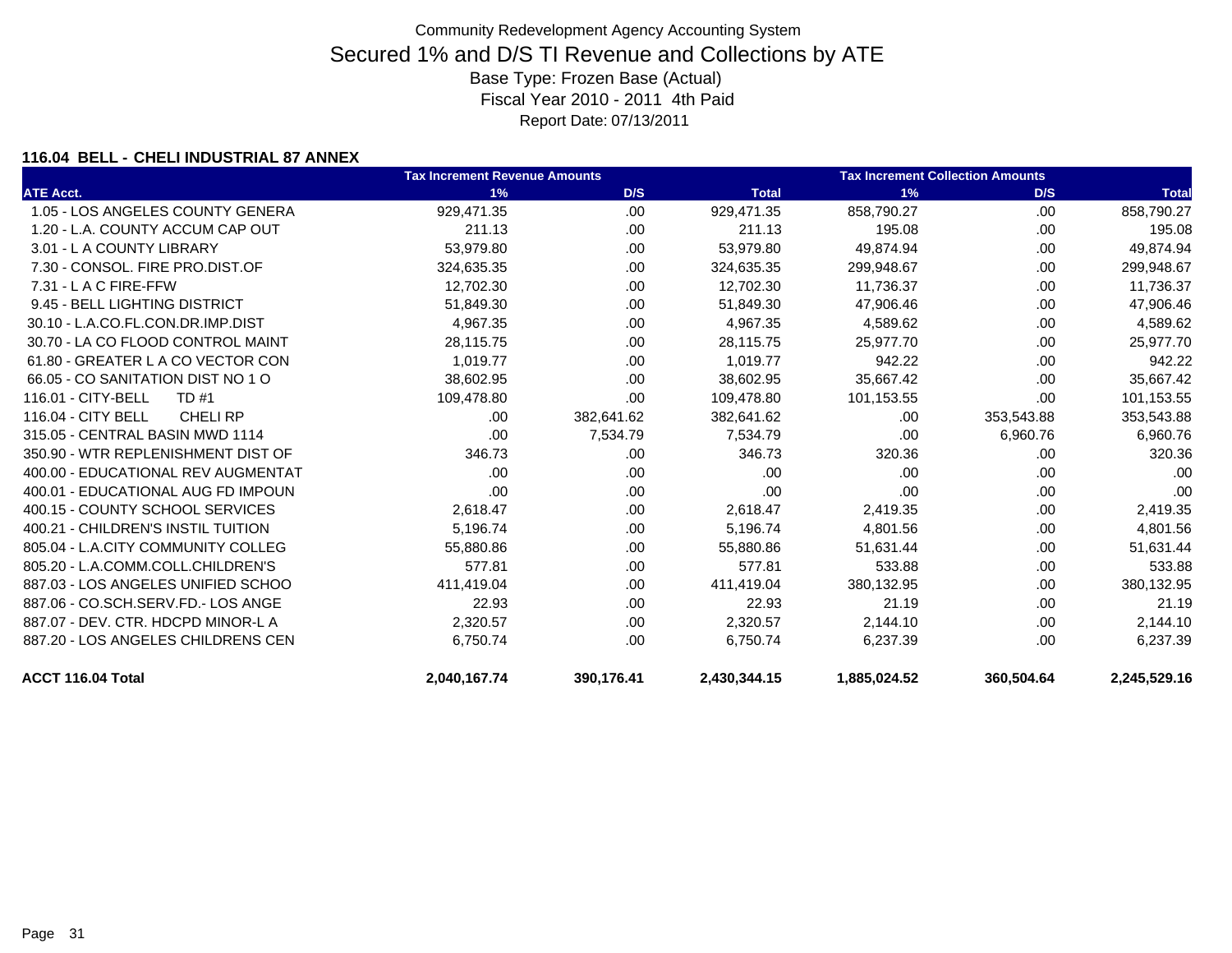#### **118.02 BELLFLOWER - PROJECT #1**

|                                    | <b>Tax Increment Revenue Amounts</b> |           |              | <b>Tax Increment Collection Amounts</b> |           |              |  |
|------------------------------------|--------------------------------------|-----------|--------------|-----------------------------------------|-----------|--------------|--|
| <b>ATE Acct.</b>                   | 1%                                   | D/S       | <b>Total</b> | 1%                                      | D/S       | <b>Total</b> |  |
| 1.05 - LOS ANGELES COUNTY GENERA   | 1,345,041.96                         | .00       | 1,345,041.96 | 1,297,691.21                            | .00       | 1,297,691.21 |  |
| 1.20 - L.A. COUNTY ACCUM CAP OUT   | 353.62                               | .00       | 353.62       | 341.17                                  | .00       | 341.17       |  |
| 3.01 - L A COUNTY LIBRARY          | 90,400.08                            | .00.      | 90,400.08    | 87,218.29                               | .00       | 87,218.29    |  |
| 7.30 - CONSOL. FIRE PRO.DIST.OF    | 543,665.68                           | .00       | 543,665.68   | 524,530.44                              | .00       | 524,530.44   |  |
| 7.31 - L A C FIRE-FFW              | 22,612.24                            | .00.      | 22,612.24    | 21,815.71                               | .00       | 21,815.71    |  |
| 30.10 - L.A.CO.FL.CON.DR.IMP.DIST  | 8,317.81                             | .00       | 8,317.81     | 8,025.02                                | .00       | 8,025.02     |  |
| 30.70 - LA CO FLOOD CONTROL MAINT  | 47,080.34                            | .00.      | 47,080.34    | 45,423.09                               | .00       | 45,423.09    |  |
| 53.10 - ARTESIA CEMETERY DISTRICT  | 95.93                                | .00.      | 95.93        | 95.93                                   | .00       | 95.93        |  |
| 53.20 - DOWNEY CEMETERY DISTRICT   | 780.44                               | .00       | 780.44       | 771.88                                  | .00       | 771.88       |  |
| 61.80 - GREATER L A CO VECTOR CON  | 1,707.63                             | .00       | 1,707.63     | 1,647.51                                | .00       | 1,647.51     |  |
| 66.10 - CO SANITATION DIST NO 2 O  | 56,222.06                            | .00       | 56,222.06    | 54,243.02                               | .00.      | 54,243.02    |  |
| 118.01 - CITY-BELLFLOWER TD #1     | 205,870.04                           | .00.      | 205,870.04   | 198,634.75                              | .00       | 198,634.75   |  |
| 118.41 - CITY-BELLFLOWER VEHICLE P | 314.27                               | 8,799.40  | 9,113.67     | 212.06                                  | 6,231.02  | 6,443.08     |  |
| 315.05 - CENTRAL BASIN MWD 1114    | .00.                                 | 11,433.78 | 11,433.78    | .00                                     | 11,031.93 | 11,031.93    |  |
| 350.90 - WTR REPLENISHMENT DIST OF | 580.73                               | .00.      | 580.73       | 560.30                                  | .00       | 560.30       |  |
| 400.00 - EDUCATIONAL REV AUGMENTAT | .00                                  | .00.      | .00          | .00                                     | .00       | .00          |  |
| 400.01 - EDUCATIONAL AUG FD IMPOUN | .00                                  | .00.      | .00          | .00                                     | .00       | .00          |  |
| 400.15 - COUNTY SCHOOL SERVICES    | 4,385.32                             | .00.      | 4,385.32     | 4,230.98                                | .00       | 4,230.98     |  |
| 400.21 - CHILDREN'S INSTIL TUITION | 8,702.92                             | .00.      | 8,702.92     | 8,396.59                                | .00       | 8,396.59     |  |
| 790.04 - CERRITOS COMMUNITY COLLEG | 67,057.62                            | .00.      | 67,057.62    | 64,317.14                               | .00       | 64,317.14    |  |
| 793.04 - COMPTON COMMUNITY COLLEGE | 10,402.66                            | .00       | 10,402.66    | 10,378.81                               | .00.      | 10,378.81    |  |
| 793.20 - CHILDREN'S CTR FUND COMPT | 3,322.60                             | .00.      | 3,322.60     | 3,314.98                                | .00       | 3,314.98     |  |
| 819.03 - A B C UNIFIED SCHOOL DIST | 6,806.72                             | .00       | 6,806.72     | 6,806.72                                | .00       | 6,806.72     |  |
| 819.06 - CO.SCH.SERV.FD.- A B C UN | 238.56                               | .00.      | 238.56       | 238.56                                  | .00       | 238.56       |  |
| 819.20 - ABC UNIFIED CHILDRENS CTR | 68.16                                | .00.      | 68.16        | 68.16                                   | .00       | 68.16        |  |
| 822.03 - BELLFLOWER UNIFIED SCHOOL | 523,733.78                           | .00.      | 523,733.78   | 501,338.95                              | .00       | 501,338.95   |  |
| 822.06 - CO.SCH.SERV.FD.- BELLFLOW | 18,875.75                            | .00.      | 18,875.75    | 18,068.63                               | .00       | 18,068.63    |  |
| 853.03 - DOWNEY UNIFIED SCHOOL DIS | 18,238.18                            | .00.      | 18,238.18    | 18,143.26                               | .00       | 18,143.26    |  |
| 853.06 - CO.SCH.SERV.FD.- DOWNEY   | 629.64                               | .00.      | 629.64       | 626.37                                  | .00       | 626.37       |  |
| 853.07 - DEV CTR HDCPD MINOR-DOWNE | 44.12                                | .00       | 44.12        | 43.89                                   | .00.      | 43.89        |  |
| 907.03 - PARAMOUNT UNIFIED SCHOOL  | 98,671.23                            | .00.      | 98,671.23    | 98,444.97                               | .00       | 98,444.97    |  |
| 907.06 - CO.SCH.SERV.FD.- PARAMOUN | 5,332.74                             | .00.      | 5,332.74     | 5,320.52                                | .00       | 5,320.52     |  |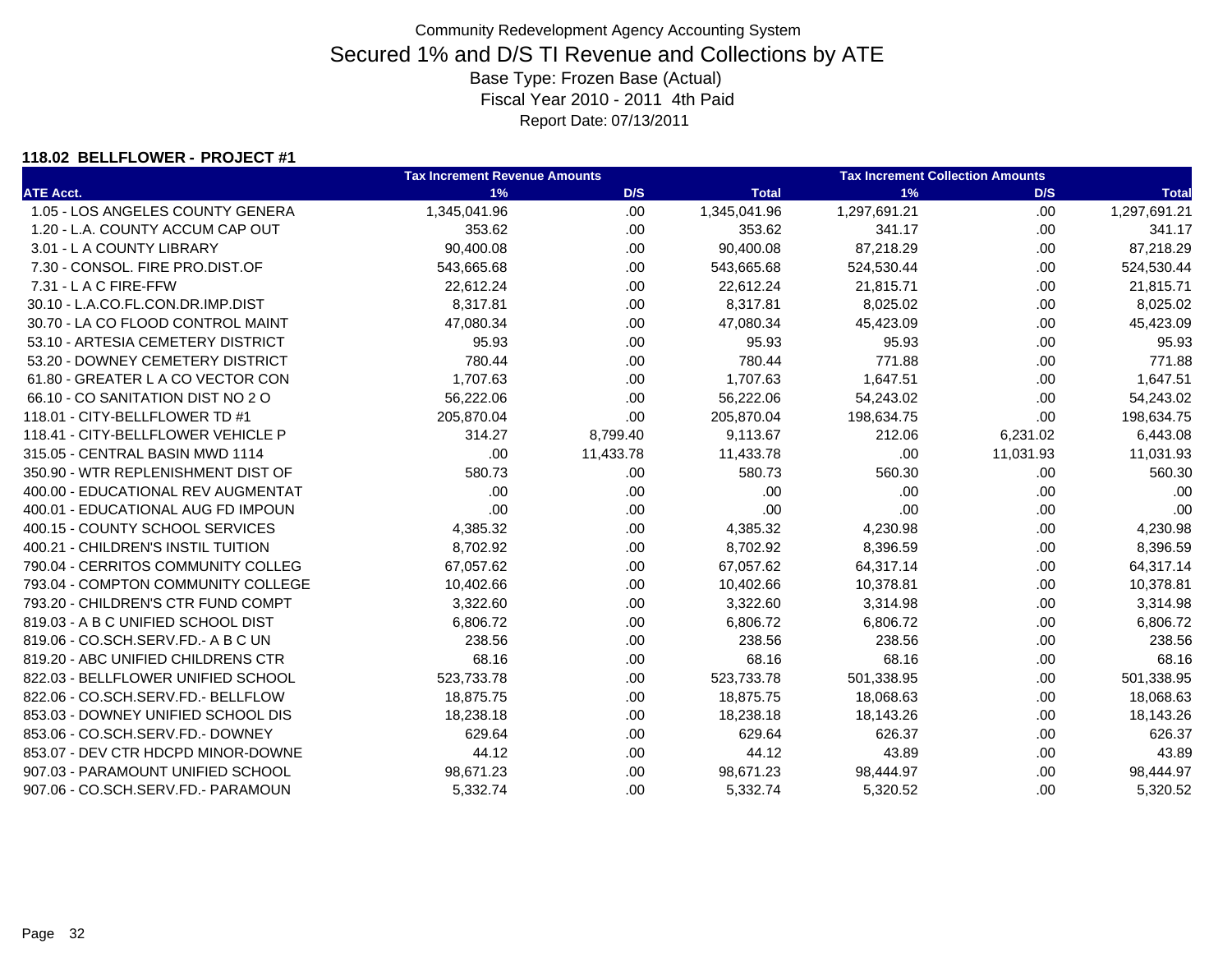### **118.02 BELLFLOWER - PROJECT #1**

| <b>ATE Acct.</b>                   | <b>Tax Increment Revenue Amounts</b> |           | <b>Tax Increment Collection Amounts /</b> |              |           |              |
|------------------------------------|--------------------------------------|-----------|-------------------------------------------|--------------|-----------|--------------|
|                                    | 1%                                   | D/S       | <b>Total</b>                              | 1%           | D/S       | <b>Total</b> |
| 907.07 - DEV.CTR.HDCPD.MINOR-PARAM | 656.54                               | .OC       | 656.54                                    | 655.04       | .00       | 655.04       |
| ACCT 118.02 Total                  | 3.090.209.37                         | 20,233.18 | 3.110.442.55                              | 2,981,603.95 | 17,262.95 | 2,998,866.90 |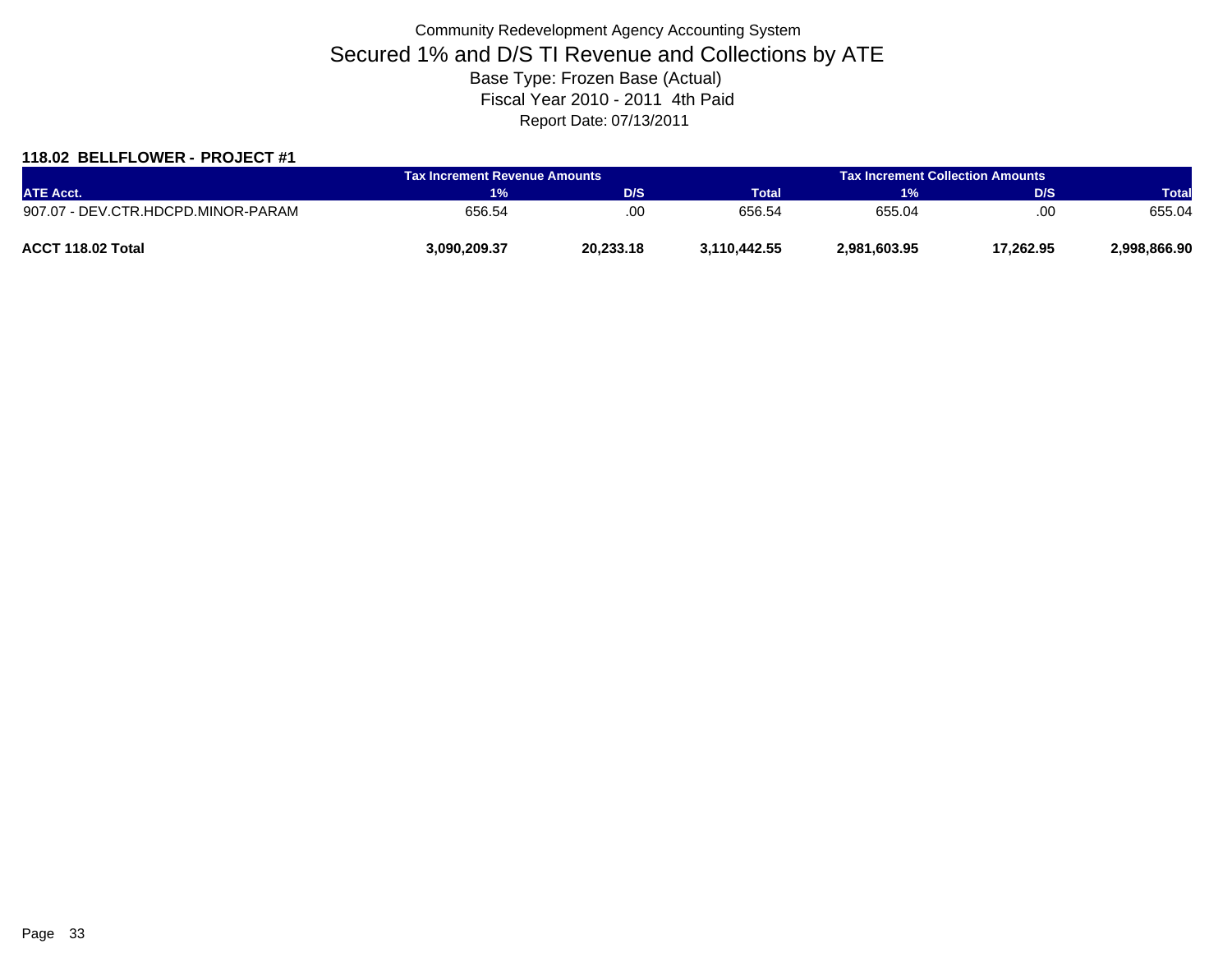#### **119.02 BELL GARDENS - PROJECT # 1**

|                                    | <b>Tax Increment Revenue Amounts</b> |          |              | <b>Tax Increment Collection Amounts</b> |          |              |  |
|------------------------------------|--------------------------------------|----------|--------------|-----------------------------------------|----------|--------------|--|
| <b>ATE Acct.</b>                   | 1%                                   | D/S      | <b>Total</b> | 1%                                      | D/S      | <b>Total</b> |  |
| 1.05 - LOS ANGELES COUNTY GENERA   | 592,660.08                           | .00      | 592,660.08   | 557,869.13                              | .00      | 557,869.13   |  |
| 1.20 - L.A. COUNTY ACCUM CAP OUT   | 119.25                               | .00      | 119.25       | 111.83                                  | .00.     | 111.83       |  |
| 3.01 - L A COUNTY LIBRARY          | 30,483.74                            | .00      | 30,483.74    | 28,586.53                               | .00      | 28,586.53    |  |
| 7.30 - CONSOL. FIRE PRO.DIST.OF    | 183,329.99                           | .00      | 183.329.99   | 171,919.97                              | .00      | 171,919.97   |  |
| 7.31 - L A C FIRE-FFW              | 6,519.97                             | .00      | 6,519.97     | 6,097.22                                | .00.     | 6,097.22     |  |
| 9.55 - BELL GARDENS LIGHTING DIS   | 25,482.90                            | .00      | 25,482.90    | 24,688.30                               | .00.     | 24,688.30    |  |
| 30.10 - L.A.CO.FL.CON.DR.IMP.DIST  | 2,805.22                             | .00      | 2,805.22     | 2,630.64                                | .00      | 2,630.64     |  |
| 30.70 - LA CO FLOOD CONTROL MAINT  | 15,877.67                            | .00      | 15,877.67    | 14,889.49                               | .00.     | 14,889.49    |  |
| 61.80 - GREATER L A CO VECTOR CON  | 575.90                               | .00      | 575.90       | 540.04                                  | .00      | 540.04       |  |
| 66.10 - CO SANITATION DIST NO 2 O  | 18,960.62                            | .00      | 18,960.62    | 17,780.55                               | .00      | 17,780.55    |  |
| 119.01 - CITY-BELL GARDEN TD #1    | 168,023.99                           | .00      | 168,023.99   | 158,662.66                              | .00      | 158,662.66   |  |
| 315.05 - CENTRAL BASIN MWD 1114    | .00.                                 | 4,845.95 | 4,845.95     | .00                                     | 4,559.28 | 4,559.28     |  |
| 350.90 - WTR REPLENISHMENT DIST OF | 195.75                               | .00      | 195.75       | 183.57                                  | .00      | 183.57       |  |
| 400.00 - EDUCATIONAL REV AUGMENTAT | .00                                  | .00      | .00          | .00                                     | .00      | .00          |  |
| 400.01 - EDUCATIONAL AUG FD IMPOUN | .00                                  | .00      | .00          | .00                                     | .00.     | .00          |  |
| 400.15 - COUNTY SCHOOL SERVICES    | 1,478.75                             | .00      | 1,478.75     | 1,386.70                                | .00      | 1,386.70     |  |
| 400.21 - CHILDREN'S INSTIL TUITION | 2,934.73                             | .00      | 2,934.73     | 2,752.10                                | .00      | 2,752.10     |  |
| 790.04 - CERRITOS COMMUNITY COLLEG | 244.24                               | .00      | 244.24       | 244.24                                  | .00.     | 244.24       |  |
| 805.04 - L.A.CITY COMMUNITY COLLEG | 31,266.35                            | .00      | 31,266.35    | 29,302.31                               | .00.     | 29,302.31    |  |
| 805.20 - L.A.COMM.COLL.CHILDREN'S  | 323.34                               | .00      | 323.34       | 303.05                                  | .00.     | 303.05       |  |
| 853.03 - DOWNEY UNIFIED SCHOOL DIS | 2,003.82                             | .00      | 2,003.82     | 2,003.82                                | .00      | 2,003.82     |  |
| 853.06 - CO.SCH.SERV.FD.- DOWNEY   | 69.18                                | .00      | 69.18        | 69.18                                   | .00.     | 69.18        |  |
| 853.07 - DEV CTR HDCPD MINOR-DOWNE | 4.85                                 | .00      | 4.85         | 4.85                                    | .00      | 4.85         |  |
| 887.03 - LOS ANGELES UNIFIED SCHOO | 58,532.02                            | .00      | 58,532.02    | 58,253.46                               | .00      | 58,253.46    |  |
| 887.06 - CO.SCH.SERV.FD.- LOS ANGE | 3.25                                 | .00      | 3.25         | 3.23                                    | .00      | 3.23         |  |
| 887.07 - DEV. CTR. HDCPD MINOR-L A | 330.14                               | .00      | 330.14       | 328.58                                  | .00      | 328.58       |  |
| 887.20 - LOS ANGELES CHILDRENS CEN | 960.43                               | .00      | 960.43       | 955.86                                  | .00.     | 955.86       |  |
| 899.03 - MONTEBELLO UNIFIED SCHOOL | 161,737.40                           | .00      | 161,737.40   | 148,375.96                              | .00.     | 148,375.96   |  |
| 899.06 - CO.SCH.SERV.FD.- MONTEBEL | 5,775.27                             | .00      | 5,775.27     | 5,298.17                                | .00.     | 5,298.17     |  |
| 899.07 - DEV.CTR.HDCPD.MINOR-MONTE | 269.27                               | .00      | 269.27       | 247.03                                  | .00.     | 247.03       |  |
| ACCT 119.02 Total                  | 1,310,968.12                         | 4,845.95 | 1,315,814.07 | 1,233,488.47                            | 4,559.28 | 1,238,047.75 |  |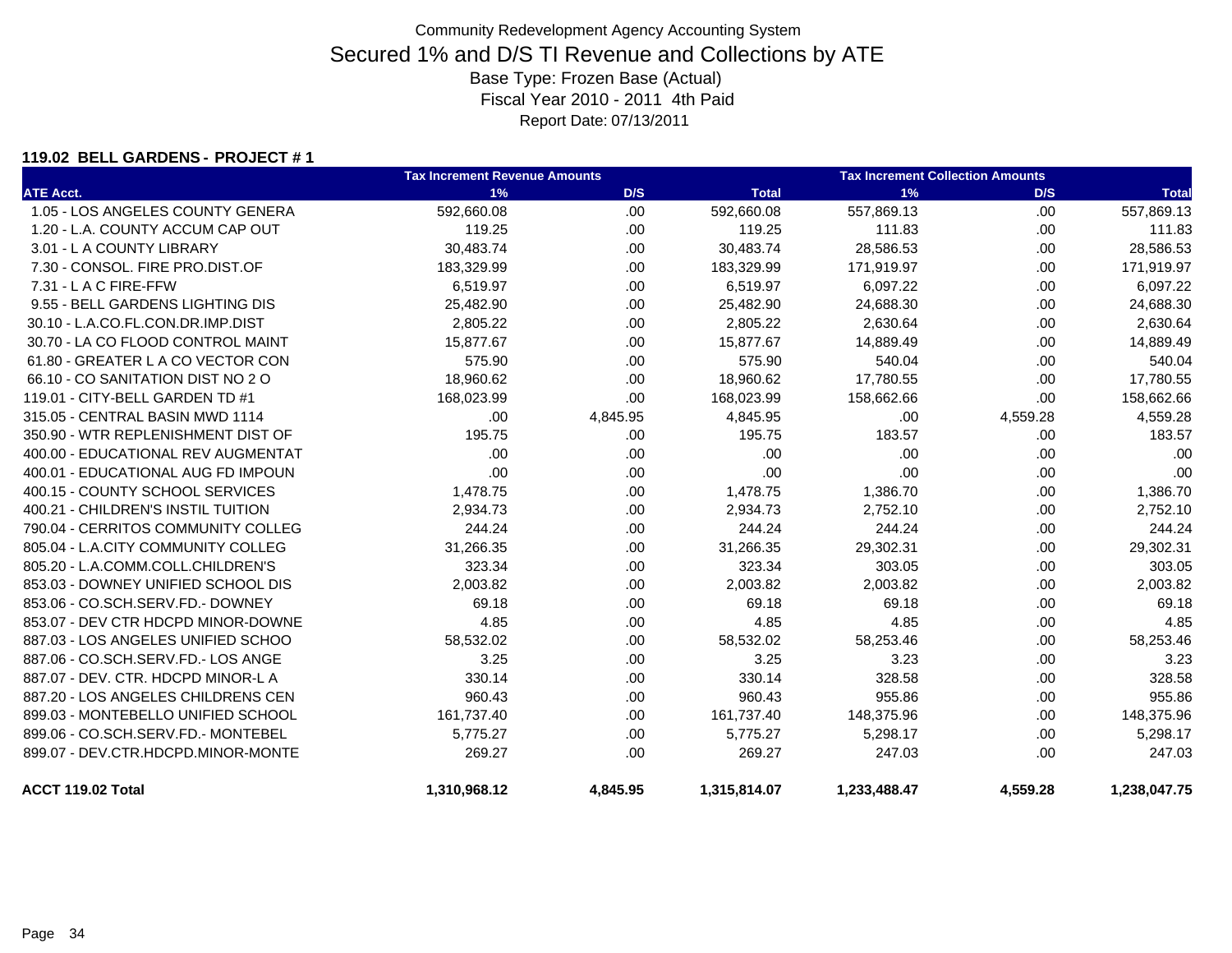### **119.03 BELL GARDENS - CENTRAL**

|                                    | <b>Tax Increment Revenue Amounts</b> |          |              | <b>Tax Increment Collection Amounts</b> |          |              |
|------------------------------------|--------------------------------------|----------|--------------|-----------------------------------------|----------|--------------|
| <b>ATE Acct.</b>                   | 1%                                   | D/S      | <b>Total</b> | 1%                                      | D/S      | <b>Total</b> |
| 1.05 - LOS ANGELES COUNTY GENERA   | 893,854.27                           | .00      | 893,854.27   | 876,397.97                              | .00      | 876,397.97   |
| 1.20 - L.A. COUNTY ACCUM CAP OUT   | 173.75                               | .00      | 173.75       | 170.36                                  | .00      | 170.36       |
| 3.01 - L A COUNTY LIBRARY          | 44.423.17                            | .00.     | 44.423.17    | 43.555.62                               | .00      | 43,555.62    |
| 7.30 - CONSOL, FIRE PRO.DIST.OF    | 267,161.62                           | .00      | 267,161.62   | 261,944.16                              | .00      | 261,944.16   |
| 7.31 - L A C FIRE-FFW              | 9,218.81                             | .00      | 9.218.81     | 9,038.78                                | .00.     | 9,038.78     |
| 9.55 - BELL GARDENS LIGHTING DIS   | 64,318.43                            | .00      | 64,318.43    | 63,062.34                               | .00.     | 63,062.34    |
| 30.10 - L.A.CO.FL.CON.DR.IMP.DIST  | 4,087.93                             | .00.     | 4,087.93     | 4,008.10                                | .00      | 4,008.10     |
| 30.70 - LA CO FLOOD CONTROL MAINT  | 23.138.11                            | .00      | 23.138.11    | 22.686.25                               | .00      | 22,686.25    |
| 61.80 - GREATER L A CO VECTOR CON  | 839.23                               | .00.     | 839.23       | 822.84                                  | .00.     | 822.84       |
| 66.10 - CO SANITATION DIST NO 2 O  | 27,630.84                            | .00      | 27,630.84    | 27,091.23                               | .00      | 27,091.23    |
| 119.01 - CITY-BELL GARDEN TD #1    | 260,926.65                           | .00.     | 260,926.65   | 255,830.95                              | .00.     | 255,830.95   |
| 315.05 - CENTRAL BASIN MWD 1114    | .00                                  | 7,325.53 | 7,325.53     | .00                                     | 7,182.47 | 7,182.47     |
| 350.90 - WTR REPLENISHMENT DIST OF | 285.34                               | .00      | 285.34       | 279.77                                  | .00      | 279.77       |
| 400.00 - EDUCATIONAL REV AUGMENTAT | .00                                  | .00      | .00          | .00                                     | .00      | .00          |
| 400.01 - EDUCATIONAL AUG FD IMPOUN | .00                                  | .00.     | .00          | .00                                     | .00.     | .00          |
| 400.15 - COUNTY SCHOOL SERVICES    | 2,154.90                             | .00      | 2,154.90     | 2,112.81                                | .00      | 2,112.81     |
| 400.21 - CHILDREN'S INSTIL TUITION | 4,276.70                             | .00.     | 4,276.70     | 4,193.18                                | .00.     | 4,193.18     |
| 805.04 - L.A.CITY COMMUNITY COLLEG | 45,987.67                            | .00      | 45,987.67    | 45,089.56                               | .00      | 45,089.56    |
| 805.20 - L.A.COMM.COLL.CHILDREN'S  | 475.51                               | .00.     | 475.51       | 466.22                                  | .00      | 466.22       |
| 899.03 - MONTEBELLO UNIFIED SCHOOL | 318,999.41                           | .00      | 318,999.41   | 312,769.59                              | .00.     | 312,769.59   |
| 899.06 - CO.SCH.SERV.FD.- MONTEBEL | 11,390.84                            | .00      | 11,390.84    | 11,168.39                               | .00      | 11,168.39    |
| 899.07 - DEV.CTR.HDCPD.MINOR-MONTE | 531.03                               | .00      | 531.03       | 520.66                                  | .00      | 520.66       |
| ACCT 119.03 Total                  | 1,979,874.21                         | 7,325.53 | 1,987,199.74 | 1,941,208.78                            | 7,182.47 | 1,948,391.25 |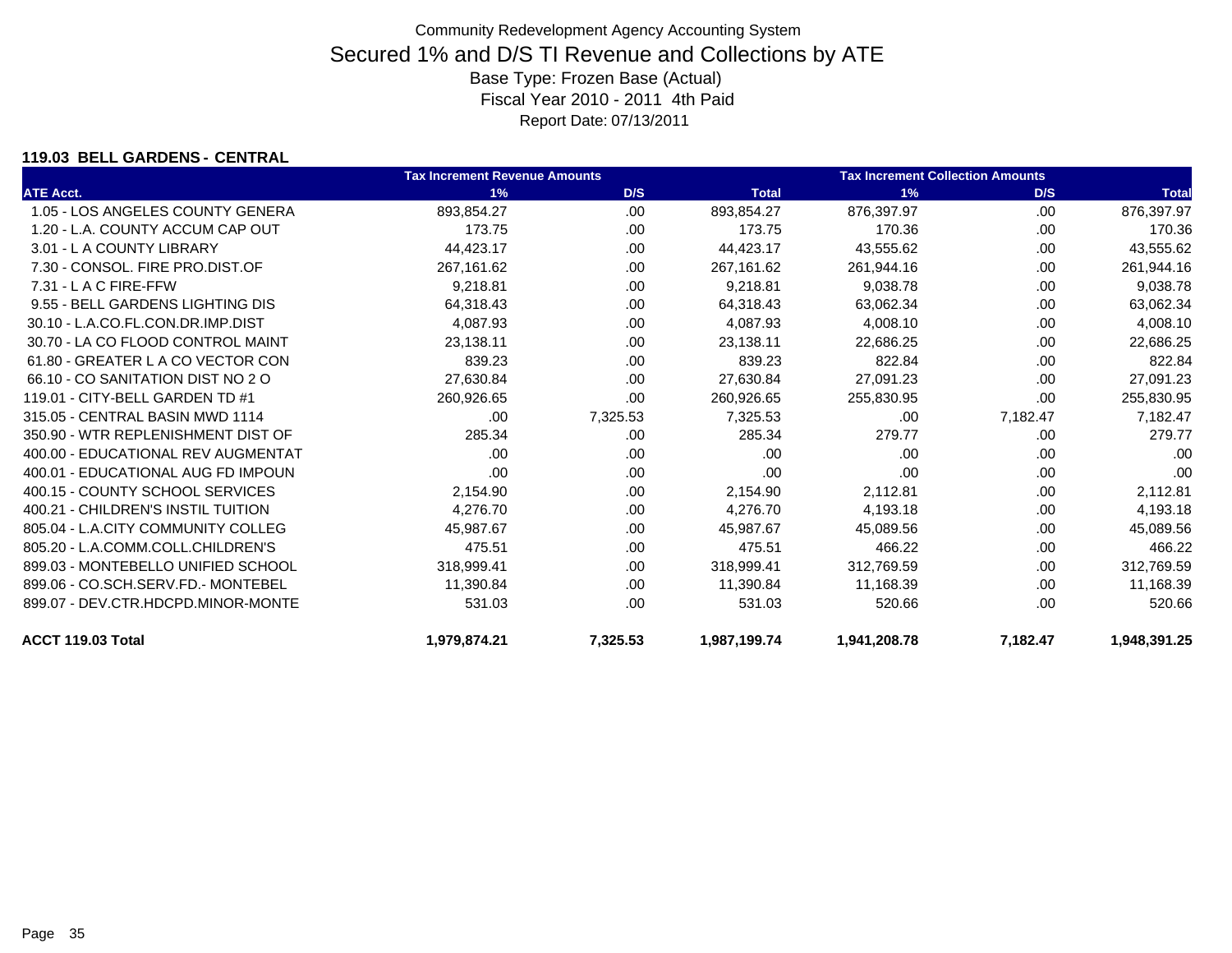### **124.02 BURBANK - GOLDEN STATE**

|                                    | <b>Tax Increment Revenue Amounts</b> |           |               | <b>Tax Increment Collection Amounts</b> |           |               |
|------------------------------------|--------------------------------------|-----------|---------------|-----------------------------------------|-----------|---------------|
| <b>ATE Acct.</b>                   | 1%                                   | D/S       | <b>Total</b>  | 1%                                      | D/S       | <b>Total</b>  |
| 1.05 - LOS ANGELES COUNTY GENERA   | 6,208,591.79                         | .00       | 6,208,591.79  | 6,188,882.03                            | .00       | 6,188,882.03  |
| 1.20 - L.A. COUNTY ACCUM CAP OUT   | 1,416.50                             | .00       | 1,416.50      | 1,412.00                                | .00       | 1,412.00      |
| $7.31 - L$ A C FIRE-FFW            | 92,037.66                            | .00       | 92,037.66     | 91,745.47                               | .00       | 91,745.47     |
| 30.10 - L.A.CO.FL.CON.DR.IMP.DIST  | 33,327.50                            | .00       | 33,327.50     | 33,221.70                               | .00       | 33,221.70     |
| 30.70 - LA CO FLOOD CONTROL MAINT  | 188,636.94                           | .00       | 188,636.94    | 188,038.08                              | .00       | 188,038.08    |
| 61.80 - GREATER L A CO VECTOR CON  | 6,837.06                             | .00       | 6,837.06      | 6,815.35                                | .00       | 6,815.35      |
| 124.01 - CITY-BURBANK TD #1        | 2,700,624.68                         | .00.      | 2,700,624.68  | 2,692,051.49                            | .00       | 2,692,051.49  |
| 310.10 - CITY OF BURBANK AREA-1102 | .00                                  | 44,434.65 | 44,434.65     | .00                                     | 44,293.59 | 44,293.59     |
| 400.00 - EDUCATIONAL REV AUGMENTAT | .00                                  | .00       | .00           | .00                                     | .00       | .00           |
| 400.01 - EDUCATIONAL AUG FD IMPOUN | .00                                  | .00       | .00           | .00                                     | .00       | .00           |
| 400.15 - COUNTY SCHOOL SERVICES    | 17,568.07                            | .00       | 17,568.07     | 17,512.30                               | .00       | 17,512.30     |
| 400.21 - CHILDREN'S INSTIL TUITION | 34,866.47                            | .00       | 34,866.47     | 34,755.78                               | .00       | 34,755.78     |
| 805.04 - L.A.CITY COMMUNITY COLLEG | 374,921.38                           | .00       | 374,921.38    | 373,731.14                              | .00       | 373,731.14    |
| 805.20 - L.A.COMM.COLL.CHILDREN'S  | 3,876.70                             | .00       | 3,876.70      | 3,864.39                                | .00       | 3,864.39      |
| 834.03 - BURBANK UNIFIED SCHOOL DI | 2,213,599.03                         | .00       | 2,213,599.03  | 2,206,571.62                            | .00       | 2,206,571.62  |
| 834.06 - CO.SCH.SERV.FD.- BURBANK  | 115,299.33                           | .00       | 115,299.33    | 114,933.29                              | .00       | 114,933.29    |
| 834.20 - BURBANK CHILDREN, SCENTER | 17,765.65                            | .00       | 17,765.65     | 17,709.25                               | .00       | 17,709.25     |
| ACCT 124.02 Total                  | 12,009,368.76                        | 44,434.65 | 12,053,803.41 | 11,971,243.89                           | 44,293.59 | 12,015,537.48 |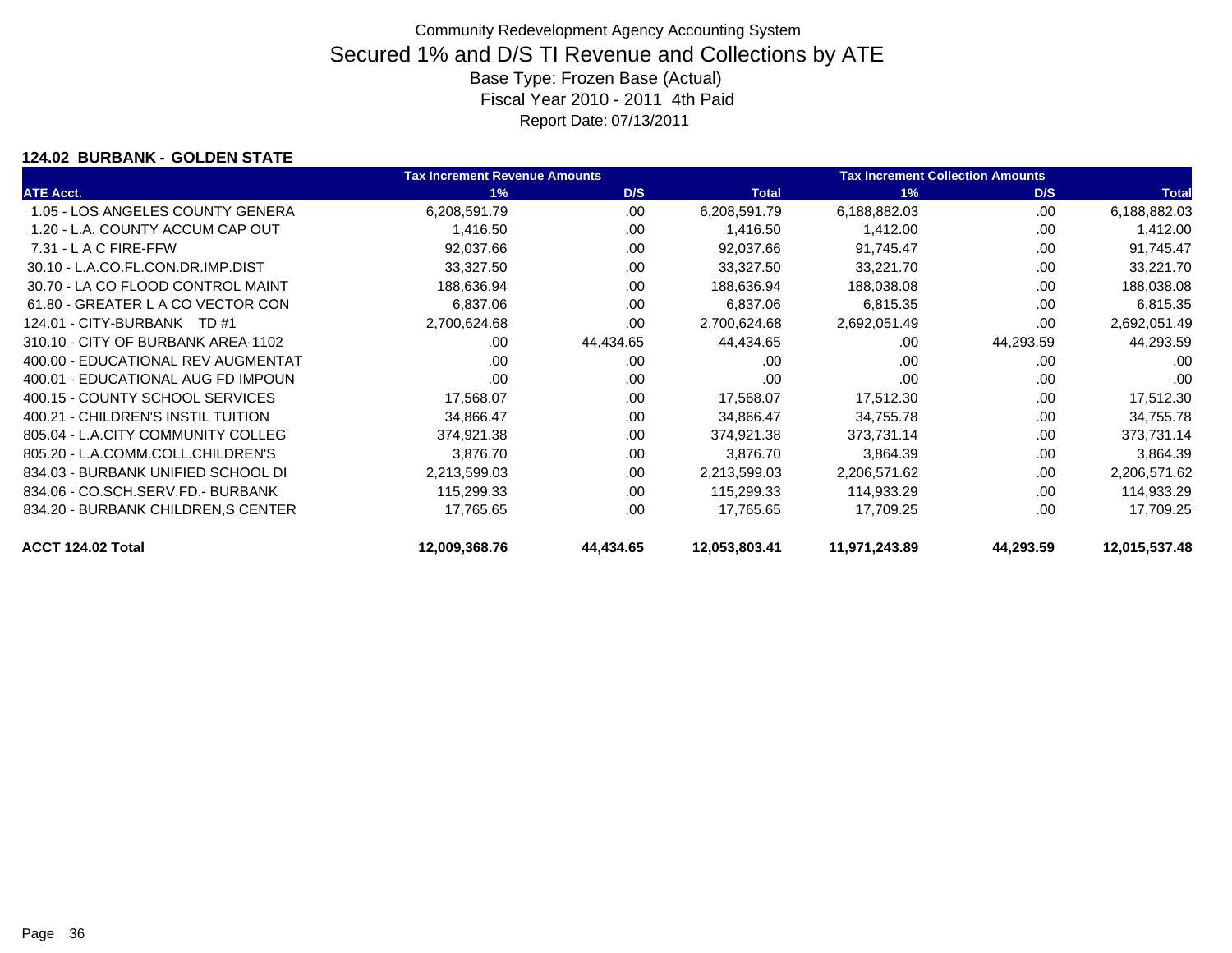### **124.03 BURBANK - CITY CENTER**

|                                    | <b>Tax Increment Revenue Amounts</b> |           |              | <b>Tax Increment Collection Amounts</b> |           |              |  |
|------------------------------------|--------------------------------------|-----------|--------------|-----------------------------------------|-----------|--------------|--|
| <b>ATE Acct.</b>                   | 1%                                   | D/S       | <b>Total</b> | 1%                                      | D/S       | <b>Total</b> |  |
| 1.05 - LOS ANGELES COUNTY GENERA   | 4,958,936.90                         | .00       | 4,958,936.90 | 4,886,173.45                            | .00       | 4,886,173.45 |  |
| 1.20 - L.A. COUNTY ACCUM CAP OUT   | 1,131.34                             | .00       | 1,131.34     | 1,114.73                                | .00       | 1,114.73     |  |
| $7.31 - L$ A C FIRE-FFW            | 73,512.50                            | .00       | 73,512.50    | 72,433.83                               | .00       | 72,433.83    |  |
| 30.10 - L.A.CO.FL.CON.DR.IMP.DIST  | 26,619.95                            | .00       | 26,619.95    | 26,229.35                               | .00       | 26,229.35    |  |
| 30.70 - LA CO FLOOD CONTROL MAINT  | 150,671.31                           | .00       | 150,671.31   | 148,460.48                              | .00       | 148,460.48   |  |
| 61.80 - GREATER L A CO VECTOR CON  | 5,460.90                             | .00       | 5,460.90     | 5,380.77                                | .00       | 5,380.77     |  |
| 124.01 - CITY-BURBANK TD #1        | 2,156,999.36                         | .00       | 2,156,999.36 | 2,125,349.28                            | .00       | 2,125,349.28 |  |
| 310.10 - CITY OF BURBANK AREA-1102 | .00                                  | 35,490.91 | 35,490.91    | .00                                     | 34,970.15 | 34,970.15    |  |
| 400.00 - EDUCATIONAL REV AUGMENTAT | .00                                  | .00       | .00          | .00                                     | .00       | .00          |  |
| 400.01 - EDUCATIONAL AUG FD IMPOUN | .00                                  | .00       | .00          | .00                                     | .00       | .00          |  |
| 400.15 - COUNTY SCHOOL SERVICES    | 14,032.22                            | .00       | 14,032.22    | 13,826.32                               | .00       | 13,826.32    |  |
| 400.21 - CHILDREN'S INSTIL TUITION | 27,849.05                            | .00       | 27,849.05    | 27,440.42                               | .00       | 27,440.42    |  |
| 805.04 - L.A.CITY COMMUNITY COLLEG | 299,463.52                           | .00       | 299,463.52   | 295,069.43                              | .00       | 295,069.43   |  |
| 805.20 - L.A.COMM.COLL.CHILDREN'S  | 3,096.52                             | .00       | 3,096.52     | 3,051.09                                | .00       | 3,051.09     |  |
| 834.03 - BURBANK UNIFIED SCHOOL DI | 1,768,082.01                         | .00       | 1,768,082.01 | 1,742,138.59                            | .00       | 1,742,138.59 |  |
| 834.06 - CO.SCH.SERV.FD.- BURBANK  | 92,093.65                            | .00       | 92,093.65    | 90,742.34                               | .00       | 90,742.34    |  |
| 834.20 - BURBANK CHILDREN, SCENTER | 14,190.11                            | .00       | 14,190.11    | 13,981.90                               | .00       | 13,981.90    |  |
| ACCT 124.03 Total                  | 9,592,139.34                         | 35,490.91 | 9,627,630.25 | 9,451,391.98                            | 34,970.15 | 9,486,362.13 |  |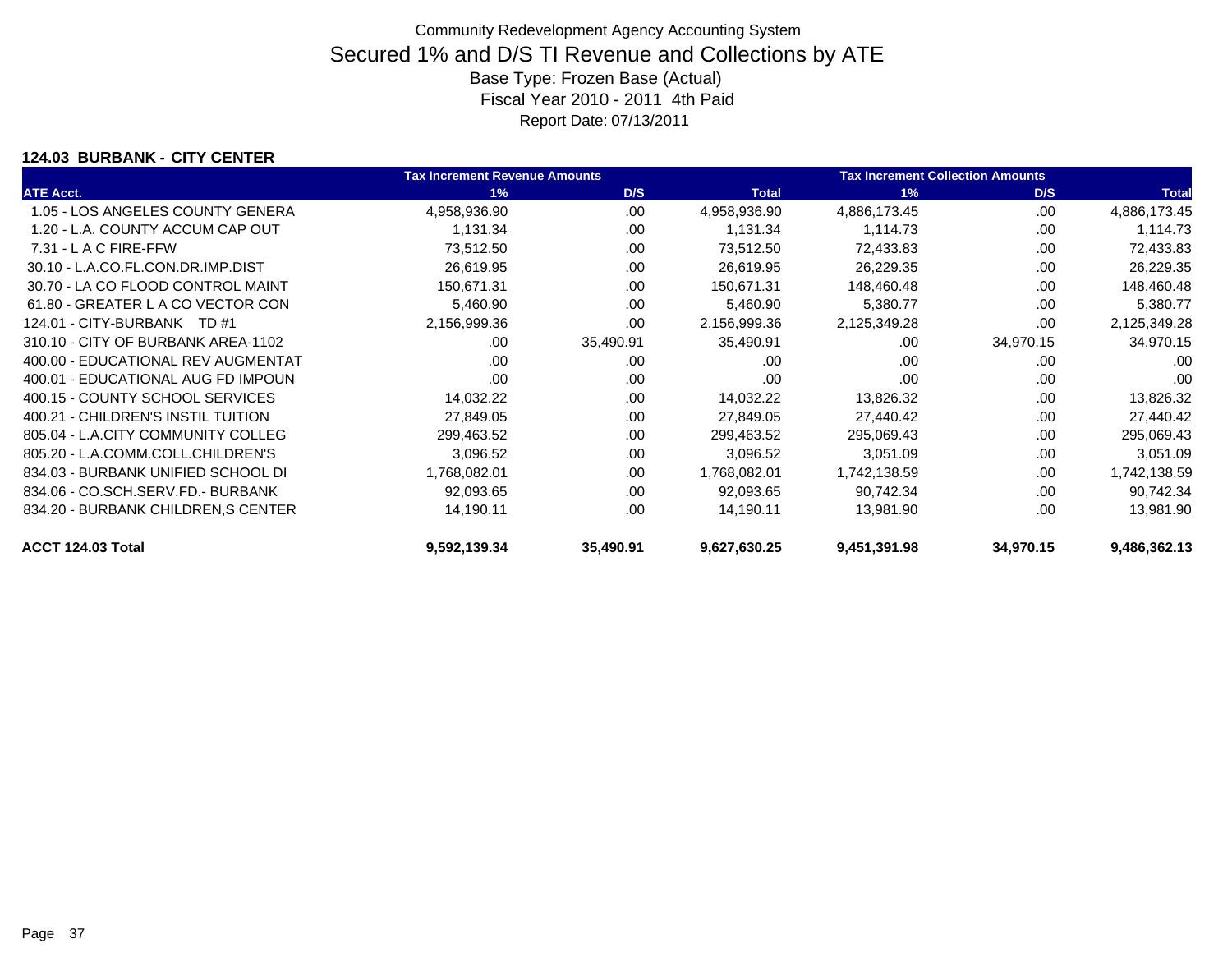### **124.04 BURBANK - WEST OLIVE**

|                                    | <b>Tax Increment Revenue Amounts</b> |           |              | <b>Tax Increment Collection Amounts</b> |           |              |
|------------------------------------|--------------------------------------|-----------|--------------|-----------------------------------------|-----------|--------------|
| <b>ATE Acct.</b>                   | 1%                                   | D/S       | <b>Total</b> | 1%                                      | D/S       | <b>Total</b> |
| 1.05 - LOS ANGELES COUNTY GENERA   | 4,853,909.16                         | .00       | 4,853,909.16 | 4,841,623.49                            | .00       | 4,841,623.49 |
| 1.20 - L.A. COUNTY ACCUM CAP OUT   | 1,107.33                             | .00       | 1,107.33     | 1,104.53                                | .00       | 1,104.53     |
| $7.31 - L$ A C FIRE-FFW            | 71,961.32                            | .00       | 71,961.32    | 71,779.17                               | .00       | 71,779.17    |
| 30.10 - L.A.CO.FL.CON.DR.IMP.DIST  | 26,039.44                            | .00       | 26,039.44    | 25,973.50                               | .00       | 25,973.50    |
| 30.70 - LA CO FLOOD CONTROL MAINT  | 147,386.21                           | .00       | 147,386.21   | 147,012.98                              | .00       | 147,012.98   |
| 61.80 - GREATER L A CO VECTOR CON  | 3,985.43                             | .00       | 3,985.43     | 3,975.90                                | .00       | 3,975.90     |
| 124.01 - CITY-BURBANK TD #1        | 2,111,704.18                         | .00.      | 2,111,704.18 | 2,106,359.12                            | .00       | 2,106,359.12 |
| 310.10 - CITY OF BURBANK AREA-1102 | .00                                  | 34,734.14 | 34,734.14    | .00                                     | 34,646.22 | 34,646.22    |
| 400.00 - EDUCATIONAL REV AUGMENTAT | .00                                  | .00       | .00          | .00                                     | .00       | .00          |
| 400.01 - EDUCATIONAL AUG FD IMPOUN | .00                                  | .00       | .00          | .00                                     | .00       | .00          |
| 400.15 - COUNTY SCHOOL SERVICES    | 13,733.26                            | .00       | 13,733.26    | 13,698.51                               | .00       | 13,698.51    |
| 400.21 - CHILDREN'S INSTIL TUITION | 27,255.49                            | .00       | 27,255.49    | 27,186.50                               | .00       | 27,186.50    |
| 805.04 - L.A.CITY COMMUNITY COLLEG | 293,080.34                           | .00       | 293,080.34   | 292,338.54                              | .00       | 292,338.54   |
| 805.20 - L.A.COMM.COLL.CHILDREN'S  | 3,030.42                             | .00       | 3,030.42     | 3,022.75                                | .00       | 3,022.75     |
| 834.03 - BURBANK UNIFIED SCHOOL DI | 1,730,396.74                         | .00       | 1,730,396.74 | 1,726,017.04                            | .00       | 1,726,017.04 |
| 834.06 - CO.SCH.SERV.FD.- BURBANK  | 90,130.71                            | .00       | 90,130.71    | 89,902.58                               | .00       | 89,902.58    |
| 834.20 - BURBANK CHILDREN, SCENTER | 13,887.61                            | .00       | 13,887.61    | 13,852.46                               | .00       | 13,852.46    |
| ACCT 124.04 Total                  | 9,387,607.64                         | 34,734.14 | 9,422,341.78 | 9,363,847.07                            | 34,646.22 | 9,398,493.29 |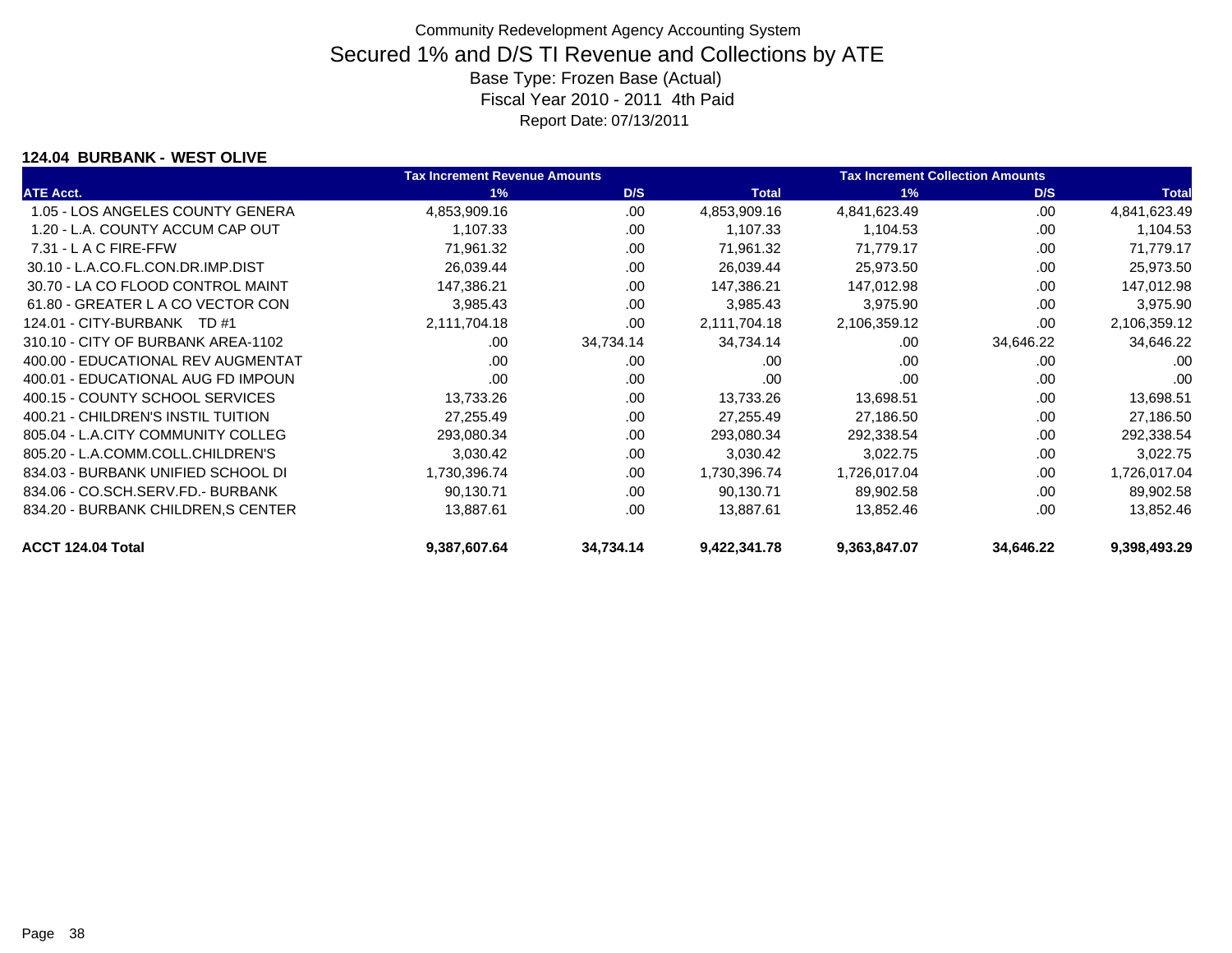### **124.05 BURBANK - SO SAN FERNANDO**

|                                    | <b>Tax Increment Revenue Amounts</b> |           |              | <b>Tax Increment Collection Amounts</b> |           |              |
|------------------------------------|--------------------------------------|-----------|--------------|-----------------------------------------|-----------|--------------|
| <b>ATE Acct.</b>                   | 1%                                   | D/S       | <b>Total</b> | 1%                                      | D/S       | <b>Total</b> |
| 1.05 - LOS ANGELES COUNTY GENERA   | 1,592,035.87                         | .00       | 1,592,035.87 | 1,521,451.86                            | .00       | 1,521,451.86 |
| 1.20 - L.A. COUNTY ACCUM CAP OUT   | 363.23                               | .00       | 363.23       | 347.13                                  | .00       | 347.13       |
| $7.31 - L$ A C FIRE-FFW            | 23,600.73                            | .00       | 23,600.73    | 22,554.38                               | .00       | 22,554.38    |
| 30.10 - L.A.CO.FL.CON.DR.IMP.DIST  | 8,546.14                             | .00       | 8,546.14     | 8,167.24                                | .00       | 8,167.24     |
| 30.70 - LA CO FLOOD CONTROL MAINT  | 48,372.02                            | .00       | 48,372.02    | 46,227.41                               | .00       | 46,227.41    |
| 61.80 - GREATER L A CO VECTOR CON  | 1,753.19                             | .00       | 1,753.19     | 1,675.46                                | .00       | 1,675.46     |
| 124.01 - CITY-BURBANK TD #1        | 692,490.58                           | .00       | 692,490.58   | 661,788.53                              | .00       | 661,788.53   |
| 310.10 - CITY OF BURBANK AREA-1102 | .00                                  | 11,394.13 | 11,394.13    | .00                                     | 10,888.96 | 10,888.96    |
| 400.00 - EDUCATIONAL REV AUGMENTAT | .00                                  | .00       | .00          | .00                                     | .00       | .00          |
| 400.01 - EDUCATIONAL AUG FD IMPOUN | .00                                  | .00       | .00          | .00                                     | .00       | .00          |
| 400.15 - COUNTY SCHOOL SERVICES    | 4,504.97                             | .00       | 4,504.97     | 4,305.24                                | .00       | 4,305.24     |
| 400.21 - CHILDREN'S INSTIL TUITION | 8,940.78                             | .00       | 8,940.78     | 8,544.39                                | .00       | 8,544.39     |
| 805.04 - L.A.CITY COMMUNITY COLLEG | 96,140.75                            | .00       | 96,140.75    | 91,878.28                               | .00       | 91,878.28    |
| 805.20 - L.A.COMM.COLL.CHILDREN'S  | 994.10                               | .00       | 994.10       | 950.02                                  | .00       | 950.02       |
| 834.03 - BURBANK UNIFIED SCHOOL DI | 567,631.18                           | .00       | 567,631.18   | 542,464.86                              | .00       | 542,464.86   |
| 834.06 - CO.SCH.SERV.FD.- BURBANK  | 29,566.08                            | .00       | 29,566.08    | 28,255.25                               | .00       | 28,255.25    |
| 834.20 - BURBANK CHILDREN, SCENTER | 4,555.64                             | .00       | 4,555.64     | 4,353.66                                | .00       | 4,353.66     |
| ACCT 124.05 Total                  | 3,079,495.26                         | 11,394.13 | 3,090,889.39 | 2,942,963.71                            | 10,888.96 | 2,953,852.67 |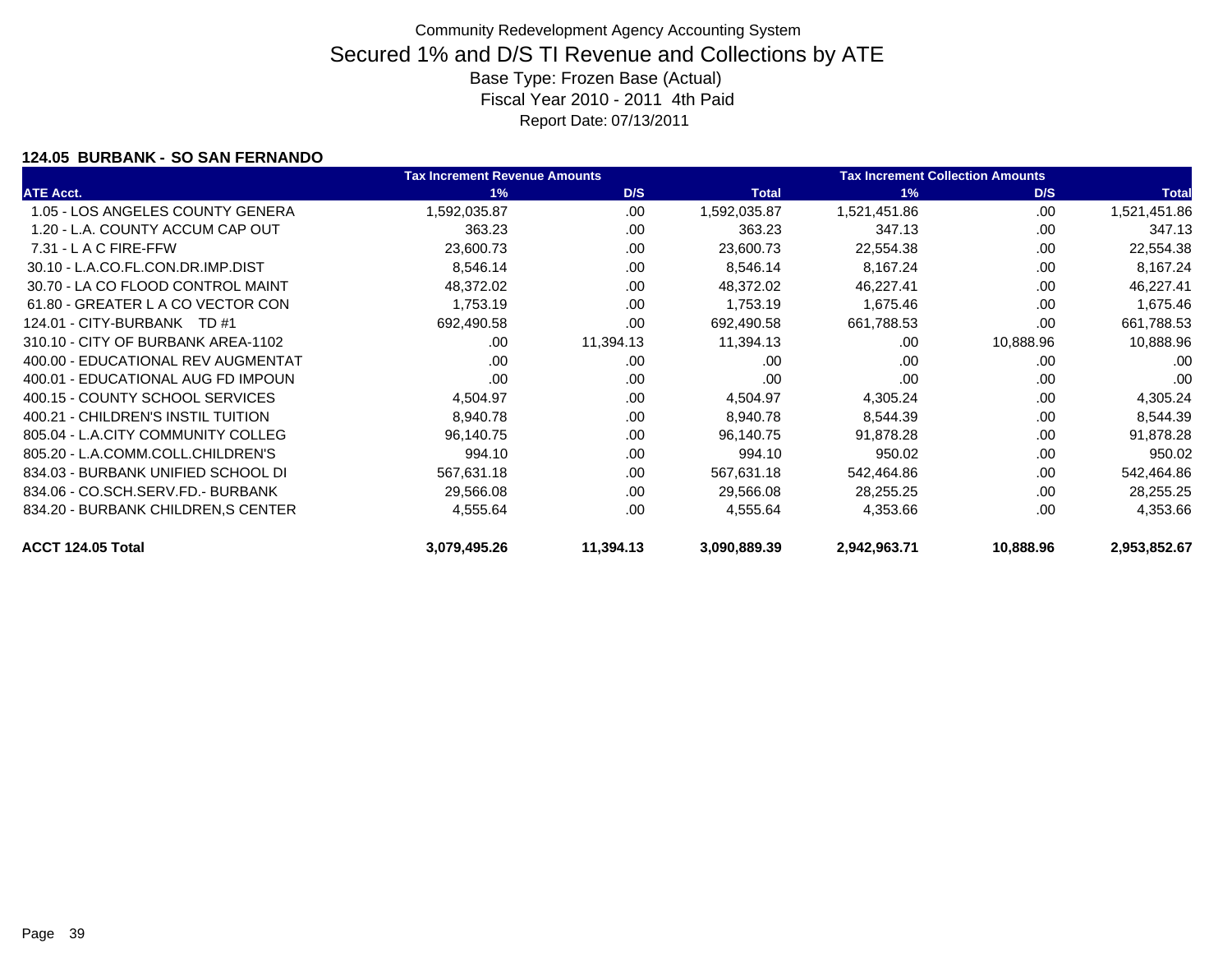### **125.02 CARSON - PROJECT # 1**

|                                    | <b>Tax Increment Revenue Amounts</b> |           |              | <b>Tax Increment Collection Amounts</b> |           |              |
|------------------------------------|--------------------------------------|-----------|--------------|-----------------------------------------|-----------|--------------|
| <b>ATE Acct.</b>                   | 1%                                   | D/S       | <b>Total</b> | 1%                                      | D/S       | <b>Total</b> |
| 1.05 - LOS ANGELES COUNTY GENERA   | 2,149,460.07                         | .00.      | 2,149,460.07 | 1,972,127.12                            | .00       | 1,972,127.12 |
| 1.20 - L.A. COUNTY ACCUM CAP OUT   | 568.48                               | .00.      | 568.48       | 521.59                                  | .00       | 521.59       |
| 3.01 - L A COUNTY LIBRARY          | 145,299.43                           | .00       | 145,299.43   | 133,311.06                              | .00       | 133,311.06   |
| 7.30 - CONSOL, FIRE PRO.DIST.OF    | 873,833.75                           | .00       | 873,833.75   | 801,735.47                              | .00       | 801,735.47   |
| $7.31 - L$ A C FIRE-FFW            | 35,882.60                            | .00.      | 35,882.60    | 32,929.62                               | .00       | 32,929.62    |
| 19.56 - CO LIGHTING MAINT DIST NO  | 66,622.29                            | .00.      | 66,622.29    | 59,088.93                               | .00       | 59,088.93    |
| 30.10 - L.A.CO.FL.CON.DR.IMP.DIST  | 13,335.02                            | .00       | 13,335.02    | 12,231.81                               | .00       | 12,231.81    |
| 30.70 - LA CO FLOOD CONTROL MAINT  | 75,477.60                            | .00       | 75,477.60    | 69,233.37                               | .00       | 69,233.37    |
| 61.80 - GREATER L A CO VECTOR CON  | 2.744.94                             | .00       | 2.744.94     | 2.518.46                                | .00       | 2,518.46     |
| 66.30 - CO SANITATION DIST NO 8 O  | 64.438.73                            | .00       | 64,438.73    | 59,107.74                               | .00       | 59,107.74    |
| 125.01 - CITY-CARSON<br>TD #1      | 342,142.85                           | .00       | 342,142.85   | 313,756.93                              | .00.      | 313,756.93   |
| 320.05 - WEST BASIN MWD 1111       | .00                                  | 18,727.03 | 18,727.03    | .00                                     | 17,169.37 | 17,169.37    |
| 350.90 - WTR REPLENISHMENT DIST OF | 933.03                               | .00.      | 933.03       | 856.02                                  | .00       | 856.02       |
| 350.91 - WTR REPLENISHMENT DIST OF | .27                                  | .00.      | .27          | .27                                     | .00.      | .27          |
| 400.00 - EDUCATIONAL REV AUGMENTAT | .00                                  | .00.      | .00          | .00                                     | .00       | .00          |
| 400.01 - EDUCATIONAL AUG FD IMPOUN | .00                                  | .00       | .00          | .00                                     | .00       | .00          |
| 400.15 - COUNTY SCHOOL SERVICES    | 7,051.11                             | .00.      | 7,051.11     | 6,469.56                                | .00       | 6,469.56     |
| 400.21 - CHILDREN'S INSTIL TUITION | 13,994.05                            | .00.      | 13,994.05    | 12,839.86                               | .00       | 12,839.86    |
| 805.04 - L.A.CITY COMMUNITY COLLEG | 150,478.33                           | .00.      | 150,478.33   | 138,067.32                              | .00       | 138,067.32   |
| 805.20 - L.A.COMM.COLL.CHILDREN'S  | 1,555.98                             | .00.      | 1,555.98     | 1,427.65                                | .00       | 1,427.65     |
| 887.03 - LOS ANGELES UNIFIED SCHOO | 1,107,884.81                         | .00.      | 1,107,884.81 | 1,016,509.62                            | .00       | 1,016,509.62 |
| 887.06 - CO.SCH.SERV.FD.- LOS ANGE | 61.72                                | .00       | 61.72        | 56.61                                   | .00       | 56.61        |
| 887.07 - DEV. CTR. HDCPD MINOR-L A | 6,248.89                             | .00       | 6,248.89     | 5,733.49                                | .00       | 5,733.49     |
| 887.20 - LOS ANGELES CHILDRENS CEN | 18,178.65                            | .00       | 18,178.65    | 16,679.34                               | .00       | 16,679.34    |
| ACCT 125.02 Total                  | 5,076,192.60                         | 18,727.03 | 5,094,919.63 | 4,655,201.84                            | 17,169.37 | 4,672,371.21 |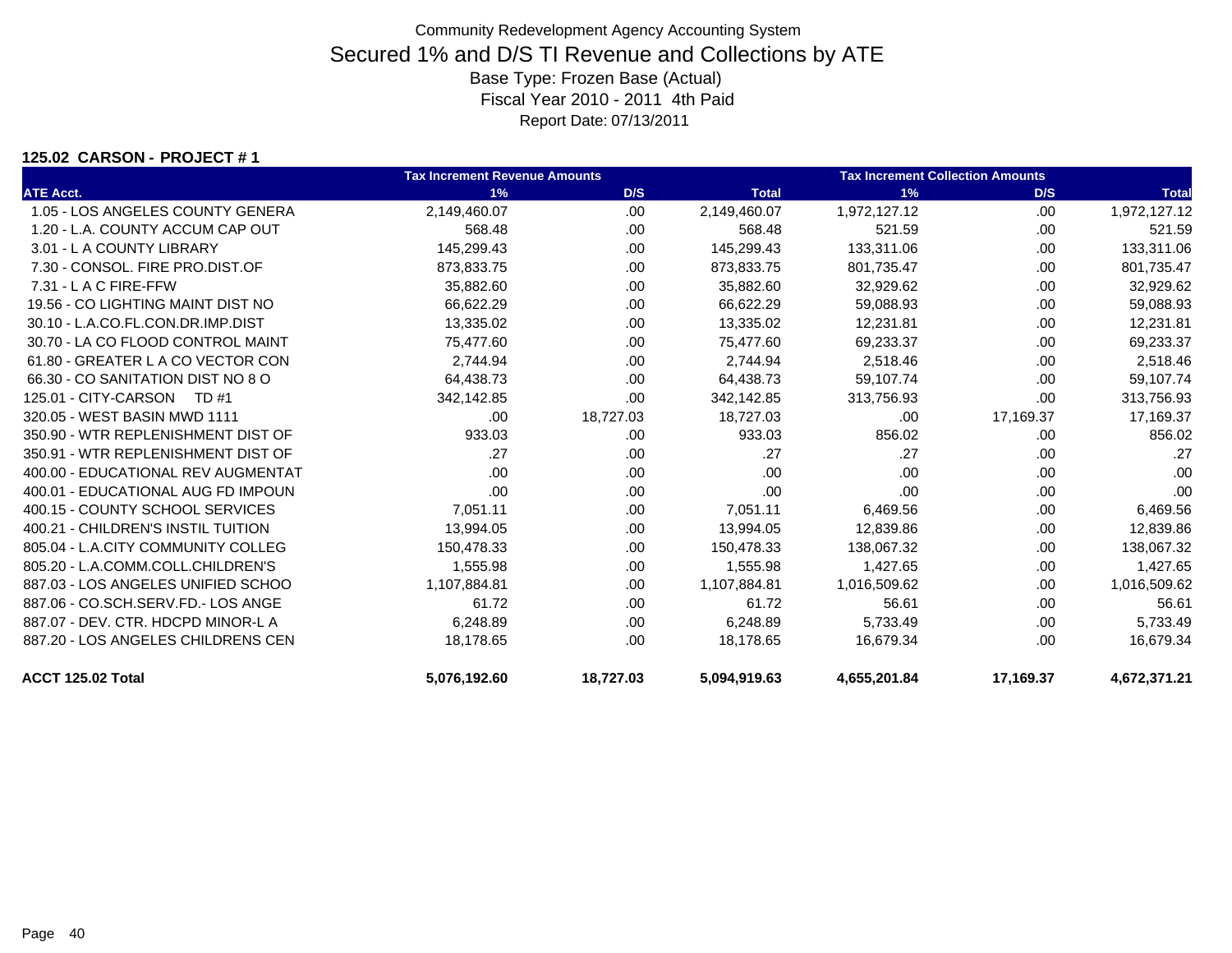### **125.03 CARSON - PROJECT # 2**

|                                    | <b>Tax Increment Revenue Amounts</b> |           |              | <b>Tax Increment Collection Amounts</b> |           |              |  |
|------------------------------------|--------------------------------------|-----------|--------------|-----------------------------------------|-----------|--------------|--|
| <b>ATE Acct.</b>                   | 1%                                   | D/S       | <b>Total</b> | 1%                                      | D/S       | <b>Total</b> |  |
| 1.05 - LOS ANGELES COUNTY GENERA   | 2,223,139.28                         | .00       | 2,223,139.28 | 2,206,501.74                            | .00       | 2,206,501.74 |  |
| 1.20 - L.A. COUNTY ACCUM CAP OUT   | 587.75                               | .00       | 587.75       | 583.33                                  | .00       | 583.33       |  |
| 3.01 - L A COUNTY LIBRARY          | 150.167.43                           | .00.      | 150,167.43   | 149,039.43                              | .00       | 149,039.43   |  |
| 7.30 - CONSOL, FIRE PRO.DIST.OF    | 903,111.57                           | .00       | 903,111.57   | 896,327.78                              | .00       | 896,327.78   |  |
| $7.31 - L$ A C FIRE-FFW            | 37,223.13                            | .00.      | 37,223.13    | 36,946.65                               | .00       | 36,946.65    |  |
| 19.56 - CO LIGHTING MAINT DIST NO  | 42,168.78                            | .00.      | 42,168.78    | 41,320.17                               | .00       | 41,320.17    |  |
| 30.10 - L.A.CO.FL.CON.DR.IMP.DIST  | 13,779.12                            | .00       | 13,779.12    | 13,675.32                               | .00       | 13,675.32    |  |
| 30.70 - LA CO FLOOD CONTROL MAINT  | 77,990.45                            | .00       | 77,990.45    | 77,402.93                               | .00       | 77,402.93    |  |
| 61.80 - GREATER L A CO VECTOR CON  | 2,836.89                             | .00       | 2,836.89     | 2,815.59                                | .00       | 2,815.59     |  |
| 66.30 - CO SANITATION DIST NO 8 O  | 66,584.07                            | .00       | 66,584.07    | 66,082.47                               | .00       | 66,082.47    |  |
| 125.01 - CITY-CARSON<br>TD #1      | 351,639.24                           | .00       | 351,639.24   | 348,961.77                              | .00       | 348,961.77   |  |
| 320.05 - WEST BASIN MWD 1111       | .00                                  | 19,314.68 | 19,314.68    | .00                                     | 19,167.77 | 19,167.77    |  |
| 350.90 - WTR REPLENISHMENT DIST OF | 964.60                               | .00       | 964.60       | 957.35                                  | .00       | 957.35       |  |
| 400.00 - EDUCATIONAL REV AUGMENTAT | .00                                  | .00       | .00          | .00                                     | .00       | .00          |  |
| 400.01 - EDUCATIONAL AUG FD IMPOUN | .00                                  | .00       | .00          | .00                                     | .00       | .00          |  |
| 400.15 - COUNTY SCHOOL SERVICES    | 7,291.84                             | .00       | 7,291.84     | 7,237.11                                | .00       | 7,237.11     |  |
| 400.21 - CHILDREN'S INSTIL TUITION | 14,471.31                            | .00       | 14,471.31    | 14,362.72                               | .00       | 14,362.72    |  |
| 805.04 - L.A.CITY COMMUNITY COLLEG | 155,612.41                           | .00       | 155,612.41   | 154,444.68                              | .00       | 154,444.68   |  |
| 805.20 - L.A.COMM.COLL.CHILDREN'S  | 1,608.99                             | .00       | 1,608.99     | 1,596.93                                | .00       | 1,596.93     |  |
| 887.03 - LOS ANGELES UNIFIED SCHOO | 1,145,686.48                         | .00.      | 1,145,686.48 | 1,137,089.16                            | .00       | 1,137,089.16 |  |
| 887.06 - CO.SCH.SERV.FD.- LOS ANGE | 63.81                                | .00       | 63.81        | 63.34                                   | .00       | 63.34        |  |
| 887.07 - DEV. CTR. HDCPD MINOR-L A | 6,462.03                             | .00.      | 6,462.03     | 6,413.55                                | .00       | 6,413.55     |  |
| 887.20 - LOS ANGELES CHILDRENS CEN | 18,799.00                            | .00       | 18,799.00    | 18,657.94                               | .00       | 18,657.94    |  |
| ACCT 125.03 Total                  | 5,220,188.18                         | 19,314.68 | 5,239,502.86 | 5,180,479.96                            | 19,167.77 | 5,199,647.73 |  |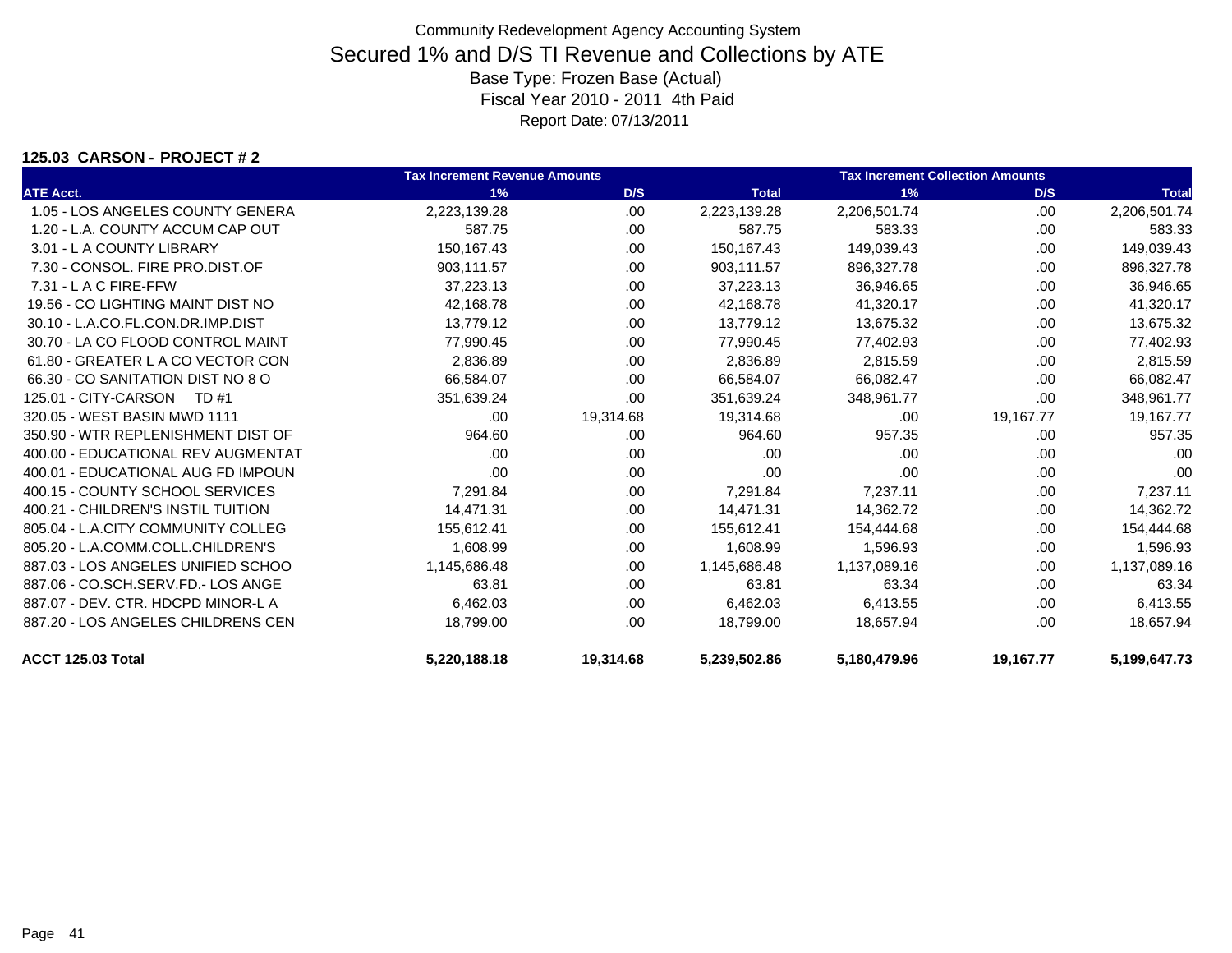### **125.04 CARSON - PROJ.# 2/83 ANNEX**

|                                    | <b>Tax Increment Revenue Amounts</b> |          |              | <b>Tax Increment Collection Amounts</b> |          |              |  |
|------------------------------------|--------------------------------------|----------|--------------|-----------------------------------------|----------|--------------|--|
| <b>ATE Acct.</b>                   | 1%                                   | D/S      | <b>Total</b> | 1%                                      | D/S      | <b>Total</b> |  |
| 1.05 - LOS ANGELES COUNTY GENERA   | 262,661.90                           | .00      | 262,661.90   | 256,380.65                              | .00      | 256,380.65   |  |
| 1.20 - L.A. COUNTY ACCUM CAP OUT   | 69.86                                | .00      | 69.86        | 68.19                                   | .00      | 68.19        |  |
| 3.01 - L A COUNTY LIBRARY          | 17,744.84                            | .00.     | 17,744.84    | 17,320.74                               | .00      | 17,320.74    |  |
| 7.30 - CONSOL, FIRE PRO.DIST.OF    | 106,717.74                           | .00      | 106.717.74   | 104,167.18                              | .00      | 104,167.18   |  |
| $7.31 - L$ A C FIRE-FFW            | 4,412.92                             | .00.     | 4,412.92     | 4,306.95                                | .00      | 4,306.95     |  |
| 19.56 - CO LIGHTING MAINT DIST NO  | 11.014.41                            | .00      | 11.014.41    | 10,785.09                               | .00      | 10,785.09    |  |
| 30.10 - L.A.CO.FL.CON.DR.IMP.DIST  | 1.632.93                             | .00.     | 1,632.93     | 1,593.90                                | .00      | 1,593.90     |  |
| 30.70 - LA CO FLOOD CONTROL MAINT  | 9,242.52                             | .00.     | 9.242.52     | 9,021.63                                | .00      | 9,021.63     |  |
| 61.80 - GREATER L A CO VECTOR CON  | 335.23                               | .00      | 335.23       | 327.22                                  | .00      | 327.22       |  |
| 66.30 - CO SANITATION DIST NO 8 O  | 7,890.77                             | .00      | 7,890.77     | 7,702.18                                | .00      | 7,702.18     |  |
| 125.01 - CITY-CARSON<br>TD #1      | 41,794.63                            | .00      | 41,794.63    | 40,799.85                               | .00      | 40,799.85    |  |
| 320.05 - WEST BASIN MWD 1111       | .00                                  | 2,309.00 | 2,309.00     | .00                                     | 2,253.92 | 2,253.92     |  |
| 350.90 - WTR REPLENISHMENT DIST OF | 113.98                               | .00      | 113.98       | 111.26                                  | .00      | 111.26       |  |
| 400.00 - EDUCATIONAL REV AUGMENTAT | .00                                  | .00      | .00          | .00                                     | .00      | .00          |  |
| 400.01 - EDUCATIONAL AUG FD IMPOUN | .00                                  | .00      | .00          | .00                                     | .00      | .00          |  |
| 400.15 - COUNTY SCHOOL SERVICES    | 866.50                               | .00      | 866.50       | 845.73                                  | .00      | 845.73       |  |
| 400.21 - CHILDREN'S INSTIL TUITION | 1,719.69                             | .00      | 1,719.69     | 1,678.48                                | .00      | 1,678.48     |  |
| 805.04 - L.A.CITY COMMUNITY COLLEG | 18,491.80                            | .00      | 18.491.80    | 18,048.80                               | .00      | 18,048.80    |  |
| 805.20 - L.A.COMM.COLL.CHILDREN'S  | 191.21                               | .00      | 191.21       | 186.63                                  | .00      | 186.63       |  |
| 887.03 - LOS ANGELES UNIFIED SCHOO | 136,144.65                           | .00      | 136,144.65   | 132,883.09                              | .00      | 132,883.09   |  |
| 887.06 - CO.SCH.SERV.FD.- LOS ANGE | 7.59                                 | .00      | 7.59         | 7.41                                    | .00      | 7.41         |  |
| 887.07 - DEV. CTR. HDCPD MINOR-L A | 767.90                               | .00      | 767.90       | 749.51                                  | .00      | 749.51       |  |
| 887.20 - LOS ANGELES CHILDRENS CEN | 2,233.91                             | .00.     | 2,233.91     | 2,180.40                                | .00      | 2,180.40     |  |
| ACCT 125.04 Total                  | 624.054.98                           | 2,309.00 | 626.363.98   | 609.164.89                              | 2,253.92 | 611.418.81   |  |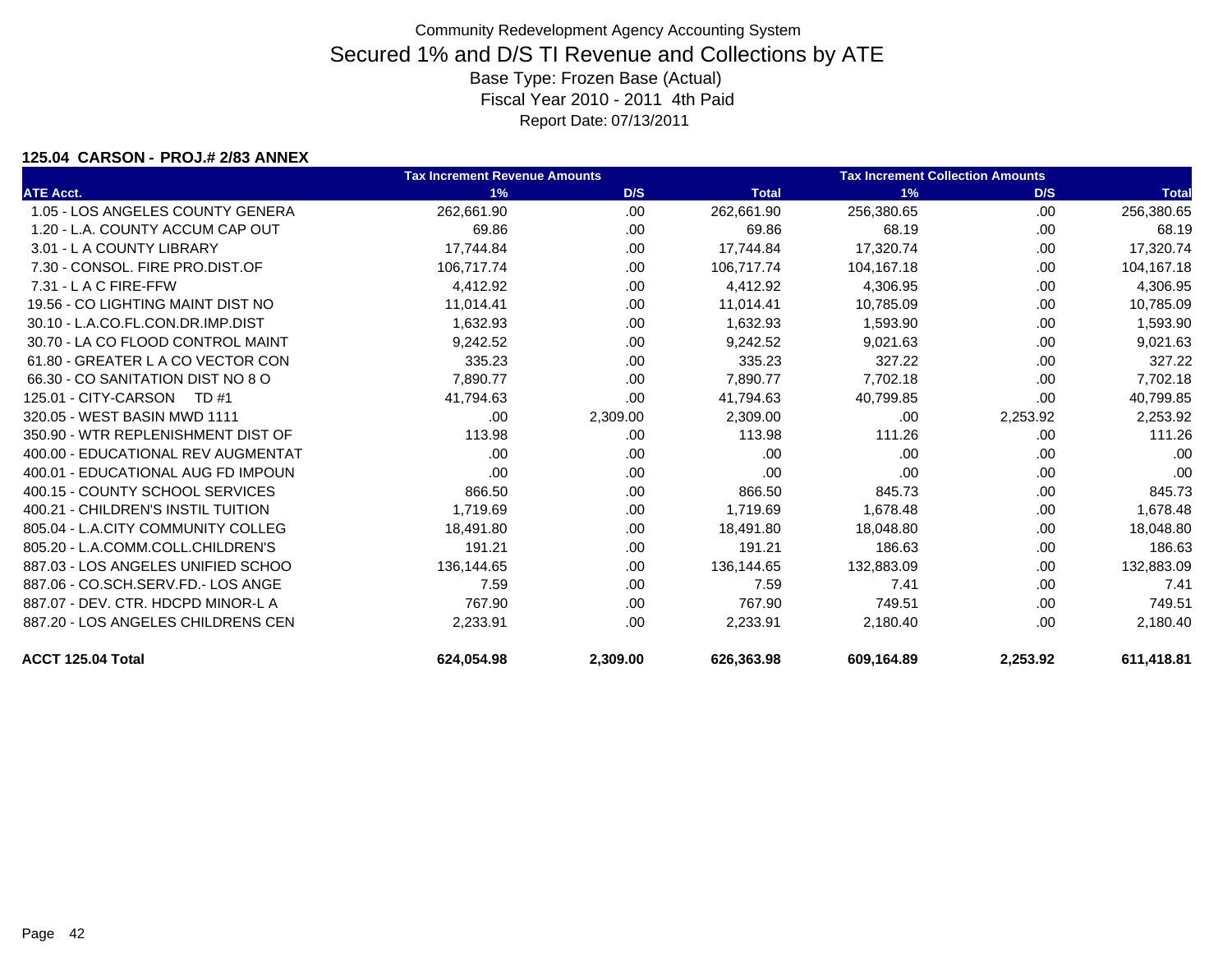#### **125.05 CARSON - RP# 3**

|                                    | <b>Tax Increment Revenue Amounts</b> |           |              | <b>Tax Increment Collection Amounts</b> |           |              |  |
|------------------------------------|--------------------------------------|-----------|--------------|-----------------------------------------|-----------|--------------|--|
| <b>ATE Acct.</b>                   | 1%                                   | D/S       | <b>Total</b> | 1%                                      | D/S       | <b>Total</b> |  |
| 1.05 - LOS ANGELES COUNTY GENERA   | 1,514,962.81                         | .00       | 1,514,962.81 | 1,506,342.50                            | .00       | 1,506,342.50 |  |
| 1.20 - L.A. COUNTY ACCUM CAP OUT   | 396.65                               | .00       | 396.65       | 394.36                                  | .00.      | 394.36       |  |
| 3.01 - L A COUNTY LIBRARY          | 101.395.77                           | .00       | 101,395.77   | 100,810.70                              | .00       | 100,810.70   |  |
| 7.30 - CONSOL, FIRE PRO.DIST.OF    | 408,445.55                           | .00       | 408,445.55   | 404,926.98                              | .00       | 404,926.98   |  |
| $7.31 - L$ A C FIRE-FFW            | 26,017.61                            | .00       | 26,017.61    | 25,875.70                               | .00       | 25,875.70    |  |
| 19.56 - CO LIGHTING MAINT DIST NO  | 6,042.00                             | .00       | 6,042.00     | 5,138.50                                | .00       | 5,138.50     |  |
| 30.10 - L.A.CO.FL.CON.DR.IMP.DIST  | 9,330.70                             | .00       | 9,330.70     | 9,276.86                                | .00       | 9,276.86     |  |
| 30.70 - LA CO FLOOD CONTROL MAINT  | 52,812.72                            | .00       | 52,812.72    | 52,507.98                               | .00       | 52,507.98    |  |
| 61.80 - GREATER L A CO VECTOR CON  | 1,915.60                             | .00       | 1,915.60     | 1,904.54                                | .00       | 1,904.54     |  |
| 66.30 - CO SANITATION DIST NO 8 O  | 45,088.69                            | .00       | 45,088.69    | 44,828.53                               | .00       | 44,828.53    |  |
| 125.01 - CITY-CARSON TD #1         | 222,498.52                           | .00       | 222,498.52   | 221,077.06                              | .00       | 221,077.06   |  |
| 320.05 - WEST BASIN MWD 1111       | .00.                                 | 12,211.27 | 12,211.27    | .00.                                    | 12,133.27 | 12,133.27    |  |
| 350.90 - WTR REPLENISHMENT DIST OF | 625.48                               | .00       | 625.48       | 621.73                                  | .00       | 621.73       |  |
| 350.91 - WTR REPLENISHMENT DIST OF | 25.74                                | .00       | 25.74        | 25.74                                   | .00       | 25.74        |  |
| 400.00 - EDUCATIONAL REV AUGMENTAT | .00                                  | .00       | .00          | .00                                     | .00       | .00          |  |
| 400.01 - EDUCATIONAL AUG FD IMPOUN | .00                                  | .00       | .00          | .00                                     | .00       | .00          |  |
| 400.15 - COUNTY SCHOOL SERVICES    | 4,919.47                             | .00.      | 4,919.47     | 4,891.09                                | .00       | 4,891.09     |  |
| 400.21 - CHILDREN'S INSTIL TUITION | 9,763.29                             | .00       | 9,763.29     | 9,706.97                                | .00       | 9,706.97     |  |
| 805.04 - L.A.CITY COMMUNITY COLLEG | 104,985.38                           | .00       | 104,985.38   | 104,379.72                              | .00       | 104,379.72   |  |
| 805.20 - L.A.COMM.COLL.CHILDREN'S  | 1,085.52                             | .00.      | 1,085.52     | 1,079.26                                | .00       | 1,079.26     |  |
| 887.03 - LOS ANGELES UNIFIED SCHOO | 772,948.66                           | .00       | 772,948.66   | 768,489.50                              | .00       | 768,489.50   |  |
| 887.06 - CO.SCH.SERV.FD.- LOS ANGE | 43.16                                | .00       | 43.16        | 42.91                                   | .00       | 42.91        |  |
| 887.07 - DEV. CTR. HDCPD MINOR-L A | 4,359.72                             | .00       | 4,359.72     | 4,334.57                                | .00       | 4,334.57     |  |
| 887.20 - LOS ANGELES CHILDRENS CEN | 12,682.83                            | .00       | 12,682.83    | 12,609.66                               | .00       | 12,609.66    |  |
| ACCT 125.05 Total                  | 3,300,345.87                         | 12,211.27 | 3,312,557.14 | 3,279,264.86                            | 12,133.27 | 3,291,398.13 |  |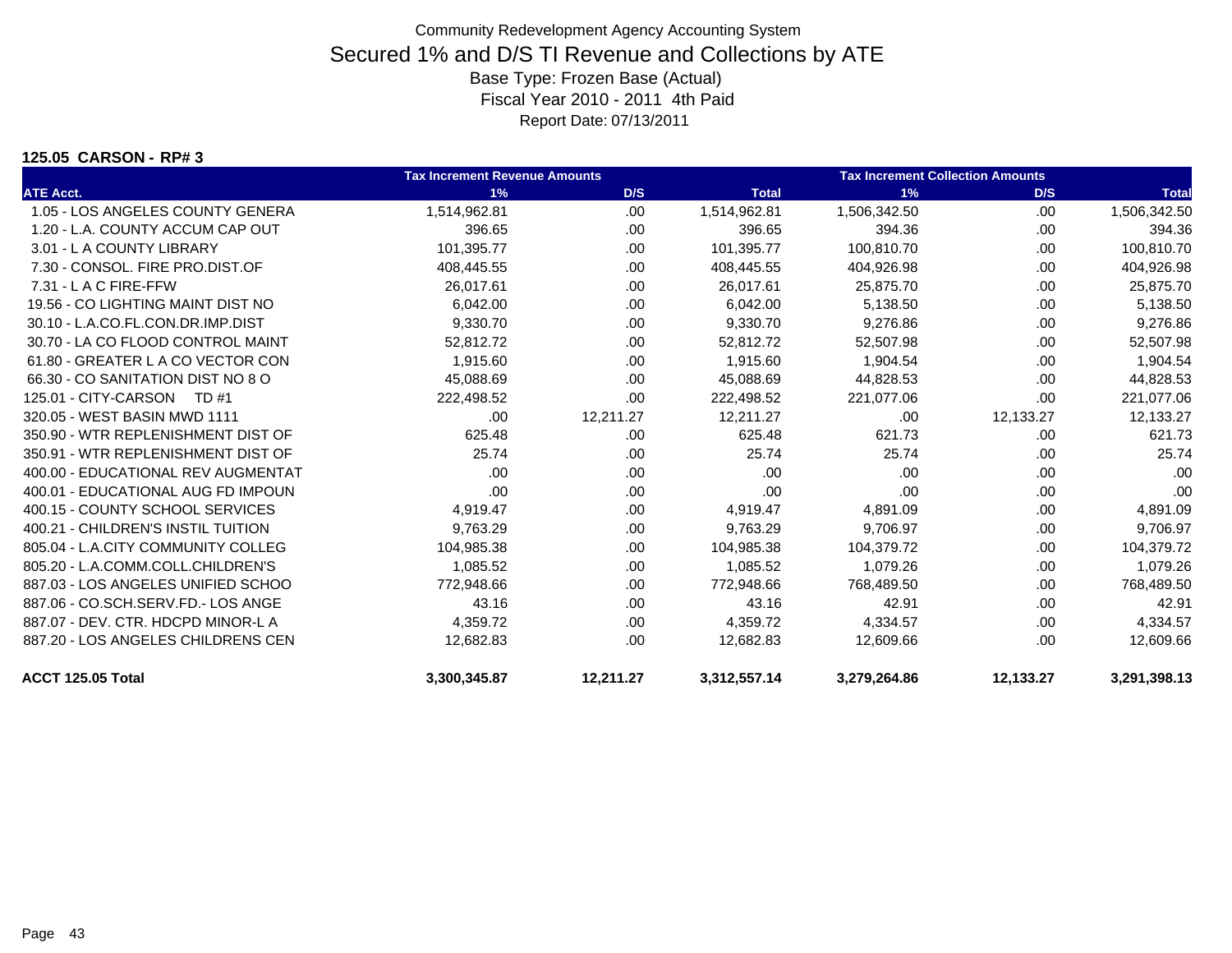#### **125.06 CARSON - RP# 1 - 85 ANX**

|                                    | <b>Tax Increment Revenue Amounts</b> |           | <b>Tax Increment Collection Amounts</b> |              |           |              |
|------------------------------------|--------------------------------------|-----------|-----------------------------------------|--------------|-----------|--------------|
| <b>ATE Acct.</b>                   | 1%                                   | D/S       | <b>Total</b>                            | 1%           | D/S       | <b>Total</b> |
| 1.05 - LOS ANGELES COUNTY GENERA   | 2,192,426.64                         | .00       | 2,192,426.64                            | 2,137,122.62 | .00       | 2,137,122.62 |
| 1.20 - L.A. COUNTY ACCUM CAP OUT   | 580.06                               | .00       | 580.06                                  | 565.47       | .00       | 565.47       |
| 3.01 - L A COUNTY LIBRARY          | 148.078.58                           | .00.      | 148,078.58                              | 144,348.96   | .00       | 144,348.96   |
| 7.30 - CONSOL, FIRE PRO.DIST.OF    | 890,547.01                           | .00       | 890,547.01                              | 868,117.07   | .00.      | 868,117.07   |
| 7.31 - L A C FIRE-FFW              | 36,805.42                            | .00       | 36,805.42                               | 35,877.11    | .00       | 35,877.11    |
| 19.56 - CO LIGHTING MAINT DIST NO  | 17,174.62                            | .00.      | 17,174.62                               | 16,920.64    | .00.      | 16,920.64    |
| 30.10 - L.A.CO.FL.CON.DR.IMP.DIST  | 13,624.93                            | .00       | 13.624.93                               | 13,281.71    | .00       | 13,281.71    |
| 30.70 - LA CO FLOOD CONTROL MAINT  | 77,118.30                            | .00.      | 77,118.30                               | 75,175.71    | .00       | 75,175.71    |
| 61.80 - GREATER L A CO VECTOR CON  | 2,797.44                             | .00.      | 2,797.44                                | 2,726.98     | .00       | 2,726.98     |
| 66.30 - CO SANITATION DIST NO 8 O  | 65,839.51                            | .00.      | 65,839.51                               | 64,181.03    | .00       | 64,181.03    |
| 125.01 - CITY-CARSON<br>TD #1      | 344,883.90                           | .00       | 344,883.90                              | 336,199.18   | .00       | 336,199.18   |
| 320.05 - WEST BASIN MWD 1111       | .00.                                 | 18,954.29 | 18,954.29                               | .00          | 18,477.33 | 18,477.33    |
| 350.90 - WTR REPLENISHMENT DIST OF | 951.05                               | .00.      | 951.05                                  | 927.09       | .00       | 927.09       |
| 350.91 - WTR REPLENISHMENT DIST OF | .10                                  | .00.      | .10                                     | .10          | .00.      | .10          |
| 400.00 - EDUCATIONAL REV AUGMENTAT | .00                                  | .00.      | .00                                     | .00          | .00       | .00          |
| 400.01 - EDUCATIONAL AUG FD IMPOUN | .00                                  | .00.      | .00                                     | .00          | .00       | .00          |
| 400.15 - COUNTY SCHOOL SERVICES    | 7,194.29                             | .00.      | 7,194.29                                | 7,013.22     | .00       | 7,013.22     |
| 400.21 - CHILDREN'S INSTIL TUITION | 14.278.14                            | .00.      | 14,278.14                               | 13,918.79    | .00       | 13,918.79    |
| 805.04 - L.A.CITY COMMUNITY COLLEG | 153,533.53                           | .00       | 153,533.53                              | 149,669.29   | .00       | 149,669.29   |
| 805.20 - L.A.COMM.COLL.CHILDREN'S  | 1,587.54                             | .00.      | 1,587.54                                | 1,547.58     | .00       | 1,547.58     |
| 887.03 - LOS ANGELES UNIFIED SCHOO | 1,130,380.51                         | .00.      | 1,130,380.51                            | 1,101,930.41 | .00       | 1,101,930.41 |
| 887.06 - CO.SCH.SERV.FD.- LOS ANGE | 63.05                                | .00.      | 63.05                                   | 61.48        | .00       | 61.48        |
| 887.07 - DEV. CTR. HDCPD MINOR-L A | 6,375.81                             | .00.      | 6,375.81                                | 6,215.34     | .00       | 6,215.34     |
| 887.20 - LOS ANGELES CHILDRENS CEN | 18,547.80                            | .00       | 18,547.80                               | 18,080.97    | .00       | 18,080.97    |
| ACCT 125.06 Total                  | 5,122,788.23                         | 18,954.29 | 5,141,742.52                            | 4,993,880.75 | 18,477.33 | 5,012,358.08 |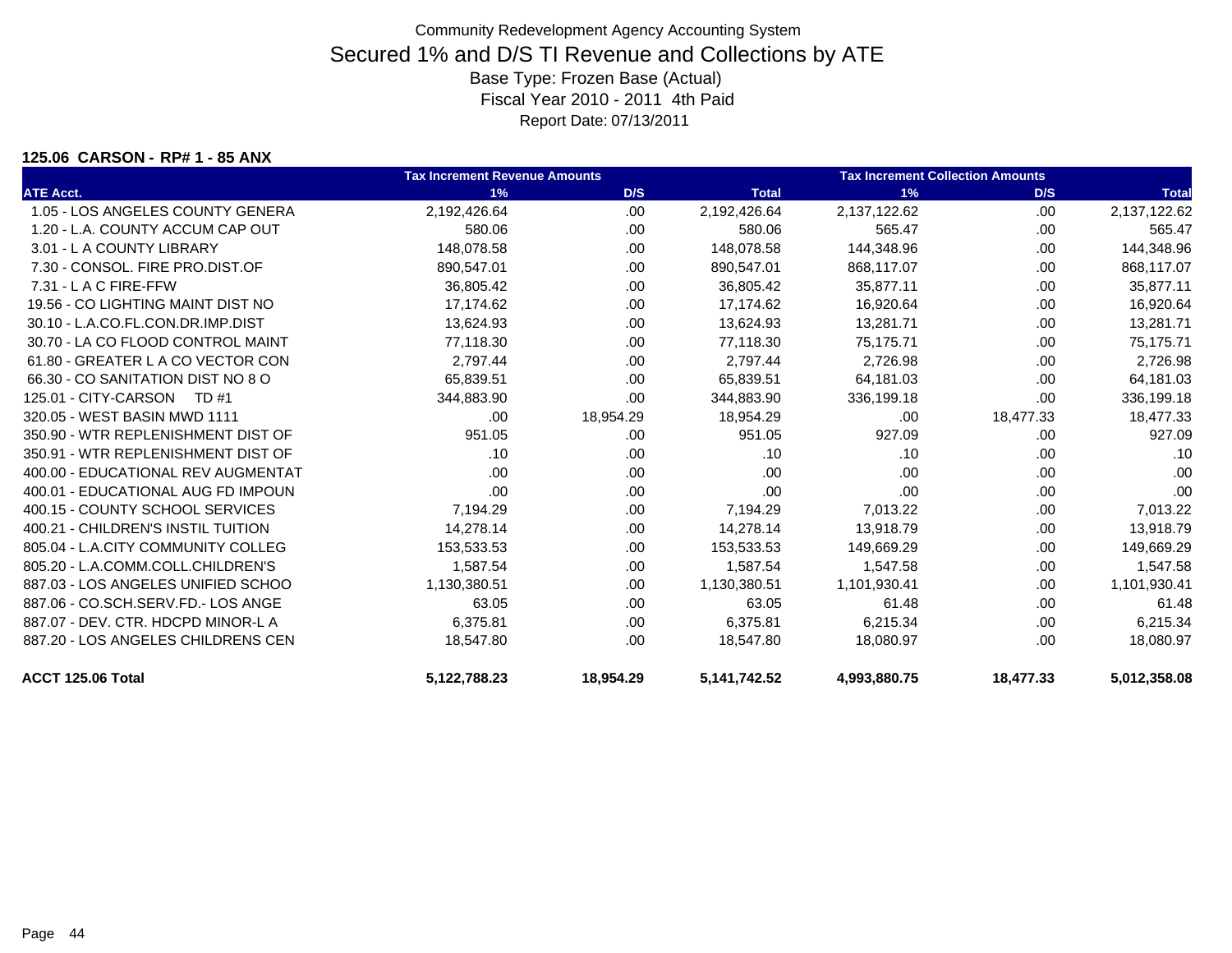#### **125.07 CARSON - RP #1/'97 ANNEX**

|                                    | <b>Tax Increment Revenue Amounts</b> |          |              | <b>Tax Increment Collection Amounts</b> |          |              |
|------------------------------------|--------------------------------------|----------|--------------|-----------------------------------------|----------|--------------|
| <b>ATE Acct.</b>                   | 1%                                   | D/S      | <b>Total</b> | 1%                                      | D/S      | <b>Total</b> |
| 1.05 - LOS ANGELES COUNTY GENERA   | 129,414.08                           | .00      | 129,414.08   | 128,133.59                              | .00      | 128,133.59   |
| 1.20 - L.A. COUNTY ACCUM CAP OUT   | 34.83                                | .00      | 34.83        | 34.49                                   | .00      | 34.49        |
| 3.01 - L A COUNTY LIBRARY          | 8,801.76                             | .00.     | 8,801.76     | 8,714.69                                | .00      | 8,714.69     |
| 7.30 - CONSOL, FIRE PRO.DIST.OF    | 56,330.77                            | .00      | 56,330.77    | 55,807.16                               | .00      | 55,807.16    |
| $7.31 - L$ A C FIRE-FFW            | 2,196.37                             | .00      | 2,196.37     | 2,174.90                                | .00      | 2,174.90     |
| 19.56 - CO LIGHTING MAINT DIST NO  | 3,775.93                             | .00      | 3,775.93     | 3,728.08                                | .00      | 3,728.08     |
| 30.10 - L.A.CO.FL.CON.DR.IMP.DIST  | 809.96                               | .00      | 809.96       | 801.95                                  | .00      | 801.95       |
| 30.70 - LA CO FLOOD CONTROL MAINT  | 4,584.47                             | .00      | 4.584.47     | 4,539.12                                | .00      | 4,539.12     |
| 61.80 - GREATER L A CO VECTOR CON  | 166.29                               | .00      | 166.29       | 164.64                                  | .00      | 164.64       |
| 66.30 - CO SANITATION DIST NO 8 O  | 3,913.97                             | .00      | 3,913.97     | 3,875.26                                | .00      | 3,875.26     |
| 125.01 - CITY-CARSON<br>TD #1      | 21,677.61                            | .00      | 21.677.61    | 21,464.07                               | .00      | 21,464.07    |
| 320.05 - WEST BASIN MWD 1111       | .00                                  | 1,153.37 | 1,153.37     | .00                                     | 1,142.08 | 1,142.08     |
| 350.90 - WTR REPLENISHMENT DIST OF | 56.54                                | .00      | 56.54        | 55.99                                   | .00      | 55.99        |
| 400.00 - EDUCATIONAL REV AUGMENTAT | .00                                  | .00      | .00          | .00                                     | .00      | .00          |
| 400.01 - EDUCATIONAL AUG FD IMPOUN | .00                                  | .00      | .00          | .00                                     | .00      | .00          |
| 400.15 - COUNTY SCHOOL SERVICES    | 431.89                               | .00      | 431.89       | 427.67                                  | .00      | 427.67       |
| 400.21 - CHILDREN'S INSTIL TUITION | 857.16                               | .00      | 857.16       | 848.77                                  | .00      | 848.77       |
| 805.04 - L.A.CITY COMMUNITY COLLEG | 9,216.96                             | .00      | 9,216.96     | 9,126.83                                | .00      | 9,126.83     |
| 805.20 - L.A.COMM.COLL.CHILDREN'S  | 95.29                                | .00      | 95.29        | 94.37                                   | .00      | 94.37        |
| 887.03 - LOS ANGELES UNIFIED SCHOO | 67,859.23                            | .00      | 67,859.23    | 67,195.64                               | .00      | 67,195.64    |
| 887.06 - CO.SCH.SERV.FD.- LOS ANGE | 3.78                                 | .00      | 3.78         | 3.75                                    | .00      | 3.75         |
| 887.07 - DEV. CTR. HDCPD MINOR-L A | 382.76                               | .00      | 382.76       | 379.01                                  | .00      | 379.01       |
| 887.20 - LOS ANGELES CHILDRENS CEN | 1.113.47                             | .00      | 1,113.47     | 1,102.59                                | .00      | 1,102.59     |
| ACCT 125.07 Total                  | 311.723.12                           | 1,153.37 | 312.876.49   | 308.672.57                              | 1,142.08 | 309.814.65   |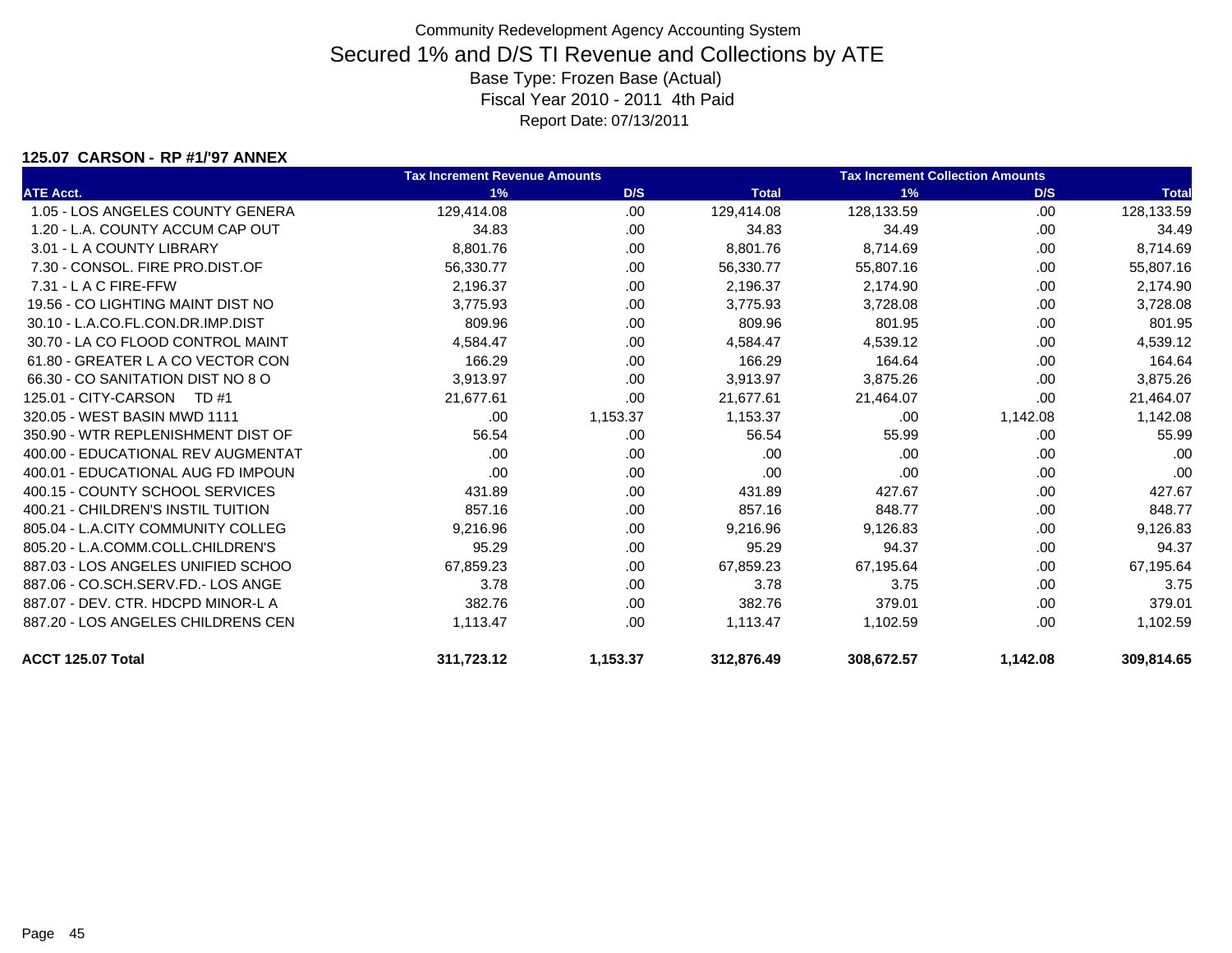### **125.08 CARSON - MERGER RP #2 & #3**

|                                    | <b>Tax Increment Revenue Amounts</b> |          |              | <b>Tax Increment Collection Amounts</b> |          |              |
|------------------------------------|--------------------------------------|----------|--------------|-----------------------------------------|----------|--------------|
| <b>ATE Acct.</b>                   | 1%                                   | D/S      | <b>Total</b> | 1%                                      | D/S      | <b>Total</b> |
| 1.05 - LOS ANGELES COUNTY GENERA   | 523,035.30                           | .00      | 523,035.30   | 514,464.85                              | .00      | 514,464.85   |
| 1.20 - L.A. COUNTY ACCUM CAP OUT   | 139.57                               | .00      | 139.57       | 137.28                                  | .00      | 137.28       |
| 3.01 - L A COUNTY LIBRARY          | 35,409.02                            | .00      | 35,409.02    | 34,827.38                               | .00      | 34,827.38    |
| 7.30 - CONSOL. FIRE PRO.DIST.OF    | 201,120.18                           | .00      | 201,120.18   | 197,622.21                              | .00      | 197,622.21   |
| 7.31 - L A C FIRE-FFW              | 8,932.04                             | .00      | 8,932.04     | 8,785.56                                | .00      | 8,785.56     |
| 19.56 - CO LIGHTING MAINT DIST NO  | 8,585.79                             | .00      | 8,585.79     | 8,350.00                                | .00      | 8,350.00     |
| 30.10 - L.A.CO.FL.CON.DR.IMP.DIST  | 3,258.44                             | .00      | 3,258.44     | 3,204.92                                | .00      | 3,204.92     |
| 30.70 - LA CO FLOOD CONTROL MAINT  | 18,443.03                            | .00      | 18,443.03    | 18,140.09                               | .00      | 18,140.09    |
| 61.80 - GREATER L A CO VECTOR CON  | 668.93                               | .00.     | 668.93       | 657.95                                  | .00      | 657.95       |
| 66.30 - CO SANITATION DIST NO 8 O  | 15,745.68                            | .00      | 15,745.68    | 15,487.05                               | .00      | 15,487.05    |
| 125.01 - CITY-CARSON<br>TD #1      | 84,789.40                            | .00      | 84,789.40    | 83,382.24                               | .00      | 83,382.24    |
| 320.05 - WEST BASIN MWD 1111       | .00                                  | 4,517.16 | 4,517.16     | .00                                     | 4,441.81 | 4,441.81     |
| 350.90 - WTR REPLENISHMENT DIST OF | 227.43                               | .00      | 227.43       | 223.70                                  | .00      | 223.70       |
| 400.00 - EDUCATIONAL REV AUGMENTAT | .00                                  | .00      | .00          | .00.                                    | .00      | .00          |
| 400.01 - EDUCATIONAL AUG FD IMPOUN | .00                                  | .00      | .00          | .00                                     | .00      | .00          |
| 400.15 - COUNTY SCHOOL SERVICES    | 1,731.10                             | .00.     | 1,731.10     | 1,702.52                                | .00      | 1,702.52     |
| 400.21 - CHILDREN'S INSTIL TUITION | 3,435.64                             | .00.     | 3,435.64     | 3,378.92                                | .00      | 3,378.92     |
| 805.04 - L.A.CITY COMMUNITY COLLEG | 36,943.52                            | .00.     | 36,943.52    | 36,333.57                               | .00      | 36,333.57    |
| 805.20 - L.A.COMM.COLL.CHILDREN'S  | 381.98                               | .00.     | 381.98       | 375.67                                  | .00      | 375.67       |
| 887.03 - LOS ANGELES UNIFIED SCHOO | 271,994.03                           | .00      | 271.994.03   | 267,503.39                              | .00      | 267,503.39   |
| 887.06 - CO.SCH.SERV.FD.- LOS ANGE | 15.16                                | .00.     | 15.16        | 14.91                                   | .00      | 14.91        |
| 887.07 - DEV. CTR. HDCPD MINOR-L A | 1,534.17                             | .00      | 1,534.17     | 1,508.84                                | .00      | 1,508.84     |
| 887.20 - LOS ANGELES CHILDRENS CEN | 4,462.98                             | .00      | 4,462.98     | 4,389.30                                | .00      | 4,389.30     |
| ACCT 125.08 Total                  | 1,220,853.39                         | 4,517.16 | 1,225,370.55 | 1,200,490.35                            | 4,441.81 | 1,204,932.16 |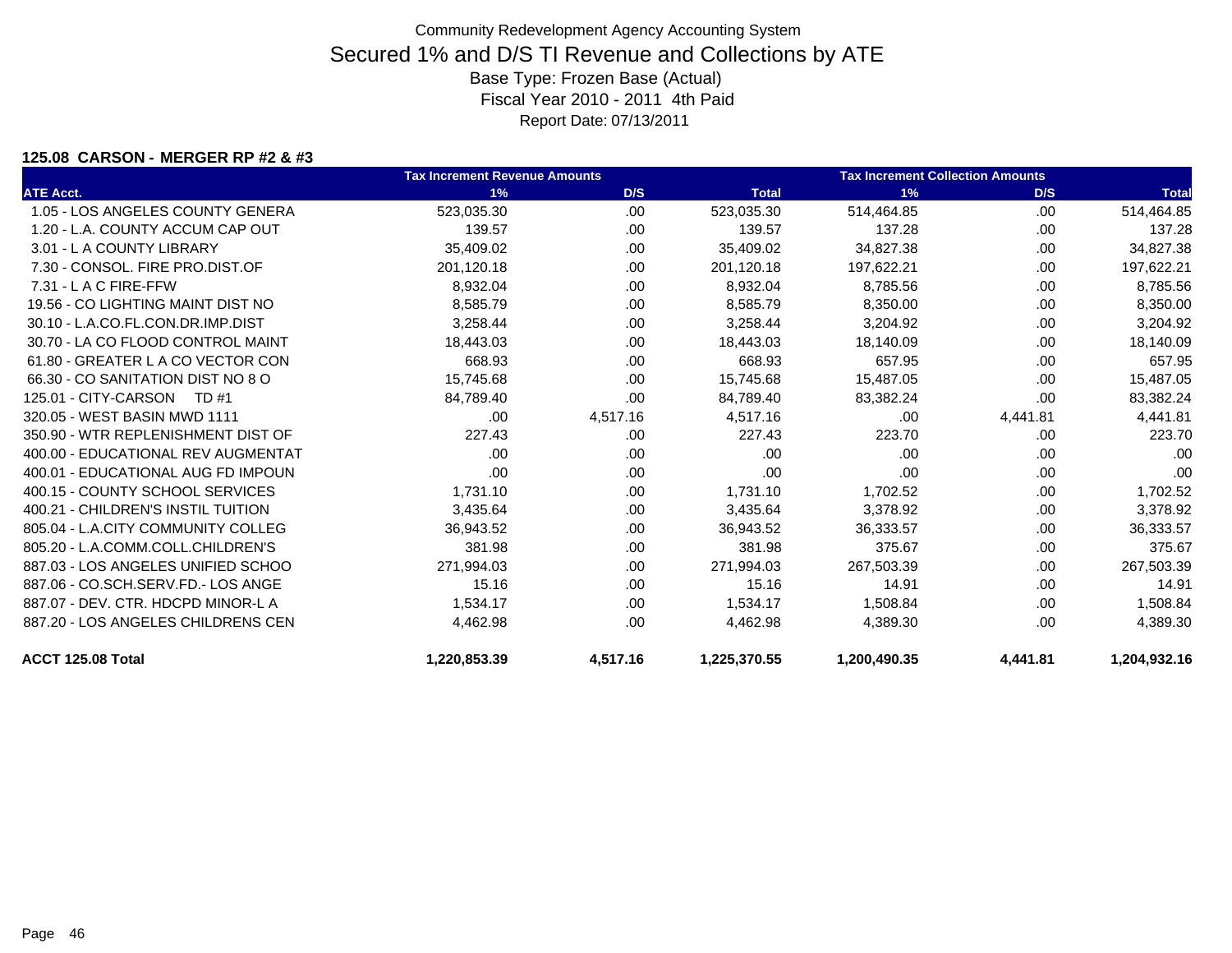### **125.09 CARSON - RP AREA #4**

|                                    | <b>Tax Increment Revenue Amounts</b> |           |              | <b>Tax Increment Collection Amounts</b> |           |              |  |
|------------------------------------|--------------------------------------|-----------|--------------|-----------------------------------------|-----------|--------------|--|
| <b>ATE Acct.</b>                   | 1%                                   | D/S       | <b>Total</b> | 1%                                      | D/S       | <b>Total</b> |  |
| 1.05 - LOS ANGELES COUNTY GENERA   | 1,508,484.73                         | .00       | 1,508,484.73 | 1,453,497.47                            | .00       | 1,453,497.47 |  |
| 1.20 - L.A. COUNTY ACCUM CAP OUT   | 402.03                               | .00       | 402.03       | 387.33                                  | .00       | 387.33       |  |
| 3.01 - L A COUNTY LIBRARY          | 102,695.11                           | .00.      | 102,695.11   | 98,954.32                               | .00       | 98,954.32    |  |
| 7.30 - CONSOL. FIRE PRO.DIST.OF    | 611,783.22                           | .00.      | 611,783.22   | 589,286.09                              | .00       | 589,286.09   |  |
| 7.31 - L A C FIRE-FFW              | 25,364.40                            | .00       | 25,364.40    | 24,439.80                               | .00       | 24,439.80    |  |
| 19.56 - CO LIGHTING MAINT DIST NO  | 46,276.66                            | .00.      | 46,276.66    | 44,760.03                               | .00       | 44,760.03    |  |
| 30.10 - L.A.CO.FL.CON.DR.IMP.DIST  | 9,450.50                             | .00.      | 9,450.50     | 9,106.25                                | .00       | 9,106.25     |  |
| 30.70 - LA CO FLOOD CONTROL MAINT  | 53,490.68                            | .00.      | 53,490.68    | 51,542.26                               | .00       | 51,542.26    |  |
| 61.80 - GREATER L A CO VECTOR CON  | 1,940.13                             | .00       | 1,940.13     | 1,869.45                                | .00       | 1,869.45     |  |
| 66.30 - CO SANITATION DIST NO 8 O  | 45,666.92                            | .00       | 45,666.92    | 44,003.46                               | .00       | 44,003.46    |  |
| 125.01 - CITY-CARSON<br>TD #1      | 250,312.65                           | .00       | 250,312.65   | 241,200.08                              | .00       | 241,200.08   |  |
| 315.05 - CENTRAL BASIN MWD 1114    | .00                                  | 480.59    | 480.59       | .00                                     | 330.83    | 330.83       |  |
| 320.05 - WEST BASIN MWD 1111       | .00                                  | 12,656.78 | 12,656.78    | .00                                     | 12,324.69 | 12,324.69    |  |
| 350.90 - WTR REPLENISHMENT DIST OF | 659.59                               | .00       | 659.59       | 635.60                                  | .00       | 635.60       |  |
| 400.00 - EDUCATIONAL REV AUGMENTAT | .00                                  | .00       | .00          | .00                                     | .00       | .00          |  |
| 400.01 - EDUCATIONAL AUG FD IMPOUN | .00                                  | .00.      | .00          | .00                                     | .00       | .00          |  |
| 400.15 - COUNTY SCHOOL SERVICES    | 4,985.56                             | .00.      | 4,985.56     | 4,804.06                                | .00       | 4,804.06     |  |
| 400.21 - CHILDREN'S INSTIL TUITION | 9,894.66                             | .00       | 9,894.66     | 9,534.40                                | .00       | 9,534.40     |  |
| 793.04 - COMPTON COMMUNITY COLLEGE | 2,958.45                             | .00       | 2,958.45     | 2,036.94                                | .00       | 2,036.94     |  |
| 793.20 - CHILDREN'S CTR FUND COMPT | 944.92                               | .00       | 944.92       | 650.59                                  | .00       | 650.59       |  |
| 805.04 - L.A.CITY COMMUNITY COLLEG | 102,485.16                           | .00.      | 102,485.16   | 99,829.95                               | .00       | 99,829.95    |  |
| 805.20 - L.A.COMM.COLL.CHILDREN'S  | 1,059.69                             | .00.      | 1,059.69     | 1,032.25                                | .00       | 1,032.25     |  |
| 845.03 - COMPTON UNIFIED SCHOOL DI | 26,914.62                            | .00.      | 26,914.62    | 18,531.04                               | .00       | 18,531.04    |  |
| 845.06 - CO.SCH.SERV.FD.-COMPTON   | 882.02                               | .00       | 882.02       | 607.28                                  | .00       | 607.28       |  |
| 845.07 - DEV.CTR.HDCPD.MINOR-COMPT | 129.19                               | .00.      | 129.19       | 88.94                                   | .00       | 88.94        |  |
| 845.20 - COMPTON CHILDREN'S CENTER | 842.84                               | .00       | 842.84       | 580.31                                  | .00       | 580.31       |  |
| 887.03 - LOS ANGELES UNIFIED SCHOO | 754,540.56                           | .00       | 754,540.56   | 734,991.80                              | .00       | 734,991.80   |  |
| 887.06 - CO.SCH.SERV.FD.- LOS ANGE | 42.05                                | .00       | 42.05        | 40.95                                   | .00       | 40.95        |  |
| 887.07 - DEV. CTR. HDCPD MINOR-L A | 4,255.93                             | .00.      | 4,255.93     | 4,145.67                                | .00       | 4,145.67     |  |
| 887.20 - LOS ANGELES CHILDRENS CEN | 12,380.82                            | .00.      | 12,380.82    | 12,060.04                               | .00.      | 12,060.04    |  |
| ACCT 125.09 Total                  | 3,578,843.09                         | 13,137.37 | 3,591,980.46 | 3,448,616.36                            | 12,655.52 | 3,461,271.88 |  |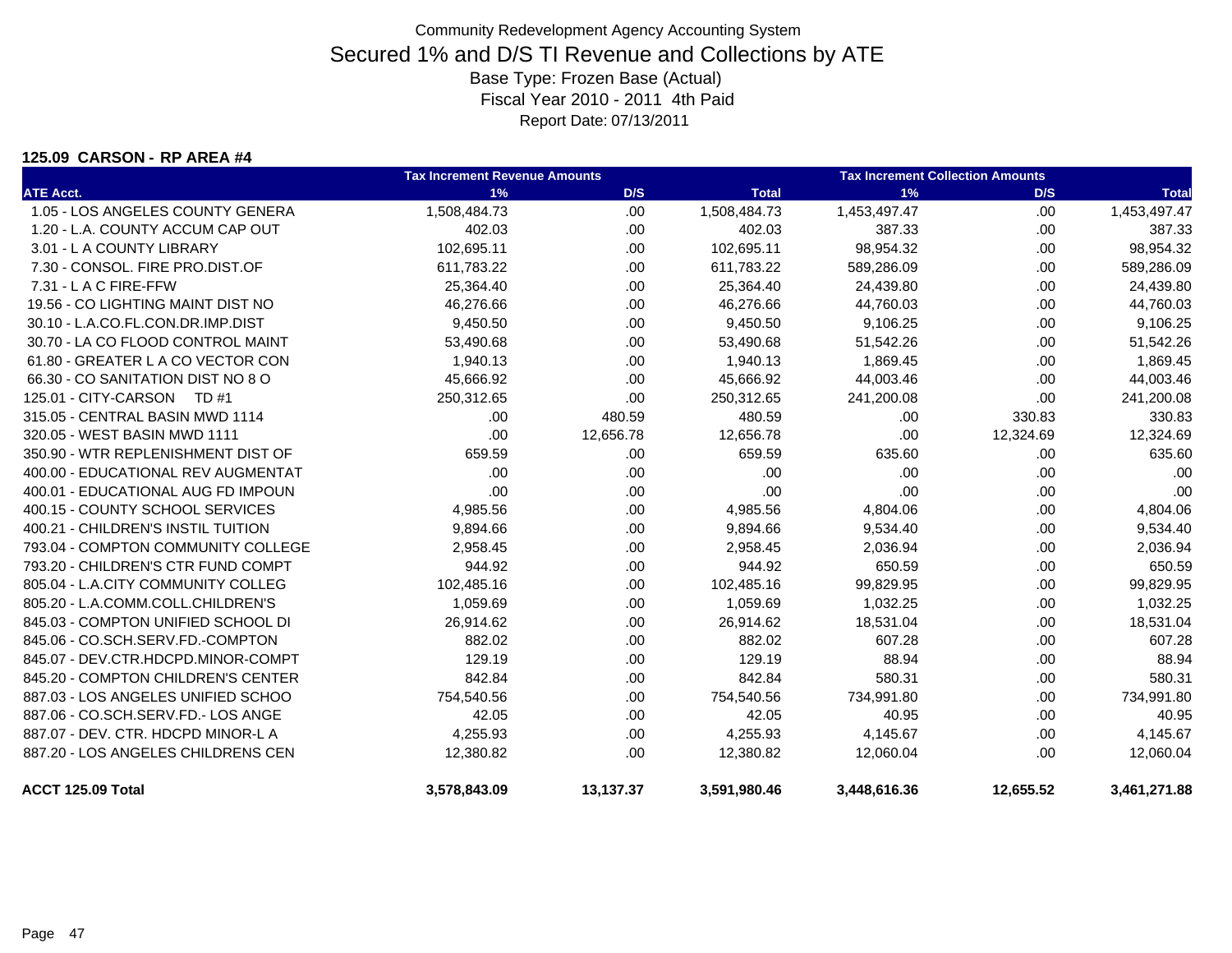### **128.02 CLAREMONT - VILLAGE**

|                                    | <b>Tax Increment Revenue Amounts</b> |          |              | <b>Tax Increment Collection Amounts</b> |          |              |
|------------------------------------|--------------------------------------|----------|--------------|-----------------------------------------|----------|--------------|
| <b>ATE Acct.</b>                   | 1%                                   | D/S      | <b>Total</b> | 1%                                      | D/S      | <b>Total</b> |
| 1.05 - LOS ANGELES COUNTY GENERA   | 748,019.51                           | .00.     | 748,019.51   | 741,554.15                              | .00      | 741,554.15   |
| 1.20 - L.A. COUNTY ACCUM CAP OUT   | 170.22                               | .00      | 170.22       | 168.75                                  | .00      | 168.75       |
| 3.01 - L A COUNTY LIBRARY          | 43,520.41                            | .00.     | 43,520.41    | 43,144.25                               | .00      | 43,144.25    |
| 7.30 - CONSOL, FIRE PRO.DIST.OF    | 261,732.48                           | .00      | 261,732.48   | 259,470.24                              | .00      | 259,470.24   |
| $7.31 - L$ A C FIRE-FFW            | 9,503.26                             | .00.     | 9,503.26     | 9,421.12                                | .00      | 9,421.12     |
| 30.10 - L.A.CO.FL.CON.DR.IMP.DIST  | 4,004.85                             | .00      | 4,004.85     | 3,970.23                                | .00      | 3,970.23     |
| 30.70 - LA CO FLOOD CONTROL MAINT  | 22,667.86                            | .00.     | 22,667.86    | 22,471.94                               | .00      | 22,471.94    |
| 66.80 - CO SANIT DIST NO 21 OPERA  | 22,698.94                            | .00      | 22,698.94    | 22,502.74                               | .00      | 22,502.74    |
| 128.01 - CITY-CLAREMONT TD #1      | 299,795.59                           | .00      | 299,795.59   | 297,204.35                              | .00      | 297,204.35   |
| 330.10 - THREE VY MWD-1112         | .00                                  | 6,751.22 | 6,751.22     | .00                                     | 6,692.87 | 6,692.87     |
| 365.05 - THREE VALLEY MWD ORIG ARE | 8,607.73                             | .00.     | 8,607.73     | 8,533.33                                | .00      | 8,533.33     |
| 400.00 - EDUCATIONAL REV AUGMENTAT | .00                                  | .00      | .00          | .00                                     | .00      | .00          |
| 400.01 - EDUCATIONAL AUG FD IMPOUN | .00                                  | .00      | .00          | .00                                     | .00      | .00          |
| 400.15 - COUNTY SCHOOL SERVICES    | 2,111.10                             | .00      | 2,111.10     | 2,092.86                                | .00      | 2,092.86     |
| 400.21 - CHILDREN'S INSTIL TUITION | 4,189.81                             | .00.     | 4,189.81     | 4,153.59                                | .00      | 4,153.59     |
| 791.04 - CITRUS COMMUNITY COLLEGE  | 37,054.25                            | .00      | 37,054.25    | 36,733.98                               | .00      | 36,733.98    |
| 791.20 - CHILDREN'S CTR FUND CITRU | 966.52                               | .00      | 966.52       | 958.17                                  | .00      | 958.17       |
| 842.03 - CLAREMONT UNIFIED SCHOOL  | 346,269.38                           | .00      | 346,269.38   | 343,276.46                              | .00      | 343,276.46   |
| 842.06 - CO.SCH.SERV.FD.- CLAREMON | 12,018.74                            | .00      | 12,018.74    | 11,914.85                               | .00      | 11,914.85    |
| 842.07 - DEV.CTR.HDCPD.MINOR-CLARE | 1,323.36                             | .00      | 1,323.36     | 1,311.92                                | .00      | 1,311.92     |
| ACCT 128.02 Total                  | 1,824,654.01                         | 6,751.22 | 1,831,405.23 | 1,808,882.93                            | 6,692.87 | 1,815,575.80 |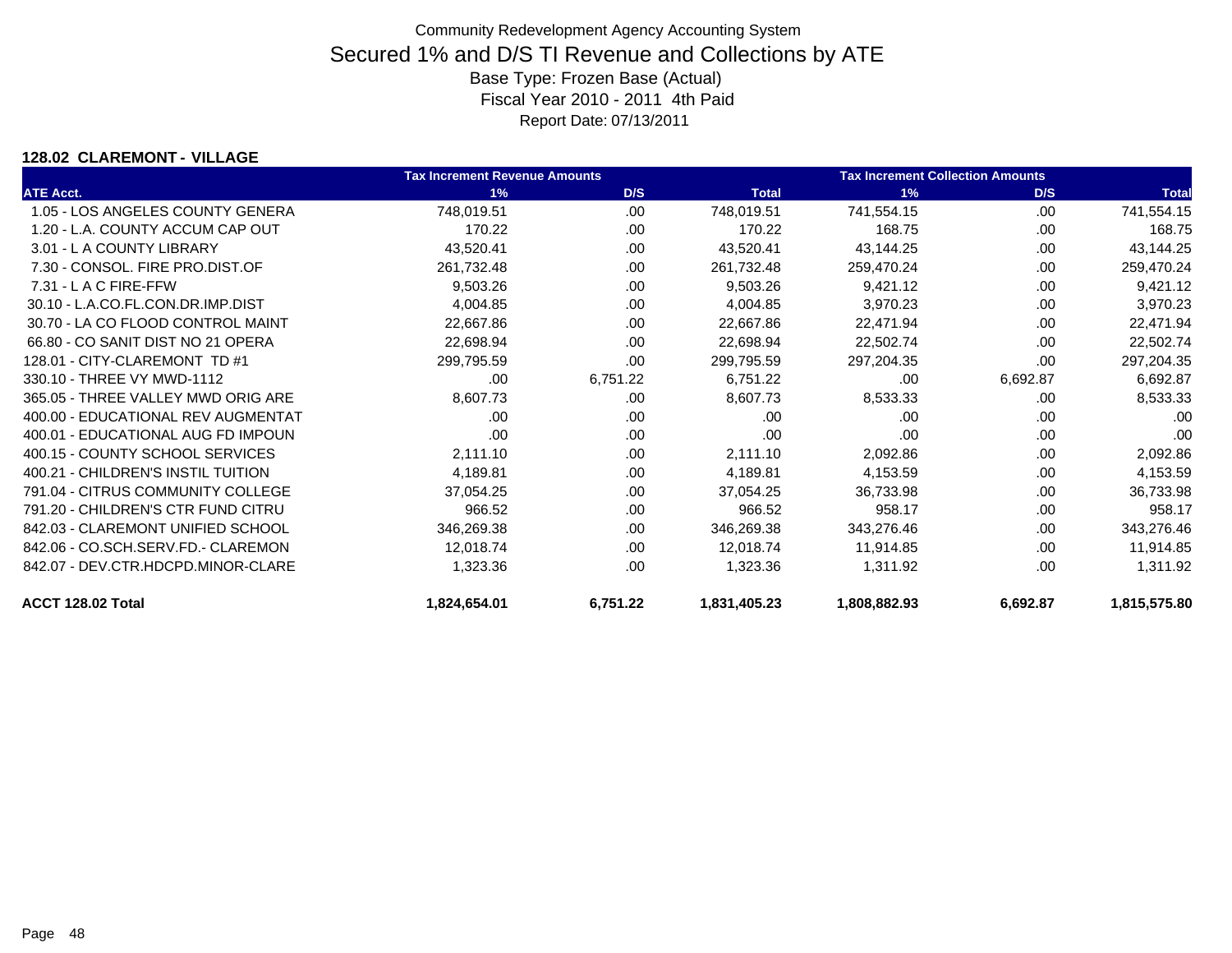### **128.03 CLAREMONT - VILLAGE 82 ANNEX**

|                                    | <b>Tax Increment Revenue Amounts</b> |        |              | <b>Tax Increment Collection Amounts</b> |        |              |
|------------------------------------|--------------------------------------|--------|--------------|-----------------------------------------|--------|--------------|
| <b>ATE Acct.</b>                   | 1%                                   | D/S    | <b>Total</b> | 1%                                      | D/S    | <b>Total</b> |
| 1.05 - LOS ANGELES COUNTY GENERA   | 30,404.36                            | .00    | 30,404.36    | 30,404.36                               | .00    | 30,404.36    |
| 1.20 - L.A. COUNTY ACCUM CAP OUT   | 6.92                                 | .00    | 6.92         | 6.92                                    | .00    | 6.92         |
| 3.01 - L A COUNTY LIBRARY          | 1,768.95                             | .00    | 1,768.95     | 1,768.95                                | .00    | 1,768.95     |
| 7.30 - CONSOL, FIRE PRO.DIST.OF    | 10,638.48                            | .00    | 10,638.48    | 10,638.48                               | .00    | 10,638.48    |
| $7.31 - L$ A C FIRE-FFW            | 386.27                               | .00    | 386.27       | 386.27                                  | .00    | 386.27       |
| 30.10 - L.A.CO.FL.CON.DR.IMP.DIST  | 162.78                               | .00    | 162.78       | 162.78                                  | .00    | 162.78       |
| 30.70 - LA CO FLOOD CONTROL MAINT  | 921.37                               | .00    | 921.37       | 921.37                                  | .00    | 921.37       |
| 66.80 - CO SANIT DIST NO 21 OPERA  | 922.63                               | .00    | 922.63       | 922.63                                  | .00    | 922.63       |
| 128.01 - CITY-CLAREMONT TD #1      | 12,185.62                            | .00    | 12,185.62    | 12,185.62                               | .00    | 12,185.62    |
| 330.10 - THREE VY MWD-1112         | .00.                                 | 274.41 | 274.41       | .00                                     | 274.41 | 274.41       |
| 365.05 - THREE VALLEY MWD ORIG ARE | 349.87                               | .00    | 349.87       | 349.87                                  | .00    | 349.87       |
| 400.00 - EDUCATIONAL REV AUGMENTAT | .00.                                 | .00    | .00          | .00.                                    | .00    | .00          |
| 400.01 - EDUCATIONAL AUG FD IMPOUN | .00                                  | .00    | .00          | .00                                     | .00    | .00          |
| 400.15 - COUNTY SCHOOL SERVICES    | 85.81                                | .00    | 85.81        | 85.81                                   | .00    | 85.81        |
| 400.21 - CHILDREN'S INSTIL TUITION | 170.30                               | .00    | 170.30       | 170.30                                  | .00    | 170.30       |
| 791.04 - CITRUS COMMUNITY COLLEGE  | 1,506.12                             | .00    | 1,506.12     | 1,506.12                                | .00    | 1,506.12     |
| 791.20 - CHILDREN'S CTR FUND CITRU | 39.29                                | .00    | 39.29        | 39.29                                   | .00.   | 39.29        |
| 842.03 - CLAREMONT UNIFIED SCHOOL  | 14,074.61                            | .00    | 14,074.61    | 14,074.61                               | .00    | 14,074.61    |
| 842.06 - CO.SCH.SERV.FD.- CLAREMON | 488.52                               | .00    | 488.52       | 488.52                                  | .00    | 488.52       |
| 842.07 - DEV.CTR.HDCPD.MINOR-CLARE | 53.79                                | .00    | 53.79        | 53.79                                   | .00    | 53.79        |
| ACCT 128.03 Total                  | 74,165.69                            | 274.41 | 74,440.10    | 74,165.69                               | 274.41 | 74,440.10    |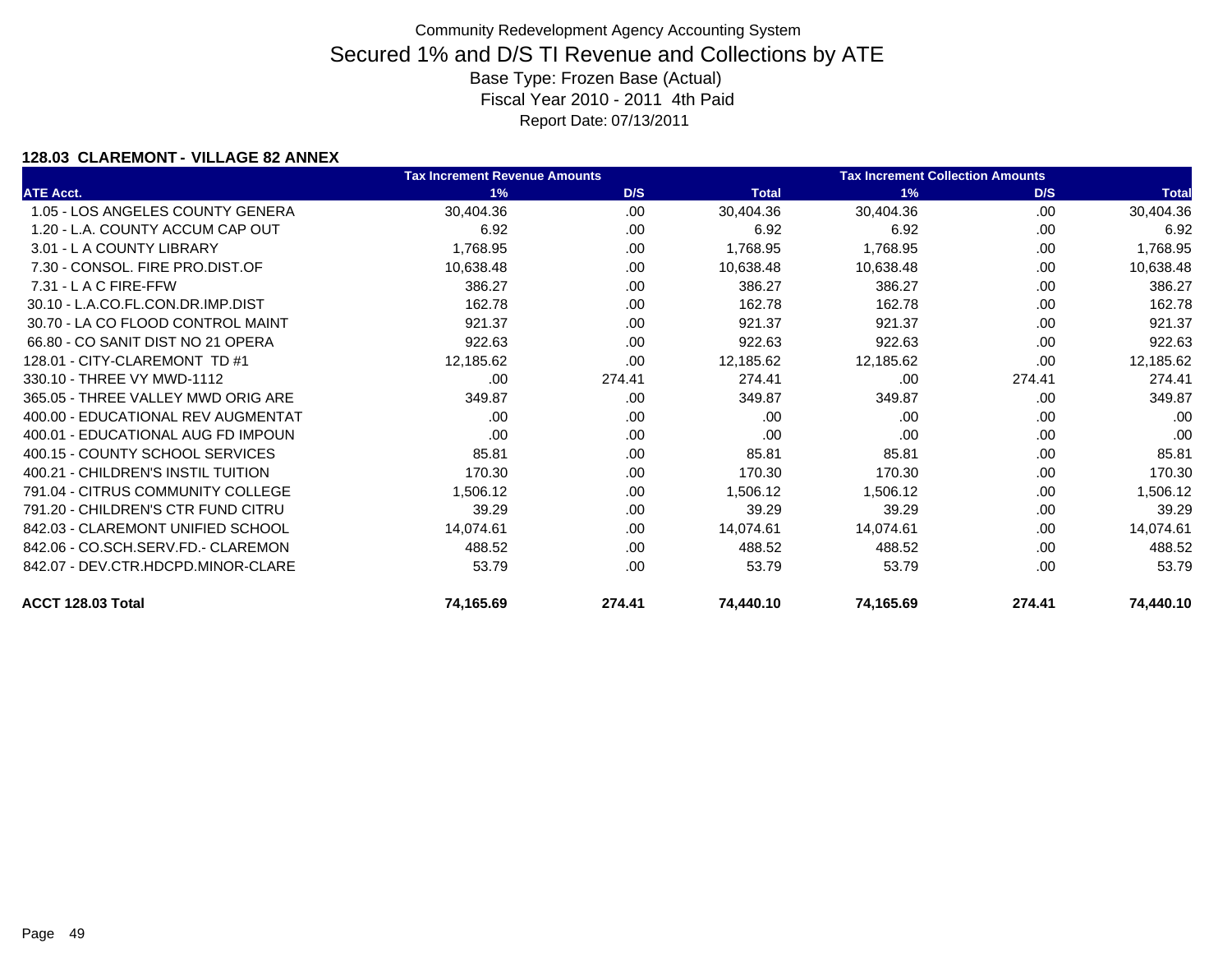### **128.04 CLAREMONT - VILLAGE 83 ANNEX**

|                                    | <b>Tax Increment Revenue Amounts</b> |        |              | <b>Tax Increment Collection Amounts</b> |        |              |
|------------------------------------|--------------------------------------|--------|--------------|-----------------------------------------|--------|--------------|
| <b>ATE Acct.</b>                   | 1%                                   | D/S    | <b>Total</b> | 1%                                      | D/S    | <b>Total</b> |
| 1.05 - LOS ANGELES COUNTY GENERA   | 107,562.92                           | .00    | 107,562.92   | 107,562.92                              | .00    | 107,562.92   |
| 1.20 - L.A. COUNTY ACCUM CAP OUT   | 24.48                                | .00    | 24.48        | 24.48                                   | .00    | 24.48        |
| 3.01 - L A COUNTY LIBRARY          | 6,258.09                             | .00    | 6,258.09     | 6,258.09                                | .00.   | 6,258.09     |
| 7.30 - CONSOL, FIRE PRO.DIST.OF    | 37,636.26                            | .00    | 37,636.26    | 37,636.26                               | .00    | 37,636.26    |
| $7.31 - L$ A C FIRE-FFW            | 1,366.54                             | .00.   | 1,366.54     | 1,366.54                                | .00    | 1,366.54     |
| 30.10 - L.A.CO.FL.CON.DR.IMP.DIST  | 575.89                               | .00    | 575.89       | 575.89                                  | .00    | 575.89       |
| 30.70 - LA CO FLOOD CONTROL MAINT  | 3,259.57                             | .00.   | 3,259.57     | 3,259.57                                | .00    | 3,259.57     |
| 66.80 - CO SANIT DIST NO 21 OPERA  | 3,264.04                             | .00.   | 3,264.04     | 3,264.04                                | .00    | 3,264.04     |
| 128.01 - CITY-CLAREMONT TD #1      | 43,109.64                            | .00    | 43,109.64    | 43,109.64                               | .00    | 43,109.64    |
| 330.10 - THREE VY MWD-1112         | .00                                  | 970.80 | 970.80       | .00                                     | 970.80 | 970.80       |
| 365.05 - THREE VALLEY MWD ORIG ARE | 1,237.76                             | .00    | 1,237.76     | 1,237.76                                | .00    | 1,237.76     |
| 400.00 - EDUCATIONAL REV AUGMENTAT | .00                                  | .00    | .00          | .00                                     | .00    | .00          |
| 400.01 - EDUCATIONAL AUG FD IMPOUN | .00                                  | .00.   | .00          | .00                                     | .00    | .00          |
| 400.15 - COUNTY SCHOOL SERVICES    | 303.57                               | .00.   | 303.57       | 303.57                                  | .00    | 303.57       |
| 400.21 - CHILDREN'S INSTIL TUITION | 602.48                               | .00    | 602.48       | 602.48                                  | .00    | 602.48       |
| 791.04 - CITRUS COMMUNITY COLLEGE  | 5,328.28                             | .00    | 5,328.28     | 5,328.28                                | .00    | 5,328.28     |
| 791.20 - CHILDREN'S CTR FUND CITRU | 138.98                               | .00.   | 138.98       | 138.98                                  | .00.   | 138.98       |
| 842.03 - CLAREMONT UNIFIED SCHOOL  | 49,792.41                            | .00    | 49,792.41    | 49,792.41                               | .00    | 49,792.41    |
| 842.06 - CO.SCH.SERV.FD.- CLAREMON | 1,728.25                             | .00.   | 1,728.25     | 1,728.25                                | .00    | 1,728.25     |
| 842.07 - DEV.CTR.HDCPD.MINOR-CLARE | 190.30                               | .00.   | 190.30       | 190.30                                  | .00    | 190.30       |
| ACCT 128.04 Total                  | 262,379.46                           | 970.80 | 263,350.26   | 262,379.46                              | 970.80 | 263,350.26   |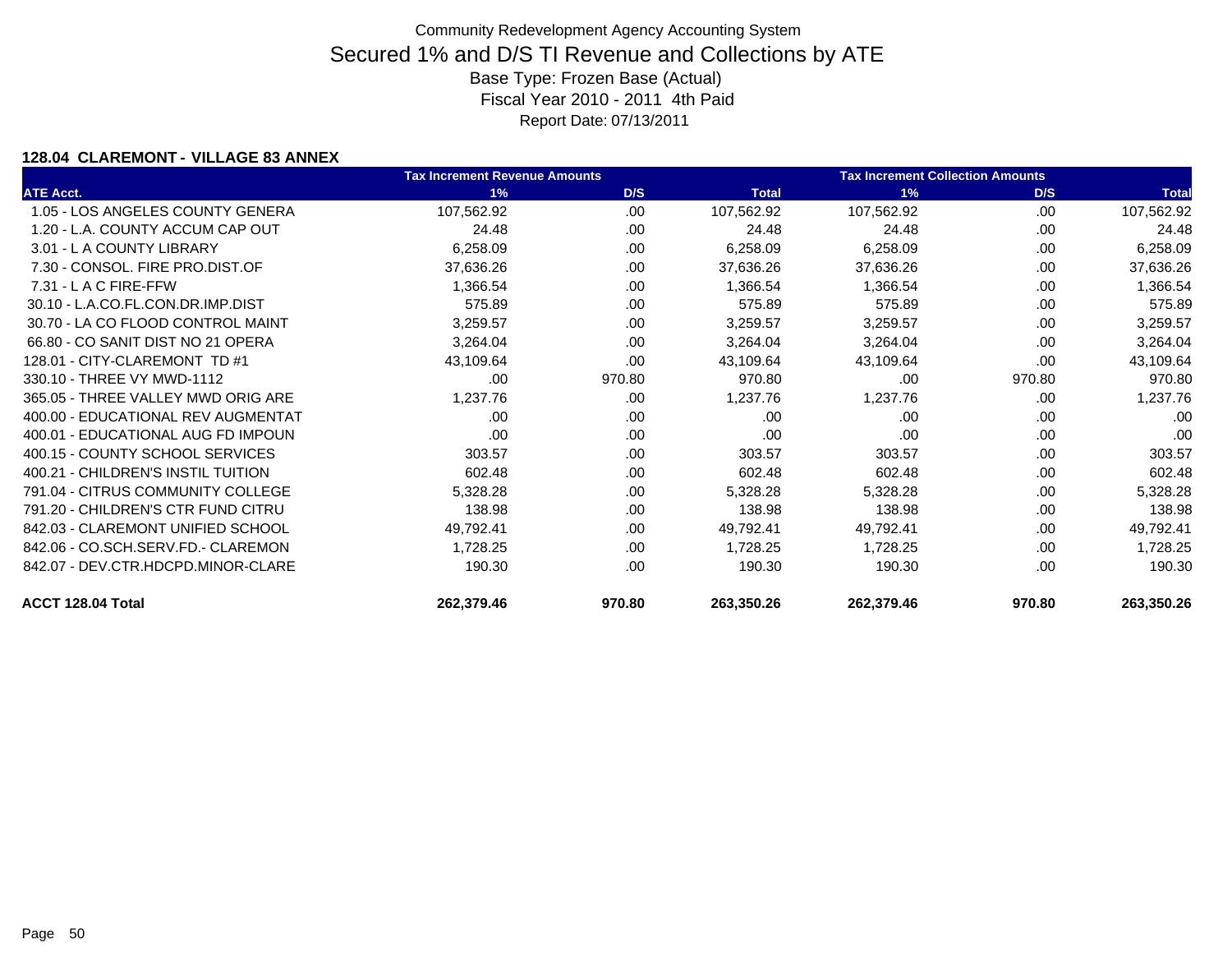### **128.06 CLAREMONT - VILLAGE 01 ANNEX**

|                                    | <b>Tax Increment Revenue Amounts</b> |          |              | <b>Tax Increment Collection Amounts</b> |          |              |
|------------------------------------|--------------------------------------|----------|--------------|-----------------------------------------|----------|--------------|
| <b>ATE Acct.</b>                   | 1%                                   | D/S      | <b>Total</b> | 1%                                      | D/S      | <b>Total</b> |
| 1.05 - LOS ANGELES COUNTY GENERA   | 658,770.04                           | .00      | 658,770.04   | 644,845.83                              | .00      | 644,845.83   |
| 1.20 - L.A. COUNTY ACCUM CAP OUT   | 150.20                               | .00      | 150.20       | 147.03                                  | .00      | 147.03       |
| 3.01 - L A COUNTY LIBRARY          | 38,307.04                            | .00      | 38,307.04    | 37,496.99                               | .00      | 37,496.99    |
| 7.30 - CONSOL, FIRE PRO.DIST.OF    | 230,511.63                           | .00      | 230,511.63   | 225,640.90                              | .00      | 225,640.90   |
| $7.31 - L$ A C FIRE-FFW            | 8,391.52                             | .00      | 8,391.52     | 8,214.64                                | .00      | 8,214.64     |
| 30.10 - L.A.CO.FL.CON.DR.IMP.DIST  | 3,530.17                             | .00      | 3,530.17     | 3,455.60                                | .00      | 3,455.60     |
| 30.70 - LA CO FLOOD CONTROL MAINT  | 19,971.50                            | .00      | 19,971.50    | 19,549.58                               | .00      | 19,549.58    |
| 66.80 - CO SANIT DIST NO 21 OPERA  | 17,614.11                            | .00      | 17,614.11    | 17,211.19                               | .00      | 17,211.19    |
| 128.01 - CITY-CLAREMONT TD #1      | 264,062.32                           | .00      | 264,062.32   | 258,480.14                              | .00      | 258,480.14   |
| 330.10 - THREE VY MWD-1112         | .00.                                 | 5,939.70 | 5,939.70     | .00.                                    | 5,814.10 | 5,814.10     |
| 365.05 - THREE VALLEY MWD ORIG ARE | 7,587.13                             | .00      | 7,587.13     | 7,426.90                                | .00      | 7,426.90     |
| 400.00 - EDUCATIONAL REV AUGMENTAT | .00.                                 | .00      | .00          | .00                                     | .00      | .00          |
| 400.01 - EDUCATIONAL AUG FD IMPOUN | .00                                  | .00      | .00          | .00                                     | .00      | .00          |
| 400.15 - COUNTY SCHOOL SERVICES    | 1,862.85                             | .00      | 1,862.85     | 1,823.53                                | .00      | 1,823.53     |
| 400.21 - CHILDREN'S INSTIL TUITION | 3,697.08                             | .00      | 3,697.08     | 3,619.06                                | .00      | 3,619.06     |
| 791.04 - CITRUS COMMUNITY COLLEGE  | 32,696.70                            | .00      | 32,696.70    | 32,006.73                               | .00      | 32,006.73    |
| 791.20 - CHILDREN'S CTR FUND CITRU | 852.84                               | .00      | 852.84       | 834.85                                  | .00      | 834.85       |
| 842.03 - CLAREMONT UNIFIED SCHOOL  | 305,548.12                           | .00      | 305,548.12   | 299,100.59                              | .00      | 299,100.59   |
| 842.06 - CO.SCH.SERV.FD.- CLAREMON | 10,605.32                            | .00      | 10,605.32    | 10,381.53                               | .00.     | 10,381.53    |
| 842.07 - DEV.CTR.HDCPD.MINOR-CLARE | 1,167.76                             | .00      | 1,167.76     | 1,143.11                                | .00      | 1,143.11     |
| ACCT 128.06 Total                  | 1,605,326.33                         | 5,939.70 | 1,611,266.03 | 1,571,378.20                            | 5,814.10 | 1,577,192.30 |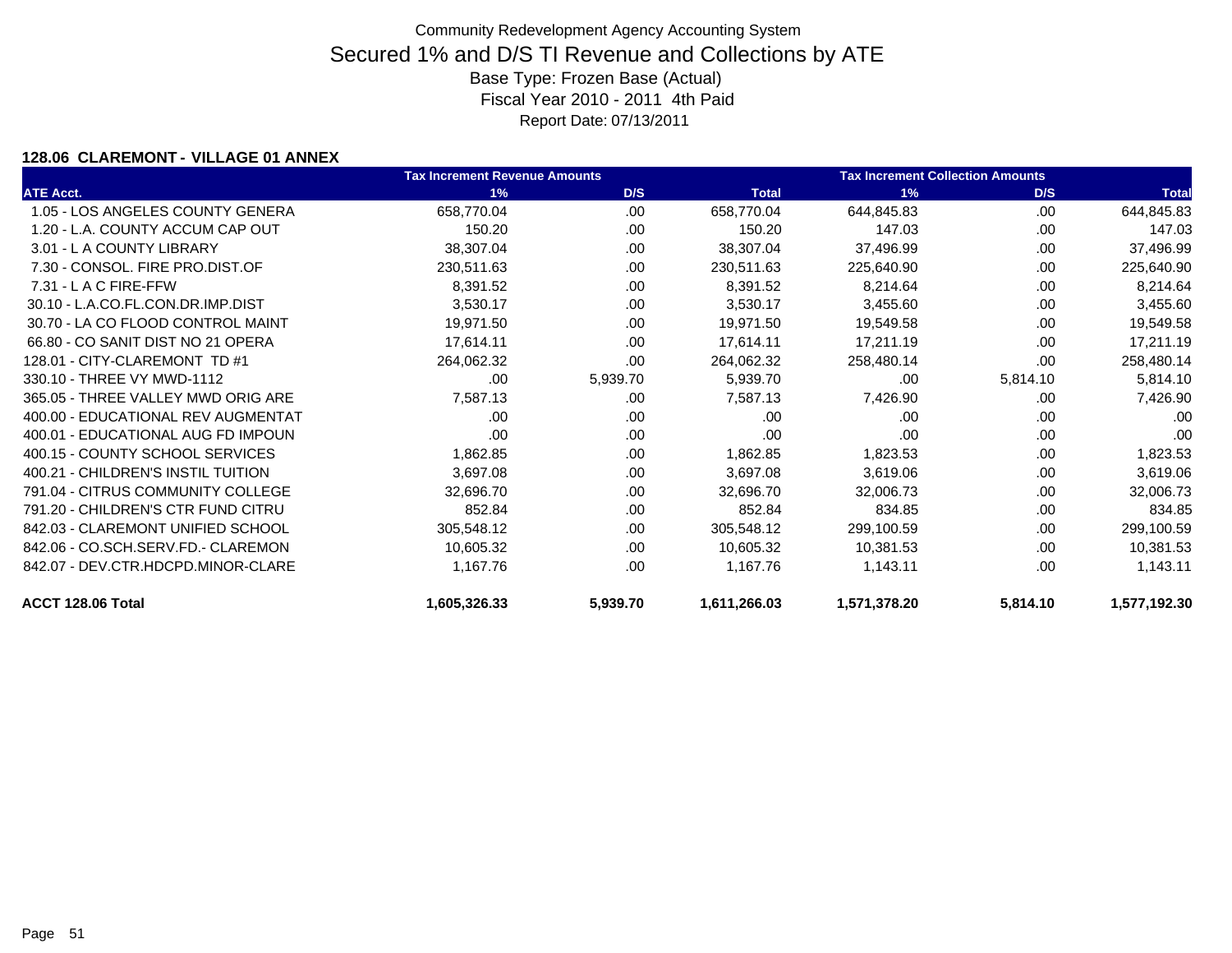### **131.02 COMMERCE - PROJECT # 1**

|                                    | <b>Tax Increment Revenue Amounts</b> |           |              | <b>Tax Increment Collection Amounts</b> |           |              |  |
|------------------------------------|--------------------------------------|-----------|--------------|-----------------------------------------|-----------|--------------|--|
| <b>ATE Acct.</b>                   | 1%                                   | D/S       | <b>Total</b> | 1%                                      | D/S       | <b>Total</b> |  |
| 1.05 - LOS ANGELES COUNTY GENERA   | 4,221,991.57                         | .00       | 4,221,991.57 | 4,164,206.13                            | .00       | 4,164,206.13 |  |
| 1.20 - L.A. COUNTY ACCUM CAP OUT   | 1,081.22                             | .00       | 1,081.22     | 1,066.42                                | .00       | 1,066.42     |  |
| 7.31 - L A C FIRE-FFW              | 76,941.36                            | .00.      | 76,941.36    | 75,888.76                               | .00       | 75,888.76    |  |
| 30.10 - L.A.CO.FL.CON.DR.IMP.DIST  | 25,438.86                            | .00       | 25,438.86    | 25,090.61                               | .00       | 25,090.61    |  |
| 30.70 - LA CO FLOOD CONTROL MAINT  | 143,986.63                           | .00.      | 143,986.63   | 142,015.56                              | .00       | 142,015.56   |  |
| 61.80 - GREATER L A CO VECTOR CON  | 5,222.48                             | .00       | 5,222.48     | 5,150.98                                | .00       | 5,150.98     |  |
| 66.10 - CO SANITATION DIST NO 2 O  | 171,944.58                           | .00       | 171,944.58   | 169,590.77                              | .00       | 169,590.77   |  |
| 131.01 - CITY-COMMERCE TD #1       | 512,864.16                           | .00       | 512,864.16   | 505,832.15                              | .00.      | 505,832.15   |  |
| 315.05 - CENTRAL BASIN MWD 1114    | .00                                  | 27,936.45 | 27,936.45    | .00                                     | 27,553.41 | 27,553.41    |  |
| 350.90 - WTR REPLENISHMENT DIST OF | 1,775.68                             | .00.      | 1,775.68     | 1,751.37                                | .00       | 1,751.37     |  |
| 400.00 - EDUCATIONAL REV AUGMENTAT | .00                                  | .00       | .00          | .00                                     | .00       | .00          |  |
| 400.01 - EDUCATIONAL AUG FD IMPOUN | .00                                  | .00.      | .00          | .00                                     | .00       | .00          |  |
| 400.15 - COUNTY SCHOOL SERVICES    | 13,409.72                            | .00       | 13,409.72    | 13,226.15                               | .00       | 13,226.15    |  |
| 400.21 - CHILDREN'S INSTIL TUITION | 26,613.62                            | .00       | 26,613.62    | 26,249.29                               | .00       | 26,249.29    |  |
| 805.04 - L.A.CITY COMMUNITY COLLEG | 286,177.55                           | .00       | 286,177.55   | 282,259.98                              | .00       | 282,259.98   |  |
| 805.20 - L.A.COMM.COLL.CHILDREN'S  | 2,959.10                             | .00.      | 2,959.10     | 2,918.60                                | .00       | 2,918.60     |  |
| 887.03 - LOS ANGELES UNIFIED SCHOO | 15,428.41                            | .00.      | 15,428.41    | 11,513.28                               | .00       | 11,513.28    |  |
| 887.06 - CO.SCH.SERV.FD.- LOS ANGE | .86                                  | .00       | .86          | .64                                     | .00       | .64          |  |
| 887.07 - DEV. CTR. HDCPD MINOR-L A | 87.02                                | .00       | 87.02        | 64.94                                   | .00       | 64.94        |  |
| 887.20 - LOS ANGELES CHILDRENS CEN | 253.15                               | .00       | 253.15       | 188.91                                  | .00       | 188.91       |  |
| 899.03 - MONTEBELLO UNIFIED SCHOOL | 1,970,572.17                         | .00       | 1,970,572.17 | 1,947,086.15                            | .00       | 1,947,086.15 |  |
| 899.06 - CO.SCH.SERV.FD.- MONTEBEL | 70,365.24                            | .00       | 70,365.24    | 69,526.60                               | .00       | 69,526.60    |  |
| 899.07 - DEV.CTR.HDCPD.MINOR-MONTE | 3,280.34                             | .00       | 3,280.34     | 3,241.24                                | .00       | 3,241.24     |  |
| ACCT 131.02 Total                  | 7,550,393.72                         | 27,936.45 | 7,578,330.17 | 7,446,868.53                            | 27,553.41 | 7,474,421.94 |  |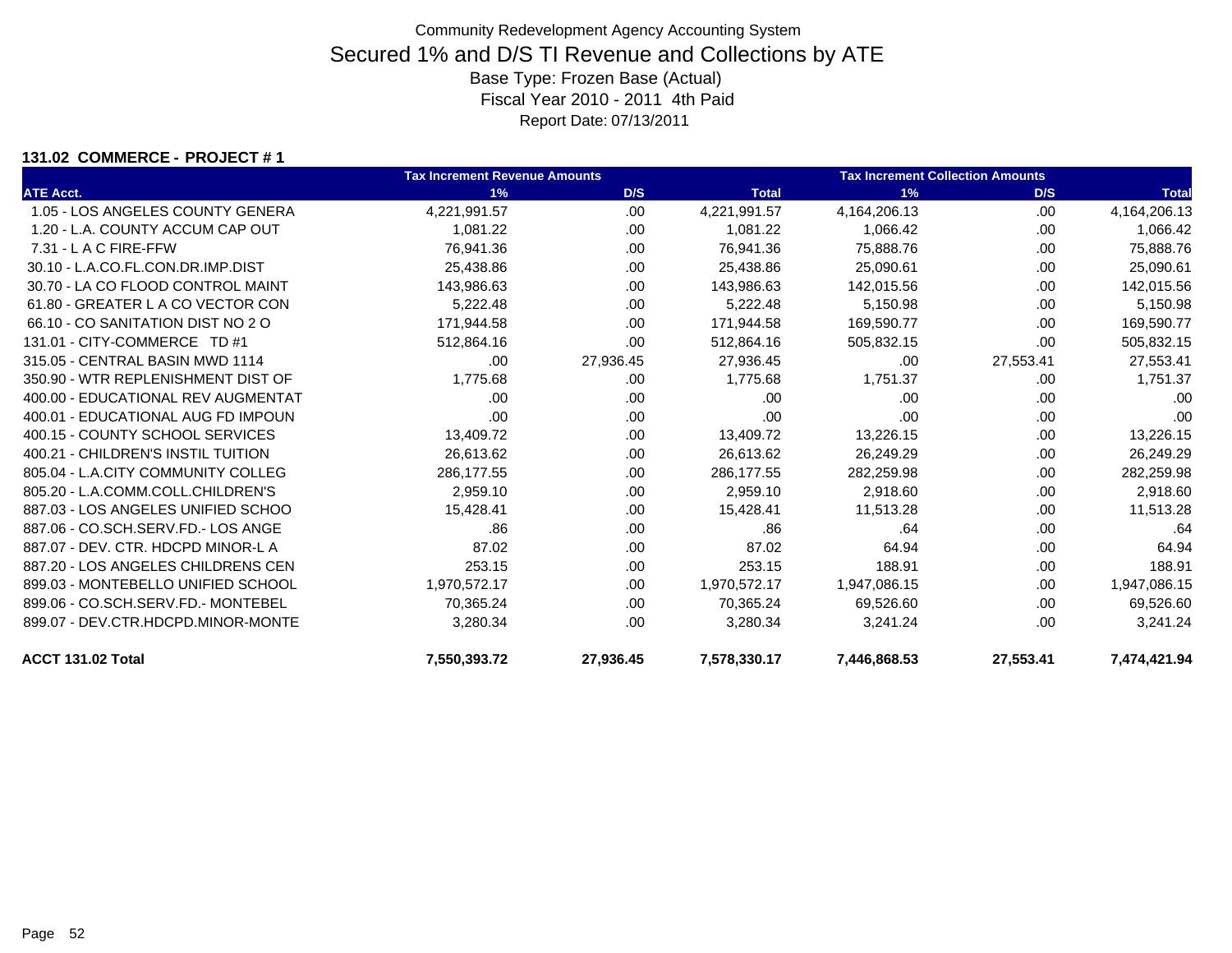### **131.03 COMMERCE - TOWN CENTER**

|                                    | <b>Tax Increment Revenue Amounts</b> |          |              | <b>Tax Increment Collection Amounts</b> |          |              |
|------------------------------------|--------------------------------------|----------|--------------|-----------------------------------------|----------|--------------|
| <b>ATE Acct.</b>                   | 1%                                   | D/S      | <b>Total</b> | 1%                                      | D/S      | <b>Total</b> |
| 1.05 - LOS ANGELES COUNTY GENERA   | 699,813.60                           | .00      | 699,813.60   | 694,420.88                              | .00      | 694,420.88   |
| 1.20 - L.A. COUNTY ACCUM CAP OUT   | 178.97                               | .00      | 178.97       | 177.59                                  | .00      | 177.59       |
| $7.31 - L$ A C FIRE-FFW            | 12,753.77                            | .00      | 12,753.77    | 12,655.49                               | .00.     | 12,655.49    |
| 30.10 - L.A.CO.FL.CON.DR.IMP.DIST  | 4,215.97                             | .00      | 4,215.97     | 4,183.48                                | .00      | 4,183.48     |
| 30.70 - LA CO FLOOD CONTROL MAINT  | 23,864.03                            | .00      | 23,864.03    | 23,680.14                               | .00      | 23,680.14    |
| 61.80 - GREATER L A CO VECTOR CON  | 865.24                               | .00      | 865.24       | 858.57                                  | .00      | 858.57       |
| 66.10 - CO SANITATION DIST NO 2 O  | 28,498.40                            | .00.     | 28,498.40    | 28,278.79                               | .00      | 28,278.79    |
| 131.01 - CITY-COMMERCE TD #1       | 84,998.99                            | .00      | 84,998.99    | 84,343.99                               | .00      | 84,343.99    |
| 315.05 - CENTRAL BASIN MWD 1114    | .00                                  | 4,630.02 | 4,630.02     | .00                                     | 4,594.34 | 4,594.34     |
| 350.90 - WTR REPLENISHMENT DIST OF | 293.95                               | .00      | 293.95       | 291.68                                  | .00      | 291.68       |
| 400.00 - EDUCATIONAL REV AUGMENTAT | .00                                  | .00      | .00          | .00                                     | .00      | .00          |
| 400.01 - EDUCATIONAL AUG FD IMPOUN | .00                                  | .00      | .00          | .00                                     | .00      | .00          |
| 400.15 - COUNTY SCHOOL SERVICES    | 2,222.37                             | .00.     | 2,222.37     | 2,205.24                                | .00      | 2,205.24     |
| 400.21 - CHILDREN'S INSTIL TUITION | 4,411.54                             | .00      | 4,411.54     | 4,377.55                                | .00      | 4,377.55     |
| 805.04 - L.A.CITY COMMUNITY COLLEG | 47,431.75                            | .00      | 47,431.75    | 47,066.24                               | .00      | 47,066.24    |
| 805.20 - L.A.COMM.COLL.CHILDREN'S  | 490.70                               | .00      | 490.70       | 486.92                                  | .00      | 486.92       |
| 899.03 - MONTEBELLO UNIFIED SCHOOL | 329,021.15                           | .00      | 329,021.15   | 326,485.74                              | .00      | 326,485.74   |
| 899.06 - CO.SCH.SERV.FD.- MONTEBEL | 11,748.30                            | .00      | 11,748.30    | 11,657.77                               | .00      | 11,657.77    |
| 899.07 - DEV.CTR.HDCPD.MINOR-MONTE | 547.59                               | .00      | 547.59       | 543.37                                  | .00      | 543.37       |
| ACCT 131.03 Total                  | 1,251,356.32                         | 4,630.02 | 1,255,986.34 | 1,241,713.44                            | 4,594.34 | 1,246,307.78 |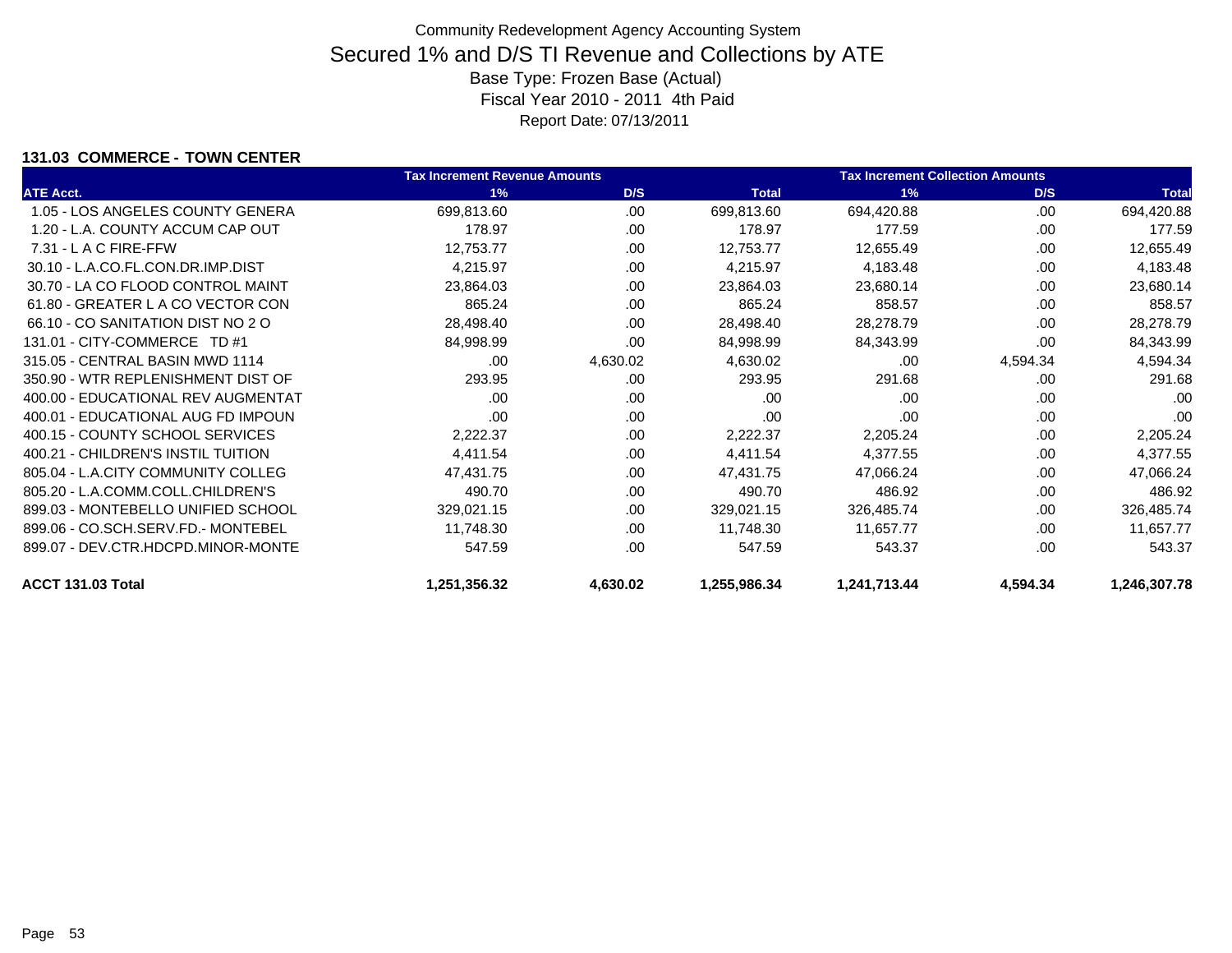### **131.04 COMMERCE - TOWN CENTER/80 ANNEX**

|                                    | <b>Tax Increment Revenue Amounts</b> |          |              | <b>Tax Increment Collection Amounts</b> |          |              |
|------------------------------------|--------------------------------------|----------|--------------|-----------------------------------------|----------|--------------|
| <b>ATE Acct.</b>                   | 1%                                   | D/S      | <b>Total</b> | 1%                                      | D/S      | <b>Total</b> |
| 1.05 - LOS ANGELES COUNTY GENERA   | 696,607.22                           | .00      | 696,607.22   | 706,420.12                              | .00      | 706,420.12   |
| 1.20 - L.A. COUNTY ACCUM CAP OUT   | 178.39                               | .00      | 178.39       | 180.90                                  | .00      | 180.90       |
| 7.31 - L A C FIRE-FFW              | 12,695.27                            | .00      | 12,695.27    | 12,874.10                               | .00      | 12,874.10    |
| 30.10 - L.A.CO.FL.CON.DR.IMP.DIST  | 4,197.24                             | .00      | 4,197.24     | 4,256.37                                | .00      | 4,256.37     |
| 30.70 - LA CO FLOOD CONTROL MAINT  | 23,756.82                            | .00      | 23,756.82    | 24,091.48                               | .00      | 24,091.48    |
| 61.80 - GREATER L A CO VECTOR CON  | 861.67                               | .00      | 861.67       | 873.81                                  | .00      | 873.81       |
| 66.10 - CO SANITATION DIST NO 2 O  | 28,369.68                            | .00      | 28,369.68    | 28,769.31                               | .00      | 28,769.31    |
| 131.01 - CITY-COMMERCE TD #1       | 84,611.37                            | .00      | 84,611.37    | 85,803.26                               | .00      | 85,803.26    |
| 315.05 - CENTRAL BASIN MWD 1114    | .00                                  | 4,608.90 | 4,608.90     | .00                                     | 4,673.83 | 4,673.83     |
| 350.90 - WTR REPLENISHMENT DIST OF | 292.98                               | .00      | 292.98       | 297.10                                  | .00      | 297.10       |
| 400.00 - EDUCATIONAL REV AUGMENTAT | .00                                  | .00      | .00          | .00                                     | .00      | .00          |
| 400.01 - EDUCATIONAL AUG FD IMPOUN | .00                                  | .00.     | .00.         | .00.                                    | .00      | .00          |
| 400.15 - COUNTY SCHOOL SERVICES    | 2,212.51                             | .00      | 2,212.51     | 2,243.68                                | .00      | 2,243.68     |
| 400.21 - CHILDREN'S INSTIL TUITION | 4,391.06                             | .00      | 4,391.06     | 4,452.92                                | .00      | 4,452.92     |
| 805.04 - L.A.CITY COMMUNITY COLLEG | 47,217.35                            | .00      | 47,217.35    | 47,882.49                               | .00      | 47,882.49    |
| 805.20 - L.A.COMM.COLL.CHILDREN'S  | 488.23                               | .00      | 488.23       | 495.11                                  | .00      | 495.11       |
| 899.03 - MONTEBELLO UNIFIED SCHOOL | 327,529.35                           | .00      | 327,529.35   | 332,143.15                              | .00      | 332,143.15   |
| 899.06 - CO.SCH.SERV.FD.- MONTEBEL | 11,695.43                            | .00      | 11,695.43    | 11,860.18                               | .00      | 11,860.18    |
| 899.07 - DEV.CTR.HDCPD.MINOR-MONTE | 545.23                               | .00      | 545.23       | 552.91                                  | .00.     | 552.91       |
| ACCT 131.04 Total                  | 1,245,649.80                         | 4,608.90 | 1,250,258.70 | 1,263,196.89                            | 4,673.83 | 1,267,870.72 |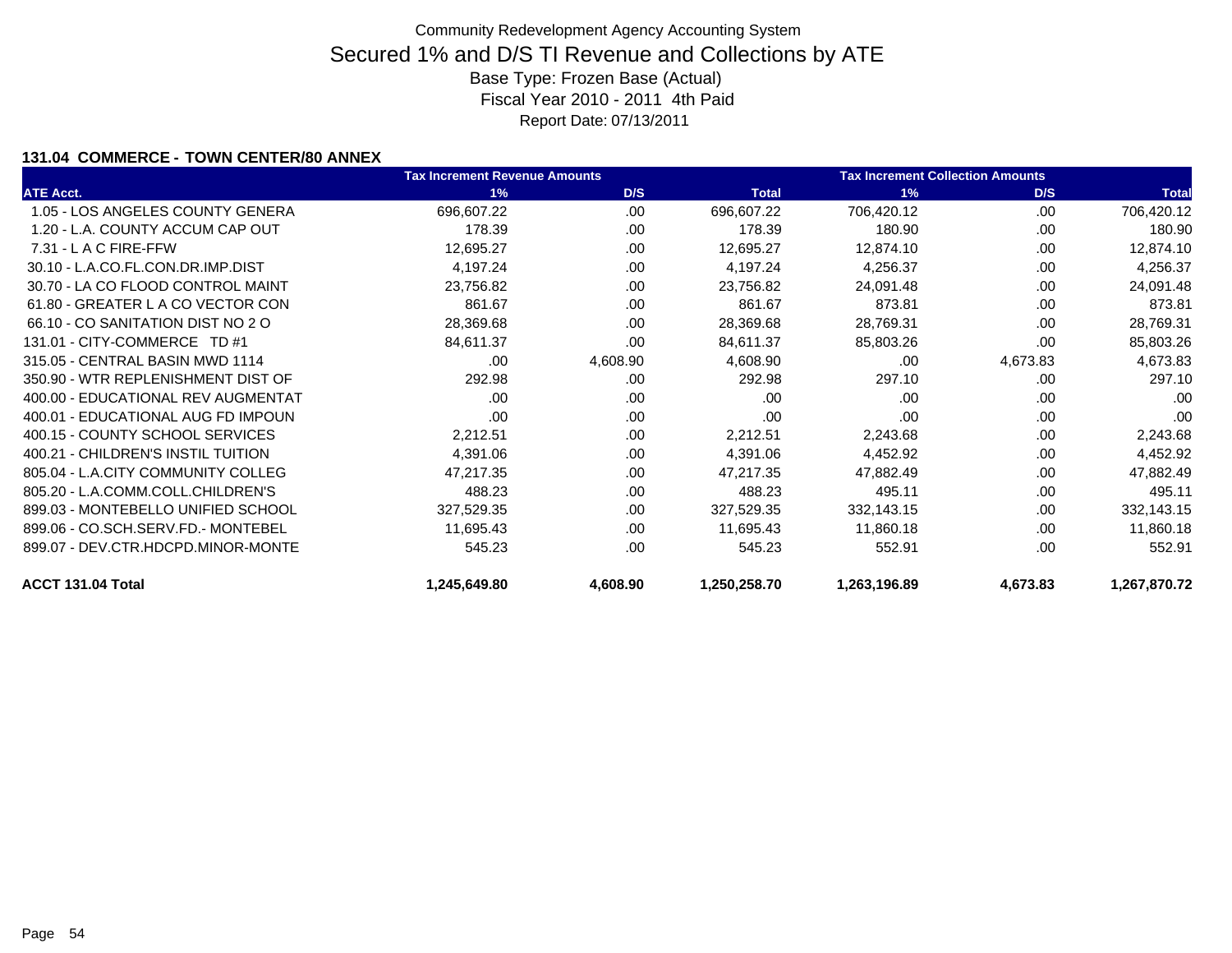#### **131.05 COMMERCE - RP# III**

|                                    | <b>Tax Increment Revenue Amounts</b> |          | <b>Tax Increment Collection Amounts</b> |            |          |              |
|------------------------------------|--------------------------------------|----------|-----------------------------------------|------------|----------|--------------|
| <b>ATE Acct.</b>                   | 1%                                   | D/S      | <b>Total</b>                            | 1%         | D/S      | <b>Total</b> |
| 1.05 - LOS ANGELES COUNTY GENERA   | 238,493.39                           | .00      | 238,493.39                              | 236,813.67 | .00.     | 236,813.67   |
| 1.20 - L.A. COUNTY ACCUM CAP OUT   | 61.07                                | .00      | 61.07                                   | 60.64      | .00.     | 60.64        |
| $7.31 - L$ A C FIRE-FFW            | 4,346.33                             | .00      | 4,346.33                                | 4,315.71   | .00.     | 4,315.71     |
| 30.10 - L.A.CO.FL.CON.DR.IMP.DIST  | 1,437.00                             | .00      | 1,437.00                                | 1,426.88   | .00      | 1,426.88     |
| 30.70 - LA CO FLOOD CONTROL MAINT  | 8,133.55                             | .00      | 8,133.55                                | 8,076.27   | .00.     | 8,076.27     |
| 61.80 - GREATER L A CO VECTOR CON  | 295.01                               | .00      | 295.01                                  | 292.93     | .00.     | 292.93       |
| 66.10 - CO SANITATION DIST NO 2 O  | 9.712.83                             | .00.     | 9,712.83                                | 9,644.42   | .00      | 9,644.42     |
| 131.01 - CITY-COMMERCE TD #1       | 28,969.98                            | .00      | 28,969.98                               | 28,765.96  | .00      | 28,765.96    |
| 315.05 - CENTRAL BASIN MWD 1114    | .00.                                 | 1,578.03 | 1,578.03                                | .00        | 1,566.92 | 1,566.92     |
| 350.90 - WTR REPLENISHMENT DIST OF | 99.79                                | .00      | 99.79                                   | 99.08      | .00      | 99.08        |
| 350.91 - WTR REPLENISHMENT DIST OF | .52                                  | .00      | .52                                     | .52        | .00      | .52          |
| 400.00 - EDUCATIONAL REV AUGMENTAT | .00.                                 | .00      | .00                                     | .00        | .00.     | .00          |
| 400.01 - EDUCATIONAL AUG FD IMPOUN | .00                                  | .00      | .00                                     | .00        | .00      | .00          |
| 400.15 - COUNTY SCHOOL SERVICES    | 757.49                               | .00      | 757.49                                  | 752.16     | .00      | 752.16       |
| 400.21 - CHILDREN'S INSTIL TUITION | 1,503.36                             | .00      | 1,503.36                                | 1,492.77   | .00.     | 1,492.77     |
| 805.04 - L.A.CITY COMMUNITY COLLEG | 16,165.65                            | .00      | 16,165.65                               | 16,051.80  | .00      | 16,051.80    |
| 805.20 - L.A.COMM.COLL.CHILDREN'S  | 167.15                               | .00      | 167.15                                  | 165.98     | .00      | 165.98       |
| 887.03 - LOS ANGELES UNIFIED SCHOO | 612.61                               | .00.     | 612.61                                  | 612.61     | .00      | 612.61       |
| 887.06 - CO.SCH.SERV.FD.- LOS ANGE | .03                                  | .00      | .03                                     | .03        | .00      | .03          |
| 887.07 - DEV. CTR. HDCPD MINOR-L A | 3.46                                 | .00      | 3.46                                    | 3.46       | .00      | 3.46         |
| 887.20 - LOS ANGELES CHILDRENS CEN | 10.05                                | .00      | 10.05                                   | 10.05      | .00      | 10.05        |
| 899.03 - MONTEBELLO UNIFIED SCHOOL | 111,557.97                           | .00      | 111,557.97                              | 110,768.20 | .00.     | 110,768.20   |
| 899.06 - CO.SCH.SERV.FD.- MONTEBEL | 3,983.52                             | .00      | 3,983.52                                | 3,955.31   | .00      | 3,955.31     |
| 899.07 - DEV.CTR.HDCPD.MINOR-MONTE | 185.71                               | .00.     | 185.71                                  | 184.39     | .00.     | 184.39       |
| ACCT 131.05 Total                  | 426,496.47                           | 1,578.03 | 428.074.50                              | 423,492.84 | 1.566.92 | 425,059.76   |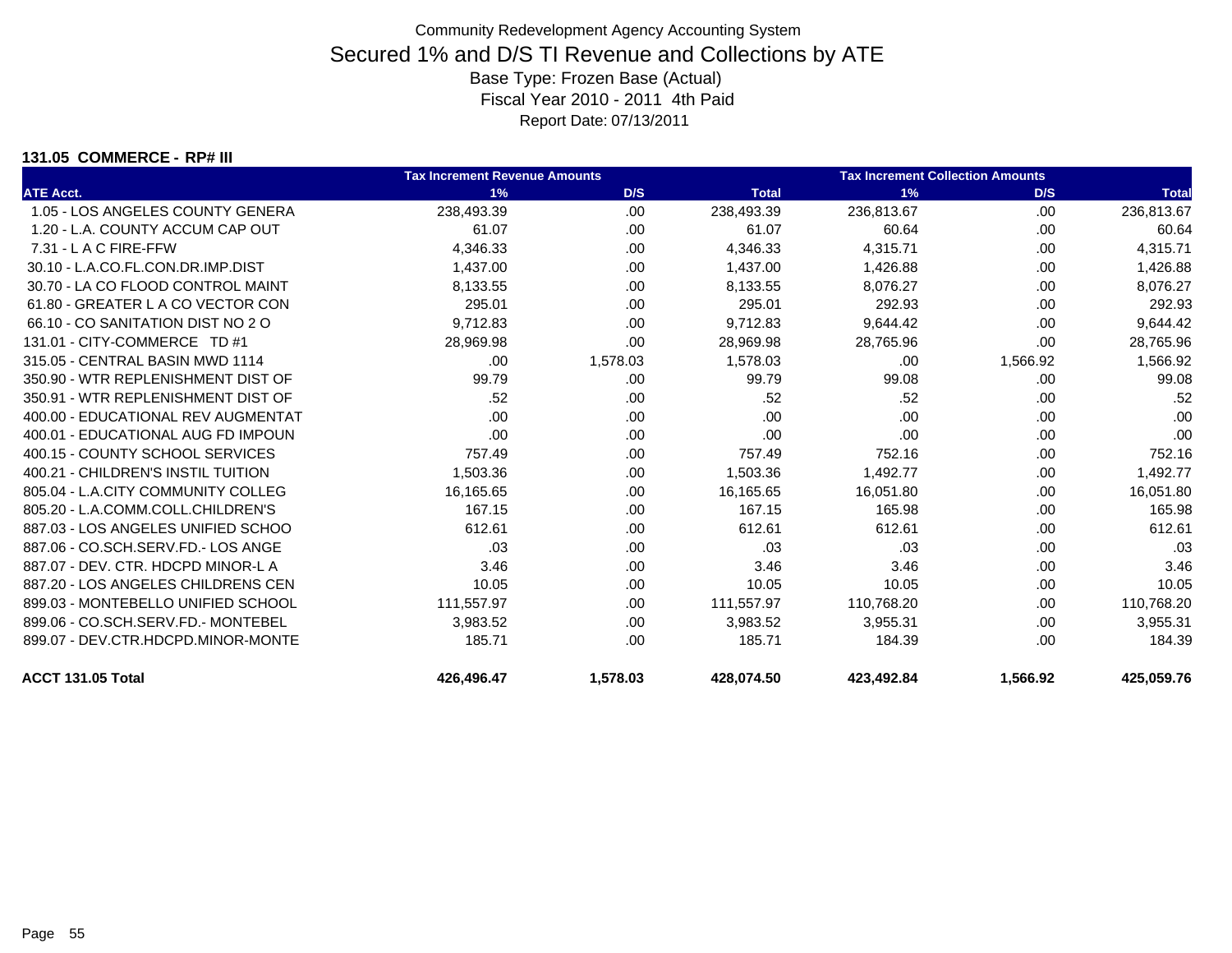#### **131.06 COMMERCE - RP# 4**

|                                    | <b>Tax Increment Revenue Amounts</b> |           | <b>Tax Increment Collection Amounts</b> |              |           |              |
|------------------------------------|--------------------------------------|-----------|-----------------------------------------|--------------|-----------|--------------|
| <b>ATE Acct.</b>                   | 1%                                   | D/S       | <b>Total</b>                            | 1%           | D/S       | <b>Total</b> |
| 1.05 - LOS ANGELES COUNTY GENERA   | 3,362,990.95                         | .00       | 3,362,990.95                            | 3,314,435.99 | .00       | 3,314,435.99 |
| 1.20 - L.A. COUNTY ACCUM CAP OUT   | 864.45                               | .00       | 864.45                                  | 851.97       | .00.      | 851.97       |
| 7.31 - L A C FIRE-FFW              | 61,512.67                            | .00.      | 61,512.67                               | 60,624.65    | .00       | 60,624.65    |
| 30.10 - L.A.CO.FL.CON.DR.IMP.DIST  | 20,338.91                            | .00       | 20,338.91                               | 20,045.25    | .00       | 20,045.25    |
| 30.70 - LA CO FLOOD CONTROL MAINT  | 115,120.35                           | .00.      | 115,120.35                              | 113,458.17   | .00.      | 113,458.17   |
| 61.80 - GREATER L A CO VECTOR CON  | 4,175.48                             | .00       | 4,175.48                                | 4,115.19     | .00       | 4,115.19     |
| 66.10 - CO SANITATION DIST NO 2 O  | 137.473.27                           | .00       | 137.473.27                              | 135,488.35   | .00       | 135,488.35   |
| 131.01 - CITY-COMMERCE TD #1       | 422,629.85                           | .00       | 422,629.85                              | 416,525.32   | .00       | 416,525.32   |
| 315.05 - CENTRAL BASIN MWD 1114    | .00                                  | 22,338.99 | 22,338.99                               | .00          | 22,016.33 | 22,016.33    |
| 350.90 - WTR REPLENISHMENT DIST OF | 1,419.69                             | .00.      | 1,419.69                                | 1,399.20     | .00.      | 1,399.20     |
| 400.00 - EDUCATIONAL REV AUGMENTAT | .00                                  | .00       | .00                                     | .00          | .00       | .00          |
| 400.01 - EDUCATIONAL AUG FD IMPOUN | .00                                  | .00       | .00                                     | .00          | .00.      | .00          |
| 400.15 - COUNTY SCHOOL SERVICES    | 10,721.36                            | .00.      | 10,721.36                               | 10,566.56    | .00.      | 10,566.56    |
| 400.21 - CHILDREN'S INSTIL TUITION | 21,278.12                            | .00       | 21,278.12                               | 20,970.89    | .00       | 20,970.89    |
| 805.04 - L.A.CITY COMMUNITY COLLEG | 228,804.95                           | .00       | 228.804.95                              | 225,501.32   | .00       | 225,501.32   |
| 805.20 - L.A.COMM.COLL.CHILDREN'S  | 2,365.85                             | .00       | 2,365.85                                | 2,331.69     | .00.      | 2,331.69     |
| 887.03 - LOS ANGELES UNIFIED SCHOO | 31,793.83                            | .00.      | 31,793.83                               | 30,596.69    | .00       | 30,596.69    |
| 887.06 - CO.SCH.SERV.FD.- LOS ANGE | 1.77                                 | .00.      | 1.77                                    | 1.70         | .00       | 1.70         |
| 887.07 - DEV. CTR. HDCPD MINOR-L A | 179.33                               | .00       | 179.33                                  | 172.58       | .00       | 172.58       |
| 887.20 - LOS ANGELES CHILDRENS CEN | 521.69                               | .00.      | 521.69                                  | 502.04       | .00       | 502.04       |
| 899.03 - MONTEBELLO UNIFIED SCHOOL | 1,557,180.67                         | .00       | 1,557,180.67                            | 1,535,392.45 | .00.      | 1,535,392.45 |
| 899.06 - CO.SCH.SERV.FD.- MONTEBEL | 55,603.85                            | .00       | 55,603.85                               | 54,825.84    | .00       | 54,825.84    |
| 899.07 - DEV.CTR.HDCPD.MINOR-MONTE | 2,592.18                             | .00       | 2,592.18                                | 2,555.91     | .00       | 2,555.91     |
| ACCT 131.06 Total                  | 6,037,569.22                         | 22,338.99 | 6,059,908.21                            | 5,950,361.76 | 22,016.33 | 5,972,378.09 |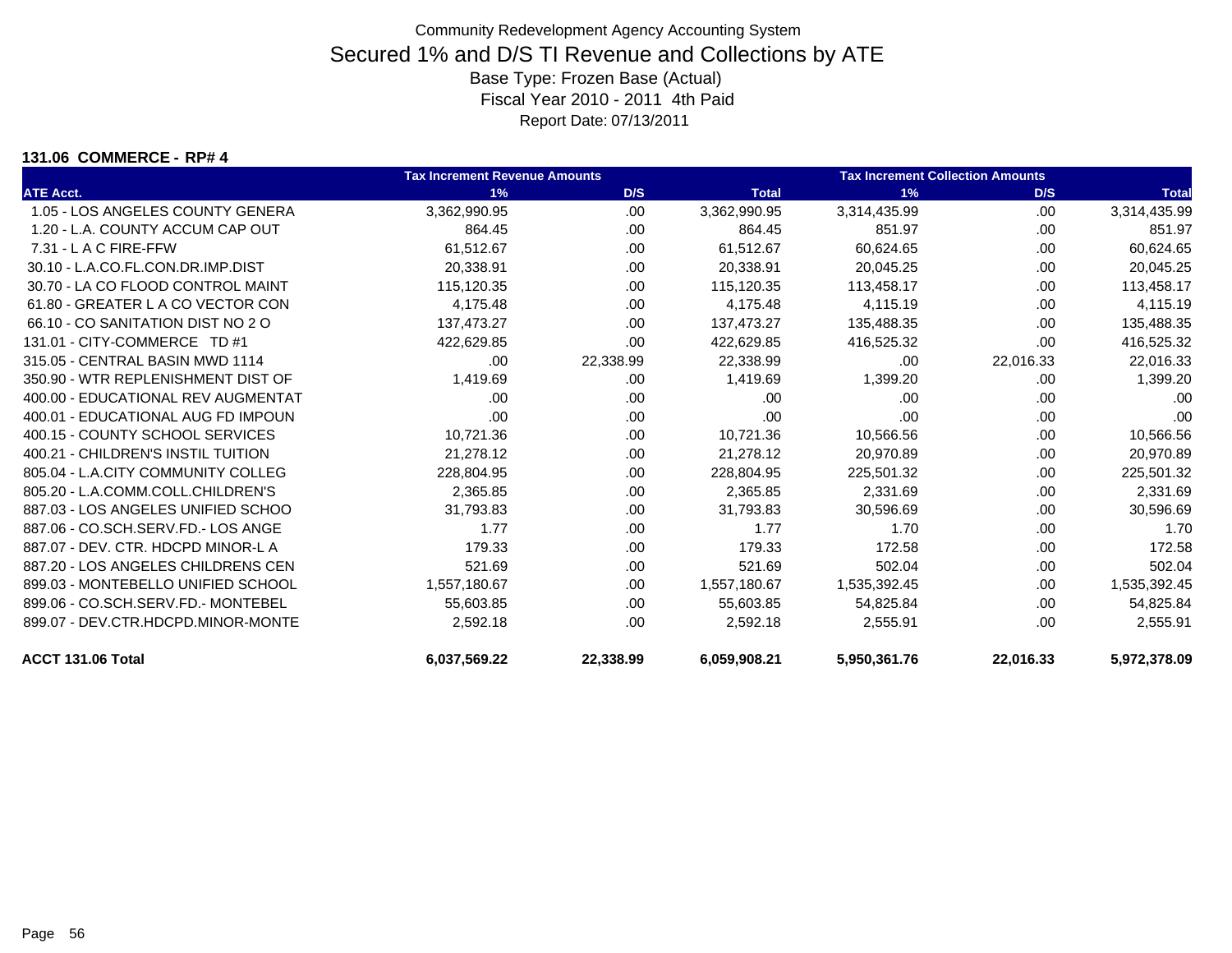### **132.02 COMPTON - ROSECRANS**

|                                    | <b>Tax Increment Revenue Amounts</b> |            |              | <b>Tax Increment Collection Amounts</b> |            |              |
|------------------------------------|--------------------------------------|------------|--------------|-----------------------------------------|------------|--------------|
| <b>ATE Acct.</b>                   | 1%                                   | D/S        | <b>Total</b> | 1%                                      | D/S        | <b>Total</b> |
| 1.05 - LOS ANGELES COUNTY GENERA   | 291,278.27                           | .00        | 291,278.27   | 270,844.84                              | .00.       | 270,844.84   |
| 1.20 - L.A. COUNTY ACCUM CAP OUT   | 66.45                                | .00.       | 66.45        | 61.79                                   | .00        | 61.79        |
| 3.01 - L A COUNTY LIBRARY          | 16,982.49                            | .00.       | 16,982.49    | 15,791.16                               | .00        | 15,791.16    |
| $7.31 - L$ A C FIRE-FFW            | 4,319.34                             | .00.       | 4,319.34     | 4,016.33                                | .00        | 4,016.33     |
| 30.10 - L.A.CO.FL.CON.DR.IMP.DIST  | 1,562.77                             | .00.       | 1,562.77     | 1,453.14                                | .00        | 1,453.14     |
| 30.70 - LA CO FLOOD CONTROL MAINT  | 8,845.58                             | .00.       | 8,845.58     | 8,225.06                                | .00        | 8,225.06     |
| 61.20 - COMPTON CREEK MOSQUITO AB  | 1.782.76                             | .00        | 1.782.76     | 1.657.71                                | .00        | 1,657.71     |
| 61.80 - GREATER L A CO VECTOR CON  | $-.01$                               | .00.       | $-.01$       | $-.01$                                  | .00        | $-.01$       |
| 66.05 - CO SANITATION DIST NO 1 O  | 12,144.90                            | .00        | 12,144.90    | 11,292.93                               | .00        | 11,292.93    |
| 132.01 - CITY-COMPTON TD #1        | 76,744.65                            | .00        | 76,744.65    | 71,360.96                               | .00        | 71,360.96    |
| 132.02 - CITY-COMPTON ROSECRANS    | .00.                                 | 254,313.87 | 254,313.87   | .00                                     | 236,473.55 | 236,473.55   |
| 310.15 - CITY OF COMPTON AREA-1110 | .00.                                 | 2,083.52   | 2,083.52     | .00                                     | 1,937.36   | 1,937.36     |
| 315.05 - CENTRAL BASIN MWD 1114    | .00                                  | $-.05$     | $-.05$       | .00                                     | $-.05$     | $-.05$       |
| 350.90 - WTR REPLENISHMENT DIST OF | 109.07                               | .00.       | 109.07       | 101.42                                  | .00        | 101.42       |
| 400.00 - EDUCATIONAL REV AUGMENTAT | .00                                  | .00.       | .00          | .00                                     | .00        | .00          |
| 400.01 - EDUCATIONAL AUG FD IMPOUN | .00                                  | .00        | .00          | .00                                     | .00        | .00          |
| 400.15 - COUNTY SCHOOL SERVICES    | 823.78                               | .00        | 823.78       | 765.99                                  | .00        | 765.99       |
| 400.21 - CHILDREN'S INSTIL TUITION | 1,634.90                             | .00.       | 1,634.90     | 1,520.21                                | .00        | 1,520.21     |
| 793.04 - COMPTON COMMUNITY COLLEGE | 13,293.15                            | .00        | 13,293.15    | 12,360.63                               | .00        | 12,360.63    |
| 793.20 - CHILDREN'S CTR FUND COMPT | 4,245.85                             | .00        | 4,245.85     | 3,948.00                                | .00        | 3,948.00     |
| 845.03 - COMPTON UNIFIED SCHOOL DI | 120,935.26                           | .00.       | 120,935.26   | 112,451.57                              | .00        | 112,451.57   |
| 845.06 - CO.SCH.SERV.FD.-COMPTON   | 3,962.98                             | .00.       | 3,962.98     | 3,684.97                                | .00        | 3,684.97     |
| 845.07 - DEV.CTR.HDCPD.MINOR-COMPT | 580.45                               | .00        | 580.45       | 539.73                                  | .00        | 539.73       |
| 845.20 - COMPTON CHILDREN'S CENTER | 3,787.12                             | .00.       | 3,787.12     | 3,521.45                                | .00        | 3,521.45     |
| ACCT 132.02 Total                  | 563,099.76                           | 256,397.34 | 819,497.10   | 523,597.88                              | 238,410.86 | 762,008.74   |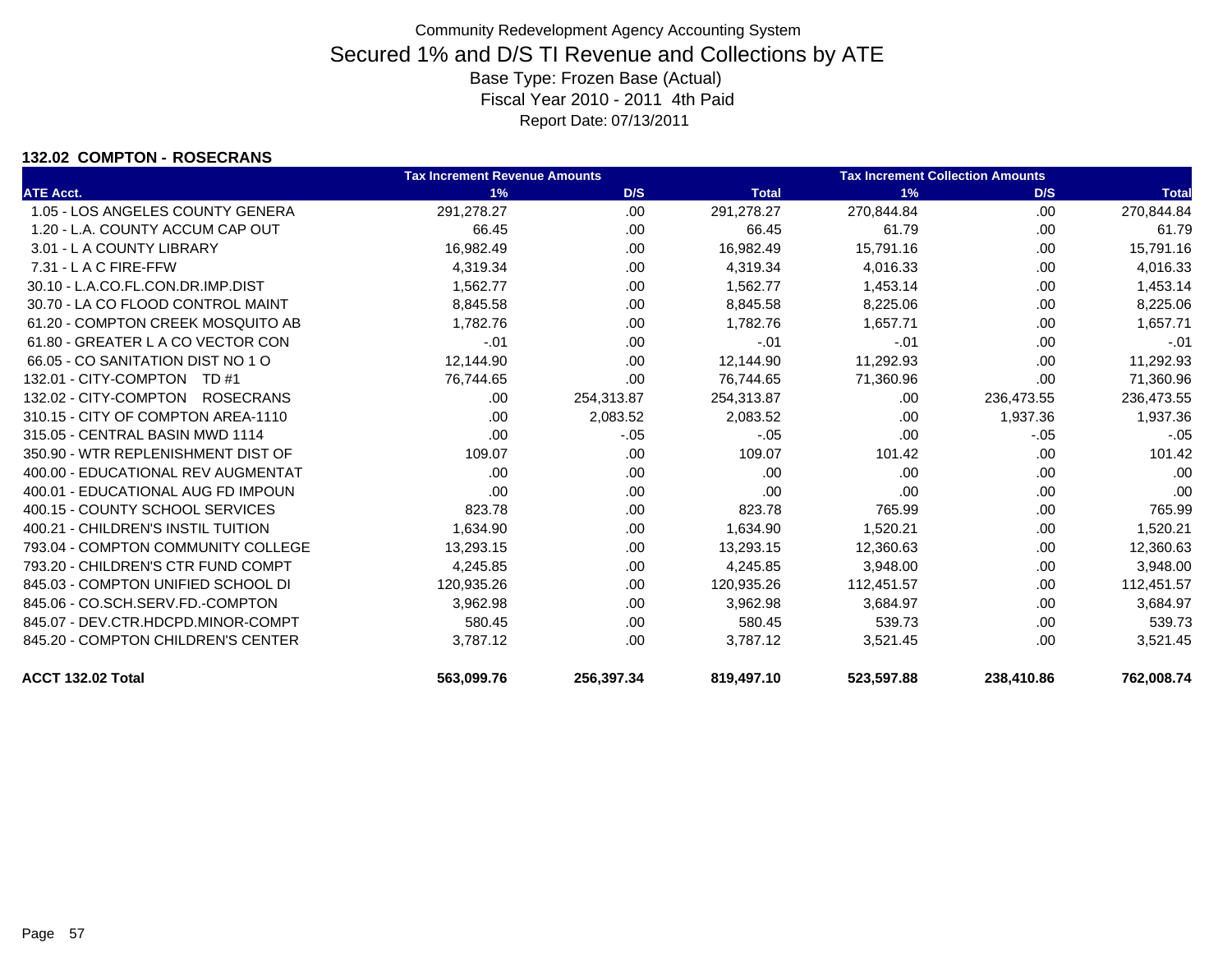### **132.04 COMPTON - WALNUT INDUSTRIAL**

|                                    | <b>Tax Increment Revenue Amounts</b> |              |               | <b>Tax Increment Collection Amounts</b> |              |               |
|------------------------------------|--------------------------------------|--------------|---------------|-----------------------------------------|--------------|---------------|
| <b>ATE Acct.</b>                   | 1%                                   | D/S          | <b>Total</b>  | 1%                                      | D/S          | <b>Total</b>  |
| 1.05 - LOS ANGELES COUNTY GENERA   | 4,046,835.23                         | .00          | 4,046,835.23  | 3,976,968.96                            | .00.         | 3,976,968.96  |
| 1.20 - L.A. COUNTY ACCUM CAP OUT   | 925.38                               | .00.         | 925.38        | 909.44                                  | .00.         | 909.44        |
| 3.01 - L A COUNTY LIBRARY          | 235,962.06                           | .00.         | 235,962.06    | 231,888.57                              | .00.         | 231,888.57    |
| 7.31 - L A C FIRE-FFW              | 60,287.53                            | .00.         | 60,287.53     | 59,249.91                               | .00.         | 59,249.91     |
| 30.10 - L.A.CO.FL.CON.DR.IMP.DIST  | 21,713.57                            | .00          | 21,713.57     | 21,338.72                               | .00.         | 21,338.72     |
| 30.70 - LA CO FLOOD CONTROL MAINT  | 122,896.81                           | .00.         | 122,896.81    | 120,775.09                              | .00.         | 120,775.09    |
| 61.20 - COMPTON CREEK MOSQUITO AB  | 7,412.12                             | .00          | 7,412.12      | 7,097.62                                | .00.         | 7,097.62      |
| 61.80 - GREATER L A CO VECTOR CON  | 3,124.63                             | .00.         | 3,124.63      | 3,104.27                                | .00.         | 3,104.27      |
| 66.05 - CO SANITATION DIST NO 1 O  | 30,244.82                            | .00.         | 30,244.82     | 28,102.17                               | .00.         | 28,102.17     |
| 66.30 - CO SANITATION DIST NO 8 O  | 86,122.18                            | .00.         | 86,122.18     | 85,643.09                               | .00.         | 85,643.09     |
| 132.01 - CITY-COMPTON TD #1        | 1,066,313.72                         | .00.         | 1,066,313.72  | 1,047,905.47                            | .00          | 1,047,905.47  |
| 132.04 - CITY-COMPTON WALNUT IN    | .00                                  | 3,503,428.05 | 3,503,428.05  | .00                                     | 3,442,600.53 | 3,442,600.53  |
| 310.15 - CITY OF COMPTON AREA-1110 | .00                                  | 5,179.21     | 5,179.21      | .00                                     | 5,128.45     | 5,128.45      |
| 315.05 - CENTRAL BASIN MWD 1114    | .00                                  | 23,532.37    | 23,532.37     | .00                                     | 23,084.88    | 23,084.88     |
| 320.05 - WEST BASIN MWD 1111       | .00.                                 | $-9.71$      | $-9.71$       | .00                                     | $-9.79$      | $-9.79$       |
| 350.90 - WTR REPLENISHMENT DIST OF | 1,513.82                             | .00          | 1,513.82      | 1,487.66                                | .00.         | 1,487.66      |
| 400.00 - EDUCATIONAL REV AUGMENTAT | .00                                  | .00          | .00           | .00                                     | .00          | .00           |
| 400.01 - EDUCATIONAL AUG FD IMPOUN | .00                                  | .00.         | .00           | .00                                     | .00.         | .00           |
| 400.15 - COUNTY SCHOOL SERVICES    | 11,449.51                            | .00.         | 11,449.51     | 11,251.90                               | .00.         | 11,251.90     |
| 400.21 - CHILDREN'S INSTIL TUITION | 22,713.40                            | .00          | 22,713.40     | 22,321.24                               | .00.         | 22,321.24     |
| 793.04 - COMPTON COMMUNITY COLLEGE | 184,697.97                           | .00          | 184,697.97    | 181,509.40                              | .00.         | 181,509.40    |
| 793.20 - CHILDREN'S CTR FUND COMPT | 58,990.91                            | .00.         | 58,990.91     | 57,972.49                               | .00.         | 57,972.49     |
| 845.03 - COMPTON UNIFIED SCHOOL DI | 1,686,003.55                         | .00.         | 1,686,003.55  | 1,656,995.58                            | .00.         | 1,656,995.58  |
| 845.06 - CO.SCH.SERV.FD.-COMPTON   | 55,247.44                            | .00.         | 55,247.44     | 54,296.85                               | .00.         | 54,296.85     |
| 845.07 - DEV.CTR.HDCPD.MINOR-COMPT | 8,093.97                             | .00.         | 8,093.97      | 7,954.75                                | .00.         | 7,954.75      |
| 845.20 - COMPTON CHILDREN'S CENTER | 52,794.69                            | .00.         | 52,794.69     | 51,886.31                               | .00.         | 51,886.31     |
| 883.03 - LONG BEACH UNIFIED SCHOOL | $-5,688.74$                          | .00.         | $-5,688.74$   | $-5,688.74$                             | .00.         | $-5,688.74$   |
| 883.06 - CO.SCH.SERV.FD.- LONG BEA | $-186.42$                            | .00.         | $-186.42$     | $-186.42$                               | .00.         | $-186.42$     |
| 883.07 - DEV CTR HDCPD MINORS LONG | $-27.30$                             | .00.         | $-27.30$      | $-27.30$                                | .00.         | $-27.30$      |
| 883.20 - LONG BEACH CHILDREN'S CEN | $-178.14$                            | .00          | $-178.14$     | $-178.14$                               | .00          | $-178.14$     |
| ACCT 132.04 Total                  | 7,757,262.71                         | 3,532,129.92 | 11,289,392.63 | 7,622,578.89                            | 3,470,804.07 | 11,093,382.96 |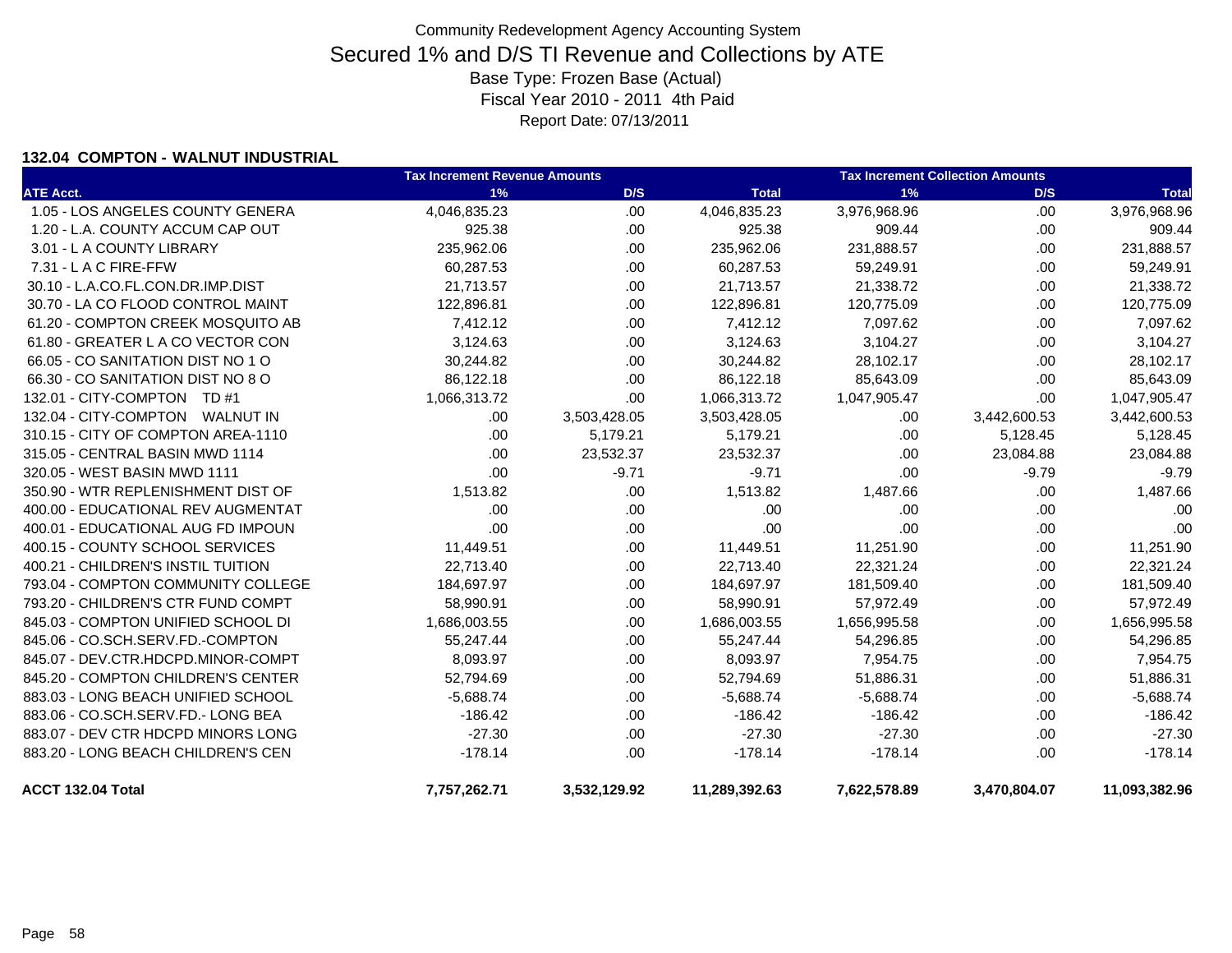### **132.05 COMPTON - WALNUT IND'L/76 ANNEX**

|                                    | <b>Tax Increment Revenue Amounts</b> |            | <b>Tax Increment Collection Amounts</b> |            |            |              |
|------------------------------------|--------------------------------------|------------|-----------------------------------------|------------|------------|--------------|
| <b>ATE Acct.</b>                   | 1%                                   | D/S        | <b>Total</b>                            | 1%         | D/S        | <b>Total</b> |
| 1.05 - LOS ANGELES COUNTY GENERA   | 560,935.86                           | .00        | 560,935.86                              | 474,497.51 | .00        | 474,497.51   |
| 1.20 - L.A. COUNTY ACCUM CAP OUT   | 127.93                               | .00        | 127.93                                  | 108.22     | .00.       | 108.22       |
| 3.01 - L A COUNTY LIBRARY          | 32,703.84                            | .00        | 32,703.84                               | 27,664.23  | .00.       | 27,664.23    |
| $7.31 - L$ A C FIRE-FFW            | 8,318.45                             | .00.       | 8,318.45                                | 7,036.66   | .00.       | 7,036.66     |
| 30.10 - L.A.CO.FL.CON.DR.IMP.DIST  | 3,009.37                             | .00        | 3,009.37                                | 2,545.62   | .00        | 2,545.62     |
| 30.70 - LA CO FLOOD CONTROL MAINT  | 17,033.78                            | .00        | 17,033.78                               | 14,408.88  | .00.       | 14,408.88    |
| 61.20 - COMPTON CREEK MOSQUITO AB  | 3,432.94                             | .00        | 3,432.94                                | 2,903.92   | .00.       | 2,903.92     |
| 66.05 - CO SANITATION DIST NO 1 O  | 23,387.63                            | .00        | 23,387.63                               | 19,783.63  | .00.       | 19,783.63    |
| 132.01 - CITY-COMPTON TD #1        | 147,789.28                           | .00        | 147,789.28                              | 125,015.18 | .00        | 125,015.18   |
| 132.05 - CITY-COMPTON WL IND RP    | .00.                                 | 489,709.85 | 489,709.85                              | .00        | 414,241.32 | 414,241.32   |
| 310.15 - CITY OF COMPTON AREA-1110 | .00                                  | 3,989.35   | 3,989.35                                | .00        | 3,371.07   | 3,371.07     |
| 315.05 - CENTRAL BASIN MWD 1114    | .00                                  | 22.61      | 22.61                                   | .00        | 22.61      | 22.61        |
| 350.90 - WTR REPLENISHMENT DIST OF | 210.04                               | .00        | 210.04                                  | 177.67     | .00.       | 177.67       |
| 400.00 - EDUCATIONAL REV AUGMENTAT | .00                                  | .00        | .00                                     | .00        | .00.       | .00          |
| 400.01 - EDUCATIONAL AUG FD IMPOUN | .00                                  | .00        | .00                                     | .00        | .00.       | .00          |
| 400.15 - COUNTY SCHOOL SERVICES    | 1,586.50                             | .00        | 1,586.50                                | 1,342.04   | .00.       | 1,342.04     |
| 400.21 - CHILDREN'S INSTIL TUITION | 3,148.51                             | .00        | 3,148.51                                | 2,663.34   | .00        | 2,663.34     |
| 793.04 - COMPTON COMMUNITY COLLEGE | 25,599.16                            | .00        | 25,599.16                               | 21,654.38  | .00.       | 21,654.38    |
| 793.20 - CHILDREN'S CTR FUND COMPT | 8.176.32                             | .00        | 8,176.32                                | 6,916.36   | .00.       | 6,916.36     |
| 845.03 - COMPTON UNIFIED SCHOOL DI | 231.633.69                           | .00        | 231,633.69                              | 195,745.96 | .00.       | 195,745.96   |
| 845.06 - CO.SCH.SERV.FD.-COMPTON   | 7,590.54                             | .00        | 7,590.54                                | 6,414.51   | .00        | 6,414.51     |
| 845.07 - DEV.CTR.HDCPD.MINOR-COMPT | 1,111.76                             | .00        | 1,111.76                                | 939.51     | .00.       | 939.51       |
| 845.20 - COMPTON CHILDREN'S CENTER | 7,253.64                             | .00        | 7,253.64                                | 6,129.81   | .00.       | 6,129.81     |
| 891.03 - LYNWOOD UNIFIED SCHOOL DI | 1,190.56                             | .00        | 1,190.56                                | 1,190.56   | .00.       | 1,190.56     |
| 891.06 - CO.SCH.SERV.FD.- LYNWOOD  | 53.66                                | .00        | 53.66                                   | 53.66      | .00.       | 53.66        |
| 891.07 - DEV.CTR.HDCPD.MINOR-LYNWO | 5.92                                 | .00        | 5.92                                    | 5.92       | .00.       | 5.92         |
| 891.20 - LYNWOOD CHILDREN'S CENTER | 12.28                                | .00        | 12.28                                   | 12.28      | .00.       | 12.28        |
| ACCT 132.05 Total                  | 1,084,311.66                         | 493,721.81 | 1,578,033.47                            | 917,209.85 | 417,635.00 | 1,334,844.85 |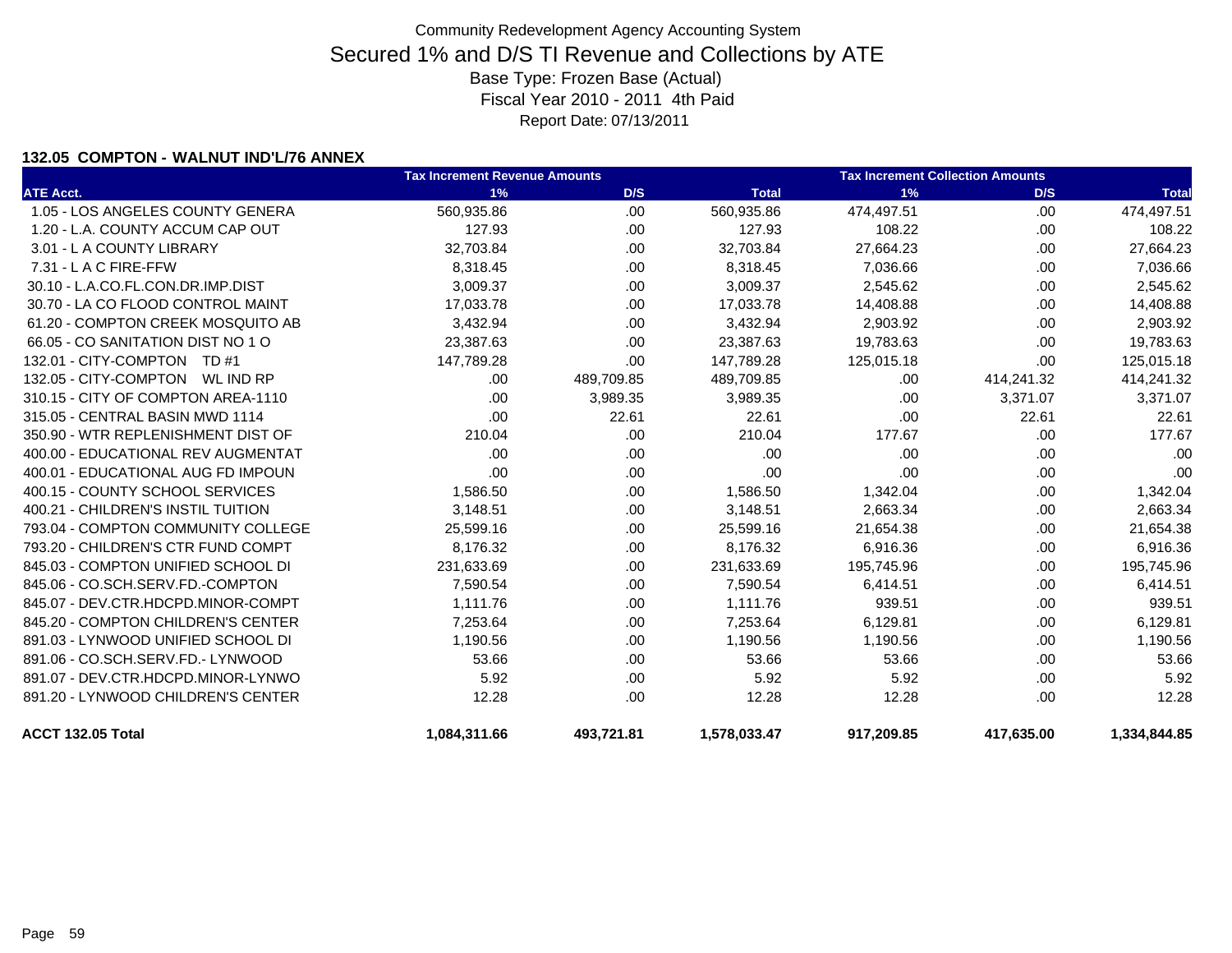### **132.06 COMPTON - WALNUT IND'L/80 ANNEX**

|                                    | <b>Tax Increment Revenue Amounts</b> |              |              | <b>Tax Increment Collection Amounts</b> |              |              |  |
|------------------------------------|--------------------------------------|--------------|--------------|-----------------------------------------|--------------|--------------|--|
| <b>ATE Acct.</b>                   | 1%                                   | D/S          | <b>Total</b> | 1%                                      | D/S          | <b>Total</b> |  |
| 1.05 - LOS ANGELES COUNTY GENERA   | 1,841,869.02                         | .00          | 1,841,869.02 | 1,823,331.56                            | .00.         | 1,823,331.56 |  |
| 1.20 - L.A. COUNTY ACCUM CAP OUT   | 420.77                               | .00          | 420.77       | 416.54                                  | .00.         | 416.54       |  |
| 3.01 - L A COUNTY LIBRARY          | 107,652.46                           | .00          | 107,652.46   | 106,571.67                              | .00.         | 106,571.67   |  |
| 7.31 - L A C FIRE-FFW              | 26,861.80                            | .00          | 26,861.80    | 26,586.91                               | .00          | 26,586.91    |  |
| 30.10 - L.A.CO.FL.CON.DR.IMP.DIST  | 9,906.26                             | .00          | 9,906.26     | 9,806.79                                | .00.         | 9,806.79     |  |
| 30.70 - LA CO FLOOD CONTROL MAINT  | 56,073.49                            | .00          | 56,073.49    | 55,510.56                               | .00.         | 55,510.56    |  |
| 61.20 - COMPTON CREEK MOSQUITO AB  | 3,822.24                             | .00          | 3,822.24     | 3,708.79                                | .00.         | 3,708.79     |  |
| 61.80 - GREATER L A CO VECTOR CON  | 1,345.27                             | .00          | 1.345.27     | 1,345.27                                | .00.         | 1,345.27     |  |
| 66.05 - CO SANITATION DIST NO 1 O  | 26,039.77                            | .00          | 26,039.77    | 25,266.86                               | .00.         | 25,266.86    |  |
| 66.30 - CO SANITATION DIST NO 8 O  | 31,679.65                            | .00          | 31,679.65    | 31,679.65                               | .00.         | 31,679.65    |  |
| 132.01 - CITY-COMPTON TD #1        | 615,636.13                           | .00          | 615,636.13   | 610,752.02                              | .00.         | 610,752.02   |  |
|                                    | .00.                                 | 1,656,668.14 | 1,656,668.14 | .00                                     | 1,640,483.25 | 1,640,483.25 |  |
| 310.15 - CITY OF COMPTON AREA-1110 | .00.                                 | 4,467.18     | 4,467.18     | .00                                     | 4,334.58     | 4,334.58     |  |
| 315.05 - CENTRAL BASIN MWD 1114    | .00.                                 | 1,508.97     | 1,508.97     | .00                                     | 1,508.97     | 1,508.97     |  |
| 320.05 - WEST BASIN MWD 1111       | .00                                  | 7,596.12     | 7,596.12     | .00                                     | 7,596.12     | 7,596.12     |  |
| 350.90 - WTR REPLENISHMENT DIST OF | 691.18                               | .00          | 691.18       | 684.24                                  | .00          | 684.24       |  |
| 400.00 - EDUCATIONAL REV AUGMENTAT | .00                                  | .00          | .00          | .00                                     | .00          | .00          |  |
| 400.01 - EDUCATIONAL AUG FD IMPOUN | .00                                  | .00          | .00          | .00                                     | .00.         | .00          |  |
| 400.15 - COUNTY SCHOOL SERVICES    | 5,221.46                             | .00          | 5,221.46     | 5,169.03                                | .00.         | 5,169.03     |  |
| 400.21 - CHILDREN'S INSTIL TUITION | 10,364.85                            | .00          | 10,364.85    | 10,260.81                               | .00.         | 10,260.81    |  |
| 793.04 - COMPTON COMMUNITY COLLEGE | 84,266.09                            | .00          | 84,266.09    | 83,420.10                               | .00.         | 83,420.10    |  |
| 793.20 - CHILDREN'S CTR FUND COMPT | 26,914.24                            | .00          | 26,914.24    | 26,644.03                               | .00.         | 26,644.03    |  |
| 845.03 - COMPTON UNIFIED SCHOOL DI | 766,609.35                           | .00          | 766,609.35   | 758,912.90                              | .00.         | 758,912.90   |  |
| 845.06 - CO.SCH.SERV.FD.-COMPTON   | 25,121.84                            | .00          | 25,121.84    | 24,869.63                               | .00.         | 24,869.63    |  |
| 845.07 - DEV.CTR.HDCPD.MINOR-COMPT | 3,679.27                             | .00          | 3,679.27     | 3,642.34                                | .00          | 3,642.34     |  |
| 845.20 - COMPTON CHILDREN'S CENTER | 24.006.37                            | .00          | 24,006.37    | 23,765.35                               | .00          | 23,765.35    |  |
| ACCT 132.06 Total                  | 3,668,181.51                         | 1,670,240.41 | 5,338,421.92 | 3,632,345.05                            | 1,653,922.92 | 5,286,267.97 |  |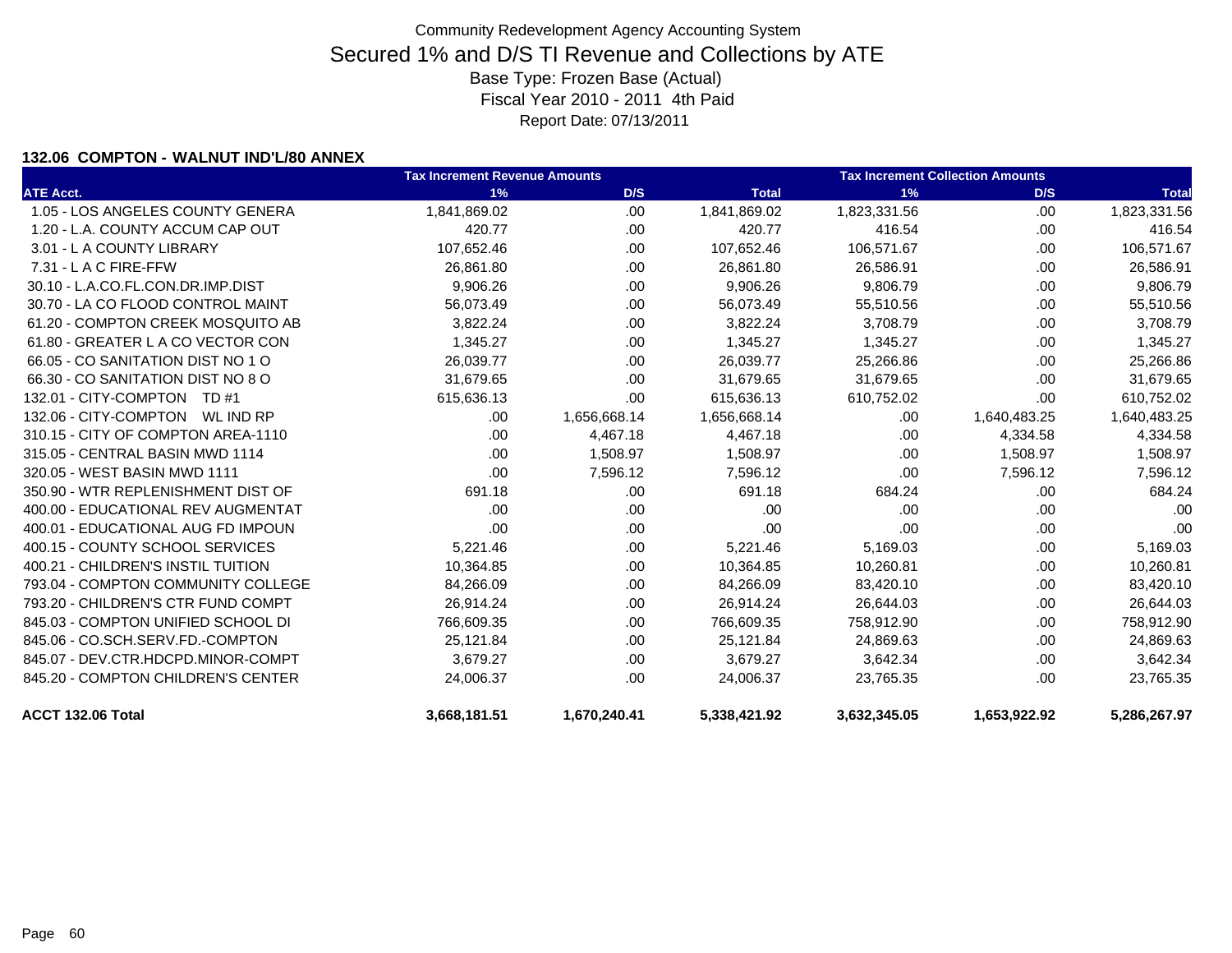### **132.07 COMPTON - COMPTON RP AREA**

|                                    | <b>Tax Increment Revenue Amounts</b> |              |              | <b>Tax Increment Collection Amounts</b> |              |              |
|------------------------------------|--------------------------------------|--------------|--------------|-----------------------------------------|--------------|--------------|
| <b>ATE Acct.</b>                   | 1%                                   | D/S          | <b>Total</b> | 1%                                      | D/S          | <b>Total</b> |
| 1.05 - LOS ANGELES COUNTY GENERA   | 1,763,300.45                         | .00          | 1,763,300.45 | 1,590,354.66                            | .00          | 1,590,354.66 |
| 1.20 - L.A. COUNTY ACCUM CAP OUT   | 398.57                               | .00          | 398.57       | 359.19                                  | .00          | 359.19       |
| 3.01 - L A COUNTY LIBRARY          | 101,939.05                           | .00          | 101,939.05   | 91,875.08                               | .00          | 91,875.08    |
| 7.30 - CONSOL, FIRE PRO.DIST.OF    | 6.05                                 | .00          | 6.05         | 6.05                                    | .00          | 6.05         |
| 7.31 - L A C FIRE-FFW              | 26,185.95                            | .00          | 26,185.95    | 23,619.63                               | .00          | 23,619.63    |
| 19.40 - CO LIGHTING MAINT DIST NO  | 1.61                                 | .00          | 1.61         | 1.61                                    | .00          | 1.61         |
| 30.10 - L.A.CO.FL.CON.DR.IMP.DIST  | 9,374.30                             | .00          | 9,374.30     | 8,448.19                                | .00          | 8,448.19     |
| 30.70 - LA CO FLOOD CONTROL MAINT  | 53,059.52                            | .00          | 53,059.52    | 47,817.67                               | .00          | 47,817.67    |
| 33.60 - FIRESTONE GARBAGE DISPOSA  | 2.86                                 | .00          | 2.86         | 2.86                                    | .00          | 2.86         |
| 61.20 - COMPTON CREEK MOSQUITO AB  | 10,025.48                            | .00          | 10,025.48    | 9,102.83                                | .00          | 9,102.83     |
| 61.80 - GREATER L A CO VECTOR CON  | 140.31                               | .00          | 140.31       | 115.97                                  | .00          | 115.97       |
| 66.05 - CO SANITATION DIST NO 1 O  | 68,830.51                            | .00          | 68,830.51    | 61,886.30                               | .00          | 61,886.30    |
| 66.10 - CO SANITATION DIST NO 2 O  | 310.35                               | .00          | 310.35       | 310.23                                  | .00          | 310.23       |
| 66.30 - CO SANITATION DIST NO 8 O  | 2,278.86                             | .00          | 2,278.86     | 2,121.70                                | .00          | 2,121.70     |
| 132.01 - CITY-COMPTON TD #1        | 467,080.46                           | .00          | 467,080.46   | 421,502.79                              | .00          | 421,502.79   |
| 132.07 - CITY COMPTON TD #1 RP ARE | .00                                  | 1,535,374.93 | 1,535,374.93 | .00                                     | 1,384,561.95 | 1,384,561.95 |
| 310.15 - CITY OF COMPTON AREA-1110 | .00                                  | 11,244.74    | 11,244.74    | .00                                     | 10,187.21    | 10,187.21    |
| 315.05 - CENTRAL BASIN MWD 1114    | .00                                  | 1,330.86     | 1,330.86     | .00                                     | 1,152.85     | 1,152.85     |
| 350.90 - WTR REPLENISHMENT DIST OF | 654.69                               | .00          | 654.69       | 590.07                                  | .00          | 590.07       |
| 400.00 - EDUCATIONAL REV AUGMENTAT | .00                                  | .00          | .00          | .00                                     | .00          | .00          |
| 400.01 - EDUCATIONAL AUG FD IMPOUN | .00                                  | .00          | .00          | .00                                     | .00          | .00.         |
| 400.15 - COUNTY SCHOOL SERVICES    | 4,944.89                             | .00          | 4,944.89     | 4,456.71                                | .00          | 4,456.71     |
| 400.21 - CHILDREN'S INSTIL TUITION | 9,813.98                             | .00          | 9,813.98     | 8,845.06                                | .00          | 8,845.06     |
| 793.04 - COMPTON COMMUNITY COLLEGE | 79,793.28                            | .00          | 79,793.28    | 71,915.65                               | .00          | 71,915.65    |
| 793.20 - CHILDREN'S CTR FUND COMPT | 25,486.17                            | .00          | 25,486.17    | 22,970.02                               | .00          | 22,970.02    |
| 845.03 - COMPTON UNIFIED SCHOOL DI | 724,363.52                           | .00          | 724,363.52   | 652,696.54                              | .00          | 652,696.54   |
| 845.06 - CO.SCH.SERV.FD.-COMPTON   | 23,737.18                            | .00          | 23,737.18    | 21,388.64                               | .00          | 21,388.64    |
| 845.07 - DEV.CTR.HDCPD.MINOR-COMPT | 3,476.87                             | .00          | 3,476.87     | 3,132.88                                | .00          | 3,132.88     |
| 845.20 - COMPTON CHILDREN'S CENTER | 22,683.89                            | .00          | 22,683.89    | 20,439.66                               | .00          | 20,439.66    |
| 907.03 - PARAMOUNT UNIFIED SCHOOL  | 1,627.36                             | .00          | 1,627.36     | 1,627.36                                | .00.         | 1,627.36     |
| 907.06 - CO.SCH.SERV.FD.- PARAMOUN | 87.94                                | .00          | 87.94        | 87.94                                   | .00          | 87.94        |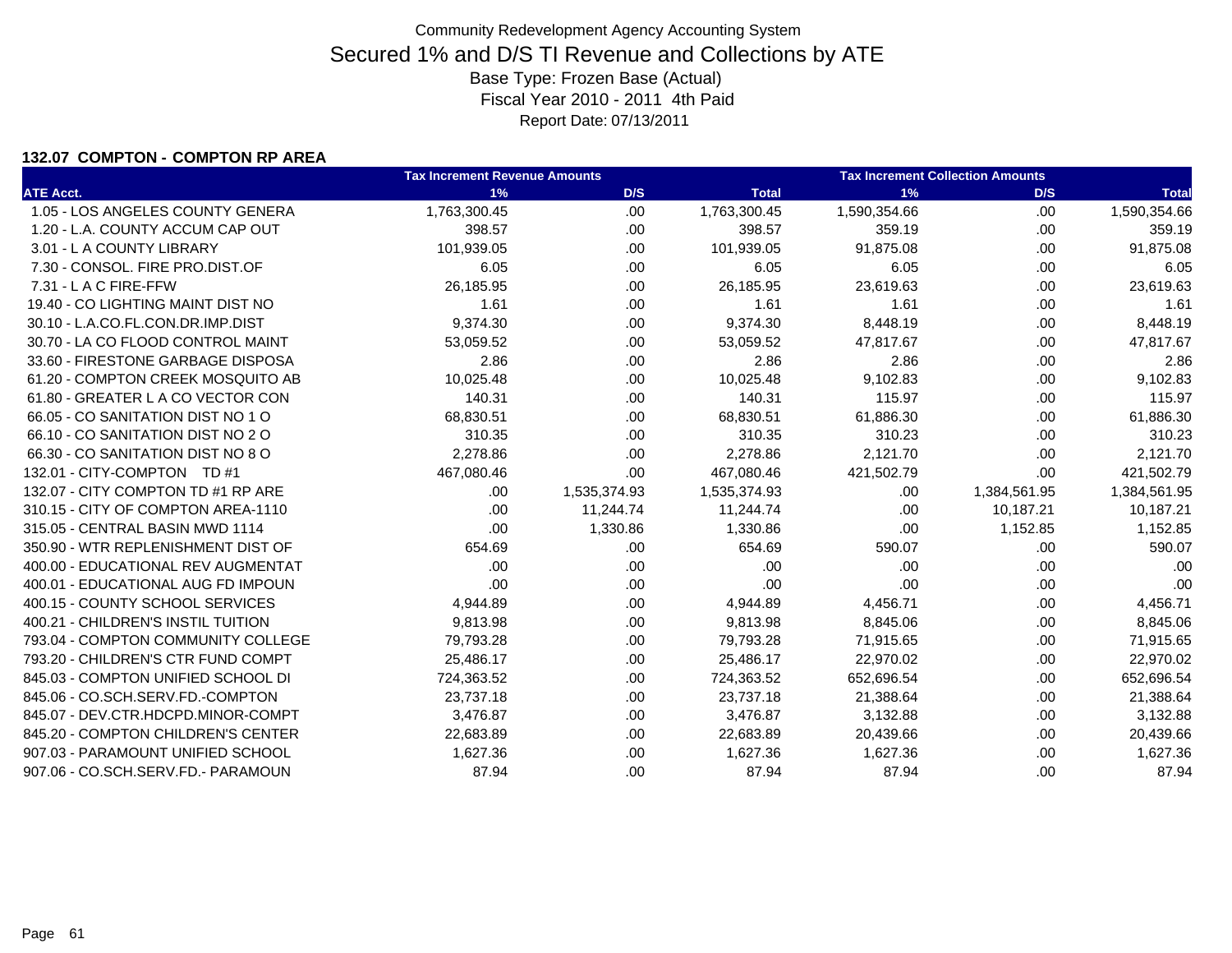### **132.07 COMPTON - COMPTON RP AREA**

| <b>ATE Acct.</b>                   | <b>Tax Increment Revenue Amounts</b> |              | <b>Tax Increment Collection Amounts A</b> |              |              |              |
|------------------------------------|--------------------------------------|--------------|-------------------------------------------|--------------|--------------|--------------|
|                                    | 1%                                   | D/S          | Total                                     | 1%           | D/S          | <b>Total</b> |
| 907.07 - DEV.CTR.HDCPD.MINOR-PARAM | 10.81                                | .00          | 10.81                                     | 10.81        | .00          | 10.81        |
| ACCT 132.07 Total                  | 3.399.614.91                         | 1,547,950.53 | 4.947.565.44                              | 3,065,686.10 | 1.395.902.01 | 4,461,588.11 |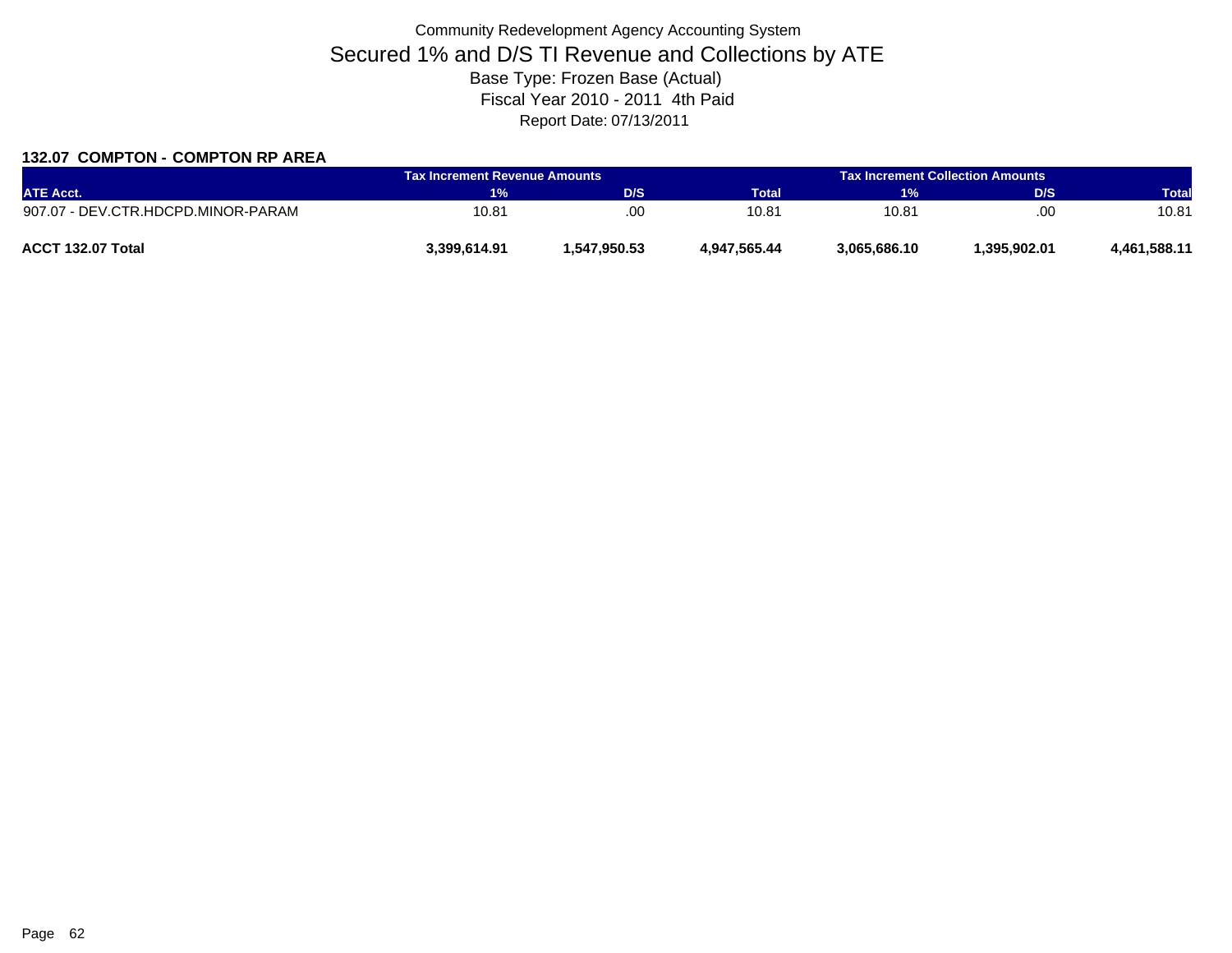### **136.06 COVINA - PROJECT # 1**

|                                    | <b>Tax Increment Revenue Amounts</b> |           | <b>Tax Increment Collection Amounts</b> |              |           |              |
|------------------------------------|--------------------------------------|-----------|-----------------------------------------|--------------|-----------|--------------|
| <b>ATE Acct.</b>                   | 1%                                   | D/S       | <b>Total</b>                            | 1%           | D/S       | <b>Total</b> |
| 1.05 - LOS ANGELES COUNTY GENERA   | 3,243,285.28                         | .00       | 3,243,285.28                            | 3,199,798.57 | .00.      | 3,199,798.57 |
| 1.20 - L.A. COUNTY ACCUM CAP OUT   | 740.10                               | .00       | 740.10                                  | 730.18       | .00.      | 730.18       |
| 7.31 - L A C FIRE-FFW              | 48,262.60                            | .00.      | 48,262.60                               | 47,615.73    | .00.      | 47,615.73    |
| 30.10 - L.A.CO.FL.CON.DR.IMP.DIST  | 17,411.86                            | .00       | 17,411.86                               | 17,178.53    | .00       | 17,178.53    |
| 30.70 - LA CO FLOOD CONTROL MAINT  | 98,521.44                            | .00       | 98,521.44                               | 97,200.81    | .00.      | 97,200.81    |
| 66.85 - CO SANIT DIST NO 22 OPERA  | 104,270.74                           | .00       | 104,270.74                              | 102,817.57   | .00       | 102,817.57   |
| 136.01 - CITY-COVINA TD #1         | 1,264,001.60                         | .00       | 1,264,001.60                            | 1,247,049.54 | .00.      | 1,247,049.54 |
| 330.10 - THREE VY MWD-1112         | .00                                  | 4,243.75  | 4,243.75                                | .00.         | 4,112.60  | 4,112.60     |
| 337.05 - ORIG AREA UP S G VY MWD 1 | .00                                  | 18,806.70 | 18,806.70                               | .00          | 18,628.57 | 18,628.57    |
| 365.05 - THREE VALLEY MWD ORIG ARE | 6,907.36                             | .00.      | 6,907.36                                | 6,695.24     | .00.      | 6,695.24     |
| 368.05 - UPPER SAN GAB. VY. MUN. W | 4,479.42                             | .00.      | 4,479.42                                | 4,436.95     | .00       | 4,436.95     |
| 400.00 - EDUCATIONAL REV AUGMENTAT | .00                                  | .00.      | .00                                     | .00          | .00.      | .00          |
| 400.01 - EDUCATIONAL AUG FD IMPOUN | .00                                  | .00.      | .00                                     | .00          | .00.      | .00          |
| 400.15 - COUNTY SCHOOL SERVICES    | 9,178.44                             | .00.      | 9,178.44                                | 9,055.45     | .00.      | 9,055.45     |
| 400.21 - CHILDREN'S INSTIL TUITION | 18,216.03                            | .00.      | 18,216.03                               | 17,971.94    | .00       | 17,971.94    |
| 791.04 - CITRUS COMMUNITY COLLEGE  | 11,586.91                            | .00       | 11,586.91                               | 11,586.91    | .00.      | 11,586.91    |
| 791.20 - CHILDREN'S CTR FUND CITRU | 302.20                               | .00       | 302.20                                  | 302.20       | .00       | 302.20       |
| 809.04 - MT.SAN ANTONIO COMMUNITY  | 182,457.35                           | .00.      | 182,457.35                              | 179,822.90   | .00.      | 179,822.90   |
| 809.20 - MT SAN ANTONIO CHILDRENS  | 1,761.15                             | .00       | 1,761.15                                | 1,735.72     | .00.      | 1,735.72     |
| 818.03 - AZUSA UNIFIED SCHOOL DIST | 91,221.68                            | .00       | 91,221.68                               | 91,221.68    | .00.      | 91,221.68    |
| 818.06 - CO.SCH.SERV.FD.- AZUSA    | 3,954.36                             | .00       | 3,954.36                                | 3,954.36     | .00.      | 3,954.36     |
| 818.07 - DEV.CTR.HDCPD.MINOR-AZUSA | 461.19                               | .00.      | 461.19                                  | 461.19       | .00.      | 461.19       |
| 840.03 - CHARTER OAK UNIF SCHOOL D | 1,973.57                             | .00       | 1,973.57                                | 1,973.57     | .00       | 1,973.57     |
| 840.06 - CO.SCH.SERV.FD.- CHARTER  | 77.41                                | .00.      | 77.41                                   | 77.41        | .00.      | 77.41        |
| 840.07 - DEV.CTR.HDCPD.MINOR-CHART | 8.58                                 | .00.      | 8.58                                    | 8.58         | .00.      | 8.58         |
| 847.03 - COVINA-VALLEY UNIFIED SCH | 1,063,770.74                         | .00.      | 1,063,770.74                            | 1,048,389.15 | .00.      | 1,048,389.15 |
| 847.06 - CO.SCH.SERV.FD.- COVINA-V | 46,611.73                            | .00.      | 46,611.73                               | 45,937.75    | .00.      | 45,937.75    |
| 847.07 - DEV.CTR.HDCPD.MINOR-COVIN | 5,249.93                             | .00.      | 5,249.93                                | 5,174.02     | .00.      | 5,174.02     |
| 847.20 - COVINA-VALLEY CHILDREN,S  | 5,139.69                             | .00.      | 5,139.69                                | 5,065.38     | .00.      | 5,065.38     |
| ACCT 136.06 Total                  | 6,229,851.36                         | 23,050.45 | 6,252,901.81                            | 6,146,261.33 | 22,741.17 | 6,169,002.50 |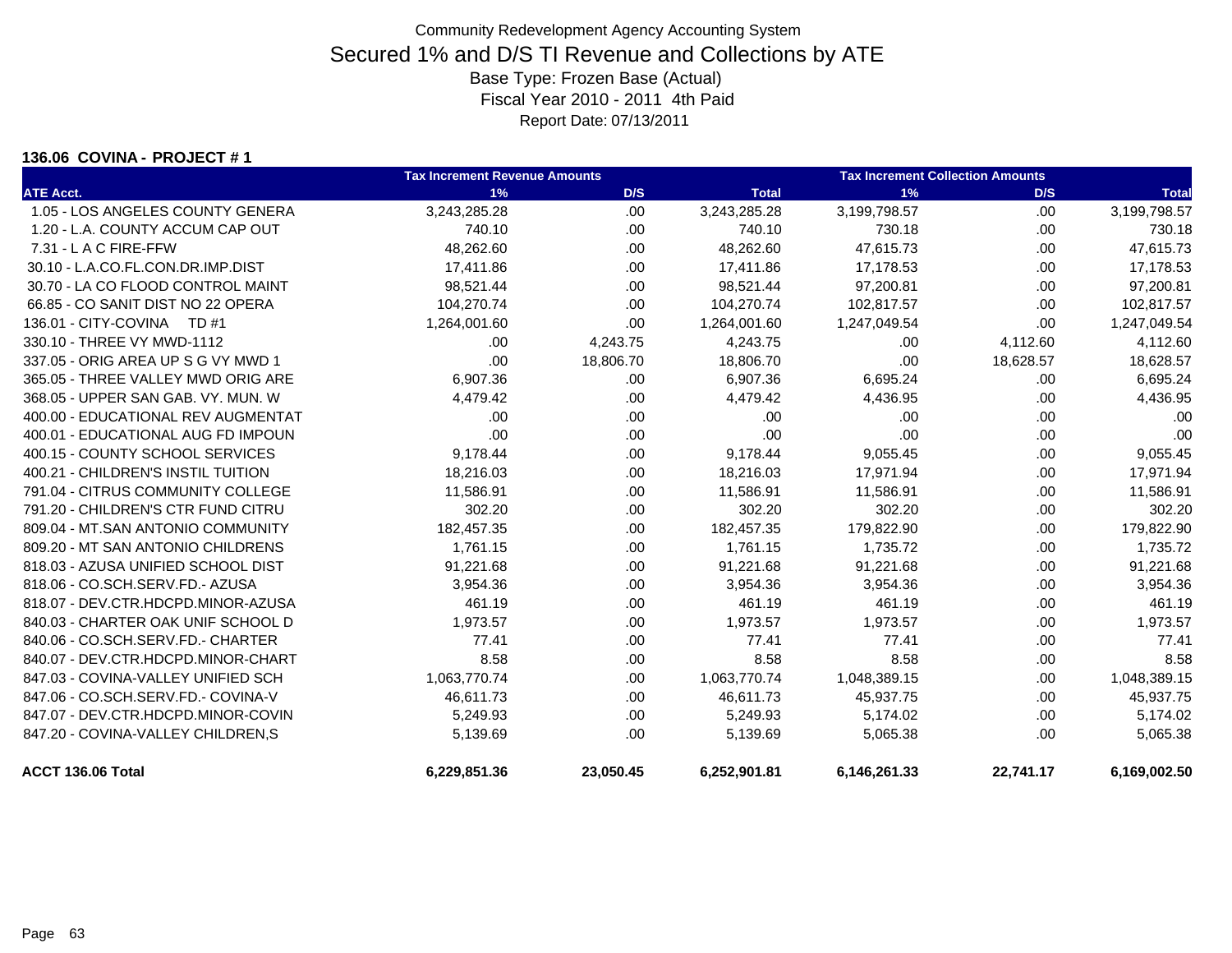### **136.08 COVINA - PROJECT # 2**

|                                    | <b>Tax Increment Revenue Amounts</b> |          |              | <b>Tax Increment Collection Amounts</b> |          |              |
|------------------------------------|--------------------------------------|----------|--------------|-----------------------------------------|----------|--------------|
| <b>ATE Acct.</b>                   | 1%                                   | D/S      | <b>Total</b> | 1%                                      | D/S      | <b>Total</b> |
| 1.05 - LOS ANGELES COUNTY GENERA   | 515,102.44                           | .00      | 515,102.44   | 504,740.83                              | .00.     | 504,740.83   |
| 1.20 - L.A. COUNTY ACCUM CAP OUT   | 117.45                               | .00.     | 117.45       | 115.08                                  | .00      | 115.08       |
| $7.31 - L$ A C FIRE-FFW            | 7,562.73                             | .00      | 7,562.73     | 7,409.38                                | .00      | 7,409.38     |
| 30.10 - L.A.CO.FL.CON.DR.IMP.DIST  | 2,763.20                             | .00      | 2,763.20     | 2,707.61                                | .00      | 2,707.61     |
| 30.70 - LA CO FLOOD CONTROL MAINT  | 15,640.06                            | .00      | 15,640.06    | 15,325.41                               | .00      | 15,325.41    |
| 66.85 - CO SANIT DIST NO 22 OPERA  | 17,477.64                            | .00      | 17,477.64    | 17,126.02                               | .00      | 17,126.02    |
| 136.01 - CITY-COVINA TD #1         | 200.760.37                           | .00      | 200,760.37   | 196.721.47                              | .00      | 196,721.47   |
| 330.10 - THREE VY MWD-1112         | .00                                  | 1,735.29 | 1,735.29     | .00                                     | 1,720.28 | 1,720.28     |
| 337.05 - ORIG AREA UP S G VY MWD 1 | .00                                  | 2,015.59 | 2,015.59     | .00                                     | 1,956.23 | 1,956.23     |
| 365.05 - THREE VALLEY MWD ORIG ARE | 2,664.18                             | .00.     | 2,664.18     | 2,641.14                                | .00      | 2,641.14     |
| 368.05 - UPPER SAN GAB, VY, MUN, W | 480.74                               | .00.     | 480.74       | 466.58                                  | .00.     | 466.58       |
| 400.00 - EDUCATIONAL REV AUGMENTAT | .00                                  | .00.     | .00          | .00                                     | .00      | .00          |
| 400.01 - EDUCATIONAL AUG FD IMPOUN | .00                                  | .00.     | .00          | .00                                     | .00      | .00          |
| 400.15 - COUNTY SCHOOL SERVICES    | 1,456.59                             | .00      | 1,456.59     | 1,427.28                                | .00      | 1,427.28     |
| 400.21 - CHILDREN'S INSTIL TUITION | 2,890.81                             | .00.     | 2,890.81     | 2,832.65                                | .00      | 2,832.65     |
| 809.04 - MT.SAN ANTONIO COMMUNITY  | 31,199.21                            | .00      | 31,199.21    | 30,571.55                               | .00      | 30,571.55    |
| 809.20 - MT SAN ANTONIO CHILDRENS  | 301.15                               | .00      | 301.15       | 295.09                                  | .00      | 295.09       |
| 840.03 - CHARTER OAK UNIF SCHOOL D | 105,007.36                           | .00.     | 105,007.36   | 104,099.17                              | .00      | 104,099.17   |
| 840.06 - CO.SCH.SERV.FD.- CHARTER  | 4,117.15                             | .00      | 4,117.15     | 4,081.54                                | .00      | 4,081.54     |
| 840.07 - DEV.CTR.HDCPD.MINOR-CHART | 456.91                               | .00.     | 456.91       | 452.96                                  | .00      | 452.96       |
| 847.03 - COVINA-VALLEY UNIFIED SCH | 100,445.80                           | .00.     | 100,445.80   | 97,487.81                               | .00      | 97,487.81    |
| 847.06 - CO.SCH.SERV.FD.- COVINA-V | 4,401.27                             | .00      | 4,401.27     | 4,271.66                                | .00      | 4,271.66     |
| 847.07 - DEV.CTR.HDCPD.MINOR-COVIN | 495.73                               | .00      | 495.73       | 481.13                                  | .00      | 481.13       |
| 847.20 - COVINA-VALLEY CHILDREN, S | 485.31                               | .00      | 485.31       | 471.02                                  | .00.     | 471.02       |
| ACCT 136.08 Total                  | 1,013,826.10                         | 3,750.88 | 1,017,576.98 | 993,725.38                              | 3,676.51 | 997,401.89   |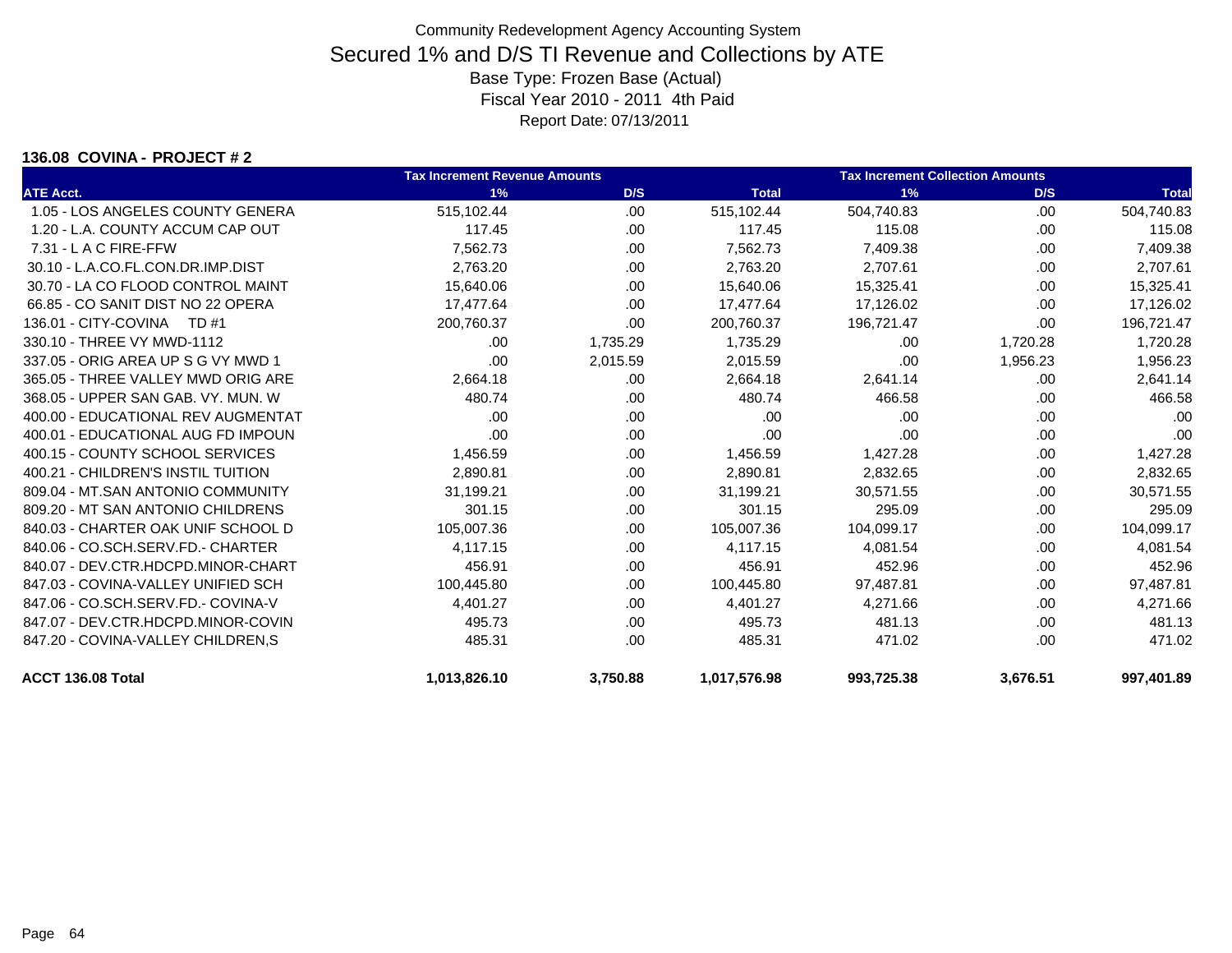### **136.09 COVINA - PROJECT # 2 88 ANNEX**

|                                          | <b>Tax Increment Revenue Amounts</b> |           |              | <b>Tax Increment Collection Amounts</b> |           |              |
|------------------------------------------|--------------------------------------|-----------|--------------|-----------------------------------------|-----------|--------------|
| <b>ATE Acct.</b>                         | 1%                                   | D/S       | <b>Total</b> | 1%                                      | D/S       | <b>Total</b> |
| 1.05 - LOS ANGELES COUNTY GENERA         | 211,970.26                           | .00       | 211,970.26   | 182,249.30                              | .00.      | 182,249.30   |
| 1.20 - L.A. COUNTY ACCUM CAP OUT         | 48.33                                | .00       | 48.33        | 41.56                                   | .00       | 41.56        |
| $7.31 - L$ A C FIRE-FFW                  | 3,148.31                             | .00.      | 3,148.31     | 2,706.21                                | .00       | 2,706.21     |
| 30.10 - L.A.CO.FL.CON.DR.IMP.DIST        | 1,137.28                             | .00       | 1,137.28     | 977.81                                  | .00       | 977.81       |
| 30.70 - LA CO FLOOD CONTROL MAINT        | 6,437.13                             | .00.      | 6,437.13     | 5,534.54                                | .00       | 5,534.54     |
| 66.85 - CO SANIT DIST NO 22 OPERA        | 7,193.44                             | .00       | 7,193.44     | 6,184.80                                | .00       | 6,184.80     |
| 136.01 - CITY-COVINA<br>TD #1            | 82,628.96                            | .00.      | 82,628.96    | 71,043.05                               | .00.      | 71,043.05    |
| 136.41 - CITY-COVINA<br><b>VEHICLE P</b> | 1,916.42                             | 14,715.85 | 16,632.27    | 1,807.98                                | 13,959.79 | 15,767.77    |
| 337.05 - ORIG AREA UP S G VY MWD 1       | .00                                  | 1,511.76  | 1,511.76     | .00                                     | 1,300.38  | 1,300.38     |
| 368.05 - UPPER SAN GAB, VY, MUN, W       | 358.83                               | .00       | 358.83       | 308.51                                  | .00       | 308.51       |
| 400.00 - EDUCATIONAL REV AUGMENTAT       | .00.                                 | .00       | .00          | .00                                     | .00       | .00          |
| 400.01 - EDUCATIONAL AUG FD IMPOUN       | .00                                  | .00       | .00          | .00                                     | .00       | .00          |
| 400.15 - COUNTY SCHOOL SERVICES          | 599.50                               | .00       | 599.50       | 515.44                                  | .00       | 515.44       |
| 400.21 - CHILDREN'S INSTIL TUITION       | 1,189.79                             | .00       | 1,189.79     | 1,022.97                                | .00       | 1,022.97     |
| 809.04 - MT.SAN ANTONIO COMMUNITY        | 12,840.98                            | .00.      | 12,840.98    | 11,040.46                               | .00       | 11,040.46    |
| 809.20 - MT SAN ANTONIO CHILDRENS        | 123.95                               | .00       | 123.95       | 106.57                                  | .00       | 106.57       |
| 847.03 - COVINA-VALLEY UNIFIED SCH       | 74,974.07                            | .00.      | 74,974.07    | 64,461.50                               | .00       | 64,461.50    |
| 847.06 - CO.SCH.SERV.FD.- COVINA-V       | 3,285.17                             | .00       | 3,285.17     | 2,824.53                                | .00       | 2,824.53     |
| 847.07 - DEV.CTR.HDCPD.MINOR-COVIN       | 370.02                               | .00       | 370.02       | 318.14                                  | .00.      | 318.14       |
| 847.20 - COVINA-VALLEY CHILDREN, S       | 362.25                               | .00.      | 362.25       | 311.45                                  | .00       | 311.45       |
| ACCT 136.09 Total                        | 408,584.69                           | 16,227.61 | 424,812.30   | 351,454.82                              | 15,260.17 | 366,714.99   |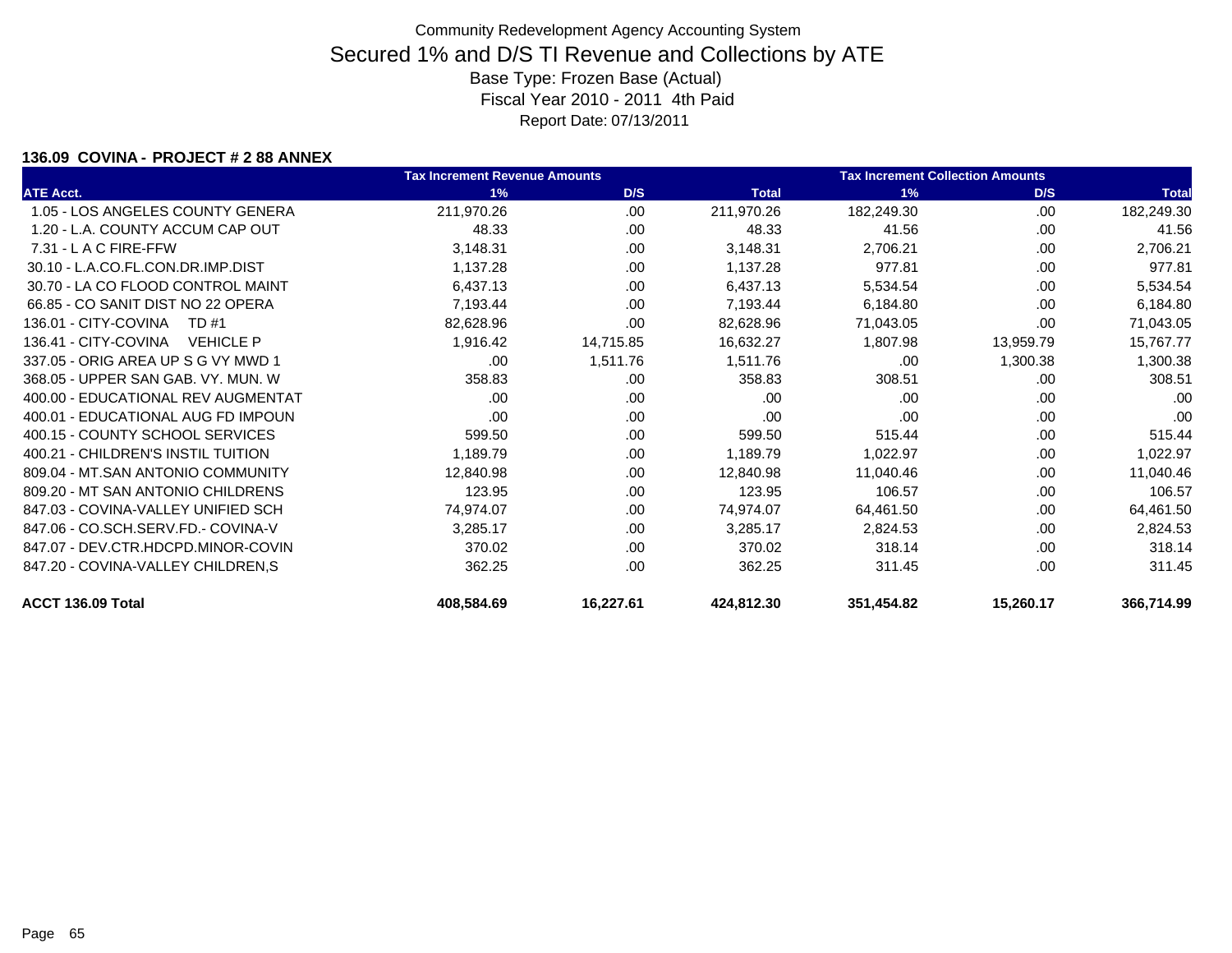### **138.02 CUDAHY - COMMERCIAL IND'L**

|                                    | <b>Tax Increment Revenue Amounts</b> |          |              | <b>Tax Increment Collection Amounts</b> |          |              |
|------------------------------------|--------------------------------------|----------|--------------|-----------------------------------------|----------|--------------|
| <b>ATE Acct.</b>                   | 1%                                   | D/S      | <b>Total</b> | 1%                                      | D/S      | <b>Total</b> |
| 1.05 - LOS ANGELES COUNTY GENERA   | 505,255.25                           | .00      | 505,255.25   | 484,133.37                              | .00      | 484,133.37   |
| 1.20 - L.A. COUNTY ACCUM CAP OUT   | 133.01                               | .00      | 133.01       | 127.44                                  | .00      | 127.44       |
| 3.01 - L A COUNTY LIBRARY          | 34,016.55                            | .00.     | 34,016.55    | 32,594.50                               | .00      | 32,594.50    |
| 7.30 - CONSOL. FIRE PRO.DIST.OF    | 204,575.99                           | .00      | 204,575.99   | 196,023.72                              | .00      | 196,023.72   |
| $7.31 - L$ A C FIRE-FFW            | 8,392.24                             | .00.     | 8,392.24     | 8,041.43                                | .00      | 8,041.43     |
| 30.10 - L.A.CO.FL.CON.DR.IMP.DIST  | 3,130.30                             | .00      | 3,130.30     | 2,999.43                                | .00      | 2,999.43     |
| 30.70 - LA CO FLOOD CONTROL MAINT  | 17,717.68                            | .00      | 17,717.68    | 16,977.00                               | .00      | 16,977.00    |
| 61.80 - GREATER L A CO VECTOR CON  | 642.62                               | .00.     | 642.62       | 615.76                                  | .00.     | 615.76       |
| 66.05 - CO SANITATION DIST NO 1 O  | 24,326.52                            | .00      | 24,326.52    | 23,309.55                               | .00      | 23,309.55    |
| 138.01 - CITY-CUDAHY<br>TD #1      | 78,453.40                            | .00.     | 78,453.40    | 75,173.02                               | .00      | 75,173.02    |
| 138.60 - CITY-CUDAHY<br>LT DIST Z  | 303.09                               | .00.     | 303.09       | 233.69                                  | .00      | 233.69       |
| 138.61 - CITY-CUDAHY<br>LT DIST Z  | 6,773.69                             | .00.     | 6,773.69     | 6,541.06                                | .00      | 6,541.06     |
| 138.62 - CITY-CUDAHY<br>LT DIST Z  | 1.771.72                             | .00.     | 1,771.72     | 1,694.42                                | .00.     | 1,694.42     |
| 315.05 - CENTRAL BASIN MWD 1114    | .00.                                 | 4,403.04 | 4,403.04     | .00                                     | 4,218.75 | 4,218.75     |
| 350.90 - WTR REPLENISHMENT DIST OF | 218.46                               | .00      | 218.46       | 209.33                                  | .00      | 209.33       |
| 400.00 - EDUCATIONAL REV AUGMENTAT | .00                                  | .00.     | .00          | .00                                     | .00      | .00          |
| 400.01 - EDUCATIONAL AUG FD IMPOUN | .00                                  | .00      | .00          | .00                                     | .00      | .00          |
| 400.15 - COUNTY SCHOOL SERVICES    | 1,650.09                             | .00      | 1,650.09     | 1,581.11                                | .00      | 1,581.11     |
| 400.21 - CHILDREN'S INSTIL TUITION | 3,274.82                             | .00.     | 3,274.82     | 3,137.91                                | .00      | 3,137.91     |
| 805.04 - L.A.CITY COMMUNITY COLLEG | 35,214.61                            | .00.     | 35,214.61    | 33,742.46                               | .00      | 33,742.46    |
| 805.20 - L.A.COMM.COLL.CHILDREN'S  | 364.14                               | .00.     | 364.14       | 348.91                                  | .00      | 348.91       |
| 887.03 - LOS ANGELES UNIFIED SCHOO | 259,264.82                           | .00      | 259,264.82   | 248,426.19                              | .00      | 248,426.19   |
| 887.06 - CO.SCH.SERV.FD.- LOS ANGE | 14.49                                | .00      | 14.49        | 13.89                                   | .00      | 13.89        |
| 887.07 - DEV. CTR. HDCPD MINOR-L A | 1,462.37                             | .00.     | 1,462.37     | 1,401.24                                | .00      | 1,401.24     |
| 887.20 - LOS ANGELES CHILDRENS CEN | 4,254.13                             | .00      | 4,254.13     | 4,076.29                                | .00      | 4,076.29     |
| ACCT 138.02 Total                  | 1,191,209.99                         | 4,403.04 | 1,195,613.03 | 1,141,401.72                            | 4,218.75 | 1,145,620.47 |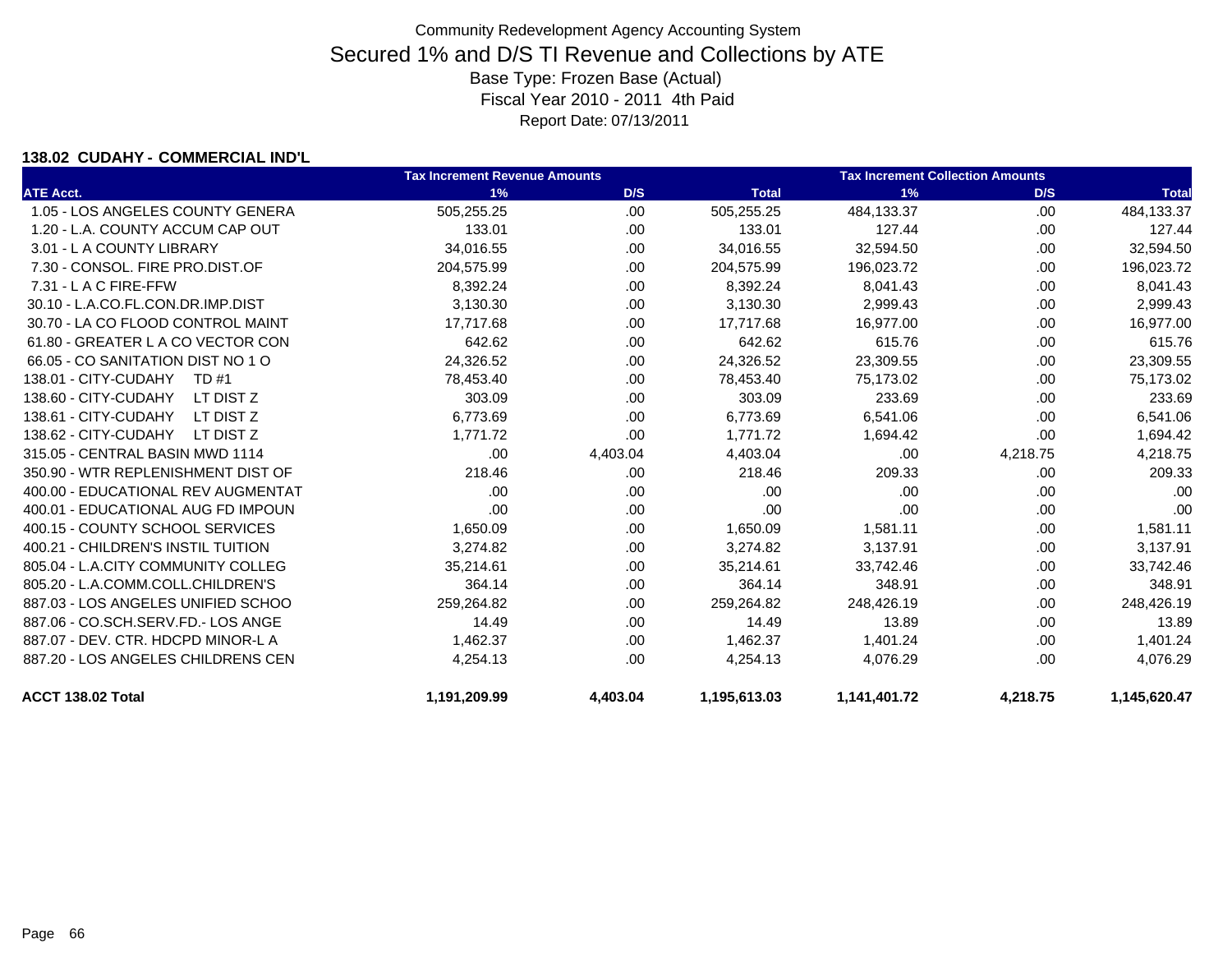### **138.03 CUDAHY - COMM'L IND'L/82 ANNEX**

|                                    | <b>Tax Increment Revenue Amounts</b> |          |              | <b>Tax Increment Collection Amounts</b> |          |              |
|------------------------------------|--------------------------------------|----------|--------------|-----------------------------------------|----------|--------------|
| <b>ATE Acct.</b>                   | 1%                                   | D/S      | <b>Total</b> | 1%                                      | D/S      | <b>Total</b> |
| 1.05 - LOS ANGELES COUNTY GENERA   | 308.081.72                           | .00      | 308,081.72   | 294,963.49                              | .00.     | 294,963.49   |
| 1.20 - L.A. COUNTY ACCUM CAP OUT   | 81.15                                | .00      | 81.15        | 77.70                                   | .00.     | 77.70        |
| 3.01 - L A COUNTY LIBRARY          | 20,748.84                            | .00      | 20,748.84    | 19,864.89                               | .00.     | 19,864.89    |
| 7.30 - CONSOL, FIRE PRO.DIST.OF    | 124,784.02                           | .00      | 124,784.02   | 119,467.82                              | .00      | 119,467.82   |
| $7.31 - L$ A C FIRE-FFW            | 5,112.04                             | .00      | 5,112.04     | 4,894.71                                | .00.     | 4,894.71     |
| 30.10 - L.A.CO.FL.CON.DR.IMP.DIST  | 1,909.37                             | .00      | 1,909.37     | 1,828.01                                | .00.     | 1,828.01     |
| 30.70 - LA CO FLOOD CONTROL MAINT  | 10,807.18                            | .00      | 10,807.18    | 10,346.76                               | .00      | 10,346.76    |
| 61.80 - GREATER L A CO VECTOR CON  | 391.99                               | .00      | 391.99       | 375.28                                  | .00.     | 375.28       |
| 66.05 - CO SANITATION DIST NO 1 O  | 14,838.27                            | .00      | 14,838.27    | 14,206.11                               | .00      | 14,206.11    |
| 138.01 - CITY-CUDAHY<br>TD #1      | 47,964.15                            | .00      | 47,964.15    | 45,913.24                               | .00      | 45,913.24    |
| 138.60 - CITY-CUDAHY<br>LT DIST Z  | 5,879.31                             | .00      | 5,879.31     | 5,496.72                                | .00.     | 5,496.72     |
| 138.62 - CITY-CUDAHY<br>LT DIST Z  | 1,196.88                             | .00.     | 1,196.88     | 1,164.36                                | .00.     | 1,164.36     |
| 315.05 - CENTRAL BASIN MWD 1114    | .00                                  | 2,694.60 | 2,694.60     | .00                                     | 2,579.38 | 2,579.38     |
| 350.90 - WTR REPLENISHMENT DIST OF | 133.27                               | .00      | 133.27       | 127.59                                  | .00      | 127.59       |
| 400.00 - EDUCATIONAL REV AUGMENTAT | .00                                  | .00      | .00          | .00                                     | .00      | .00          |
| 400.01 - EDUCATIONAL AUG FD IMPOUN | .00                                  | .00      | .00          | .00                                     | .00      | .00          |
| 400.15 - COUNTY SCHOOL SERVICES    | 1,006.47                             | .00      | 1,006.47     | 963.60                                  | .00.     | 963.60       |
| 400.21 - CHILDREN'S INSTIL TUITION | 1,997.52                             | .00      | 1,997.52     | 1,912.42                                | .00.     | 1,912.42     |
| 805.04 - L.A.CITY COMMUNITY COLLEG | 21,479.58                            | .00      | 21,479.58    | 20,564.48                               | .00.     | 20,564.48    |
| 805.20 - L.A.COMM.COLL.CHILDREN'S  | 222.11                               | .00      | 222.11       | 212.65                                  | .00.     | 212.65       |
| 887.03 - LOS ANGELES UNIFIED SCHOO | 158,141.90                           | .00      | 158,141.90   | 151,404.55                              | .00      | 151,404.55   |
| 887.06 - CO.SCH.SERV.FD.- LOS ANGE | 8.80                                 | .00      | 8.80         | 8.42                                    | .00      | 8.42         |
| 887.07 - DEV. CTR. HDCPD MINOR-L A | 891.99                               | .00      | 891.99       | 853.98                                  | .00      | 853.98       |
| 887.20 - LOS ANGELES CHILDRENS CEN | 2,594.87                             | .00      | 2,594.87     | 2,484.33                                | .00      | 2,484.33     |
| ACCT 138.03 Total                  | 728,271.43                           | 2,694.60 | 730,966.03   | 697,131.11                              | 2,579.38 | 699,710.49   |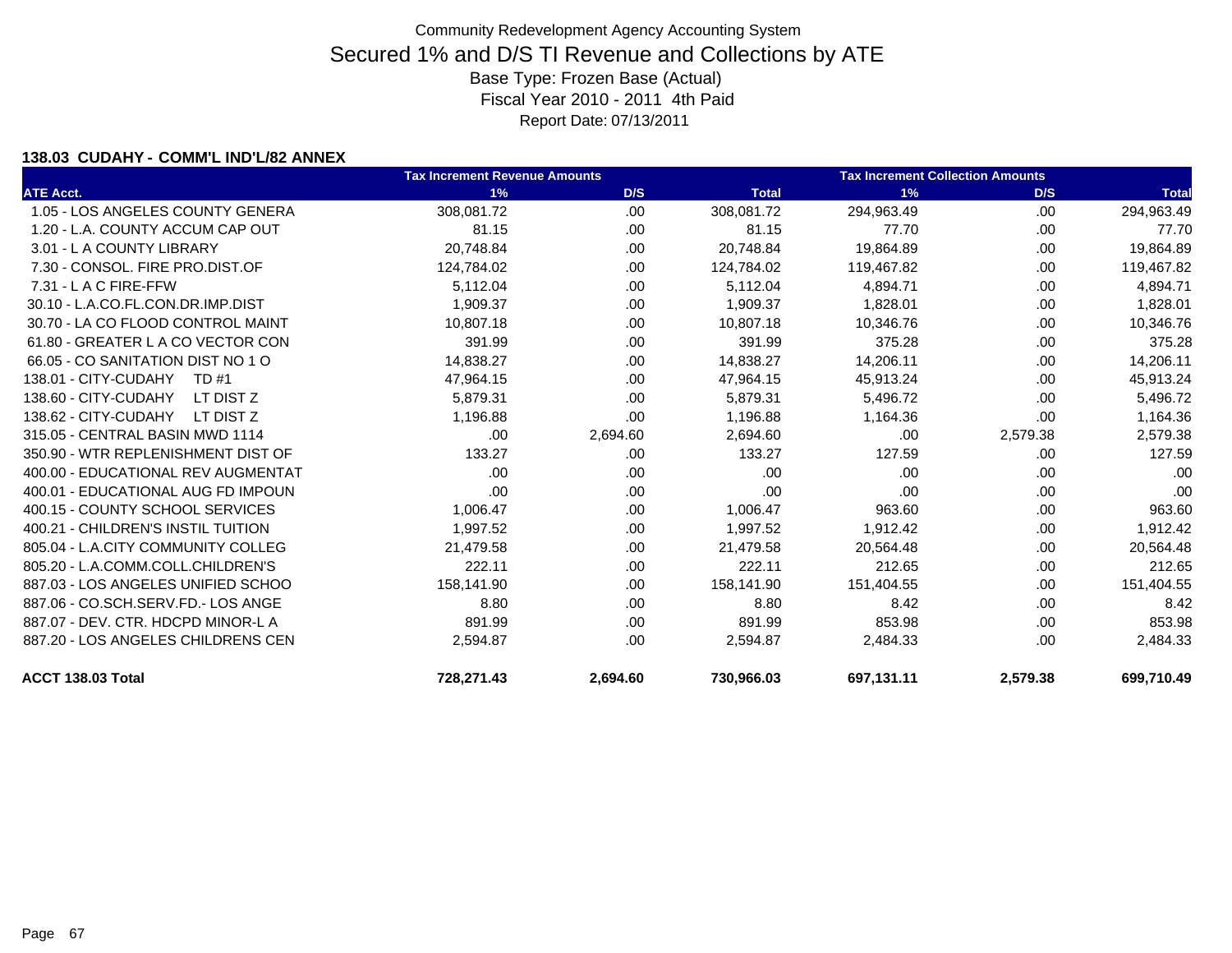### **138.04 CUDAHY - COMM'L IND'L/3RD AMEND.**

|                                    | <b>Tax Increment Revenue Amounts</b> |        |              | <b>Tax Increment Collection Amounts</b> |        |              |
|------------------------------------|--------------------------------------|--------|--------------|-----------------------------------------|--------|--------------|
| <b>ATE Acct.</b>                   | 1%                                   | D/S    | <b>Total</b> | 1%                                      | D/S    | <b>Total</b> |
| 1.05 - LOS ANGELES COUNTY GENERA   | 32,149.54                            | .00    | 32,149.54    | 31,231.08                               | .00    | 31,231.08    |
| 1.20 - L.A. COUNTY ACCUM CAP OUT   | 6.90                                 | .00    | 6.90         | 6.71                                    | .00    | 6.71         |
| 3.01 - L A COUNTY LIBRARY          | 1.764.06                             | .00    | 1,764.06     | 1,714.41                                | .00    | 1,714.41     |
| 7.30 - CONSOL, FIRE PRO.DIST.OF    | 10,996.74                            | .00    | 10.996.74    | 10.686.37                               | .00    | 10,686.37    |
| $7.31 - L$ A C FIRE-FFW            | 409.46                               | .00    | 409.46       | 398.00                                  | .00    | 398.00       |
| 30.10 - L.A.CO.FL.CON.DR.IMP.DIST  | 162.34                               | .00    | 162.34       | 157.77                                  | .00    | 157.77       |
| 30.70 - LA CO FLOOD CONTROL MAINT  | 921.12                               | .00    | 921.12       | 895.25                                  | .00    | 895.25       |
| 61.80 - GREATER L A CO VECTOR CON  | 33.33                                | .00    | 33.33        | 32.39                                   | .00    | 32.39        |
| 66.05 - CO SANITATION DIST NO 1 O  | 1,261.54                             | .00    | 1,261.54     | 1,226.03                                | .00    | 1,226.03     |
| 138.01 - CITY-CUDAHY<br>TD #1      | 4,481.81                             | .00    | 4,481.81     | 4,354.68                                | .00    | 4,354.68     |
| 138.62 - CITY-CUDAHY<br>LT DIST Z  | 9.28                                 | .00    | 9.28         | 9.28                                    | .00    | 9.28         |
| 315.05 - CENTRAL BASIN MWD 1114    | .00                                  | 251.78 | 251.78       | .00                                     | 244.64 | 244.64       |
| 350.90 - WTR REPLENISHMENT DIST OF | 11.33                                | .00    | 11.33        | 11.01                                   | .00    | 11.01        |
| 400.00 - EDUCATIONAL REV AUGMENTAT | .00.                                 | .00    | .00          | .00                                     | .00    | .00          |
| 400.01 - EDUCATIONAL AUG FD IMPOUN | .00.                                 | .00    | .00          | .00                                     | .00    | .00          |
| 400.15 - COUNTY SCHOOL SERVICES    | 85.57                                | .00    | 85.57        | 83.16                                   | .00    | 83.16        |
| 400.21 - CHILDREN'S INSTIL TUITION | 169.83                               | .00.   | 169.83       | 165.05                                  | .00    | 165.05       |
| 805.04 - L.A.CITY COMMUNITY COLLEG | 1,826.18                             | .00    | 1,826.18     | 1,774.78                                | .00    | 1,774.78     |
| 805.20 - L.A.COMM.COLL.CHILDREN'S  | 18.89                                | .00    | 18.89        | 18.36                                   | .00    | 18.36        |
| 887.03 - LOS ANGELES UNIFIED SCHOO | 13,445.15                            | .00    | 13,445.15    | 13,066.71                               | .00    | 13,066.71    |
| 887.06 - CO.SCH.SERV.FD.- LOS ANGE | .75                                  | .00    | .75          | .73                                     | .00    | .73          |
| 887.07 - DEV. CTR. HDCPD MINOR-L A | 75.83                                | .00.   | 75.83        | 73.70                                   | .00    | 73.70        |
| 887.20 - LOS ANGELES CHILDRENS CEN | 220.62                               | .00.   | 220.62       | 214.41                                  | .00    | 214.41       |
| ACCT 138.04 Total                  | 68,050.27                            | 251.78 | 68,302.05    | 66,119.88                               | 244.64 | 66,364.52    |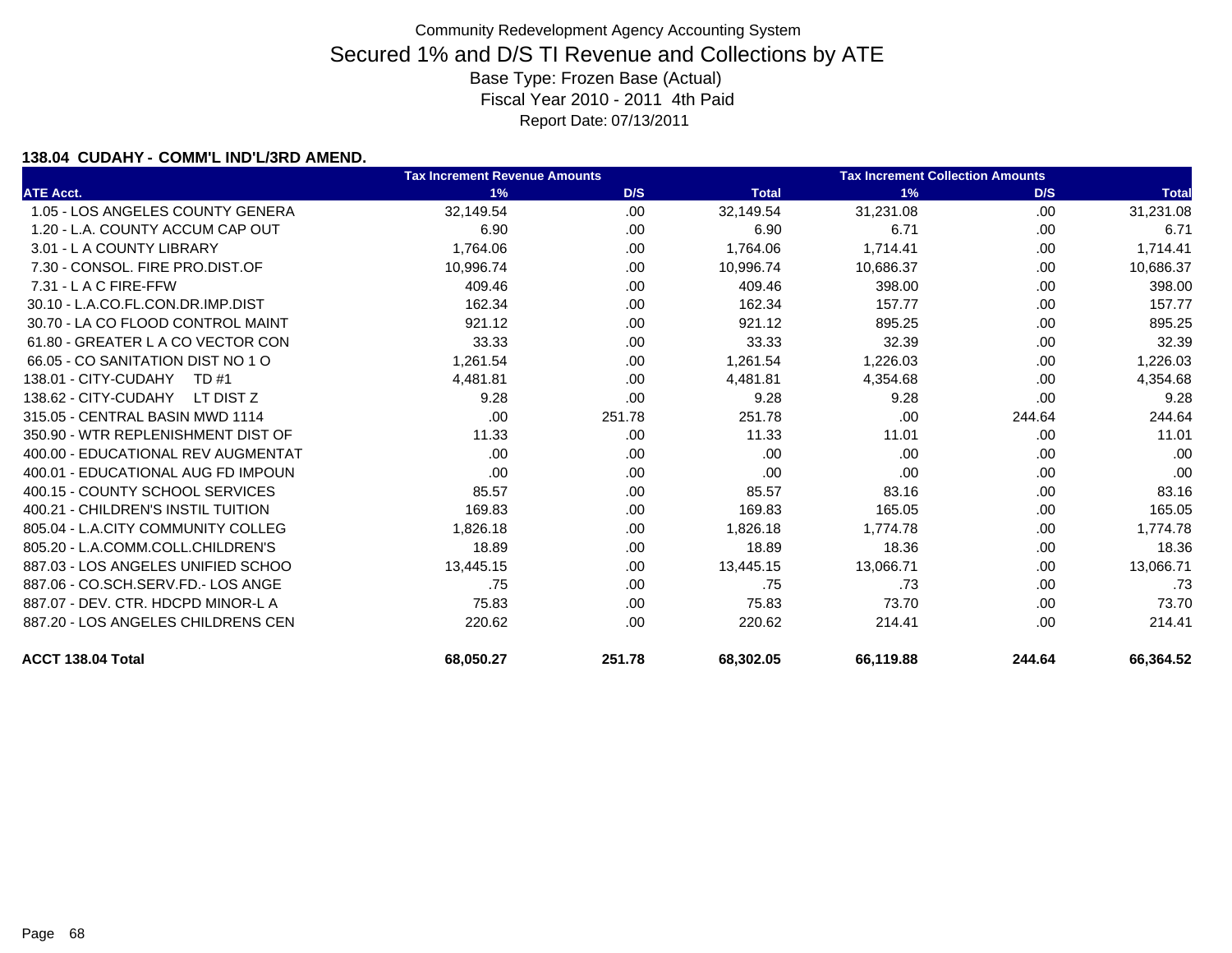### **138.05 CUDAHY - CITYWIDE RP**

|                                    | <b>Tax Increment Revenue Amounts</b> |          |              | <b>Tax Increment Collection Amounts</b> |          |              |
|------------------------------------|--------------------------------------|----------|--------------|-----------------------------------------|----------|--------------|
| <b>ATE Acct.</b>                   | 1%                                   | D/S      | <b>Total</b> | 1%                                      | D/S      | <b>Total</b> |
| 1.05 - LOS ANGELES COUNTY GENERA   | 666,809.44                           | .00.     | 666,809.44   | 641,429.19                              | .00.     | 641,429.19   |
| 1.20 - L.A. COUNTY ACCUM CAP OUT   | 177.10                               | .00      | 177.10       | 170.36                                  | .00      | 170.36       |
| 3.01 - L A COUNTY LIBRARY          | 45,289.90                            | .00      | 45,289.90    | 43,565.53                               | .00      | 43,565.53    |
| 7.30 - CONSOL, FIRE PRO.DIST.OF    | 272,374.41                           | .00.     | 272,374.41   | 262,003.99                              | .00.     | 262,003.99   |
| 7.31 - L A C FIRE-FFW              | 11,201.46                            | .00.     | 11,201.46    | 10,774.93                               | .00.     | 10,774.93    |
| 30.10 - L.A.CO.FL.CON.DR.IMP.DIST  | 4,167.67                             | .00.     | 4,167.67     | 4,008.99                                | .00.     | 4,008.99     |
| 30.70 - LA CO FLOOD CONTROL MAINT  | 23,589.58                            | .00      | 23,589.58    | 22,691.43                               | .00      | 22,691.43    |
| 61.80 - GREATER L A CO VECTOR CON  | 855.60                               | .00.     | 855.60       | 823.02                                  | .00      | 823.02       |
| 66.05 - CO SANITATION DIST NO 1 O  | 32.388.53                            | .00      | 32,388.53    | 31,155.36                               | .00      | 31,155.36    |
| 138.01 - CITY-CUDAHY<br>TD #1      | 110,681.40                           | .00      | 110,681.40   | 106,473.33                              | .00      | 106,473.33   |
| 138.60 - CITY-CUDAHY<br>LT DIST Z  | 2,564.15                             | .00.     | 2,564.15     | 2,551.27                                | .00.     | 2,551.27     |
| 138.62 - CITY-CUDAHY<br>LT DIST Z  | 4,028.47                             | .00      | 4,028.47     | 3,862.50                                | .00.     | 3,862.50     |
| 315.05 - CENTRAL BASIN MWD 1114    | .00                                  | 5,850.31 | 5,850.31     | .00                                     | 5,627.88 | 5,627.88     |
| 350.90 - WTR REPLENISHMENT DIST OF | 290.90                               | .00      | 290.90       | 279.83                                  | .00      | 279.83       |
| 400.00 - EDUCATIONAL REV AUGMENTAT | .00                                  | .00      | .00          | .00                                     | .00      | .00          |
| 400.01 - EDUCATIONAL AUG FD IMPOUN | .00                                  | .00      | .00          | .00                                     | .00      | .00          |
| 400.15 - COUNTY SCHOOL SERVICES    | 2,196.97                             | .00      | 2,196.97     | 2,113.32                                | .00      | 2,113.32     |
| 400.21 - CHILDREN'S INSTIL TUITION | 4,360.12                             | .00.     | 4,360.12     | 4,194.12                                | .00.     | 4,194.12     |
| 805.04 - L.A.CITY COMMUNITY COLLEG | 46,884.91                            | .00.     | 46,884.91    | 45,099.81                               | .00      | 45,099.81    |
| 805.20 - L.A.COMM.COLL.CHILDREN'S  | 484.82                               | .00      | 484.82       | 466.36                                  | .00      | 466.36       |
| 887.03 - LOS ANGELES UNIFIED SCHOO | 345,187.26                           | .00.     | 345,187.26   | 332,044.54                              | .00      | 332,044.54   |
| 887.06 - CO.SCH.SERV.FD.- LOS ANGE | 19.22                                | .00.     | 19.22        | 18.48                                   | .00      | 18.48        |
| 887.07 - DEV. CTR. HDCPD MINOR-L A | 1,946.95                             | .00      | 1,946.95     | 1,872.82                                | .00      | 1,872.82     |
| 887.20 - LOS ANGELES CHILDRENS CEN | 5,664.03                             | .00      | 5,664.03     | 5,448.38                                | .00      | 5,448.38     |
| ACCT 138.05 Total                  | 1,581,162.89                         | 5,850.31 | 1,587,013.20 | 1,521,047.56                            | 5,627.88 | 1,526,675.44 |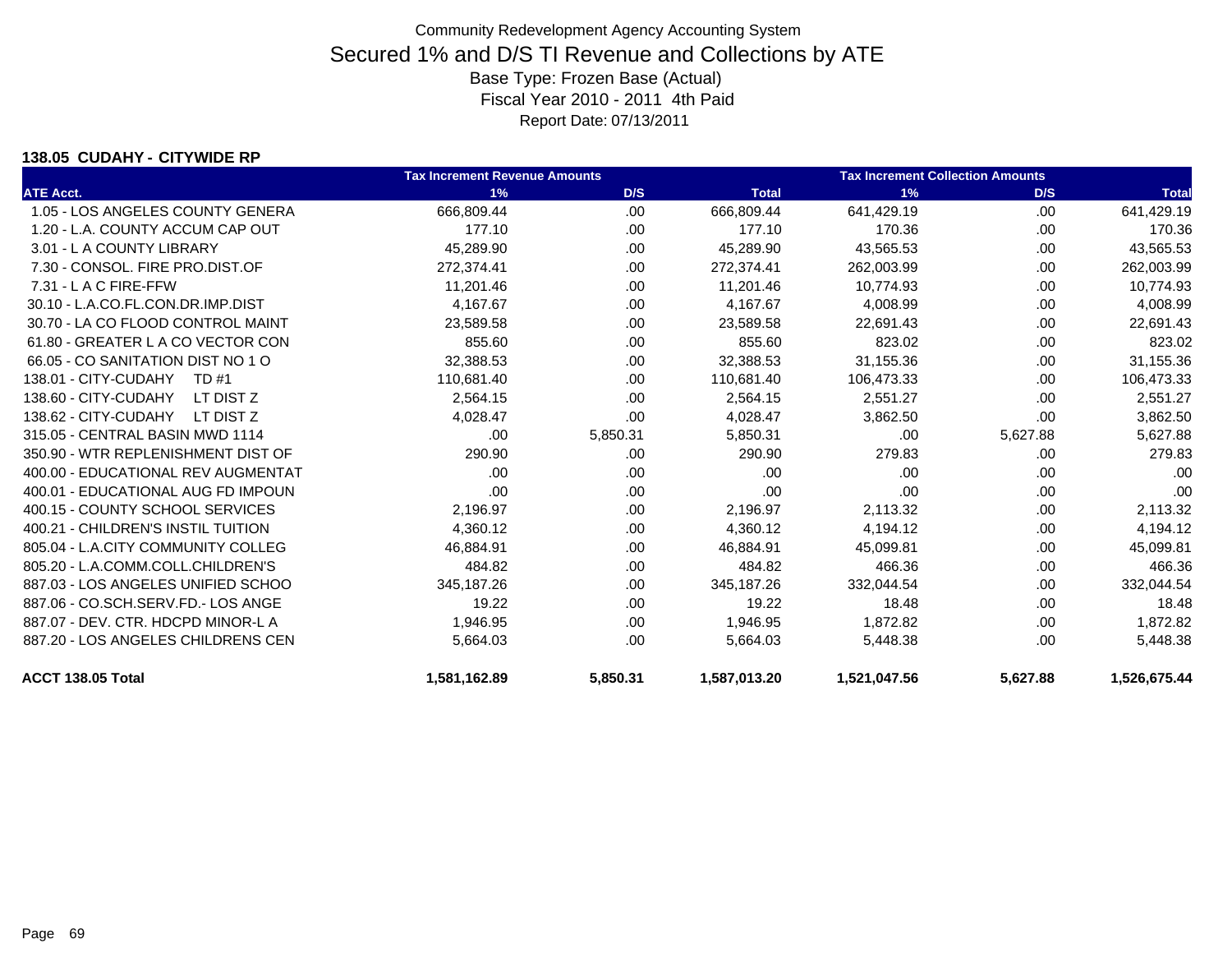### **140.04 CULVER CITY - SLAUSON/SEPULVEDA**

|                                    | <b>Tax Increment Revenue Amounts</b> | <b>Tax Increment Collection Amounts</b> |              |              |           |              |
|------------------------------------|--------------------------------------|-----------------------------------------|--------------|--------------|-----------|--------------|
| <b>ATE Acct.</b>                   | 1%                                   | D/S                                     | <b>Total</b> | 1%           | D/S       | <b>Total</b> |
| 1.05 - LOS ANGELES COUNTY GENERA   | 5,150,226.43                         | .00                                     | 5,150,226.43 | 5,138,551.85 | .00       | 5,138,551.85 |
| 1.20 - L.A. COUNTY ACCUM CAP OUT   | 1.174.64                             | .00.                                    | 1,174.64     | 1.171.98     | .00       | 1,171.98     |
| 3.01 - L A COUNTY LIBRARY          | 300,336.16                           | .00                                     | 300,336.16   | 299,655.36   | .00       | 299,655.36   |
| 7.31 - L A C FIRE-FFW              | 77,476.56                            | .00                                     | 77,476.56    | 77,300.97    | .00       | 77,300.97    |
| 30.10 - L.A.CO.FL.CON.DR.IMP.DIST  | 27,637.69                            | .00                                     | 27,637.69    | 27,575.04    | .00       | 27,575.04    |
| 30.70 - LA CO FLOOD CONTROL MAINT  | 156,432.09                           | .00                                     | 156,432.09   | 156,077.50   | .00       | 156,077.50   |
| 61.10 - LA CO WEST VECTOR CONTRO   | 3,850.82                             | .00.                                    | 3,850.82     | 3,842.09     | .00       | 3,842.09     |
| 140.01 - CITY-CULVER CITY TD #1    | 1,274,963.71                         | .00                                     | 1,274,963.71 | 1,272,073.61 | .00       | 1,272,073.61 |
| 320.05 - WEST BASIN MWD 1111       | .00.                                 | 35,850.50                               | 35,850.50    | .00          | 35,769.17 | 35,769.17    |
| 400.00 - EDUCATIONAL REV AUGMENTAT | .00.                                 | .00.                                    | .00          | .00          | .00       | .00          |
| 400.01 - EDUCATIONAL AUG FD IMPOUN | .00                                  | .00                                     | .00          | .00          | .00       | .00          |
| 400.15 - COUNTY SCHOOL SERVICES    | 14,568.80                            | .00                                     | 14,568.80    | 14,535.77    | .00       | 14,535.77    |
| 400.21 - CHILDREN'S INSTIL TUITION | 28,914.00                            | .00                                     | 28,914.00    | 28,848.45    | .00       | 28,848.45    |
| 805.04 - L.A.CITY COMMUNITY COLLEG | 310,913.34                           | .00                                     | 310,913.34   | 310,208.57   | .00       | 310,208.57   |
| 805.20 - L.A.COMM.COLL.CHILDREN'S  | 3.214.87                             | .00.                                    | 3,214.87     | 3,207.58     | .00       | 3,207.58     |
| 850.03 - CULVER CITY UNIFIED SCHOO | 2,194,901.35                         | .00                                     | 2,194,901.35 | 2,192,987.51 | .00       | 2,192,987.51 |
| 850.06 - CO.SCH.SERV.FD.- CULVER C | 15,891.56                            | .00                                     | 15,891.56    | 15,818.97    | .00       | 15,818.97    |
| 850.07 - DEV.CTR.HDCPD.MINOR-CULVE | 11,803.04                            | .00                                     | 11,803.04    | 11,794.90    | .00       | 11,794.90    |
| 850.20 - CULVER CITY CHILDREN.S CT | 30.172.99                            | .00                                     | 30,172.99    | 30,168.44    | .00       | 30,168.44    |
| 887.03 - LOS ANGELES UNIFIED SCHOO | 88,892.45                            | .00.                                    | 88,892.45    | 85,641.69    | .00       | 85,641.69    |
| 887.06 - CO.SCH.SERV.FD.- LOS ANGE | 4.95                                 | .00                                     | 4.95         | 4.77         | .00       | 4.77         |
| 887.07 - DEV. CTR. HDCPD MINOR-L A | 501.39                               | .00.                                    | 501.39       | 483.05       | .00       | 483.05       |
| 887.20 - LOS ANGELES CHILDRENS CEN | 1,458.59                             | .00                                     | 1,458.59     | 1,405.25     | .00       | 1,405.25     |
| ACCT 140.04 Total                  | 9,693,335.43                         | 35,850.50                               | 9,729,185.93 | 9,671,353.35 | 35,769.17 | 9,707,122.52 |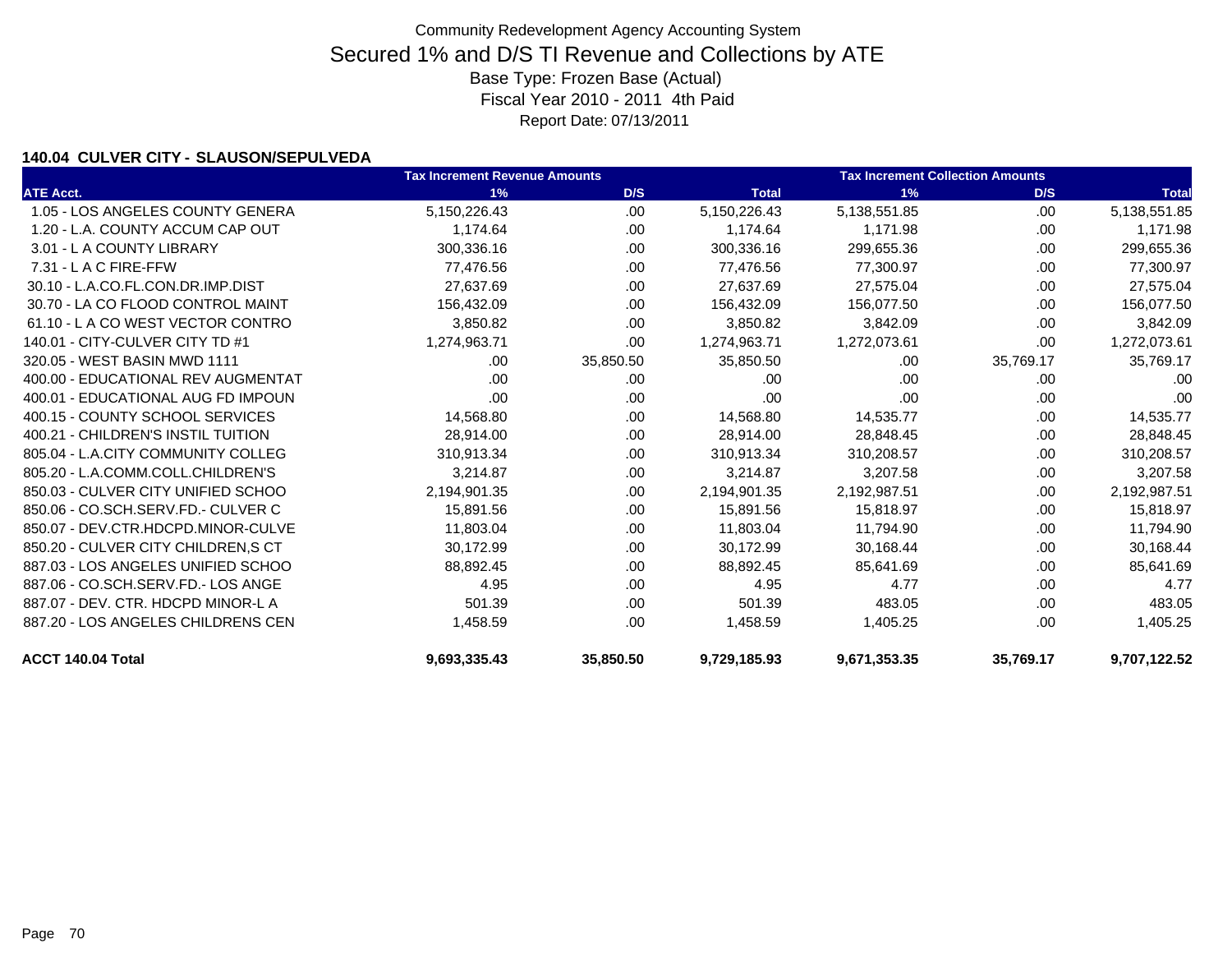### **140.05 CULVER CITY - OVERLAND/JEFFERSON**

|                                    | <b>Tax Increment Revenue Amounts</b> |           |              | <b>Tax Increment Collection Amounts</b> |           |              |
|------------------------------------|--------------------------------------|-----------|--------------|-----------------------------------------|-----------|--------------|
| <b>ATE Acct.</b>                   | 1%                                   | D/S       | <b>Total</b> | 1%                                      | D/S       | <b>Total</b> |
| 1.05 - LOS ANGELES COUNTY GENERA   | 3,412,962.79                         | .00       | 3,412,962.79 | 3,349,831.60                            | .00       | 3,349,831.60 |
| 1.20 - L.A. COUNTY ACCUM CAP OUT   | 778.43                               | .00.      | 778.43       | 764.03                                  | .00       | 764.03       |
| 3.01 - L A COUNTY LIBRARY          | 199,024.54                           | .00.      | 199,024.54   | 195,343.08                              | .00       | 195,343.08   |
| 7.31 - L A C FIRE-FFW              | 51,294.06                            | .00       | 51,294.06    | 50,345.25                               | .00       | 50,345.25    |
| 30.10 - L.A.CO.FL.CON.DR.IMP.DIST  | 18,314.70                            | .00       | 18,314.70    | 17,975.92                               | .00       | 17,975.92    |
| 30.70 - LA CO FLOOD CONTROL MAINT  | 103,663.33                           | .00       | 103,663.33   | 101,745.82                              | .00       | 101,745.82   |
| 61.10 - L A CO WEST VECTOR CONTRO  | 2,551.86                             | .00       | 2,551.86     | 2,504.66                                | .00       | 2,504.66     |
| 140.01 - CITY-CULVER CITY TD #1    | 844,883.50                           | .00       | 844,883.50   | 829,255.29                              | .00       | 829,255.29   |
| 320.05 - WEST BASIN MWD 1111       | .00                                  | 23,809.87 | 23,809.87    | .00                                     | 23,369.44 | 23,369.44    |
| 400.00 - EDUCATIONAL REV AUGMENTAT | .00.                                 | .00.      | .00.         | .00                                     | .00.      | .00          |
| 400.01 - EDUCATIONAL AUG FD IMPOUN | .00                                  | .00       | .00          | .00                                     | .00       | .00          |
| 400.15 - COUNTY SCHOOL SERVICES    | 9,654.37                             | .00.      | 9,654.37     | 9,475.79                                | .00       | 9,475.79     |
| 400.21 - CHILDREN'S INSTIL TUITION | 19,160.46                            | .00       | 19,160.46    | 18,806.04                               | .00       | 18,806.04    |
| 805.04 - L.A.CITY COMMUNITY COLLEG | 206,033.72                           | .00       | 206,033.72   | 202,222.61                              | .00       | 202,222.61   |
| 805.20 - L.A.COMM.COLL.CHILDREN'S  | 2,130.37                             | .00.      | 2,130.37     | 2,090.96                                | .00       | 2,090.96     |
| 850.03 - CULVER CITY UNIFIED SCHOO | 1,497,896.54                         | .00       | 1,497,896.54 | 1,470,189.22                            | .00       | 1,470,189.22 |
| 850.06 - CO.SCH.SERV.FD.- CULVER C | 56,818.88                            | .00       | 56,818.88    | 55,767.87                               | .00       | 55,767.87    |
| 850.07 - DEV.CTR.HDCPD.MINOR-CULVE | 6,372.54                             | .00       | 6,372.54     | 6,254.67                                | .00       | 6,254.67     |
| 850.20 - CULVER CITY CHILDREN, SCT | 3,559.72                             | .00       | 3,559.72     | 3,493.87                                | .00       | 3,493.87     |
| ACCT 140.05 Total                  | 6,435,099.81                         | 23,809.87 | 6,458,909.68 | 6,316,066.68                            | 23,369.44 | 6,339,436.12 |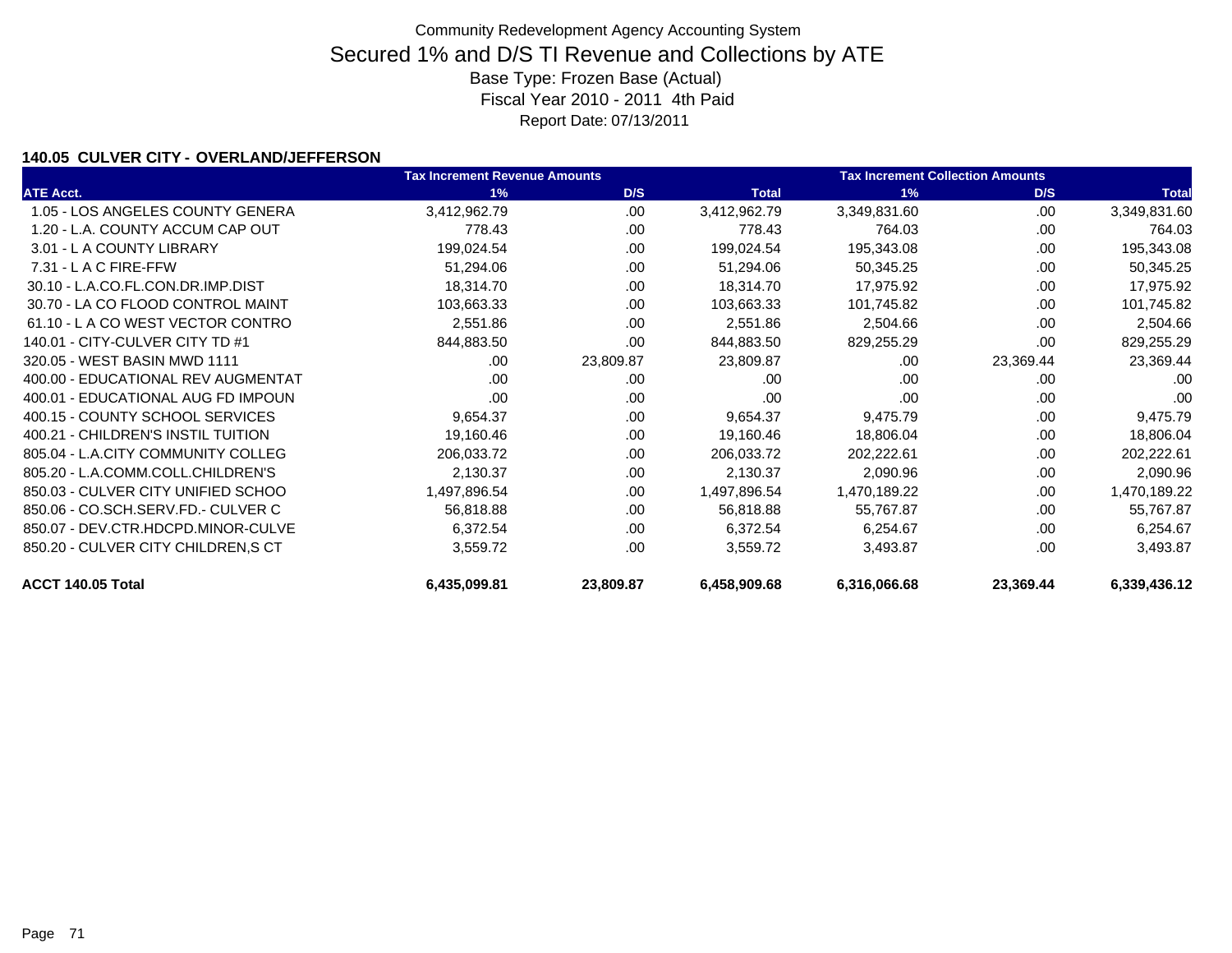### **140.06 CULVER CITY - WASH/CULVER**

|                                    | <b>Tax Increment Revenue Amounts</b> |           |               | <b>Tax Increment Collection Amounts</b> |           |               |
|------------------------------------|--------------------------------------|-----------|---------------|-----------------------------------------|-----------|---------------|
| <b>ATE Acct.</b>                   | 1%                                   | D/S       | <b>Total</b>  | 1%                                      | D/S       | <b>Total</b>  |
| 1.05 - LOS ANGELES COUNTY GENERA   | 7,037,402.07                         | .00       | 7,037,402.07  | 6,941,031.51                            | .00       | 6,941,031.51  |
| 1.20 - L.A. COUNTY ACCUM CAP OUT   | 1,605.03                             | .00.      | 1,605.03      | 1,583.05                                | .00       | 1,583.05      |
| 3.01 - L A COUNTY LIBRARY          | 410,381.25                           | .00.      | 410,381.25    | 404,761.45                              | .00       | 404,761.45    |
| $7.31 - L$ A C FIRE-FFW            | 105,766.52                           | .00.      | 105,766.52    | 104,318.13                              | .00       | 104,318.13    |
| 30.10 - L.A.CO.FL.CON.DR.IMP.DIST  | 37,763.74                            | .00.      | 37,763.74     | 37,247.14                               | .00       | 37,247.14     |
| 30.70 - LA CO FLOOD CONTROL MAINT  | 213,746.89                           | .00       | 213,746.89    | 210,822.87                              | .00       | 210,822.87    |
| 61.10 - LA CO WEST VECTOR CONTRO   | 5,261.83                             | .00.      | 5.261.83      | 5,189.77                                | .00.      | 5,189.77      |
| 140.01 - CITY-CULVER CITY TD #1    | 1,742,118.64                         | .00       | 1,742,118.64  | 1,718,261.93                            | .00       | 1,718,261.93  |
| 320.05 - WEST BASIN MWD 1111       | .00                                  | 49,094.98 | 49,094.98     | .00                                     | 48,422.68 | 48,422.68     |
| 400.00 - EDUCATIONAL REV AUGMENTAT | .00                                  | .00.      | .00           | .00                                     | .00       | .00           |
| 400.01 - EDUCATIONAL AUG FD IMPOUN | .00                                  | .00.      | .00           | .00                                     | .00       | .00           |
| 400.15 - COUNTY SCHOOL SERVICES    | 19,906.90                            | .00       | 19,906.90     | 19,634.30                               | .00       | 19,634.30     |
| 400.21 - CHILDREN'S INSTIL TUITION | 39,508.18                            | .00       | 39,508.18     | 38,967.15                               | .00       | 38,967.15     |
| 805.04 - L.A.CITY COMMUNITY COLLEG | 424,833.83                           | .00.      | 424,833.83    | 419,016.12                              | .00       | 419,016.12    |
| 805.20 - L.A.COMM.COLL.CHILDREN'S  | 4,392.76                             | .00.      | 4,392.76      | 4,332.61                                | .00       | 4,332.61      |
| 850.03 - CULVER CITY UNIFIED SCHOO | 3,086,784.91                         | .00.      | 3,086,784.91  | 3,044,489.27                            | .00       | 3,044,489.27  |
| 850.06 - CO.SCH.SERV.FD.- CULVER C | 117.089.27                           | .00.      | 117,089.27    | 115,484.90                              | .00.      | 115,484.90    |
| 850.07 - DEV.CTR.HDCPD.MINOR-CULVE | 13,132.13                            | .00.      | 13,132.13     | 12,952.19                               | .00       | 12,952.19     |
| 850.20 - CULVER CITY CHILDREN.S CT | 7,335.63                             | .00       | 7,335.63      | 7,235.11                                | .00       | 7,235.11      |
| 887.03 - LOS ANGELES UNIFIED SCHOO | 1,845.31                             | .00       | 1,845.31      | 1,845.31                                | .00       | 1,845.31      |
| 887.06 - CO.SCH.SERV.FD.- LOS ANGE | .10                                  | .00       | .10           | .10                                     | .00       | .10           |
| 887.07 - DEV. CTR. HDCPD MINOR-L A | 10.40                                | .00       | 10.40         | 10.40                                   | .00       | 10.40         |
| 887.20 - LOS ANGELES CHILDRENS CEN | 30.27                                | .00.      | 30.27         | 30.27                                   | .00       | 30.27         |
| ACCT 140.06 Total                  | 13,268,915.66                        | 49,094.98 | 13,318,010.64 | 13,087,213.58                           | 48,422.68 | 13,135,636.26 |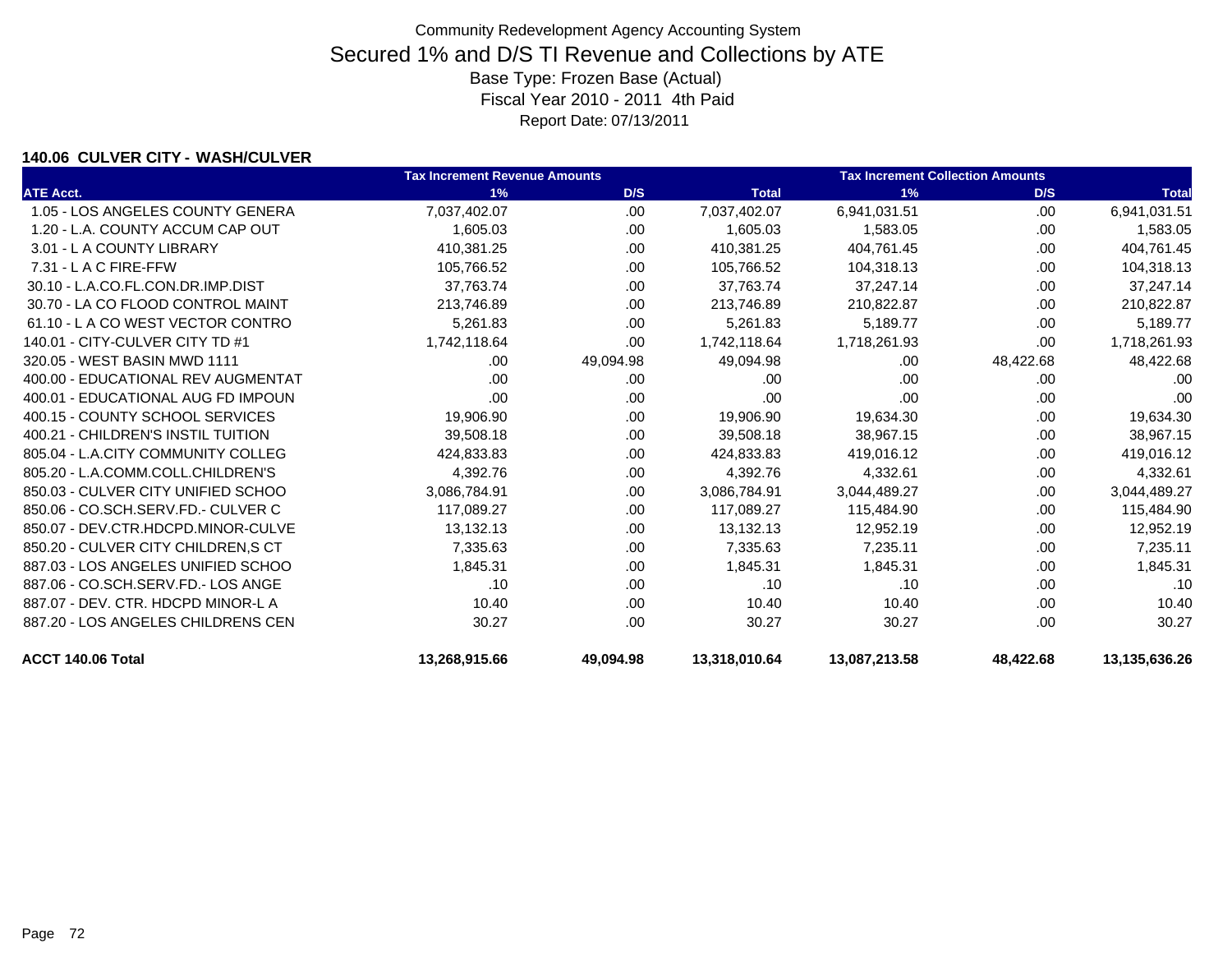### **140.07 CULVER CITY - COMPONENT AREA**

|                                     | <b>Tax Increment Revenue Amounts</b> |           |              | <b>Tax Increment Collection Amounts</b> |           |              |
|-------------------------------------|--------------------------------------|-----------|--------------|-----------------------------------------|-----------|--------------|
| <b>ATE Acct.</b>                    | 1%                                   | D/S       | <b>Total</b> | 1%                                      | D/S       | <b>Total</b> |
| 1.05 - LOS ANGELES COUNTY GENERA    | 1,640,055.76                         | .00       | 1,640,055.76 | 1,473,965.15                            | .00       | 1,473,965.15 |
| 1.20 - L.A. COUNTY ACCUM CAP OUT    | 374.15                               | .00.      | 374.15       | 336.27                                  | .00       | 336.27       |
| 3.01 - L A COUNTY LIBRARY           | 95,636.28                            | .00.      | 95,636.28    | 85,950.82                               | .00       | 85,950.82    |
| $7.31 - L$ A C FIRE-FFW             | 24,647.93                            | .00       | 24,647.93    | 22,151.72                               | .00       | 22,151.72    |
| 30.10 - L.A.CO.FL.CON.DR.IMP.DIST   | 8,791.99                             | .00       | 8,791.99     | 7,900.71                                | .00       | 7,900.71     |
| 30.70 - LA CO FLOOD CONTROL MAINT   | 49,763.97                            | .00       | 49,763.97    | 44,719.23                               | .00       | 44,719.23    |
| 61.10 - L A CO WEST VECTOR CONTRO   | 1,226.20                             | .00       | 1,226.20     | 1,102.02                                | .00       | 1,102.02     |
| 140.01 - CITY-CULVER CITY TD #1     | 405,972.96                           | .00       | 405,972.96   | 364,857.01                              | .00       | 364,857.01   |
| 320.05 - WEST BASIN MWD 1111        | .00                                  | 11,440.73 | 11,440.73    | .00                                     | 10,282.03 | 10,282.03    |
| 400.00 - EDUCATIONAL REV AUGMENTAT  | .00                                  | .00.      | .00.         | .00                                     | .00.      | .00          |
| 400.01 - EDUCATIONAL AUG FD IMPOUN  | .00                                  | .00       | .00          | .00                                     | .00       | .00          |
| 400.15 - COUNTY SCHOOL SERVICES     | 4,639.19                             | .00.      | 4,639.19     | 4,169.37                                | .00       | 4,169.37     |
| 400.21 - CHILDREN'S INSTIL TUITION  | 9,207.05                             | .00       | 9,207.05     | 8,274.62                                | .00       | 8,274.62     |
| 805.04 - L.A.CITY COMMUNITY COLLEG  | 99,004.44                            | .00.      | 99,004.44    | 88,977.88                               | .00       | 88,977.88    |
| 805.20 - L.A.COMM.COLL.CHILDREN'S   | 1,023.80                             | .00       | 1,023.80     | 920.12                                  | .00       | 920.12       |
| 850.03 - CULVER CITY UNIFIED SCHOO  | 719,775.86                           | .00.      | 719,775.86   | 646,881.27                              | .00       | 646,881.27   |
| 850.06 - CO.SCH.SERV.FD.- CULVER C  | 27,302.80                            | .00.      | 27,302.80    | 24,537.73                               | .00       | 24,537.73    |
| 850.07 - DEV.CTR.HDCPD.MINOR-CULVE  | 3,062.22                             | .00.      | 3,062.22     | 2,752.10                                | .00       | 2,752.10     |
| 850.20 - CULVER CITY CHILDREN, S CT | 1,710.59                             | .00.      | 1,710.59     | 1,537.36                                | .00       | 1,537.36     |
| ACCT 140.07 Total                   | 3,092,195.19                         | 11,440.73 | 3,103,635.92 | 2,779,033.38                            | 10,282.03 | 2,789,315.41 |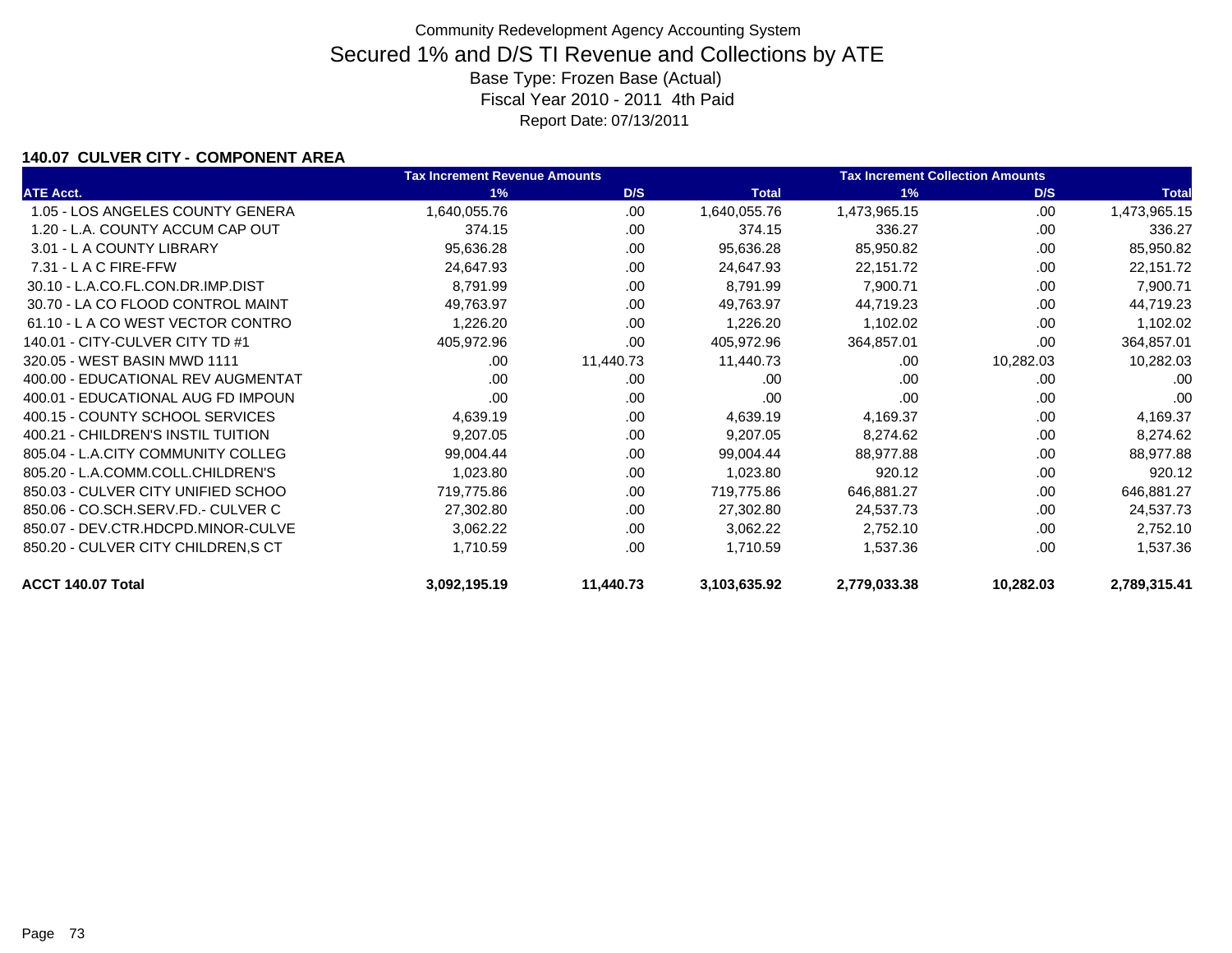### **142.02 CERRITOS - LOS CERRITOS**

|                                     | <b>Tax Increment Revenue Amounts</b> |           |              | <b>Tax Increment Collection Amounts</b> |           |              |
|-------------------------------------|--------------------------------------|-----------|--------------|-----------------------------------------|-----------|--------------|
| <b>ATE Acct.</b>                    | 1%                                   | D/S       | <b>Total</b> | 1%                                      | D/S       | <b>Total</b> |
| 1.05 - LOS ANGELES COUNTY GENERA    | 4,042,196.57                         | .00.      | 4,042,196.57 | 4,010,942.60                            | .00       | 4,010,942.60 |
| 1.20 - L.A. COUNTY ACCUM CAP OUT    | 1,059.49                             | .00       | 1,059.49     | 1,051.30                                | .00       | 1,051.30     |
| 7.30 - CONSOL, FIRE PRO.DIST.OF     | 1,627,789.37                         | .00       | 1,627,789.37 | 1,615,203.83                            | .00.      | 1,615,203.83 |
| 7.31 - L A C FIRE-FFW               | 69.561.13                            | .00       | 69,561.13    | 69,023.24                               | .00.      | 69,023.24    |
| 30.10 - L.A.CO.FL.CON.DR.IMP.DIST   | 24,905.18                            | .00       | 24,905.18    | 24,712.59                               | .00       | 24,712.59    |
| 30.70 - LA CO FLOOD CONTROL MAINT   | 140,988.35                           | .00.      | 140,988.35   | 139,898.35                              | .00       | 139,898.35   |
| 53.10 - ARTESIA CEMETERY DISTRICT   | 22,229.81                            | .00       | 22,229.81    | 22,057.95                               | .00       | 22,057.95    |
| 61.80 - GREATER L A CO VECTOR CON   | 5,120.14                             | .00       | 5,120.14     | 5,080.61                                | .00.      | 5,080.61     |
| 66.10 - CO SANITATION DIST NO 2 O   | 45,071.97                            | .00       | 45,071.97    | 44.944.80                               | .00       | 44,944.80    |
| 66.15 - CO SANITATION DIST NO 3 O   | 1.31                                 | .00.      | 1.31         | 1.26                                    | .00       | 1.26         |
| 66.70 - CO SANIT DIST NO 19 OPERA   | 115,096.46                           | .00.      | 115,096.46   | 114,000.18                              | .00       | 114,000.18   |
| 142.01 - CITY-CERRITOS TD #1        | 599,493.64                           | .00       | 599,493.64   | 594,859.60                              | .00       | 594,859.60   |
| 142.52 - CITY-CERRITOS COYOTES L    | 180,177.10                           | .00       | 180,177.10   | 178,784.01                              | .00       | 178,784.01   |
| 315.05 - CENTRAL BASIN MWD 1114     | .00                                  | 32,557.87 | 32,557.87    | .00                                     | 32,306.20 | 32,306.20    |
| 350.90 - WTR REPLENISHMENT DIST OF  | 1,745.42                             | .00.      | 1,745.42     | 1,731.98                                | .00       | 1,731.98     |
| 400.00 - EDUCATIONAL REV AUGMENTAT  | .00                                  | .00.      | .00          | .00                                     | .00       | .00          |
| 400.01 - EDUCATIONAL AUG FD IMPOUN  | .00                                  | .00       | .00          | .00                                     | .00       | .00          |
| 400.15 - COUNTY SCHOOL SERVICES     | 13,134.42                            | .00       | 13,134.42    | 13,032.90                               | .00       | 13,032.90    |
| 400.21 - CHILDREN'S INSTIL TUITION  | 26,055.08                            | .00.      | 26,055.08    | 25,853.62                               | .00       | 25,853.62    |
| 790.04 - CERRITOS COMMUNITY COLLEG  | 235,391.99                           | .00.      | 235,391.99   | 233,572.08                              | .00       | 233,572.08   |
| 819.03 - A B C UNIFIED SCHOOL DIST  | 1,578,218.49                         | .00       | 1,578,218.49 | 1,566,016.44                            | .00       | 1,566,016.44 |
| 819.06 - CO.SCH.SERV.FD. - A B C UN | 55,344.07                            | .00       | 55,344.07    | 54,916.14                               | .00       | 54,916.14    |
| 819.20 - ABC UNIFIED CHILDRENS CTR  | 15,846.28                            | .00       | 15.846.28    | 15.723.76                               | .00       | 15,723.76    |
| 822.03 - BELLFLOWER UNIFIED SCHOOL  | $-.03$                               | .00.      | $-.03$       | $-.03$                                  | .00       | $-03$        |
| 822.06 - CO.SCH.SERV.FD.- BELLFLOW  | .00                                  | .00       | .00          | .00                                     | .00       | .00          |
| ACCT 142.02 Total                   | 8,799,426.24                         | 32,557.87 | 8,831,984.11 | 8,731,407.21                            | 32,306.20 | 8,763,713.41 |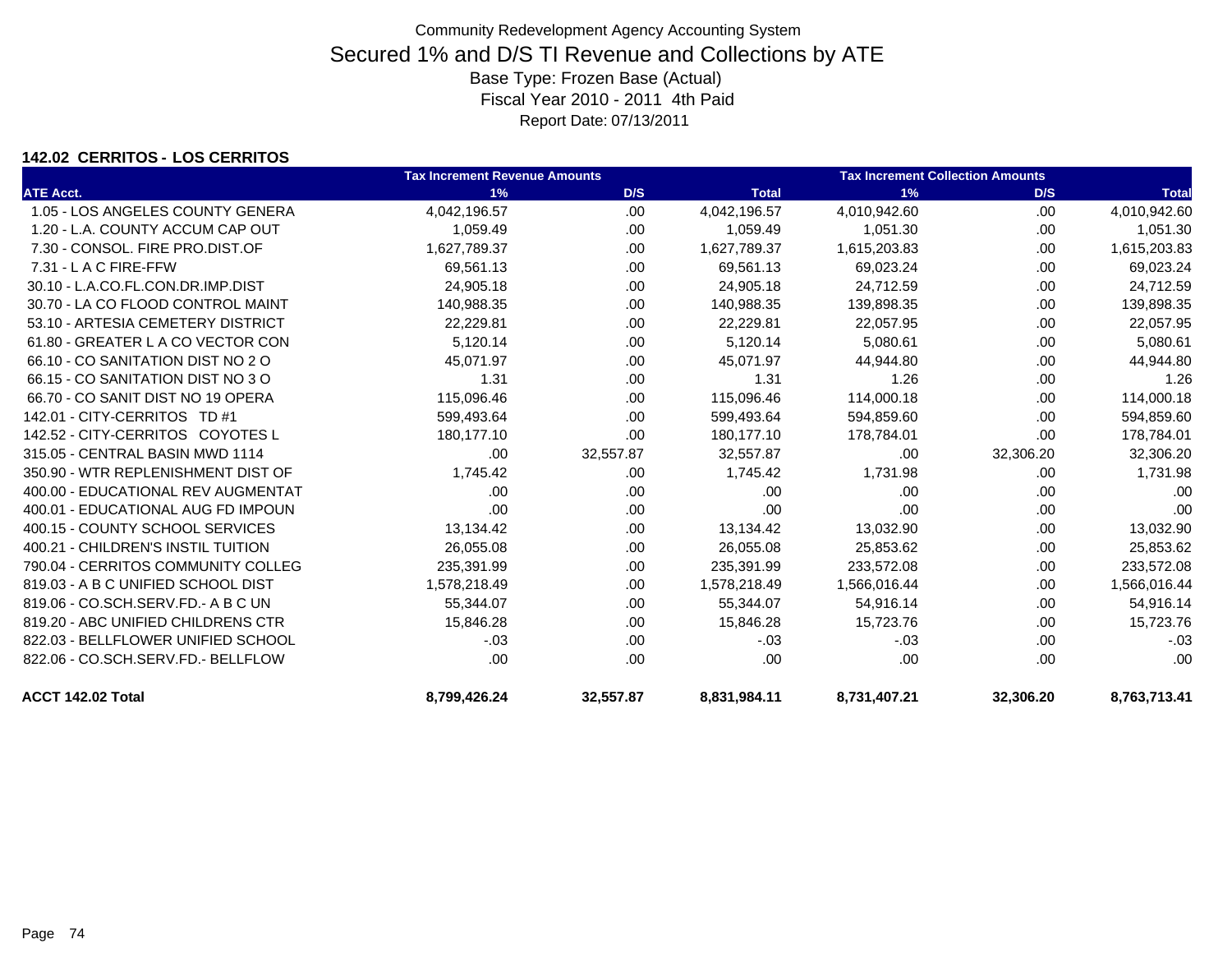### **142.04 CERRITOS - LOS COYOTES**

|                                    | <b>Tax Increment Revenue Amounts</b> |           |               | <b>Tax Increment Collection Amounts</b> |           |               |
|------------------------------------|--------------------------------------|-----------|---------------|-----------------------------------------|-----------|---------------|
| <b>ATE Acct.</b>                   | 1%                                   | D/S       | <b>Total</b>  | 1%                                      | D/S       | <b>Total</b>  |
| 1.05 - LOS ANGELES COUNTY GENERA   | 9,530,616.45                         | .00       | 9,530,616.45  | 9,352,338.92                            | .00       | 9,352,338.92  |
| 1.20 - L.A. COUNTY ACCUM CAP OUT   | 2,497.56                             | .00.      | 2,497.56      | 2,450.81                                | .00.      | 2,450.81      |
| 7.30 - CONSOL, FIRE PRO.DIST.OF    | 3,839,733.67                         | .00       | 3,839,733.67  | 3,767,894.43                            | .00       | 3,767,894.43  |
| $7.31 - L$ A C FIRE-FFW            | 163,795.69                           | .00.      | 163,795.69    | 160,733.46                              | .00       | 160,733.46    |
| 30.10 - L.A.CO.FL.CON.DR.IMP.DIST  | 58,767.41                            | .00.      | 58,767.41     | 57,667.79                               | .00.      | 57,667.79     |
| 30.70 - LA CO FLOOD CONTROL MAINT  | 332,575.91                           | .00       | 332,575.91    | 326,353.39                              | .00       | 326,353.39    |
| 53.10 - ARTESIA CEMETERY DISTRICT  | 48,451.95                            | .00       | 48,451.95     | 47,509.22                               | .00       | 47,509.22     |
| 61.80 - GREATER L A CO VECTOR CON  | 12,060.23                            | .00.      | 12,060.23     | 11,834.64                               | .00       | 11,834.64     |
| 66.10 - CO SANITATION DIST NO 2 O  | 13,333.49                            | .00       | 13,333.49     | 13,174.17                               | .00       | 13,174.17     |
| 66.65 - CO SANIT DIST NO 18 OPERA  | 171.776.85                           | .00       | 171.776.85    | 166,964.59                              | .00.      | 166,964.59    |
| 66.70 - CO SANIT DIST NO 19 OPERA  | 185,509.67                           | .00.      | 185,509.67    | 183,558.29                              | .00.      | 183,558.29    |
| 142.01 - CITY-CERRITOS TD #1       | 1,419,016.89                         | .00       | 1,419,016.89  | 1,392,429.14                            | .00       | 1,392,429.14  |
| 142.21 - CITY-CERRITOS INDUST MA   | 81,661.70                            | .00.      | 81,661.70     | 79,601.08                               | .00.      | 79,601.08     |
| 142.52 - CITY-CERRITOS COYOTES L   | 425,123.53                           | .00.      | 425,123.53    | 417,168.96                              | .00       | 417,168.96    |
| 315.05 - CENTRAL BASIN MWD 1114    | .00                                  | 77,065.33 | 77,065.33     | .00                                     | 75,621.37 | 75,621.37     |
| 350.90 - WTR REPLENISHMENT DIST OF | 4,100.86                             | .00.      | 4,100.86      | 4,024.14                                | .00       | 4,024.14      |
| 400.00 - EDUCATIONAL REV AUGMENTAT | .00.                                 | .00       | .00           | .00.                                    | .00       | .00           |
| 400.01 - EDUCATIONAL AUG FD IMPOUN | .00                                  | .00.      | .00           | .00                                     | .00.      | .00           |
| 400.15 - COUNTY SCHOOL SERVICES    | 30,978.47                            | .00       | 30,978.47     | 30,398.79                               | .00       | 30,398.79     |
| 400.21 - CHILDREN'S INSTIL TUITION | 61,480.92                            | .00.      | 61,480.92     | 60,330.55                               | .00.      | 60,330.55     |
| 790.04 - CERRITOS COMMUNITY COLLEG | 555,366.66                           | .00.      | 555,366.66    | 544,975.08                              | .00.      | 544,975.08    |
| 819.03 - A B C UNIFIED SCHOOL DIST | 3,723,641.08                         | .00       | 3,723,641.08  | 3,653,967.24                            | .00       | 3,653,967.24  |
| 819.06 - CO.SCH.SERV.FD.- A B C UN | 130,588.43                           | .00.      | 130,588.43    | 128,144.94                              | .00       | 128,144.94    |
| 819.20 - ABC UNIFIED CHILDRENS CTR | 37,391.27                            | .00.      | 37,391.27     | 36,691.66                               | .00       | 36,691.66     |
| ACCT 142.04 Total                  | 20,828,468.69                        | 77,065.33 | 20,905,534.02 | 20,438,211.29                           | 75,621.37 | 20,513,832.66 |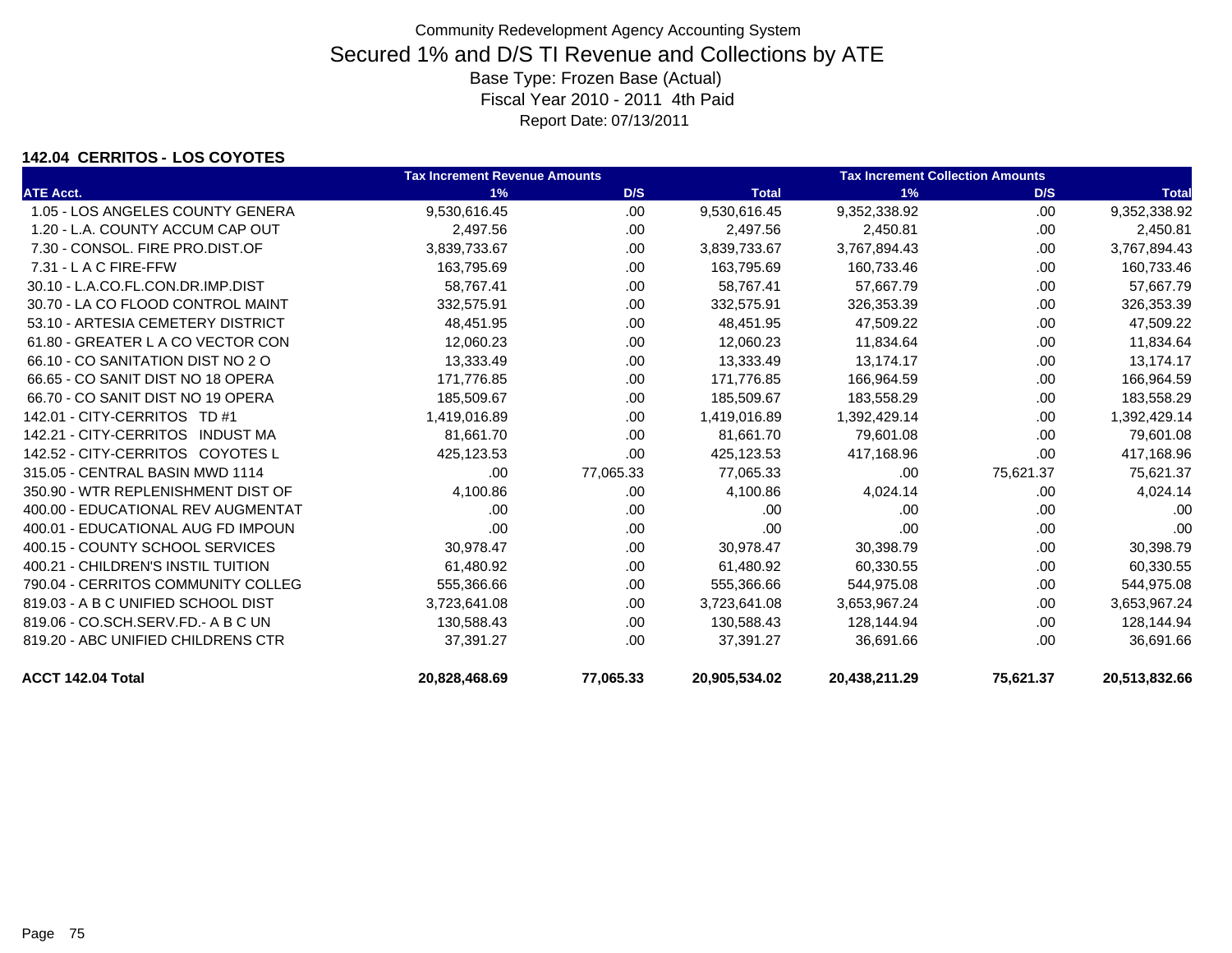#### **143.02 DOWNEY - PROJECT # 1**

|                                    | <b>Tax Increment Revenue Amounts</b> |          |              | <b>Tax Increment Collection Amounts</b> |          |              |
|------------------------------------|--------------------------------------|----------|--------------|-----------------------------------------|----------|--------------|
| <b>ATE Acct.</b>                   | 1%                                   | D/S      | <b>Total</b> | 1%                                      | D/S      | <b>Total</b> |
| 1.05 - LOS ANGELES COUNTY GENERA   | 648,771.86                           | .00      | 648,771.86   | 644,352.27                              | .00.     | 644,352.27   |
| 1.20 - L.A. COUNTY ACCUM CAP OUT   | 147.85                               | .00      | 147.85       | 146.84                                  | .00.     | 146.84       |
| $7.31 - L$ A C FIRE-FFW            | 9,578.45                             | .00      | 9,578.45     | 9,513.34                                | .00      | 9,513.34     |
| 30.10 - L.A.CO.FL.CON.DR.IMP.DIST  | 3,481.70                             | .00      | 3,481.70     | 3,457.99                                | .00      | 3,457.99     |
| 30.70 - LA CO FLOOD CONTROL MAINT  | 19,700.93                            | .00      | 19,700.93    | 19,566.73                               | .00      | 19,566.73    |
| 53.20 - DOWNEY CEMETERY DISTRICT   | 1,582.42                             | .00      | 1,582.42     | 1,571.50                                | .00      | 1,571.50     |
| 61.80 - GREATER L A CO VECTOR CON  | 714.09                               | .00      | 714.09       | 709.22                                  | .00      | 709.22       |
| 66.10 - CO SANITATION DIST NO 2 O  | 23,523.42                            | .00      | 23,523.42    | 23,363.16                               | .00      | 23,363.16    |
| 143.01 - CITY-DOWNEY<br>TD #1      | 227,053.83                           | .00      | 227,053.83   | 225,506.88                              | .00      | 225,506.88   |
| 143.64 - CITY-DOWNEY<br>LT DIST Z  | $-21.64$                             | .00.     | $-21.64$     | $-21.64$                                | .00.     | $-21.64$     |
| 143.65 - CITY-DOWNEY<br>LT DIST Z  | 10,982.35                            | .00      | 10,982.35    | 10,872.66                               | .00      | 10,872.66    |
| 315.05 - CENTRAL BASIN MWD 1114    | .00                                  | 4,677.72 | 4,677.72     | .00                                     | 4,645.73 | 4,645.73     |
| 350.90 - WTR REPLENISHMENT DIST OF | 242.69                               | .00      | 242.69       | 241.04                                  | .00      | 241.04       |
| 400.00 - EDUCATIONAL REV AUGMENTAT | .00.                                 | .00      | .00          | .00                                     | .00      | .00          |
| 400.01 - EDUCATIONAL AUG FD IMPOUN | .00                                  | .00      | .00          | .00                                     | .00      | .00          |
| 400.15 - COUNTY SCHOOL SERVICES    | 1,833.38                             | .00      | 1,833.38     | 1,820.88                                | .00      | 1,820.88     |
| 400.21 - CHILDREN'S INSTIL TUITION | 3,642.32                             | .00      | 3,642.32     | 3,617.52                                | .00      | 3,617.52     |
| 790.04 - CERRITOS COMMUNITY COLLEG | 31.011.07                            | .00      | 31,011.07    | 30,787.01                               | .00      | 30,787.01    |
| 793.04 - COMPTON COMMUNITY COLLEGE | 1.688.30                             | .00      | 1.688.30     | 1,688.30                                | .00      | 1,688.30     |
| 793.20 - CHILDREN'S CTR FUND COMPT | 539.27                               | .00      | 539.27       | 539.27                                  | .00      | 539.27       |
| 853.03 - DOWNEY UNIFIED SCHOOL DIS | 269,810.52                           | .00      | 269,810.52   | 267,972.26                              | .00.     | 267,972.26   |
| 853.06 - CO.SCH.SERV.FD.- DOWNEY   | 9,313.33                             | .00      | 9,313.33     | 9,249.86                                | .00      | 9,249.86     |
| 853.07 - DEV CTR HDCPD MINOR-DOWNE | 652.20                               | .00      | 652.20       | 647.76                                  | .00      | 647.76       |
| 903.03 - NORWALK-LA MIRADA UNIF SC | .19                                  | .00      | .19          | .19                                     | .00      | .19          |
| 903.06 - CO.SCH.SERV.FD.NORWALK-LA | .01                                  | .00.     | .01          | .01                                     | .00      | .01          |
| ACCT 143.02 Total                  | 1,264,248.54                         | 4,677.72 | 1,268,926.26 | 1,255,603.05                            | 4,645.73 | 1,260,248.78 |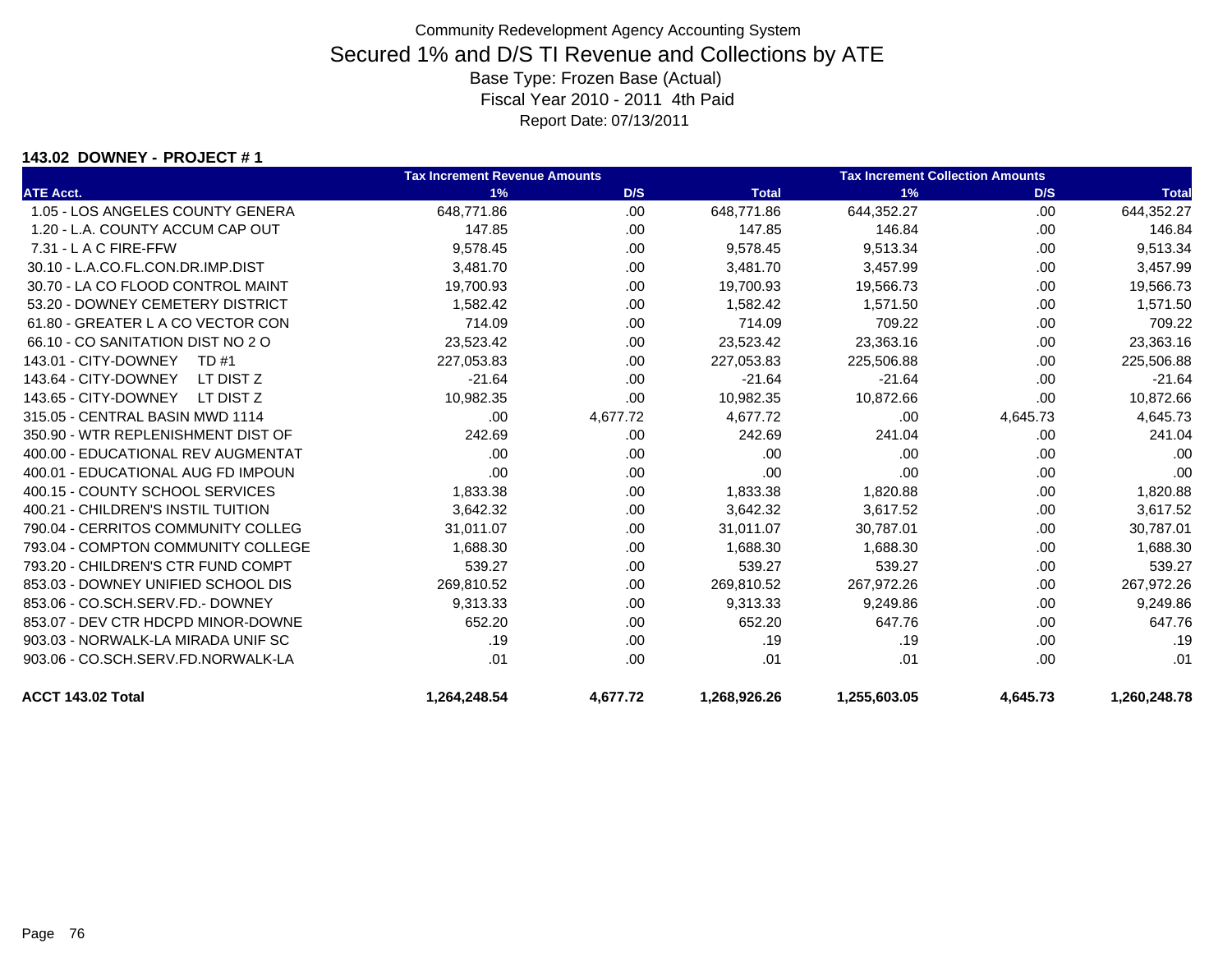#### **143.03 DOWNEY - PROJ.# 1/81 ANNEX**

|                                    | <b>Tax Increment Revenue Amounts</b> |        |              | <b>Tax Increment Collection Amounts</b> |        |              |
|------------------------------------|--------------------------------------|--------|--------------|-----------------------------------------|--------|--------------|
| <b>ATE Acct.</b>                   | 1%                                   | D/S    | <b>Total</b> | 1%                                      | D/S    | <b>Total</b> |
| 1.05 - LOS ANGELES COUNTY GENERA   | 135,563.56                           | .00    | 135,563.56   | 135,563.56                              | .00    | 135,563.56   |
| 1.20 - L.A. COUNTY ACCUM CAP OUT   | 30.91                                | .00    | 30.91        | 30.91                                   | .00    | 30.91        |
| $7.31 - L$ A C FIRE-FFW            | 1,992.07                             | .00    | 1,992.07     | 1,992.07                                | .00    | 1,992.07     |
| 30.10 - L.A.CO.FL.CON.DR.IMP.DIST  | 727.22                               | .00    | 727.22       | 727.22                                  | .00    | 727.22       |
| 30.70 - LA CO FLOOD CONTROL MAINT  | 4,116.17                             | .00    | 4,116.17     | 4,116.17                                | .00    | 4,116.17     |
| 53.20 - DOWNEY CEMETERY DISTRICT   | 335.05                               | .00.   | 335.05       | 335.05                                  | .00    | 335.05       |
| 61.80 - GREATER L A CO VECTOR CON  | 149.30                               | .00.   | 149.30       | 149.30                                  | .00    | 149.30       |
| 66.10 - CO SANITATION DIST NO 2 O  | 4,915.41                             | .00.   | 4,915.41     | 4,915.41                                | .00    | 4,915.41     |
| 143.01 - CITY-DOWNEY<br>TD #1      | 47,448.44                            | .00    | 47,448.44    | 47,448.44                               | .00    | 47,448.44    |
| 143.65 - CITY-DOWNEY<br>LT DIST Z  | 4,593.09                             | .00.   | 4,593.09     | 4,593.09                                | .00.   | 4,593.09     |
| 315.05 - CENTRAL BASIN MWD 1114    | .00                                  | 985.70 | 985.70       | .00                                     | 985.70 | 985.70       |
| 350.90 - WTR REPLENISHMENT DIST OF | 50.76                                | .00    | 50.76        | 50.76                                   | .00    | 50.76        |
| 400.00 - EDUCATIONAL REV AUGMENTAT | .00                                  | .00.   | .00          | .00                                     | .00    | .00          |
| 400.01 - EDUCATIONAL AUG FD IMPOUN | .00                                  | .00.   | .00          | .00                                     | .00    | .00          |
| 400.15 - COUNTY SCHOOL SERVICES    | 383.35                               | .00    | 383.35       | 383.35                                  | .00    | 383.35       |
| 400.21 - CHILDREN'S INSTIL TUITION | 760.81                               | .00    | 760.81       | 760.81                                  | .00    | 760.81       |
| 790.04 - CERRITOS COMMUNITY COLLEG | 6,872.45                             | .00.   | 6,872.45     | 6,872.45                                | .00    | 6,872.45     |
| 853.03 - DOWNEY UNIFIED SCHOOL DIS | 56,383.84                            | .00    | 56,383.84    | 56,383.84                               | .00    | 56,383.84    |
| 853.06 - CO.SCH.SERV.FD.- DOWNEY   | 1,946.57                             | .00.   | 1,946.57     | 1,946.57                                | .00.   | 1,946.57     |
| 853.07 - DEV CTR HDCPD MINOR-DOWNE | 136.38                               | .00.   | 136.38       | 136.38                                  | .00    | 136.38       |
| ACCT 143.03 Total                  | 266,405.38                           | 985.70 | 267,391.08   | 266,405.38                              | 985.70 | 267,391.08   |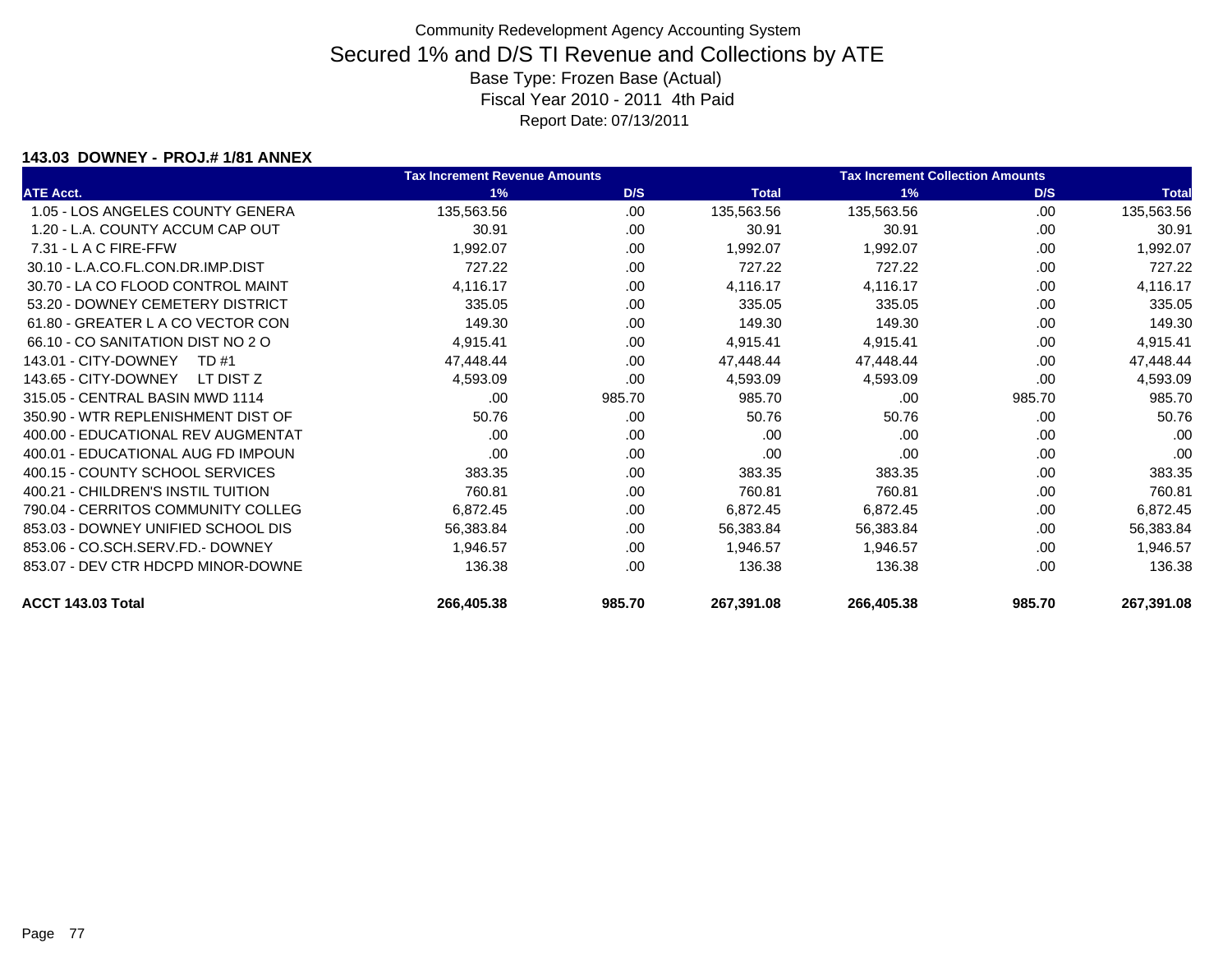#### **143.04 DOWNEY - AMENDMENT 5A**

|                                    | <b>Tax Increment Revenue Amounts</b> |          |              | <b>Tax Increment Collection Amounts</b> |          |              |
|------------------------------------|--------------------------------------|----------|--------------|-----------------------------------------|----------|--------------|
| <b>ATE Acct.</b>                   | 1%                                   | D/S      | <b>Total</b> | 1%                                      | D/S      | <b>Total</b> |
| 1.05 - LOS ANGELES COUNTY GENERA   | 172,098.27                           | .00.     | 172,098.27   | 171,056.58                              | .00      | 171,056.58   |
| 1.20 - L.A. COUNTY ACCUM CAP OUT   | 39.23                                | .00      | 39.23        | 39.00                                   | .00      | 39.00        |
| $7.31 - L$ A C FIRE-FFW            | 2,531.62                             | .00      | 2,531.62     | 2,516.31                                | .00      | 2,516.31     |
| 30.10 - L.A.CO.FL.CON.DR.IMP.DIST  | 923.23                               | .00      | 923.23       | 917.64                                  | .00      | 917.64       |
| 30.70 - LA CO FLOOD CONTROL MAINT  | 5,225.57                             | .00      | 5,225.57     | 5,193.94                                | .00      | 5,193.94     |
| 53.20 - DOWNEY CEMETERY DISTRICT   | 425.35                               | .00.     | 425.35       | 422.77                                  | .00      | 422.77       |
| 61.80 - GREATER L A CO VECTOR CON  | 189.54                               | .00.     | 189.54       | 188.39                                  | .00      | 188.39       |
| 66.10 - CO SANITATION DIST NO 2 O  | 6,240.22                             | .00      | 6,240.22     | 6,202.45                                | .00      | 6,202.45     |
| 143.01 - CITY-DOWNEY<br>TD #1      | 60,236.83                            | .00      | 60,236.83    | 59,872.23                               | .00      | 59,872.23    |
| 143.65 - CITY-DOWNEY<br>LT DIST Z  | 5,188.45                             | .00      | 5,188.45     | 5,153.15                                | .00      | 5,153.15     |
| 315.05 - CENTRAL BASIN MWD 1114    | .00                                  | 1,248.99 | 1,248.99     | .00                                     | 1,241.41 | 1,241.41     |
| 350.90 - WTR REPLENISHMENT DIST OF | 64.44                                | .00      | 64.44        | 64.05                                   | .00      | 64.05        |
| 400.00 - EDUCATIONAL REV AUGMENTAT | .00                                  | .00      | .00          | .00                                     | .00      | .00          |
| 400.01 - EDUCATIONAL AUG FD IMPOUN | .00                                  | .00.     | .00          | .00                                     | .00      | .00          |
| 400.15 - COUNTY SCHOOL SERVICES    | 486.67                               | .00.     | 486.67       | 483.72                                  | .00      | 483.72       |
| 400.21 - CHILDREN'S INSTIL TUITION | 965.87                               | .00      | 965.87       | 960.02                                  | .00      | 960.02       |
| 790.04 - CERRITOS COMMUNITY COLLEG | 8,724.73                             | .00.     | 8,724.73     | 8,671.92                                | .00      | 8,671.92     |
| 853.03 - DOWNEY UNIFIED SCHOOL DIS | 71,580.50                            | .00      | 71,580.50    | 71,147.24                               | .00      | 71,147.24    |
| 853.06 - CO.SCH.SERV.FD.- DOWNEY   | 2,471.21                             | .00.     | 2,471.21     | 2,456.25                                | .00      | 2,456.25     |
| 853.07 - DEV CTR HDCPD MINOR-DOWNE | 173.13                               | .00      | 173.13       | 172.08                                  | .00      | 172.08       |
| ACCT 143.04 Total                  | 337,564.86                           | 1,248.99 | 338,813.85   | 335,517.74                              | 1,241.41 | 336,759.15   |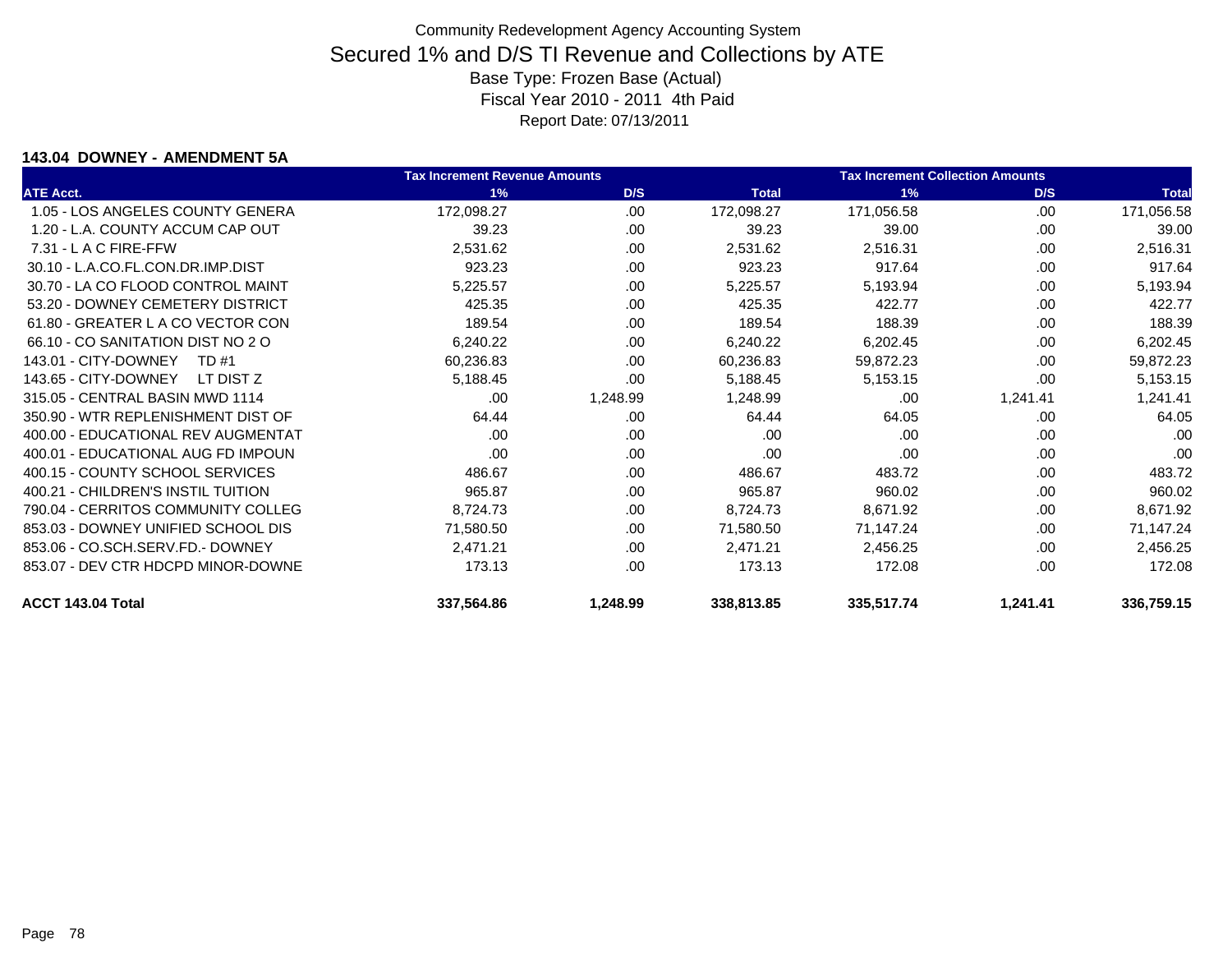#### **143.05 DOWNEY - WOODRUFF**

|                                    | <b>Tax Increment Revenue Amounts</b> |          |              | <b>Tax Increment Collection Amounts</b> |          |              |
|------------------------------------|--------------------------------------|----------|--------------|-----------------------------------------|----------|--------------|
| <b>ATE Acct.</b>                   | 1%                                   | D/S      | <b>Total</b> | 1%                                      | D/S      | <b>Total</b> |
| 1.05 - LOS ANGELES COUNTY GENERA   | 445,257.55                           | .00      | 445,257.55   | 441,911.25                              | .00      | 441,911.25   |
| 1.20 - L.A. COUNTY ACCUM CAP OUT   | 101.53                               | .00      | 101.53       | 100.77                                  | .00      | 100.77       |
| 7.31 - L A C FIRE-FFW              | 6,597.93                             | .00      | 6,597.93     | 6,548.28                                | .00      | 6,548.28     |
| 30.10 - L.A.CO.FL.CON.DR.IMP.DIST  | 2,388.86                             | .00      | 2,388.86     | 2,370.91                                | .00      | 2,370.91     |
| 30.70 - LA CO FLOOD CONTROL MAINT  | 13,521.18                            | .00.     | 13,521.18    | 13,419.57                               | .00      | 13,419.57    |
| 53.20 - DOWNEY CEMETERY DISTRICT   | 1,100.60                             | .00      | 1,100.60     | 1,092.33                                | .00      | 1,092.33     |
| 61.80 - GREATER L A CO VECTOR CON  | 490.42                               | .00      | 490.42       | 486.73                                  | .00      | 486.73       |
| 66.10 - CO SANITATION DIST NO 2 O  | 16,146.59                            | .00      | 16,146.59    | 16,025.24                               | .00      | 16,025.24    |
| 143.01 - CITY-DOWNEY<br>TD #1      | 155,863.02                           | .00      | 155,863.02   | 154,691.62                              | .00      | 154,691.62   |
| 143.65 - CITY-DOWNEY<br>LT DIST Z  | 1,881.95                             | .00.     | 1,881.95     | 1,881.95                                | .00      | 1,881.95     |
| 315.05 - CENTRAL BASIN MWD 1114    | .00                                  | 3,189.06 | 3,189.06     | .00                                     | 3,165.15 | 3,165.15     |
| 350.90 - WTR REPLENISHMENT DIST OF | 166.75                               | .00      | 166.75       | 165.49                                  | .00      | 165.49       |
| 400.00 - EDUCATIONAL REV AUGMENTAT | .00                                  | .00      | .00          | .00                                     | .00      | .00          |
| 400.01 - EDUCATIONAL AUG FD IMPOUN | .00                                  | .00      | .00          | .00                                     | .00      | .00          |
| 400.15 - COUNTY SCHOOL SERVICES    | 1,259.25                             | .00      | 1,259.25     | 1,249.79                                | .00      | 1,249.79     |
| 400.21 - CHILDREN'S INSTIL TUITION | 2,499.17                             | .00      | 2,499.17     | 2,480.39                                | .00      | 2,480.39     |
| 790.04 - CERRITOS COMMUNITY COLLEG | 22,575.25                            | .00      | 22,575.25    | 22,405.58                               | .00      | 22,405.58    |
| 853.03 - DOWNEY UNIFIED SCHOOL DIS | 185,214.82                           | .00      | 185,214.82   | 183,822.82                              | .00      | 183,822.82   |
| 853.06 - CO.SCH.SERV.FD.- DOWNEY   | 6,394.25                             | .00      | 6,394.25     | 6,346.19                                | .00      | 6,346.19     |
| 853.07 - DEV CTR HDCPD MINOR-DOWNE | 447.98                               | .00      | 447.98       | 444.61                                  | .00      | 444.61       |
| ACCT 143.05 Total                  | 861,907.10                           | 3,189.06 | 865,096.16   | 855,443.52                              | 3,165.15 | 858,608.67   |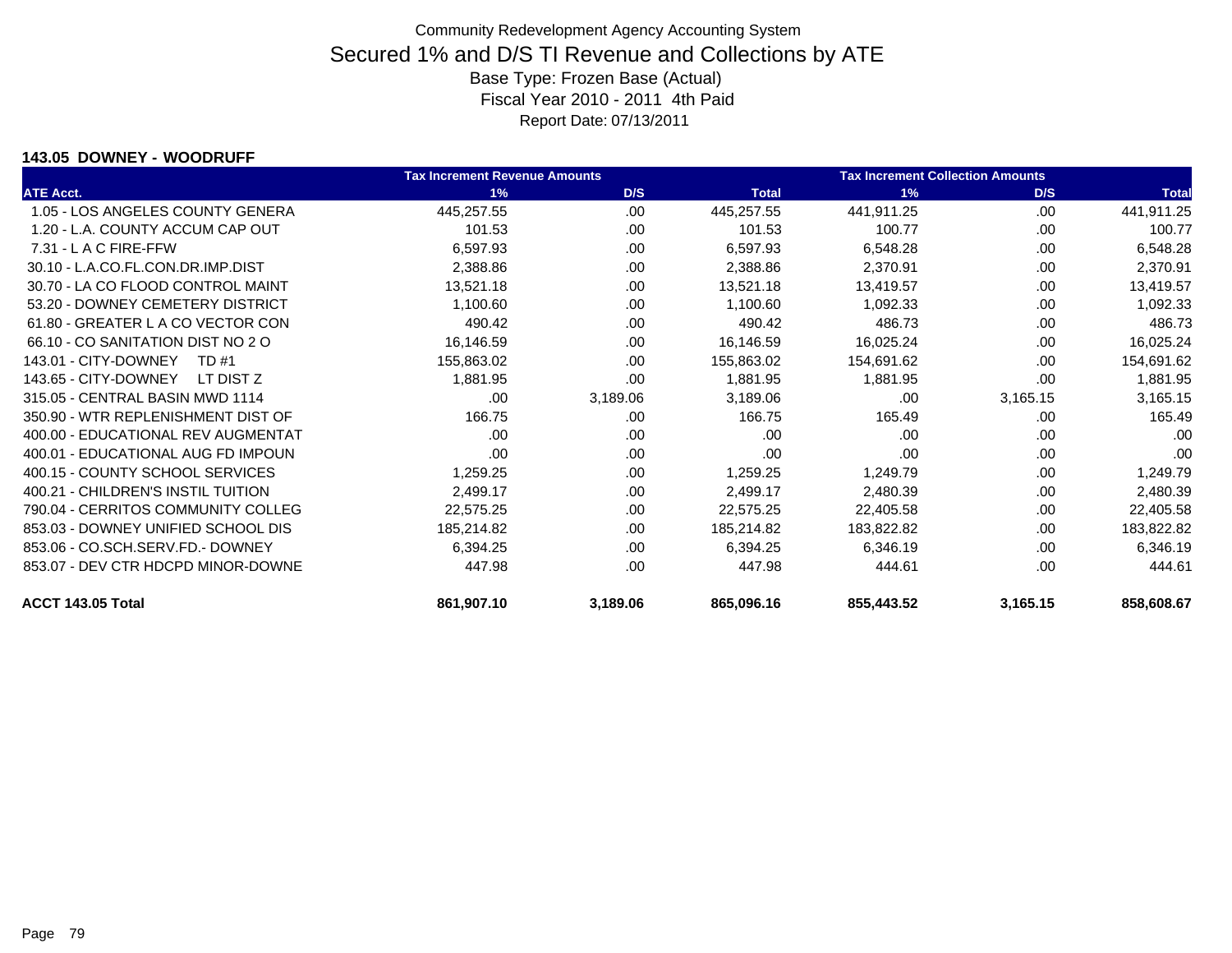#### **143.06 DOWNEY - 88 ANNEX AMEND #4**

|                                    | <b>Tax Increment Revenue Amounts</b> |          |              | <b>Tax Increment Collection Amounts</b> |          |              |
|------------------------------------|--------------------------------------|----------|--------------|-----------------------------------------|----------|--------------|
| <b>ATE Acct.</b>                   | 1%                                   | D/S      | <b>Total</b> | 1%                                      | D/S      | <b>Total</b> |
| 1.05 - LOS ANGELES COUNTY GENERA   | 1,164,676.08                         | .00      | 1,164,676.08 | 1,068,913.26                            | .00      | 1,068,913.26 |
| 1.20 - L.A. COUNTY ACCUM CAP OUT   | 265.55                               | .00      | 265.55       | 243.72                                  | .00.     | 243.72       |
| $7.31 - L$ A C FIRE-FFW            | 17,187.00                            | .00.     | 17,187.00    | 15,771.64                               | .00      | 15,771.64    |
| 30.10 - L.A.CO.FL.CON.DR.IMP.DIST  | 6,248.24                             | .00.     | 6,248.24     | 5,734.48                                | .00      | 5,734.48     |
| 30.70 - LA CO FLOOD CONTROL MAINT  | 35,365.69                            | .00      | 35,365.69    | 32,457.76                               | .00      | 32,457.76    |
| 53.20 - DOWNEY CEMETERY DISTRICT   | 2,878.71                             | .00      | 2,878.71     | 2,642.01                                | .00      | 2,642.01     |
| 61.80 - GREATER L A CO VECTOR CON  | 1,282.74                             | .00      | 1,282.74     | 1.177.27                                | .00      | 1,177.27     |
| 66.10 - CO SANITATION DIST NO 2 O  | 42,232.64                            | .00.     | 42,232.64    | 38,760.08                               | .00      | 38,760.08    |
| 143.01 - CITY-DOWNEY<br>TD #1      | 407,671.76                           | .00.     | 407.671.76   | 374.151.13                              | .00      | 374,151.13   |
| 143.64 - CITY-DOWNEY<br>LT DIST Z  | $-22.65$                             | .00.     | $-22.65$     | $-22.65$                                | .00      | $-22.65$     |
| 143.65 - CITY-DOWNEY<br>LT DIST Z  | 22,096.62                            | .00      | 22,096.62    | 20,810.26                               | .00.     | 20,810.26    |
| 315.05 - CENTRAL BASIN MWD 1114    | .00                                  | 8,404.69 | 8,404.69     | .00                                     | 7,715.58 | 7,715.58     |
| 350.90 - WTR REPLENISHMENT DIST OF | 436.14                               | .00      | 436.14       | 400.28                                  | .00      | 400.28       |
| 400.00 - EDUCATIONAL REV AUGMENTAT | .00                                  | .00      | .00          | .00                                     | .00      | .00          |
| 400.01 - EDUCATIONAL AUG FD IMPOUN | .00                                  | .00      | .00          | .00                                     | .00      | .00          |
| 400.15 - COUNTY SCHOOL SERVICES    | 3,293.67                             | .00      | 3,293.67     | 3,022.85                                | .00      | 3,022.85     |
| 400.21 - CHILDREN'S INSTIL TUITION | 6,536.78                             | .00      | 6.536.78     | 5,999.29                                | .00      | 5,999.29     |
| 790.04 - CERRITOS COMMUNITY COLLEG | 59,047.33                            | .00      | 59.047.33    | 54,192.19                               | .00      | 54,192.19    |
| 853.03 - DOWNEY UNIFIED SCHOOL DIS | 484,443.66                           | .00      | 484,443.66   | 444,610.50                              | .00      | 444,610.50   |
| 853.06 - CO.SCH.SERV.FD.- DOWNEY   | 16,724.68                            | .00      | 16,724.68    | 15,349.50                               | .00      | 15,349.50    |
| 853.07 - DEV CTR HDCPD MINOR-DOWNE | 1,171.72                             | .00.     | 1,171.72     | 1,075.38                                | .00      | 1,075.38     |
| ACCT 143.06 Total                  | 2,271,536.36                         | 8,404.69 | 2,279,941.05 | 2,085,288.95                            | 7,715.58 | 2,093,004.53 |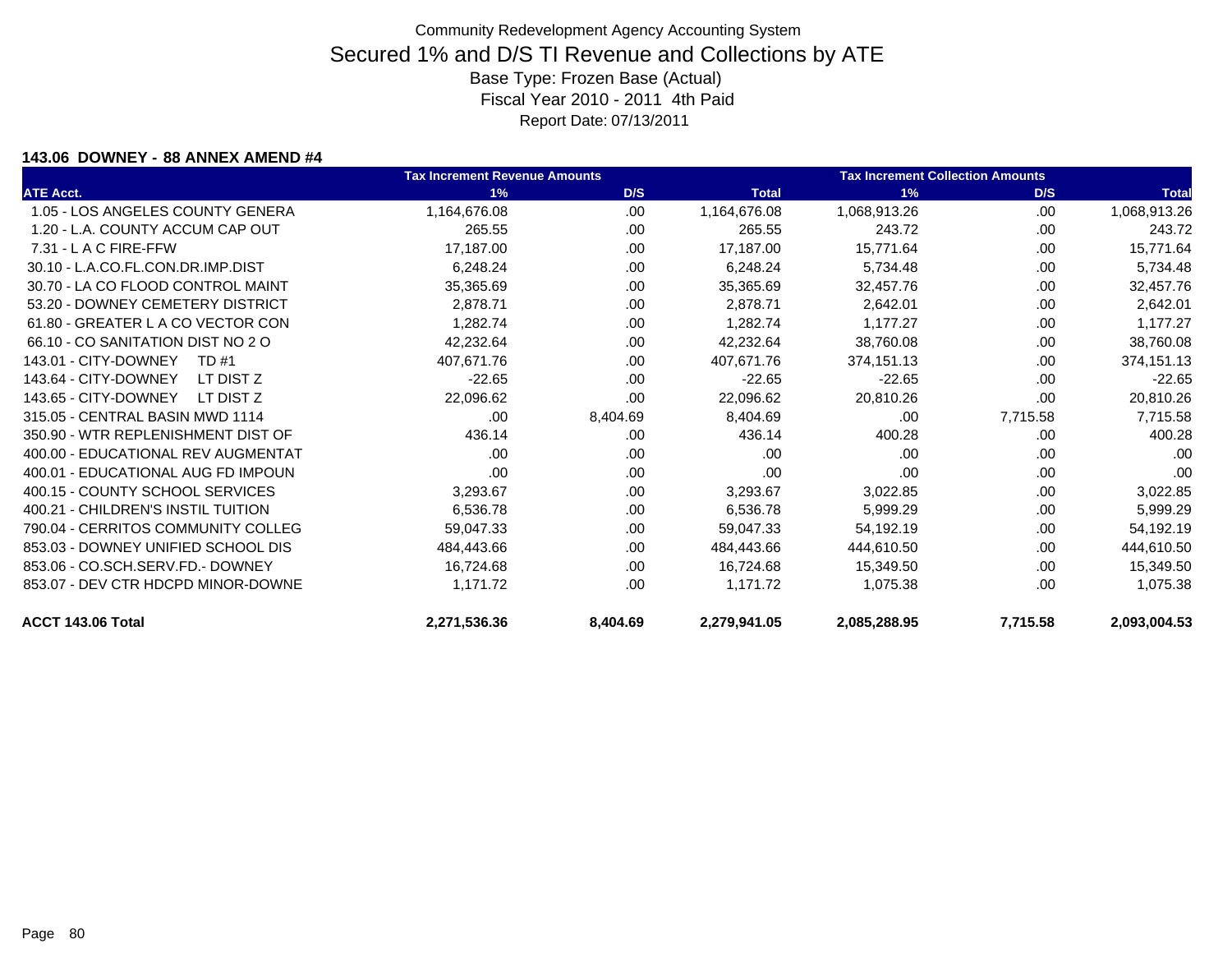### **144.05 EL MONTE - EAST VALLEY MALL**

|                                     | <b>Tax Increment Revenue Amounts</b> |          |              | <b>Tax Increment Collection Amounts</b> |          |              |
|-------------------------------------|--------------------------------------|----------|--------------|-----------------------------------------|----------|--------------|
| <b>ATE Acct.</b>                    | 1%                                   | D/S      | <b>Total</b> | 1%                                      | D/S      | <b>Total</b> |
| 1.05 - LOS ANGELES COUNTY GENERA    | 29,849.75                            | .00      | 29,849.75    | 29,849.75                               | .00      | 29,849.75    |
| 1.20 - L.A. COUNTY ACCUM CAP OUT    | 6.40                                 | .00.     | 6.40         | 6.40                                    | .00      | 6.40         |
| 3.01 - L A COUNTY LIBRARY           | 1,718.22                             | .00.     | 1,718.22     | 1,718.22                                | .00.     | 1.718.22     |
| 7.31 - L A C FIRE-FFW               | 442.28                               | .00.     | 442.28       | 442.28                                  | .00      | 442.28       |
| 30.10 - L.A.CO.FL.CON.DR.IMP.DIST   | 158.38                               | .00      | 158.38       | 158.38                                  | .00      | 158.38       |
| 30.70 - LA CO FLOOD CONTROL MAINT   | 895.11                               | .00      | 895.11       | 895.11                                  | .00      | 895.11       |
| 66.50 - CO SANIT DIST NO 15 OPERA   | 1,040.69                             | .00      | 1,040.69     | 1,040.69                                | .00      | 1,040.69     |
| 144.01 - CITY-EL MONTE TD #1        | 7,973.56                             | .00.     | 7,973.56     | 7,973.56                                | .00      | 7,973.56     |
| 144.05 - CITY-EL MONTE E VAL MA     | .00.                                 | 8,668.85 | 8,668.85     | .00                                     | 8,668.85 | 8,668.85     |
| 337.05 - ORIG AREA UP S G VY MWD 1  | .00                                  | 213.83   | 213.83       | .00                                     | 213.83   | 213.83       |
| 368.05 - UPPER SAN GAB, VY, MUN, W  | 49.59                                | .00      | 49.59        | 49.59                                   | .00      | 49.59        |
| 400.00 - EDUCATIONAL REV AUGMENTAT  | .00                                  | .00.     | .00          | .00                                     | .00      | .00          |
| 400.01 - EDUCATIONAL AUG FD IMPOUN  | .00                                  | .00.     | .00          | .00                                     | .00.     | .00          |
| 400.15 - COUNTY SCHOOL SERVICES     | 83.19                                | .00      | 83.19        | 83.19                                   | .00      | 83.19        |
| 400.21 - CHILDREN'S INSTIL TUITION  | 165.58                               | .00.     | 165.58       | 165.58                                  | .00      | 165.58       |
| 473.01 - EL MONTE SCHOOL DISTRICT   | 4,342.74                             | .00.     | 4,342.74     | 4,342.74                                | .00      | 4,342.74     |
| 473.06 - CO.SCH.SERV.FD.- EL MONTE  | 554.34                               | .00      | 554.34       | 554.34                                  | .00      | 554.34       |
| 473.07 - DEV.CTR.HDCPD.MINOR-EL MO  | 67.19                                | .00.     | 67.19        | 67.19                                   | .00      | 67.19        |
| 473.20 - EL MONTE CHILDREN, S CENTE | 38.40                                | .00      | 38.40        | 38.40                                   | .00      | 38.40        |
| 745.02 - EL MONTE UNION HIGH SCHOO  | 6.277.74                             | .00      | 6,277.74     | 6.277.74                                | .00      | 6.277.74     |
| 745.06 - CO.SCH.SERV.FD.- EL MONTE  | 24.80                                | .00.     | 24.80        | 24.80                                   | .00      | 24.80        |
| 745.07 - EL MONTE HIGH-ELEM SCHOOL  | 2,797.31                             | .00      | 2,797.31     | 2,797.31                                | .00      | 2,797.31     |
| 745.20 - CHILDREN'S CTR FUND EL MO  | 22.40                                | .00.     | 22.40        | 22.40                                   | .00.     | 22.40        |
| 816.04 - RIO HONDO COMMUNITY COLLE  | 1,282.27                             | .00      | 1,282.27     | 1,282.27                                | .00.     | 1,282.27     |
| 816.20 - RIO HONDO CHILDRENS CTR F  | 2.40                                 | .00      | 2.40         | 2.40                                    | .00      | 2.40         |
| ACCT 144.05 Total                   | 57,792.34                            | 8,882.68 | 66,675.02    | 57,792.34                               | 8,882.68 | 66,675.02    |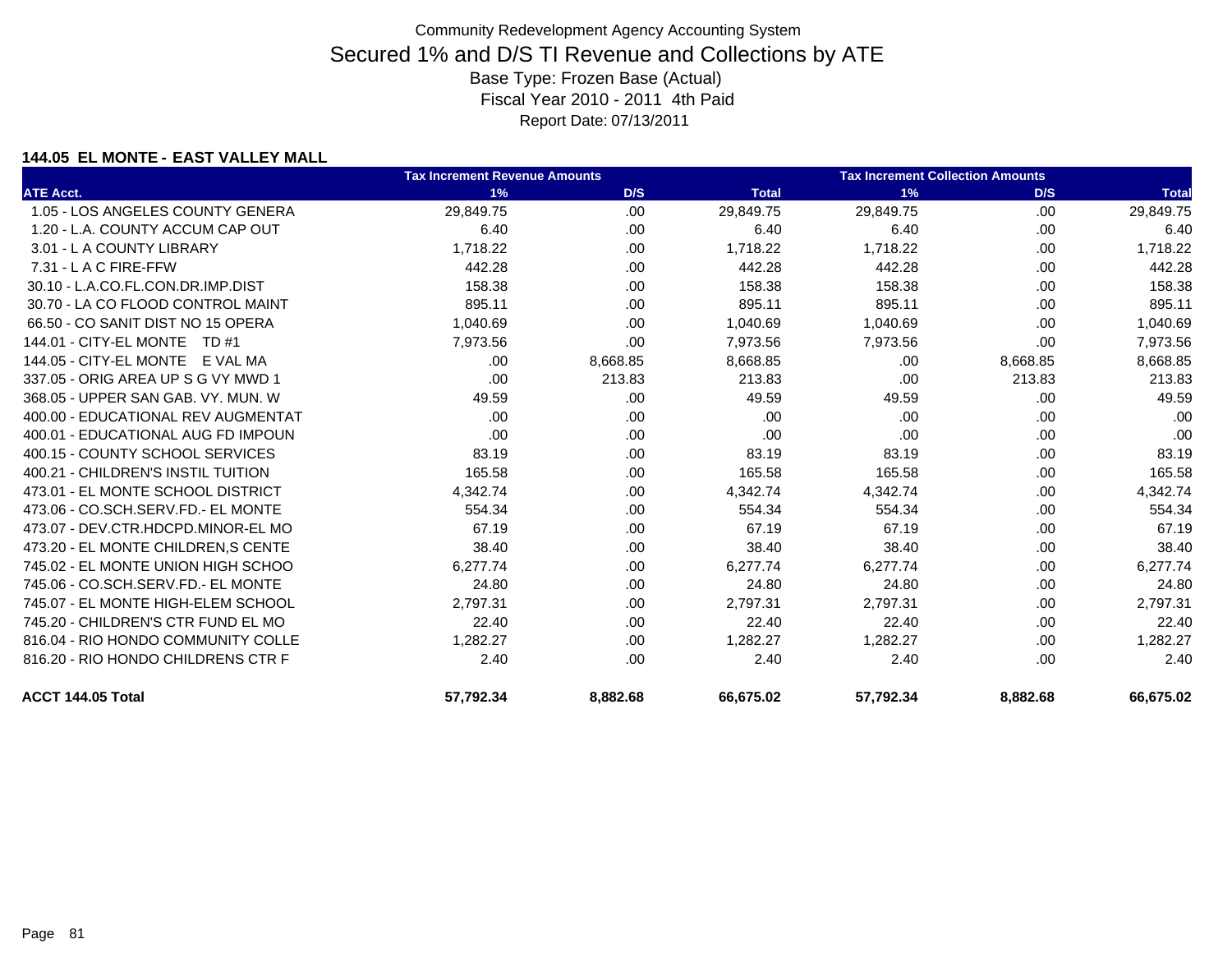### **144.06 EL MONTE - PLAZA PROJECT**

|                                     | <b>Tax Increment Revenue Amounts</b> |           |              | <b>Tax Increment Collection Amounts</b> |           |              |
|-------------------------------------|--------------------------------------|-----------|--------------|-----------------------------------------|-----------|--------------|
| <b>ATE Acct.</b>                    | 1%                                   | D/S       | <b>Total</b> | 1%                                      | D/S       | <b>Total</b> |
| 1.05 - LOS ANGELES COUNTY GENERA    | 40,138.79                            | .00.      | 40,138.79    | 40,138.79                               | .00       | 40,138.79    |
| 1.20 - L.A. COUNTY ACCUM CAP OUT    | 9.45                                 | .00.      | 9.45         | 9.45                                    | .00       | 9.45         |
| 3.01 - L A COUNTY LIBRARY           | 2,313.01                             | .00       | 2,313.01     | 2,313.01                                | .00.      | 2,313.01     |
| 7.31 - L A C FIRE-FFW               | 594.67                               | .00       | 594.67       | 594.67                                  | .00       | 594.67       |
| 30.10 - L.A.CO.FL.CON.DR.IMP.DIST   | 213.34                               | .00.      | 213.34       | 213.34                                  | .00       | 213.34       |
| 30.70 - LA CO FLOOD CONTROL MAINT   | 1,204.44                             | .00.      | 1,204.44     | 1,204.44                                | .00       | 1,204.44     |
| 66.50 - CO SANIT DIST NO 15 OPERA   | 1,400.23                             | .00       | 1,400.23     | 1,400.23                                | .00       | 1,400.23     |
| 144.01 - CITY-EL MONTE TD #1        | 10,725.16                            | .00.      | 10,725.16    | 10,725.16                               | .00.      | 10,725.16    |
| 144.06 - CITY-EL MONTE PLAZA RP     | .00                                  | 11,659.01 | 11,659.01    | .00                                     | 11,659.01 | 11,659.01    |
| 337.05 - ORIG AREA UP S G VY MWD 1  | .00                                  | 287.59    | 287.59       | .00                                     | 287.59    | 287.59       |
| 368.05 - UPPER SAN GAB, VY, MUN, W  | 67.51                                | .00.      | 67.51        | 67.51                                   | .00       | 67.51        |
| 400.00 - EDUCATIONAL REV AUGMENTAT  | .00                                  | .00       | .00          | .00                                     | .00       | .00          |
| 400.01 - EDUCATIONAL AUG FD IMPOUN  | .00                                  | .00.      | .00          | .00                                     | .00.      | .00          |
| 400.15 - COUNTY SCHOOL SERVICES     | 112.07                               | .00.      | 112.07       | 112.07                                  | .00       | 112.07       |
| 400.21 - CHILDREN'S INSTIL TUITION  | 222.79                               | .00.      | 222.79       | 222.79                                  | .00       | 222.79       |
| 473.01 - EL MONTE SCHOOL DISTRICT   | 5,841.25                             | .00.      | 5,841.25     | 5,841.25                                | .00.      | 5,841.25     |
| 473.06 - CO.SCH.SERV.FD.- EL MONTE  | 745.35                               | .00       | 745.35       | 745.35                                  | .00       | 745.35       |
| 473.07 - DEV.CTR.HDCPD.MINOR-EL MO  | 90.47                                | .00       | 90.47        | 90.47                                   | .00       | 90.47        |
| 473.20 - EL MONTE CHILDREN, S CENTE | 51.31                                | .00.      | 51.31        | 51.31                                   | .00       | 51.31        |
| 745.02 - EL MONTE UNION HIGH SCHOO  | 8,443.21                             | .00.      | 8,443.21     | 8,443.21                                | .00       | 8,443.21     |
| 745.06 - CO.SCH.SERV.FD.- EL MONTE  | 33.76                                | .00       | 33.76        | 33.76                                   | .00       | 33.76        |
| 745.07 - EL MONTE HIGH-ELEM SCHOOL  | 3,763.19                             | .00       | 3,763.19     | 3,763.19                                | .00       | 3,763.19     |
| 745.20 - CHILDREN'S CTR FUND EL MO  | 29.71                                | .00       | 29.71        | 29.71                                   | .00       | 29.71        |
| 816.04 - RIO HONDO COMMUNITY COLLE  | 1,724.29                             | .00.      | 1,724.29     | 1,724.29                                | .00       | 1,724.29     |
| 816.20 - RIO HONDO CHILDRENS CTR F  | 2.70                                 | .00.      | 2.70         | 2.70                                    | .00.      | 2.70         |
| ACCT 144.06 Total                   | 77,726.70                            | 11,946.60 | 89,673.30    | 77,726.70                               | 11,946.60 | 89,673.30    |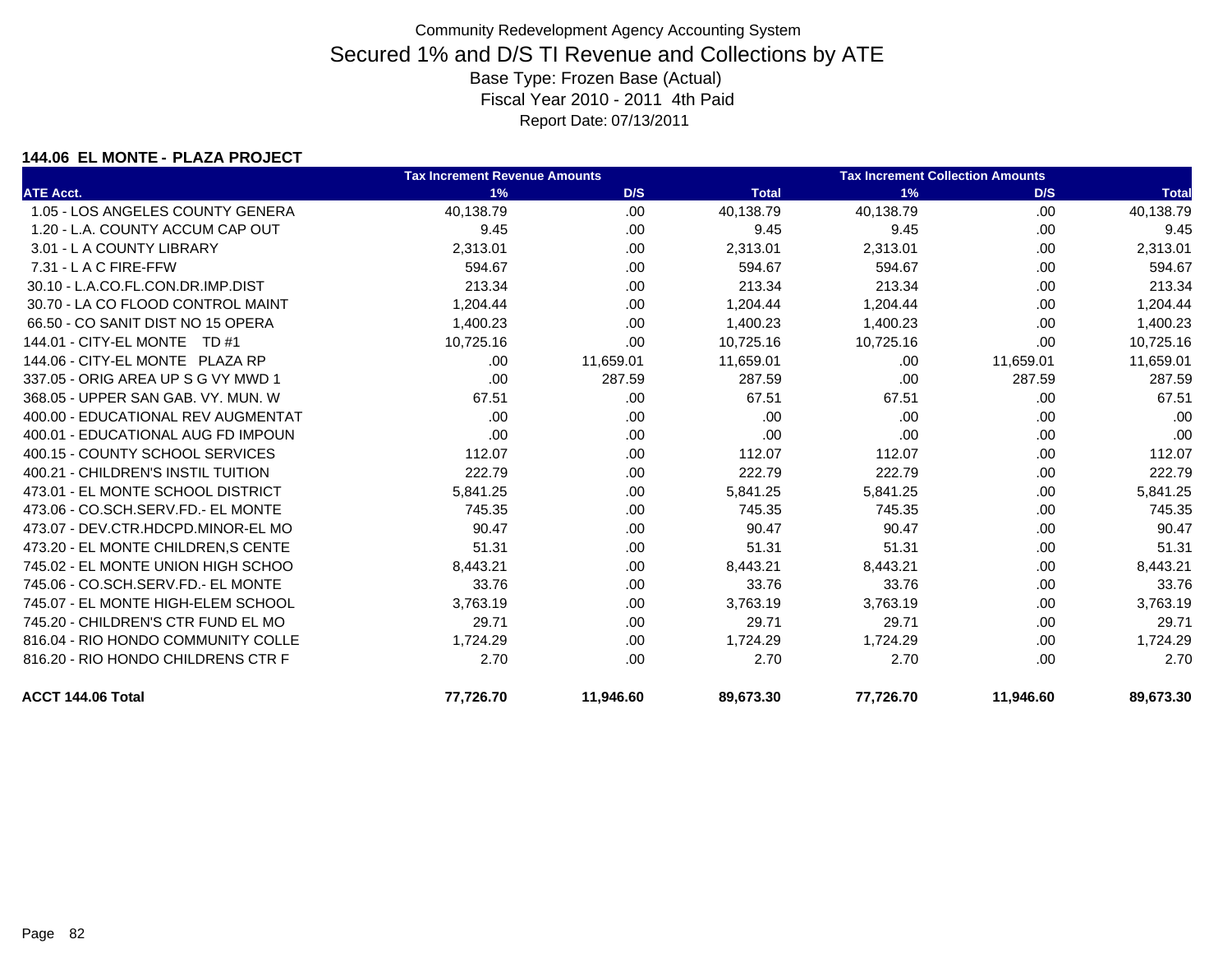### **144.07 EL MONTE - PLAZA E.M**

|                                     | <b>Tax Increment Revenue Amounts</b> |          |              | <b>Tax Increment Collection Amounts</b> |          |              |
|-------------------------------------|--------------------------------------|----------|--------------|-----------------------------------------|----------|--------------|
| <b>ATE Acct.</b>                    | 1%                                   | D/S      | <b>Total</b> | 1%                                      | D/S      | <b>Total</b> |
| 1.05 - LOS ANGELES COUNTY GENERA    | 22,841.62                            | .00      | 22,841.62    | 22,841.62                               | .00      | 22,841.62    |
| 1.20 - L.A. COUNTY ACCUM CAP OUT    | 5.15                                 | .00.     | 5.15         | 5.15                                    | .00      | 5.15         |
| 3.01 - L A COUNTY LIBRARY           | 1,316.48                             | .00      | 1,316.48     | 1,316.48                                | .00.     | 1,316.48     |
| 7.31 - L A C FIRE-FFW               | 338.36                               | .00      | 338.36       | 338.36                                  | .00.     | 338.36       |
| 30.10 - L.A.CO.FL.CON.DR.IMP.DIST   | 121.15                               | .00      | 121.15       | 121.15                                  | .00      | 121.15       |
| 30.70 - LA CO FLOOD CONTROL MAINT   | 685.70                               | .00      | 685.70       | 685.70                                  | .00.     | 685.70       |
| 66.50 - CO SANIT DIST NO 15 OPERA   | 797.22                               | .00      | 797.22       | 797.22                                  | .00.     | 797.22       |
| 144.01 - CITY-EL MONTE TD #1        | 6,106.75                             | .00      | 6,106.75     | 6,106.75                                | .00      | 6,106.75     |
| 144.07 - CITY-EL MONTE PL ELMON     | .00                                  | 6,636.31 | 6.636.31     | .00                                     | 6,636.31 | 6,636.31     |
| 337.05 - ORIG AREA UP S G VY MWD 1  | .00                                  | 163.70   | 163.70       | .00                                     | 163.70   | 163.70       |
| 368.05 - UPPER SAN GAB. VY. MUN. W  | 38.22                                | .00      | 38.22        | 38.22                                   | .00.     | 38.22        |
| 400.00 - EDUCATIONAL REV AUGMENTAT  | .00.                                 | .00      | .00          | .00                                     | .00.     | .00          |
| 400.01 - EDUCATIONAL AUG FD IMPOUN  | .00                                  | .00.     | .00          | .00                                     | .00.     | .00          |
| 400.15 - COUNTY SCHOOL SERVICES     | 63.86                                | .00      | 63.86        | 63.86                                   | .00.     | 63.86        |
| 400.21 - CHILDREN'S INSTIL TUITION  | 126.74                               | .00      | 126.74       | 126.74                                  | .00      | 126.74       |
| 473.01 - EL MONTE SCHOOL DISTRICT   | 3,325.99                             | .00      | 3,325.99     | 3,325.99                                | .00.     | 3,325.99     |
| 473.06 - CO.SCH.SERV.FD.- EL MONTE  | 424.74                               | .00      | 424.74       | 424.74                                  | .00      | 424.74       |
| 473.07 - DEV.CTR.HDCPD.MINOR-EL MO  | 51.16                                | .00      | 51.16        | 51.16                                   | .00.     | 51.16        |
| 473.20 - EL MONTE CHILDREN, S CENTE | 29.28                                | .00      | 29.28        | 29.28                                   | .00.     | 29.28        |
| 745.02 - EL MONTE UNION HIGH SCHOO  | 4,807.58                             | .00.     | 4,807.58     | 4,807.58                                | .00      | 4,807.58     |
| 745.06 - CO.SCH.SERV.FD.- EL MONTE  | 18.88                                | .00      | 18.88        | 18.88                                   | .00      | 18.88        |
| 745.07 - EL MONTE HIGH-ELEM SCHOOL  | 2,142.40                             | .00      | 2,142.40     | 2,142.40                                | .00      | 2,142.40     |
| 745.20 - CHILDREN'S CTR FUND EL MO  | 17.00                                | .00      | 17.00        | 17.00                                   | .00.     | 17.00        |
| 816.04 - RIO HONDO COMMUNITY COLLE  | 982.02                               | .00      | 982.02       | 982.02                                  | .00.     | 982.02       |
| 816.20 - RIO HONDO CHILDRENS CTR F  | 1.79                                 | .00      | 1.79         | 1.79                                    | .00      | 1.79         |
| ACCT 144.07 Total                   | 44,242.09                            | 6,800.01 | 51,042.10    | 44,242.09                               | 6,800.01 | 51,042.10    |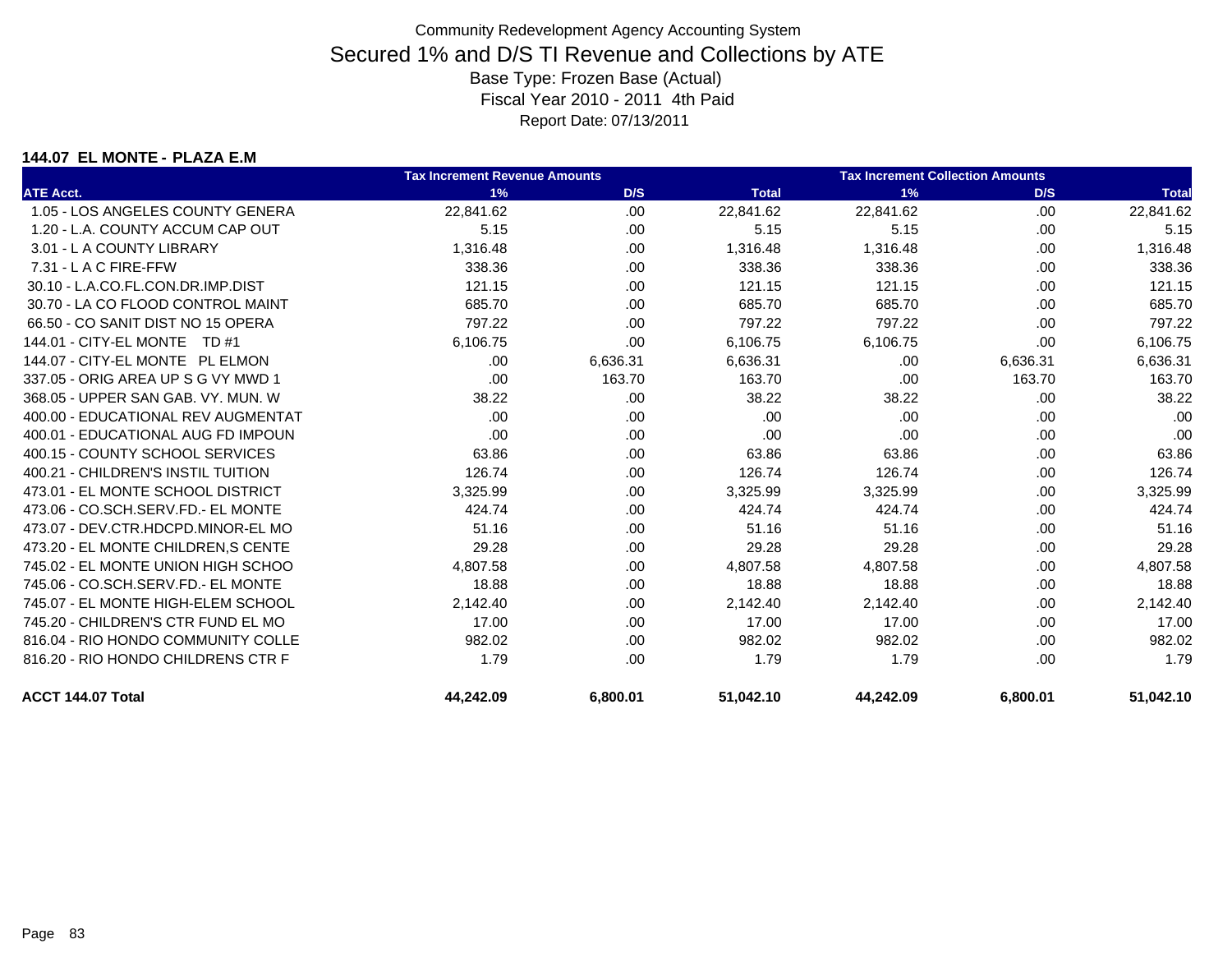### **144.08 EL MONTE - CENTER R.P.**

|                                     | <b>Tax Increment Revenue Amounts</b> |            |              | <b>Tax Increment Collection Amounts</b> |            |              |
|-------------------------------------|--------------------------------------|------------|--------------|-----------------------------------------|------------|--------------|
| <b>ATE Acct.</b>                    | 1%                                   | D/S        | <b>Total</b> | 1%                                      | D/S        | <b>Total</b> |
| 1.05 - LOS ANGELES COUNTY GENERA    | 406,177.49                           | .00        | 406,177.49   | 406,177.49                              | .00        | 406,177.49   |
| 1.20 - L.A. COUNTY ACCUM CAP OUT    | 91.56                                | .00        | 91.56        | 91.56                                   | .00        | 91.56        |
| 3.01 - L A COUNTY LIBRARY           | 23,410.09                            | .00.       | 23,410.09    | 23,410.09                               | .00.       | 23,410.09    |
| $7.31 - L$ A C FIRE-FFW             | 6,016.85                             | .00        | 6,016.85     | 6,016.85                                | .00        | 6,016.85     |
| 30.10 - L.A.CO.FL.CON.DR.IMP.DIST   | 2,154.25                             | .00.       | 2,154.25     | 2,154.25                                | .00        | 2,154.25     |
| 30.70 - LA CO FLOOD CONTROL MAINT   | 12,193.31                            | .00.       | 12,193.31    | 12,193.31                               | .00.       | 12,193.31    |
| 66.50 - CO SANIT DIST NO 15 OPERA   | 14,176.41                            | .00.       | 14,176.41    | 14,176.41                               | .00        | 14,176.41    |
| 144.01 - CITY-EL MONTE TD #1        | 108,592.22                           | .00        | 108,592.22   | 108,592.22                              | .00.       | 108,592.22   |
| 144.08 - CITY EL MONTE CENTER RP    | .00.                                 | 117,761.90 | 117,761.90   | .00                                     | 117,761.90 | 117,761.90   |
| 144.09 - CITY EL MONTE CENTER RP    | .00.                                 | 247.18     | 247.18       | .00                                     | 247.18     | 247.18       |
| 337.05 - ORIG AREA UP S G VY MWD 1  | .00.                                 | 2,910.89   | 2,910.89     | .00                                     | 2,910.89   | 2,910.89     |
| 368.05 - UPPER SAN GAB, VY, MUN, W  | 679.69                               | .00.       | 679.69       | 679.69                                  | .00.       | 679.69       |
| 400.00 - EDUCATIONAL REV AUGMENTAT  | .00.                                 | .00.       | .00          | .00                                     | .00.       | .00          |
| 400.01 - EDUCATIONAL AUG FD IMPOUN  | .00                                  | .00        | .00          | .00                                     | .00.       | .00          |
| 400.15 - COUNTY SCHOOL SERVICES     | 1,135.59                             | .00.       | 1,135.59     | 1,135.59                                | .00        | 1,135.59     |
| 400.21 - CHILDREN'S INSTIL TUITION  | 2,253.73                             | .00        | 2,253.73     | 2,253.73                                | .00        | 2,253.73     |
| 473.01 - EL MONTE SCHOOL DISTRICT   | 59,143.77                            | .00.       | 59,143.77    | 59,143.77                               | .00.       | 59,143.77    |
| 473.06 - CO.SCH.SERV.FD.- EL MONTE  | 7,552.81                             | .00.       | 7,552.81     | 7,552.81                                | .00        | 7,552.81     |
| 473.07 - DEV.CTR.HDCPD.MINOR-EL MO  | 909.72                               | .00.       | 909.72       | 909.72                                  | .00        | 909.72       |
| 473.20 - EL MONTE CHILDREN, S CENTE | 520.66                               | .00.       | 520.66       | 520.66                                  | .00        | 520.66       |
| 745.02 - EL MONTE UNION HIGH SCHOO  | 85,489.92                            | .00.       | 85,489.92    | 85,489.92                               | .00        | 85,489.92    |
| 745.06 - CO.SCH.SERV.FD.- EL MONTE  | 335.70                               | .00.       | 335.70       | 335.70                                  | .00        | 335.70       |
| 745.07 - EL MONTE HIGH-ELEM SCHOOL  | 38,096.81                            | .00.       | 38,096.81    | 38,096.81                               | .00        | 38,096.81    |
| 745.20 - CHILDREN'S CTR FUND EL MO  | 302.25                               | .00.       | 302.25       | 302.25                                  | .00        | 302.25       |
| 816.04 - RIO HONDO COMMUNITY COLLE  | 17,462.57                            | .00.       | 17,462.57    | 17,462.57                               | .00        | 17,462.57    |
| 816.20 - RIO HONDO CHILDRENS CTR F  | 31.81                                | .00        | 31.81        | 31.81                                   | .00        | 31.81        |
| ACCT 144.08 Total                   | 786,727.21                           | 120,919.97 | 907,647.18   | 786,727.21                              | 120,919.97 | 907,647.18   |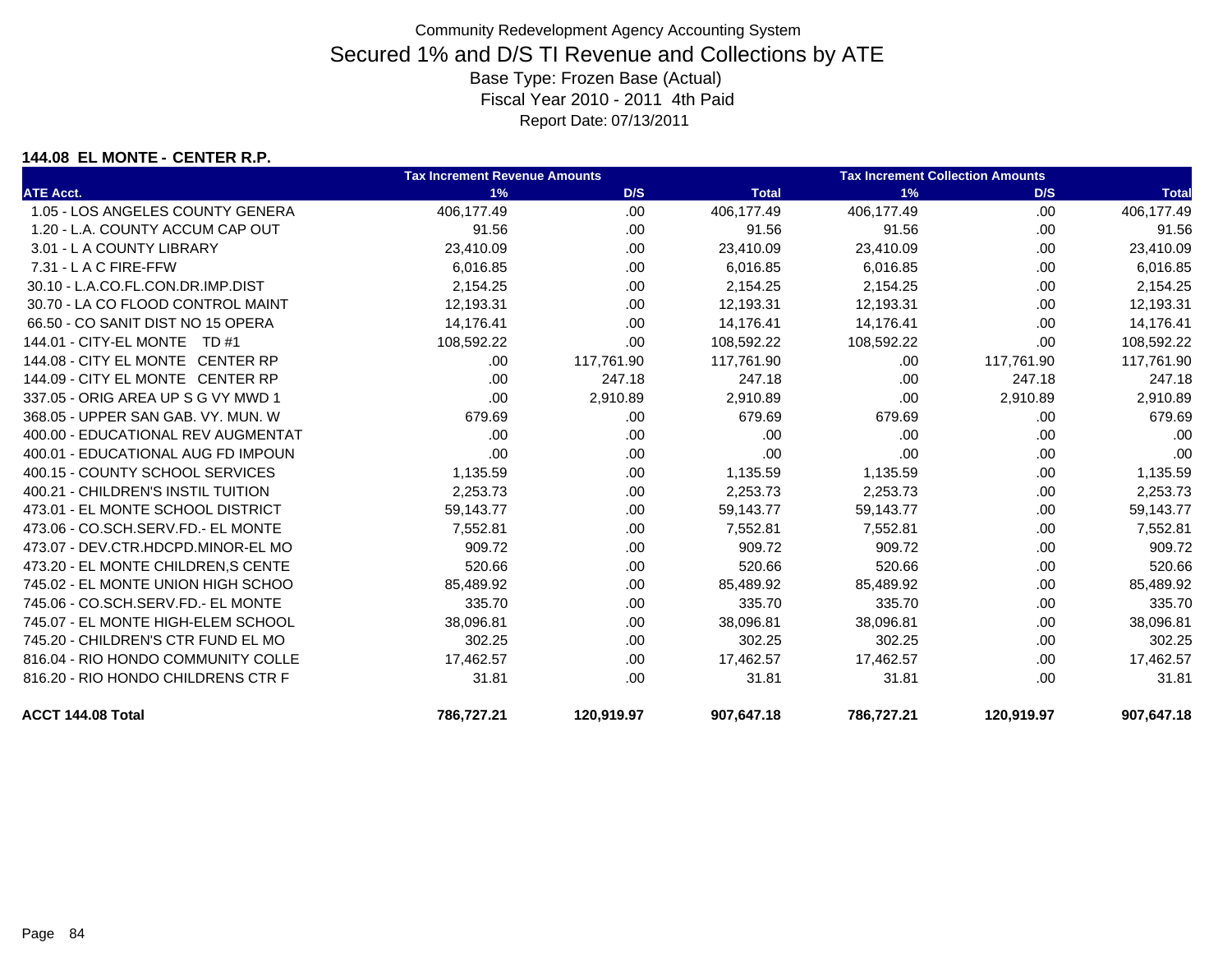### **144.10 EL MONTE - DOWNTOWN R.P.**

|                                     | <b>Tax Increment Revenue Amounts</b> |            |              | <b>Tax Increment Collection Amounts</b> |            |              |
|-------------------------------------|--------------------------------------|------------|--------------|-----------------------------------------|------------|--------------|
| <b>ATE Acct.</b>                    | 1%                                   | D/S        | <b>Total</b> | 1%                                      | D/S        | <b>Total</b> |
| 1.05 - LOS ANGELES COUNTY GENERA    | 781,327.44                           | .00        | 781,327.44   | 622,564.69                              | .00        | 622,564.69   |
| 1.20 - L.A. COUNTY ACCUM CAP OUT    | 176.13                               | .00.       | 176.13       | 140.34                                  | .00.       | 140.34       |
| 3.01 - L A COUNTY LIBRARY           | 45,031.89                            | .00.       | 45,031.89    | 35,881.58                               | .00.       | 35,881.58    |
| 7.31 - L A C FIRE-FFW               | 11,574.10                            | .00        | 11,574.10    | 9,222.28                                | .00        | 9,222.28     |
| 30.10 - L.A.CO.FL.CON.DR.IMP.DIST   | 4,143.95                             | .00.       | 4,143.95     | 3,301.91                                | .00.       | 3,301.91     |
| 30.70 - LA CO FLOOD CONTROL MAINT   | 23,455.18                            | .00        | 23,455.18    | 18,689.17                               | .00.       | 18,689.17    |
| 66.50 - CO SANIT DIST NO 15 OPERA   | 27,269.89                            | .00.       | 27,269.89    | 21,728.76                               | .00        | 21,728.76    |
| 144.01 - CITY-EL MONTE TD #1        | 208,889.14                           | .00        | 208,889.14   | 166,443.66                              | .00        | 166,443.66   |
| 144.10 - CITY EL MONTE DOWNTOWN     | .00                                  | 215,962.24 | 215,962.24   | .00.                                    | 177,373.41 | 177,373.41   |
| 144.11 - CITY EL MONTE DOWNTOWN     | .00.                                 | 11,041.30  | 11,041.30    | .00                                     | 3,503.87   | 3,503.87     |
| 337.05 - ORIG AREA UP S G VY MWD 1  | .00                                  | 5,599.42   | 5,599.42     | .00                                     | 4,461.64   | 4,461.64     |
| 368.05 - UPPER SAN GAB, VY, MUN, W  | 1.307.48                             | .00        | 1,307.48     | 1,041.80                                | .00.       | 1,041.80     |
| 400.00 - EDUCATIONAL REV AUGMENTAT  | .00.                                 | .00        | .00          | .00                                     | .00.       | .00          |
| 400.01 - EDUCATIONAL AUG FD IMPOUN  | .00.                                 | .00.       | .00          | .00                                     | .00.       | .00          |
| 400.15 - COUNTY SCHOOL SERVICES     | 2,184.42                             | .00.       | 2,184.42     | 1,740.56                                | .00        | 1,740.56     |
| 400.21 - CHILDREN'S INSTIL TUITION  | 4,335.31                             | .00        | 4,335.31     | 3,454.39                                | .00        | 3,454.39     |
| 473.01 - EL MONTE SCHOOL DISTRICT   | 113,769.59                           | .00.       | 113,769.59   | 90,652.05                               | .00        | 90,652.05    |
| 473.06 - CO.SCH.SERV.FD.- EL MONTE  | 14,528.67                            | .00.       | 14,528.67    | 11,576.49                               | .00        | 11,576.49    |
| 473.07 - DEV.CTR.HDCPD.MINOR-EL MO  | 1,749.94                             | .00.       | 1,749.94     | 1,394.37                                | .00        | 1,394.37     |
| 473.20 - EL MONTE CHILDREN, S CENTE | 1,001.56                             | .00.       | 1,001.56     | 798.04                                  | .00        | 798.04       |
| 745.02 - EL MONTE UNION HIGH SCHOO  | 164,449.31                           | .00.       | 164,449.31   | 131,033.83                              | .00        | 131,033.83   |
| 745.06 - CO.SCH.SERV.FD.- EL MONTE  | 645.75                               | .00.       | 645.75       | 514.54                                  | .00        | 514.54       |
| 745.07 - EL MONTE HIGH-ELEM SCHOOL  | 73,283.43                            | .00.       | 73,283.43    | 58,392.51                               | .00        | 58,392.51    |
| 745.20 - CHILDREN'S CTR FUND EL MO  | 581.41                               | .00.       | 581.41       | 463.27                                  | .00        | 463.27       |
| 816.04 - RIO HONDO COMMUNITY COLLE  | 33,591.18                            | .00.       | 33,591.18    | 26,765.58                               | .00        | 26,765.58    |
| 816.20 - RIO HONDO CHILDRENS CTR F  | 61.18                                | .00.       | 61.18        | 48.75                                   | .00.       | 48.75        |
| ACCT 144.10 Total                   | 1,513,356.95                         | 232,602.96 | 1,745,959.91 | 1,205,848.57                            | 185,338.92 | 1,391,187.49 |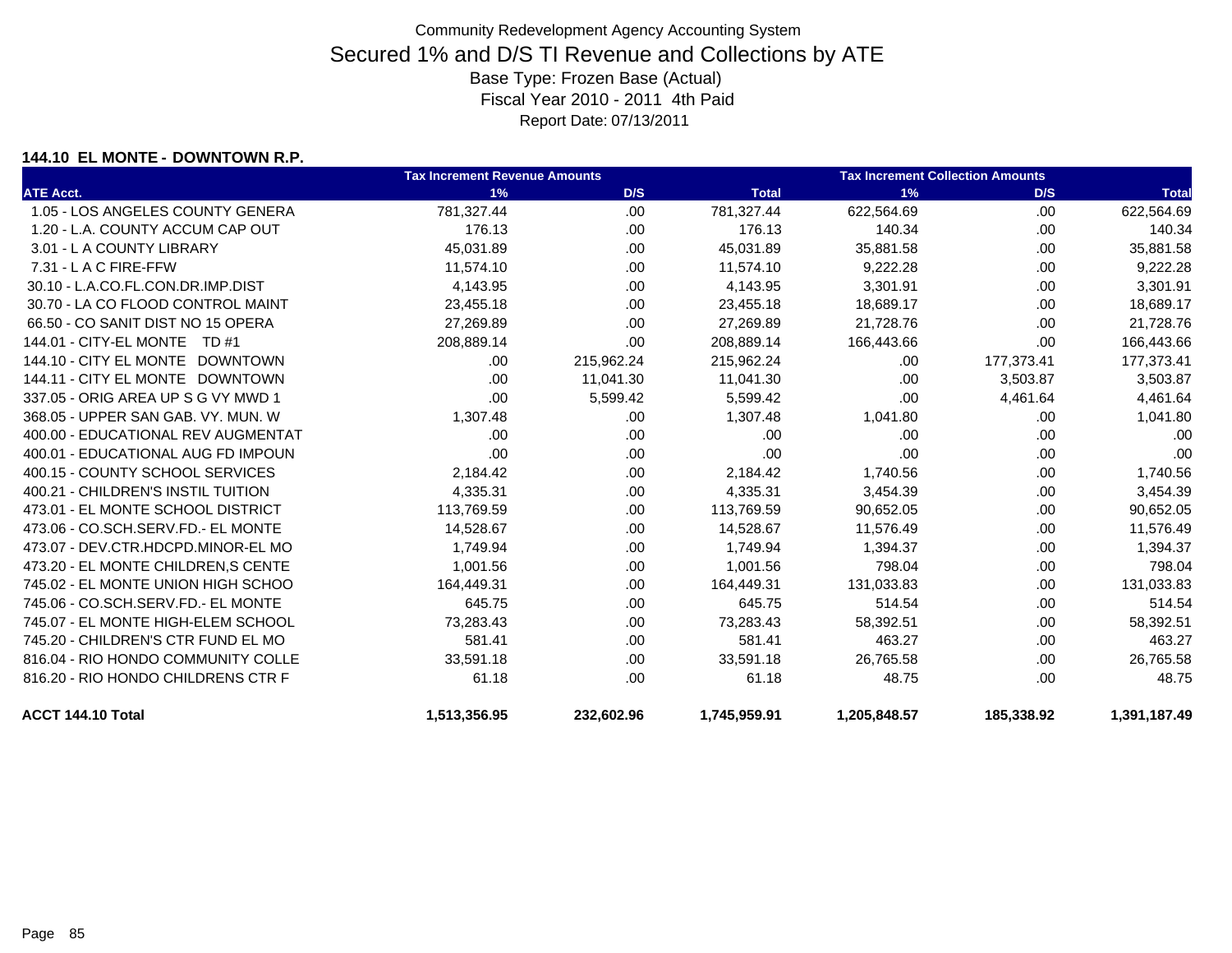### **144.12 EL MONTE - CENTER 90 ANNEX**

|                                      | <b>Tax Increment Revenue Amounts</b> |           |              | <b>Tax Increment Collection Amounts</b> |           |              |
|--------------------------------------|--------------------------------------|-----------|--------------|-----------------------------------------|-----------|--------------|
| <b>ATE Acct.</b>                     | 1%                                   | D/S       | <b>Total</b> | 1%                                      | D/S       | <b>Total</b> |
| 1.05 - LOS ANGELES COUNTY GENERA     | 336,310.14                           | .00.      | 336,310.14   | 329,661.85                              | .00       | 329,661.85   |
| 1.20 - L.A. COUNTY ACCUM CAP OUT     | 75.82                                | .00.      | 75.82        | 74.32                                   | .00       | 74.32        |
| 3.01 - L A COUNTY LIBRARY            | 19,384.76                            | .00       | 19,384.76    | 19,001.56                               | .00       | 19,001.56    |
| 7.31 - L A C FIRE-FFW                | 5,008.16                             | .00       | 5,008.16     | 4,909.15                                | .00       | 4,909.15     |
| 30.10 - L.A.CO.FL.CON.DR.IMP.DIST    | 1,783.83                             | .00.      | 1,783.83     | 1,748.57                                | .00       | 1,748.57     |
| 30.70 - LA CO FLOOD CONTROL MAINT    | 10,096.69                            | .00.      | 10,096.69    | 9,897.09                                | .00       | 9,897.09     |
| 66.50 - CO SANIT DIST NO 15 OPERA    | 11,738.80                            | .00       | 11,738.80    | 11,506.74                               | .00       | 11,506.74    |
| 144.01 - CITY-EL MONTE TD #1         | 89,919.98                            | .00.      | 89,919.98    | 88,142.42                               | .00.      | 88,142.42    |
| 144.12 - CITY EL MONTE CEN RP TD     | .00                                  | 96,771.34 | 96,771.34    | .00                                     | 94,858.33 | 94,858.33    |
| 337.05 - ORIG AREA UP S G VY MWD 1   | .00                                  | 2,387.03  | 2,387.03     | .00                                     | 2,339.84  | 2,339.84     |
| 368.05 - UPPER SAN GAB, VY, MUN, W   | 562.82                               | .00       | 562.82       | 551.70                                  | .00       | 551.70       |
| 400.00 - EDUCATIONAL REV AUGMENTAT   | .00                                  | .00       | .00          | .00                                     | .00.      | .00          |
| 400.01 - EDUCATIONAL AUG FD IMPOUN   | .00                                  | .00.      | .00          | .00                                     | .00       | .00          |
| 400.15 - COUNTY SCHOOL SERVICES      | 940.32                               | .00.      | 940.32       | 921.73                                  | .00       | 921.73       |
| 400.21 - CHILDREN'S INSTIL TUITION   | 1,866.21                             | .00       | 1,866.21     | 1,829.32                                | .00       | 1,829.32     |
| 577.01 - MOUNTAIN VIEW SCHOOL DIST   | 41,673.49                            | .00.      | 41,673.49    | 40,849.68                               | .00.      | 40,849.68    |
| 577.06 - CO.SCH.SERV.FD.- MOUNTAIN   | 6,122.30                             | .00.      | 6,122.30     | 6,001.28                                | .00       | 6,001.28     |
| 577.07 - DEV.CTR.HDCPD.MINOR-MT. V   | 742.80                               | .00.      | 742.80       | 728.12                                  | .00       | 728.12       |
| 577.20 - MT. VIEW CHILDREN. S CENTER | 1,565.43                             | .00       | 1.565.43     | 1,534.48                                | .00       | 1,534.48     |
| 745.02 - EL MONTE UNION HIGH SCHOO   | 70,790.08                            | .00       | 70,790.08    | 69,390.68                               | .00       | 69,390.68    |
| 745.06 - CO.SCH.SERV.FD.- EL MONTE   | 277.98                               | .00.      | 277.98       | 272.48                                  | .00       | 272.48       |
| 745.07 - EL MONTE HIGH-ELEM SCHOOL   | 31,546.13                            | .00       | 31,546.13    | 30,922.52                               | .00       | 30,922.52    |
| 745.20 - CHILDREN'S CTR FUND EL MO   | 250.28                               | .00       | 250.28       | 245.33                                  | .00       | 245.33       |
| 816.04 - RIO HONDO COMMUNITY COLLE   | 14,459.91                            | .00.      | 14,459.91    | 14,174.06                               | .00       | 14,174.06    |
| 816.20 - RIO HONDO CHILDRENS CTR F   | 26.34                                | .00.      | 26.34        | 25.82                                   | .00       | 25.82        |
| ACCT 144.12 Total                    | 645,142.27                           | 99,158.37 | 744,300.64   | 632,388.90                              | 97,198.17 | 729.587.07   |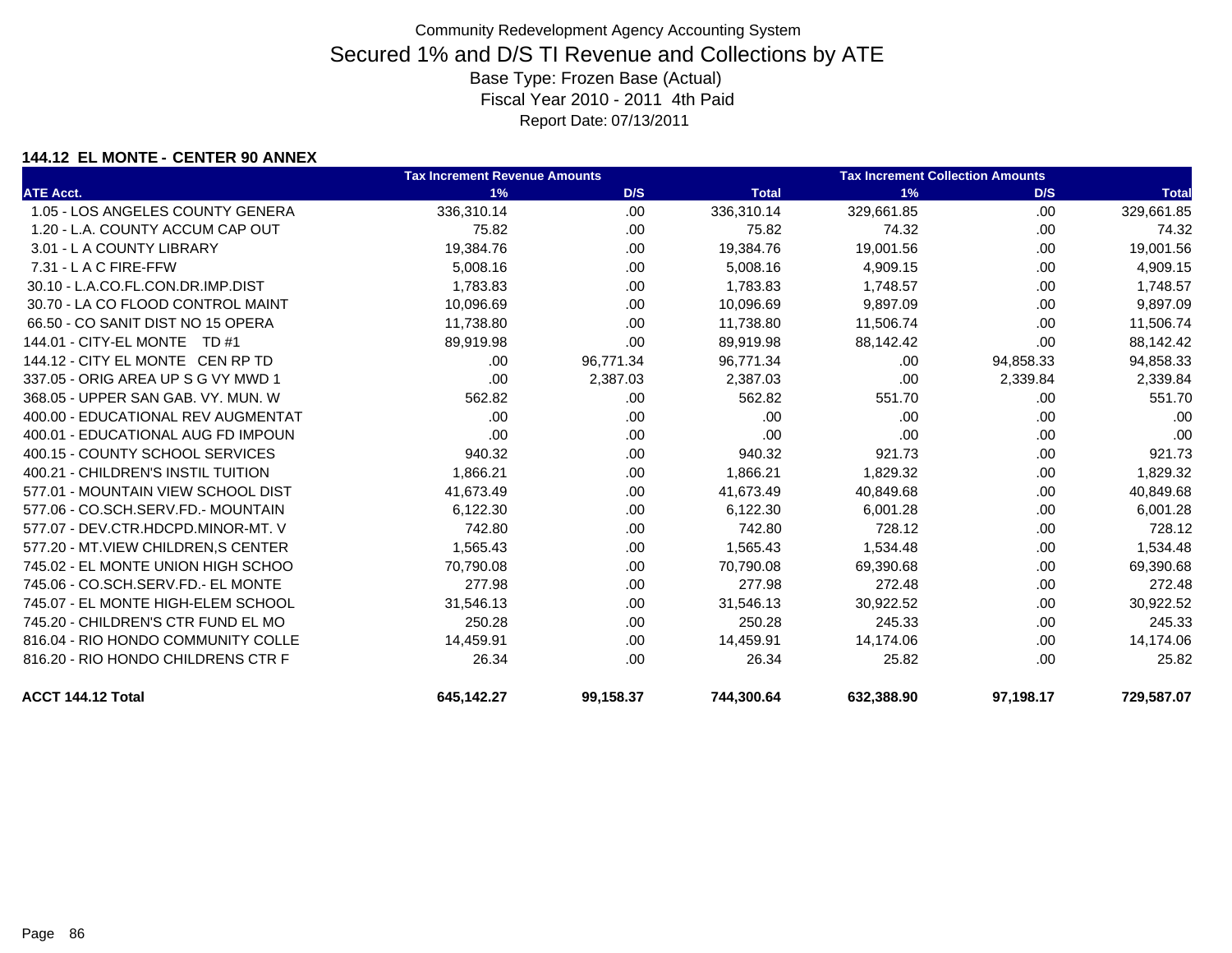### **144.13 EL MONTE - NORTHWEST EL MONTE**

|                                     | <b>Tax Increment Revenue Amounts</b> |            | <b>Tax Increment Collection Amounts</b> |            |            |              |
|-------------------------------------|--------------------------------------|------------|-----------------------------------------|------------|------------|--------------|
| <b>ATE Acct.</b>                    | 1%                                   | D/S        | <b>Total</b>                            | 1%         | D/S        | <b>Total</b> |
| 1.05 - LOS ANGELES COUNTY GENERA    | 760,607.27                           | .00        | 760,607.27                              | 687,145.33 | .00.       | 687,145.33   |
| 1.20 - L.A. COUNTY ACCUM CAP OUT    | 168.52                               | .00        | 168.52                                  | 151.78     | .00.       | 151.78       |
| 3.01 - L A COUNTY LIBRARY           | 41,083.64                            | .00        | 41,083.64                               | 36,801.35  | .00        | 36,801.35    |
| 7.30 - CONSOL, FIRE PRO.DIST.OF     | 3,746.80                             | .00        | 3,746.80                                | 3,746.80   | .00.       | 3,746.80     |
| 7.31 - L A C FIRE-FFW               | 10,742.79                            | .00        | 10,742.79                               | 9,666.55   | .00        | 9,666.55     |
| 30.10 - L.A.CO.FL.CON.DR.IMP.DIST   | 3,637.43                             | .00        | 3,637.43                                | 3,243.37   | .00.       | 3,243.37     |
| 30.70 - LA CO FLOOD CONTROL MAINT   | 20,587.72                            | .00        | 20,587.72                               | 18,357.26  | .00.       | 18,357.26    |
| 66.50 - CO SANIT DIST NO 15 OPERA   | 23,751.36                            | .00        | 23,751.36                               | 21,158.15  | .00        | 21,158.15    |
| 144.01 - CITY-EL MONTE TD #1        | 183,336.77                           | .00        | 183,336.77                              | 163,472.57 | .00        | 163,472.57   |
| 144.13 - CITY EL MONTE NWELMON R    | .00.                                 | 17,901.43  | 17,901.43                               | .00.       | 17,901.43  | 17,901.43    |
| 144.14 - CITY EL MONTE NW ELMON     | .00.                                 | 202,146.45 | 202,146.45                              | .00        | 180,375.08 | 180,375.08   |
| 144.51 - CITY-EL MONTE LT MAIN      | 3,320.14                             | .00        | 3,320.14                                | 3,320.14   | .00        | 3,320.14     |
| 337.05 - ORIG AREA UP S G VY MWD 1  | .00.                                 | 5,427.84   | 5,427.84                                | .00        | 4,890.82   | 4,890.82     |
| 368.05 - UPPER SAN GAB, VY, MUN, W  | 1,155.70                             | .00        | 1,155.70                                | 1,031.36   | .00.       | 1,031.36     |
| 400.00 - EDUCATIONAL REV AUGMENTAT  | .00.                                 | .00        | .00                                     | .00        | .00        | .00          |
| 400.01 - EDUCATIONAL AUG FD IMPOUN  | .00.                                 | .00        | .00                                     | .00        | .00.       | .00          |
| 400.15 - COUNTY SCHOOL SERVICES     | 2,089.91                             | .00        | 2,089.91                                | 1,882.18   | .00.       | 1,882.18     |
| 400.21 - CHILDREN'S INSTIL TUITION  | 4,147.70                             | .00        | 4,147.70                                | 3,735.43   | .00.       | 3,735.43     |
| 473.01 - EL MONTE SCHOOL DISTRICT   | 83,349.46                            | .00        | 83,349.46                               | 72,530.60  | .00        | 72,530.60    |
| 473.06 - CO.SCH.SERV.FD.- EL MONTE  | 10,643.93                            | .00        | 10,643.93                               | 9,262.33   | .00.       | 9,262.33     |
| 473.07 - DEV.CTR.HDCPD.MINOR-EL MO  | 1,282.04                             | .00        | 1,282.04                                | 1,115.63   | .00.       | 1,115.63     |
| 473.20 - EL MONTE CHILDREN, S CENTE | 733.74                               | .00        | 733.74                                  | 638.50     | .00.       | 638.50       |
| 629.01 - ROSEMEAD SCHOOL DISTRICT   | 28,795.81                            | .00        | 28,795.81                               | 28,795.81  | .00.       | 28,795.81    |
| 629.06 - CO.SCH.SERV.FD.- ROSEMEAD  | 3,275.02                             | .00        | 3,275.02                                | 3,275.02   | .00        | 3,275.02     |
| 629.07 - DEV.CTR.HDCPD.MINOR-ROSEM  | 392.93                               | .00        | 392.93                                  | 392.93     | .00.       | 392.93       |
| 745.02 - EL MONTE UNION HIGH SCHOO  | 157,333.25                           | .00        | 157,333.25                              | 141,695.03 | .00        | 141,695.03   |
| 745.06 - CO.SCH.SERV.FD.- EL MONTE  | 617.80                               | .00        | 617.80                                  | 556.39     | .00.       | 556.39       |
| 745.07 - EL MONTE HIGH-ELEM SCHOOL  | 70,112.30                            | .00        | 70,112.30                               | 63,143.46  | .00.       | 63,143.46    |
| 745.20 - CHILDREN'S CTR FUND EL MO  | 556.24                               | .00        | 556.24                                  | 500.95     | .00        | 500.95       |
| 812.04 - PASADENA AREA COMMUNITY C  | 48,863.67                            | .00        | 48,863.67                               | 43,570.55  | .00.       | 43,570.55    |
| 816.04 - RIO HONDO COMMUNITY COLLE  | 2,648.99                             | .00        | 2.648.99                                | 2,648.99   | .00        | 2,648.99     |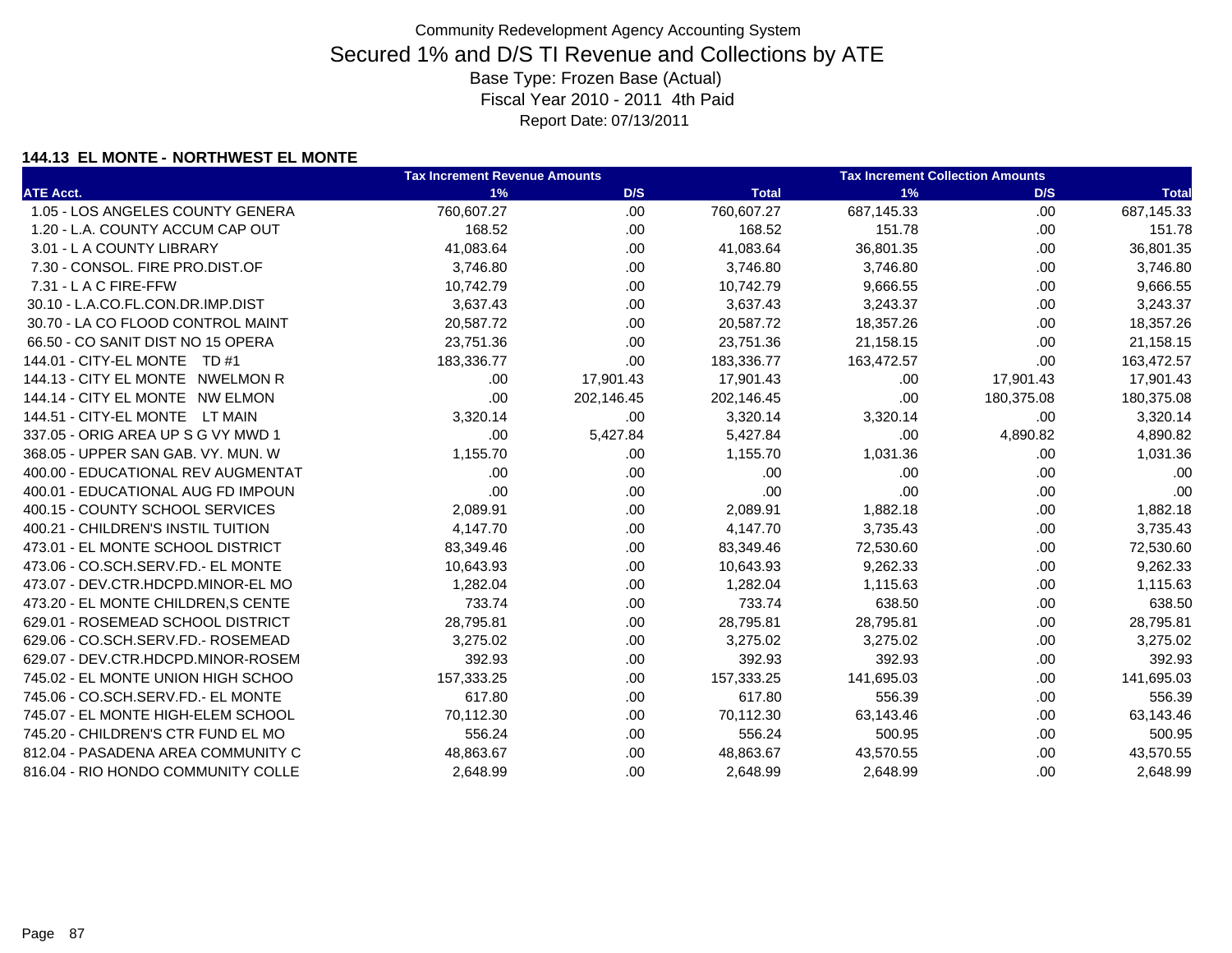### **144.13 EL MONTE - NORTHWEST EL MONTE**

| <b>ATE Acct.</b>                   | <b>Tax Increment Revenue Amounts</b> |            | <b>Tax Increment Collection Amounts /</b> |              |            |              |
|------------------------------------|--------------------------------------|------------|-------------------------------------------|--------------|------------|--------------|
|                                    | 1%                                   | D/S        | Total                                     | 1%           | D/S        | <b>Total</b> |
| 816.20 - RIO HONDO CHILDRENS CTR F | 4.82                                 | .00        | 4.82                                      | 4.82         | .00        | 4.82         |
| ACCT 144.13 Total                  | .466.985.75                          | 225.475.72 | .692.461.47                               | 1.321.843.28 | 203,167.33 | .525.010.61  |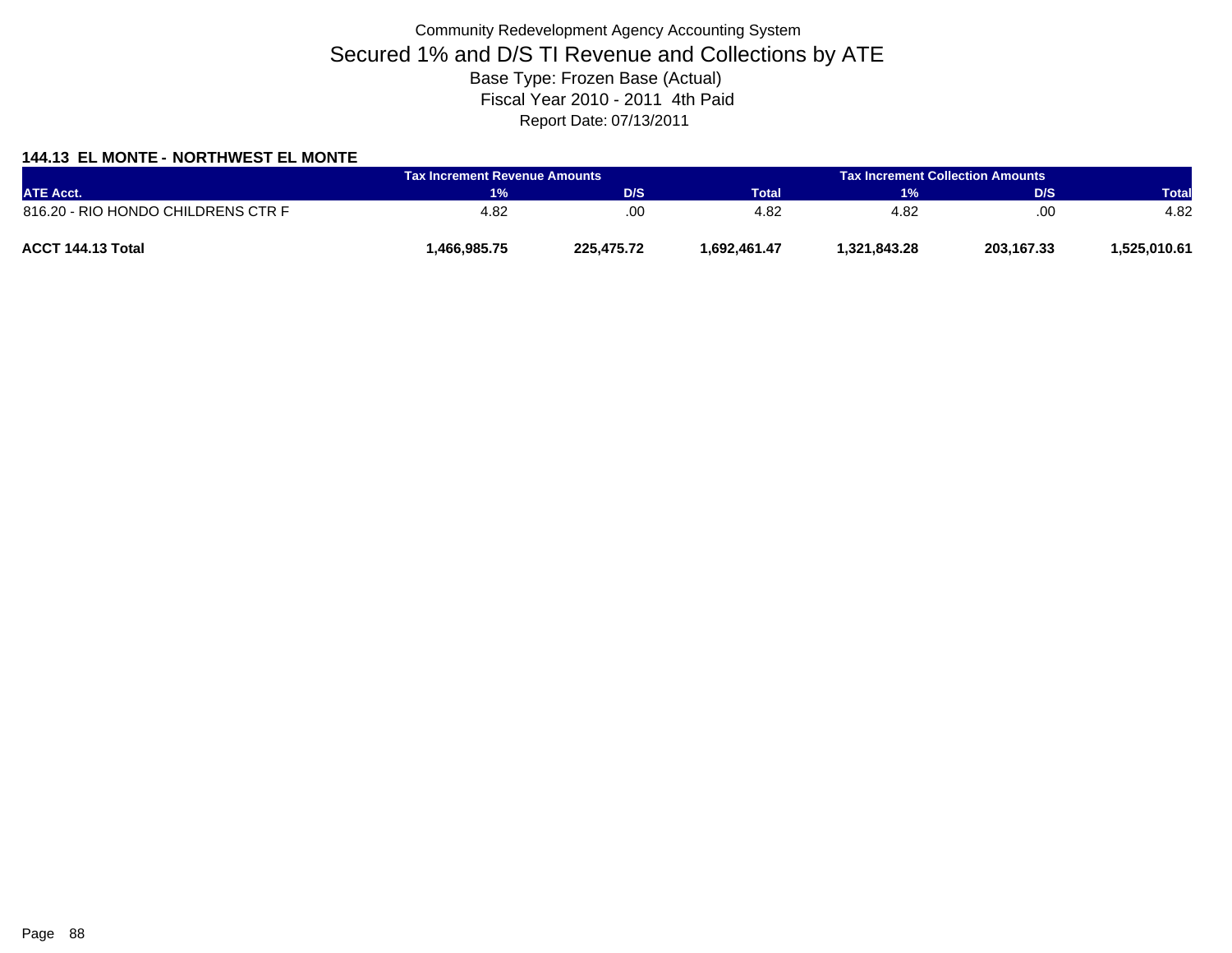### **144.15 EL MONTE - DOWNTOWN RP '02 ANNEX**

|                                     | <b>Tax Increment Revenue Amounts</b> |           | <b>Tax Increment Collection Amounts</b> |            |           |              |
|-------------------------------------|--------------------------------------|-----------|-----------------------------------------|------------|-----------|--------------|
| <b>ATE Acct.</b>                    | 1%                                   | D/S       | <b>Total</b>                            | 1%         | D/S       | <b>Total</b> |
| 1.05 - LOS ANGELES COUNTY GENERA    | 266,484.84                           | .00       | 266,484.84                              | 257,096.91 | .00       | 257,096.91   |
| 1.20 - L.A. COUNTY ACCUM CAP OUT    | 60.19                                | .00       | 60.19                                   | 58.08      | .00       | 58.08        |
| 3.01 - L A COUNTY LIBRARY           | 15,391.46                            | .00       | 15,391.46                               | 14,849.31  | .00       | 14,849.31    |
| 7.31 - L A C FIRE-FFW               | 3,939.05                             | .00       | 3,939.05                                | 3,800.37   | .00       | 3,800.37     |
| 30.10 - L.A.CO.FL.CON.DR.IMP.DIST   | 1,416.36                             | .00.      | 1,416.36                                | 1,366.47   | .00.      | 1,366.47     |
| 30.70 - LA CO FLOOD CONTROL MAINT   | 8,016.76                             | .00       | 8,016.76                                | 7,734.37   | .00.      | 7,734.37     |
| 66.50 - CO SANIT DIST NO 15 OPERA   | 9,320.59                             | .00       | 9,320.59                                | 8,992.28   | .00.      | 8,992.28     |
| 144.01 - CITY-EL MONTE TD #1        | 71,396.27                            | .00       | 71,396.27                               | 68,881.42  | .00       | 68,881.42    |
| 144.15 - CITY EL MONTE TD 1 DWNTN   | .00.                                 | 62,588.80 | 62,588.80                               | .00.       | 60,339.26 | 60,339.26    |
| 144.16 - CITY-EL MONTE TD 4 DWNTN   | .00                                  | 15,138.24 | 15,138.24                               | .00        | 14,646.29 | 14,646.29    |
| 337.05 - ORIG AREA UP S G VY MWD 1  | .00                                  | 1,913.71  | 1,913.71                                | .00        | 1,846.09  | 1,846.09     |
| 368.05 - UPPER SAN GAB, VY, MUN, W  | 446.89                               | .00       | 446.89                                  | 431.15     | .00.      | 431.15       |
| 400.00 - EDUCATIONAL REV AUGMENTAT  | .00                                  | .00       | .00                                     | .00        | .00       | .00          |
| 400.01 - EDUCATIONAL AUG FD IMPOUN  | .00                                  | .00       | .00                                     | .00        | .00       | .00          |
| 400.15 - COUNTY SCHOOL SERVICES     | 746.60                               | .00       | 746.60                                  | 720.31     | .00       | 720.31       |
| 400.21 - CHILDREN'S INSTIL TUITION  | 1,481.77                             | .00       | 1,481.77                                | 1,429.58   | .00       | 1,429.58     |
| 473.01 - EL MONTE SCHOOL DISTRICT   | 38,072.40                            | .00       | 38,072.40                               | 36,944.98  | .00       | 36,944.98    |
| 473.06 - CO.SCH.SERV.FD.- EL MONTE  | 4,861.94                             | .00       | 4,861.94                                | 4,717.97   | .00       | 4,717.97     |
| 473.07 - DEV.CTR.HDCPD.MINOR-EL MO  | 585.61                               | .00       | 585.61                                  | 568.27     | .00       | 568.27       |
| 473.20 - EL MONTE CHILDREN, S CENTE | 335.17                               | .00       | 335.17                                  | 325.24     | .00       | 325.24       |
| 629.01 - ROSEMEAD SCHOOL DISTRICT   | 918.11                               | .00       | 918.11                                  | 644.49     | .00       | 644.49       |
| 629.06 - CO.SCH.SERV.FD.- ROSEMEAD  | 104.43                               | .00       | 104.43                                  | 73.31      | .00       | 73.31        |
| 629.07 - DEV.CTR.HDCPD.MINOR-ROSEM  | 12.53                                | .00       | 12.53                                   | 8.80       | .00       | 8.80         |
| 745.02 - EL MONTE UNION HIGH SCHOO  | 56,207.17                            | .00       | 56,207.17                               | 54,227.33  | .00       | 54,227.33    |
| 745.06 - CO.SCH.SERV.FD.- EL MONTE  | 220.71                               | .00       | 220.71                                  | 212.94     | .00       | 212.94       |
| 745.07 - EL MONTE HIGH-ELEM SCHOOL  | 25,047.56                            | .00       | 25,047.56                               | 24,165.28  | .00       | 24,165.28    |
| 745.20 - CHILDREN'S CTR FUND EL MO  | 198.73                               | .00       | 198.73                                  | 191.72     | .00       | 191.72       |
| 812.04 - PASADENA AREA COMMUNITY C  | 3,573.50                             | .00       | 3,573.50                                | 3,454.97   | .00       | 3,454.97     |
| 816.04 - RIO HONDO COMMUNITY COLLE  | 9,324.58                             | .00       | 9,324.58                                | 8,991.70   | .00.      | 8,991.70     |
| 816.20 - RIO HONDO CHILDRENS CTR F  | 16.98                                | .00       | 16.98                                   | 16.37      | .00       | 16.37        |
| ACCT 144.15 Total                   | 518,180.20                           | 79,640.75 | 597,820.95                              | 499,903.62 | 76,831.64 | 576,735.26   |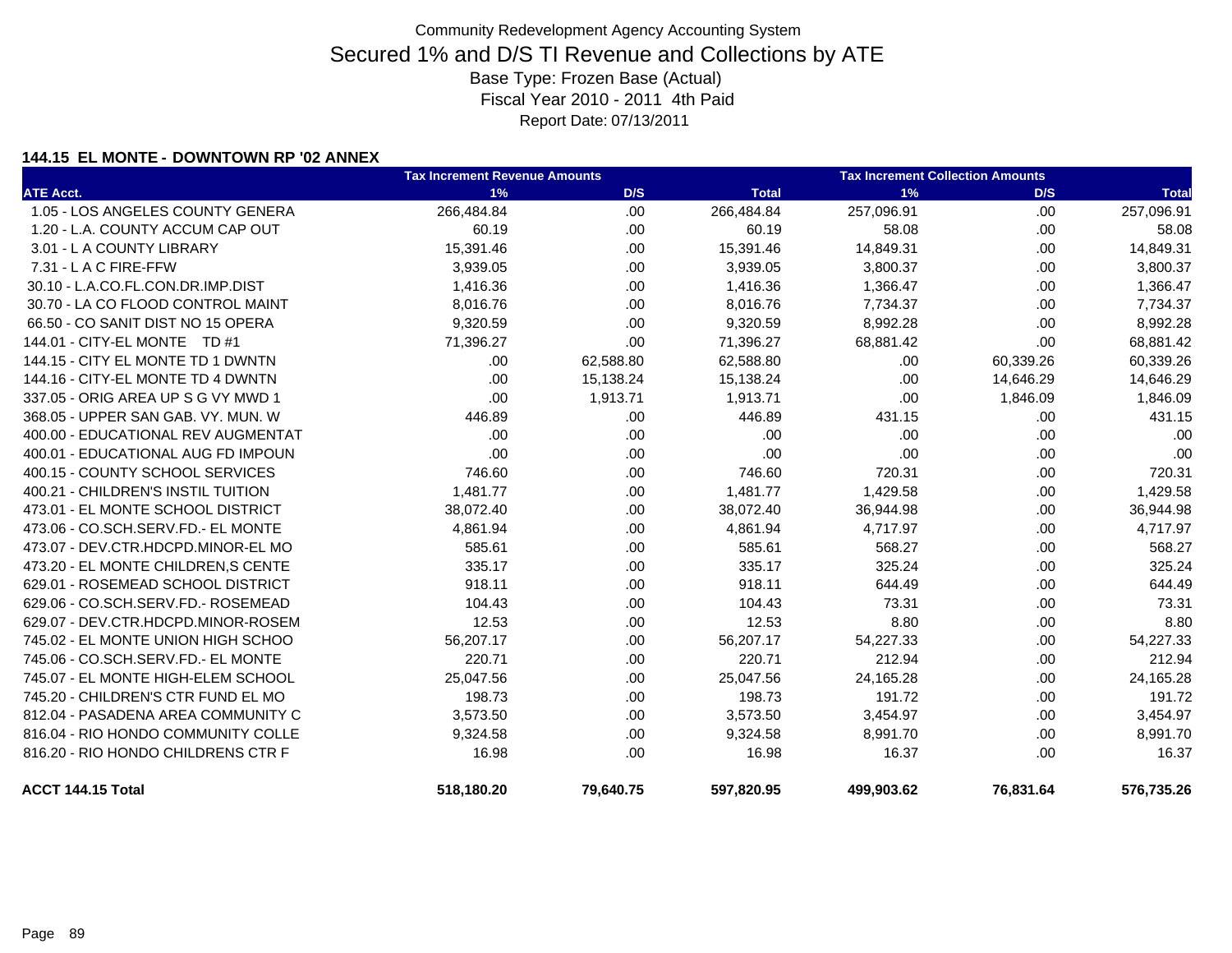### **144.18 EL MONTE - VALLEY DURFEE**

|                                    | <b>Tax Increment Revenue Amounts</b> |            |              | <b>Tax Increment Collection Amounts</b> |            |              |
|------------------------------------|--------------------------------------|------------|--------------|-----------------------------------------|------------|--------------|
| <b>ATE Acct.</b>                   | 1%                                   | D/S        | <b>Total</b> | 1%                                      | D/S        | <b>Total</b> |
| 1.05 - LOS ANGELES COUNTY GENERA   | 411,204.30                           | .00.       | 411,204.30   | 390,527.35                              | .00        | 390,527.35   |
| 1.20 - L.A. COUNTY ACCUM CAP OUT   | 92.70                                | .00.       | 92.70        | 88.04                                   | .00.       | 88.04        |
| 3.01 - L A COUNTY LIBRARY          | 21,554.45                            | .00.       | 21,554.45    | 20,362.64                               | .00.       | 20,362.64    |
| 7.30 - CONSOL, FIRE PRO.DIST.OF    | 12,902.93                            | .00.       | 12,902.93    | 12,902.93                               | .00        | 12,902.93    |
| $7.31 - L$ A C FIRE-FFW            | 6,092.24                             | .00.       | 6,092.24     | 5,784.33                                | .00.       | 5,784.33     |
| 30.10 - L.A.CO.FL.CON.DR.IMP.DIST  | 2,180.94                             | .00.       | 2,180.94     | 2.071.27                                | .00        | 2,071.27     |
| 30.70 - LA CO FLOOD CONTROL MAINT  | 12,344.26                            | .00.       | 12,344.26    | 11,723.50                               | .00        | 11,723.50    |
| 66.50 - CO SANIT DIST NO 15 OPERA  | 14,409.36                            | .00        | 14,409.36    | 13,687.64                               | .00.       | 13,687.64    |
| 144.01 - CITY-EL MONTE TD #1       | 106,610.99                           | .00        | 106,610.99   | 101,082.56                              | .00.       | 101,082.56   |
| 144.18 - CITY-EL MONTE TD#4 VLY DU | .00                                  | 119,436.40 | 119,436.40   | .00                                     | 113,486.73 | 113,486.73   |
| 337.05 - ORIG AREA UP S G VY MWD 1 | .00                                  | 2,944.43   | 2,944.43     | .00                                     | 2,797.68   | 2,797.68     |
| 368.05 - UPPER SAN GAB, VY, MUN, W | 688.12                               | .00        | 688.12       | 653.51                                  | .00        | 653.51       |
| 400.00 - EDUCATIONAL REV AUGMENTAT | .00                                  | .00        | .00          | .00                                     | .00        | .00          |
| 400.01 - EDUCATIONAL AUG FD IMPOUN | .00                                  | .00.       | .00          | .00                                     | .00.       | .00          |
| 400.15 - COUNTY SCHOOL SERVICES    | 1,149.62                             | .00.       | 1,149.62     | 1,091.81                                | .00.       | 1,091.81     |
| 400.21 - CHILDREN'S INSTIL TUITION | 2,281.64                             | .00.       | 2,281.64     | 2,166.90                                | .00.       | 2,166.90     |
| 577.01 - MOUNTAIN VIEW SCHOOL DIST | 50,950.23                            | .00.       | 50,950.23    | 48,388.07                               | .00.       | 48,388.07    |
| 577.06 - CO.SCH.SERV.FD.- MOUNTAIN | 7,485.17                             | .00.       | 7,485.17     | 7,108.76                                | .00        | 7,108.76     |
| 577.07 - DEV.CTR.HDCPD.MINOR-MT. V | 908.16                               | .00.       | 908.16       | 862.49                                  | .00.       | 862.49       |
| 577.20 - MT.VIEW CHILDREN, SCENTER | 1,913.90                             | .00.       | 1,913.90     | 1,817.66                                | .00.       | 1,817.66     |
| 745.02 - EL MONTE UNION HIGH SCHOO | 86,548.32                            | .00.       | 86,548.32    | 82,196.02                               | .00.       | 82,196.02    |
| 745.06 - CO.SCH.SERV.FD.- EL MONTE | 339.85                               | .00.       | 339.85       | 322.76                                  | .00.       | 322.76       |
| 745.07 - EL MONTE HIGH-ELEM SCHOOL | 38,568.48                            | .00        | 38,568.48    | 36,628.97                               | .00.       | 36,628.97    |
| 745.20 - CHILDREN'S CTR FUND EL MO | 306.00                               | .00.       | 306.00       | 290.62                                  | .00.       | 290.62       |
| 816.04 - RIO HONDO COMMUNITY COLLE | 17,678.78                            | .00.       | 17,678.78    | 16,789.76                               | .00        | 16,789.76    |
| 816.20 - RIO HONDO CHILDRENS CTR F | 32.21                                | .00        | 32.21        | 30.59                                   | .00        | 30.59        |
| ACCT 144.18 Total                  | 796,242.65                           | 122,380.83 | 918,623.48   | 756,578.18                              | 116,284.41 | 872,862.59   |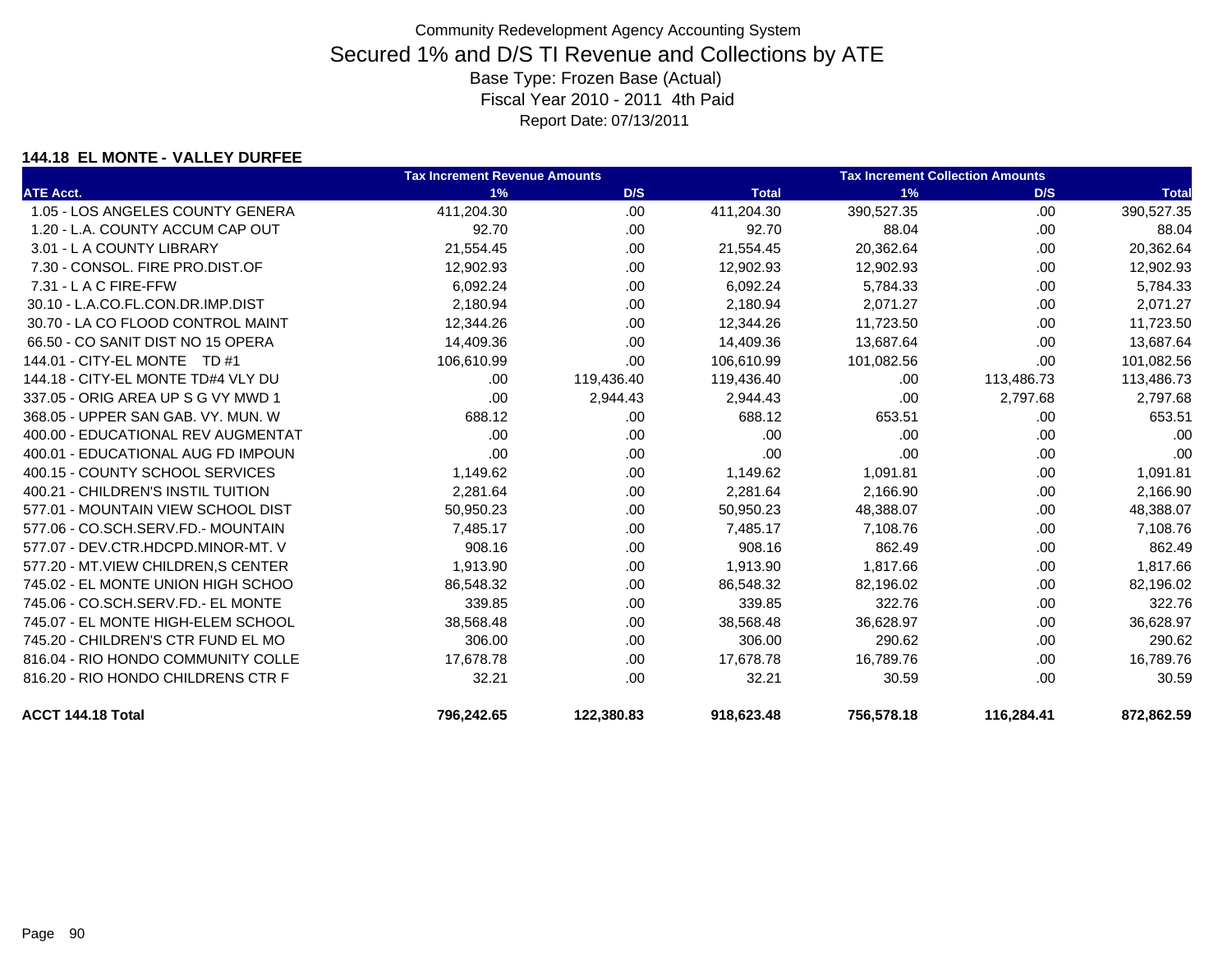#### **145.02 DUARTE - HUNTINGTON DR.PH#1**

|                                    | <b>Tax Increment Revenue Amounts</b> |          |              | <b>Tax Increment Collection Amounts</b> |          |              |
|------------------------------------|--------------------------------------|----------|--------------|-----------------------------------------|----------|--------------|
| <b>ATE Acct.</b>                   | 1%                                   | D/S      | <b>Total</b> | 1%                                      | D/S      | <b>Total</b> |
| 1.05 - LOS ANGELES COUNTY GENERA   | 612,171.56                           | .00      | 612,171.56   | 607,622.96                              | .00      | 607,622.96   |
| 1.20 - L.A. COUNTY ACCUM CAP OUT   | 139.78                               | .00.     | 139.78       | 138.75                                  | .00      | 138.75       |
| 3.01 - L A COUNTY LIBRARY          | 34,914.30                            | .00      | 34,914.30    | 34,649.58                               | .00      | 34,649.58    |
| 7.30 - CONSOL, FIRE PRO.DIST.OF    | 214,272.65                           | .00.     | 214,272.65   | 212,680.58                              | .00      | 212,680.58   |
| 7.31 - L A C FIRE-FFW              | 8,016.83                             | .00.     | 8,016.83     | 7,957.50                                | .00      | 7,957.50     |
| 30.10 - L.A.CO.FL.CON.DR.IMP.DIST  | 3,278.75                             | .00.     | 3,278.75     | 3,254.39                                | .00      | 3,254.39     |
| 30.70 - LA CO FLOOD CONTROL MAINT  | 18,557.67                            | .00      | 18,557.67    | 18,419.80                               | .00      | 18,419.80    |
| 66.85 - CO SANIT DIST NO 22 OPERA  | 20,737.48                            | .00.     | 20,737.48    | 20,583.40                               | .00      | 20,583.40    |
| 145.01 - CITY-DUARTE<br>TD #1      | 141,071.30                           | .00.     | 141,071.30   | 140,038.72                              | .00      | 140,038.72   |
| 145.53 - CITY-DUARTE<br>LT DIST H  | 31,661.87                            | .00.     | 31,661.87    | 31,280.16                               | .00      | 31,280.16    |
| 145.54 - CITY-DUARTE<br>LT DIST Z  | 16,496.11                            | .00.     | 16,496.11    | 16,445.64                               | .00      | 16,445.64    |
| 145.55 - CITY-DUARTE<br>LT DIST Z  | 210.29                               | .00      | 210.29       | 210.29                                  | .00      | 210.29       |
| 337.05 - ORIG AREA UP S G VY MWD 1 | .00                                  | 5,203.05 | 5,203.05     | .00                                     | 5,163.35 | 5,163.35     |
| 367.05 - SAN GABRIEL VAL MUN WATER | 818.09                               | .00.     | 818.09       | 818.09                                  | .00      | 818.09       |
| 367.07 - SAN GAB VAL MWD STATE WAT | .00                                  | 539.97   | 539.97       | .00                                     | 539.97   | 539.97       |
| 368.05 - UPPER SAN GAB, VY, MUN, W | 1,013.73                             | .00      | 1,013.73     | 1,006.04                                | .00      | 1,006.04     |
| 400.00 - EDUCATIONAL REV AUGMENTAT | .00                                  | .00      | .00          | .00                                     | .00      | .00          |
| 400.01 - EDUCATIONAL AUG FD IMPOUN | .00                                  | .00.     | .00          | .00                                     | .00      | .00          |
| 400.15 - COUNTY SCHOOL SERVICES    | 1,728.20                             | .00.     | 1,728.20     | 1,715.35                                | .00      | 1,715.35     |
| 400.21 - CHILDREN'S INSTIL TUITION | 3,430.33                             | .00.     | 3,430.33     | 3,404.85                                | .00      | 3,404.85     |
| 791.04 - CITRUS COMMUNITY COLLEGE  | 30,335.53                            | .00      | 30,335.53    | 30,110.13                               | .00      | 30,110.13    |
| 791.20 - CHILDREN'S CTR FUND CITRU | 791.58                               | .00      | 791.58       | 785.71                                  | .00      | 785.71       |
| 855.03 - DUARTE UNIFIED SCHOOL DIS | 284.291.49                           | .00      | 284,291.49   | 282,179.17                              | .00      | 282,179.17   |
| 855.06 - CO.SCH.SERV.FD.- DUARTE   | 11,091.83                            | .00.     | 11,091.83    | 11,009.42                               | .00      | 11,009.42    |
| 855.07 - DEV.CTR.HDCPD.MINOR-DUART | 1.198.76                             | .00      | 1.198.76     | 1,189.85                                | .00      | 1,189.85     |
| ACCT 145.02 Total                  | 1,436,228.13                         | 5,743.02 | 1,441,971.15 | 1,425,500.38                            | 5,703.32 | 1,431,203.70 |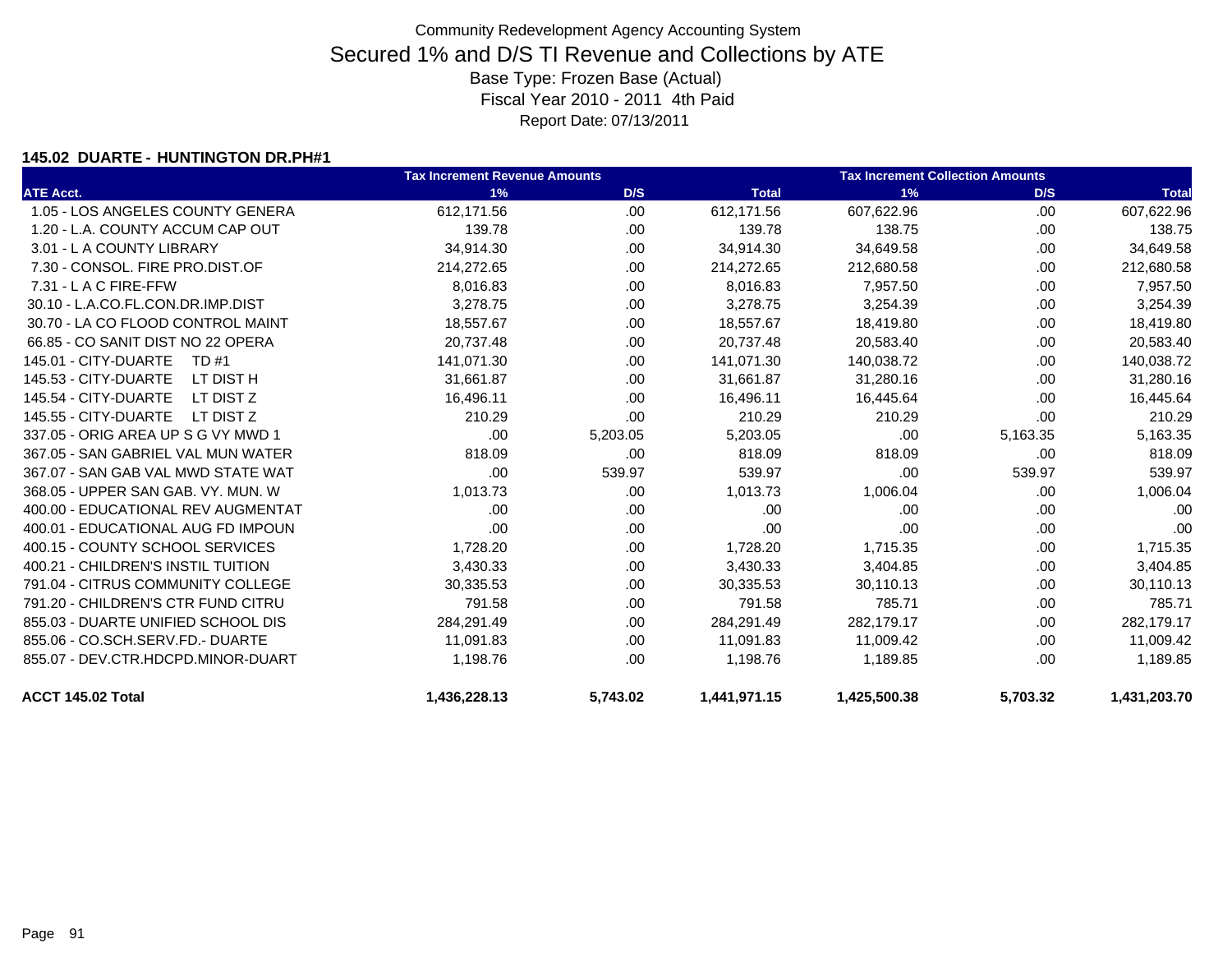#### **145.04 DUARTE - LAS LOMAS**

|                                    | <b>Tax Increment Revenue Amounts</b> |          |              | <b>Tax Increment Collection Amounts</b> |          |              |
|------------------------------------|--------------------------------------|----------|--------------|-----------------------------------------|----------|--------------|
| <b>ATE Acct.</b>                   | 1%                                   | D/S      | <b>Total</b> | 1%                                      | D/S      | <b>Total</b> |
| 1.05 - LOS ANGELES COUNTY GENERA   | 269,299.84                           | .00      | 269,299.84   | 234,473.33                              | .00      | 234,473.33   |
| 1.20 - L.A. COUNTY ACCUM CAP OUT   | 60.24                                | .00.     | 60.24        | 52.57                                   | .00      | 52.57        |
| 3.01 - L A COUNTY LIBRARY          | 15,671.76                            | .00.     | 15,671.76    | 13,645.62                               | .00      | 13,645.62    |
| 7.30 - CONSOL, FIRE PRO.DIST.OF    | 94,251.62                            | .00      | 94,251.62    | 82,065.96                               | .00      | 82,065.96    |
| $7.31 - L$ A C FIRE-FFW            | 3,582.04                             | .00      | 3,582.04     | 3,118.63                                | .00      | 3,118.63     |
| 30.10 - L.A.CO.FL.CON.DR.IMP.DIST  | 1.441.16                             | .00      | 1,441.16     | 1,254.94                                | .00      | 1,254.94     |
| 30.70 - LA CO FLOOD CONTROL MAINT  | 8,165.58                             | .00      | 8,165.58     | 7,109.58                                | .00      | 7,109.58     |
| 66.85 - CO SANIT DIST NO 22 OPERA  | 9,122.42                             | .00      | 9,122.42     | 7,942.94                                | .00      | 7,942.94     |
| 145.01 - CITY-DUARTE<br>TD #1      | 61,133.04                            | .00      | 61,133.04    | 53,228.90                               | .00      | 53,228.90    |
| 145.53 - CITY-DUARTE<br>LT DIST H  | 1,639.55                             | .00      | 1,639.55     | 1,639.55                                | .00      | 1,639.55     |
| 145.54 - CITY-DUARTE<br>LT DIST Z  | 2,679.00                             | .00      | 2,679.00     | 2,107.67                                | .00      | 2,107.67     |
| 145.55 - CITY-DUARTE<br>LT DIST Z  | 4,695.42                             | .00      | 4,695.42     | 4,130.47                                | .00      | 4,130.47     |
| 337.05 - ORIG AREA UP S G VY MWD 1 | .00                                  | 2,288.89 | 2,288.89     | .00                                     | 1,993.03 | 1,993.03     |
| 368.05 - UPPER SAN GAB, VY, MUN, W | 454.91                               | .00      | 454.91       | 396.10                                  | .00      | 396.10       |
| 400.00 - EDUCATIONAL REV AUGMENTAT | .00                                  | .00      | .00          | .00                                     | .00      | .00          |
| 400.01 - EDUCATIONAL AUG FD IMPOUN | .00                                  | .00      | .00          | .00                                     | .00      | .00          |
| 400.15 - COUNTY SCHOOL SERVICES    | 760.76                               | .00      | 760.76       | 662.35                                  | .00      | 662.35       |
| 400.21 - CHILDREN'S INSTIL TUITION | 1,508.86                             | .00      | 1,508.86     | 1,313.78                                | .00      | 1,313.78     |
| 791.04 - CITRUS COMMUNITY COLLEGE  | 13,343.26                            | .00      | 13,343.26    | 11,618.15                               | .00      | 11,618.15    |
| 791.20 - CHILDREN'S CTR FUND CITRU | 347.75                               | .00      | 347.75       | 302.84                                  | .00      | 302.84       |
| 855.03 - DUARTE UNIFIED SCHOOL DIS | 125,056.01                           | .00      | 125,056.01   | 108,887.19                              | .00      | 108,887.19   |
| 855.06 - CO.SCH.SERV.FD.- DUARTE   | 4,877.94                             | .00      | 4,877.94     | 4.247.41                                | .00      | 4,247.41     |
| 855.07 - DEV.CTR.HDCPD.MINOR-DUART | 527.27                               | .00      | 527.27       | 459.10                                  | .00      | 459.10       |
| ACCT 145.04 Total                  | 618.618.43                           | 2.288.89 | 620.907.32   | 538.657.08                              | 1,993.03 | 540.650.11   |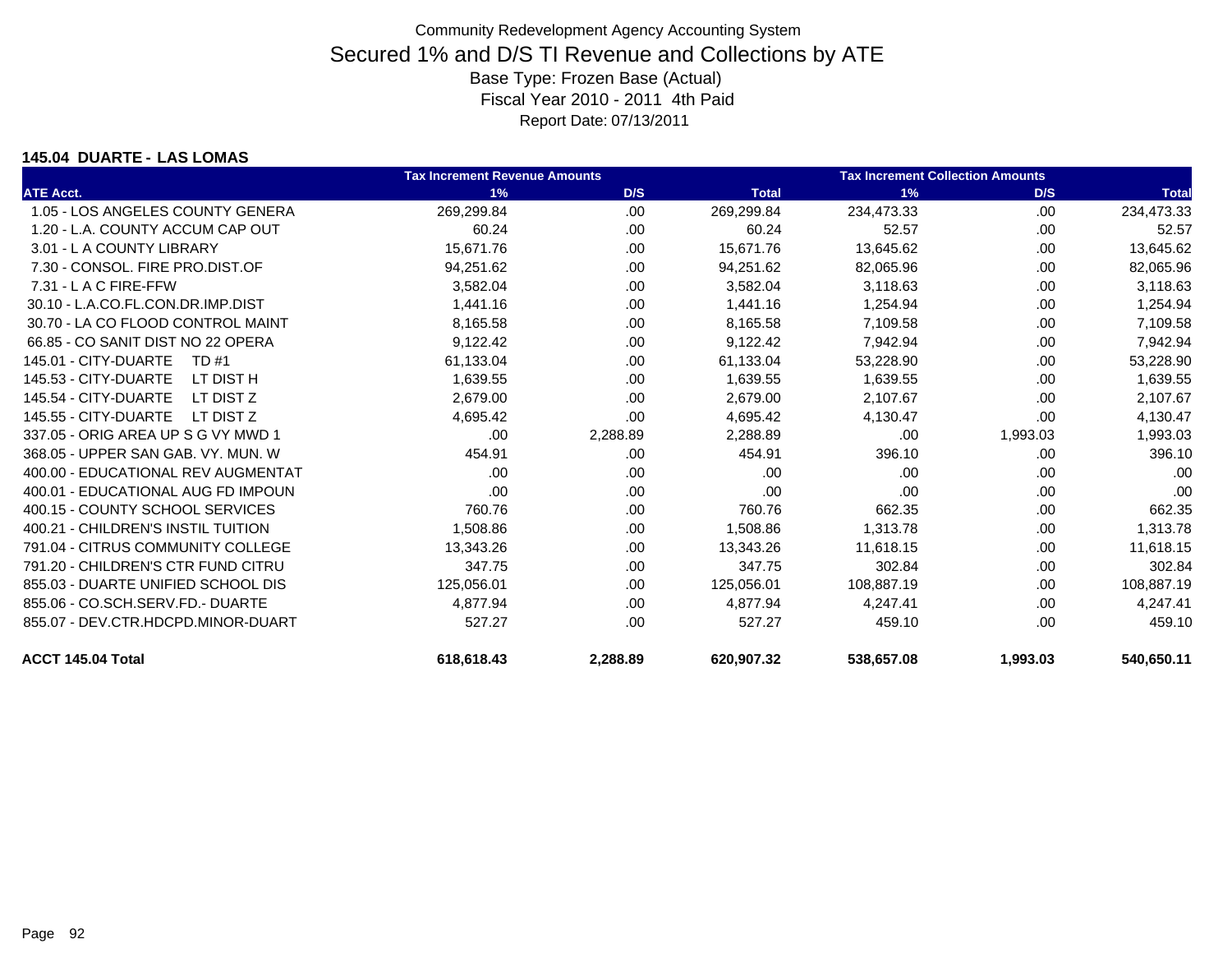### **145.06 DUARTE - DAVIS ADDITION**

|                                    | <b>Tax Increment Revenue Amounts</b> |          |              | <b>Tax Increment Collection Amounts</b> |          |              |
|------------------------------------|--------------------------------------|----------|--------------|-----------------------------------------|----------|--------------|
| <b>ATE Acct.</b>                   | 1%                                   | D/S      | <b>Total</b> | 1%                                      | D/S      | <b>Total</b> |
| 1.05 - LOS ANGELES COUNTY GENERA   | 219,021.40                           | .00      | 219,021.40   | 219,021.40                              | .00      | 219,021.40   |
| 1.20 - L.A. COUNTY ACCUM CAP OUT   | 53.21                                | .00      | 53.21        | 53.21                                   | .00      | 53.21        |
| 3.01 - L A COUNTY LIBRARY          | 11,382.47                            | .00      | 11,382.47    | 11,382.47                               | .00      | 11,382.47    |
| 7.30 - CONSOL, FIRE PRO.DIST.OF    | 76,793.18                            | .00      | 76,793.18    | 76,793.18                               | .00      | 76,793.18    |
| $7.31 - L$ A C FIRE-FFW            | 2,947.99                             | .00      | 2,947.99     | 2,947.99                                | .00      | 2,947.99     |
| 30.10 - L.A.CO.FL.CON.DR.IMP.DIST  | 1,178.62                             | .00      | 1,178.62     | 1,178.62                                | .00      | 1,178.62     |
| 30.70 - LA CO FLOOD CONTROL MAINT  | 6,645.32                             | .00      | 6,645.32     | 6,645.32                                | .00      | 6,645.32     |
| 66.85 - CO SANIT DIST NO 22 OPERA  | 7,429.47                             | .00.     | 7,429.47     | 7,429.47                                | .00      | 7,429.47     |
| 145.01 - CITY-DUARTE<br>TD #1      | 49,739.14                            | .00      | 49,739.14    | 49,739.14                               | .00      | 49,739.14    |
| 337.05 - ORIG AREA UP S G VY MWD 1 | .00.                                 | 1,830.95 | 1,830.95     | .00                                     | 1,830.95 | 1,830.95     |
| 368.05 - UPPER SAN GAB, VY, MUN, W | 374.18                               | .00      | 374.18       | 374.18                                  | .00      | 374.18       |
| 400.00 - EDUCATIONAL REV AUGMENTAT | .00                                  | .00      | .00          | .00                                     | .00      | .00          |
| 400.01 - EDUCATIONAL AUG FD IMPOUN | .00                                  | .00.     | .00          | .00                                     | .00      | .00          |
| 400.15 - COUNTY SCHOOL SERVICES    | 622.07                               | .00      | 622.07       | 622.07                                  | .00      | 622.07       |
| 400.21 - CHILDREN'S INSTIL TUITION | 1,226.97                             | .00.     | 1,226.97     | 1,226.97                                | .00      | 1,226.97     |
| 791.04 - CITRUS COMMUNITY COLLEGE  | 10,871.44                            | .00      | 10,871.44    | 10,871.44                               | .00      | 10,871.44    |
| 791.20 - CHILDREN'S CTR FUND CITRU | 287.67                               | .00.     | 287.67       | 287.67                                  | .00      | 287.67       |
| 855.03 - DUARTE UNIFIED SCHOOL DIS | 101,881.41                           | .00      | 101,881.41   | 101,881.41                              | .00      | 101,881.41   |
| 855.06 - CO.SCH.SERV.FD.- DUARTE   | 3,971.99                             | .00.     | 3,971.99     | 3,971.99                                | .00      | 3,971.99     |
| 855.07 - DEV.CTR.HDCPD.MINOR-DUART | 426.86                               | .00.     | 426.86       | 426.86                                  | .00      | 426.86       |
| ACCT 145.06 Total                  | 494,853.39                           | 1,830.95 | 496,684.34   | 494,853.39                              | 1,830.95 | 496,684.34   |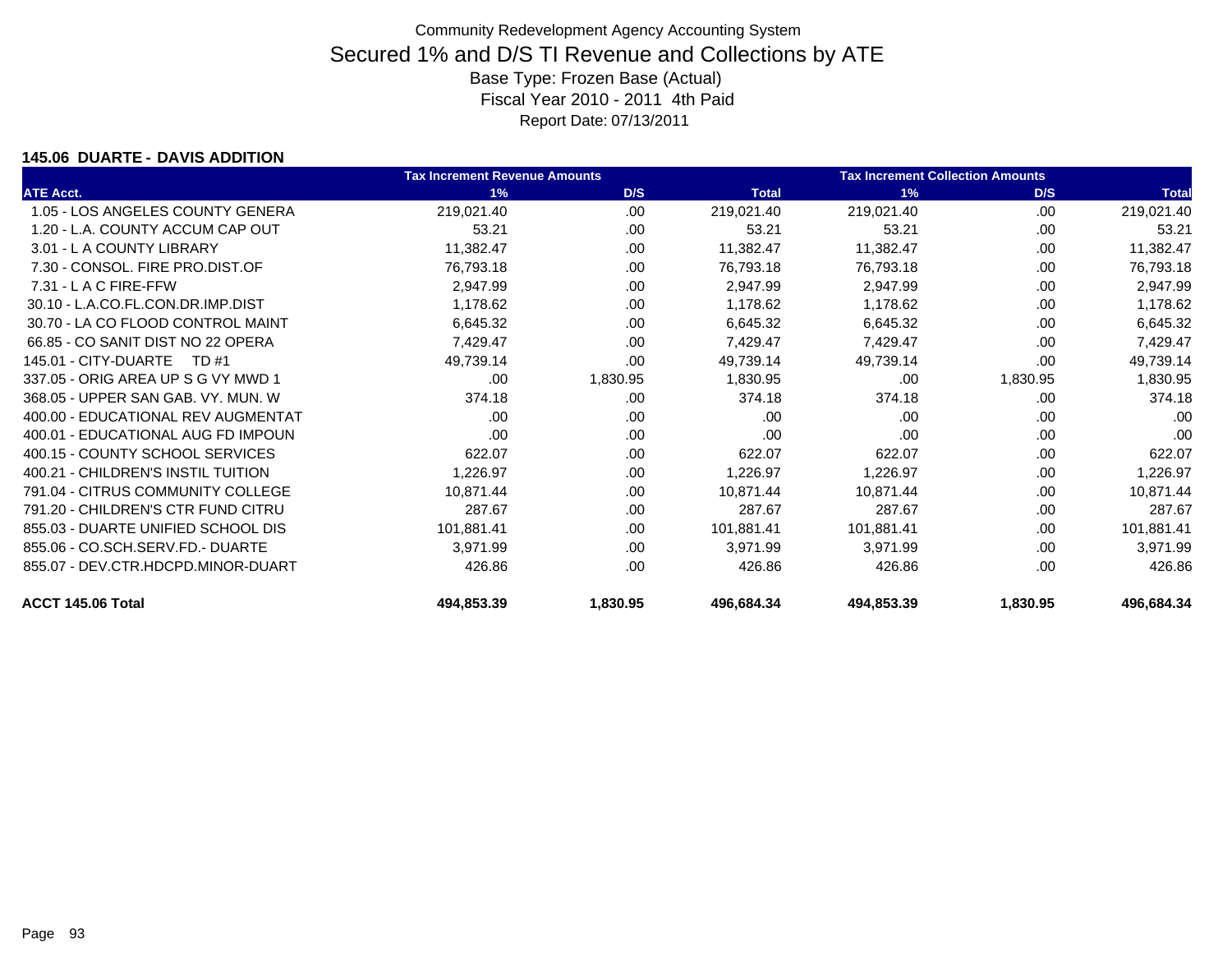#### **145.08 DUARTE - HUNTINGTON DR.PH#2**

|                                    | <b>Tax Increment Revenue Amounts</b> |          |              | <b>Tax Increment Collection Amounts</b> |          |              |  |
|------------------------------------|--------------------------------------|----------|--------------|-----------------------------------------|----------|--------------|--|
| <b>ATE Acct.</b>                   | 1%                                   | D/S      | <b>Total</b> | 1%                                      | D/S      | <b>Total</b> |  |
| 1.05 - LOS ANGELES COUNTY GENERA   | 708,711.72                           | .00      | 708,711.72   | 690,864.66                              | .00      | 690,864.66   |  |
| 1.20 - L.A. COUNTY ACCUM CAP OUT   | 160.18                               | .00      | 160.18       | 156.09                                  | .00.     | 156.09       |  |
| 3.01 - L A COUNTY LIBRARY          | 40,009.57                            | .00      | 40,009.57    | 39,016.95                               | .00      | 39,016.95    |  |
| 7.30 - CONSOL. FIRE PRO.DIST.OF    | 248,168.76                           | .00      | 248,168.76   | 241,922.85                              | .00      | 241,922.85   |  |
| 7.31 - L A C FIRE-FFW              | 9,246.72                             | .00      | 9,246.72     | 9,014.82                                | .00      | 9,014.82     |  |
| 30.10 - L.A.CO.FL.CON.DR.IMP.DIST  | 3,807.75                             | .00      | 3,807.75     | 3,712.17                                | .00      | 3,712.17     |  |
| 30.70 - LA CO FLOOD CONTROL MAINT  | 21,568.44                            | .00      | 21,568.44    | 21,027.50                               | .00      | 21,027.50    |  |
| 66.50 - CO SANIT DIST NO 15 OPERA  | 589.46                               | .00      | 589.46       | 589.46                                  | .00      | 589.46       |  |
| 66.85 - CO SANIT DIST NO 22 OPERA  | 23,501.52                            | .00      | 23,501.52    | 22,897.05                               | .00      | 22,897.05    |  |
| 145.01 - CITY-DUARTE<br>TD #1      | 165,497.12                           | .00      | 165,497.12   | 161,311.24                              | .00      | 161,311.24   |  |
| 145.53 - CITY-DUARTE<br>LT DIST H  | 50,128.28                            | .00      | 50,128.28    | 48,356.24                               | .00      | 48,356.24    |  |
| 145.54 - CITY-DUARTE<br>LT DIST Z  | 11,376.29                            | .00      | 11,376.29    | 11,376.29                               | .00      | 11,376.29    |  |
| 337.05 - ORIG AREA UP S G VY MWD 1 | .00                                  | 6,053.56 | 6,053.56     | .00                                     | 5,904.16 | 5,904.16     |  |
| 367.05 - SAN GABRIEL VAL MUN WATER | 928.46                               | .00      | 928.46       | 875.87                                  | .00.     | 875.87       |  |
| 367.07 - SAN GAB VAL MWD STATE WAT | .00                                  | 612.82   | 612.82       | .00                                     | 578.11   | 578.11       |  |
| 368.05 - UPPER SAN GAB, VY, MUN, W | 1,162.52                             | .00.     | 1,162.52     | 1,133.70                                | .00.     | 1,133.70     |  |
| 400.00 - EDUCATIONAL REV AUGMENTAT | .00                                  | .00      | .00          | .00                                     | .00      | .00          |  |
| 400.01 - EDUCATIONAL AUG FD IMPOUN | .00                                  | .00      | .00          | .00                                     | .00      | .00          |  |
| 400.15 - COUNTY SCHOOL SERVICES    | 2,030.29                             | .00      | 2,030.29     | 1,979.92                                | .00.     | 1,979.92     |  |
| 400.21 - CHILDREN'S INSTIL TUITION | 3,981.46                             | .00      | 3,981.46     | 3,881.46                                | .00      | 3,881.46     |  |
| 791.04 - CITRUS COMMUNITY COLLEGE  | 35,168.70                            | .00      | 35,168.70    | 34,284.43                               | .00.     | 34,284.43    |  |
| 791.20 - CHILDREN'S CTR FUND CITRU | 907.71                               | .00      | 907.71       | 884.63                                  | .00      | 884.63       |  |
| 855.03 - DUARTE UNIFIED SCHOOL DIS | 322,185.59                           | .00      | 322,185.59   | 313,898.68                              | .00      | 313,898.68   |  |
| 855.06 - CO.SCH.SERV.FD.- DUARTE   | 12,570.27                            | .00      | 12,570.27    | 12,246.96                               | .00      | 12,246.96    |  |
| 855.07 - DEV.CTR.HDCPD.MINOR-DUART | 1,358.68                             | .00      | 1,358.68     | 1,323.75                                | .00      | 1,323.75     |  |
| 895.03 - MONROVIA UNIFIED SCHOOL D | 6,757.06                             | .00      | 6,757.06     | 6,757.06                                | .00      | 6,757.06     |  |
| 895.06 - CO.SCH.SERV.FD.- MONROVIA | 293.71                               | .00      | 293.71       | 293.71                                  | .00      | 293.71       |  |
| 895.07 - DEV.CTR.HDCPD.MINOR-MONRO | 16.07                                | .00      | 16.07        | 16.07                                   | .00.     | 16.07        |  |
| 895.20 - MONROVIA UNIF. CHILDRENS  | 14.36                                | .00      | 14.36        | 14.36                                   | .00      | 14.36        |  |
| ACCT 145.08 Total                  | 1,670,140.69                         | 6.666.38 | 1,676,807.07 | 1,627,835.92                            | 6.482.27 | 1,634,318.19 |  |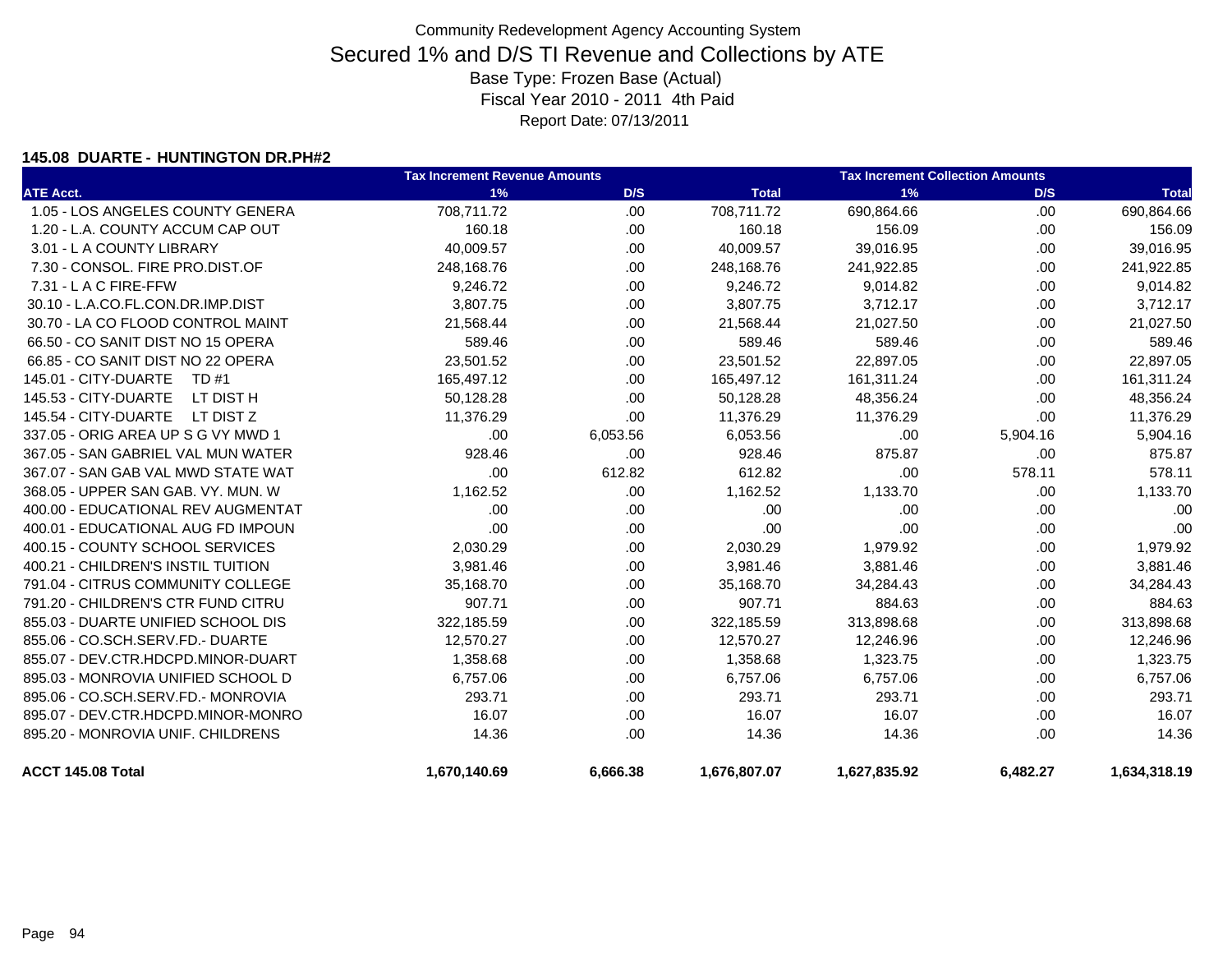### **145.09 DUARTE - DAVIS ADDITION/76 ANNEX**

|                                    | <b>Tax Increment Revenue Amounts</b> |          |              | <b>Tax Increment Collection Amounts</b> |          |              |
|------------------------------------|--------------------------------------|----------|--------------|-----------------------------------------|----------|--------------|
| <b>ATE Acct.</b>                   | 1%                                   | D/S      | <b>Total</b> | 1%                                      | D/S      | <b>Total</b> |
| 1.05 - LOS ANGELES COUNTY GENERA   | 768,717.53                           | .00      | 768,717.53   | 757,765.85                              | .00      | 757,765.85   |
| 1.20 - L.A. COUNTY ACCUM CAP OUT   | 174.04                               | .00      | 174.04       | 171.56                                  | .00.     | 171.56       |
| 3.01 - L A COUNTY LIBRARY          | 44,732.85                            | .00      | 44,732.85    | 44,096.54                               | .00.     | 44,096.54    |
| 7.30 - CONSOL, FIRE PRO.DIST.OF    | 269,614.85                           | .00      | 269,614.85   | 265,780.19                              | .00      | 265,780.19   |
| $7.31 - L$ A C FIRE-FFW            | 10,220.61                            | .00      | 10,220.61    | 10.074.98                               | .00      | 10,074.98    |
| 30.10 - L.A.CO.FL.CON.DR.IMP.DIST  | 4,112.91                             | .00      | 4,112.91     | 4,054.08                                | .00.     | 4,054.08     |
| 30.70 - LA CO FLOOD CONTROL MAINT  | 23,340.97                            | .00      | 23,340.97    | 23,008.47                               | .00.     | 23,008.47    |
| 66.85 - CO SANIT DIST NO 22 OPERA  | 22,398.31                            | .00      | 22,398.31    | 22,082.61                               | .00.     | 22,082.61    |
| 145.01 - CITY-DUARTE<br>TD #1      | 174,759.83                           | .00      | 174,759.83   | 172,273.89                              | .00      | 172,273.89   |
| 145.53 - CITY-DUARTE<br>LT DIST H  | 11,539.71                            | .00      | 11,539.71    | 11,317.14                               | .00      | 11,317.14    |
| 145.54 - CITY-DUARTE<br>LT DIST Z  | 6,192.06                             | .00      | 6,192.06     | 6,113.24                                | .00      | 6,113.24     |
| 145.55 - CITY-DUARTE<br>LT DIST Z  | 10,053.41                            | .00      | 10,053.41    | 9,938.81                                | .00      | 9,938.81     |
| 337.05 - ORIG AREA UP S G VY MWD 1 | .00                                  | 6,537.47 | 6.537.47     | .00                                     | 6,444.34 | 6,444.34     |
| 368.05 - UPPER SAN GAB, VY, MUN, W | 1,297.95                             | .00      | 1,297.95     | 1,279.39                                | .00      | 1,279.39     |
| 400.00 - EDUCATIONAL REV AUGMENTAT | .00.                                 | .00      | .00          | .00                                     | .00      | .00          |
| 400.01 - EDUCATIONAL AUG FD IMPOUN | .00                                  | .00      | .00          | .00                                     | .00.     | .00          |
| 400.15 - COUNTY SCHOOL SERVICES    | 2,168.34                             | .00      | 2,168.34     | 2,137.33                                | .00      | 2,137.33     |
| 400.21 - CHILDREN'S INSTIL TUITION | 4,302.89                             | .00      | 4,302.89     | 4,241.35                                | .00      | 4,241.35     |
| 791.04 - CITRUS COMMUNITY COLLEGE  | 38,238.10                            | .00      | 38,238.10    | 37,693.78                               | .00.     | 37,693.78    |
| 791.20 - CHILDREN'S CTR FUND CITRU | 992.33                               | .00      | 992.33       | 978.13                                  | .00      | 978.13       |
| 855.03 - DUARTE UNIFIED SCHOOL DIS | 358,516.62                           | .00      | 358,516.62   | 353,415.55                              | .00.     | 353,415.55   |
| 855.06 - CO.SCH.SERV.FD.- DUARTE   | 14,006.98                            | .00      | 14,006.98    | 13,807.93                               | .00      | 13,807.93    |
| 855.07 - DEV.CTR.HDCPD.MINOR-DUART | 1,505.04                             | .00      | 1,505.04     | 1,483.51                                | .00      | 1,483.51     |
| ACCT 145.09 Total                  | 1,766,885.33                         | 6,537.47 | 1,773,422.80 | 1,741,714.33                            | 6,444.34 | 1.748.158.67 |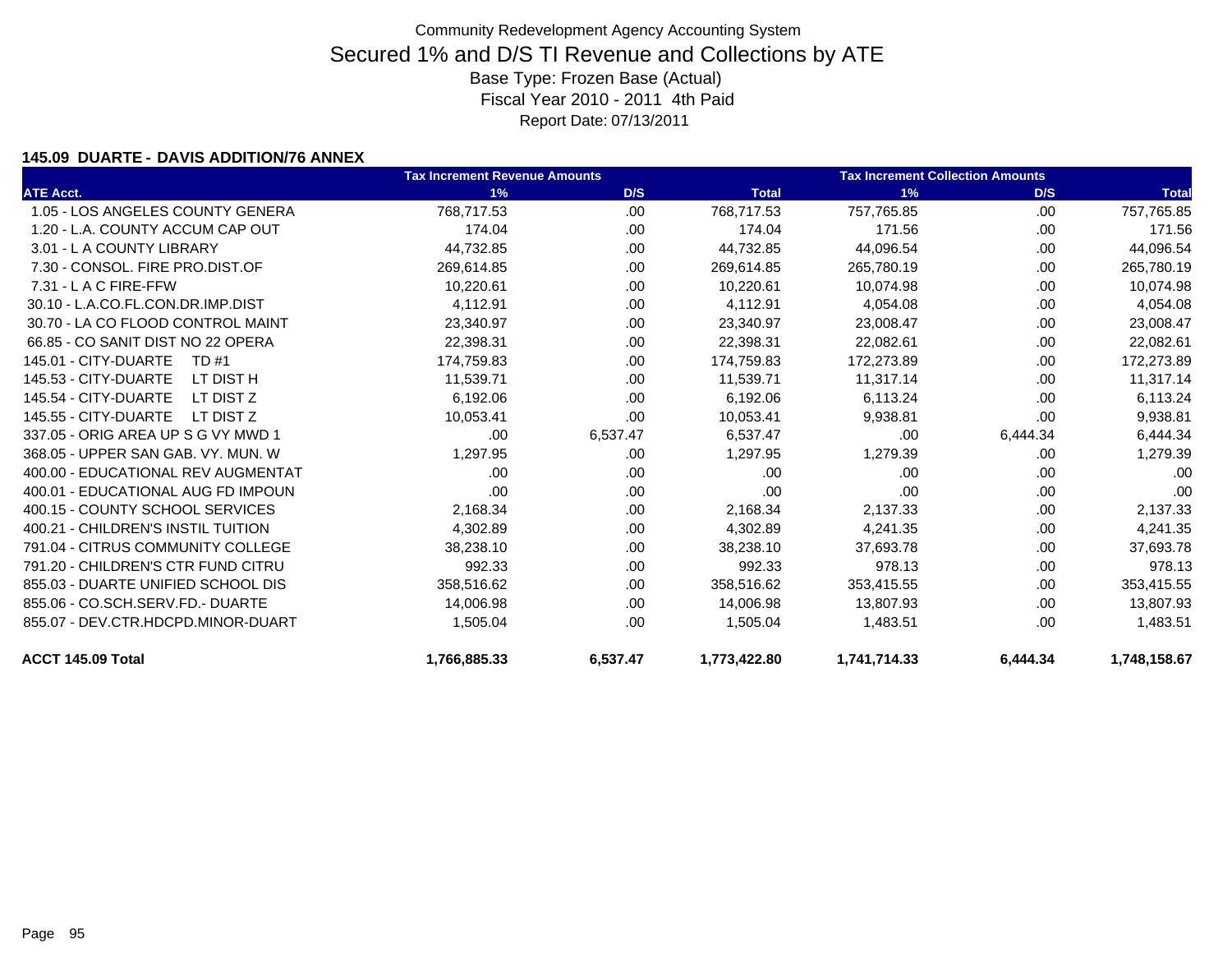### **145.10 DUARTE - RANCHO DUARTE PH#2**

|                                    | <b>Tax Increment Revenue Amounts</b> |          |              | <b>Tax Increment Collection Amounts</b> |          |              |
|------------------------------------|--------------------------------------|----------|--------------|-----------------------------------------|----------|--------------|
| <b>ATE Acct.</b>                   | 1%                                   | D/S      | <b>Total</b> | 1%                                      | D/S      | <b>Total</b> |
| 1.05 - LOS ANGELES COUNTY GENERA   | 344,478.04                           | .00      | 344,478.04   | 344,478.04                              | .00      | 344,478.04   |
| 1.20 - L.A. COUNTY ACCUM CAP OUT   | 78.31                                | .00      | 78.31        | 78.31                                   | .00      | 78.31        |
| 3.01 - L A COUNTY LIBRARY          | 19,746.45                            | .00.     | 19,746.45    | 19,746.45                               | .00      | 19,746.45    |
| 7.30 - CONSOL, FIRE PRO.DIST.OF    | 120,593.42                           | .00      | 120,593.42   | 120,593.42                              | .00      | 120,593.42   |
| 7.31 - L A C FIRE-FFW              | 4,547.95                             | .00.     | 4,547.95     | 4,547.95                                | .00.     | 4,547.95     |
| 30.10 - L.A.CO.FL.CON.DR.IMP.DIST  | 1,845.13                             | .00      | 1,845.13     | 1,845.13                                | .00.     | 1,845.13     |
| 30.70 - LA CO FLOOD CONTROL MAINT  | 10,444.01                            | .00.     | 10,444.01    | 10,444.01                               | .00      | 10,444.01    |
| 66.85 - CO SANIT DIST NO 22 OPERA  | 11,671.27                            | .00.     | 11,671.27    | 11,671.27                               | .00      | 11,671.27    |
| 145.01 - CITY-DUARTE<br>TD #1      | 78,199.19                            | .00.     | 78,199.19    | 78,199.19                               | .00      | 78,199.19    |
| 145.53 - CITY-DUARTE<br>LT DIST H  | 735.83                               | .00      | 735.83       | 735.83                                  | .00      | 735.83       |
| 145.54 - CITY-DUARTE<br>LT DIST Z  | 19,168.33                            | .00      | 19,168.33    | 19,168.33                               | .00      | 19,168.33    |
| 337.05 - ORIG AREA UP S G VY MWD 1 | .00                                  | 2,957.88 | 2,957.88     | .00                                     | 2,957.88 | 2,957.88     |
| 368.05 - UPPER SAN GAB, VY, MUN, W | 582.22                               | .00      | 582.22       | 582.22                                  | .00      | 582.22       |
| 400.00 - EDUCATIONAL REV AUGMENTAT | .00                                  | .00.     | .00          | .00                                     | .00      | .00          |
| 400.01 - EDUCATIONAL AUG FD IMPOUN | .00                                  | .00      | .00          | .00                                     | .00      | .00          |
| 400.15 - COUNTY SCHOOL SERVICES    | 972.68                               | .00.     | 972.68       | 972.68                                  | .00      | 972.68       |
| 400.21 - CHILDREN'S INSTIL TUITION | 1,930.39                             | .00      | 1,930.39     | 1,930.39                                | .00      | 1,930.39     |
| 791.04 - CITRUS COMMUNITY COLLEGE  | 17,072.79                            | .00      | 17,072.79    | 17,072.79                               | .00.     | 17,072.79    |
| 791.20 - CHILDREN'S CTR FUND CITRU | 445.26                               | .00.     | 445.26       | 445.26                                  | .00      | 445.26       |
| 855.03 - DUARTE UNIFIED SCHOOL DIS | 160,000.68                           | .00      | 160,000.68   | 160,000.68                              | .00      | 160,000.68   |
| 855.06 - CO.SCH.SERV.FD.- DUARTE   | 6,242.55                             | .00      | 6,242.55     | 6,242.55                                | .00      | 6,242.55     |
| 855.07 - DEV.CTR.HDCPD.MINOR-DUART | 674.80                               | .00      | 674.80       | 674.80                                  | .00      | 674.80       |
| ACCT 145.10 Total                  | 799,429.30                           | 2,957.88 | 802,387.18   | 799,429.30                              | 2,957.88 | 802,387.18   |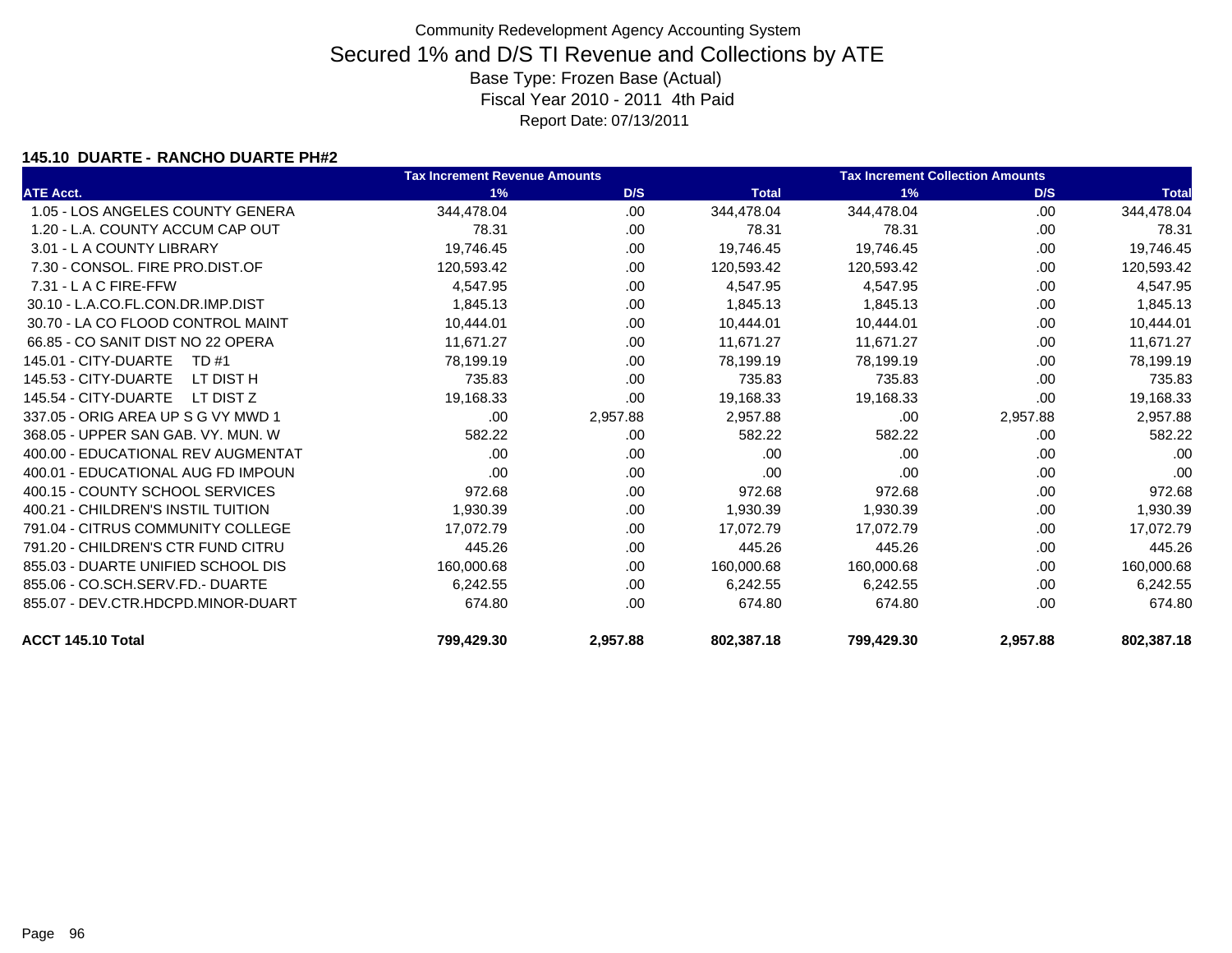### **145.11 DUARTE - RANCHO DUARTE PH#1**

|                                    | <b>Tax Increment Revenue Amounts</b> |        |              | <b>Tax Increment Collection Amounts</b> |        |              |
|------------------------------------|--------------------------------------|--------|--------------|-----------------------------------------|--------|--------------|
| <b>ATE Acct.</b>                   | 1%                                   | D/S    | <b>Total</b> | 1%                                      | D/S    | <b>Total</b> |
| 1.05 - LOS ANGELES COUNTY GENERA   | 101,086.50                           | .00    | 101,086.50   | 99,815.60                               | .00    | 99,815.60    |
| 1.20 - L.A. COUNTY ACCUM CAP OUT   | 23.04                                | .00.   | 23.04        | 22.74                                   | .00    | 22.74        |
| 3.01 - L A COUNTY LIBRARY          | 5,852.13                             | .00.   | 5,852.13     | 5,778.14                                | .00    | 5,778.14     |
| 7.30 - CONSOL, FIRE PRO.DIST.OF    | 35,403.72                            | .00    | 35,403.72    | 34,958.75                               | .00    | 34,958.75    |
| $7.31 - L$ A C FIRE-FFW            | 1,341.22                             | .00    | 1,341.22     | 1,324.21                                | .00    | 1,324.21     |
| 30.10 - L.A.CO.FL.CON.DR.IMP.DIST  | 545.89                               | .00.   | 545.89       | 539.08                                  | .00    | 539.08       |
| 30.70 - LA CO FLOOD CONTROL MAINT  | 3,076.79                             | .00.   | 3,076.79     | 3,038.26                                | .00    | 3,038.26     |
| 66.85 - CO SANIT DIST NO 22 OPERA  | 3,064.61                             | .00    | 3,064.61     | 3,049.23                                | .00    | 3,049.23     |
| 145.01 - CITY-DUARTE<br>TD #1      | 22,931.72                            | .00.   | 22,931.72    | 22,643.11                               | .00    | 22,643.11    |
| 145.54 - CITY-DUARTE<br>LT DIST Z  | 2,934.82                             | .00.   | 2,934.82     | 2,908.62                                | .00    | 2,908.62     |
| 145.55 - CITY-DUARTE<br>LT DIST Z  | 1,157.45                             | .00    | 1,157.45     | 1,138.92                                | .00    | 1,138.92     |
| 337.05 - ORIG AREA UP S G VY MWD 1 | .00                                  | 862.13 | 862.13       | .00                                     | 851.42 | 851.42       |
| 368.05 - UPPER SAN GAB, VY, MUN, W | 172.33                               | .00    | 172.33       | 170.19                                  | .00    | 170.19       |
| 400.00 - EDUCATIONAL REV AUGMENTAT | .00                                  | .00    | .00          | .00                                     | .00    | .00          |
| 400.01 - EDUCATIONAL AUG FD IMPOUN | .00                                  | .00.   | .00          | .00                                     | .00    | .00          |
| 400.15 - COUNTY SCHOOL SERVICES    | 287.75                               | .00    | 287.75       | 284.16                                  | .00    | 284.16       |
| 400.21 - CHILDREN'S INSTIL TUITION | 570.89                               | .00    | 570.89       | 563.76                                  | .00    | 563.76       |
| 791.04 - CITRUS COMMUNITY COLLEGE  | 5,050.59                             | .00.   | 5,050.59     | 4,987.59                                | .00    | 4,987.59     |
| 791.20 - CHILDREN'S CTR FUND CITRU | 131.61                               | .00    | 131.61       | 129.97                                  | .00    | 129.97       |
| 855.03 - DUARTE UNIFIED SCHOOL DIS | 47,330.33                            | .00    | 47,330.33    | 46,739.94                               | .00    | 46,739.94    |
| 855.06 - CO.SCH.SERV.FD.- DUARTE   | 1,846.59                             | .00.   | 1.846.59     | 1,823.56                                | .00    | 1,823.56     |
| 855.07 - DEV.CTR.HDCPD.MINOR-DUART | 199.86                               | .00    | 199.86       | 197.37                                  | .00    | 197.37       |
| ACCT 145.11 Total                  | 233.007.84                           | 862.13 | 233.869.97   | 230,113.20                              | 851.42 | 230,964.62   |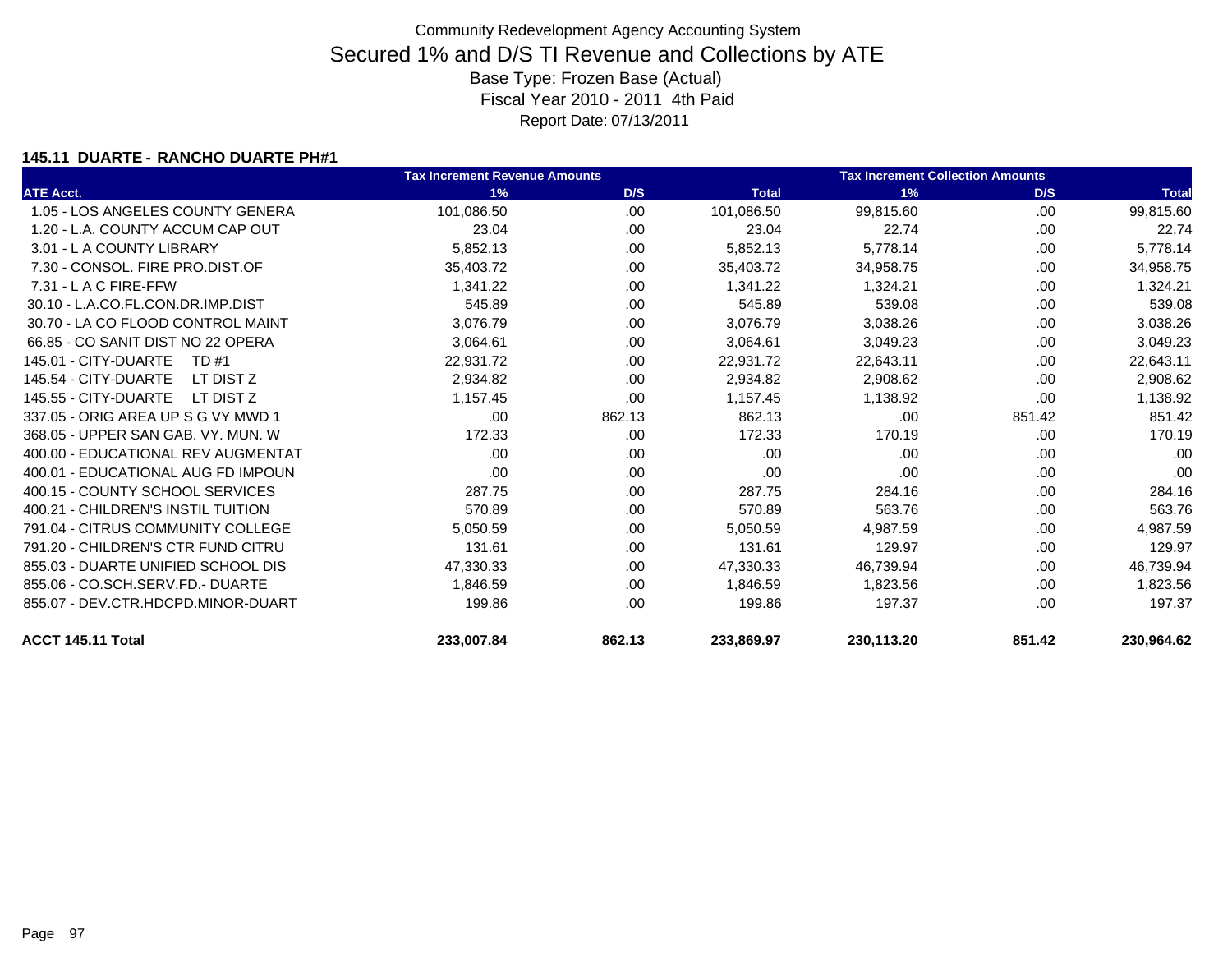### **145.12 DUARTE - RANCHO DUARTE PH #3**

|                                    | <b>Tax Increment Revenue Amounts</b> |          |              | <b>Tax Increment Collection Amounts</b> |          |              |
|------------------------------------|--------------------------------------|----------|--------------|-----------------------------------------|----------|--------------|
| <b>ATE Acct.</b>                   | 1%                                   | D/S      | <b>Total</b> | 1%                                      | D/S      | <b>Total</b> |
| 1.05 - LOS ANGELES COUNTY GENERA   | 183,515.33                           | .00      | 183,515.33   | 183,155.61                              | .00      | 183,155.61   |
| 1.20 - L.A. COUNTY ACCUM CAP OUT   | 41.77                                | .00      | 41.77        | 41.69                                   | .00      | 41.69        |
| 3.01 - L A COUNTY LIBRARY          | 10,681.64                            | .00      | 10,681.64    | 10,660.70                               | .00      | 10,660.70    |
| 7.30 - CONSOL, FIRE PRO.DIST.OF    | 64,239.57                            | .00.     | 64,239.57    | 64,113.67                               | .00      | 64,113.67    |
| $7.31 - L$ A C FIRE-FFW            | 2,411.39                             | .00.     | 2,411.39     | 2,406.71                                | .00      | 2,406.71     |
| 30.10 - L.A.CO.FL.CON.DR.IMP.DIST  | 982.95                               | .00.     | 982.95       | 981.03                                  | .00      | 981.03       |
| 30.70 - LA CO FLOOD CONTROL MAINT  | 5,563.61                             | .00.     | 5,563.61     | 5,552.71                                | .00.     | 5,552.71     |
| 66.85 - CO SANIT DIST NO 22 OPERA  | 6,217.28                             | .00      | 6,217.28     | 6,205.10                                | .00.     | 6,205.10     |
| 145.01 - CITY-DUARTE<br>TD #1      | 41,664.44                            | .00.     | 41,664.44    | 41,582.78                               | .00      | 41,582.78    |
| 145.53 - CITY-DUARTE<br>LT DIST H  | 5,850.20                             | .00      | 5,850.20     | 5,812.83                                | .00      | 5,812.83     |
| 145.54 - CITY-DUARTE<br>LT DIST Z  | 7,341.07                             | .00.     | 7,341.07     | 7,341.07                                | .00.     | 7,341.07     |
| 337.05 - ORIG AREA UP S G VY MWD 1 | .00                                  | 1,585.87 | 1,585.87     | .00                                     | 1,582.72 | 1,582.72     |
| 368.05 - UPPER SAN GAB, VY, MUN, W | 310.14                               | .00      | 310.14       | 309.53                                  | .00      | 309.53       |
| 400.00 - EDUCATIONAL REV AUGMENTAT | .00                                  | .00      | .00          | .00                                     | .00      | .00          |
| 400.01 - EDUCATIONAL AUG FD IMPOUN | .00                                  | .00.     | .00          | .00                                     | .00      | .00          |
| 400.15 - COUNTY SCHOOL SERVICES    | 518.16                               | .00      | 518.16       | 517.14                                  | .00      | 517.14       |
| 400.21 - CHILDREN'S INSTIL TUITION | 1,028.34                             | .00      | 1,028.34     | 1,026.33                                | .00      | 1,026.33     |
| 791.04 - CITRUS COMMUNITY COLLEGE  | 9,094.60                             | .00      | 9,094.60     | 9,076.77                                | .00      | 9,076.77     |
| 791.20 - CHILDREN'S CTR FUND CITRU | 237.23                               | .00      | 237.23       | 236.76                                  | .00      | 236.76       |
| 855.03 - DUARTE UNIFIED SCHOOL DIS | 85,231.46                            | .00.     | 85,231.46    | 85,064.42                               | .00      | 85,064.42    |
| 855.06 - CO.SCH.SERV.FD.- DUARTE   | 3,325.41                             | .00      | 3,325.41     | 3,318.89                                | .00      | 3,318.89     |
| 855.07 - DEV.CTR.HDCPD.MINOR-DUART | 359.49                               | .00.     | 359.49       | 358.78                                  | .00      | 358.78       |
| ACCT 145.12 Total                  | 428,614.08                           | 1,585.87 | 430,199.95   | 427,762.52                              | 1,582.72 | 429,345.24   |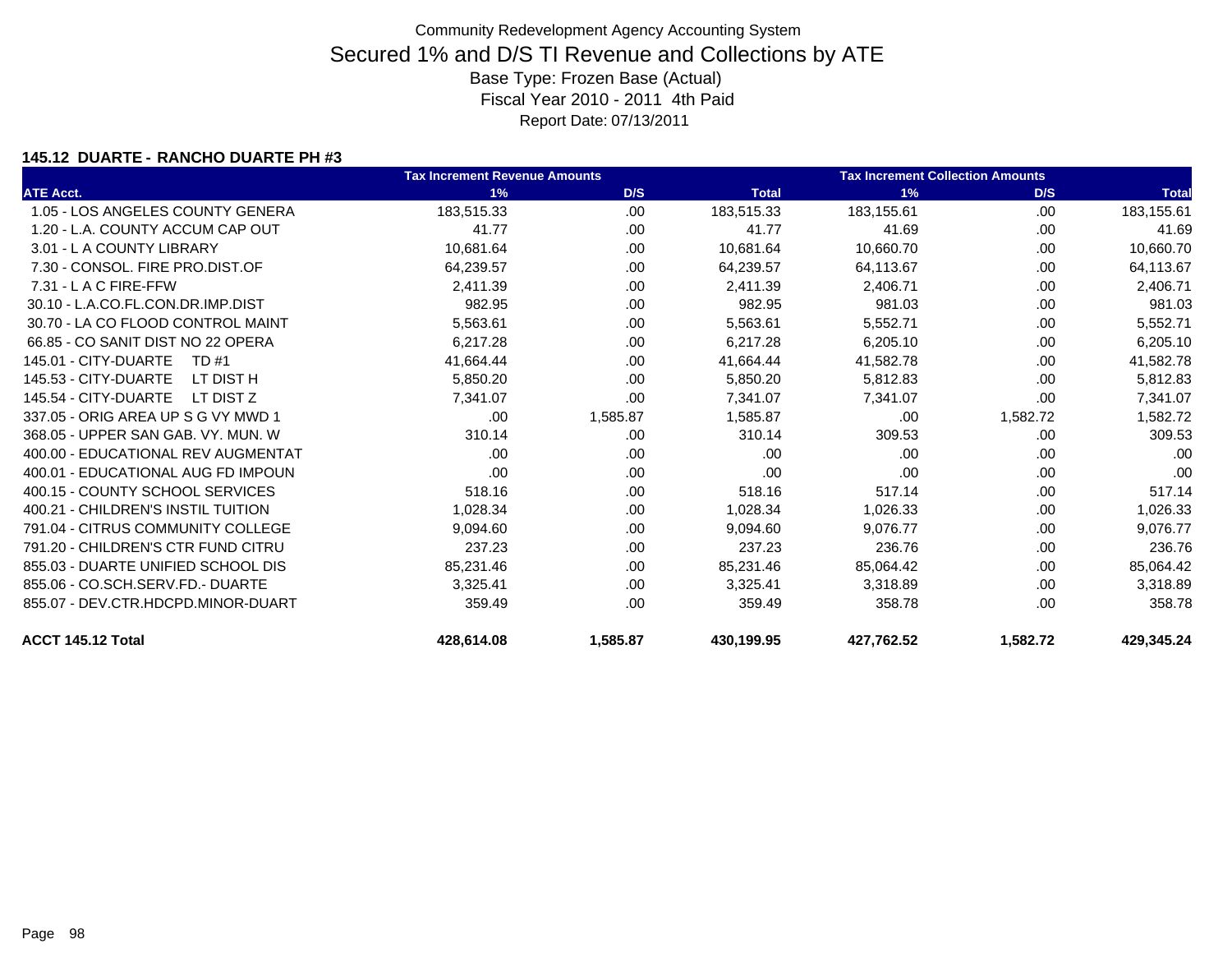### **145.13 DUARTE - MERGED R.P.**

|                                    | <b>Tax Increment Revenue Amounts</b> |        |              | <b>Tax Increment Collection Amounts</b> |        |              |
|------------------------------------|--------------------------------------|--------|--------------|-----------------------------------------|--------|--------------|
| <b>ATE Acct.</b>                   | 1%                                   | D/S    | <b>Total</b> | 1%                                      | D/S    | <b>Total</b> |
| 1.05 - LOS ANGELES COUNTY GENERA   | 60,015.08                            | .00.   | 60,015.08    | 60,015.08                               | .00    | 60,015.08    |
| 1.20 - L.A. COUNTY ACCUM CAP OUT   | 13.66                                | .00.   | 13.66        | 13.66                                   | .00.   | 13.66        |
| 3.01 - L A COUNTY LIBRARY          | 3,493.42                             | .00.   | 3,493.42     | 3,493.42                                | .00    | 3,493.42     |
| 7.30 - CONSOL, FIRE PRO.DIST.OF    | 21,009.55                            | .00    | 21,009.55    | 21,009.55                               | .00    | 21,009.55    |
| $7.31 - L$ A C FIRE-FFW            | 792.13                               | .00    | 792.13       | 792.13                                  | .00    | 792.13       |
| 30.10 - L.A.CO.FL.CON.DR.IMP.DIST  | 321.47                               | .00.   | 321.47       | 321.47                                  | .00.   | 321.47       |
| 30.70 - LA CO FLOOD CONTROL MAINT  | 1,819.58                             | .00.   | 1,819.58     | 1,819.58                                | .00    | 1,819.58     |
| 66.85 - CO SANIT DIST NO 22 OPERA  | 2,033.36                             | .00.   | 2,033.36     | 2,033.36                                | .00    | 2,033.36     |
| 145.01 - CITY-DUARTE<br>TD #1      | 13,626.34                            | .00    | 13,626.34    | 13,626.34                               | .00    | 13,626.34    |
| 145.54 - CITY-DUARTE<br>LT DIST Z  | 3,463.45                             | .00    | 3,463.45     | 3,463.45                                | .00.   | 3,463.45     |
| 337.05 - ORIG AREA UP S G VY MWD 1 | .00                                  | 515.51 | 515.51       | .00                                     | 515.51 | 515.51       |
| 368.05 - UPPER SAN GAB. VY. MUN. W | 101.43                               | .00    | 101.43       | 101.43                                  | .00    | 101.43       |
| 400.00 - EDUCATIONAL REV AUGMENTAT | .00                                  | .00    | .00          | .00                                     | .00    | .00          |
| 400.01 - EDUCATIONAL AUG FD IMPOUN | .00                                  | .00    | .00          | .00                                     | .00.   | .00          |
| 400.15 - COUNTY SCHOOL SERVICES    | 169.46                               | .00    | 169.46       | 169.46                                  | .00    | 169.46       |
| 400.21 - CHILDREN'S INSTIL TUITION | 336.31                               | .00    | 336.31       | 336.31                                  | .00    | 336.31       |
| 791.04 - CITRUS COMMUNITY COLLEGE  | 2,974.38                             | .00    | 2,974.38     | 2,974.38                                | .00    | 2,974.38     |
| 791.20 - CHILDREN'S CTR FUND CITRU | 77.58                                | .00    | 77.58        | 77.58                                   | .00    | 77.58        |
| 855.03 - DUARTE UNIFIED SCHOOL DIS | 27,874.94                            | .00    | 27,874.94    | 27,874.94                               | .00    | 27,874.94    |
| 855.06 - CO.SCH.SERV.FD.- DUARTE   | 1,087.57                             | .00    | 1.087.57     | 1,087.57                                | .00    | 1,087.57     |
| 855.07 - DEV.CTR.HDCPD.MINOR-DUART | 117.57                               | .00    | 117.57       | 117.57                                  | .00    | 117.57       |
| ACCT 145.13 Total                  | 139,327.28                           | 515.51 | 139,842.79   | 139,327.28                              | 515.51 | 139,842.79   |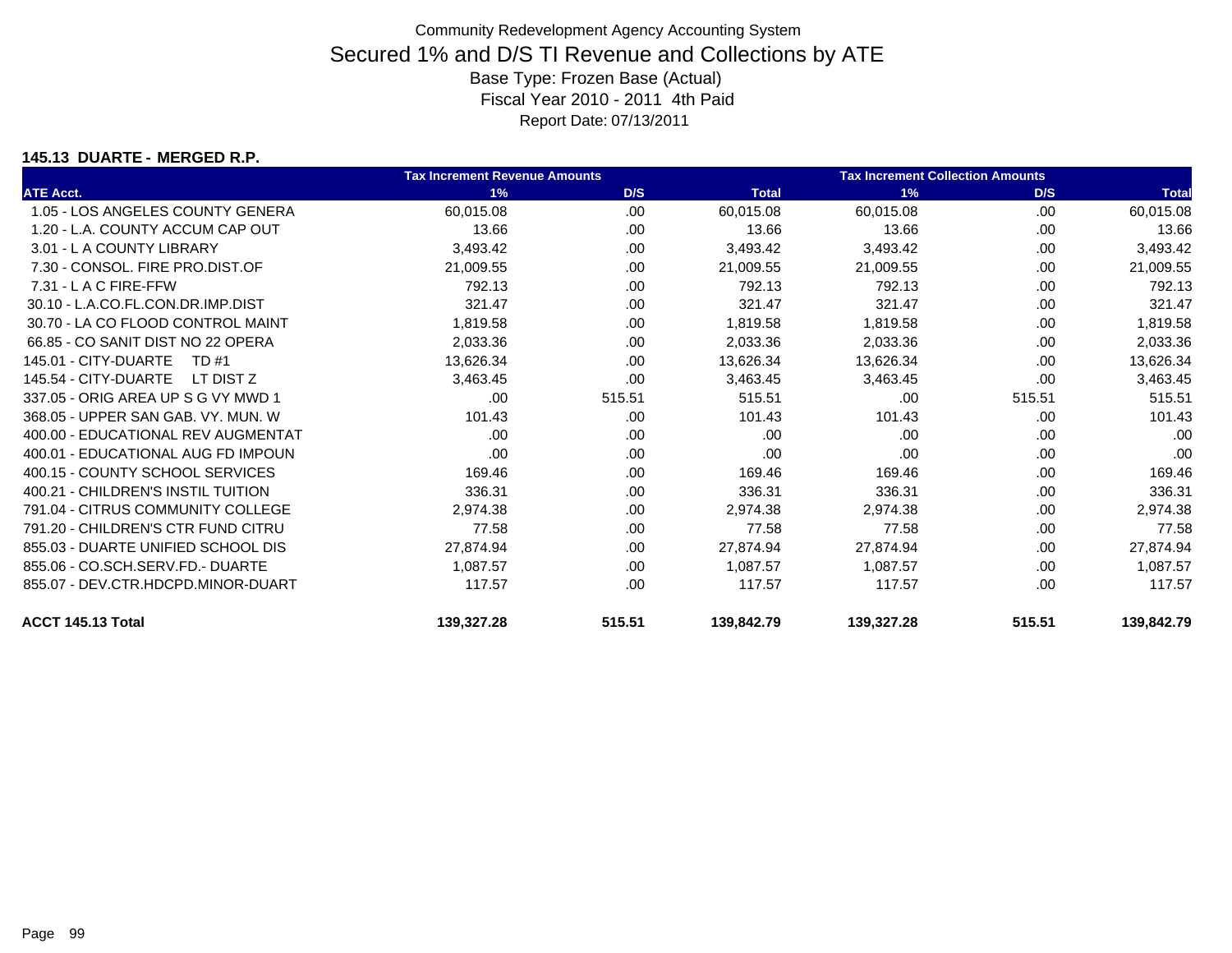### **156.02 GLENDALE - CENTRAL**

|                                    | <b>Tax Increment Revenue Amounts</b> |            | <b>Tax Increment Collection Amounts</b> |               |           |               |
|------------------------------------|--------------------------------------|------------|-----------------------------------------|---------------|-----------|---------------|
| <b>ATE Acct.</b>                   | 1%                                   | D/S        | <b>Total</b>                            | 1%            | D/S       | <b>Total</b>  |
| 1.05 - LOS ANGELES COUNTY GENERA   | 15,057,533.69                        | .00        | 15,057,533.69                           | 14,466,178.26 | .00       | 14,466,178.26 |
| 1.20 - L.A. COUNTY ACCUM CAP OUT   | 3,436.65                             | .00        | 3,436.65                                | 3,301.67      | .00       | 3,301.67      |
| $7.31 - L$ A C FIRE-FFW            | 229,378.55                           | .00        | 229,378.55                              | 220,370.15    | .00       | 220,370.15    |
| 30.10 - L.A.CO.FL.CON.DR.IMP.DIST  | 80,852.94                            | .00        | 80,852.94                               | 77,677.60     | .00       | 77,677.60     |
| 30.70 - LA CO FLOOD CONTROL MAINT  | 457,635.52                           | .00        | 457,635.52                              | 439,662.77    | .00       | 439,662.77    |
| 61.80 - GREATER L A CO VECTOR CON  | 13,011.85                            | .00        | 13,011.85                               | 12,500.83     | .00       | 12,500.83     |
| 156.01 - CITY-GLENDALE<br>TD #1    | 4,912,865.87                         | .00        | 4,912,865.87                            | 4,719,922.43  | .00       | 4,719,922.43  |
| 310.20 - CITY OF GLENDALE AREA-110 | .00                                  | 102,334.39 | 102,334.39                              | .00           | 98,315.39 | 98,315.39     |
| 400.00 - EDUCATIONAL REV AUGMENTAT | .00                                  | .00        | .00                                     | .00           | .00       | .00           |
| 400.01 - EDUCATIONAL AUG FD IMPOUN | .00                                  | .00        | .00                                     | .00           | .00       | .00           |
| 400.15 - COUNTY SCHOOL SERVICES    | 42,620.27                            | .00        | 42,620.27                               | 40,946.45     | .00       | 40,946.45     |
| 400.21 - CHILDREN'S INSTIL TUITION | 84,586.61                            | .00        | 84,586.61                               | 81,264.63     | .00       | 81,264.63     |
| 800.04 - GLENDALE COMMUNITY COLLEG | 1,068,414.70                         | .00        | 1,068,414.70                            | 1,026,454.74  | .00       | 1,026,454.74  |
| 867.03 - GLENDALE UNIFIED SCHOOL D | 5,574,909.82                         | .00        | 5,574,909.82                            | 5,355,965.86  | .00       | 5,355,965.86  |
| 867.06 - CO.SCH.SERV.FD.- GLENDALE | 65.845.49                            | .00        | 65.845.49                               | 63.259.53     | .00       | 63,259.53     |
| 867.07 - DEV.CTR.HDCPD.MINOR-GLEND | 41,543.65                            | .00        | 41,543.65                               | 39,912.11     | .00       | 39,912.11     |
| 867.20 - GLENDALE UNIF CHILDRENS C | 25,310.01                            | .00        | 25,310.01                               | 24,316.01     | .00       | 24,316.01     |
| ACCT 156.02 Total                  | 27,657,945.62                        | 102,334.39 | 27,760,280.01                           | 26,571,733.04 | 98,315.39 | 26,670,048.43 |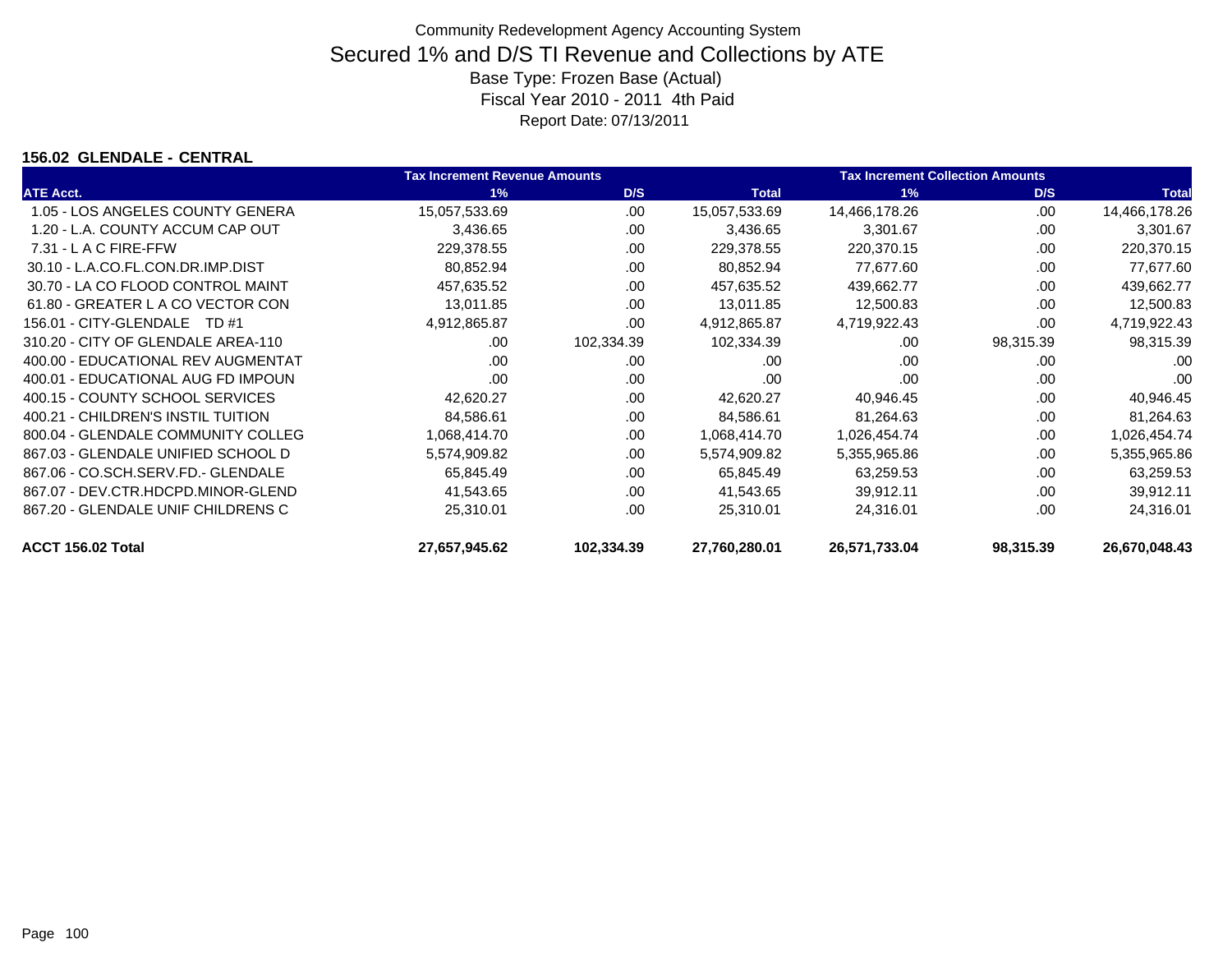### **156.03 GLENDALE - SAN FERNANDO RD. CORR**

|                                    | <b>Tax Increment Revenue Amounts</b> |           |              | <b>Tax Increment Collection Amounts</b> |           |              |
|------------------------------------|--------------------------------------|-----------|--------------|-----------------------------------------|-----------|--------------|
| <b>ATE Acct.</b>                   | 1%                                   | D/S       | <b>Total</b> | 1%                                      | D/S       | <b>Total</b> |
| 1.05 - LOS ANGELES COUNTY GENERA   | 4,003,658.88                         | .00.      | 4,003,658.88 | 3,829,360.88                            | .00       | 3,829,360.88 |
| 1.20 - L.A. COUNTY ACCUM CAP OUT   | 913.71                               | .00       | 913.71       | 873.93                                  | .00       | 873.93       |
| $7.31 - L$ A C FIRE-FFW            | 60,989.66                            | .00       | 60,989.66    | 58,334.50                               | .00       | 58,334.50    |
| 30.10 - L.A.CO.FL.CON.DR.IMP.DIST  | 21,498.04                            | .00       | 21,498.04    | 20,562.13                               | .00       | 20,562.13    |
| 30.70 - LA CO FLOOD CONTROL MAINT  | 121,681.15                           | .00       | 121,681.15   | 116,383.80                              | .00       | 116,383.80   |
| 61.80 - GREATER L A CO VECTOR CON  | 3,459.73                             | .00       | 3,459.73     | 3,309.11                                | .00       | 3,309.11     |
| 156.01 - CITY-GLENDALE<br>TD #1    | 1,306,283.90                         | .00       | 1,306,283.90 | 1,249,415.26                            | .00       | 1,249,415.26 |
| 310.20 - CITY OF GLENDALE AREA-110 | .00                                  | 27,209.76 | 27,209.76    | .00                                     | 26,025.19 | 26,025.19    |
| 400.00 - EDUCATIONAL REV AUGMENTAT | .00                                  | .00       | .00          | .00                                     | .00       | .00          |
| 400.01 - EDUCATIONAL AUG FD IMPOUN | .00                                  | .00       | .00          | .00                                     | .00       | .00          |
| 400.15 - COUNTY SCHOOL SERVICES    | 11,332.37                            | .00.      | 11,332.37    | 10,839.02                               | .00       | 10,839.02    |
| 400.21 - CHILDREN'S INSTIL TUITION | 22,490.76                            | .00.      | 22,490.76    | 21,511.63                               | .00       | 21,511.63    |
| 800.04 - GLENDALE COMMUNITY COLLEG | 284,081.15                           | .00       | 284,081.15   | 271,713.77                              | .00       | 271,713.77   |
| 867.03 - GLENDALE UNIFIED SCHOOL D | 1,482,314.97                         | .00       | 1,482,314.97 | 1,417,782.87                            | .00       | 1,417,782.87 |
| 867.06 - CO.SCH.SERV.FD.- GLENDALE | 17,507.73                            | .00       | 17,507.73    | 16,745.53                               | .00       | 16,745.53    |
| 867.07 - DEV.CTR.HDCPD.MINOR-GLEND | 11,046.05                            | .00       | 11,046.05    | 10,565.16                               | .00       | 10,565.16    |
| 867.20 - GLENDALE UNIF CHILDRENS C | 6,729.74                             | .00.      | 6,729.74     | 6,436.76                                | .00       | 6,436.76     |
| ACCT 156.03 Total                  | 7,353,987.84                         | 27,209.76 | 7,381,197.60 | 7,033,834.35                            | 26,025.19 | 7,059,859.54 |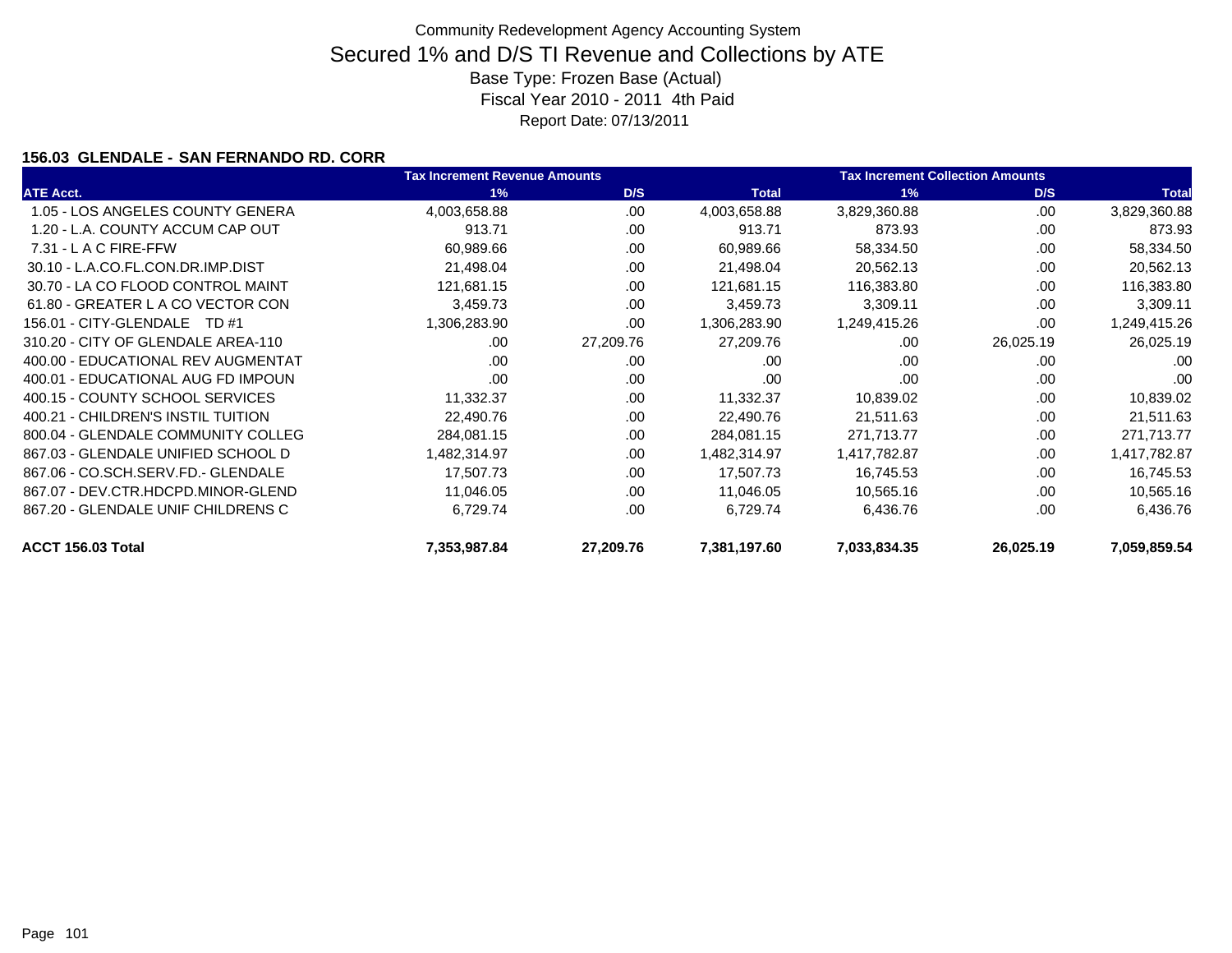#### **160.04 GLENDORA - PROJECT # 1**

|                                    | <b>Tax Increment Revenue Amounts</b> |           |              | <b>Tax Increment Collection Amounts</b> |           |              |
|------------------------------------|--------------------------------------|-----------|--------------|-----------------------------------------|-----------|--------------|
| <b>ATE Acct.</b>                   | 1%                                   | D/S       | <b>Total</b> | 1%                                      | D/S       | <b>Total</b> |
| 1.05 - LOS ANGELES COUNTY GENERA   | 1,744,568.50                         | .00       | 1,744,568.50 | 1,738,035.18                            | .00       | 1,738,035.18 |
| 1.20 - L.A. COUNTY ACCUM CAP OUT   | 398.15                               | .00.      | 398.15       | 396.66                                  | .00.      | 396.66       |
| 7.30 - CONSOL. FIRE PRO.DIST.OF    | 610,984.59                           | .00.      | 610,984.59   | 608,696.87                              | .00       | 608,696.87   |
| $7.31 - L$ A C FIRE-FFW            | 23,773.47                            | .00       | 23,773.47    | 23,685.10                               | .00       | 23,685.10    |
| 30.10 - L.A.CO.FL.CON.DR.IMP.DIST  | 9,329.49                             | .00.      | 9,329.49     | 9,294.47                                | .00       | 9,294.47     |
| 30.70 - LA CO FLOOD CONTROL MAINT  | 52,802.52                            | .00       | 52,802.52    | 52,604.41                               | .00       | 52,604.41    |
| 66.85 - CO SANIT DIST NO 22 OPERA  | 59,007.97                            | .00       | 59,007.97    | 58,786.56                               | .00       | 58,786.56    |
| 160.01 - CITY-GLENDORA TD #1       | 555,591.27                           | .00.      | 555,591.27   | 553,510.98                              | .00       | 553,510.98   |
| 330.10 - THREE VY MWD-1112         | .00                                  | 14,326.77 | 14,326.77    | .00                                     | 14,272.54 | 14,272.54    |
| 365.05 - THREE VALLEY MWD ORIG ARE | 20,093.19                            | .00       | 20,093.19    | 20,017.95                               | .00       | 20,017.95    |
| 400.00 - EDUCATIONAL REV AUGMENTAT | .00                                  | .00       | .00          | .00                                     | .00       | .00          |
| 400.01 - EDUCATIONAL AUG FD IMPOUN | .00                                  | .00.      | .00          | .00                                     | .00       | .00          |
| 400.15 - COUNTY SCHOOL SERVICES    | 4,928.57                             | .00.      | 4,928.57     | 4,910.11                                | .00       | 4,910.11     |
| 400.21 - CHILDREN'S INSTIL TUITION | 9,780.07                             | .00.      | 9,780.07     | 9,743.45                                | .00       | 9,743.45     |
| 791.04 - CITRUS COMMUNITY COLLEGE  | 39,342.95                            | .00       | 39,342.95    | 39,057.62                               | .00       | 39,057.62    |
| 791.20 - CHILDREN'S CTR FUND CITRU | 1,025.86                             | .00.      | 1,025.86     | 1,018.43                                | .00       | 1,018.43     |
| 809.04 - MT.SAN ANTONIO COMMUNITY  | 57,545.69                            | .00       | 57,545.69    | 57,498.65                               | .00       | 57,498.65    |
| 809.20 - MT SAN ANTONIO CHILDRENS  | 555.16                               | .00       | 555.16       | 554.71                                  | .00       | 554.71       |
| 830.03 - BONITA UNIFIED SCHOOL DIS | 326,839.48                           | .00.      | 326,839.48   | 326,577.76                              | .00       | 326,577.76   |
| 830.06 - CO.SCH.SERV.FD.- BONITA   | 13,587.87                            | .00.      | 13,587.87    | 13,576.99                               | .00       | 13,576.99    |
| 830.07 - DEV.CTR.HDCPD.MINOR-BONIT | 1,512.12                             | .00.      | 1,512.12     | 1,510.91                                | .00       | 1,510.91     |
| 840.03 - CHARTER OAK UNIF SCHOOL D | 1,033.04                             | .00       | 1,033.04     | 1,024.97                                | .00       | 1,024.97     |
| 840.06 - CO.SCH.SERV.FD.- CHARTER  | 40.42                                | .00.      | 40.42        | 40.10                                   | .00       | 40.10        |
| 840.07 - DEV.CTR.HDCPD.MINOR-CHART | 4.42                                 | .00.      | 4.42         | 4.39                                    | .00       | 4.39         |
| 868.03 - GLENDORA UNIFIED SCHOOL D | 324,056.84                           | .00.      | 324,056.84   | 321,706.70                              | .00       | 321,706.70   |
| 868.06 - CO.SCH.SERV.FD.- GLENDORA | 13,776.13                            | .00       | 13,776.13    | 13,676.23                               | .00       | 13,676.23    |
| 868.07 - DEV.CTR.HDCPD.MINOR-GLEND | 1,522.85                             | .00       | 1,522.85     | 1,511.80                                | .00.      | 1,511.80     |
| ACCT 160.04 Total                  | 3,872,100.62                         | 14,326.77 | 3,886,427.39 | 3,857,441.00                            | 14,272.54 | 3,871,713.54 |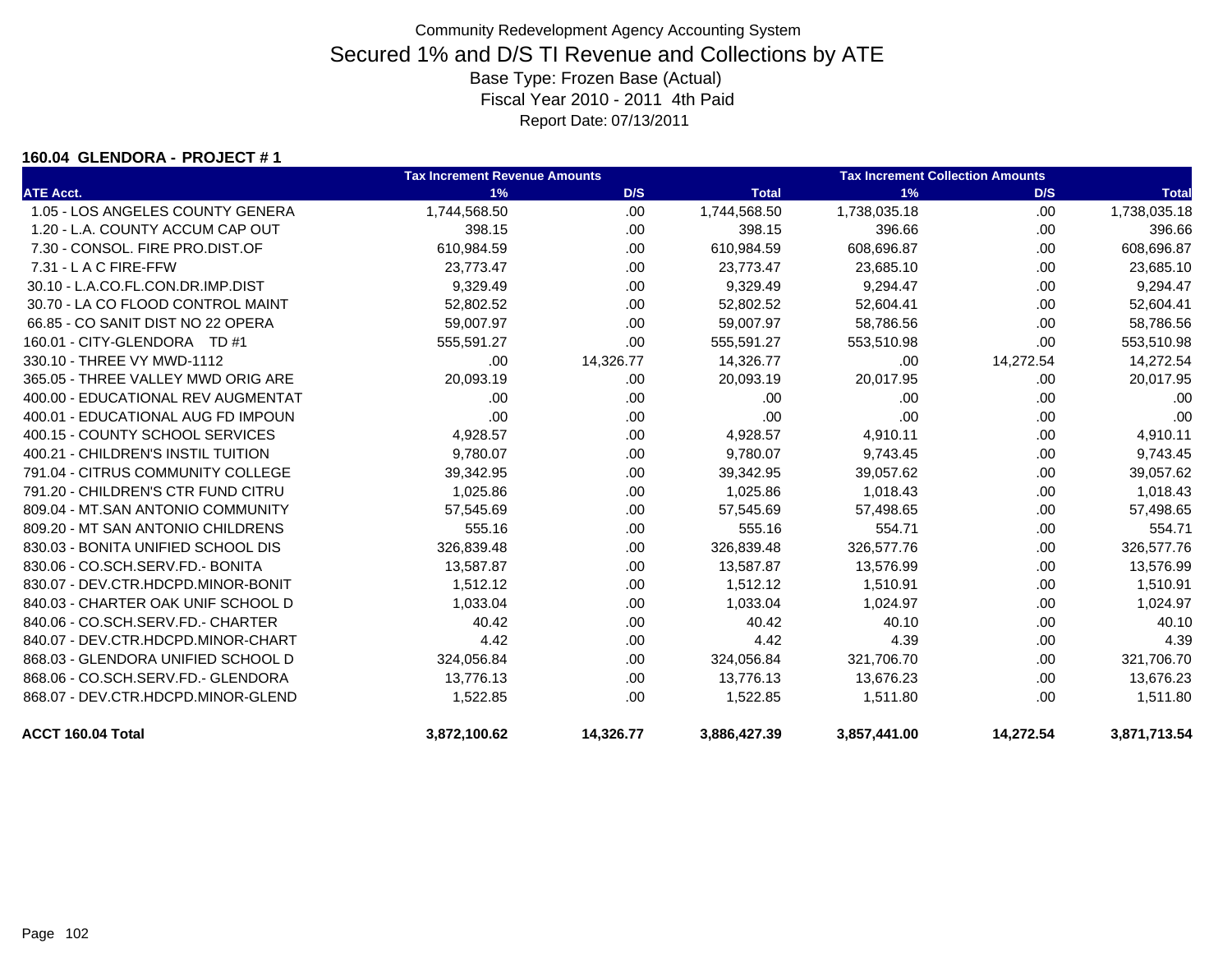#### **160.05 GLENDORA - R.P. # 2**

|                                    | <b>Tax Increment Revenue Amounts</b> |          |              | <b>Tax Increment Collection Amounts</b> |          |              |
|------------------------------------|--------------------------------------|----------|--------------|-----------------------------------------|----------|--------------|
| <b>ATE Acct.</b>                   | 1%                                   | D/S      | <b>Total</b> | 1%                                      | D/S      | <b>Total</b> |
| 1.05 - LOS ANGELES COUNTY GENERA   | 201,152.86                           | .00      | 201,152.86   | 197,640.40                              | .00      | 197,640.40   |
| 1.20 - L.A. COUNTY ACCUM CAP OUT   | 45.79                                | .00      | 45.79        | 44.99                                   | .00      | 44.99        |
| 7.30 - CONSOL, FIRE PRO.DIST.OF    | 70,438.94                            | .00      | 70,438.94    | 69,208.97                               | .00      | 69,208.97    |
| 7.31 - L A C FIRE-FFW              | 2,714.19                             | .00      | 2,714.19     | 2,666.80                                | .00      | 2,666.80     |
| 30.10 - L.A.CO.FL.CON.DR.IMP.DIST  | 1,077.81                             | .00      | 1,077.81     | 1,058.99                                | .00      | 1,058.99     |
| 30.70 - LA CO FLOOD CONTROL MAINT  | 6,100.48                             | .00      | 6,100.48     | 5,993.96                                | .00      | 5,993.96     |
| 66.85 - CO SANIT DIST NO 22 OPERA  | 6,817.25                             | .00      | 6,817.25     | 6,698.21                                | .00      | 6,698.21     |
| 160.01 - CITY-GLENDORA TD #1       | 64,052.96                            | .00      | 64,052.96    | 62,934.50                               | .00      | 62,934.50    |
| 330.10 - THREE VY MWD-1112         | .00                                  | 1,675.66 | 1,675.66     | .00                                     | 1,646.40 | 1,646.40     |
| 365.10 - THREE VY MWD GLENDORA ARE | 2,536.99                             | .00      | 2,536.99     | 2,492.69                                | .00      | 2,492.69     |
| 400.00 - EDUCATIONAL REV AUGMENTAT | .00                                  | .00      | .00          | .00                                     | .00      | .00          |
| 400.01 - EDUCATIONAL AUG FD IMPOUN | .00                                  | .00      | .00          | .00                                     | .00      | .00          |
| 400.15 - COUNTY SCHOOL SERVICES    | 568.16                               | .00      | 568.16       | 558.24                                  | .00      | 558.24       |
| 400.21 - CHILDREN'S INSTIL TUITION | 1,127.57                             | .00      | 1,127.57     | 1,107.88                                | .00      | 1,107.88     |
| 791.04 - CITRUS COMMUNITY COLLEGE  | 9,972.23                             | .00.     | 9,972.23     | 9,798.10                                | .00      | 9,798.10     |
| 791.20 - CHILDREN'S CTR FUND CITRU | 260.11                               | .00      | 260.11       | 255.57                                  | .00      | 255.57       |
| 868.03 - GLENDORA UNIFIED SCHOOL D | 82,138.41                            | .00.     | 82,138.41    | 80,704.15                               | .00      | 80,704.15    |
| 868.06 - CO.SCH.SERV.FD.- GLENDORA | 3,491.78                             | .00      | 3,491.78     | 3,430.81                                | .00      | 3,430.81     |
| 868.07 - DEV.CTR.HDCPD.MINOR-GLEND | 385.96                               | .00      | 385.96       | 379.22                                  | .00      | 379.22       |
| ACCT 160.05 Total                  | 452,881.49                           | 1,675.66 | 454,557.15   | 444,973.48                              | 1,646.40 | 446,619.88   |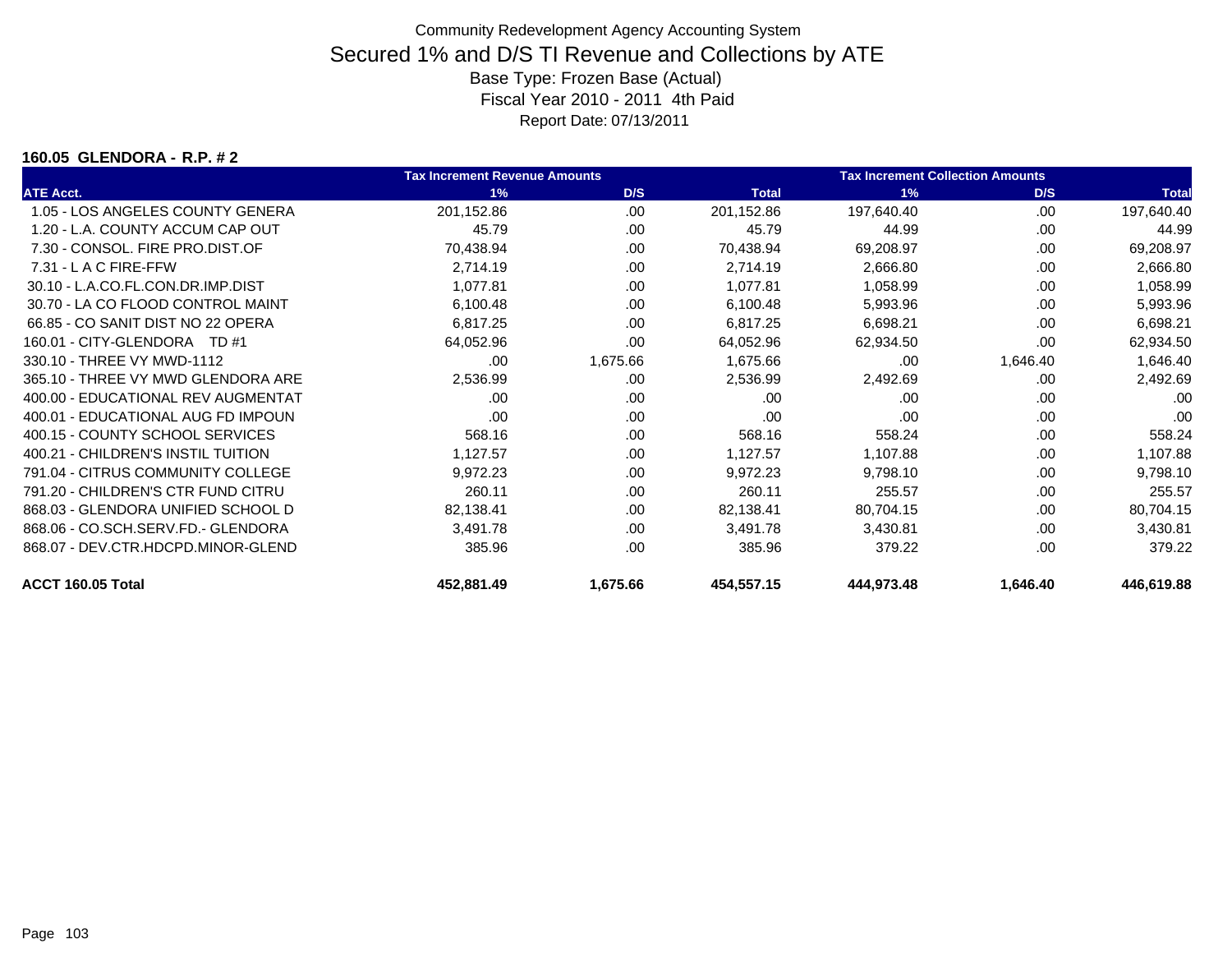#### **160.07 GLENDORA - R.P. # 3**

|                                    | <b>Tax Increment Revenue Amounts</b> |          |              | <b>Tax Increment Collection Amounts</b> |          |              |
|------------------------------------|--------------------------------------|----------|--------------|-----------------------------------------|----------|--------------|
| <b>ATE Acct.</b>                   | 1%                                   | D/S      | <b>Total</b> | 1%                                      | D/S      | <b>Total</b> |
| 1.05 - LOS ANGELES COUNTY GENERA   | 1,188,912.82                         | .00.     | 1,188,912.82 | 1,180,491.73                            | .00      | 1,180,491.73 |
| 1.20 - L.A. COUNTY ACCUM CAP OUT   | 270.76                               | .00.     | 270.76       | 268.85                                  | .00      | 268.85       |
| 7.30 - CONSOL, FIRE PRO.DIST.OF    | 416,332.53                           | .00      | 416,332.53   | 413,383.64                              | .00      | 413,383.64   |
| $7.31 - L$ A C FIRE-FFW            | 16.055.76                            | .00      | 16.055.76    | 15,942.03                               | .00      | 15,942.03    |
| 30.10 - L.A.CO.FL.CON.DR.IMP.DIST  | 6,370.57                             | .00      | 6,370.57     | 6,325.44                                | .00      | 6,325.44     |
| 30.70 - LA CO FLOOD CONTROL MAINT  | 36,057.54                            | .00      | 36,057.54    | 35.802.14                               | .00      | 35,802.14    |
| 66.85 - CO SANIT DIST NO 22 OPERA  | 40,293.83                            | .00.     | 40,293.83    | 40,008.43                               | .00      | 40,008.43    |
| 160.01 - CITY-GLENDORA TD #1       | 378,589.84                           | .00      | 378,589.84   | 375,908.30                              | .00      | 375,908.30   |
| 330.10 - THREE VY MWD-1112         | .00                                  | 7,575.11 | 7,575.11     | .00                                     | 7,522.85 | 7,522.85     |
| 337.05 - ORIG AREA UP S G VY MWD 1 | .00                                  | 2,274.17 | 2.274.17     | .00                                     | 2,256.36 | 2,256.36     |
| 365.05 - THREE VALLEY MWD ORIG ARE | 2,769.30                             | .00.     | 2,769.30     | 2,747.65                                | .00      | 2,747.65     |
| 365.10 - THREE VY MWD GLENDORA ARE | 8,502.42                             | .00      | 8,502.42     | 8,447.02                                | .00      | 8,447.02     |
| 368.05 - UPPER SAN GAB, VY, MUN, W | 463.87                               | .00      | 463.87       | 460.24                                  | .00      | 460.24       |
| 400.00 - EDUCATIONAL REV AUGMENTAT | .00                                  | .00      | .00          | .00                                     | .00      | .00          |
| 400.01 - EDUCATIONAL AUG FD IMPOUN | .00                                  | .00      | .00          | .00                                     | .00      | .00          |
| 400.15 - COUNTY SCHOOL SERVICES    | 3,358.04                             | .00      | 3,358.04     | 3,334.25                                | .00      | 3,334.25     |
| 400.21 - CHILDREN'S INSTIL TUITION | 6,664.55                             | .00.     | 6,664.55     | 6,617.33                                | .00      | 6,617.33     |
| 791.04 - CITRUS COMMUNITY COLLEGE  | 58,941.31                            | .00      | 58,941.31    | 58,523.82                               | .00      | 58,523.82    |
| 791.20 - CHILDREN'S CTR FUND CITRU | 1,537.50                             | .00      | 1,537.50     | 1,526.61                                | .00      | 1,526.61     |
| 868.03 - GLENDORA UNIFIED SCHOOL D | 485,485.11                           | .00      | 485,485.11   | 482,046.45                              | .00      | 482,046.45   |
| 868.06 - CO.SCH.SERV.FD.- GLENDORA | 20,638.30                            | .00      | 20,638.30    | 20,492.11                               | .00      | 20,492.11    |
| 868.07 - DEV.CTR.HDCPD.MINOR-GLEND | 2,281.02                             | .00      | 2,281.02     | 2,264.86                                | .00      | 2,264.86     |
| ACCT 160.07 Total                  | 2,673,525.07                         | 9,849.28 | 2,683,374.35 | 2,654,590.90                            | 9,779.21 | 2,664,370.11 |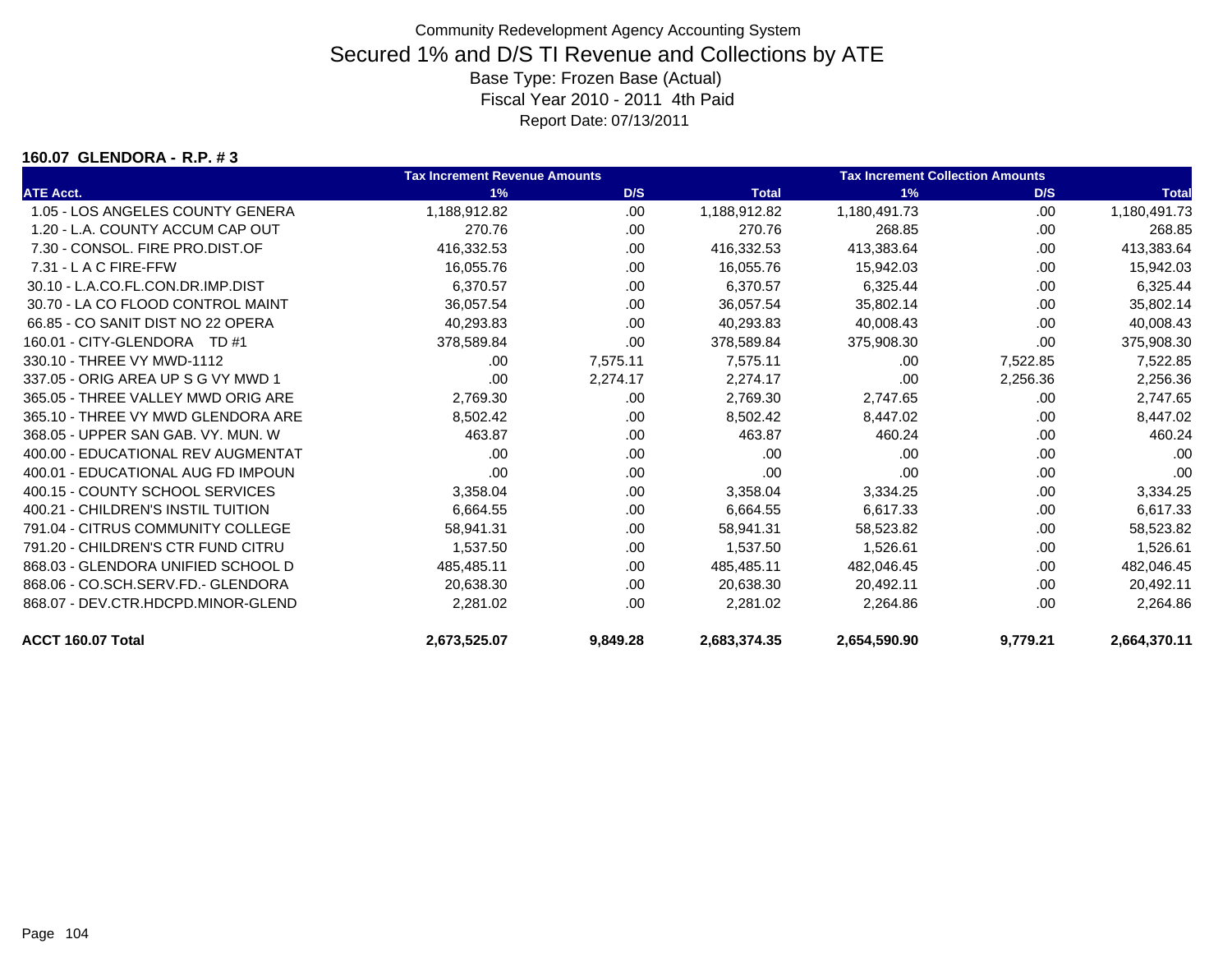#### **160.09 GLENDORA - PROJECT # 1/76 ANX**

|                                    | <b>Tax Increment Revenue Amounts</b> | <b>Tax Increment Collection Amounts</b> |              |            |          |              |
|------------------------------------|--------------------------------------|-----------------------------------------|--------------|------------|----------|--------------|
| <b>ATE Acct.</b>                   | 1%                                   | D/S                                     | <b>Total</b> | 1%         | D/S      | <b>Total</b> |
| 1.05 - LOS ANGELES COUNTY GENERA   | 136,337.95                           | .00                                     | 136,337.95   | 129,167.58 | .00.     | 129,167.58   |
| 1.20 - L.A. COUNTY ACCUM CAP OUT   | 30.66                                | .00                                     | 30.66        | 29.03      | .00      | 29.03        |
| 7.30 - CONSOL. FIRE PRO.DIST.OF    | 47,741.56                            | .00.                                    | 47,741.56    | 45,231.23  | .00      | 45,231.23    |
| 7.31 - L A C FIRE-FFW              | 1,832.49                             | .00.                                    | 1,832.49     | 1,737.37   | .00      | 1,737.37     |
| 30.10 - L.A.CO.FL.CON.DR.IMP.DIST  | 729.67                               | .00.                                    | 729.67       | 691.27     | .00.     | 691.27       |
| 30.70 - LA CO FLOOD CONTROL MAINT  | 4,130.07                             | .00                                     | 4,130.07     | 3,912.66   | .00.     | 3,912.66     |
| 66.85 - CO SANIT DIST NO 22 OPERA  | 4,615.62                             | .00                                     | 4,615.62     | 4,372.67   | .00      | 4,372.67     |
| 160.01 - CITY-GLENDORA TD #1       | 43,416.83                            | .00.                                    | 43,416.83    | 41,134.04  | .00.     | 41,134.04    |
| 330.10 - THREE VY MWD-1112         | .00                                  | 732.66                                  | 732.66       | .00        | 671.48   | 671.48       |
| 337.05 - ORIG AREA UP S G VY MWD 1 | .00                                  | 409.39                                  | 409.39       | .00        | 409.39   | 409.39       |
| 365.05 - THREE VALLEY MWD ORIG ARE | 773.09                               | .00                                     | 773.09       | 690.54     | .00      | 690.54       |
| 365.10 - THREE VY MWD GLENDORA ARE | 245.30                               | .00.                                    | 245.30       | 245.30     | .00.     | 245.30       |
| 368.05 - UPPER SAN GAB, VY, MUN, W | 84.31                                | .00                                     | 84.31        | 84.31      | .00.     | 84.31        |
| 400.00 - EDUCATIONAL REV AUGMENTAT | .00                                  | .00                                     | .00          | .00        | .00.     | .00          |
| 400.01 - EDUCATIONAL AUG FD IMPOUN | .00                                  | .00                                     | .00          | .00        | .00.     | .00          |
| 400.15 - COUNTY SCHOOL SERVICES    | 385.63                               | .00                                     | 385.63       | 365.39     | .00.     | 365.39       |
| 400.21 - CHILDREN'S INSTIL TUITION | 764.60                               | .00                                     | 764.60       | 724.42     | .00.     | 724.42       |
| 791.04 - CITRUS COMMUNITY COLLEGE  | 3,892.09                             | .00.                                    | 3,892.09     | 3,892.09   | .00      | 3,892.09     |
| 791.20 - CHILDREN'S CTR FUND CITRU | 101.41                               | .00                                     | 101.41       | 101.41     | .00.     | 101.41       |
| 809.04 - MT.SAN ANTONIO COMMUNITY  | 3,497.44                             | .00                                     | 3,497.44     | 3,063.74   | .00.     | 3,063.74     |
| 809.20 - MT SAN ANTONIO CHILDRENS  | 33.92                                | .00                                     | 33.92        | 29.73      | .00.     | 29.73        |
| 818.03 - AZUSA UNIFIED SCHOOL DIST | 19,436.67                            | .00.                                    | 19,436.67    | 19,436.67  | .00      | 19,436.67    |
| 818.06 - CO.SCH.SERV.FD.- AZUSA    | 842.20                               | .00                                     | 842.20       | 842.20     | .00      | 842.20       |
| 818.07 - DEV.CTR.HDCPD.MINOR-AZUSA | 98.21                                | .00.                                    | 98.21        | 98.21      | .00.     | 98.21        |
| 840.03 - CHARTER OAK UNIF SCHOOL D | 26,243.47                            | .00                                     | 26,243.47    | 22,989.43  | .00      | 22,989.43    |
| 840.06 - CO.SCH.SERV.FD.- CHARTER  | 1,028.52                             | .00.                                    | 1,028.52     | 900.92     | .00.     | 900.92       |
| 840.07 - DEV.CTR.HDCPD.MINOR-CHART | 114.59                               | .00.                                    | 114.59       | 100.43     | .00.     | 100.43       |
| 868.03 - GLENDORA UNIFIED SCHOOL D | 11,730.69                            | .00.                                    | 11,730.69    | 11,730.69  | .00      | 11,730.69    |
| 868.06 - CO.SCH.SERV.FD.- GLENDORA | 499.05                               | .00.                                    | 499.05       | 499.05     | .00.     | 499.05       |
| 868.07 - DEV.CTR.HDCPD.MINOR-GLEND | 55.64                                | .00                                     | 55.64        | 55.64      | .00      | 55.64        |
| ACCT 160.09 Total                  | 308,661.68                           | 1,142.05                                | 309,803.73   | 292,126.02 | 1,080.87 | 293,206.89   |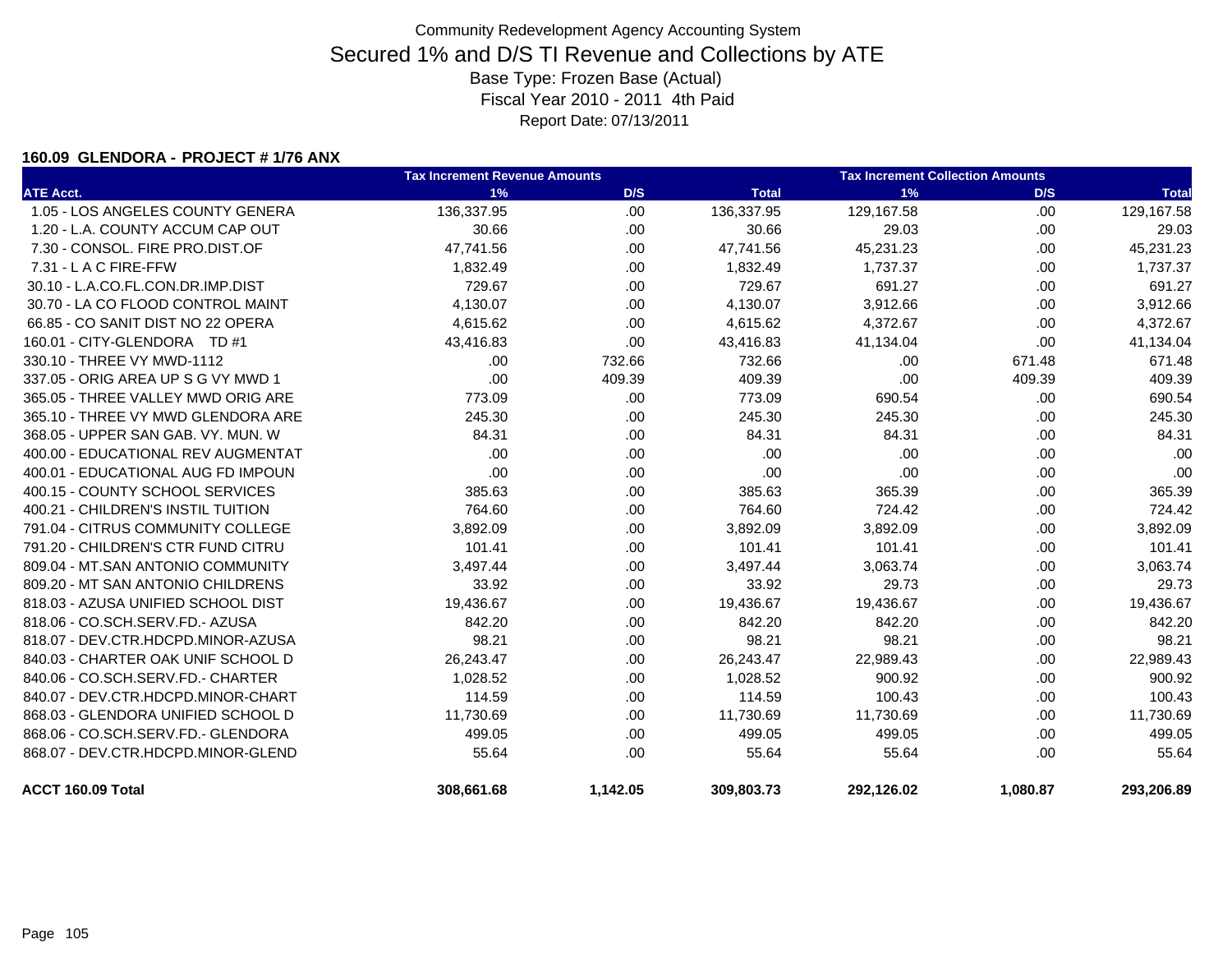#### **160.11 GLENDORA - R.P. # 4**

|                                    | <b>Tax Increment Revenue Amounts</b> |        |              | <b>Tax Increment Collection Amounts</b> |        |              |
|------------------------------------|--------------------------------------|--------|--------------|-----------------------------------------|--------|--------------|
| <b>ATE Acct.</b>                   | 1%                                   | D/S    | <b>Total</b> | 1%                                      | D/S    | <b>Total</b> |
| 1.05 - LOS ANGELES COUNTY GENERA   | 28,245.87                            | .00    | 28,245.87    | 28,245.87                               | .00    | 28,245.87    |
| 1.20 - L.A. COUNTY ACCUM CAP OUT   | 6.43                                 | .00    | 6.43         | 6.43                                    | .00    | 6.43         |
| 7.30 - CONSOL, FIRE PRO.DIST.OF    | 9,890.92                             | .00    | 9,890.92     | 9,890.92                                | .00    | 9,890.92     |
| 7.31 - L A C FIRE-FFW              | 381.13                               | .00    | 381.13       | 381.13                                  | .00    | 381.13       |
| 30.10 - L.A.CO.FL.CON.DR.IMP.DIST  | 151.34                               | .00    | 151.34       | 151.34                                  | .00    | 151.34       |
| 30.70 - LA CO FLOOD CONTROL MAINT  | 856.62                               | .00    | 856.62       | 856.62                                  | .00    | 856.62       |
| 66.85 - CO SANIT DIST NO 22 OPERA  | 957.27                               | .00    | 957.27       | 957.27                                  | .00    | 957.27       |
| 160.01 - CITY-GLENDORA TD #1       | 8,994.23                             | .00    | 8,994.23     | 8,994.23                                | .00    | 8,994.23     |
| 330.10 - THREE VY MWD-1112         | .00                                  | 235.30 | 235.30       | .00                                     | 235.30 | 235.30       |
| 365.10 - THREE VY MWD GLENDORA ARE | 356.25                               | .00    | 356.25       | 356.25                                  | .00    | 356.25       |
| 400.00 - EDUCATIONAL REV AUGMENTAT | .00                                  | .00    | .00          | .00                                     | .00    | .00          |
| 400.01 - EDUCATIONAL AUG FD IMPOUN | .00                                  | .00    | .00          | .00                                     | .00    | .00          |
| 400.15 - COUNTY SCHOOL SERVICES    | 79.78                                | .00    | 79.78        | 79.78                                   | .00    | 79.78        |
| 400.21 - CHILDREN'S INSTIL TUITION | 158.33                               | .00    | 158.33       | 158.33                                  | .00    | 158.33       |
| 791.04 - CITRUS COMMUNITY COLLEGE  | 1,400.29                             | .00    | 1,400.29     | 1,400.29                                | .00    | 1,400.29     |
| 791.20 - CHILDREN'S CTR FUND CITRU | 36.52                                | .00    | 36.52        | 36.52                                   | .00    | 36.52        |
| 868.03 - GLENDORA UNIFIED SCHOOL D | 11,533.77                            | .00    | 11,533.77    | 11,533.77                               | .00    | 11,533.77    |
| 868.06 - CO.SCH.SERV.FD.- GLENDORA | 490.31                               | .00    | 490.31       | 490.31                                  | .00    | 490.31       |
| 868.07 - DEV.CTR.HDCPD.MINOR-GLEND | 54.19                                | .00    | 54.19        | 54.19                                   | .00    | 54.19        |
| ACCT 160.11 Total                  | 63,593.25                            | 235.30 | 63,828.55    | 63,593.25                               | 235.30 | 63,828.55    |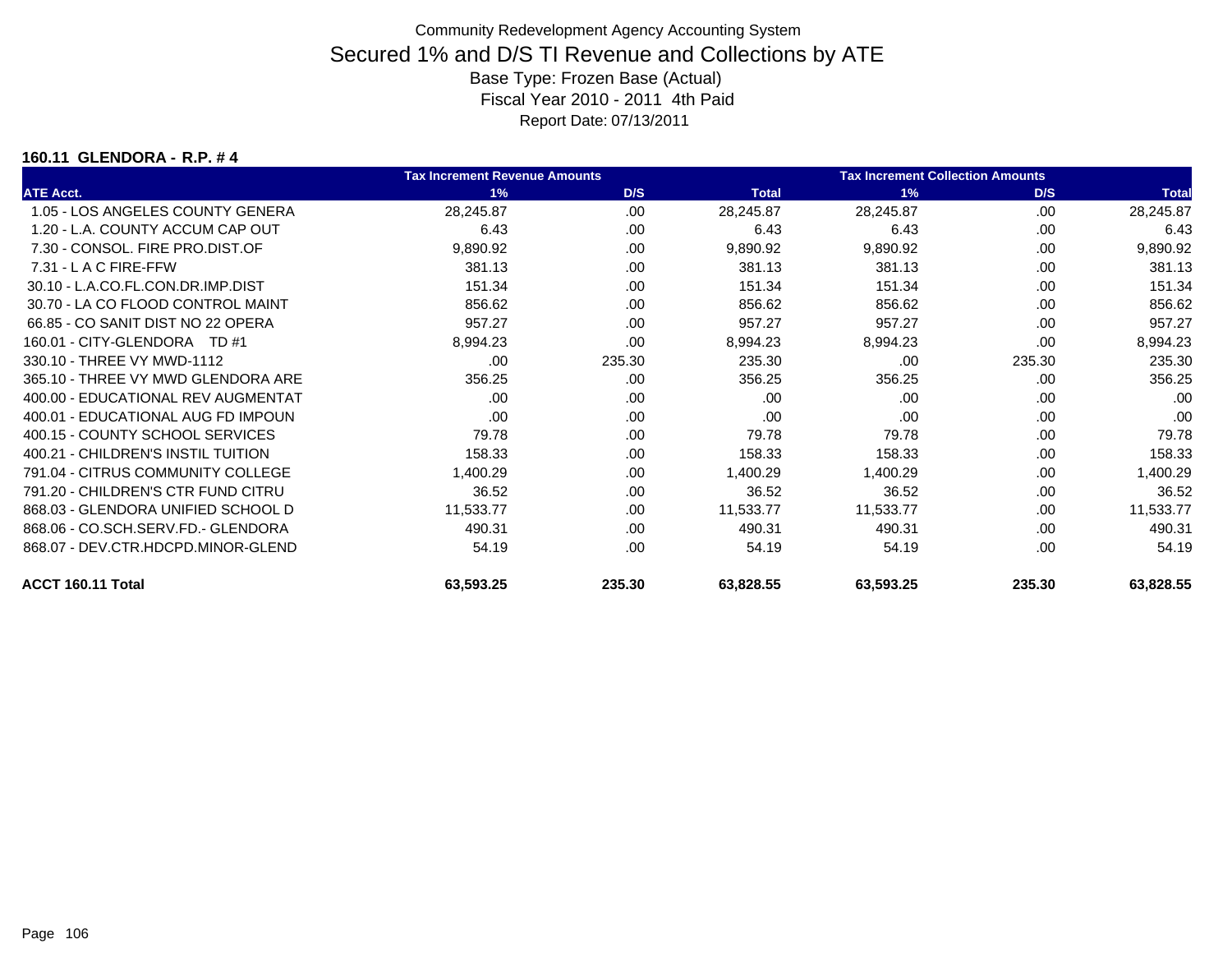#### **160.13 GLENDORA - R.P. # 5**

|                                    | <b>Tax Increment Revenue Amounts</b> |        |              | <b>Tax Increment Collection Amounts</b> |        |              |
|------------------------------------|--------------------------------------|--------|--------------|-----------------------------------------|--------|--------------|
| <b>ATE Acct.</b>                   | 1%                                   | D/S    | <b>Total</b> | 1%                                      | D/S    | <b>Total</b> |
| 1.05 - LOS ANGELES COUNTY GENERA   | 93,730.53                            | .00    | 93,730.53    | 93,392.85                               | .00    | 93,392.85    |
| 1.20 - L.A. COUNTY ACCUM CAP OUT   | 20.21                                | .00    | 20.21        | 20.13                                   | .00    | 20.13        |
| 7.30 - CONSOL, FIRE PRO.DIST.OF    | 31,076.18                            | .00    | 31,076.18    | 30,955.79                               | .00    | 30,955.79    |
| $7.31 - L$ A C FIRE-FFW            | 1,295.48                             | .00    | 1,295.48     | 1,290.97                                | .00    | 1,290.97     |
| 30.10 - L.A.CO.FL.CON.DR.IMP.DIST  | 475.51                               | .00    | 475.51       | 473.67                                  | .00    | 473.67       |
| 30.70 - LA CO FLOOD CONTROL MAINT  | 2,691.43                             | .00.   | 2,691.43     | 2,681.00                                | .00.   | 2,681.00     |
| 66.85 - CO SANIT DIST NO 22 OPERA  | 3,007.65                             | .00.   | 3,007.65     | 2,995.99                                | .00    | 2,995.99     |
| 160.01 - CITY-GLENDORA TD #1       | 27,088.47                            | .00    | 27,088.47    | 26,977.55                               | .00    | 26,977.55    |
| 330.10 - THREE VY MWD-1112         | .00                                  | 745.19 | 745.19       | .00                                     | 742.35 | 742.35       |
| 337.05 - ORIG AREA UP S G VY MWD 1 | .00                                  | 8.49   | 8.49         | .00                                     | 8.49   | 8.49         |
| 365.05 - THREE VALLEY MWD ORIG ARE | 43.56                                | .00    | 43.56        | 43.56                                   | .00    | 43.56        |
| 365.10 - THREE VY MWD GLENDORA ARE | 1,057.05                             | .00    | 1,057.05     | 1,052.72                                | .00    | 1,052.72     |
| 368.05 - UPPER SAN GAB, VY, MUN, W | 1.95                                 | .00    | 1.95         | 1.95                                    | .00    | 1.95         |
| 400.00 - EDUCATIONAL REV AUGMENTAT | .00                                  | .00    | .00          | .00                                     | .00    | .00          |
| 400.01 - EDUCATIONAL AUG FD IMPOUN | .00                                  | .00.   | .00          | .00                                     | .00.   | .00          |
| 400.15 - COUNTY SCHOOL SERVICES    | 250.65                               | .00.   | 250.65       | 249.69                                  | .00.   | 249.69       |
| 400.21 - CHILDREN'S INSTIL TUITION | 497.46                               | .00    | 497.46       | 495.53                                  | .00    | 495.53       |
| 791.04 - CITRUS COMMUNITY COLLEGE  | 4,399.55                             | .00.   | 4,399.55     | 4,382.50                                | .00    | 4,382.50     |
| 791.20 - CHILDREN'S CTR FUND CITRU | 114.75                               | .00    | 114.75       | 114.31                                  | .00    | 114.31       |
| 868.03 - GLENDORA UNIFIED SCHOOL D | 36,237.83                            | .00    | 36,237.83    | 36,097.44                               | .00    | 36,097.44    |
| 868.06 - CO.SCH.SERV.FD.- GLENDORA | 1,540.49                             | .00.   | 1.540.49     | 1,534.53                                | .00    | 1,534.53     |
| 868.07 - DEV.CTR.HDCPD.MINOR-GLEND | 170.28                               | .00    | 170.28       | 169.62                                  | .00    | 169.62       |
| ACCT 160.13 Total                  | 203.699.03                           | 753.68 | 204.452.71   | 202.929.80                              | 750.84 | 203.680.64   |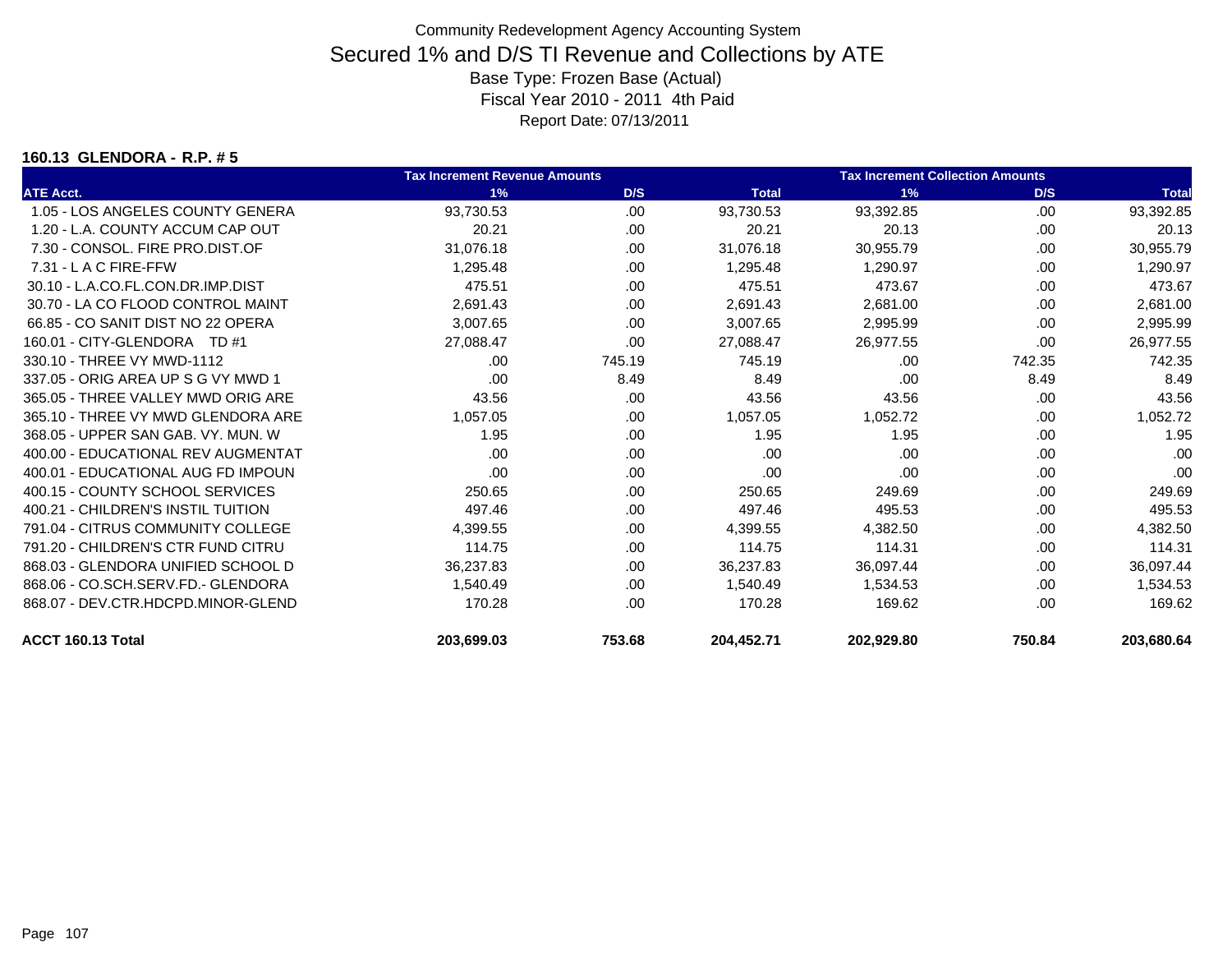### **163.01 HAWAIIAN GARDENS - PROJECT # 1**

|                                    | <b>Tax Increment Revenue Amounts</b> |           |              | <b>Tax Increment Collection Amounts</b> |           |              |  |
|------------------------------------|--------------------------------------|-----------|--------------|-----------------------------------------|-----------|--------------|--|
| <b>ATE Acct.</b>                   | 1%                                   | D/S       | <b>Total</b> | 1%                                      | D/S       | <b>Total</b> |  |
| 1.05 - LOS ANGELES COUNTY GENERA   | 2,705,175.31                         | .00.      | 2,705,175.31 | 2,612,922.63                            | .00       | 2,612,922.63 |  |
| 1.20 - L.A. COUNTY ACCUM CAP OUT   | 616.66                               | .00       | 616.66       | 595.63                                  | .00       | 595.63       |  |
| 3.01 - L A COUNTY LIBRARY          | 157,622.53                           | .00       | 157,622.53   | 152,247.21                              | .00       | 152,247.21   |  |
| 7.30 - CONSOL, FIRE PRO.DIST.OF    | 947,943.99                           | .00.      | 947,943.99   | 915,616.66                              | .00       | 915,616.66   |  |
| 7.31 - L A C FIRE-FFW              | 38,455.57                            | .00.      | 38,455.57    | 37,144.29                               | .00       | 37,144.29    |  |
| 30.10 - L.A.CO.FL.CON.DR.IMP.DIST  | 14,504.96                            | .00       | 14,504.96    | 14,010.31                               | .00       | 14,010.31    |  |
| 30.70 - LA CO FLOOD CONTROL MAINT  | 82,098.67                            | .00.      | 82,098.67    | 79,298.90                               | .00       | 79,298.90    |  |
| 53.10 - ARTESIA CEMETERY DISTRICT  | 12,943.28                            | .00       | 12,943.28    | 12,501.88                               | .00       | 12,501.88    |  |
| 61.80 - GREATER L A CO VECTOR CON  | 2,977.69                             | .00.      | 2,977.69     | 2,876.14                                | .00       | 2,876.14     |  |
| 66.70 - CO SANIT DIST NO 19 OPERA  | 91,529.15                            | .00       | 91,529.15    | 88,407.77                               | .00       | 88,407.77    |  |
| 163.01 - CITY-HAWAII GDNS RP #1    | 313,390.41                           | .00       | 313,390.41   | 302,703.00                              | .00       | 302,703.00   |  |
| 163.50 - HAWAIIAN GARDENS LTG MAIN | 136,264.02                           | .00       | 136,264.02   | 131,583.53                              | .00       | 131,583.53   |  |
| 315.05 - CENTRAL BASIN MWD 1114    | .00                                  | 20,751.02 | 20,751.02    | .00                                     | 20,041.16 | 20,041.16    |  |
| 350.90 - WTR REPLENISHMENT DIST OF | 1,012.47                             | .00.      | 1,012.47     | 977.95                                  | .00       | 977.95       |  |
| 400.00 - EDUCATIONAL REV AUGMENTAT | .00                                  | .00       | .00          | .00                                     | .00       | .00          |  |
| 400.01 - EDUCATIONAL AUG FD IMPOUN | .00                                  | .00       | .00          | .00                                     | .00       | .00          |  |
| 400.15 - COUNTY SCHOOL SERVICES    | 7,646.08                             | .00.      | 7,646.08     | 7,385.33                                | .00       | 7,385.33     |  |
| 400.21 - CHILDREN'S INSTIL TUITION | 15,174.71                            | .00       | 15,174.71    | 14,657.22                               | .00       | 14,657.22    |  |
| 790.04 - CERRITOS COMMUNITY COLLEG | 137,073.83                           | .00       | 137.073.83   | 132.399.26                              | .00       | 132,399.26   |  |
| 819.03 - A B C UNIFIED SCHOOL DIST | 919,058.34                           | .00.      | 919,058.34   | 887,716.10                              | .00       | 887,716.10   |  |
| 819.06 - CO.SCH.SERV.FD.- A B C UN | 32,231.34                            | .00       | 32,231.34    | 31,132.16                               | .00       | 31,132.16    |  |
| 819.20 - ABC UNIFIED CHILDRENS CTR | 9,228.97                             | .00       | 9,228.97     | 8,914.23                                | .00       | 8,914.23     |  |
| ACCT 163.01 Total                  | 5,624,947.98                         | 20,751.02 | 5,645,699.00 | 5,433,090.20                            | 20,041.16 | 5,453,131.36 |  |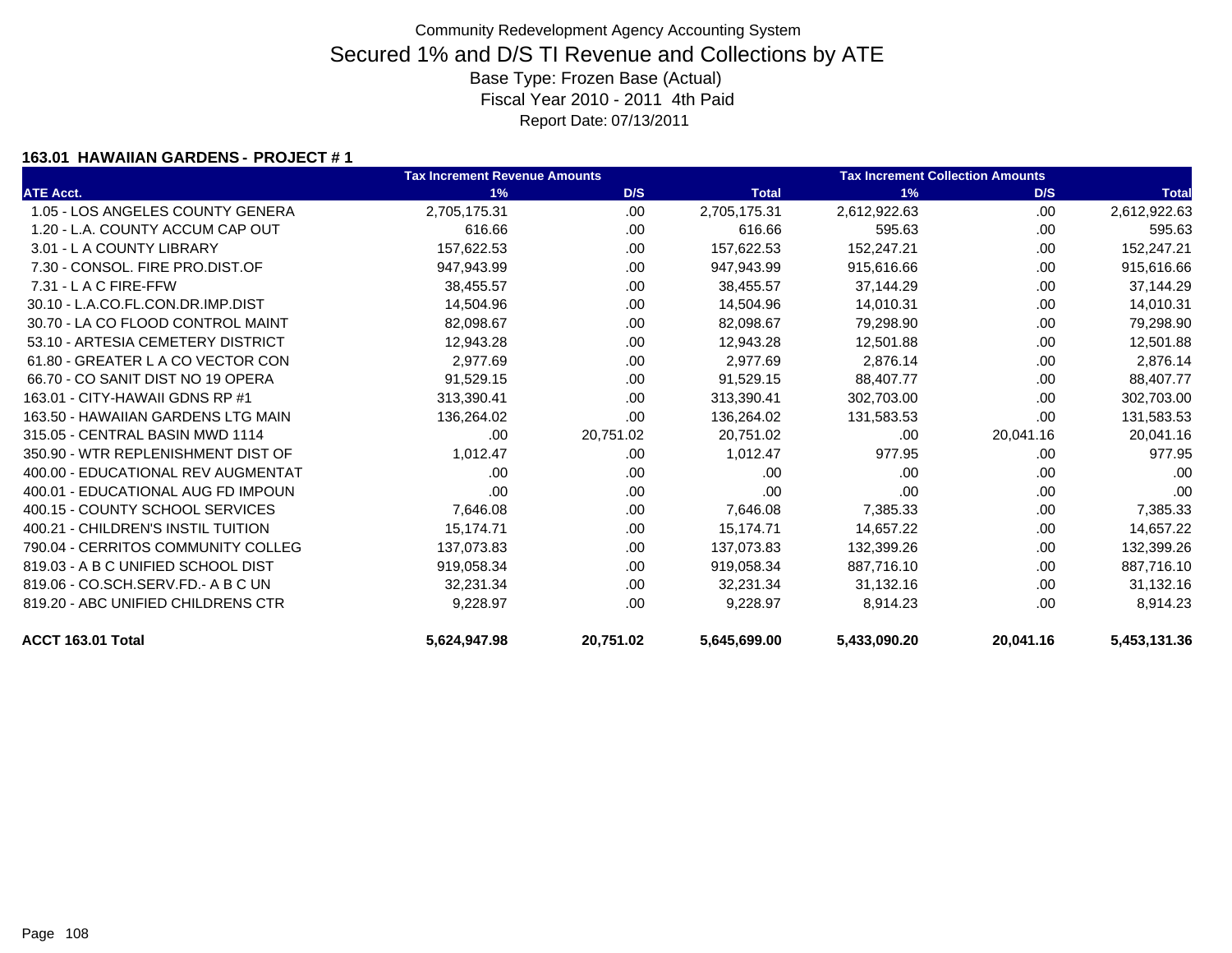#### **164.03 HAWTHORNE - PLAZA**

|                                    | <b>Tax Increment Revenue Amounts</b> |          |              | <b>Tax Increment Collection Amounts</b> |          |              |
|------------------------------------|--------------------------------------|----------|--------------|-----------------------------------------|----------|--------------|
| <b>ATE Acct.</b>                   | 1%                                   | D/S      | <b>Total</b> | 1%                                      | D/S      | <b>Total</b> |
| 1.05 - LOS ANGELES COUNTY GENERA   | 350,317.56                           | .00      | 350,317.56   | 350,317.56                              | .00      | 350,317.56   |
| 1.20 - L.A. COUNTY ACCUM CAP OUT   | 79.93                                | .00      | 79.93        | 79.93                                   | .00      | 79.93        |
| 3.01 - L A COUNTY LIBRARY          | 20,435.04                            | .00      | 20,435.04    | 20,435.04                               | .00      | 20,435.04    |
| $7.31 - L$ A C FIRE-FFW            | 5,245.45                             | .00      | 5,245.45     | 5,245.45                                | .00      | 5,245.45     |
| 30.10 - L.A.CO.FL.CON.DR.IMP.DIST  | 1,880.49                             | .00      | 1,880.49     | 1,880.49                                | .00      | 1,880.49     |
| 30.70 - LA CO FLOOD CONTROL MAINT  | 10,643.73                            | .00      | 10,643.73    | 10,643.73                               | .00      | 10,643.73    |
| 61.10 - LA CO WEST VECTOR CONTRO   | 266.09                               | .00      | 266.09       | 266.09                                  | .00      | 266.09       |
| 66.25 - CO SANITATION DIST NO 5 O  | 12,671.90                            | .00.     | 12,671.90    | 12,671.90                               | .00.     | 12,671.90    |
| 164.01 - CITY-HAWTHORNE TD #1      | 83,406.68                            | .00      | 83,406.68    | 83,406.68                               | .00.     | 83,406.68    |
| 320.05 - WEST BASIN MWD 1111       | .00                                  | 2,461.14 | 2,461.14     | .00                                     | 2,461.14 | 2,461.14     |
| 350.90 - WTR REPLENISHMENT DIST OF | 131.27                               | .00      | 131.27       | 131.27                                  | .00      | 131.27       |
| 400.00 - EDUCATIONAL REV AUGMENTAT | .00                                  | .00.     | .00          | .00                                     | .00      | .00          |
| 400.01 - EDUCATIONAL AUG FD IMPOUN | .00                                  | .00.     | .00          | .00                                     | .00      | .00          |
| 400.15 - COUNTY SCHOOL SERVICES    | 991.26                               | .00      | 991.26       | 991.26                                  | .00      | 991.26       |
| 400.21 - CHILDREN'S INSTIL TUITION | 1,967.32                             | .00      | 1,967.32     | 1,967.32                                | .00      | 1,967.32     |
| 501.01 - HAWTHORNE SCHOOL DISTRICT | 46,098.32                            | .00      | 46,098.32    | 46,098.32                               | .00      | 46,098.32    |
| 501.06 - CO.SCH.SERV.FD.- HAWTHORN | 5,746.56                             | .00      | 5,746.56     | 5,746.56                                | .00      | 5,746.56     |
| 501.07 - DEV CTR HDCPD MINOR-HAWTH | 660.06                               | .00      | 660.06       | 660.06                                  | .00      | 660.06       |
| 725.02 - CENTINELA VAL UNION HIGH  | 71,695.09                            | .00      | 71,695.09    | 71,695.09                               | .00      | 71,695.09    |
| 725.07 - CENTINELA VY.HIGH-ELEM SC | 32,006.66                            | .00      | 32,006.66    | 32,006.66                               | .00      | 32,006.66    |
| 797.04 - EL CAMINO COMMUNITY COLLE | 20,929.25                            | .00      | 20,929.25    | 20,929.25                               | .00      | 20,929.25    |
| ACCT 164.03 Total                  | 665,172.66                           | 2,461.14 | 667,633.80   | 665,172.66                              | 2,461.14 | 667,633.80   |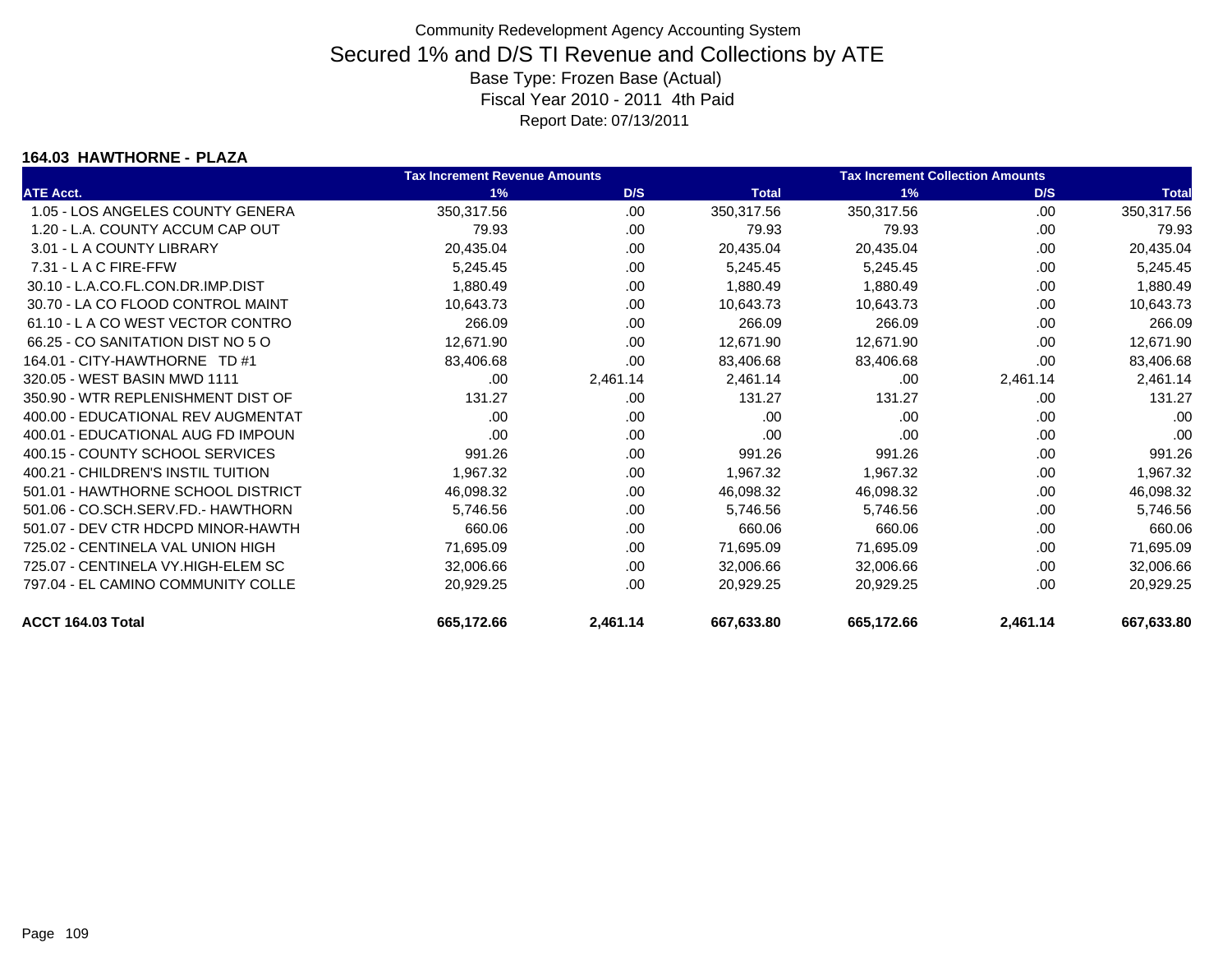#### **164.04 HAWTHORNE - RP# 2**

|                                    | <b>Tax Increment Revenue Amounts</b> |           |              | <b>Tax Increment Collection Amounts</b> |           |              |  |
|------------------------------------|--------------------------------------|-----------|--------------|-----------------------------------------|-----------|--------------|--|
| <b>ATE Acct.</b>                   | 1%                                   | D/S       | <b>Total</b> | 1%                                      | D/S       | <b>Total</b> |  |
| 1.05 - LOS ANGELES COUNTY GENERA   | 4,607,087.16                         | .00       | 4,607,087.16 | 4,455,988.01                            | .00.      | 4,455,988.01 |  |
| 1.20 - L.A. COUNTY ACCUM CAP OUT   | 1,069.90                             | .00       | 1,069.90     | 1,035.54                                | .00.      | 1,035.54     |  |
| 3.01 - L A COUNTY LIBRARY          | 273,564.01                           | .00       | 273,564.01   | 264,778.15                              | .00       | 264,778.15   |  |
| 7.30 - CONSOL, FIRE PRO.DIST.OF    | 223,366.33                           | .00       | 223,366.33   | 223,366.33                              | .00       | 223,366.33   |  |
| $7.31 - L$ A C FIRE-FFW            | 67,904.85                            | .00       | 67,904.85    | 65,650.43                               | .00.      | 65,650.43    |  |
| 30.10 - L.A.CO.FL.CON.DR.IMP.DIST  | 25,173.95                            | .00.      | 25,173.95    | 24,365.47                               | .00.      | 24,365.47    |  |
| 30.70 - LA CO FLOOD CONTROL MAINT  | 142,487.68                           | .00.      | 142,487.68   | 137,911.52                              | .00.      | 137,911.52   |  |
| 61.10 - L A CO WEST VECTOR CONTRO  | 3,585.36                             | .00.      | 3,585.36     | 3,470.77                                | .00.      | 3,470.77     |  |
| 66.25 - CO SANITATION DIST NO 5 O  | 169,638.80                           | .00.      | 169,638.80   | 164,190.64                              | .00       | 164,190.64   |  |
| 164.01 - CITY-HAWTHORNE TD #1      | 1,075,519.13                         | .00.      | 1,075,519.13 | 1,039,413.56                            | .00       | 1,039,413.56 |  |
| 320.05 - WEST BASIN MWD 1111       | .00                                  | 33,159.65 | 33,159.65    | .00                                     | 32,099.74 | 32,099.74    |  |
| 350.90 - WTR REPLENISHMENT DIST OF | 1,757.27                             | .00       | 1,757.27     | 1,700.85                                | .00       | 1,700.85     |  |
| 400.00 - EDUCATIONAL REV AUGMENTAT | .00.                                 | .00       | .00          | .00                                     | .00.      | .00          |  |
| 400.01 - EDUCATIONAL AUG FD IMPOUN | .00                                  | .00       | .00          | .00                                     | .00.      | .00          |  |
| 400.15 - COUNTY SCHOOL SERVICES    | 13,270.14                            | .00.      | 13,270.14    | 12,843.94                               | .00       | 12,843.94    |  |
| 400.21 - CHILDREN'S INSTIL TUITION | 26,336.59                            | .00.      | 26,336.59    | 25,490.75                               | .00.      | 25,490.75    |  |
| 501.01 - HAWTHORNE SCHOOL DISTRICT | 246,676.90                           | .00.      | 246,676.90   | 229,192.38                              | .00.      | 229,192.38   |  |
| 501.06 - CO.SCH.SERV.FD.- HAWTHORN | 30,750.41                            | .00.      | 30,750.41    | 28,570.80                               | .00.      | 28,570.80    |  |
| 501.07 - DEV CTR HDCPD MINOR-HAWTH | 3,532.10                             | .00.      | 3,532.10     | 3,281.74                                | .00.      | 3,281.74     |  |
| 545.01 - LAWNDALE SCHOOL DISTRICT  | 139,661.89                           | .00.      | 139,661.89   | 138,913.27                              | .00       | 138,913.27   |  |
| 545.06 - CO.SCH.SERV.FD.- LAWNDALE | 15,038.63                            | .00       | 15,038.63    | 14,958.02                               | .00       | 14,958.02    |  |
| 545.07 - DEV CTR HDCPD MINOR-LAWND | 2,080.51                             | .00       | 2,080.51     | 2,069.36                                | .00.      | 2,069.36     |  |
| 549.01 - LENNOX SCHOOL DISTRICT    | 12,592.42                            | .00       | 12,592.42    | 12,377.82                               | .00       | 12,377.82    |  |
| 549.06 - CO.SCH.SERV.FD.- LENNOX   | 1,643.47                             | .00       | 1,643.47     | 1,615.46                                | .00.      | 1,615.46     |  |
| 549.07 - DEV. CTR. HDCPD. MINOR -  | 185.24                               | .00.      | 185.24       | 182.08                                  | .00.      | 182.08       |  |
| 709.01 - WISEBURN SCHOOL DISTRICT  | 173,666.61                           | .00.      | 173,666.61   | 172,577.47                              | .00       | 172,577.47   |  |
| 709.06 - CO.SCH.SERV.FD.- WISEBURN | 33,704.48                            | .00       | 33,704.48    | 33,493.12                               | .00.      | 33,493.12    |  |
| 709.07 - DEV CTR HDCPD MINOR - WIS | 4,128.07                             | .00       | 4,128.07     | 4,102.19                                | .00.      | 4,102.19     |  |
| 725.02 - CENTINELA VAL UNION HIGH  | 959,783.04                           | .00       | 959,783.04   | 928,958.42                              | .00       | 928,958.42   |  |
| 725.07 - CENTINELA VY.HIGH-ELEM SC | 428,473.30                           | .00.      | 428,473.30   | 414,712.36                              | .00.      | 414,712.36   |  |
| 797.04 - EL CAMINO COMMUNITY COLLE | 280,180.11                           | .00       | 280,180.11   | 271,181.78                              | .00       | 271,181.78   |  |
| ACCT 164.04 Total                  | 8,962,858.35                         | 33,159.65 | 8,996,018.00 | 8,676,392.23                            | 32,099.74 | 8,708,491.97 |  |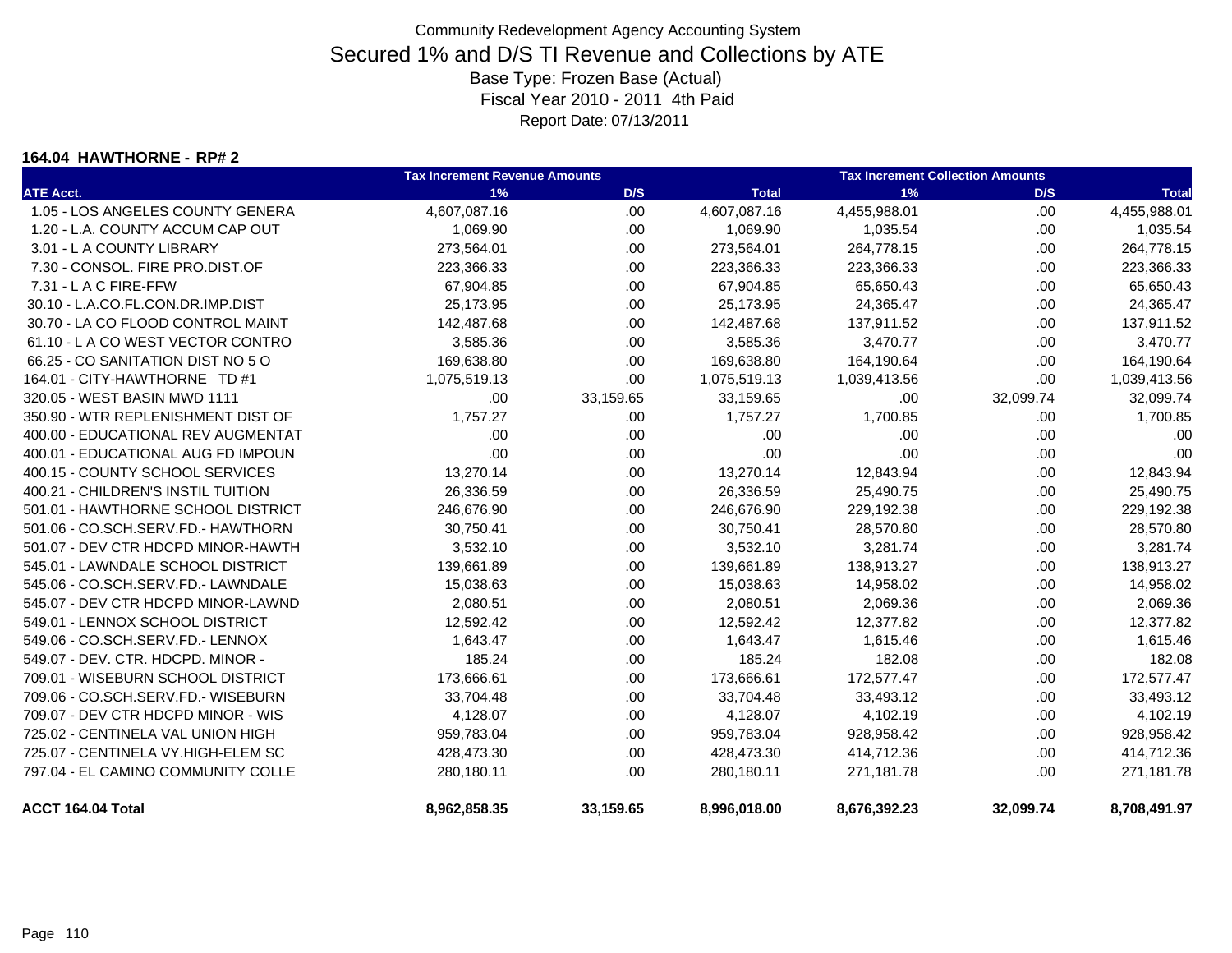#### **164.06 HAWTHORNE - RP#2 AMEND #3**

|                                    | <b>Tax Increment Revenue Amounts</b> |          |              | <b>Tax Increment Collection Amounts</b> |          |              |
|------------------------------------|--------------------------------------|----------|--------------|-----------------------------------------|----------|--------------|
| <b>ATE Acct.</b>                   | 1%                                   | D/S      | <b>Total</b> | 1%                                      | D/S      | <b>Total</b> |
| 1.05 - LOS ANGELES COUNTY GENERA   | 995,170.22                           | .00      | 995,170.22   | 992,619.28                              | .00      | 992,619.28   |
| 1.20 - L.A. COUNTY ACCUM CAP OUT   | 281.53                               | .00.     | 281.53       | 280.81                                  | .00      | 280.81       |
| 3.01 - L A COUNTY LIBRARY          | 65,937.30                            | .00      | 65,937.30    | 65,775.93                               | .00      | 65,775.93    |
| $7.31 - L$ A C FIRE-FFW            | 18,468.04                            | .00      | 18,468.04    | 18,421.03                               | .00      | 18,421.03    |
| 30.10 - L.A.CO.FL.CON.DR.IMP.DIST  | 6,623.97                             | .00      | 6,623.97     | 6,607.11                                | .00      | 6,607.11     |
| 30.70 - LA CO FLOOD CONTROL MAINT  | 37,492.33                            | .00      | 37,492.33    | 37,396.91                               | .00      | 37,396.91    |
| 61.10 - L A CO WEST VECTOR CONTRO  | 650.60                               | .00.     | 650.60       | 648.95                                  | .00      | 648.95       |
| 66.25 - CO SANITATION DIST NO 5 O  | 44,636.51                            | .00      | 44,636.51    | 44,522.91                               | .00      | 44,522.91    |
| 148.01 - CITY-EL SEGUNDO TD #1     | $-5,703.42$                          | .00.     | $-5,703.42$  | $-5,703.42$                             | .00      | $-5,703.42$  |
| 164.01 - CITY-HAWTHORNE TD #1      | 269,132.17                           | .00      | 269,132.17   | 268,473.49                              | .00      | 268,473.49   |
| 320.05 - WEST BASIN MWD 1111       | .00                                  | 7,539.25 | 7,539.25     | .00                                     | 7,520.06 | 7,520.06     |
| 350.90 - WTR REPLENISHMENT DIST OF | 462.37                               | .00      | 462.37       | 461.19                                  | .00      | 461.19       |
| 400.00 - EDUCATIONAL REV AUGMENTAT | .00                                  | .00      | .00          | .00                                     | .00      | .00          |
| 400.01 - EDUCATIONAL AUG FD IMPOUN | .00                                  | .00      | .00          | .00                                     | .00      | .00          |
| 400.15 - COUNTY SCHOOL SERVICES    | 3,491.73                             | .00      | 3,491.73     | 3,482.84                                | .00      | 3,482.84     |
| 400.21 - CHILDREN'S INSTIL TUITION | 6,929.85                             | .00      | 6,929.85     | 6,912.21                                | .00      | 6,912.21     |
| 709.01 - WISEBURN SCHOOL DISTRICT  | 127,316.34                           | .00      | 127,316.34   | 126,992.32                              | .00      | 126,992.32   |
| 709.06 - CO.SCH.SERV.FD.- WISEBURN | 24,709.03                            | .00.     | 24,709.03    | 24,646.15                               | .00      | 24,646.15    |
| 709.07 - DEV CTR HDCPD MINOR - WIS | 3,026.29                             | .00      | 3,026.29     | 3,018.59                                | .00      | 3,018.59     |
| 725.02 - CENTINELA VAL UNION HIGH  | 252,544.63                           | .00.     | 252,544.63   | 251,901.89                              | .00      | 251,901.89   |
| 725.07 - CENTINELA VY.HIGH-ELEM SC | 112,742.83                           | .00      | 112,742.83   | 112,455.89                              | .00      | 112,455.89   |
| 797.04 - EL CAMINO COMMUNITY COLLE | 73,722.89                            | .00      | 73,722.89    | 73,535.26                               | .00      | 73,535.26    |
| ACCT 164.06 Total                  | 2,037,635.21                         | 7,539.25 | 2,045,174.46 | 2,032,449.34                            | 7,520.06 | 2,039,969.40 |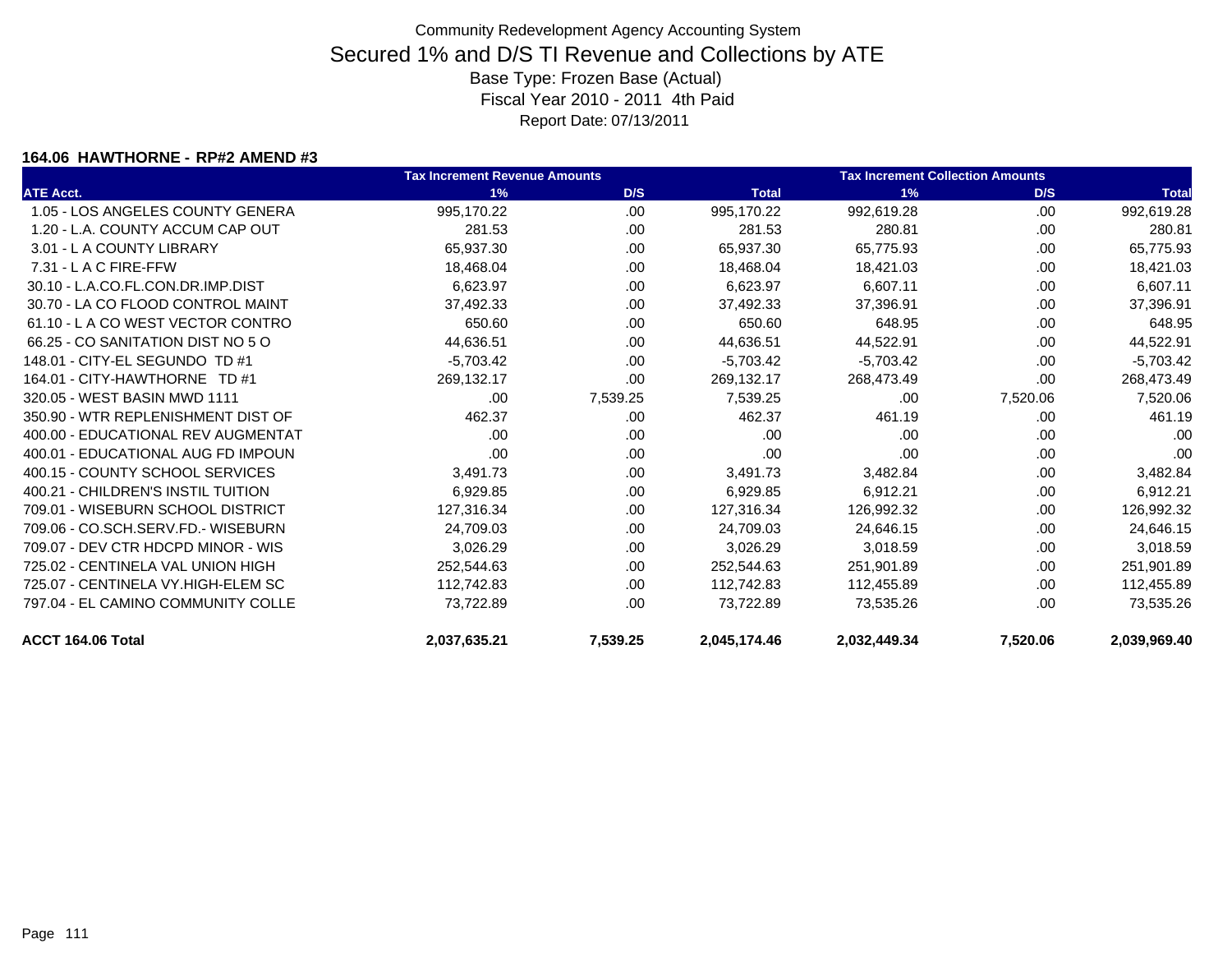### **172.02 HUNTINGTON PARK - CBD**

|                                    | <b>Tax Increment Revenue Amounts</b> |            |              | <b>Tax Increment Collection Amounts</b> |            |              |
|------------------------------------|--------------------------------------|------------|--------------|-----------------------------------------|------------|--------------|
| <b>ATE Acct.</b>                   | 1%                                   | D/S        | <b>Total</b> | 1%                                      | D/S        | <b>Total</b> |
| 1.05 - LOS ANGELES COUNTY GENERA   | 1,304,641.21                         | .00        | 1,304,641.21 | 1,265,848.34                            | .00        | 1,265,848.34 |
| 1.20 - L.A. COUNTY ACCUM CAP OUT   | 297.09                               | .00        | 297.09       | 288.26                                  | .00        | 288.26       |
| 3.01 - L A COUNTY LIBRARY          | 75,960.25                            | .00        | 75,960.25    | 73.701.61                               | .00        | 73,701.61    |
| 7.30 - CONSOL. FIRE PRO.DIST.OF    | 456,826.33                           | .00        | 456,826.33   | 443,242.83                              | .00        | 443,242.83   |
| $7.31 - L$ A C FIRE-FFW            | 17,537.30                            | .00        | 17,537.30    | 17,015.83                               | .00        | 17,015.83    |
| 30.10 - L.A.CO.FL.CON.DR.IMP.DIST  | 6,990.05                             | .00        | 6,990.05     | 6,782.20                                | .00.       | 6,782.20     |
| 30.70 - LA CO FLOOD CONTROL MAINT  | 39,564.42                            | .00        | 39,564.42    | 38,387.99                               | .00        | 38,387.99    |
| 61.80 - GREATER L A CO VECTOR CON  | 1,435.04                             | .00        | 1,435.04     | 1,392.37                                | .00.       | 1,392.37     |
| 66.05 - CO SANITATION DIST NO 1 O  | 54,322.04                            | .00        | 54,322.04    | 52,706.80                               | .00        | 52,706.80    |
| 172.01 - CITY-HUNTINGTN P TD #1    | 312,888.14                           | .00.       | 312,888.14   | 303,584.57                              | .00        | 303,584.57   |
| 172.02 - CITY-HUNTINGTN P CEN BUS  | .00.                                 | 620,159.77 | 620,159.77   | .00                                     | 601,719.63 | 601,719.63   |
| 315.05 - CENTRAL BASIN MWD 1114    | .00.                                 | 10,926.62  | 10,926.62    | .00                                     | 10,601.73  | 10,601.73    |
| 350.90 - WTR REPLENISHMENT DIST OF | 487.91                               | .00.       | 487.91       | 473.40                                  | .00.       | 473.40       |
| 400.00 - EDUCATIONAL REV AUGMENTAT | .00.                                 | .00.       | .00          | .00                                     | .00        | .00          |
| 400.01 - EDUCATIONAL AUG FD IMPOUN | .00.                                 | .00.       | .00          | .00                                     | .00.       | .00          |
| 400.15 - COUNTY SCHOOL SERVICES    | 3,684.72                             | .00        | 3,684.72     | 3,575.16                                | .00        | 3,575.16     |
| 400.21 - CHILDREN'S INSTIL TUITION | 7,312.83                             | .00        | 7,312.83     | 7,095.39                                | .00.       | 7,095.39     |
| 805.04 - L.A.CITY COMMUNITY COLLEG | 78,635.51                            | .00        | 78,635.51    | 76,297.32                               | .00.       | 76,297.32    |
| 805.20 - L.A.COMM.COLL.CHILDREN'S  | 813.11                               | .00.       | 813.11       | 788.93                                  | .00        | 788.93       |
| 887.03 - LOS ANGELES UNIFIED SCHOO | 578,948.40                           | .00        | 578,948.40   | 561,733.66                              | .00.       | 561,733.66   |
| 887.06 - CO.SCH.SERV.FD.- LOS ANGE | 32.28                                | .00        | 32.28        | 31.32                                   | .00.       | 31.32        |
| 887.07 - DEV. CTR. HDCPD MINOR-L A | 3,265.50                             | .00        | 3,265.50     | 3,168.40                                | .00.       | 3,168.40     |
| 887.20 - LOS ANGELES CHILDRENS CEN | 9,499.65                             | .00        | 9,499.65     | 9,217.19                                | .00        | 9,217.19     |
| ACCT 172.02 Total                  | 2.953.141.78                         | 631.086.39 | 3,584,228.17 | 2,865,331.57                            | 612,321.36 | 3,477,652.93 |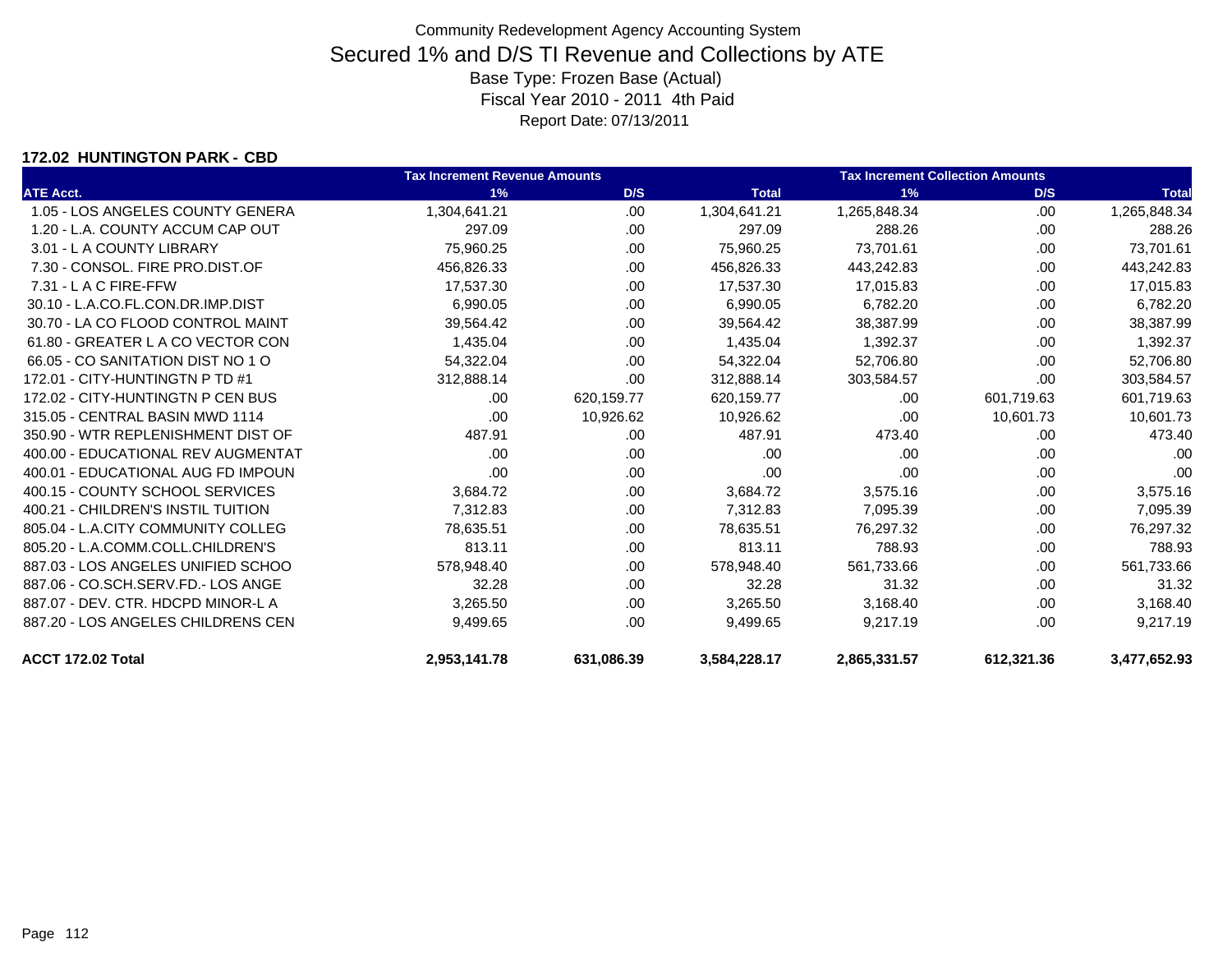### **172.03 HUNTINGTON PARK - INDUSTRIAL**

|                                    | <b>Tax Increment Revenue Amounts</b> |            | <b>Tax Increment Collection Amounts</b> |              |            |              |
|------------------------------------|--------------------------------------|------------|-----------------------------------------|--------------|------------|--------------|
| <b>ATE Acct.</b>                   | 1%                                   | D/S        | <b>Total</b>                            | 1%           | D/S        | <b>Total</b> |
| 1.05 - LOS ANGELES COUNTY GENERA   | 627,798.25                           | .00        | 627,798.25                              | 519,098.82   | .00        | 519,098.82   |
| 1.20 - L.A. COUNTY ACCUM CAP OUT   | 143.01                               | .00.       | 143.01                                  | 118.26       | .00        | 118.26       |
| 3.01 - L A COUNTY LIBRARY          | 36,564.40                            | .00        | 36,564.40                               | 30,235.27    | .00        | 30,235.27    |
| 7.30 - CONSOL, FIRE PRO.DIST.OF    | 219,898.80                           | .00.       | 219,898.80                              | 181,835.34   | .00        | 181,835.34   |
| $7.31 - L$ A C FIRE-FFW            | 8,438.64                             | .00.       | 8,438.64                                | 6,977.48     | .00        | 6,977.48     |
| 30.10 - L.A.CO.FL.CON.DR.IMP.DIST  | 3,364.74                             | .00.       | 3,364.74                                | 2,782.31     | .00        | 2,782.31     |
| 30.70 - LA CO FLOOD CONTROL MAINT  | 19,044.81                            | .00        | 19,044.81                               | 15,748.24    | .00        | 15,748.24    |
| 61.80 - GREATER L A CO VECTOR CON  | 732.33                               | .00.       | 732.33                                  | 611.66       | .00        | 611.66       |
| 66.05 - CO SANITATION DIST NO 1 O  | 26,148.57                            | .00        | 26,148.57                               | 21,622.38    | .00        | 21,622.38    |
| 172.01 - CITY-HUNTINGTN P TD #1    | 150,403.01                           | .00        | 150,403.01                              | 124,338.25   | .00        | 124,338.25   |
| 172.03 - CITY-HUNTINGTN P.IND RP   | .00                                  | 298,442.11 | 298,442.11                              | .00          | 246,771.49 | 246,771.49   |
| 315.05 - CENTRAL BASIN MWD 1114    | .00                                  | 5,258.27   | 5,258.27                                | .00          | 4,347.88   | 4,347.88     |
| 350.90 - WTR REPLENISHMENT DIST OF | 234.86                               | .00        | 234.86                                  | 194.20       | .00        | 194.20       |
| 400.00 - EDUCATIONAL REV AUGMENTAT | .00                                  | .00        | .00                                     | .00          | .00        | .00          |
| 400.01 - EDUCATIONAL AUG FD IMPOUN | .00                                  | .00        | .00                                     | .00          | .00        | .00          |
| 400.15 - COUNTY SCHOOL SERVICES    | 1,773.70                             | .00        | 1,773.70                                | 1,466.68     | .00        | 1,466.68     |
| 400.21 - CHILDREN'S INSTIL TUITION | 3,520.15                             | .00.       | 3,520.15                                | 2,910.82     | .00        | 2,910.82     |
| 805.04 - L.A.CITY COMMUNITY COLLEG | 37.852.10                            | .00        | 37,852.10                               | 31,300.07    | .00        | 31,300.07    |
| 805.20 - L.A.COMM.COLL.CHILDREN'S  | 391.37                               | .00        | 391.37                                  | 323.63       | .00        | 323.63       |
| 887.03 - LOS ANGELES UNIFIED SCHOO | 278,683.95                           | .00        | 278,683.95                              | 230,445.03   | .00        | 230,445.03   |
| 887.06 - CO.SCH.SERV.FD.- LOS ANGE | 15.52                                | .00        | 15.52                                   | 12.84        | .00        | 12.84        |
| 887.07 - DEV. CTR. HDCPD MINOR-L A | 1,571.90                             | .00        | 1,571.90                                | 1,299.81     | .00        | 1,299.81     |
| 887.20 - LOS ANGELES CHILDRENS CEN | 4,572.77                             | .00        | 4,572.77                                | 3,781.24     | .00        | 3,781.24     |
| ACCT 172.03 Total                  | 1,421,152.88                         | 303,700.38 | 1,724,853.26                            | 1,175,102.33 | 251,119.37 | 1,426,221.70 |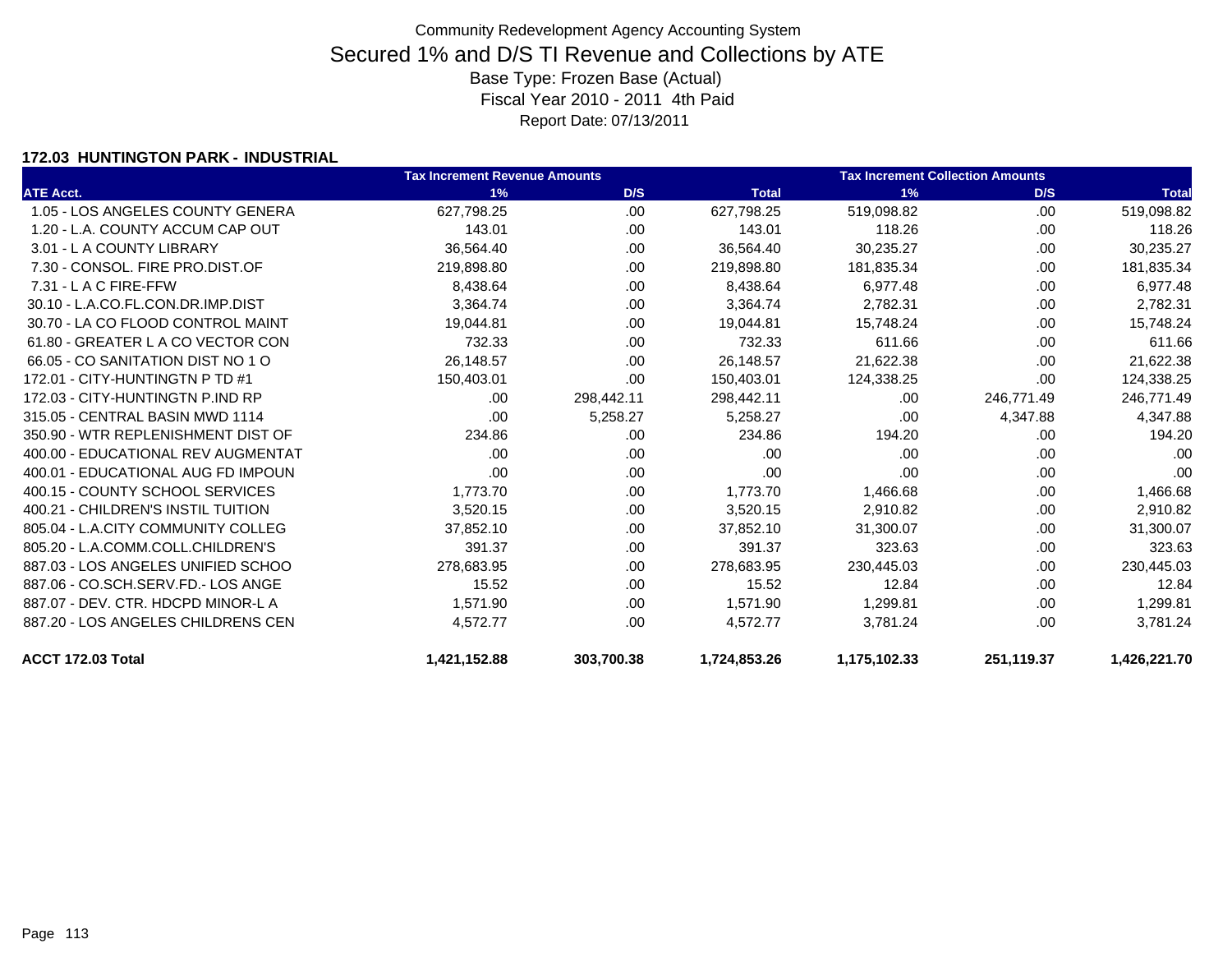### **172.04 HUNTINGTON PARK - NORTH**

|                                    | <b>Tax Increment Revenue Amounts</b> |            |              | <b>Tax Increment Collection Amounts</b> |            |              |
|------------------------------------|--------------------------------------|------------|--------------|-----------------------------------------|------------|--------------|
| <b>ATE Acct.</b>                   | 1%                                   | D/S        | <b>Total</b> | 1%                                      | D/S        | <b>Total</b> |
| 1.05 - LOS ANGELES COUNTY GENERA   | 1,511,096.82                         | .00        | 1,511,096.82 | 1,439,640.55                            | .00        | 1,439,640.55 |
| 1.20 - L.A. COUNTY ACCUM CAP OUT   | 353.09                               | .00.       | 353.09       | 336.05                                  | .00        | 336.05       |
| 3.01 - L A COUNTY LIBRARY          | 90,278.25                            | .00.       | 90,278.25    | 85,918.91                               | .00        | 85,918.91    |
| 7.30 - CONSOL, FIRE PRO.DIST.OF    | 542,934.72                           | .00        | 542,934.72   | 516,717.47                              | .00        | 516,717.47   |
| $7.31 - L$ A C FIRE-FFW            | 20,060.66                            | .00.       | 20,060.66    | 19,122.01                               | .00        | 19,122.01    |
| 30.10 - L.A.CO.FL.CON.DR.IMP.DIST  | 8,307.64                             | .00.       | 8,307.64     | 7,906.48                                | .00        | 7,906.48     |
| 30.70 - LA CO FLOOD CONTROL MAINT  | 47,022.00                            | .00        | 47,022.00    | 44,751.40                               | .00        | 44,751.40    |
| 61.80 - GREATER L A CO VECTOR CON  | 1,707.74                             | .00        | 1,707.74     | 1,625.16                                | .00        | 1,625.16     |
| 66.05 - CO SANITATION DIST NO 1 O  | 64,561.30                            | .00        | 64,561.30    | 61,443.77                               | .00        | 61,443.77    |
| 172.01 - CITY-HUNTINGTN P TD #1    | 382,791.09                           | .00        | 382,791.09   | 363,870.81                              | .00        | 363,870.81   |
| 172.04 - CITY-HUNTINGTN P HUNT PK  | .00                                  | 730,899.28 | 730,899.28   | .00                                     | 695,837.76 | 695,837.76   |
| 315.05 - CENTRAL BASIN MWD 1114    | .00                                  | 12,877.74  | 12,877.74    | .00                                     | 12,259.99  | 12,259.99    |
| 350.90 - WTR REPLENISHMENT DIST OF | 579.87                               | .00.       | 579.87       | 551.87                                  | .00        | 551.87       |
| 400.00 - EDUCATIONAL REV AUGMENTAT | .00                                  | .00        | .00          | .00                                     | .00        | .00          |
| 400.01 - EDUCATIONAL AUG FD IMPOUN | .00                                  | .00        | .00          | .00                                     | .00        | .00          |
| 400.15 - COUNTY SCHOOL SERVICES    | 4,379.25                             | .00        | 4,379.25     | 4,167.78                                | .00        | 4,167.78     |
| 400.21 - CHILDREN'S INSTIL TUITION | 8,691.27                             | .00        | 8,691.27     | 8,271.59                                | .00        | 8,271.59     |
| 805.04 - L.A.CITY COMMUNITY COLLEG | 93,457.59                            | .00        | 93,457.59    | 88.944.71                               | .00        | 88,944.71    |
| 805.20 - L.A.COMM.COLL.CHILDREN'S  | 966.32                               | .00.       | 966.32       | 919.66                                  | .00        | 919.66       |
| 887.03 - LOS ANGELES UNIFIED SCHOO | 688,075.52                           | .00.       | 688,075.52   | 654,849.71                              | .00        | 654,849.71   |
| 887.06 - CO.SCH.SERV.FD.- LOS ANGE | 38.37                                | .00        | 38.37        | 36.52                                   | .00        | 36.52        |
| 887.07 - DEV. CTR. HDCPD MINOR-L A | 3,881.01                             | .00.       | 3,881.01     | 3,693.60                                | .00        | 3,693.60     |
| 887.20 - LOS ANGELES CHILDRENS CEN | 11,290.30                            | .00        | 11,290.30    | 10,745.11                               | .00        | 10,745.11    |
| ACCT 172.04 Total                  | 3.480.472.81                         | 743.777.02 | 4,224,249.83 | 3,313,513.16                            | 708,097.75 | 4,021,610.91 |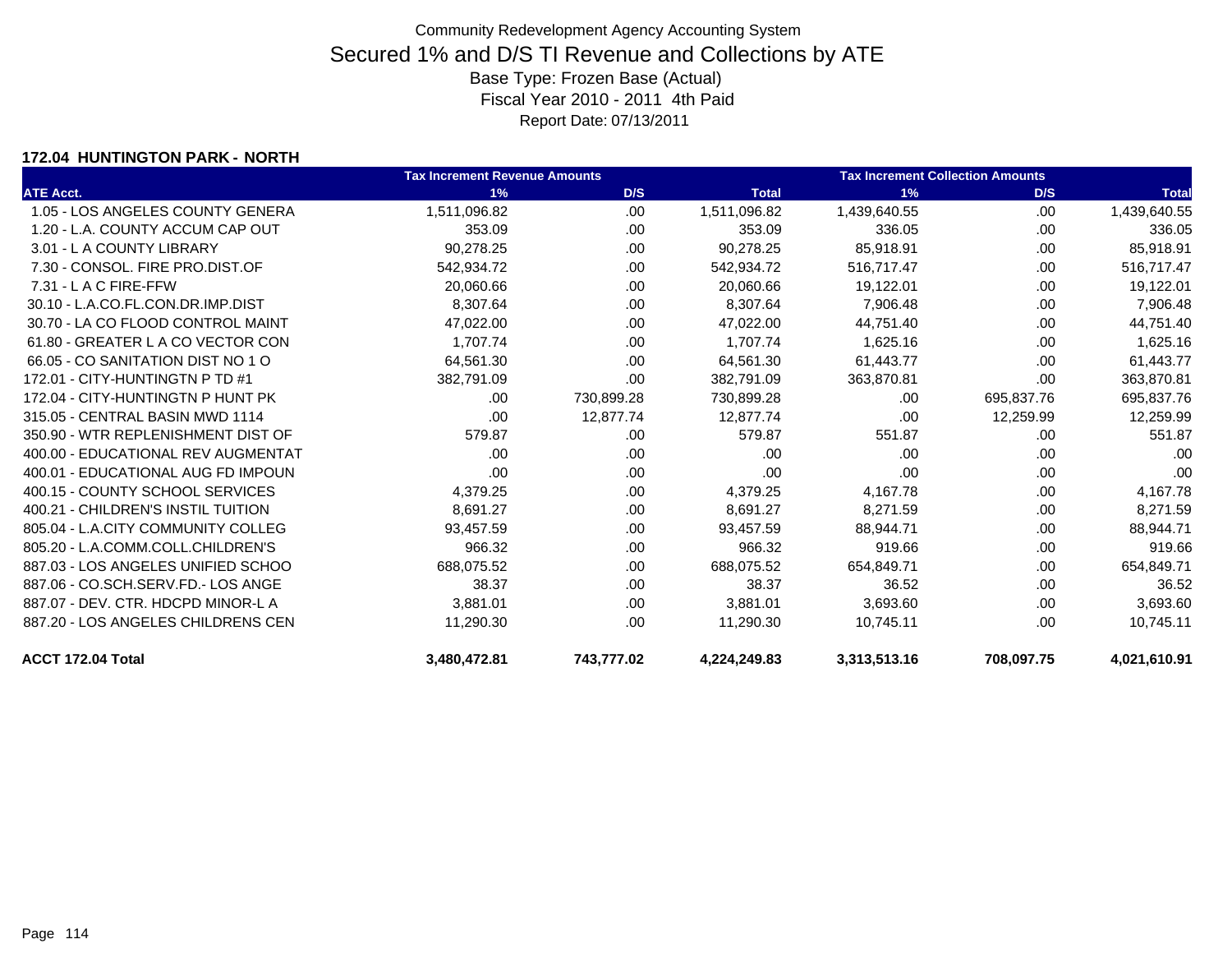### **172.05 HUNTINGTON PARK - SANTA FE**

|                                    | <b>Tax Increment Revenue Amounts</b> |            |              | <b>Tax Increment Collection Amounts</b> |            |              |
|------------------------------------|--------------------------------------|------------|--------------|-----------------------------------------|------------|--------------|
| <b>ATE Acct.</b>                   | 1%                                   | D/S        | <b>Total</b> | 1%                                      | D/S        | <b>Total</b> |
| 1.05 - LOS ANGELES COUNTY GENERA   | 685,319.26                           | .00        | 685,319.26   | 674.285.14                              | .00        | 674,285.14   |
| 1.20 - L.A. COUNTY ACCUM CAP OUT   | 156.06                               | .00.       | 156.06       | 153.55                                  | .00        | 153.55       |
| 3.01 - L A COUNTY LIBRARY          | 39,901.42                            | .00        | 39,901.42    | 39,258.98                               | .00        | 39,258.98    |
| 7.30 - CONSOL, FIRE PRO.DIST.OF    | 239,967.79                           | .00        | 239,967.79   | 236,104.13                              | .00        | 236,104.13   |
| 7.31 - L A C FIRE-FFW              | 9,212.23                             | .00        | 9,212.23     | 9,063.90                                | .00        | 9,063.90     |
| 30.10 - L.A.CO.FL.CON.DR.IMP.DIST  | 3,671.83                             | .00        | 3,671.83     | 3,612.71                                | .00        | 3,612.71     |
| 30.70 - LA CO FLOOD CONTROL MAINT  | 20,782.93                            | .00        | 20,782.93    | 20,448.31                               | .00        | 20,448.31    |
| 61.80 - GREATER L A CO VECTOR CON  | 753.81                               | .00.       | 753.81       | 741.67                                  | .00.       | 741.67       |
| 66.05 - CO SANITATION DIST NO 1 O  | 28,534.99                            | .00.       | 28,534.99    | 28,075.55                               | .00        | 28,075.55    |
| 172.01 - CITY-HUNTINGTN P TD #1    | 164,357.98                           | .00        | 164,357.98   | 161,711.69                              | .00        | 161,711.69   |
| 172.05 - HUNTINGTON PARK SANTA FE  | .00                                  | 325,765.70 | 325,765.70   | .00                                     | 320,520.64 | 320,520.64   |
| 315.05 - CENTRAL BASIN MWD 1114    | .00                                  | 5,739.68   | 5,739.68     | .00                                     | 5,647.27   | 5,647.27     |
| 350.90 - WTR REPLENISHMENT DIST OF | 256.30                               | .00.       | 256.30       | 252.17                                  | .00        | 252.17       |
| 400.00 - EDUCATIONAL REV AUGMENTAT | .00                                  | .00        | .00          | .00                                     | .00        | .00          |
| 400.01 - EDUCATIONAL AUG FD IMPOUN | .00                                  | .00.       | .00          | .00                                     | .00        | .00          |
| 400.15 - COUNTY SCHOOL SERVICES    | 1,935.55                             | .00.       | 1,935.55     | 1,904.39                                | .00        | 1,904.39     |
| 400.21 - CHILDREN'S INSTIL TUITION | 3,841.39                             | .00.       | 3,841.39     | 3,779.54                                | .00        | 3,779.54     |
| 805.04 - L.A.CITY COMMUNITY COLLEG | 41,306.66                            | .00        | 41,306.66    | 40,641.60                               | .00        | 40,641.60    |
| 805.20 - L.A.COMM.COLL.CHILDREN'S  | 427.11                               | .00        | 427.11       | 420.24                                  | .00        | 420.24       |
| 887.03 - LOS ANGELES UNIFIED SCHOO | 304,117.54                           | .00.       | 304,117.54   | 299,221.03                              | .00        | 299,221.03   |
| 887.06 - CO.SCH.SERV.FD.- LOS ANGE | 16.95                                | .00        | 16.95        | 16.68                                   | .00        | 16.68        |
| 887.07 - DEV. CTR. HDCPD MINOR-L A | 1,715.35                             | .00        | 1,715.35     | 1,687.73                                | .00        | 1,687.73     |
| 887.20 - LOS ANGELES CHILDRENS CEN | 4,990.10                             | .00        | 4,990.10     | 4,909.75                                | .00        | 4,909.75     |
| ACCT 172.05 Total                  | 1,551,265.25                         | 331,505.38 | 1,882,770.63 | 1,526,288.76                            | 326,167.91 | 1,852,456.67 |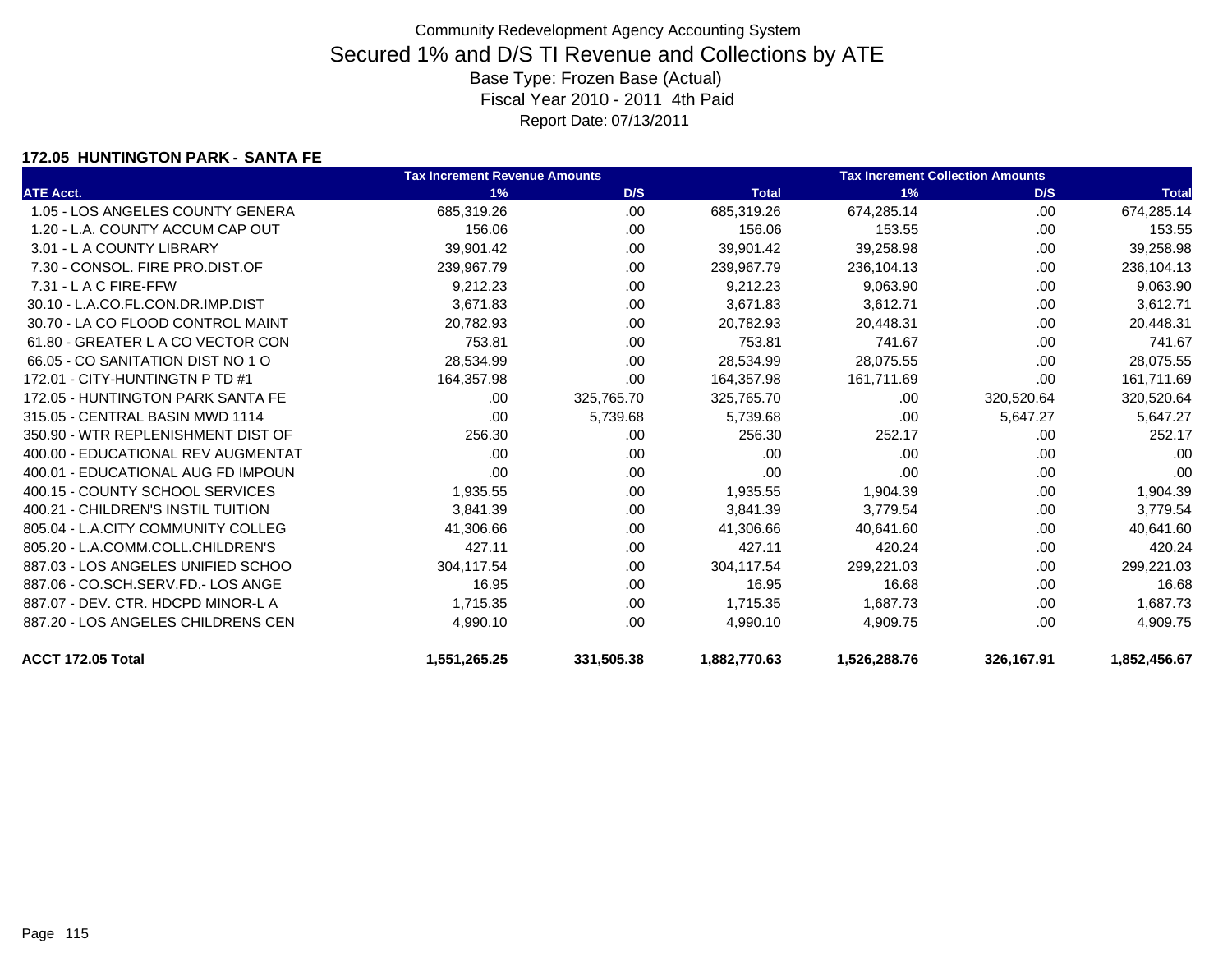### **172.06 HUNTINGTON PARK - NEIGHBORHOOD**

|                                    | <b>Tax Increment Revenue Amounts</b> |            |              | <b>Tax Increment Collection Amounts</b> |            |              |  |
|------------------------------------|--------------------------------------|------------|--------------|-----------------------------------------|------------|--------------|--|
| <b>ATE Acct.</b>                   | 1%                                   | D/S        | <b>Total</b> | 1%                                      | D/S        | <b>Total</b> |  |
| 1.05 - LOS ANGELES COUNTY GENERA   | 609.674.82                           | .00        | 609,674.82   | 541,856.24                              | .00        | 541,856.24   |  |
| 1.20 - L.A. COUNTY ACCUM CAP OUT   | 138.83                               | .00        | 138.83       | 123.38                                  | .00.       | 123.38       |  |
| 3.01 - L A COUNTY LIBRARY          | 35,496.95                            | .00        | 35,496.95    | 31,548.34                               | .00.       | 31,548.34    |  |
| 7.30 - CONSOL, FIRE PRO.DIST.OF    | 213,479.93                           | .00        | 213,479.93   | 189,732.94                              | .00.       | 189,732.94   |  |
| $7.31 - L$ A C FIRE-FFW            | 8,195.26                             | .00        | 8,195.26     | 7,283.63                                | .00        | 7,283.63     |  |
| 30.10 - L.A.CO.FL.CON.DR.IMP.DIST  | 3,265.47                             | .00        | 3,265.47     | 2,902.11                                | .00        | 2,902.11     |  |
| 30.70 - LA CO FLOOD CONTROL MAINT  | 18,482.90                            | .00        | 18,482.90    | 16,426.24                               | .00        | 16,426.24    |  |
| 61.80 - GREATER L A CO VECTOR CON  | 670.59                               | .00        | 670.59       | 596.00                                  | .00        | 596.00       |  |
| 66.05 - CO SANITATION DIST NO 1 O  | 25,377.04                            | .00        | 25,377.04    | 22,553.24                               | .00        | 22,553.24    |  |
| 172.01 - CITY-HUNTINGTN P TD #1    | 146,215.38                           | .00        | 146,215.38   | 129,950.67                              | .00        | 129,950.67   |  |
| 172.06 - CITY-HUNTINGTN P NHB PRES | .00.                                 | 289,803.45 | 289,803.45   | .00.                                    | 257,565.97 | 257,565.97   |  |
| 315.05 - CENTRAL BASIN MWD 1114    | .00                                  | 5,106.06   | 5,106.06     | .00                                     | 4,538.07   | 4,538.07     |  |
| 350.90 - WTR REPLENISHMENT DIST OF | 228.01                               | .00        | 228.01       | 202.64                                  | .00        | 202.64       |  |
| 400.00 - EDUCATIONAL REV AUGMENTAT | .00.                                 | .00        | .00          | .00                                     | .00        | .00          |  |
| 400.01 - EDUCATIONAL AUG FD IMPOUN | .00                                  | .00        | .00          | .00                                     | .00        | .00          |  |
| 400.15 - COUNTY SCHOOL SERVICES    | 1,721.89                             | .00        | 1,721.89     | 1,530.35                                | .00.       | 1,530.35     |  |
| 400.21 - CHILDREN'S INSTIL TUITION | 3,417.33                             | .00        | 3,417.33     | 3,037.19                                | .00        | 3,037.19     |  |
| 805.04 - L.A.CITY COMMUNITY COLLEG | 36,746.70                            | .00        | 36,746.70    | 32,659.03                               | .00        | 32,659.03    |  |
| 805.20 - L.A.COMM.COLL.CHILDREN'S  | 379.96                               | .00        | 379.96       | 337.70                                  | .00        | 337.70       |  |
| 887.03 - LOS ANGELES UNIFIED SCHOO | 270,545.09                           | .00        | 270,545.09   | 240,449.90                              | .00.       | 240,449.90   |  |
| 887.06 - CO.SCH.SERV.FD.- LOS ANGE | 15.07                                | .00        | 15.07        | 13.40                                   | .00.       | 13.40        |  |
| 887.07 - DEV. CTR. HDCPD MINOR-L A | 1,525.98                             | .00        | 1,525.98     | 1,356.23                                | .00.       | 1,356.23     |  |
| 887.20 - LOS ANGELES CHILDRENS CEN | 4,439.23                             | .00        | 4,439.23     | 3,945.41                                | .00        | 3,945.41     |  |
| ACCT 172.06 Total                  | 1,380,016.43                         | 294,909.51 | 1,674,925.94 | 1,226,504.64                            | 262,104.04 | 1.488.608.68 |  |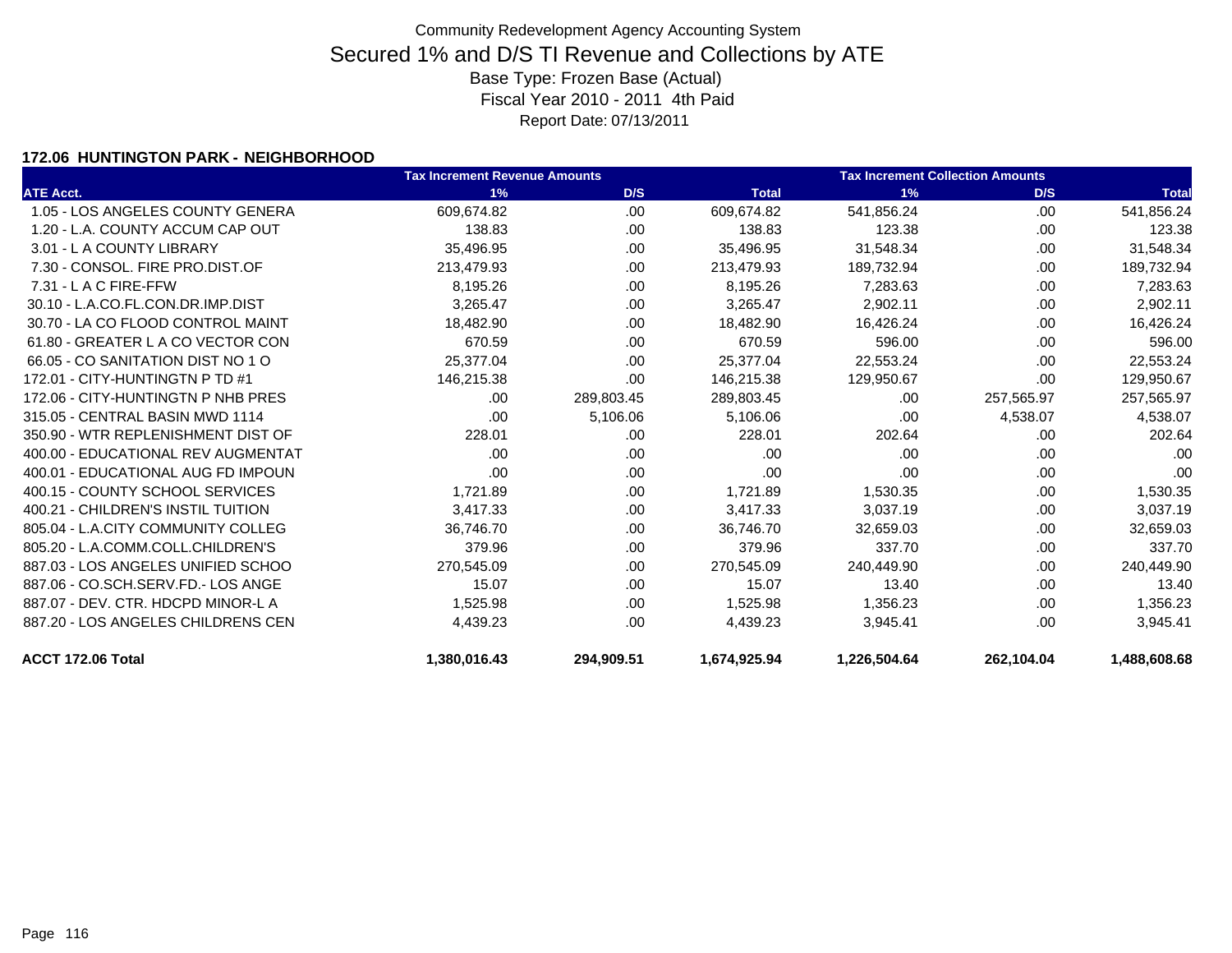#### **174.02 INDUSTRY - CIV.REC.IND'L # 1**

|                                    | <b>Tax Increment Revenue Amounts</b> |               | <b>Tax Increment Collection Amounts</b> |               |               |               |
|------------------------------------|--------------------------------------|---------------|-----------------------------------------|---------------|---------------|---------------|
| <b>ATE Acct.</b>                   | 1%                                   | D/S           | <b>Total</b>                            | 1%            | D/S           | <b>Total</b>  |
| 1.05 - LOS ANGELES COUNTY GENERA   | 14,134,983.43                        | .00.          | 14,134,983.43                           | 14,006,515.34 | .00           | 14,006,515.34 |
| 1.20 - L.A. COUNTY ACCUM CAP OUT   | 3,232.73                             | .00.          | 3,232.73                                | 3,203.43      | .00           | 3,203.43      |
| 3.01 - L A COUNTY LIBRARY          | 69.04                                | .00           | 69.04                                   | 69.04         | .00           | 69.04         |
| 5.20 - ROAD DIST # 4               | .62                                  | .00.          | .62                                     | .62           | .00           | .62           |
| 7.30 - CONSOL. FIRE PRO.DIST.OF    | 4,954,317.93                         | .00           | 4,954,317.93                            | 4,909,294.72  | .00           | 4,909,294.72  |
| 7.31 - L A C FIRE-FFW              | 203,421.67                           | .00.          | 203,421.67                              | 201,580.56    | .00           | 201,580.56    |
| 19.40 - CO LIGHTING MAINT DIST NO  | 2.55                                 | .00           | 2.55                                    | 2.55          | .00           | 2.55          |
| 23.49 - CO LIGHTING MAINT DIST NO  | 10,185.45                            | .00.          | 10,185.45                               | 10,081.72     | .00           | 10,081.72     |
| 30.10 - L.A.CO.FL.CON.DR.IMP.DIST  | 75,810.91                            | .00.          | 75,810.91                               | 75,122.01     | .00           | 75,122.01     |
| 30.70 - LA CO FLOOD CONTROL MAINT  | 429,090.95                           | .00.          | 429,090.95                              | 425,191.62    | .00           | 425,191.62    |
| 66.50 - CO SANIT DIST NO 15 OPERA  | 122,225.75                           | .00           | 122,225.75                              | 121,029.28    | .00           | 121,029.28    |
| 66.80 - CO SANIT DIST NO 21 OPERA  | 327,186.76                           | .00.          | 327,186.76                              | 324,268.97    | .00           | 324,268.97    |
| 174.01 - CITY-INDUSTRY TD #1       | 2,544,222.92                         | .00           | 2,544,222.92                            | 2,521,100.41  | .00           | 2,521,100.41  |
| 174.02 - CITY-INDUSTRY CIV-REC-    | .00                                  | 22,683,119.03 | 22,683,119.03                           | .00           | 22,475,432.98 | 22,475,432.98 |
| 300.52 - LA PUENTE VALLEY CO WATER | 72,862.38                            | .00.          | 72,862.38                               | 70,379.91     | .00           | 70,379.91     |
| 300.70 - ROWLAND WATER DISTRICT    | 135,416.22                           | .00           | 135,416.22                              | 134,311.83    | .00           | 134,311.83    |
| 330.10 - THREE VY MWD-1112         | .00                                  | 73,170.22     | 73,170.22                               | .00           | 72,564.92     | 72,564.92     |
| 337.05 - ORIG AREA UP S G VY MWD 1 | .00                                  | 33,411.13     | 33,411.13                               | .00           | 33,040.67     | 33,040.67     |
| 365.05 - THREE VALLEY MWD ORIG ARE | 3,341.36                             | .00.          | 3,341.36                                | 3,300.78      | .00.          | 3,300.78      |
| 365.15 - THREE VY MWD ROWLAND AREA | 83,176.45                            | .00.          | 83,176.45                               | 82,497.32     | .00           | 82,497.32     |
| 368.05 - UPPER SAN GAB. VY. MUN. W | 7,357.31                             | .00.          | 7,357.31                                | 7,277.02      | .00           | 7,277.02      |
| 370.05 - WALNUT VALLEY WATER DISTR | 652.68                               | .00.          | 652.68                                  | 644.75        | .00           | 644.75        |
| 370.09 - WALNUT VALL WT DIST IMP D | 1,768.94                             | .00.          | 1,768.94                                | 1,747.45      | .00           | 1,747.45      |
| 400.00 - EDUCATIONAL REV AUGMENTAT | .00                                  | .00.          | .00                                     | .00           | .00.          | .00           |
| 400.01 - EDUCATIONAL AUG FD IMPOUN | .00                                  | .00.          | .00                                     | .00           | .00           | .00           |
| 400.15 - COUNTY SCHOOL SERVICES    | 39,966.67                            | .00           | 39,966.67                               | 39,603.47     | .00           | 39,603.47     |
| 400.21 - CHILDREN'S INSTIL TUITION | 79,325.66                            | .00           | 79,325.66                               | 78,604.79     | .00           | 78,604.79     |
| 809.04 - MT.SAN ANTONIO COMMUNITY  | 856,038.53                           | .00.          | 856,038.53                              | 848,258.56    | .00           | 848,258.56    |
| 809.20 - MT SAN ANTONIO CHILDRENS  | 8,267.92                             | .00           | 8,267.92                                | 8,192.83      | .00           | 8,192.83      |
| 870.03 - HACIENDA-LA PUENTE UNIF.  | 2,148,559.18                         | .00.          | 2,148,559.18                            | 2,127,686.01  | .00           | 2,127,686.01  |
| 870.06 - CO.SCH.SER.FD.HACIENDA-LA | 90,771.96                            | .00.          | 90,771.96                               | 89,890.13     | .00.          | 89,890.13     |
| 870.07 - DEV.CTR.HDCPD.MINOR-HACI- | 10,504.52                            | .00.          | 10,504.52                               | 10,402.48     | .00           | 10,402.48     |
| 918.03 - ROWLAND UNIFIED SCHOOL DI | 2,335,612.21                         | .00           | 2,335,612.21                            | 2,315,484.71  | .00           | 2,315,484.71  |
| 918.06 - CO.SCH.SERV.FD.-ROWLAND   | 114,586.23                           | .00           | 114,586.23                              | 113,598.80    | .00.          | 113,598.80    |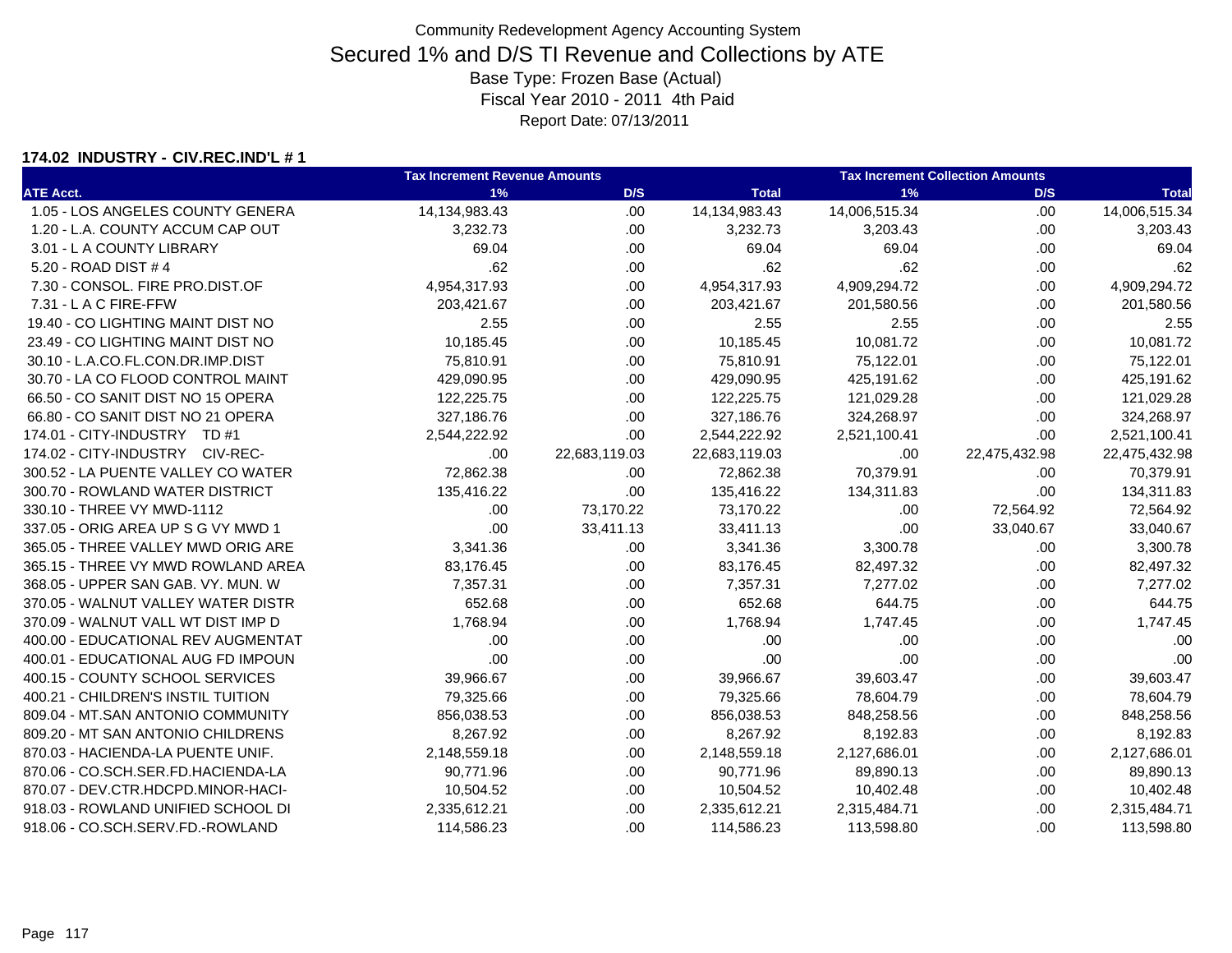#### **174.02 INDUSTRY - CIV.REC.IND'L # 1**

| <b>ATE Acct.</b>                   | Tax Increment Revenue Amounts |               | <b>Tax Increment Collection Amounts</b> |               |               |               |
|------------------------------------|-------------------------------|---------------|-----------------------------------------|---------------|---------------|---------------|
|                                    | 1%                            | D/S           | <b>Total</b>                            | <b>YI</b> WA  | D/S           | <b>Total</b>  |
| 918.07 - DEV.CTR.HDCPD.MINOR-ROWLA | 12,821.89                     | .00           | 12.821.89                               | 12.711.37     | .00           | 12,711.37     |
| ACCT 174.02 Total                  | 28,805,780.82                 | 22,789,700.38 | 51,595,481.20                           | 28.542.052.48 | 22,581,038.57 | 51,123,091.05 |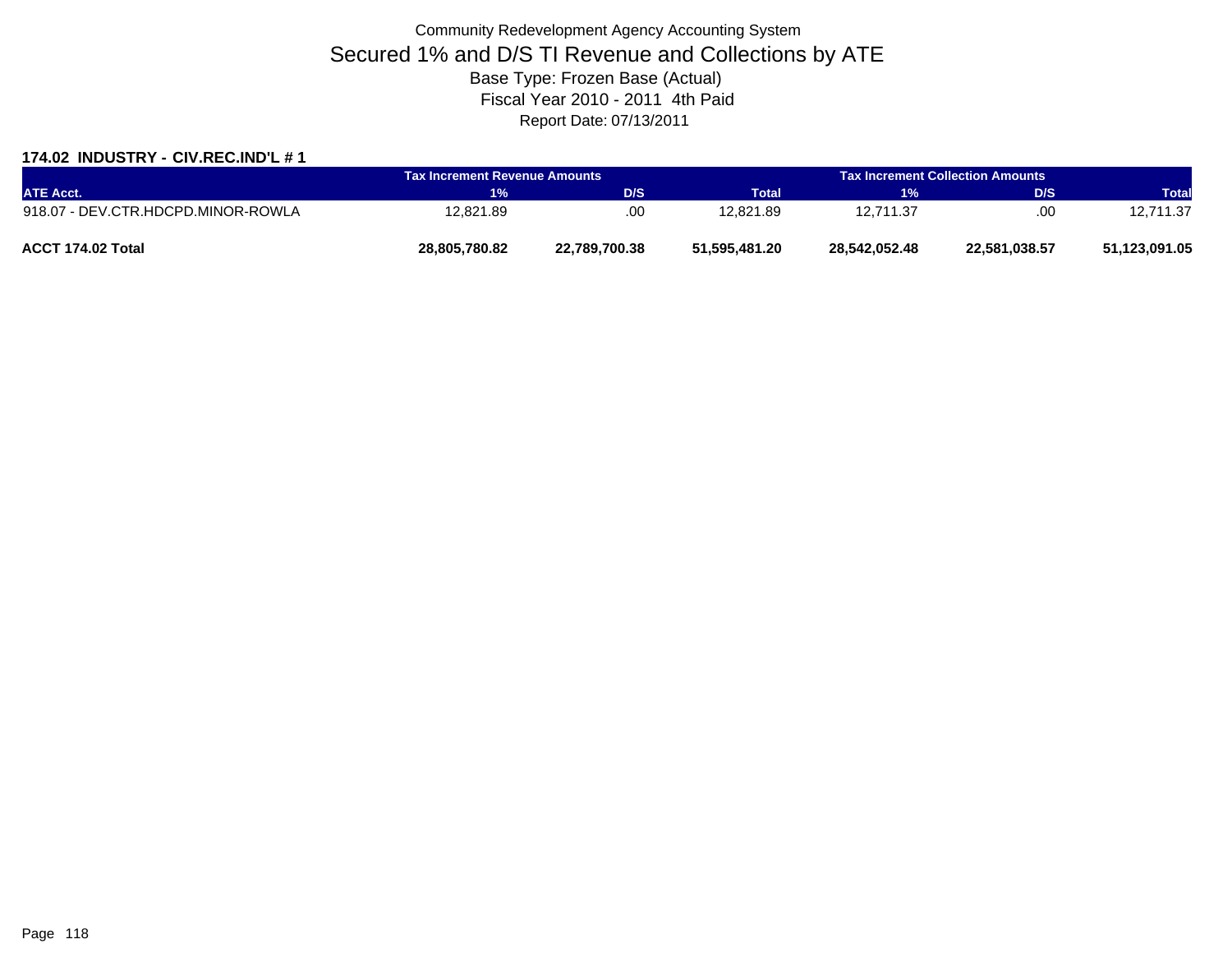#### **174.03 INDUSTRY - TR.DIST.IND'L # 2**

|                                    | <b>Tax Increment Revenue Amounts</b> |              |               | <b>Tax Increment Collection Amounts</b> |              |               |  |
|------------------------------------|--------------------------------------|--------------|---------------|-----------------------------------------|--------------|---------------|--|
| <b>ATE Acct.</b>                   | 1%                                   | D/S          | <b>Total</b>  | 1%                                      | D/S          | <b>Total</b>  |  |
| 1.05 - LOS ANGELES COUNTY GENERA   | 4,165,506.62                         | .00          | 4,165,506.62  | 4,163,225.39                            | .00          | 4,163,225.39  |  |
| 1.20 - L.A. COUNTY ACCUM CAP OUT   | 950.27                               | .00          | 950.27        | 949.75                                  | .00.         | 949.75        |  |
| 7.30 - CONSOL. FIRE PRO.DIST.OF    | 1,461,372.64                         | .00          | 1,461,372.64  | 1,460,573.00                            | .00          | 1,460,573.00  |  |
| 7.31 - L A C FIRE-FFW              | 59.119.87                            | .00          | 59,119.87     | 59,086.74                               | .00.         | 59,086.74     |  |
| 23.49 - CO LIGHTING MAINT DIST NO  | 10,027.36                            | .00.         | 10,027.36     | 10,027.36                               | .00.         | 10,027.36     |  |
| 30.10 - L.A.CO.FL.CON.DR.IMP.DIST  | 22,360.98                            | .00.         | 22,360.98     | 22,348.74                               | .00          | 22,348.74     |  |
| 30.70 - LA CO FLOOD CONTROL MAINT  | 126,564.13                           | .00.         | 126,564.13    | 126,494.88                              | .00.         | 126,494.88    |  |
| 61.80 - GREATER L A CO VECTOR CON  | 13.55                                | .00.         | 13.55         | 13.55                                   | .00.         | 13.55         |  |
| 66.80 - CO SANIT DIST NO 21 OPERA  | 126,739.13                           | .00          | 126,739.13    | 126,669.78                              | .00.         | 126,669.78    |  |
| 174.01 - CITY-INDUSTRY TD #1       | 750,516.71                           | .00.         | 750,516.71    | 750,106.03                              | .00          | 750,106.03    |  |
| 174.03 - CITY-INDUSTRY TR DIS I    | .00                                  | 6,859,118.71 | 6,859,118.71  | .00                                     | 6,855,514.72 | 6,855,514.72  |  |
| 330.10 - THREE VY MWD-1112         | .00                                  | 32,225.16    | 32,225.16     | .00                                     | 32,208.23    | 32,208.23     |  |
| 365.05 - THREE VALLEY MWD ORIG ARE | 48,061.00                            | .00.         | 48,061.00     | 48,034.71                               | .00          | 48,034.71     |  |
| 370.05 - WALNUT VALLEY WATER DISTR | 9,388.30                             | .00          | 9,388.30      | 9,383.16                                | .00          | 9,383.16      |  |
| 370.09 - WALNUT VALL WT DIST IMP D | 25,443.35                            | .00.         | 25,443.35     | 25,429.43                               | .00.         | 25,429.43     |  |
| 400.00 - EDUCATIONAL REV AUGMENTAT | .00                                  | .00.         | .00           | .00                                     | .00.         | .00           |  |
| 400.01 - EDUCATIONAL AUG FD IMPOUN | .00                                  | .00.         | .00           | .00                                     | .00.         | .00           |  |
| 400.15 - COUNTY SCHOOL SERVICES    | 11,787.56                            | .00.         | 11,787.56     | 11,781.11                               | .00.         | 11,781.11     |  |
| 400.21 - CHILDREN'S INSTIL TUITION | 23,394.04                            | .00          | 23,394.04     | 23,381.24                               | .00.         | 23,381.24     |  |
| 809.04 - MT.SAN ANTONIO COMMUNITY  | 252,482.18                           | .00          | 252,482.18    | 252,344.03                              | .00.         | 252,344.03    |  |
| 809.20 - MT SAN ANTONIO CHILDRENS  | 2,437.38                             | .00.         | 2,437.38      | 2,436.05                                | .00          | 2,436.05      |  |
| 915.03 - POMONA UNIFIED SCHOOL DIS | 723,345.01                           | .00.         | 723,345.01    | 723,345.01                              | .00.         | 723,345.01    |  |
| 915.06 - CO.SCH.SERV.FD.- POMONA   | 33,883.13                            | .00          | 33,883.13     | 33,883.13                               | .00.         | 33,883.13     |  |
| 915.07 - DEV.CTR.HDCPD.MINOR-POMON | 3,918.42                             | .00.         | 3,918.42      | 3,918.42                                | .00.         | 3,918.42      |  |
| 915.20 - POMONA CHILDREN'S CENTER  | 18,484.87                            | .00          | 18,484.87     | 18,484.87                               | .00.         | 18,484.87     |  |
| 918.03 - ROWLAND UNIFIED SCHOOL DI | 330,521.25                           | .00.         | 330,521.25    | 329,860.88                              | .00          | 329,860.88    |  |
| 918.06 - CO.SCH.SERV.FD.-ROWLAND   | 16,215.04                            | .00.         | 16,215.04     | 16,182.65                               | .00          | 16,182.65     |  |
| 918.07 - DEV.CTR.HDCPD.MINOR-ROWLA | 1,814.61                             | .00.         | 1,814.61      | 1,810.97                                | .00.         | 1,810.97      |  |
| 980.03 - WALNUT VALLEY UNIF, SCHOO | 465,129.52                           | .00          | 465,129.52    | 465,129.52                              | .00          | 465,129.52    |  |
| 980.06 - CO.SCH.SERV.FD.-WALNUT VA | 18,485.28                            | .00.         | 18,485.28     | 18,485.28                               | .00.         | 18,485.28     |  |
| 980.07 - DEV.CTR.HDCPD.MINOR-WALNU | 2,029.83                             | .00          | 2,029.83      | 2,029.83                                | .00          | 2,029.83      |  |
| ACCT 174.03 Total                  | 8,709,992.03                         | 6,891,343.87 | 15,601,335.90 | 8,705,415.51                            | 6,887,722.95 | 15,593,138.46 |  |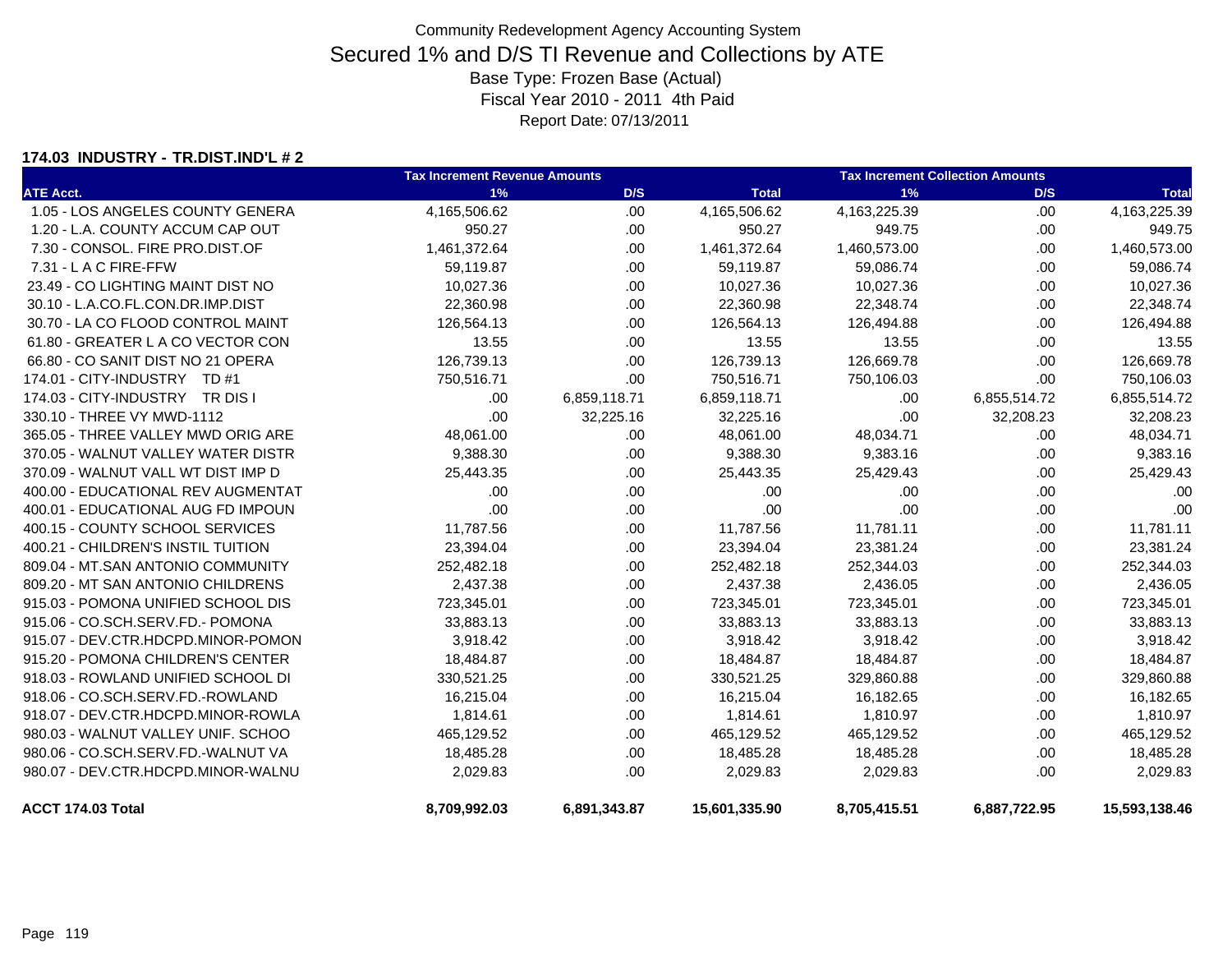#### **174.04 INDUSTRY - TR.DIST.IND'L # 3**

|                                    | <b>Tax Increment Revenue Amounts</b> |              |              | <b>Tax Increment Collection Amounts</b> |              |              |
|------------------------------------|--------------------------------------|--------------|--------------|-----------------------------------------|--------------|--------------|
| <b>ATE Acct.</b>                   | 1%                                   | D/S          | <b>Total</b> | 1%                                      | D/S          | <b>Total</b> |
| 1.05 - LOS ANGELES COUNTY GENERA   | 1,991,767.95                         | .00.         | 1,991,767.95 | 1,990,764.81                            | .00          | 1,990,764.81 |
| 1.20 - L.A. COUNTY ACCUM CAP OUT   | 453.45                               | .00.         | 453.45       | 453.23                                  | .00          | 453.23       |
| 7.30 - CONSOL. FIRE PRO.DIST.OF    | 697,985.83                           | .00.         | 697,985.83   | 697,634.28                              | .00          | 697,634.28   |
| 7.31 - L A C FIRE-FFW              | 28,162.22                            | .00.         | 28,162.22    | 28,147.88                               | .00          | 28,147.88    |
| 23.49 - CO LIGHTING MAINT DIST NO  | 70.98                                | .00.         | 70.98        | 70.98                                   | .00          | 70.98        |
| 30.10 - L.A.CO.FL.CON.DR.IMP.DIST  | 10,338.06                            | .00.         | 10,338.06    | 10,332.68                               | .00          | 10,332.68    |
| 30.70 - LA CO FLOOD CONTROL MAINT  | 58,460.59                            | .00.         | 58,460.59    | 58,430.14                               | .00          | 58,430.14    |
| 61.80 - GREATER L A CO VECTOR CON  | 793.30                               | .00.         | 793.30       | 793.30                                  | .00          | 793.30       |
| 66.50 - CO SANIT DIST NO 15 OPERA  | 37,413.09                            | .00.         | 37,413.09    | 37,376.12                               | .00          | 37,376.12    |
| 66.65 - CO SANIT DIST NO 18 OPERA  | 22,345.75                            | .00.         | 22,345.75    | 22,345.75                               | .00          | 22,345.75    |
| 174.01 - CITY-INDUSTRY TD #1       | 358,971.71                           | .00          | 358,971.71   | 358,791.16                              | .00          | 358,791.16   |
| 174.04 - CITY-INDUSTRY TR DIS I    | .00                                  | 3,290,150.55 | 3,290,150.55 | .00                                     | 3,288,523.57 | 3,288,523.57 |
| 337.05 - ORIG AREA UP S G VY MWD 1 | .00                                  | 15,458.48    | 15,458.48    | .00                                     | 15,450.83    | 15,450.83    |
| 368.05 - UPPER SAN GAB, VY, MUN, W | 3,374.59                             | .00.         | 3,374.59     | 3,372.89                                | .00          | 3,372.89     |
| 400.00 - EDUCATIONAL REV AUGMENTAT | .00                                  | .00.         | .00          | .00                                     | .00          | .00          |
| 400.01 - EDUCATIONAL AUG FD IMPOUN | .00                                  | .00.         | .00          | .00                                     | .00          | .00          |
| 400.15 - COUNTY SCHOOL SERVICES    | 5,642.08                             | .00.         | 5,642.08     | 5,639.24                                | .00.         | 5,639.24     |
| 400.21 - CHILDREN'S INSTIL TUITION | 11,189.65                            | .00.         | 11,189.65    | 11,184.03                               | .00          | 11,184.03    |
| 695.01 - WHITTIER CITY SCHOOL DIST | 194,689.97                           | .00.         | 194,689.97   | 194,689.97                              | .00          | 194,689.97   |
| 695.06 - CO.SCH.SERV.FD.- WHITTIER | 17.58                                | .00.         | 17.58        | 17.58                                   | .00          | 17.58        |
| 695.07 - DEV.CTR.HDCPD.MINOR-WHITT | 87.03                                | .00.         | 87.03        | 87.03                                   | .00          | 87.03        |
| 789.02 - WHITTIER UNION HIGH SCHOO | 224,163.72                           | .00.         | 224,163.72   | 224,163.72                              | .00          | 224,163.72   |
| 789.07 - WHITTIER HIGH-ELEM SCHOOL | 95,667.66                            | .00.         | 95,667.66    | 95,667.66                               | .00          | 95,667.66    |
| 789.08 - DEV CTR HDCPD MINOR WHITT | 365.63                               | .00.         | 365.63       | 365.63                                  | .00          | 365.63       |
| 809.04 - MT.SAN ANTONIO COMMUNITY  | 53,831.84                            | .00.         | 53,831.84    | 53,771.11                               | .00          | 53,771.11    |
| 809.20 - MT SAN ANTONIO CHILDRENS  | 519.80                               | .00.         | 519.80       | 519.22                                  | .00          | 519.22       |
| 816.04 - RIO HONDO COMMUNITY COLLE | 48,067.11                            | .00.         | 48,067.11    | 48,067.11                               | .00          | 48,067.11    |
| 816.20 - RIO HONDO CHILDRENS CTR F | 89.11                                | .00.         | 89.11        | 89.11                                   | .00          | 89.11        |
| 821.03 - BASSETT UNIFIED SCHOOL DI | 16,779.49                            | .00.         | 16,779.49    | 16,779.49                               | .00          | 16,779.49    |
| 821.06 - CO.SCH.SERV.FD.- BASSETT  | 749.01                               | .00.         | 749.01       | 749.01                                  | .00.         | 749.01       |
| 821.07 - DEV.CTR.HDCPD.MINOR-BASSE | 94.08                                | .00.         | 94.08        | 94.08                                   | .00          | 94.08        |
| 870.03 - HACIENDA-LA PUENTE UNIF.  | 301,658.43                           | .00.         | 301,658.43   | 301,303.25                              | .00          | 301,303.25   |
| 870.06 - CO.SCH.SER.FD.HACIENDA-LA | 12,744.43                            | .00.         | 12,744.43    | 12,729.42                               | .00.         | 12,729.42    |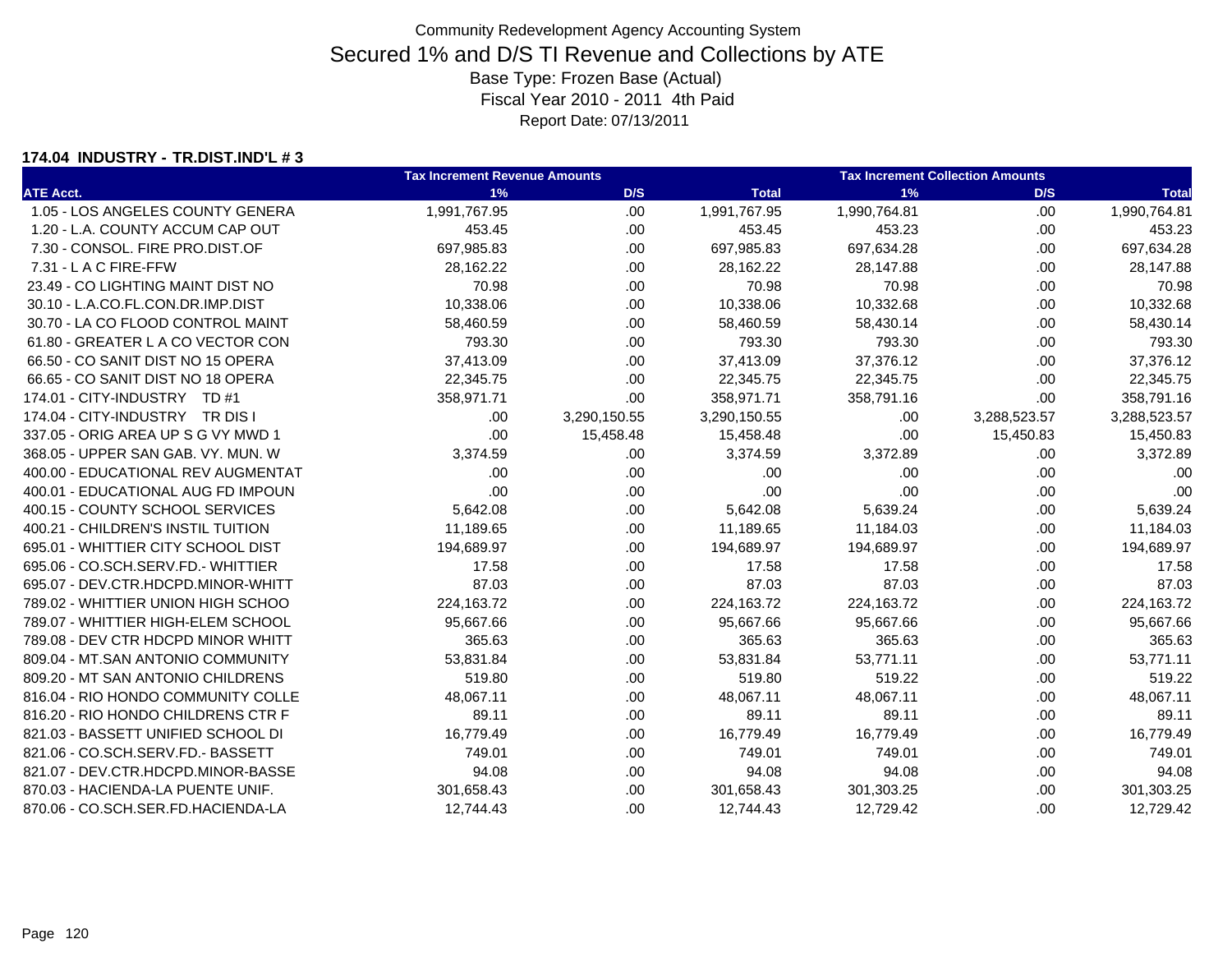#### **174.04 INDUSTRY - TR.DIST.IND'L # 3**

| <b>ATE Acct.</b>                   | Tax Increment Revenue Amounts |              | <b>Tax Increment Collection Amounts</b> |              |              |              |
|------------------------------------|-------------------------------|--------------|-----------------------------------------|--------------|--------------|--------------|
|                                    | <b>MYO</b>                    | D/S          | <b>Total</b>                            | 1%           | D/S          | <b>Total</b> |
| 870.07 - DEV.CTR.HDCPD.MINOR-HACI- | . 474.79                      | .00          | .474.79                                 | . 473.06     | .00          | .473.06      |
| ACCT 174.04 Total                  | 4,177,968.93                  | 3.305.609.03 | 7,483,577.96                            | 4.175.902.94 | 3,303,974.40 | 7,479,877.34 |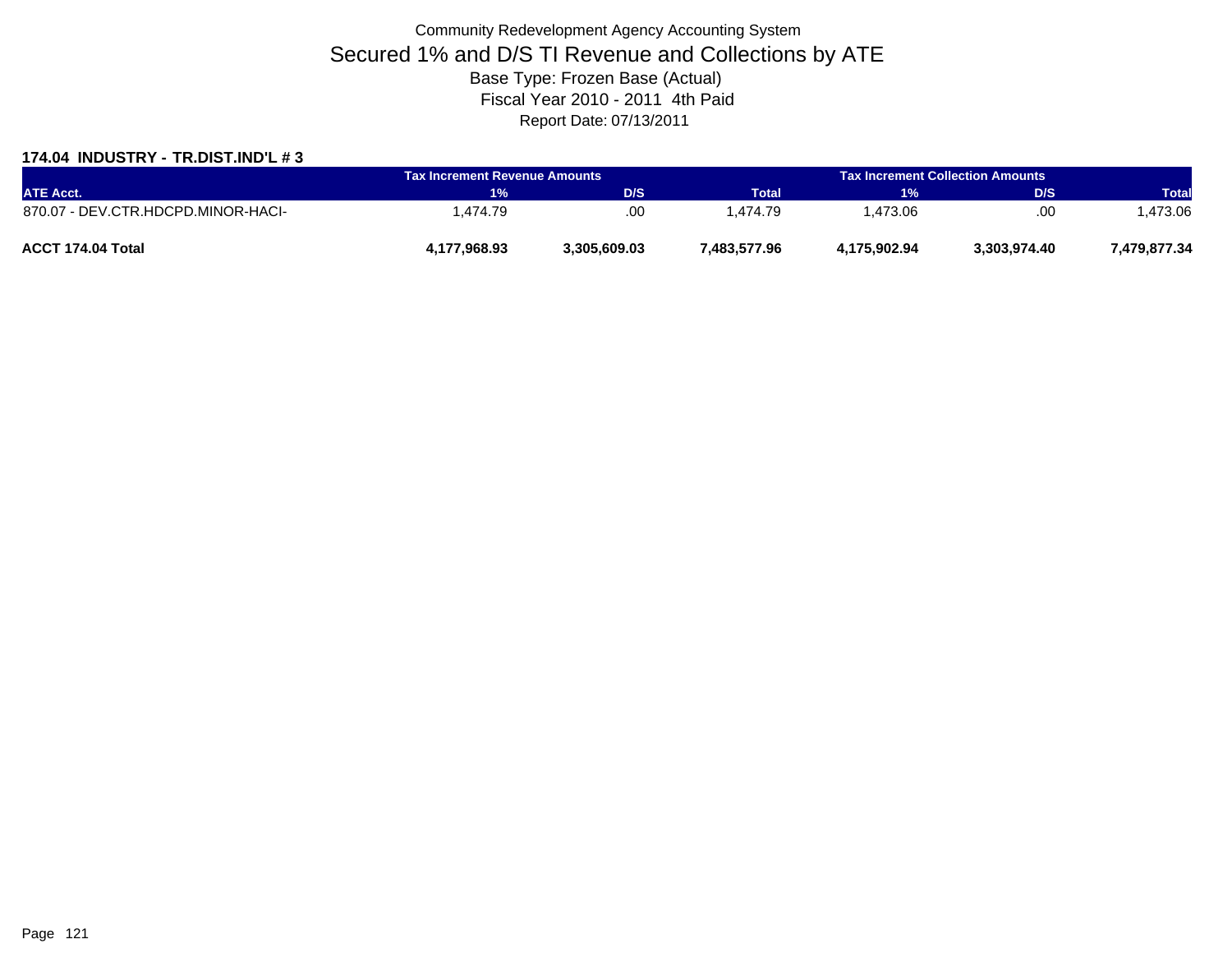### **174.06 INDUSTRY - CIVIC RECR IND'L RP #4**

|                                      | <b>Tax Increment Revenue Amounts</b> |           |              | <b>Tax Increment Collection Amounts</b> |           |              |
|--------------------------------------|--------------------------------------|-----------|--------------|-----------------------------------------|-----------|--------------|
| <b>ATE Acct.</b>                     | 1%                                   | D/S       | <b>Total</b> | 1%                                      | D/S       | <b>Total</b> |
| 1.05 - LOS ANGELES COUNTY GENERA     | 10.493.37                            | .00.      | 10,493.37    | 10,493.37                               | .00.      | 10,493.37    |
| 1.20 - L.A. COUNTY ACCUM CAP OUT     | 2.40                                 | .00       | 2.40         | 2.40                                    | .00.      | 2.40         |
| 7.30 - CONSOL. FIRE PRO.DIST.OF      | 3,672.49                             | .00       | 3,672.49     | 3,672.49                                | .00.      | 3,672.49     |
| 7.31 - L A C FIRE-FFW                | 149.94                               | .00       | 149.94       | 149.94                                  | .00.      | 149.94       |
| 30.10 - L.A.CO.FL.CON.DR.IMP.DIST    | 56.19                                | .00.      | 56.19        | 56.19                                   | .00.      | 56.19        |
| 30.70 - LA CO FLOOD CONTROL MAINT    | 318.06                               | .00       | 318.06       | 318.06                                  | .00       | 318.06       |
| 66.50 - CO SANIT DIST NO 15 OPERA    | 240.82                               | .00       | 240.82       | 240.82                                  | .00       | 240.82       |
| 174.01 - CITY-INDUSTRY TD #1         | 1,886.07                             | .00       | 1,886.07     | 1,886.07                                | .00       | 1,886.07     |
| 174.06 - CITY-INDUSTRY CIV-REC-IND   | .00                                  | 17,038.52 | 17,038.52    | .00                                     | 17,038.52 | 17,038.52    |
| 337.05 - ORIG AREA UP S G VY MWD 1   | .00                                  | 80.05     | 80.05        | .00                                     | 80.05     | 80.05        |
| 368.05 - UPPER SAN GAB, VY, MUN, W   | 17.74                                | .00       | 17.74        | 17.74                                   | .00.      | 17.74        |
| 400.00 - EDUCATIONAL REV AUGMENTAT   | .00                                  | .00.      | .00          | .00                                     | .00.      | .00          |
| 400.01 - EDUCATIONAL AUG FD IMPOUN   | .00                                  | .00.      | .00          | .00                                     | .00.      | .00          |
| 400.15 - COUNTY SCHOOL SERVICES      | 29.62                                | .00.      | 29.62        | 29.62                                   | .00.      | 29.62        |
| 400.21 - CHILDREN'S INSTIL TUITION   | 58.78                                | .00       | 58.78        | 58.78                                   | .00       | 58.78        |
| 577.01 - MOUNTAIN VIEW SCHOOL DIST   | 153.26                               | .00       | 153.26       | 153.26                                  | .00       | 153.26       |
| 577.06 - CO.SCH.SERV.FD.- MOUNTAIN   | 22.52                                | .00.      | 22.52        | 22.52                                   | .00.      | 22.52        |
| 577.07 - DEV.CTR.HDCPD.MINOR-MT. V   | 2.73                                 | .00       | 2.73         | 2.73                                    | .00.      | 2.73         |
| 577.20 - MT. VIEW CHILDREN. S CENTER | 5.76                                 | .00       | 5.76         | 5.76                                    | .00.      | 5.76         |
| 745.02 - EL MONTE UNION HIGH SCHOO   | 260.34                               | .00       | 260.34       | 260.34                                  | .00.      | 260.34       |
| 745.06 - CO.SCH.SERV.FD.- EL MONTE   | 1.02                                 | .00       | 1.02         | 1.02                                    | .00       | 1.02         |
| 745.07 - EL MONTE HIGH-ELEM SCHOOL   | 116.02                               | .00       | 116.02       | 116.02                                  | .00       | 116.02       |
| 745.20 - CHILDREN'S CTR FUND EL MO   | .92                                  | .00       | .92          | .92                                     | .00.      | .92          |
| 809.04 - MT.SAN ANTONIO COMMUNITY    | 560.42                               | .00.      | 560.42       | 560.42                                  | .00.      | 560.42       |
| 809.20 - MT SAN ANTONIO CHILDRENS    | 5.41                                 | .00       | 5.41         | 5.41                                    | .00       | 5.41         |
| 816.04 - RIO HONDO COMMUNITY COLLE   | 53.18                                | .00.      | 53.18        | 53.18                                   | .00.      | 53.18        |
| 816.20 - RIO HONDO CHILDRENS CTR F   | .10                                  | .00.      | .10          | .10                                     | .00.      | .10          |
| 821.03 - BASSETT UNIFIED SCHOOL DI   | 423.80                               | .00.      | 423.80       | 423.80                                  | .00.      | 423.80       |
| 821.06 - CO.SCH.SERV.FD.- BASSETT    | 18.92                                | .00.      | 18.92        | 18.92                                   | .00.      | 18.92        |
| 821.07 - DEV.CTR.HDCPD.MINOR-BASSE   | 2.38                                 | .00       | 2.38         | 2.38                                    | .00.      | 2.38         |
| 870.03 - HACIENDA-LA PUENTE UNIF.    | 2,945.15                             | .00.      | 2,945.15     | 2,945.15                                | .00.      | 2,945.15     |
| 870.06 - CO.SCH.SER.FD.HACIENDA-LA   | 124.42                               | .00       | 124.42       | 124.42                                  | .00.      | 124.42       |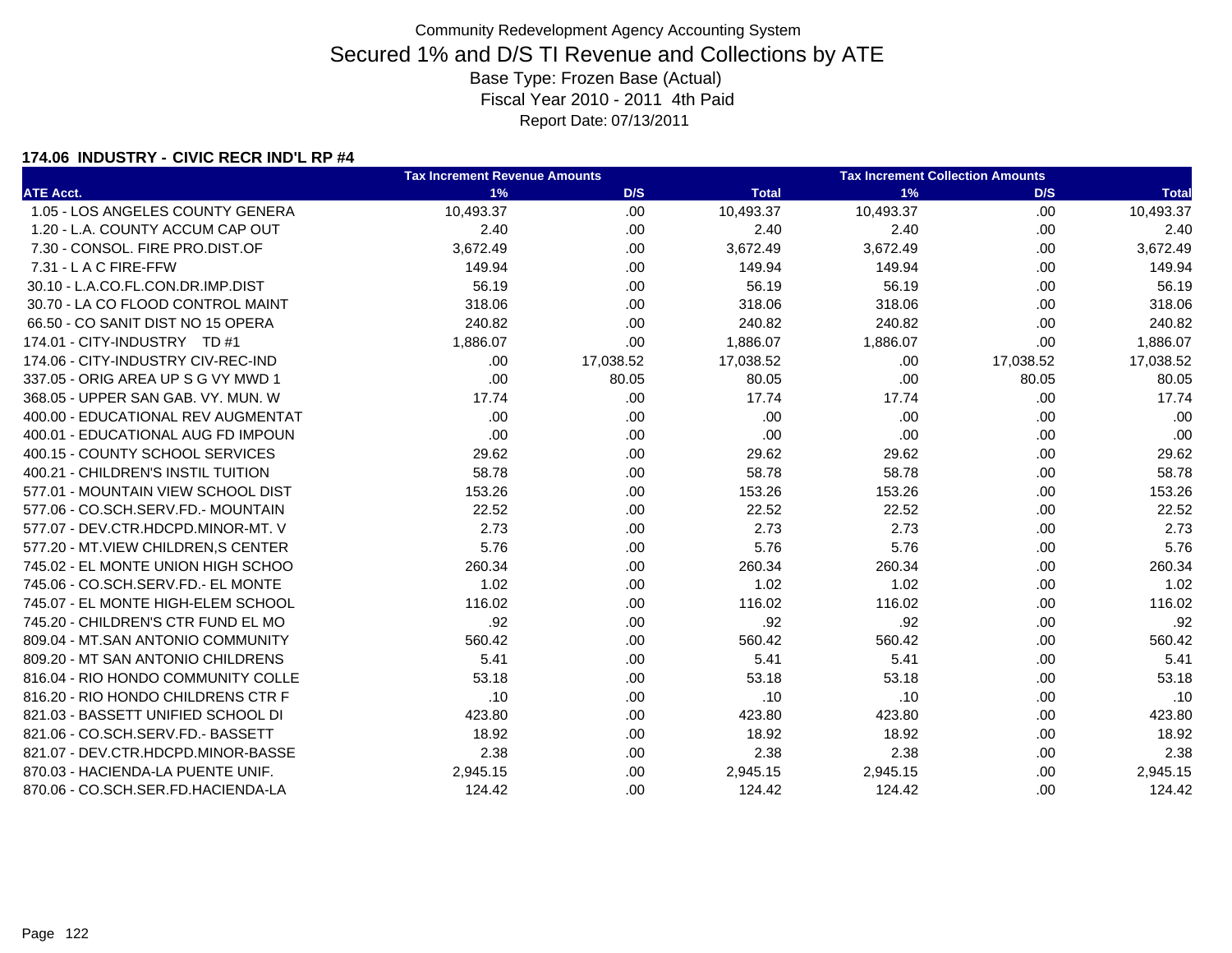### **174.06 INDUSTRY - CIVIC RECR IND'L RP #4**

| <b>ATE Acct.</b>                   | <b>Tax Increment Revenue Amounts</b> |           | <b>Tax Increment Collection Amounts a</b> |           |           |              |
|------------------------------------|--------------------------------------|-----------|-------------------------------------------|-----------|-----------|--------------|
|                                    | 1%                                   | D/S       | Total                                     | 1%        | D/S       | <b>Total</b> |
| 870.07 - DEV.CTR.HDCPD.MINOR-HACI- | 14.40                                | .00       | 14.40                                     | 14.40     | .00       | 14.40        |
| ACCT 174.06 Total                  | 21,636.23                            | 17.118.57 | 38,754.80                                 | 21.636.23 | 17,118.57 | 38,754.80    |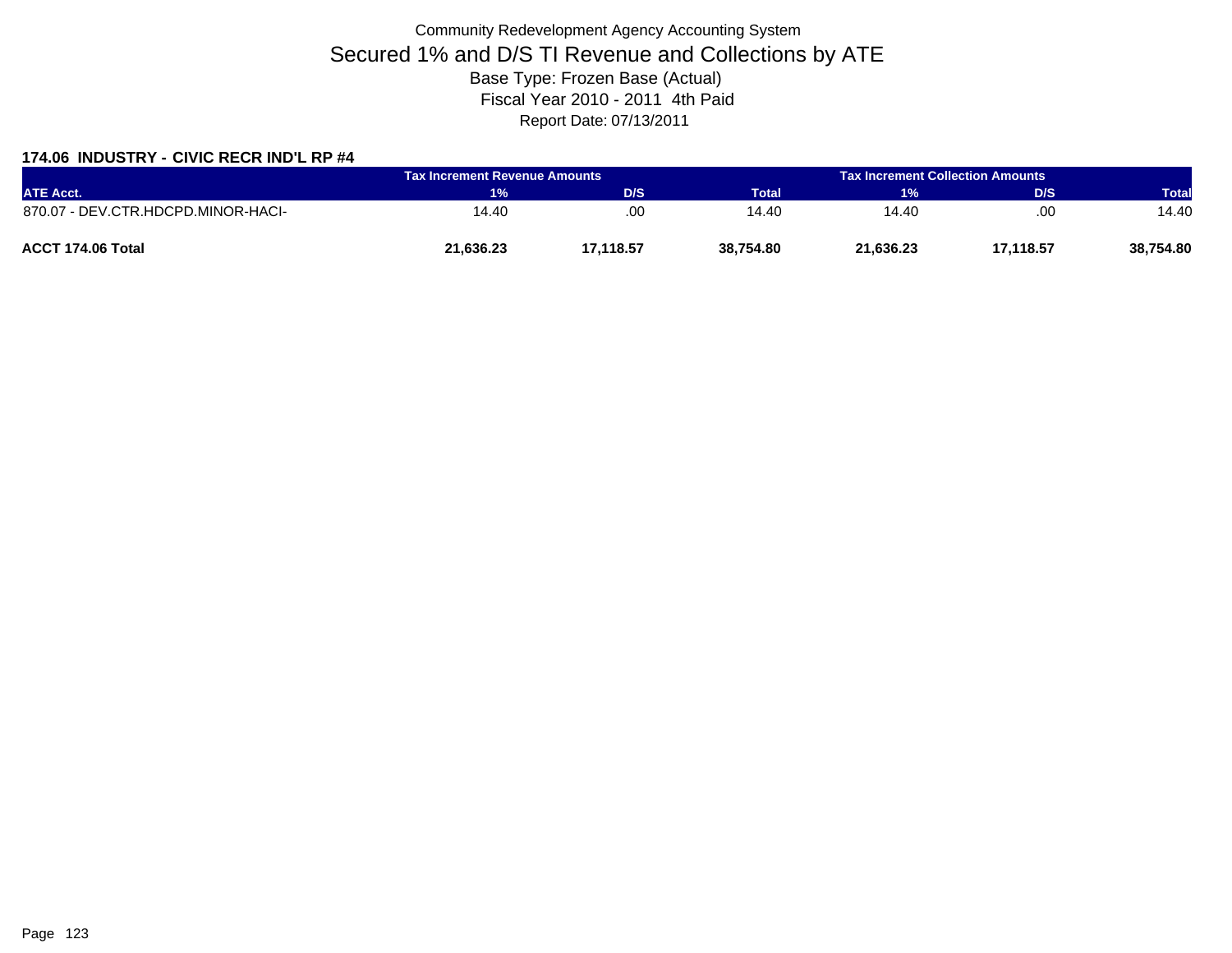#### **176.02 INGLEWOOD - IN TOWN**

|                                    | <b>Tax Increment Revenue Amounts</b> |            |              | <b>Tax Increment Collection Amounts</b> |            |              |
|------------------------------------|--------------------------------------|------------|--------------|-----------------------------------------|------------|--------------|
| <b>ATE Acct.</b>                   | 1%                                   | D/S        | <b>Total</b> | 1%                                      | D/S        | <b>Total</b> |
| 1.05 - LOS ANGELES COUNTY GENERA   | 526,851.00                           | .00        | 526,851.00   | 499,766.76                              | .00        | 499,766.76   |
| 1.20 - L.A. COUNTY ACCUM CAP OUT   | 120.11                               | .00        | 120.11       | 113.93                                  | .00        | 113.93       |
| 7.31 - L A C FIRE-FFW              | 7,474.58                             | .00.       | 7,474.58     | 7,090.33                                | .00        | 7,090.33     |
| 30.10 - L.A.CO.FL.CON.DR.IMP.DIST  | 2,825.90                             | .00        | 2,825.90     | 2,680.62                                | .00        | 2,680.62     |
| 30.70 - LA CO FLOOD CONTROL MAINT  | 15,994.82                            | .00.       | 15,994.82    | 15,172.56                               | .00        | 15,172.56    |
| 61.10 - L A CO WEST VECTOR CONTRO  | 390.64                               | .00.       | 390.64       | 370.56                                  | .00        | 370.56       |
| 66.25 - CO SANITATION DIST NO 5 O  | 19,042.64                            | .00        | 19,042.64    | 18,063.70                               | .00        | 18,063.70    |
| 176.01 - CITY-INGLEWOOD TD #1      | 219,602.11                           | .00        | 219,602.11   | 208,312.85                              | .00        | 208,312.85   |
| 176.02 - CITY-INGLEWOOD IN-TOWN R  | .00                                  | 161,513.63 | 161,513.63   | .00                                     | 153,210.57 | 153,210.57   |
| 320.05 - WEST BASIN MWD 1111       | .00.                                 | 4,066.47   | 4,066.47     | .00                                     | 3,857.42   | 3,857.42     |
| 350.90 - WTR REPLENISHMENT DIST OF | 197.25                               | .00        | 197.25       | 187.11                                  | .00        | 187.11       |
| 400.00 - EDUCATIONAL REV AUGMENTAT | .00.                                 | .00        | .00          | .00.                                    | .00        | .00          |
| 400.01 - EDUCATIONAL AUG FD IMPOUN | .00                                  | .00        | .00          | .00                                     | .00        | .00          |
| 400.15 - COUNTY SCHOOL SERVICES    | 1,489.63                             | .00.       | 1,489.63     | 1,413.05                                | .00        | 1,413.05     |
| 400.21 - CHILDREN'S INSTIL TUITION | 2,956.39                             | .00.       | 2,956.39     | 2,804.41                                | .00        | 2,804.41     |
| 797.04 - EL CAMINO COMMUNITY COLLE | 31,451.34                            | .00        | 31,451.34    | 29,834.50                               | .00        | 29,834.50    |
| 875.03 - INGLEWOOD UNIFIED SCHOOL  | 259,559.71                           | .00.       | 259,559.71   | 246,216.31                              | .00        | 246,216.31   |
| 875.06 - CO.SCH.SERV.FD.- INGLEWOO | 9,301.94                             | .00        | 9,301.94     | 8,823.74                                | .00        | 8,823.74     |
| 875.07 - DEV CTR HDCPD MINOR-INGLE | 959.61                               | .00        | 959.61       | 910.27                                  | .00        | 910.27       |
| 875.20 - INGLEWOOD UNIF.CHILDREN,S | 828.56                               | .00        | 828.56       | 785.96                                  | .00        | 785.96       |
| ACCT 176.02 Total                  | 1,099,046.23                         | 165,580.10 | 1,264,626.33 | 1,042,546.66                            | 157,067.99 | 1,199,614.65 |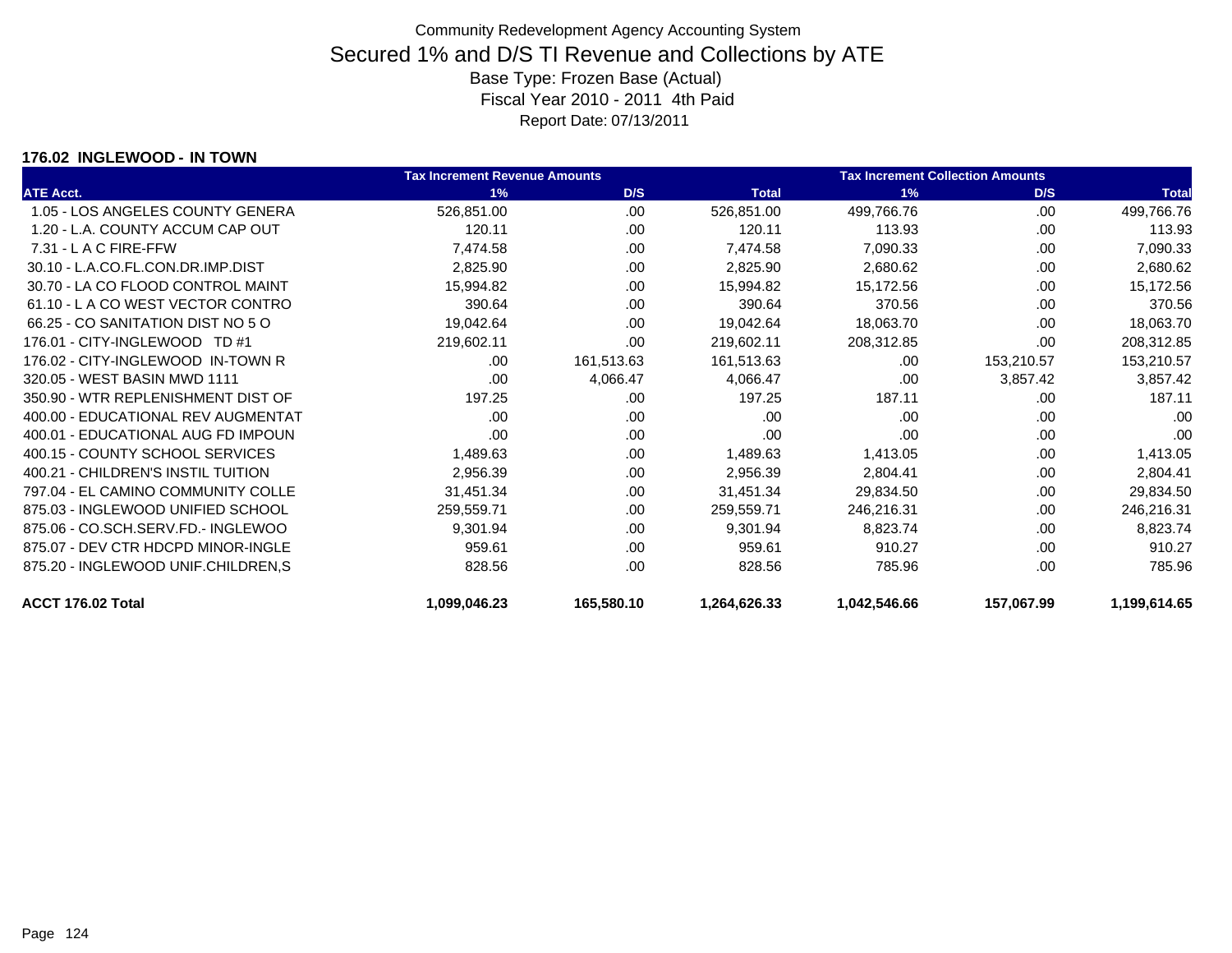#### **176.03 INGLEWOOD - LA CIENEGA**

|                                    | <b>Tax Increment Revenue Amounts</b> |           |              | <b>Tax Increment Collection Amounts</b> |           |              |
|------------------------------------|--------------------------------------|-----------|--------------|-----------------------------------------|-----------|--------------|
| <b>ATE Acct.</b>                   | 1%                                   | D/S       | <b>Total</b> | 1%                                      | D/S       | <b>Total</b> |
| 1.05 - LOS ANGELES COUNTY GENERA   | 207,078.75                           | .00.      | 207,078.75   | 207,078.75                              | .00       | 207,078.75   |
| 1.20 - L.A. COUNTY ACCUM CAP OUT   | 47.23                                | .00       | 47.23        | 47.23                                   | .00       | 47.23        |
| $7.31 - L$ A C FIRE-FFW            | 2,995.72                             | .00.      | 2,995.72     | 2,995.72                                | .00.      | 2,995.72     |
| 30.10 - L.A.CO.FL.CON.DR.IMP.DIST  | 1,111.00                             | .00.      | 1,111.00     | 1,111.00                                | .00       | 1,111.00     |
| 30.70 - LA CO FLOOD CONTROL MAINT  | 6,288.44                             | .00       | 6.288.44     | 6,288.44                                | .00       | 6,288.44     |
| 61.10 - L A CO WEST VECTOR CONTRO  | 148.64                               | .00.      | 148.64       | 148.64                                  | .00.      | 148.64       |
| 66.25 - CO SANITATION DIST NO 5 O  | 7,486.74                             | .00       | 7,486.74     | 7,486.74                                | .00       | 7,486.74     |
| 176.01 - CITY-INGLEWOOD TD #1      | 86,340.23                            | .00.      | 86,340.23    | 86,340.23                               | .00       | 86,340.23    |
| 176.03 - CITY-INGLEWOOD LA CIENE   | .00                                  | 61,457.93 | 61,457.93    | .00                                     | 61,457.93 | 61,457.93    |
| 320.05 - WEST BASIN MWD 1111       | .00                                  | 1,547.34  | 1,547.34     | .00                                     | 1,547.34  | 1,547.34     |
| 350.90 - WTR REPLENISHMENT DIST OF | 77.55                                | .00.      | 77.55        | 77.55                                   | .00       | 77.55        |
| 400.00 - EDUCATIONAL REV AUGMENTAT | .00                                  | .00       | .00          | .00                                     | .00       | .00          |
| 400.01 - EDUCATIONAL AUG FD IMPOUN | .00                                  | .00.      | .00          | .00                                     | .00       | .00          |
| 400.15 - COUNTY SCHOOL SERVICES    | 585.64                               | .00.      | 585.64       | 585.64                                  | .00       | 585.64       |
| 400.21 - CHILDREN'S INSTIL TUITION | 1,162.33                             | .00       | 1,162.33     | 1,162.33                                | .00       | 1,162.33     |
| 549.01 - LENNOX SCHOOL DISTRICT    | 26,881.75                            | .00.      | 26,881.75    | 26,881.75                               | .00       | 26,881.75    |
| 549.06 - CO.SCH.SERV.FD.- LENNOX   | 3,508.40                             | .00       | 3,508.40     | 3,508.40                                | .00       | 3,508.40     |
| 549.07 - DEV. CTR. HDCPD. MINOR -  | 395.45                               | .00.      | 395.45       | 395.45                                  | .00       | 395.45       |
| 725.02 - CENTINELA VAL UNION HIGH  | 41,927.43                            | .00.      | 41,927.43    | 41,927.43                               | .00       | 41,927.43    |
| 725.07 - CENTINELA VY.HIGH-ELEM SC | 18,717.57                            | .00.      | 18.717.57    | 18,717.57                               | .00       | 18,717.57    |
| 797.04 - EL CAMINO COMMUNITY COLLE | 12,365.28                            | .00.      | 12,365.28    | 12,365.28                               | .00       | 12,365.28    |
| 875.03 - INGLEWOOD UNIFIED SCHOOL  | 1,038.19                             | .00       | 1,038.19     | 1,038.19                                | .00       | 1,038.19     |
| 875.06 - CO.SCH.SERV.FD.- INGLEWOO | 37.20                                | .00.      | 37.20        | 37.20                                   | .00       | 37.20        |
| 875.07 - DEV CTR HDCPD MINOR-INGLE | 3.84                                 | .00.      | 3.84         | 3.84                                    | .00       | 3.84         |
| 875.20 - INGLEWOOD UNIF.CHILDREN.S | 3.31                                 | .00       | 3.31         | 3.31                                    | .00       | 3.31         |
| ACCT 176.03 Total                  | 418,200.69                           | 63,005.27 | 481,205.96   | 418,200.69                              | 63,005.27 | 481,205.96   |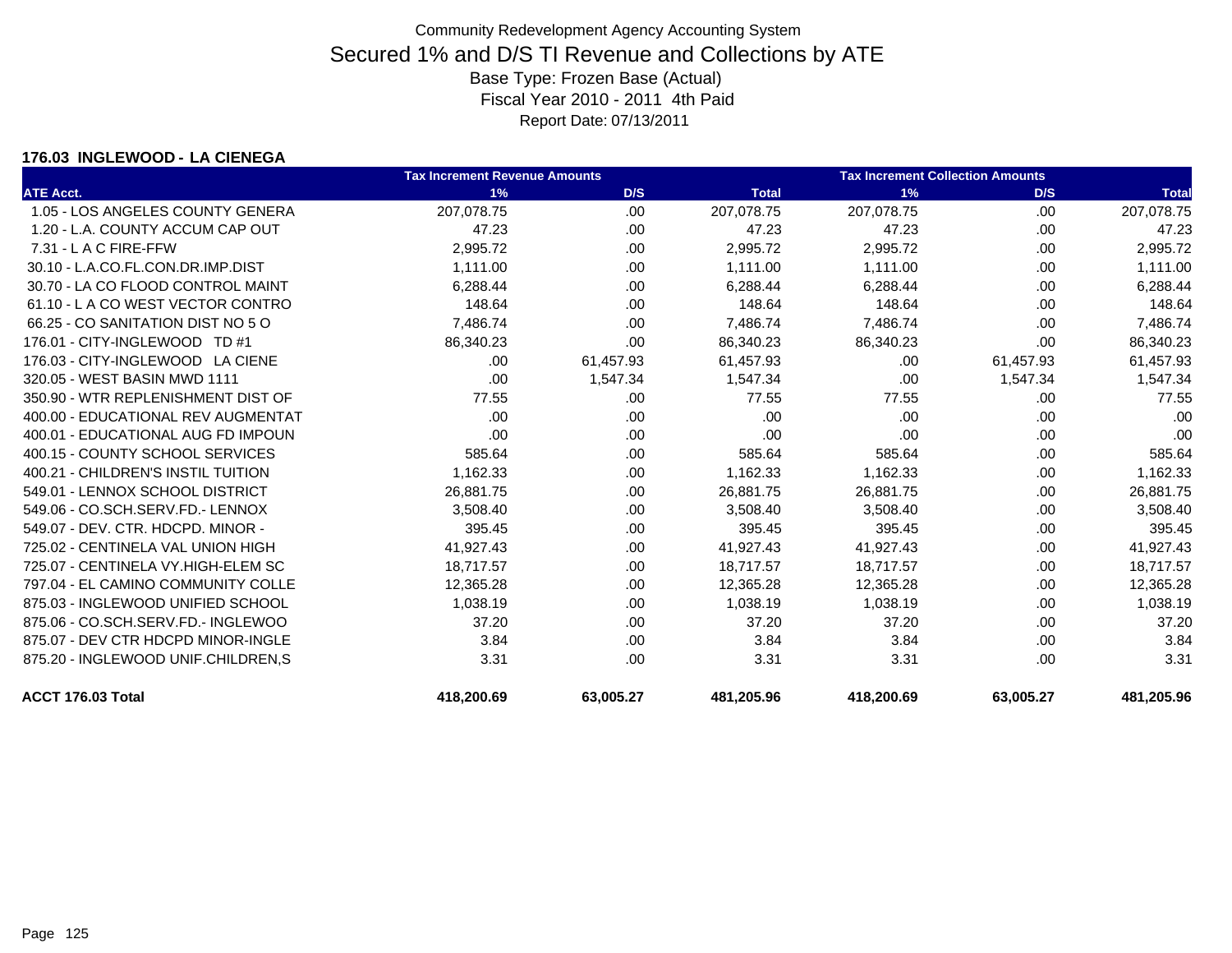#### **176.04 INGLEWOOD - NORTH IND'L**

|                                    | <b>Tax Increment Revenue Amounts</b> |            |              | <b>Tax Increment Collection Amounts</b> |            |              |
|------------------------------------|--------------------------------------|------------|--------------|-----------------------------------------|------------|--------------|
| <b>ATE Acct.</b>                   | 1%                                   | D/S        | <b>Total</b> | 1%                                      | D/S        | <b>Total</b> |
| 1.05 - LOS ANGELES COUNTY GENERA   | 487,799.01                           | .00.       | 487,799.01   | 480,307.41                              | .00        | 480,307.41   |
| 1.20 - L.A. COUNTY ACCUM CAP OUT   | 111.20                               | .00        | 111.20       | 109.49                                  | .00        | 109.49       |
| $7.31 - L$ A C FIRE-FFW            | 6,920.56                             | .00.       | 6,920.56     | 6,814.28                                | .00        | 6,814.28     |
| 30.10 - L.A.CO.FL.CON.DR.IMP.DIST  | 2,615.96                             | .00        | 2,615.96     | 2,575.77                                | .00        | 2,575.77     |
| 30.70 - LA CO FLOOD CONTROL MAINT  | 14,806.56                            | .00        | 14,806.56    | 14,579.12                               | .00        | 14,579.12    |
| 61.10 - LA CO WEST VECTOR CONTRO   | 361.62                               | .00        | 361.62       | 356.06                                  | .00        | 356.06       |
| 66.25 - CO SANITATION DIST NO 5 O  | 17,627.95                            | .00        | 17,627.95    | 17,357.17                               | .00        | 17,357.17    |
| 176.01 - CITY-INGLEWOOD TD #1      | 203,324.28                           | .00        | 203,324.28   | 200,201.64                              | .00        | 200,201.64   |
| 176.04 - CITY-INGLEWOOD N ING IN   | .00                                  | 149,540.70 | 149,540.70   | .00                                     | 147,244.04 | 147,244.04   |
| 320.05 - WEST BASIN MWD 1111       | .00                                  | 3,765.02   | 3,765.02     | .00                                     | 3,707.20   | 3,707.20     |
| 350.90 - WTR REPLENISHMENT DIST OF | 182.65                               | .00        | 182.65       | 179.84                                  | .00        | 179.84       |
| 400.00 - EDUCATIONAL REV AUGMENTAT | .00                                  | .00        | .00          | .00                                     | .00        | .00          |
| 400.01 - EDUCATIONAL AUG FD IMPOUN | .00                                  | .00.       | .00          | .00                                     | .00        | .00          |
| 400.15 - COUNTY SCHOOL SERVICES    | 1,379.22                             | .00        | 1,379.22     | 1,358.04                                | .00        | 1,358.04     |
| 400.21 - CHILDREN'S INSTIL TUITION | 2,737.25                             | .00        | 2,737.25     | 2,695.21                                | .00        | 2,695.21     |
| 797.04 - EL CAMINO COMMUNITY COLLE | 29,120.04                            | .00.       | 29,120.04    | 28,672.82                               | .00        | 28,672.82    |
| 875.03 - INGLEWOOD UNIFIED SCHOOL  | 240,320.00                           | .00        | 240,320.00   | 236,629.18                              | .00        | 236,629.18   |
| 875.06 - CO.SCH.SERV.FD.- INGLEWOO | 8,612.44                             | .00        | 8,612.44     | 8,480.17                                | .00        | 8,480.17     |
| 875.07 - DEV CTR HDCPD MINOR-INGLE | 888.48                               | .00.       | 888.48       | 874.84                                  | .00        | 874.84       |
| 875.20 - INGLEWOOD UNIF.CHILDREN.S | 767.15                               | .00        | 767.15       | 755.37                                  | .00        | 755.37       |
| ACCT 176.04 Total                  | 1,017,574.37                         | 153,305.72 | 1,170,880.09 | 1,001,946.41                            | 150,951.24 | 1,152,897.65 |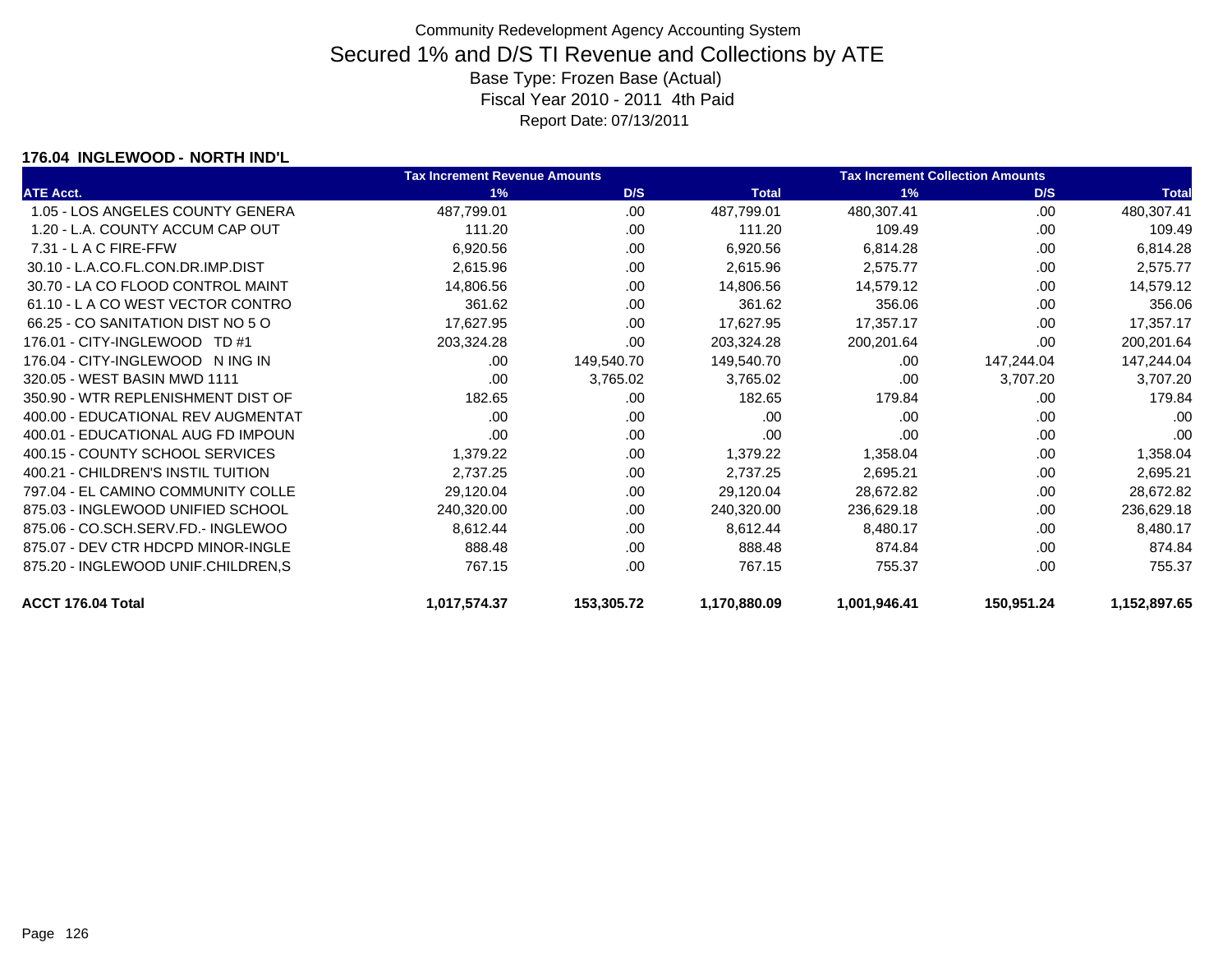### **176.05 INGLEWOOD - MANCHESTER/PRAIRIE**

|                                    | <b>Tax Increment Revenue Amounts</b> |            |              | <b>Tax Increment Collection Amounts</b> |            |              |
|------------------------------------|--------------------------------------|------------|--------------|-----------------------------------------|------------|--------------|
| <b>ATE Acct.</b>                   | 1%                                   | D/S        | <b>Total</b> | 1%                                      | D/S        | <b>Total</b> |
| 1.05 - LOS ANGELES COUNTY GENERA   | 1,454,551.51                         | .00.       | 1,454,551.51 | 1,435,203.93                            | .00.       | 1,435,203.93 |
| 1.20 - L.A. COUNTY ACCUM CAP OUT   | 331.57                               | .00        | 331.57       | 327.16                                  | .00        | 327.16       |
| $7.31 - L$ A C FIRE-FFW            | 20,636.12                            | .00        | 20,636.12    | 20,361.63                               | .00.       | 20,361.63    |
| 30.10 - L.A.CO.FL.CON.DR.IMP.DIST  | 7,801.84                             | .00.       | 7,801.84     | 7,698.07                                | .00        | 7,698.07     |
| 30.70 - LA CO FLOOD CONTROL MAINT  | 44,159.27                            | .00.       | 44,159.27    | 43,571.89                               | .00        | 43,571.89    |
| 61.10 - LA CO WEST VECTOR CONTRO   | 1,078.49                             | .00.       | 1,078.49     | 1,064.15                                | .00        | 1,064.15     |
| 66.25 - CO SANITATION DIST NO 5 O  | 52,573.79                            | .00.       | 52,573.79    | 51,874.49                               | .00        | 51,874.49    |
| 176.01 - CITY-INGLEWOOD TD #1      | 606,287.23                           | .00.       | 606,287.23   | 598,222.76                              | .00        | 598,222.76   |
| 176.05 - CITY-INGLEWOOD MAN PRAI   | .00                                  | 445,913.68 | 445,913.68   | .00                                     | 439,982.41 | 439,982.41   |
| 320.05 - WEST BASIN MWD 1111       | .00.                                 | 11,226.88  | 11,226.88    | .00                                     | 11,077.55  | 11,077.55    |
| 350.90 - WTR REPLENISHMENT DIST OF | 544.58                               | .00        | 544.58       | 537.34                                  | .00        | 537.34       |
| 400.00 - EDUCATIONAL REV AUGMENTAT | .00                                  | .00.       | .00          | .00                                     | .00        | .00          |
| 400.01 - EDUCATIONAL AUG FD IMPOUN | .00                                  | .00        | .00          | .00                                     | .00        | .00          |
| 400.15 - COUNTY SCHOOL SERVICES    | 4,112.61                             | .00.       | 4,112.61     | 4,057.91                                | .00        | 4,057.91     |
| 400.21 - CHILDREN'S INSTIL TUITION | 8,162.11                             | .00        | 8,162.11     | 8,053.54                                | .00        | 8,053.54     |
| 797.04 - EL CAMINO COMMUNITY COLLE | 86,832.27                            | .00        | 86,832.27    | 85,677.28                               | .00        | 85,677.28    |
| 875.03 - INGLEWOOD UNIFIED SCHOOL  | 716,603.94                           | .00.       | 716,603.94   | 707,072.11                              | .00        | 707,072.11   |
| 875.06 - CO.SCH.SERV.FD.- INGLEWOO | 25,681.17                            | .00        | 25,681.17    | 25,339.57                               | .00        | 25,339.57    |
| 875.07 - DEV CTR HDCPD MINOR-INGLE | 2,649.32                             | .00.       | 2,649.32     | 2,614.08                                | .00        | 2,614.08     |
| 875.20 - INGLEWOOD UNIF.CHILDREN,S | 2,287.56                             | .00.       | 2,287.56     | 2,257.13                                | .00        | 2,257.13     |
| ACCT 176.05 Total                  | 3,034,293.38                         | 457,140.56 | 3,491,433.94 | 2,993,933.04                            | 451,059.96 | 3,444,993.00 |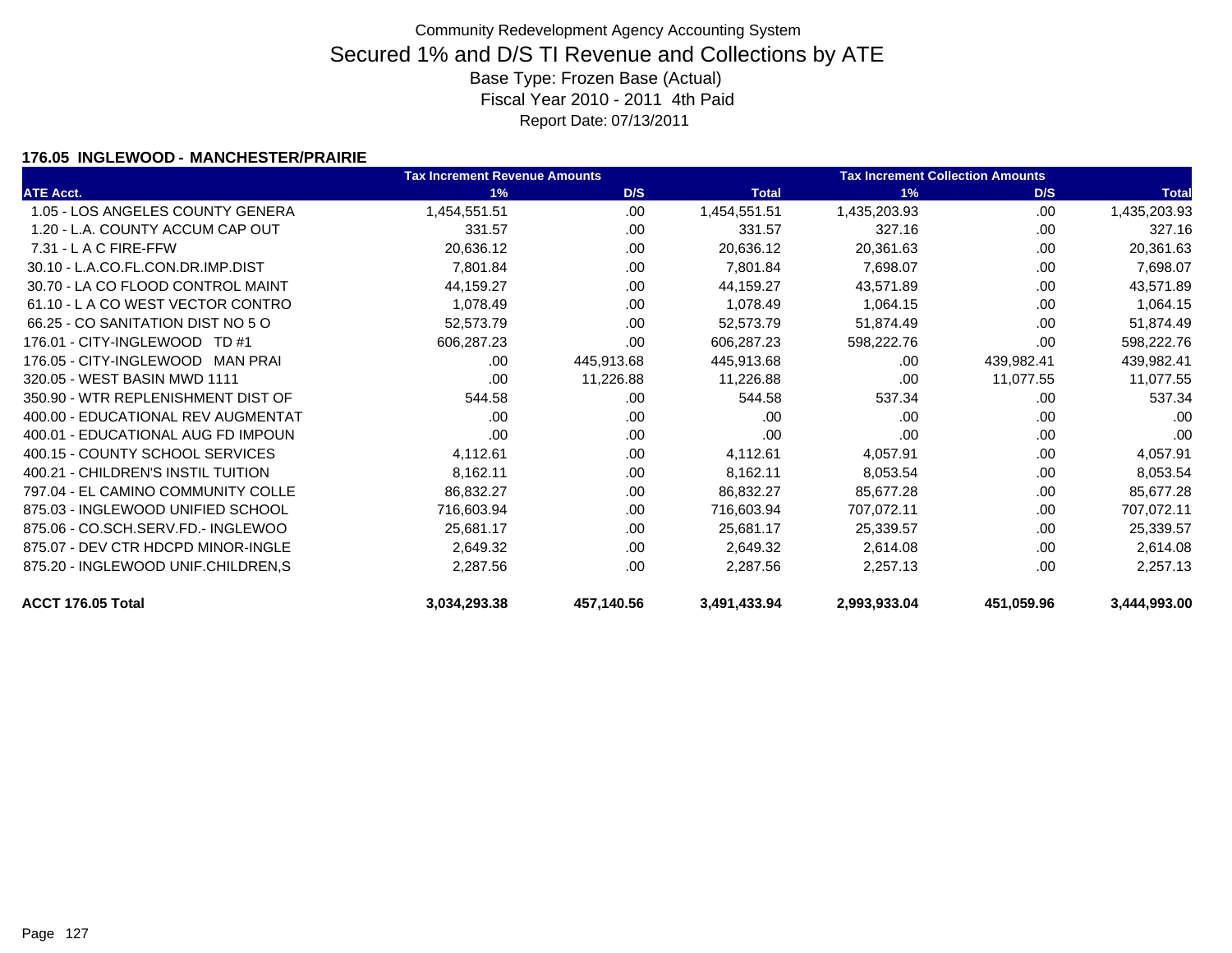### **176.06 INGLEWOOD - INGLEWOOD/CENTURY**

|                                    | <b>Tax Increment Revenue Amounts</b> |              |              | <b>Tax Increment Collection Amounts</b> |              |              |  |
|------------------------------------|--------------------------------------|--------------|--------------|-----------------------------------------|--------------|--------------|--|
| <b>ATE Acct.</b>                   | 1%                                   | D/S          | <b>Total</b> | 1%                                      | D/S          | <b>Total</b> |  |
| 1.05 - LOS ANGELES COUNTY GENERA   | 3,334,707.32                         | .00          | 3,334,707.32 | 3,288,011.22                            | .00          | 3,288,011.22 |  |
| 1.20 - L.A. COUNTY ACCUM CAP OUT   | 760.21                               | .00          | 760.21       | 749.56                                  | .00          | 749.56       |  |
| $7.31 - L$ A C FIRE-FFW            | 47,316.67                            | .00.         | 47,316.67    | 46,654.18                               | .00          | 46,654.18    |  |
| 30.10 - L.A.CO.FL.CON.DR.IMP.DIST  | 17,886.52                            | .00.         | 17,886.52    | 17,636.06                               | .00          | 17,636.06    |  |
| 30.70 - LA CO FLOOD CONTROL MAINT  | 101,239.57                           | .00          | 101,239.57   | 99,821.91                               | .00          | 99,821.91    |  |
| 61.10 - LA CO WEST VECTOR CONTRO   | 2,472.02                             | .00.         | 2,472.02     | 2,437.40                                | .00.         | 2,437.40     |  |
| 66.25 - CO SANITATION DIST NO 5 O  | 120,530.82                           | .00          | 120,530.82   | 118,843.02                              | .00          | 118,843.02   |  |
| 176.01 - CITY-INGLEWOOD TD #1      | 1,389,976.51                         | .00          | 1,389,976.51 | 1,370,512.63                            | .00          | 1,370,512.63 |  |
| 176.06 - CITY-INGLEWOOD CENTURY R  | .00.                                 | 1,022,082.62 | 1,022,082.62 | .00                                     | 1,007,767.27 | 1,007,767.27 |  |
| 320.05 - WEST BASIN MWD 1111       | .00                                  | 25,733.23    | 25,733.23    | .00                                     | 25,372.81    | 25,372.81    |  |
| 350.90 - WTR REPLENISHMENT DIST OF | 1,248.51                             | .00.         | 1,248.51     | 1,231.03                                | .00          | 1,231.03     |  |
| 400.00 - EDUCATIONAL REV AUGMENTAT | .00                                  | .00.         | .00          | .00                                     | .00          | .00          |  |
| 400.01 - EDUCATIONAL AUG FD IMPOUN | .00                                  | .00.         | .00          | .00                                     | .00          | .00          |  |
| 400.15 - COUNTY SCHOOL SERVICES    | 9,428.63                             | .00.         | 9,428.63     | 9,296.60                                | .00          | 9,296.60     |  |
| 400.21 - CHILDREN'S INSTIL TUITION | 18,712.49                            | .00          | 18,712.49    | 18,450.46                               | .00          | 18,450.46    |  |
| 549.01 - LENNOX SCHOOL DISTRICT    | 2,911.57                             | .00.         | 2,911.57     | 2,911.57                                | .00          | 2,911.57     |  |
| 549.06 - CO.SCH.SERV.FD.- LENNOX   | 380.00                               | .00          | 380.00       | 380.00                                  | .00          | 380.00       |  |
| 549.07 - DEV. CTR. HDCPD. MINOR -  | 42.83                                | .00.         | 42.83        | 42.83                                   | .00          | 42.83        |  |
| 725.02 - CENTINELA VAL UNION HIGH  | 4,541.17                             | .00          | 4,541.17     | 4,541.17                                | .00          | 4,541.17     |  |
| 725.07 - CENTINELA VY.HIGH-ELEM SC | 2,027.30                             | .00          | 2,027.30     | 2,027.30                                | .00          | 2,027.30     |  |
| 797.04 - EL CAMINO COMMUNITY COLLE | 199,071.98                           | .00.         | 199,071.98   | 196,284.36                              | .00          | 196,284.36   |  |
| 875.03 - INGLEWOOD UNIFIED SCHOOL  | 1,631,948.35                         | .00          | 1,631,948.35 | 1,608,942.93                            | .00          | 1,608,942.93 |  |
| 875.06 - CO.SCH.SERV.FD.- INGLEWOO | 58,484.66                            | .00.         | 58,484.66    | 57,660.21                               | .00          | 57,660.21    |  |
| 875.07 - DEV CTR HDCPD MINOR-INGLE | 6,033.45                             | .00          | 6,033.45     | 5,948.40                                | .00          | 5,948.40     |  |
| 875.20 - INGLEWOOD UNIF.CHILDREN,S | 5,209.51                             | .00          | 5,209.51     | 5,136.08                                | .00          | 5,136.08     |  |
| ACCT 176.06 Total                  | 6,954,930.09                         | 1,047,815.85 | 8,002,745.94 | 6,857,518.92                            | 1,033,140.08 | 7,890,659.00 |  |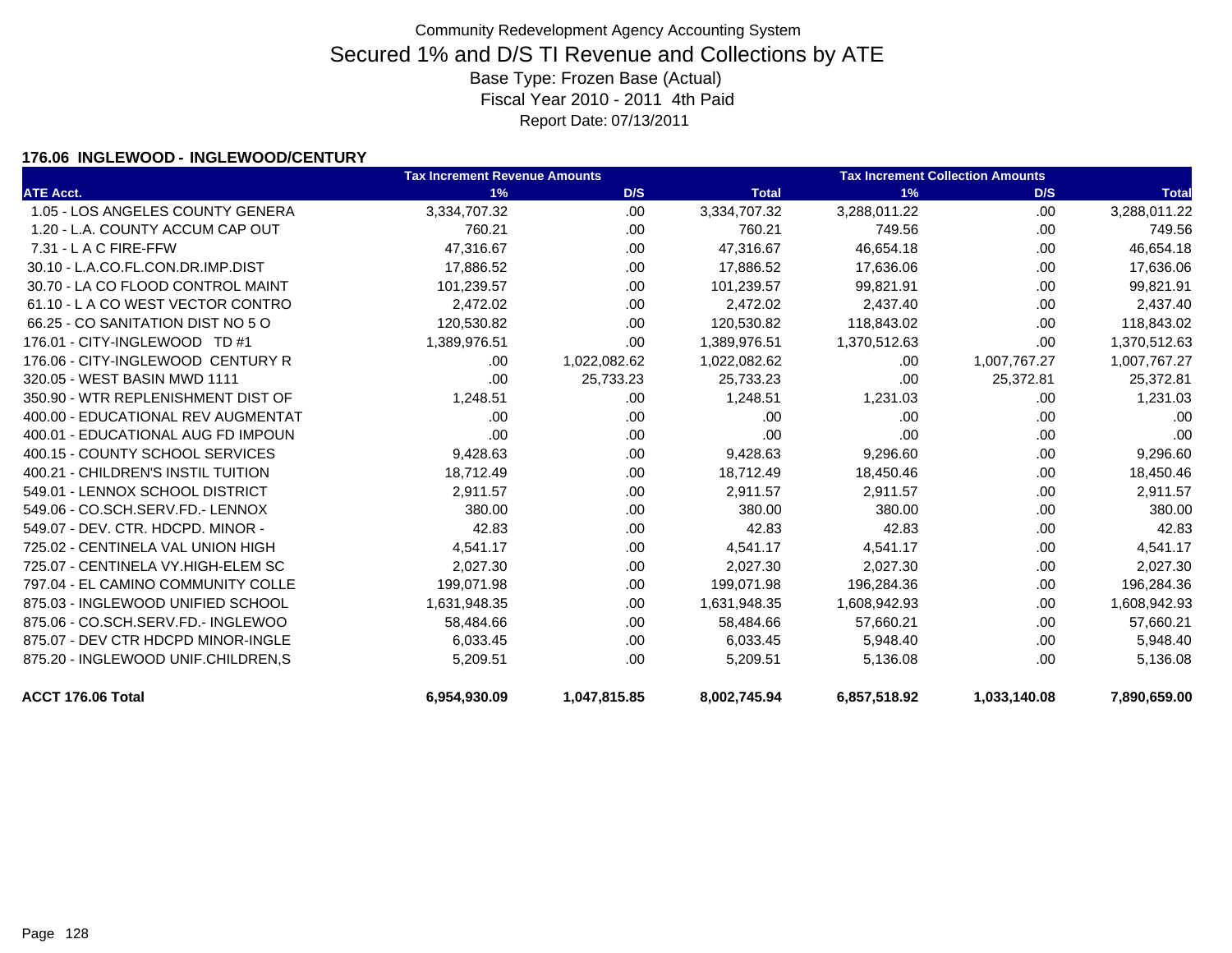### **176.07 INGLEWOOD - LA CIENEGA/76 ANNEX**

|                                    | <b>Tax Increment Revenue Amounts</b> |            |              | <b>Tax Increment Collection Amounts</b> |            |              |  |
|------------------------------------|--------------------------------------|------------|--------------|-----------------------------------------|------------|--------------|--|
| <b>ATE Acct.</b>                   | 1%                                   | D/S        | <b>Total</b> | 1%                                      | D/S        | <b>Total</b> |  |
| 1.05 - LOS ANGELES COUNTY GENERA   | 627,904.22                           | .00        | 627,904.22   | 621,552.36                              | .00.       | 621,552.36   |  |
| 1.20 - L.A. COUNTY ACCUM CAP OUT   | 143.11                               | .00.       | 143.11       | 141.66                                  | .00        | 141.66       |  |
| 7.31 - L A C FIRE-FFW              | 8,917.11                             | .00        | 8,917.11     | 8,827.00                                | .00        | 8,827.00     |  |
| 30.10 - L.A.CO.FL.CON.DR.IMP.DIST  | 3,367.96                             | .00.       | 3,367.96     | 3,333.89                                | .00        | 3,333.89     |  |
| 30.70 - LA CO FLOOD CONTROL MAINT  | 19,062.82                            | .00        | 19,062.82    | 18,869.98                               | .00        | 18,869.98    |  |
| 61.10 - LA CO WEST VECTOR CONTRO   | 464.81                               | .00.       | 464.81       | 460.10                                  | .00        | 460.10       |  |
| 66.25 - CO SANITATION DIST NO 5 O  | 22,695.34                            | .00        | 22,695.34    | 22,465.76                               | .00        | 22,465.76    |  |
| 176.01 - CITY-INGLEWOOD TD #1      | 261,725.99                           | .00        | 261,725.99   | 259,078.40                              | .00        | 259,078.40   |  |
| 176.07 - CITY-INGLEWOOD LA CIEN R  | .00.                                 | 192,182.42 | 192,182.42   | .00                                     | 190,235.16 | 190,235.16   |  |
| 320.05 - WEST BASIN MWD 1111       | .00                                  | 4,838.62   | 4,838.62     | .00                                     | 4,789.60   | 4,789.60     |  |
| 350.90 - WTR REPLENISHMENT DIST OF | 235.05                               | .00.       | 235.05       | 232.67                                  | .00        | 232.67       |  |
| 400.00 - EDUCATIONAL REV AUGMENTAT | .00                                  | .00        | .00          | .00                                     | .00        | .00          |  |
| 400.01 - EDUCATIONAL AUG FD IMPOUN | .00                                  | .00        | .00          | .00                                     | .00        | .00          |  |
| 400.15 - COUNTY SCHOOL SERVICES    | 1,775.37                             | .00.       | 1,775.37     | 1,757.41                                | .00        | 1,757.41     |  |
| 400.21 - CHILDREN'S INSTIL TUITION | 3,523.53                             | .00.       | 3,523.53     | 3,487.88                                | .00        | 3,487.88     |  |
| 549.01 - LENNOX SCHOOL DISTRICT    | 4,116.08                             | .00.       | 4,116.08     | 4,116.08                                | .00        | 4,116.08     |  |
| 549.06 - CO.SCH.SERV.FD.- LENNOX   | 537.17                               | .00.       | 537.17       | 537.17                                  | .00        | 537.17       |  |
| 549.07 - DEV. CTR. HDCPD. MINOR -  | 60.59                                | .00        | 60.59        | 60.59                                   | .00        | 60.59        |  |
| 725.02 - CENTINELA VAL UNION HIGH  | 6,419.93                             | .00        | 6,419.93     | 6,419.93                                | .00        | 6,419.93     |  |
| 725.07 - CENTINELA VY.HIGH-ELEM SC | 2,865.99                             | .00        | 2,865.99     | 2,865.99                                | .00        | 2,865.99     |  |
| 797.04 - EL CAMINO COMMUNITY COLLE | 37,484.26                            | .00.       | 37,484.26    | 37,105.08                               | .00        | 37,105.08    |  |
| 875.03 - INGLEWOOD UNIFIED SCHOOL  | 293,881.16                           | .00        | 293,881.16   | 290,751.84                              | .00        | 290,751.84   |  |
| 875.06 - CO.SCH.SERV.FD.- INGLEWOO | 10,531.91                            | .00.       | 10,531.91    | 10,419.76                               | .00.       | 10,419.76    |  |
| 875.07 - DEV CTR HDCPD MINOR-INGLE | 1,086.52                             | .00        | 1,086.52     | 1.074.95                                | .00        | 1,074.95     |  |
| 875.20 - INGLEWOOD UNIF.CHILDREN,S | 938.13                               | .00        | 938.13       | 928.14                                  | .00        | 928.14       |  |
| ACCT 176.07 Total                  | 1,307,737.05                         | 197,021.04 | 1,504,758.09 | 1,294,486.64                            | 195,024.76 | 1,489,511.40 |  |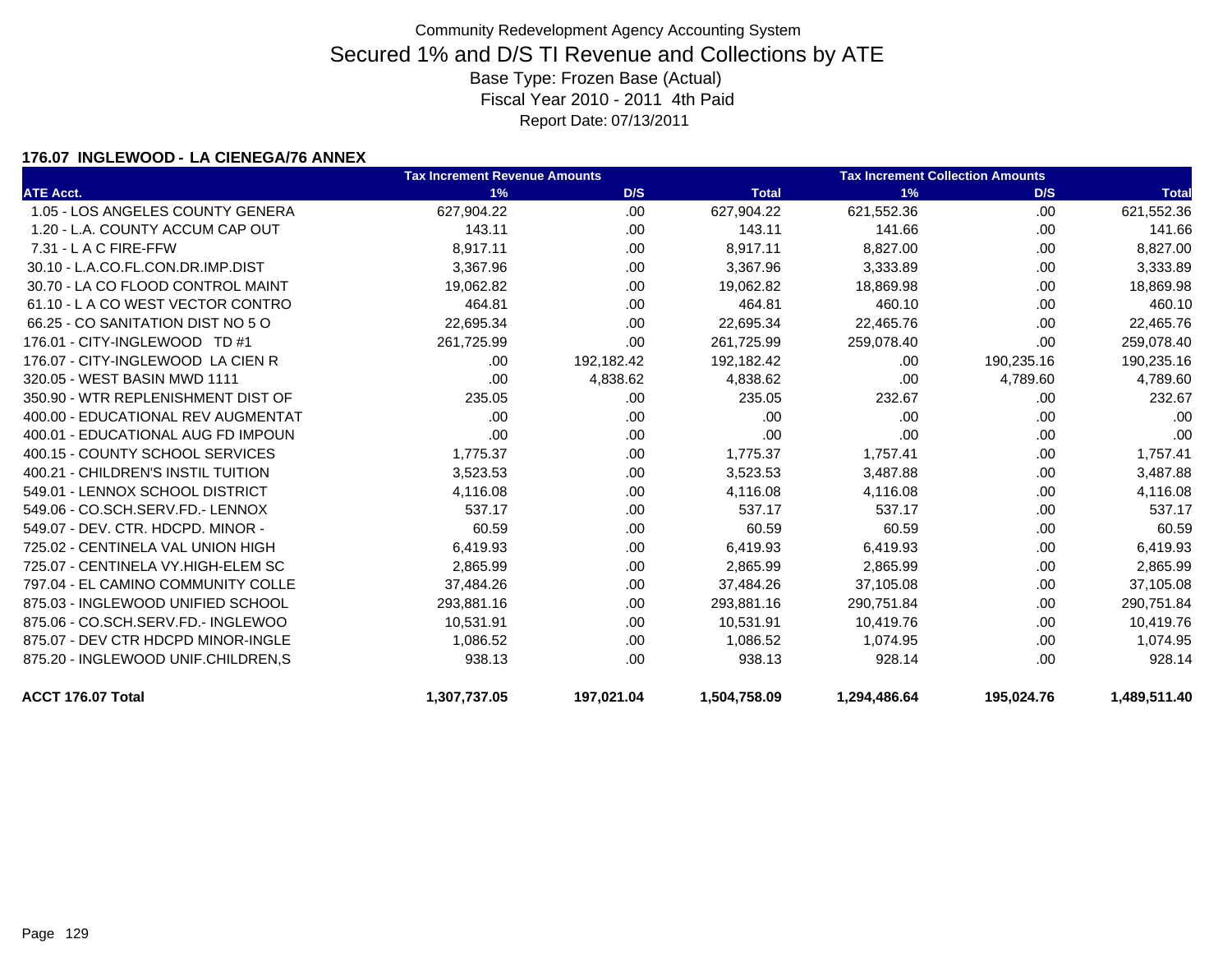#### **176.08 INGLEWOOD - IMPERIAL/PRAIRIE**

|                                    | <b>Tax Increment Revenue Amounts</b> |            |              | <b>Tax Increment Collection Amounts</b> |            |              |
|------------------------------------|--------------------------------------|------------|--------------|-----------------------------------------|------------|--------------|
| <b>ATE Acct.</b>                   | 1%                                   | D/S        | <b>Total</b> | 1%                                      | D/S        | <b>Total</b> |
| 1.05 - LOS ANGELES COUNTY GENERA   | 440,373.29                           | .00        | 440,373.29   | 423,296.55                              | .00.       | 423,296.55   |
| 1.20 - L.A. COUNTY ACCUM CAP OUT   | 100.44                               | .00        | 100.44       | 96.55                                   | .00        | 96.55        |
| 7.31 - L A C FIRE-FFW              | 6,269.83                             | .00        | 6,269.83     | 6,026.61                                | .00.       | 6,026.61     |
| 19.40 - CO LIGHTING MAINT DIST NO  | 545.02                               | .00        | 545.02       | 545.02                                  | .00        | 545.02       |
| 30.10 - L.A.CO.FL.CON.DR.IMP.DIST  | 2,363.59                             | .00        | 2,363.59     | 2,271.97                                | .00        | 2,271.97     |
| 30.70 - LA CO FLOOD CONTROL MAINT  | 13,375.62                            | .00        | 13,375.62    | 12,857.06                               | .00        | 12,857.06    |
| 61.10 - L A CO WEST VECTOR CONTRO  | 324.61                               | .00.       | 324.61       | 312.02                                  | .00        | 312.02       |
| 66.25 - CO SANITATION DIST NO 5 O  | 15,927.33                            | .00        | 15,927.33    | 15,309.95                               | .00        | 15,309.95    |
| 176.01 - CITY-INGLEWOOD TD #1      | 183,980.44                           | .00        | 183,980.44   | 176,857.40                              | .00        | 176,857.40   |
| 176.08 - CITY INGLEWOOD IMPERI PRA | .00.                                 | 134,443.59 | 134,443.59   | .00                                     | 129,238.88 | 129,238.88   |
| 320.05 - WEST BASIN MWD 1111       | .00                                  | 3,384.93   | 3,384.93     | .00                                     | 3,253.89   | 3,253.89     |
| 350.90 - WTR REPLENISHMENT DIST OF | 164.97                               | .00.       | 164.97       | 158.58                                  | .00.       | 158.58       |
| 400.00 - EDUCATIONAL REV AUGMENTAT | .00                                  | .00.       | .00          | .00                                     | .00.       | .00          |
| 400.01 - EDUCATIONAL AUG FD IMPOUN | .00                                  | .00.       | .00          | .00                                     | .00        | .00          |
| 400.15 - COUNTY SCHOOL SERVICES    | 1,245.95                             | .00.       | 1,245.95     | 1,197.66                                | .00        | 1,197.66     |
| 400.21 - CHILDREN'S INSTIL TUITION | 2,472.76                             | .00.       | 2,472.76     | 2,376.92                                | .00.       | 2,376.92     |
| 549.01 - LENNOX SCHOOL DISTRICT    | 9,632.26                             | .00.       | 9,632.26     | 9,215.16                                | .00.       | 9,215.16     |
| 549.06 - CO.SCH.SERV.FD.- LENNOX   | 1,257.14                             | .00.       | 1,257.14     | 1,202.70                                | .00        | 1,202.70     |
| 549.07 - DEV. CTR. HDCPD. MINOR -  | 141.70                               | .00.       | 141.70       | 135.57                                  | .00.       | 135.57       |
| 725.02 - CENTINELA VAL UNION HIGH  | 15,023.44                            | .00.       | 15,023.44    | 14,372.89                               | .00.       | 14,372.89    |
| 725.07 - CENTINELA VY.HIGH-ELEM SC | 6,706.88                             | .00.       | 6,706.88     | 6,416.46                                | .00.       | 6,416.46     |
| 797.04 - EL CAMINO COMMUNITY COLLE | 26,305.98                            | .00.       | 26,305.98    | 25,286.31                               | .00.       | 25,286.31    |
| 875.03 - INGLEWOOD UNIFIED SCHOOL  | 180,902.98                           | .00.       | 180,902.98   | 174,055.13                              | .00.       | 174,055.13   |
| 875.06 - CO.SCH.SERV.FD.- INGLEWOO | 6,483.08                             | .00.       | 6,483.08     | 6,237.68                                | .00        | 6,237.68     |
| 875.07 - DEV CTR HDCPD MINOR-INGLE | 668.82                               | .00        | 668.82       | 643.51                                  | .00.       | 643.51       |
| 875.20 - INGLEWOOD UNIF.CHILDREN,S | 577.47                               | .00.       | 577.47       | 555.62                                  | .00        | 555.62       |
| ACCT 176.08 Total                  | 914,843.60                           | 137,828.52 | 1,052,672.12 | 879,427.32                              | 132,492.77 | 1,011,920.09 |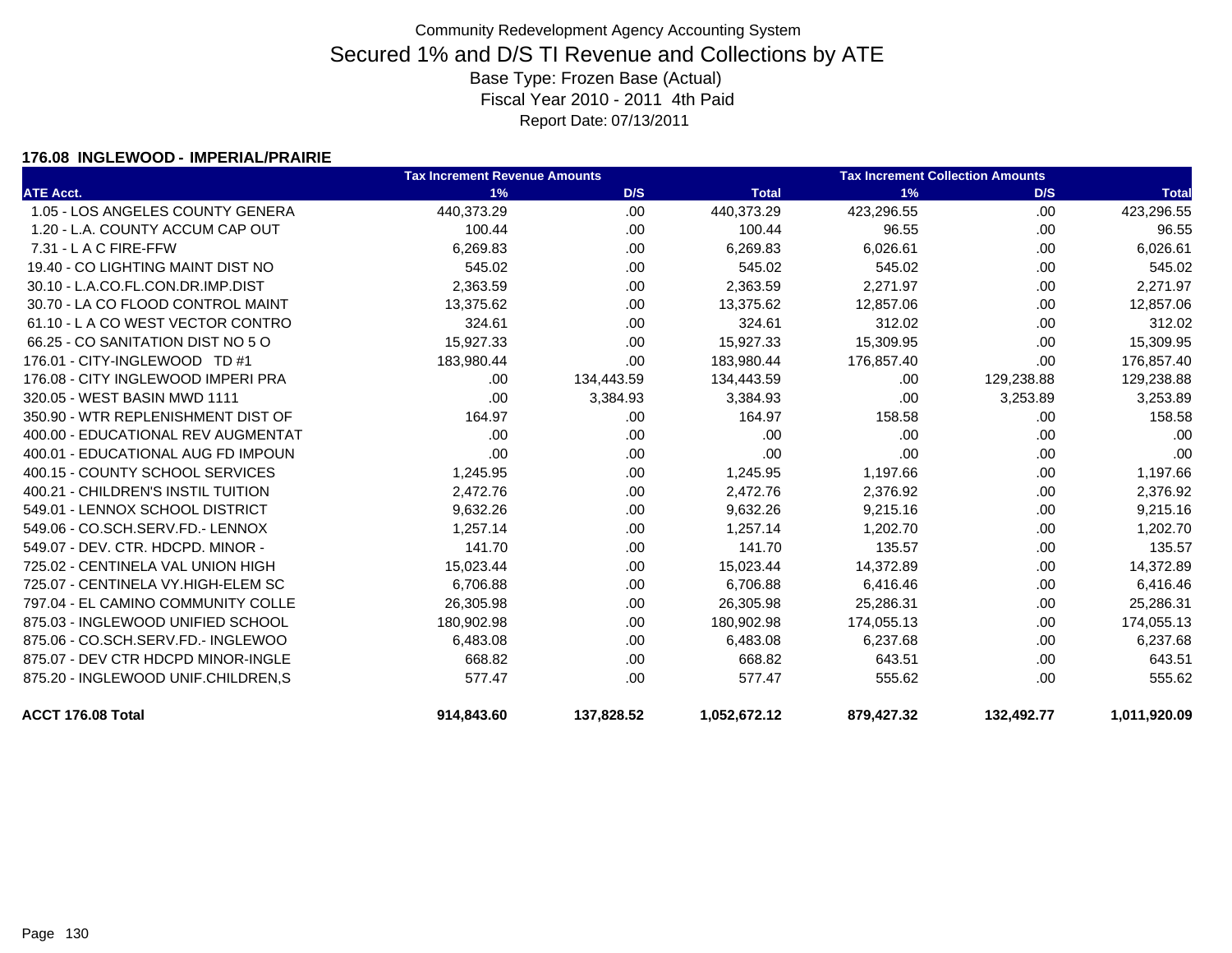### **176.09 INGLEWOOD - CENTURY RP '03 ANNEX**

|                                    | <b>Tax Increment Revenue Amounts</b> |           |              | <b>Tax Increment Collection Amounts</b> |           |              |
|------------------------------------|--------------------------------------|-----------|--------------|-----------------------------------------|-----------|--------------|
| <b>ATE Acct.</b>                   | 1%                                   | D/S       | <b>Total</b> | 1%                                      | D/S       | <b>Total</b> |
| 1.05 - LOS ANGELES COUNTY GENERA   | 194,769.42                           | .00       | 194,769.42   | 179,343.16                              | .00       | 179,343.16   |
| 1.20 - L.A. COUNTY ACCUM CAP OUT   | 44.40                                | .00       | 44.40        | 40.89                                   | .00       | 40.89        |
| $7.31 - L$ A C FIRE-FFW            | 2,763.24                             | .00       | 2,763.24     | 2,544.39                                | .00.      | 2,544.39     |
| 30.10 - L.A.CO.FL.CON.DR.IMP.DIST  | 1,044.69                             | .00       | 1,044.69     | 961.95                                  | .00       | 961.95       |
| 30.70 - LA CO FLOOD CONTROL MAINT  | 5,913.07                             | .00       | 5,913.07     | 5,444.74                                | .00       | 5,444.74     |
| 61.10 - LA CO WEST VECTOR CONTRO   | 144.42                               | .00       | 144.42       | 132.97                                  | .00       | 132.97       |
| 66.25 - CO SANITATION DIST NO 5 O  | 7,039.80                             | .00       | 7,039.80     | 6,482.23                                | .00.      | 6,482.23     |
| 176.01 - CITY-INGLEWOOD TD #1      | 81,183.84                            | .00       | 81,183.84    | 74,753.86                               | .00       | 74,753.86    |
| 176.09 - CITY-INGLEWOOD CENT RP '0 | .00                                  | 59,709.33 | 59,709.33    | .00                                     | 54,980.20 | 54,980.20    |
| 320.05 - WEST BASIN MWD 1111       | .00.                                 | 1,503.32  | 1,503.32     | .00                                     | 1,384.25  | 1,384.25     |
| 350.90 - WTR REPLENISHMENT DIST OF | 72.92                                | .00       | 72.92        | 67.15                                   | .00       | 67.15        |
| 400.00 - EDUCATIONAL REV AUGMENTAT | .00.                                 | .00       | .00          | .00                                     | .00       | .00          |
| 400.01 - EDUCATIONAL AUG FD IMPOUN | .00.                                 | .00       | .00          | .00                                     | .00.      | .00          |
| 400.15 - COUNTY SCHOOL SERVICES    | 550.70                               | .00       | 550.70       | 507.08                                  | .00.      | 507.08       |
| 400.21 - CHILDREN'S INSTIL TUITION | 1,092.93                             | .00       | 1,092.93     | 1,006.37                                | .00       | 1,006.37     |
| 797.04 - EL CAMINO COMMUNITY COLLE | 11,627.12                            | .00       | 11,627.12    | 10,706.22                               | .00       | 10,706.22    |
| 875.03 - INGLEWOOD UNIFIED SCHOOL  | 95,955.60                            | .00       | 95,955.60    | 88,355.67                               | .00       | 88,355.67    |
| 875.06 - CO.SCH.SERV.FD.- INGLEWOO | 3,438.79                             | .00       | 3,438.79     | 3,166.43                                | .00       | 3,166.43     |
| 875.07 - DEV CTR HDCPD MINOR-INGLE | 354.75                               | .00       | 354.75       | 326.66                                  | .00       | 326.66       |
| 875.20 - INGLEWOOD UNIF.CHILDREN,S | 306.31                               | .00       | 306.31       | 282.05                                  | .00       | 282.05       |
| ACCT 176.09 Total                  | 406,302.00                           | 61,212.65 | 467,514.65   | 374,121.82                              | 56,364.45 | 430,486.27   |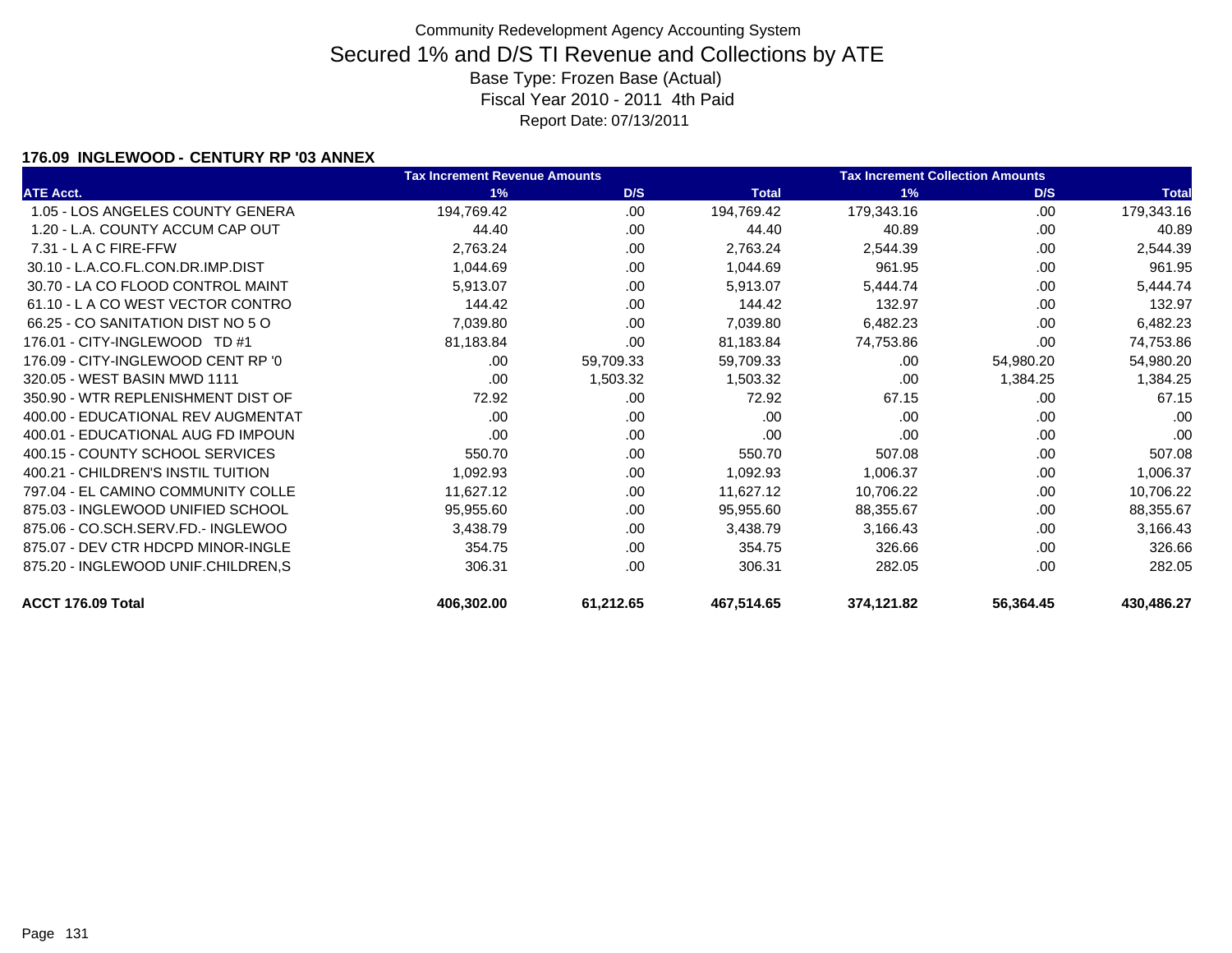### **176.10 INGLEWOOD - IN TOWN RP '03 ANNEX**

|                                    | <b>Tax Increment Revenue Amounts</b> |            |              | <b>Tax Increment Collection Amounts</b> |            |              |
|------------------------------------|--------------------------------------|------------|--------------|-----------------------------------------|------------|--------------|
| <b>ATE Acct.</b>                   | 1%                                   | D/S        | <b>Total</b> | 1%                                      | D/S        | <b>Total</b> |
| 1.05 - LOS ANGELES COUNTY GENERA   | 614,745.95                           | .00        | 614,745.95   | 534,149.89                              | .00        | 534,149.89   |
| 1.20 - L.A. COUNTY ACCUM CAP OUT   | 138.84                               | .00        | 138.84       | 120.49                                  | .00        | 120.49       |
| $7.31 - L$ A C FIRE-FFW            | 8,693.47                             | .00.       | 8,693.47     | 7,545.41                                | .00.       | 7,545.41     |
| 19.40 - CO LIGHTING MAINT DIST NO  | 3,908.43                             | .00        | 3,908.43     | 3,776.94                                | .00        | 3,776.94     |
| 30.10 - L.A.CO.FL.CON.DR.IMP.DIST  | 3,266.60                             | .00        | 3,266.60     | 2,835.32                                | .00.       | 2,835.32     |
| 30.70 - LA CO FLOOD CONTROL MAINT  | 18,489.39                            | .00        | 18,489.39    | 16,048.24                               | .00        | 16,048.24    |
| 61.10 - L A CO WEST VECTOR CONTRO  | 442.97                               | .00        | 442.97       | 384.12                                  | .00.       | 384.12       |
| 66.25 - CO SANITATION DIST NO 5 O  | 22,012.55                            | .00        | 22,012.55    | 19,106.23                               | .00        | 19,106.23    |
| 176.01 - CITY-INGLEWOOD TD #1      | 248,297.89                           | .00        | 248,297.89   | 214,968.51                              | .00.       | 214,968.51   |
| 176.10 - CITY-INGLEWOOD IN TOWN RP | .00                                  | 184,789.06 | 184,789.06   | .00                                     | 160,399.78 | 160,399.78   |
| 320.05 - WEST BASIN MWD 1111       | .00                                  | 4,652.49   | 4,652.49     | .00                                     | 4,038.43   | 4,038.43     |
| 350.90 - WTR REPLENISHMENT DIST OF | 228.03                               | .00        | 228.03       | 197.91                                  | .00        | 197.91       |
| 400.00 - EDUCATIONAL REV AUGMENTAT | .00                                  | .00        | .00          | .00                                     | .00.       | .00          |
| 400.01 - EDUCATIONAL AUG FD IMPOUN | .00                                  | .00        | .00          | .00                                     | .00.       | .00          |
| 400.15 - COUNTY SCHOOL SERVICES    | 1,721.96                             | .00        | 1,721.96     | 1,494.60                                | .00        | 1,494.60     |
| 400.21 - CHILDREN'S INSTIL TUITION | 3,417.47                             | .00        | 3,417.47     | 2,966.26                                | .00.       | 2,966.26     |
| 549.01 - LENNOX SCHOOL DISTRICT    | 33,186.18                            | .00        | 33,186.18    | 29,479.45                               | .00.       | 29,479.45    |
| 549.06 - CO.SCH.SERV.FD.- LENNOX   | 4,331.22                             | .00        | 4,331.22     | 3,847.44                                | .00.       | 3,847.44     |
| 549.07 - DEV. CTR. HDCPD. MINOR -  | 488.18                               | .00        | 488.18       | 433.65                                  | .00.       | 433.65       |
| 725.02 - CENTINELA VAL UNION HIGH  | 51,760.49                            | .00        | 51,760.49    | 45,979.12                               | .00.       | 45,979.12    |
| 725.07 - CENTINELA VY.HIGH-ELEM SC | 23,107.30                            | .00        | 23,107.30    | 20,526.33                               | .00        | 20,526.33    |
| 797.04 - EL CAMINO COMMUNITY COLLE | 36,356.54                            | .00        | 36,356.54    | 31,556.38                               | .00.       | 31,556.38    |
| 875.03 - INGLEWOOD UNIFIED SCHOOL  | 175,342.50                           | .00        | 175,342.50   | 149,656.31                              | .00        | 149,656.31   |
| 875.06 - CO.SCH.SERV.FD.- INGLEWOO | 6,283.80                             | .00        | 6,283.80     | 5,363.28                                | .00.       | 5,363.28     |
| 875.07 - DEV CTR HDCPD MINOR-INGLE | 648.25                               | .00        | 648.25       | 553.29                                  | .00.       | 553.29       |
| 875.20 - INGLEWOOD UNIF.CHILDREN,S | 559.73                               | .00        | 559.73       | 477.73                                  | .00.       | 477.73       |
| ACCT 176.10 Total                  | 1,257,427.74                         | 189,441.55 | 1,446,869.29 | 1,091,466.90                            | 164,438.21 | 1,255,905.11 |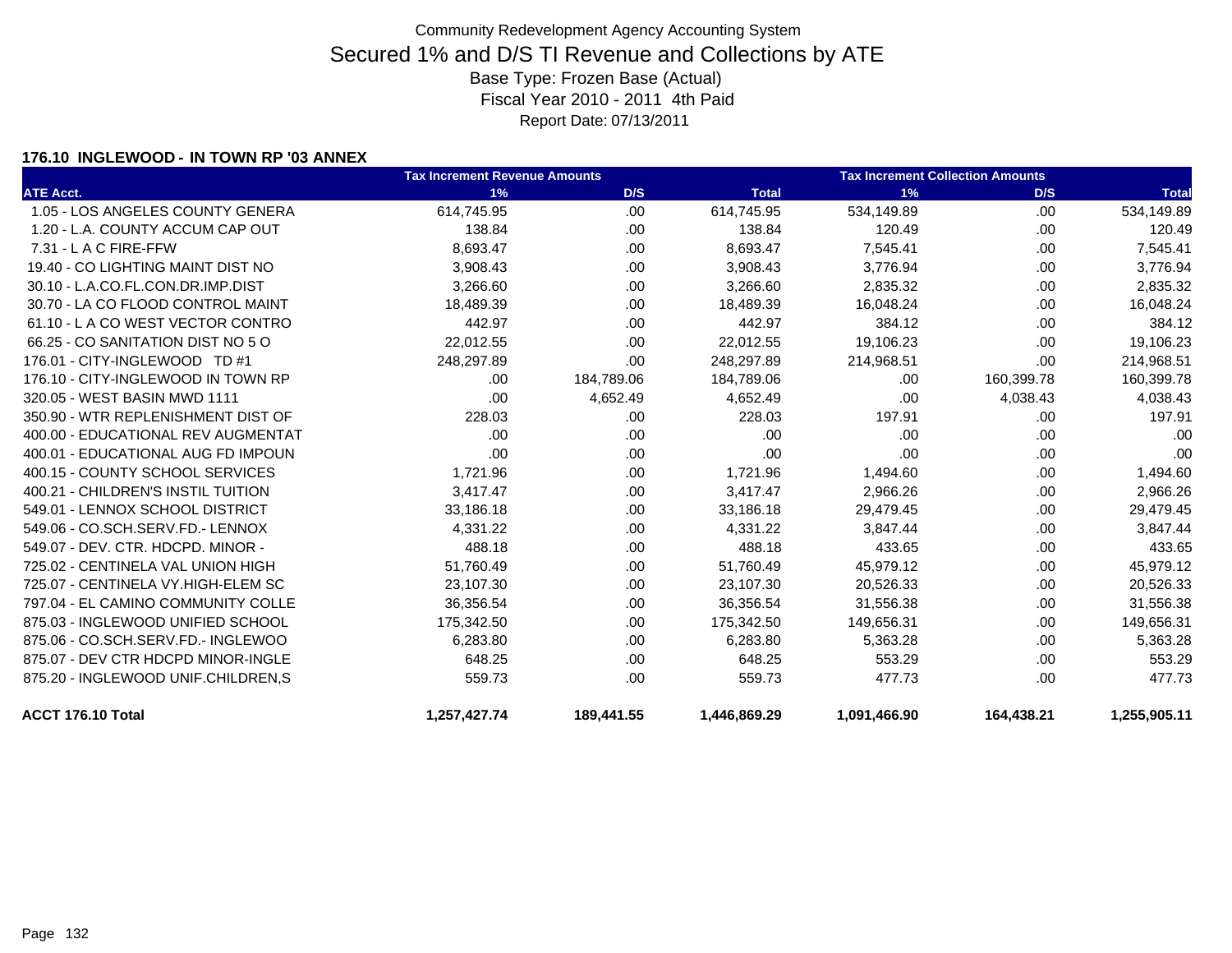### **176.11 INGLEWOOD - LA CIENEGA RP '03 ANNEX**

|                                    | <b>Tax Increment Revenue Amounts</b> |           |              | <b>Tax Increment Collection Amounts</b> |           |              |
|------------------------------------|--------------------------------------|-----------|--------------|-----------------------------------------|-----------|--------------|
| <b>ATE Acct.</b>                   | 1%                                   | D/S       | <b>Total</b> | 1%                                      | D/S       | <b>Total</b> |
| 1.05 - LOS ANGELES COUNTY GENERA   | 295,362.11                           | .00       | 295,362.11   | 289,149.27                              | .00       | 289,149.27   |
| 1.20 - L.A. COUNTY ACCUM CAP OUT   | 67.71                                | .00       | 67.71        | 66.29                                   | .00.      | 66.29        |
| 7.31 - L A C FIRE-FFW              | 4,175.19                             | .00.      | 4,175.19     | 4,087.05                                | .00       | 4,087.05     |
| 30.10 - L.A.CO.FL.CON.DR.IMP.DIST  | 1,593.46                             | .00       | 1,593.46     | 1,560.13                                | .00       | 1,560.13     |
| 30.70 - LA CO FLOOD CONTROL MAINT  | 9,019.06                             | .00.      | 9,019.06     | 8,830.44                                | .00       | 8,830.44     |
| 61.10 - LA CO WEST VECTOR CONTRO   | 220.29                               | .00.      | 220.29       | 215.68                                  | .00.      | 215.68       |
| 66.25 - CO SANITATION DIST NO 5 O  | 10,737.65                            | .00.      | 10,737.65    | 10,513.09                               | .00       | 10,513.09    |
| 176.01 - CITY-INGLEWOOD TD #1      | 125,624.42                           | .00       | 125,624.42   | 123,034.77                              | .00       | 123,034.77   |
| 176.11 - CITY-INGLEWOOD LA CIEN RP | .00                                  | 91,079.41 | 91,079.41    | .00                                     | 89,174.77 | 89,174.77    |
| 320.05 - WEST BASIN MWD 1111       | .00.                                 | 2,293.14  | 2,293.14     | .00                                     | 2,245.19  | 2,245.19     |
| 350.90 - WTR REPLENISHMENT DIST OF | 111.22                               | .00.      | 111.22       | 108.89                                  | .00       | 108.89       |
| 400.00 - EDUCATIONAL REV AUGMENTAT | .00.                                 | .00       | .00          | .00                                     | .00       | .00          |
| 400.01 - EDUCATIONAL AUG FD IMPOUN | .00                                  | .00       | .00          | .00                                     | .00.      | .00          |
| 400.15 - COUNTY SCHOOL SERVICES    | 839.96                               | .00       | 839.96       | 822.39                                  | .00       | 822.39       |
| 400.21 - CHILDREN'S INSTIL TUITION | 1,667.03                             | .00       | 1,667.03     | 1,632.16                                | .00       | 1,632.16     |
| 797.04 - EL CAMINO COMMUNITY COLLE | 17,734.57                            | .00       | 17,734.57    | 17,363.68                               | .00       | 17,363.68    |
| 875.03 - INGLEWOOD UNIFIED SCHOOL  | 146,358.85                           | .00.      | 146,358.85   | 143,298.00                              | .00       | 143,298.00   |
| 875.06 - CO.SCH.SERV.FD.- INGLEWOO | 5,245.11                             | .00       | 5,245.11     | 5,135.42                                | .00       | 5,135.42     |
| 875.07 - DEV CTR HDCPD MINOR-INGLE | 541.09                               | .00       | 541.09       | 529.78                                  | .00       | 529.78       |
| 875.20 - INGLEWOOD UNIF.CHILDREN,S | 467.21                               | .00       | 467.21       | 457.44                                  | .00       | 457.44       |
| ACCT 176.11 Total                  | 619,764.93                           | 93,372.55 | 713,137.48   | 606,804.48                              | 91,419.96 | 698,224.44   |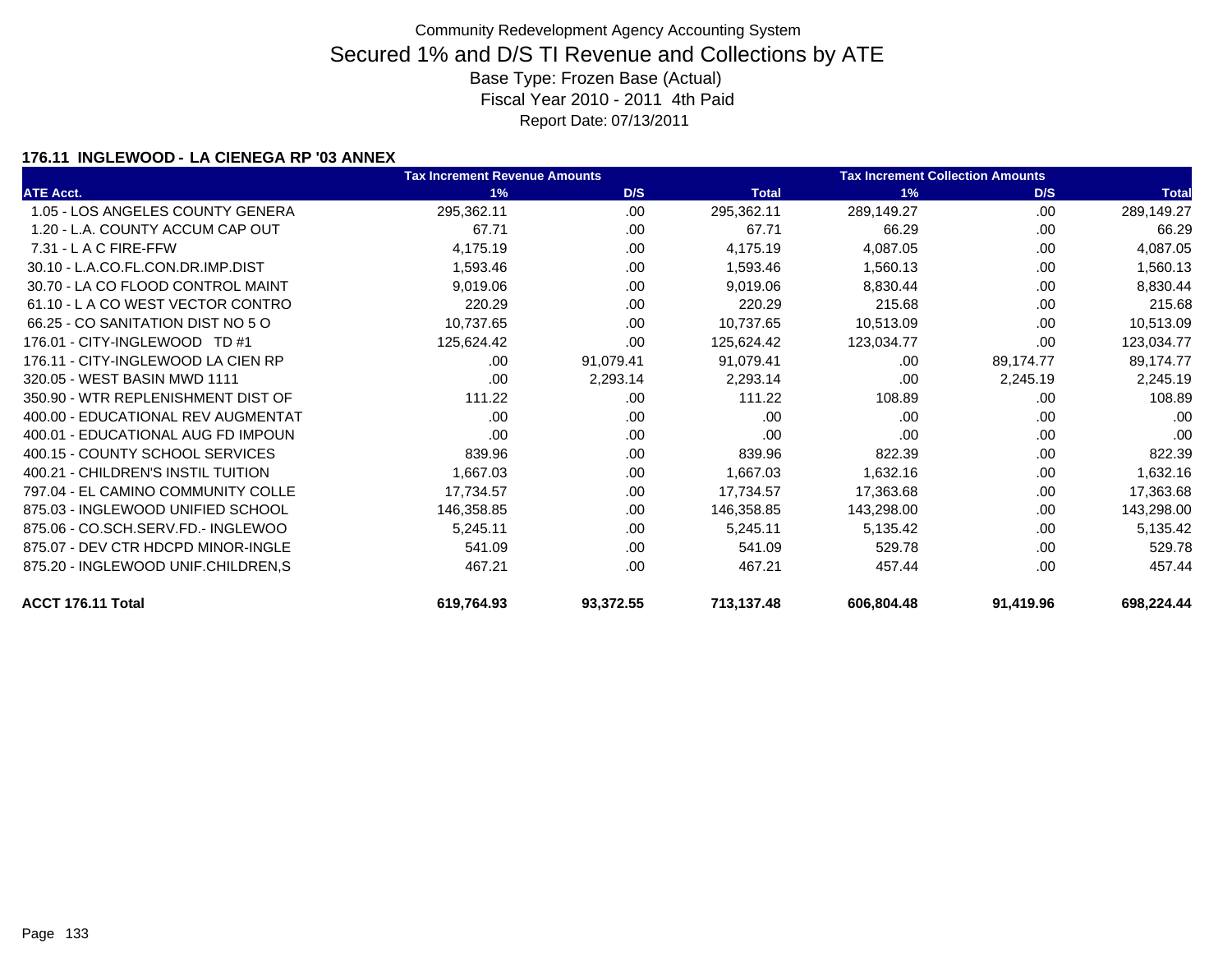#### **176.12 INGLEWOOD - IMPERIAL/PRAIRIE '03 ANNEX**

|                                    | <b>Tax Increment Revenue Amounts</b> |          |              | <b>Tax Increment Collection Amounts</b> |          |              |
|------------------------------------|--------------------------------------|----------|--------------|-----------------------------------------|----------|--------------|
| <b>ATE Acct.</b>                   | 1%                                   | D/S      | <b>Total</b> | 1%                                      | D/S      | <b>Total</b> |
| 1.05 - LOS ANGELES COUNTY GENERA   | 6,742.10                             | .00.     | 6,742.10     | 5,628.57                                | .00      | 5,628.57     |
| 1.20 - L.A. COUNTY ACCUM CAP OUT   | 1.41                                 | .00      | 1.41         | 1.18                                    | .00      | 1.18         |
| 7.31 - L A C FIRE-FFW              | 87.62                                | .00      | 87.62        | 73.15                                   | .00      | 73.15        |
| 19.40 - CO LIGHTING MAINT DIST NO  | 464.04                               | .00      | 464.04       | 387.40                                  | .00      | 387.40       |
| 30.10 - L.A.CO.FL.CON.DR.IMP.DIST  | 33.25                                | .00      | 33.25        | 27.76                                   | .00      | 27.76        |
| 30.70 - LA CO FLOOD CONTROL MAINT  | 188.19                               | .00.     | 188.19       | 157.11                                  | .00      | 157.11       |
| 61.10 - L A CO WEST VECTOR CONTRO  | 4.15                                 | .00.     | 4.15         | 3.47                                    | .00.     | 3.47         |
| 66.25 - CO SANITATION DIST NO 5 O  | 224.05                               | .00      | 224.05       | 187.05                                  | .00      | 187.05       |
| 176.01 - CITY-INGLEWOOD TD #1      | 2,067.16                             | .00      | 2,067.16     | 1,725.75                                | .00      | 1,725.75     |
| 176.12 - CITY-INGLEWOOD IMPL-PRAI  | .00.                                 | 1,910.60 | 1,910.60     | .00.                                    | 1,595.05 | 1,595.05     |
| 320.05 - WEST BASIN MWD 1111       | .00                                  | 48.10    | 48.10        | .00                                     | 40.16    | 40.16        |
| 350.90 - WTR REPLENISHMENT DIST OF | 2.32                                 | .00      | 2.32         | 1.94                                    | .00      | 1.94         |
| 400.00 - EDUCATIONAL REV AUGMENTAT | .00.                                 | .00      | .00          | .00                                     | .00      | .00          |
| 400.01 - EDUCATIONAL AUG FD IMPOUN | .00                                  | .00      | .00          | .00                                     | .00      | .00          |
| 400.15 - COUNTY SCHOOL SERVICES    | 17.53                                | .00      | 17.53        | 14.63                                   | .00      | 14.63        |
| 400.21 - CHILDREN'S INSTIL TUITION | 34.78                                | .00.     | 34.78        | 29.04                                   | .00      | 29.04        |
| 549.01 - LENNOX SCHOOL DISTRICT    | 812.75                               | .00.     | 812.75       | 678.52                                  | .00      | 678.52       |
| 549.06 - CO.SCH.SERV.FD.- LENNOX   | 106.07                               | .00      | 106.07       | 88.56                                   | .00      | 88.56        |
| 549.07 - DEV. CTR. HDCPD. MINOR -  | 11.96                                | .00.     | 11.96        | 9.98                                    | .00      | 9.98         |
| 725.02 - CENTINELA VAL UNION HIGH  | 1,267.64                             | .00.     | 1,267.64     | 1,058.28                                | .00      | 1,058.28     |
| 725.07 - CENTINELA VY.HIGH-ELEM SC | 565.91                               | .00.     | 565.91       | 472.45                                  | .00      | 472.45       |
| 797.04 - EL CAMINO COMMUNITY COLLE | 370.05                               | .00      | 370.05       | 308.93                                  | .00      | 308.93       |
| ACCT 176.12 Total                  | 13,000.98                            | 1,958.70 | 14,959.68    | 10,853.77                               | 1,635.21 | 12,488.98    |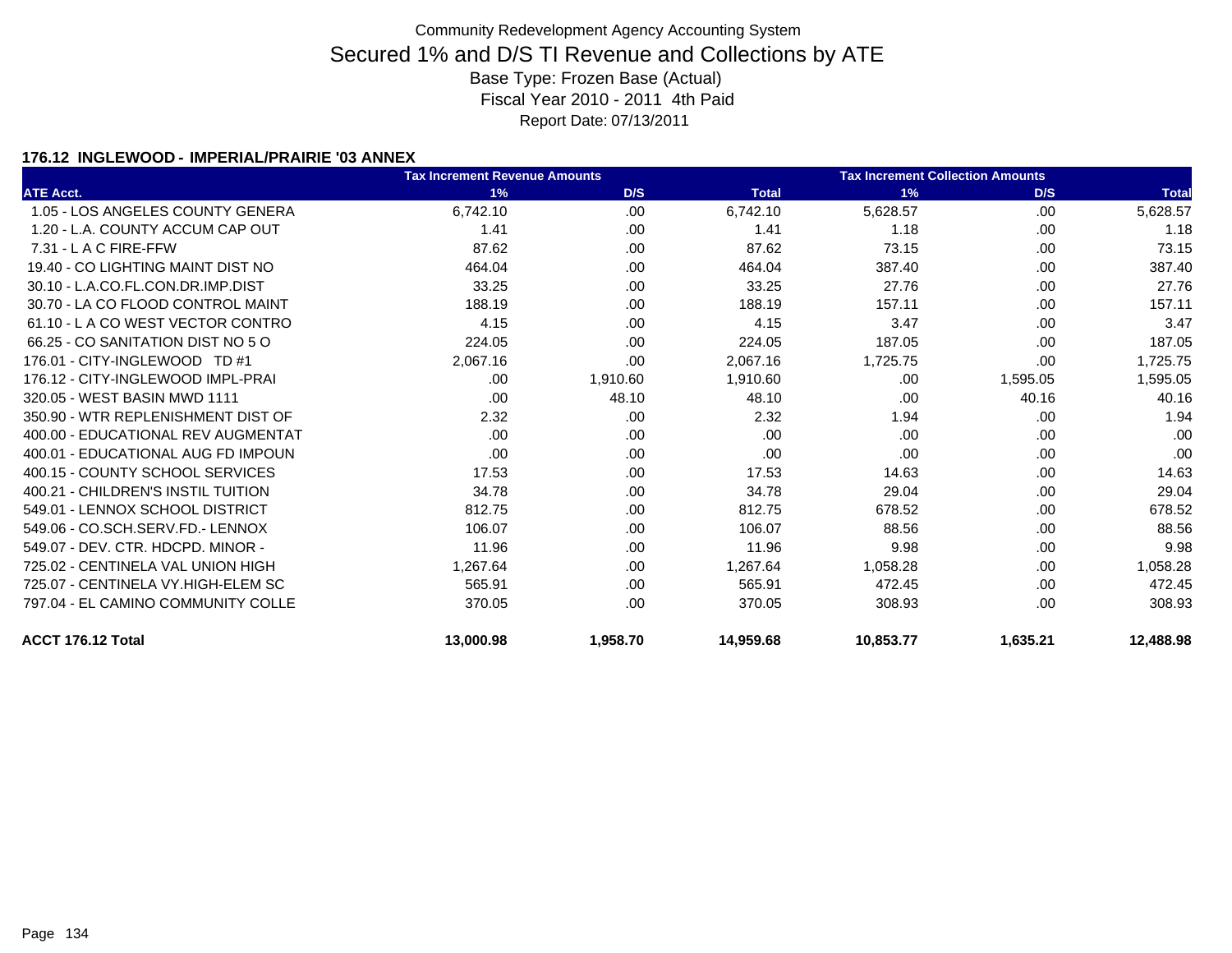#### **177.02 IRWINDALE - PARQUE NORTE**

|                                    | <b>Tax Increment Revenue Amounts</b> |       |              | <b>Tax Increment Collection Amounts</b> |       |              |
|------------------------------------|--------------------------------------|-------|--------------|-----------------------------------------|-------|--------------|
| <b>ATE Acct.</b>                   | 1%                                   | D/S   | <b>Total</b> | 1%                                      | D/S   | <b>Total</b> |
| 1.05 - LOS ANGELES COUNTY GENERA   | 6,464.58                             | .00   | 6,464.58     | 5,387.59                                | .00   | 5,387.59     |
| 7.30 - CONSOL, FIRE PRO.DIST.OF    | 2,338.06                             | .00   | 2,338.06     | 1,948.54                                | .00   | 1,948.54     |
| $7.31 - L$ A C FIRE-FFW            | 89.48                                | .00   | 89.48        | 74.57                                   | .00   | 74.57        |
| 30.10 - L.A.CO.FL.CON.DR.IMP.DIST  | 37.56                                | .00.  | 37.56        | 31.30                                   | .00.  | 31.30        |
| 30.70 - LA CO FLOOD CONTROL MAINT  | 197.19                               | .00   | 197.19       | 164.33                                  | .00   | 164.33       |
| 66.85 - CO SANIT DIST NO 22 OPERA  | 225.36                               | .00.  | 225.36       | 187.81                                  | .00   | 187.81       |
| 177.01 - CITY-IRWINDALE TD #1      | 1,492.98                             | .00.  | 1,492.98     | 1,244.25                                | .00   | 1,244.25     |
| 303.01 - VALLEY COUNTY WATER DISTR | 234.74                               | .00   | 234.74       | 195.64                                  | .00   | 195.64       |
| 337.05 - ORIG AREA UP S G VY MWD 1 | .00.                                 | 51.87 | 51.87        | .00                                     | 43.23 | 43.23        |
| 368.05 - UPPER SAN GAB, VY, MUN, W | 9.39                                 | .00.  | 9.39         | 7.83                                    | .00   | 7.83         |
| 400.00 - EDUCATIONAL REV AUGMENTAT | .00                                  | .00   | .00          | .00                                     | .00   | .00          |
| 400.01 - EDUCATIONAL AUG FD IMPOUN | .00.                                 | .00.  | .00          | .00                                     | .00   | .00          |
| 400.15 - COUNTY SCHOOL SERVICES    | 18.78                                | .00.  | 18.78        | 15.65                                   | .00   | 15.65        |
| 400.21 - CHILDREN'S INSTIL TUITION | 37.56                                | .00.  | 37.56        | 31.30                                   | .00   | 31.30        |
| 809.04 - MT.SAN ANTONIO COMMUNITY  | 403.76                               | .00   | 403.76       | 336.49                                  | .00   | 336.49       |
| 847.03 - COVINA-VALLEY UNIFIED SCH | 2,347.45                             | .00.  | 2,347.45     | 1,956.36                                | .00   | 956.36, ا    |
| 847.06 - CO.SCH.SERV.FD.- COVINA-V | 103.29                               | .00   | 103.29       | 86.08                                   | .00   | 86.08        |
| 847.07 - DEV.CTR.HDCPD.MINOR-COVIN | 9.39                                 | .00   | 9.39         | 7.83                                    | .00   | 7.83         |
| 847.20 - COVINA-VALLEY CHILDREN, S | 9.39                                 | .00.  | 9.39         | 7.83                                    | .00.  | 7.83         |
| ACCT 177.02 Total                  | 14,018.96                            | 51.87 | 14,070.83    | 11,683.40                               | 43.23 | 11,726.63    |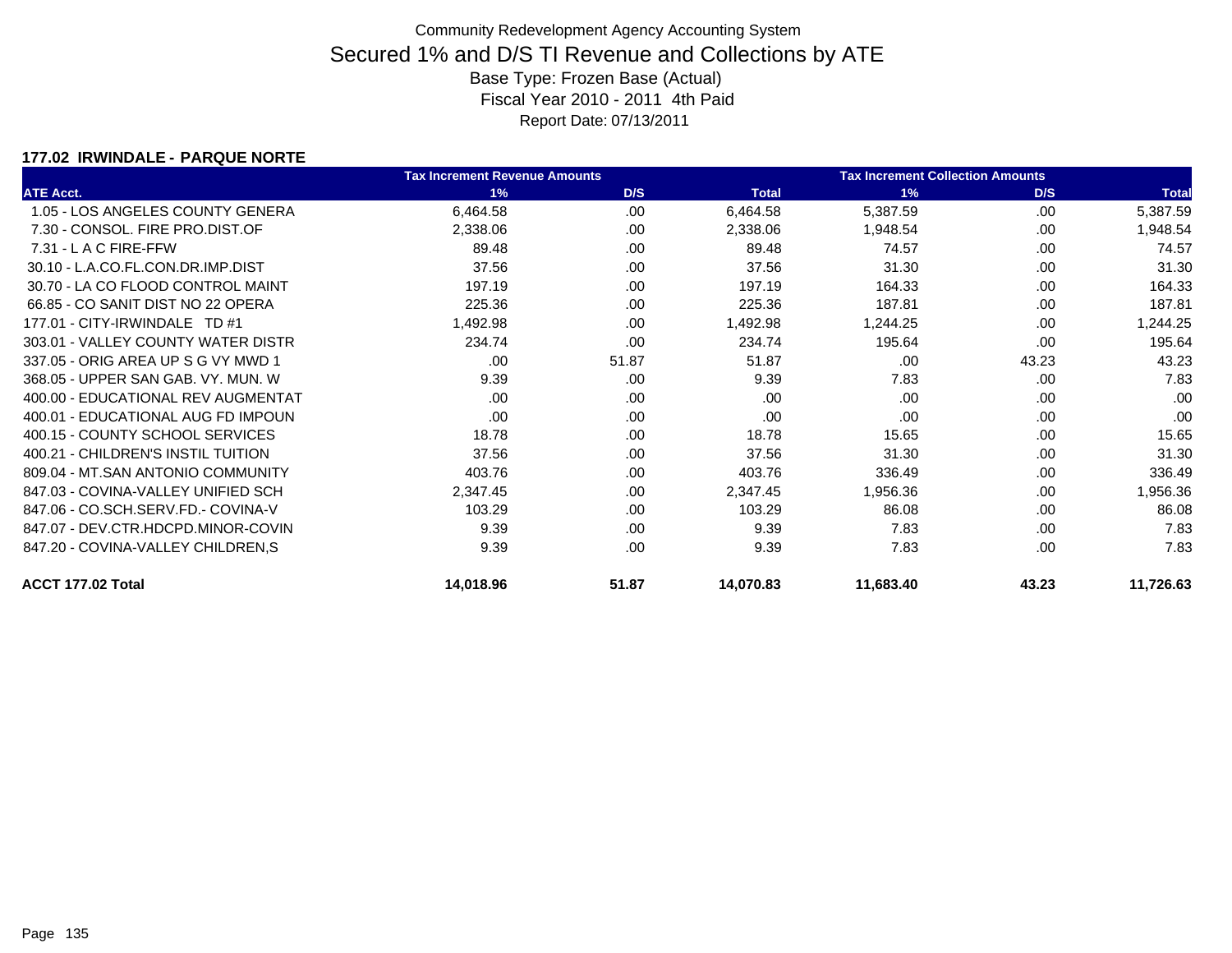#### **177.04 IRWINDALE - INDUSTRIAL**

|                                     | <b>Tax Increment Revenue Amounts</b> |           | <b>Tax Increment Collection Amounts</b> |              |           |              |
|-------------------------------------|--------------------------------------|-----------|-----------------------------------------|--------------|-----------|--------------|
| <b>ATE Acct.</b>                    | 1%                                   | D/S       | <b>Total</b>                            | 1%           | D/S       | <b>Total</b> |
| 1.05 - LOS ANGELES COUNTY GENERA    | 7,038,428.19                         | .00.      | 7,038,428.19                            | 7,000,484.33 | .00       | 7,000,484.33 |
| 1.20 - L.A. COUNTY ACCUM CAP OUT    | 1,602.58                             | .00       | 1,602.58                                | 1,593.93     | .00       | 1,593.93     |
| 7.30 - CONSOL. FIRE PRO.DIST.OF     | 2,464,302.56                         | .00.      | 2,464,302.56                            | 2,451,011.43 | .00.      | 2,451,011.43 |
| $7.31 - L$ A C FIRE-FFW             | 97,842.00                            | .00       | 97,842.00                               | 97,317.32    | .00       | 97,317.32    |
| 30.10 - L.A.CO.FL.CON.DR.IMP.DIST   | 37,694.01                            | .00       | 37,694.01                               | 37,490.65    | .00       | 37,490.65    |
| 30.70 - LA CO FLOOD CONTROL MAINT   | 213,352.29                           | .00       | 213,352.29                              | 212,201.16   | .00       | 212,201.16   |
| 66.50 - CO SANIT DIST NO 15 OPERA   | 39,822.43                            | .00.      | 39,822.43                               | 39,822.38    | .00       | 39,822.38    |
| 66.85 - CO SANIT DIST NO 22 OPERA   | 201,743.95                           | .00       | 201,743.95                              | 200,457.64   | .00       | 200,457.64   |
| 177.01 - CITY-IRWINDALE TD #1       | 1,577,668.49                         | .00       | 1,577,668.49                            | 1,569,159.38 | .00       | 1,569,159.38 |
| 303.01 - VALLEY COUNTY WATER DISTR  | 83,702.05                            | .00       | 83,702.05                               | 82,927.00    | .00       | 82,927.00    |
| 337.05 - ORIG AREA UP S G VY MWD 1  | .00                                  | 56,101.18 | 56,101.18                               | .00          | 55,796.29 | 55,796.29    |
| 368.05 - UPPER SAN GAB, VY, MUN, W  | 11,897.29                            | .00.      | 11,897.29                               | 11,833.12    | .00       | 11,833.12    |
| 400.00 - EDUCATIONAL REV AUGMENTAT  | .00                                  | .00       | .00.                                    | .00          | .00       | .00          |
| 400.01 - EDUCATIONAL AUG FD IMPOUN  | .00                                  | .00       | .00                                     | .00          | .00       | .00          |
| 400.15 - COUNTY SCHOOL SERVICES     | 19,876.55                            | .00       | 19,876.55                               | 19,769.33    | .00       | 19,769.33    |
| 400.21 - CHILDREN'S INSTIL TUITION  | 39,448.16                            | .00       | 39,448.16                               | 39,235.39    | .00       | 39,235.39    |
| 473.01 - EL MONTE SCHOOL DISTRICT   | 49,058.45                            | .00.      | 49,058.45                               | 49,053.51    | .00       | 49,053.51    |
| 473.06 - CO.SCH.SERV.FD.- EL MONTE  | 6,264.86                             | .00       | 6,264.86                                | 6,264.23     | .00       | 6,264.23     |
| 473.07 - DEV.CTR.HDCPD.MINOR-EL MO  | 754.60                               | .00.      | 754.60                                  | 754.53       | .00       | 754.53       |
| 473.20 - EL MONTE CHILDREN, S CENTE | 431.89                               | .00.      | 431.89                                  | 431.85       | .00       | 431.85       |
| 745.02 - EL MONTE UNION HIGH SCHOO  | 70,911.98                            | .00.      | 70,911.98                               | 70,904.83    | .00       | 70,904.83    |
| 745.06 - CO.SCH.SERV.FD.- EL MONTE  | 278.45                               | .00.      | 278.45                                  | 278.43       | .00       | 278.43       |
| 745.07 - EL MONTE HIGH-ELEM SCHOOL  | 31,600.43                            | .00       | 31,600.43                               | 31,597.24    | .00       | 31,597.24    |
| 745.20 - CHILDREN'S CTR FUND EL MO  | 250.74                               | .00.      | 250.74                                  | 250.72       | .00       | 250.72       |
| 791.04 - CITRUS COMMUNITY COLLEGE   | 223,406.44                           | .00       | 223,406.44                              | 222,060.89   | .00       | 222,060.89   |
| 791.20 - CHILDREN'S CTR FUND CITRU  | 5,827.11                             | .00.      | 5,827.11                                | 5,792.02     | .00       | 5,792.02     |
| 809.04 - MT.SAN ANTONIO COMMUNITY   | 132,942.08                           | .00.      | 132,942.08                              | 132,289.87   | .00       | 132,289.87   |
| 809.20 - MT SAN ANTONIO CHILDRENS   | 1,283.36                             | .00.      | 1,283.36                                | 1,277.07     | .00       | 1,277.07     |
| 816.04 - RIO HONDO COMMUNITY COLLE  | 14,484.79                            | .00.      | 14,484.79                               | 14,483.34    | .00       | 14,483.34    |
| 816.20 - RIO HONDO CHILDRENS CTR F  | 26.38                                | .00       | 26.38                                   | 26.38        | .00       | 26.38        |
| 818.03 - AZUSA UNIFIED SCHOOL DIST  | 1,260,708.08                         | .00       | 1,260,708.08                            | 1,256,053.68 | .00       | 1,256,053.68 |
| 818.06 - CO.SCH.SERV.FD.- AZUSA     | 54,650.77                            | .00.      | 54,650.77                               | 54,449.00    | .00       | 54,449.00    |
| 818.07 - DEV.CTR.HDCPD.MINOR-AZUSA  | 6,373.33                             | .00       | 6,373.33                                | 6,349.80     | .00.      | 6,349.80     |
| 820.03 - BALDWIN PARK UNIF SCH DIS  | 426,764.76                           | .00.      | 426,764.76                              | 426,764.76   | .00.      | 426,764.76   |
| 820.06 - CO.SCH.SERV.FD.- BALDWIN   | 19,810.81                            | .00       | 19,810.81                               | 19,810.81    | .00       | 19,810.81    |
| 820.07 - DEV.CTR.HDCPD.MINOR-BALDW  | 2,137.37                             | .00       | 2,137.37                                | 2,137.37     | .00       | 2,137.37     |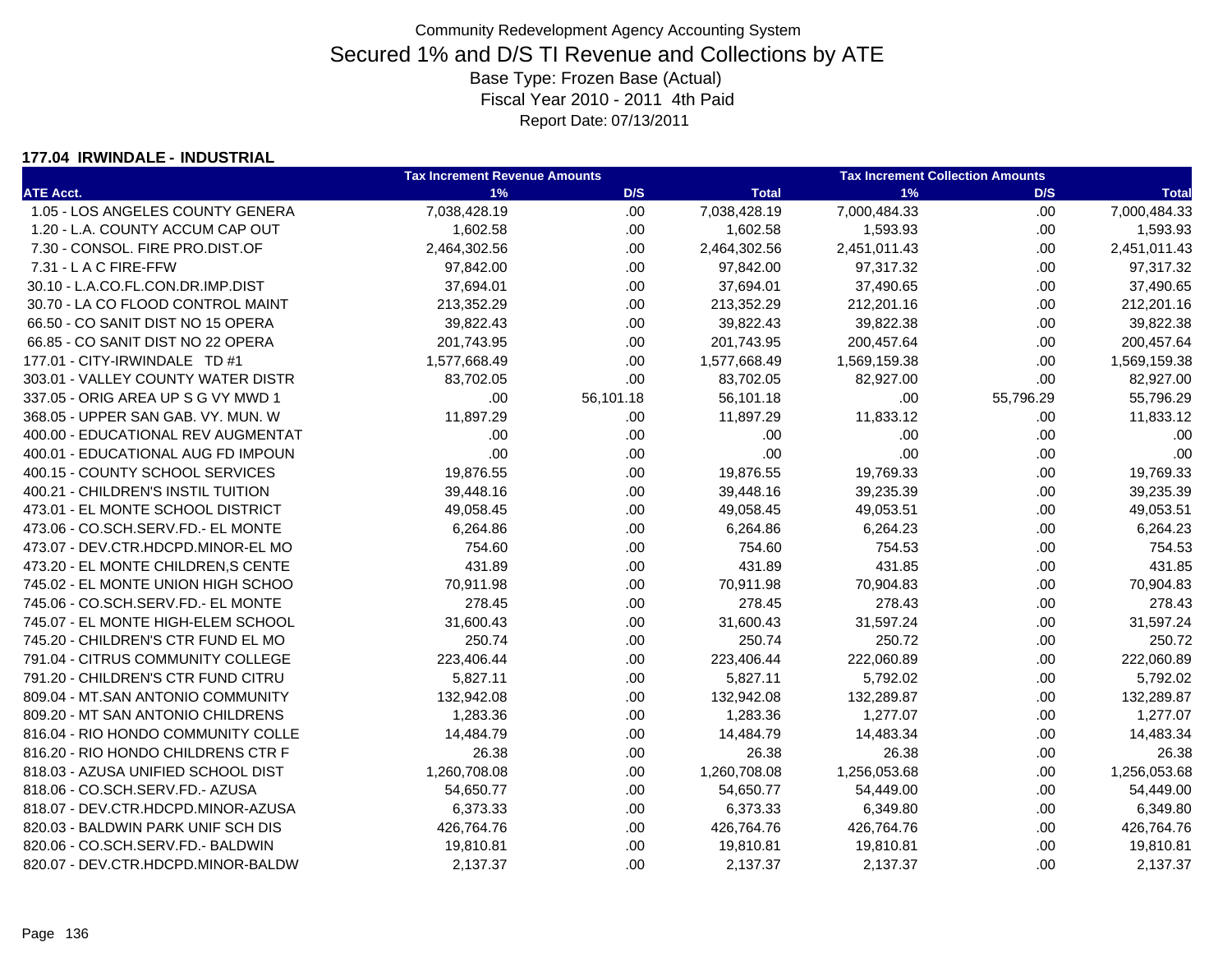#### **177.04 IRWINDALE - INDUSTRIAL**

|                                    | <b>Tax Increment Revenue Amounts</b> |           |               | <b>Tax Increment Collection Amounts</b> |           |               |  |
|------------------------------------|--------------------------------------|-----------|---------------|-----------------------------------------|-----------|---------------|--|
| <b>ATE Acct.</b>                   | $1\%$                                | D/S       | <b>Total</b>  | $1\%$                                   | D/S       | <b>Total</b>  |  |
| 847.03 - COVINA-VALLEY UNIFIED SCH | 392.723.17                           | .00       | 392.723.17    | 388.915.17                              | .00       | 388,915.17    |  |
| 847.06 - CO.SCH.SERV.FD.- COVINA-V | 17,208.05                            | .00       | 17,208.05     | 17,041.19                               | .00       | 17,041.19     |  |
| 847.07 - DEV.CTR.HDCPD.MINOR-COVIN | 1,938.22                             | .00       | 1,938.22      | 1,919.42                                | .00       | 1,919.42      |  |
| 847.20 - COVINA-VALLEY CHILDREN.S  | 1.897.51                             | .00       | 1.897.51      | 1.879.12                                | .00       | 1.879.12      |  |
| 855.03 - DUARTE UNIFIED SCHOOL DIS | 524.881.31                           | .00       | 524.881.31    | 517.811.76                              | .00       | 517,811.76    |  |
| 855.06 - CO.SCH.SERV.FD.- DUARTE   | 20.478.94                            | .00       | 20.478.94     | 20.203.11                               | .00       | 20.203.11     |  |
| 855.07 - DEV.CTR.HDCPD.MINOR-DUART | 2,214.02                             | .00       | 2.214.02      | 2,184.20                                | .00       | 2.184.20      |  |
| 895.03 - MONROVIA UNIFIED SCHOOL D | 62,556.05                            | .00       | 62.556.05     | 62.556.05                               | .00       | 62.556.05     |  |
| 895.06 - CO.SCH.SERV.FD.- MONROVIA | 2,679.27                             | .00       | 2.679.27      | 2,679.27                                | .00       | 2.679.27      |  |
| 895.07 - DEV.CTR.HDCPD.MINOR-MONRO | 294.77                               | .00       | 294.77        | 294.77                                  | .00       | 294.77        |  |
| 895.20 - MONROVIA UNIF. CHILDRENS  | 263.50                               | .00       | 263.50        | 263.50                                  | .00       | 263.50        |  |
| ACCT 177.04 Total                  | 15.162.482.04                        | 56.101.18 | 15.218.583.22 | 15.080.080.95                           | 55.796.29 | 15.135.877.24 |  |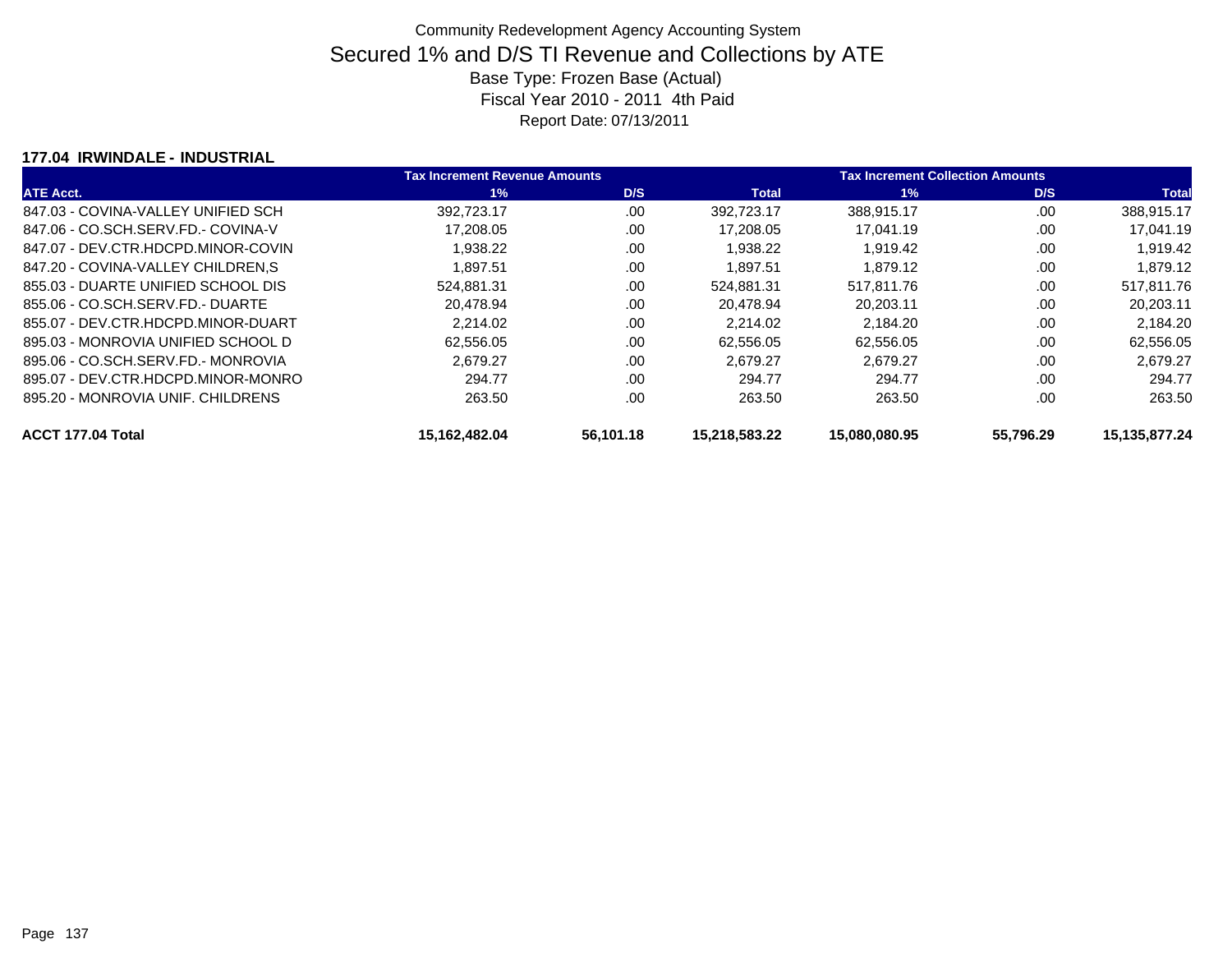#### **177.05 IRWINDALE - NORA FRAIJO**

|                                    | <b>Tax Increment Revenue Amounts</b> |       |              | <b>Tax Increment Collection Amounts</b> |       |              |  |
|------------------------------------|--------------------------------------|-------|--------------|-----------------------------------------|-------|--------------|--|
| <b>ATE Acct.</b>                   | 1%                                   | D/S   | <b>Total</b> | 1%                                      | D/S   | <b>Total</b> |  |
| 1.05 - LOS ANGELES COUNTY GENERA   | 6,299.89                             | .00   | 6,299.89     | 6,217.32                                | .00   | 6,217.32     |  |
| 1.20 - L.A. COUNTY ACCUM CAP OUT   | 1.43                                 | .00   | 1.43         | 1.41                                    | .00   | 1.41         |  |
| 7.30 - CONSOL, FIRE PRO.DIST.OF    | 2,206.52                             | .00   | 2,206.52     | 2,177.60                                | .00   | 2,177.60     |  |
| $7.31 - L$ A C FIRE-FFW            | 88.02                                | .00   | 88.02        | 86.87                                   | .00   | 86.87        |  |
| 30.10 - L.A.CO.FL.CON.DR.IMP.DIST  | 33.76                                | .00   | 33.76        | 33.32                                   | .00   | 33.32        |  |
| 30.70 - LA CO FLOOD CONTROL MAINT  | 191.11                               | .00   | 191.11       | 188.61                                  | .00   | 188.61       |  |
| 66.85 - CO SANIT DIST NO 22 OPERA  | 213.57                               | .00   | 213.57       | 210.77                                  | .00   | 210.77       |  |
| 177.01 - CITY-IRWINDALE TD #1      | 1,412.69                             | .00   | 1,412.69     | 1,394.18                                | .00   | 1,394.18     |  |
| 303.01 - VALLEY COUNTY WATER DISTR | 223.75                               | .00.  | 223.75       | 220.82                                  | .00   | 220.82       |  |
| 337.05 - ORIG AREA UP S G VY MWD 1 | .00.                                 | 49.82 | 49.82        | .00                                     | 49.17 | 49.17        |  |
| 368.05 - UPPER SAN GAB, VY, MUN, W | 10.64                                | .00   | 10.64        | 10.50                                   | .00   | 10.50        |  |
| 400.00 - EDUCATIONAL REV AUGMENTAT | .00.                                 | .00   | .00          | .00                                     | .00   | .00          |  |
| 400.01 - EDUCATIONAL AUG FD IMPOUN | .00.                                 | .00.  | .00          | .00                                     | .00   | .00          |  |
| 400.15 - COUNTY SCHOOL SERVICES    | 17.82                                | .00   | 17.82        | 17.59                                   | .00   | 17.59        |  |
| 400.21 - CHILDREN'S INSTIL TUITION | 35.34                                | .00   | 35.34        | 34.88                                   | .00   | 34.88        |  |
| 809.04 - MT.SAN ANTONIO COMMUNITY  | 381.20                               | .00.  | 381.20       | 376.21                                  | .00   | 376.21       |  |
| 809.20 - MT SAN ANTONIO CHILDRENS  | 3.67                                 | .00   | 3.67         | 3.62                                    | .00   | 3.62         |  |
| 847.03 - COVINA-VALLEY UNIFIED SCH | 2,225.87                             | .00   | 2,225.87     | 2,196.70                                | .00   | 2,196.70     |  |
| 847.06 - CO.SCH.SERV.FD.- COVINA-V | 97.52                                | .00   | 97.52        | 96.24                                   | .00   | 96.24        |  |
| 847.07 - DEV.CTR.HDCPD.MINOR-COVIN | 11.00                                | .00   | 11.00        | 10.86                                   | .00   | 10.86        |  |
| 847.20 - COVINA-VALLEY CHILDREN,S  | 10.74                                | .00.  | 10.74        | 10.60                                   | .00   | 10.60        |  |
| ACCT 177.05 Total                  | 13,464.54                            | 49.82 | 13,514.36    | 13,288.10                               | 49.17 | 13,337.27    |  |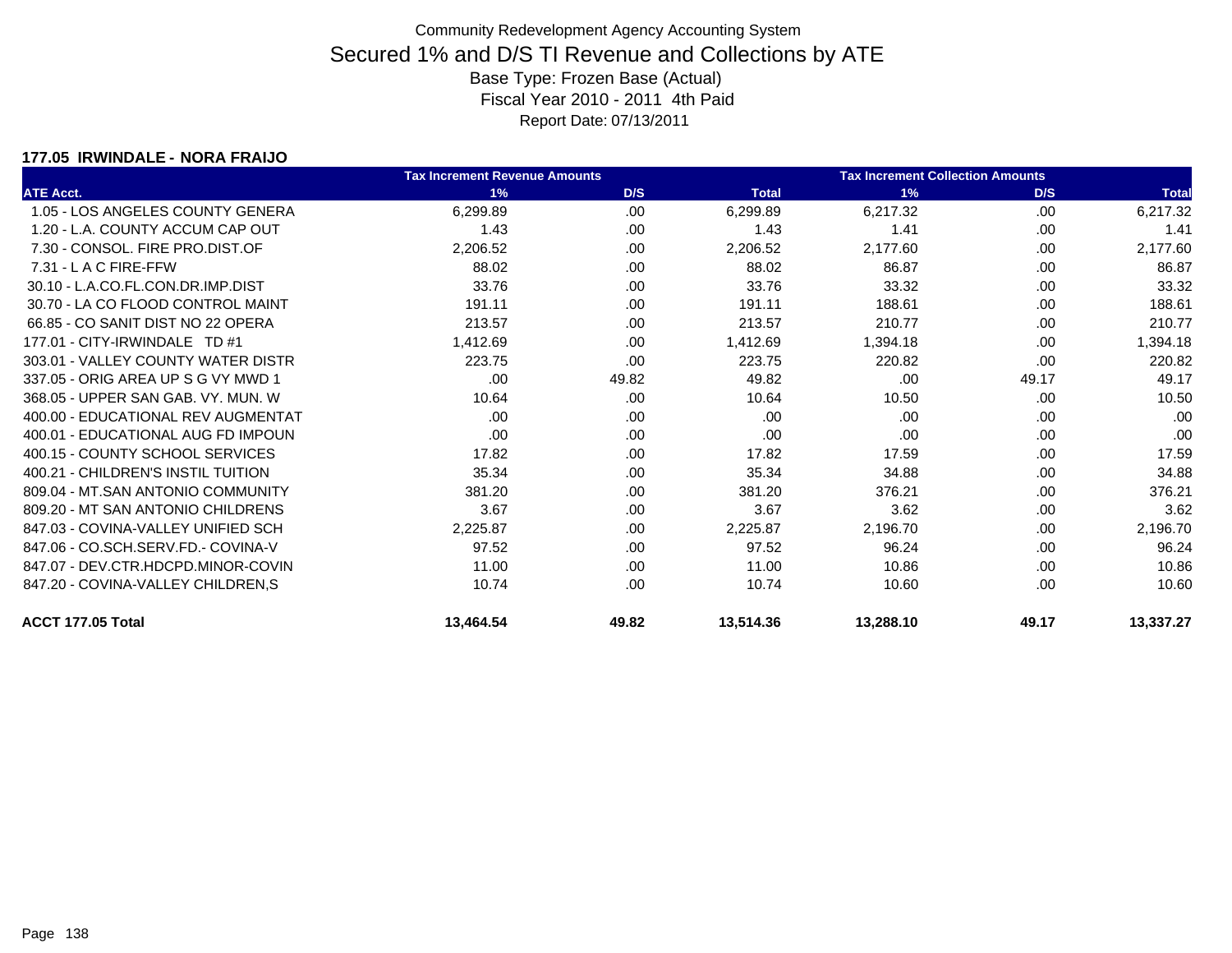#### **178.03 LA PUENTE - R. P. #1**

|                                    | <b>Tax Increment Revenue Amounts</b> |          | <b>Tax Increment Collection Amounts</b> |            |          |              |
|------------------------------------|--------------------------------------|----------|-----------------------------------------|------------|----------|--------------|
| <b>ATE Acct.</b>                   | 1%                                   | D/S      | <b>Total</b>                            | 1%         | D/S      | <b>Total</b> |
| 1.05 - LOS ANGELES COUNTY GENERA   | 311,166.77                           | .00      | 311,166.77                              | 290,907.84 | .00.     | 290,907.84   |
| 1.20 - L.A. COUNTY ACCUM CAP OUT   | 83.05                                | .00      | 83.05                                   | 77.65      | .00.     | 77.65        |
| 3.01 - L A COUNTY LIBRARY          | 21,180.72                            | .00      | 21,180.72                               | 19,798.95  | .00.     | 19,798.95    |
| 7.30 - CONSOL, FIRE PRO.DIST.OF    | 127,676.78                           | .00      | 127,676.78                              | 119,354.86 | .00.     | 119,354.86   |
| 7.31 - L A C FIRE-FFW              | 5,225.01                             | .00      | 5,225.01                                | 4,887.39   | .00.     | 4,887.39     |
| 20.20 - CO LIGHTING MAINT DIST NO  | 28,038.48                            | .00      | 28,038.48                               | 26,210.87  | .00.     | 26,210.87    |
| 30.10 - L.A.CO.FL.CON.DR.IMP.DIST  | 1,953.37                             | .00      | 1,953.37                                | 1,826.22   | .00.     | 1,826.22     |
| 30.70 - LA CO FLOOD CONTROL MAINT  | 11,047.15                            | .00      | 11,047.15                               | 10,327.45  | .00.     | 10,327.45    |
| 66.50 - CO SANIT DIST NO 15 OPERA  | 12,260.53                            | .00      | 12,260.53                               | 11,386.80  | .00.     | 11,386.80    |
| 66.80 - CO SANIT DIST NO 21 OPERA  | 599.69                               | .00      | 599.69                                  | 599.69     | .00.     | 599.69       |
| 178.01 - CITY-LA PUENTE TD #1      | 52,061.41                            | .00      | 52,061.41                               | 48,618.48  | .00.     | 48,618.48    |
| 300.52 - LA PUENTE VALLEY CO WATER | 9,302.72                             | .00      | 9,302.72                                | 7,947.18   | .00      | 7,947.18     |
| 337.05 - ORIG AREA UP S G VY MWD 1 | .00.                                 | 2,751.84 | 2,751.84                                | .00        | 2,569.84 | 2,569.84     |
| 368.05 - UPPER SAN GAB, VY, MUN, W | 615.52                               | .00      | 615.52                                  | 575.39     | .00      | 575.39       |
| 400.00 - EDUCATIONAL REV AUGMENTAT | .00                                  | .00      | .00                                     | .00        | .00      | .00          |
| 400.01 - EDUCATIONAL AUG FD IMPOUN | .00                                  | .00      | .00                                     | .00        | .00      | .00          |
| 400.15 - COUNTY SCHOOL SERVICES    | 1,029.67                             | .00      | 1,029.67                                | 962.65     | .00      | 962.65       |
| 400.21 - CHILDREN'S INSTIL TUITION | 2,043.57                             | .00      | 2,043.57                                | 1,910.54   | .00      | 1,910.54     |
| 809.04 - MT.SAN ANTONIO COMMUNITY  | 22,055.40                            | .00      | 22,055.40                               | 20,619.72  | .00      | 20,619.72    |
| 809.20 - MT SAN ANTONIO CHILDRENS  | 212.89                               | .00      | 212.89                                  | 199.02     | .00.     | 199.02       |
| 821.03 - BASSETT UNIFIED SCHOOL DI | 8,525.39                             | .00      | 8,525.39                                | 8,303.43   | .00.     | 8,303.43     |
| 821.06 - CO.SCH.SERV.FD.- BASSETT  | 380.54                               | .00      | 380.54                                  | 370.63     | .00.     | 370.63       |
| 821.07 - DEV.CTR.HDCPD.MINOR-BASSE | 47.85                                | .00      | 47.85                                   | 46.61      | .00.     | 46.61        |
| 870.03 - HACIENDA-LA PUENTE UNIF.  | 89,650.47                            | .00      | 89,650.47                               | 81,428.55  | .00.     | 81,428.55    |
| 870.06 - CO.SCH.SER.FD.HACIENDA-LA | 3,787.54                             | .00      | 3,787.54                                | 3,440.18   | .00.     | 3,440.18     |
| 870.07 - DEV.CTR.HDCPD.MINOR-HACI- | 438.31                               | .00      | 438.31                                  | 398.11     | .00      | 398.11       |
| 918.03 - ROWLAND UNIFIED SCHOOL DI | 2,579.55                             | .00      | 2,579.55                                | 2,579.55   | .00      | 2,579.55     |
| 918.06 - CO.SCH.SERV.FD.-ROWLAND   | 126.55                               | .00      | 126.55                                  | 126.55     | .00.     | 126.55       |
| 918.07 - DEV.CTR.HDCPD.MINOR-ROWLA | 14.16                                | .00      | 14.16                                   | 14.16      | .00.     | 14.16        |
| 985.03 - WEST COVINA UNIF, SCHOOL  | 30,213.85                            | .00      | 30,213.85                               | 30,213.85  | .00      | 30,213.85    |
| 985.06 - CO.SCH.SERV.FD.- WEST COV | 1,275.87                             | .00      | 1,275.87                                | 1,275.87   | .00      | 1,275.87     |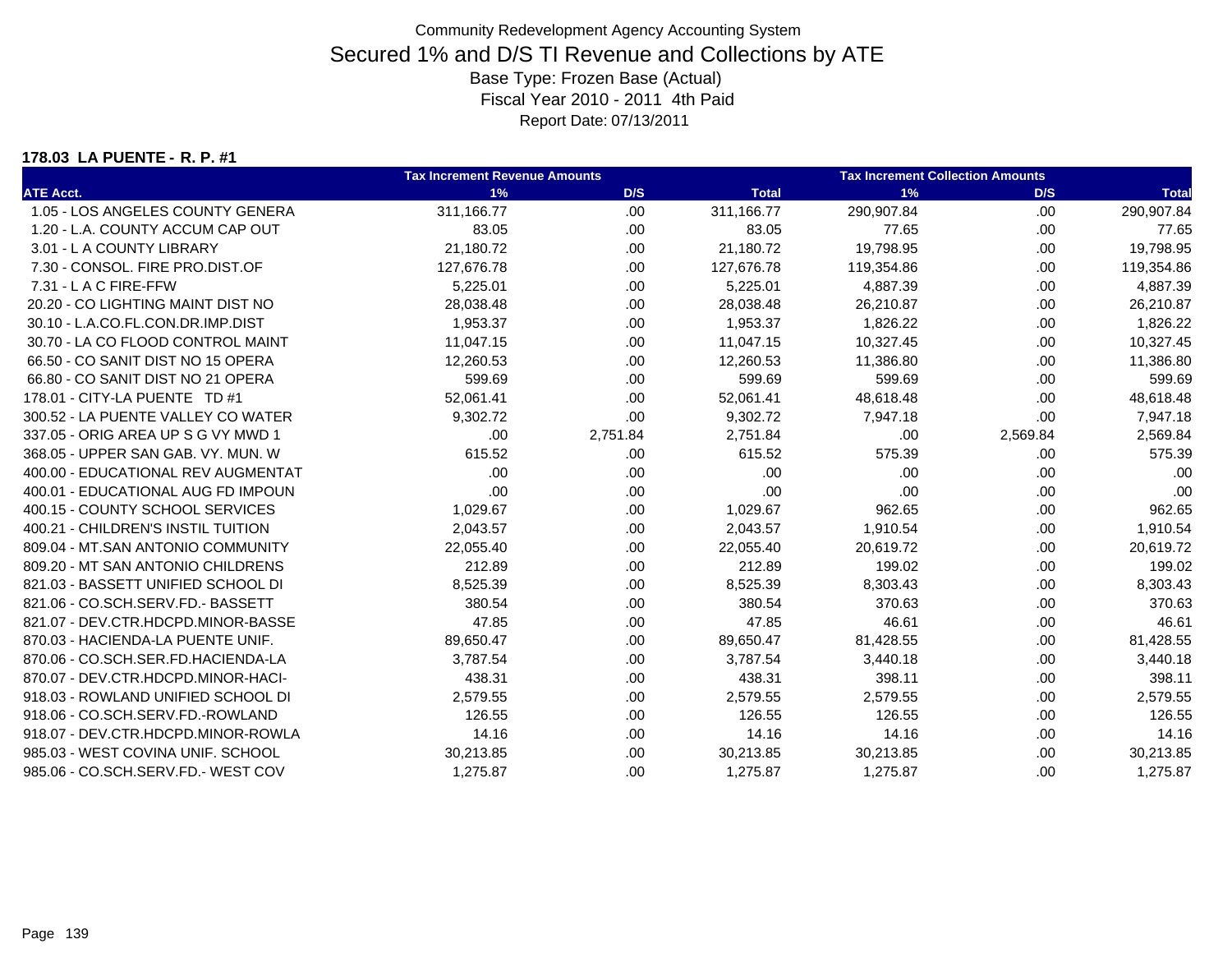### **178.03 LA PUENTE - R. P. #1**

| <b>ATE Acct.</b>                  | <b>Tax Increment Revenue Amounts</b> |          | <b>Tax Increment Collection Amounts</b> |            |          |              |
|-----------------------------------|--------------------------------------|----------|-----------------------------------------|------------|----------|--------------|
|                                   | 1%                                   | D/S      | Total'                                  | 1%         | D/S      | <b>Total</b> |
| 985.07 - DEV.CTR.HDCPD.MINOR-WEST | 141.75                               | .00      | 141.75                                  | 141.75     | .00      | 141.75       |
| ACCT 178.03 Total                 | 743,734.56                           | 2,751.84 | 746.486.40                              | 694.549.94 | 2,569.84 | 697,119.78   |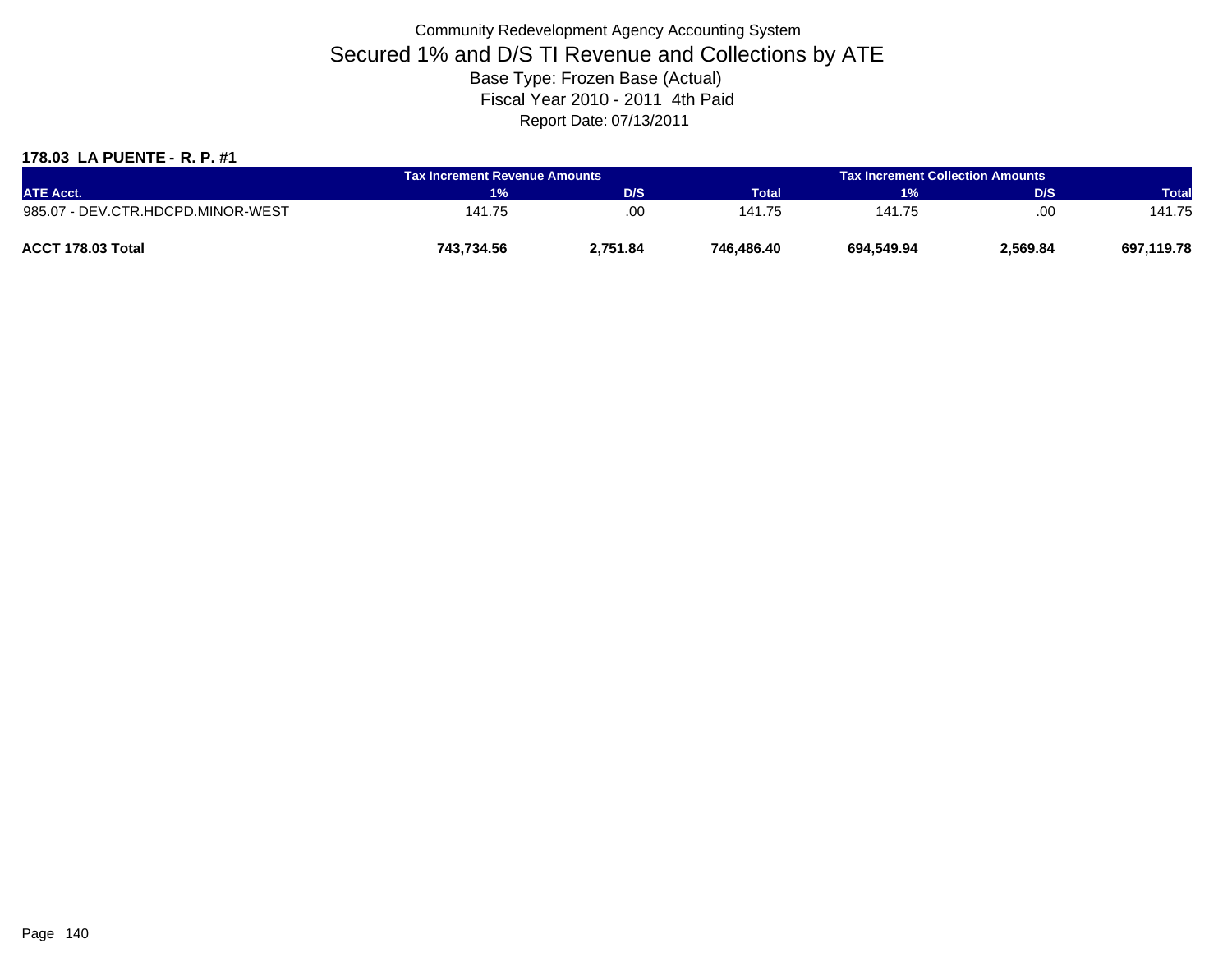#### **179.02 LAKEWOOD - TOWN CENTER**

|                                    | <b>Tax Increment Revenue Amounts</b> |           |              | <b>Tax Increment Collection Amounts</b> |           |              |
|------------------------------------|--------------------------------------|-----------|--------------|-----------------------------------------|-----------|--------------|
| <b>ATE Acct.</b>                   | 1%                                   | D/S       | <b>Total</b> | 1%                                      | D/S       | <b>Total</b> |
| 1.05 - LOS ANGELES COUNTY GENERA   | 2,692,380.72                         | .00.      | 2,692,380.72 | 2,683,046.08                            | .00       | 2,683,046.08 |
| 1.20 - L.A. COUNTY ACCUM CAP OUT   | 613.77                               | .00.      | 613.77       | 611.65                                  | .00       | 611.65       |
| 3.01 - L A COUNTY LIBRARY          | 156,924.38                           | .00       | 156,924.38   | 156,380.31                              | .00       | 156,380.31   |
| 7.30 - CONSOL. FIRE PRO.DIST.OF    | 943,745.59                           | .00       | 943,745.59   | 940,473.53                              | .00       | 940,473.53   |
| $7.31 - L$ A C FIRE-FFW            | 39,071.62                            | .00       | 39,071.62    | 38,936.04                               | .00       | 38,936.04    |
| 30.10 - L.A.CO.FL.CON.DR.IMP.DIST  | 14,440.59                            | .00.      | 14,440.59    | 14,390.53                               | .00       | 14,390.53    |
| 30.70 - LA CO FLOOD CONTROL MAINT  | 81,735.08                            | .00       | 81,735.08    | 81,451.70                               | .00       | 81,451.70    |
| 61.80 - GREATER L A CO VECTOR CON  | 2,964.58                             | .00       | 2,964.58     | 2,954.30                                | .00       | 2,954.30     |
| 66.15 - CO SANITATION DIST NO 3 O  | 80,902.32                            | .00       | 80,902.32    | 80,621.82                               | .00       | 80,621.82    |
| 179.01 - CITY-LAKEWOOD TD #1       | 175,697.28                           | .00       | 175,697.28   | 175,088.12                              | .00       | 175,088.12   |
| 315.05 - CENTRAL BASIN MWD 1114    | .00                                  | 20,010.51 | 20,010.51    | .00                                     | 19,941.23 | 19,941.23    |
| 350.90 - WTR REPLENISHMENT DIST OF | 1,007.97                             | .00       | 1,007.97     | 1,004.47                                | .00       | 1,004.47     |
| 400.00 - EDUCATIONAL REV AUGMENTAT | .00                                  | .00       | .00          | .00                                     | .00       | .00          |
| 400.01 - EDUCATIONAL AUG FD IMPOUN | .00                                  | .00.      | .00          | .00                                     | .00       | .00          |
| 400.15 - COUNTY SCHOOL SERVICES    | 7,612.13                             | .00       | 7,612.13     | 7,585.74                                | .00       | 7,585.74     |
| 400.21 - CHILDREN'S INSTIL TUITION | 15,107.39                            | .00       | 15,107.39    | 15,055.01                               | .00       | 15,055.01    |
| 790.04 - CERRITOS COMMUNITY COLLEG | 10,112.07                            | .00.      | 10,112.07    | 10,112.07                               | .00       | 10,112.07    |
| 807.04 - LONG BEACH COMMUNITY COLL | 136,395.83                           | .00.      | 136,395.83   | 135,885.08                              | .00       | 135,885.08   |
| 807.20 - CHILDREC'S CTR FUND LG BC | 1,622.00                             | .00       | 1.622.00     | 1,615.93                                | .00       | 1,615.93     |
| 822.03 - BELLFLOWER UNIFIED SCHOOL | 82,984.79                            | .00       | 82,984.79    | 82,984.79                               | .00       | 82,984.79    |
| 822.06 - CO.SCH.SERV.FD.- BELLFLOW | 2,990.84                             | .00.      | 2,990.84     | 2,990.84                                | .00       | 2,990.84     |
| 883.03 - LONG BEACH UNIFIED SCHOOL | 905,300.98                           | .00       | 905,300.98   | 901,911.03                              | .00       | 901,911.03   |
| 883.06 - CO.SCH.SERV.FD.- LONG BEA | 32.927.72                            | .00       | 32.927.72    | 32,804.42                               | .00       | 32,804.42    |
| 883.07 - DEV CTR HDCPD MINORS LONG | 4,749.04                             | .00.      | 4,749.04     | 4,731.26                                | .00       | 4,731.26     |
| 883.20 - LONG BEACH CHILDREN'S CEN | 18,958.55                            | .00       | 18,958.55    | 18,887.56                               | .00       | 18,887.56    |
| ACCT 179.02 Total                  | 5,408,245.24                         | 20,010.51 | 5,428,255.75 | 5,389,522.28                            | 19,941.23 | 5,409,463.51 |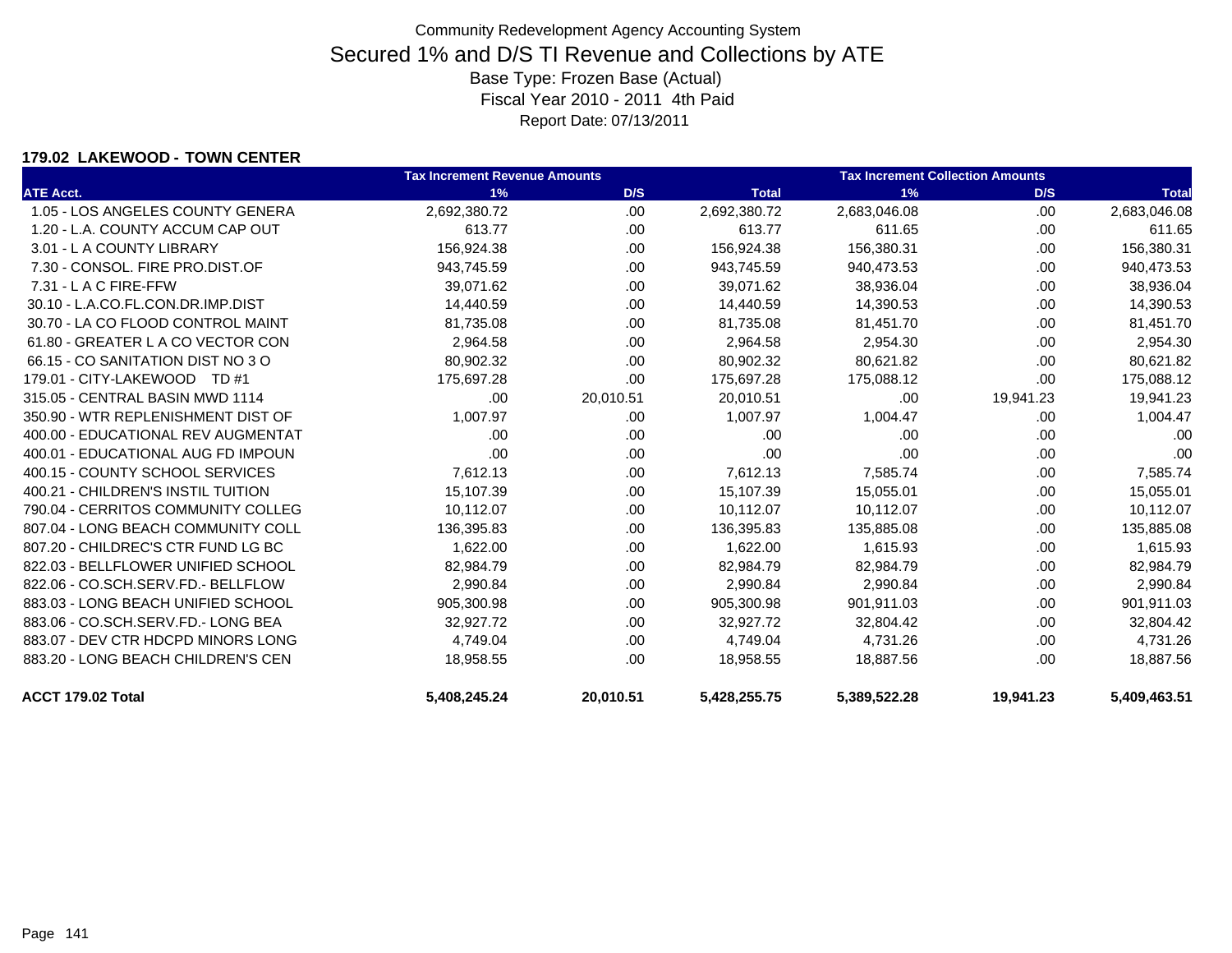#### **179.03 LAKEWOOD - R.P. # 2**

|                                    | <b>Tax Increment Revenue Amounts</b> |          | <b>Tax Increment Collection Amounts</b> |            |          |              |
|------------------------------------|--------------------------------------|----------|-----------------------------------------|------------|----------|--------------|
| <b>ATE Acct.</b>                   | 1%                                   | D/S      | <b>Total</b>                            | 1%         | D/S      | <b>Total</b> |
| 1.05 - LOS ANGELES COUNTY GENERA   | 865,146.55                           | .00.     | 865,146.55                              | 849,858.54 | .00.     | 849,858.54   |
| 1.20 - L.A. COUNTY ACCUM CAP OUT   | 208.30                               | .00.     | 208.30                                  | 204.70     | .00      | 204.70       |
| 3.01 - L A COUNTY LIBRARY          | 53,242.86                            | .00.     | 53,242.86                               | 52,324.13  | .00      | 52,324.13    |
| 7.30 - CONSOL. FIRE PRO.DIST.OF    | 320,202.91                           | .00.     | 320,202.91                              | 314,677.66 | .00      | 314,677.66   |
| 7.31 - L A C FIRE-FFW              | 13,211.27                            | .00      | 13,211.27                               | 12,973.25  | .00      | 12,973.25    |
| 30.10 - L.A.CO.FL.CON.DR.IMP.DIST  | 4,899.62                             | .00.     | 4,899.62                                | 4,815.07   | .00      | 4,815.07     |
| 30.70 - LA CO FLOOD CONTROL MAINT  | 27,731.94                            | .00.     | 27,731.94                               | 27,253.41  | .00      | 27,253.41    |
| 53.10 - ARTESIA CEMETERY DISTRICT  | 585.05                               | .00.     | 585.05                                  | 528.15     | .00      | 528.15       |
| 61.80 - GREATER L A CO VECTOR CON  | 1,005.91                             | .00.     | 1,005.91                                | 988.55     | .00.     | 988.55       |
| 66.15 - CO SANITATION DIST NO 3 O  | 23,776.28                            | .00.     | 23,776.28                               | 23,659.83  | .00      | 23,659.83    |
| 179.01 - CITY-LAKEWOOD TD #1       | 112,144.51                           | .00.     | 112,144.51                              | 110,248.08 | .00.     | 110,248.08   |
| 315.05 - CENTRAL BASIN MWD 1114    | .00                                  | 6,913.87 | 6,913.87                                | .00        | 6,796.96 | 6,796.96     |
| 350.90 - WTR REPLENISHMENT DIST OF | 341.99                               | .00.     | 341.99                                  | 336.10     | .00      | 336.10       |
| 400.00 - EDUCATIONAL REV AUGMENTAT | .00                                  | .00.     | .00                                     | .00        | .00      | .00          |
| 400.01 - EDUCATIONAL AUG FD IMPOUN | .00                                  | .00.     | .00                                     | .00        | .00.     | .00          |
| 400.15 - COUNTY SCHOOL SERVICES    | 2,582.74                             | .00.     | 2,582.74                                | 2,538.18   | .00      | 2,538.18     |
| 400.21 - CHILDREN'S INSTIL TUITION | 5,125.77                             | .00.     | 5,125.77                                | 5,037.32   | .00.     | 5,037.32     |
| 790.04 - CERRITOS COMMUNITY COLLEG | 7,478.93                             | .00.     | 7,478.93                                | 6,876.40   | .00      | 6,876.40     |
| 793.04 - COMPTON COMMUNITY COLLEGE | 22,612.23                            | .00.     | 22,612.23                               | 22,435.42  | .00      | 22,435.42    |
| 793.20 - CHILDREN'S CTR FUND COMPT | 7,222.25                             | .00.     | 7,222.25                                | 7,165.78   | .00      | 7,165.78     |
| 807.04 - LONG BEACH COMMUNITY COLL | 14,789.61                            | .00.     | 14,789.61                               | 14,789.61  | .00      | 14,789.61    |
| 807.20 - CHILDREC'S CTR FUND LG BC | 175.88                               | .00.     | 175.88                                  | 175.88     | .00      | 175.88       |
| 819.03 - A B C UNIFIED SCHOOL DIST | 41,541.47                            | .00.     | 41,541.47                               | 37,501.66  | .00      | 37,501.66    |
| 819.06 - CO.SCH.SERV.FD.- A B C UN | 1,456.86                             | .00.     | 1,456.86                                | 1,315.18   | .00      | 1,315.18     |
| 819.20 - ABC UNIFIED CHILDRENS CTR | 417.15                               | .00.     | 417.15                                  | 376.57     | .00      | 376.57       |
| 822.03 - BELLFLOWER UNIFIED SCHOOL | 10,530.38                            | .00.     | 10,530.38                               | 10,530.38  | .00      | 10,530.38    |
| 822.06 - CO.SCH.SERV.FD.- BELLFLOW | 379.52                               | .00.     | 379.52                                  | 379.52     | .00.     | 379.52       |
| 883.03 - LONG BEACH UNIFIED SCHOOL | 98,163.22                            | .00.     | 98,163.22                               | 98,163.22  | .00.     | 98,163.22    |
| 883.06 - CO.SCH.SERV.FD.- LONG BEA | 3,570.41                             | .00.     | 3,570.41                                | 3,570.41   | .00      | 3,570.41     |
| 883.07 - DEV CTR HDCPD MINORS LONG | 514.95                               | .00.     | 514.95                                  | 514.95     | .00.     | 514.95       |
| 883.20 - LONG BEACH CHILDREN'S CEN | 2,055.70                             | .00.     | 2,055.70                                | 2,055.70   | .00      | 2,055.70     |
| 907.03 - PARAMOUNT UNIFIED SCHOOL  | 214,481.85                           | .00.     | 214,481.85                              | 212,804.75 | .00.     | 212,804.75   |
| 907.06 - CO.SCH.SERV.FD.- PARAMOUN | 11,591.72                            | .00      | 11,591.72                               | 11,501.08  | .00      | 11,501.08    |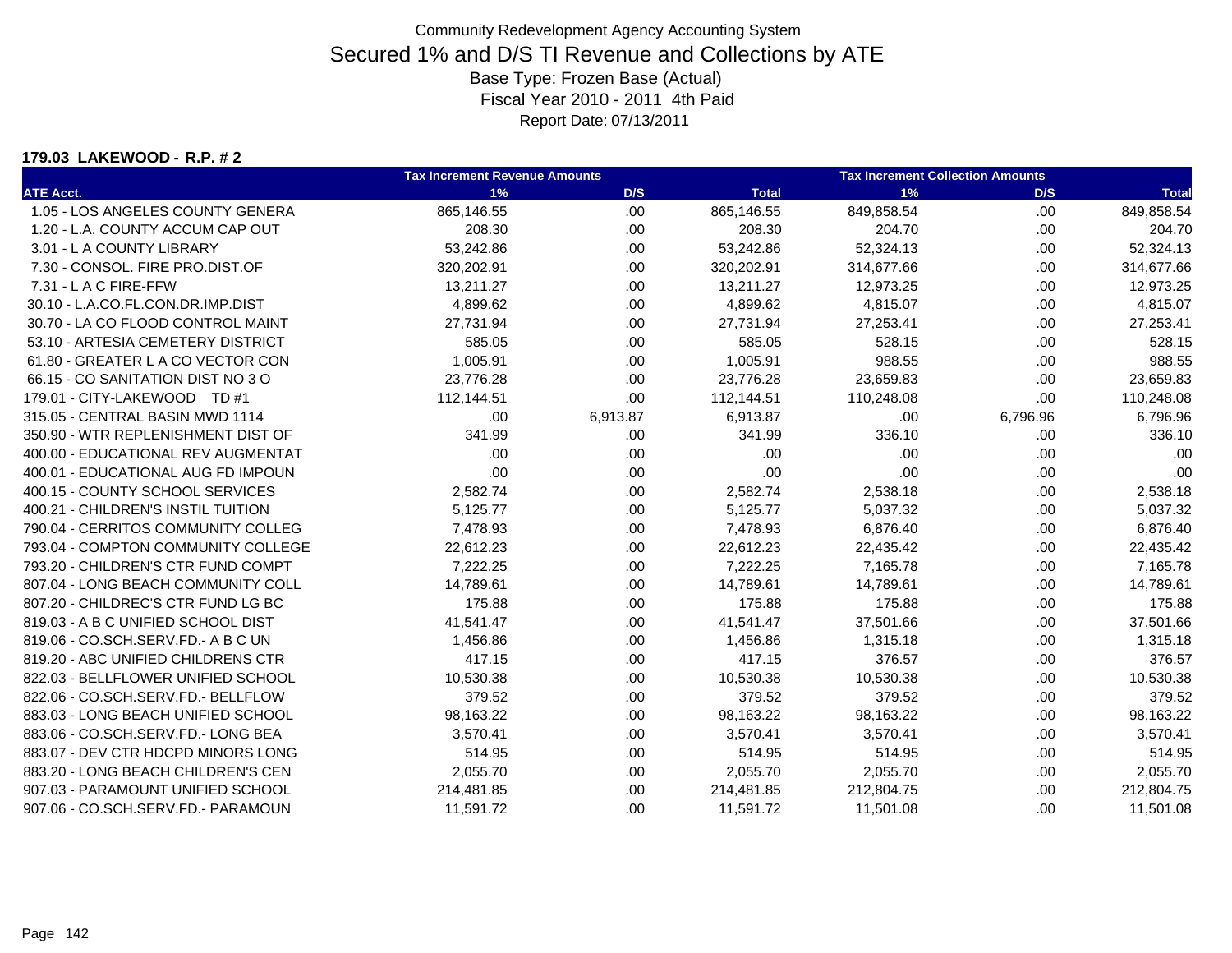### **179.03 LAKEWOOD - R.P. # 2**

| <b>ATE Acct.</b>                   | Tax Increment Revenue Amounts |          |              | <b>Tax Increment Collection Amounts a</b> |          |              |
|------------------------------------|-------------------------------|----------|--------------|-------------------------------------------|----------|--------------|
|                                    | <b>T%</b>                     | D/S      | <b>Total</b> | 1%                                        | D/S      | <b>Total</b> |
| 907.07 - DEV.CTR.HDCPD.MINOR-PARAM | .427.12                       | .00      | .427.12      | 1.415.96                                  | .00      | .415.96      |
| ACCT 179.03 Total                  | 868.614.95                    | 6,913.87 | 1.875.528.82 | 1.837.015.44                              | 6,796.96 | 1.843.812.40 |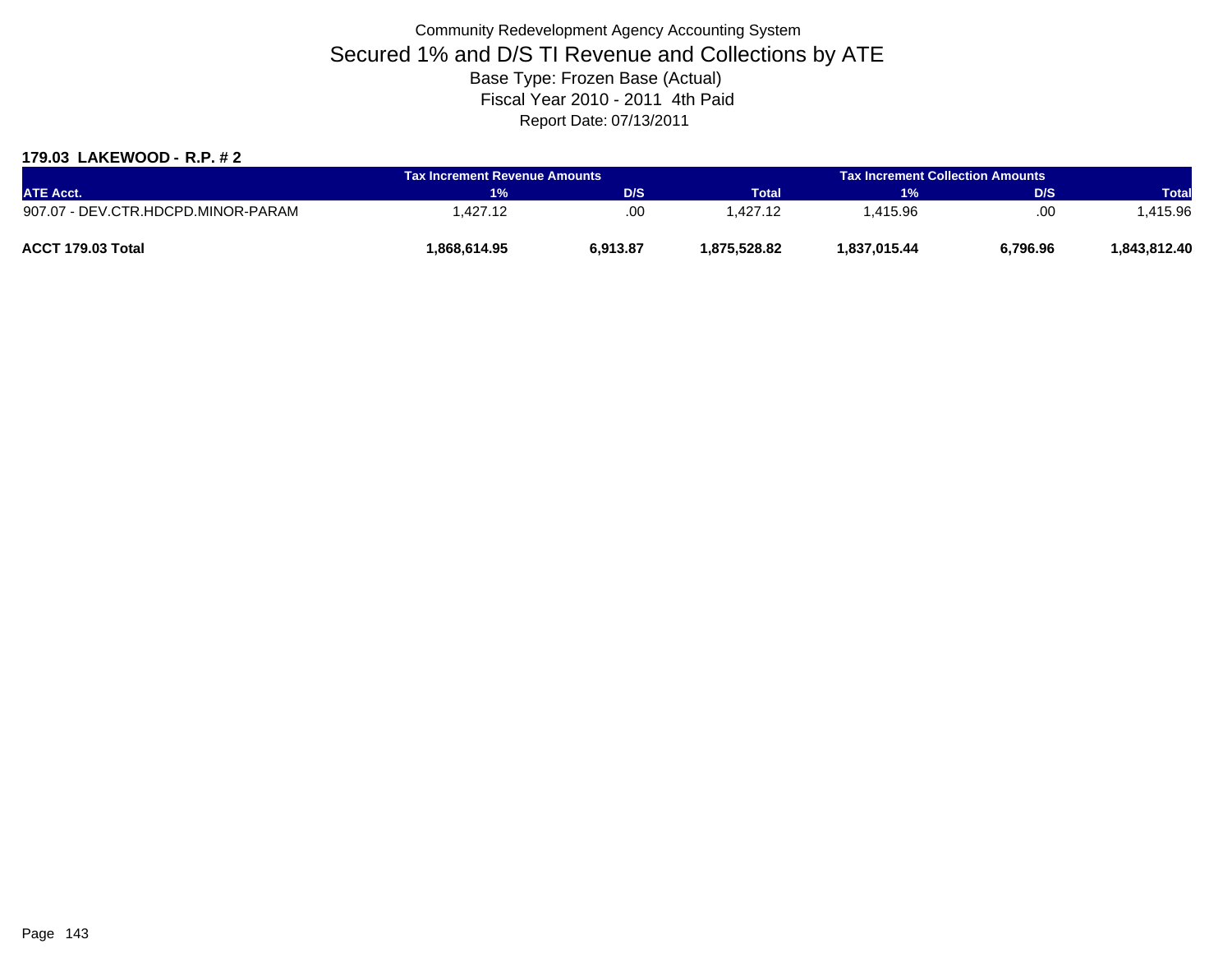#### **179.04 LAKEWOOD - R.P. # 3**

|                                    | <b>Tax Increment Revenue Amounts</b> |          | <b>Tax Increment Collection Amounts</b> |            |          |              |
|------------------------------------|--------------------------------------|----------|-----------------------------------------|------------|----------|--------------|
| <b>ATE Acct.</b>                   | 1%                                   | D/S      | <b>Total</b>                            | 1%         | D/S      | <b>Total</b> |
| 1.05 - LOS ANGELES COUNTY GENERA   | 509,054.58                           | .00.     | 509,054.58                              | 501,790.46 | .00      | 501,790.46   |
| 1.20 - L.A. COUNTY ACCUM CAP OUT   | 125.50                               | .00.     | 125.50                                  | 123.70     | .00      | 123.70       |
| 3.01 - L A COUNTY LIBRARY          | 32,084.79                            | .00.     | 32,084.79                               | 31,625.73  | .00      | 31,625.73    |
| 7.30 - CONSOL. FIRE PRO.DIST.OF    | 192,978.36                           | .00.     | 192,978.36                              | 190,217.53 | .00      | 190,217.53   |
| 7.31 - L A C FIRE-FFW              | 7,984.81                             | .00.     | 7,984.81                                | 7,871.72   | .00.     | 7,871.72     |
| 30.10 - L.A.CO.FL.CON.DR.IMP.DIST  | 2,946.14                             | .00.     | 2,946.14                                | 2,903.89   | .00      | 2,903.89     |
| 30.70 - LA CO FLOOD CONTROL MAINT  | 16,675.42                            | .00.     | 16,675.42                               | 16,436.31  | .00.     | 16,436.31    |
| 53.10 - ARTESIA CEMETERY DISTRICT  | 114.73                               | .00.     | 114.73                                  | 114.73     | .00      | 114.73       |
| 61.80 - GREATER L A CO VECTOR CON  | 606.14                               | .00.     | 606.14                                  | 597.46     | .00.     | 597.46       |
| 66.15 - CO SANITATION DIST NO 3 O  | 15,784.56                            | .00.     | 15,784.56                               | 15,547.89  | .00.     | 15,547.89    |
| 66.70 - CO SANIT DIST NO 19 OPERA  | 812.03                               | .00.     | 812.03                                  | 812.03     | .00      | 812.03       |
| 179.01 - CITY-LAKEWOOD TD #1       | 77,416.00                            | .00.     | 77,416.00                               | 76,288.65  | .00      | 76,288.65    |
| 315.05 - CENTRAL BASIN MWD 1114    | .00                                  | 4,094.75 | 4,094.75                                | .00        | 4,035.12 | 4,035.12     |
| 350.90 - WTR REPLENISHMENT DIST OF | 206.09                               | .00.     | 206.09                                  | 203.14     | .00      | 203.14       |
| 400.00 - EDUCATIONAL REV AUGMENTAT | .00                                  | .00      | .00                                     | .00        | .00.     | .00          |
| 400.01 - EDUCATIONAL AUG FD IMPOUN | .00                                  | .00.     | .00                                     | .00        | .00      | .00          |
| 400.15 - COUNTY SCHOOL SERVICES    | 1,556.37                             | .00.     | 1,556.37                                | 1,534.10   | .00.     | 1,534.10     |
| 400.21 - CHILDREN'S INSTIL TUITION | 3,088.87                             | .00.     | 3,088.87                                | 3,044.67   | .00      | 3,044.67     |
| 790.04 - CERRITOS COMMUNITY COLLEG | 3,885.21                             | .00.     | 3,885.21                                | 3,485.99   | .00.     | 3,485.99     |
| 793.04 - COMPTON COMMUNITY COLLEGE | 633.67                               | .00.     | 633.67                                  | 633.67     | .00.     | 633.67       |
| 793.20 - CHILDREN'S CTR FUND COMPT | 202.39                               | .00.     | 202.39                                  | 202.39     | .00      | 202.39       |
| 807.04 - LONG BEACH COMMUNITY COLL | 25,165.44                            | .00.     | 25,165.44                               | 25,165.44  | .00.     | 25,165.44    |
| 807.20 - CHILDREC'S CTR FUND LG BC | 299.27                               | .00.     | 299.27                                  | 299.27     | .00      | 299.27       |
| 819.03 - A B C UNIFIED SCHOOL DIST | 8,147.24                             | .00.     | 8,147.24                                | 8,147.24   | .00.     | 8,147.24     |
| 819.06 - CO.SCH.SERV.FD.- A B C UN | 285.72                               | .00.     | 285.72                                  | 285.72     | .00.     | 285.72       |
| 819.20 - ABC UNIFIED CHILDRENS CTR | 81.81                                | .00.     | 81.81                                   | 81.81      | .00      | 81.81        |
| 822.03 - BELLFLOWER UNIFIED SCHOOL | 21,912.01                            | .00.     | 21,912.01                               | 18,635.81  | .00.     | 18,635.81    |
| 822.06 - CO.SCH.SERV.FD.- BELLFLOW | 789.73                               | .00.     | 789.73                                  | 671.65     | .00      | 671.65       |
| 883.03 - LONG BEACH UNIFIED SCHOOL | 167,030.75                           | .00.     | 167,030.75                              | 167,030.75 | .00.     | 167,030.75   |
| 883.06 - CO.SCH.SERV.FD.- LONG BEA | 6,075.26                             | .00.     | 6,075.26                                | 6,075.26   | .00.     | 6,075.26     |
| 883.07 - DEV CTR HDCPD MINORS LONG | 876.21                               | .00.     | 876.21                                  | 876.21     | .00      | 876.21       |
| 883.20 - LONG BEACH CHILDREN'S CEN | 3,497.91                             | .00.     | 3,497.91                                | 3,497.91   | .00.     | 3,497.91     |
| 907.03 - PARAMOUNT UNIFIED SCHOOL  | 6,010.52                             | .00.     | 6,010.52                                | 6,010.52   | .00      | 6,010.52     |
| 907.06 - CO.SCH.SERV.FD.- PARAMOUN | 324.84                               | .00      | 324.84                                  | 324.84     | .00      | 324.84       |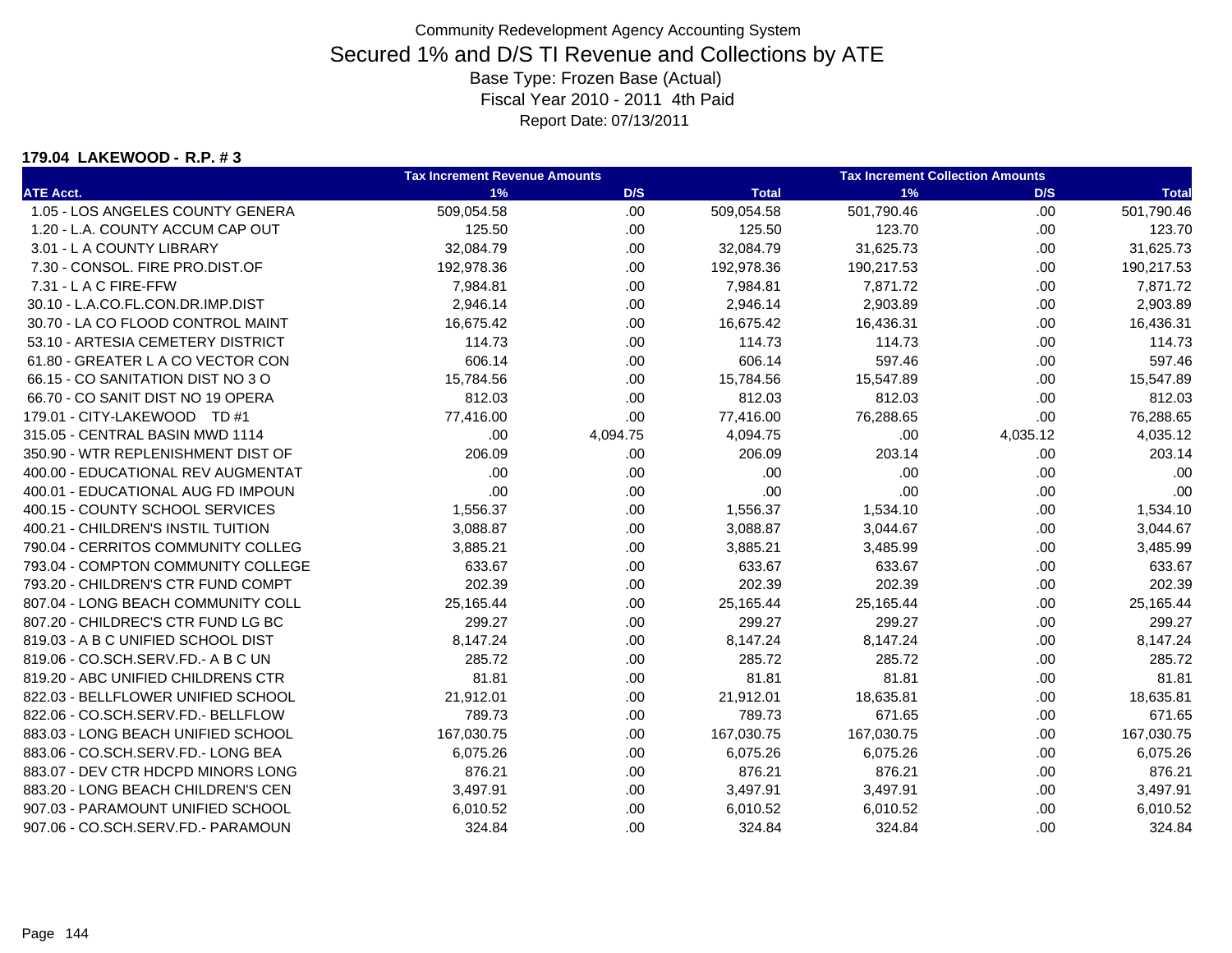### **179.04 LAKEWOOD - R.P. # 3**

| <b>ATE Acct.</b>                   | <b>Tax Increment Revenue Amounts</b> |          |              | <b>Tax Increment Collection Amounts</b> |          |              |
|------------------------------------|--------------------------------------|----------|--------------|-----------------------------------------|----------|--------------|
|                                    | 1%                                   | D/S      | <b>Total</b> | 1%                                      | D/S      | <b>Total</b> |
| 907.07 - DEV.CTR.HDCPD.MINOR-PARAM | 39.99                                | .00      | 39.99        | 39.99                                   | .00      | 39.99        |
| ACCT 179.04 Total                  | .106.692.36                          | 4,094.75 | .110.787.11  | 1.090.576.48                            | 4,035.12 | 1.094.611.60 |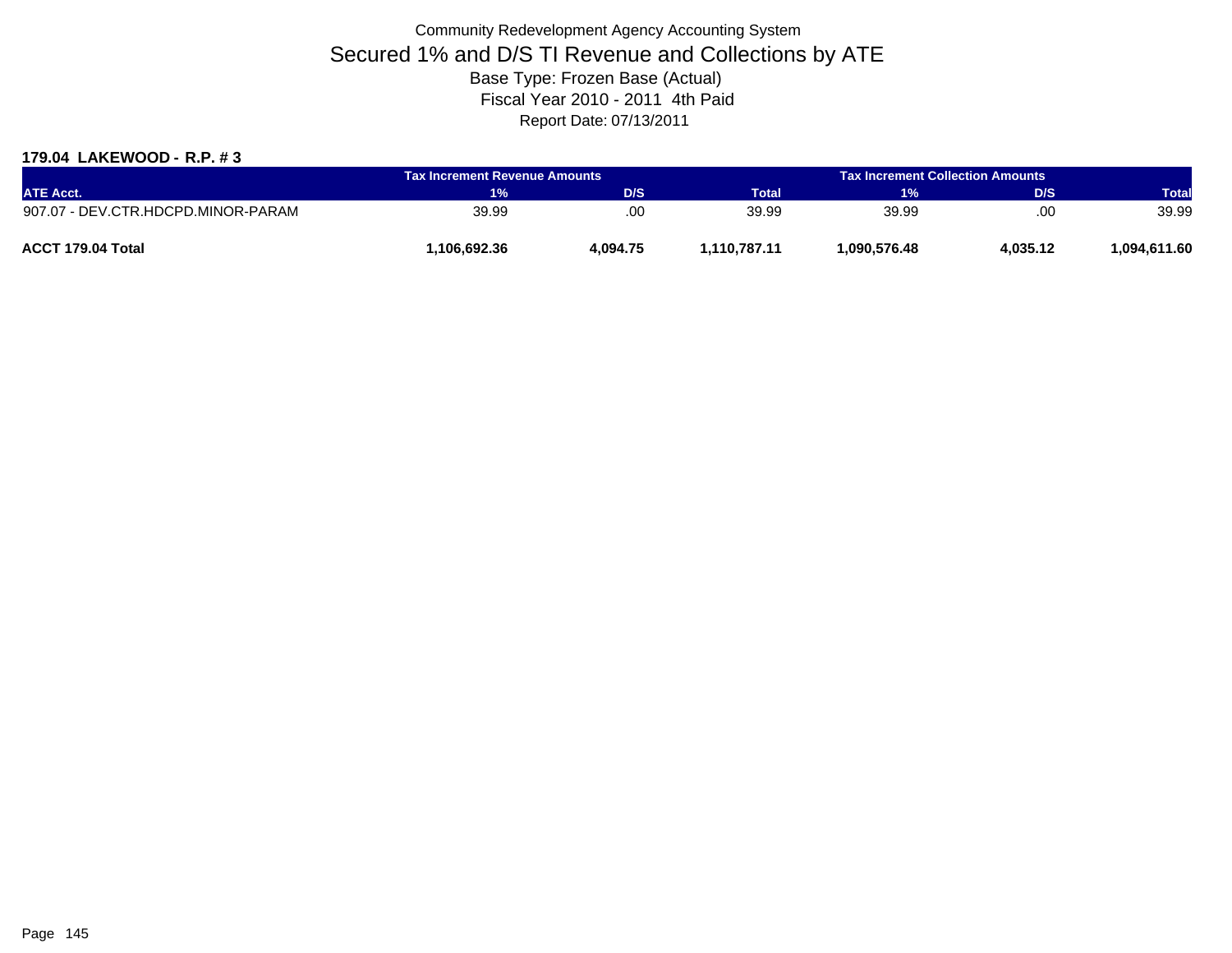### **180.02 LA VERNE - CENTRAL**

|                                    | <b>Tax Increment Revenue Amounts</b> |           |              | <b>Tax Increment Collection Amounts</b> |           |              |
|------------------------------------|--------------------------------------|-----------|--------------|-----------------------------------------|-----------|--------------|
| <b>ATE Acct.</b>                   | 1%                                   | D/S       | <b>Total</b> | 1%                                      | D/S       | <b>Total</b> |
| 1.05 - LOS ANGELES COUNTY GENERA   | 2,250,238.62                         | .00.      | 2,250,238.62 | 2,192,751.37                            | .00       | 2,192,751.37 |
| 1.20 - L.A. COUNTY ACCUM CAP OUT   | 514.32                               | .00       | 514.32       | 501.19                                  | .00       | 501.19       |
| 3.01 - L A COUNTY LIBRARY          | 130,828.60                           | .00.      | 130,828.60   | 127,483.27                              | .00       | 127,483.27   |
| $7.31 - L$ A C FIRE-FFW            | 31,944.49                            | .00       | 31,944.49    | 31,128.90                               | .00       | 31,128.90    |
| 30.10 - L.A.CO.FL.CON.DR.IMP.DIST  | 12,101.24                            | .00.      | 12,101.24    | 11,792.38                               | .00       | 11,792.38    |
| 30.70 - LA CO FLOOD CONTROL MAINT  | 68,356.79                            | .00       | 68,356.79    | 66,611.67                               | .00       | 66,611.67    |
| 66.80 - CO SANIT DIST NO 21 OPERA  | 47,260.31                            | .00       | 47,260.31    | 45,986.60                               | .00       | 45,986.60    |
| 66.85 - CO SANIT DIST NO 22 OPERA  | 10,827.20                            | .00       | 10,827.20    | 10,689.81                               | .00       | 10,689.81    |
| 180.01 - CITY-LA VERNE             | 1,137,912.19                         | .00       | 1,137,912.19 | 1,108,836.50                            | .00       | 1,108,836.50 |
| 330.10 - THREE VY MWD-1112         | .00                                  | 17,207.57 | 17,207.57    | .00                                     | 16,764.89 | 16,764.89    |
| 365.05 - THREE VALLEY MWD ORIG ARE | 25,930.73                            | .00       | 25,930.73    | 25,268.32                               | .00       | 25,268.32    |
| 400.00 - EDUCATIONAL REV AUGMENTAT | .00                                  | .00       | .00          | .00                                     | .00       | .00          |
| 400.01 - EDUCATIONAL AUG FD IMPOUN | .00                                  | .00.      | .00          | .00                                     | .00       | .00          |
| 400.15 - COUNTY SCHOOL SERVICES    | 6,379.04                             | .00       | 6,379.04     | 6,216.23                                | .00       | 6,216.23     |
| 400.21 - CHILDREN'S INSTIL TUITION | 12,660.09                            | .00       | 12,660.09    | 12,336.96                               | .00       | 12,336.96    |
| 809.04 - MT.SAN ANTONIO COMMUNITY  | 136,634.52                           | .00       | 136,634.52   | 133,147.10                              | .00       | 133,147.10   |
| 809.20 - MT SAN ANTONIO CHILDRENS  | 1,318.75                             | .00       | 1,318.75     | 1,285.10                                | .00       | 1,285.10     |
| 830.03 - BONITA UNIFIED SCHOOL DIS | 777,897.83                           | .00       | 777,897.83   | 758,042.96                              | .00       | 758,042.96   |
| 830.06 - CO.SCH.SERV.FD.- BONITA   | 32,340.73                            | .00.      | 32,340.73    | 31,515.27                               | .00       | 31,515.27    |
| 830.07 - DEV.CTR.HDCPD.MINOR-BONIT | 3,599.08                             | .00       | 3,599.08     | 3,507.21                                | .00       | 3,507.21     |
| ACCT 180.02 Total                  | 4,686,744.53                         | 17,207.57 | 4,703,952.10 | 4,567,100.84                            | 16,764.89 | 4,583,865.73 |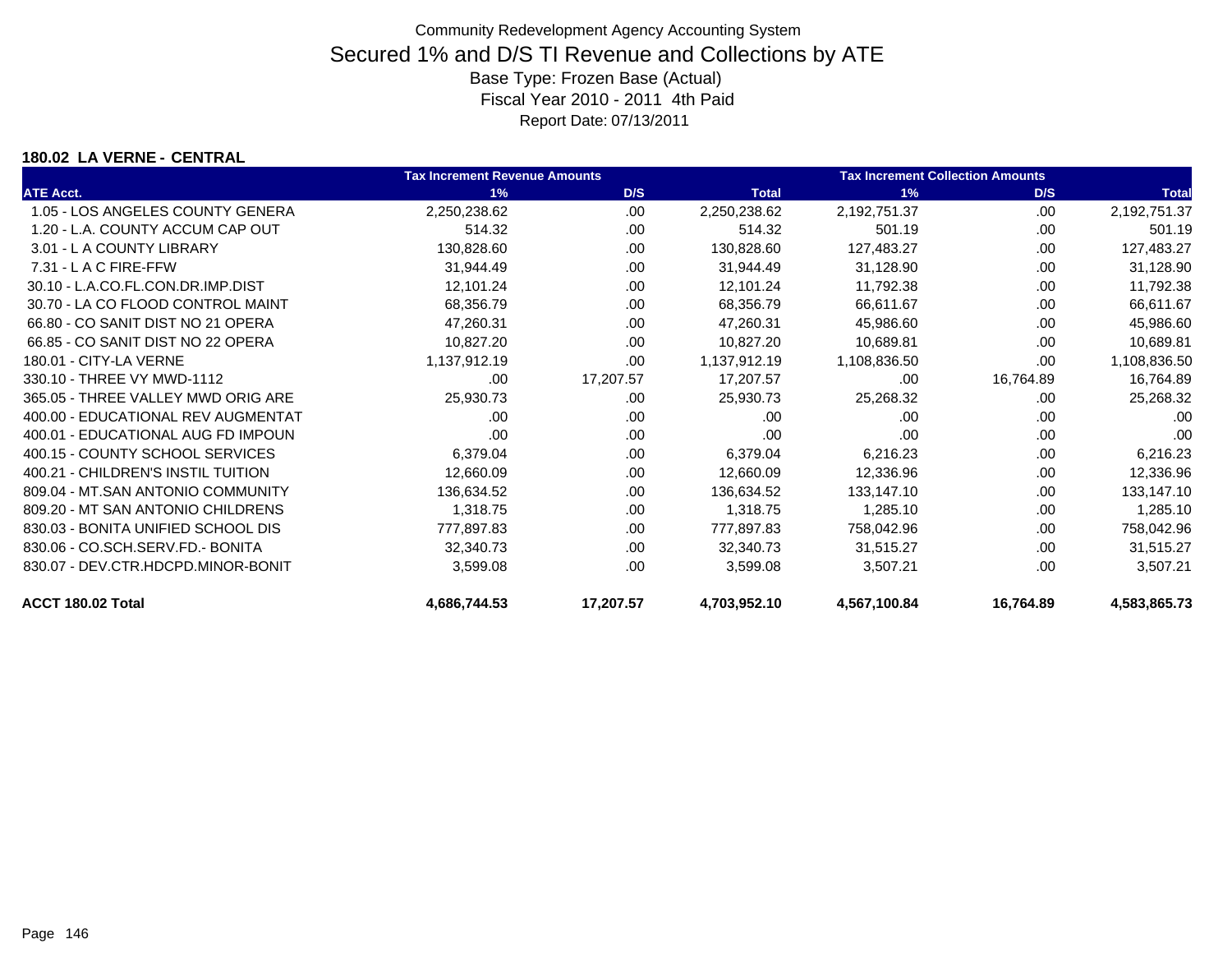### **180.03 LA VERNE - CENTRAL/83 ANNEX**

|                                    | <b>Tax Increment Revenue Amounts</b> |           |              | <b>Tax Increment Collection Amounts</b> |           |              |
|------------------------------------|--------------------------------------|-----------|--------------|-----------------------------------------|-----------|--------------|
| <b>ATE Acct.</b>                   | 1%                                   | D/S       | <b>Total</b> | 1%                                      | D/S       | <b>Total</b> |
| 1.05 - LOS ANGELES COUNTY GENERA   | 1,897,967.17                         | .00.      | 1,897,967.17 | 1,869,123.02                            | .00       | 1,869,123.02 |
| 1.20 - L.A. COUNTY ACCUM CAP OUT   | 432.64                               | .00.      | 432.64       | 426.07                                  | .00.      | 426.07       |
| 3.01 - L A COUNTY LIBRARY          | 110,561.39                           | .00.      | 110,561.39   | 108,880.77                              | .00       | 108,880.77   |
| $7.31 - L$ A C FIRE-FFW            | 26,923.62                            | .00.      | 26,923.62    | 26,514.46                               | .00       | 26,514.46    |
| 30.10 - L.A.CO.FL.CON.DR.IMP.DIST  | 10,179.57                            | .00.      | 10,179.57    | 10,024.91                               | .00       | 10,024.91    |
| 30.70 - LA CO FLOOD CONTROL MAINT  | 57,601.65                            | .00.      | 57,601.65    | 56,726.29                               | .00       | 56,726.29    |
| 66.80 - CO SANIT DIST NO 21 OPERA  | 53.314.85                            | .00       | 53.314.85    | 52,493.76                               | .00       | 52,493.76    |
| 66.85 - CO SANIT DIST NO 22 OPERA  | 3.011.38                             | .00       | 3,011.38     | 2,949.48                                | .00       | 2,949.48     |
| 180.01 - CITY-LA VERNE             | 959,928.07                           | .00.      | 959,928.07   | 945,339.42                              | .00.      | 945,339.42   |
| 330.10 - THREE VY MWD-1112         | .00                                  | 14,646.32 | 14,646.32    | .00                                     | 14,423.65 | 14,423.65    |
| 365.05 - THREE VALLEY MWD ORIG ARE | 21,875.88                            | .00.      | 21,875.88    | 21,543.48                               | .00       | 21,543.48    |
| 400.00 - EDUCATIONAL REV AUGMENTAT | .00                                  | .00       | .00          | .00                                     | .00       | .00          |
| 400.01 - EDUCATIONAL AUG FD IMPOUN | .00                                  | .00.      | .00          | .00                                     | .00       | .00          |
| 400.15 - COUNTY SCHOOL SERVICES    | 5,366.01                             | .00       | 5,366.01     | 5,284.48                                | .00       | 5,284.48     |
| 400.21 - CHILDREN'S INSTIL TUITION | 10,649.62                            | .00       | 10,649.62    | 10,487.82                               | .00       | 10,487.82    |
| 809.04 - MT.SAN ANTONIO COMMUNITY  | 114,936.68                           | .00.      | 114,936.68   | 113,190.48                              | .00       | 113,190.48   |
| 809.20 - MT SAN ANTONIO CHILDRENS  | 1,109.38                             | .00.      | 1,109.38     | 1,092.53                                | .00       | 1,092.53     |
| 830.03 - BONITA UNIFIED SCHOOL DIS | 654,322.01                           | .00.      | 654,322.01   | 644,380.39                              | .00       | 644,380.39   |
| 830.06 - CO.SCH.SERV.FD.- BONITA   | 27,203.06                            | .00.      | 27,203.06    | 26,789.75                               | .00       | 26,789.75    |
| 830.07 - DEV.CTR.HDCPD.MINOR-BONIT | 3,027.32                             | .00.      | 3,027.32     | 2,981.33                                | .00       | 2,981.33     |
| 915.03 - POMONA UNIFIED SCHOOL DIS | 50.43                                | .00       | 50.43        | 50.43                                   | .00       | 50.43        |
| 915.06 - CO.SCH.SERV.FD.- POMONA   | 2.36                                 | .00.      | 2.36         | 2.36                                    | .00       | 2.36         |
| 915.07 - DEV.CTR.HDCPD.MINOR-POMON | .27                                  | .00       | .27          | .27                                     | .00       | .27          |
| 915.20 - POMONA CHILDREN'S CENTER  | 1.29                                 | .00       | 1.29         | 1.29                                    | .00       | 1.29         |
| ACCT 180.03 Total                  | 3,958,464.65                         | 14,646.32 | 3,973,110.97 | 3,898,282.79                            | 14,423.65 | 3,912,706.44 |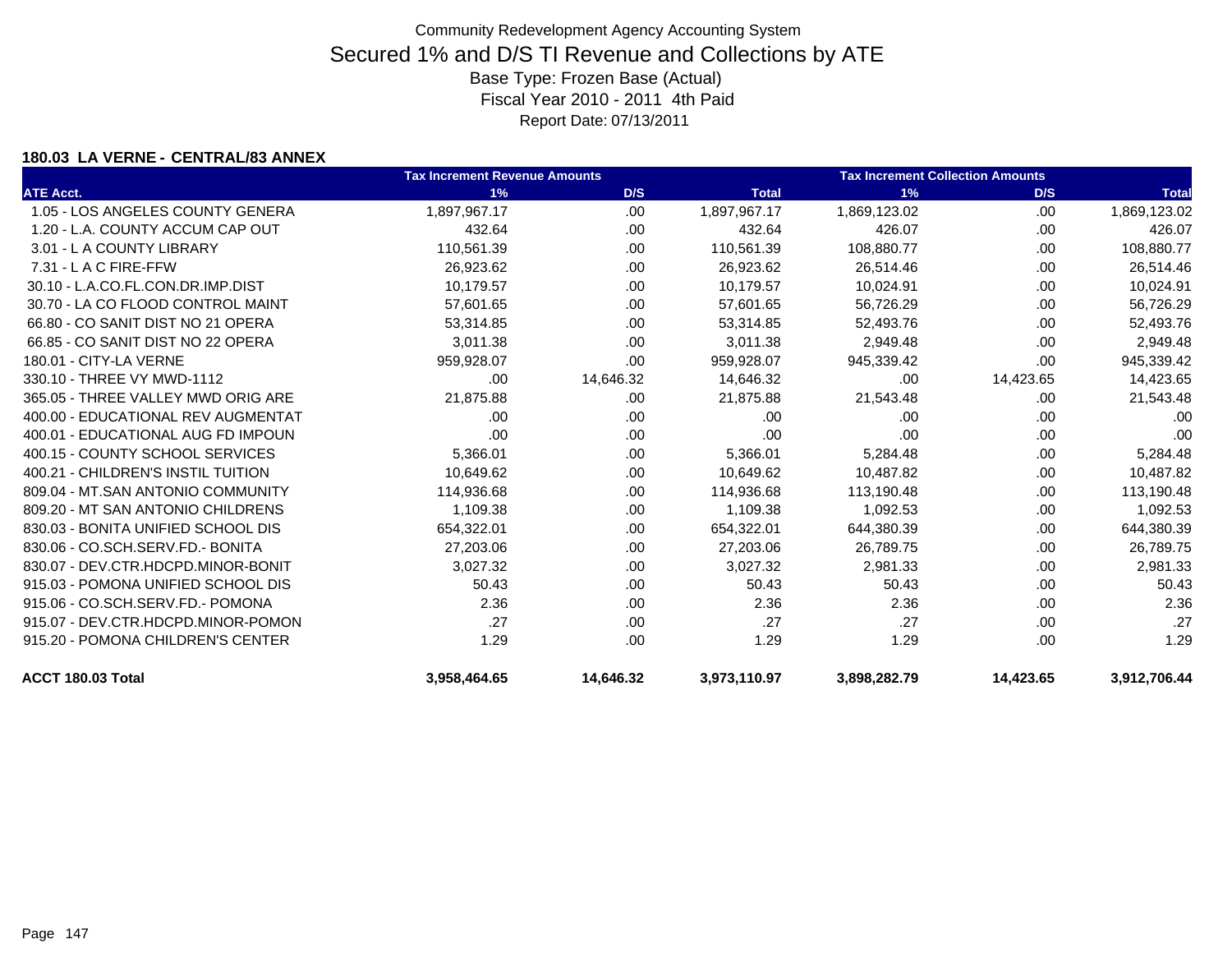### **180.04 LA VERNE - CENTRAL CITY RP AMEND #3**

|                                    | <b>Tax Increment Revenue Amounts</b> |          |              | <b>Tax Increment Collection Amounts</b> |          |              |  |
|------------------------------------|--------------------------------------|----------|--------------|-----------------------------------------|----------|--------------|--|
| <b>ATE Acct.</b>                   | 1%                                   | D/S      | <b>Total</b> | 1%                                      | D/S      | <b>Total</b> |  |
| 1.05 - LOS ANGELES COUNTY GENERA   | 291,233.42                           | .00      | 291,233.42   | 291,233.42                              | .00      | 291,233.42   |  |
| 1.20 - L.A. COUNTY ACCUM CAP OUT   | 66.39                                | .00      | 66.39        | 66.39                                   | .00      | 66.39        |  |
| 3.01 - L A COUNTY LIBRARY          | 16,963.80                            | .00      | 16,963.80    | 16,963.80                               | .00      | 16,963.80    |  |
| $7.31 - L$ A C FIRE-FFW            | 4,136.55                             | .00      | 4,136.55     | 4,136.55                                | .00      | 4,136.55     |  |
| 30.10 - L.A.CO.FL.CON.DR.IMP.DIST  | 1,562.11                             | .00      | 1,562.11     | 1,562.11                                | .00      | 1,562.11     |  |
| 30.70 - LA CO FLOOD CONTROL MAINT  | 8,840.85                             | .00      | 8,840.85     | 8,840.85                                | .00      | 8,840.85     |  |
| 66.80 - CO SANIT DIST NO 21 OPERA  | 4,544.80                             | .00      | 4,544.80     | 4,544.80                                | .00      | 4,544.80     |  |
| 66.85 - CO SANIT DIST NO 22 OPERA  | 3,396.14                             | .00      | 3,396.14     | 3,396.14                                | .00      | 3,396.14     |  |
| 180.01 - CITY-LA VERNE             | 147,296.97                           | .00      | 147,296.97   | 147,296.97                              | .00      | 147,296.97   |  |
| 330.10 - THREE VY MWD-1112         | .00                                  | 2,244.87 | 2,244.87     | .00                                     | 2,244.87 | 2,244.87     |  |
| 365.05 - THREE VALLEY MWD ORIG ARE | 3,357.27                             | .00      | 3,357.27     | 3,357.27                                | .00      | 3,357.27     |  |
| 400.00 - EDUCATIONAL REV AUGMENTAT | .00.                                 | .00      | .00          | .00.                                    | .00      | .00          |  |
| 400.01 - EDUCATIONAL AUG FD IMPOUN | .00                                  | .00      | .00          | .00                                     | .00      | .00          |  |
| 400.15 - COUNTY SCHOOL SERVICES    | 823.46                               | .00      | 823.46       | 823.46                                  | .00      | 823.46       |  |
| 400.21 - CHILDREN'S INSTIL TUITION | 1,634.24                             | .00      | 1,634.24     | 1,634.24                                | .00      | 1,634.24     |  |
| 809.04 - MT.SAN ANTONIO COMMUNITY  | 17,637.70                            | .00      | 17,637.70    | 17,637.70                               | .00      | 17,637.70    |  |
| 809.20 - MT SAN ANTONIO CHILDRENS  | 170.25                               | .00.     | 170.25       | 170.25                                  | .00      | 170.25       |  |
| 830.03 - BONITA UNIFIED SCHOOL DIS | 100,416.28                           | .00      | 100,416.28   | 100,416.28                              | .00      | 100,416.28   |  |
| 830.06 - CO.SCH.SERV.FD.- BONITA   | 4,174.75                             | .00.     | 4,174.75     | 4,174.75                                | .00      | 4,174.75     |  |
| 830.07 - DEV.CTR.HDCPD.MINOR-BONIT | 464.60                               | .00      | 464.60       | 464.60                                  | .00      | 464.60       |  |
| ACCT 180.04 Total                  | 606,719.58                           | 2,244.87 | 608,964.45   | 606,719.58                              | 2,244.87 | 608,964.45   |  |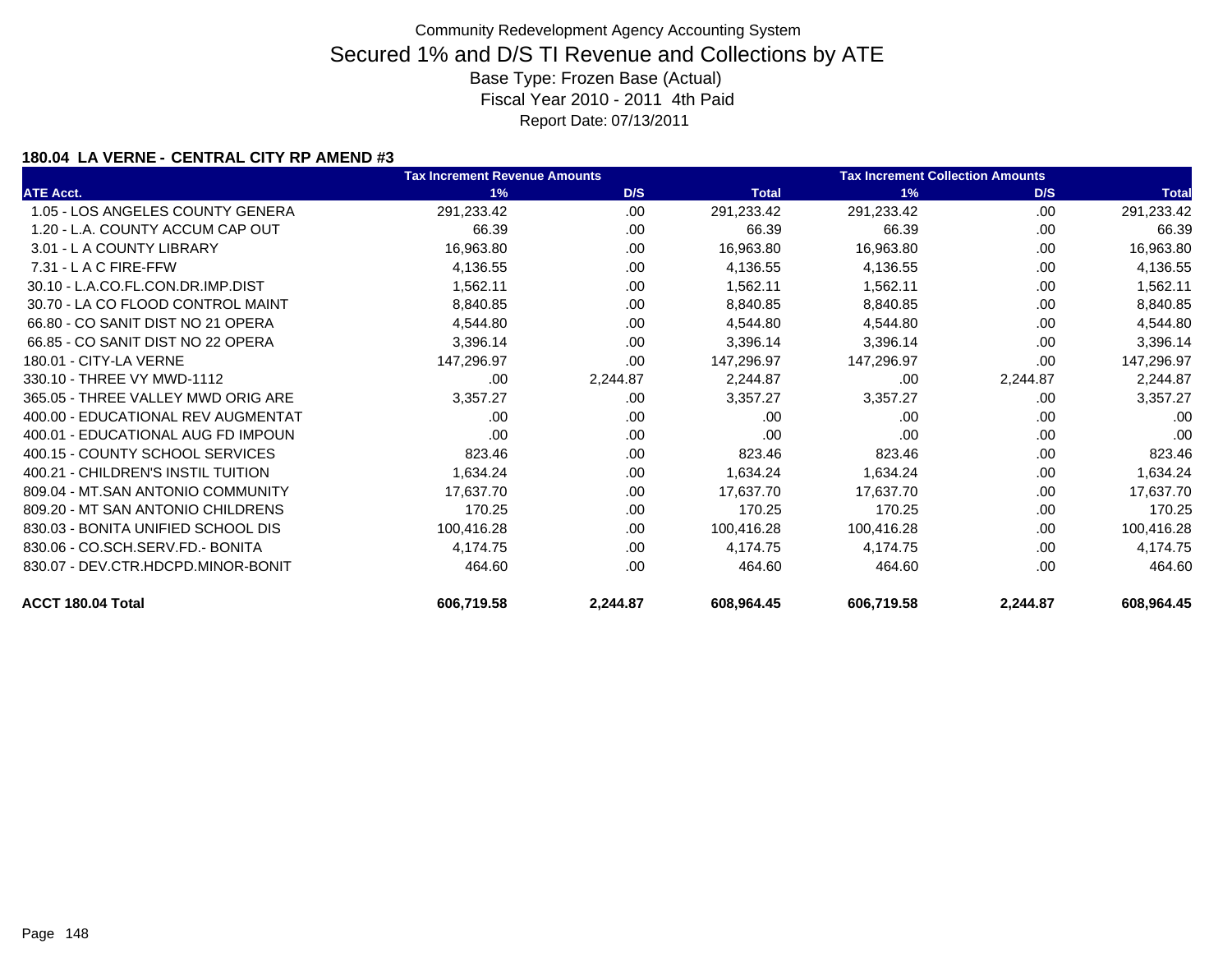### **181.02 LAWNDALE - ECONOMIC R.P.**

|                                    | <b>Tax Increment Revenue Amounts</b> |           |              | <b>Tax Increment Collection Amounts</b> |           |              |  |
|------------------------------------|--------------------------------------|-----------|--------------|-----------------------------------------|-----------|--------------|--|
| <b>ATE Acct.</b>                   | 1%                                   | D/S       | <b>Total</b> | 1%                                      | D/S       | <b>Total</b> |  |
| 1.05 - LOS ANGELES COUNTY GENERA   | 1,874,080.62                         | .00       | 1,874,080.62 | 1,808,905.66                            | .00       | 1,808,905.66 |  |
| 1.20 - L.A. COUNTY ACCUM CAP OUT   | 499.89                               | .00       | 499.89       | 482.51                                  | .00.      | 482.51       |  |
| 3.01 - L A COUNTY LIBRARY          | 127,809.36                           | .00       | 127,809.36   | 123,364.52                              | .00.      | 123,364.52   |  |
| 7.30 - CONSOL, FIRE PRO.DIST.OF    | 768,647.59                           | .00       | 768,647.59   | 741,916.24                              | .00       | 741,916.24   |  |
| 7.31 - L A C FIRE-FFW              | 31,200.87                            | .00       | 31,200.87    | 30,115.80                               | .00.      | 30,115.80    |  |
| 11.20 - LAWNDALE LIGHTING DISTRIC  | 142,750.70                           | .00       | 142,750.70   | 137,784.75                              | .00.      | 137,784.75   |  |
| 30.10 - L.A.CO.FL.CON.DR.IMP.DIST  | 11,761.33                            | .00       | 11,761.33    | 11,352.31                               | .00       | 11,352.31    |  |
| 30.70 - LA CO FLOOD CONTROL MAINT  | 66,570.42                            | .00       | 66,570.42    | 64,255.29                               | .00       | 64,255.29    |  |
| 61.10 - LA CO WEST VECTOR CONTRO   | 726.74                               | .00       | 726.74       | 701.46                                  | .00       | 701.46       |  |
| 66.25 - CO SANITATION DIST NO 5 O  | 79,255.42                            | .00       | 79,255.42    | 76,499.14                               | .00       | 76,499.14    |  |
| 181.01 - CITY-LAWNDALE TD #1       | 318,664.07                           | .00       | 318,664.07   | 307,581.64                              | .00       | 307,581.64   |  |
| 320.05 - WEST BASIN MWD 1111       | .00                                  | 16,843.67 | 16,843.67    | .00                                     | 16,257.89 | 16,257.89    |  |
| 350.90 - WTR REPLENISHMENT DIST OF | 820.96                               | .00       | 820.96       | 792.40                                  | .00       | 792.40       |  |
| 400.00 - EDUCATIONAL REV AUGMENTAT | .00.                                 | .00       | .00          | .00                                     | .00       | .00          |  |
| 400.01 - EDUCATIONAL AUG FD IMPOUN | .00                                  | .00       | .00          | .00                                     | .00.      | .00          |  |
| 400.15 - COUNTY SCHOOL SERVICES    | 6,199.82                             | .00       | 6,199.82     | 5,984.21                                | .00       | 5,984.21     |  |
| 400.21 - CHILDREN'S INSTIL TUITION | 12,304.46                            | .00       | 12,304.46    | 11,876.55                               | .00.      | 11,876.55    |  |
| 501.01 - HAWTHORNE SCHOOL DISTRICT | 3,896.60                             | .00       | 3,896.60     | 3,896.60                                | .00.      | 3,896.60     |  |
| 501.06 - CO.SCH.SERV.FD.- HAWTHORN | 485.75                               | .00       | 485.75       | 485.75                                  | .00.      | 485.75       |  |
| 501.07 - DEV CTR HDCPD MINOR-HAWTH | 55.78                                | .00       | 55.78        | 55.78                                   | .00.      | 55.78        |  |
| 545.01 - LAWNDALE SCHOOL DISTRICT  | 291,399.89                           | .00       | 291,399.89   | 281,127.01                              | .00.      | 281,127.01   |  |
| 545.06 - CO.SCH.SERV.FD.- LAWNDALE | 31,377.64                            | .00       | 31,377.64    | 30,271.47                               | .00.      | 30,271.47    |  |
| 545.07 - DEV CTR HDCPD MINOR-LAWND | 4,340.86                             | .00       | 4,340.86     | 4,187.84                                | .00.      | 4,187.84     |  |
| 725.02 - CENTINELA VAL UNION HIGH  | 448.411.45                           | .00       | 448,411.45   | 432,817.00                              | .00       | 432,817.00   |  |
| 725.07 - CENTINELA VY.HIGH-ELEM SC | 200,183.14                           | .00       | 200,183.14   | 193,221.36                              | .00       | 193,221.36   |  |
| 797.04 - EL CAMINO COMMUNITY COLLE | 130,900.39                           | .00       | 130,900.39   | 126,348.05                              | .00       | 126,348.05   |  |
| ACCT 181.02 Total                  | 4,552,343.75                         | 16,843.67 | 4,569,187.42 | 4,394,023.34                            | 16,257.89 | 4,410,281.23 |  |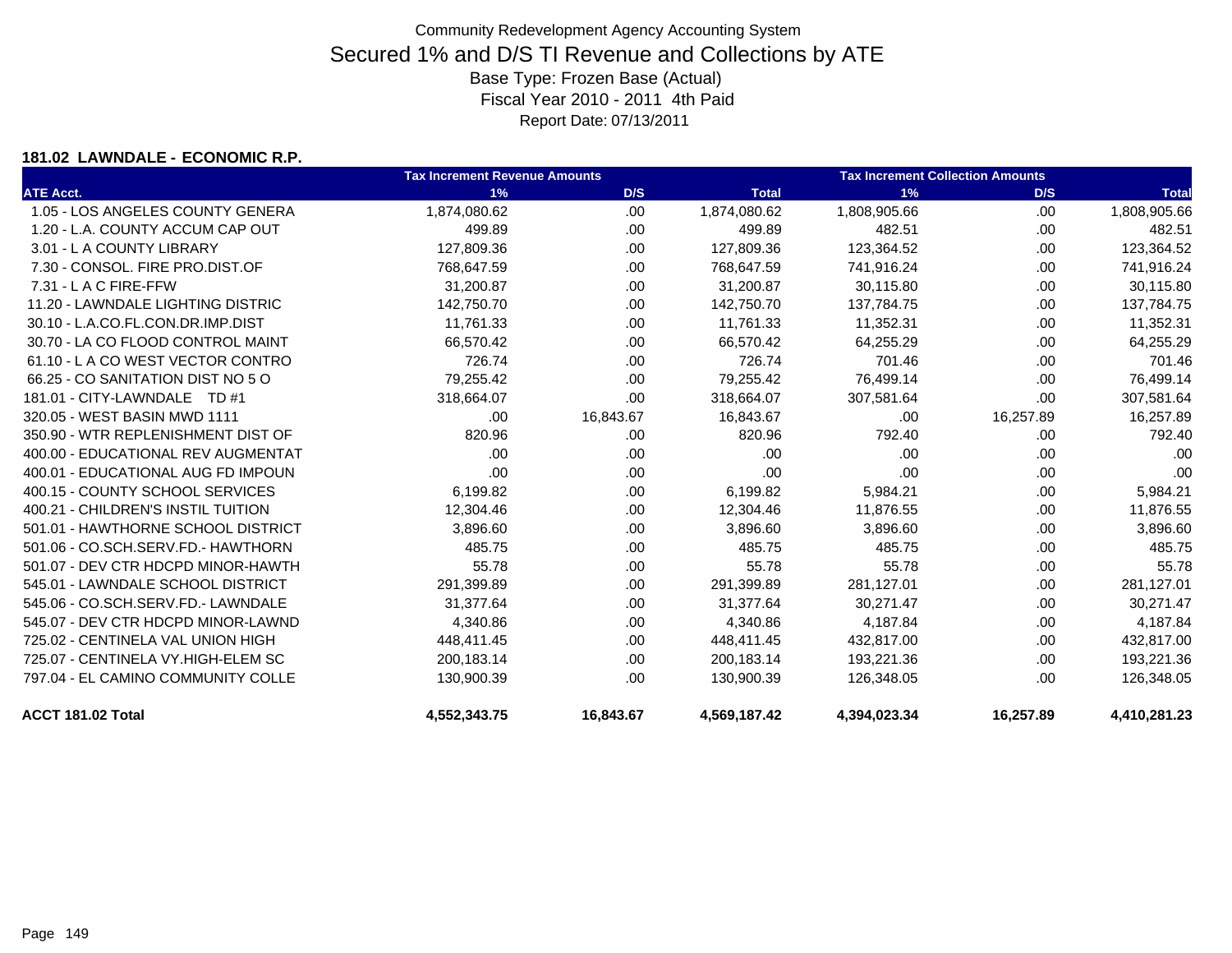### **182.02 LA MIRADA - IND'L COMMERCIAL**

|                                    | <b>Tax Increment Revenue Amounts</b> |           | <b>Tax Increment Collection Amounts</b> |              |           |              |
|------------------------------------|--------------------------------------|-----------|-----------------------------------------|--------------|-----------|--------------|
| <b>ATE Acct.</b>                   | 1%                                   | D/S       | <b>Total</b>                            | 1%           | D/S       | <b>Total</b> |
| 1.05 - LOS ANGELES COUNTY GENERA   | 2,160,540.40                         | .00       | 2,160,540.40                            | 2,160,540.40 | .00       | 2,160,540.40 |
| 1.20 - L.A. COUNTY ACCUM CAP OUT   | 571.84                               | .00       | 571.84                                  | 571.84       | .00       | 571.84       |
| 3.01 - L A COUNTY LIBRARY          | 146,200.09                           | .00       | 146,200.09                              | 146,200.09   | .00       | 146,200.09   |
| 7.30 - CONSOL, FIRE PRO.DIST.OF    | 879,250.16                           | .00       | 879,250.16                              | 879,250.16   | .00       | 879,250.16   |
| $7.31 - L$ A C FIRE-FFW            | 35,773.75                            | .00.      | 35,773.75                               | 35,773.75    | .00.      | 35,773.75    |
| 23.44 - CO LIGHT MAINT DIS# 10045  | 36,887.63                            | .00       | 36,887.63                               | 36,887.63    | .00       | 36,887.63    |
| 23.45 - CO LIGHT MAINT DIS# 10045  | 17,487.79                            | .00       | 17,487.79                               | 17,487.79    | .00       | 17,487.79    |
| 30.10 - L.A.CO.FL.CON.DR.IMP.DIST  | 13,453.74                            | .00       | 13,453.74                               | 13,453.74    | .00       | 13,453.74    |
| 30.70 - LA CO FLOOD CONTROL MAINT  | 76,149.64                            | .00       | 76,149.64                               | 76,149.64    | .00       | 76,149.64    |
| 53.40 - LITTLE LAKE CEMETERY DIST  | 6,288.16                             | .00.      | 6,288.16                                | 6,288.16     | .00       | 6,288.16     |
| 61.80 - GREATER L A CO VECTOR CON  | 2,758.98                             | .00       | 2,758.98                                | 2,758.98     | .00       | 2,758.98     |
| 66.65 - CO SANIT DIST NO 18 OPERA  | 85,431.25                            | .00       | 85,431.25                               | 85,431.25    | .00       | 85,431.25    |
| 182.01 - CITY-LA MIRADA TD #1      | 348,486.59                           | .00       | 348,486.59                              | 348,486.59   | .00       | 348,486.59   |
| 182.21 - LA MIRADA - S. E. REC AND | 120,913.03                           | .00       | 120,913.03                              | 120,913.03   | .00       | 120,913.03   |
| 222.21 - NORWALK - S. E. REC AND P | 130,543.82                           | .00       | 130,543.82                              | 130,543.82   | .00.      | 130,543.82   |
| 315.05 - CENTRAL BASIN MWD 1114    | .00.                                 | 19,209.35 | 19,209.35                               | .00          | 19,209.35 | 19,209.35    |
| 350.90 - WTR REPLENISHMENT DIST OF | 939.26                               | .00       | 939.26                                  | 939.26       | .00       | 939.26       |
| 400.00 - EDUCATIONAL REV AUGMENTAT | .00                                  | .00       | .00                                     | .00.         | .00.      | .00          |
| 400.01 - EDUCATIONAL AUG FD IMPOUN | .00                                  | .00       | .00                                     | .00          | .00       | .00          |
| 400.15 - COUNTY SCHOOL SERVICES    | 7,092.00                             | .00.      | 7,092.00                                | 7,092.00     | .00       | 7,092.00     |
| 400.21 - CHILDREN'S INSTIL TUITION | 14,075.17                            | .00       | 14,075.17                               | 14,075.17    | .00       | 14,075.17    |
| 790.04 - CERRITOS COMMUNITY COLLEG | 127,140.57                           | .00       | 127,140.57                              | 127,140.57   | .00       | 127,140.57   |
| 819.03 - A B C UNIFIED SCHOOL DIST | 173,239.54                           | .00       | 173,239.54                              | 173,239.54   | .00       | 173,239.54   |
| 819.06 - CO.SCH.SERV.FD.- A B C UN | 6,075.39                             | .00       | 6,075.39                                | 6,075.39     | .00       | 6,075.39     |
| 819.20 - ABC UNIFIED CHILDRENS CTR | 1,739.77                             | .00       | 1,739.77                                | 1,739.77     | .00       | 1,739.77     |
| 903.03 - NORWALK-LA MIRADA UNIF SC | 773,810.50                           | .00       | 773,810.50                              | 773,810.50   | .00       | 773,810.50   |
| 903.06 - CO.SCH.SERV.FD.NORWALK-LA | 26,865.21                            | .00       | 26,865.21                               | 26,865.21    | .00       | 26,865.21    |
| ACCT 182.02 Total                  | 5,191,714.28                         | 19,209.35 | 5,210,923.63                            | 5,191,714.28 | 19,209.35 | 5,210,923.63 |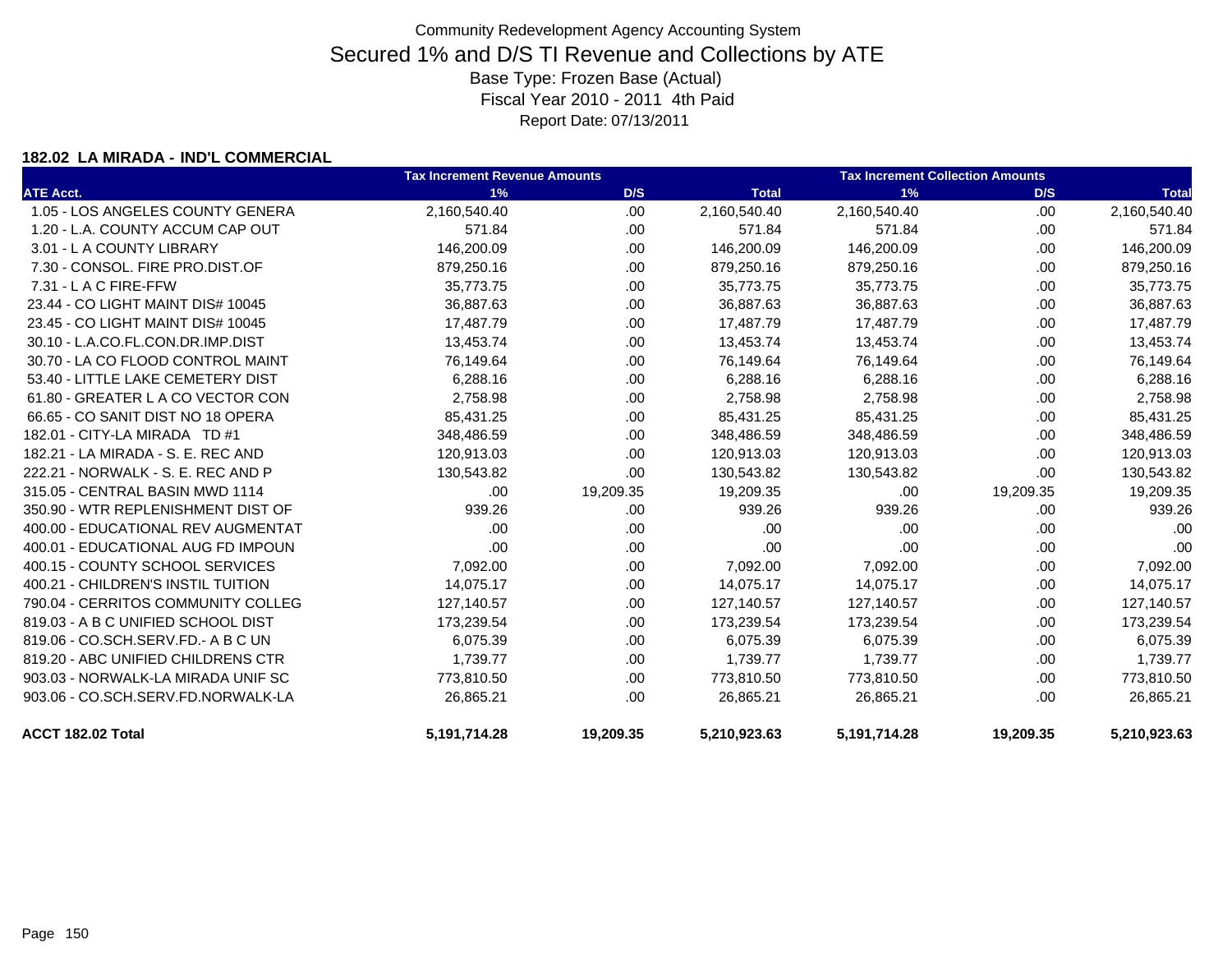### **182.03 LA MIRADA - VALLEY VIEW**

|                                    | <b>Tax Increment Revenue Amounts</b> |          |              | <b>Tax Increment Collection Amounts</b> |          |              |
|------------------------------------|--------------------------------------|----------|--------------|-----------------------------------------|----------|--------------|
| <b>ATE Acct.</b>                   | 1%                                   | D/S      | <b>Total</b> | 1%                                      | D/S      | <b>Total</b> |
| 1.05 - LOS ANGELES COUNTY GENERA   | 203,224.59                           | .00      | 203,224.59   | 203,224.59                              | .00.     | 203,224.59   |
| 1.20 - L.A. COUNTY ACCUM CAP OUT   | 53.67                                | .00      | 53.67        | 53.67                                   | .00.     | 53.67        |
| 3.01 - L A COUNTY LIBRARY          | 13,726.64                            | .00.     | 13,726.64    | 13,726.64                               | .00      | 13,726.64    |
| 7.30 - CONSOL. FIRE PRO.DIST.OF    | 82,552.57                            | .00      | 82,552.57    | 82,552.57                               | .00      | 82,552.57    |
| 7.31 - L A C FIRE-FFW              | 3,383.16                             | .00      | 3,383.16     | 3,383.16                                | .00      | 3,383.16     |
| 23.45 - CO LIGHT MAINT DIS# 10045  | 2,734.64                             | .00.     | 2,734.64     | 2,734.64                                | .00      | 2,734.64     |
| 30.10 - L.A.CO.FL.CON.DR.IMP.DIST  | 1,263.25                             | .00      | 1,263.25     | 1,263.25                                | .00.     | 1,263.25     |
| 30.70 - LA CO FLOOD CONTROL MAINT  | 7,149.73                             | .00      | 7,149.73     | 7,149.73                                | .00.     | 7,149.73     |
| 53.40 - LITTLE LAKE CEMETERY DIST  | 590.33                               | .00      | 590.33       | 590.33                                  | .00.     | 590.33       |
| 61.80 - GREATER L A CO VECTOR CON  | 259.23                               | .00      | 259.23       | 259.23                                  | .00      | 259.23       |
| 66.65 - CO SANIT DIST NO 18 OPERA  | 8,020.99                             | .00.     | 8,020.99     | 8,020.99                                | .00.     | 8,020.99     |
| 182.01 - CITY-LA MIRADA TD #1      | 32,319.20                            | .00      | 32,319.20    | 32,319.20                               | .00      | 32,319.20    |
| 182.21 - LA MIRADA - S. E. REC AND | 13,727.90                            | .00.     | 13,727.90    | 13,727.90                               | .00      | 13,727.90    |
| 222.21 - NORWALK - S. E. REC AND P | 14,821.34                            | .00      | 14,821.34    | 14,821.34                               | .00      | 14,821.34    |
| 315.05 - CENTRAL BASIN MWD 1114    | .00.                                 | 1,781.50 | 1,781.50     | .00                                     | 1,781.50 | 1,781.50     |
| 350.90 - WTR REPLENISHMENT DIST OF | 88.20                                | .00      | 88.20        | 88.20                                   | .00      | 88.20        |
| 400.00 - EDUCATIONAL REV AUGMENTAT | .00                                  | .00      | .00          | .00                                     | .00      | .00          |
| 400.01 - EDUCATIONAL AUG FD IMPOUN | .00.                                 | .00.     | .00          | .00                                     | .00      | .00          |
| 400.15 - COUNTY SCHOOL SERVICES    | 665.93                               | .00      | 665.93       | 665.93                                  | .00      | 665.93       |
| 400.21 - CHILDREN'S INSTIL TUITION | 1,321.59                             | .00      | 1,321.59     | 1,321.59                                | .00      | 1,321.59     |
| 790.04 - CERRITOS COMMUNITY COLLEG | 11,937.22                            | .00.     | 11,937.22    | 11,937.22                               | .00      | 11,937.22    |
| 819.03 - A B C UNIFIED SCHOOL DIST | 80,037.03                            | .00      | 80,037.03    | 80,037.03                               | .00      | 80,037.03    |
| 819.06 - CO.SCH.SERV.FD.- A B C UN | 2.806.97                             | .00      | 2.806.97     | 2.806.97                                | .00      | 2.806.97     |
| 819.20 - ABC UNIFIED CHILDRENS CTR | 803.59                               | .00.     | 803.59       | 803.59                                  | .00      | 803.59       |
| ACCT 182.03 Total                  | 481,487.77                           | 1,781.50 | 483,269.27   | 481,487.77                              | 1,781.50 | 483,269.27   |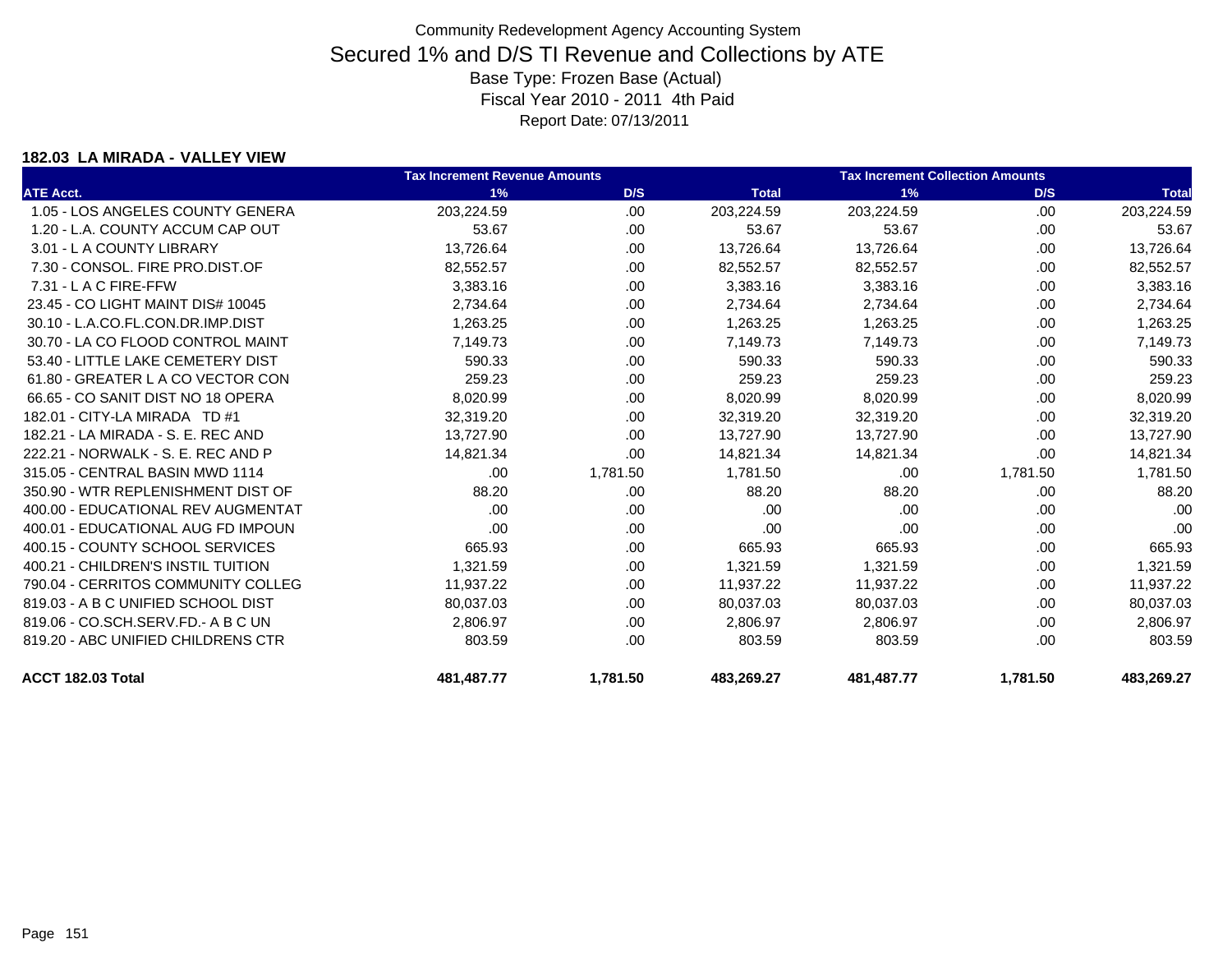#### **182.04 LA MIRADA - BCH BLVD**

|                                    | <b>Tax Increment Revenue Amounts</b> |           |              | <b>Tax Increment Collection Amounts</b> |           |              |
|------------------------------------|--------------------------------------|-----------|--------------|-----------------------------------------|-----------|--------------|
| <b>ATE Acct.</b>                   | 1%                                   | D/S       | <b>Total</b> | 1%                                      | D/S       | <b>Total</b> |
| 1.05 - LOS ANGELES COUNTY GENERA   | 1,259,564.80                         | .00       | 1,259,564.80 | 1,238,315.01                            | .00       | 1,238,315.01 |
| 1.20 - L.A. COUNTY ACCUM CAP OUT   | 334.92                               | .00.      | 334.92       | 329.22                                  | .00       | 329.22       |
| 3.01 - L A COUNTY LIBRARY          | 85,285.44                            | .00.      | 85,285.44    | 83,846.52                               | .00       | 83,846.52    |
| 7.30 - CONSOL, FIRE PRO.DIST.OF    | 512,883.57                           | .00       | 512,883.57   | 504,230.40                              | .00       | 504,230.40   |
| $7.31 - L$ A C FIRE-FFW            | 20,901.34                            | .00.      | 20,901.34    | 20,547.74                               | .00       | 20,547.74    |
| 23.44 - CO LIGHT MAINT DIS# 10045  | 8,174.70                             | .00       | 8.174.70     | 7,927.27                                | .00       | 7,927.27     |
| 30.10 - L.A.CO.FL.CON.DR.IMP.DIST  | 7.844.60                             | .00.      | 7.844.60     | 7,712.28                                | .00       | 7,712.28     |
| 30.70 - LA CO FLOOD CONTROL MAINT  | 44.418.17                            | .00       | 44.418.17    | 43,668.73                               | .00       | 43,668.73    |
| 53.40 - LITTLE LAKE CEMETERY DIST  | 191.44                               | .00       | 191.44       | 186.40                                  | .00       | 186.40       |
| 61.80 - GREATER L A CO VECTOR CON  | 1.611.70                             | .00       | 1.611.70     | 1,584.51                                | .00       | 1,584.51     |
| 66.65 - CO SANIT DIST NO 18 OPERA  | 49,832.80                            | .00       | 49,832.80    | 48,991.99                               | .00       | 48,991.99    |
| 182.01 - CITY-LA MIRADA TD #1      | 203,878.61                           | .00       | 203.878.61   | 200,438.70                              | .00       | 200,438.70   |
| 182.21 - LA MIRADA - S. E. REC AND | 85.287.83                            | .00.      | 85,287.83    | 83,848.88                               | .00       | 83,848.88    |
| 222.21 - NORWALK - S. E. REC AND P | 92,127.70                            | .00.      | 92,127.70    | 90,574.14                               | .00       | 90,574.14    |
| 315.05 - CENTRAL BASIN MWD 1114    | .00.                                 | 11,277.29 | 11,277.29    | .00.                                    | 11,086.50 | 11,086.50    |
| 350.90 - WTR REPLENISHMENT DIST OF | 544.55                               | .00       | 544.55       | 535.35                                  | .00       | 535.35       |
| 400.00 - EDUCATIONAL REV AUGMENTAT | .00                                  | .00       | .00          | .00                                     | .00       | .00          |
| 400.01 - EDUCATIONAL AUG FD IMPOUN | .00                                  | .00       | .00          | .00                                     | .00       | .00          |
| 400.15 - COUNTY SCHOOL SERVICES    | 4,153.30                             | .00       | 4,153.30     | 4,083.03                                | .00       | 4,083.03     |
| 400.21 - CHILDREN'S INSTIL TUITION | 8,234.84                             | .00       | 8,234.84     | 8,095.51                                | .00       | 8,095.51     |
| 790.04 - CERRITOS COMMUNITY COLLEG | 74,423.48                            | .00.      | 74,423.48    | 73,164.41                               | .00       | 73,164.41    |
| 903.03 - NORWALK-LA MIRADA UNIF SC | 568,487.48                           | .00       | 568,487.48   | 558,870.12                              | .00       | 558,870.12   |
| 903.06 - CO.SCH.SERV.FD.NORWALK-LA | 19,734.93                            | .00.      | 19.734.93    | 19.401.04                               | .00       | 19,401.04    |
| ACCT 182.04 Total                  | 3,047,916.20                         | 11,277.29 | 3,059,193.49 | 2,996,351.25                            | 11,086.50 | 3,007,437.75 |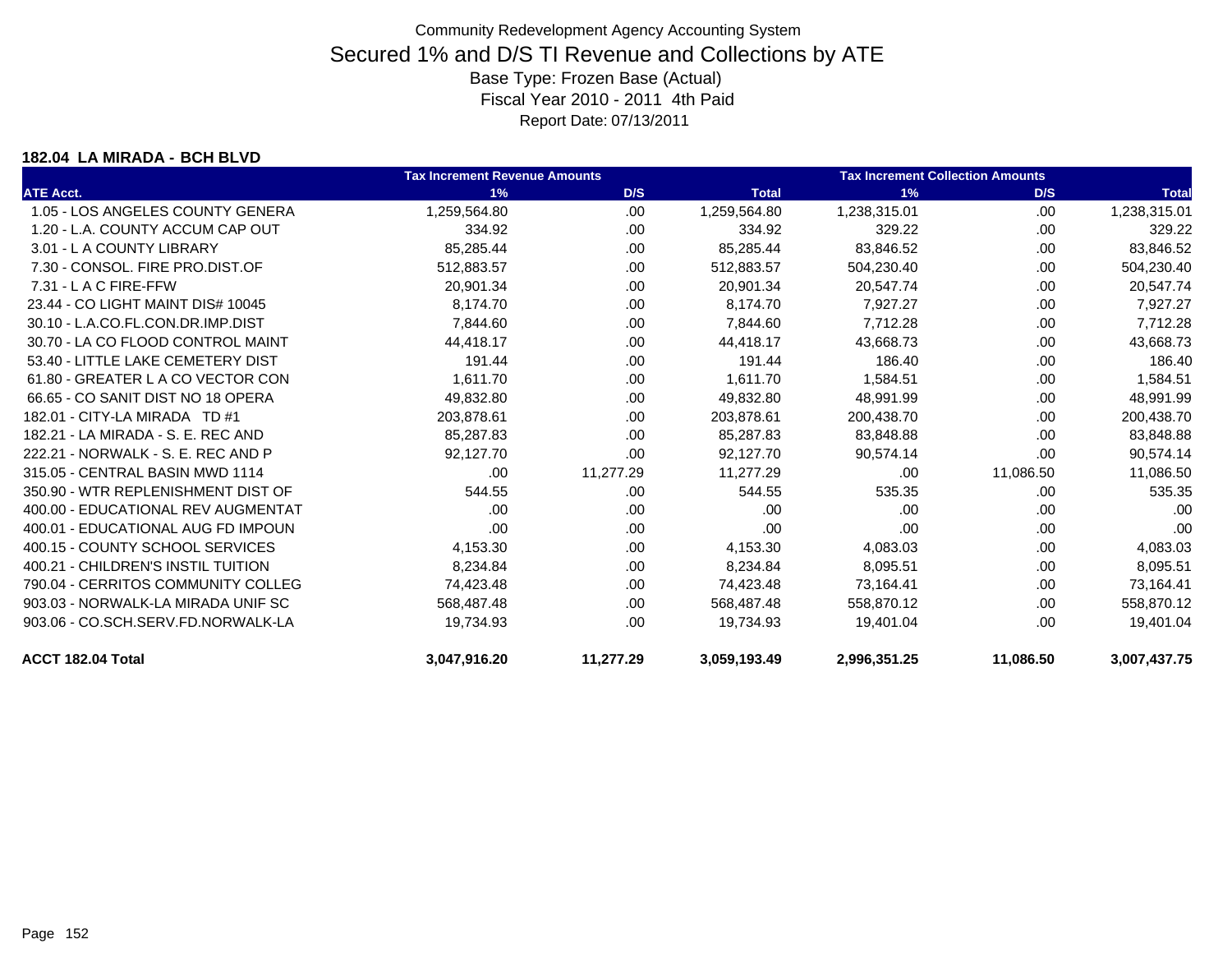### **182.05 LA MIRADA - IND'L COMM/L 89 ANX**

|                                    | <b>Tax Increment Revenue Amounts</b> |           |              | <b>Tax Increment Collection Amounts</b> |           |              |  |
|------------------------------------|--------------------------------------|-----------|--------------|-----------------------------------------|-----------|--------------|--|
| <b>ATE Acct.</b>                   | 1%                                   | D/S       | <b>Total</b> | 1%                                      | D/S       | <b>Total</b> |  |
| 1.05 - LOS ANGELES COUNTY GENERA   | 1,377,676.66                         | .00       | 1,377,676.66 | 1,335,054.59                            | .00       | 1,335,054.59 |  |
| 1.20 - L.A. COUNTY ACCUM CAP OUT   | 364.33                               | .00       | 364.33       | 353.09                                  | .00.      | 353.09       |  |
| 3.01 - L A COUNTY LIBRARY          | 93,145.51                            | .00       | 93,145.51    | 90,272.51                               | .00       | 90,272.51    |  |
| 7.30 - CONSOL. FIRE PRO.DIST.OF    | 560,177.71                           | .00       | 560,177.71   | 542,899.49                              | .00.      | 542,899.49   |  |
| 7.31 - L A C FIRE-FFW              | 22,869.07                            | .00       | 22,869.07    | 22,155.33                               | .00.      | 22,155.33    |  |
| 23.44 - CO LIGHT MAINT DIS# 10045  | 21,212.90                            | .00       | 21,212.90    | 20,772.24                               | .00.      | 20,772.24    |  |
| 23.45 - CO LIGHT MAINT DIS# 10045  | 11,735.30                            | .00       | 11,735.30    | 11,302.00                               | .00       | 11,302.00    |  |
| 30.10 - L.A.CO.FL.CON.DR.IMP.DIST  | 8,571.35                             | .00       | 8,571.35     | 8,306.96                                | .00       | 8,306.96     |  |
| 30.70 - LA CO FLOOD CONTROL MAINT  | 48,515.27                            | .00       | 48,515.27    | 47,018.83                               | .00       | 47,018.83    |  |
| 53.40 - LITTLE LAKE CEMETERY DIST  | 3,602.27                             | .00       | 3,602.27     | 3,481.62                                | .00       | 3,481.62     |  |
| 61.80 - GREATER L A CO VECTOR CON  | 1,759.72                             | .00       | 1,759.72     | 1,705.45                                | .00       | 1,705.45     |  |
| 66.65 - CO SANIT DIST NO 18 OPERA  | 54,429.04                            | .00       | 54,429.04    | 52,750.22                               | .00       | 52,750.22    |  |
| 182.01 - CITY-LA MIRADA TD #1      | 220,753.27                           | .00       | 220,753.27   | 214,081.35                              | .00       | 214,081.35   |  |
| 182.21 - LA MIRADA - S. E. REC AND | 83,818.96                            | .00       | 83,818.96    | 81,928.87                               | .00       | 81,928.87    |  |
| 222.21 - NORWALK - S. E. REC AND P | 90,495.15                            | .00       | 90,495.15    | 88,454.53                               | .00       | 88,454.53    |  |
| 315.05 - CENTRAL BASIN MWD 1114    | .00                                  | 12,168.39 | 12,168.39    | .00                                     | 11,800.62 | 11,800.62    |  |
| 350.90 - WTR REPLENISHMENT DIST OF | 598.31                               | .00       | 598.31       | 579.86                                  | .00       | 579.86       |  |
| 400.00 - EDUCATIONAL REV AUGMENTAT | .00                                  | .00       | .00          | .00                                     | .00       | .00          |  |
| 400.01 - EDUCATIONAL AUG FD IMPOUN | .00                                  | .00       | .00          | .00                                     | .00       | .00          |  |
| 400.15 - COUNTY SCHOOL SERVICES    | 4,518.38                             | .00       | 4,518.38     | 4,379.02                                | .00       | 4,379.02     |  |
| 400.21 - CHILDREN'S INSTIL TUITION | 8,967.21                             | .00       | 8,967.21     | 8,690.63                                | .00       | 8,690.63     |  |
| 469.01 - EAST WHITTIER CITY SCHOOL | 9,806.57                             | .00       | 9,806.57     | 9,806.57                                | .00       | 9,806.57     |  |
| 469.06 - CO.SCH.SERV.FD.- EAST WHI | 1.12                                 | .00       | 1.12         | 1.12                                    | .00       | 1.12         |  |
| 469.07 - DEV.CTR.HDCPD. MINOR-E. W | 75.38                                | .00       | 75.38        | 75.38                                   | .00       | 75.38        |  |
| 565.01 - LOWELL JOINT SCHOOL DISTR | 883.15                               | .00       | 883.15       | 727.77                                  | .00       | 727.77       |  |
| 565.06 - CO.SCH.SERV.FD.- LOWELL J | .10                                  | .00       | .10          | .08                                     | .00       | .08          |  |
| 565.07 - DEV.CTR.HDCPD.MINOR-LOWEL | 16.44                                | .00       | 16.44        | 13.55                                   | .00       | 13.55        |  |
| 753.02 - FULLERTON UNION HIGH SCHO | 1,025.48                             | .00       | 1,025.48     | 845.06                                  | .00       | 845.06       |  |
| 753.07 - FULLERTON UN. HIGH-ELEM S | 499.81                               | .00       | 499.81       | 411.88                                  | .00       | 411.88       |  |
| 789.02 - WHITTIER UNION HIGH SCHOO | 14,317.44                            | .00       | 14,317.44    | 14,317.44                               | .00       | 14,317.44    |  |
| 789.07 - WHITTIER HIGH-ELEM SCHOOL | 6,110.28                             | .00       | 6,110.28     | 6,110.28                                | .00       | 6,110.28     |  |
| 789.08 - DEV CTR HDCPD MINOR WHITT | 23.34                                | .00       | 23.34        | 23.34                                   | .00       | 23.34        |  |
| 790.04 - CERRITOS COMMUNITY COLLEG | 77,111.90                            | .00       | 77,111.90    | 74,668.26                               | .00       | 74,668.26    |  |
| 811.04 - N.ORANGE CO.COMMUNITY COL | 336.84                               | .00       | 336.84       | 277.58                                  | .00       | 277.58       |  |
| 811.20 - N.ORANGE CO C.C. CHILD CT | 5.41                                 | .00       | 5.41         | 4.46                                    | .00       | 4.46         |  |
| 816.04 - RIO HONDO COMMUNITY COLLE | 3,070.07                             | .00       | 3,070.07     | 3,070.07                                | .00.      | 3,070.07     |  |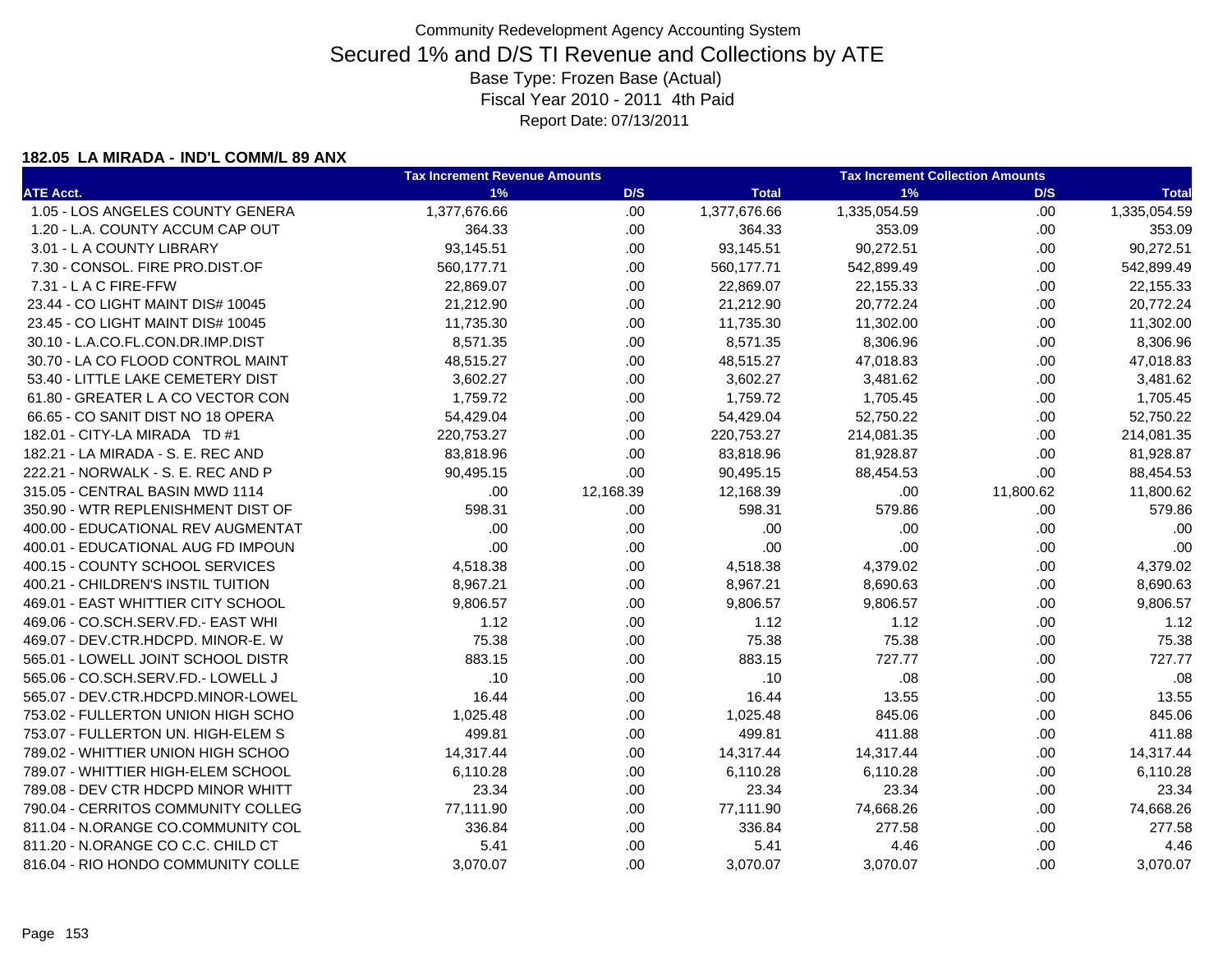### **182.05 LA MIRADA - IND'L COMM/L 89 ANX**

| <b>ATE Acct.</b>                   | <b>Tax Increment Revenue Amounts</b> |           | <b>Tax Increment Collection Amounts</b> |              |           |              |
|------------------------------------|--------------------------------------|-----------|-----------------------------------------|--------------|-----------|--------------|
|                                    | 1%                                   | D/S       | Total                                   | $1\%$        | D/S       | <b>Total</b> |
| 816.20 - RIO HONDO CHILDRENS CTR F | 5.59                                 | .00       | 5.59                                    | 5.59         | .00       | 5.59         |
| 819.03 - A B C UNIFIED SCHOOL DIST | 353,139.74                           | .00       | 353.139.74                              | 339.150.41   | .00       | 339,150.41   |
| 819.06 - CO.SCH.SERV.FD.- A B C UN | 12.384.70                            | .00       | 12.384.70                               | 11.894.10    | .00       | 11,894.10    |
| 819.20 - ABC UNIFIED CHILDRENS CTR | 3.546.21                             | .00       | 3.546.21                                | 3.405.73     | .00       | 3,405.73     |
| 903.03 - NORWALK-LA MIRADA UNIF SC | 186.705.50                           | .00       | 186.705.50                              | 183.977.10   | .00       | 183,977.10   |
| 903.06 - CO.SCH.SERV.FD.NORWALK-LA | 6.482.08                             | .00       | 6.482.08                                | 6.387.36     | .00       | 6,387.36     |
| ACCT 182.05 Total                  | 3.288.757.56                         | 12.168.39 | 3.300.925.95                            | 3.189.359.72 | 11.800.62 | 3.201.160.34 |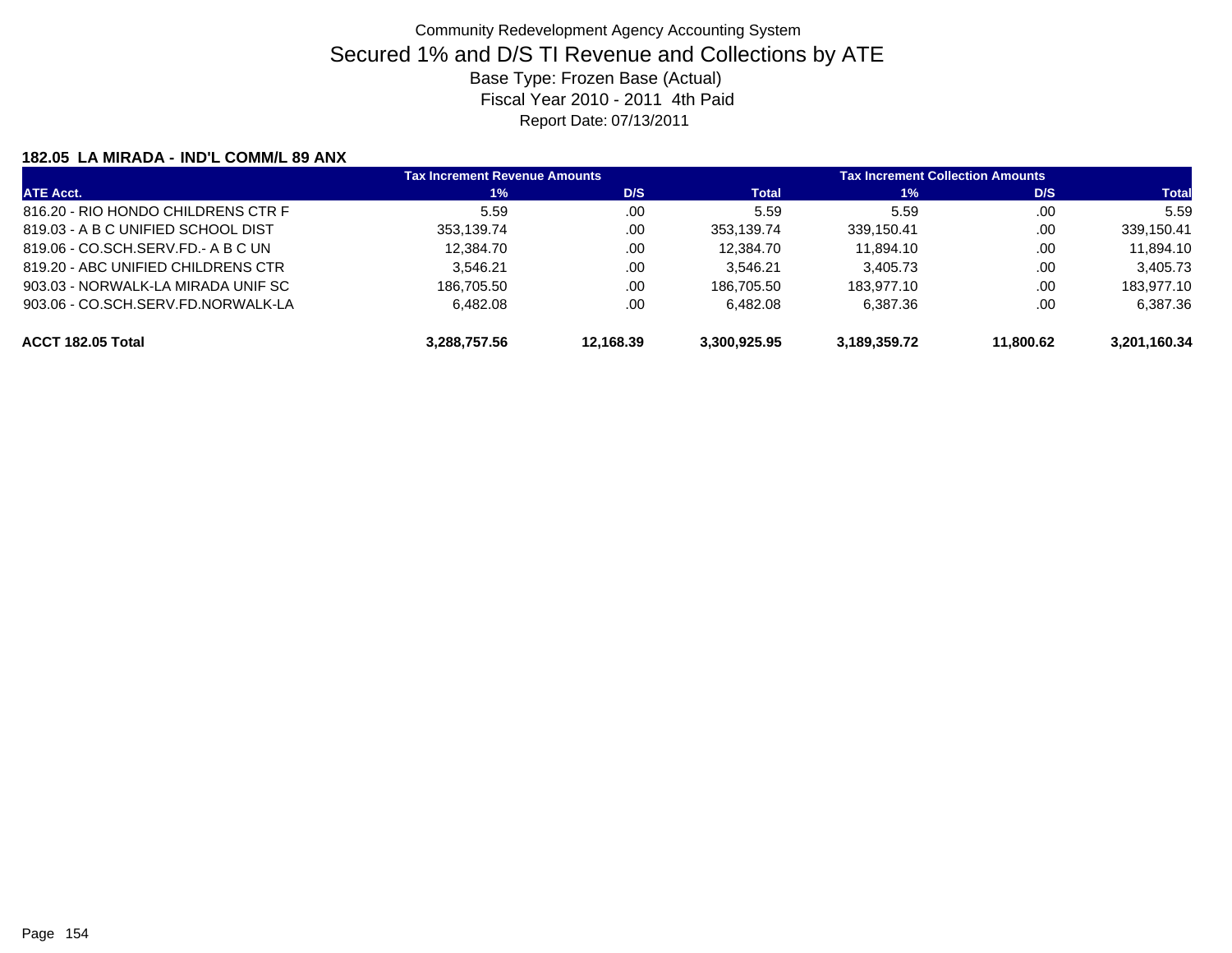#### **182.06 LA MIRADA - RP #4**

|                                    | <b>Tax Increment Revenue Amounts</b> |          |              | <b>Tax Increment Collection Amounts</b> |          |              |
|------------------------------------|--------------------------------------|----------|--------------|-----------------------------------------|----------|--------------|
| <b>ATE Acct.</b>                   | 1%                                   | D/S      | <b>Total</b> | 1%                                      | D/S      | <b>Total</b> |
| 1.05 - LOS ANGELES COUNTY GENERA   | 243,842.86                           | .00      | 243,842.86   | 240,083.99                              | .00      | 240,083.99   |
| 1.20 - L.A. COUNTY ACCUM CAP OUT   | 65.28                                | .00      | 65.28        | 64.28                                   | .00      | 64.28        |
| 3.01 - L A COUNTY LIBRARY          | 16,691.29                            | .00      | 16,691.29    | 16,434.03                               | .00      | 16,434.03    |
| 7.30 - CONSOL, FIRE PRO.DIST.OF    | 100,381.80                           | .00      | 100,381.80   | 98,834.62                               | .00      | 98,834.62    |
| 7.31 - L A C FIRE-FFW              | 4,014.79                             | .00      | 4,014.79     | 3,952.88                                | .00      | 3,952.88     |
| 23.44 - CO LIGHT MAINT DIS# 10045  | 14,963.83                            | .00      | 14,963.83    | 14,751.72                               | .00      | 14,751.72    |
| 23.45 - CO LIGHT MAINT DIS# 10045  | $-86.89$                             | .00      | $-86.89$     | $-89.81$                                | .00      | $-89.81$     |
| 30.10 - L.A.CO.FL.CON.DR.IMP.DIST  | 1,535.99                             | .00      | 1,535.99     | 1,512.32                                | .00      | 1,512.32     |
| 30.70 - LA CO FLOOD CONTROL MAINT  | 8,693.78                             | .00      | 8,693.78     | 8,559.79                                | .00.     | 8,559.79     |
| 53.40 - LITTLE LAKE CEMETERY DIST  | 771.42                               | .00      | 771.42       | 760.36                                  | .00      | 760.36       |
| 61.80 - GREATER L A CO VECTOR CON  | 315.34                               | .00      | 315.34       | 310.48                                  | .00      | 310.48       |
| 66.65 - CO SANIT DIST NO 18 OPERA  | 9,753.44                             | .00      | 9,753.44     | 9,603.10                                | .00      | 9,603.10     |
| 182.01 - CITY-LA MIRADA TD #1      | 42,674.20                            | .00      | 42,674.20    | 42,017.03                               | .00      | 42,017.03    |
| 182.21 - LA MIRADA - S. E. REC AND | 16,692.68                            | .00      | 16,692.68    | 16,435.40                               | .00      | 16,435.40    |
| 222.21 - NORWALK - S. E. REC AND P | 18,022.26                            | .00      | 18,022.26    | 17,744.49                               | .00      | 17,744.49    |
| 315.05 - CENTRAL BASIN MWD 1114    | .00                                  | 2,255.63 | 2,255.63     | .00                                     | 2,220.89 | 2,220.89     |
| 350.90 - WTR REPLENISHMENT DIST OF | 107.23                               | .00      | 107.23       | 105.57                                  | .00      | 105.57       |
| 400.00 - EDUCATIONAL REV AUGMENTAT | .00                                  | .00      | .00          | .00                                     | .00      | .00          |
| 400.01 - EDUCATIONAL AUG FD IMPOUN | .00                                  | .00      | .00          | .00                                     | .00      | .00          |
| 400.15 - COUNTY SCHOOL SERVICES    | 809.66                               | .00      | 809.66       | 797.18                                  | .00      | 797.18       |
| 400.21 - CHILDREN'S INSTIL TUITION | 1,606.89                             | .00      | 1,606.89     | 1,582.12                                | .00      | 1,582.12     |
| 469.01 - EAST WHITTIER CITY SCHOOL | $-2,964.79$                          | .00      | $-2,964.79$  | $-2.964.79$                             | .00.     | $-2,964.79$  |
| 469.06 - CO.SCH.SERV.FD.- EAST WHI | $-.34$                               | .00      | $-.34$       | $-34$                                   | .00      | $-34$        |
| 469.07 - DEV.CTR.HDCPD. MINOR-E. W | $-22.80$                             | .00      | $-22.80$     | $-22.80$                                | .00      | $-22.80$     |
| 789.02 - WHITTIER UNION HIGH SCHOO | $-4,328.56$                          | .00      | $-4,328.56$  | $-4,328.56$                             | .00      | $-4,328.56$  |
| 789.07 - WHITTIER HIGH-ELEM SCHOOL | $-1,847.30$                          | .00      | $-1,847.30$  | $-1,847.30$                             | .00      | $-1,847.30$  |
| 789.08 - DEV CTR HDCPD MINOR WHITT | $-7.05$                              | .00      | $-7.05$      | $-7.05$                                 | .00      | $-7.05$      |
| 790.04 - CERRITOS COMMUNITY COLLEG | 15,597.39                            | .00      | 15,597.39    | 15,373.67                               | .00.     | 15,373.67    |
| 816.04 - RIO HONDO COMMUNITY COLLE | $-928.16$                            | .00      | $-928.16$    | $-928.16$                               | .00      | $-928.16$    |
| 816.20 - RIO HONDO CHILDRENS CTR F | $-1.69$                              | .00      | $-1.69$      | $-1.69$                                 | .00.     | $-1.69$      |
| 903.03 - NORWALK-LA MIRADA UNIF SC | 119,142.50                           | .00      | 119,142.50   | 117,433.55                              | .00      | 117,433.55   |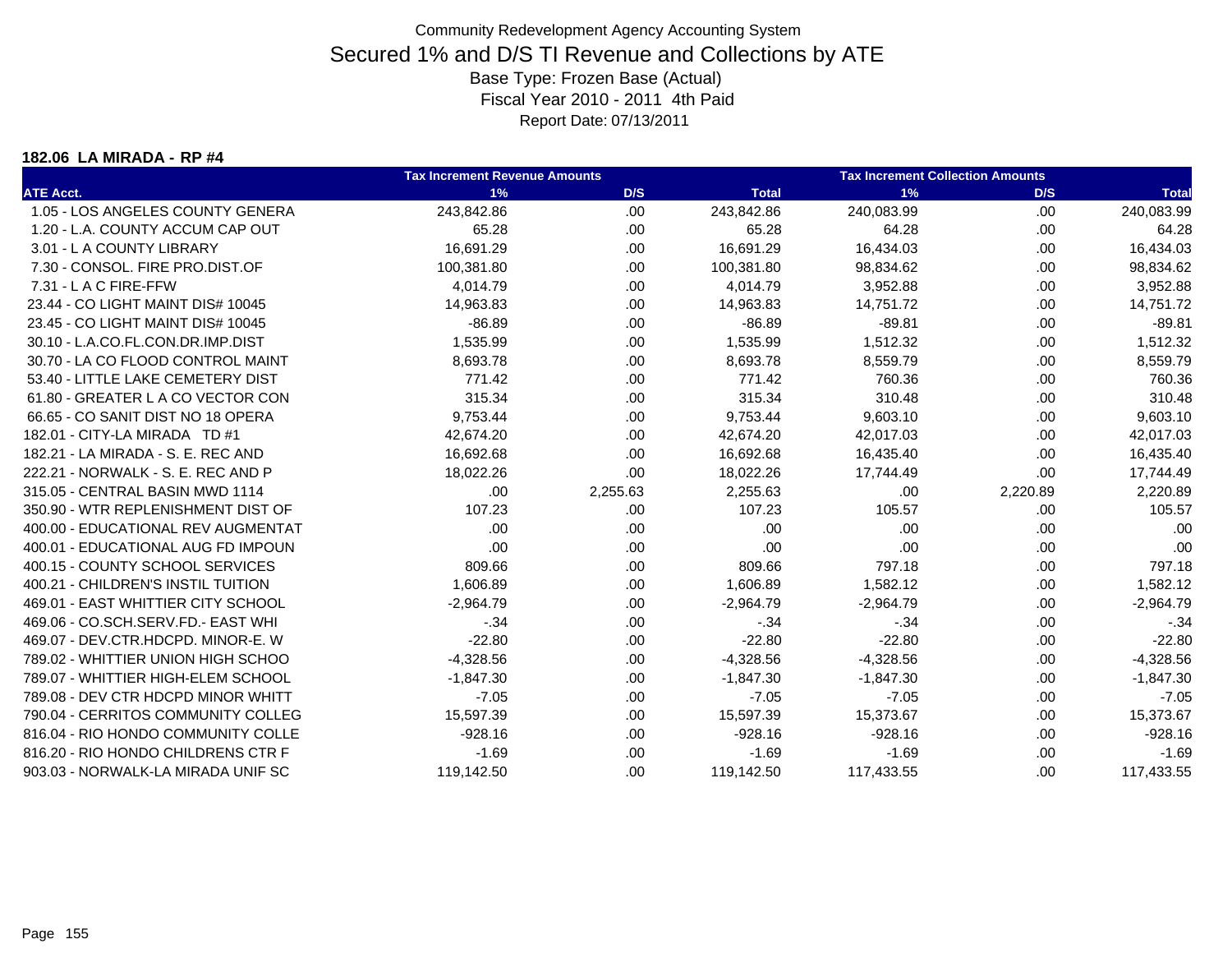#### **182.06 LA MIRADA - RP #4**

| <b>ATE Acct.</b>                   | Tax Increment Revenue Amounts |          | <b>Tax Increment Collection Amounts</b> |            |          |              |
|------------------------------------|-------------------------------|----------|-----------------------------------------|------------|----------|--------------|
|                                    | <b>1%</b>                     | D/S      | <b>Total</b>                            | 1%         | D/S      | <b>Total</b> |
| 903.06 - CO.SCH.SERV.FD.NORWALK-LA | 4.136.41                      | .00      | 4.136.41                                | 4.077.07   | .00      | 4.077.07     |
| ACCT 182.06 Total                  | 609,631.46                    | 2,255.63 | 611.887.09                              | 600,243.15 | 2.220.89 | 602,464.04   |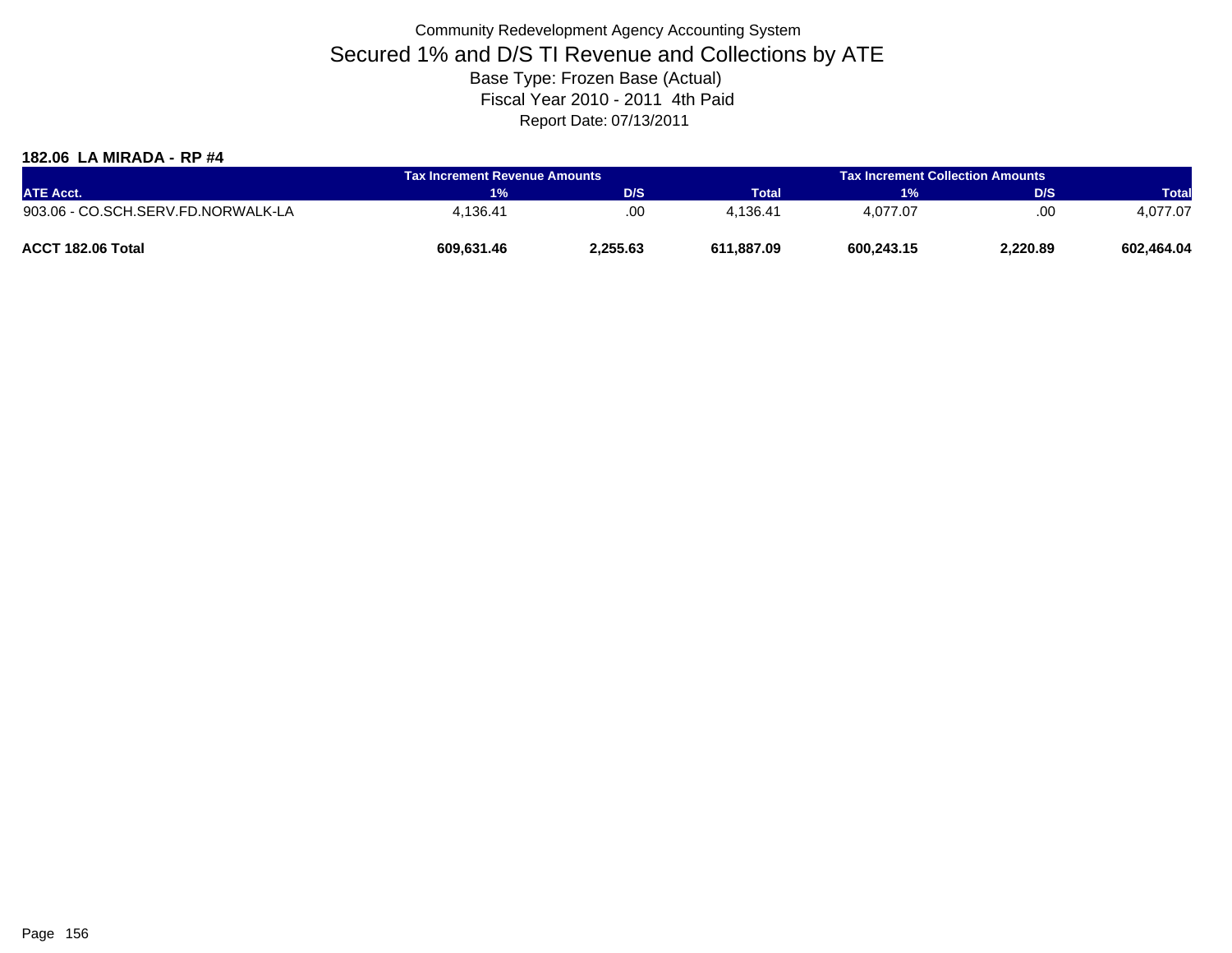### **184.02 LONG BEACH - WEST BEACH**

|                                    | <b>Tax Increment Revenue Amounts</b> |          |              | <b>Tax Increment Collection Amounts</b> |          |              |
|------------------------------------|--------------------------------------|----------|--------------|-----------------------------------------|----------|--------------|
| <b>ATE Acct.</b>                   | 1%                                   | D/S      | <b>Total</b> | 1%                                      | D/S      | <b>Total</b> |
| 1.05 - LOS ANGELES COUNTY GENERA   | 677,668.46                           | .00.     | 677,668.46   | 677,668.46                              | .00      | 677,668.46   |
| 1.20 - L.A. COUNTY ACCUM CAP OUT   | 154.42                               | .00      | 154.42       | 154.42                                  | .00      | 154.42       |
| $7.31 - L$ A C FIRE-FFW            | 9,509.25                             | .00.     | 9,509.25     | 9,509.25                                | .00      | 9,509.25     |
| 30.10 - L.A.CO.FL.CON.DR.IMP.DIST  | 3,632.98                             | .00      | 3,632.98     | 3,632.98                                | .00      | 3,632.98     |
| 30.70 - LA CO FLOOD CONTROL MAINT  | 20,562.87                            | .00.     | 20,562.87    | 20,562.87                               | .00      | 20,562.87    |
| 66.15 - CO SANITATION DIST NO 3 O  | 20,353.36                            | .00      | 20,353.36    | 20,353.36                               | .00      | 20,353.36    |
| 184.01 - CITY-LONG BEACH TD #1     | 401,959.84                           | .00      | 401,959.84   | 401,959.84                              | .00      | 401,959.84   |
| 310.25 - CITY OF LONG BEACH AREA-1 | .00                                  | 5,323.13 | 5,323.13     | .00                                     | 5,323.13 | 5,323.13     |
| 350.90 - WTR REPLENISHMENT DIST OF | 253.62                               | .00.     | 253.62       | 253.62                                  | .00      | 253.62       |
| 400.00 - EDUCATIONAL REV AUGMENTAT | .00                                  | .00      | .00          | .00                                     | .00      | .00          |
| 400.01 - EDUCATIONAL AUG FD IMPOUN | .00                                  | .00      | .00          | .00                                     | .00      | .00          |
| 400.15 - COUNTY SCHOOL SERVICES    | 1,915.02                             | .00      | 1,915.02     | 1,915.02                                | .00      | 1,915.02     |
| 400.21 - CHILDREN'S INSTIL TUITION | 3,800.71                             | .00      | 3,800.71     | 3,800.71                                | .00      | 3,800.71     |
| 807.04 - LONG BEACH COMMUNITY COLL | 37,060.55                            | .00      | 37,060.55    | 37,060.55                               | .00      | 37,060.55    |
| 807.20 - CHILDREC'S CTR FUND LG BC | 440.75                               | .00      | 440.75       | 440.75                                  | .00      | 440.75       |
| 883.03 - LONG BEACH UNIFIED SCHOOL | 245,982.32                           | .00      | 245,982.32   | 245,982.32                              | .00      | 245,982.32   |
| 883.06 - CO.SCH.SERV.FD.- LONG BEA | 8,946.91                             | .00      | 8,946.91     | 8,946.91                                | .00      | 8,946.91     |
| 883.07 - DEV CTR HDCPD MINORS LONG | 1,290.39                             | .00.     | 1,290.39     | 1,290.39                                | .00      | 1,290.39     |
| 883.20 - LONG BEACH CHILDREN'S CEN | 5,151.30                             | .00      | 5,151.30     | 5,151.30                                | .00      | 5,151.30     |
| ACCT 184.02 Total                  | 1,438,682.75                         | 5,323.13 | 1,444,005.88 | 1,438,682.75                            | 5,323.13 | 1,444,005.88 |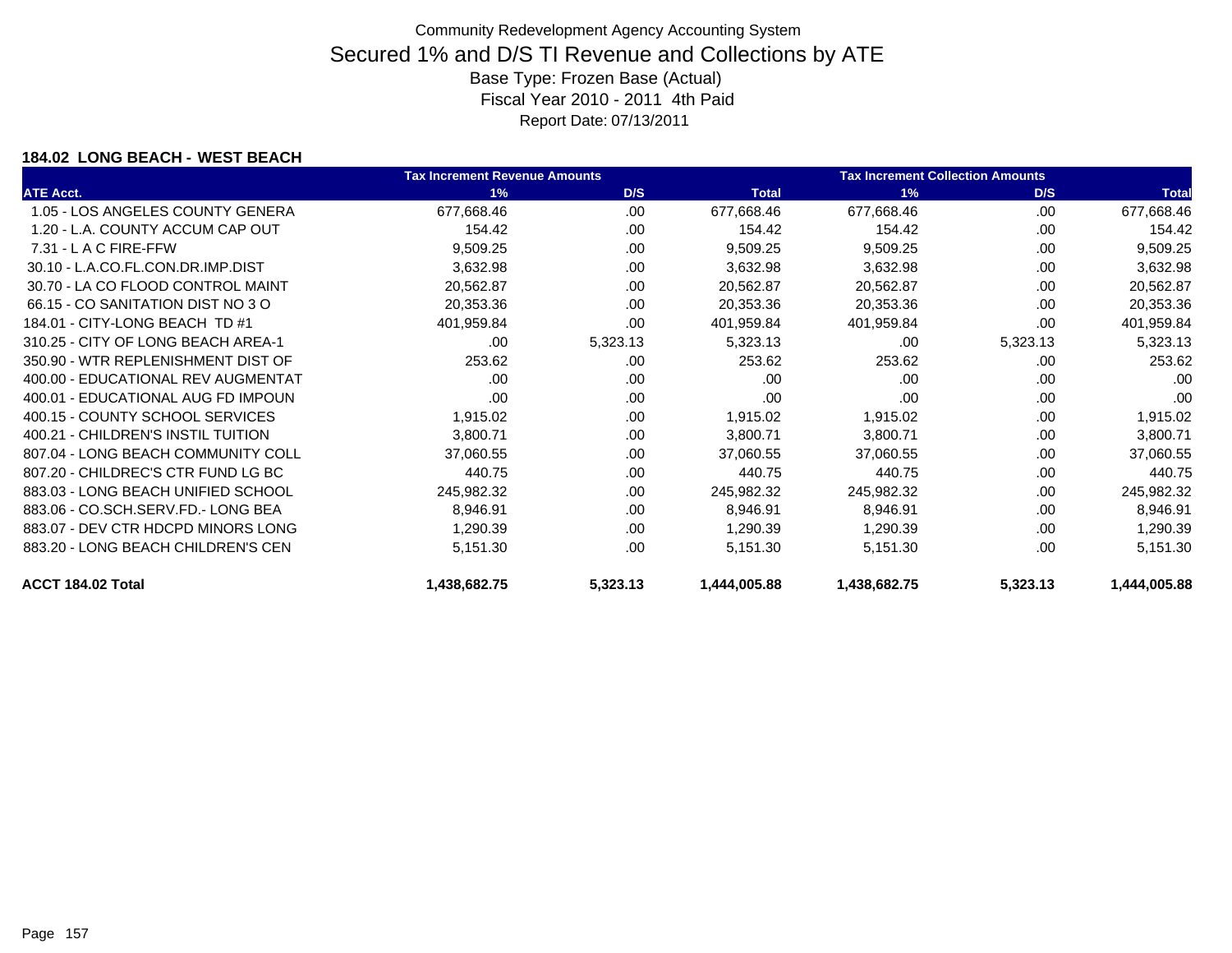### **184.03 LONG BEACH - POLY HIGH**

|                                    | <b>Tax Increment Revenue Amounts</b> |          |              | <b>Tax Increment Collection Amounts</b> |          |              |
|------------------------------------|--------------------------------------|----------|--------------|-----------------------------------------|----------|--------------|
| <b>ATE Acct.</b>                   | 1%                                   | D/S      | <b>Total</b> | 1%                                      | D/S      | <b>Total</b> |
| 1.05 - LOS ANGELES COUNTY GENERA   | 333,233.15                           | .00      | 333,233.15   | 331,374.77                              | .00      | 331,374.77   |
| 1.20 - L.A. COUNTY ACCUM CAP OUT   | 78.53                                | .00      | 78.53        | 78.10                                   | .00      | 78.10        |
| $7.31 - L$ A C FIRE-FFW            | 4,677.06                             | .00      | 4,677.06     | 4,650.98                                | .00      | 4,650.98     |
| 30.10 - L.A.CO.FL.CON.DR.IMP.DIST  | 1,785.77                             | .00.     | 1,785.77     | 1,775.81                                | .00      | 1,775.81     |
| 30.70 - LA CO FLOOD CONTROL MAINT  | 10,105.47                            | .00      | 10,105.47    | 10,049.08                               | .00      | 10,049.08    |
| 66.15 - CO SANITATION DIST NO 3 O  | 9,999.65                             | .00      | 9,999.65     | 9,943.84                                | .00      | 9,943.84     |
| 184.01 - CITY-LONG BEACH TD #1     | 197,547.12                           | .00      | 197,547.12   | 196,444.82                              | .00.     | 196,444.82   |
| 310.25 - CITY OF LONG BEACH AREA-1 | .00                                  | 2,616.67 | 2,616.67     | .00                                     | 2,602.07 | 2,602.07     |
| 350.90 - WTR REPLENISHMENT DIST OF | 82.84                                | .00      | 82.84        | 82.14                                   | .00      | 82.14        |
| 350.91 - WTR REPLENISHMENT DIST OF | 9.37                                 | .00      | 9.37         | 9.37                                    | .00      | 9.37         |
| 400.00 - EDUCATIONAL REV AUGMENTAT | .00                                  | .00      | .00          | .00                                     | .00      | .00          |
| 400.01 - EDUCATIONAL AUG FD IMPOUN | .00                                  | .00      | .00          | .00                                     | .00      | .00          |
| 400.15 - COUNTY SCHOOL SERVICES    | 943.83                               | .00.     | 943.83       | 938.58                                  | .00      | 938.58       |
| 400.21 - CHILDREN'S INSTIL TUITION | 1,868.71                             | .00      | 1,868.71     | 1,858.29                                | .00      | 1,858.29     |
| 807.04 - LONG BEACH COMMUNITY COLL | 18,209.12                            | .00      | 18,209.12    | 18,107.49                               | .00      | 18,107.49    |
| 807.20 - CHILDREC'S CTR FUND LG BC | 218.88                               | .00      | 218.88       | 217.67                                  | .00      | 217.67       |
| 883.03 - LONG BEACH UNIFIED SCHOOL | 120,882.77                           | .00.     | 120,882.77   | 120,208.21                              | .00      | 120,208.21   |
| 883.06 - CO.SCH.SERV.FD.- LONG BEA | 4,392.19                             | .00      | 4,392.19     | 4,367.66                                | .00      | 4,367.66     |
| 883.07 - DEV CTR HDCPD MINORS LONG | 636.85                               | .00.     | 636.85       | 633.31                                  | .00      | 633.31       |
| 883.20 - LONG BEACH CHILDREN'S CEN | 2,534.51                             | .00      | 2,534.51     | 2,520.39                                | .00      | 2,520.39     |
| ACCT 184.03 Total                  | 707,205.82                           | 2,616.67 | 709,822.49   | 703,260.51                              | 2,602.07 | 705,862.58   |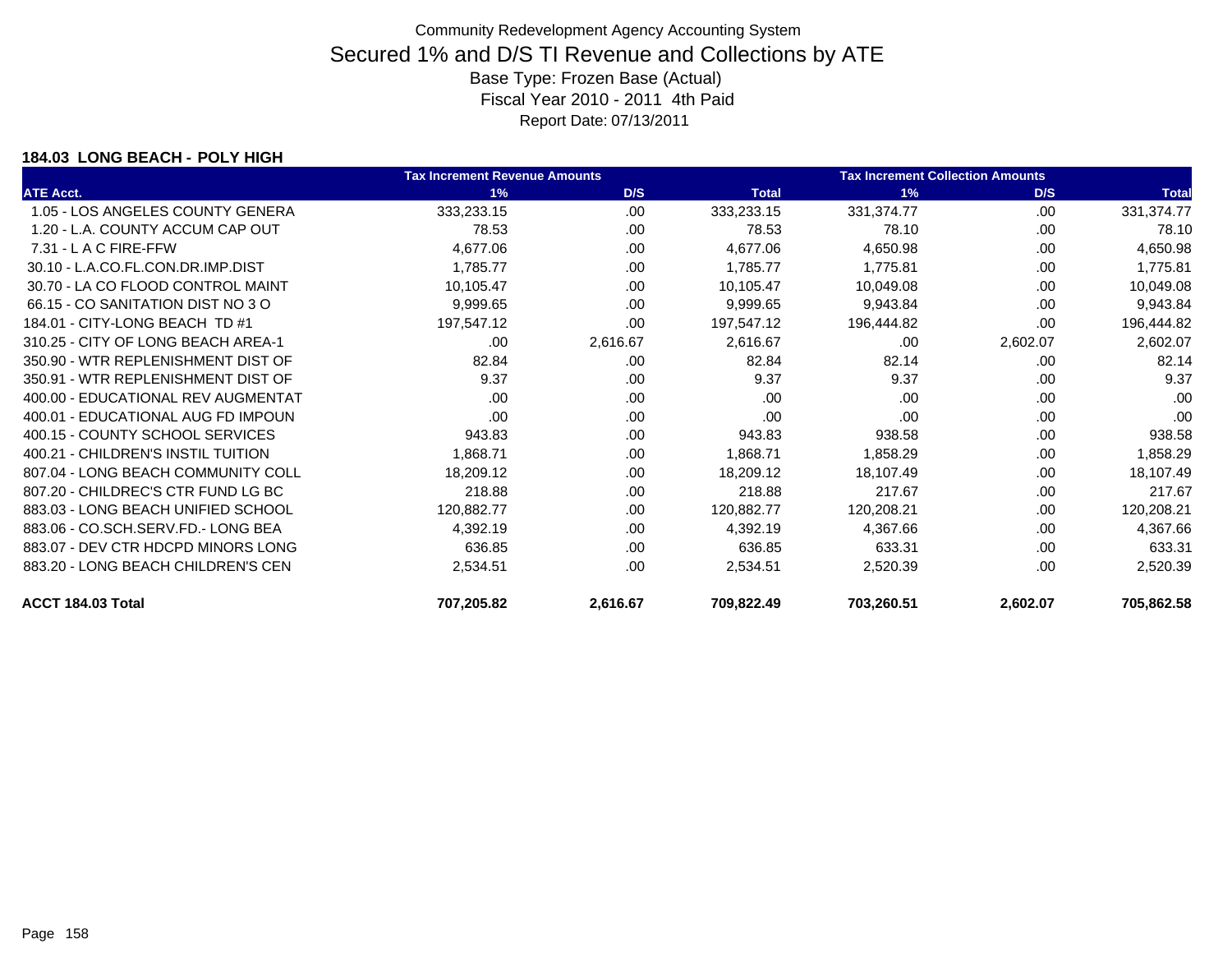### **184.04 LONG BEACH - DOWNTOWN**

|                                    | <b>Tax Increment Revenue Amounts</b> |           |               | <b>Tax Increment Collection Amounts</b> |           |               |
|------------------------------------|--------------------------------------|-----------|---------------|-----------------------------------------|-----------|---------------|
| <b>ATE Acct.</b>                   | 1%                                   | D/S       | <b>Total</b>  | 1%                                      | D/S       | <b>Total</b>  |
| 1.05 - LOS ANGELES COUNTY GENERA   | 8,447,033.12                         | .00       | 8,447,033.12  | 8,264,709.47                            | .00       | 8,264,709.47  |
| 1.20 - L.A. COUNTY ACCUM CAP OUT   | 1,924.56                             | .00       | 1,924.56      | 1,883.02                                | .00       | 1,883.02      |
| 7.31 - L A C FIRE-FFW              | 118,531.40                           | .00.      | 118,531.40    | 115,972.97                              | .00       | 115,972.97    |
| 30.10 - L.A.CO.FL.CON.DR.IMP.DIST  | 45,284.10                            | .00       | 45,284.10     | 44,306.66                               | .00       | 44,306.66     |
| 30.70 - LA CO FLOOD CONTROL MAINT  | 256,313.11                           | .00       | 256,313.11    | 250,780.76                              | .00       | 250,780.76    |
| 66.15 - CO SANITATION DIST NO 3 O  | 253,701.51                           | .00.      | 253,701.51    | 248,225.52                              | .00       | 248,225.52    |
| 184.01 - CITY-LONG BEACH TD #1     | 5,010,364.45                         | .00       | 5,010,364.45  | 4,902,219.03                            | .00       | 4,902,219.03  |
| 310.25 - CITY OF LONG BEACH AREA-1 | .00                                  | 66,351.85 | 66,351.85     | .00                                     | 64,919.68 | 64,919.68     |
| 350.90 - WTR REPLENISHMENT DIST OF | 3,136.34                             | .00.      | 3,136.34      | 3,068.12                                | .00       | 3,068.12      |
| 350.91 - WTR REPLENISHMENT DIST OF | 4.12                                 | .00       | 4.12          | 4.12                                    | .00       | 4.12          |
| 400.00 - EDUCATIONAL REV AUGMENTAT | .00                                  | .00       | .00           | .00                                     | .00       | .00           |
| 400.01 - EDUCATIONAL AUG FD IMPOUN | .00                                  | .00.      | .00           | .00                                     | .00       | .00           |
| 400.15 - COUNTY SCHOOL SERVICES    | 23,870.96                            | .00       | 23,870.96     | 23,355.72                               | .00       | 23,355.72     |
| 400.21 - CHILDREN'S INSTIL TUITION | 47,375.30                            | .00.      | 47,375.30     | 46,352.73                               | .00       | 46,352.73     |
| 807.04 - LONG BEACH COMMUNITY COLL | 461,954.12                           | .00       | 461,954.12    | 451,983.14                              | .00       | 451,983.14    |
| 807.20 - CHILDREC'S CTR FUND LG BC | 5,493.51                             | .00       | 5,493.51      | 5,374.94                                | .00       | 5,374.94      |
| 883.03 - LONG BEACH UNIFIED SCHOOL | 3,066,131.17                         | .00       | 3,066,131.17  | 2,999,950.74                            | .00       | 2,999,950.74  |
| 883.06 - CO.SCH.SERV.FD.- LONG BEA | 111,521.74                           | .00.      | 111,521.74    | 109,114.62                              | .00       | 109,114.62    |
| 883.07 - DEV CTR HDCPD MINORS LONG | 16,084.47                            | .00.      | 16,084.47     | 15,737.29                               | .00       | 15,737.29     |
| 883.20 - LONG BEACH CHILDREN'S CEN | 64,210.02                            | .00       | 64,210.02     | 62,824.10                               | .00       | 62,824.10     |
| ACCT 184.04 Total                  | 17,932,934.00                        | 66,351.85 | 17,999,285.85 | 17,545,862.95                           | 64,919.68 | 17,610,782.63 |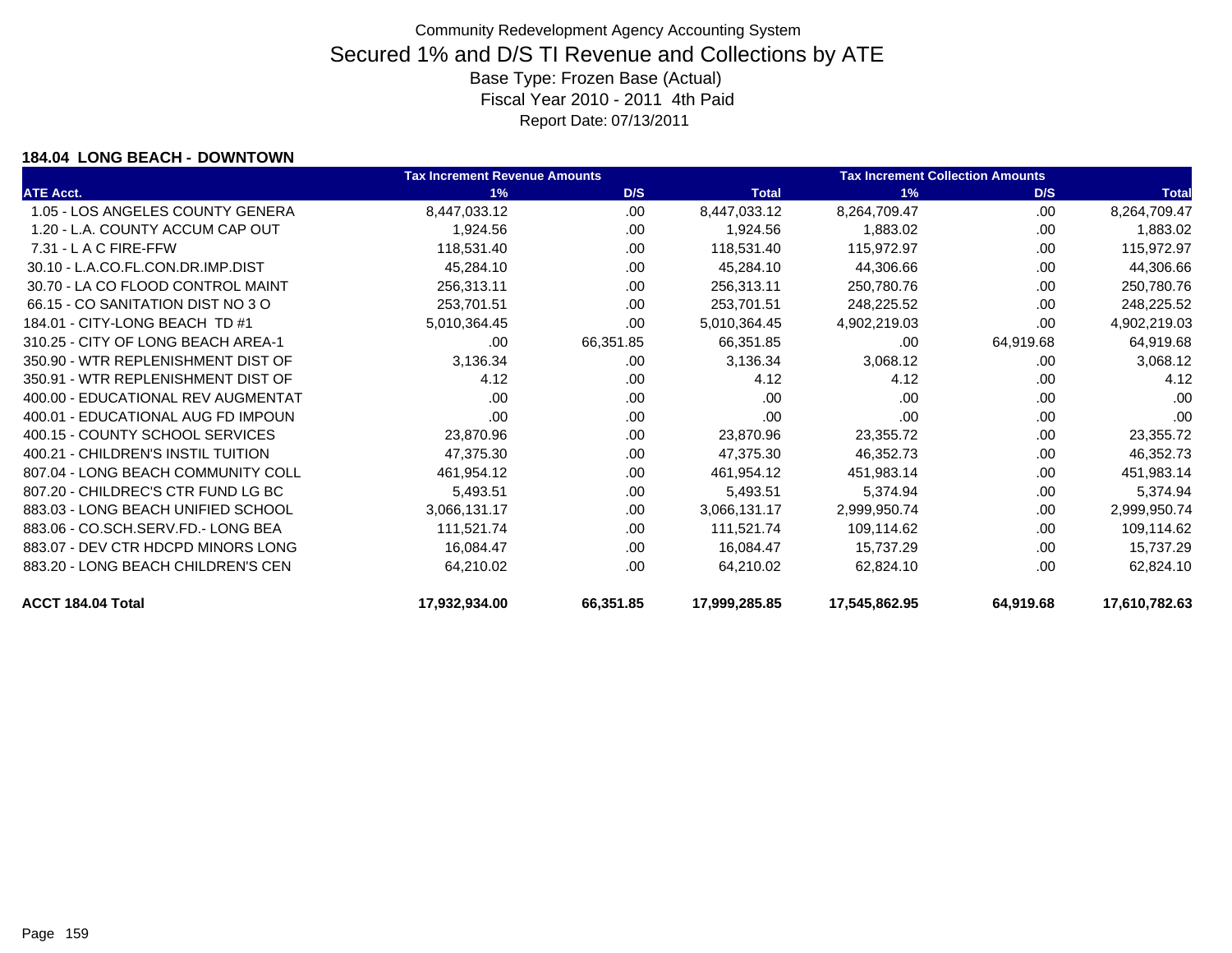### **184.05 LONG BEACH - WEST L.B.IND'L**

|                                    | <b>Tax Increment Revenue Amounts</b> |           |              | <b>Tax Increment Collection Amounts</b> |           |              |
|------------------------------------|--------------------------------------|-----------|--------------|-----------------------------------------|-----------|--------------|
| <b>ATE Acct.</b>                   | 1%                                   | D/S       | <b>Total</b> | 1%                                      | D/S       | <b>Total</b> |
| 1.05 - LOS ANGELES COUNTY GENERA   | 4,358,142.55                         | .00       | 4,358,142.55 | 4,322,916.31                            | .00       | 4,322,916.31 |
| 1.20 - L.A. COUNTY ACCUM CAP OUT   | 993.01                               | .00.      | 993.01       | 984.99                                  | .00.      | 984.99       |
| 7.31 - L A C FIRE-FFW              | 61,155.99                            | .00.      | 61,155.99    | 60,661.69                               | .00       | 60,661.69    |
| 30.10 - L.A.CO.FL.CON.DR.IMP.DIST  | 23,363.80                            | .00.      | 23,363.80    | 23,174.95                               | .00       | 23,174.95    |
| 30.70 - LA CO FLOOD CONTROL MAINT  | 132,241.77                           | .00.      | 132,241.77   | 131,172.88                              | .00       | 131,172.88   |
| 66.15 - CO SANITATION DIST NO 3 O  | 130,887.67                           | .00       | 130,887.67   | 129,829.67                              | .00       | 129,829.67   |
| 66.30 - CO SANITATION DIST NO 8 O  | 5.61                                 | .00.      | 5.61         | 5.61                                    | .00.      | 5.61         |
| 184.01 - CITY-LONG BEACH TD #1     | 2,585,035.26                         | .00       | 2,585,035.26 | 2,564,140.80                            | .00       | 2,564,140.80 |
| 310.25 - CITY OF LONG BEACH AREA-1 | .00                                  | 34,230.61 | 34,230.61    | .00                                     | 33,953.91 | 33,953.91    |
| 315.05 - CENTRAL BASIN MWD 1114    | .00                                  | 1.76      | 1.76         | .00                                     | 1.76      | 1.76         |
| 350.90 - WTR REPLENISHMENT DIST OF | 1,260.36                             | .00       | 1,260.36     | 1,247.18                                | .00.      | 1,247.18     |
| 350.91 - WTR REPLENISHMENT DIST OF | 61.69                                | .00       | 61.69        | 61.69                                   | .00       | 61.69        |
| 400.00 - EDUCATIONAL REV AUGMENTAT | .00                                  | .00.      | .00          | .00                                     | .00       | .00          |
| 400.01 - EDUCATIONAL AUG FD IMPOUN | .00                                  | .00.      | .00          | .00                                     | .00       | .00          |
| 400.15 - COUNTY SCHOOL SERVICES    | 12,315.88                            | .00       | 12,315.88    | 12,216.33                               | .00       | 12,216.33    |
| 400.21 - CHILDREN'S INSTIL TUITION | 24,442.77                            | .00.      | 24,442.77    | 24,245.21                               | .00       | 24,245.21    |
| 805.04 - L.A.CITY COMMUNITY COLLEG | 13.11                                | .00.      | 13.11        | 13.11                                   | .00       | 13.11        |
| 805.20 - L.A.COMM.COLL.CHILDREN'S  | .16                                  | .00.      | .16          | .16                                     | .00.      | .16          |
| 807.04 - LONG BEACH COMMUNITY COLL | 238,327.69                           | .00       | 238,327.69   | 236,401.23                              | .00       | 236,401.23   |
| 807.20 - CHILDREC'S CTR FUND LG BC | 2,834.20                             | .00       | 2,834.20     | 2,811.29                                | .00       | 2,811.29     |
| 883.03 - LONG BEACH UNIFIED SCHOOL | 1,581,853.72                         | .00.      | 1,581,853.72 | 1,569,067.20                            | .00       | 1,569,067.20 |
| 883.06 - CO.SCH.SERV.FD.- LONG BEA | 57,535.37                            | .00.      | 57,535.37    | 57,070.30                               | .00       | 57,070.30    |
| 883.07 - DEV CTR HDCPD MINORS LONG | 8,298.13                             | .00.      | 8,298.13     | 8,231.05                                | .00       | 8,231.05     |
| 883.20 - LONG BEACH CHILDREN'S CEN | 33,126.70                            | .00.      | 33,126.70    | 32,858.93                               | .00       | 32,858.93    |
| 887.03 - LOS ANGELES UNIFIED SCHOO | 96.36                                | .00.      | 96.36        | 96.36                                   | .00       | 96.36        |
| 887.07 - DEV. CTR. HDCPD MINOR-L A | .58                                  | .00       | .58          | .58                                     | .00       | .58          |
| 887.20 - LOS ANGELES CHILDRENS CEN | 1.57                                 | .00       | 1.57         | 1.57                                    | .00       | 1.57         |
| ACCT 184.05 Total                  | 9,251,993.95                         | 34,232.37 | 9,286,226.32 | 9,177,209.09                            | 33,955.67 | 9,211,164.76 |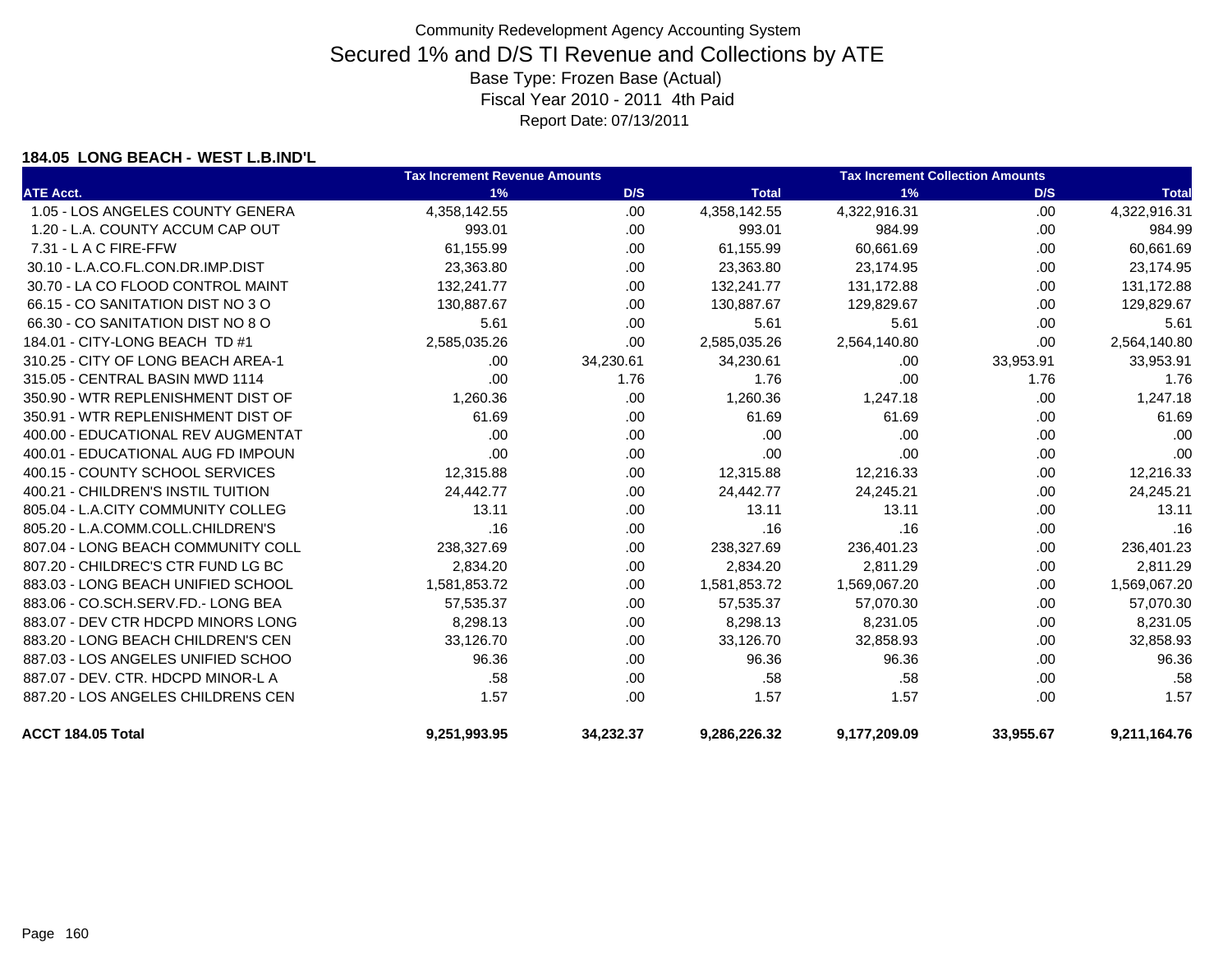### **184.06 LONG BEACH - LOS ALTOS**

|                                    | <b>Tax Increment Revenue Amounts</b> |          |              | <b>Tax Increment Collection Amounts</b> |          |              |
|------------------------------------|--------------------------------------|----------|--------------|-----------------------------------------|----------|--------------|
| <b>ATE Acct.</b>                   | 1%                                   | D/S      | <b>Total</b> | 1%                                      | D/S      | <b>Total</b> |
| 1.05 - LOS ANGELES COUNTY GENERA   | 322,367.76                           | .00.     | 322,367.76   | 318,418.83                              | .00      | 318,418.83   |
| 1.20 - L.A. COUNTY ACCUM CAP OUT   | 73.45                                | .00      | 73.45        | 72.55                                   | .00      | 72.55        |
| $7.31 - L$ A C FIRE-FFW            | 4,522.30                             | .00      | 4,522.30     | 4,466.91                                | .00      | 4,466.91     |
| 30.10 - L.A.CO.FL.CON.DR.IMP.DIST  | 1,728.06                             | .00      | 1,728.06     | 1,706.89                                | .00      | 1,706.89     |
| 30.70 - LA CO FLOOD CONTROL MAINT  | 9,780.99                             | .00      | 9,780.99     | 9,661.17                                | .00      | 9,661.17     |
| 61.80 - GREATER L A CO VECTOR CON  | 354.76                               | .00      | 354.76       | 350.42                                  | .00      | 350.42       |
| 66.15 - CO SANITATION DIST NO 3 O  | 9,681.33                             | .00      | 9,681.33     | 9,562.73                                | .00      | 9,562.73     |
| 184.01 - CITY-LONG BEACH TD #1     | 191,197.12                           | .00      | 191,197.12   | 188,854.83                              | .00      | 188,854.83   |
| 310.25 - CITY OF LONG BEACH AREA-1 | .00.                                 | 2,001.56 | 2,001.56     | .00                                     | 1,970.52 | 1,970.52     |
| 315.05 - CENTRAL BASIN MWD 1114    | .00                                  | 531.77   | 531.77       | .00                                     | 531.77   | 531.77       |
| 350.90 - WTR REPLENISHMENT DIST OF | 95.30                                | .00      | 95.30        | 93.82                                   | .00      | 93.82        |
| 400.00 - EDUCATIONAL REV AUGMENTAT | .00                                  | .00      | .00          | .00                                     | .00      | .00          |
| 400.01 - EDUCATIONAL AUG FD IMPOUN | .00                                  | .00      | .00          | .00                                     | .00      | .00          |
| 400.15 - COUNTY SCHOOL SERVICES    | 910.92                               | .00      | 910.92       | 899.76                                  | .00      | 899.76       |
| 400.21 - CHILDREN'S INSTIL TUITION | 1,807.86                             | .00      | 1,807.86     | 1,785.71                                | .00      | 1,785.71     |
| 807.04 - LONG BEACH COMMUNITY COLL | 17,628.32                            | .00      | 17,628.32    | 17,412.36                               | .00.     | 17,412.36    |
| 807.20 - CHILDREC'S CTR FUND LG BC | 209.63                               | .00      | 209.63       | 207.06                                  | .00.     | 207.06       |
| 883.03 - LONG BEACH UNIFIED SCHOOL | 117,004.55                           | .00      | 117,004.55   | 115,571.16                              | .00      | 115,571.16   |
| 883.06 - CO.SCH.SERV.FD.- LONG BEA | 4,255.70                             | .00.     | 4,255.70     | 4,203.57                                | .00      | 4,203.57     |
| 883.07 - DEV CTR HDCPD MINORS LONG | 613.79                               | .00      | 613.79       | 606.27                                  | .00      | 606.27       |
| 883.20 - LONG BEACH CHILDREN'S CEN | 2,450.28                             | .00.     | 2,450.28     | 2,420.26                                | .00      | 2,420.26     |
| ACCT 184.06 Total                  | 684,682.12                           | 2,533.33 | 687,215.45   | 676,294.30                              | 2,502.29 | 678,796.59   |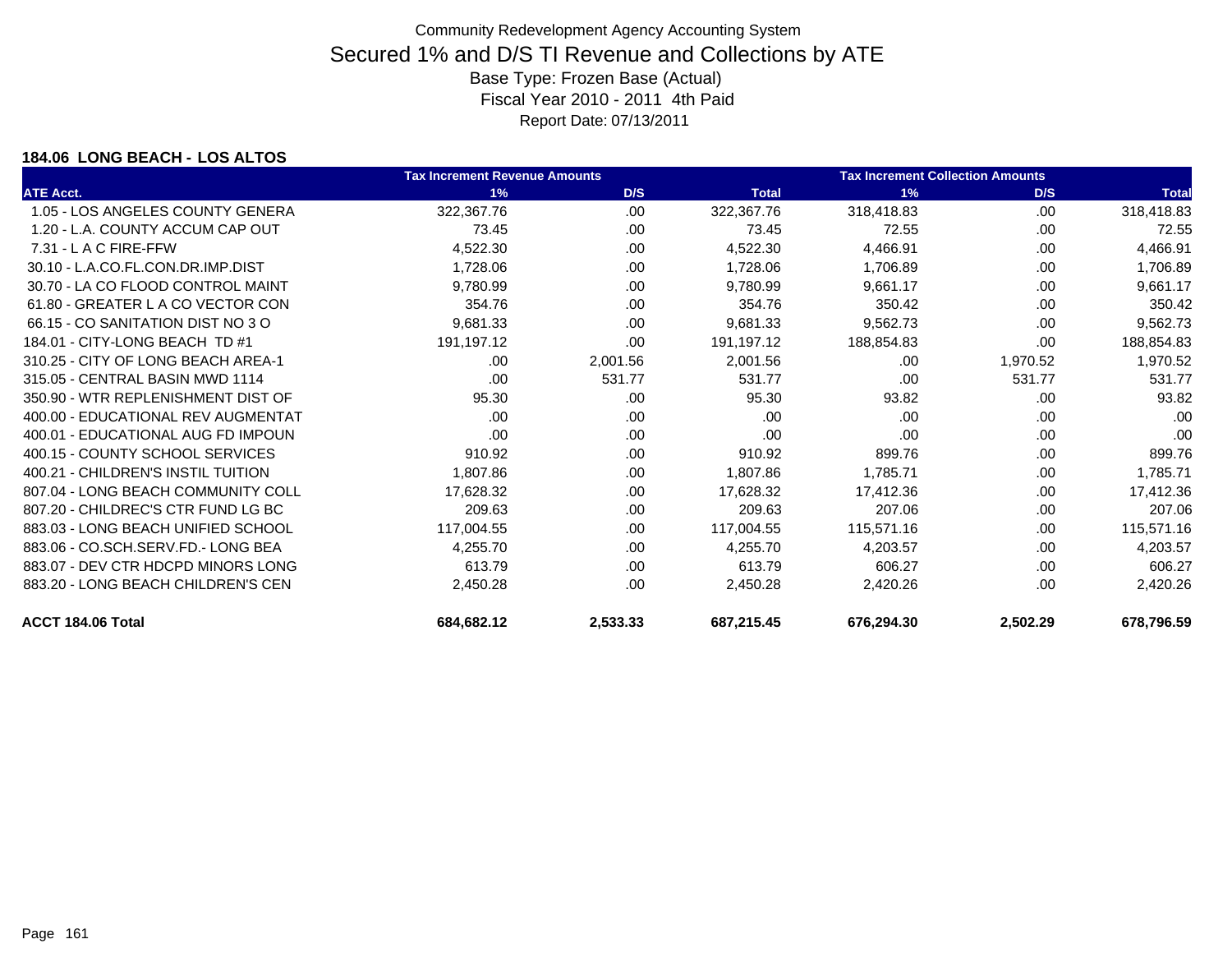### **184.09 LONG BEACH - NORTH LONG BEACH**

|                                    | <b>Tax Increment Revenue Amounts</b> |            | <b>Tax Increment Collection Amounts</b> |               |            |               |
|------------------------------------|--------------------------------------|------------|-----------------------------------------|---------------|------------|---------------|
| <b>ATE Acct.</b>                   | 1%                                   | D/S        | <b>Total</b>                            | 1%            | D/S        | <b>Total</b>  |
| 1.05 - LOS ANGELES COUNTY GENERA   | 17,744,770.61                        | .00.       | 17,744,770.61                           | 17,388,061.09 | .00.       | 17,388,061.09 |
| 1.20 - L.A. COUNTY ACCUM CAP OUT   | 4,047.54                             | .00.       | 4,047.54                                | 3,966.17      | .00.       | 3,966.17      |
| 7.30 - CONSOL. FIRE PRO.DIST.OF    | 23,702.44                            | .00.       | 23,702.44                               | 23,384.73     | .00.       | 23,384.73     |
| 7.31 - L A C FIRE-FFW              | 248,363.33                           | .00.       | 248,363.33                              | 243,372.44    | .00.       | 243,372.44    |
| 30.10 - L.A.CO.FL.CON.DR.IMP.DIST  | 95,235.09                            | .00.       | 95,235.09                               | 93,320.73     | .00.       | 93,320.73     |
| 30.70 - LA CO FLOOD CONTROL MAINT  | 539,040.82                           | .00.       | 539,040.82                              | 528,205.29    | .00.       | 528,205.29    |
| 61.20 - COMPTON CREEK MOSQUITO AB  | 6,068.54                             | .00.       | 6,068.54                                | 5,845.93      | .00.       | 5,845.93      |
| 61.80 - GREATER L A CO VECTOR CON  | 1,350.35                             | .00.       | 1,350.35                                | 1,332.64      | .00.       | 1,332.64      |
| 66.05 - CO SANITATION DIST NO 1 O  | 23,169.85                            | .00        | 23,169.85                               | 22,622.72     | .00.       | 22,622.72     |
| 66.10 - CO SANITATION DIST NO 2 O  | 7,512.56                             | .00        | 7,512.56                                | 7,472.19      | .00.       | 7,472.19      |
| 66.15 - CO SANITATION DIST NO 3 O  | 486,305.76                           | .00        | 486,305.76                              | 476,423.63    | .00.       | 476,423.63    |
| 66.30 - CO SANITATION DIST NO 8 O  | 20,970.01                            | .00.       | 20,970.01                               | 20,612.00     | .00.       | 20,612.00     |
| 184.01 - CITY-LONG BEACH TD #1     | 10,533,850.48                        | .00        | 10,533,850.48                           | 10,322,097.69 | .00        | 10,322,097.69 |
| 310.25 - CITY OF LONG BEACH AREA-1 | .00.                                 | 125,718.66 | 125,718.66                              | .00.          | 123,208.53 | 123,208.53    |
| 315.05 - CENTRAL BASIN MWD 1114    | .00                                  | 7,694.28   | 7,694.28                                | .00           | 7,414.74   | 7,414.74      |
| 320.05 - WEST BASIN MWD 1111       | .00                                  | 6,338.03   | 6,338.03                                | .00           | 6,312.90   | 6,312.90      |
| 350.90 - WTR REPLENISHMENT DIST OF | 6,290.11                             | .00.       | 6,290.11                                | 6,169.39      | .00.       | 6,169.39      |
| 400.00 - EDUCATIONAL REV AUGMENTAT | .00.                                 | .00        | .00                                     | .00           | .00.       | .00           |
| 400.01 - EDUCATIONAL AUG FD IMPOUN | .00.                                 | .00        | .00                                     | .00           | .00.       | .00           |
| 400.15 - COUNTY SCHOOL SERVICES    | 50,199.95                            | .00        | 50,199.95                               | 49,190.81     | .00.       | 49,190.81     |
| 400.21 - CHILDREN'S INSTIL TUITION | 99,629.15                            | .00        | 99,629.15                               | 97,626.39     | .00.       | 97,626.39     |
| 793.04 - COMPTON COMMUNITY COLLEGE | 30,022.35                            | .00        | 30,022.35                               | 28,605.33     | .00.       | 28,605.33     |
| 793.20 - CHILDREN'S CTR FUND COMPT | 9,589.11                             | .00        | 9,589.11                                | 9,136.50      | .00.       | 9,136.50      |
| 805.04 - L.A.CITY COMMUNITY COLLEG | 38,857.10                            | .00        | 38,857.10                               | 38,816.75     | .00.       | 38,816.75     |
| 805.20 - L.A.COMM.COLL.CHILDREN'S  | 401.77                               | .00        | 401.77                                  | 401.36        | .00.       | 401.36        |
| 807.04 - LONG BEACH COMMUNITY COLL | 900,237.20                           | .00        | 900,237.20                              | 882,444.32    | .00.       | 882,444.32    |
| 807.20 - CHILDREC'S CTR FUND LG BC | 10,705.51                            | .00        | 10,705.51                               | 10,493.92     | .00        | 10,493.92     |
| 845.03 - COMPTON UNIFIED SCHOOL DI | 1,201.45                             | .00        | 1,201.45                                | 1,195.00      | .00        | 1,195.00      |
| 845.06 - CO.SCH.SERV.FD.-COMPTON   | 39.37                                | .00        | 39.37                                   | 39.16         | .00.       | 39.16         |
| 845.07 - DEV.CTR.HDCPD.MINOR-COMPT | 5.77                                 | .00        | 5.77                                    | 5.74          | .00.       | 5.74          |
| 845.20 - COMPTON CHILDREN'S CENTER | 37.63                                | .00        | 37.63                                   | 37.43         | .00.       | 37.43         |
| 883.03 - LONG BEACH UNIFIED SCHOOL | 5,971,541.10                         | .00.       | 5,971,541.10                            | 5,853,444.40  | .00.       | 5,853,444.40  |
| 883.06 - CO.SCH.SERV.FD.- LONG BEA | 217,197.58                           | .00        | 217,197.58                              | 212,902.14    | .00.       | 212,902.14    |
| 883.07 - DEV CTR HDCPD MINORS LONG | 31,325.73                            | .00.       | 31,325.73                               | 30,706.20     | .00.       | 30,706.20     |
| 883.20 - LONG BEACH CHILDREN'S CEN | 125,054.21                           | .00        | 125,054.21                              | 122,581.05    | .00.       | 122,581.05    |
| 887.03 - LOS ANGELES UNIFIED SCHOO | 286,083.18                           | .00.       | 286,083.18                              | 285,786.08    | .00        | 285,786.08    |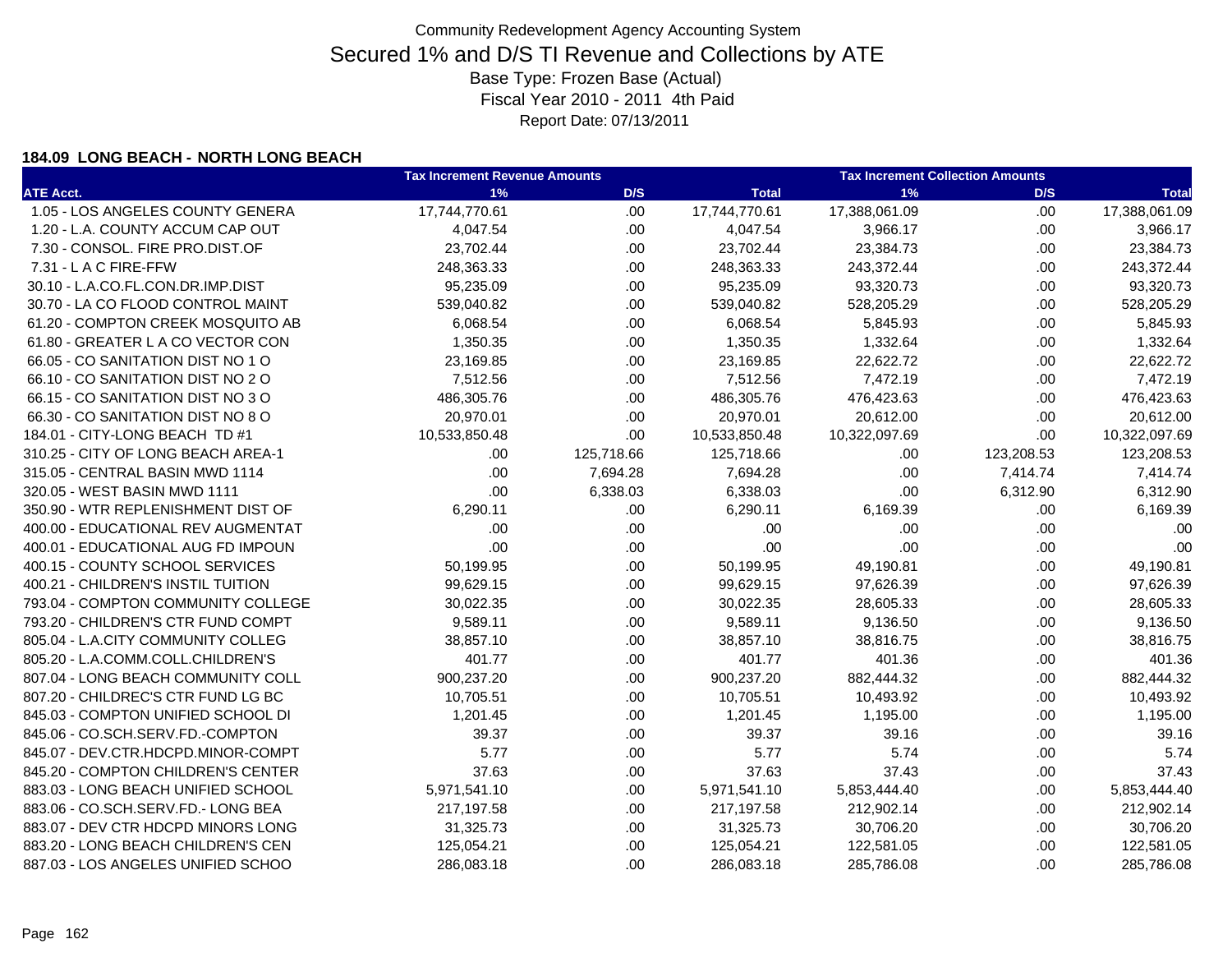### **184.09 LONG BEACH - NORTH LONG BEACH**

| <b>ATE Acct.</b>                   | <b>Tax Increment Revenue Amounts</b> |            | <b>Tax Increment Collection Amounts</b> |               |            |               |
|------------------------------------|--------------------------------------|------------|-----------------------------------------|---------------|------------|---------------|
|                                    | $1\%$                                | D/S        | <b>Total</b>                            | $1\%$         | D/S        | <b>Total</b>  |
| 887.06 - CO.SCH.SERV.FD.- LOS ANGE | 15.98                                | .00        | 15.98                                   | 15.96         | .00.       | 15.96         |
| 887.07 - DEV. CTR. HDCPD MINOR-L A | 1.613.61                             | .00        | 1.613.61                                | 1.611.93      | .00.       | 1,611.93      |
| 887.20 - LOS ANGELES CHILDRENS CEN | 4.694.16                             | .00        | 4.694.16                                | 4.689.28      | .00        | 4.689.28      |
| 907.03 - PARAMOUNT UNIFIED SCHOOL  | 287.123.51                           | .00        | 287.123.51                              | 273.689.55    | .00        | 273.689.55    |
| 907.06 - CO.SCH.SERV.FD.- PARAMOUN | 15.453.97                            | .00        | 15.453.97                               | 14.727.92     | .00        | 14.727.92     |
| 907.07 - DEV.CTR.HDCPD.MINOR-PARAM | 1.980.92                             | .00        | 1.980.92                                | 1.891.55      | .00        | 1,891.55      |
| ACCT 184.09 Total                  | 37.823.687.80                        | 139.750.97 | 37.963.438.77                           | 37,062,925.41 | 136.936.17 | 37.199.861.58 |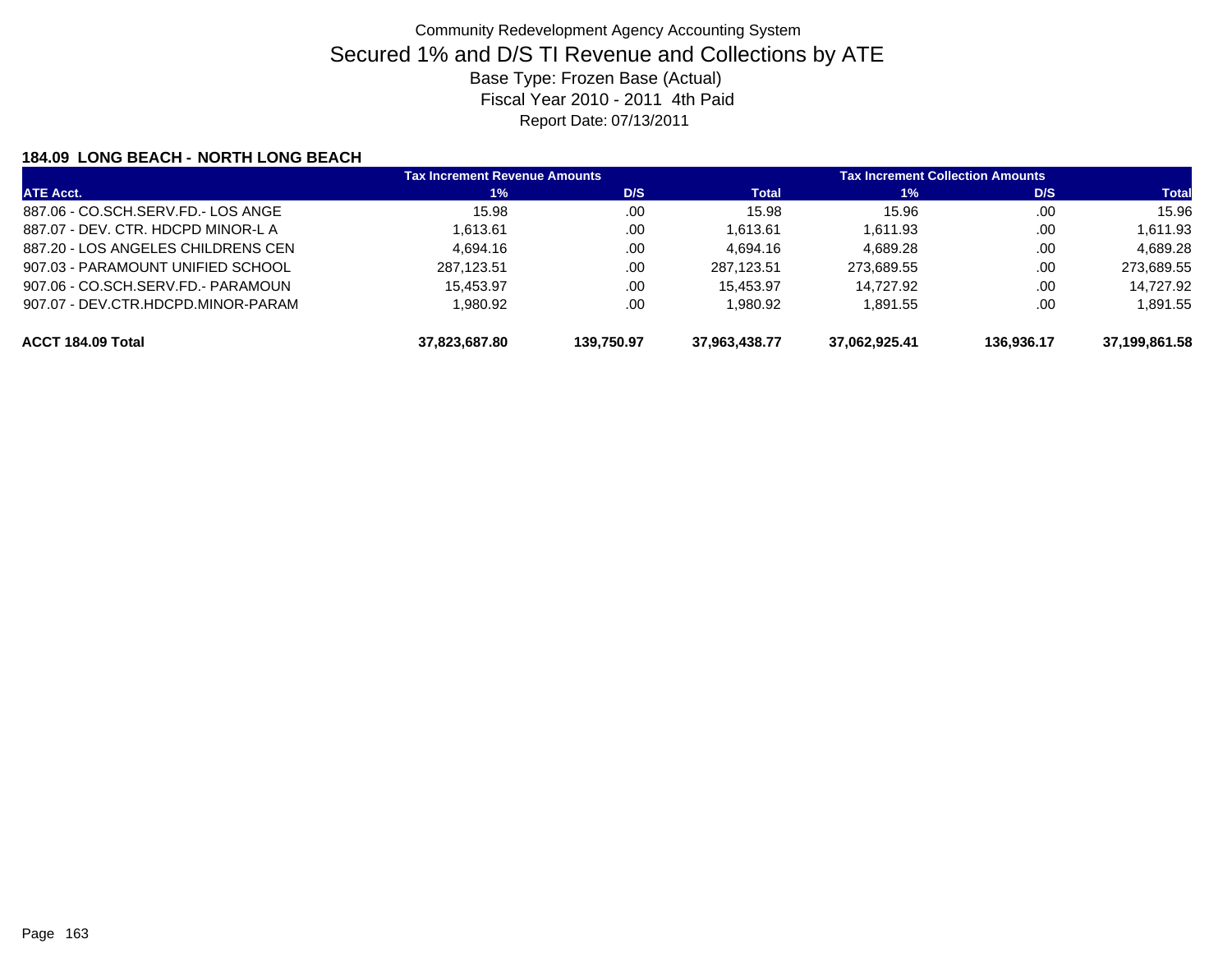### **184.10 LONG BEACH - NEW CENTRAL LONG BCH**

|                                    | <b>Tax Increment Revenue Amounts</b> |           |               | <b>Tax Increment Collection Amounts</b> |           |               |
|------------------------------------|--------------------------------------|-----------|---------------|-----------------------------------------|-----------|---------------|
| <b>ATE Acct.</b>                   | 1%                                   | D/S       | <b>Total</b>  | 1%                                      | D/S       | <b>Total</b>  |
| 1.05 - LOS ANGELES COUNTY GENERA   | 9,675,766.70                         | .00       | 9,675,766.70  | 9,077,291.71                            | .00       | 9,077,291.71  |
| 1.20 - L.A. COUNTY ACCUM CAP OUT   | 2,034.93                             | .00       | 2,034.93      | 1,909.07                                | .00       | 1,909.07      |
| $7.31 - L$ A C FIRE-FFW            | 125,321.93                           | .00       | 125,321.93    | 117,570.39                              | .00.      | 117,570.39    |
| 30.10 - L.A.CO.FL.CON.DR.IMP.DIST  | 47,878.50                            | .00       | 47,878.50     | 44,917.07                               | .00.      | 44,917.07     |
| 30.70 - LA CO FLOOD CONTROL MAINT  | 270,997.28                           | .00       | 270,997.28    | 254,235.30                              | .00       | 254,235.30    |
| 66.15 - CO SANITATION DIST NO 3 O  | 268,235.96                           | .00       | 268,235.96    | 251,644.76                              | .00.      | 251,644.76    |
| 184.01 - CITY-LONG BEACH TD #1     | 4,552,599.77                         | .00       | 4,552,599.77  | 4,271,007.91                            | .00       | 4,271,007.91  |
| 310.25 - CITY OF LONG BEACH AREA-1 | .00                                  | 70,153.20 | 70,153.20     | .00                                     | 65,814.02 | 65,814.02     |
| 350.90 - WTR REPLENISHMENT DIST OF | 3,342.01                             | .00       | 3,342.01      | 3,135.30                                | .00.      | 3,135.30      |
| 400.00 - EDUCATIONAL REV AUGMENTAT | .00                                  | .00       | .00           | .00                                     | .00       | .00           |
| 400.01 - EDUCATIONAL AUG FD IMPOUN | .00                                  | .00       | .00           | .00                                     | .00       | .00           |
| 400.15 - COUNTY SCHOOL SERVICES    | 25,238.45                            | .00       | 25,238.45     | 23,677.38                               | .00.      | 23,677.38     |
| 400.21 - CHILDREN'S INSTIL TUITION | 50,089.44                            | .00       | 50,089.44     | 46,991.26                               | .00       | 46,991.26     |
| 807.04 - LONG BEACH COMMUNITY COLL | 488,419.27                           | .00       | 488,419.27    | 458,209.09                              | .00       | 458,209.09    |
| 807.20 - CHILDREC'S CTR FUND LG BC | 5,808.24                             | .00       | 5,808.24      | 5,448.98                                | .00       | 5,448.98      |
| 883.03 - LONG BEACH UNIFIED SCHOOL | 3,241,788.02                         | .00       | 3,241,788.02  | 3,041,273.77                            | .00       | 3,041,273.77  |
| 883.06 - CO.SCH.SERV.FD.- LONG BEA | 117,910.70                           | .00       | 117,910.70    | 110,617.56                              | .00.      | 110,617.56    |
| 883.07 - DEV CTR HDCPD MINORS LONG | 17,005.87                            | .00       | 17,005.87     | 15,954.01                               | .00       | 15,954.01     |
| 883.20 - LONG BEACH CHILDREN'S CEN | 67,888.52                            | .00       | 67,888.52     | 63,689.41                               | .00       | 63,689.41     |
| ACCT 184.10 Total                  | 18,960,325.59                        | 70,153.20 | 19,030,478.79 | 17,787,572.97                           | 65,814.02 | 17,853,386.99 |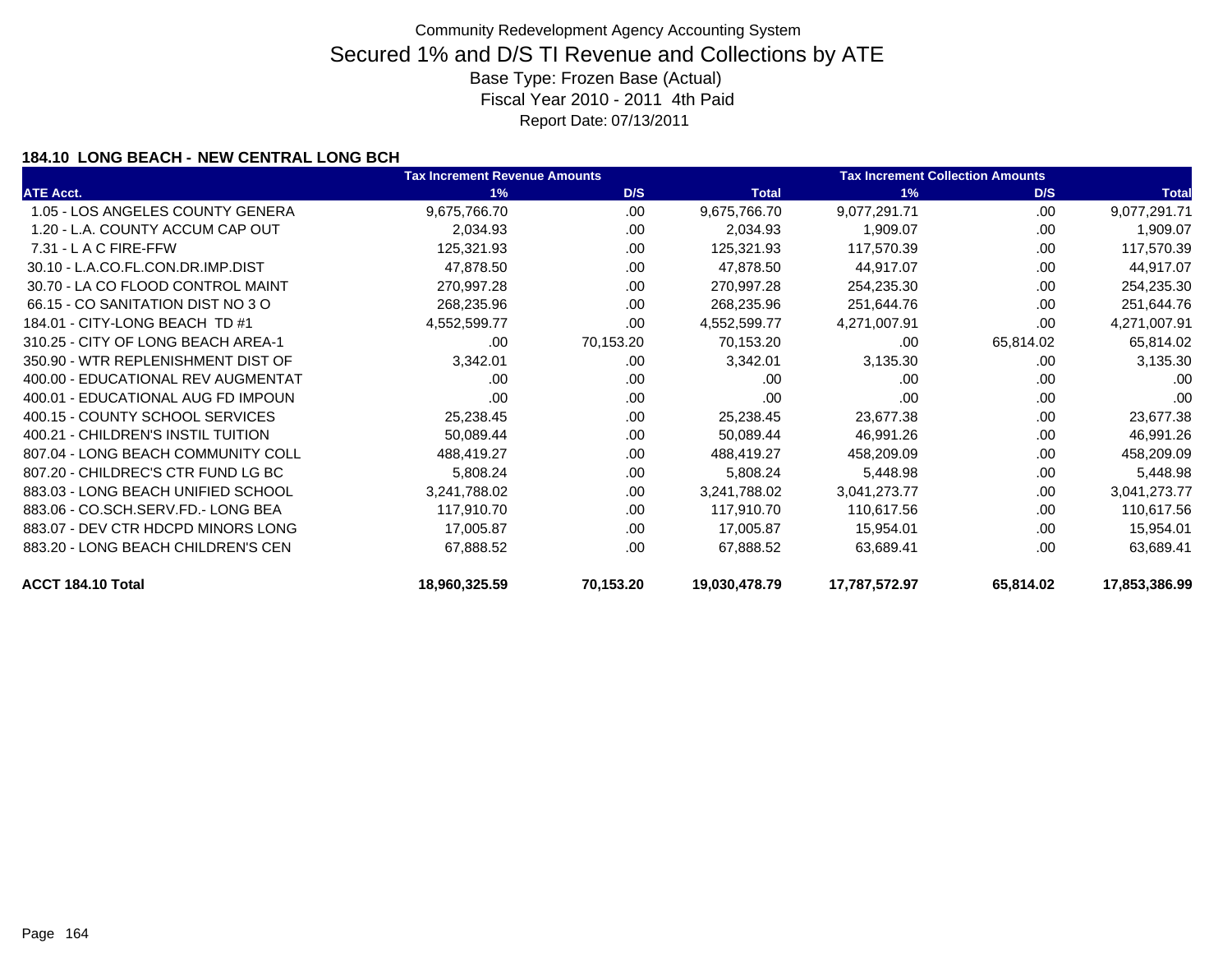#### **186.02 LANCASTER - CBD**

|                                    | <b>Tax Increment Revenue Amounts</b> |           |              | <b>Tax Increment Collection Amounts</b> |           |              |
|------------------------------------|--------------------------------------|-----------|--------------|-----------------------------------------|-----------|--------------|
| <b>ATE Acct.</b>                   | 1%                                   | D/S       | <b>Total</b> | 1%                                      | D/S       | <b>Total</b> |
| 1.05 - LOS ANGELES COUNTY GENERA   | 320,110.93                           | .00       | 320,110.93   | 290,076.46                              | .00       | 290,076.46   |
| 1.20 - L.A. COUNTY ACCUM CAP OUT   | 83.99                                | .00.      | 83.99        | 76.11                                   | .00       | 76.11        |
| 3.01 - L A COUNTY LIBRARY          | 21,478.05                            | .00       | 21,478.05    | 19,463.57                               | .00       | 19,463.57    |
| 7.30 - CONSOL. FIRE PRO.DIST.OF    | 129,169.46                           | .00.      | 129,169.46   | 117,054.40                              | .00       | 117,054.40   |
| $7.31 - L$ A C FIRE-FFW            | 4,245.44                             | .00.      | 4,245.44     | 3,847.87                                | .00       | 3,847.87     |
| 47.04 - LA CO WATERWORKS #40 ANTE  | 11,215.09                            | .00.      | 11,215.09    | 10,163.21                               | .00       | 10,163.21    |
| 51.75 - L A CO WATER WKS NO 40 AC  | 8,579.05                             | .00.      | 8,579.05     | 7,774.41                                | .00       | 7,774.41     |
| 53.30 - LANCASTER CEMETERY DISTRI  | 1,176.30                             | .00.      | 1,176.30     | 1,066.00                                | .00       | 1,066.00     |
| 61.05 - ANTELOPE VLY MOSQ & VECTO  | 1,480.67                             | .00       | 1,480.67     | 1,341.80                                | .00       | 1,341.80     |
| 66.45 - CO SANIT DIST NO 14 OPERA  | 22,338.92                            | .00.      | 22,338.92    | 20,226.02                               | .00       | 20,226.02    |
| 68.05 - ANTELOPE VALLEY SOIL CONS  | 180.20                               | .00       | 180.20       | 166.84                                  | .00       | 166.84       |
| 186.01 - CITY-LANCASTER TD #1      | 53,909.60                            | .00       | 53,909.60    | 48,839.52                               | .00       | 48,839.52    |
| 186.51 - LANCASTER LIGHTING MAINT  | 28,034.63                            | .00       | 28,034.63    | 25,238.72                               | .00       | 25,238.72    |
| 300.10 - ANTELOPE VY.-EAST KERN WA | 14,112.90                            | 56,223.90 | 70,336.80    | 12,789.23                               | 50,936.13 | 63,725.36    |
| 400.00 - EDUCATIONAL REV AUGMENTAT | .00                                  | .00       | .00          | .00                                     | .00       | .00          |
| 400.01 - EDUCATIONAL AUG FD IMPOUN | .00                                  | .00.      | .00          | .00                                     | .00       | .00          |
| 400.15 - COUNTY SCHOOL SERVICES    | 1,041.86                             | .00       | 1,041.86     | 944.13                                  | .00       | 944.13       |
| 400.21 - CHILDREN'S INSTIL TUITION | 2,067.73                             | .00       | 2.067.73     | 1,873.78                                | .00       | 1,873.78     |
| 529.01 - LANCASTER SCHOOL DISTRICT | 43,897.15                            | .00.      | 43,897.15    | 39,779.93                               | .00       | 39,779.93    |
| 529.06 - CO.SCH.SERV.FD.- LANCASTE | 6,495.54                             | .00       | 6,495.54     | 5,886.31                                | .00       | 5,886.31     |
| 529.07 - DEV CTR HDCPD MINOR LANCA | 629.78                               | .00.      | 629.78       | 570.71                                  | .00       | 570.71       |
| 717.02 - ANTELOPE VALLEY UNION HIG | 71,907.87                            | .00.      | 71,907.87    | 65,163.46                               | .00       | 65,163.46    |
| 717.06 - CO.SCH.SERV.FD.- ANTELOPE | 264.19                               | .00       | 264.19       | 239.41                                  | .00       | 239.41       |
| 717.07 - ANTELOPE VY.UN.HI.-ELEM S | 35,229.06                            | .00.      | 35,229.06    | 31,924.86                               | .00       | 31,924.86    |
| 792.04 - ANTELOPE VY.JT. COMMUNITY | 19,966.92                            | .00       | 19,966.92    | 18,094.16                               | .00       | 18,094.16    |
| ACCT 186.02 Total                  | 797,615.33                           | 56,223.90 | 853,839.23   | 722,600.91                              | 50,936.13 | 773,537.04   |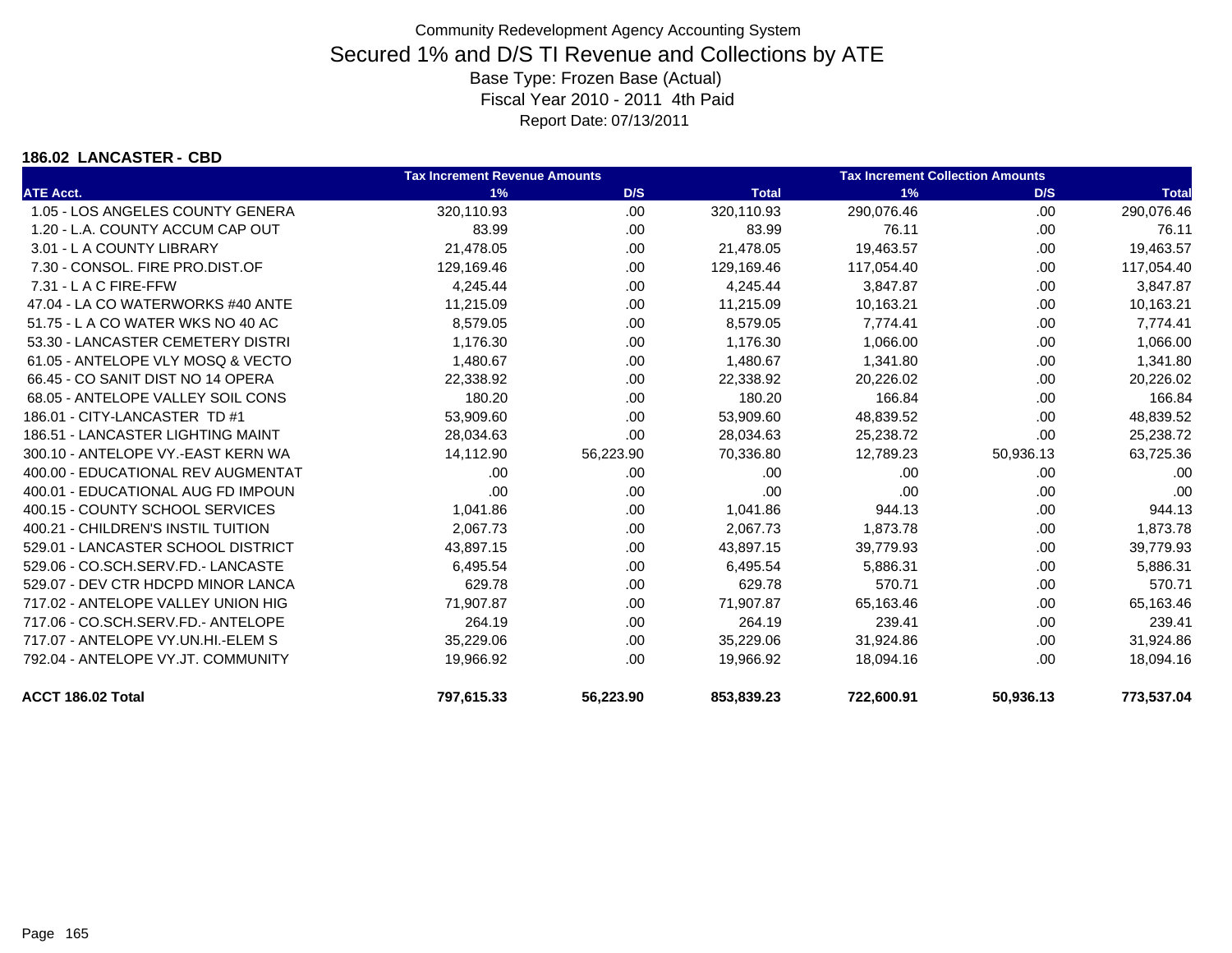### **186.03 LANCASTER - FOX FIELD**

|                                    | <b>Tax Increment Revenue Amounts</b> |            |              | <b>Tax Increment Collection Amounts</b> |            |              |  |
|------------------------------------|--------------------------------------|------------|--------------|-----------------------------------------|------------|--------------|--|
| <b>ATE Acct.</b>                   | 1%                                   | D/S        | <b>Total</b> | 1%                                      | D/S        | <b>Total</b> |  |
| 1.05 - LOS ANGELES COUNTY GENERA   | 618,064.31                           | .00.       | 618,064.31   | 579,183.68                              | .00.       | 579,183.68   |  |
| 1.20 - L.A. COUNTY ACCUM CAP OUT   | 200.67                               | .00        | 200.67       | 188.43                                  | .00.       | 188.43       |  |
| 3.01 - L A COUNTY LIBRARY          | 50,513.17                            | .00.       | 50,513.17    | 47,427.12                               | .00.       | 47,427.12    |  |
| 7.30 - CONSOL. FIRE PRO.DIST.OF    | 270,827.60                           | .00.       | 270,827.60   | 253,885.23                              | .00.       | 253,885.23   |  |
| $7.31 - L$ A C FIRE-FFW            | 8,073.70                             | .00.       | 8,073.70     | 7,560.72                                | .00.       | 7,560.72     |  |
| 47.04 - LA CO WATERWORKS #40 ANTE  | 16,420.41                            | .00.       | 16,420.41    | 15,152.90                               | .00        | 15,152.90    |  |
| 51.75 - L A CO WATER WKS NO 40 AC  | 12,794.12                            | .00.       | 12,794.12    | 11,811.55                               | .00.       | 11,811.55    |  |
| 53.30 - LANCASTER CEMETERY DISTRI  | 2,804.29                             | .00.       | 2,804.29     | 2,633.21                                | .00.       | 2,633.21     |  |
| 61.05 - ANTELOPE VLY MOSQ & VECTO  | 2,388.79                             | .00.       | 2,388.79     | 2,270.96                                | .00        | 2,270.96     |  |
| 66.45 - CO SANIT DIST NO 14 OPERA  | 18,438.40                            | .00.       | 18,438.40    | 17,018.26                               | .00.       | 17,018.26    |  |
| 68.05 - ANTELOPE VALLEY SOIL CONS  | 1,659.28                             | .00.       | 1,659.28     | 1,558.04                                | .00.       | 1,558.04     |  |
| 186.01 - CITY-LANCASTER TD #1      | 106,815.13                           | .00        | 106,815.13   | 100,097.69                              | .00.       | 100,097.69   |  |
| 186.51 - LANCASTER LIGHTING MAINT  | 11,469.65                            | .00        | 11,469.65    | 10,762.00                               | .00        | 10,762.00    |  |
| 300.10 - ANTELOPE VY.-EAST KERN WA | 32,926.42                            | 112,026.70 | 144,953.12   | 30,913.28                               | 105,007.88 | 135,921.16   |  |
| 400.00 - EDUCATIONAL REV AUGMENTAT | .00                                  | .00        | .00          | .00                                     | .00.       | .00          |  |
| 400.01 - EDUCATIONAL AUG FD IMPOUN | .00                                  | .00.       | .00          | .00                                     | .00        | .00          |  |
| 400.15 - COUNTY SCHOOL SERVICES    | 2,489.18                             | .00.       | 2,489.18     | 2,337.36                                | .00.       | 2,337.36     |  |
| 400.21 - CHILDREN'S INSTIL TUITION | 4,940.23                             | .00.       | 4,940.23     | 4,638.90                                | .00        | 4,638.90     |  |
| 529.01 - LANCASTER SCHOOL DISTRICT | 70,906.44                            | .00.       | 70,906.44    | 67,413.21                               | .00        | 67,413.21    |  |
| 529.06 - CO.SCH.SERV.FD.- LANCASTE | 10,492.00                            | .00.       | 10,492.00    | 9,975.09                                | .00.       | 9,975.09     |  |
| 529.07 - DEV CTR HDCPD MINOR LANCA | 1,017.13                             | .00.       | 1,017.13     | 967.02                                  | .00        | 967.02       |  |
| 689.01 - WESTSIDE UNION SCHOOL DIS | 36,497.33                            | .00        | 36,497.33    | 33,377.83                               | .00.       | 33,377.83    |  |
| 689.06 - CO.SCH.SERV.FD.- WESTSIDE | 4,715.01                             | .00.       | 4,715.01     | 4,312.01                                | .00        | 4,312.01     |  |
| 689.07 - DEV CTR HDCPD MINOR WESTS | 490.74                               | .00.       | 490.74       | 448.78                                  | .00.       | 448.78       |  |
| 717.02 - ANTELOPE VALLEY UNION HIG | 171,805.19                           | .00.       | 171,805.19   | 161,326.19                              | .00.       | 161,326.19   |  |
| 717.06 - CO.SCH.SERV.FD.- ANTELOPE | 631.36                               | .00.       | 631.36       | 592.84                                  | .00        | 592.84       |  |
| 717.07 - ANTELOPE VY.UN.HI.-ELEM S | 84,170.63                            | .00.       | 84,170.63    | 79,036.75                               | .00        | 79,036.75    |  |
| 792.04 - ANTELOPE VY.JT. COMMUNITY | 47,705.54                            | .00.       | 47,705.54    | 44,795.80                               | .00        | 44,795.80    |  |
| <b>ACCT 186.03 Total</b>           | 1,589,256.72                         | 112,026.70 | 1,701,283.42 | 1,489,684.85                            | 105,007.88 | 1,594,692.73 |  |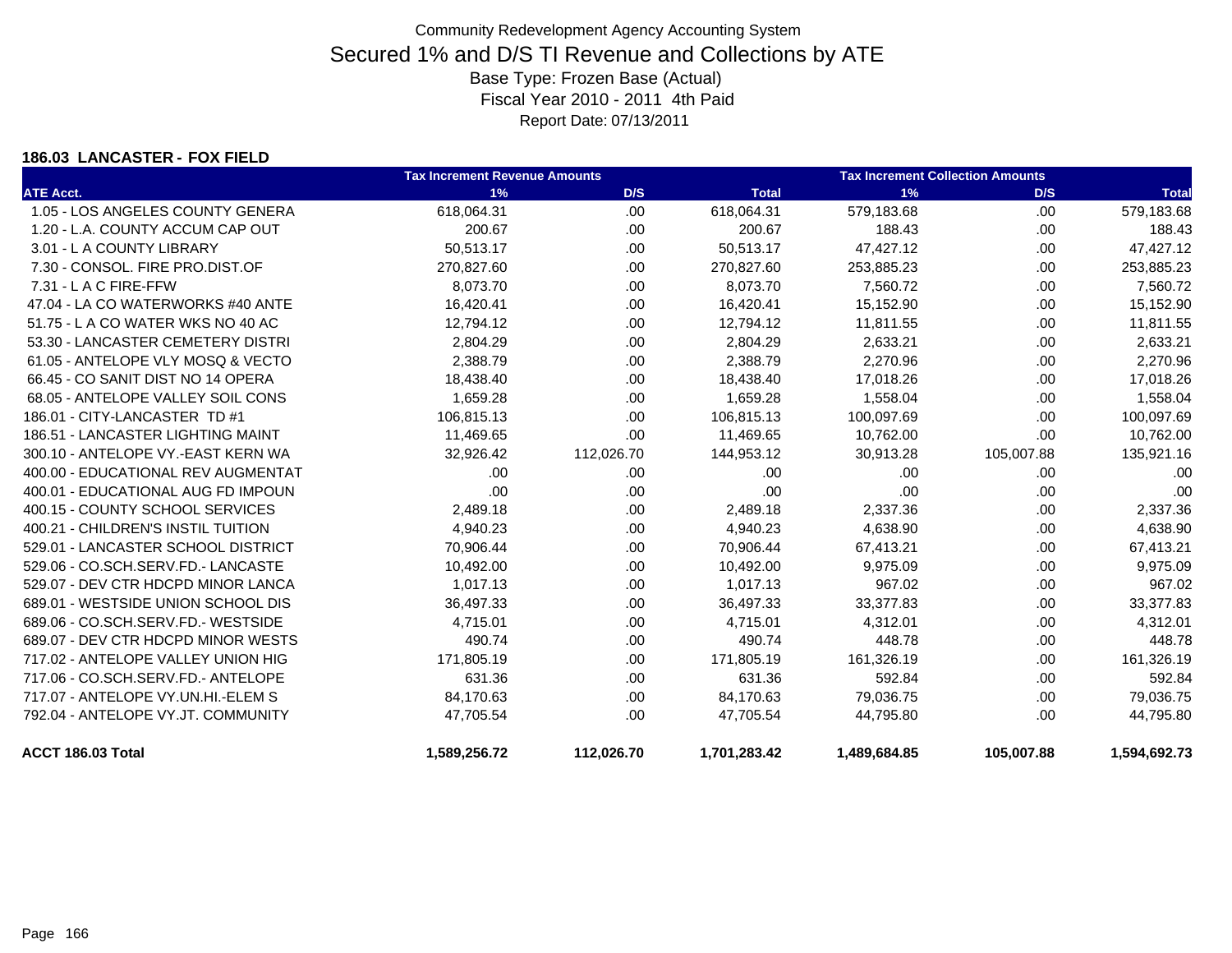#### **186.04 LANCASTER - AMARGOZA**

|                                    | <b>Tax Increment Revenue Amounts</b> |            |               | <b>Tax Increment Collection Amounts</b> |            |               |
|------------------------------------|--------------------------------------|------------|---------------|-----------------------------------------|------------|---------------|
| <b>ATE Acct.</b>                   | 1%                                   | D/S        | <b>Total</b>  | 1%                                      | D/S        | <b>Total</b>  |
| 1.05 - LOS ANGELES COUNTY GENERA   | 4,996,222.17                         | .00.       | 4,996,222.17  | 4,833,815.09                            | .00        | 4,833,815.09  |
| 1.20 - L.A. COUNTY ACCUM CAP OUT   | 1,322.67                             | .00.       | 1,322.67      | 1,279.70                                | .00        | 1,279.70      |
| 3.01 - L A COUNTY LIBRARY          | 336,696.93                           | .00.       | 336,696.93    | 325,732.06                              | .00        | 325,732.06    |
| 7.30 - CONSOL. FIRE PRO.DIST.OF    | 2,028,464.67                         | .00.       | 2,028,464.67  | 1,962,463.33                            | .00        | 1,962,463.33  |
| $7.31 - L$ A C FIRE-FFW            | 68,144.69                            | .00.       | 68,144.69     | 65,921.20                               | .00        | 65,921.20     |
| 47.04 - LA CO WATERWORKS #40 ANTE  | 171,610.41                           | .00.       | 171,610.41    | 166,171.58                              | .00        | 166,171.58    |
| 51.75 - L A CO WATER WKS NO 40 AC  | 131,635.94                           | .00.       | 131,635.94    | 127,470.05                              | .00.       | 127,470.05    |
| 53.30 - LANCASTER CEMETERY DISTRI  | 18,489.10                            | .00.       | 18,489.10     | 17,887.85                               | .00        | 17,887.85     |
| 61.05 - ANTELOPE VLY MOSQ & VECTO  | 22,889.99                            | .00.       | 22,889.99     | 22,143.10                               | .00        | 22,143.10     |
| 66.45 - CO SANIT DIST NO 14 OPERA  | 295,512.50                           | .00.       | 295,512.50    | 288,427.75                              | .00        | 288,427.75    |
| 68.05 - ANTELOPE VALLEY SOIL CONS  | 10,941.37                            | .00.       | 10,941.37     | 10,585.58                               | .00        | 10,585.58     |
| 186.01 - CITY-LANCASTER TD #1      | 813,733.73                           | .00.       | 813,733.73    | 787,451.69                              | .00        | 787,451.69    |
| 186.51 - LANCASTER LIGHTING MAINT  | 71,174.09                            | .00.       | 71,174.09     | 68,558.84                               | .00.       | 68,558.84     |
| 300.10 - ANTELOPE VY.-EAST KERN WA | 221,373.41                           | 849,200.30 | 1,070,573.71  | 214,164.37                              | 821,777.98 | 1,035,942.35  |
| 400.00 - EDUCATIONAL REV AUGMENTAT | .00                                  | .00        | .00           | .00                                     | .00        | .00           |
| 400.01 - EDUCATIONAL AUG FD IMPOUN | .00                                  | .00        | .00           | .00                                     | .00        | .00           |
| 400.15 - COUNTY SCHOOL SERVICES    | 16,406.81                            | .00.       | 16,406.81     | 15,873.73                               | .00.       | 15,873.73     |
| 400.21 - CHILDREN'S INSTIL TUITION | 32,562.04                            | .00.       | 32,562.04     | 31,504.10                               | .00.       | 31,504.10     |
| 529.01 - LANCASTER SCHOOL DISTRICT | 687,917.14                           | .00.       | 687,917.14    | 665,435.43                              | .00        | 665,435.43    |
| 529.06 - CO.SCH.SERV.FD.- LANCASTE | 101,598.00                           | .00.       | 101,598.00    | 98,277.15                               | .00        | 98,277.15     |
| 529.07 - DEV CTR HDCPD MINOR LANCA | 9,860.15                             | .00        | 9,860.15      | 9,537.90                                | .00        | 9,537.90      |
| 689.01 - WESTSIDE UNION SCHOOL DIS | 4,374.73                             | .00.       | 4,374.73      | 4,374.73                                | .00        | 4,374.73      |
| 689.06 - CO.SCH.SERV.FD.- WESTSIDE | 565.17                               | .00.       | 565.17        | 565.17                                  | .00.       | 565.17        |
| 689.07 - DEV CTR HDCPD MINOR WESTS | 58.80                                | .00.       | 58.80         | 58.80                                   | .00        | 58.80         |
| 717.02 - ANTELOPE VALLEY UNION HIG | 1,132,375.89                         | .00.       | 1,132,375.89  | 1,095,583.56                            | .00        | 1,095,583.56  |
| 717.06 - CO.SCH.SERV.FD.- ANTELOPE | 4,160.90                             | .00.       | 4,160.90      | 4,025.72                                | .00        | 4,025.72      |
| 717.07 - ANTELOPE VY.UN.HI.-ELEM S | 554,772.40                           | .00.       | 554,772.40    | 536,747.11                              | .00        | 536,747.11    |
| 792.04 - ANTELOPE VY.JT. COMMUNITY | 314,430.53                           | .00.       | 314,430.53    | 304,214.29                              | .00.       | 304,214.29    |
| ACCT 186.04 Total                  | 12,047,294.23                        | 849,200.30 | 12,896,494.53 | 11,658,269.88                           | 821,777.98 | 12,480,047.86 |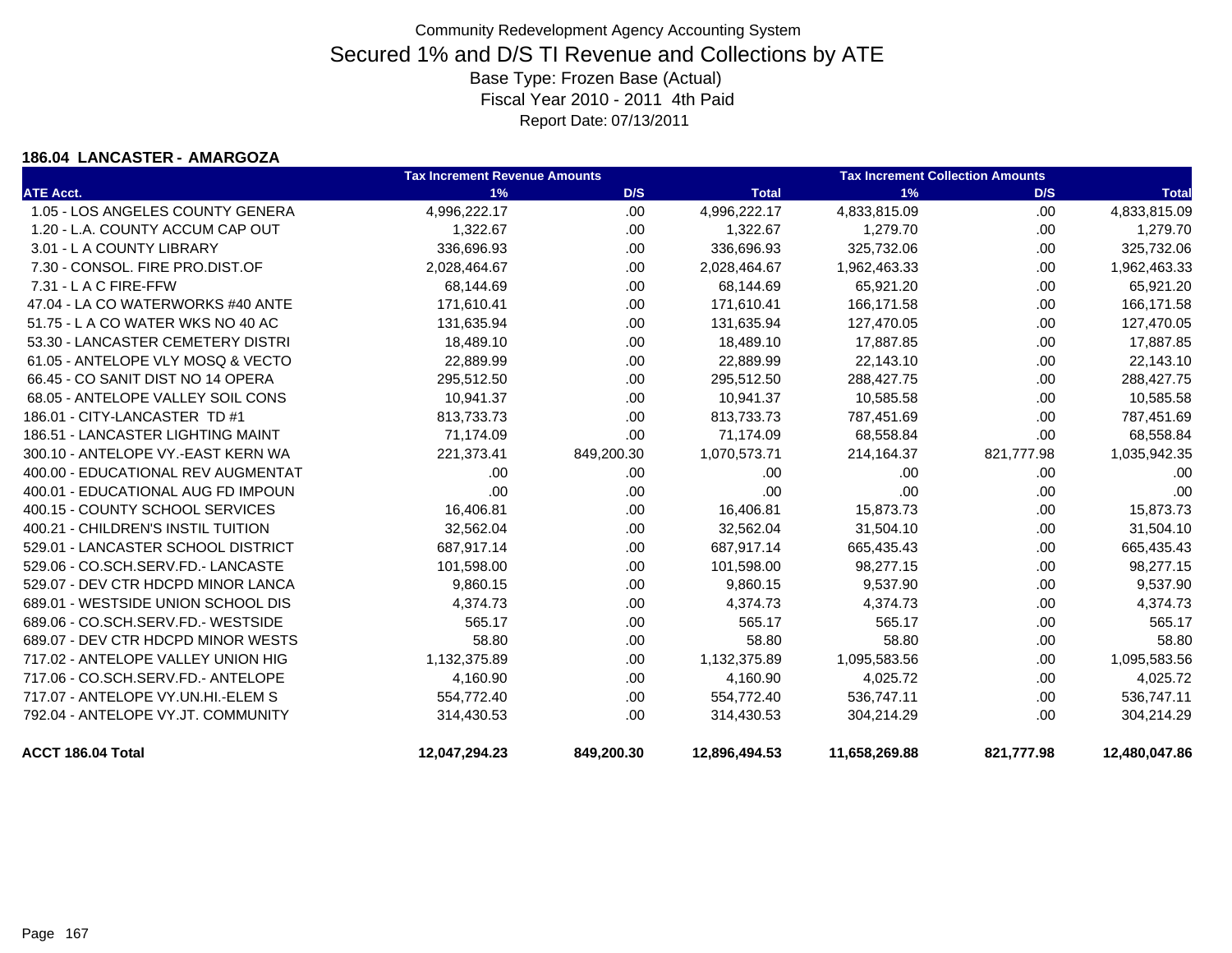#### **186.05 LANCASTER - RESIDENTIAL**

|                                    | <b>Tax Increment Revenue Amounts</b> |            |              | <b>Tax Increment Collection Amounts</b> |            |              |  |
|------------------------------------|--------------------------------------|------------|--------------|-----------------------------------------|------------|--------------|--|
| <b>ATE Acct.</b>                   | 1%                                   | D/S        | <b>Total</b> | 1%                                      | D/S        | <b>Total</b> |  |
| 1.05 - LOS ANGELES COUNTY GENERA   | 1,277,261.93                         | .00        | 1,277,261.93 | 1,255,386.91                            | .00        | 1,255,386.91 |  |
| 1.20 - L.A. COUNTY ACCUM CAP OUT   | 348.59                               | .00        | 348.59       | 342.60                                  | .00        | 342.60       |  |
| 3.01 - L A COUNTY LIBRARY          | 89,038.78                            | .00.       | 89,038.78    | 87,510.32                               | .00        | 87,510.32    |  |
| 7.30 - CONSOL, FIRE PRO.DIST.OF    | 535,939.06                           | .00        | 535,939.06   | 526,736.80                              | .00        | 526,736.80   |  |
| 7.31 - L A C FIRE-FFW              | 17,128.70                            | .00.       | 17,128.70    | 16,835.41                               | .00        | 16,835.41    |  |
| 47.04 - LA CO WATERWORKS #40 ANTE  | 35,564.08                            | .00.       | 35,564.08    | 34,995.59                               | .00        | 34,995.59    |  |
| 51.75 - L A CO WATER WKS NO 40 AC  | 27,254.31                            | .00.       | 27,254.31    | 26,818.32                               | .00        | 26,818.32    |  |
| 53.30 - LANCASTER CEMETERY DISTRI  | 4,882.37                             | .00.       | 4,882.37     | 4,798.53                                | .00        | 4,798.53     |  |
| 61.05 - ANTELOPE VLY MOSQ & VECTO  | 6,140.21                             | .00.       | 6,140.21     | 6,034.71                                | .00        | 6,034.71     |  |
| 66.45 - CO SANIT DIST NO 14 OPERA  | 87,330.82                            | .00.       | 87,330.82    | 85,804.31                               | .00        | 85,804.31    |  |
| 68.05 - ANTELOPE VALLEY SOIL CONS  | 2,889.81                             | .00.       | 2,889.81     | 2,840.19                                | .00        | 2,840.19     |  |
| 186.01 - CITY-LANCASTER TD #1      | 216,319.12                           | .00        | 216,319.12   | 212,601.44                              | .00        | 212,601.44   |  |
| 186.51 - LANCASTER LIGHTING MAINT  | 52,184.63                            | .00.       | 52,184.63    | 51,280.42                               | .00        | 51,280.42    |  |
| 300.10 - ANTELOPE VY.-EAST KERN WA | 58,533.74                            | 225,615.51 | 284,149.25   | 57,529.27                               | 221,738.21 | 279,267.48   |  |
| 300.69 - QUARTZ HILL WATER DISTRIC | 35,680.63                            | .00.       | 35,680.63    | 34,929.15                               | .00        | 34,929.15    |  |
| 400.00 - EDUCATIONAL REV AUGMENTAT | .00                                  | .00.       | .00          | .00                                     | .00        | .00          |  |
| 400.01 - EDUCATIONAL AUG FD IMPOUN | .00                                  | .00        | .00          | .00                                     | .00        | .00          |  |
| 400.15 - COUNTY SCHOOL SERVICES    | 4,329.17                             | .00.       | 4,329.17     | 4,254.80                                | .00        | 4,254.80     |  |
| 400.21 - CHILDREN'S INSTIL TUITION | 8,591.41                             | .00.       | 8,591.41     | 8,443.84                                | .00        | 8,443.84     |  |
| 529.01 - LANCASTER SCHOOL DISTRICT | 182,091.65                           | .00        | 182,091.65   | 178,959.07                              | .00        | 178,959.07   |  |
| 529.06 - CO.SCH.SERV.FD.- LANCASTE | 26,944.83                            | .00.       | 26,944.83    | 26,481.28                               | .00        | 26,481.28    |  |
| 529.07 - DEV CTR HDCPD MINOR LANCA | 2,611.96                             | .00        | 2,611.96     | 2,567.03                                | .00        | 2,567.03     |  |
| 689.01 - WESTSIDE UNION SCHOOL DIS | 330.05                               | .00.       | 330.05       | 330.05                                  | .00        | 330.05       |  |
| 689.06 - CO.SCH.SERV.FD.- WESTSIDE | 42.64                                | .00        | 42.64        | 42.64                                   | .00        | 42.64        |  |
| 689.07 - DEV CTR HDCPD MINOR WESTS | 4.44                                 | .00        | 4.44         | 4.44                                    | .00        | 4.44         |  |
| 717.02 - ANTELOPE VALLEY UNION HIG | 298,786.53                           | .00.       | 298,786.53   | 293,655.04                              | .00        | 293,655.04   |  |
| 717.06 - CO.SCH.SERV.FD.- ANTELOPE | 1,098.24                             | .00        | 1,098.24     | 1,079.40                                | .00        | 1,079.40     |  |
| 717.07 - ANTELOPE VY.UN.HI.-ELEM S | 146,381.39                           | .00.       | 146,381.39   | 143,867.36                              | .00        | 143,867.36   |  |
| 792.04 - ANTELOPE VY.JT. COMMUNITY | 82,965.00                            | .00        | 82,965.00    | 81,540.14                               | .00        | 81,540.14    |  |
| ACCT 186.05 Total                  | 3,200,674.09                         | 225,615.51 | 3,426,289.60 | 3,145,669.06                            | 221,738.21 | 3,367,407.27 |  |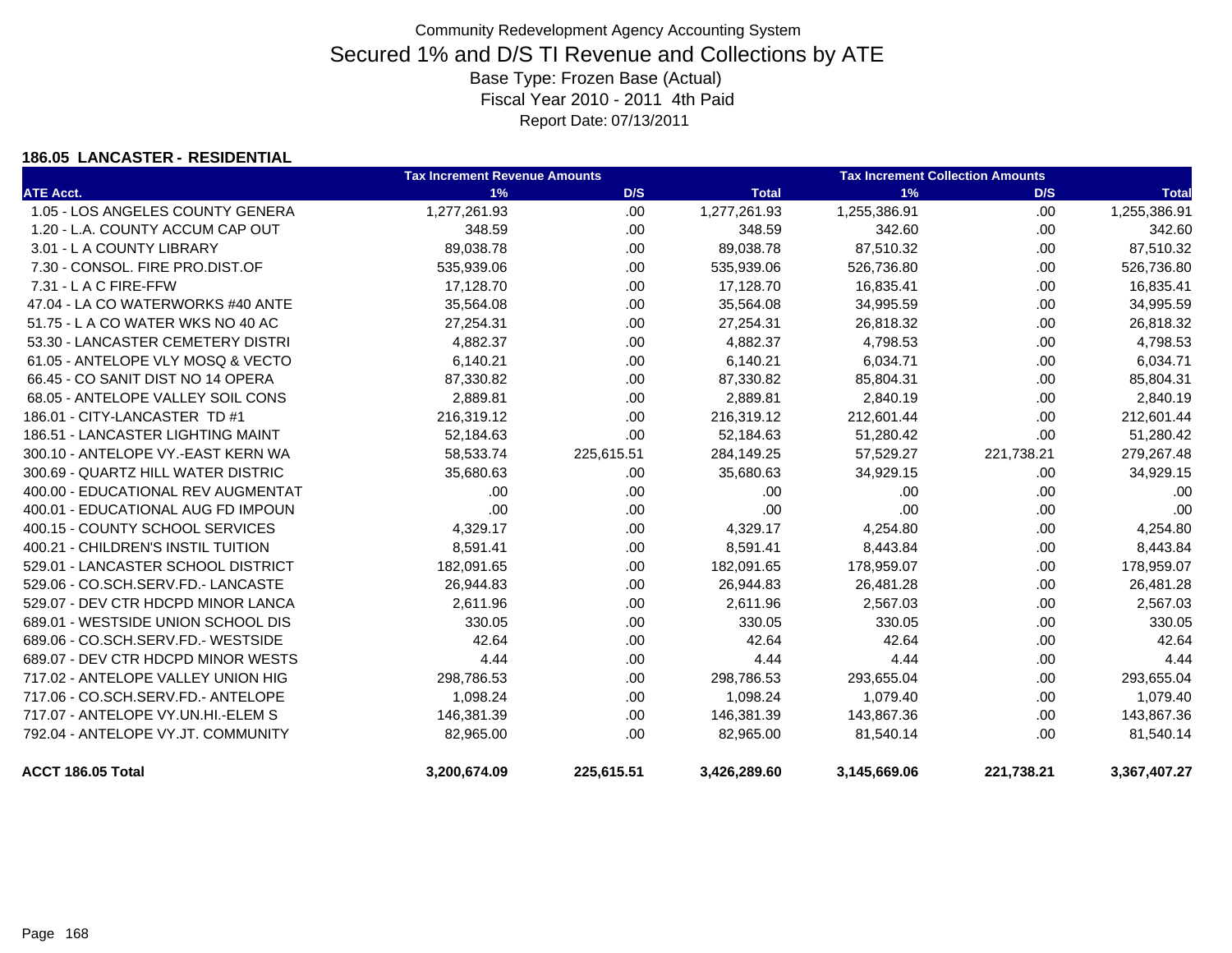#### **186.07 LANCASTER - RP# 5**

|                                    | <b>Tax Increment Revenue Amounts</b> |            | <b>Tax Increment Collection Amounts</b> |              |            |               |
|------------------------------------|--------------------------------------|------------|-----------------------------------------|--------------|------------|---------------|
| <b>ATE Acct.</b>                   | 1%                                   | D/S        | <b>Total</b>                            | 1%           | D/S        | <b>Total</b>  |
| 1.05 - LOS ANGELES COUNTY GENERA   | 4,208,871.09                         | .00        | 4,208,871.09                            | 4,022,368.95 | .00        | 4,022,368.95  |
| 1.20 - L.A. COUNTY ACCUM CAP OUT   | 1,117.01                             | .00.       | 1,117.01                                | 1,067.85     | .00        | 1,067.85      |
| 3.01 - L A COUNTY LIBRARY          | 285,565.44                           | .00.       | 285,565.44                              | 272,998.07   | .00        | 272,998.07    |
| 7.30 - CONSOL, FIRE PRO.DIST.OF    | 1,717,581.49                         | .00.       | 1,717,581.49                            | 1,642,000.76 | .00        | 1,642,000.76  |
| 7.31 - L A C FIRE-FFW              | 57,233.86                            | .00        | 57,233.86                               | 54,703.70    | .00        | 54,703.70     |
| 47.04 - LA CO WATERWORKS #40 ANTE  | 122,402.37                           | .00.       | 122,402.37                              | 117,226.14   | .00        | 117,226.14    |
| 51.75 - L A CO WATER WKS NO 40 AC  | 93,657.22                            | .00.       | 93,657.22                               | 89,692.73    | .00        | 89,692.73     |
| 53.30 - LANCASTER CEMETERY DISTRI  | 15,643.90                            | .00.       | 15,643.90                               | 14,955.62    | .00        | 14,955.62     |
| 61.05 - ANTELOPE VLY MOSQ & VECTO  | 19,691.54                            | .00.       | 19,691.54                               | 18,825.12    | .00        | 18,825.12     |
| 66.45 - CO SANIT DIST NO 14 OPERA  | 286,500.32                           | .00.       | 286,500.32                              | 274,819.44   | .00        | 274,819.44    |
| 68.05 - ANTELOPE VALLEY SOIL CONS  | 8,604.08                             | .00.       | 8,604.08                                | 8,250.33     | .00        | 8,250.33      |
| 186.01 - CITY-LANCASTER TD #1      | 696,536.63                           | .00        | 696,536.63                              | 665,768.06   | .00        | 665,768.06    |
| 186.51 - LANCASTER LIGHTING MAINT  | 182,079.31                           | .00.       | 182,079.31                              | 172,346.30   | .00        | 172,346.30    |
| 300.10 - ANTELOPE VY.-EAST KERN WA | 187,612.57                           | 722,334.29 | 909,946.86                              | 179,354.76   | 690,238.87 | 869,593.63    |
| 300.69 - QUARTZ HILL WATER DISTRIC | 12,280.66                            | .00        | 12,280.66                               | 11,801.44    | .00        | 11,801.44     |
| 400.00 - EDUCATIONAL REV AUGMENTAT | .00                                  | .00.       | .00                                     | .00          | .00        | .00           |
| 400.01 - EDUCATIONAL AUG FD IMPOUN | .00                                  | .00        | .00                                     | .00          | .00        | .00           |
| 400.15 - COUNTY SCHOOL SERVICES    | 13,856.73                            | .00.       | 13,856.73                               | 13,246.95    | .00        | 13,246.95     |
| 400.21 - CHILDREN'S INSTIL TUITION | 27,501.52                            | .00        | 27,501.52                               | 26,291.40    | .00        | 26,291.40     |
| 464.01 - EASTSIDE UNION SCHOOL DIS | 69,463.75                            | .00.       | 69,463.75                               | 67,027.52    | .00        | 67,027.52     |
| 464.06 - CO.SCH.SERV.FD.- EASTSIDE | 13,307.01                            | .00.       | 13,307.01                               | 12,840.31    | .00        | 12,840.31     |
| 464.07 - DEV CTR HDCPD MINOR EASTS | 1,054.73                             | .00.       | 1,054.73                                | 1,017.73     | .00        | 1,017.73      |
| 529.01 - LANCASTER SCHOOL DISTRICT | 509,236.85                           | .00.       | 509,236.85                              | 486,162.79   | .00        | 486,162.79    |
| 529.06 - CO.SCH.SERV.FD.- LANCASTE | 75,351.97                            | .00.       | 75,351.97                               | 71,937.66    | .00        | 71,937.66     |
| 529.07 - DEV CTR HDCPD MINOR LANCA | 7,306.13                             | .00.       | 7,306.13                                | 6,975.04     | .00        | 6,975.04      |
| 717.02 - ANTELOPE VALLEY UNION HIG | 956,387.52                           | .00.       | 956,387.52                              | 914,303.91   | .00        | 914,303.91    |
| 717.06 - CO.SCH.SERV.FD.- ANTELOPE | 3,514.28                             | .00.       | 3,514.28                                | 3,359.65     | .00        | 3,359.65      |
| 717.07 - ANTELOPE VY.UN.HI.-ELEM S | 468,552.84                           | .00.       | 468,552.84                              | 447,935.35   | .00        | 447,935.35    |
| 792.04 - ANTELOPE VY.JT. COMMUNITY | 265,563.22                           | .00        | 265,563.22                              | 253,877.71   | .00        | 253,877.71    |
| ACCT 186.07 Total                  | 10,306,474.04                        | 722,334.29 | 11,028,808.33                           | 9,851,155.29 | 690,238.87 | 10,541,394.16 |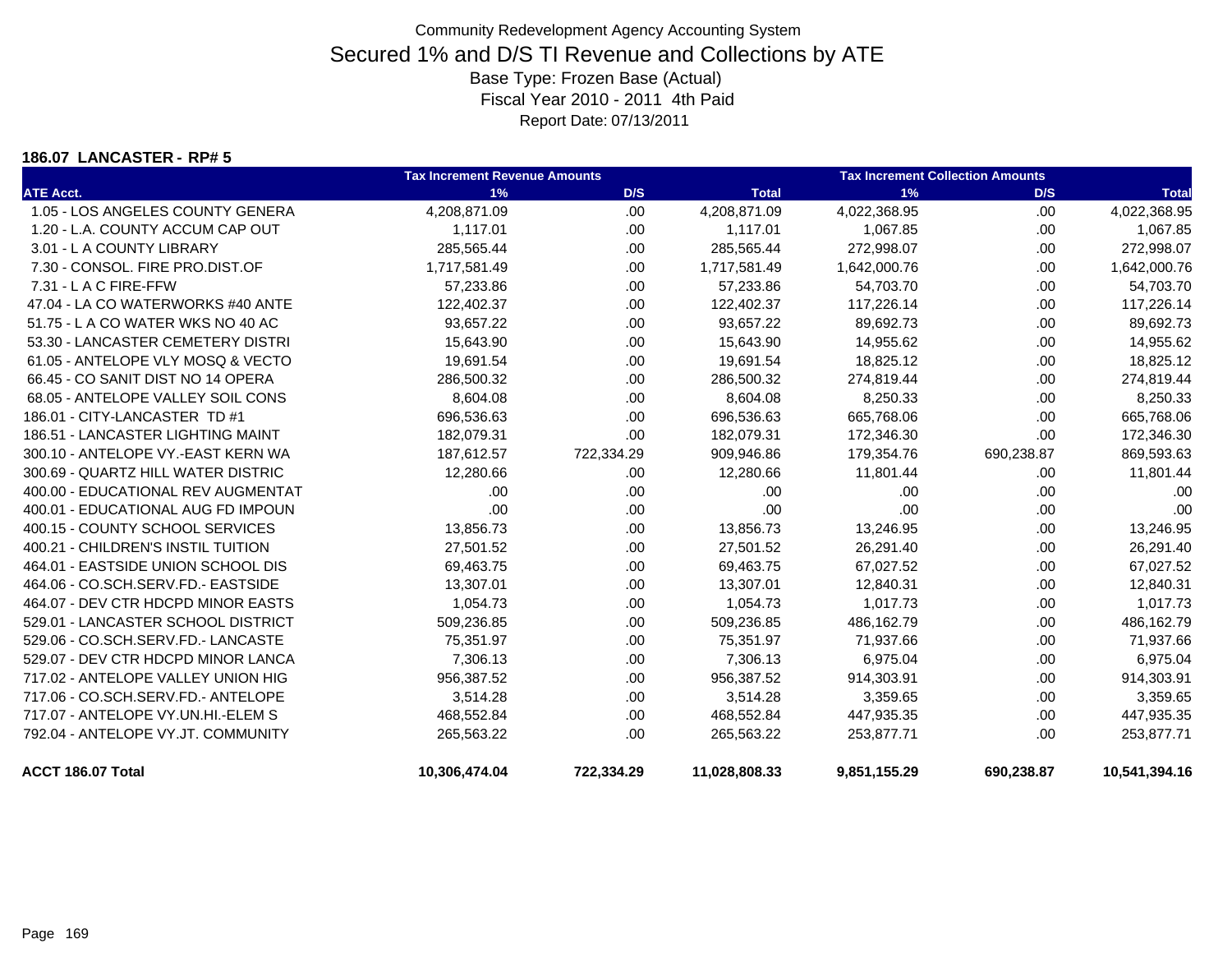#### **186.08 LANCASTER - RP# 6**

|                                    | <b>Tax Increment Revenue Amounts</b> |              | <b>Tax Increment Collection Amounts</b> |              |              |              |
|------------------------------------|--------------------------------------|--------------|-----------------------------------------|--------------|--------------|--------------|
| <b>ATE Acct.</b>                   | 1%                                   | D/S          | <b>Total</b>                            | 1%           | D/S          | <b>Total</b> |
| 1.05 - LOS ANGELES COUNTY GENERA   | 7,349,521.57                         | .00          | 7,349,521.57                            | 7,092,236.58 | .00          | 7,092,236.58 |
| 1.20 - L.A. COUNTY ACCUM CAP OUT   | 1,976.23                             | .00.         | 1,976.23                                | 1,907.03     | .00          | 1,907.03     |
| 3.01 - L A COUNTY LIBRARY          | 503,365.20                           | .00.         | 503,365.20                              | 485,717.82   | .00          | 485,717.82   |
| 7.30 - CONSOL, FIRE PRO.DIST.OF    | 3,004,641.74                         | .00.         | 3,004,641.74                            | 2,899,524.33 | .00          | 2,899,524.33 |
| 7.31 - L A C FIRE-FFW              | 102,447.24                           | .00          | 102,447.24                              | 98,844.42    | .00          | 98,844.42    |
| 47.04 - LA CO WATERWORKS #40 ANTE  | 143,059.36                           | .00.         | 143,059.36                              | 138,742.73   | .00          | 138,742.73   |
| 51.75 - L A CO WATER WKS NO 40 AC  | 109,926.51                           | .00.         | 109,926.51                              | 106,562.80   | .00          | 106,562.80   |
| 53.30 - LANCASTER CEMETERY DISTRI  | 27,589.59                            | .00.         | 27,589.59                               | 26,622.70    | .00          | 26,622.70    |
| 61.05 - ANTELOPE VLY MOSQ & VECTO  | 33,784.94                            | .00.         | 33,784.94                               | 32,611.21    | .00          | 32,611.21    |
| 66.45 - CO SANIT DIST NO 14 OPERA  | 422,280.40                           | .00          | 422,280.40                              | 409,507.57   | .00          | 409,507.57   |
| 68.05 - ANTELOPE VALLEY SOIL CONS  | 16,328.42                            | .00.         | 16,328.42                               | 15,756.17    | .00          | 15,756.17    |
| 186.01 - CITY-LANCASTER TD #1      | 1,187,217.21                         | .00          | 1,187,217.21                            | 1,145,910.72 | .00          | 1,145,910.72 |
| 186.51 - LANCASTER LIGHTING MAINT  | 71,227.74                            | .00          | 71,227.74                               | 68,847.37    | .00          | 68,847.37    |
| 300.10 - ANTELOPE VY.-EAST KERN WA | 330,964.13                           | 1,222,792.11 | 1,553,756.24                            | 319,363.96   | 1,179,613.58 | 1,498,977.54 |
| 300.69 - QUARTZ HILL WATER DISTRIC | 42,746.70                            | .00.         | 42,746.70                               | 41,817.75    | .00          | 41,817.75    |
| 400.00 - EDUCATIONAL REV AUGMENTAT | .00                                  | .00.         | .00                                     | .00          | .00          | .00          |
| 400.01 - EDUCATIONAL AUG FD IMPOUN | .00                                  | .00          | .00                                     | .00          | .00          | .00          |
| 400.15 - COUNTY SCHOOL SERVICES    | 24,514.82                            | .00.         | 24,514.82                               | 23,656.12    | .00          | 23,656.12    |
| 400.21 - CHILDREN'S INSTIL TUITION | 48,653.29                            | .00          | 48,653.29                               | 46,949.11    | .00          | 46,949.11    |
| 464.01 - EASTSIDE UNION SCHOOL DIS | 269,893.92                           | .00          | 269,893.92                              | 260,027.03   | .00          | 260,027.03   |
| 464.06 - CO.SCH.SERV.FD.- EASTSIDE | 51,702.81                            | .00.         | 51,702.81                               | 49,812.64    | .00          | 49,812.64    |
| 464.07 - DEV CTR HDCPD MINOR EASTS | 4,097.76                             | .00.         | 4,097.76                                | 3,947.97     | .00          | 3,947.97     |
| 529.01 - LANCASTER SCHOOL DISTRICT | 641,532.59                           | .00.         | 641,532.59                              | 620,089.94   | .00          | 620,089.94   |
| 529.06 - CO.SCH.SERV.FD.- LANCASTE | 94,928.73                            | .00          | 94,928.73                               | 91,755.85    | .00          | 91,755.85    |
| 529.07 - DEV CTR HDCPD MINOR LANCA | 9,204.19                             | .00.         | 9,204.19                                | 8,896.56     | .00          | 8,896.56     |
| 689.01 - WESTSIDE UNION SCHOOL DIS | 109,028.25                           | .00.         | 109,028.25                              | 104,582.10   | .00          | 104,582.10   |
| 689.06 - CO.SCH.SERV.FD.- WESTSIDE | 14,085.20                            | .00.         | 14,085.20                               | 13,510.80    | .00          | 13,510.80    |
| 689.07 - DEV CTR HDCPD MINOR WESTS | 1,465.99                             | .00.         | 1,465.99                                | 1,406.20     | .00          | 1,406.20     |
| 717.02 - ANTELOPE VALLEY UNION HIG | 1,691,968.72                         | .00          | 1,691,968.72                            | 1,632,705.09 | .00          | 1,632,705.09 |
| 717.06 - CO.SCH.SERV.FD.- ANTELOPE | 6,217.12                             | .00          | 6,217.12                                | 5,999.34     | .00.         | 5,999.34     |
| 717.07 - ANTELOPE VY.UN.HI.-ELEM S | 828,927.92                           | .00          | 828,927.92                              | 799,893.50   | .00          | 799,893.50   |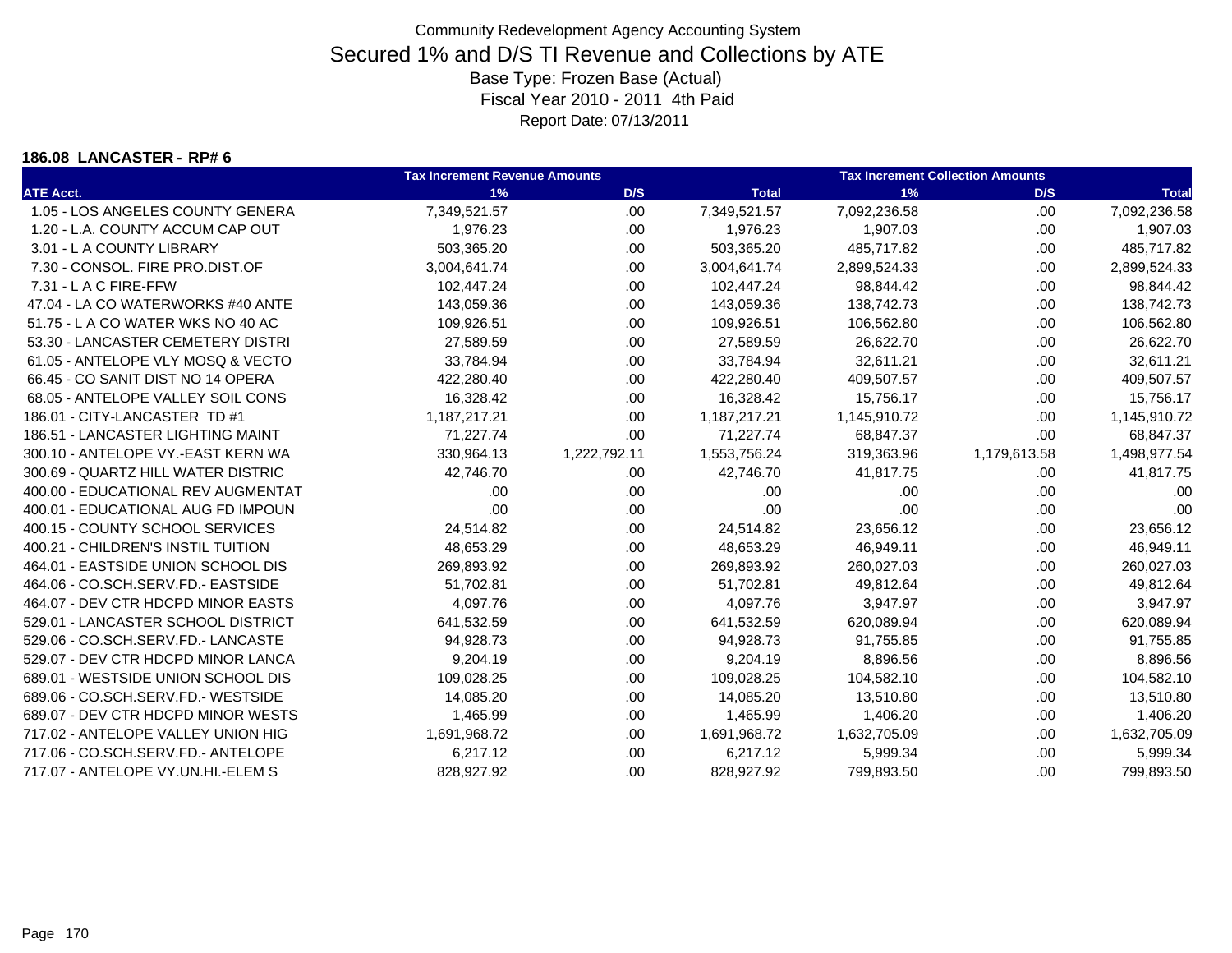### **186.08 LANCASTER - RP# 6**

| <b>ATE Acct.</b>                   | <b>Tax Increment Revenue Amounts</b> |              | <b>Tax Increment Collection Amounts</b> |               |              |               |
|------------------------------------|--------------------------------------|--------------|-----------------------------------------|---------------|--------------|---------------|
|                                    | $1\%$                                | D/S          | <b>Total</b>                            | <b>TVA</b>    | <b>D/S</b>   | <b>Total</b>  |
| 792.04 - ANTELOPE VY.JT. COMMUNITY | 469.814.55                           | .00          | 469.814.55                              | 453.358.58    | .00          | 453,358.58    |
| ACCT 186.08 Total                  | 17.613.112.84                        | 1.222.792.11 | 18,835,904.95                           | 17,000,563.99 | 1.179.613.58 | 18,180,177.57 |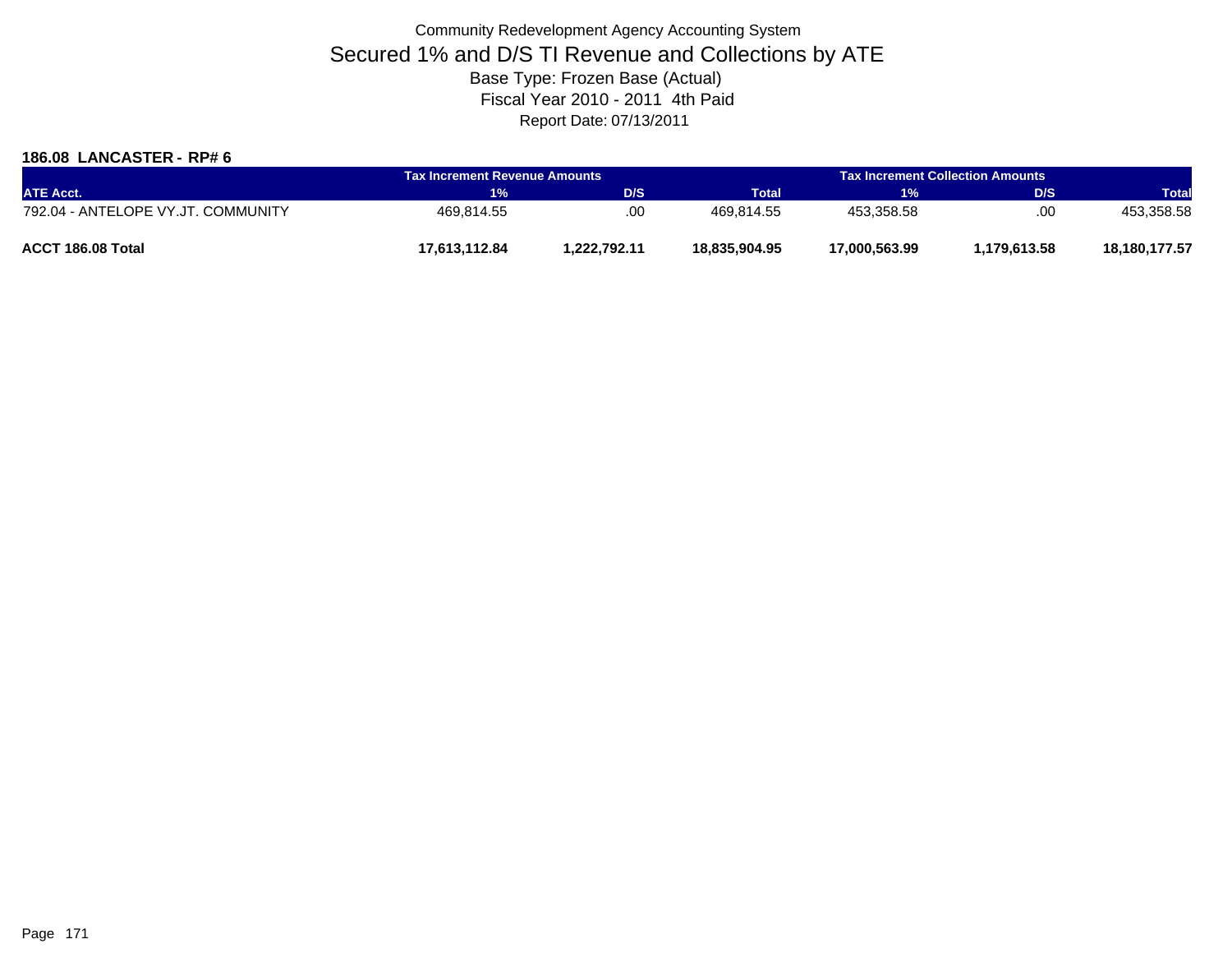#### **186.09 LANCASTER - RP# 7**

|                                    | <b>Tax Increment Revenue Amounts</b> |           | <b>Tax Increment Collection Amounts</b> |            |           |              |
|------------------------------------|--------------------------------------|-----------|-----------------------------------------|------------|-----------|--------------|
| <b>ATE Acct.</b>                   | 1%                                   | D/S       | <b>Total</b>                            | 1%         | D/S       | <b>Total</b> |
| 1.05 - LOS ANGELES COUNTY GENERA   | 406,440.65                           | .00       | 406,440.65                              | 393,717.79 | .00       | 393,717.79   |
| 1.20 - L.A. COUNTY ACCUM CAP OUT   | 108.00                               | .00       | 108.00                                  | 104.79     | .00.      | 104.79       |
| 3.01 - L A COUNTY LIBRARY          | 27,597.26                            | .00       | 27,597.26                               | 26,769.10  | .00.      | 26,769.10    |
| 7.30 - CONSOL, FIRE PRO.DIST.OF    | 165,442.30                           | .00       | 165,442.30                              | 160,351.82 | .00.      | 160,351.82   |
| 7.31 - L A C FIRE-FFW              | 5,523.22                             | .00       | 5,523.22                                | 5,351.13   | .00       | 5,351.13     |
| 47.04 - LA CO WATERWORKS #40 ANTE  | 12,522.66                            | .00       | 12,522.66                               | 12,044.58  | .00.      | 12,044.58    |
| 51.75 - L A CO WATER WKS NO 40 AC  | 9,583.74                             | .00       | 9,583.74                                | 9,217.55   | .00.      | 9,217.55     |
| 53.30 - LANCASTER CEMETERY DISTRI  | 1,512.48                             | .00       | 1,512.48                                | 1,467.04   | .00       | 1,467.04     |
| 61.05 - ANTELOPE VLY MOSQ & VECTO  | 1,874.50                             | .00       | 1,874.50                                | 1,817.69   | .00.      | 1,817.69     |
| 66.45 - CO SANIT DIST NO 14 OPERA  | 26,360.95                            | .00       | 26,360.95                               | 25,419.94  | .00.      | 25,419.94    |
| 68.05 - ANTELOPE VALLEY SOIL CONS  | 895.06                               | .00       | 895.06                                  | 868.15     | .00.      | 868.15       |
| 186.01 - CITY-LANCASTER TD #1      | 67,425.36                            | .00       | 67,425.36                               | 65,324.91  | .00       | 65,324.91    |
| 186.51 - LANCASTER LIGHTING MAINT  | 15,459.67                            | .00       | 15,459.67                               | 14,796.12  | .00       | 14,796.12    |
| 300.10 - ANTELOPE VY.-EAST KERN WA | 18,125.88                            | 70,317.94 | 88,443.82                               | 17,582.27  | 68,127.30 | 85,709.57    |
| 300.69 - QUARTZ HILL WATER DISTRIC | 5,268.00                             | .00       | 5,268.00                                | 5,240.55   | .00       | 5,240.55     |
| 400.00 - EDUCATIONAL REV AUGMENTAT | .00                                  | .00       | .00                                     | .00        | .00.      | .00          |
| 400.01 - EDUCATIONAL AUG FD IMPOUN | .00                                  | .00       | .00                                     | .00        | .00.      | .00          |
| 400.15 - COUNTY SCHOOL SERVICES    | 1,339.57                             | .00       | 1,339.57                                | 1,299.34   | .00.      | 1,299.34     |
| 400.21 - CHILDREN'S INSTIL TUITION | 2,658.53                             | .00       | 2,658.53                                | 2,578.65   | .00       | 2,578.65     |
| 529.01 - LANCASTER SCHOOL DISTRICT | 55,570.32                            | .00       | 55,570.32                               | 53,885.85  | .00.      | 53,885.85    |
| 529.06 - CO.SCH.SERV.FD.- LANCASTE | 8,222.84                             | .00       | 8,222.84                                | 7,973.59   | .00.      | 7,973.59     |
| 529.07 - DEV CTR HDCPD MINOR LANCA | 797.31                               | .00       | 797.31                                  | 773.16     | .00       | 773.16       |
| 689.01 - WESTSIDE UNION SCHOOL DIS | 934.82                               | .00       | 934.82                                  | 922.94     | .00.      | 922.94       |
| 689.06 - CO.SCH.SERV.FD.- WESTSIDE | 120.76                               | .00       | 120.76                                  | 119.23     | .00.      | 119.23       |
| 689.07 - DEV CTR HDCPD MINOR WESTS | 12.57                                | .00       | 12.57                                   | 12.41      | .00.      | 12.41        |
| 717.02 - ANTELOPE VALLEY UNION HIG | 92,455.21                            | .00       | 92,455.21                               | 89,677.76  | .00       | 89,677.76    |
| 717.06 - CO.SCH.SERV.FD.- ANTELOPE | 339.73                               | .00       | 339.73                                  | 329.51     | .00       | 329.51       |
| 717.07 - ANTELOPE VY.UN.HI.-ELEM S | 45,295.56                            | .00       | 45,295.56                               | 43,934.85  | .00.      | 43,934.85    |
| 792.04 - ANTELOPE VY.JT. COMMUNITY | 25,672.32                            | .00       | 25,672.32                               | 24,901.11  | .00.      | 24,901.11    |
| ACCT 186.09 Total                  | 997,559.27                           | 70,317.94 | 1,067,877.21                            | 966,481.83 | 68,127.30 | 1,034,609.13 |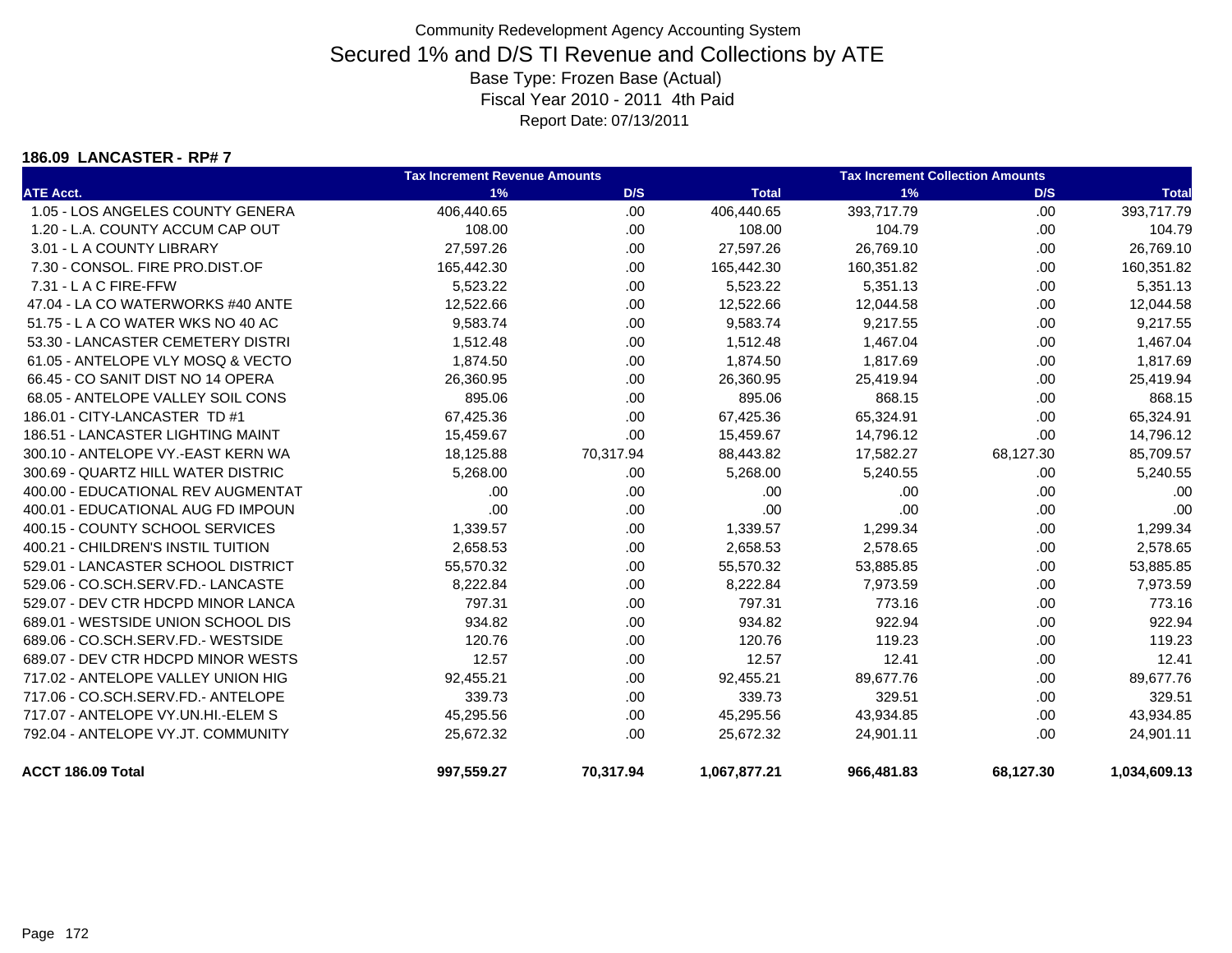### **188.03 L.A. CITY - LITTLE TOKYO**

|                                    | <b>Tax Increment Revenue Amounts</b> |           |              | <b>Tax Increment Collection Amounts</b> |           |              |
|------------------------------------|--------------------------------------|-----------|--------------|-----------------------------------------|-----------|--------------|
| <b>ATE Acct.</b>                   | 1%                                   | D/S       | <b>Total</b> | 1%                                      | D/S       | <b>Total</b> |
| 1.05 - LOS ANGELES COUNTY GENERA   | 1,776,152.68                         | .00       | 1,776,152.68 | 1,755,081.31                            | .00       | 1,755,081.31 |
| 1.20 - L.A. COUNTY ACCUM CAP OUT   | 404.59                               | .00       | 404.59       | 399.79                                  | .00       | 399.79       |
| 7.31 - L A C FIRE-FFW              | 23,324.31                            | .00       | 23,324.31    | 23,047.60                               | .00       | 23,047.60    |
| 30.10 - L.A.CO.FL.CON.DR.IMP.DIST  | 9,518.65                             | .00       | 9,518.65     | 9,405.72                                | .00       | 9,405.72     |
| 30.70 - LA CO FLOOD CONTROL MAINT  | 53,876.66                            | .00       | 53,876.66    | 53,237.49                               | .00       | 53,237.49    |
| 61.80 - GREATER L A CO VECTOR CON  | 1,989.79                             | .00       | 1,989.79     | 1,966.19                                | .00       | 1,966.19     |
| 188.01 - CITY-LOS ANGELES TD #1    | 1,357,509.91                         | .00       | 1,357,509.91 | 1,341,405.10                            | .00       | 1,341,405.10 |
| 310.30 - CITY OF LA AREA REMAINDER | .00                                  | 15,361.47 | 15,361.47    | .00                                     | 15,179.22 | 15,179.22    |
| 400.00 - EDUCATIONAL REV AUGMENTAT | .00                                  | .00.      | .00          | .00                                     | .00       | .00          |
| 400.01 - EDUCATIONAL AUG FD IMPOUN | .00                                  | .00       | .00          | .00                                     | .00       | .00          |
| 400.15 - COUNTY SCHOOL SERVICES    | 5,017.64                             | .00       | 5,017.64     | 4,958.12                                | .00       | 4,958.12     |
| 400.21 - CHILDREN'S INSTIL TUITION | 9,958.24                             | .00.      | 9,958.24     | 9,840.10                                | .00       | 9,840.10     |
| 805.04 - L.A.CITY COMMUNITY COLLEG | 107,081.40                           | .00       | 107,081.40   | 105,811.04                              | .00       | 105,811.04   |
| 805.20 - L.A.COMM.COLL.CHILDREN'S  | 1.107.21                             | .00       | 1,107.21     | 1,094.07                                | .00       | 1,094.07     |
| 887.03 - LOS ANGELES UNIFIED SCHOO | 788,379.99                           | .00       | 788,379.99   | 779,027.05                              | .00       | 779,027.05   |
| 887.06 - CO.SCH.SERV.FD.- LOS ANGE | 43.97                                | .00       | 43.97        | 43.45                                   | .00       | 43.45        |
| 887.07 - DEV. CTR. HDCPD MINOR-L A | 4,446.76                             | .00       | 4,446.76     | 4,394.01                                | .00       | 4,394.01     |
| 887.20 - LOS ANGELES CHILDRENS CEN | 12,936.10                            | .00       | 12,936.10    | 12,782.63                               | .00       | 12,782.63    |
| ACCT 188.03 Total                  | 4,151,747.90                         | 15,361.47 | 4,167,109.37 | 4,102,493.67                            | 15,179.22 | 4,117,672.89 |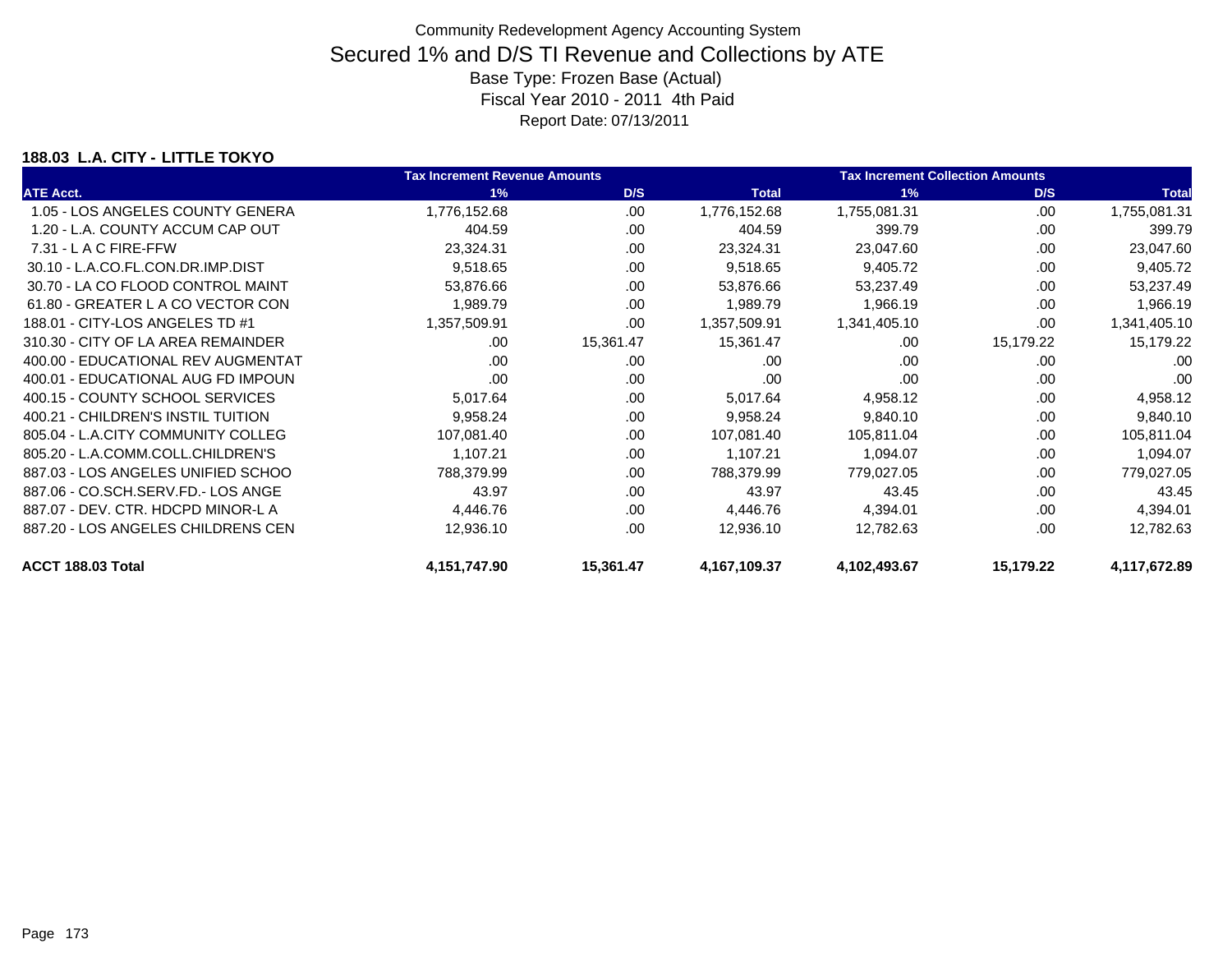### **188.04 L.A. CITY - NORMANDIE**

|                                    | <b>Tax Increment Revenue Amounts</b> |          |              | <b>Tax Increment Collection Amounts</b> |          |              |
|------------------------------------|--------------------------------------|----------|--------------|-----------------------------------------|----------|--------------|
| <b>ATE Acct.</b>                   | 1%                                   | D/S      | <b>Total</b> | 1%                                      | D/S      | <b>Total</b> |
| 1.05 - LOS ANGELES COUNTY GENERA   | 1,107,056.09                         | .00      | 1,107,056.09 | 1,063,659.49                            | .00      | 1,063,659.49 |
| 1.20 - L.A. COUNTY ACCUM CAP OUT   | 252.12                               | .00      | 252.12       | 242.24                                  | .00      | 242.24       |
| $7.31 - L$ A C FIRE-FFW            | 14,539.78                            | .00      | 14,539.78    | 13,969.82                               | .00      | 13,969.82    |
| 30.10 - L.A.CO.FL.CON.DR.IMP.DIST  | 5,931.71                             | .00      | 5,931.71     | 5,699.19                                | .00      | 5,699.19     |
| 30.70 - LA CO FLOOD CONTROL MAINT  | 33,574.07                            | .00      | 33,574.07    | 32,257.98                               | .00      | 32,257.98    |
| 61.10 - L A CO WEST VECTOR CONTRO  | 826.24                               | .00      | 826.24       | 793.84                                  | .00      | 793.84       |
| 188.01 - CITY-LOS ANGELES TD #1    | 846,178.98                           | .00      | 846,178.98   | 813,008.81                              | .00      | 813,008.81   |
| 310.30 - CITY OF LA AREA REMAINDER | .00                                  | 9,572.86 | 9,572.86     | .00                                     | 9,197.61 | 9,197.61     |
| 400.00 - EDUCATIONAL REV AUGMENTAT | .00                                  | .00      | .00          | .00                                     | .00      | .00          |
| 400.01 - EDUCATIONAL AUG FD IMPOUN | .00                                  | .00      | .00          | .00                                     | .00      | .00          |
| 400.15 - COUNTY SCHOOL SERVICES    | 3,126.77                             | .00.     | 3,126.77     | 3,004.20                                | .00      | 3,004.20     |
| 400.21 - CHILDREN'S INSTIL TUITION | 6,205.57                             | .00      | 6,205.57     | 5,962.31                                | .00      | 5,962.31     |
| 805.04 - L.A.CITY COMMUNITY COLLEG | 66,729.33                            | .00      | 66,729.33    | 64,113.54                               | .00      | 64,113.54    |
| 805.20 - L.A.COMM.COLL.CHILDREN'S  | 689.97                               | .00      | 689.97       | 662.92                                  | .00      | 662.92       |
| 887.03 - LOS ANGELES UNIFIED SCHOO | 491,289.96                           | .00      | 491,289.96   | 472,031.34                              | .00      | 472,031.34   |
| 887.06 - CO.SCH.SERV.FD.- LOS ANGE | 27.35                                | .00      | 27.35        | 26.28                                   | .00      | 26.28        |
| 887.07 - DEV. CTR. HDCPD MINOR-L A | 2,771.11                             | .00      | 2,771.11     | 2,662.48                                | .00      | 2,662.48     |
| 887.20 - LOS ANGELES CHILDRENS CEN | 8,061.34                             | .00      | 8,061.34     | 7,745.33                                | .00      | 7,745.33     |
| ACCT 188.04 Total                  | 2,587,260.39                         | 9,572.86 | 2,596,833.25 | 2,485,839.77                            | 9,197.61 | 2,495,037.38 |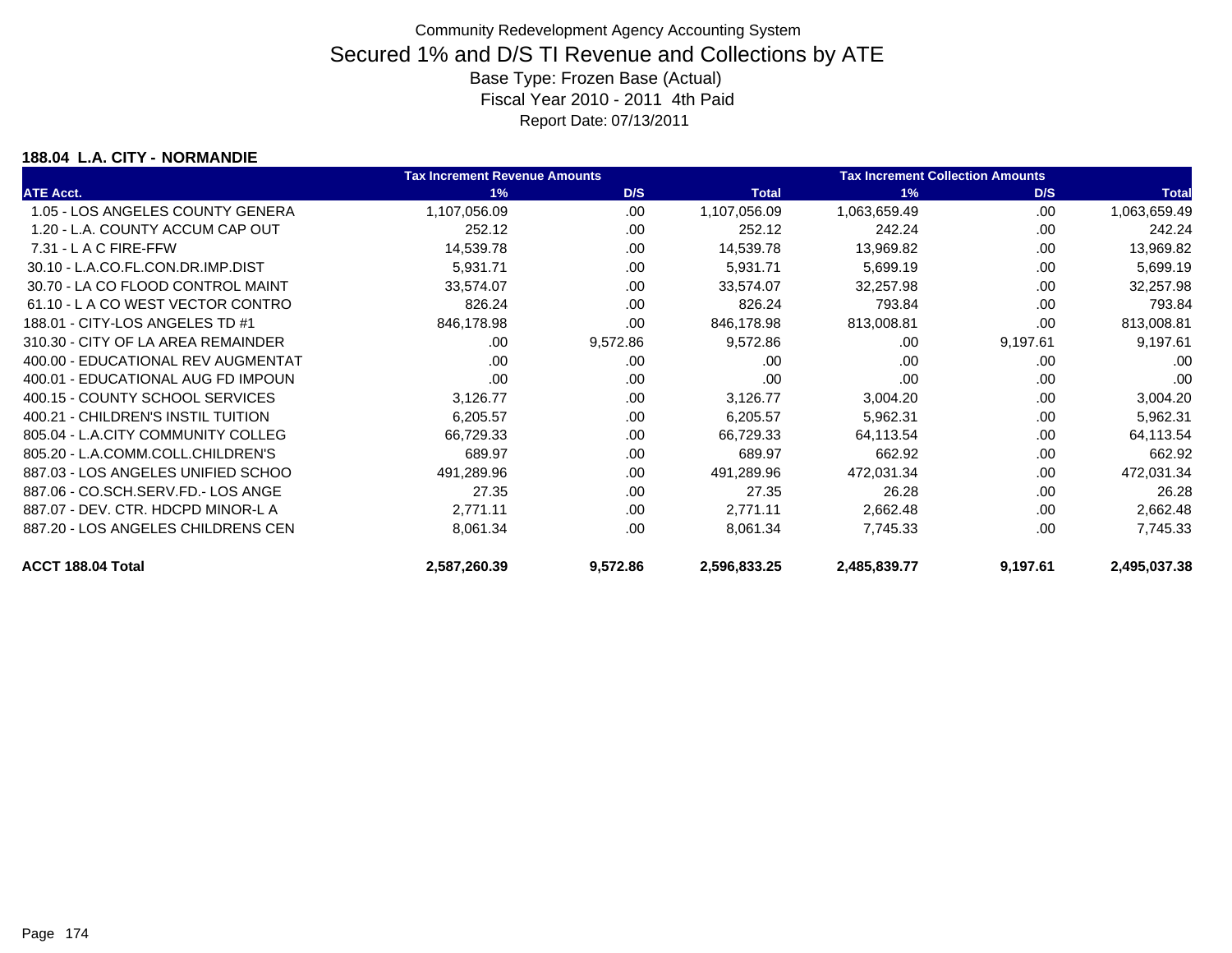### **188.05 L.A. CITY - BEACON**

|                                    | <b>Tax Increment Revenue Amounts</b> |          |              | <b>Tax Increment Collection Amounts</b> |          |              |
|------------------------------------|--------------------------------------|----------|--------------|-----------------------------------------|----------|--------------|
| <b>ATE Acct.</b>                   | 1%                                   | D/S      | <b>Total</b> | 1%                                      | D/S      | <b>Total</b> |
| 1.05 - LOS ANGELES COUNTY GENERA   | 880,368.84                           | .00.     | 880,368.84   | 876,303.14                              | .00      | 876,303.14   |
| 1.20 - L.A. COUNTY ACCUM CAP OUT   | 200.38                               | .00      | 200.38       | 199.46                                  | .00      | 199.46       |
| $7.31 - L$ A C FIRE-FFW            | 11,560.27                            | .00.     | 11,560.27    | 11,506.89                               | .00      | 11,506.89    |
| 30.10 - L.A.CO.FL.CON.DR.IMP.DIST  | 4,715.32                             | .00      | 4,715.32     | 4,693.55                                | .00      | 4,693.55     |
| 30.70 - LA CO FLOOD CONTROL MAINT  | 26,689.74                            | .00      | 26,689.74    | 26,566.48                               | .00      | 26,566.48    |
| 61.80 - GREATER L A CO VECTOR CON  | 968.09                               | .00.     | 968.09       | 963.62                                  | .00      | 963.62       |
| 188.01 - CITY-LOS ANGELES TD #1    | 672,985.64                           | .00      | 672,985.64   | 669,877.67                              | .00      | 669,877.67   |
| 310.30 - CITY OF LA AREA REMAINDER | .00                                  | 7,614.66 | 7,614.66     | .00                                     | 7,579.50 | 7,579.50     |
| 350.90 - WTR REPLENISHMENT DIST OF | 329.20                               | .00      | 329.20       | 327.68                                  | .00      | 327.68       |
| 400.00 - EDUCATIONAL REV AUGMENTAT | .00                                  | .00      | .00          | .00                                     | .00      | .00          |
| 400.01 - EDUCATIONAL AUG FD IMPOUN | .00                                  | .00      | .00          | .00                                     | .00      | .00          |
| 400.15 - COUNTY SCHOOL SERVICES    | 2,485.72                             | .00      | 2,485.72     | 2,474.24                                | .00      | 2,474.24     |
| 400.21 - CHILDREN'S INSTIL TUITION | 4,933.27                             | .00.     | 4,933.27     | 4,910.49                                | .00      | 4,910.49     |
| 805.04 - L.A.CITY COMMUNITY COLLEG | 53,046.59                            | .00      | 53,046.59    | 52,801.61                               | .00.     | 52,801.61    |
| 805.20 - L.A.COMM.COLL.CHILDREN'S  | 548.46                               | .00      | 548.46       | 545.92                                  | .00      | 545.92       |
| 887.03 - LOS ANGELES UNIFIED SCHOO | 390,552.39                           | .00      | 390,552.39   | 388,748.75                              | .00      | 388,748.75   |
| 887.06 - CO.SCH.SERV.FD.- LOS ANGE | 21.69                                | .00      | 21.69        | 21.59                                   | .00      | 21.59        |
| 887.07 - DEV. CTR. HDCPD MINOR-L A | 2,202.93                             | .00      | 2,202.93     | 2,192.75                                | .00      | 2,192.75     |
| 887.20 - LOS ANGELES CHILDRENS CEN | 6,408.40                             | .00      | 6,408.40     | 6,378.80                                | .00      | 6,378.80     |
| ACCT 188.05 Total                  | 2,058,016.93                         | 7,614.66 | 2,065,631.59 | 2,048,512.64                            | 7,579.50 | 2,056,092.14 |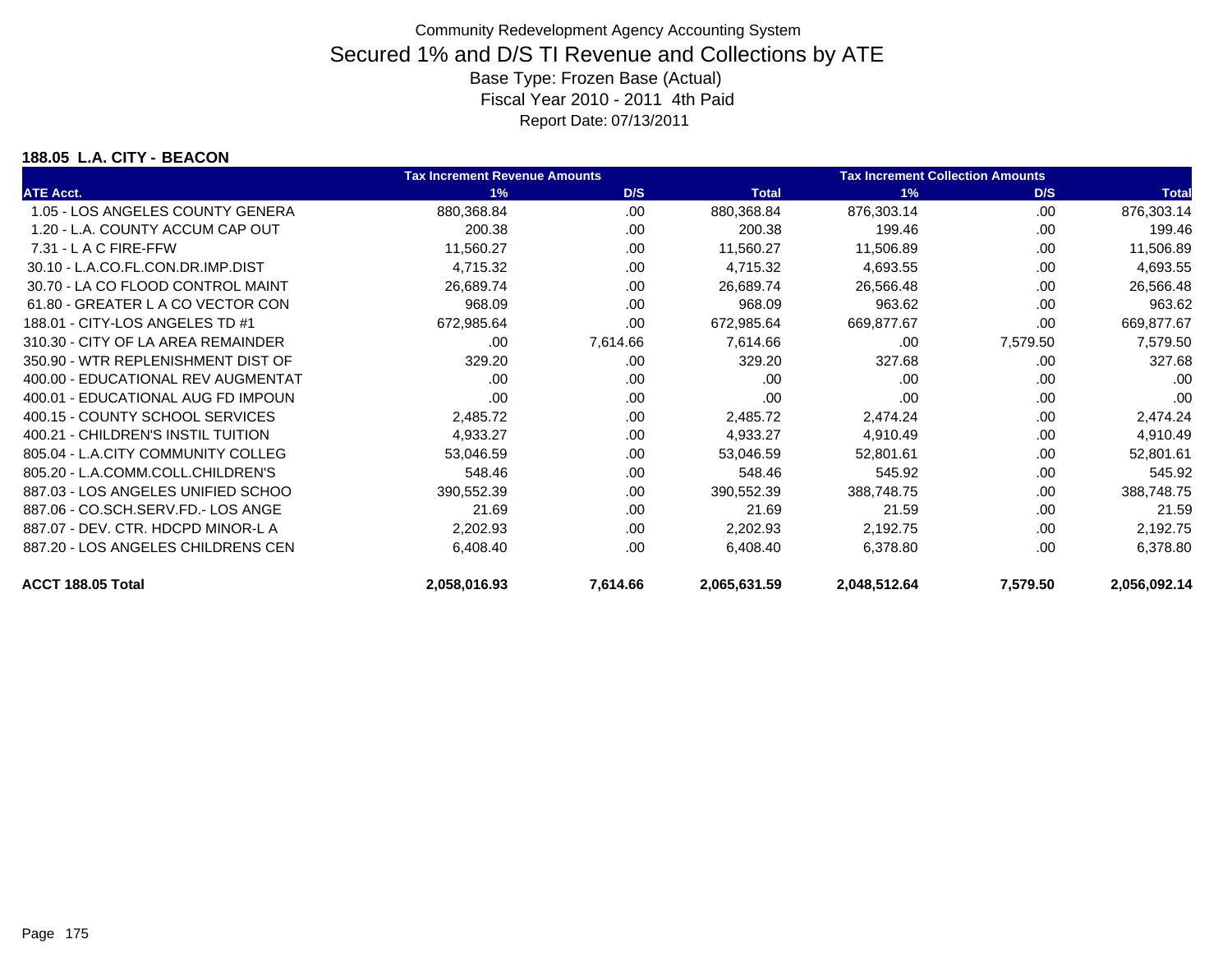### **188.07 L.A. CITY - PICO UNION # 1**

|                                    | <b>Tax Increment Revenue Amounts</b> |          | <b>Tax Increment Collection Amounts</b> |              |          |              |
|------------------------------------|--------------------------------------|----------|-----------------------------------------|--------------|----------|--------------|
| <b>ATE Acct.</b>                   | 1%                                   | D/S      | <b>Total</b>                            | 1%           | D/S      | <b>Total</b> |
| 1.05 - LOS ANGELES COUNTY GENERA   | 673,353.05                           | .00.     | 673,353.05                              | 647,329.61   | .00      | 647,329.61   |
| 1.20 - L.A. COUNTY ACCUM CAP OUT   | 153.33                               | .00      | 153.33                                  | 147.41       | .00      | 147.41       |
| $7.31 - L$ A C FIRE-FFW            | 8,843.81                             | .00      | 8,843.81                                | 8,502.02     | .00      | 8,502.02     |
| 30.10 - L.A.CO.FL.CON.DR.IMP.DIST  | 3,607.19                             | .00.     | 3,607.19                                | 3,467.78     | .00      | 3,467.78     |
| 30.70 - LA CO FLOOD CONTROL MAINT  | 20,416.96                            | .00      | 20,416.96                               | 19,627.91    | .00      | 19,627.91    |
| 61.10 - L A CO WEST VECTOR CONTRO  | 502.55                               | .00      | 502.55                                  | 483.13       | .00      | 483.13       |
| 188.01 - CITY-LOS ANGELES TD #1    | 514,712.48                           | .00      | 514,712.48                              | 494,819.94   | .00      | 494,819.94   |
| 310.30 - CITY OF LA AREA REMAINDER | .00                                  | 5,822.43 | 5,822.43                                | .00          | 5,597.41 | 5,597.41     |
| 400.00 - EDUCATIONAL REV AUGMENTAT | .00                                  | .00      | .00                                     | .00          | .00      | .00          |
| 400.01 - EDUCATIONAL AUG FD IMPOUN | .00                                  | .00      | .00                                     | .00          | .00      | .00          |
| 400.15 - COUNTY SCHOOL SERVICES    | 1,901.46                             | .00.     | 1,901.46                                | 1,827.97     | .00      | 1,827.97     |
| 400.21 - CHILDREN'S INSTIL TUITION | 3,773.76                             | .00      | 3,773.76                                | 3,627.91     | .00      | 3,627.91     |
| 805.04 - L.A.CITY COMMUNITY COLLEG | 40,579.27                            | .00      | 40,579.27                               | 39,011.01    | .00      | 39,011.01    |
| 805.20 - L.A.COMM.COLL.CHILDREN'S  | 419.57                               | .00      | 419.57                                  | 403.36       | .00      | 403.36       |
| 887.03 - LOS ANGELES UNIFIED SCHOO | 298,762.03                           | .00      | 298,762.03                              | 287,215.87   | .00      | 287,215.87   |
| 887.06 - CO.SCH.SERV.FD.- LOS ANGE | 16.66                                | .00      | 16.66                                   | 16.02        | .00      | 16.02        |
| 887.07 - DEV. CTR. HDCPD MINOR-L A | 1,685.17                             | .00      | 1,685.17                                | 1,620.04     | .00      | 1,620.04     |
| 887.20 - LOS ANGELES CHILDRENS CEN | 4,902.20                             | .00      | 4,902.20                                | 4,712.75     | .00      | 4,712.75     |
| ACCT 188.07 Total                  | 1,573,629.49                         | 5,822.43 | 1,579,451.92                            | 1,512,812.73 | 5,597.41 | 1,518,410.14 |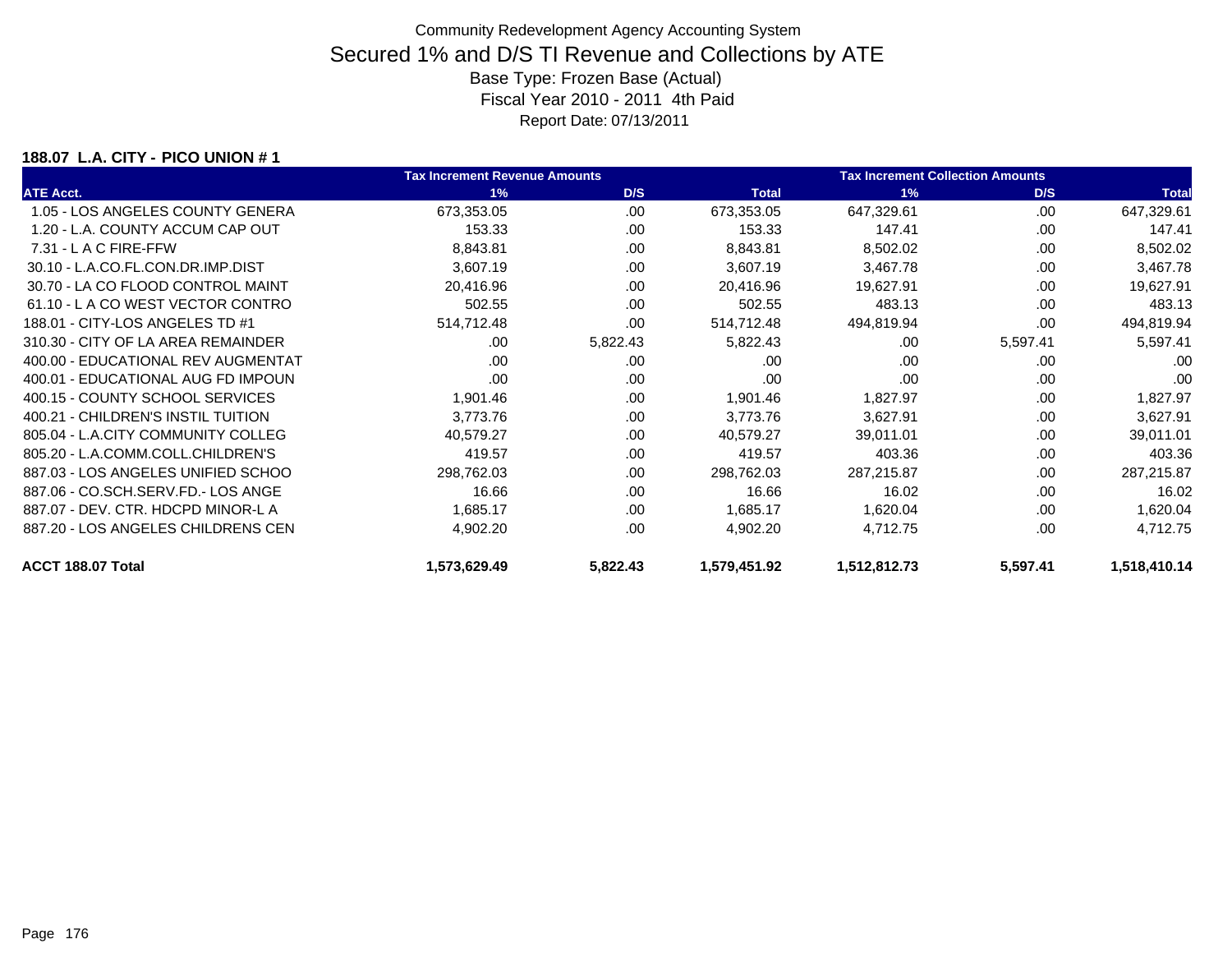### **188.08 L.A. CITY - BUNKER HILL**

|                                    | <b>Tax Increment Revenue Amounts</b> |            |               | <b>Tax Increment Collection Amounts</b> |            |               |  |
|------------------------------------|--------------------------------------|------------|---------------|-----------------------------------------|------------|---------------|--|
| <b>ATE Acct.</b>                   | 1%                                   | D/S        | <b>Total</b>  | 1%                                      | D/S        | <b>Total</b>  |  |
| 1.05 - LOS ANGELES COUNTY GENERA   | 12,224,515.02                        | .00.       | 12,224,515.02 | 12,082,701.97                           | .00        | 12,082,701.97 |  |
| 1.20 - L.A. COUNTY ACCUM CAP OUT   | 2,783.96                             | .00        | 2,783.96      | 2,751.66                                | .00        | 2,751.66      |  |
| $7.31 - L$ A C FIRE-FFW            | 160,553.32                           | .00        | 160,553.32    | 158,690.78                              | .00        | 158,690.78    |  |
| 30.10 - L.A.CO.FL.CON.DR.IMP.DIST  | 65,501.15                            | .00.       | 65,501.15     | 64,741.29                               | .00        | 64,741.29     |  |
| 30.70 - LA CO FLOOD CONTROL MAINT  | 370,743.29                           | .00        | 370,743.29    | 366,442.41                              | .00        | 366,442.41    |  |
| 61.10 - L A CO WEST VECTOR CONTRO  | 9,123.51                             | .00        | 9,123.51      | 9,017.67                                | .00        | 9,017.67      |  |
| 188.01 - CITY-LOS ANGELES TD #1    | 9,343,759.24                         | .00        | 9,343,759.24  | 9,235,364.99                            | .00        | 9,235,364.99  |  |
| 310.30 - CITY OF LA AREA REMAINDER | .00.                                 | 105,707.28 | 105,707.28    | .00                                     | 104,481.00 | 104,481.00    |  |
| 400.00 - EDUCATIONAL REV AUGMENTAT | .00                                  | .00.       | .00           | .00                                     | .00        | .00           |  |
| 400.01 - EDUCATIONAL AUG FD IMPOUN | .00                                  | .00        | .00           | .00                                     | .00        | .00           |  |
| 400.15 - COUNTY SCHOOL SERVICES    | 34,527.97                            | .00.       | 34,527.97     | 34,127.42                               | .00        | 34,127.42     |  |
| 400.21 - CHILDREN'S INSTIL TUITION | 68,525.89                            | .00        | 68,525.89     | 67,730.94                               | .00        | 67,730.94     |  |
| 805.04 - L.A.CITY COMMUNITY COLLEG | 736,862.83                           | .00        | 736,862.83    | 728,314.70                              | .00        | 728,314.70    |  |
| 805.20 - L.A.COMM.COLL.CHILDREN'S  | 7,619.21                             | .00        | 7,619.21      | 7,530.82                                | .00        | 7,530.82      |  |
| 887.03 - LOS ANGELES UNIFIED SCHOO | 5,425,102.73                         | .00        | 5,425,102.73  | 5,362,167.68                            | .00        | 5,362,167.68  |  |
| 887.06 - CO.SCH.SERV.FD.- LOS ANGE | 302.41                               | .00        | 302.41        | 298.90                                  | .00        | 298.90        |  |
| 887.07 - DEV. CTR. HDCPD MINOR-L A | 30,599.80                            | .00        | 30,599.80     | 30,244.82                               | .00        | 30,244.82     |  |
| 887.20 - LOS ANGELES CHILDRENS CEN | 89,017.45                            | .00        | 89,017.45     | 87,984.79                               | .00        | 87,984.79     |  |
| ACCT 188.08 Total                  | 28,569,537.78                        | 105,707.28 | 28,675,245.06 | 28,238,110.84                           | 104,481.00 | 28,342,591.84 |  |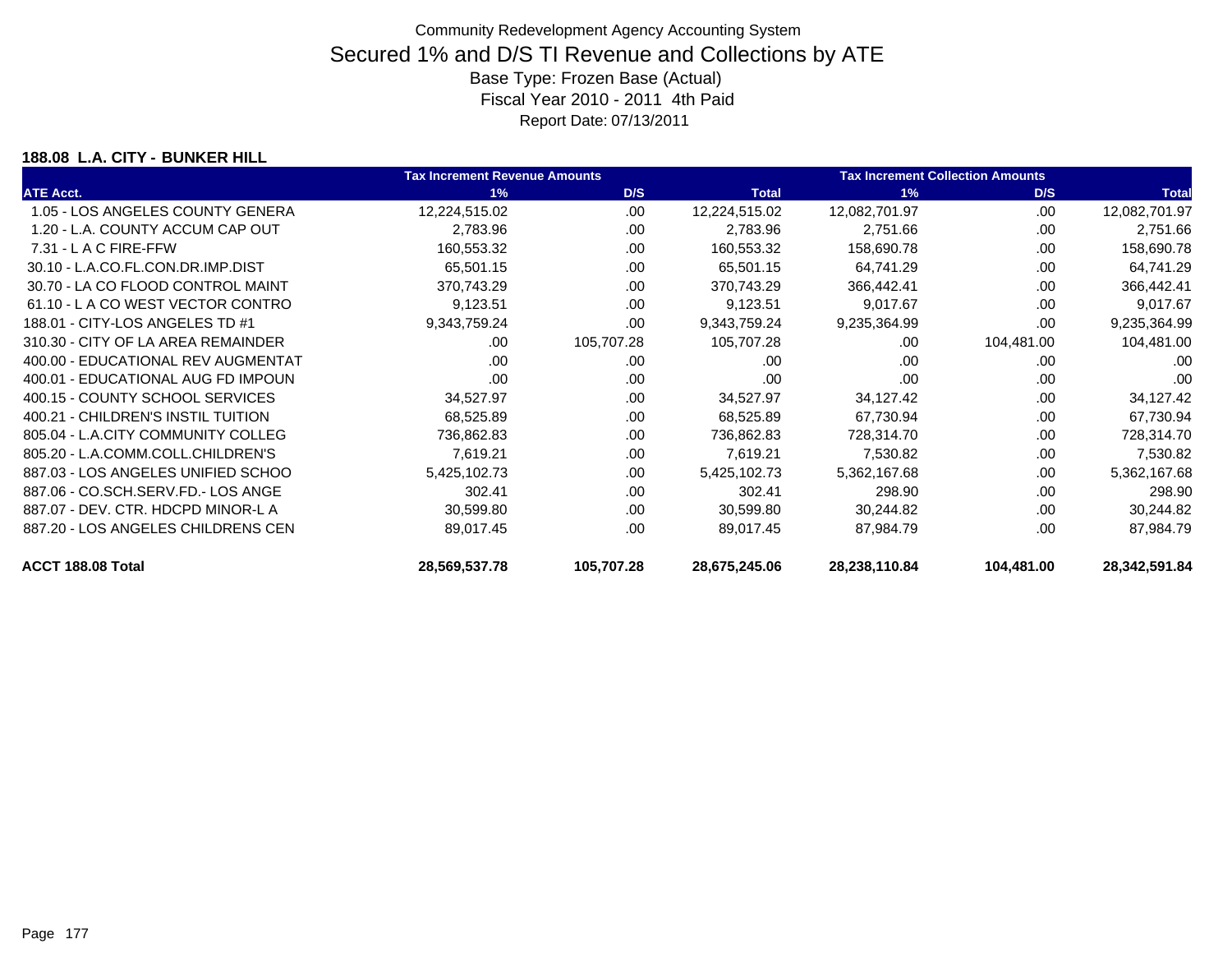### **188.09 L.A. CITY - EXPOSITION/UNIVERISTY PARK RP**

|                                    | <b>Tax Increment Revenue Amounts</b> |          |              | <b>Tax Increment Collection Amounts</b> |          |              |  |
|------------------------------------|--------------------------------------|----------|--------------|-----------------------------------------|----------|--------------|--|
| <b>ATE Acct.</b>                   | 1%                                   | D/S      | <b>Total</b> | 1%                                      | D/S      | <b>Total</b> |  |
| 1.05 - LOS ANGELES COUNTY GENERA   | 267,219.47                           | .00      | 267,219.47   | 267,219.47                              | .00      | 267,219.47   |  |
| 1.20 - L.A. COUNTY ACCUM CAP OUT   | 60.86                                | .00      | 60.86        | 60.86                                   | .00      | 60.86        |  |
| $7.31 - L$ A C FIRE-FFW            | 3,509.58                             | .00      | 3,509.58     | 3,509.58                                | .00      | 3,509.58     |  |
| 30.10 - L.A.CO.FL.CON.DR.IMP.DIST  | 1,431.81                             | .00      | 1,431.81     | 1,431.81                                | .00      | 1,431.81     |  |
| 30.70 - LA CO FLOOD CONTROL MAINT  | 8,104.18                             | .00.     | 8,104.18     | 8,104.18                                | .00      | 8,104.18     |  |
| 61.10 - LA CO WEST VECTOR CONTRO   | 199.43                               | .00      | 199.43       | 199.43                                  | .00      | 199.43       |  |
| 188.01 - CITY-LOS ANGELES TD #1    | 204,248.39                           | .00      | 204,248.39   | 204,248.39                              | .00      | 204,248.39   |  |
| 310.30 - CITY OF LA AREA REMAINDER | .00.                                 | 2,310.69 | 2,310.69     | .00                                     | 2,310.69 | 2,310.69     |  |
| 400.00 - EDUCATIONAL REV AUGMENTAT | .00                                  | .00.     | .00          | .00                                     | .00      | .00          |  |
| 400.01 - EDUCATIONAL AUG FD IMPOUN | .00                                  | .00      | .00          | .00                                     | .00      | .00          |  |
| 400.15 - COUNTY SCHOOL SERVICES    | 754.75                               | .00.     | 754.75       | 754.75                                  | .00      | 754.75       |  |
| 400.21 - CHILDREN'S INSTIL TUITION | 1,497.93                             | .00      | 1,497.93     | 1,497.93                                | .00      | 1,497.93     |  |
| 805.04 - L.A.CITY COMMUNITY COLLEG | 16,107.33                            | .00.     | 16,107.33    | 16,107.33                               | .00      | 16,107.33    |  |
| 805.20 - L.A.COMM.COLL.CHILDREN'S  | 166.55                               | .00      | 166.55       | 166.55                                  | .00      | 166.55       |  |
| 887.03 - LOS ANGELES UNIFIED SCHOO | 118,589.06                           | .00.     | 118,589.06   | 118,589.06                              | .00      | 118,589.06   |  |
| 887.06 - CO.SCH.SERV.FD.- LOS ANGE | 6.62                                 | .00.     | 6.62         | 6.62                                    | .00      | 6.62         |  |
| 887.07 - DEV. CTR. HDCPD MINOR-L A | 668.88                               | .00      | 668.88       | 668.88                                  | .00      | 668.88       |  |
| 887.20 - LOS ANGELES CHILDRENS CEN | 1,945.87                             | .00.     | 1,945.87     | 1,945.87                                | .00      | 1,945.87     |  |
| ACCT 188.09 Total                  | 624,510.71                           | 2,310.69 | 626,821.40   | 624,510.71                              | 2,310.69 | 626,821.40   |  |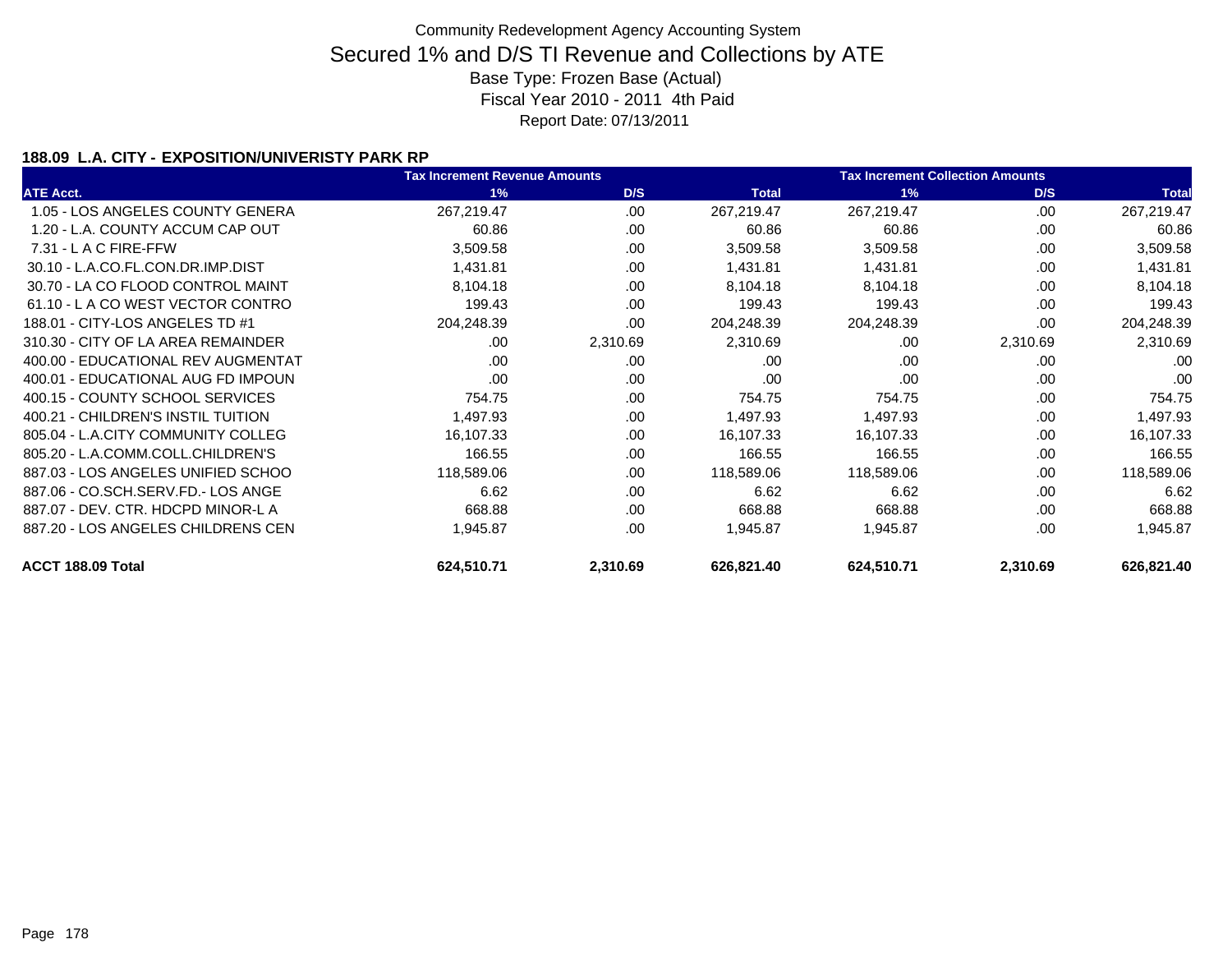### **188.10 L.A. CITY - WATTS**

|                                    | <b>Tax Increment Revenue Amounts</b> |        |              | <b>Tax Increment Collection Amounts</b> |        |              |
|------------------------------------|--------------------------------------|--------|--------------|-----------------------------------------|--------|--------------|
| <b>ATE Acct.</b>                   | 1%                                   | D/S    | <b>Total</b> | 1%                                      | D/S    | <b>Total</b> |
| 1.05 - LOS ANGELES COUNTY GENERA   | 100,939.09                           | .00.   | 100,939.09   | 86,721.48                               | .00    | 86,721.48    |
| 1.20 - L.A. COUNTY ACCUM CAP OUT   | 22.98                                | .00    | 22.98        | 19.74                                   | .00    | 19.74        |
| $7.31 - L$ A C FIRE-FFW            | 1,307.89                             | .00.   | 1,307.89     | 1,123.67                                | .00    | 1,123.67     |
| 30.10 - L.A.CO.FL.CON.DR.IMP.DIST  | 540.85                               | .00    | 540.85       | 464.67                                  | .00    | 464.67       |
| 30.70 - LA CO FLOOD CONTROL MAINT  | 3,061.29                             | .00    | 3,061.29     | 2,630.10                                | .00    | 2,630.10     |
| 61.80 - GREATER L A CO VECTOR CON  | 115.09                               | .00    | 115.09       | 98.88                                   | .00    | 98.88        |
| 66.05 - CO SANITATION DIST NO 1 O  | 4,203.15                             | .00.   | 4,203.15     | 3,611.13                                | .00    | 3,611.13     |
| 188.01 - CITY-LOS ANGELES TD #1    | 77,133.16                            | .00    | 77,133.16    | 66,268.71                               | .00    | 66,268.71    |
| 310.30 - CITY OF LA AREA REMAINDER | .00                                  | 888.54 | 888.54       | .00                                     | 763.39 | 763.39       |
| 350.90 - WTR REPLENISHMENT DIST OF | 37.77                                | .00    | 37.77        | 32.45                                   | .00    | 32.45        |
| 400.00 - EDUCATIONAL REV AUGMENTAT | .00                                  | .00    | .00          | .00                                     | .00    | .00          |
| 400.01 - EDUCATIONAL AUG FD IMPOUN | .00                                  | .00    | .00          | .00                                     | .00    | .00          |
| 400.15 - COUNTY SCHOOL SERVICES    | 285.12                               | .00    | 285.12       | 244.96                                  | .00    | 244.96       |
| 400.21 - CHILDREN'S INSTIL TUITION | 565.84                               | .00    | 565.84       | 486.14                                  | .00    | 486.14       |
| 805.04 - L.A.CITY COMMUNITY COLLEG | 6,084.45                             | .00.   | 6,084.45     | 5,227.44                                | .00    | 5,227.44     |
| 805.20 - L.A.COMM.COLL.CHILDREN'S  | 62.93                                | .00    | 62.93        | 54.07                                   | .00    | 54.07        |
| 887.03 - LOS ANGELES UNIFIED SCHOO | 44,796.24                            | .00    | 44,796.24    | 38,486.55                               | .00    | 38,486.55    |
| 887.06 - CO.SCH.SERV.FD.- LOS ANGE | 2.50                                 | .00    | 2.50         | 2.15                                    | .00    | 2.15         |
| 887.07 - DEV. CTR. HDCPD MINOR-L A | 252.68                               | .00    | 252.68       | 217.09                                  | .00    | 217.09       |
| 887.20 - LOS ANGELES CHILDRENS CEN | 735.02                               | .00    | 735.02       | 631.49                                  | .00    | 631.49       |
| ACCT 188.10 Total                  | 240,146.05                           | 888.54 | 241,034.59   | 206,320.72                              | 763.39 | 207,084.11   |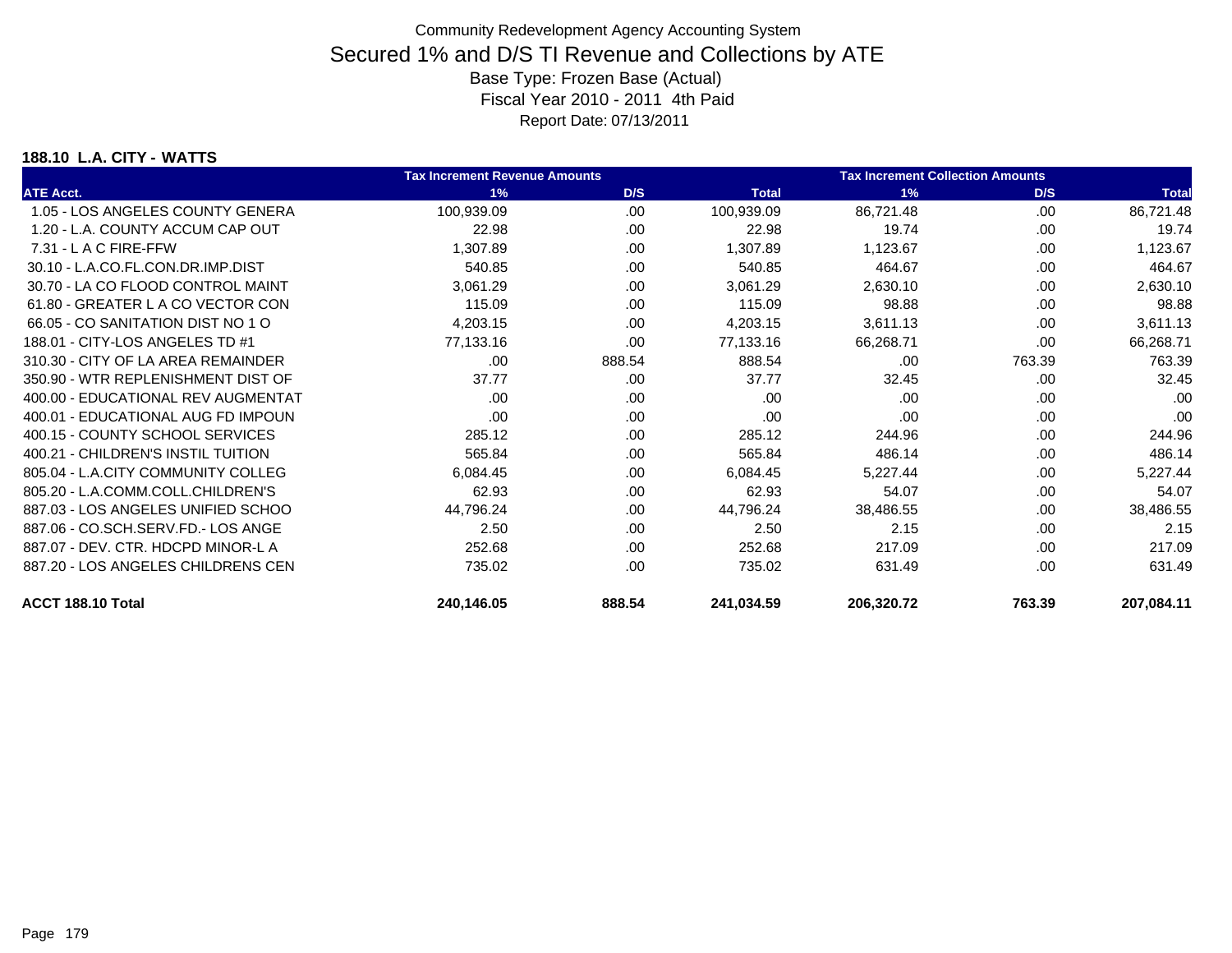### **188.18 L.A. CITY - MONTEREY HILLS**

|                                    | <b>Tax Increment Revenue Amounts</b> |           |              | <b>Tax Increment Collection Amounts</b> |           |              |  |
|------------------------------------|--------------------------------------|-----------|--------------|-----------------------------------------|-----------|--------------|--|
| <b>ATE Acct.</b>                   | 1%                                   | D/S       | <b>Total</b> | 1%                                      | D/S       | <b>Total</b> |  |
| 1.05 - LOS ANGELES COUNTY GENERA   | 1,584,784.74                         | .00       | 1,584,784.74 | 1,559,433.86                            | .00       | 1,559,433.86 |  |
| 1.20 - L.A. COUNTY ACCUM CAP OUT   | 363.60                               | .00.      | 363.60       | 357.78                                  | .00       | 357.78       |  |
| $7.31 - L$ A C FIRE-FFW            | 20,811.58                            | .00       | 20,811.58    | 20,478.66                               | .00       | 20,478.66    |  |
| 30.10 - L.A.CO.FL.CON.DR.IMP.DIST  | 8,491.12                             | .00       | 8,491.12     | 8,355.29                                | .00       | 8,355.29     |  |
| 30.70 - LA CO FLOOD CONTROL MAINT  | 48,069.99                            | .00       | 48,069.99    | 47,301.04                               | .00       | 47,301.04    |  |
| 61.80 - GREATER L A CO VECTOR CON  | 1,775.37                             | .00.      | 1,775.37     | 1,746.97                                | .00       | 1,746.97     |  |
| 188.01 - CITY-LOS ANGELES TD #1    | 1,211,187.15                         | .00.      | 1,211,187.15 | 1,191,812.49                            | .00       | 1,191,812.49 |  |
| 310.30 - CITY OF LA AREA REMAINDER | .00.                                 | 13,706.12 | 13,706.12    | .00                                     | 13,486.87 | 13,486.87    |  |
| 400.00 - EDUCATIONAL REV AUGMENTAT | .00                                  | .00       | .00.         | .00                                     | .00       | .00          |  |
| 400.01 - EDUCATIONAL AUG FD IMPOUN | .00                                  | .00       | .00          | .00                                     | .00       | .00          |  |
| 400.15 - COUNTY SCHOOL SERVICES    | 4,475.48                             | .00.      | 4,475.48     | 4,403.89                                | .00       | 4,403.89     |  |
| 400.21 - CHILDREN'S INSTIL TUITION | 8,886.80                             | .00       | 8,886.80     | 8,744.64                                | .00       | 8,744.64     |  |
| 805.04 - L.A.CITY COMMUNITY COLLEG | 95,541.10                            | .00       | 95,541.10    | 94,012.79                               | .00       | 94,012.79    |  |
| 805.20 - L.A.COMM.COLL.CHILDREN'S  | 989.20                               | .00       | 989.20       | 973.38                                  | .00       | 973.38       |  |
| 887.03 - LOS ANGELES UNIFIED SCHOO | 703,431.28                           | .00       | 703,431.28   | 692,178.89                              | .00       | 692,178.89   |  |
| 887.06 - CO.SCH.SERV.FD.- LOS ANGE | 37.43                                | .00.      | 37.43        | 36.83                                   | .00       | 36.83        |  |
| 887.07 - DEV. CTR. HDCPD MINOR-L A | 3,967.51                             | .00       | 3,967.51     | 3,904.04                                | .00       | 3,904.04     |  |
| 887.20 - LOS ANGELES CHILDRENS CEN | 11,544.29                            | .00       | 11,544.29    | 11,359.62                               | .00       | 11,359.62    |  |
| ACCT 188.18 Total                  | 3,704,356.64                         | 13,706.12 | 3,718,062.76 | 3,645,100.17                            | 13,486.87 | 3,658,587.04 |  |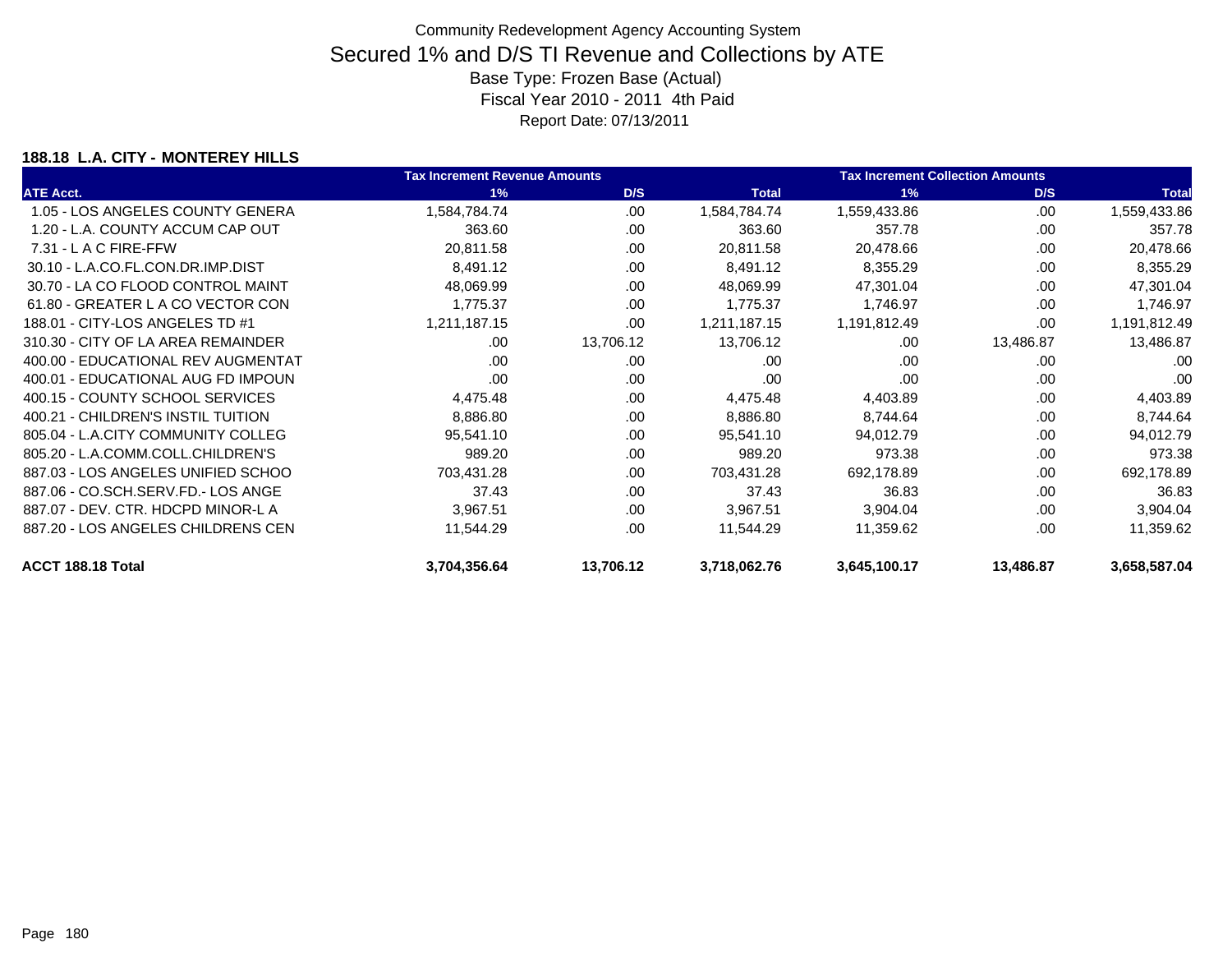### **188.19 L.A. CITY - HARBOR IND'L**

|                                    | <b>Tax Increment Revenue Amounts</b> |          |              | <b>Tax Increment Collection Amounts</b> |          |              |  |
|------------------------------------|--------------------------------------|----------|--------------|-----------------------------------------|----------|--------------|--|
| <b>ATE Acct.</b>                   | 1%                                   | D/S      | <b>Total</b> | 1%                                      | D/S      | <b>Total</b> |  |
| 1.05 - LOS ANGELES COUNTY GENERA   | 685,293.03                           | .00      | 685,293.03   | 661,351.48                              | .00      | 661,351.48   |  |
| 1.20 - L.A. COUNTY ACCUM CAP OUT   | 156.00                               | .00      | 156.00       | 150.55                                  | .00      | 150.55       |  |
| $7.31 - L$ A C FIRE-FFW            | 8,979.78                             | .00.     | 8,979.78     | 8,666.05                                | .00      | 8,666.05     |  |
| 30.10 - L.A.CO.FL.CON.DR.IMP.DIST  | 3,670.45                             | .00      | 3,670.45     | 3,542.22                                | .00      | 3,542.22     |  |
| 30.70 - LA CO FLOOD CONTROL MAINT  | 20,775.33                            | .00      | 20,775.33    | 20,049.52                               | .00      | 20,049.52    |  |
| 53.90 - WILMINGTON CEMETERY DISTR  | 4,549.95                             | .00.     | 4,549.95     | 4,392.47                                | .00      | 4,392.47     |  |
| 61.80 - GREATER L A CO VECTOR CON  | 753.50                               | .00      | 753.50       | 727.17                                  | .00      | 727.17       |  |
| 188.01 - CITY-LOS ANGELES TD #1    | 523,848.44                           | .00      | 523,848.44   | 505,547.15                              | .00      | 505,547.15   |  |
| 310.30 - CITY OF LA AREA REMAINDER | .00                                  | 5,944.05 | 5,944.05     | .00                                     | 5,736.39 | 5,736.39     |  |
| 350.90 - WTR REPLENISHMENT DIST OF | 256.24                               | .00      | 256.24       | 247.28                                  | .00      | 247.28       |  |
| 400.00 - EDUCATIONAL REV AUGMENTAT | .00                                  | .00      | .00          | .00                                     | .00      | .00          |  |
| 400.01 - EDUCATIONAL AUG FD IMPOUN | .00                                  | .00      | .00          | .00                                     | .00      | .00          |  |
| 400.15 - COUNTY SCHOOL SERVICES    | 1,934.89                             | .00.     | 1,934.89     | 1,867.29                                | .00      | 1,867.29     |  |
| 400.21 - CHILDREN'S INSTIL TUITION | 3,840.02                             | .00      | 3,840.02     | 3,705.86                                | .00      | 3,705.86     |  |
| 805.04 - L.A.CITY COMMUNITY COLLEG | 41,291.42                            | .00      | 41,291.42    | 39,848.85                               | .00      | 39,848.85    |  |
| 805.20 - L.A.COMM.COLL.CHILDREN'S  | 426.98                               | .00      | 426.98       | 412.06                                  | .00      | 412.06       |  |
| 887.03 - LOS ANGELES UNIFIED SCHOO | 304,005.52                           | .00      | 304,005.52   | 293,384.73                              | .00      | 293,384.73   |  |
| 887.06 - CO.SCH.SERV.FD.- LOS ANGE | 16.93                                | .00.     | 16.93        | 16.34                                   | .00      | 16.34        |  |
| 887.07 - DEV. CTR. HDCPD MINOR-L A | 1,714.74                             | .00      | 1,714.74     | 1,654.83                                | .00      | 1,654.83     |  |
| 887.20 - LOS ANGELES CHILDRENS CEN | 4,988.24                             | .00      | 4,988.24     | 4,813.97                                | .00      | 4,813.97     |  |
| ACCT 188.19 Total                  | 1,606,501.46                         | 5,944.05 | 1,612,445.51 | 1,550,377.82                            | 5,736.39 | 1,556,114.21 |  |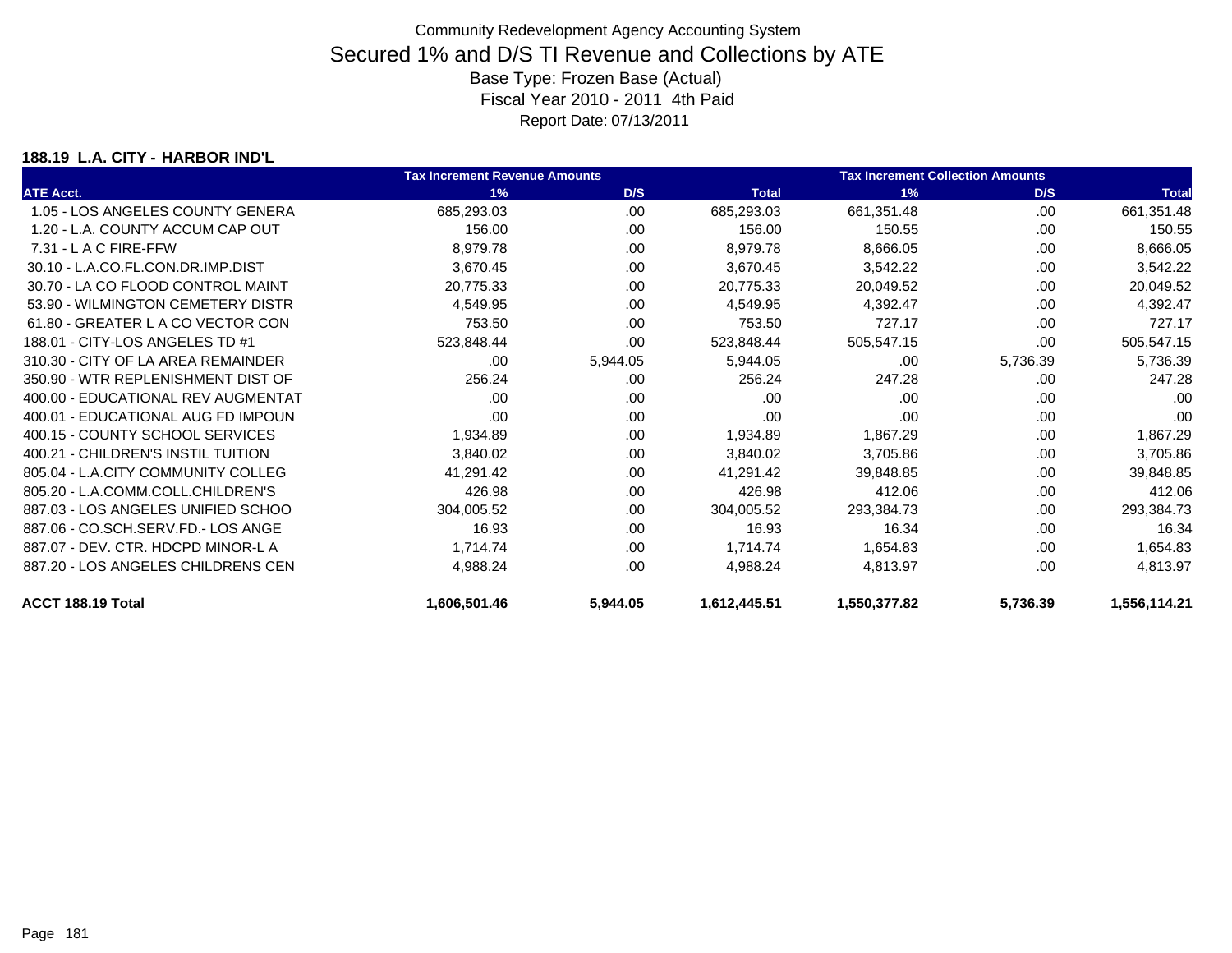#### **188.20 L.A. CITY - CBD**

|                                    | <b>Tax Increment Revenue Amounts</b> |            |               | <b>Tax Increment Collection Amounts</b> |            |               |  |
|------------------------------------|--------------------------------------|------------|---------------|-----------------------------------------|------------|---------------|--|
| <b>ATE Acct.</b>                   | 1%                                   | D/S        | <b>Total</b>  | 1%                                      | D/S        | <b>Total</b>  |  |
| 1.05 - LOS ANGELES COUNTY GENERA   | 22,412,224.52                        | .00        | 22,412,224.52 | 22,375,085.41                           | .00        | 22,375,085.41 |  |
| 1.20 - L.A. COUNTY ACCUM CAP OUT   | 5,104.09                             | .00        | 5,104.09      | 5,095.63                                | .00        | 5,095.63      |  |
| $7.31 - L$ A C FIRE-FFW            | 294,352.69                           | .00        | 294,352.69    | 293,864.93                              | .00        | 293,864.93    |  |
| 30.10 - L.A.CO.FL.CON.DR.IMP.DIST  | 120,090.42                           | .00        | 120,090.42    | 119,891.43                              | .00        | 119,891.43    |  |
| 30.70 - LA CO FLOOD CONTROL MAINT  | 679,724.28                           | .00        | 679,724.28    | 678,597.93                              | .00        | 678,597.93    |  |
| 61.10 - L A CO WEST VECTOR CONTRO  | 15,433.56                            | .00        | 15,433.56     | 15,406.17                               | .00        | 15,406.17     |  |
| 61.80 - GREATER L A CO VECTOR CON  | 1,941.37                             | .00        | 1,941.37      | 1,940.87                                | .00        | 1,940.87      |  |
| 188.01 - CITY-LOS ANGELES TD #1    | 17,130,611.55                        | .00        | 17,130,611.55 | 17,102,224.44                           | .00        | 17,102,224.44 |  |
| 310.30 - CITY OF LA AREA REMAINDER | .00                                  | 193,804.71 | 193,804.71    | .00                                     | 193,483.56 | 193,483.56    |  |
| 400.00 - EDUCATIONAL REV AUGMENTAT | .00.                                 | .00        | .00           | .00                                     | .00        | .00           |  |
| 400.01 - EDUCATIONAL AUG FD IMPOUN | .00                                  | .00        | .00           | .00                                     | .00        | .00           |  |
| 400.15 - COUNTY SCHOOL SERVICES    | 63,303.90                            | .00.       | 63,303.90     | 63,199.01                               | .00        | 63,199.01     |  |
| 400.21 - CHILDREN'S INSTIL TUITION | 125,636.02                           | .00        | 125,636.02    | 125,427.83                              | .00        | 125,427.83    |  |
| 805.04 - L.A.CITY COMMUNITY COLLEG | 1,350,971.08                         | .00.       | 1,350,971.08  | 1,348,732.41                            | .00        | 1,348,732.41  |  |
| 805.20 - L.A.COMM.COLL.CHILDREN'S  | 13,969.08                            | .00        | 13,969.08     | 13,945.93                               | .00        | 13,945.93     |  |
| 887.03 - LOS ANGELES UNIFIED SCHOO | 9,946,434.25                         | .00.       | 9,946,434.25  | 9,929,952.29                            | .00        | 9,929,952.29  |  |
| 887.06 - CO.SCH.SERV.FD.- LOS ANGE | 554.49                               | .00        | 554.49        | 553.57                                  | .00        | 553.57        |  |
| 887.07 - DEV. CTR. HDCPD MINOR-L A | 56,101.92                            | .00        | 56,101.92     | 56,008.95                               | .00        | 56,008.95     |  |
| 887.20 - LOS ANGELES CHILDRENS CEN | 163,205.43                           | .00        | 163,205.43    | 162,934.99                              | .00        | 162,934.99    |  |
| ACCT 188.20 Total                  | 52,379,658.65                        | 193,804.71 | 52,573,463.36 | 52,292,861.79                           | 193,483.56 | 52,486,345.35 |  |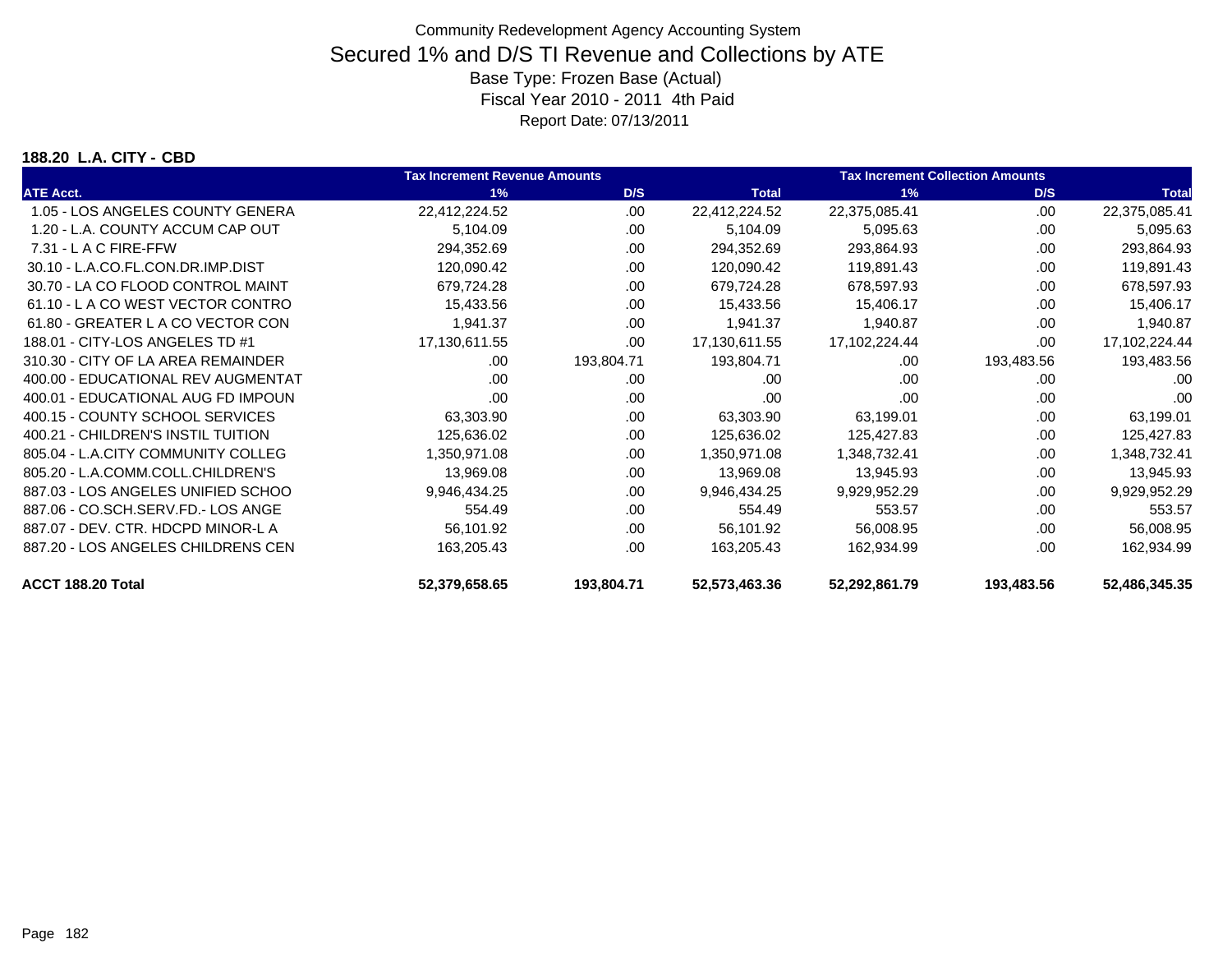### **189.01 L.A. CITY - PICO UNION # 2**

|                                    | <b>Tax Increment Revenue Amounts</b> |           |              | <b>Tax Increment Collection Amounts</b> |           |              |
|------------------------------------|--------------------------------------|-----------|--------------|-----------------------------------------|-----------|--------------|
| <b>ATE Acct.</b>                   | 1%                                   | D/S       | <b>Total</b> | 1%                                      | D/S       | <b>Total</b> |
| 1.05 - LOS ANGELES COUNTY GENERA   | 1,355,812.55                         | .00       | 1,355,812.55 | 1,241,160.61                            | .00       | 1,241,160.61 |
| 1.20 - L.A. COUNTY ACCUM CAP OUT   | 308.71                               | .00       | 308.71       | 282.60                                  | .00       | 282.60       |
| $7.31 - L$ A C FIRE-FFW            | 17,807.23                            | .00       | 17,807.23    | 16,301.40                               | .00       | 16,301.40    |
| 30.10 - L.A.CO.FL.CON.DR.IMP.DIST  | 7,263.14                             | .00       | 7,263.14     | 6,648.92                                | .00       | 6,648.92     |
| 30.70 - LA CO FLOOD CONTROL MAINT  | 41,110.26                            | .00       | 41,110.26    | 37,633.74                               | .00       | 37,633.74    |
| 61.10 - L A CO WEST VECTOR CONTRO  | 1,011.85                             | .00       | 1,011.85     | 926.29                                  | .00       | 926.29       |
| 188.01 - CITY-LOS ANGELES TD #1    | 1,036,381.53                         | .00       | 1,036,381.53 | 948,742.61                              | .00       | 948,742.61   |
| 310.30 - CITY OF LA AREA REMAINDER | .00                                  | 11,723.59 | 11,723.59    | .00                                     | 10,732.20 | 10,732.20    |
| 400.00 - EDUCATIONAL REV AUGMENTAT | .00                                  | .00       | .00.         | .00                                     | .00       | .00          |
| 400.01 - EDUCATIONAL AUG FD IMPOUN | .00                                  | .00       | .00          | .00                                     | .00       | .00          |
| 400.15 - COUNTY SCHOOL SERVICES    | 3,828.64                             | .00.      | 3,828.64     | 3,504.86                                | .00       | 3,504.86     |
| 400.21 - CHILDREN'S INSTIL TUITION | 7,598.56                             | .00       | 7,598.56     | 6,955.97                                | .00       | 6,955.97     |
| 805.04 - L.A.CITY COMMUNITY COLLEG | 81,707.72                            | .00       | 81,707.72    | 74,798.04                               | .00       | 74,798.04    |
| 805.20 - L.A.COMM.COLL.CHILDREN'S  | 844.88                               | .00       | 844.88       | 773.42                                  | .00       | 773.42       |
| 887.03 - LOS ANGELES UNIFIED SCHOO | 601,567.58                           | .00       | 601,567.58   | 550,695.48                              | .00       | 550,695.48   |
| 887.06 - CO.SCH.SERV.FD.- LOS ANGE | 33.56                                | .00       | 33.56        | 30.72                                   | .00       | 30.72        |
| 887.07 - DEV. CTR. HDCPD MINOR-L A | 3,393.10                             | .00       | 3,393.10     | 3,106.16                                | .00       | 3,106.16     |
| 887.20 - LOS ANGELES CHILDRENS CEN | 9,870.79                             | .00       | 9,870.79     | 9,036.06                                | .00       | 9,036.06     |
| ACCT 189.01 Total                  | 3,168,540.10                         | 11,723.59 | 3,180,263.69 | 2,900,596.88                            | 10,732.20 | 2,911,329.08 |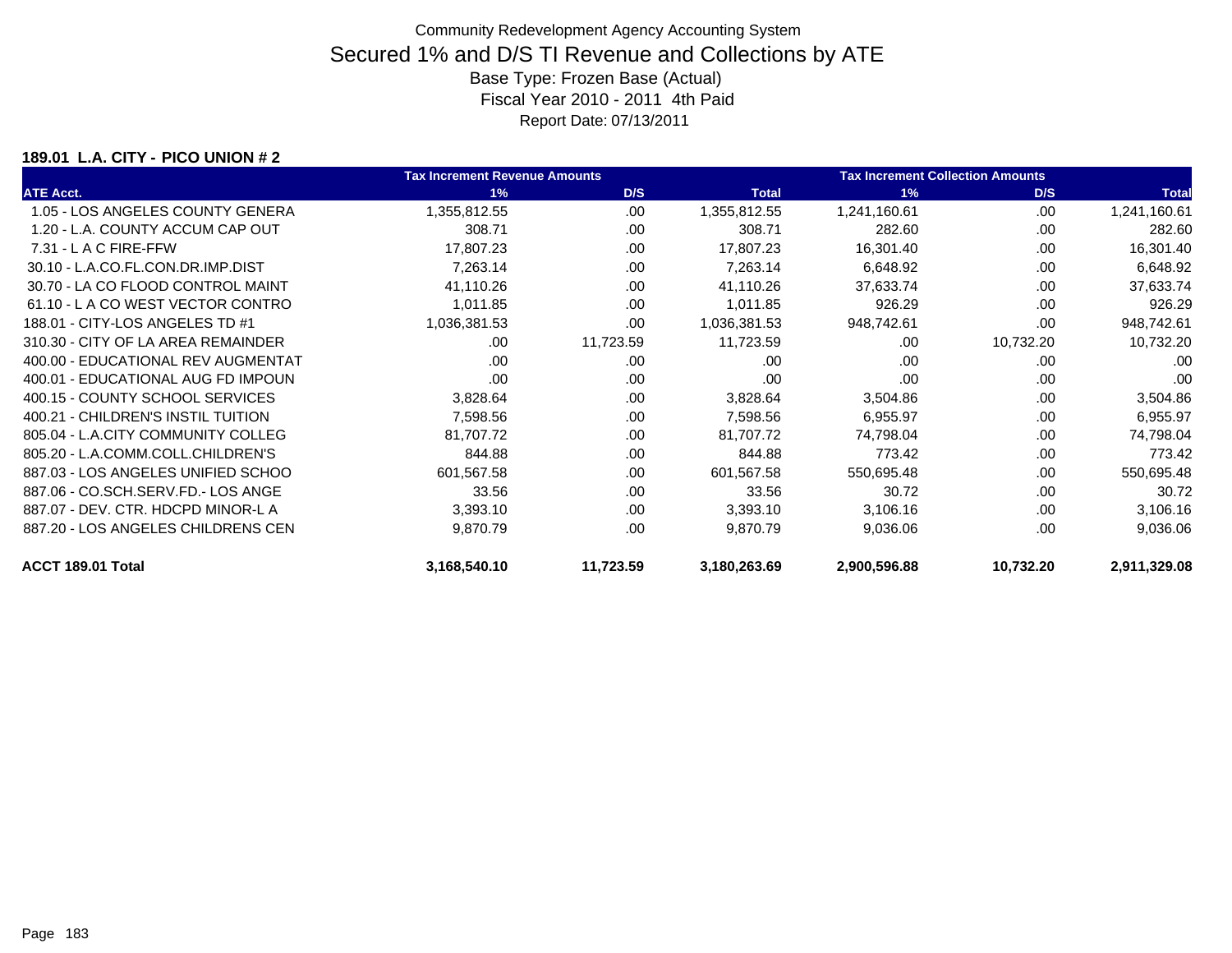### **189.02 L.A. CITY - NO. HOLLYWOOD**

|                                    | <b>Tax Increment Revenue Amounts</b> |           |               | <b>Tax Increment Collection Amounts</b> |           |               |
|------------------------------------|--------------------------------------|-----------|---------------|-----------------------------------------|-----------|---------------|
| <b>ATE Acct.</b>                   | 1%                                   | D/S       | <b>Total</b>  | 1%                                      | D/S       | <b>Total</b>  |
| 1.05 - LOS ANGELES COUNTY GENERA   | 7,936,442.87                         | .00.      | 7,936,442.87  | 7,497,079.96                            | .00       | 7,497,079.96  |
| 1.20 - L.A. COUNTY ACCUM CAP OUT   | 1,806.72                             | .00       | 1,806.72      | 1,706.70                                | .00       | 1,706.70      |
| $7.31 - L$ A C FIRE-FFW            | 104,227.11                           | .00       | 104,227.11    | 98,457.08                               | .00       | 98,457.08     |
| 30.10 - L.A.CO.FL.CON.DR.IMP.DIST  | 42,509.18                            | .00.      | 42,509.18     | 40,155.86                               | .00       | 40,155.86     |
| 30.70 - LA CO FLOOD CONTROL MAINT  | 240,606.42                           | .00       | 240,606.42    | 227,286.41                              | .00       | 227,286.41    |
| 61.80 - GREATER L A CO VECTOR CON  | 8,726.91                             | .00       | 8,726.91      | 8,243.79                                | .00       | 8,243.79      |
| 188.01 - CITY-LOS ANGELES TD #1    | 6,066,908.91                         | .00       | 6,066,908.91  | 5,731,043.73                            | .00       | 5,731,043.73  |
| 310.30 - CITY OF LA AREA REMAINDER | .00                                  | 68,634.60 | 68,634.60     | .00                                     | 64,834.98 | 64,834.98     |
| 400.00 - EDUCATIONAL REV AUGMENTAT | .00                                  | .00       | .00           | .00                                     | .00       | .00           |
| 400.01 - EDUCATIONAL AUG FD IMPOUN | .00                                  | .00       | .00           | .00                                     | .00       | .00           |
| 400.15 - COUNTY SCHOOL SERVICES    | 22,408.09                            | .00.      | 22,408.09     | 21,167.57                               | .00.      | 21,167.57     |
| 400.21 - CHILDREN'S INSTIL TUITION | 44,472.19                            | .00.      | 44,472.19     | 42,010.20                               | .00       | 42,010.20     |
| 805.04 - L.A.CITY COMMUNITY COLLEG | 478,212.01                           | .00       | 478,212.01    | 451,738.10                              | .00       | 451,738.10    |
| 805.20 - L.A.COMM.COLL.CHILDREN'S  | 4,944.73                             | .00.      | 4,944.73      | 4,670.99                                | .00       | 4,670.99      |
| 887.03 - LOS ANGELES UNIFIED SCHOO | 3,520,803.90                         | .00       | 3,520,803.90  | 3,325,891.55                            | .00       | 3,325,891.55  |
| 887.06 - CO.SCH.SERV.FD.- LOS ANGE | 196.28                               | .00       | 196.28        | 185.41                                  | .00       | 185.41        |
| 887.07 - DEV. CTR. HDCPD MINOR-L A | 19,858.76                            | .00       | 19,858.76     | 18,759.37                               | .00       | 18,759.37     |
| 887.20 - LOS ANGELES CHILDRENS CEN | 57,770.88                            | .00       | 57,770.88     | 54,572.68                               | .00       | 54,572.68     |
| ACCT 189.02 Total                  | 18,549,894.96                        | 68,634.60 | 18,618,529.56 | 17,522,969.40                           | 64,834.98 | 17,587,804.38 |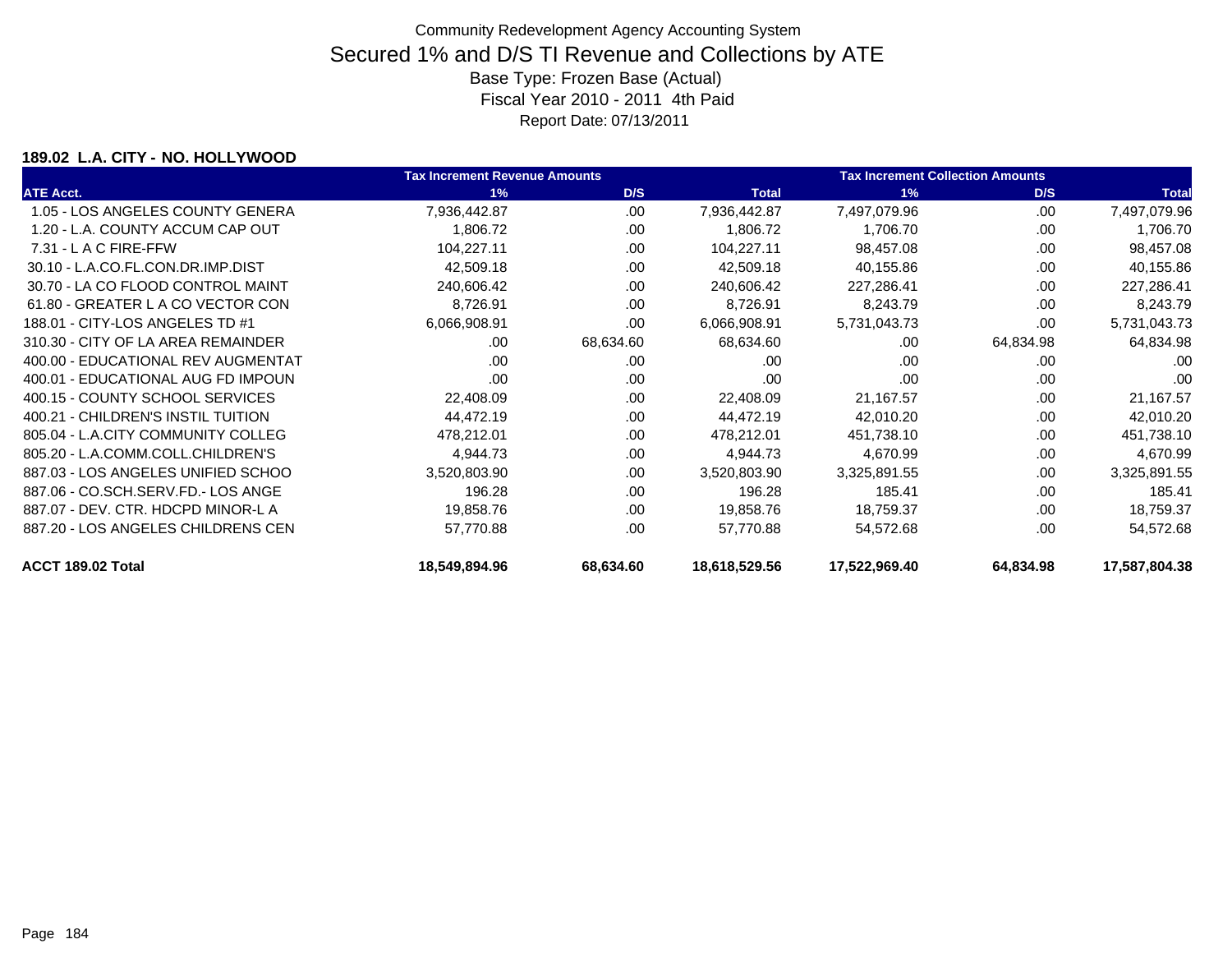### **189.03 L.A. CITY - CHINATOWN**

|                                    | <b>Tax Increment Revenue Amounts</b> |           |              | <b>Tax Increment Collection Amounts</b> |           |                 |
|------------------------------------|--------------------------------------|-----------|--------------|-----------------------------------------|-----------|-----------------|
| <b>ATE Acct.</b>                   | 1%                                   | D/S       | <b>Total</b> | 1%                                      | D/S       | <b>Total</b>    |
| 1.05 - LOS ANGELES COUNTY GENERA   | 2,989,988.12                         | .00       | 2,989,988.12 | 2,805,395.33                            | .00       | 2,805,395.33    |
| 1.20 - L.A. COUNTY ACCUM CAP OUT   | 680.99                               | .00       | 680.99       | 638.94                                  | .00       | 638.94          |
| $7.31 - L$ A C FIRE-FFW            | 39,264.66                            | .00       | 39,264.66    | 36,840.59                               | .00       | 36,840.59       |
| 30.10 - L.A.CO.FL.CON.DR.IMP.DIST  | 16,022.48                            | .00       | 16,022.48    | 15,033.25                               | .00       | 15,033.25       |
| 30.70 - LA CO FLOOD CONTROL MAINT  | 90,688.92                            | .00       | 90,688.92    | 85,089.75                               | .00       | 85,089.75       |
| 61.80 - GREATER L A CO VECTOR CON  | 3,340.28                             | .00       | 3,340.28     | 3,133.66                                | .00       | 3,133.66        |
| 188.01 - CITY-LOS ANGELES TD #1    | 2,285,306.48                         | .00       | 2,285,306.48 | 2,144,221.22                            | .00       | 2, 144, 221. 22 |
| 310.30 - CITY OF LA AREA REMAINDER | .00.                                 | 25,859.30 | 25,859.30    | .00                                     | 24,262.81 | 24,262.81       |
| 400.00 - EDUCATIONAL REV AUGMENTAT | .00                                  | .00       | .00          | .00                                     | .00       | .00             |
| 400.01 - EDUCATIONAL AUG FD IMPOUN | .00                                  | .00       | .00          | .00                                     | .00       | .00             |
| 400.15 - COUNTY SCHOOL SERVICES    | 8,446.01                             | .00.      | 8,446.01     | 7,924.56                                | .00       | 7,924.56        |
| 400.21 - CHILDREN'S INSTIL TUITION | 16,762.37                            | .00.      | 16,762.37    | 15,727.46                               | .00       | 15,727.46       |
| 805.04 - L.A.CITY COMMUNITY COLLEG | 180,246.77                           | .00       | 180,246.77   | 169,118.27                              | .00       | 169,118.27      |
| 805.20 - L.A.COMM.COLL.CHILDREN'S  | 1,863.76                             | .00       | 1,863.76     | 1,748.69                                | .00       | 1,748.69        |
| 887.03 - LOS ANGELES UNIFIED SCHOO | 1,327,054.84                         | .00       | 1,327,054.84 | 1,245,121.89                            | .00       | 1,245,121.89    |
| 887.06 - CO.SCH.SERV.FD.- LOS ANGE | 73.97                                | .00       | 73.97        | 69.41                                   | .00       | 69.41           |
| 887.07 - DEV. CTR. HDCPD MINOR-L A | 7,485.13                             | .00       | 7,485.13     | 7,022.99                                | .00       | 7,022.99        |
| 887.20 - LOS ANGELES CHILDRENS CEN | 21,774.90                            | .00       | 21,774.90    | 20,430.51                               | .00       | 20,430.51       |
| ACCT 189.03 Total                  | 6,988,999.68                         | 25,859.30 | 7,014,858.98 | 6,557,516.52                            | 24,262.81 | 6,581,779.33    |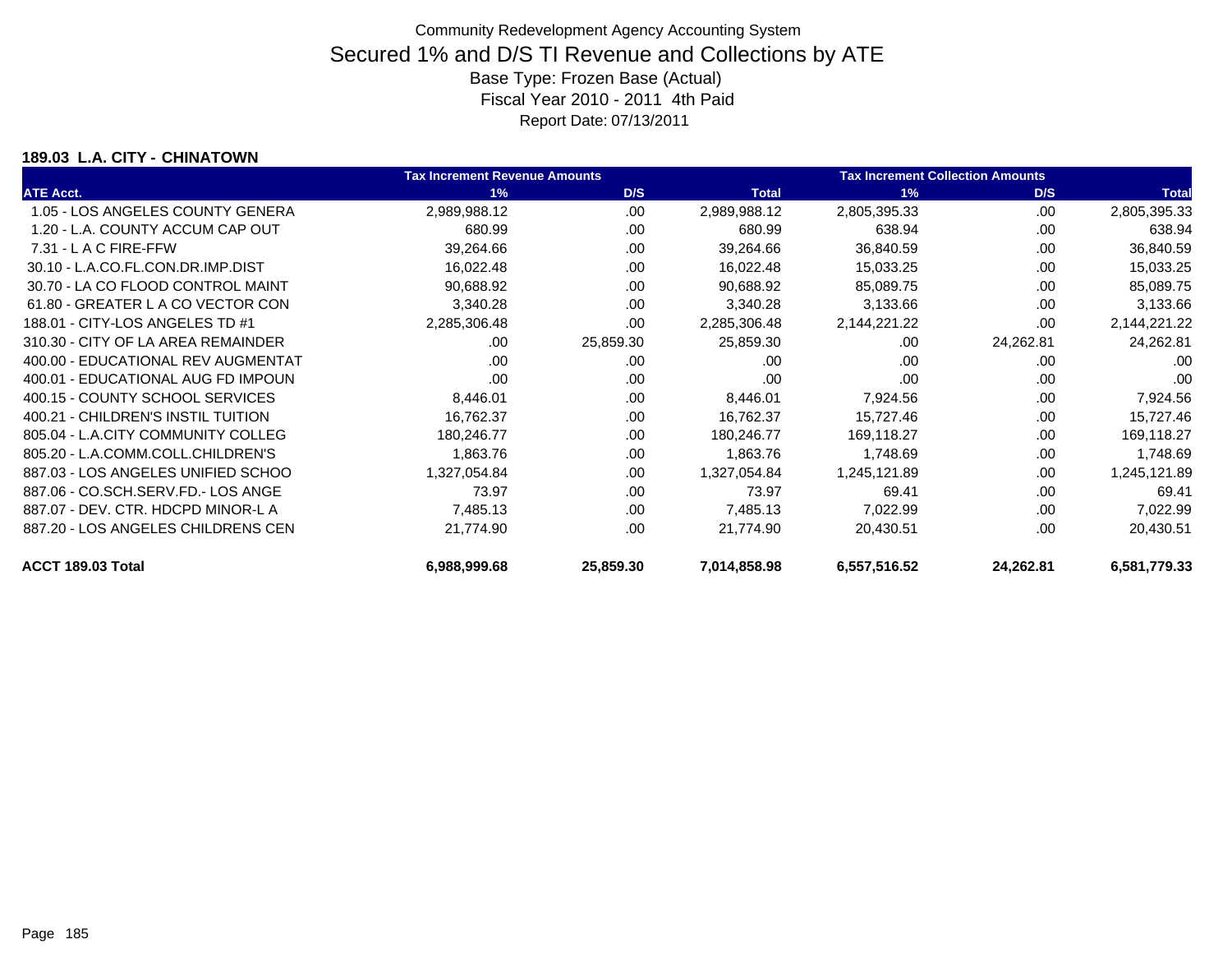### **189.04 L.A. CITY - ADAMS/NORMANDIE**

|                                    | <b>Tax Increment Revenue Amounts</b> |           |              | <b>Tax Increment Collection Amounts</b> |           |              |
|------------------------------------|--------------------------------------|-----------|--------------|-----------------------------------------|-----------|--------------|
| <b>ATE Acct.</b>                   | 1%                                   | D/S       | <b>Total</b> | 1%                                      | D/S       | <b>Total</b> |
| 1.05 - LOS ANGELES COUNTY GENERA   | 1,663,833.25                         | .00.      | 1,663,833.25 | 1,589,331.70                            | .00       | 1,589,331.70 |
| 1.20 - L.A. COUNTY ACCUM CAP OUT   | 378.91                               | .00       | 378.91       | 361.95                                  | .00       | 361.95       |
| $7.31 - L$ A C FIRE-FFW            | 21,852.31                            | .00       | 21,852.31    | 20,873.83                               | .00       | 20,873.83    |
| 30.10 - L.A.CO.FL.CON.DR.IMP.DIST  | 8,915.12                             | .00.      | 8,915.12     | 8,515.93                                | .00       | 8,515.93     |
| 30.70 - LA CO FLOOD CONTROL MAINT  | 50,460.49                            | .00       | 50,460.49    | 48,201.01                               | .00       | 48,201.01    |
| 61.10 - L A CO WEST VECTOR CONTRO  | 1,241.76                             | .00       | 1,241.76     | 1,186.16                                | .00       | 1,186.16     |
| 188.01 - CITY-LOS ANGELES TD #1    | 1,271,744.18                         | .00       | 1,271,744.18 | 1,214,799.24                            | .00       | 1,214,799.24 |
| 310.30 - CITY OF LA AREA REMAINDER | .00.                                 | 14,387.42 | 14,387.42    | .00                                     | 13,743.20 | 13,743.20    |
| 400.00 - EDUCATIONAL REV AUGMENTAT | .00                                  | .00       | .00          | .00                                     | .00       | .00          |
| 400.01 - EDUCATIONAL AUG FD IMPOUN | .00                                  | .00       | .00          | .00                                     | .00       | .00          |
| 400.15 - COUNTY SCHOOL SERVICES    | 4,699.47                             | .00.      | 4,699.47     | 4,489.04                                | .00       | 4,489.04     |
| 400.21 - CHILDREN'S INSTIL TUITION | 9,326.80                             | .00       | 9,326.80     | 8,909.18                                | .00       | 8,909.18     |
| 805.04 - L.A.CITY COMMUNITY COLLEG | 100,291.64                           | .00       | 100,291.64   | 95,800.88                               | .00       | 95,800.88    |
| 805.20 - L.A.COMM.COLL.CHILDREN'S  | 1,037.02                             | .00       | 1,037.02     | 990.58                                  | .00       | 990.58       |
| 887.03 - LOS ANGELES UNIFIED SCHOO | 738,390.49                           | .00       | 738,390.49   | 705,327.55                              | .00       | 705,327.55   |
| 887.06 - CO.SCH.SERV.FD.- LOS ANGE | 41.16                                | .00       | 41.16        | 39.32                                   | .00       | 39.32        |
| 887.07 - DEV. CTR. HDCPD MINOR-L A | 4,164.82                             | .00       | 4,164.82     | 3,978.33                                | .00       | 3,978.33     |
| 887.20 - LOS ANGELES CHILDRENS CEN | 12,115.83                            | .00       | 12,115.83    | 11,573.32                               | .00       | 11,573.32    |
| ACCT 189.04 Total                  | 3,888,493.25                         | 14,387.42 | 3,902,880.67 | 3,714,378.02                            | 13,743.20 | 3,728,121.22 |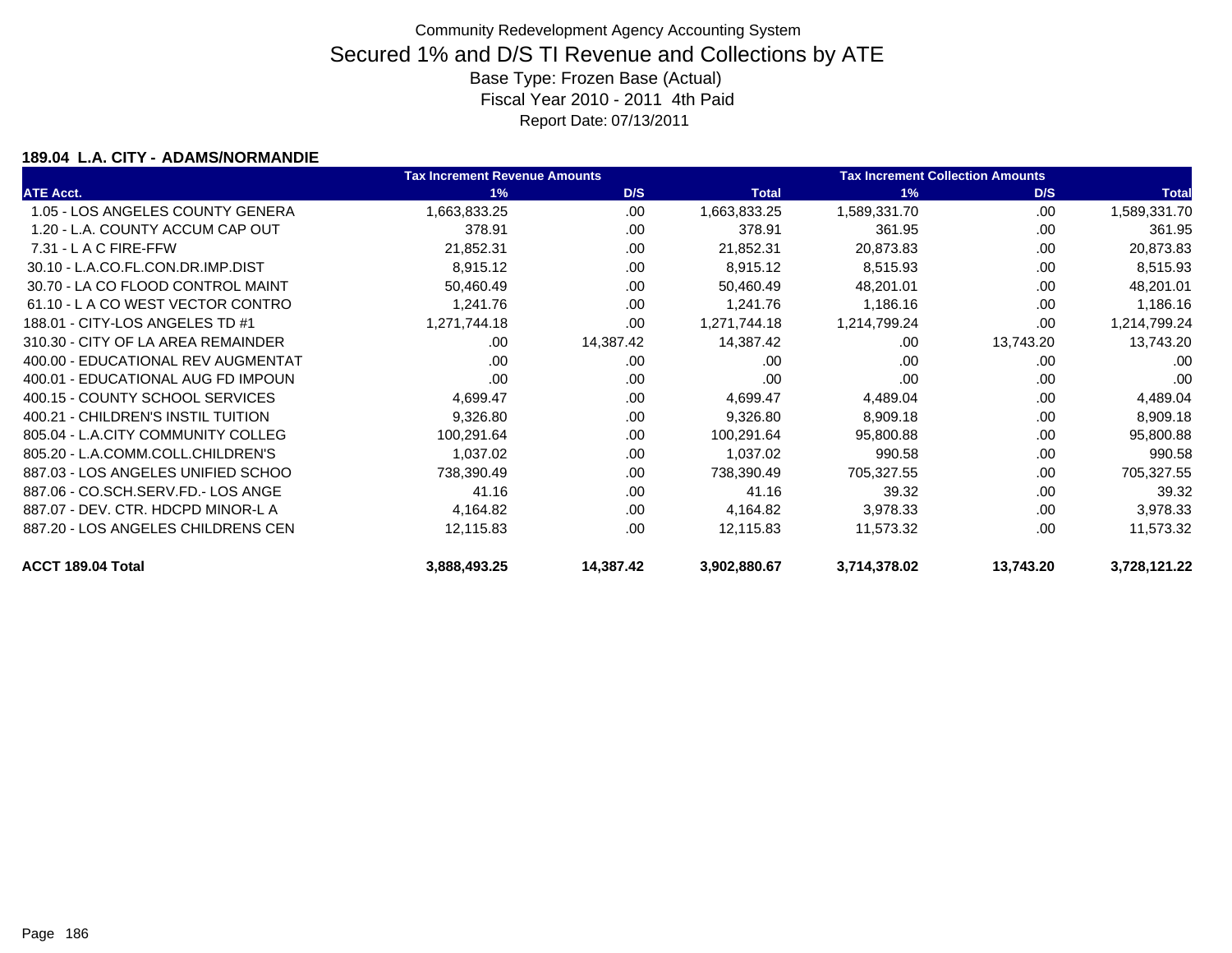### **189.05 L.A. CITY - RODEO/LA CIENEGA**

|                                    | <b>Tax Increment Revenue Amounts</b> |          | <b>Tax Increment Collection Amounts</b> |            |          |              |
|------------------------------------|--------------------------------------|----------|-----------------------------------------|------------|----------|--------------|
| <b>ATE Acct.</b>                   | 1%                                   | D/S      | <b>Total</b>                            | 1%         | D/S      | <b>Total</b> |
| 1.05 - LOS ANGELES COUNTY GENERA   | 257,486.09                           | .00      | 257,486.09                              | 249,106.50 | .00      | 249,106.50   |
| 1.20 - L.A. COUNTY ACCUM CAP OUT   | 58.62                                | .00      | 58.62                                   | 56.71      | .00      | 56.71        |
| $7.31 - L$ A C FIRE-FFW            | 3,381.87                             | .00      | 3,381.87                                | 3,271.81   | .00      | 3,271.81     |
| 30.10 - L.A.CO.FL.CON.DR.IMP.DIST  | 1,379.15                             | .00.     | 1,379.15                                | 1,334.27   | .00      | 1,334.27     |
| 30.70 - LA CO FLOOD CONTROL MAINT  | 7,806.13                             | .00      | 7,806.13                                | 7,552.09   | .00      | 7,552.09     |
| 61.10 - L A CO WEST VECTOR CONTRO  | 192.16                               | .00      | 192.16                                  | 185.91     | .00      | 185.91       |
| 188.01 - CITY-LOS ANGELES TD #1    | 196,832.13                           | .00      | 196,832.13                              | 190,426.46 | .00      | 190,426.46   |
| 310.30 - CITY OF LA AREA REMAINDER | .00.                                 | 2,226.41 | 2,226.41                                | .00        | 2,153.96 | 2,153.96     |
| 400.00 - EDUCATIONAL REV AUGMENTAT | .00                                  | .00      | .00                                     | .00        | .00      | .00          |
| 400.01 - EDUCATIONAL AUG FD IMPOUN | .00                                  | .00      | .00                                     | .00.       | .00      | .00          |
| 400.15 - COUNTY SCHOOL SERVICES    | 727.00                               | .00      | 727.00                                  | 703.34     | .00      | 703.34       |
| 400.21 - CHILDREN'S INSTIL TUITION | 1,442.84                             | .00      | 1,442.84                                | 1,395.88   | .00      | 1,395.88     |
| 805.04 - L.A.CITY COMMUNITY COLLEG | 15,514.90                            | .00      | 15,514.90                               | 15,009.99  | .00      | 15,009.99    |
| 805.20 - L.A.COMM.COLL.CHILDREN'S  | 160.42                               | .00      | 160.42                                  | 155.20     | .00      | 155.20       |
| 887.03 - LOS ANGELES UNIFIED SCHOO | 114,227.42                           | .00      | 114,227.42                              | 110,510.02 | .00      | 110,510.02   |
| 887.06 - CO.SCH.SERV.FD.- LOS ANGE | 6.37                                 | .00      | 6.37                                    | 6.16       | .00      | 6.16         |
| 887.07 - DEV. CTR. HDCPD MINOR-L A | 644.29                               | .00      | 644.29                                  | 623.32     | .00      | 623.32       |
| 887.20 - LOS ANGELES CHILDRENS CEN | 1,874.29                             | .00      | 1,874.29                                | 1,813.30   | .00      | 1,813.30     |
| ACCT 189.05 Total                  | 601,733.68                           | 2,226.41 | 603,960.09                              | 582,150.96 | 2,153.96 | 584,304.92   |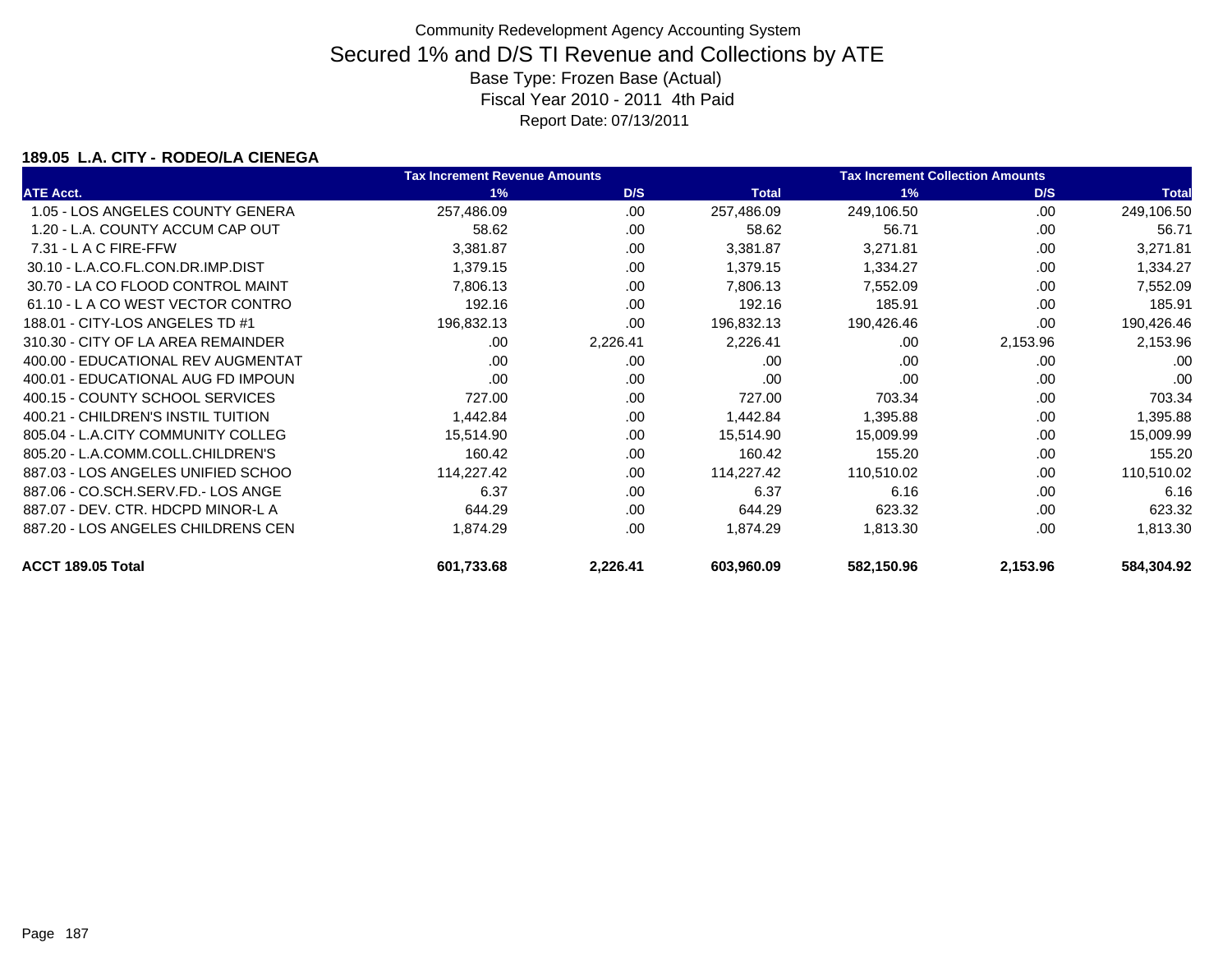### **189.06 L.A. CITY - EXPOSITION/UNIVERSITY PARK RP 84 ANNEX**

|                                    | <b>Tax Increment Revenue Amounts</b> |           |              | <b>Tax Increment Collection Amounts</b> |           |              |
|------------------------------------|--------------------------------------|-----------|--------------|-----------------------------------------|-----------|--------------|
| <b>ATE Acct.</b>                   | 1%                                   | D/S       | <b>Total</b> | 1%                                      | D/S       | <b>Total</b> |
| 1.05 - LOS ANGELES COUNTY GENERA   | 2,078,946.20                         | .00       | 2,078,946.20 | 2,023,597.60                            | .00.      | 2,023,597.60 |
| 1.20 - L.A. COUNTY ACCUM CAP OUT   | 473.43                               | .00       | 473.43       | 460.83                                  | .00       | 460.83       |
| $7.31 - L$ A C FIRE-FFW            | 27,304.33                            | .00.      | 27,304.33    | 26,577.45                               | .00       | 26,577.45    |
| 30.10 - L.A.CO.FL.CON.DR.IMP.DIST  | 11,139.11                            | .00       | 11,139.11    | 10,842.55                               | .00       | 10,842.55    |
| 30.70 - LA CO FLOOD CONTROL MAINT  | 63,048.51                            | .00       | 63,048.51    | 61,369.93                               | .00       | 61,369.93    |
| 61.10 - L A CO WEST VECTOR CONTRO  | 1,453.84                             | .00.      | 1,453.84     | 1,413.48                                | .00       | 1,413.48     |
| 188.01 - CITY-LOS ANGELES TD #1    | 1,589,046.14                         | .00       | 1,589,046.14 | 1,546,740.59                            | .00       | 1,546,740.59 |
| 310.30 - CITY OF LA AREA REMAINDER | .00                                  | 17,976.93 | 17,976.93    | .00                                     | 17,498.28 | 17,498.28    |
| 350.90 - WTR REPLENISHMENT DIST OF | 103.04                               | .00.      | 103.04       | 89.52                                   | .00       | 89.52        |
| 400.00 - EDUCATIONAL REV AUGMENTAT | .00                                  | .00       | .00          | .00                                     | .00       | .00          |
| 400.01 - EDUCATIONAL AUG FD IMPOUN | .00                                  | .00       | .00          | .00                                     | .00       | .00          |
| 400.15 - COUNTY SCHOOL SERVICES    | 5,871.82                             | .00       | 5,871.82     | 5,715.49                                | .00.      | 5,715.49     |
| 400.21 - CHILDREN'S INSTIL TUITION | 11,653.49                            | .00.      | 11,653.49    | 11,343.24                               | .00       | 11,343.24    |
| 805.04 - L.A.CITY COMMUNITY COLLEG | 125,310.69                           | .00       | 125,310.69   | 121,974.45                              | .00       | 121,974.45   |
| 805.20 - L.A.COMM.COLL.CHILDREN'S  | 1,295.72                             | .00.      | 1,295.72     | 1,261.22                                | .00.      | 1,261.22     |
| 887.03 - LOS ANGELES UNIFIED SCHOO | 922,591.60                           | .00       | 922,591.60   | 898,028.75                              | .00       | 898,028.75   |
| 887.06 - CO.SCH.SERV.FD.- LOS ANGE | 51.43                                | .00       | 51.43        | 50.06                                   | .00       | 50.06        |
| 887.07 - DEV. CTR. HDCPD MINOR-L A | 5,203.79                             | .00.      | 5,203.79     | 5,065.25                                | .00       | 5,065.25     |
| 887.20 - LOS ANGELES CHILDRENS CEN | 15,138.29                            | .00       | 15,138.29    | 14,735.25                               | .00       | 14,735.25    |
| ACCT 189.06 Total                  | 4,858,631.43                         | 17,976.93 | 4,876,608.36 | 4,729,265.66                            | 17,498.28 | 4,746,763.94 |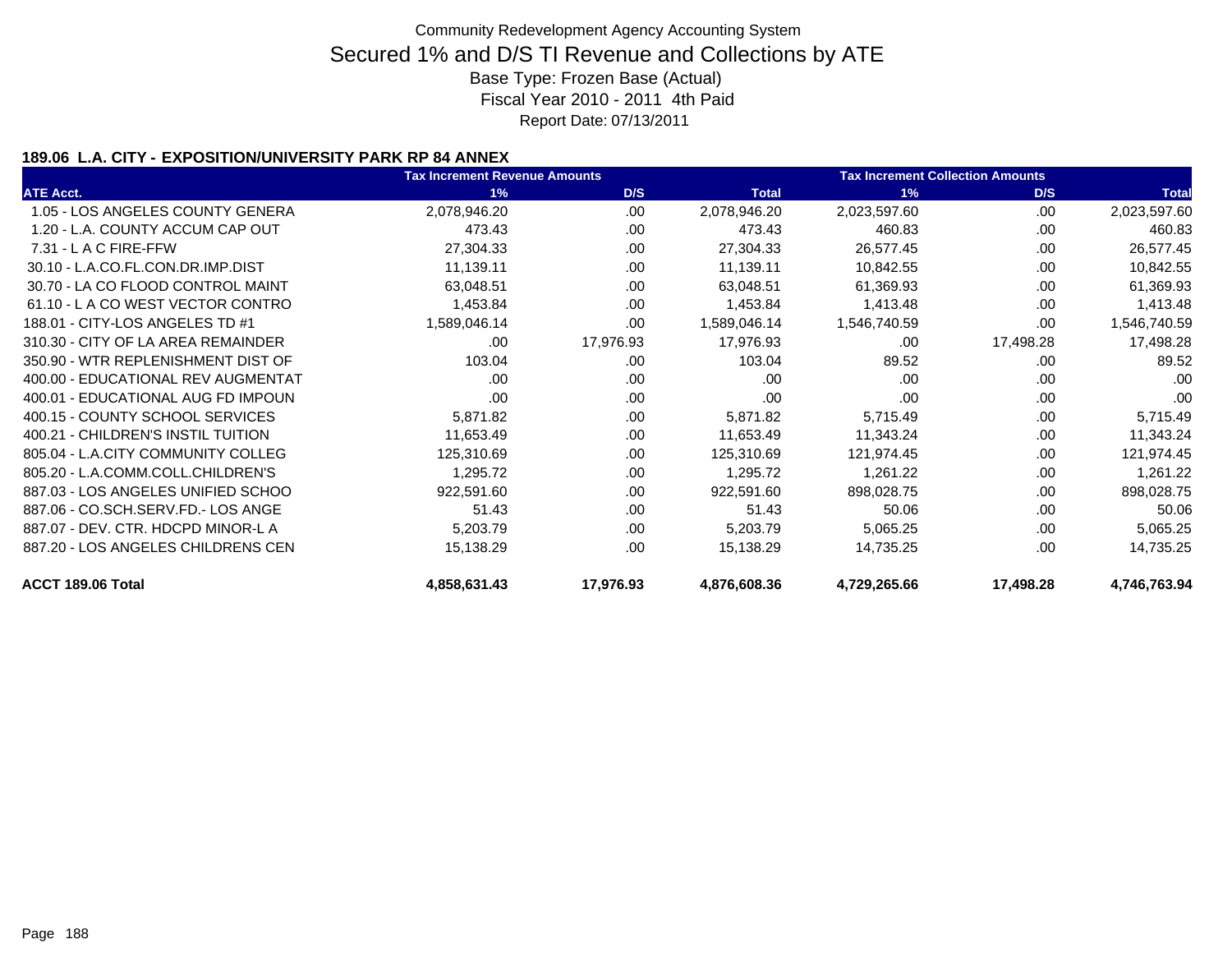### **189.07 L.A. CITY - CRENSHAW**

|                                    | <b>Tax Increment Revenue Amounts</b> |          |              | <b>Tax Increment Collection Amounts</b> |          |              |
|------------------------------------|--------------------------------------|----------|--------------|-----------------------------------------|----------|--------------|
| <b>ATE Acct.</b>                   | 1%                                   | D/S      | <b>Total</b> | 1%                                      | D/S      | <b>Total</b> |
| 1.05 - LOS ANGELES COUNTY GENERA   | 752,063.42                           | .00      | 752,063.42   | 752,063.42                              | .00      | 752,063.42   |
| 1.20 - L.A. COUNTY ACCUM CAP OUT   | 171.21                               | .00      | 171.21       | 171.21                                  | .00.     | 171.21       |
| $7.31 - L$ A C FIRE-FFW            | 9,877.75                             | .00      | 9,877.75     | 9,877.75                                | .00      | 9,877.75     |
| 30.10 - L.A.CO.FL.CON.DR.IMP.DIST  | 4,028.21                             | .00      | 4,028.21     | 4,028.21                                | .00      | 4,028.21     |
| 30.70 - LA CO FLOOD CONTROL MAINT  | 22,800.08                            | .00      | 22,800.08    | 22,800.08                               | .00      | 22,800.08    |
| 34.00 - MESA HEIGHTS GARBAGE DIS   | $-97$                                | .00      | $-.97$       | $-.97$                                  | .00      | $-.97$       |
| 61.10 - L A CO WEST VECTOR CONTRO  | 561.25                               | .00      | 561.25       | 561.25                                  | .00      | 561.25       |
| 66.25 - CO SANITATION DIST NO 5 O  | $-68$                                | .00      | $-68$        | $-68$                                   | .00      | $-68$        |
| 188.01 - CITY-LOS ANGELES TD #1    | 574,905.74                           | .00      | 574,905.74   | 574,905.74                              | .00      | 574,905.74   |
| 310.30 - CITY OF LA AREA REMAINDER | .00                                  | 6,502.89 | 6,502.89     | .00                                     | 6,502.89 | 6,502.89     |
| 350.90 - WTR REPLENISHMENT DIST OF | $-.01$                               | .00      | $-.01$       | $-.01$                                  | .00      | $-.01$       |
| 400.00 - EDUCATIONAL REV AUGMENTAT | .00                                  | .00      | .00          | .00                                     | .00      | .00          |
| 400.01 - EDUCATIONAL AUG FD IMPOUN | .00                                  | .00      | .00          | .00                                     | .00      | .00          |
| 400.15 - COUNTY SCHOOL SERVICES    | 2,123.41                             | .00      | 2,123.41     | 2,123.41                                | .00.     | 2,123.41     |
| 400.21 - CHILDREN'S INSTIL TUITION | 4,214.22                             | .00      | 4,214.22     | 4,214.22                                | .00      | 4,214.22     |
| 805.04 - L.A.CITY COMMUNITY COLLEG | 45,315.79                            | .00      | 45,315.79    | 45,315.79                               | .00      | 45,315.79    |
| 805.20 - L.A.COMM.COLL.CHILDREN'S  | 468.57                               | .00      | 468.57       | 468.57                                  | .00      | 468.57       |
| 887.03 - LOS ANGELES UNIFIED SCHOO | 333,634.54                           | .00      | 333,634.54   | 333,634.54                              | .00      | 333,634.54   |
| 887.06 - CO.SCH.SERV.FD.- LOS ANGE | 18.60                                | .00      | 18.60        | 18.60                                   | .00.     | 18.60        |
| 887.07 - DEV. CTR. HDCPD MINOR-L A | 1,881.83                             | .00      | 1,881.83     | 1,881.83                                | .00      | 1,881.83     |
| 887.20 - LOS ANGELES CHILDRENS CEN | 5,474.42                             | .00      | 5,474.42     | 5,474.42                                | .00      | 5,474.42     |
| ACCT 189.07 Total                  | 1,757,537.38                         | 6,502.89 | 1,764,040.27 | 1,757,537.38                            | 6,502.89 | 1,764,040.27 |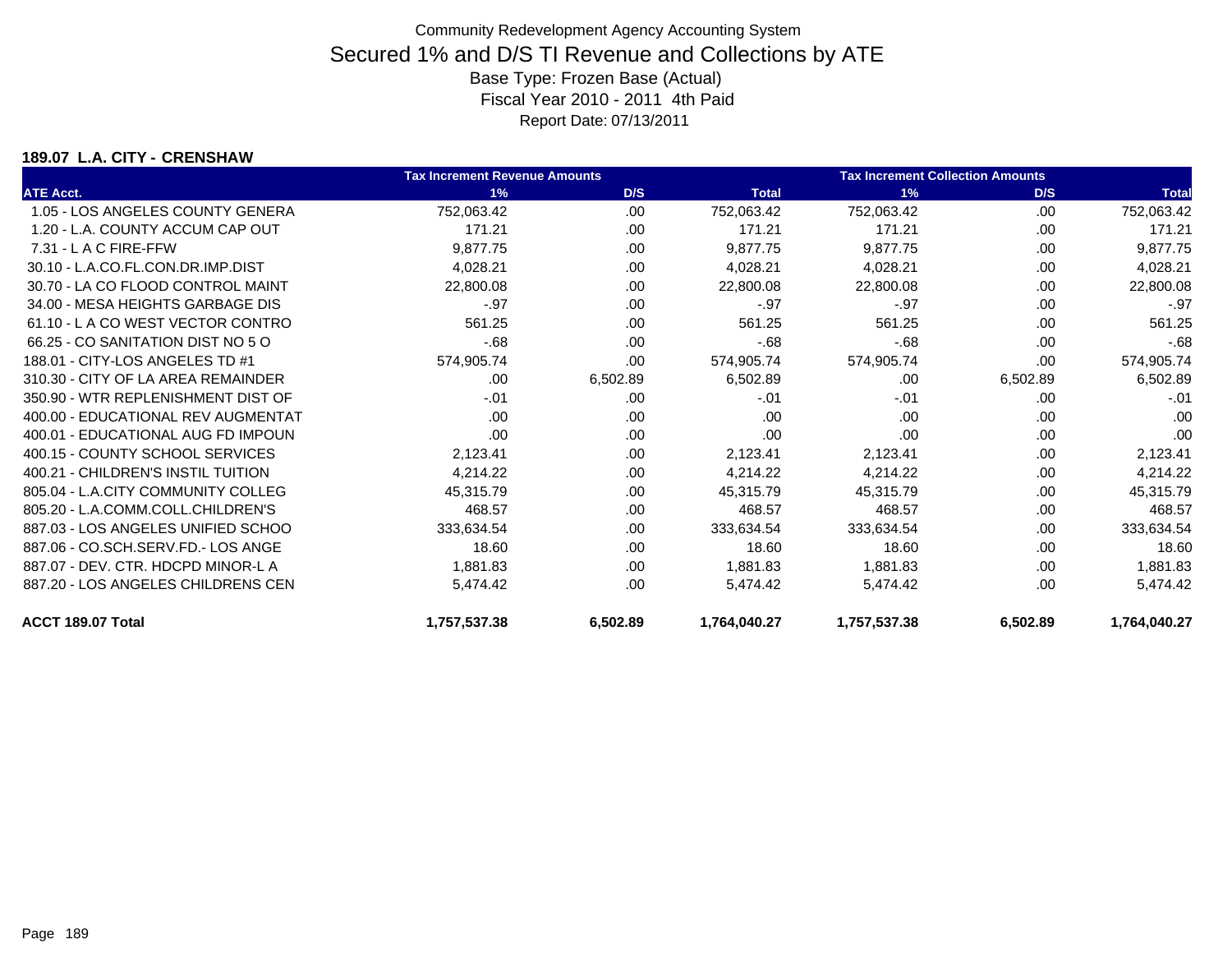#### **189.08 L.A. CITY - HOLLYWOOD R.P.**

|                                    | <b>Tax Increment Revenue Amounts</b> |            |               | <b>Tax Increment Collection Amounts</b> |            |               |  |
|------------------------------------|--------------------------------------|------------|---------------|-----------------------------------------|------------|---------------|--|
| <b>ATE Acct.</b>                   | 1%                                   | D/S        | <b>Total</b>  | 1%                                      | D/S        | <b>Total</b>  |  |
| 1.05 - LOS ANGELES COUNTY GENERA   | 18,045,953.84                        | .00.       | 18,045,953.84 | 17,529,836.49                           | .00        | 17,529,836.49 |  |
| 1.20 - L.A. COUNTY ACCUM CAP OUT   | 4,108.15                             | .00        | 4,108.15      | 3,990.66                                | .00        | 3,990.66      |  |
| 7.31 - L A C FIRE-FFW              | 237,016.46                           | .00.       | 237,016.46    | 230,237.80                              | .00        | 230,237.80    |  |
| 30.10 - L.A.CO.FL.CON.DR.IMP.DIST  | 96,657.89                            | .00        | 96,657.89     | 93,893.46                               | .00        | 93,893.46     |  |
| 30.70 - LA CO FLOOD CONTROL MAINT  | 547,093.73                           | .00        | 547,093.73    | 531,446.75                              | .00        | 531,446.75    |  |
| 61.10 - L A CO WEST VECTOR CONTRO  | 12,156.08                            | .00.       | 12,156.08     | 11,833.76                               | .00        | 11,833.76     |  |
| 61.80 - GREATER L A CO VECTOR CON  | 1,932.37                             | .00.       | 1,932.37      | 1,839.76                                | .00        | 1,839.76      |  |
| 188.01 - CITY-LOS ANGELES TD #1    | 13,795,009.07                        | .00        | 13,795,009.07 | 13,400,469.51                           | .00        | 13,400,469.51 |  |
| 310.30 - CITY OF LA AREA REMAINDER | .00                                  | 156,040.87 | 156,040.87    | .00                                     | 151,578.03 | 151,578.03    |  |
| 400.00 - EDUCATIONAL REV AUGMENTAT | .00                                  | .00.       | .00           | .00.                                    | .00        | .00           |  |
| 400.01 - EDUCATIONAL AUG FD IMPOUN | .00                                  | .00        | .00           | .00                                     | .00        | .00           |  |
| 400.15 - COUNTY SCHOOL SERVICES    | 50,951.79                            | .00.       | 50,951.79     | 49,494.57                               | .00        | 49,494.57     |  |
| 400.21 - CHILDREN'S INSTIL TUITION | 101,121.40                           | .00.       | 101,121.40    | 98,229.31                               | .00        | 98,229.31     |  |
| 805.04 - L.A.CITY COMMUNITY COLLEG | 1,087,364.08                         | .00        | 1,087,364.08  | 1,056,265.30                            | .00        | 1,056,265.30  |  |
| 805.20 - L.A.COMM.COLL.CHILDREN'S  | 11,243.38                            | .00        | 11,243.38     | 10,921.82                               | .00        | 10,921.82     |  |
| 887.03 - LOS ANGELES UNIFIED SCHOO | 8,005,645.48                         | .00        | 8,005,645.48  | 7,776,682.68                            | .00        | 7,776,682.68  |  |
| 887.06 - CO.SCH.SERV.FD.- LOS ANGE | 446.27                               | .00        | 446.27        | 433.51                                  | .00        | 433.51        |  |
| 887.07 - DEV. CTR. HDCPD MINOR-L A | 45,155.08                            | .00.       | 45,155.08     | 43,863.63                               | .00        | 43,863.63     |  |
| 887.20 - LOS ANGELES CHILDRENS CEN | 131,360.16                           | .00        | 131,360.16    | 127,603.24                              | .00        | 127,603.24    |  |
| ACCT 189.08 Total                  | 42, 173, 215. 23                     | 156,040.87 | 42,329,256.10 | 40,967,042.25                           | 151,578.03 | 41,118,620.28 |  |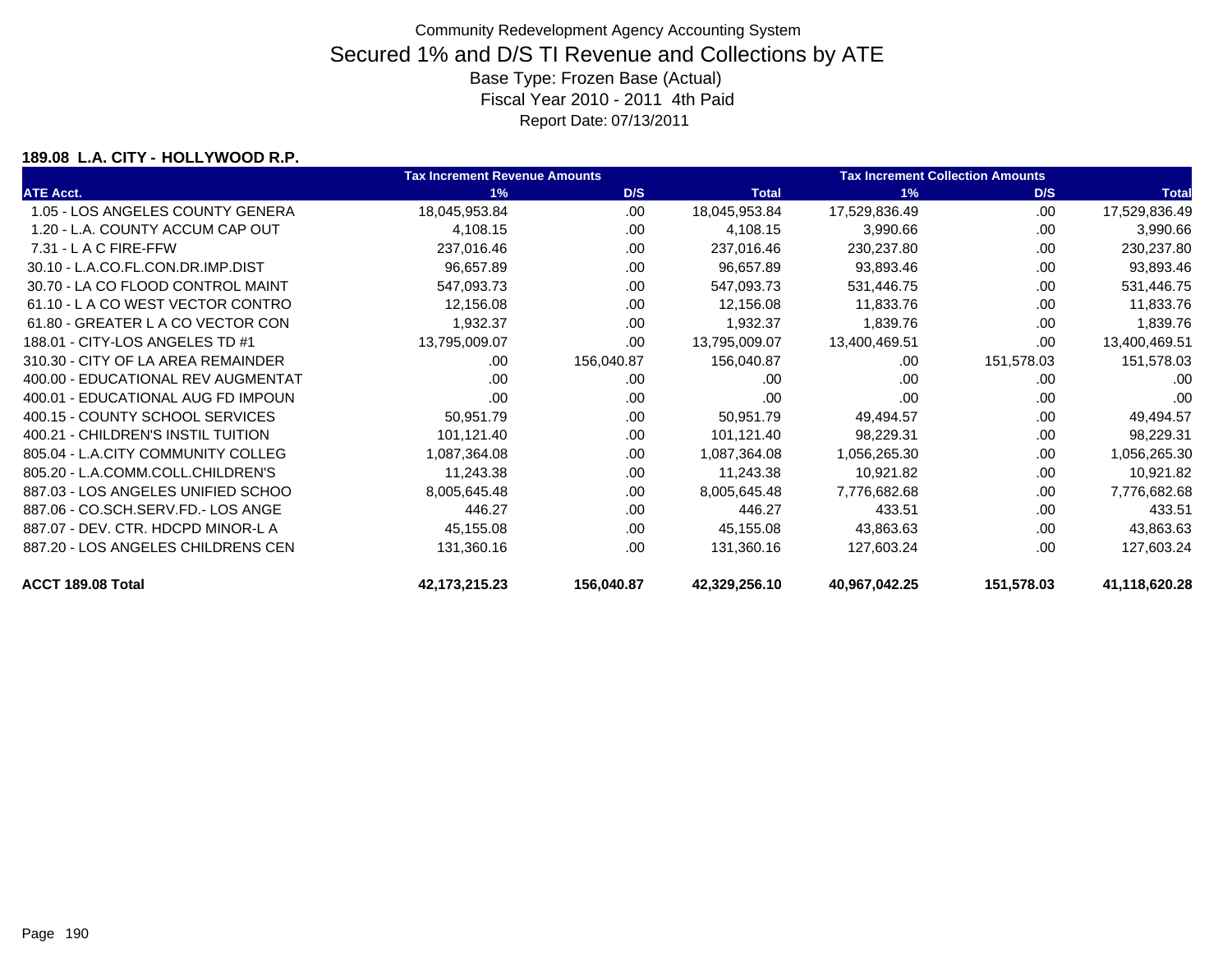### **189.09 L.A. CITY - EXPOSITION/UNIVERISTY PARK RP 90 ANNEX**

|                                    | <b>Tax Increment Revenue Amounts</b> | <b>Tax Increment Collection Amounts</b> |              |           |        |              |
|------------------------------------|--------------------------------------|-----------------------------------------|--------------|-----------|--------|--------------|
| <b>ATE Acct.</b>                   | 1%                                   | D/S                                     | <b>Total</b> | 1%        | D/S    | <b>Total</b> |
| 1.05 - LOS ANGELES COUNTY GENERA   | 17,630.13                            | .00                                     | 17,630.13    | 17,630.13 | .00.   | 17,630.13    |
| 1.20 - L.A. COUNTY ACCUM CAP OUT   | 4.01                                 | .00                                     | 4.01         | 4.01      | .00    | 4.01         |
| $7.31 - L$ A C FIRE-FFW            | 231.55                               | .00.                                    | 231.55       | 231.55    | .00    | 231.55       |
| 30.10 - L.A.CO.FL.CON.DR.IMP.DIST  | 94.47                                | .00                                     | 94.47        | 94.47     | .00    | 94.47        |
| 30.70 - LA CO FLOOD CONTROL MAINT  | 534.68                               | .00                                     | 534.68       | 534.68    | .00    | 534.68       |
| 61.10 - L A CO WEST VECTOR CONTRO  | 13.16                                | .00.                                    | 13.16        | 13.16     | .00.   | 13.16        |
| 188.01 - CITY-LOS ANGELES TD #1    | 13,475.53                            | .00                                     | 13,475.53    | 13,475.53 | .00    | 13,475.53    |
| 310.10 - CITY OF BURBANK AREA-1102 | .00.                                 | 152.45                                  | 152.45       | .00       | 152.45 | 152.45       |
| 400.00 - EDUCATIONAL REV AUGMENTAT | .00                                  | .00                                     | .00          | .00       | .00.   | .00          |
| 400.01 - EDUCATIONAL AUG FD IMPOUN | .00                                  | .00.                                    | .00          | .00       | .00    | .00          |
| 400.15 - COUNTY SCHOOL SERVICES    | 49.80                                | .00                                     | 49.80        | 49.80     | .00.   | 49.80        |
| 400.21 - CHILDREN'S INSTIL TUITION | 98.83                                | .00                                     | 98.83        | 98.83     | .00    | 98.83        |
| 805.04 - L.A.CITY COMMUNITY COLLEG | 1,062.70                             | .00                                     | 1,062.70     | 1,062.70  | .00    | 1,062.70     |
| 805.20 - L.A.COMM.COLL.CHILDREN'S  | 10.99                                | .00.                                    | 10.99        | 10.99     | .00    | 10.99        |
| 887.03 - LOS ANGELES UNIFIED SCHOO | 7,824.06                             | .00                                     | 7,824.06     | 7,824.06  | .00    | 7,824.06     |
| 887.06 - CO.SCH.SERV.FD.- LOS ANGE | .44                                  | .00.                                    | .44          | .44       | .00    | .44          |
| 887.07 - DEV. CTR. HDCPD MINOR-L A | 44.13                                | .00.                                    | 44.13        | 44.13     | .00    | 44.13        |
| 887.20 - LOS ANGELES CHILDRENS CEN | 128.38                               | .00                                     | 128.38       | 128.38    | .00    | 128.38       |
| ACCT 189.09 Total                  | 41,202.86                            | 152.45                                  | 41,355.31    | 41,202.86 | 152.45 | 41,355.31    |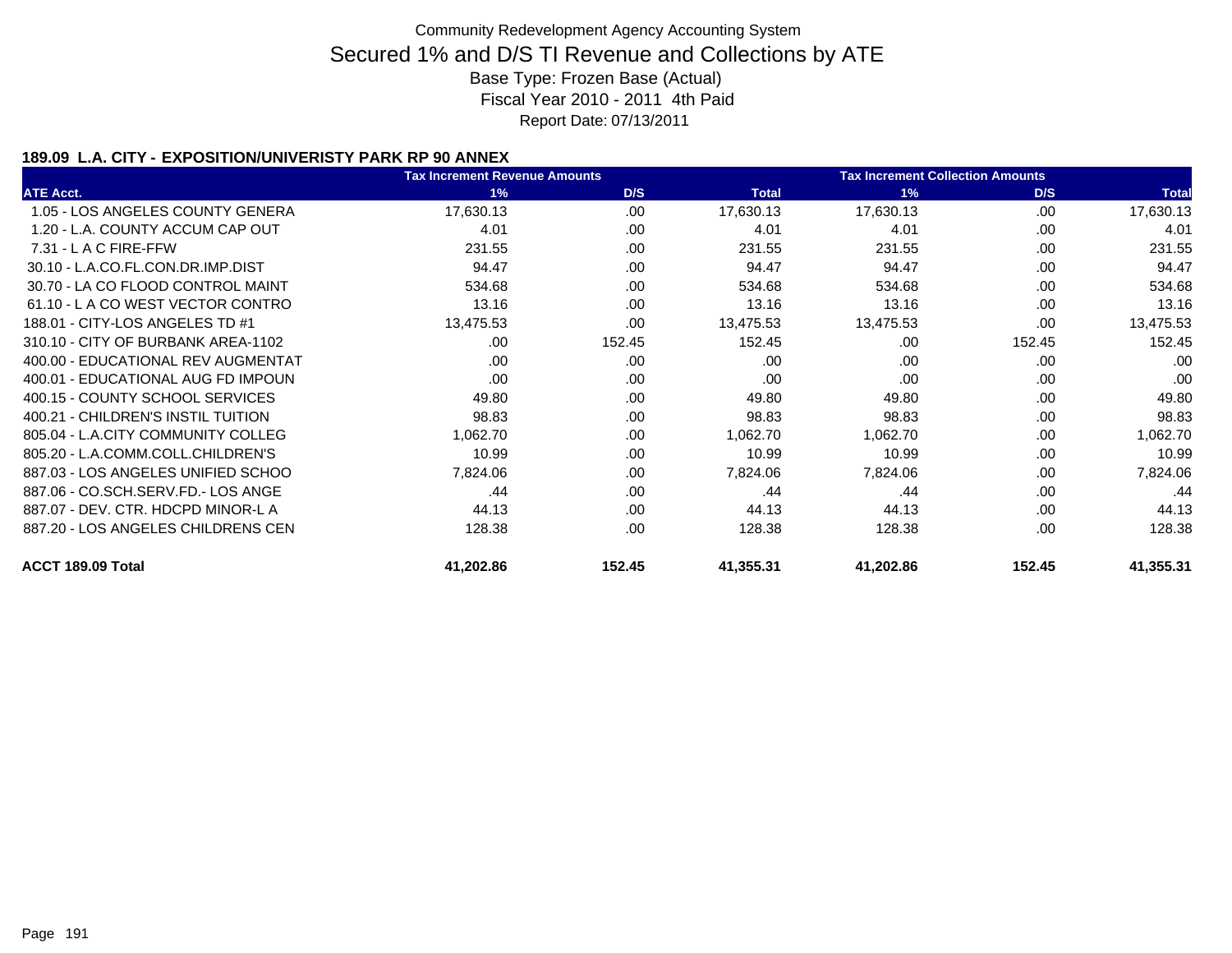### **189.10 L.A. CITY - LAUREL CANYON (CD 2)**

|                                    | <b>Tax Increment Revenue Amounts</b> |          |              | <b>Tax Increment Collection Amounts</b> |          |              |
|------------------------------------|--------------------------------------|----------|--------------|-----------------------------------------|----------|--------------|
| <b>ATE Acct.</b>                   | 1%                                   | D/S      | <b>Total</b> | 1%                                      | D/S      | <b>Total</b> |
| 1.05 - LOS ANGELES COUNTY GENERA   | 1,123,729.56                         | .00      | 1,123,729.56 | 1,093,999.12                            | .00      | 1,093,999.12 |
| 1.20 - L.A. COUNTY ACCUM CAP OUT   | 255.82                               | .00      | 255.82       | 249.05                                  | .00      | 249.05       |
| $7.31 - L$ A C FIRE-FFW            | 14,757.63                            | .00      | 14,757.63    | 14,367.19                               | .00      | 14,367.19    |
| 30.10 - L.A.CO.FL.CON.DR.IMP.DIST  | 6,018.92                             | .00      | 6,018.92     | 5,859.68                                | .00      | 5,859.68     |
| 30.70 - LA CO FLOOD CONTROL MAINT  | 34,067.72                            | .00      | 34,067.72    | 33,166.40                               | .00      | 33,166.40    |
| 61.80 - GREATER L A CO VECTOR CON  | 1,235.65                             | .00      | 1,235.65     | 1,202.96                                | .00      | 1,202.96     |
| 188.01 - CITY-LOS ANGELES TD #1    | 859,020.22                           | .00      | 859,020.22   | 836,293.19                              | .00      | 836,293.19   |
| 310.30 - CITY OF LA AREA REMAINDER | .00.                                 | 9,718.05 | 9,718.05     | .00                                     | 9,460.94 | 9,460.94     |
| 400.00 - EDUCATIONAL REV AUGMENTAT | .00                                  | .00      | .00          | .00                                     | .00      | .00          |
| 400.01 - EDUCATIONAL AUG FD IMPOUN | .00                                  | .00      | .00          | .00                                     | .00      | .00          |
| 400.15 - COUNTY SCHOOL SERVICES    | 3,172.79                             | .00      | 3,172.79     | 3,088.84                                | .00      | 3,088.84     |
| 400.21 - CHILDREN'S INSTIL TUITION | 6,296.87                             | .00      | 6,296.87     | 6,130.27                                | .00      | 6,130.27     |
| 805.04 - L.A.CITY COMMUNITY COLLEG | 67,710.56                            | .00      | 67,710.56    | 65,919.14                               | .00      | 65,919.14    |
| 805.20 - L.A.COMM.COLL.CHILDREN'S  | 700.13                               | .00      | 700.13       | 681.61                                  | .00      | 681.61       |
| 887.03 - LOS ANGELES UNIFIED SCHOO | 498,514.45                           | .00      | 498,514.45   | 485,325.29                              | .00      | 485,325.29   |
| 887.06 - CO.SCH.SERV.FD.- LOS ANGE | 27.79                                | .00      | 27.79        | 27.06                                   | .00      | 27.06        |
| 887.07 - DEV. CTR. HDCPD MINOR-L A | 2,811.82                             | .00      | 2,811.82     | 2,737.43                                | .00      | 2,737.43     |
| 887.20 - LOS ANGELES CHILDRENS CEN | 8,179.84                             | .00      | 8,179.84     | 7,963.43                                | .00      | 7,963.43     |
| ACCT 189.10 Total                  | 2,626,499.77                         | 9,718.05 | 2,636,217.82 | 2,557,010.66                            | 9,460.94 | 2,566,471.60 |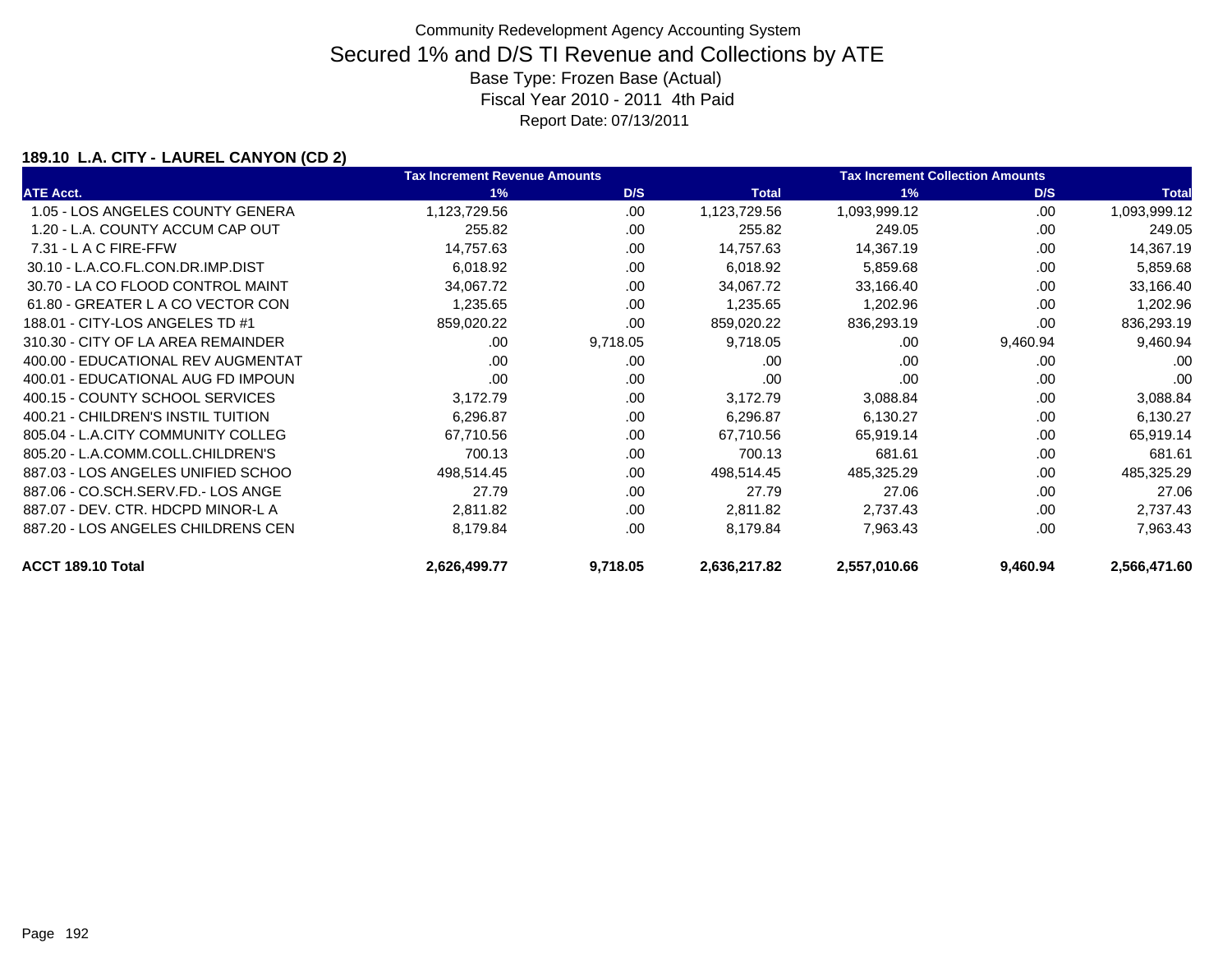### **189.11 L.A. CITY - E. HWD/BEV-NORMANDIE (CD 4 &1 3)**

|                                    | <b>Tax Increment Revenue Amounts</b> |           |              | <b>Tax Increment Collection Amounts</b> |           |              |  |
|------------------------------------|--------------------------------------|-----------|--------------|-----------------------------------------|-----------|--------------|--|
| <b>ATE Acct.</b>                   | 1%                                   | D/S       | <b>Total</b> | 1%                                      | D/S       | <b>Total</b> |  |
| 1.05 - LOS ANGELES COUNTY GENERA   | 3,000,024.55                         | .00       | 3,000,024.55 | 2,854,544.62                            | .00       | 2,854,544.62 |  |
| 1.20 - L.A. COUNTY ACCUM CAP OUT   | 682.95                               | .00       | 682.95       | 649.84                                  | .00.      | 649.84       |  |
| 7.31 - L A C FIRE-FFW              | 39,399.85                            | .00       | 39,399.85    | 37,489.24                               | .00       | 37,489.24    |  |
| 30.10 - L.A.CO.FL.CON.DR.IMP.DIST  | 16,068.74                            | .00       | 16,068.74    | 15,289.52                               | .00       | 15,289.52    |  |
| 30.70 - LA CO FLOOD CONTROL MAINT  | 90,950.75                            | .00       | 90,950.75    | 86,540.29                               | .00       | 86,540.29    |  |
| 61.10 - L A CO WEST VECTOR CONTRO  | 691.25                               | .00       | 691.25       | 659.38                                  | .00.      | 659.38       |  |
| 61.80 - GREATER L A CO VECTOR CON  | 2,280.32                             | .00       | 2,280.32     | 2,167.32                                | .00       | 2,167.32     |  |
| 188.01 - CITY-LOS ANGELES TD #1    | 2,293,330.15                         | .00       | 2,293,330.15 | 2,182,119.91                            | .00       | 2,182,119.91 |  |
| 310.30 - CITY OF LA AREA REMAINDER | .00                                  | 25,943.10 | 25,943.10    | .00                                     | 24,685.04 | 24,685.04    |  |
| 400.00 - EDUCATIONAL REV AUGMENTAT | .00.                                 | .00       | .00          | .00                                     | .00.      | .00          |  |
| 400.01 - EDUCATIONAL AUG FD IMPOUN | .00                                  | .00       | .00          | .00                                     | .00       | .00          |  |
| 400.15 - COUNTY SCHOOL SERVICES    | 8,470.40                             | .00       | 8,470.40     | 8,059.64                                | .00       | 8,059.64     |  |
| 400.21 - CHILDREN'S INSTIL TUITION | 16,810.77                            | .00       | 16,810.77    | 15,995.56                               | .00.      | 15,995.56    |  |
| 805.04 - L.A.CITY COMMUNITY COLLEG | 180,767.18                           | .00       | 180,767.18   | 172,001.26                              | .00       | 172,001.26   |  |
| 805.20 - L.A.COMM.COLL.CHILDREN'S  | 1,869.14                             | .00       | 1,869.14     | 1,778.50                                | .00.      | 1,778.50     |  |
| 887.03 - LOS ANGELES UNIFIED SCHOO | 1,330,886.27                         | .00       | 1,330,886.27 | 1,266,347.72                            | .00.      | 1,266,347.72 |  |
| 887.06 - CO.SCH.SERV.FD.- LOS ANGE | 74.20                                | .00       | 74.20        | 70.60                                   | .00       | 70.60        |  |
| 887.07 - DEV. CTR. HDCPD MINOR-L A | 7,506.74                             | .00       | 7,506.74     | 7,142.71                                | .00       | 7,142.71     |  |
| 887.20 - LOS ANGELES CHILDRENS CEN | 21,837.77                            | .00       | 21,837.77    | 20,778.79                               | .00       | 20,778.79    |  |
| ACCT 189.11 Total                  | 7,011,651.03                         | 25,943.10 | 7,037,594.13 | 6,671,634.90                            | 24,685.04 | 6,696,319.94 |  |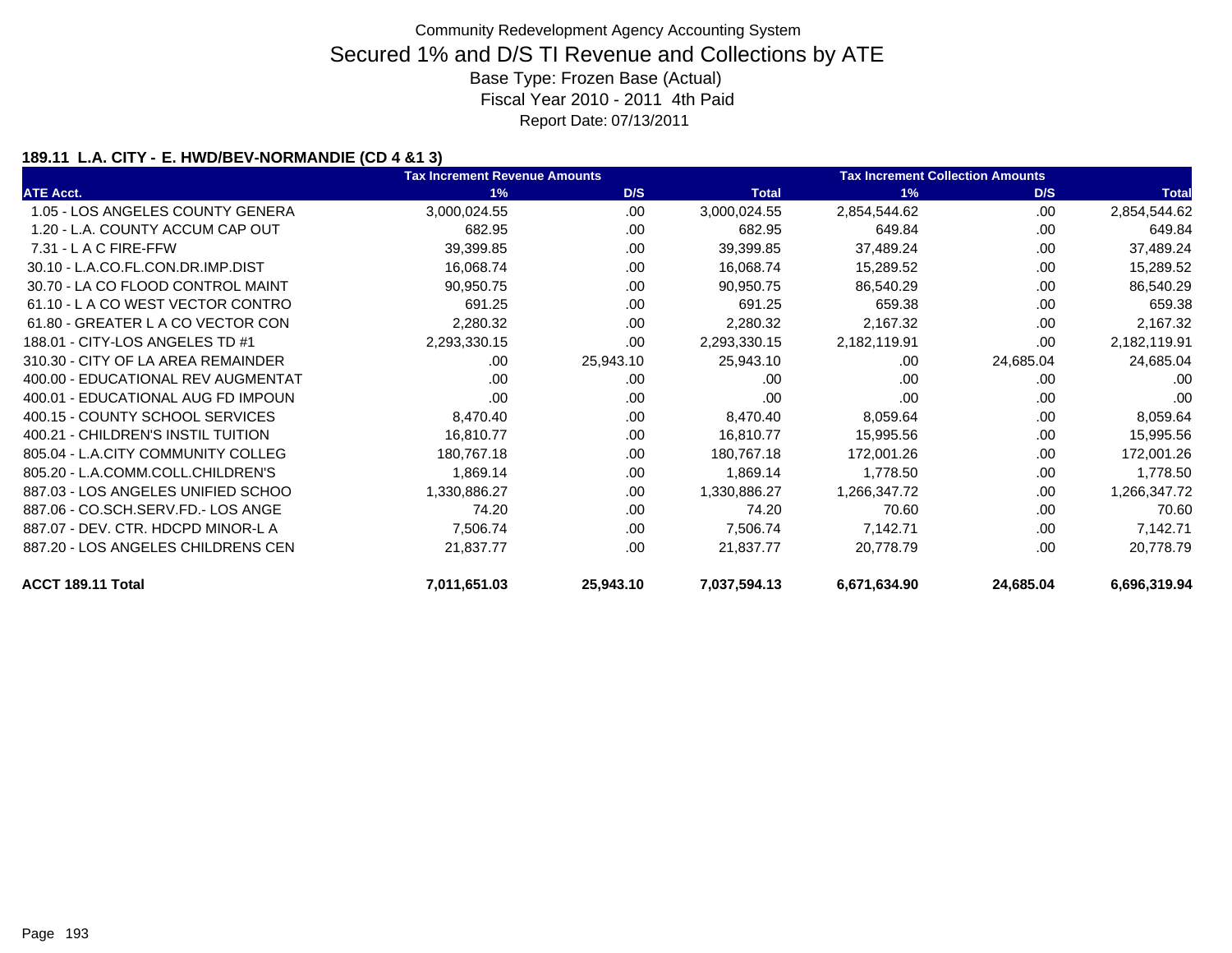### **189.12 L.A. CITY - BROADWAY/MANCHESTER**

|                                    | <b>Tax Increment Revenue Amounts</b> |          |              | <b>Tax Increment Collection Amounts</b> |          |              |
|------------------------------------|--------------------------------------|----------|--------------|-----------------------------------------|----------|--------------|
| <b>ATE Acct.</b>                   | 1%                                   | D/S      | <b>Total</b> | 1%                                      | D/S      | <b>Total</b> |
| 1.05 - LOS ANGELES COUNTY GENERA   | 238,091.93                           | .00      | 238,091.93   | 209,445.57                              | .00      | 209,445.57   |
| 1.20 - L.A. COUNTY ACCUM CAP OUT   | 54.22                                | .00      | 54.22        | 47.70                                   | .00      | 47.70        |
| $7.31 - L$ A C FIRE-FFW            | 3,108.98                             | .00      | 3,108.98     | 2,735.53                                | .00      | 2,735.53     |
| 30.10 - L.A.CO.FL.CON.DR.IMP.DIST  | 1,275.88                             | .00      | 1,275.88     | 1,122.39                                | .00.     | 1,122.39     |
| 30.70 - LA CO FLOOD CONTROL MAINT  | 7,221.63                             | .00      | 7,221.63     | 6,352.77                                | .00      | 6,352.77     |
| 61.80 - GREATER L A CO VECTOR CON  | 268.74                               | .00      | 268.74       | 236.33                                  | .00      | 236.33       |
| 66.05 - CO SANITATION DIST NO 1 O  | 4,148.02                             | .00      | 4,148.02     | 3,502.09                                | .00      | 3,502.09     |
| 188.01 - CITY-LOS ANGELES TD #1    | 181,959.80                           | .00      | 181,959.80   | 160,067.53                              | .00      | 160,067.53   |
| 310.30 - CITY OF LA AREA REMAINDER | .00.                                 | 2,074.73 | 2,074.73     | .00                                     | 1,824.57 | 1,824.57     |
| 350.90 - WTR REPLENISHMENT DIST OF | 89.05                                | .00      | 89.05        | 78.34                                   | .00      | 78.34        |
| 400.00 - EDUCATIONAL REV AUGMENTAT | .00.                                 | .00      | .00          | .00                                     | .00      | .00          |
| 400.01 - EDUCATIONAL AUG FD IMPOUN | .00.                                 | .00      | .00          | .00                                     | .00      | .00          |
| 400.15 - COUNTY SCHOOL SERVICES    | 672.57                               | .00      | 672.57       | 591.65                                  | .00      | 591.65       |
| 400.21 - CHILDREN'S INSTIL TUITION | 1,334.80                             | .00      | 1,334.80     | 1,174.21                                | .00      | 1,174.21     |
| 805.04 - L.A.CITY COMMUNITY COLLEG | 14,353.21                            | .00.     | 14,353.21    | 12,626.32                               | .00      | 12,626.32    |
| 805.20 - L.A.COMM.COLL.CHILDREN'S  | 148.42                               | .00      | 148.42       | 130.55                                  | .00      | 130.55       |
| 887.03 - LOS ANGELES UNIFIED SCHOO | 105,674.55                           | .00      | 105,674.55   | 92,960.43                               | .00      | 92,960.43    |
| 887.06 - CO.SCH.SERV.FD.- LOS ANGE | 5.89                                 | .00      | 5.89         | 5.18                                    | .00      | 5.18         |
| 887.07 - DEV. CTR. HDCPD MINOR-L A | 596.04                               | .00      | 596.04       | 524.33                                  | .00      | 524.33       |
| 887.20 - LOS ANGELES CHILDRENS CEN | 1,733.95                             | .00      | 1,733.95     | 1,525.33                                | .00      | 1,525.33     |
| ACCT 189.12 Total                  | 560,737.68                           | 2,074.73 | 562,812.41   | 493,126.25                              | 1,824.57 | 494,950.82   |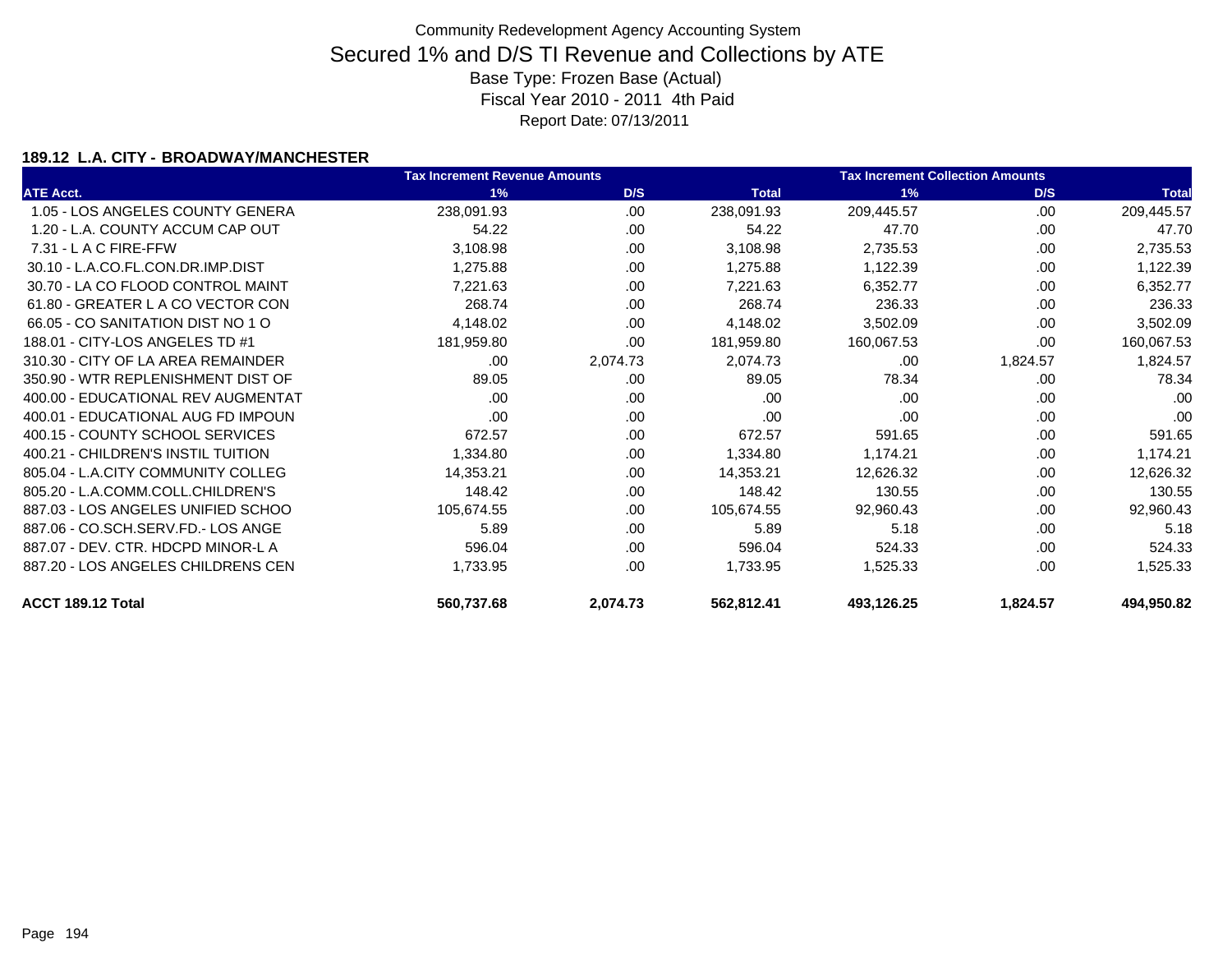### **189.13 L.A. CITY - CRENSHAW RP DIST 8 (1ST AM)**

|                                    | <b>Tax Increment Revenue Amounts</b> |          | <b>Tax Increment Collection Amounts</b> |            |          |              |
|------------------------------------|--------------------------------------|----------|-----------------------------------------|------------|----------|--------------|
| <b>ATE Acct.</b>                   | 1%                                   | D/S      | <b>Total</b>                            | 1%         | D/S      | <b>Total</b> |
| 1.05 - LOS ANGELES COUNTY GENERA   | 573,507.34                           | .00      | 573,507.34                              | 358,553.20 | .00.     | 358,553.20   |
| 1.20 - L.A. COUNTY ACCUM CAP OUT   | 130.56                               | .00      | 130.56                                  | 81.65      | .00      | 81.65        |
| $7.31 - L$ A C FIRE-FFW            | 7,532.25                             | .00.     | 7,532.25                                | 4,709.07   | .00      | 4,709.07     |
| 30.10 - L.A.CO.FL.CON.DR.IMP.DIST  | 3,071.95                             | .00.     | 3,071.95                                | 1,920.59   | .00      | 1,920.59     |
| 30.70 - LA CO FLOOD CONTROL MAINT  | 17,387.56                            | .00      | 17,387.56                               | 10,870.74  | .00      | 10,870.74    |
| 61.10 - LA CO WEST VECTOR CONTRO   | 428.01                               | .00      | 428.01                                  | 267.61     | .00      | 267.61       |
| 188.01 - CITY-LOS ANGELES TD #1    | 438,404.49                           | .00      | 438,404.49                              | 274,086.55 | .00      | 274,086.55   |
| 310.30 - CITY OF LA AREA REMAINDER | .00                                  | 4,959.24 | 4,959.24                                | .00        | 3,100.52 | 3,100.52     |
| 350.90 - WTR REPLENISHMENT DIST OF | 68.18                                | .00.     | 68.18                                   | 51.92      | .00      | 51.92        |
| 400.00 - EDUCATIONAL REV AUGMENTAT | .00                                  | .00      | .00                                     | .00        | .00      | .00          |
| 400.01 - EDUCATIONAL AUG FD IMPOUN | .00                                  | .00      | .00                                     | .00        | .00      | .00          |
| 400.15 - COUNTY SCHOOL SERVICES    | 1,619.33                             | .00.     | 1,619.33                                | 1,012.42   | .00      | 1,012.42     |
| 400.21 - CHILDREN'S INSTIL TUITION | 3,213.81                             | .00.     | 3,213.81                                | 2,009.28   | .00      | 2,009.28     |
| 805.04 - L.A.CITY COMMUNITY COLLEG | 34,558.27                            | .00      | 34,558.27                               | 21,605.90  | .00      | 21,605.90    |
| 805.20 - L.A.COMM.COLL.CHILDREN'S  | 357.35                               | .00      | 357.35                                  | 223.41     | .00      | 223.41       |
| 887.03 - LOS ANGELES UNIFIED SCHOO | 254,432.88                           | .00.     | 254,432.88                              | 159,071.97 | .00      | 159,071.97   |
| 887.06 - CO.SCH.SERV.FD.- LOS ANGE | 14.17                                | .00      | 14.17                                   | 8.86       | .00      | 8.86         |
| 887.07 - DEV. CTR. HDCPD MINOR-L A | 1,435.11                             | .00      | 1,435.11                                | 897.23     | .00      | 897.23       |
| 887.20 - LOS ANGELES CHILDRENS CEN | 4,174.84                             | .00      | 4,174.84                                | 2,610.12   | .00      | 2,610.12     |
| ACCT 189.13 Total                  | 1,340,336.10                         | 4,959.24 | 1,345,295.34                            | 837,980.52 | 3,100.52 | 841,081.04   |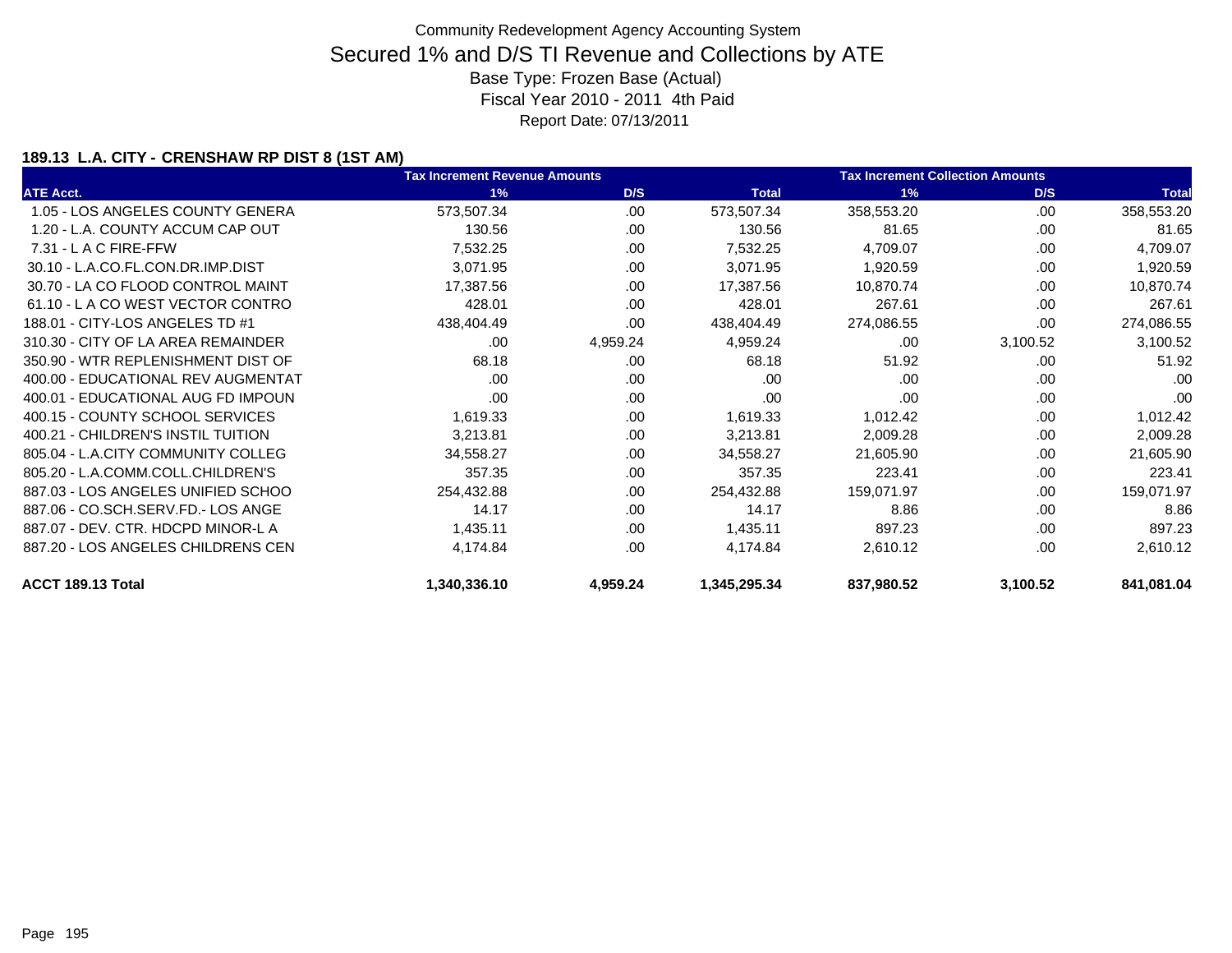### **189.16 L.A. CITY - RESEDA/CANOGA PARK (CD 3)**

|                                    | <b>Tax Increment Revenue Amounts</b> |           |               | <b>Tax Increment Collection Amounts</b> |           |               |
|------------------------------------|--------------------------------------|-----------|---------------|-----------------------------------------|-----------|---------------|
| <b>ATE Acct.</b>                   | 1%                                   | D/S       | <b>Total</b>  | 1%                                      | D/S       | <b>Total</b>  |
| 1.05 - LOS ANGELES COUNTY GENERA   | 10,017,469.45                        | .00       | 10,017,469.45 | 9,646,905.31                            | .00.      | 9,646,905.31  |
| 1.20 - L.A. COUNTY ACCUM CAP OUT   | 2,280.47                             | .00       | 2,280.47      | 2,196.11                                | .00       | 2,196.11      |
| 7.31 - L A C FIRE-FFW              | 131,556.66                           | .00       | 131,556.66    | 126,690.14                              | .00       | 126,690.14    |
| 30.10 - L.A.CO.FL.CON.DR.IMP.DIST  | 53,655.58                            | .00       | 53,655.58     | 51,670.76                               | .00       | 51,670.76     |
| 30.70 - LA CO FLOOD CONTROL MAINT  | 303,696.19                           | .00       | 303,696.19    | 292,461.93                              | .00       | 292,461.93    |
| 61.80 - GREATER L A CO VECTOR CON  | 11,015.21                            | .00       | 11,015.21     | 10,607.73                               | .00       | 10,607.73     |
| 188.01 - CITY-LOS ANGELES TD #1    | 7,657,722.26                         | .00       | 7,657,722.26  | 7,374,449.40                            | .00       | 7,374,449.40  |
| 310.30 - CITY OF LA AREA REMAINDER | .00.                                 | 86,590.74 | 86,590.74     | .00                                     | 83,386.09 | 83,386.09     |
| 400.00 - EDUCATIONAL REV AUGMENTAT | .00                                  | .00       | .00           | .00                                     | .00       | .00           |
| 400.01 - EDUCATIONAL AUG FD IMPOUN | .00                                  | .00       | .00           | .00                                     | .00       | .00           |
| 400.15 - COUNTY SCHOOL SERVICES    | 28,283.75                            | .00       | 28,283.75     | 27,237.48                               | .00       | 27,237.48     |
| 400.21 - CHILDREN'S INSTIL TUITION | 56,133.30                            | .00       | 56,133.30     | 54,056.83                               | .00       | 54,056.83     |
| 805.04 - L.A.CITY COMMUNITY COLLEG | 603,604.70                           | .00       | 603,604.70    | 581,276.28                              | .00       | 581,276.28    |
| 805.20 - L.A.COMM.COLL.CHILDREN'S  | 6,241.30                             | .00       | 6,241.30      | 6,010.42                                | .00       | 6,010.42      |
| 887.03 - LOS ANGELES UNIFIED SCHOO | 4,443,999.22                         | .00       | 4,443,999.22  | 4,279,607.73                            | .00       | 4,279,607.73  |
| 887.06 - CO.SCH.SERV.FD.- LOS ANGE | 247.74                               | .00       | 247.74        | 238.58                                  | .00       | 238.58        |
| 887.07 - DEV. CTR. HDCPD MINOR-L A | 25,065.95                            | .00       | 25,065.95     | 24,138.72                               | .00       | 24,138.72     |
| 887.20 - LOS ANGELES CHILDRENS CEN | 72,919.10                            | .00       | 72,919.10     | 70,221.69                               | .00       | 70,221.69     |
| ACCT 189.16 Total                  | 23,413,890.88                        | 86,590.74 | 23,500,481.62 | 22,547,769.11                           | 83,386.09 | 22,631,155.20 |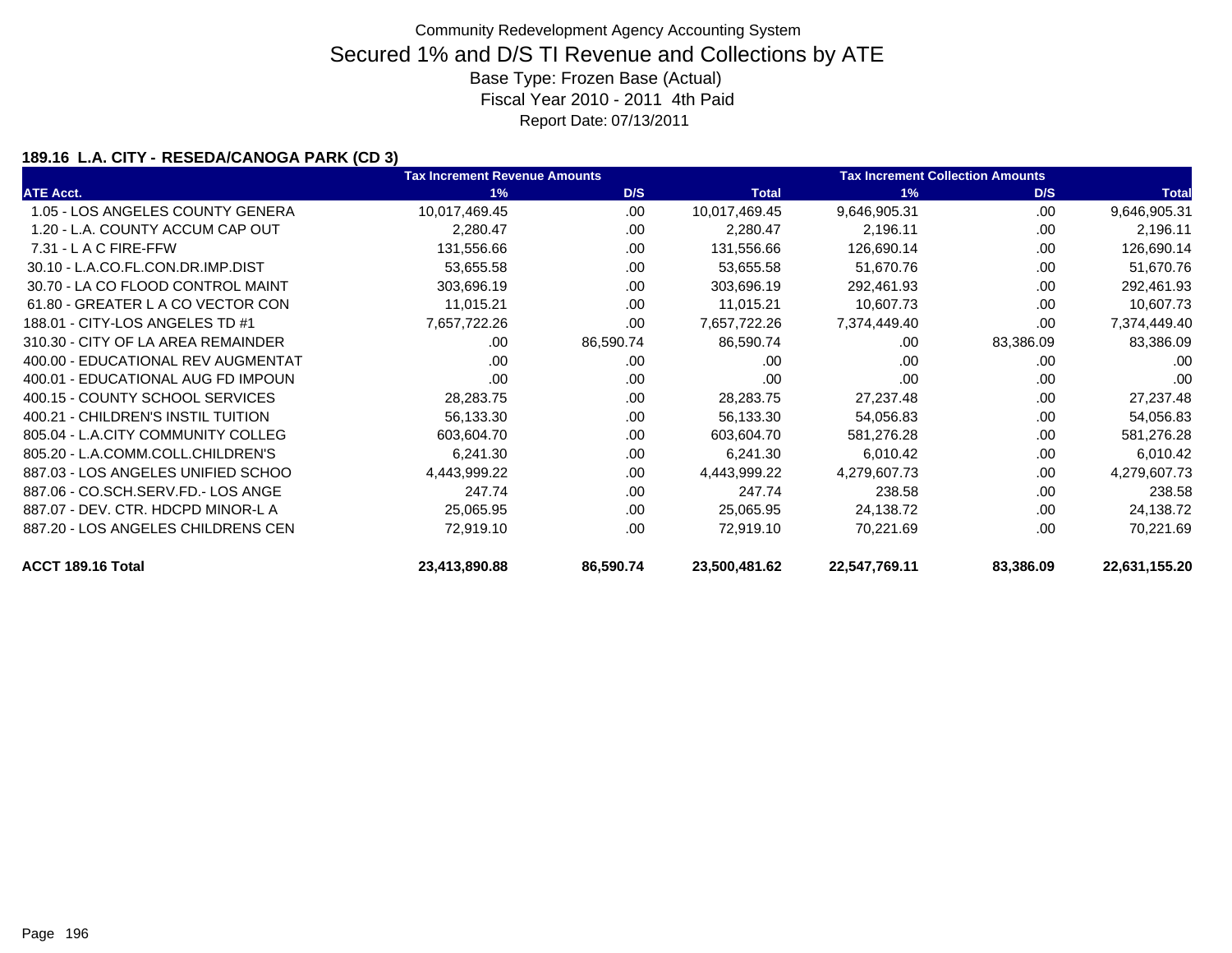### **189.17 L.A. CITY - PACOIMA/PANORAMA CITY (CD 7)**

|                                    | <b>Tax Increment Revenue Amounts</b> |           |               | <b>Tax Increment Collection Amounts</b> |           |               |
|------------------------------------|--------------------------------------|-----------|---------------|-----------------------------------------|-----------|---------------|
| <b>ATE Acct.</b>                   | 1%                                   | D/S       | <b>Total</b>  | 1%                                      | D/S       | <b>Total</b>  |
| 1.05 - LOS ANGELES COUNTY GENERA   | 7,747,588.76                         | .00       | 7,747,588.76  | 7,318,579.13                            | .00       | 7,318,579.13  |
| 1.20 - L.A. COUNTY ACCUM CAP OUT   | 1,763.73                             | .00       | 1,763.73      | 1,666.07                                | .00       | 1,666.07      |
| $7.31 - L$ A C FIRE-FFW            | 101,747.22                           | .00       | 101,747.22    | 96,113.16                               | .00       | 96,113.16     |
| 30.10 - L.A.CO.FL.CON.DR.IMP.DIST  | 41,500.96                            | .00       | 41,500.96     | 39,203.09                               | .00       | 39,203.09     |
| 30.70 - LA CO FLOOD CONTROL MAINT  | 234,899.76                           | .00       | 234,899.76    | 221,893.63                              | .00       | 221,893.63    |
| 61.80 - GREATER L A CO VECTOR CON  | 8,519.27                             | .00       | 8,519.27      | 8,047.53                                | .00       | 8,047.53      |
| 188.01 - CITY-LOS ANGELES TD #1    | 5,922,558.20                         | .00       | 5,922,558.20  | 5,594,607.46                            | .00       | 5,594,607.46  |
| 310.30 - CITY OF LA AREA REMAINDER | .00                                  | 66,920.12 | 66,920.12     | .00                                     | 63,210.04 | 63,210.04     |
| 400.00 - EDUCATIONAL REV AUGMENTAT | .00                                  | .00       | .00           | .00                                     | .00       | .00           |
| 400.01 - EDUCATIONAL AUG FD IMPOUN | .00                                  | .00       | .00           | .00                                     | .00       | .00           |
| 400.15 - COUNTY SCHOOL SERVICES    | 21,874.92                            | .00       | 21,874.92     | 20,663.64                               | .00       | 20,663.64     |
| 400.21 - CHILDREN'S INSTIL TUITION | 43,414.06                            | .00       | 43,414.06     | 41,010.08                               | .00       | 41,010.08     |
| 805.04 - L.A.CITY COMMUNITY COLLEG | 466,833.85                           | .00       | 466,833.85    | 440,983.78                              | .00       | 440,983.78    |
| 805.20 - L.A.COMM.COLL.CHILDREN'S  | 4,827.09                             | .00.      | 4,827.09      | 4,559.80                                | .00       | 4,559.80      |
| 887.03 - LOS ANGELES UNIFIED SCHOO | 3,437,032.99                         | .00       | 3,437,032.99  | 3,246,713.61                            | .00       | 3,246,713.61  |
| 887.06 - CO.SCH.SERV.FD.- LOS ANGE | 191.62                               | .00.      | 191.62        | 181.00                                  | .00       | 181.00        |
| 887.07 - DEV. CTR. HDCPD MINOR-L A | 19,386.25                            | .00       | 19,386.25     | 18,312.78                               | .00       | 18,312.78     |
| 887.20 - LOS ANGELES CHILDRENS CEN | 56,396.34                            | .00       | 56,396.34     | 53,273.50                               | .00       | 53,273.50     |
| ACCT 189.17 Total                  | 18,108,535.02                        | 66,920.12 | 18,175,455.14 | 17,105,808.26                           | 63,210.04 | 17,169,018.30 |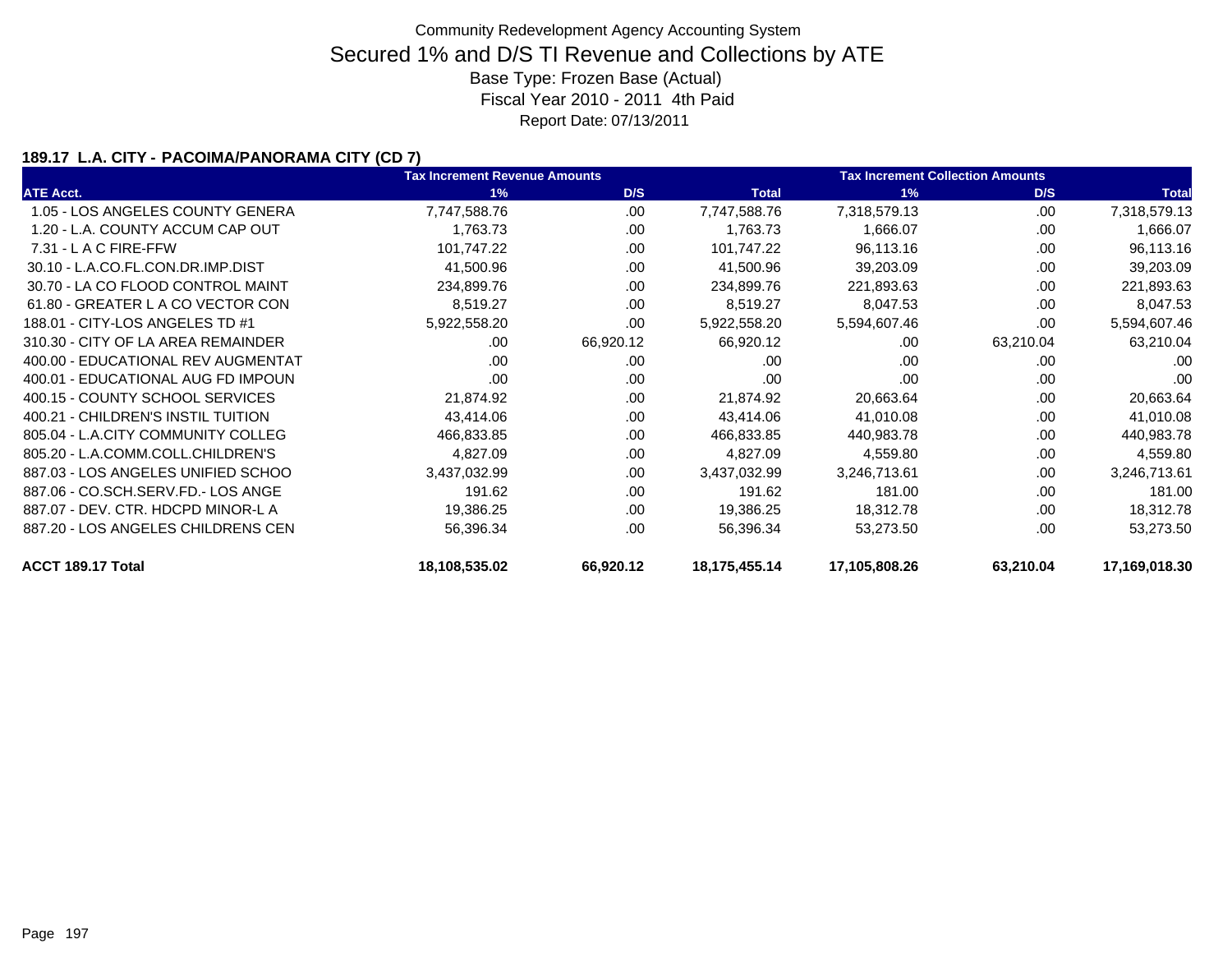### **189.18 L.A. CITY - CRENSHAW/SLAUSON RECOVERY RP**

|                                    | <b>Tax Increment Revenue Amounts</b> |          |              | <b>Tax Increment Collection Amounts</b> |          |              |  |
|------------------------------------|--------------------------------------|----------|--------------|-----------------------------------------|----------|--------------|--|
| <b>ATE Acct.</b>                   | 1%                                   | D/S      | <b>Total</b> | 1%                                      | D/S      | <b>Total</b> |  |
| 1.05 - LOS ANGELES COUNTY GENERA   | 551,122.82                           | .00      | 551,122.82   | 494,147.28                              | .00      | 494,147.28   |  |
| 1.20 - L.A. COUNTY ACCUM CAP OUT   | 125.51                               | .00      | 125.51       | 112.53                                  | .00      | 112.53       |  |
| $7.31 - L$ A C FIRE-FFW            | 7,237.43                             | .00.     | 7,237.43     | 6,489.22                                | .00      | 6,489.22     |  |
| 30.10 - L.A.CO.FL.CON.DR.IMP.DIST  | 2,953.01                             | .00.     | 2,953.01     | 2,647.73                                | .00      | 2,647.73     |  |
| 30.70 - LA CO FLOOD CONTROL MAINT  | 16,714.35                            | .00      | 16,714.35    | 14,986.40                               | .00      | 14,986.40    |  |
| 61.10 - L A CO WEST VECTOR CONTRO  | 411.38                               | .00.     | 411.38       | 368.85                                  | .00      | 368.85       |  |
| 188.01 - CITY-LOS ANGELES TD #1    | 421,247.84                           | .00      | 421,247.84   | 377,698.88                              | .00.     | 377,698.88   |  |
| 310.30 - CITY OF LA AREA REMAINDER | .00                                  | 4,766.40 | 4,766.40     | .00                                     | 4,273.65 | 4,273.65     |  |
| 350.90 - WTR REPLENISHMENT DIST OF | 206.13                               | .00      | 206.13       | 184.82                                  | .00      | 184.82       |  |
| 400.00 - EDUCATIONAL REV AUGMENTAT | .00                                  | .00      | .00          | .00                                     | .00      | .00          |  |
| 400.01 - EDUCATIONAL AUG FD IMPOUN | .00                                  | .00      | .00          | .00                                     | .00      | .00          |  |
| 400.15 - COUNTY SCHOOL SERVICES    | 1,556.64                             | .00      | 1,556.64     | 1,395.71                                | .00      | 1,395.71     |  |
| 400.21 - CHILDREN'S INSTIL TUITION | 3,089.38                             | .00      | 3,089.38     | 2,769.99                                | .00      | 2,769.99     |  |
| 805.04 - L.A.CITY COMMUNITY COLLEG | 33,220.24                            | .00      | 33,220.24    | 29,785.90                               | .00      | 29,785.90    |  |
| 805.20 - L.A.COMM.COLL.CHILDREN'S  | 343.50                               | .00.     | 343.50       | 307.99                                  | .00      | 307.99       |  |
| 887.03 - LOS ANGELES UNIFIED SCHOO | 244,581.76                           | .00      | 244,581.76   | 219,296.69                              | .00      | 219,296.69   |  |
| 887.06 - CO.SCH.SERV.FD.- LOS ANGE | 13.63                                | .00      | 13.63        | 12.22                                   | .00      | 12.22        |  |
| 887.07 - DEV. CTR. HDCPD MINOR-L A | 1,379.54                             | .00      | 1,379.54     | 1,236.92                                | .00      | 1,236.92     |  |
| 887.20 - LOS ANGELES CHILDRENS CEN | 4,013.20                             | .00.     | 4,013.20     | 3,598.31                                | .00      | 3,598.31     |  |
| ACCT 189.18 Total                  | 1,288,216.36                         | 4,766.40 | 1,292,982.76 | 1,155,039.44                            | 4,273.65 | 1,159,313.09 |  |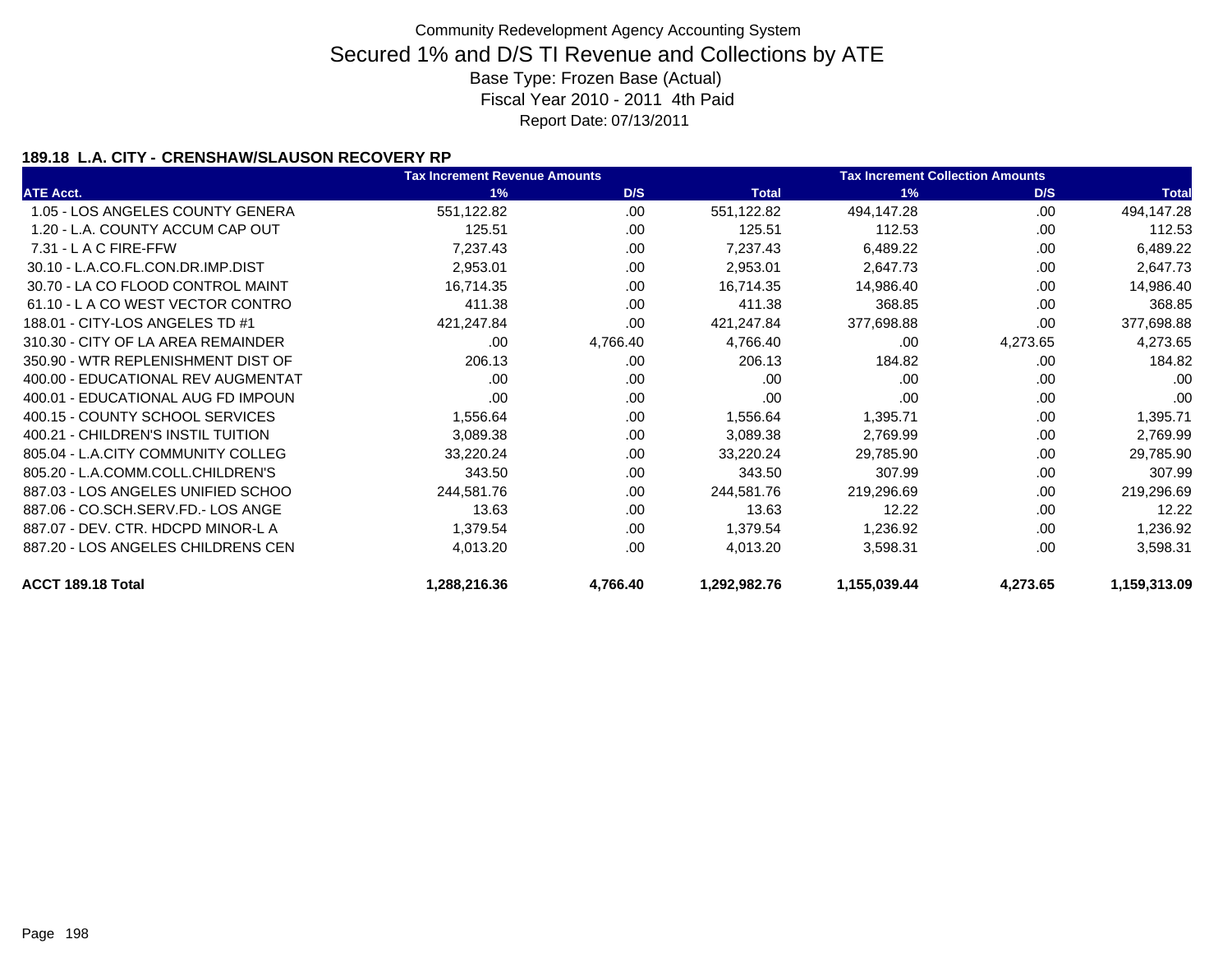### **189.19 L.A. CITY - WATTS CORRIDOR RECOVERY RP**

|                                    | <b>Tax Increment Revenue Amounts</b> |          |              | <b>Tax Increment Collection Amounts</b> |          |              |
|------------------------------------|--------------------------------------|----------|--------------|-----------------------------------------|----------|--------------|
| <b>ATE Acct.</b>                   | 1%                                   | D/S      | <b>Total</b> | 1%                                      | D/S      | <b>Total</b> |
| 1.05 - LOS ANGELES COUNTY GENERA   | 323,882.11                           | .00      | 323,882.11   | 209,295.52                              | .00      | 209,295.52   |
| 1.20 - L.A. COUNTY ACCUM CAP OUT   | 73.75                                | .00      | 73.75        | 47.66                                   | .00      | 47.66        |
| 7.31 - L A C FIRE-FFW              | 4,196.26                             | .00      | 4,196.26     | 2,711.82                                | .00.     | 2,711.82     |
| 30.10 - L.A.CO.FL.CON.DR.IMP.DIST  | 1,735.45                             | .00      | 1,735.45     | 1,121.46                                | .00      | 1,121.46     |
| 30.70 - LA CO FLOOD CONTROL MAINT  | 9,822.85                             | .00      | 9,822.85     | 6,347.62                                | .00      | 6,347.62     |
| 61.80 - GREATER L A CO VECTOR CON  | 369.35                               | .00      | 369.35       | 238.65                                  | .00      | 238.65       |
| 66.05 - CO SANITATION DIST NO 1 O  | 13,486.78                            | .00      | 13,486.78    | 8,715.27                                | .00      | 8,715.27     |
| 188.01 - CITY-LOS ANGELES TD #1    | 247,577.85                           | .00      | 247,577.85   | 159,951.03                              | .00      | 159,951.03   |
| 310.30 - CITY OF LA AREA REMAINDER | .00                                  | 2,851.36 | 2,851.36     | .00                                     | 1,842.44 | 1,842.44     |
| 350.90 - WTR REPLENISHMENT DIST OF | 121.14                               | .00      | 121.14       | 78.27                                   | .00      | 78.27        |
| 400.00 - EDUCATIONAL REV AUGMENTAT | .00.                                 | .00      | .00          | .00                                     | .00      | .00          |
| 400.01 - EDUCATIONAL AUG FD IMPOUN | .00.                                 | .00      | .00          | .00                                     | .00      | .00          |
| 400.15 - COUNTY SCHOOL SERVICES    | 914.81                               | .00      | 914.81       | 591.16                                  | .00      | 591.16       |
| 400.21 - CHILDREN'S INSTIL TUITION | 1,815.59                             | .00      | 1,815.59     | 1,173.25                                | .00      | 1,173.25     |
| 805.04 - L.A.CITY COMMUNITY COLLEG | 19,523.18                            | .00      | 19,523.18    | 12,616.06                               | .00      | 12,616.06    |
| 805.20 - L.A.COMM.COLL.CHILDREN'S  | 201.87                               | .00      | 201.87       | 130.45                                  | .00      | 130.45       |
| 887.03 - LOS ANGELES UNIFIED SCHOO | 143,738.07                           | .00      | 143,738.07   | 92,884.88                               | .00      | 92,884.88    |
| 887.06 - CO.SCH.SERV.FD.- LOS ANGE | 8.00                                 | .00      | 8.00         | 5.18                                    | .00      | 5.18         |
| 887.07 - DEV. CTR. HDCPD MINOR-L A | 810.74                               | .00      | 810.74       | 523.91                                  | .00      | 523.91       |
| 887.20 - LOS ANGELES CHILDRENS CEN | 2,358.52                             | .00      | 2,358.52     | 1,524.09                                | .00      | 1,524.09     |
| ACCT 189.19 Total                  | 770,636.32                           | 2,851.36 | 773,487.68   | 497,956.28                              | 1,842.44 | 499,798.72   |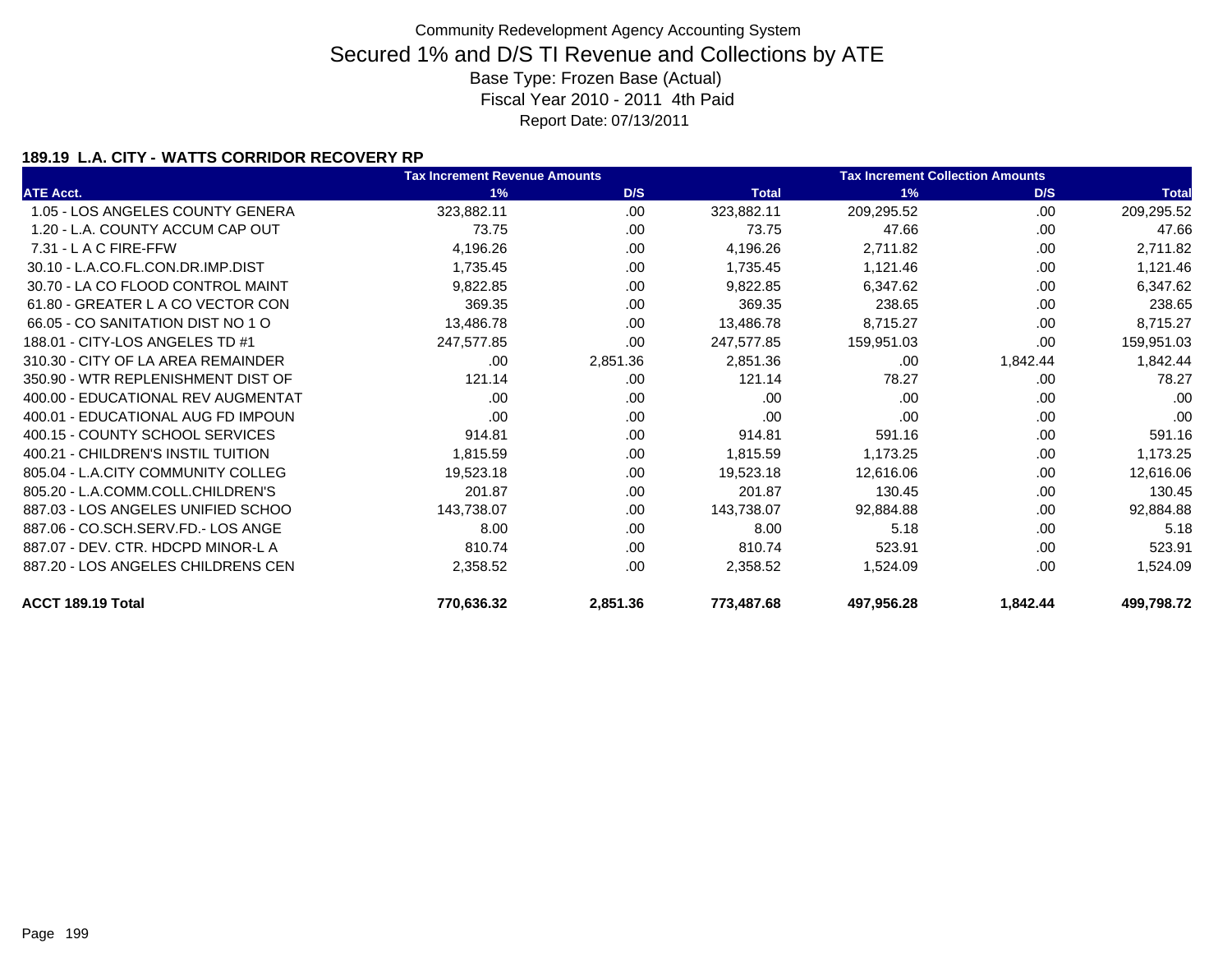### **189.20 L.A. CITY - WILSHIRE CENTER/KOREATOWN**

|                                    | <b>Tax Increment Revenue Amounts</b> |           | <b>Tax Increment Collection Amounts</b> |               |           |               |
|------------------------------------|--------------------------------------|-----------|-----------------------------------------|---------------|-----------|---------------|
| <b>ATE Acct.</b>                   | 1%                                   | D/S       | <b>Total</b>                            | 1%            | D/S       | <b>Total</b>  |
| 1.05 - LOS ANGELES COUNTY GENERA   | 9,311,730.40                         | .00.      | 9,311,730.40                            | 8,839,203.93  | .00.      | 8,839,203.93  |
| 1.20 - L.A. COUNTY ACCUM CAP OUT   | 2,119.81                             | .00       | 2,119.81                                | 2,012.24      | .00       | 2,012.24      |
| $7.31 - L$ A C FIRE-FFW            | 122,302.06                           | .00       | 122,302.06                              | 116,095.81    | .00       | 116,095.81    |
| 30.10 - L.A.CO.FL.CON.DR.IMP.DIST  | 49,875.58                            | .00       | 49,875.58                               | 47,344.63     | .00       | 47,344.63     |
| 30.70 - LA CO FLOOD CONTROL MAINT  | 282,300.95                           | .00       | 282,300.95                              | 267,975.51    | .00       | 267,975.51    |
| 61.10 - LA CO WEST VECTOR CONTRO   | 6,949.28                             | .00       | 6,949.28                                | 6,596.63      | .00       | 6,596.63      |
| 188.01 - CITY-LOS ANGELES TD #1    | 7,118,239.61                         | .00       | 7,118,239.61                            | 6,757,022.47  | .00       | 6,757,022.47  |
| 310.30 - CITY OF LA AREA REMAINDER | .00                                  | 80,516.08 | 80,516.08                               | .00           | 76,430.26 | 76,430.26     |
| 400.00 - EDUCATIONAL REV AUGMENTAT | .00                                  | .00       | .00                                     | .00           | .00       | .00           |
| 400.01 - EDUCATIONAL AUG FD IMPOUN | .00                                  | .00.      | .00                                     | .00           | .00       | .00           |
| 400.15 - COUNTY SCHOOL SERVICES    | 26,291.18                            | .00       | 26,291.18                               | 24,957.03     | .00       | 24,957.03     |
| 400.21 - CHILDREN'S INSTIL TUITION | 52,178.75                            | .00       | 52,178.75                               | 49,530.93     | .00       | 49,530.93     |
| 805.04 - L.A.CITY COMMUNITY COLLEG | 561,081.05                           | .00       | 561,081.05                              | 532,608.83    | .00       | 532,608.83    |
| 805.20 - L.A.COMM.COLL.CHILDREN'S  | 5,801.60                             | .00       | 5,801.60                                | 5,507.19      | .00       | 5,507.19      |
| 887.03 - LOS ANGELES UNIFIED SCHOO | 4,130,921.73                         | .00       | 4,130,921.73                            | 3,921,296.91  | .00       | 3,921,296.91  |
| 887.06 - CO.SCH.SERV.FD.- LOS ANGE | 230.28                               | .00.      | 230.28                                  | 218.59        | .00       | 218.59        |
| 887.07 - DEV. CTR. HDCPD MINOR-L A | 23,300.07                            | .00       | 23,300.07                               | 22,117.70     | .00       | 22,117.70     |
| 887.20 - LOS ANGELES CHILDRENS CEN | 67,781.99                            | .00       | 67,781.99                               | 64,342.37     | .00       | 64,342.37     |
| ACCT 189.20 Total                  | 21,761,104.34                        | 80,516.08 | 21,841,620.42                           | 20,656,830.77 | 76,430.26 | 20,733,261.03 |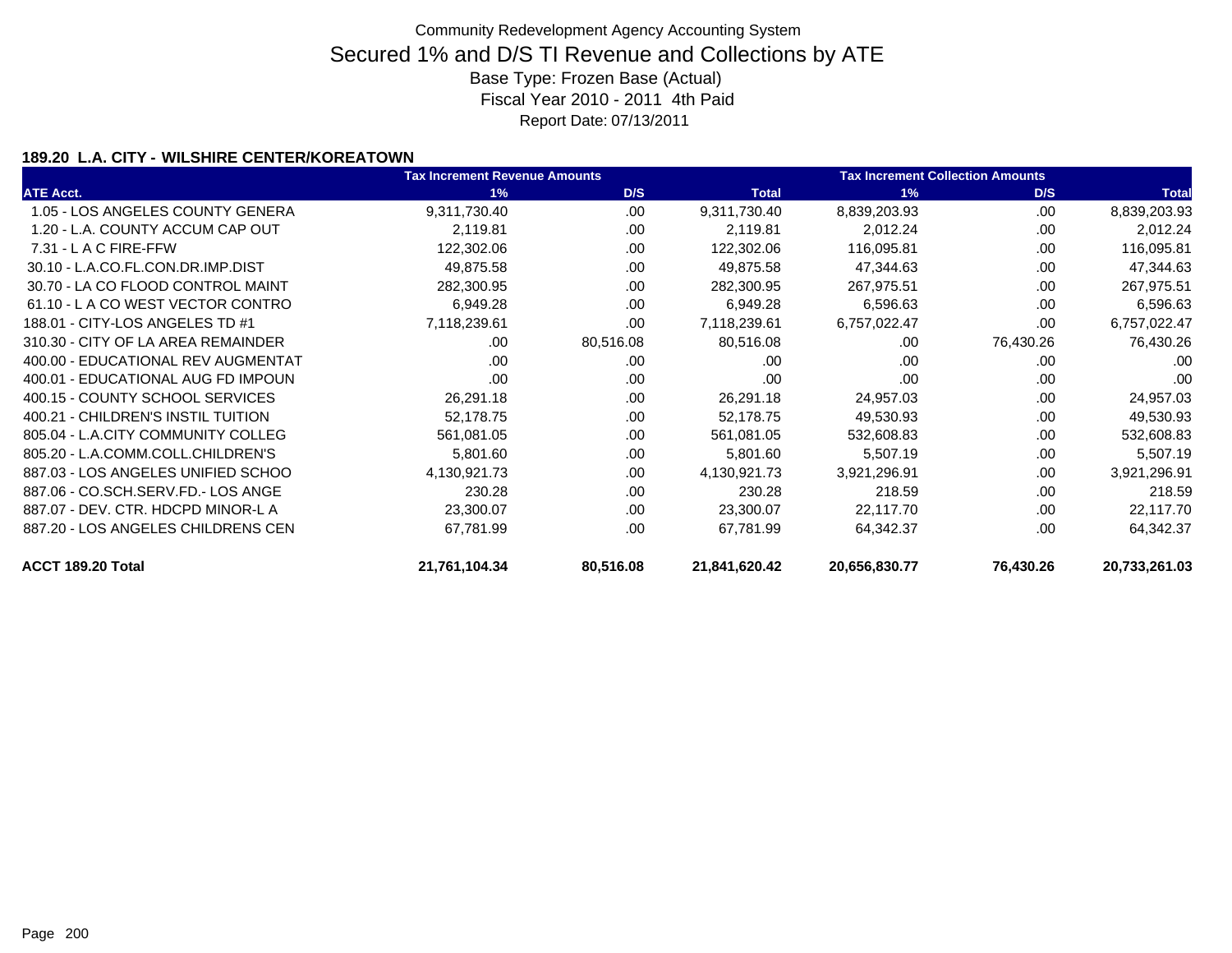### **190.01 L.A. CITY - CD 9 CORR SO. OF STA MONICA FWY**

|                                    | <b>Tax Increment Revenue Amounts</b> |           |               | <b>Tax Increment Collection Amounts</b> |           |               |
|------------------------------------|--------------------------------------|-----------|---------------|-----------------------------------------|-----------|---------------|
| <b>ATE Acct.</b>                   | 1%                                   | D/S       | <b>Total</b>  | 1%                                      | D/S       | <b>Total</b>  |
| 1.05 - LOS ANGELES COUNTY GENERA   | 6,280,097.95                         | .00       | 6,280,097.95  | 5,742,007.19                            | .00       | 5,742,007.19  |
| 1.20 - L.A. COUNTY ACCUM CAP OUT   | 1,430.24                             | .00       | 1,430.24      | 1,307.67                                | .00       | 1,307.67      |
| 7.31 - L A C FIRE-FFW              | 82,445.49                            | .00       | 82,445.49     | 75,379.68                               | .00       | 75,379.68     |
| 30.10 - L.A.CO.FL.CON.DR.IMP.DIST  | 33,650.65                            | .00       | 33,650.65     | 30,767.05                               | .00       | 30,767.05     |
| 30.70 - LA CO FLOOD CONTROL MAINT  | 190,466.28                           | .00       | 190,466.28    | 174,144.77                              | .00       | 174,144.77    |
| 61.10 - L A CO WEST VECTOR CONTRO  | 546.67                               | .00       | 546.67        | 470.53                                  | .00       | 470.53        |
| 61.80 - GREATER L A CO VECTOR CON  | 6,215.57                             | .00       | 6,215.57      | 5,727.00                                | .00       | 5,727.00      |
| 188.01 - CITY-LOS ANGELES TD #1    | 4,800,254.33                         | .00.      | 4,800,254.33  | 4,388,987.65                            | .00       | 4,388,987.65  |
| 310.30 - CITY OF LA AREA REMAINDER | .00                                  | 54,318.99 | 54,318.99     | .00                                     | 49,664.88 | 49,664.88     |
| 350.90 - WTR REPLENISHMENT DIST OF | 1,180.66                             | .00       | 1,180.66      | 1,053.09                                | .00       | 1,053.09      |
| 400.00 - EDUCATIONAL REV AUGMENTAT | .00.                                 | .00       | .00           | .00                                     | .00       | .00           |
| 400.01 - EDUCATIONAL AUG FD IMPOUN | .00                                  | .00       | .00           | .00                                     | .00       | .00           |
| 400.15 - COUNTY SCHOOL SERVICES    | 17,738.47                            | .00.      | 17,738.47     | 16,218.41                               | .00       | 16,218.41     |
| 400.21 - CHILDREN'S INSTIL TUITION | 35,204.60                            | .00.      | 35,204.60     | 32,187.83                               | .00       | 32,187.83     |
| 805.04 - L.A.CITY COMMUNITY COLLEG | 378,557.08                           | .00.      | 378,557.08    | 346,117.60                              | .00       | 346,117.60    |
| 805.20 - L.A.COMM.COLL.CHILDREN'S  | 3,914.29                             | .00       | 3,914.29      | 3,578.86                                | .00       | 3,578.86      |
| 887.03 - LOS ANGELES UNIFIED SCHOO | 2,787,500.65                         | .00.      | 2,787,500.65  | 2,548,666.86                            | .00       | 2,548,666.86  |
| 887.06 - CO.SCH.SERV.FD.- LOS ANGE | 155.38                               | .00.      | 155.38        | 142.07                                  | .00       | 142.07        |
| 887.07 - DEV. CTR. HDCPD MINOR-L A | 15,720.38                            | .00       | 15,720.38     | 14,373.26                               | .00       | 14,373.26     |
| 887.20 - LOS ANGELES CHILDRENS CEN | 45,731.96                            | .00       | 45,731.96     | 41,813.08                               | .00.      | 41,813.08     |
| ACCT 190.01 Total                  | 14,680,810.65                        | 54,318.99 | 14,735,129.64 | 13,422,942.60                           | 49,664.88 | 13,472,607.48 |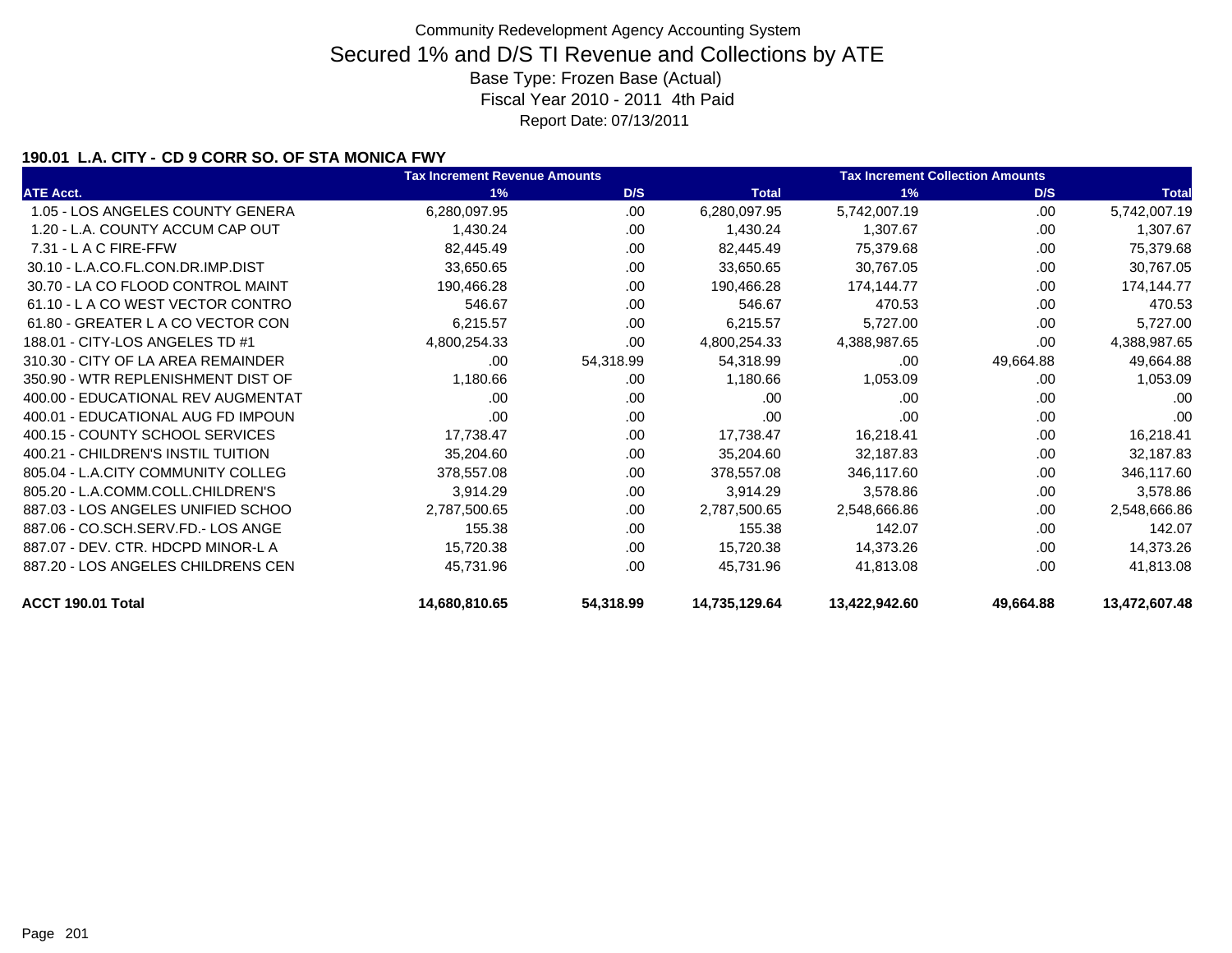### **190.02 L.A. CITY - VERMONT/MANCHESTER RECOVERY RP**

|                                    | <b>Tax Increment Revenue Amounts</b> |          | <b>Tax Increment Collection Amounts</b> |            |          |              |
|------------------------------------|--------------------------------------|----------|-----------------------------------------|------------|----------|--------------|
| <b>ATE Acct.</b>                   | 1%                                   | D/S      | <b>Total</b>                            | 1%         | D/S      | <b>Total</b> |
| 1.05 - LOS ANGELES COUNTY GENERA   | 363,220.11                           | .00      | 363,220.11                              | 311,830.53 | .00.     | 311,830.53   |
| 1.20 - L.A. COUNTY ACCUM CAP OUT   | 82.72                                | .00      | 82.72                                   | 71.01      | .00      | 71.01        |
| $7.31 - L$ A C FIRE-FFW            | 4,769.87                             | .00      | 4,769.87                                | 4,095.01   | .00      | 4,095.01     |
| 30.10 - L.A.CO.FL.CON.DR.IMP.DIST  | 1,946.20                             | .00.     | 1,946.20                                | 1,670.84   | .00      | 1,670.84     |
| 30.70 - LA CO FLOOD CONTROL MAINT  | 11,015.67                            | .00      | 11,015.67                               | 9,457.14   | .00      | 9,457.14     |
| 61.10 - LA CO WEST VECTOR CONTRO   | 271.12                               | .00.     | 271.12                                  | 232.76     | .00      | 232.76       |
| 188.01 - CITY-LOS ANGELES TD #1    | 277,625.45                           | .00.     | 277,625.45                              | 238,346.11 | .00.     | 238,346.11   |
| 310.30 - CITY OF LA AREA REMAINDER | .00                                  | 3,141.32 | 3,141.32                                | .00        | 2,696.87 | 2,696.87     |
| 350.90 - WTR REPLENISHMENT DIST OF | 135.84                               | .00.     | 135.84                                  | 116.63     | .00      | 116.63       |
| 400.00 - EDUCATIONAL REV AUGMENTAT | .00.                                 | .00      | .00                                     | .00        | .00      | .00          |
| 400.01 - EDUCATIONAL AUG FD IMPOUN | .00                                  | .00      | .00                                     | .00        | .00      | .00          |
| 400.15 - COUNTY SCHOOL SERVICES    | 1,025.90                             | .00      | 1,025.90                                | 880.76     | .00      | 880.76       |
| 400.21 - CHILDREN'S INSTIL TUITION | 2,036.07                             | .00      | 2,036.07                                | 1,748.00   | .00      | 1,748.00     |
| 805.04 - L.A.CITY COMMUNITY COLLEG | 21,893.95                            | .00      | 21,893.95                               | 18,796.32  | .00      | 18,796.32    |
| 805.20 - L.A.COMM.COLL.CHILDREN'S  | 226.38                               | .00.     | 226.38                                  | 194.36     | .00      | 194.36       |
| 887.03 - LOS ANGELES UNIFIED SCHOO | 161,192.79                           | .00      | 161,192.79                              | 138,386.71 | .00      | 138,386.71   |
| 887.06 - CO.SCH.SERV.FD.- LOS ANGE | 8.98                                 | .00.     | 8.98                                    | 7.71       | .00      | 7.71         |
| 887.07 - DEV. CTR. HDCPD MINOR-L A | 909.19                               | .00      | 909.19                                  | 780.56     | .00      | 780.56       |
| 887.20 - LOS ANGELES CHILDRENS CEN | 2,644.91                             | .00.     | 2,644.91                                | 2,270.71   | .00      | 2,270.71     |
| ACCT 190.02 Total                  | 849,005.15                           | 3,141.32 | 852,146.47                              | 728,885.16 | 2,696.87 | 731,582.03   |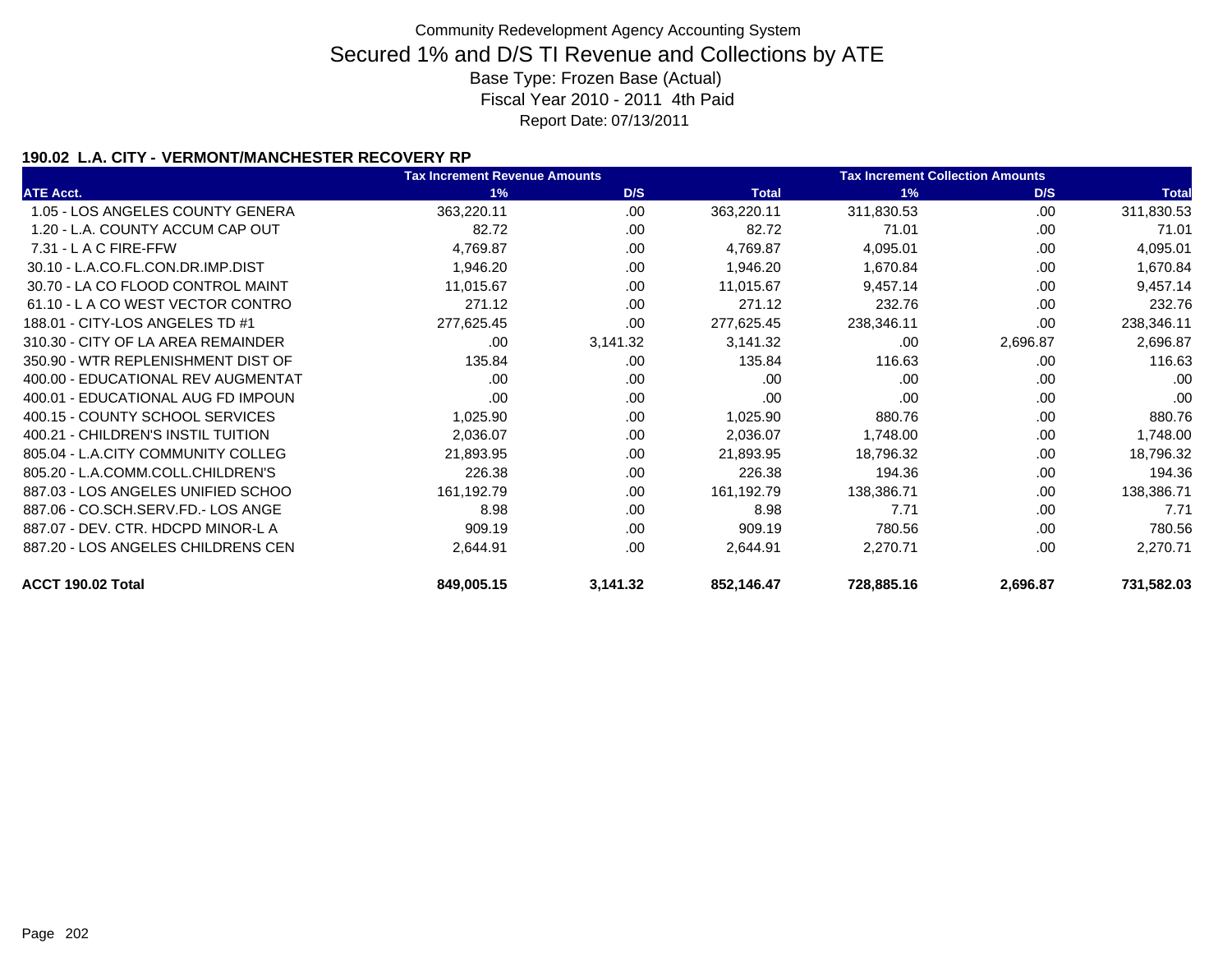### **190.03 L.A. CITY - WESTERN/SLAUSON RECOVERY RP**

|                                    | <b>Tax Increment Revenue Amounts</b> |          |              | <b>Tax Increment Collection Amounts</b> |          |              |  |
|------------------------------------|--------------------------------------|----------|--------------|-----------------------------------------|----------|--------------|--|
| <b>ATE Acct.</b>                   | 1%                                   | D/S      | <b>Total</b> | 1%                                      | D/S      | <b>Total</b> |  |
| 1.05 - LOS ANGELES COUNTY GENERA   | 711,384.06                           | .00      | 711,384.06   | 616,944.05                              | .00      | 616,944.05   |  |
| 1.20 - L.A. COUNTY ACCUM CAP OUT   | 162.01                               | .00      | 162.01       | 140.50                                  | .00      | 140.50       |  |
| $7.31 - L$ A C FIRE-FFW            | 9,342.01                             | .00      | 9,342.01     | 8,101.81                                | .00      | 8,101.81     |  |
| 30.10 - L.A.CO.FL.CON.DR.IMP.DIST  | 3,811.72                             | .00      | 3,811.72     | 3,305.69                                | .00      | 3,305.69     |  |
| 30.70 - LA CO FLOOD CONTROL MAINT  | 21,574.72                            | .00      | 21,574.72    | 18,710.56                               | .00      | 18,710.56    |  |
| 61.10 - LA CO WEST VECTOR CONTRO   | 531.01                               | .00      | 531.01       | 460.52                                  | .00      | 460.52       |  |
| 188.01 - CITY-LOS ANGELES TD #1    | 543,742.69                           | .00      | 543,742.69   | 471,557.95                              | .00      | 471,557.95   |  |
| 310.30 - CITY OF LA AREA REMAINDER | .00.                                 | 6,152.42 | 6,152.42     | .00                                     | 5,335.66 | 5,335.66     |  |
| 350.90 - WTR REPLENISHMENT DIST OF | 266.07                               | .00      | 266.07       | 230.74                                  | .00.     | 230.74       |  |
| 400.00 - EDUCATIONAL REV AUGMENTAT | .00.                                 | .00      | .00          | .00                                     | .00      | .00          |  |
| 400.01 - EDUCATIONAL AUG FD IMPOUN | .00                                  | .00      | .00          | .00                                     | .00      | .00          |  |
| 400.15 - COUNTY SCHOOL SERVICES    | 2,009.29                             | .00      | 2,009.29     | 1,742.55                                | .00      | 1,742.55     |  |
| 400.21 - CHILDREN'S INSTIL TUITION | 3,987.74                             | .00      | 3,987.74     | 3,458.34                                | .00      | 3,458.34     |  |
| 805.04 - L.A.CITY COMMUNITY COLLEG | 42,880.36                            | .00      | 42,880.36    | 37,187.77                               | .00      | 37,187.77    |  |
| 805.20 - L.A.COMM.COLL.CHILDREN'S  | 443.39                               | .00      | 443.39       | 384.52                                  | .00      | 384.52       |  |
| 887.03 - LOS ANGELES UNIFIED SCHOO | 315,703.80                           | .00      | 315,703.80   | 273,792.44                              | .00      | 273,792.44   |  |
| 887.06 - CO.SCH.SERV.FD.- LOS ANGE | 17.60                                | .00      | 17.60        | 15.26                                   | .00      | 15.26        |  |
| 887.07 - DEV. CTR. HDCPD MINOR-L A | 1,780.70                             | .00      | 1,780.70     | 1,544.30                                | .00      | 1,544.30     |  |
| 887.20 - LOS ANGELES CHILDRENS CEN | 5,180.20                             | .00      | 5,180.20     | 4,492.50                                | .00      | 4,492.50     |  |
| ACCT 190.03 Total                  | 1,662,817.37                         | 6,152.42 | 1,668,969.79 | 1,442,069.50                            | 5,335.66 | 1,447,405.16 |  |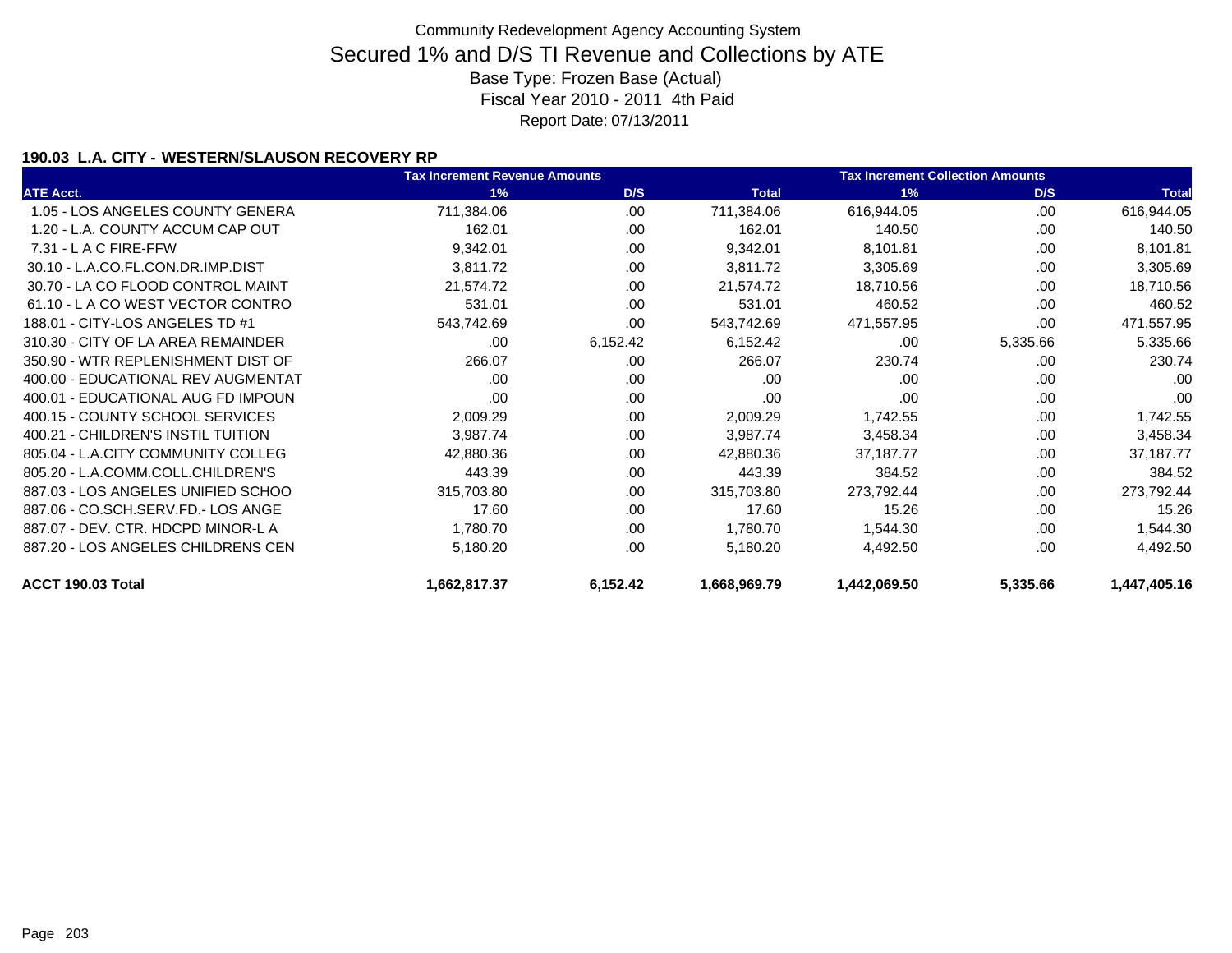### **190.04 L.A. CITY - MID-CITY RECOVERY RP**

|                                    | <b>Tax Increment Revenue Amounts</b> |           |              | <b>Tax Increment Collection Amounts</b> |           |              |
|------------------------------------|--------------------------------------|-----------|--------------|-----------------------------------------|-----------|--------------|
| <b>ATE Acct.</b>                   | 1%                                   | D/S       | <b>Total</b> | 1%                                      | D/S       | <b>Total</b> |
| 1.05 - LOS ANGELES COUNTY GENERA   | 2,136,052.11                         | .00       | 2,136,052.11 | 2,002,917.45                            | .00       | 2,002,917.45 |
| 1.20 - L.A. COUNTY ACCUM CAP OUT   | 486.28                               | .00       | 486.28       | 455.97                                  | .00       | 455.97       |
| $7.31 - L$ A C FIRE-FFW            | 28,055.32                            | .00.      | 28,055.32    | 26,306.70                               | .00       | 26,306.70    |
| 30.10 - L.A.CO.FL.CON.DR.IMP.DIST  | 11,441.16                            | .00       | 11,441.16    | 10,728.06                               | .00       | 10,728.06    |
| 30.70 - LA CO FLOOD CONTROL MAINT  | 64,758.12                            | .00       | 64,758.12    | 60,721.92                               | .00       | 60,721.92    |
| 61.10 - LA CO WEST VECTOR CONTRO   | 1,594.12                             | .00       | 1,594.12     | 1,494.77                                | .00       | 1,494.77     |
| 188.01 - CITY-LOS ANGELES TD #1    | 1,632,878.68                         | .00       | 1,632,878.68 | 1,531,105.49                            | .00       | 1,531,105.49 |
| 310.30 - CITY OF LA AREA REMAINDER | .00                                  | 18,469.88 | 18,469.88    | .00                                     | 17,318.70 | 17,318.70    |
| 400.00 - EDUCATIONAL REV AUGMENTAT | .00                                  | .00       | .00          | .00                                     | .00       | .00          |
| 400.01 - EDUCATIONAL AUG FD IMPOUN | .00                                  | .00       | .00          | .00                                     | .00       | .00          |
| 400.15 - COUNTY SCHOOL SERVICES    | 6,031.04                             | .00.      | 6,031.04     | 5,655.14                                | .00       | 5,655.14     |
| 400.21 - CHILDREN'S INSTIL TUITION | 11,969.49                            | .00       | 11,969.49    | 11,223.46                               | .00       | 11,223.46    |
| 805.04 - L.A.CITY COMMUNITY COLLEG | 128,708.57                           | .00       | 128,708.57   | 120,686.50                              | .00       | 120,686.50   |
| 805.20 - L.A.COMM.COLL.CHILDREN'S  | 1,330.85                             | .00.      | 1,330.85     | 1,247.90                                | .00       | 1,247.90     |
| 887.03 - LOS ANGELES UNIFIED SCHOO | 947,608.28                           | .00       | 947,608.28   | 888,546.34                              | .00       | 888,546.34   |
| 887.06 - CO.SCH.SERV.FD.- LOS ANGE | 52.82                                | .00       | 52.82        | 49.53                                   | .00       | 49.53        |
| 887.07 - DEV. CTR. HDCPD MINOR-L A | 5,344.90                             | .00       | 5,344.90     | 5,011.76                                | .00       | 5,011.76     |
| 887.20 - LOS ANGELES CHILDRENS CEN | 15,548.78                            | .00       | 15,548.78    | 14,579.66                               | .00       | 14,579.66    |
| ACCT 190.04 Total                  | 4,991,860.52                         | 18,469.88 | 5,010,330.40 | 4,680,730.65                            | 17,318.70 | 4,698,049.35 |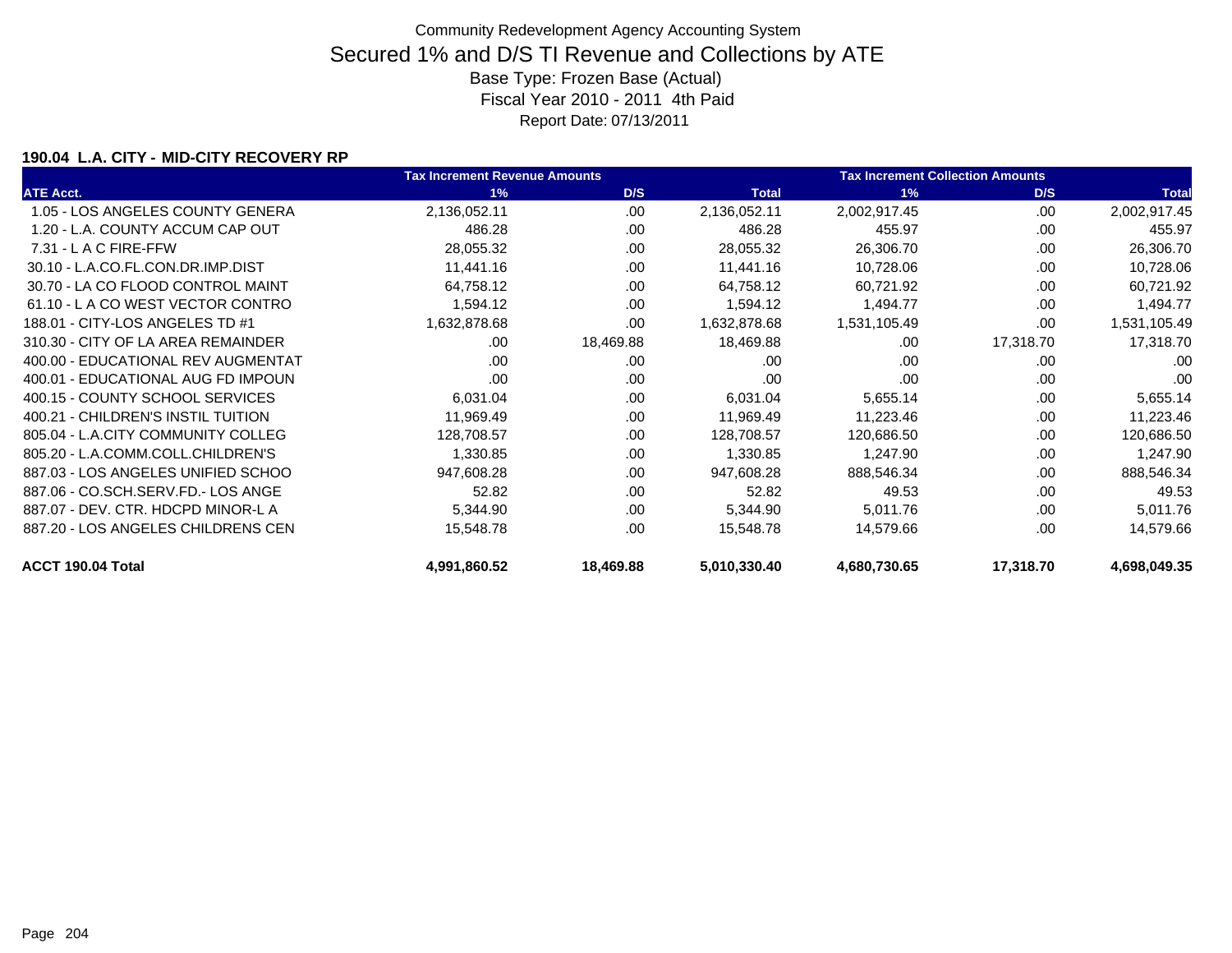### **190.05 L.A. CITY - WESTLAKE RECOVERY RP**

|                                    | <b>Tax Increment Revenue Amounts</b> |           |              | <b>Tax Increment Collection Amounts</b> |           |              |
|------------------------------------|--------------------------------------|-----------|--------------|-----------------------------------------|-----------|--------------|
| <b>ATE Acct.</b>                   | 1%                                   | D/S       | <b>Total</b> | 1%                                      | D/S       | <b>Total</b> |
| 1.05 - LOS ANGELES COUNTY GENERA   | 2,701,455.29                         | .00       | 2,701,455.29 | 2,533,779.76                            | .00.      | 2,533,779.76 |
| 1.20 - L.A. COUNTY ACCUM CAP OUT   | 614.99                               | .00       | 614.99       | 576.81                                  | .00       | 576.81       |
| $7.31 - L$ A C FIRE-FFW            | 35,481.44                            | .00       | 35,481.44    | 33,279.15                               | .00       | 33,279.15    |
| 30.10 - L.A.CO.FL.CON.DR.IMP.DIST  | 14,469.56                            | .00       | 14,469.56    | 13,571.46                               | .00       | 13,571.46    |
| 30.70 - LA CO FLOOD CONTROL MAINT  | 81,899.21                            | .00       | 81,899.21    | 76,815.84                               | .00       | 76,815.84    |
| 61.10 - L A CO WEST VECTOR CONTRO  | 2,016.08                             | .00.      | 2,016.08     | 1,890.94                                | .00       | 1,890.94     |
| 188.01 - CITY-LOS ANGELES TD #1    | 2,065,094.81                         | .00.      | 2,065,094.81 | 1,936,917.26                            | .00       | 1,936,917.26 |
| 310.30 - CITY OF LA AREA REMAINDER | .00.                                 | 23,358.77 | 23,358.77    | .00                                     | 21,908.92 | 21,908.92    |
| 400.00 - EDUCATIONAL REV AUGMENTAT | .00                                  | .00       | .00          | .00                                     | .00       | .00          |
| 400.01 - EDUCATIONAL AUG FD IMPOUN | .00                                  | .00       | .00          | .00                                     | .00       | .00          |
| 400.15 - COUNTY SCHOOL SERVICES    | 7,627.42                             | .00.      | 7,627.42     | 7,153.99                                | .00       | 7,153.99     |
| 400.21 - CHILDREN'S INSTIL TUITION | 15,137.74                            | .00       | 15,137.74    | 14,198.16                               | .00       | 14,198.16    |
| 805.04 - L.A.CITY COMMUNITY COLLEG | 162,776.98                           | .00       | 162,776.98   | 152,673.64                              | .00       | 152,673.64   |
| 805.20 - L.A.COMM.COLL.CHILDREN'S  | 1,683.12                             | .00       | 1,683.12     | 1,578.65                                | .00       | 1,578.65     |
| 887.03 - LOS ANGELES UNIFIED SCHOO | 1,198,434.66                         | .00       | 1,198,434.66 | 1,124,049.49                            | .00       | 1,124,049.49 |
| 887.06 - CO.SCH.SERV.FD.- LOS ANGE | 66.81                                | .00.      | 66.81        | 62.66                                   | .00       | 62.66        |
| 887.07 - DEV. CTR. HDCPD MINOR-L A | 6,759.66                             | .00       | 6,759.66     | 6,340.09                                | .00       | 6,340.09     |
| 887.20 - LOS ANGELES CHILDRENS CEN | 19,664.45                            | .00.      | 19,664.45    | 18,443.90                               | .00       | 18,443.90    |
| ACCT 190.05 Total                  | 6,313,182.22                         | 23,358.77 | 6,336,540.99 | 5,921,331.80                            | 21,908.92 | 5,943,240.72 |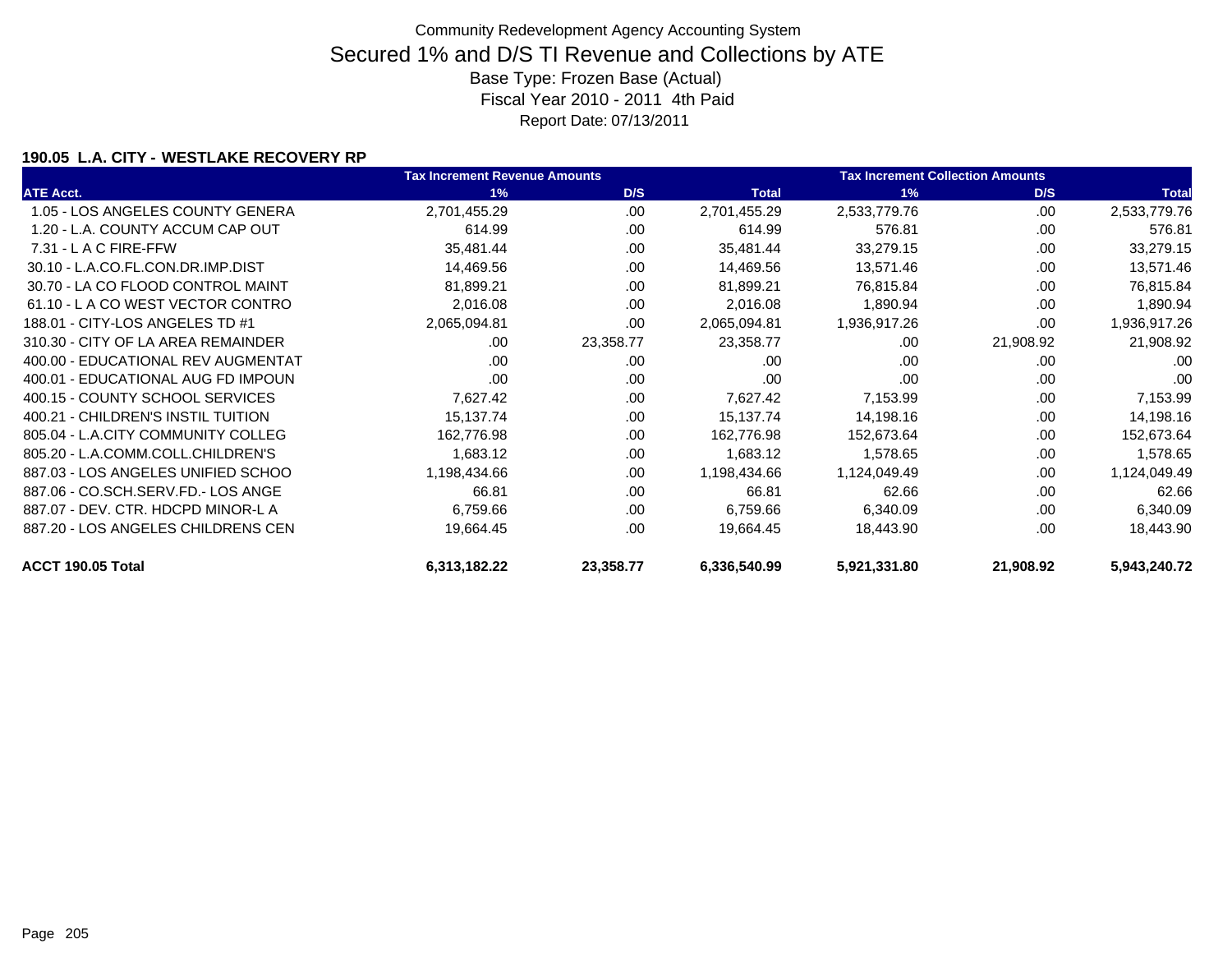### **190.06 L.A. CITY - ADELANTE EASTSIDE RP**

|                                    | <b>Tax Increment Revenue Amounts</b> |           |              | <b>Tax Increment Collection Amounts</b> |           |              |
|------------------------------------|--------------------------------------|-----------|--------------|-----------------------------------------|-----------|--------------|
| <b>ATE Acct.</b>                   | 1%                                   | D/S       | <b>Total</b> | 1%                                      | D/S       | <b>Total</b> |
| 1.05 - LOS ANGELES COUNTY GENERA   | 2,773,728.86                         | .00       | 2,773,728.86 | 2,607,770.16                            | .00       | 2,607,770.16 |
| 1.20 - L.A. COUNTY ACCUM CAP OUT   | 631.78                               | .00       | 631.78       | 593.97                                  | .00       | 593.97       |
| 7.31 - L A C FIRE-FFW              | 36,422.91                            | .00.      | 36,422.91    | 34,243.62                               | .00       | 34,243.62    |
| 30.10 - L.A.CO.FL.CON.DR.IMP.DIST  | 14,864.81                            | .00       | 14,864.81    | 13,975.42                               | .00       | 13,975.42    |
| 30.70 - LA CO FLOOD CONTROL MAINT  | 84,136.39                            | .00       | 84,136.39    | 79,102.31                               | .00       | 79,102.31    |
| 61.80 - GREATER L A CO VECTOR CON  | 3,107.52                             | .00       | 3,107.52     | 2,921.61                                | .00       | 2,921.61     |
| 188.01 - CITY-LOS ANGELES TD #1    | 2,119,955.48                         | .00.      | 2,119,955.48 | 1,993,113.54                            | .00       | 1,993,113.54 |
| 310.30 - CITY OF LA AREA REMAINDER | .00                                  | 23,975.76 | 23,975.76    | .00                                     | 22,540.37 | 22,540.37    |
| 315.05 - CENTRAL BASIN MWD 1114    | .00                                  | 14.79     | 14.79        | .00                                     | 14.79     | 14.79        |
| 350.90 - WTR REPLENISHMENT DIST OF | 359.14                               | .00       | 359.14       | 343.07                                  | .00       | 343.07       |
| 400.00 - EDUCATIONAL REV AUGMENTAT | .00                                  | .00       | .00          | .00                                     | .00       | .00          |
| 400.01 - EDUCATIONAL AUG FD IMPOUN | .00                                  | .00       | .00          | .00                                     | .00       | .00          |
| 400.15 - COUNTY SCHOOL SERVICES    | 7,835.80                             | .00       | 7,835.80     | 7,366.97                                | .00       | 7,366.97     |
| 400.21 - CHILDREN'S INSTIL TUITION | 15,551.28                            | .00       | 15,551.28    | 14,620.82                               | .00       | 14,620.82    |
| 805.04 - L.A.CITY COMMUNITY COLLEG | 167,223.74                           | .00       | 167,223.74   | 157,218.36                              | .00       | 157,218.36   |
| 805.20 - L.A.COMM.COLL.CHILDREN'S  | 1,729.07                             | .00       | 1,729.07     | 1,625.61                                | .00       | 1,625.61     |
| 887.03 - LOS ANGELES UNIFIED SCHOO | 1,231,173.27                         | .00.      | 1,231,173.27 | 1,157,509.25                            | .00       | 1,157,509.25 |
| 887.06 - CO.SCH.SERV.FD.- LOS ANGE | 68.65                                | .00.      | 68.65        | 64.54                                   | .00       | 64.54        |
| 887.07 - DEV. CTR. HDCPD MINOR-L A | 6,944.33                             | .00.      | 6,944.33     | 6,528.83                                | .00       | 6,528.83     |
| 887.20 - LOS ANGELES CHILDRENS CEN | 20,201.61                            | .00.      | 20,201.61    | 18,992.90                               | .00       | 18,992.90    |
| ACCT 190.06 Total                  | 6,483,934.64                         | 23,990.55 | 6,507,925.19 | 6,095,990.98                            | 22,555.16 | 6,118,546.14 |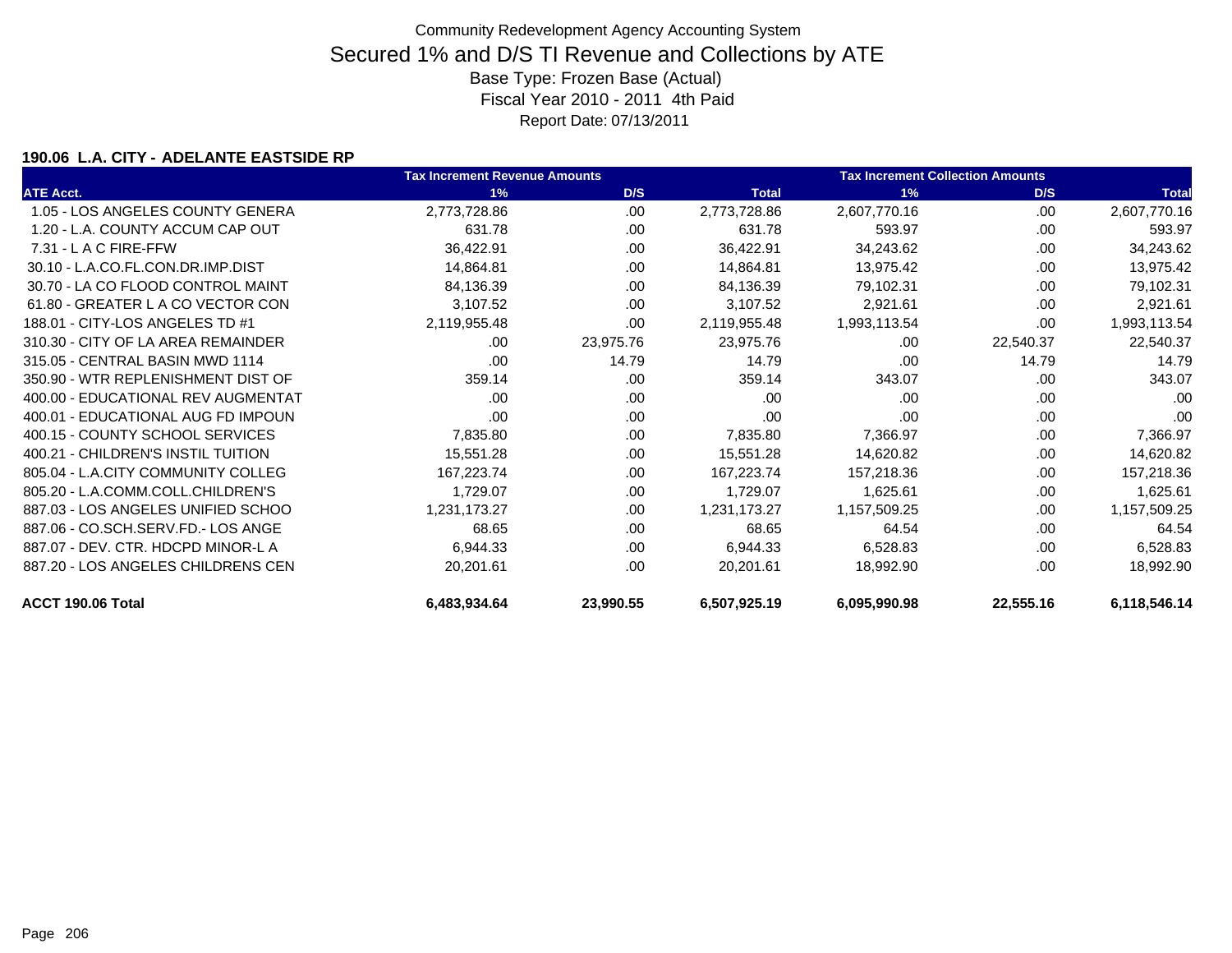### **190.07 L.A. CITY - PACIFIC CORRIDOR RP**

|                                    | <b>Tax Increment Revenue Amounts</b> |           |              | <b>Tax Increment Collection Amounts</b> |           |              |
|------------------------------------|--------------------------------------|-----------|--------------|-----------------------------------------|-----------|--------------|
| <b>ATE Acct.</b>                   | 1%                                   | D/S       | <b>Total</b> | 1%                                      | D/S       | <b>Total</b> |
| 1.05 - LOS ANGELES COUNTY GENERA   | 1,498,254.43                         | .00       | 1,498,254.43 | 1,409,212.15                            | .00       | 1,409,212.15 |
| 1.20 - L.A. COUNTY ACCUM CAP OUT   | 341.07                               | .00       | 341.07       | 320.80                                  | .00       | 320.80       |
| $7.31 - L$ A C FIRE-FFW            | 19,673.84                            | .00       | 19,673.84    | 18,504.61                               | .00       | 18,504.61    |
| 30.10 - L.A.CO.FL.CON.DR.IMP.DIST  | 8,025.10                             | .00       | 8,025.10     | 7,548.17                                | .00       | 7,548.17     |
| 30.70 - LA CO FLOOD CONTROL MAINT  | 45,422.91                            | .00       | 45,422.91    | 42,723.45                               | .00       | 42,723.45    |
| 61.80 - GREATER L A CO VECTOR CON  | 1,647.48                             | .00       | 1,647.48     | 1,549.57                                | .00       | 1,549.57     |
| 188.01 - CITY-LOS ANGELES TD #1    | 1,145,318.89                         | .00       | 1,145,318.89 | 1,077,251.81                            | .00       | 1,077,251.81 |
| 310.30 - CITY OF LA AREA REMAINDER | .00                                  | 12,959.00 | 12,959.00    | .00                                     | 12,188.84 | 12,188.84    |
| 350.90 - WTR REPLENISHMENT DIST OF | 560.16                               | .00       | 560.16       | 526.87                                  | .00       | 526.87       |
| 400.00 - EDUCATIONAL REV AUGMENTAT | .00                                  | .00       | .00          | .00                                     | .00       | .00          |
| 400.01 - EDUCATIONAL AUG FD IMPOUN | .00                                  | .00       | .00          | .00                                     | .00       | .00          |
| 400.15 - COUNTY SCHOOL SERVICES    | 4,230.23                             | .00.      | 4,230.23     | 3,978.83                                | .00       | 3,978.83     |
| 400.21 - CHILDREN'S INSTIL TUITION | 8,395.51                             | .00.      | 8,395.51     | 7,896.56                                | .00       | 7,896.56     |
| 805.04 - L.A.CITY COMMUNITY COLLEG | 90,277.52                            | .00       | 90,277.52    | 84,912.27                               | .00       | 84,912.27    |
| 805.20 - L.A.COMM.COLL.CHILDREN'S  | 933.47                               | .00       | 933.47       | 877.99                                  | .00       | 877.99       |
| 887.03 - LOS ANGELES UNIFIED SCHOO | 664,662.20                           | .00       | 664,662.20   | 625,160.89                              | .00       | 625,160.89   |
| 887.06 - CO.SCH.SERV.FD.- LOS ANGE | 37.05                                | .00.      | 37.05        | 34.85                                   | .00       | 34.85        |
| 887.07 - DEV. CTR. HDCPD MINOR-L A | 3,748.97                             | .00       | 3,748.97     | 3,526.17                                | .00       | 3,526.17     |
| 887.20 - LOS ANGELES CHILDRENS CEN | 10,906.06                            | .00       | 10,906.06    | 10,257.91                               | .00       | 10,257.91    |
| ACCT 190.07 Total                  | 3,502,434.89                         | 12,959.00 | 3,515,393.89 | 3,294,282.90                            | 12,188.84 | 3,306,471.74 |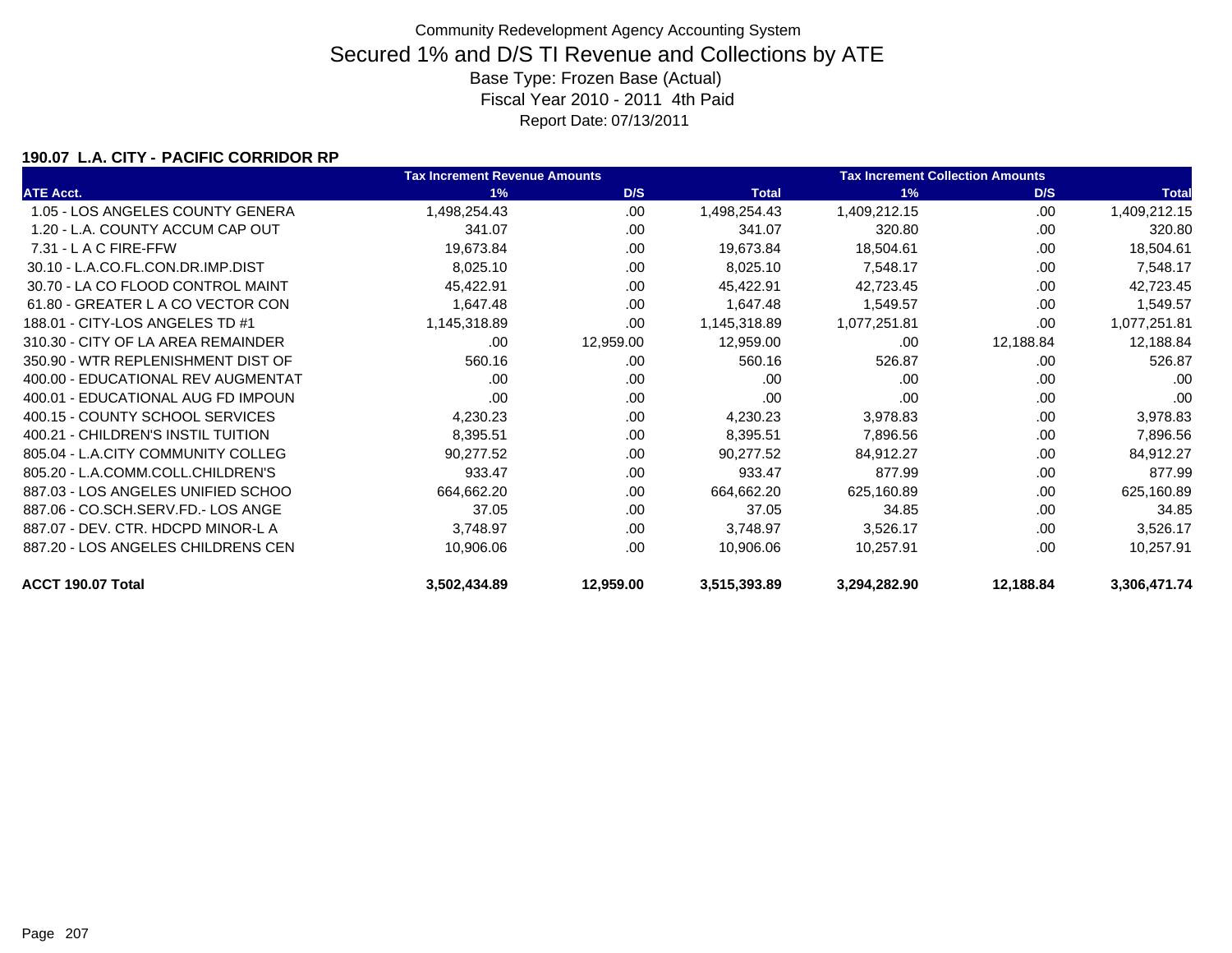#### **190.08 L.A. CITY - CITY CENTER RP**

|                                    | <b>Tax Increment Revenue Amounts</b> |           |              | <b>Tax Increment Collection Amounts</b> |           |              |
|------------------------------------|--------------------------------------|-----------|--------------|-----------------------------------------|-----------|--------------|
| <b>ATE Acct.</b>                   | 1%                                   | D/S       | <b>Total</b> | 1%                                      | D/S       | <b>Total</b> |
| 1.05 - LOS ANGELES COUNTY GENERA   | 2,875,920.62                         | .00       | 2,875,920.62 | 2,638,892.17                            | .00       | 2,638,892.17 |
| 1.20 - L.A. COUNTY ACCUM CAP OUT   | 655.06                               | .00       | 655.06       | 601.07                                  | .00       | 601.07       |
| $7.31 - L$ A C FIRE-FFW            | 37,766.37                            | .00       | 37,766.37    | 34,653.73                               | .00       | 34,653.73    |
| 30.10 - L.A.CO.FL.CON.DR.IMP.DIST  | 15,412.52                            | .00       | 15,412.52    | 14,142.24                               | .00       | 14,142.24    |
| 30.70 - LA CO FLOOD CONTROL MAINT  | 87,236.44                            | .00       | 87,236.44    | 80,046.56                               | .00       | 80,046.56    |
| 61.80 - GREATER L A CO VECTOR CON  | 3,221.84                             | .00       | 3,221.84     | 2,956.30                                | .00       | 2,956.30     |
| 188.01 - CITY-LOS ANGELES TD #1    | 2,198,062.39                         | .00       | 2,198,062.39 | 2,016,901.85                            | .00       | 2,016,901.85 |
| 310.30 - CITY OF LA AREA REMAINDER | .00                                  | 24,873.07 | 24,873.07    | .00                                     | 22,823.08 | 22,823.08    |
| 400.00 - EDUCATIONAL REV AUGMENTAT | .00                                  | .00       | .00          | .00                                     | .00       | .00          |
| 400.01 - EDUCATIONAL AUG FD IMPOUN | .00                                  | .00       | .00          | .00                                     | .00       | .00          |
| 400.15 - COUNTY SCHOOL SERVICES    | 8,124.48                             | .00.      | 8,124.48     | 7,454.88                                | .00       | 7,454.88     |
| 400.21 - CHILDREN'S INSTIL TUITION | 16,124.23                            | .00.      | 16,124.23    | 14,795.30                               | .00       | 14,795.30    |
| 805.04 - L.A.CITY COMMUNITY COLLEG | 173,384.86                           | .00       | 173,384.86   | 159,094.78                              | .00       | 159,094.78   |
| 805.20 - L.A.COMM.COLL.CHILDREN'S  | 1,792.80                             | .00.      | 1,792.80     | 1,645.04                                | .00       | 1,645.04     |
| 887.03 - LOS ANGELES UNIFIED SCHOO | 1,276,534.47                         | .00.      | 1,276,534.47 | 1,171,324.68                            | .00       | 1,171,324.68 |
| 887.06 - CO.SCH.SERV.FD.- LOS ANGE | 71.16                                | .00       | 71.16        | 65.29                                   | .00       | 65.29        |
| 887.07 - DEV. CTR. HDCPD MINOR-L A | 7,200.17                             | .00       | 7,200.17     | 6,606.75                                | .00       | 6,606.75     |
| 887.20 - LOS ANGELES CHILDRENS CEN | 20,945.94                            | .00       | 20,945.94    | 19,219.61                               | .00       | 19,219.61    |
| ACCT 190.08 Total                  | 6,722,453.35                         | 24,873.07 | 6,747,326.42 | 6,168,400.25                            | 22,823.08 | 6,191,223.33 |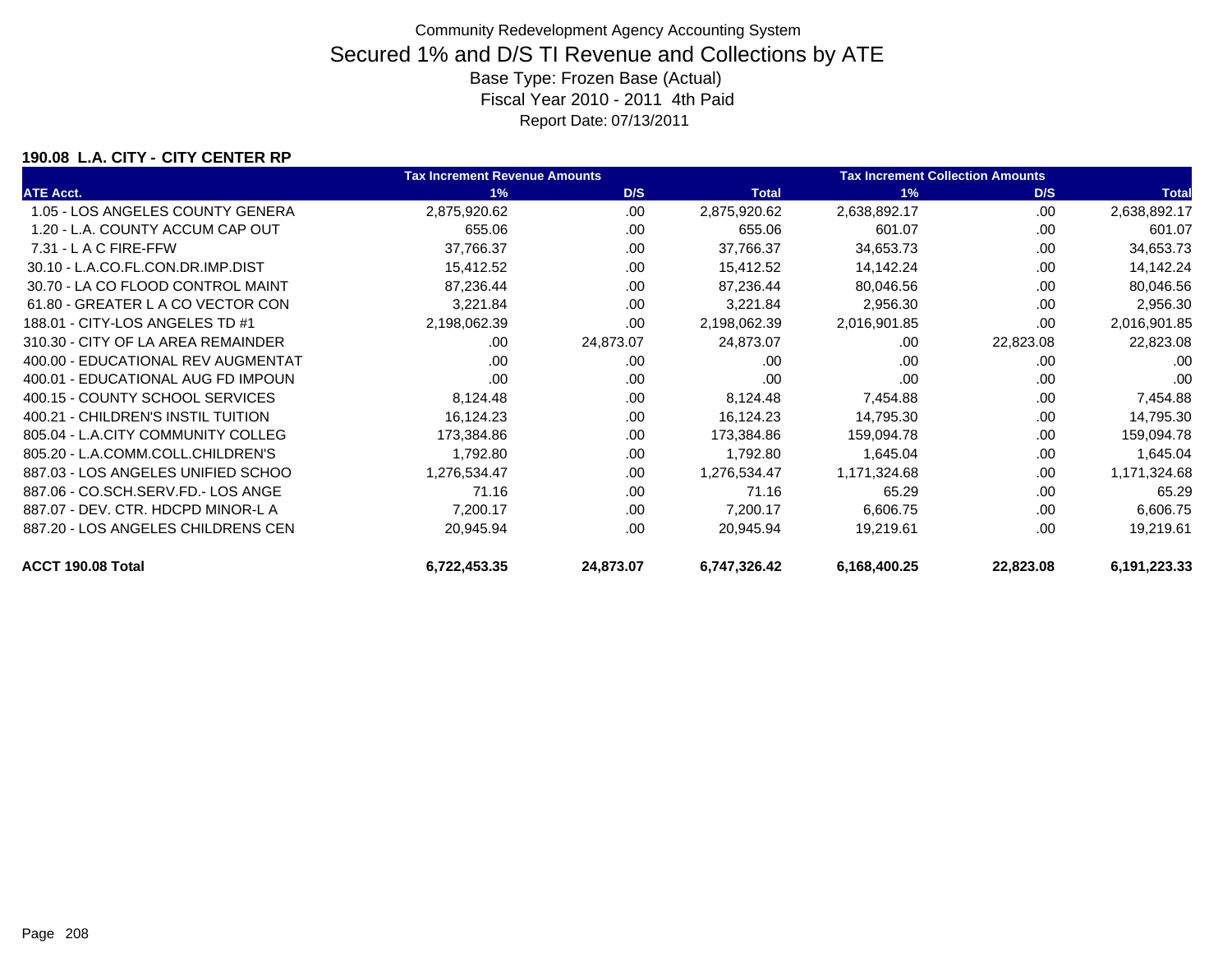### **190.10 L.A. CITY - CENTRAL INDUSTRIAL RP**

|                                    | <b>Tax Increment Revenue Amounts</b> |           |              | <b>Tax Increment Collection Amounts</b> |           |              |
|------------------------------------|--------------------------------------|-----------|--------------|-----------------------------------------|-----------|--------------|
| <b>ATE Acct.</b>                   | 1%                                   | D/S       | <b>Total</b> | 1%                                      | D/S       | <b>Total</b> |
| 1.05 - LOS ANGELES COUNTY GENERA   | 2,271,786.56                         | .00       | 2,271,786.56 | 2,063,147.69                            | .00       | 2,063,147.69 |
| 1.20 - L.A. COUNTY ACCUM CAP OUT   | 517.46                               | .00       | 517.46       | 469.94                                  | .00       | 469.94       |
| 7.31 - L A C FIRE-FFW              | 29,832.83                            | .00.      | 29,832.83    | 27,093.00                               | .00       | 27,093.00    |
| 30.10 - L.A.CO.FL.CON.DR.IMP.DIST  | 12,174.86                            | .00       | 12,174.86    | 11,056.73                               | .00       | 11,056.73    |
| 30.70 - LA CO FLOOD CONTROL MAINT  | 68,911.00                            | .00       | 68,911.00    | 62,582.27                               | .00       | 62,582.27    |
| 61.80 - GREATER L A CO VECTOR CON  | 2,545.05                             | .00.      | 2,545.05     | 2,311.32                                | .00       | 2,311.32     |
| 188.01 - CITY-LOS ANGELES TD #1    | 1,736,323.45                         | .00       | 1,736,323.45 | 1,576,861.02                            | .00       | 1,576,861.02 |
| 310.30 - CITY OF LA AREA REMAINDER | .00                                  | 19,648.16 | 19,648.16    | .00                                     | 17,843.70 | 17,843.70    |
| 350.90 - WTR REPLENISHMENT DIST OF | 22.36                                | .00       | 22.36        | 22.36                                   | .00       | 22.36        |
| 400.00 - EDUCATIONAL REV AUGMENTAT | .00                                  | .00       | .00          | .00                                     | .00       | .00          |
| 400.01 - EDUCATIONAL AUG FD IMPOUN | .00                                  | .00       | .00          | .00                                     | .00       | .00          |
| 400.15 - COUNTY SCHOOL SERVICES    | 6,417.80                             | .00.      | 6,417.80     | 5,828.39                                | .00       | 5,828.39     |
| 400.21 - CHILDREN'S INSTIL TUITION | 12,737.08                            | .00.      | 12,737.08    | 11,567.32                               | .00       | 11,567.32    |
| 805.04 - L.A.CITY COMMUNITY COLLEG | 136,962.54                           | .00       | 136,962.54   | 124,384.02                              | .00       | 124,384.02   |
| 805.20 - L.A.COMM.COLL.CHILDREN'S  | 1,416.19                             | .00.      | 1,416.19     | 1,286.13                                | .00       | 1,286.13     |
| 887.03 - LOS ANGELES UNIFIED SCHOO | 1,008,377.54                         | .00       | 1,008,377.54 | 915,769.03                              | .00       | 915,769.03   |
| 887.06 - CO.SCH.SERV.FD.- LOS ANGE | 56.21                                | .00.      | 56.21        | 51.05                                   | .00       | 51.05        |
| 887.07 - DEV. CTR. HDCPD MINOR-L A | 5,687.66                             | .00       | 5,687.66     | 5,165.31                                | .00       | 5,165.31     |
| 887.20 - LOS ANGELES CHILDRENS CEN | 16,545.91                            | .00       | 16,545.91    | 15,026.34                               | .00       | 15,026.34    |
| ACCT 190.10 Total                  | 5,310,314.50                         | 19,648.16 | 5,329,962.66 | 4,822,621.92                            | 17,843.70 | 4,840,465.62 |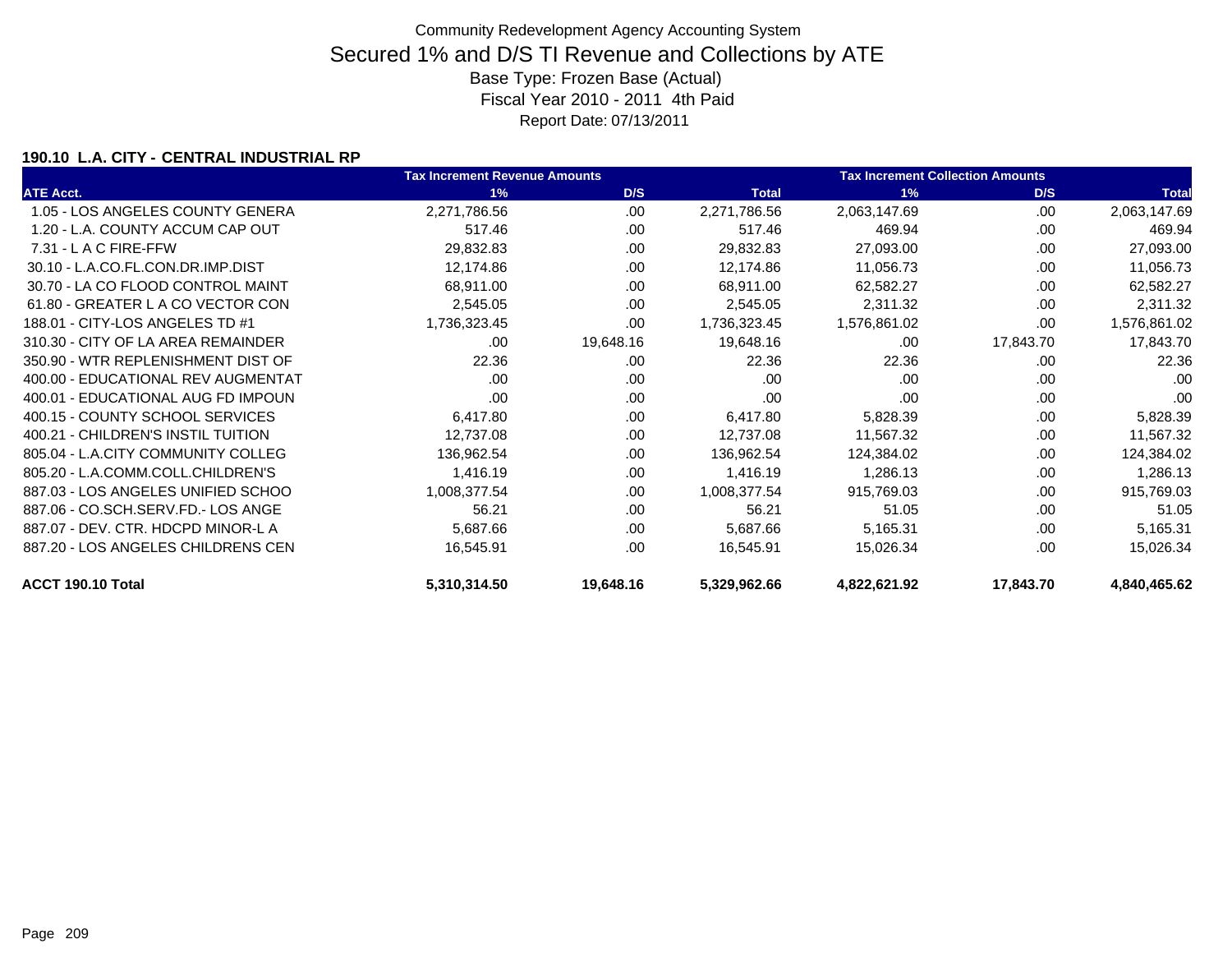#### **200.02 LYNWOOD - PROJ.AREA #1-A**

|                                    | <b>Tax Increment Revenue Amounts</b> |           |              | <b>Tax Increment Collection Amounts</b> |           |              |
|------------------------------------|--------------------------------------|-----------|--------------|-----------------------------------------|-----------|--------------|
| <b>ATE Acct.</b>                   | 1%                                   | D/S       | <b>Total</b> | 1%                                      | D/S       | <b>Total</b> |
| 1.05 - LOS ANGELES COUNTY GENERA   | 218,047.96                           | .00       | 218,047.96   | 218,047.96                              | .00       | 218,047.96   |
| 1.20 - L.A. COUNTY ACCUM CAP OUT   | 49.67                                | .00       | 49.67        | 49.67                                   | .00       | 49.67        |
| 3.01 - L A COUNTY LIBRARY          | 12,713.02                            | .00       | 12,713.02    | 12,713.02                               | .00       | 12,713.02    |
| $7.31 - L$ A C FIRE-FFW            | 3,236.54                             | .00       | 3,236.54     | 3,236.54                                | .00       | 3,236.54     |
| 30.10 - L.A.CO.FL.CON.DR.IMP.DIST  | 1,169.94                             | .00       | 1,169.94     | 1,169.94                                | .00       | 1,169.94     |
| 30.70 - LA CO FLOOD CONTROL MAINT  | 6,621.67                             | .00       | 6,621.67     | 6,621.67                                | .00       | 6,621.67     |
| 61.80 - GREATER L A CO VECTOR CON  | 240.24                               | .00.      | 240.24       | 240.24                                  | .00       | 240.24       |
| 66.05 - CO SANITATION DIST NO 1 O  | 9,091.52                             | .00       | 9,091.52     | 9,091.52                                | .00       | 9,091.52     |
| 200.01 - CITY-LYNWOOD<br>TD #1     | 63,450.85                            | .00.      | 63,450.85    | 63,450.85                               | .00       | 63,450.85    |
| 200.02 - CITY-LYNWOOD<br>TD #1 RP  | .00                                  | 52,598.44 | 52,598.44    | .00                                     | 52,598.44 | 52,598.44    |
| 315.05 - CENTRAL BASIN MWD 1114    | .00                                  | 1,556.92  | 1,556.92     | .00                                     | 1,556.92  | 1,556.92     |
| 350.90 - WTR REPLENISHMENT DIST OF | 81.63                                | .00       | 81.63        | 81.63                                   | .00       | 81.63        |
| 400.00 - EDUCATIONAL REV AUGMENTAT | .00                                  | .00       | .00          | .00                                     | .00       | .00          |
| 400.01 - EDUCATIONAL AUG FD IMPOUN | .00                                  | .00       | .00          | .00                                     | .00       | .00          |
| 400.15 - COUNTY SCHOOL SERVICES    | 616.70                               | .00.      | 616.70       | 616.70                                  | .00.      | 616.70       |
| 400.21 - CHILDREN'S INSTIL TUITION | 1,223.92                             | .00.      | 1,223.92     | 1,223.92                                | .00       | 1,223.92     |
| 793.04 - COMPTON COMMUNITY COLLEGE | 9,951.27                             | .00       | 9,951.27     | 9,951.27                                | .00       | 9,951.27     |
| 793.20 - CHILDREN'S CTR FUND COMPT | 3,178.40                             | .00.      | 3,178.40     | 3,178.40                                | .00       | 3,178.40     |
| 891.03 - LYNWOOD UNIFIED SCHOOL DI | 85,924.03                            | .00       | 85,924.03    | 85,924.03                               | .00       | 85,924.03    |
| 891.06 - CO.SCH.SERV.FD.- LYNWOOD  | 3,874.74                             | .00.      | 3,874.74     | 3,874.74                                | .00       | 3,874.74     |
| 891.07 - DEV.CTR.HDCPD.MINOR-LYNWO | 427.70                               | .00       | 427.70       | 427.70                                  | .00       | 427.70       |
| 891.20 - LYNWOOD CHILDREN'S CENTER | 887.75                               | .00.      | 887.75       | 887.75                                  | .00       | 887.75       |
| ACCT 200.02 Total                  | 420,787.55                           | 54,155.36 | 474,942.91   | 420,787.55                              | 54,155.36 | 474,942.91   |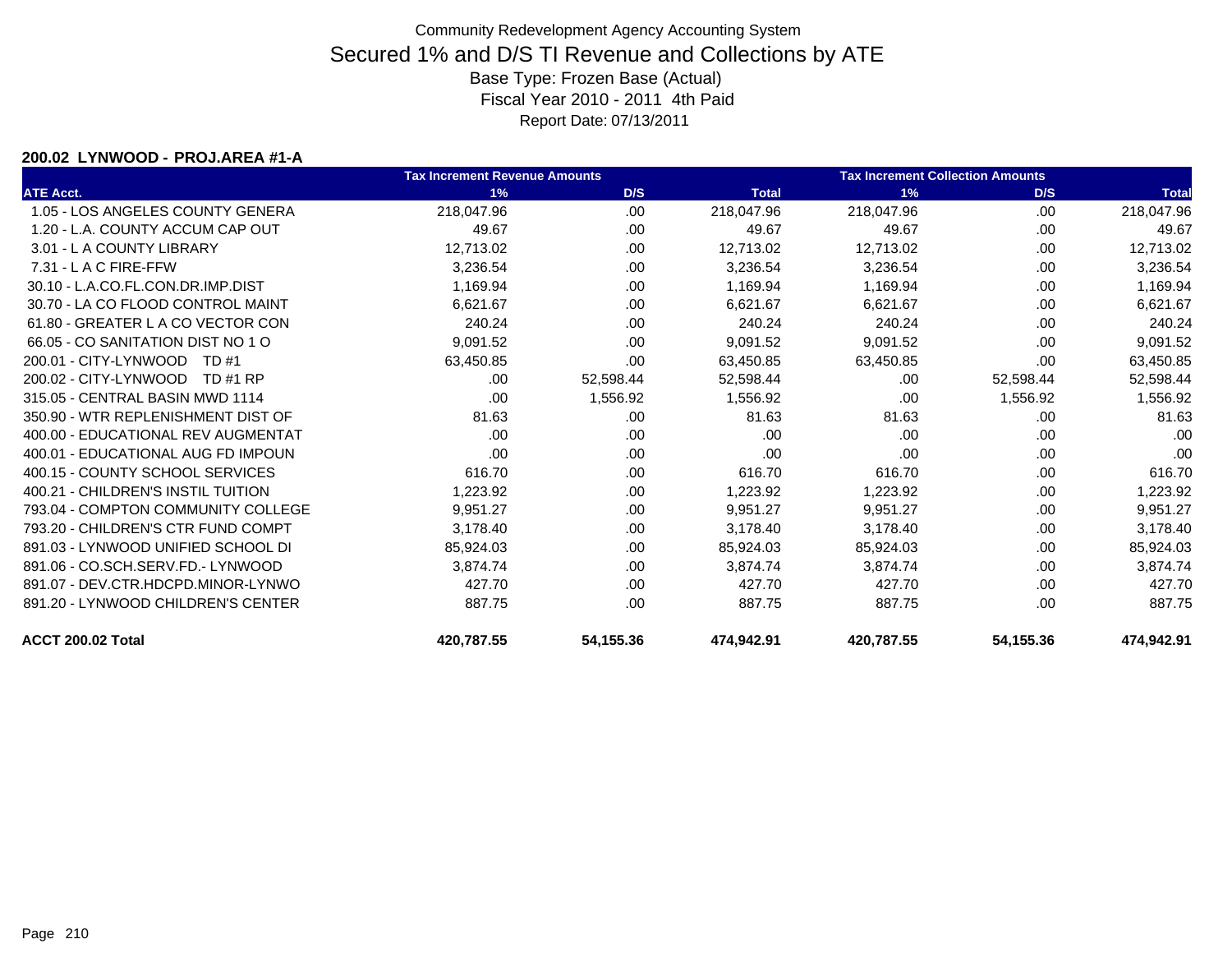#### **200.03 LYNWOOD - ALAMEDA**

|                                    | <b>Tax Increment Revenue Amounts</b> |           |              | <b>Tax Increment Collection Amounts</b> |           |              |
|------------------------------------|--------------------------------------|-----------|--------------|-----------------------------------------|-----------|--------------|
| <b>ATE Acct.</b>                   | 1%                                   | D/S       | <b>Total</b> | 1%                                      | D/S       | <b>Total</b> |
| 1.05 - LOS ANGELES COUNTY GENERA   | 299,091.31                           | .00       | 299,091.31   | 295,223.54                              | .00.      | 295,223.54   |
| 1.20 - L.A. COUNTY ACCUM CAP OUT   | 68.20                                | .00       | 68.20        | 67.31                                   | .00       | 67.31        |
| 3.01 - L A COUNTY LIBRARY          | 17,437.28                            | .00.      | 17,437.28    | 17,211.79                               | .00.      | 17,211.79    |
| $7.31 - L$ A C FIRE-FFW            | 4,426.17                             | .00.      | 4,426.17     | 4,368.79                                | .00       | 4,368.79     |
| 30.10 - L.A.CO.FL.CON.DR.IMP.DIST  | 1,604.62                             | .00       | 1,604.62     | 1,583.86                                | .00       | 1,583.86     |
| 30.70 - LA CO FLOOD CONTROL MAINT  | 9,082.33                             | .00.      | 9,082.33     | 8,964.88                                | .00       | 8,964.88     |
| 61.80 - GREATER L A CO VECTOR CON  | 329.41                               | .00.      | 329.41       | 325.15                                  | .00       | 325.15       |
| 66.05 - CO SANITATION DIST NO 1 O  | 12,470.05                            | .00       | 12,470.05    | 12,308.78                               | .00       | 12,308.78    |
| 200.01 - CITY-LYNWOOD TD #1        | 87,029.69                            | .00       | 87,029.69    | 85,904.20                               | .00.      | 85,904.20    |
| 200.03 - CITY-LYNWOOD ALAMEDA R    | .00.                                 | 72,544.19 | 72,544.19    | .00                                     | 71,610.58 | 71,610.58    |
| 315.05 - CENTRAL BASIN MWD 1114    | .00                                  | 2,147.31  | 2,147.31     | .00                                     | 2,119.67  | 2,119.67     |
| 350.90 - WTR REPLENISHMENT DIST OF | 112.01                               | .00.      | 112.01       | 110.56                                  | .00.      | 110.56       |
| 400.00 - EDUCATIONAL REV AUGMENTAT | .00.                                 | .00       | .00          | .00                                     | .00       | .00          |
| 400.01 - EDUCATIONAL AUG FD IMPOUN | .00                                  | .00       | .00          | .00                                     | .00       | .00          |
| 400.15 - COUNTY SCHOOL SERVICES    | 845.85                               | .00       | 845.85       | 834.91                                  | .00.      | 834.91       |
| 400.21 - CHILDREN'S INSTIL TUITION | 1.678.72                             | .00.      | 1,678.72     | 1,657.02                                | .00       | 1,657.02     |
| 793.04 - COMPTON COMMUNITY COLLEGE | 13,649.14                            | .00.      | 13,649.14    | 13,472.63                               | .00       | 13,472.63    |
| 793.20 - CHILDREN'S CTR FUND COMPT | 4,359.51                             | .00.      | 4,359.51     | 4,303.13                                | .00       | 4,303.13     |
| 845.03 - COMPTON UNIFIED SCHOOL DI | 51,184.19                            | .00.      | 51,184.19    | 51,105.53                               | .00       | 51,105.53    |
| 845.06 - CO.SCH.SERV.FD.-COMPTON   | 1,677.29                             | .00       | 1,677.29     | 1,674.72                                | .00       | 1,674.72     |
| 845.07 - DEV.CTR.HDCPD.MINOR-COMPT | 245.66                               | .00.      | 245.66       | 245.28                                  | .00.      | 245.28       |
| 845.20 - COMPTON CHILDREN'S CENTER | 1,602.84                             | .00.      | 1,602.84     | 1,600.38                                | .00       | 1,600.38     |
| 891.03 - LYNWOOD UNIFIED SCHOOL DI | 69,274.76                            | .00.      | 69,274.76    | 67,825.31                               | .00       | 67,825.31    |
| 891.06 - CO.SCH.SERV.FD.- LYNWOOD  | 3,123.90                             | .00.      | 3,123.90     | 3,058.54                                | .00       | 3,058.54     |
| 891.07 - DEV.CTR.HDCPD.MINOR-LYNWO | 344.86                               | .00.      | 344.86       | 337.64                                  | .00       | 337.64       |
| 891.20 - LYNWOOD CHILDREN'S CENTER | 715.76                               | .00       | 715.76       | 700.78                                  | .00       | 700.78       |
| <b>ACCT 200.03 Total</b>           | 580,353.55                           | 74,691.50 | 655,045.05   | 572,884.73                              | 73,730.25 | 646,614.98   |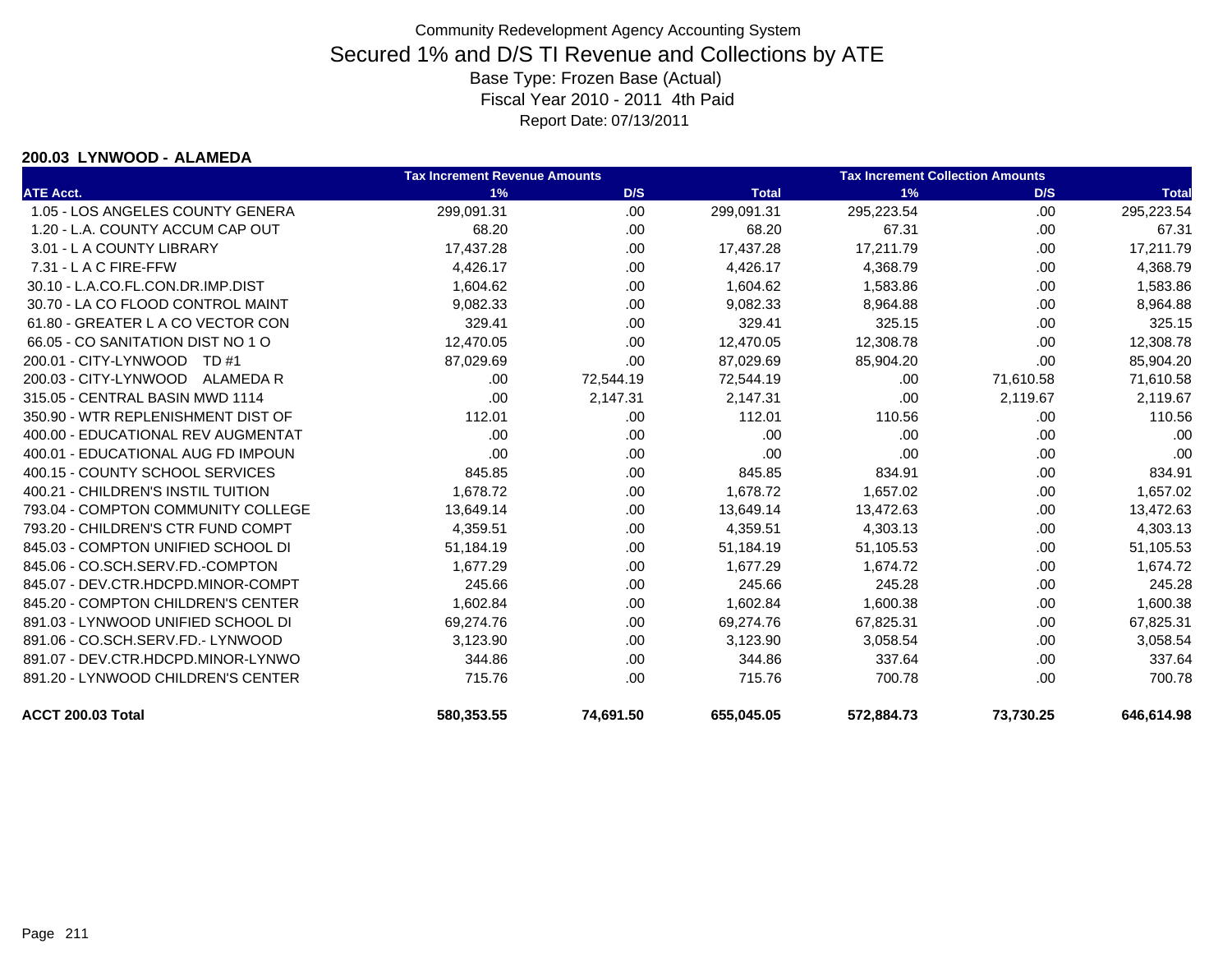#### **200.05 LYNWOOD - PROJ.AREA A/81 ANX**

|                                    | <b>Tax Increment Revenue Amounts</b> |            |              | <b>Tax Increment Collection Amounts</b> |            |              |  |
|------------------------------------|--------------------------------------|------------|--------------|-----------------------------------------|------------|--------------|--|
| <b>ATE Acct.</b>                   | 1%                                   | D/S        | <b>Total</b> | 1%                                      | D/S        | <b>Total</b> |  |
| 1.05 - LOS ANGELES COUNTY GENERA   | 1,392,180.56                         | .00        | 1,392,180.56 | 1,306,336.48                            | .00.       | 1,306,336.48 |  |
| 1.20 - L.A. COUNTY ACCUM CAP OUT   | 317.37                               | .00.       | 317.37       | 297.79                                  | .00.       | 297.79       |  |
| 3.01 - L A COUNTY LIBRARY          | 81,147.91                            | .00.       | 81,147.91    | 76,142.89                               | .00.       | 76,142.89    |  |
| 7.31 - L A C FIRE-FFW              | 20,592.09                            | .00.       | 20,592.09    | 19,317.88                               | .00.       | 19,317.88    |  |
| 30.10 - L.A.CO.FL.CON.DR.IMP.DIST  | 7,467.42                             | .00        | 7,467.42     | 7,006.85                                | .00        | 7,006.85     |  |
| 30.70 - LA CO FLOOD CONTROL MAINT  | 42,266.45                            | .00.       | 42,266.45    | 39,659.55                               | .00.       | 39,659.55    |  |
| 33.60 - FIRESTONE GARBAGE DISPOSA  | 12,242.59                            | .00.       | 12,242.59    | 12,242.59                               | .00.       | 12,242.59    |  |
| 61.80 - GREATER L A CO VECTOR CON  | 1,534.28                             | .00.       | 1,534.28     | 1,439.72                                | .00.       | 1,439.72     |  |
| 66.05 - CO SANITATION DIST NO 1 O  | 58,031.88                            | .00        | 58,031.88    | 54,452.61                               | .00        | 54,452.61    |  |
| 200.01 - CITY-LYNWOOD TD #1        | 406,932.23                           | .00        | 406,932.23   | 381,952.15                              | .00.       | 381,952.15   |  |
| 200.05 - CITY-LYNWOOD RP AREA A    | .00                                  | 337,982.37 | 337,982.37   | .00                                     | 317,274.74 | 317,274.74   |  |
| 315.05 - CENTRAL BASIN MWD 1114    | .00                                  | 10,004.28  | 10,004.28    | .00                                     | 9,391.34   | 9,391.34     |  |
| 350.90 - WTR REPLENISHMENT DIST OF | 521.22                               | .00.       | 521.22       | 489.08                                  | .00        | 489.08       |  |
| 400.00 - EDUCATIONAL REV AUGMENTAT | .00                                  | .00        | .00          | .00                                     | .00        | .00          |  |
| 400.01 - EDUCATIONAL AUG FD IMPOUN | .00                                  | .00        | .00          | .00                                     | .00.       | .00          |  |
| 400.15 - COUNTY SCHOOL SERVICES    | 3,936.35                             | .00.       | 3,936.35     | 3,693.56                                | .00.       | 3,693.56     |  |
| 400.21 - CHILDREN'S INSTIL TUITION | 7,812.26                             | .00.       | 7,812.26     | 7,330.42                                | .00.       | 7,330.42     |  |
| 793.04 - COMPTON COMMUNITY COLLEGE | 59,235.32                            | .00.       | 59,235.32    | 55,317.61                               | .00.       | 55,317.61    |  |
| 793.20 - CHILDREN'S CTR FUND COMPT | 18,919.64                            | .00        | 18,919.64    | 17,668.34                               | .00        | 17,668.34    |  |
| 805.04 - L.A.CITY COMMUNITY COLLEG | 5,665.31                             | .00.       | 5,665.31     | 5,665.31                                | .00.       | 5,665.31     |  |
| 805.20 - L.A.COMM.COLL.CHILDREN'S  | 58.59                                | .00.       | 58.59        | 58.59                                   | .00.       | 58.59        |  |
| 887.03 - LOS ANGELES UNIFIED SCHOO | 41,710.57                            | .00.       | 41,710.57    | 41,710.57                               | .00        | 41,710.57    |  |
| 887.06 - CO.SCH.SERV.FD.- LOS ANGE | 2.32                                 | .00.       | 2.32         | 2.32                                    | .00.       | 2.32         |  |
| 887.07 - DEV. CTR. HDCPD MINOR-L A | 235.26                               | .00        | 235.26       | 235.26                                  | .00.       | 235.26       |  |
| 887.20 - LOS ANGELES CHILDRENS CEN | 684.40                               | .00        | 684.40       | 684.40                                  | .00.       | 684.40       |  |
| 891.03 - LYNWOOD UNIFIED SCHOOL DI | 511,469.82                           | .00        | 511,469.82   | 477,642.21                              | .00        | 477,642.21   |  |
| 891.06 - CO.SCH.SERV.FD.- LYNWOOD  | 23,064.41                            | .00.       | 23,064.41    | 21,538.98                               | .00        | 21,538.98    |  |
| 891.07 - DEV.CTR.HDCPD.MINOR-LYNWO | 2,546.16                             | .00.       | 2,546.16     | 2,377.77                                | .00.       | 2,377.77     |  |
| 891.20 - LYNWOOD CHILDREN'S CENTER | 5,284.59                             | .00        | 5,284.59     | 4,935.08                                | .00.       | 4,935.08     |  |
| <b>ACCT 200.05 Total</b>           | 2,703,859.00                         | 347,986.65 | 3,051,845.65 | 2,538,198.01                            | 326,666.08 | 2,864,864.09 |  |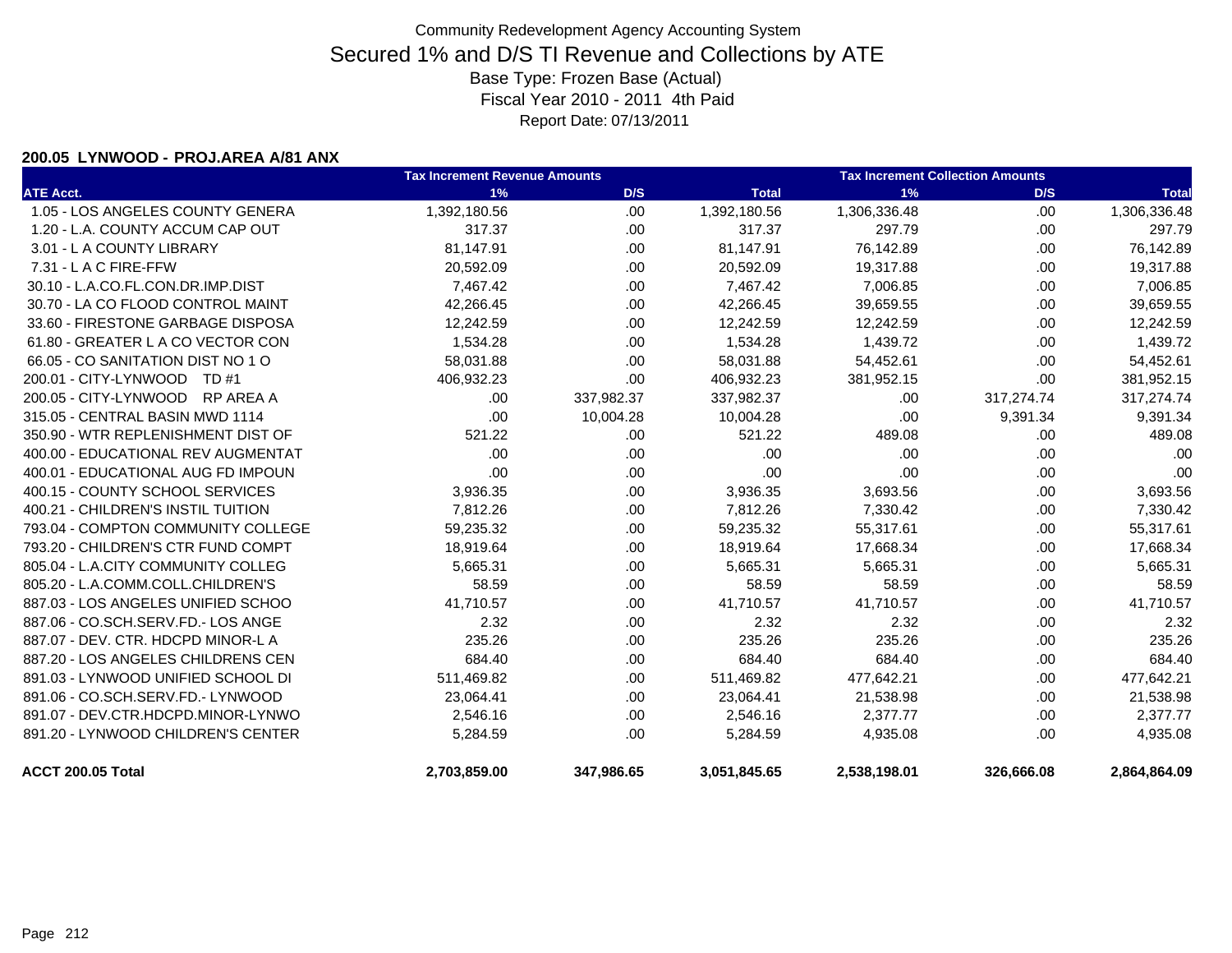#### **200.06 LYNWOOD - PROJ.AREA A/89 ANX**

|                                    | <b>Tax Increment Revenue Amounts</b> |            |              | <b>Tax Increment Collection Amounts</b> |            |              |
|------------------------------------|--------------------------------------|------------|--------------|-----------------------------------------|------------|--------------|
| <b>ATE Acct.</b>                   | 1%                                   | D/S        | <b>Total</b> | 1%                                      | D/S        | <b>Total</b> |
| 1.05 - LOS ANGELES COUNTY GENERA   | 633,932.25                           | .00        | 633,932.25   | 595,470.88                              | .00        | 595,470.88   |
| 1.20 - L.A. COUNTY ACCUM CAP OUT   | 144.56                               | .00        | 144.56       | 135.78                                  | .00        | 135.78       |
| 3.01 - L A COUNTY LIBRARY          | 36,960.53                            | .00        | 36,960.53    | 34,718.10                               | .00        | 34,718.10    |
| $7.31 - L$ A C FIRE-FFW            | 9,409.60                             | .00        | 9,409.60     | 8,838.72                                | .00        | 8,838.72     |
| 30.10 - L.A.CO.FL.CON.DR.IMP.DIST  | 3,401.20                             | .00        | 3,401.20     | 3,194.84                                | .00        | 3,194.84     |
| 30.70 - LA CO FLOOD CONTROL MAINT  | 19,251.15                            | .00.       | 19,251.15    | 18,083.16                               | .00        | 18,083.16    |
| 61.80 - GREATER L A CO VECTOR CON  | 698.24                               | .00        | 698.24       | 655.88                                  | .00        | 655.88       |
| 66.05 - CO SANITATION DIST NO 1 O  | 26,431.85                            | .00        | 26,431.85    | 24,828.20                               | .00        | 24,828.20    |
| 200.01 - CITY-LYNWOOD TD #1        | 184,470.30                           | .00        | 184,470.30   | 173,278.29                              | .00.       | 173,278.29   |
| 200.06 - CITY-LYNWOOD RP AREA A 89 | .00                                  | 152,919.48 | 152,919.48   | .00                                     | 143,641.70 | 143,641.70   |
| 315.05 - CENTRAL BASIN MWD 1114    | .00                                  | 4,526.42   | 4,526.42     | .00                                     | 4,251.80   | 4,251.80     |
| 350.90 - WTR REPLENISHMENT DIST OF | 237.42                               | .00.       | 237.42       | 223.01                                  | .00        | 223.01       |
| 400.00 - EDUCATIONAL REV AUGMENTAT | .00                                  | .00        | .00          | .00                                     | .00        | .00          |
| 400.01 - EDUCATIONAL AUG FD IMPOUN | .00                                  | .00.       | .00          | .00                                     | .00        | .00          |
| 400.15 - COUNTY SCHOOL SERVICES    | 1,792.89                             | .00.       | 1,792.89     | 1,684.12                                | .00.       | 1,684.12     |
| 400.21 - CHILDREN'S INSTIL TUITION | 3,558.26                             | .00        | 3,558.26     | 3,342.38                                | .00        | 3,342.38     |
| 793.04 - COMPTON COMMUNITY COLLEGE | 28,931.07                            | .00        | 28,931.07    | 27,175.79                               | .00        | 27,175.79    |
| 793.20 - CHILDREN'S CTR FUND COMPT | 9.240.52                             | .00.       | 9,240.52     | 8.679.89                                | .00        | 8,679.89     |
| 891.03 - LYNWOOD UNIFIED SCHOOL DI | 249,806.54                           | .00        | 249,806.54   | 234,650.52                              | .00        | 234,650.52   |
| 891.06 - CO.SCH.SERV.FD.- LYNWOOD  | 11,264.87                            | .00        | 11,264.87    | 10,581.42                               | .00        | 10,581.42    |
| 891.07 - DEV.CTR.HDCPD.MINOR-LYNWO | 1,243.57                             | .00.       | 1.243.57     | 1,168.12                                | .00        | 1,168.12     |
| 891.20 - LYNWOOD CHILDREN'S CENTER | 2,581.04                             | .00        | 2,581.04     | 2,424.44                                | .00        | 2,424.44     |
| ACCT 200.06 Total                  | 1,223,355.86                         | 157,445.90 | 1,380,801.76 | 1,149,133.54                            | 147,893.50 | 1,297,027.04 |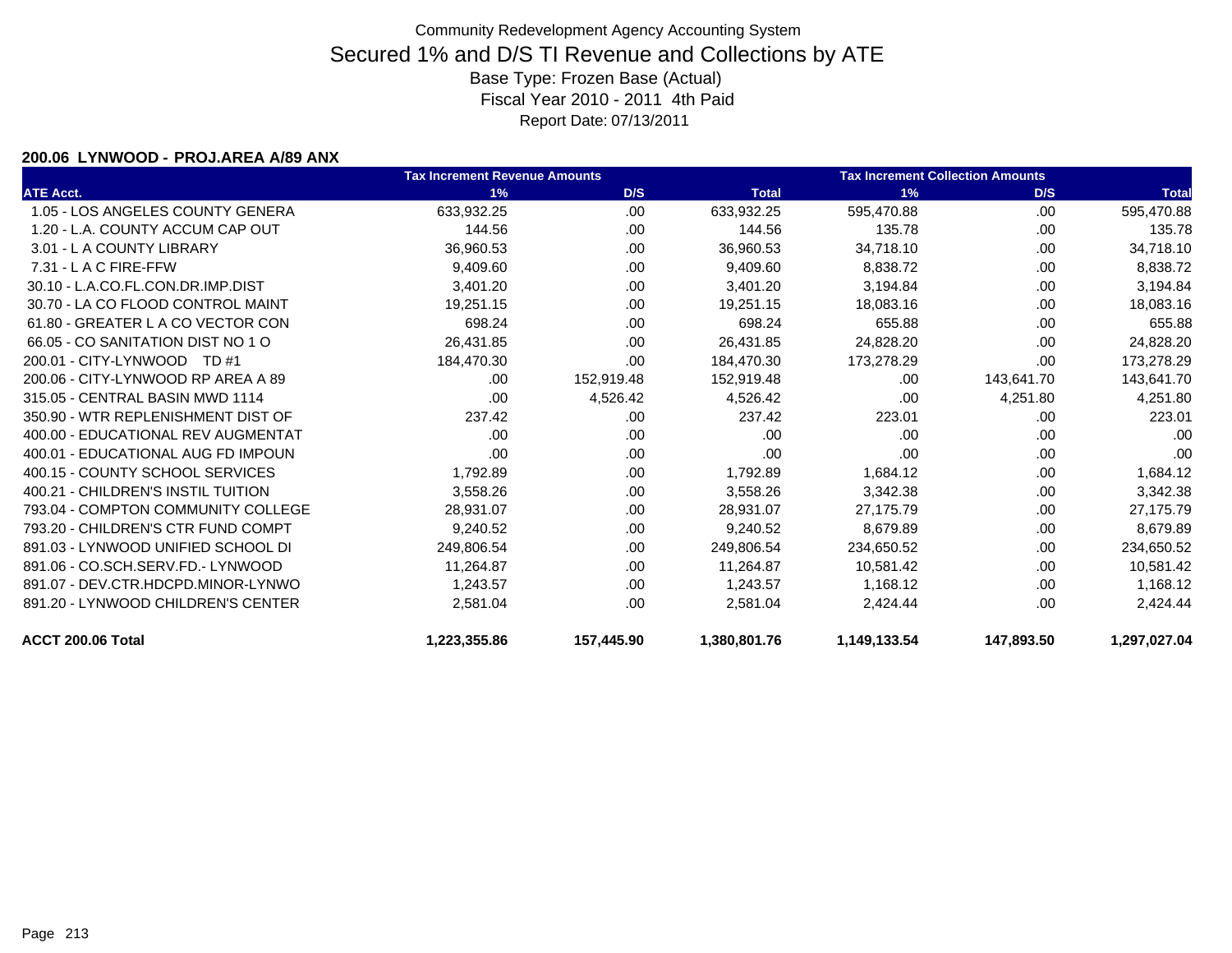#### **208.02 MAYWOOD - WESTSIDE**

|                                    | <b>Tax Increment Revenue Amounts</b> |           |              | <b>Tax Increment Collection Amounts</b> |           |              |
|------------------------------------|--------------------------------------|-----------|--------------|-----------------------------------------|-----------|--------------|
| <b>ATE Acct.</b>                   | 1%                                   | D/S       | <b>Total</b> | 1%                                      | D/S       | <b>Total</b> |
| 1.05 - LOS ANGELES COUNTY GENERA   | 147.540.78                           | .00       | 147,540.78   | 135.311.87                              | .00       | 135,311.87   |
| 1.20 - L.A. COUNTY ACCUM CAP OUT   | 33.61                                | .00       | 33.61        | 30.83                                   | .00       | 30.83        |
| 3.01 - L A COUNTY LIBRARY          | 8,590.11                             | .00.      | 8,590.11     | 7,878.13                                | .00       | 7,878.13     |
| 7.30 - CONSOL. FIRE PRO.DIST.OF    | 51,660.99                            | .00       | 51,660.99    | 47,379.09                               | .00       | 47,379.09    |
| $7.31 - L$ A C FIRE-FFW            | 1.979.97                             | .00       | 1,979.97     | 1,815.86                                | .00       | 1,815.86     |
| 30.10 - L.A.CO.FL.CON.DR.IMP.DIST  | 790.49                               | .00       | 790.49       | 724.97                                  | .00       | 724.97       |
| 30.70 - LA CO FLOOD CONTROL MAINT  | 4.474.27                             | .00       | 4.474.27     | 4,103.42                                | .00       | 4.103.42     |
| 61.80 - GREATER L A CO VECTOR CON  | 162.30                               | .00       | 162.30       | 148.85                                  | .00       | 148.85       |
| 66.05 - CO SANITATION DIST NO 1 O  | 6,143.11                             | .00.      | 6,143.11     | 5,633.94                                | .00       | 5,633.94     |
| 208.01 - CITY-MAYWOOD<br>TD #1     | 36,178.43                            | .00.      | 36,178.43    | 33,179.80                               | .00       | 33,179.80    |
| 208.02 - CITY-MAYWOOD<br>WESTSIDE  | .00                                  | 16,737.81 | 16,737.81    | .00.                                    | 15,350.50 | 15,350.50    |
| 315.05 - CENTRAL BASIN MWD 1114    | .00                                  | 1,238.60  | 1,238.60     | .00                                     | 1,135.94  | 1,135.94     |
| 350.90 - WTR REPLENISHMENT DIST OF | 55.17                                | .00.      | 55.17        | 50.60                                   | .00       | 50.60        |
| 400.00 - EDUCATIONAL REV AUGMENTAT | .00                                  | .00.      | .00          | .00                                     | .00       | .00          |
| 400.01 - EDUCATIONAL AUG FD IMPOUN | .00                                  | .00.      | .00          | .00                                     | .00       | .00          |
| 400.15 - COUNTY SCHOOL SERVICES    | 416.67                               | .00.      | 416.67       | 382.13                                  | .00       | 382.13       |
| 400.21 - CHILDREN'S INSTIL TUITION | 826.98                               | .00.      | 826.98       | 758.44                                  | .00       | 758.44       |
| 805.04 - L.A.CITY COMMUNITY COLLEG | 8,892.64                             | .00       | 8,892.64     | 8,155.58                                | .00       | 8,155.58     |
| 805.20 - L.A.COMM.COLL.CHILDREN'S  | 91.93                                | .00       | 91.93        | 84.31                                   | .00       | 84.31        |
| 887.03 - LOS ANGELES UNIFIED SCHOO | 65,471.43                            | .00.      | 65,471.43    | 60,044.85                               | .00       | 60,044.85    |
| 887.06 - CO.SCH.SERV.FD.- LOS ANGE | 3.67                                 | .00.      | 3.67         | 3.37                                    | .00       | 3.37         |
| 887.07 - DEV. CTR. HDCPD MINOR-L A | 369.30                               | .00       | 369.30       | 338.69                                  | .00       | 338.69       |
| 887.20 - LOS ANGELES CHILDRENS CEN | 1.074.27                             | .00       | 1,074.27     | 985.23                                  | .00       | 985.23       |
| ACCT 208.02 Total                  | 334.756.12                           | 17,976.41 | 352,732.53   | 307.009.96                              | 16.486.44 | 323.496.40   |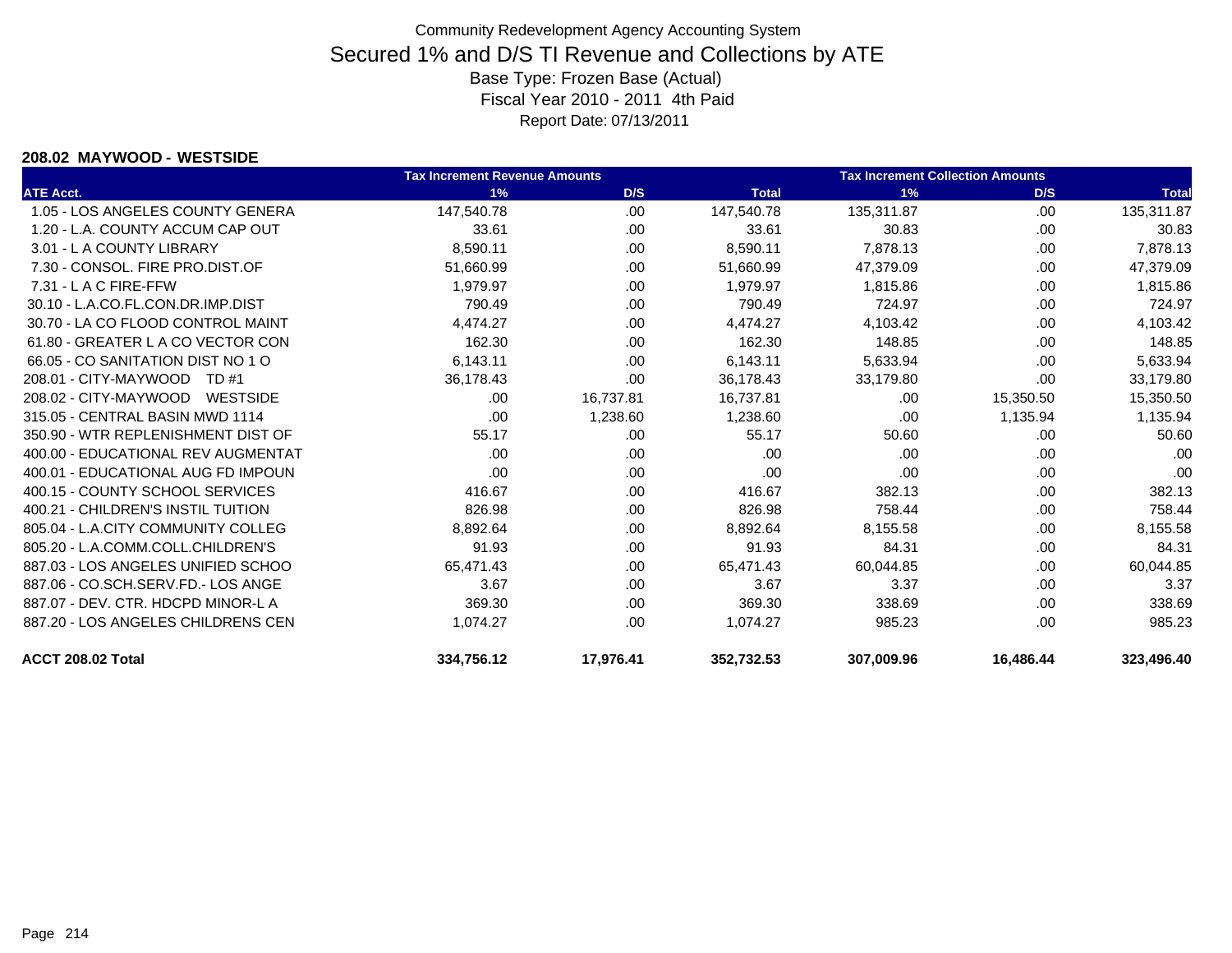#### **208.03 MAYWOOD - PROJECT #2**

|                                    | <b>Tax Increment Revenue Amounts</b> |           |              | <b>Tax Increment Collection Amounts</b> |           |              |
|------------------------------------|--------------------------------------|-----------|--------------|-----------------------------------------|-----------|--------------|
| <b>ATE Acct.</b>                   | 1%                                   | D/S       | <b>Total</b> | 1%                                      | D/S       | <b>Total</b> |
| 1.05 - LOS ANGELES COUNTY GENERA   | 228.773.43                           | .00       | 228,773.43   | 221.118.60                              | .00       | 221,118.60   |
| 1.20 - L.A. COUNTY ACCUM CAP OUT   | 52.10                                | .00.      | 52.10        | 50.35                                   | .00       | 50.35        |
| 3.01 - L A COUNTY LIBRARY          | 13,319.62                            | .00       | 13,319.62    | 12,873.94                               | .00       | 12,873.94    |
| 7.30 - CONSOL, FIRE PRO.DIST.OF    | 80,104.39                            | .00       | 80,104.39    | 77,424.07                               | .00       | 77,424.07    |
| $7.31 - L$ A C FIRE-FFW            | 3,070.10                             | .00.      | 3,070.10     | 2,967.38                                | .00.      | 2,967.38     |
| 30.10 - L.A.CO.FL.CON.DR.IMP.DIST  | 1,225.70                             | .00       | 1,225.70     | 1,184.69                                | .00.      | 1,184.69     |
| 30.70 - LA CO FLOOD CONTROL MAINT  | 6,937.61                             | .00       | 6,937.61     | 6,705.48                                | .00       | 6,705.48     |
| 61.80 - GREATER L A CO VECTOR CON  | 251.63                               | .00       | 251.63       | 243.21                                  | .00       | 243.21       |
| 66.05 - CO SANITATION DIST NO 1 O  | 9,525.35                             | .00       | 9,525.35     | 9,206.63                                | .00       | 9,206.63     |
| 208.01 - CITY-MAYWOOD<br>TD #1     | 56,097.24                            | .00       | 56,097.24    | 54,220.22                               | .00       | 54,220.22    |
| 208.03 - CITY-MAYWOOD<br>MAYWOOD R | .00                                  | 25,953.24 | 25,953.24    | .00                                     | 25,084.84 | 25,084.84    |
| 315.05 - CENTRAL BASIN MWD 1114    | .00                                  | 1,920.54  | 1,920.54     | .00                                     | 1,856.28  | 1,856.28     |
| 350.90 - WTR REPLENISHMENT DIST OF | 85.56                                | .00       | 85.56        | 82.69                                   | .00       | 82.69        |
| 400.00 - EDUCATIONAL REV AUGMENTAT | .00                                  | .00       | .00          | .00                                     | .00       | .00          |
| 400.01 - EDUCATIONAL AUG FD IMPOUN | .00                                  | .00       | .00          | .00                                     | .00       | .00          |
| 400.15 - COUNTY SCHOOL SERVICES    | 646.11                               | .00       | 646.11       | 624.49                                  | .00       | 624.49       |
| 400.21 - CHILDREN'S INSTIL TUITION | 1,282.30                             | .00       | 1,282.30     | 1,239.40                                | .00       | 1,239.40     |
| 805.04 - L.A.CITY COMMUNITY COLLEG | 13.788.70                            | .00       | 13.788.70    | 13,327.33                               | .00       | 13,327.33    |
| 805.20 - L.A.COMM.COLL.CHILDREN'S  | 142.58                               | .00       | 142.58       | 137.81                                  | .00       | 137.81       |
| 887.03 - LOS ANGELES UNIFIED SCHOO | 101,518.43                           | .00.      | 101,518.43   | 98,121.59                               | .00       | 98,121.59    |
| 887.06 - CO.SCH.SERV.FD.- LOS ANGE | 5.66                                 | .00       | 5.66         | 5.47                                    | .00       | 5.47         |
| 887.07 - DEV. CTR. HDCPD MINOR-L A | 572.61                               | .00       | 572.61       | 553.45                                  | .00.      | 553.45       |
| 887.20 - LOS ANGELES CHILDRENS CEN | 1,665.76                             | .00       | 1,665.76     | 1,610.03                                | .00.      | 1,610.03     |
| <b>ACCT 208.03 Total</b>           | 519.064.88                           | 27.873.78 | 546,938.66   | 501.696.83                              | 26.941.12 | 528.637.95   |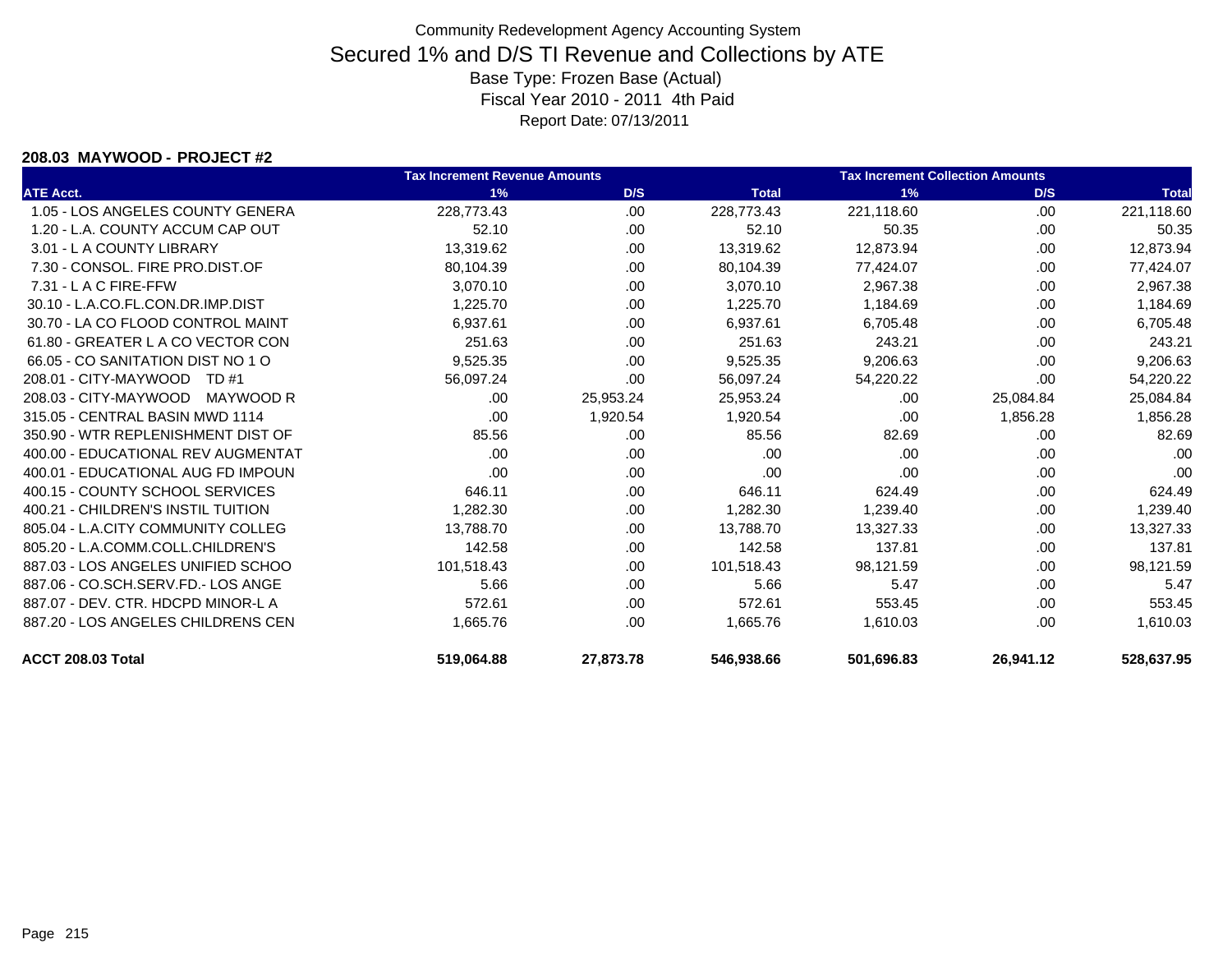#### **208.04 MAYWOOD - CITYWIDE RP**

|                                    | <b>Tax Increment Revenue Amounts</b> |            |              | <b>Tax Increment Collection Amounts</b> |            |              |
|------------------------------------|--------------------------------------|------------|--------------|-----------------------------------------|------------|--------------|
| <b>ATE Acct.</b>                   | 1%                                   | D/S        | <b>Total</b> | 1%                                      | D/S        | <b>Total</b> |
| 1.05 - LOS ANGELES COUNTY GENERA   | 1,187,059.10                         | .00        | 1,187,059.10 | 1,142,060.74                            | .00        | 1,142,060.74 |
| 1.20 - L.A. COUNTY ACCUM CAP OUT   | 269.83                               | .00.       | 269.83       | 259.58                                  | .00.       | 259.58       |
| 3.01 - L A COUNTY LIBRARY          | 68,988.91                            | .00        | 68,988.91    | 66,366.74                               | .00        | 66,366.74    |
| 7.30 - CONSOL, FIRE PRO.DIST.OF    | 414,900.38                           | .00.       | 414,900.38   | 399,130.59                              | .00        | 399,130.59   |
| 7.31 - L A C FIRE-FFW              | 15,944.48                            | .00        | 15,944.48    | 15,340.87                               | .00        | 15,340.87    |
| 30.10 - L.A.CO.FL.CON.DR.IMP.DIST  | 6,348.53                             | .00.       | 6,348.53     | 6,107.23                                | .00        | 6,107.23     |
| 30.70 - LA CO FLOOD CONTROL MAINT  | 35,933.32                            | .00        | 35,933.32    | 34,567.55                               | .00        | 34,567.55    |
| 61.80 - GREATER L A CO VECTOR CON  | 1,303.31                             | .00.       | 1,303.31     | 1,253.77                                | .00.       | 1,253.77     |
| 66.05 - CO SANITATION DIST NO 1 O  | 49,336.54                            | .00.       | 49,336.54    | 47,461.32                               | .00        | 47,461.32    |
| 208.01 - CITY-MAYWOOD TD #1        | 289,794.90                           | .00        | 289,794.90   | 278,737.37                              | .00        | 278,737.37   |
| 208.04 - CITY-MAYWOOD CITYWIDE RP  | .00                                  | 134,495.25 | 134,495.25   | .00                                     | 129,387.25 | 129,387.25   |
| 315.05 - CENTRAL BASIN MWD 1114    | .00                                  | 9,952.65   | 9,952.65     | .00                                     | 9,574.66   | 9,574.66     |
| 350.90 - WTR REPLENISHMENT DIST OF | 443.14                               | .00        | 443.14       | 426.29                                  | .00        | 426.29       |
| 400.00 - EDUCATIONAL REV AUGMENTAT | .00                                  | .00.       | .00          | .00                                     | .00        | .00          |
| 400.01 - EDUCATIONAL AUG FD IMPOUN | .00                                  | .00.       | .00          | .00                                     | .00        | .00          |
| 400.15 - COUNTY SCHOOL SERVICES    | 3,346.53                             | .00        | 3,346.53     | 3,219.33                                | .00        | 3,219.33     |
| 400.21 - CHILDREN'S INSTIL TUITION | 6,641.70                             | .00.       | 6,641.70     | 6,389.25                                | .00        | 6,389.25     |
| 805.04 - L.A.CITY COMMUNITY COLLEG | 71,418.52                            | .00        | 71,418.52    | 68,704.00                               | .00        | 68,704.00    |
| 805.20 - L.A.COMM.COLL.CHILDREN'S  | 738.48                               | .00        | 738.48       | 710.40                                  | .00        | 710.40       |
| 887.03 - LOS ANGELES UNIFIED SCHOO | 525,814.32                           | .00        | 525,814.32   | 505,828.83                              | .00        | 505,828.83   |
| 887.06 - CO.SCH.SERV.FD.- LOS ANGE | 29.32                                | .00        | 29.32        | 28.21                                   | .00        | 28.21        |
| 887.07 - DEV. CTR. HDCPD MINOR-L A | 2,965.82                             | .00        | 2,965.82     | 2,853.09                                | .00        | 2,853.09     |
| 887.20 - LOS ANGELES CHILDRENS CEN | 8,627.81                             | .00        | 8,627.81     | 8,299.88                                | .00        | 8,299.88     |
| ACCT 208.04 Total                  | 2.689.904.94                         | 144.447.90 | 2,834,352.84 | 2,587,745.04                            | 138,961.91 | 2,726,706.95 |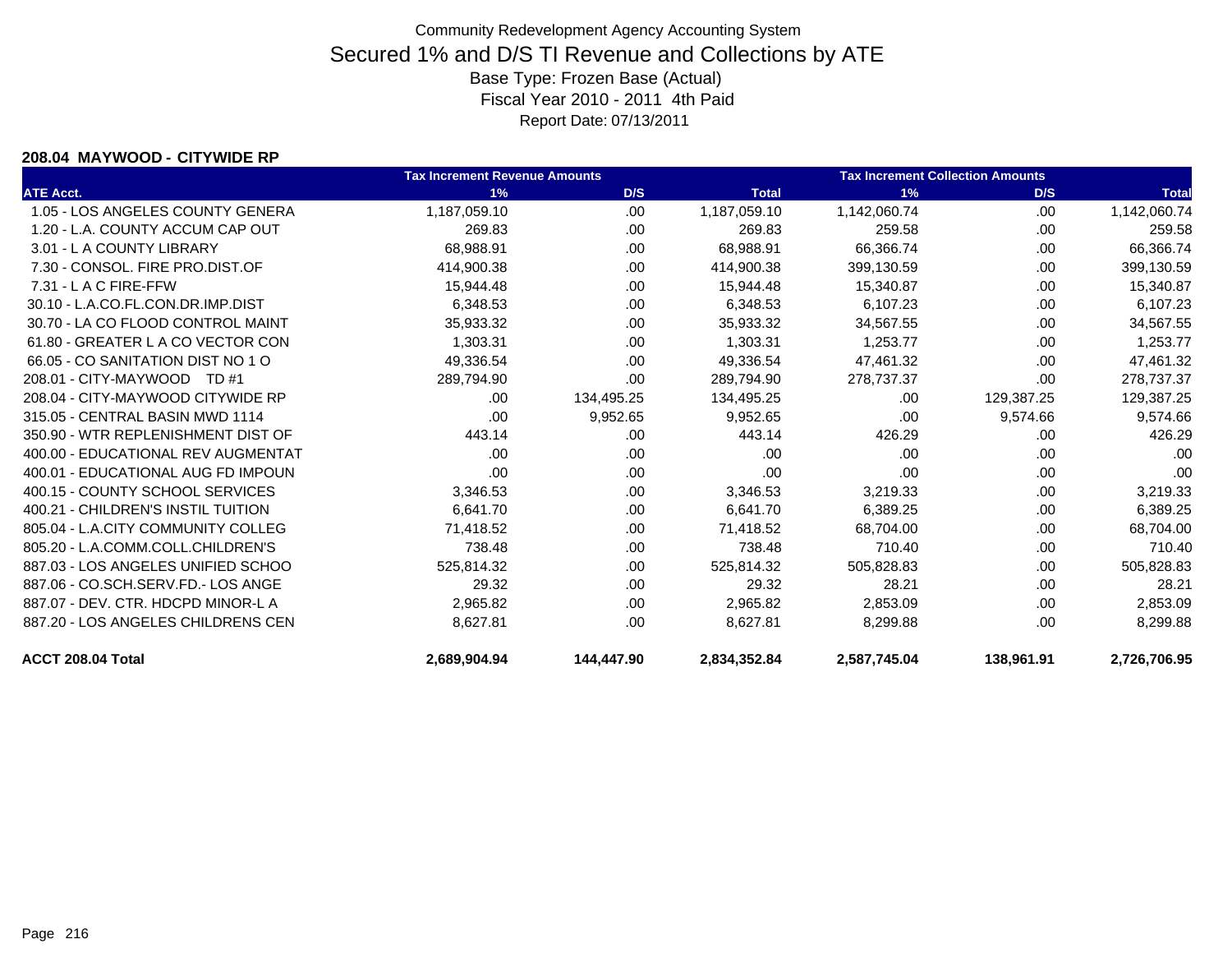### **212.04 MONROVIA - CENTRAL**

|                                    | <b>Tax Increment Revenue Amounts</b> |            |              | <b>Tax Increment Collection Amounts</b> |            |              |
|------------------------------------|--------------------------------------|------------|--------------|-----------------------------------------|------------|--------------|
| <b>ATE Acct.</b>                   | 1%                                   | D/S        | <b>Total</b> | 1%                                      | D/S        | <b>Total</b> |
| 1.05 - LOS ANGELES COUNTY GENERA   | 2,564,980.21                         | .00.       | 2,564,980.21 | 2,531,418.80                            | .00        | 2,531,418.80 |
| 1.20 - L.A. COUNTY ACCUM CAP OUT   | 572.95                               | .00.       | 572.95       | 565.41                                  | .00        | 565.41       |
| $7.31 - L$ A C FIRE-FFW            | 35,496.91                            | .00        | 35,496.91    | 35,031.63                               | .00        | 35,031.63    |
| 30.10 - L.A.CO.FL.CON.DR.IMP.DIST  | 13,497.27                            | .00        | 13,497.27    | 13,320.41                               | .00        | 13,320.41    |
| 30.70 - LA CO FLOOD CONTROL MAINT  | 76,385.89                            | .00.       | 76,385.89    | 75,384.75                               | .00        | 75,384.75    |
| 66.50 - CO SANIT DIST NO 15 OPERA  | 86,277.03                            | .00        | 86,277.03    | 85,203.25                               | .00        | 85,203.25    |
| 66.85 - CO SANIT DIST NO 22 OPERA  | 5,367.04                             | .00        | 5,367.04     | 5,236.65                                | .00        | 5,236.65     |
| 212.01 - CITY-MONROVIA TD #1       | 1,229,974.52                         | .00        | 1,229,974.52 | 1,213,880.58                            | .00        | 1,213,880.58 |
| 212.04 - CITY-MONROVIA CENTRAL R   | .00                                  | 681,179.69 | 681,179.69   | .00                                     | 672,250.05 | 672,250.05   |
| 337.05 - ORIG AREA UP S G VY MWD 1 | .00                                  | 19,610.84  | 19,610.84    | .00                                     | 19,353.76  | 19,353.76    |
| 368.05 - UPPER SAN GAB, VY, MUN, W | 4,259.59                             | .00        | 4,259.59     | 4,203.78                                | .00        | 4,203.78     |
| 400.00 - EDUCATIONAL REV AUGMENTAT | .00                                  | .00        | .00          | .00                                     | .00        | .00          |
| 400.01 - EDUCATIONAL AUG FD IMPOUN | .00                                  | .00.       | .00          | .00                                     | .00        | .00          |
| 400.15 - COUNTY SCHOOL SERVICES    | 7,117.08                             | .00.       | 7,117.08     | 7,023.83                                | .00        | 7,023.83     |
| 400.21 - CHILDREN'S INSTIL TUITION | 14,123.33                            | .00.       | 14,123.33    | 13,938.27                               | .00        | 13,938.27    |
| 791.04 - CITRUS COMMUNITY COLLEGE  | 124,898.42                           | .00        | 124,898.42   | 123,261.91                              | .00        | 123,261.91   |
| 791.20 - CHILDREN'S CTR FUND CITRU | 3,259.00                             | .00.       | 3,259.00     | 3,216.33                                | .00        | 3,216.33     |
| 855.03 - DUARTE UNIFIED SCHOOL DIS | 38,421.83                            | .00.       | 38,421.83    | 36,634.44                               | .00        | 36,634.44    |
| 855.06 - CO.SCH.SERV.FD.- DUARTE   | 1,499.09                             | .00        | 1,499.09     | 1,429.35                                | .00        | 1,429.35     |
| 855.07 - DEV.CTR.HDCPD.MINOR-DUART | 162.09                               | .00        | 162.09       | 154.55                                  | .00        | 154.55       |
| 895.03 - MONROVIA UNIFIED SCHOOL D | 1,040,099.95                         | .00        | 1,040,099.95 | 1,027,651.34                            | .00        | 1,027,651.34 |
| 895.06 - CO.SCH.SERV.FD.- MONROVIA | 44,547.49                            | .00.       | 44,547.49    | 44,014.34                               | .00        | 44,014.34    |
| 895.07 - DEV.CTR.HDCPD.MINOR-MONRO | 4,902.99                             | .00        | 4,902.99     | 4,844.34                                | .00        | 4,844.34     |
| 895.20 - MONROVIA UNIF, CHILDRENS  | 4,382.95                             | .00        | 4,382.95     | 4,330.52                                | .00        | 4,330.52     |
| ACCT 212.04 Total                  | 5,300,225.63                         | 700,790.53 | 6,001,016.16 | 5,230,744.48                            | 691,603.81 | 5,922,348.29 |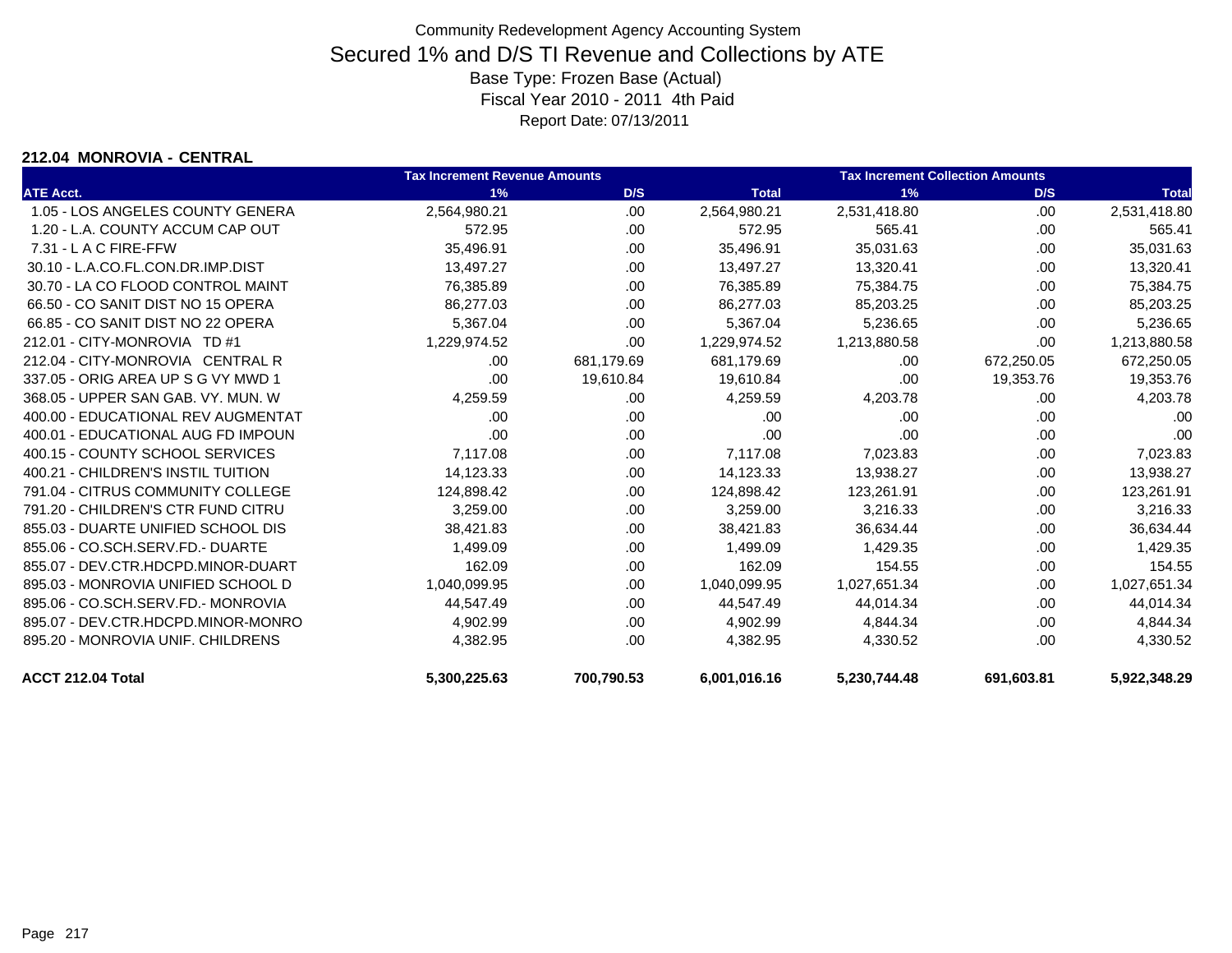### **212.05 MONROVIA - CENTRAL 78 ANX**

|                                    | <b>Tax Increment Revenue Amounts</b> |           |              | <b>Tax Increment Collection Amounts</b> |           |              |
|------------------------------------|--------------------------------------|-----------|--------------|-----------------------------------------|-----------|--------------|
| <b>ATE Acct.</b>                   | 1%                                   | D/S       | <b>Total</b> | 1%                                      | D/S       | <b>Total</b> |
| 1.05 - LOS ANGELES COUNTY GENERA   | 74,969.07                            | .00       | 74,969.07    | 73,906.58                               | .00       | 73,906.58    |
| 1.20 - L.A. COUNTY ACCUM CAP OUT   | 16.61                                | .00       | 16.61        | 16.37                                   | .00       | 16.37        |
| $7.31 - L$ A C FIRE-FFW            | 1,036.19                             | .00       | 1,036.19     | 1,021.56                                | .00       | 1,021.56     |
| 30.10 - L.A.CO.FL.CON.DR.IMP.DIST  | 394.13                               | .00       | 394.13       | 388.56                                  | .00       | 388.56       |
| 30.70 - LA CO FLOOD CONTROL MAINT  | 2,229.73                             | .00       | 2,229.73     | 2,198.21                                | .00       | 2,198.21     |
| 66.50 - CO SANIT DIST NO 15 OPERA  | 2,706.89                             | .00       | 2,706.89     | 2,668.62                                | .00       | 2,668.62     |
| 212.01 - CITY-MONROVIA TD #1       | 35,945.32                            | .00       | 35,945.32    | 35,435.88                               | .00       | 35,435.88    |
| 212.05 - CITY-MONROVIA CENT RP1    | .00                                  | 19,893.01 | 19,893.01    | .00                                     | 19,611.28 | 19,611.28    |
| 337.05 - ORIG AREA UP S G VY MWD 1 | .00                                  | 572.71    | 572.71       | .00                                     | 564.60    | 564.60       |
| 368.05 - UPPER SAN GAB, VY, MUN, W | 124.24                               | .00.      | 124.24       | 122.48                                  | .00       | 122.48       |
| 400.00 - EDUCATIONAL REV AUGMENTAT | .00                                  | .00       | .00          | .00                                     | .00       | .00          |
| 400.01 - EDUCATIONAL AUG FD IMPOUN | .00                                  | .00       | .00          | .00                                     | .00       | .00          |
| 400.15 - COUNTY SCHOOL SERVICES    | 207.68                               | .00       | 207.68       | 204.74                                  | .00       | 204.74       |
| 400.21 - CHILDREN'S INSTIL TUITION | 412.14                               | .00       | 412.14       | 406.31                                  | .00       | 406.31       |
| 791.04 - CITRUS COMMUNITY COLLEGE  | 3,644.40                             | .00       | 3,644.40     | 3,592.88                                | .00       | 3,592.88     |
| 791.20 - CHILDREN'S CTR FUND CITRU | 95.03                                | .00       | 95.03        | 93.69                                   | .00       | 93.69        |
| 895.03 - MONROVIA UNIFIED SCHOOL D | 31,380.93                            | .00       | 31,380.93    | 30,937.29                               | .00       | 30,937.29    |
| 895.06 - CO.SCH.SERV.FD.- MONROVIA | 1,343.85                             | .00       | 1,343.85     | 1,324.85                                | .00       | 1,324.85     |
| 895.07 - DEV.CTR.HDCPD.MINOR-MONRO | 148.06                               | .00.      | 148.06       | 145.97                                  | .00       | 145.97       |
| 895.20 - MONROVIA UNIF. CHILDRENS  | 132.24                               | .00       | 132.24       | 130.37                                  | .00       | 130.37       |
| <b>ACCT 212.05 Total</b>           | 154,786.51                           | 20,465.72 | 175,252.23   | 152,594.36                              | 20,175.88 | 172,770.24   |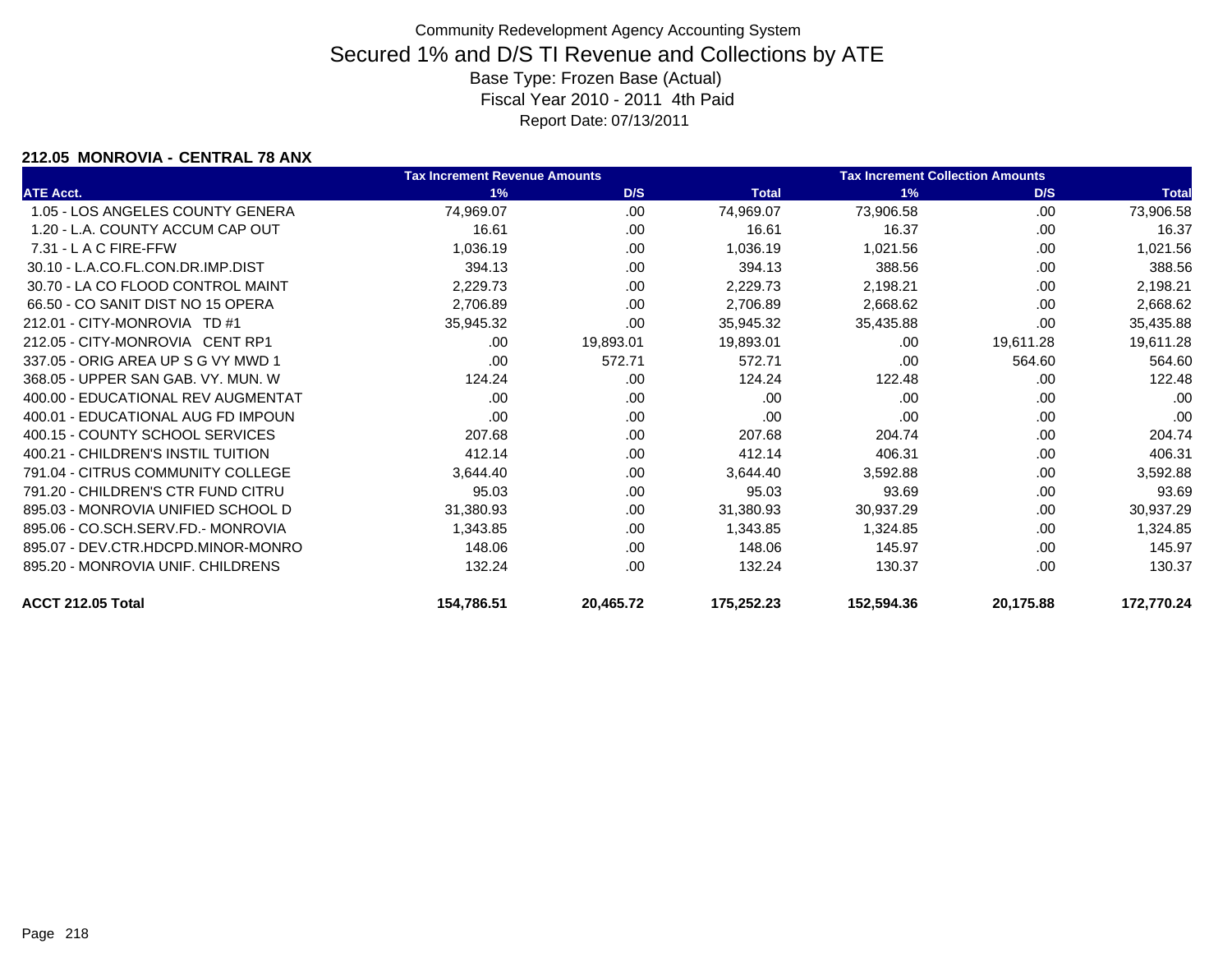### **212.06 MONROVIA - CENTRAL 80 ANX**

|                                    | <b>Tax Increment Revenue Amounts</b> |            |              | <b>Tax Increment Collection Amounts</b> |            |              |  |
|------------------------------------|--------------------------------------|------------|--------------|-----------------------------------------|------------|--------------|--|
| <b>ATE Acct.</b>                   | 1%                                   | D/S        | <b>Total</b> | 1%                                      | D/S        | <b>Total</b> |  |
| 1.05 - LOS ANGELES COUNTY GENERA   | 546,256.34                           | .00.       | 546,256.34   | 545,044.97                              | .00        | 545,044.97   |  |
| 1.20 - L.A. COUNTY ACCUM CAP OUT   | 123.41                               | .00        | 123.41       | 123.14                                  | .00        | 123.14       |  |
| $7.31 - L$ A C FIRE-FFW            | 7,674.20                             | .00        | 7,674.20     | 7,657.12                                | .00        | 7,657.12     |  |
| 30.10 - L.A.CO.FL.CON.DR.IMP.DIST  | 2,903.45                             | .00        | 2,903.45     | 2,896.99                                | .00        | 2,896.99     |  |
| 30.70 - LA CO FLOOD CONTROL MAINT  | 16,433.88                            | .00.       | 16,433.88    | 16,397.34                               | .00        | 16,397.34    |  |
| 66.50 - CO SANIT DIST NO 15 OPERA  | 19,951.19                            | .00        | 19,951.19    | 19,906.83                               | .00        | 19,906.83    |  |
| 212.01 - CITY-MONROVIA TD #1       | 261,998.35                           | .00        | 261,998.35   | 261,417.30                              | .00        | 261,417.30   |  |
| 212.06 - CITY-MONROVIA CENT RP1    | .00                                  | 145,440.20 | 145,440.20   | .00                                     | 145,117.43 | 145,117.43   |  |
| 337.05 - ORIG AREA UP S G VY MWD 1 | .00                                  | 4,187.15   | 4,187.15     | .00                                     | 4,177.86   | 4,177.86     |  |
| 368.05 - UPPER SAN GAB, VY, MUN, W | 916.07                               | .00.       | 916.07       | 914.03                                  | .00        | 914.03       |  |
| 400.00 - EDUCATIONAL REV AUGMENTAT | .00                                  | .00        | .00          | .00                                     | .00        | .00          |  |
| 400.01 - EDUCATIONAL AUG FD IMPOUN | .00                                  | .00.       | .00          | .00                                     | .00        | .00          |  |
| 400.15 - COUNTY SCHOOL SERVICES    | 1,530.52                             | .00.       | 1,530.52     | 1,527.11                                | .00        | 1,527.11     |  |
| 400.21 - CHILDREN'S INSTIL TUITION | 3,037.53                             | .00        | 3,037.53     | 3,030.78                                | .00        | 3,030.78     |  |
| 791.04 - CITRUS COMMUNITY COLLEGE  | 26,863.76                            | .00.       | 26,863.76    | 26,804.03                               | .00        | 26,804.03    |  |
| 791.20 - CHILDREN'S CTR FUND CITRU | 700.71                               | .00        | 700.71       | 699.15                                  | .00        | 699.15       |  |
| 895.03 - MONROVIA UNIFIED SCHOOL D | 231,302.89                           | .00.       | 231,302.89   | 230,788.61                              | .00        | 230,788.61   |  |
| 895.06 - CO.SCH.SERV.FD.- MONROVIA | 9,906.50                             | .00        | 9,906.50     | 9,884.47                                | .00        | 9,884.47     |  |
| 895.07 - DEV.CTR.HDCPD.MINOR-MONRO | 1,089.99                             | .00        | 1,089.99     | 1,087.57                                | .00        | 1,087.57     |  |
| 895.20 - MONROVIA UNIF, CHILDRENS  | 974.28                               | .00        | 974.28       | 972.11                                  | .00        | 972.11       |  |
| ACCT 212.06 Total                  | 1,131,663.07                         | 149,627.35 | 1,281,290.42 | 1,129,151.55                            | 149,295.29 | 1,278,446.84 |  |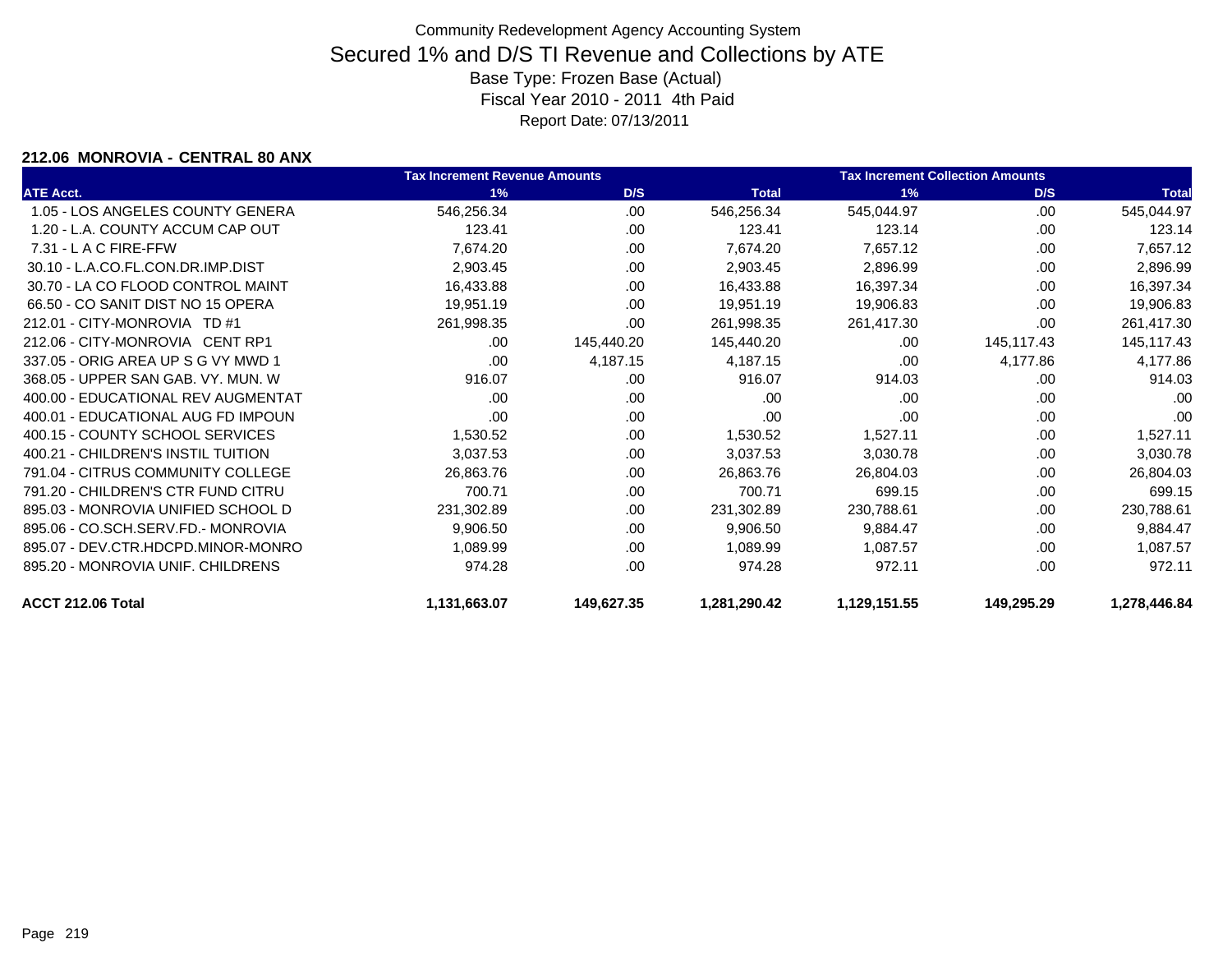### **212.07 MONROVIA - CENTRAL RP #1 '03 ANNEX**

|                                    | <b>Tax Increment Revenue Amounts</b> |           |              | <b>Tax Increment Collection Amounts</b> |           |              |
|------------------------------------|--------------------------------------|-----------|--------------|-----------------------------------------|-----------|--------------|
| <b>ATE Acct.</b>                   | 1%                                   | D/S       | <b>Total</b> | 1%                                      | D/S       | <b>Total</b> |
| 1.05 - LOS ANGELES COUNTY GENERA   | 275,883.56                           | .00       | 275,883.56   | 241,477.19                              | .00       | 241,477.19   |
| 1.20 - L.A. COUNTY ACCUM CAP OUT   | 62.22                                | .00       | 62.22        | 54.42                                   | .00       | 54.42        |
| $7.31 - L$ A C FIRE-FFW            | 3,864.73                             | .00.      | 3,864.73     | 3,378.87                                | .00.      | 3,378.87     |
| 30.10 - L.A.CO.FL.CON.DR.IMP.DIST  | 1,463.42                             | .00       | 1,463.42     | 1,279.88                                | .00.      | 1,279.88     |
| 30.70 - LA CO FLOOD CONTROL MAINT  | 8,283.21                             | .00       | 8,283.21     | 7,244.36                                | .00.      | 7,244.36     |
| 66.50 - CO SANIT DIST NO 15 OPERA  | 10,056.07                            | .00       | 10,056.07    | 8,794.88                                | .00       | 8,794.88     |
| 212.01 - CITY-MONROVIA TD #1       | 132,315.69                           | .00.      | 132,315.69   | 115,812.32                              | .00.      | 115,812.32   |
| 212.07 - CITY-MONROVIA CENT RP1 '0 | .00                                  | 73,410.62 | 73,410.62    | .00                                     | 64,240.24 | 64,240.24    |
| 337.05 - ORIG AREA UP S G VY MWD 1 | .00                                  | 2,113.45  | 2,113.45     | .00                                     | 1,849.45  | 1,849.45     |
| 368.05 - UPPER SAN GAB, VY, MUN, W | 461.75                               | .00.      | 461.75       | 403.84                                  | .00.      | 403.84       |
| 400.00 - EDUCATIONAL REV AUGMENTAT | .00.                                 | .00       | .00          | .00                                     | .00       | .00          |
| 400.01 - EDUCATIONAL AUG FD IMPOUN | .00.                                 | .00.      | .00          | .00                                     | .00       | .00          |
| 400.15 - COUNTY SCHOOL SERVICES    | 771.43                               | .00.      | 771.43       | 674.68                                  | .00       | 674.68       |
| 400.21 - CHILDREN'S INSTIL TUITION | 1,531.01                             | .00       | 1,531.01     | 1,339.00                                | .00.      | 1,339.00     |
| 791.04 - CITRUS COMMUNITY COLLEGE  | 13,540.24                            | .00.      | 13,540.24    | 11,842.08                               | .00       | 11,842.08    |
| 791.20 - CHILDREN'S CTR FUND CITRU | 353.17                               | .00       | 353.17       | 308.87                                  | .00       | 308.87       |
| 895.03 - MONROVIA UNIFIED SCHOOL D | 116,584.28                           | .00       | 116,584.28   | 101,962.80                              | .00       | 101,962.80   |
| 895.06 - CO.SCH.SERV.FD.- MONROVIA | 4,993.20                             | .00       | 4,993.20     | 4,366.97                                | .00       | 4,366.97     |
| 895.07 - DEV.CTR.HDCPD.MINOR-MONRO | 549.37                               | .00       | 549.37       | 480.47                                  | .00.      | 480.47       |
| 895.20 - MONROVIA UNIF. CHILDRENS  | 491.05                               | .00.      | 491.05       | 429.46                                  | .00       | 429.46       |
| ACCT 212.07 Total                  | 571,204.40                           | 75,524.07 | 646,728.47   | 499,850.09                              | 66,089.69 | 565,939.78   |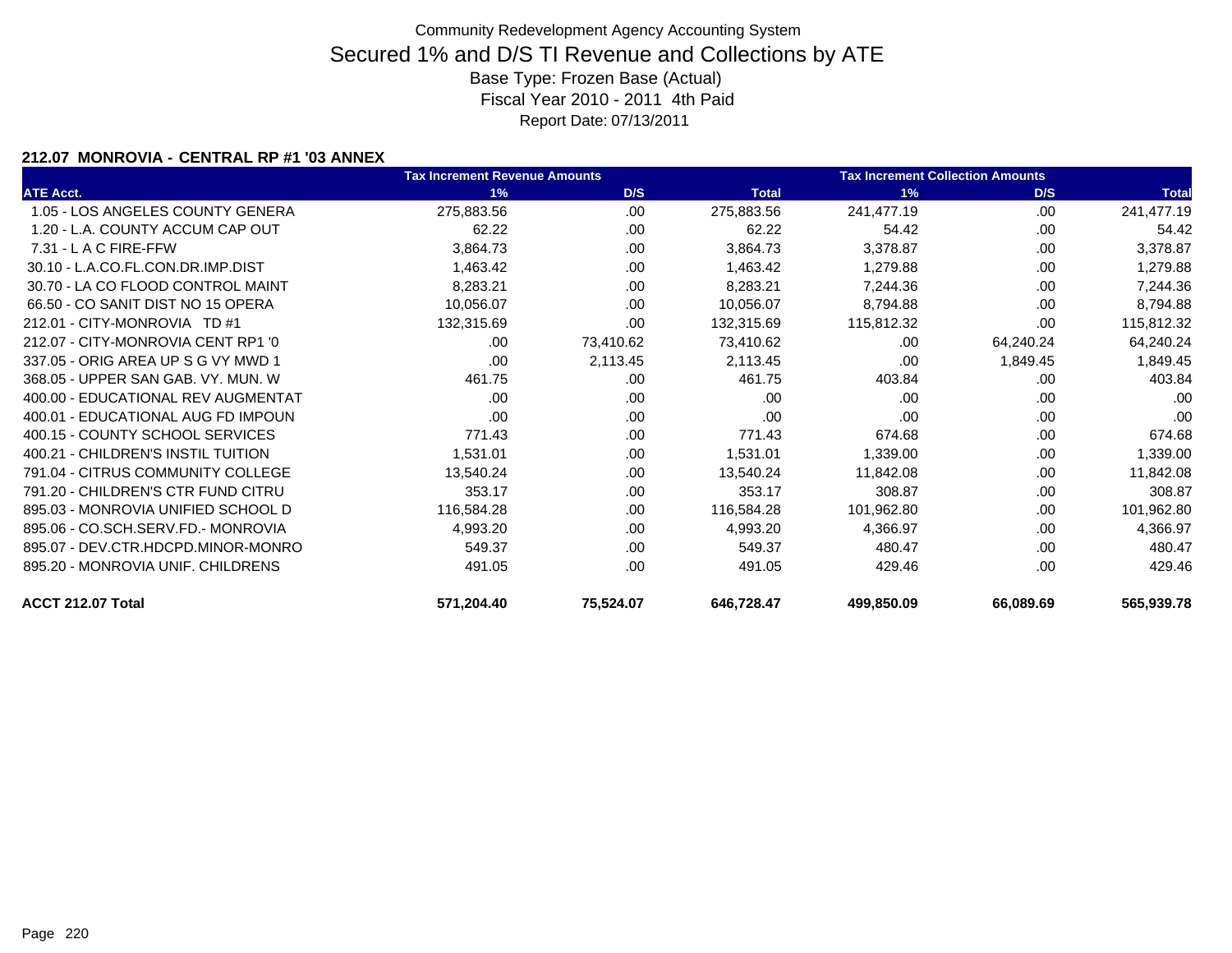### **216.05 MONTEBELLO - SO. INDUSTRIAL**

|                                    | <b>Tax Increment Revenue Amounts</b> | <b>Tax Increment Collection Amounts</b> |              |              |            |              |
|------------------------------------|--------------------------------------|-----------------------------------------|--------------|--------------|------------|--------------|
| <b>ATE Acct.</b>                   | 1%                                   | D/S                                     | <b>Total</b> | 1%           | D/S        | <b>Total</b> |
| 1.05 - LOS ANGELES COUNTY GENERA   | 1,407,494.39                         | .00                                     | 1,407,494.39 | 1,392,387.73 | .00        | 1,392,387.73 |
| 1.20 - L.A. COUNTY ACCUM CAP OUT   | 320.98                               | .00                                     | 320.98       | 317.54       | .00        | 317.54       |
| 3.01 - L A COUNTY LIBRARY          | 82,073.50                            | .00                                     | 82,073.50    | 81,192.60    | .00        | 81,192.60    |
| 7.31 - L A C FIRE-FFW              | 21,090.88                            | .00                                     | 21,090.88    | 20,864.51    | .00        | 20,864.51    |
| 30.10 - L.A.CO.FL.CON.DR.IMP.DIST  | 7,552.48                             | .00                                     | 7,552.48     | 7,471.42     | .00        | 7,471.42     |
| 30.70 - LA CO FLOOD CONTROL MAINT  | 42,748.83                            | .00                                     | 42,748.83    | 42,290.00    | .00        | 42,290.00    |
| 61.80 - GREATER L A CO VECTOR CON  | 1,550.66                             | .00                                     | 1,550.66     | 1,534.01     | .00        | 1,534.01     |
| 66.10 - CO SANITATION DIST NO 2 O  | 51,049.20                            | .00                                     | 51,049.20    | 50,501.29    | .00        | 50,501.29    |
| 216.01 - CITY-MONTEBELLO TD #1     | 345,206.54                           | .00                                     | 345,206.54   | 341,501.43   | .00        | 341,501.43   |
| 216.04 - CITY-MONTEBELLO TD #1 S.  | .00.                                 | 481,287.14                              | 481,287.14   | .00.         | 475,619.30 | 475,619.30   |
| 216.05 - CITY-MONTEBELLO TD #2 S.  | .00.                                 | 46,787.89                               | 46,787.89    | .00          | 46,787.89  | 46,787.89    |
| 315.05 - CENTRAL BASIN MWD 1114    | .00.                                 | 9,874.30                                | 9,874.30     | .00          | 9,768.32   | 9,768.32     |
| 350.90 - WTR REPLENISHMENT DIST OF | 527.00                               | .00                                     | 527.00       | 521.34       | .00        | 521.34       |
| 400.00 - EDUCATIONAL REV AUGMENTAT | .00                                  | .00                                     | .00          | .00          | .00        | .00          |
| 400.01 - EDUCATIONAL AUG FD IMPOUN | .00                                  | .00                                     | .00          | .00          | .00        | .00          |
| 400.15 - COUNTY SCHOOL SERVICES    | 3,981.36                             | .00                                     | 3,981.36     | 3,938.62     | .00        | 3,938.62     |
| 400.21 - CHILDREN'S INSTIL TUITION | 7,901.24                             | .00                                     | 7,901.24     | 7,816.43     | .00        | 7,816.43     |
| 805.04 - L.A.CITY COMMUNITY COLLEG | 84,964.04                            | .00                                     | 84,964.04    | 84,052.12    | .00        | 84,052.12    |
| 805.20 - L.A.COMM.COLL.CHILDREN'S  | 878.51                               | .00                                     | 878.51       | 869.08       | .00        | 869.08       |
| 816.04 - RIO HONDO COMMUNITY COLLE | $-06$                                | .00                                     | $-06$        | $-06$        | .00        | $-06$        |
| 899.03 - MONTEBELLO UNIFIED SCHOOL | 589,365.27                           | .00                                     | 589,365.27   | 583,039.62   | .00        | 583,039.62   |
| 899.06 - CO.SCH.SERV.FD.- MONTEBEL | 21,045.11                            | .00                                     | 21,045.11    | 20,819.23    | .00        | 20,819.23    |
| 899.07 - DEV.CTR.HDCPD.MINOR-MONTE | 981.04                               | .00                                     | 981.04       | 970.51       | .00        | 970.51       |
| 912.03 - EL RANCHO UNIF./CONS/ SCH | $-53$                                | .00                                     | $-53$        | $-53$        | .00        | $-53$        |
| ACCT 216.05 Total                  | 2,668,730.44                         | 537,949.33                              | 3,206,679.77 | 2,640,086.89 | 532,175.51 | 3,172,262.40 |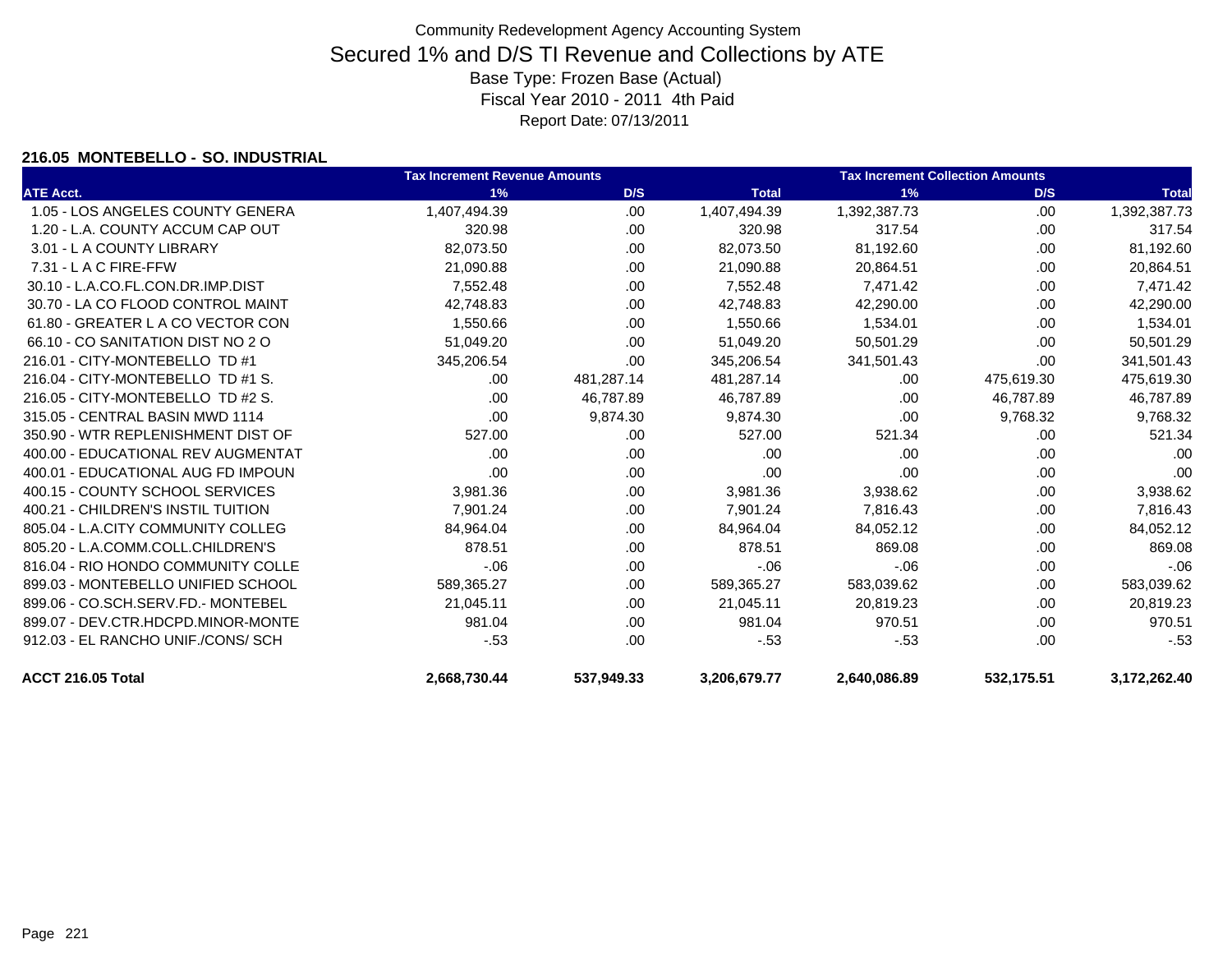#### **216.07 MONTEBELLO - MONTE HILLS**

|                                    | <b>Tax Increment Revenue Amounts</b> |              |              | <b>Tax Increment Collection Amounts</b> |              |              |  |
|------------------------------------|--------------------------------------|--------------|--------------|-----------------------------------------|--------------|--------------|--|
| <b>ATE Acct.</b>                   | 1%                                   | D/S          | <b>Total</b> | 1%                                      | D/S          | <b>Total</b> |  |
| 1.05 - LOS ANGELES COUNTY GENERA   | 4,105,013.50                         | .00          | 4,105,013.50 | 4,083,833.21                            | .00          | 4,083,833.21 |  |
| 1.20 - L.A. COUNTY ACCUM CAP OUT   | 935.28                               | .00          | 935.28       | 930.45                                  | .00.         | 930.45       |  |
| 3.01 - L A COUNTY LIBRARY          | 239,201.46                           | .00          | 239,201.46   | 237,966.40                              | .00.         | 237,966.40   |  |
| 7.30 - CONSOL. FIRE PRO.DIST.OF    | 20,694.49                            | .00          | 20,694.49    | 20,694.49                               | .00          | 20,694.49    |  |
| 7.31 - L A C FIRE-FFW              | 61,509.09                            | .00          | 61,509.09    | 61,191.70                               | .00.         | 61,191.70    |  |
| 30.10 - L.A.CO.FL.CON.DR.IMP.DIST  | 22,011.01                            | .00          | 22,011.01    | 21,897.35                               | .00.         | 21,897.35    |  |
| 30.70 - LA CO FLOOD CONTROL MAINT  | 124,585.34                           | .00          | 124,585.34   | 123,942.05                              | .00          | 123,942.05   |  |
| 61.80 - GREATER L A CO VECTOR CON  | 4,521.63                             | .00          | 4,521.63     | 4,498.29                                | .00.         | 4,498.29     |  |
| 66.10 - CO SANITATION DIST NO 2 O  | 103,339.06                           | .00          | 103,339.06   | 102,570.86                              | .00          | 102,570.86   |  |
| 66.50 - CO SANIT DIST NO 15 OPERA  | 46,128.95                            | .00          | 46,128.95    | 46,128.95                               | .00.         | 46,128.95    |  |
| 216.01 - CITY-MONTEBELLO TD #1     | 984,815.13                           | .00          | 984,815.13   | 979,620.40                              | .00          | 979,620.40   |  |
| 216.06 - CITY-MONTEBELLO TD #1 MB  | .00.                                 | 939,138.57   | 939,138.57   | .00                                     | 931,191.98   | 931,191.98   |  |
| 216.07 - CITY-MONTEBELLO TD #3 MB  | .00                                  | 569,479.38   | 569,479.38   | .00                                     | 569,479.38   | 569,479.38   |  |
| 237.51 - CITY-ROSEMEAD LIGHTING    | 1,352.76                             | .00          | 1,352.76     | 1,352.76                                | .00.         | 1,352.76     |  |
| 315.05 - CENTRAL BASIN MWD 1114    | .00.                                 | 17,560.64    | 17,560.64    | .00                                     | 17,412.05    | 17,412.05    |  |
| 337.05 - ORIG AREA UP S G VY MWD 1 | .00                                  | 11,241.08    | 11,241.08    | .00                                     | 11,241.08    | 11,241.08    |  |
| 350.90 - WTR REPLENISHMENT DIST OF | 704.58                               | .00.         | 704.58       | 696.65                                  | .00.         | 696.65       |  |
| 350.91 - WTR REPLENISHMENT DIST OF | 38.77                                | .00          | 38.77        | 38.77                                   | .00          | 38.77        |  |
| 368.05 - UPPER SAN GAB. VY. MUN. W | 2,708.69                             | .00          | 2,708.69     | 2,708.69                                | .00.         | 2,708.69     |  |
| 400.00 - EDUCATIONAL REV AUGMENTAT | .00                                  | .00          | .00          | .00                                     | .00.         | .00          |  |
| 400.01 - EDUCATIONAL AUG FD IMPOUN | .00                                  | .00          | .00          | .00                                     | .00          | .00          |  |
| 400.15 - COUNTY SCHOOL SERVICES    | 11,603.32                            | .00          | 11,603.32    | 11,543.41                               | .00.         | 11,543.41    |  |
| 400.21 - CHILDREN'S INSTIL TUITION | 23,028.41                            | .00.         | 23,028.41    | 22,909.50                               | .00.         | 22,909.50    |  |
| 805.04 - L.A.CITY COMMUNITY COLLEG | 247,625.93                           | .00          | 247,625.93   | 246,347.38                              | .00.         | 246,347.38   |  |
| 805.20 - L.A.COMM.COLL.CHILDREN'S  | 2,561.28                             | .00          | 2,561.28     | 2,548.07                                | .00          | 2,548.07     |  |
| 899.03 - MONTEBELLO UNIFIED SCHOOL | 1,717,677.42                         | .00          | 1,717,677.42 | 1,708,808.55                            | .00.         | 1,708,808.55 |  |
| 899.06 - CO.SCH.SERV.FD.- MONTEBEL | 61,333.71                            | .00          | 61,333.71    | 61,017.02                               | .00.         | 61,017.02    |  |
| 899.07 - DEV.CTR.HDCPD.MINOR-MONTE | 2,859.46                             | .00          | 2,859.46     | 2,844.69                                | .00.         | 2,844.69     |  |
| ACCT 216.07 Total                  | 7,784,249.27                         | 1,537,419.67 | 9,321,668.94 | 7,744,089.64                            | 1,529,324.49 | 9,273,414.13 |  |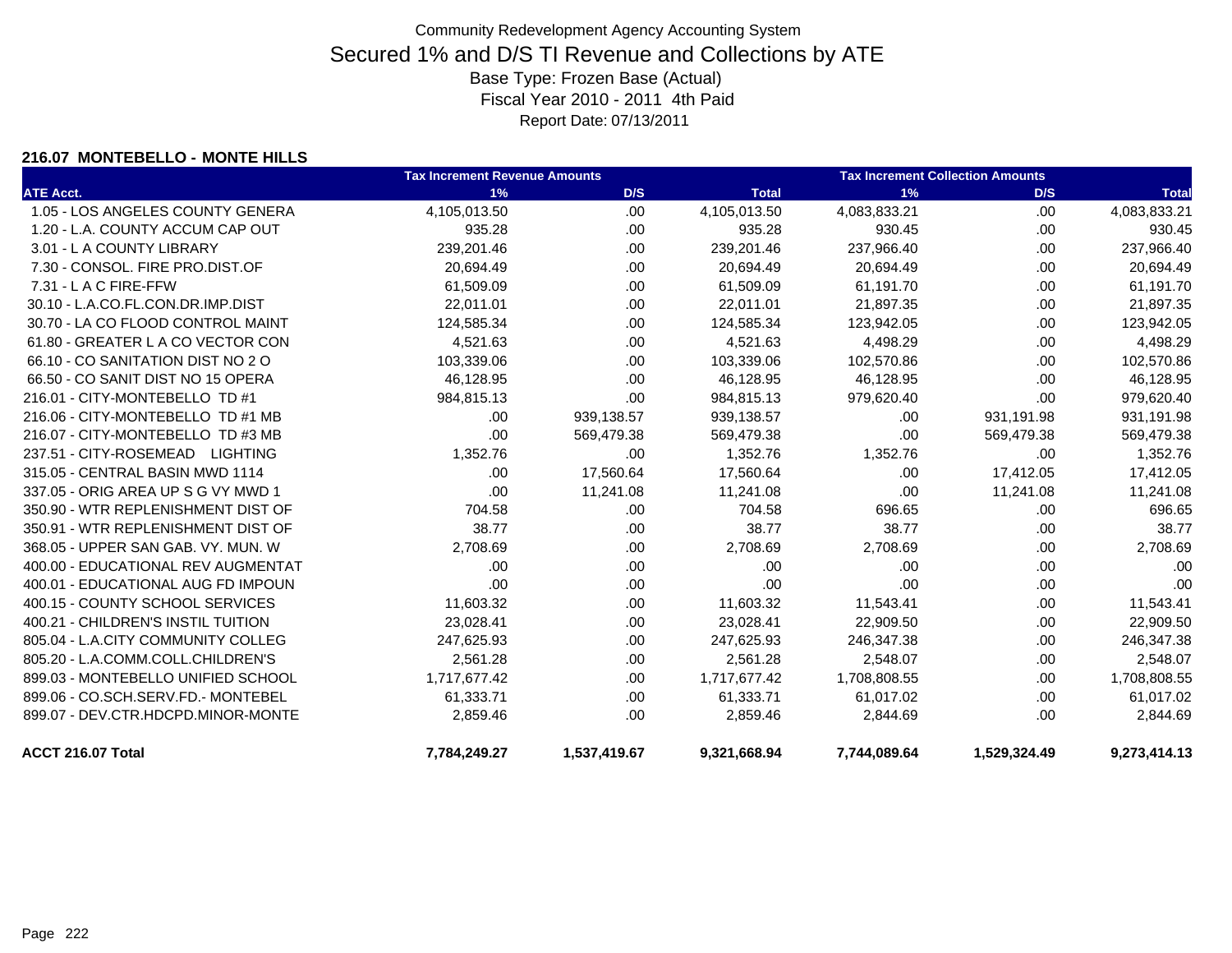### **216.09 MONTEBELLO - MONTE HILLS 76 ANX**

|                                    | <b>Tax Increment Revenue Amounts</b> |            |              | <b>Tax Increment Collection Amounts</b> |            |              |
|------------------------------------|--------------------------------------|------------|--------------|-----------------------------------------|------------|--------------|
| <b>ATE Acct.</b>                   | 1%                                   | D/S        | <b>Total</b> | 1%                                      | D/S        | <b>Total</b> |
| 1.05 - LOS ANGELES COUNTY GENERA   | 405,875.46                           | .00.       | 405,875.46   | 401,839.17                              | .00.       | 401,839.17   |
| 1.20 - L.A. COUNTY ACCUM CAP OUT   | 92.58                                | .00        | 92.58        | 91.66                                   | .00        | 91.66        |
| 3.01 - L A COUNTY LIBRARY          | 23,667.32                            | .00        | 23,667.32    | 23,431.96                               | .00        | 23,431.96    |
| $7.31 - L$ A C FIRE-FFW            | 6,081.92                             | .00        | 6,081.92     | 6,021.44                                | .00        | 6,021.44     |
| 30.10 - L.A.CO.FL.CON.DR.IMP.DIST  | 2,177.93                             | .00        | 2,177.93     | 2,156.27                                | .00        | 2,156.27     |
| 30.70 - LA CO FLOOD CONTROL MAINT  | 12,327.32                            | .00        | 12,327.32    | 12,204.73                               | .00        | 12,204.73    |
| 61.80 - GREATER L A CO VECTOR CON  | 447.13                               | .00        | 447.13       | 442.69                                  | .00        | 442.69       |
| 66.10 - CO SANITATION DIST NO 2 O  | 14,720.89                            | .00.       | 14,720.89    | 14,574.49                               | .00        | 14,574.49    |
| 216.01 - CITY-MONTEBELLO TD #1     | 99,546.11                            | .00.       | 99,546.11    | 98,556.15                               | .00.       | 98,556.15    |
| 216.09 - CITY-MONTEBELLO MONT HL R | .00.                                 | 152,279.52 | 152,279.52   | .00                                     | 150,765.15 | 150,765.15   |
| 315.05 - CENTRAL BASIN MWD 1114    | .00                                  | 2,847.42   | 2,847.42     | .00                                     | 2,819.11   | 2,819.11     |
| 350.90 - WTR REPLENISHMENT DIST OF | 152.04                               | .00        | 152.04       | 150.53                                  | .00        | 150.53       |
| 400.00 - EDUCATIONAL REV AUGMENTAT | .00                                  | .00        | .00          | .00.                                    | .00        | .00          |
| 400.01 - EDUCATIONAL AUG FD IMPOUN | .00                                  | .00        | .00          | .00                                     | .00        | .00          |
| 400.15 - COUNTY SCHOOL SERVICES    | 1,148.03                             | .00        | 1,148.03     | 1,136.61                                | .00        | 1,136.61     |
| 400.21 - CHILDREN'S INSTIL TUITION | 2,278.48                             | .00        | 2,278.48     | 2,255.83                                | .00        | 2,255.83     |
| 805.04 - L.A.CITY COMMUNITY COLLEG | 24,500.88                            | .00        | 24,500.88    | 24,257.23                               | .00        | 24,257.23    |
| 805.20 - L.A.COMM.COLL.CHILDREN'S  | 253.37                               | .00        | 253.37       | 250.85                                  | .00        | 250.85       |
| 899.03 - MONTEBELLO UNIFIED SCHOOL | 169,953.26                           | .00        | 169,953.26   | 168,263.14                              | .00        | 168,263.14   |
| 899.06 - CO.SCH.SERV.FD.- MONTEBEL | 6,068.69                             | .00        | 6,068.69     | 6,008.34                                | .00        | 6,008.34     |
| 899.07 - DEV.CTR.HDCPD.MINOR-MONTE | 282.91                               | .00        | 282.91       | 280.09                                  | .00        | 280.09       |
| ACCT 216.09 Total                  | 769,574.32                           | 155,126.94 | 924,701.26   | 761,921.18                              | 153,584.26 | 915,505.44   |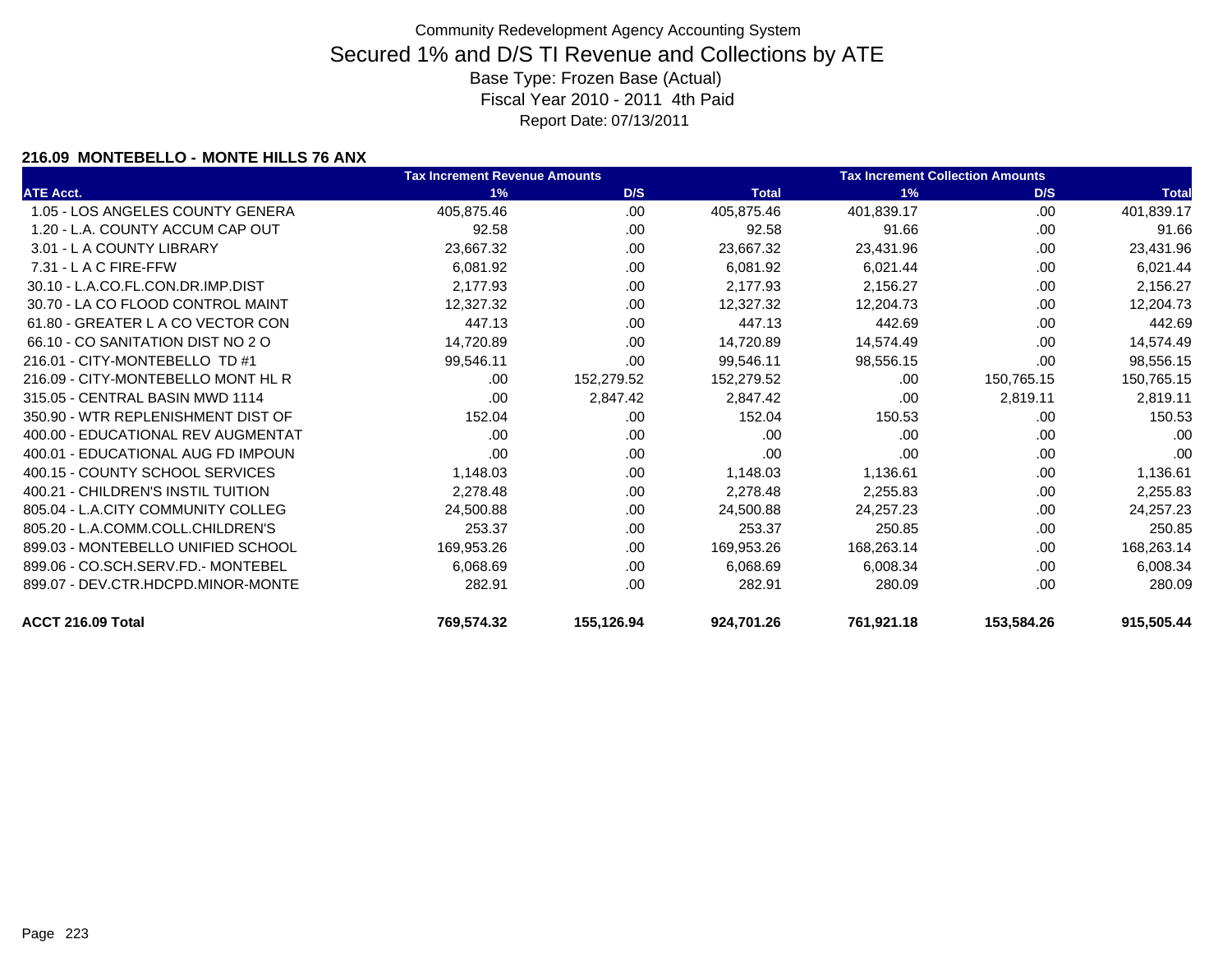### **216.11 MONTEBELLO - ECO. REV.**

|                                    | <b>Tax Increment Revenue Amounts</b> |            |              | <b>Tax Increment Collection Amounts</b> |            |              |  |
|------------------------------------|--------------------------------------|------------|--------------|-----------------------------------------|------------|--------------|--|
| <b>ATE Acct.</b>                   | 1%                                   | D/S        | <b>Total</b> | 1%                                      | D/S        | <b>Total</b> |  |
| 1.05 - LOS ANGELES COUNTY GENERA   | 1,516,484.43                         | .00        | 1,516,484.43 | 1,476,500.14                            | .00        | 1,476,500.14 |  |
| 1.20 - L.A. COUNTY ACCUM CAP OUT   | 345.87                               | .00.       | 345.87       | 336.75                                  | .00        | 336.75       |  |
| 3.01 - L A COUNTY LIBRARY          | 88,428.83                            | .00        | 88,428.83    | 86,097.28                               | .00        | 86,097.28    |  |
| 7.31 - L A C FIRE-FFW              | 22,724.08                            | .00        | 22,724.08    | 22,124.92                               | .00        | 22,124.92    |  |
| 30.10 - L.A.CO.FL.CON.DR.IMP.DIST  | 8,137.46                             | .00        | 8,137.46     | 7,922.90                                | .00        | 7,922.90     |  |
| 30.70 - LA CO FLOOD CONTROL MAINT  | 46.058.78                            | .00        | 46,058.78    | 44,844.38                               | .00        | 44,844.38    |  |
| 61.80 - GREATER L A CO VECTOR CON  | 1,670.56                             | .00        | 1,670.56     | 1,626.51                                | .00        | 1,626.51     |  |
| 66.10 - CO SANITATION DIST NO 2 O  | 55.002.00                            | .00        | 55.002.00    | 53.551.79                               | .00        | 53,551.79    |  |
| 216.01 - CITY-MONTEBELLO TD #1     | 371,936.76                           | .00        | 371,936.76   | 362,130.10                              | .00        | 362,130.10   |  |
| 216.10 - CITY-MONTEBELLO TD1 MB EC | .00                                  | 544,489.95 | 544,489.95   | .00                                     | 530,323.03 | 530,323.03   |  |
| 216.11 - CITY-MONTEBELLO TD2 MB EC | .00                                  | 24,476.21  | 24,476.21    | .00                                     | 23,641.51  | 23,641.51    |  |
| 315.05 - CENTRAL BASIN MWD 1114    | .00                                  | 10,638.91  | 10,638.91    | .00                                     | 10,358.39  | 10,358.39    |  |
| 350.90 - WTR REPLENISHMENT DIST OF | 567.99                               | .00        | 567.99       | 553.01                                  | .00        | 553.01       |  |
| 400.00 - EDUCATIONAL REV AUGMENTAT | .00                                  | .00        | .00          | .00                                     | .00        | .00          |  |
| 400.01 - EDUCATIONAL AUG FD IMPOUN | .00                                  | .00        | .00          | .00                                     | .00        | .00          |  |
| 400.15 - COUNTY SCHOOL SERVICES    | 4,289.52                             | .00        | 4,289.52     | 4,176.42                                | .00        | 4,176.42     |  |
| 400.21 - CHILDREN'S INSTIL TUITION | 8,513.23                             | .00.       | 8,513.23     | 8,288.76                                | .00        | 8,288.76     |  |
| 805.04 - L.A.CITY COMMUNITY COLLEG | 91,543.13                            | .00        | 91,543.13    | 89,129.46                               | .00        | 89,129.46    |  |
| 805.20 - L.A.COMM.COLL.CHILDREN'S  | 946.55                               | .00        | 946.55       | 921.59                                  | .00        | 921.59       |  |
| 899.03 - MONTEBELLO UNIFIED SCHOOL | 635,000.86                           | .00        | 635,000.86   | 618,258.14                              | .00        | 618,258.14   |  |
| 899.06 - CO.SCH.SERV.FD.- MONTEBEL | 22,674.61                            | .00        | 22,674.61    | 22,076.77                               | .00        | 22,076.77    |  |
| 899.07 - DEV.CTR.HDCPD.MINOR-MONTE | 1,057.08                             | .00        | 1,057.08     | 1,029.21                                | .00        | 1,029.21     |  |
| ACCT 216.11 Total                  | 2,875,381.74                         | 579,605.07 | 3,454,986.81 | 2,799,568.13                            | 564,322.93 | 3,363,891.06 |  |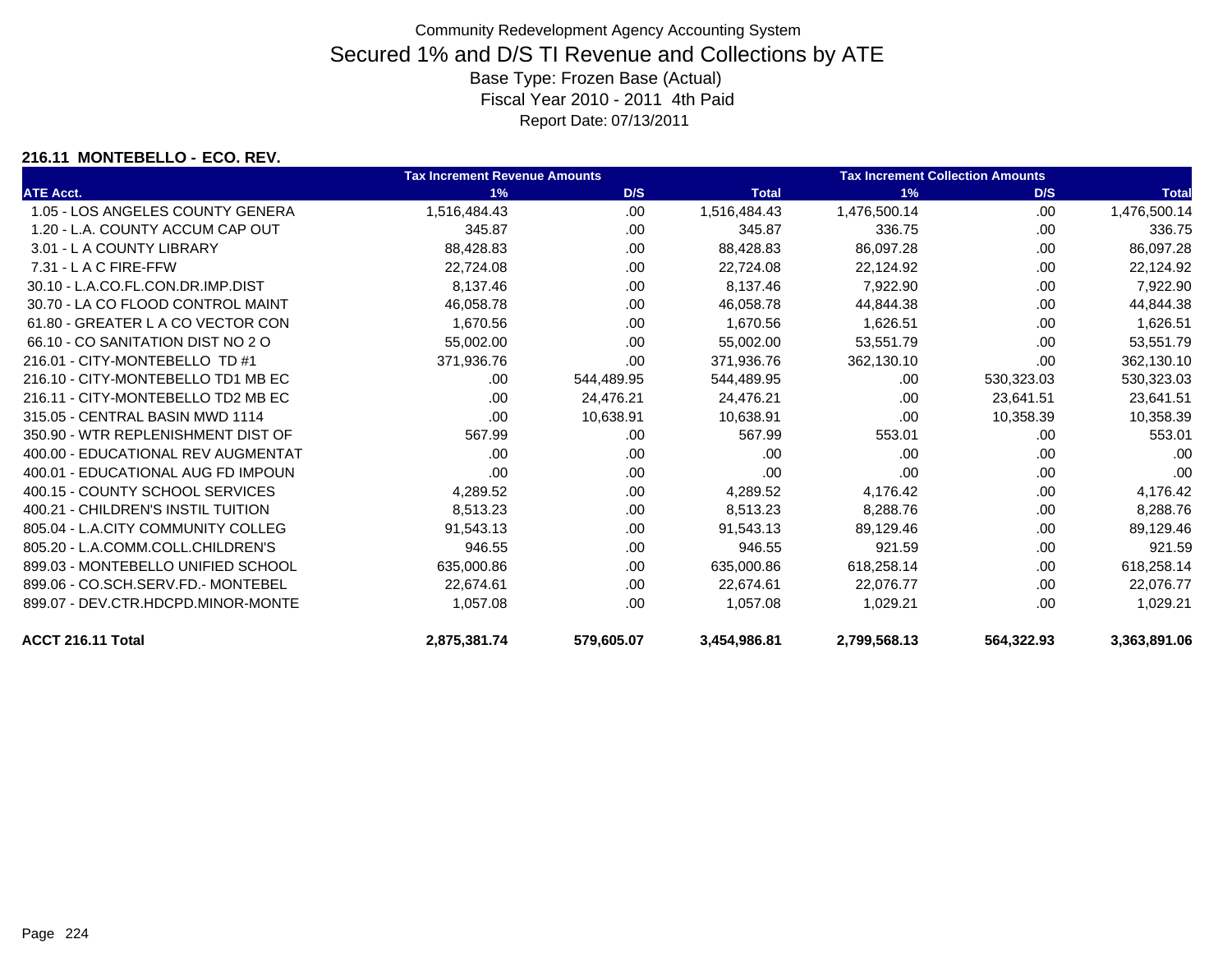### **220.04 MONTEREY PARK - ATL/GARVEY**

|                                    | <b>Tax Increment Revenue Amounts</b> |           |              | <b>Tax Increment Collection Amounts</b> |           |              |  |
|------------------------------------|--------------------------------------|-----------|--------------|-----------------------------------------|-----------|--------------|--|
| <b>ATE Acct.</b>                   | 1%                                   | D/S       | <b>Total</b> | 1%                                      | D/S       | <b>Total</b> |  |
| 1.05 - LOS ANGELES COUNTY GENERA   | 118,941.37                           | .00       | 118,941.37   | 118,941.37                              | .00       | 118,941.37   |  |
| 1.20 - L.A. COUNTY ACCUM CAP OUT   | 28.32                                | .00       | 28.32        | 28.32                                   | .00.      | 28.32        |  |
| $7.31 - L$ A C FIRE-FFW            | 1,672.98                             | .00       | 1,672.98     | 1,672.98                                | .00       | 1,672.98     |  |
| 30.10 - L.A.CO.FL.CON.DR.IMP.DIST  | 636.83                               | .00.      | 636.83       | 636.83                                  | .00.      | 636.83       |  |
| 30.70 - LA CO FLOOD CONTROL MAINT  | 3,609.49                             | .00       | 3,609.49     | 3,609.49                                | .00.      | 3,609.49     |  |
| 66.10 - CO SANITATION DIST NO 2 O  | 4,156.06                             | .00       | 4,156.06     | 4,156.06                                | .00       | 4,156.06     |  |
| 66.50 - CO SANIT DIST NO 15 OPERA  | 155.86                               | .00       | 155.86       | 155.86                                  | .00.      | 155.86       |  |
| 220.01 - CITY-MONTEREY PK TD #1    | 54,233.85                            | .00       | 54,233.85    | 54,233.85                               | .00       | 54,233.85    |  |
| 220.03 - CITY-MONTEREY PK TD 2 ATL | .00.                                 | 789.93    | 789.93       | .00                                     | 789.93    | 789.93       |  |
| 220.04 - CITY-MONTEREY PK TD #1 AT | .00                                  | 22,146.95 | 22,146.95    | .00                                     | 22,146.95 | 22,146.95    |  |
| 337.05 - ORIG AREA UP S G VY MWD 1 | .00                                  | 32.06     | 32.06        | .00                                     | 32.06     | 32.06        |  |
| 367.05 - SAN GABRIEL VAL MUN WATER | 7,649.34                             | .00       | 7,649.34     | 7,649.34                                | .00       | 7,649.34     |  |
| 367.07 - SAN GAB VAL MWD STATE WAT | .00.                                 | 4,372.31  | 4,372.31     | .00                                     | 4,372.31  | 4,372.31     |  |
| 368.05 - UPPER SAN GAB, VY, MUN, W | 7.16                                 | .00       | 7.16         | 7.16                                    | .00.      | 7.16         |  |
| 400.00 - EDUCATIONAL REV AUGMENTAT | .00                                  | .00       | .00          | .00                                     | .00       | .00          |  |
| 400.01 - EDUCATIONAL AUG FD IMPOUN | .00.                                 | .00       | .00          | .00                                     | .00       | .00          |  |
| 400.15 - COUNTY SCHOOL SERVICES    | 337.27                               | .00       | 337.27       | 337.27                                  | .00       | 337.27       |  |
| 400.21 - CHILDREN'S INSTIL TUITION | 668.27                               | .00       | 668.27       | 668.27                                  | .00.      | 668.27       |  |
| 805.04 - L.A.CITY COMMUNITY COLLEG | 7,171.80                             | .00       | 7,171.80     | 7,171.80                                | .00.      | 7,171.80     |  |
| 805.20 - L.A.COMM.COLL.CHILDREN'S  | 75.61                                | .00       | 75.61        | 75.61                                   | .00       | 75.61        |  |
| 899.03 - MONTEBELLO UNIFIED SCHOOL | 1,770.00                             | .00       | 1,770.00     | 1,770.00                                | .00       | 1,770.00     |  |
| 899.06 - CO.SCH.SERV.FD.- MONTEBEL | 63.20                                | .00       | 63.20        | 63.20                                   | .00       | 63.20        |  |
| 899.07 - DEV.CTR.HDCPD.MINOR-MONTE | 2.95                                 | .00       | 2.95         | 2.95                                    | .00       | 2.95         |  |
| 936.03 - ALHAMBRA UNIFIED SCHOOL D | 36,912.01                            | .00       | 36,912.01    | 36,912.01                               | .00       | 36,912.01    |  |
| 936.06 - CO SCHOOL SERVICE FUND    | 2,018.74                             | .00       | 2,018.74     | 2,018.74                                | .00.      | 2,018.74     |  |
| 936.07 - DEV CTR HDC MINOR         | 10,273.10                            | .00       | 10,273.10    | 10,273.10                               | .00.      | 10,273.10    |  |
| 936.20 - ALHAMBRA CHILDREN'S CTR F | 1,185.71                             | .00.      | 1,185.71     | 1,185.71                                | .00.      | 1,185.71     |  |
| ACCT 220.04 Total                  | 251,569.92                           | 27,341.25 | 278,911.17   | 251,569.92                              | 27,341.25 | 278,911.17   |  |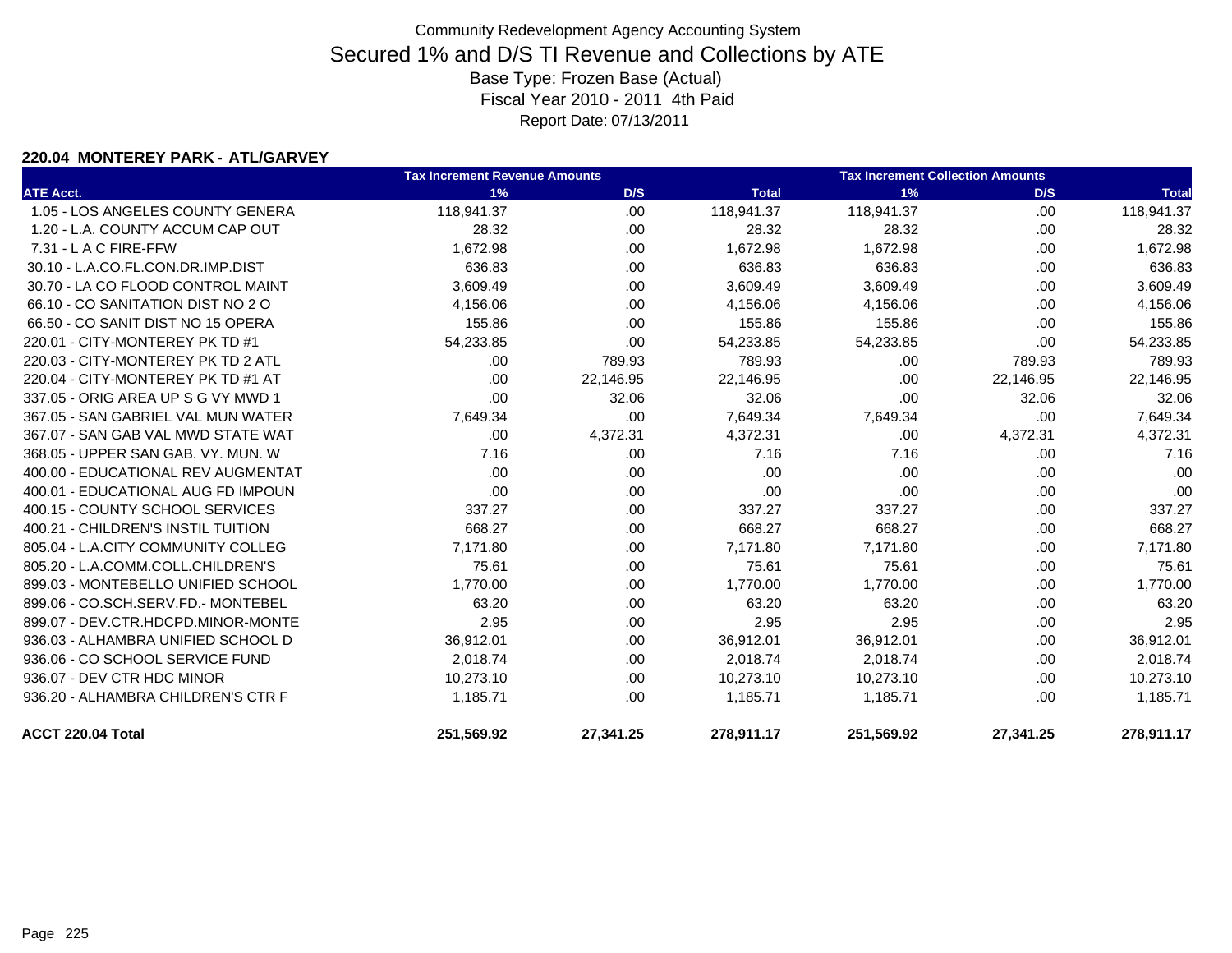### **220.05 MONTEREY PARK - FREEWAY**

|                                    | <b>Tax Increment Revenue Amounts</b> |          |              | <b>Tax Increment Collection Amounts</b> |          |              |
|------------------------------------|--------------------------------------|----------|--------------|-----------------------------------------|----------|--------------|
| <b>ATE Acct.</b>                   | 1%                                   | D/S      | <b>Total</b> | 1%                                      | D/S      | <b>Total</b> |
| 1.05 - LOS ANGELES COUNTY GENERA   | 27,266.27                            | .00      | 27,266.27    | 27,266.27                               | .00      | 27,266.27    |
| 1.20 - L.A. COUNTY ACCUM CAP OUT   | 6.21                                 | .00      | 6.21         | 6.21                                    | .00      | 6.21         |
| $7.31 - L$ A C FIRE-FFW            | 383.25                               | .00      | 383.25       | 383.25                                  | .00      | 383.25       |
| 30.10 - L.A.CO.FL.CON.DR.IMP.DIST  | 146.18                               | .00      | 146.18       | 146.18                                  | .00      | 146.18       |
| 30.70 - LA CO FLOOD CONTROL MAINT  | 827.38                               | .00      | 827.38       | 827.38                                  | .00      | 827.38       |
| 66.10 - CO SANITATION DIST NO 2 O  | 988.03                               | .00      | 988.03       | 988.03                                  | .00      | 988.03       |
| 220.01 - CITY-MONTEREY PK TD #1    | 12,430.98                            | .00      | 12,430.98    | 12,430.98                               | .00.     | 12,430.98    |
| 220.05 - CITY-MONTEREY PK TD #1 FR | .00.                                 | 5,263.77 | 5,263.77     | .00                                     | 5,263.77 | 5,263.77     |
| 367.05 - SAN GABRIEL VAL MUN WATER | 1,817.94                             | .00      | 1,817.94     | 1,817.94                                | .00      | 1,817.94     |
| 367.07 - SAN GAB VAL MWD STATE WAT | .00.                                 | 1,039.19 | 1,039.19     | .00                                     | 1,039.19 | 1,039.19     |
| 400.00 - EDUCATIONAL REV AUGMENTAT | .00.                                 | .00      | .00          | .00                                     | .00      | .00          |
| 400.01 - EDUCATIONAL AUG FD IMPOUN | .00.                                 | .00      | .00          | .00                                     | .00      | .00          |
| 400.15 - COUNTY SCHOOL SERVICES    | 77.06                                | .00      | 77.06        | 77.06                                   | .00      | 77.06        |
| 400.21 - CHILDREN'S INSTIL TUITION | 152.93                               | .00      | 152.93       | 152.93                                  | .00      | 152.93       |
| 805.04 - L.A.CITY COMMUNITY COLLEG | 1,644.43                             | .00      | 1,644.43     | 1,644.43                                | .00      | 1,644.43     |
| 805.20 - L.A.COMM.COLL.CHILDREN'S  | 17.00                                | .00      | 17.00        | 17.00                                   | .00      | 17.00        |
| 936.03 - ALHAMBRA UNIFIED SCHOOL D | 8,772.37                             | .00      | 8,772.37     | 8,772.37                                | .00.     | 8,772.37     |
| 936.06 - CO SCHOOL SERVICE FUND    | 479.47                               | .00      | 479.47       | 479.47                                  | .00      | 479.47       |
| 936.07 - DEV CTR HDC MINOR         | 2,441.55                             | .00.     | 2,441.55     | 2,441.55                                | .00      | 2,441.55     |
| 936.20 - ALHAMBRA CHILDREN'S CTR F | 281.51                               | .00      | 281.51       | 281.51                                  | .00      | 281.51       |
| ACCT 220.05 Total                  | 57,732.56                            | 6,302.96 | 64,035.52    | 57,732.56                               | 6,302.96 | 64,035.52    |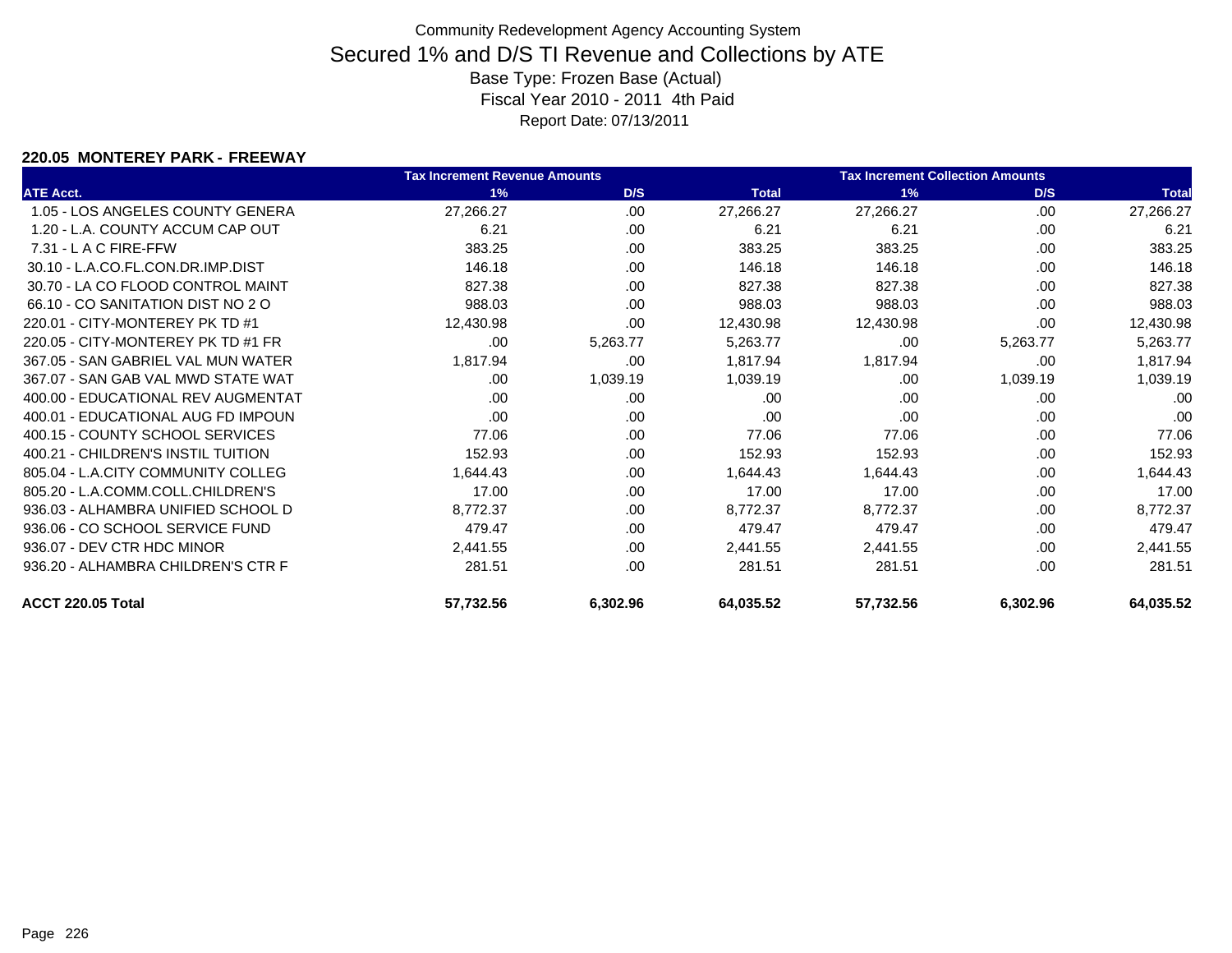### **220.07 MONTEREY PARK - ATL/GAR 76 ANX**

|                                    | <b>Tax Increment Revenue Amounts</b> |            | <b>Tax Increment Collection Amounts</b> |              |            |              |
|------------------------------------|--------------------------------------|------------|-----------------------------------------|--------------|------------|--------------|
| <b>ATE Acct.</b>                   | 1%                                   | D/S        | <b>Total</b>                            | 1%           | D/S        | <b>Total</b> |
| 1.05 - LOS ANGELES COUNTY GENERA   | 1,687,281.99                         | .00.       | 1,687,281.99                            | 1,678,481.81 | .00        | 1,678,481.81 |
| 1.20 - L.A. COUNTY ACCUM CAP OUT   | 384.59                               | .00        | 384.59                                  | 382.58       | .00.       | 382.58       |
| $7.31 - L$ A C FIRE-FFW            | 23,735.45                            | .00        | 23,735.45                               | 23,611.71    | .00        | 23,611.71    |
| 30.10 - L.A.CO.FL.CON.DR.IMP.DIST  | 9,045.83                             | .00        | 9,045.83                                | 8,998.65     | .00.       | 8,998.65     |
| 30.70 - LA CO FLOOD CONTROL MAINT  | 51,199.61                            | .00        | 51,199.61                               | 50,932.58    | .00        | 50,932.58    |
| 66.10 - CO SANITATION DIST NO 2 O  | 61,140.98                            | .00        | 61,140.98                               | 60,822.10    | .00        | 60,822.10    |
| 220.01 - CITY-MONTEREY PK TD #1    | 769,255.53                           | .00        | 769,255.53                              | 765,243.44   | .00        | 765,243.44   |
| 220.07 - CITY-MONTEREY PK AT GAR T | .00                                  | 325,314.51 | 325,314.51                              | .00          | 323,616.62 | 323,616.62   |
| 367.05 - SAN GABRIEL VAL MUN WATER | 112,497.81                           | .00        | 112,497.81                              | 111,911.07   | .00        | 111,911.07   |
| 367.07 - SAN GAB VAL MWD STATE WAT | .00                                  | 64,224.41  | 64,224.41                               | .00          | 63,889.21  | 63,889.21    |
| 400.00 - EDUCATIONAL REV AUGMENTAT | .00                                  | .00        | .00                                     | .00          | .00.       | .00          |
| 400.01 - EDUCATIONAL AUG FD IMPOUN | .00                                  | .00        | .00                                     | .00          | .00        | .00          |
| 400.15 - COUNTY SCHOOL SERVICES    | 4,768.30                             | .00        | 4,768.30                                | 4,743.43     | .00        | 4,743.43     |
| 400.21 - CHILDREN'S INSTIL TUITION | 9,463.35                             | .00.       | 9,463.35                                | 9,413.99     | .00        | 9,413.99     |
| 805.04 - L.A.CITY COMMUNITY COLLEG | 101,760.79                           | .00        | 101,760.79                              | 101,230.05   | .00        | 101,230.05   |
| 805.20 - L.A.COMM.COLL.CHILDREN'S  | 1,052.16                             | .00.       | 1,052.16                                | 1,046.67     | .00        | 1,046.67     |
| 899.03 - MONTEBELLO UNIFIED SCHOOL | 369,710.52                           | .00        | 369,710.52                              | 368,837.12   | .00.       | 368,837.12   |
| 899.06 - CO.SCH.SERV.FD.- MONTEBEL | 13,201.63                            | .00        | 13,201.63                               | 13,170.44    | .00        | 13,170.44    |
| 899.07 - DEV.CTR.HDCPD.MINOR-MONTE | 615.43                               | .00        | 615.43                                  | 613.98       | .00        | 613.98       |
| 936.03 - ALHAMBRA UNIFIED SCHOOL D | 258,527.96                           | .00        | 258,527.96                              | 256,368.38   | .00        | 256,368.38   |
| 936.06 - CO SCHOOL SERVICE FUND    | 14,130.35                            | .00        | 14,130.35                               | 14,012.31    | .00        | 14,012.31    |
| 936.07 - DEV CTR HDC MINOR         | 71,954.51                            | .00        | 71,954.51                               | 71,353.45    | .00        | 71,353.45    |
| 936.20 - ALHAMBRA CHILDREN'S CTR F | 8,296.34                             | .00        | 8,296.34                                | 8,227.04     | .00        | 8,227.04     |
| ACCT 220.07 Total                  | 3,568,023.13                         | 389.538.92 | 3,957,562.05                            | 3,549,400.80 | 387,505.83 | 3,936,906.63 |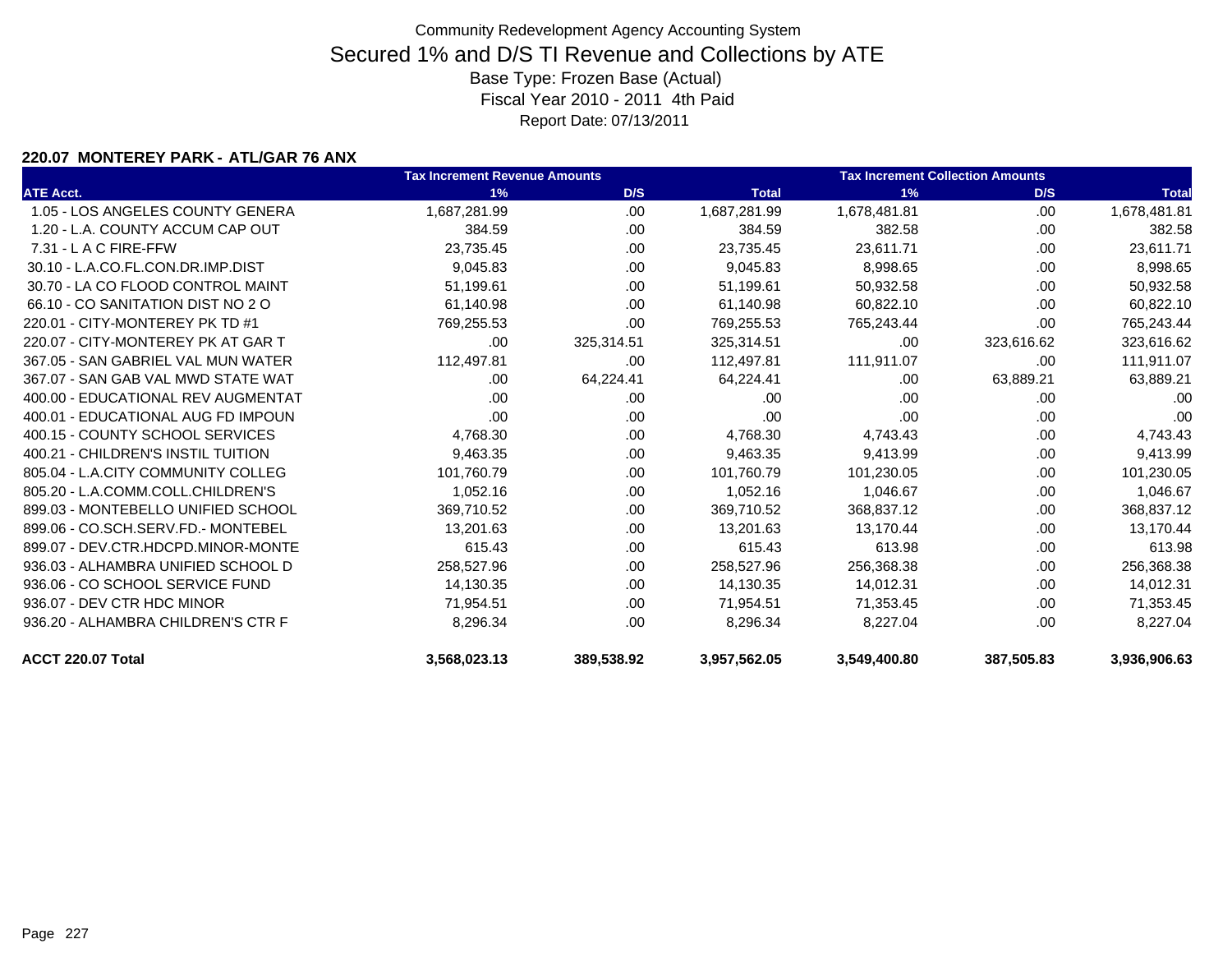### **220.08 MONTEREY PARK - SOUTHEAST**

|                                    | <b>Tax Increment Revenue Amounts</b> |             |              | <b>Tax Increment Collection Amounts</b> |             |              |
|------------------------------------|--------------------------------------|-------------|--------------|-----------------------------------------|-------------|--------------|
| <b>ATE Acct.</b>                   | 1%                                   | D/S         | <b>Total</b> | 1%                                      | D/S         | <b>Total</b> |
| 1.05 - LOS ANGELES COUNTY GENERA   | $-19,247.46$                         | .00         | $-19,247.46$ | $-19,247.46$                            | .00         | $-19,247.46$ |
| 1.20 - L.A. COUNTY ACCUM CAP OUT   | $-4.39$                              | .00         | $-4.39$      | $-4.39$                                 | .00         | $-4.39$      |
| $7.31 - L$ A C FIRE-FFW            | $-272.70$                            | .00.        | $-272.70$    | $-272.70$                               | .00         | $-272.70$    |
| 30.10 - L.A.CO.FL.CON.DR.IMP.DIST  | $-103.19$                            | .00         | $-103.19$    | $-103.19$                               | .00         | $-103.19$    |
| 30.70 - LA CO FLOOD CONTROL MAINT  | $-584.11$                            | .00         | $-584.11$    | $-584.11$                               | .00         | $-584.11$    |
| 66.10 - CO SANITATION DIST NO 2 O  | $-697.53$                            | .00         | $-697.53$    | $-697.53$                               | .00         | $-697.53$    |
| 220.01 - CITY-MONTEREY PK TD #1    | $-8,776.00$                          | .00.        | $-8,776.00$  | $-8,776.00$                             | .00         | $-8,776.00$  |
| 220.08 - CITY-MONTEREY PK SOUTHEAS | .00.                                 | $-3,668.86$ | $-3,668.86$  | .00                                     | $-3,668.86$ | $-3,668.86$  |
| 315.05 - CENTRAL BASIN MWD 1114    | .00.                                 | $-47.74$    | $-47.74$     | .00                                     | $-47.74$    | $-47.74$     |
| 350.90 - WTR REPLENISHMENT DIST OF | $-2.36$                              | .00.        | $-2.36$      | $-2.36$                                 | .00         | $-2.36$      |
| 367.05 - SAN GABRIEL VAL MUN WATER | $-862.90$                            | .00         | $-862.90$    | $-862.90$                               | .00         | $-862.90$    |
| 367.07 - SAN GAB VAL MWD STATE WAT | .00.                                 | $-492.05$   | $-492.05$    | .00                                     | $-492.05$   | $-492.05$    |
| 400.00 - EDUCATIONAL REV AUGMENTAT | .00.                                 | .00         | .00          | .00                                     | .00         | .00          |
| 400.01 - EDUCATIONAL AUG FD IMPOUN | .00                                  | .00.        | .00          | .00                                     | .00         | .00          |
| 400.15 - COUNTY SCHOOL SERVICES    | $-54.41$                             | .00         | $-54.41$     | $-54.41$                                | .00         | $-54.41$     |
| 400.21 - CHILDREN'S INSTIL TUITION | $-107.97$                            | .00         | $-107.97$    | $-107.97$                               | .00         | $-107.97$    |
| 805.04 - L.A.CITY COMMUNITY COLLEG | $-1,160.80$                          | .00         | $-1,160.80$  | $-1,160.80$                             | .00         | $-1,160.80$  |
| 805.20 - L.A.COMM.COLL.CHILDREN'S  | $-12.11$                             | .00         | $-12.11$     | $-12.11$                                | .00         | $-12.11$     |
| 899.03 - MONTEBELLO UNIFIED SCHOOL | $-8,052.88$                          | .00         | $-8,052.88$  | $-8,052.88$                             | .00         | $-8,052.88$  |
| 899.06 - CO.SCH.SERV.FD.- MONTEBEL | $-287.55$                            | .00         | $-287.55$    | $-287.55$                               | .00         | $-287.55$    |
| 899.07 - DEV.CTR.HDCPD.MINOR-MONTE | $-13.42$                             | .00         | $-13.42$     | $-13.42$                                | .00         | $-13.42$     |
| ACCT 220.08 Total                  | $-40.239.78$                         | $-4.208.65$ | $-44,448.43$ | $-40,239.78$                            | $-4,208.65$ | $-44,448.43$ |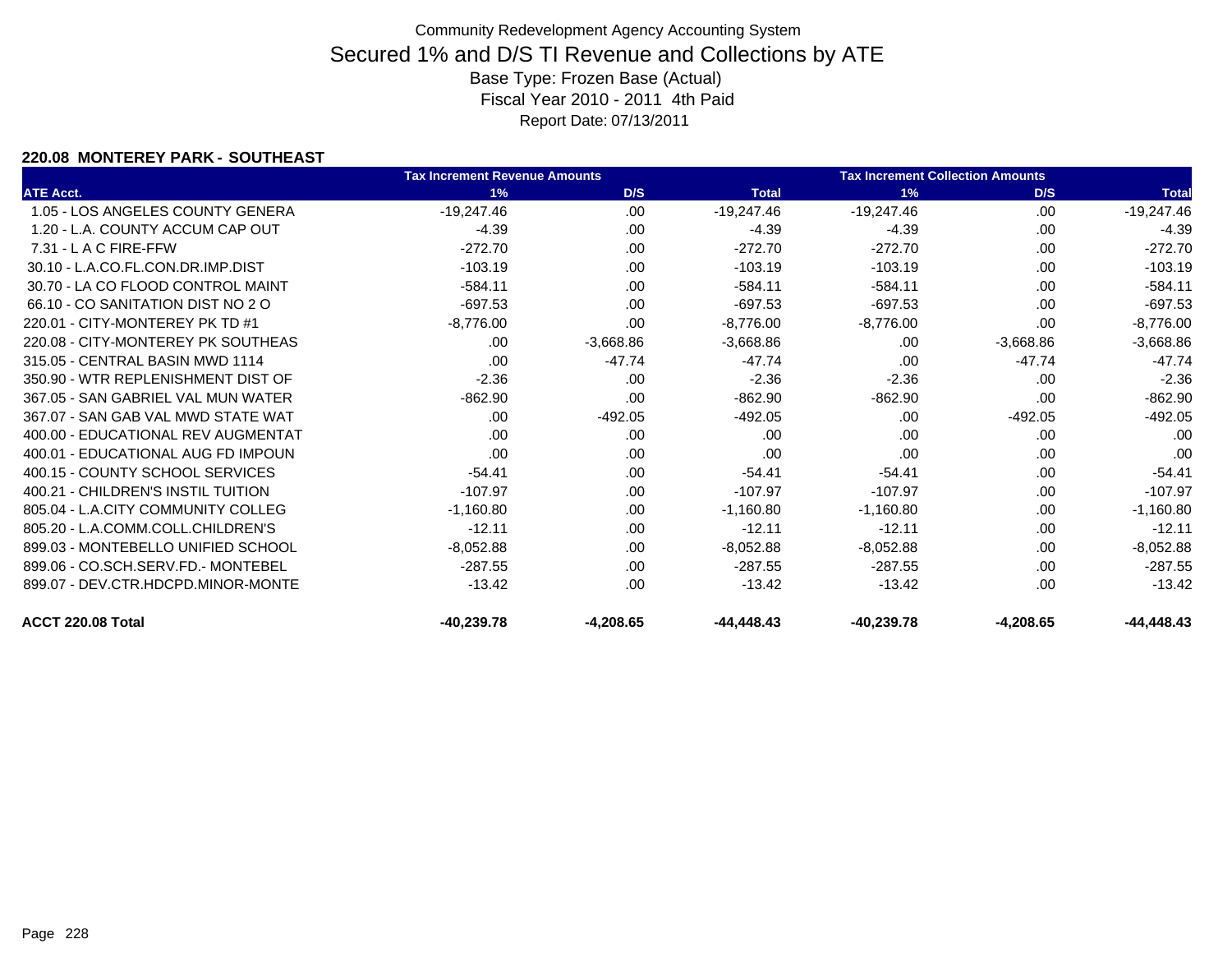### **220.09 MONTEREY PARK - CENTRAL COMM'L**

|                                    | <b>Tax Increment Revenue Amounts</b> | <b>Tax Increment Collection Amounts</b> |              |              |            |              |
|------------------------------------|--------------------------------------|-----------------------------------------|--------------|--------------|------------|--------------|
| <b>ATE Acct.</b>                   | 1%                                   | D/S                                     | <b>Total</b> | 1%           | D/S        | <b>Total</b> |
| 1.05 - LOS ANGELES COUNTY GENERA   | 1,541,646.30                         | .00.                                    | 1,541,646.30 | 1,507,333.22 | .00        | 1,507,333.22 |
| 1.20 - L.A. COUNTY ACCUM CAP OUT   | 351.42                               | .00.                                    | 351.42       | 343.61       | .00        | 343.61       |
| 7.31 - L A C FIRE-FFW              | 21,680.06                            | .00.                                    | 21,680.06    | 21,197.68    | .00        | 21,197.68    |
| 30.10 - L.A.CO.FL.CON.DR.IMP.DIST  | 8,268.43                             | .00                                     | 8,268.43     | 8,084.47     | .00        | 8,084.47     |
| 30.70 - LA CO FLOOD CONTROL MAINT  | 46,787.03                            | .00.                                    | 46,787.03    | 45,745.83    | .00        | 45,745.83    |
| 66.10 - CO SANITATION DIST NO 2 O  | 54,762.94                            | .00                                     | 54,762.94    | 53,519.57    | .00        | 53,519.57    |
| 220.01 - CITY-MONTEREY PK TD #1    | 702,918.24                           | .00.                                    | 702,918.24   | 687,274.49   | .00        | 687,274.49   |
| 220.09 - CITY MONTEREY PK CEN COMM | .00                                  | 297,380.75                              | 297,380.75   | .00          | 290,758.34 | 290,758.34   |
| 367.05 - SAN GABRIEL VAL MUN WATER | 102,796.55                           | .00.                                    | 102,796.55   | 100,508.78   | .00        | 100,508.78   |
| 367.07 - SAN GAB VAL MWD STATE WAT | .00                                  | 58,709.65                               | 58,709.65    | .00          | 57,402.24  | 57,402.24    |
| 400.00 - EDUCATIONAL REV AUGMENTAT | .00                                  | .00.                                    | .00          | .00          | .00        | .00          |
| 400.01 - EDUCATIONAL AUG FD IMPOUN | .00                                  | .00                                     | .00          | .00          | .00        | .00          |
| 400.15 - COUNTY SCHOOL SERVICES    | 4,358.56                             | .00.                                    | 4,358.56     | 4,261.59     | .00        | 4,261.59     |
| 400.21 - CHILDREN'S INSTIL TUITION | 8,650.32                             | .00                                     | 8,650.32     | 8,457.86     | .00        | 8,457.86     |
| 485.01 - GARVEY SCHOOL DISTRICT    | 19,483.98                            | .00.                                    | 19,483.98    | 19,286.34    | .00        | 19,286.34    |
| 485.06 - CO.SCH.SERV.FD.- GARVEY U | 2,323.20                             | .00.                                    | 2,323.20     | 2,299.63     | .00        | 2,299.63     |
| 485.07 - DEV.CTR.HDCPD.MINOR-GARVE | 255.35                               | .00.                                    | 255.35       | 252.76       | .00        | 252.76       |
| 713.02 - ALHAMBRA CITY HIGH SCHOOL | 30,399.12                            | .00                                     | 30,399.12    | 30,090.76    | .00        | 30,090.76    |
| 713.06 - CO.SCH.SERV.FD.- ALHAMBRA | 109.45                               | .00                                     | 109.45       | 108.34       | .00        | 108.34       |
| 713.07 - ALHAMBRA HIGH-ELEM SCHOOL | 13,583.17                            | .00.                                    | 13,583.17    | 13,445.39    | .00        | 13,445.39    |
| 805.04 - L.A.CITY COMMUNITY COLLEG | 93,016.85                            | .00                                     | 93,016.85    | 90,947.42    | .00        | 90,947.42    |
| 805.20 - L.A.COMM.COLL.CHILDREN'S  | 961.82                               | .00                                     | 961.82       | 940.42       | .00        | 940.42       |
| 936.03 - ALHAMBRA UNIFIED SCHOOL D | 446,346.86                           | .00                                     | 446,346.86   | 435,813.06   | .00        | 435,813.06   |
| 936.06 - CO SCHOOL SERVICE FUND    | 24,396.18                            | .00.                                    | 24,396.18    | 23,820.43    | .00        | 23,820.43    |
| 936.07 - DEV CTR HDC MINOR         | 124,228.66                           | .00                                     | 124,228.66   | 121,296.86   | .00        | 121,296.86   |
| 936.20 - ALHAMBRA CHILDREN'S CTR F | 14,323.43                            | .00                                     | 14,323.43    | 13,985.39    | .00        | 13,985.39    |
| ACCT 220.09 Total                  | 3,261,647.92                         | 356,090.40                              | 3,617,738.32 | 3,189,013.90 | 348,160.58 | 3,537,174.48 |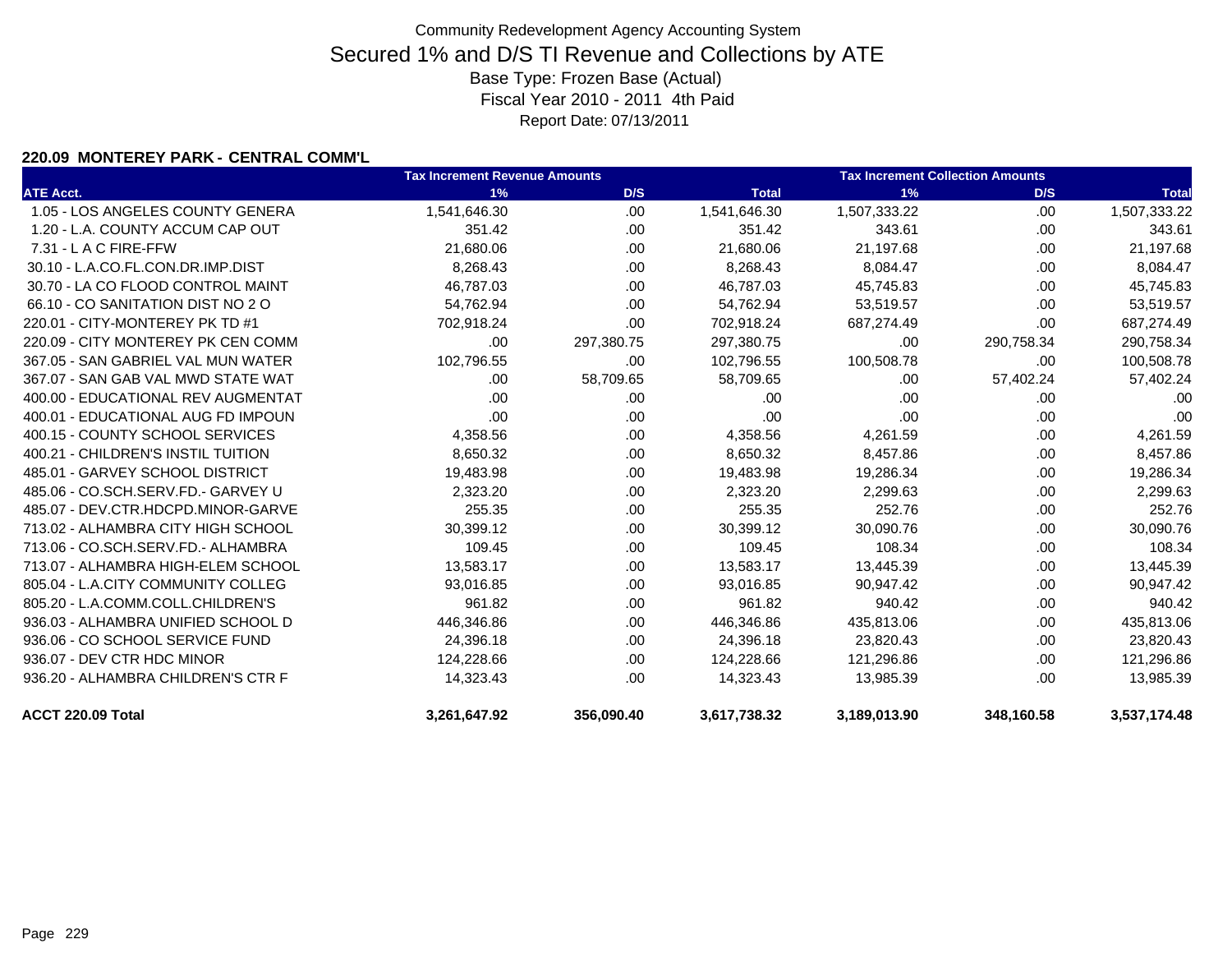### **220.10 MONTEREY PARK - ATL/GARVEY 88 ANX**

|                                    | <b>Tax Increment Revenue Amounts</b> | <b>Tax Increment Collection Amounts</b> |              |            |           |              |
|------------------------------------|--------------------------------------|-----------------------------------------|--------------|------------|-----------|--------------|
| <b>ATE Acct.</b>                   | 1%                                   | D/S                                     | <b>Total</b> | 1%         | D/S       | <b>Total</b> |
| 1.05 - LOS ANGELES COUNTY GENERA   | 326,075.16                           | .00                                     | 326,075.16   | 317,057.63 | .00       | 317,057.63   |
| 1.20 - L.A. COUNTY ACCUM CAP OUT   | 74.25                                | .00                                     | 74.25        | 72.19      | .00.      | 72.19        |
| $7.31 - L$ A C FIRE-FFW            | 4,589.83                             | .00                                     | 4,589.83     | 4,460.84   | .00       | 4,460.84     |
| 11.45 - LONGDEN LIGHTING DISTRICT  | 2,768.72                             | .00                                     | 2,768.72     | 2,768.72   | .00.      | 2,768.72     |
| 30.10 - L.A.CO.FL.CON.DR.IMP.DIST  | 1,748.17                             | .00                                     | 1,748.17     | 1,699.80   | .00       | 1,699.80     |
| 30.70 - LA CO FLOOD CONTROL MAINT  | 9,894.61                             | .00                                     | 9,894.61     | 9,620.90   | .00.      | 9,620.90     |
| 66.10 - CO SANITATION DIST NO 2 O  | 11,815.88                            | .00                                     | 11,815.88    | 11,489.04  | .00.      | 11,489.04    |
| 220.01 - CITY-MONTEREY PK TD #1    | 148,662.96                           | .00                                     | 148,662.96   | 144,550.88 | .00       | 144,550.88   |
| 220.10 - CITY MONTEREY PK AT GA TD | .00.                                 | 52,038.30                               | 52,038.30    | .00        | 51,728.55 | 51,728.55    |
| 220.11 - CITY MONTEREY PK AT GA TD | .00.                                 | 10,768.31                               | 10,768.31    | .00        | 9,385.86  | 9,385.86     |
| 315.05 - CENTRAL BASIN MWD 1114    | .00                                  | 494.05                                  | 494.05       | .00        | 437.95    | 437.95       |
| 350.90 - WTR REPLENISHMENT DIST OF | 24.20                                | .00                                     | 24.20        | 21.44      | .00.      | 21.44        |
| 367.05 - SAN GABRIEL VAL MUN WATER | 17,428.61                            | .00                                     | 17,428.61    | 17,321.38  | .00       | 17,321.38    |
| 367.07 - SAN GAB VAL MWD STATE WAT | .00.                                 | 9,996.00                                | 9,996.00     | .00        | 9,934.85  | 9,934.85     |
| 400.00 - EDUCATIONAL REV AUGMENTAT | .00                                  | .00                                     | .00          | .00        | .00       | .00          |
| 400.01 - EDUCATIONAL AUG FD IMPOUN | .00                                  | .00                                     | .00          | .00        | .00       | .00          |
| 400.15 - COUNTY SCHOOL SERVICES    | 921.51                               | .00                                     | 921.51       | 896.01     | .00.      | 896.01       |
| 400.21 - CHILDREN'S INSTIL TUITION | 1,828.89                             | .00                                     | 1,828.89     | 1,778.32   | .00       | 1,778.32     |
| 805.04 - L.A.CITY COMMUNITY COLLEG | 19,665.89                            | .00                                     | 19,665.89    | 19,121.93  | .00.      | 19,121.93    |
| 805.20 - L.A.COMM.COLL.CHILDREN'S  | 203.32                               | .00                                     | 203.32       | 197.70     | .00.      | 197.70       |
| 887.03 - LOS ANGELES UNIFIED SCHOO | 19,364.29                            | .00                                     | 19,364.29    | 19,364.29  | .00       | 19,364.29    |
| 887.06 - CO.SCH.SERV.FD.- LOS ANGE | 1.08                                 | .00                                     | 1.08         | 1.08       | .00       | 1.08         |
| 887.07 - DEV. CTR. HDCPD MINOR-L A | 109.23                               | .00                                     | 109.23       | 109.23     | .00       | 109.23       |
| 887.20 - LOS ANGELES CHILDRENS CEN | 317.75                               | .00                                     | 317.75       | 317.75     | .00.      | 317.75       |
| 899.03 - MONTEBELLO UNIFIED SCHOOL | 55,683.47                            | .00                                     | 55,683.47    | 51,942.84  | .00       | 51,942.84    |
| 899.06 - CO.SCH.SERV.FD.- MONTEBEL | 1,988.34                             | .00                                     | 1,988.34     | 1,854.76   | .00       | 1,854.76     |
| 899.07 - DEV.CTR.HDCPD.MINOR-MONTE | 92.73                                | .00                                     | 92.73        | 86.50      | .00.      | 86.50        |
| 936.03 - ALHAMBRA UNIFIED SCHOOL D | 48,055.36                            | .00                                     | 48,055.36    | 48,030.26  | .00       | 48,030.26    |
| 936.06 - CO SCHOOL SERVICE FUND    | 2,626.57                             | .00                                     | 2,626.57     | 2,625.19   | .00       | 2,625.19     |
| 936.07 - DEV CTR HDC MINOR         | 13,374.92                            | .00                                     | 13,374.92    | 13,367.93  | .00.      | 13,367.93    |
| 936.20 - ALHAMBRA CHILDREN'S CTR F | 1,542.11                             | .00                                     | 1,542.11     | 1,541.31   | .00       | 1,541.31     |
| ACCT 220.10 Total                  | 688,857.85                           | 73,296.66                               | 762,154.51   | 670,297.92 | 71,487.21 | 741,785.13   |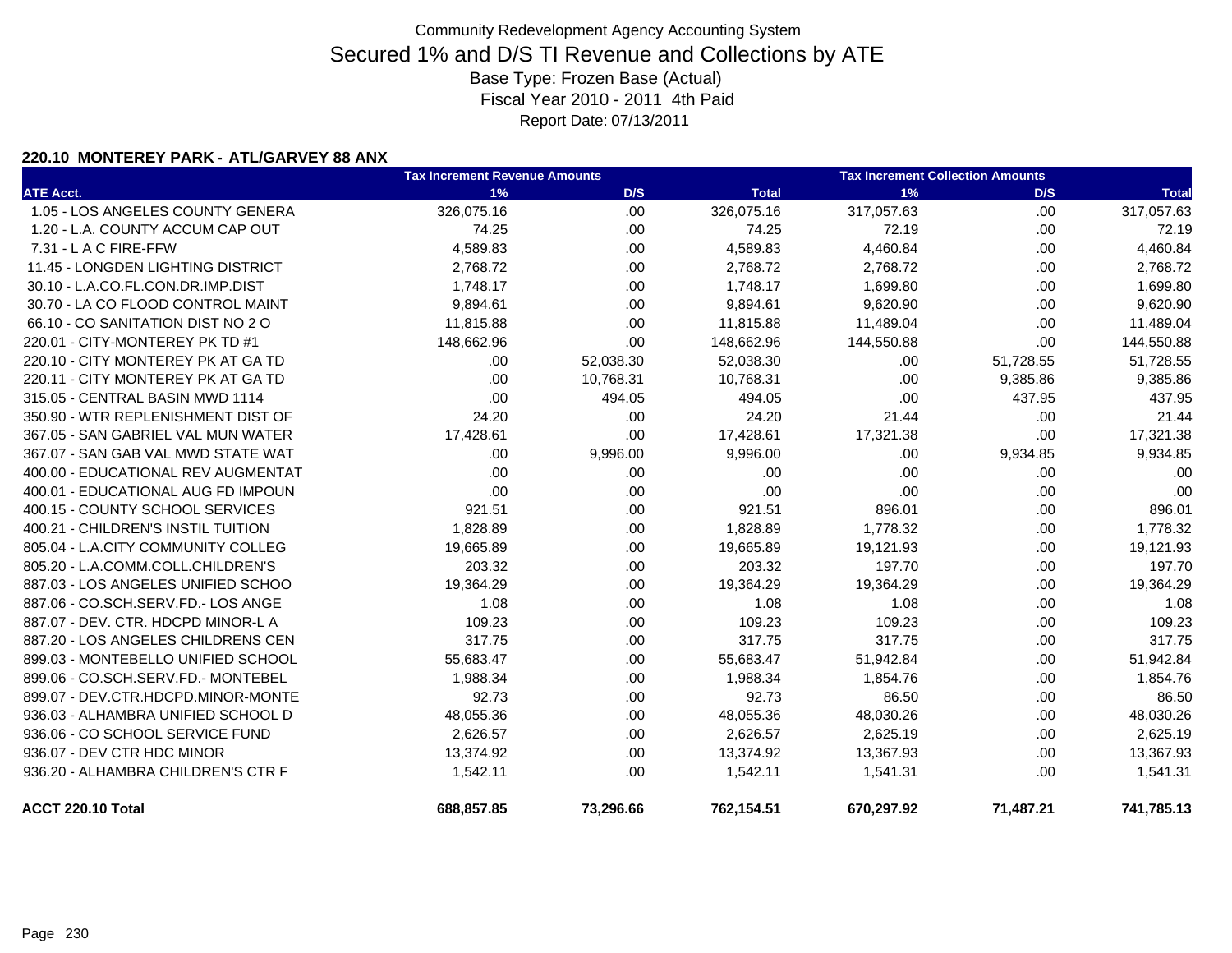### **220.12 MONTEREY PARK - FREEWAY 90 LOT #1**

|                                    | <b>Tax Increment Revenue Amounts</b> |          |              | <b>Tax Increment Collection Amounts</b> |          |              |
|------------------------------------|--------------------------------------|----------|--------------|-----------------------------------------|----------|--------------|
| <b>ATE Acct.</b>                   | 1%                                   | D/S      | <b>Total</b> | 1%                                      | D/S      | <b>Total</b> |
| 1.05 - LOS ANGELES COUNTY GENERA   | 26,969.15                            | .00      | 26,969.15    | 26,969.15                               | .00      | 26,969.15    |
| 1.20 - L.A. COUNTY ACCUM CAP OUT   | 6.15                                 | .00      | 6.15         | 6.15                                    | .00      | 6.15         |
| $7.31 - L$ A C FIRE-FFW            | 379.08                               | .00      | 379.08       | 379.08                                  | .00      | 379.08       |
| 30.10 - L.A.CO.FL.CON.DR.IMP.DIST  | 144.58                               | .00      | 144.58       | 144.58                                  | .00      | 144.58       |
| 30.70 - LA CO FLOOD CONTROL MAINT  | 818.36                               | .00      | 818.36       | 818.36                                  | .00      | 818.36       |
| 66.10 - CO SANITATION DIST NO 2 O  | 977.26                               | .00      | 977.26       | 977.26                                  | .00      | 977.26       |
| 220.01 - CITY-MONTEREY PK TD #1    | 12,295.54                            | .00      | 12,295.54    | 12,295.54                               | .00      | 12,295.54    |
| 220.12 - CITY-MONTEREY PK FRWY RP  | .00.                                 | 5,206.41 | 5,206.41     | .00                                     | 5,206.41 | 5,206.41     |
| 367.05 - SAN GABRIEL VAL MUN WATER | 1,798.13                             | .00      | 1,798.13     | 1,798.13                                | .00      | 1,798.13     |
| 367.07 - SAN GAB VAL MWD STATE WAT | .00.                                 | 1,027.86 | 1,027.86     | .00                                     | 1,027.86 | 1,027.86     |
| 400.00 - EDUCATIONAL REV AUGMENTAT | .00.                                 | .00      | .00          | .00                                     | .00      | .00          |
| 400.01 - EDUCATIONAL AUG FD IMPOUN | .00.                                 | .00      | .00          | .00                                     | .00      | .00          |
| 400.15 - COUNTY SCHOOL SERVICES    | 76.22                                | .00      | 76.22        | 76.22                                   | .00      | 76.22        |
| 400.21 - CHILDREN'S INSTIL TUITION | 151.26                               | .00      | 151.26       | 151.26                                  | .00      | 151.26       |
| 805.04 - L.A.CITY COMMUNITY COLLEG | 1,626.51                             | .00      | 1,626.51     | 1,626.51                                | .00      | 1,626.51     |
| 805.20 - L.A.COMM.COLL.CHILDREN'S  | 16.82                                | .00      | 16.82        | 16.82                                   | .00      | 16.82        |
| 936.03 - ALHAMBRA UNIFIED SCHOOL D | 8,676.79                             | .00      | 8,676.79     | 8,676.79                                | .00      | 8,676.79     |
| 936.06 - CO SCHOOL SERVICE FUND    | 474.25                               | .00      | 474.25       | 474.25                                  | .00      | 474.25       |
| 936.07 - DEV CTR HDC MINOR         | 2,414.95                             | .00      | 2,414.95     | 2,414.95                                | .00      | 2,414.95     |
| 936.20 - ALHAMBRA CHILDREN'S CTR F | 278.44                               | .00      | 278.44       | 278.44                                  | .00      | 278.44       |
| ACCT 220.12 Total                  | 57,103.49                            | 6,234.27 | 63,337.76    | 57,103.49                               | 6,234.27 | 63,337.76    |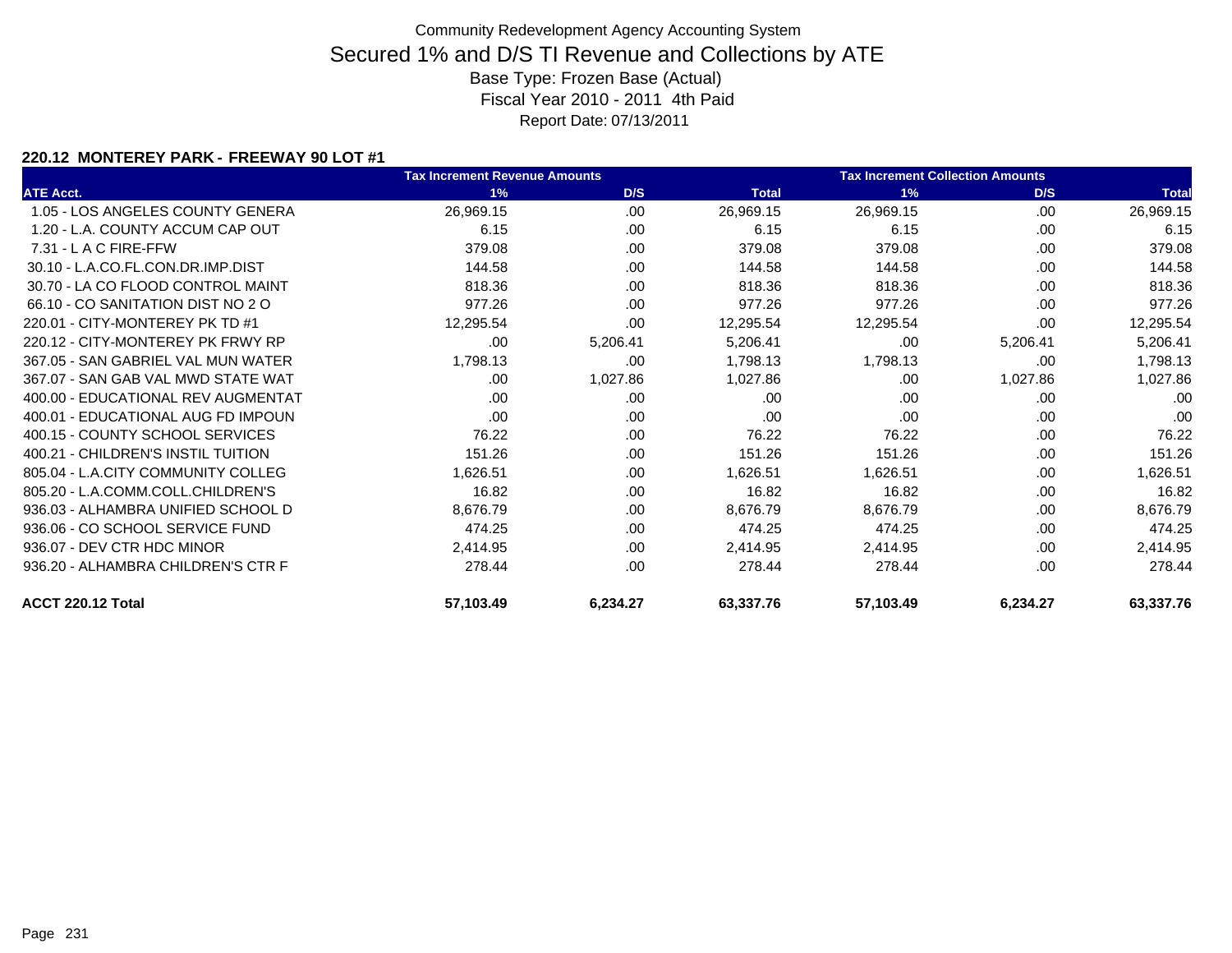### **220.13 MONTEREY PARK - CEN COMM'L '99 ANX**

|                                    | <b>Tax Increment Revenue Amounts</b> |           |              | <b>Tax Increment Collection Amounts</b> |           |              |  |
|------------------------------------|--------------------------------------|-----------|--------------|-----------------------------------------|-----------|--------------|--|
| <b>ATE Acct.</b>                   | 1%                                   | D/S       | <b>Total</b> | 1%                                      | D/S       | <b>Total</b> |  |
| 1.05 - LOS ANGELES COUNTY GENERA   | 395,919.67                           | .00.      | 395,919.67   | 390,973.37                              | .00.      | 390,973.37   |  |
| 1.20 - L.A. COUNTY ACCUM CAP OUT   | 90.22                                | .00       | 90.22        | 89.09                                   | .00       | 89.09        |  |
| 7.31 - L A C FIRE-FFW              | 5,568.72                             | .00       | 5,568.72     | 5,499.16                                | .00       | 5,499.16     |  |
| 30.10 - L.A.CO.FL.CON.DR.IMP.DIST  | 2,122.57                             | .00       | 2,122.57     | 2,096.06                                | .00       | 2,096.06     |  |
| 30.70 - LA CO FLOOD CONTROL MAINT  | 12,014.03                            | .00       | 12,014.03    | 11,863.94                               | .00       | 11,863.94    |  |
| 66.10 - CO SANITATION DIST NO 2 O  | 14,346.78                            | .00       | 14,346.78    | 14,167.54                               | .00.      | 14,167.54    |  |
| 220.01 - CITY-MONTEREY PK TD #1    | 180,506.06                           | .00       | 180,506.06   | 178,250.96                              | .00       | 178,250.96   |  |
| 220.13 - CITY-MONTEREY PK TD1 CC R | .00.                                 | 75,824.32 | 75,824.32    | .00                                     | 74,870.01 | 74,870.01    |  |
| 220.14 - CITY-MONTEREY PK TD2 CC R | .00.                                 | 527.71    | 527.71       | .00                                     | 527.71    | 527.71       |  |
| 315.05 - CENTRAL BASIN MWD 1114    | .00                                  | 106.85    | 106.85       | .00                                     | 106.12    | 106.12       |  |
| 350.90 - WTR REPLENISHMENT DIST OF | 5.26                                 | .00       | 5.26         | 5.22                                    | .00.      | 5.22         |  |
| 367.05 - SAN GABRIEL VAL MUN WATER | 25,460.27                            | .00       | 25,460.27    | 25,136.88                               | .00       | 25,136.88    |  |
| 367.07 - SAN GAB VAL MWD STATE WAT | .00                                  | 14,553.81 | 14,553.81    | .00                                     | 14,368.96 | 14,368.96    |  |
| 367.12 - SAN GAB VLY MWD-SWB-ALH/M | .00                                  | 59.62     | 59.62        | .00                                     | 59.62     | 59.62        |  |
| 400.00 - EDUCATIONAL REV AUGMENTAT | .00                                  | .00       | .00          | .00                                     | .00       | .00          |  |
| 400.01 - EDUCATIONAL AUG FD IMPOUN | .00                                  | .00       | .00          | .00                                     | .00       | .00          |  |
| 400.15 - COUNTY SCHOOL SERVICES    | 1,118.89                             | .00       | 1,118.89     | 1,104.92                                | .00.      | 1,104.92     |  |
| 400.21 - CHILDREN'S INSTIL TUITION | 2,220.59                             | .00       | 2,220.59     | 2,192.85                                | .00       | 2,192.85     |  |
| 805.04 - L.A.CITY COMMUNITY COLLEG | 23,878.20                            | .00       | 23,878.20    | 23,579.88                               | .00       | 23,579.88    |  |
| 805.20 - L.A.COMM.COLL.CHILDREN'S  | 246.89                               | .00       | 246.89       | 243.81                                  | .00.      | 243.81       |  |
| 887.03 - LOS ANGELES UNIFIED SCHOO | 1,244.10                             | .00       | 1,244.10     | 1,244.10                                | .00       | 1,244.10     |  |
| 887.06 - CO.SCH.SERV.FD.- LOS ANGE | .07                                  | .00       | .07          | .07                                     | .00       | .07          |  |
| 887.07 - DEV. CTR. HDCPD MINOR-L A | 7.02                                 | .00       | 7.02         | 7.02                                    | .00.      | 7.02         |  |
| 887.20 - LOS ANGELES CHILDRENS CEN | 20.41                                | .00       | 20.41        | 20.41                                   | .00       | 20.41        |  |
| 936.03 - ALHAMBRA UNIFIED SCHOOL D | 126,479.22                           | .00       | 126,479.22   | 124,887.82                              | .00.      | 124,887.82   |  |
| 936.06 - CO SCHOOL SERVICE FUND    | 6,913.01                             | .00       | 6,913.01     | 6,826.03                                | .00.      | 6,826.03     |  |
| 936.07 - DEV CTR HDC MINOR         | 35,202.11                            | .00       | 35,202.11    | 34,759.19                               | .00       | 34,759.19    |  |
| 936.20 - ALHAMBRA CHILDREN'S CTR F | 4,058.78                             | .00       | 4,058.78     | 4,007.70                                | .00.      | 4,007.70     |  |
| ACCT 220.13 Total                  | 837,422.87                           | 91,072.31 | 928,495.18   | 826,956.02                              | 89,932.42 | 916,888.44   |  |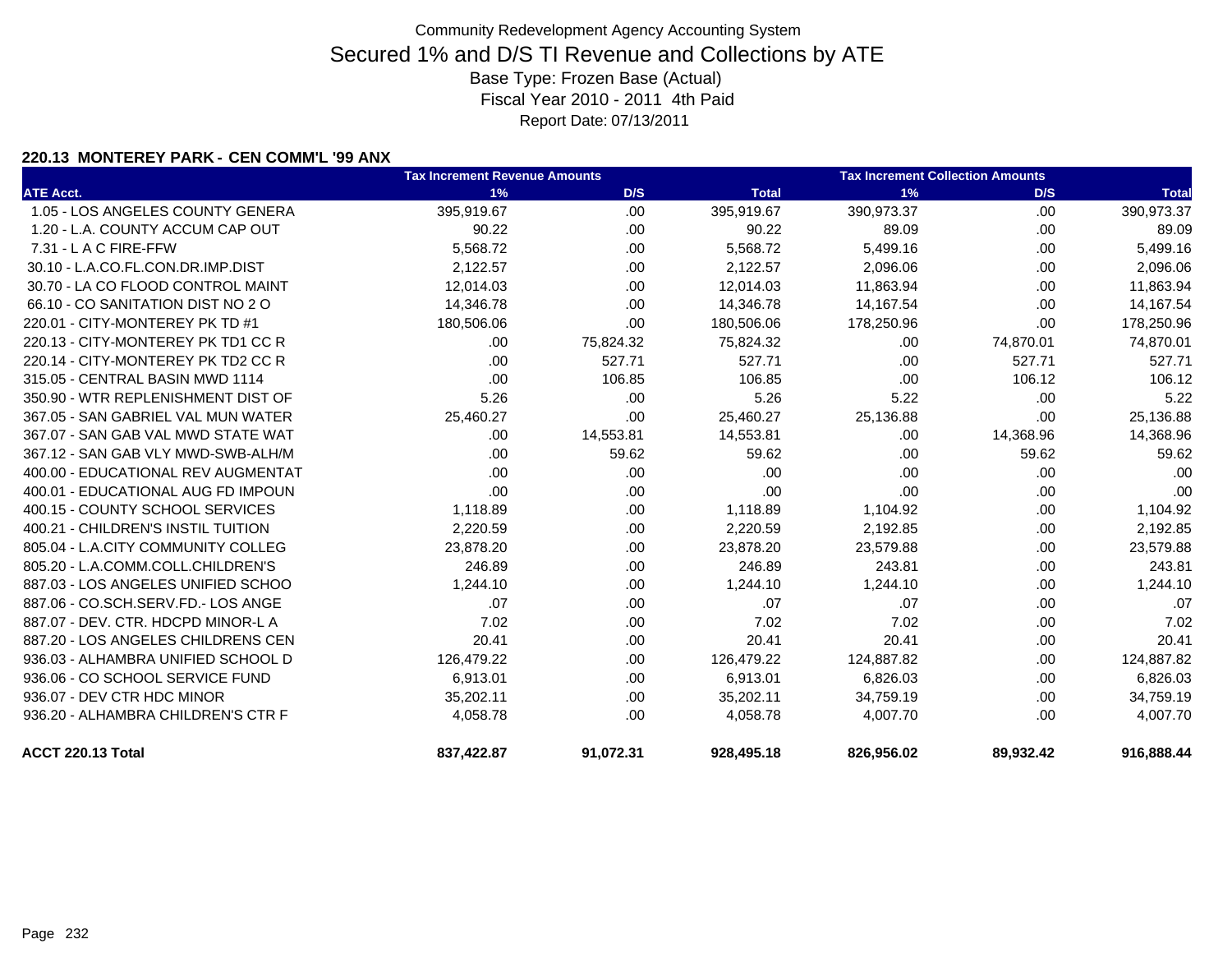#### **222.02 NORWALK - RP#1**

|                                    | <b>Tax Increment Revenue Amounts</b> |           |              | <b>Tax Increment Collection Amounts</b> |           |              |
|------------------------------------|--------------------------------------|-----------|--------------|-----------------------------------------|-----------|--------------|
| <b>ATE Acct.</b>                   | 1%                                   | D/S       | <b>Total</b> | 1%                                      | D/S       | <b>Total</b> |
| 1.05 - LOS ANGELES COUNTY GENERA   | 1,998,619.71                         | .00       | 1,998,619.71 | 1,922,897.44                            | .00.      | 1,922,897.44 |
| 1.20 - L.A. COUNTY ACCUM CAP OUT   | 527.83                               | .00.      | 527.83       | 507.86                                  | .00.      | 507.86       |
| 3.01 - L A COUNTY LIBRARY          | 134,957.67                           | .00       | 134,957.67   | 129,847.13                              | .00.      | 129,847.13   |
| 7.30 - CONSOL, FIRE PRO.DIST.OF    | 811,637.61                           | .00.      | 811,637.61   | 780,902.68                              | .00.      | 780,902.68   |
| 7.31 - L A C FIRE-FFW              | 33,026.00                            | .00       | 33,026.00    | 31,772.80                               | .00.      | 31,772.80    |
| 30.10 - L.A.CO.FL.CON.DR.IMP.DIST  | 12,419.14                            | .00.      | 12,419.14    | 11,948.86                               | .00.      | 11,948.86    |
| 30.70 - LA CO FLOOD CONTROL MAINT  | 70,293.62                            | .00.      | 70,293.62    | 67,631.76                               | .00.      | 67,631.76    |
| 53.40 - LITTLE LAKE CEMETERY DIST  | 5,803.22                             | .00       | 5,803.22     | 5,583.42                                | .00.      | 5,583.42     |
| 61.80 - GREATER L A CO VECTOR CON  | 2,549.59                             | .00.      | 2,549.59     | 2,453.04                                | .00.      | 2,453.04     |
| 66.10 - CO SANITATION DIST NO 2 O  | 14,983.85                            | .00       | 14,983.85    | 14,668.11                               | .00.      | 14,668.11    |
| 66.65 - CO SANIT DIST NO 18 OPERA  | 64,784.58                            | .00       | 64,784.58    | 62,094.89                               | .00       | 62,094.89    |
| 182.21 - LA MIRADA - S. E. REC AND | 116,270.68                           | .00       | 116,270.68   | 111,867.77                              | .00.      | 111,867.77   |
| 222.01 - CITY-NORWALK TD #1        | 317,452.30                           | .00       | 317,452.30   | 305,472.58                              | .00.      | 305,472.58   |
| 222.21 - NORWALK - S. E. REC AND P | 125,531.72                           | .00       | 125,531.72   | 120,778.11                              | .00       | 120,778.11   |
| 315.05 - CENTRAL BASIN MWD 1114    | .00                                  | 17,729.05 | 17,729.05    | .00.                                    | 17,060.01 | 17,060.01    |
| 350.90 - WTR REPLENISHMENT DIST OF | 866.89                               | .00       | 866.89       | 834.06                                  | .00       | 834.06       |
| 400.00 - EDUCATIONAL REV AUGMENTAT | .00                                  | .00       | .00          | .00                                     | .00       | .00          |
| 400.01 - EDUCATIONAL AUG FD IMPOUN | .00                                  | .00       | .00          | .00                                     | .00.      | .00          |
| 400.15 - COUNTY SCHOOL SERVICES    | 6,546.57                             | .00.      | 6,546.57     | 6,298.65                                | .00.      | 6,298.65     |
| 400.21 - CHILDREN'S INSTIL TUITION | 12,992.63                            | .00.      | 12,992.63    | 12,500.63                               | .00.      | 12,500.63    |
| 553.01 - LITTLE LAKE CITY SCHOOL D | 66,720.62                            | .00       | 66,720.62    | 66,539.93                               | .00.      | 66,539.93    |
| 553.06 - CO.SCH.SERV.FD.- LITTLE L | 6.06                                 | .00       | 6.06         | 6.04                                    | .00       | 6.04         |
| 553.07 - DEV.CTR.HDCPD.MINOR-LITTL | 1,293.26                             | .00       | 1,293.26     | 1,289.76                                | .00.      | 1,289.76     |
| 789.02 - WHITTIER UNION HIGH SCHOO | 86,909.68                            | .00.      | 86,909.68    | 86,674.32                               | .00.      | 86,674.32    |
| 789.07 - WHITTIER HIGH-ELEM SCHOOL | 37,090.57                            | .00.      | 37,090.57    | 36,990.13                               | .00.      | 36,990.13    |
| 789.08 - DEV CTR HDCPD MINOR WHITT | 141.67                               | .00.      | 141.67       | 141.29                                  | .00.      | 141.29       |
| 790.04 - CERRITOS COMMUNITY COLLEG | 95,637.71                            | .00       | 95,637.71    | 91,252.24                               | .00.      | 91,252.24    |
| 816.04 - RIO HONDO COMMUNITY COLLE | 18,635.88                            | .00       | 18,635.88    | 18,585.41                               | .00       | 18,585.41    |
| 816.20 - RIO HONDO CHILDRENS CTR F | 33.94                                | .00       | 33.94        | 33.85                                   | .00.      | 33.85        |
| 903.03 - NORWALK-LA MIRADA UNIF SC | 730,539.42                           | .00.      | 730,539.42   | 697,040.50                              | .00.      | 697,040.50   |
| 903.06 - CO.SCH.SERV.FD.NORWALK-LA | 25,363.00                            | .00.      | 25,363.00    | 24,199.98                               | .00.      | 24,199.98    |
| ACCT 222.02 Total                  | 4,791,635.42                         | 17,729.05 | 4,809,364.47 | 4,610,813.24                            | 17,060.01 | 4,627,873.25 |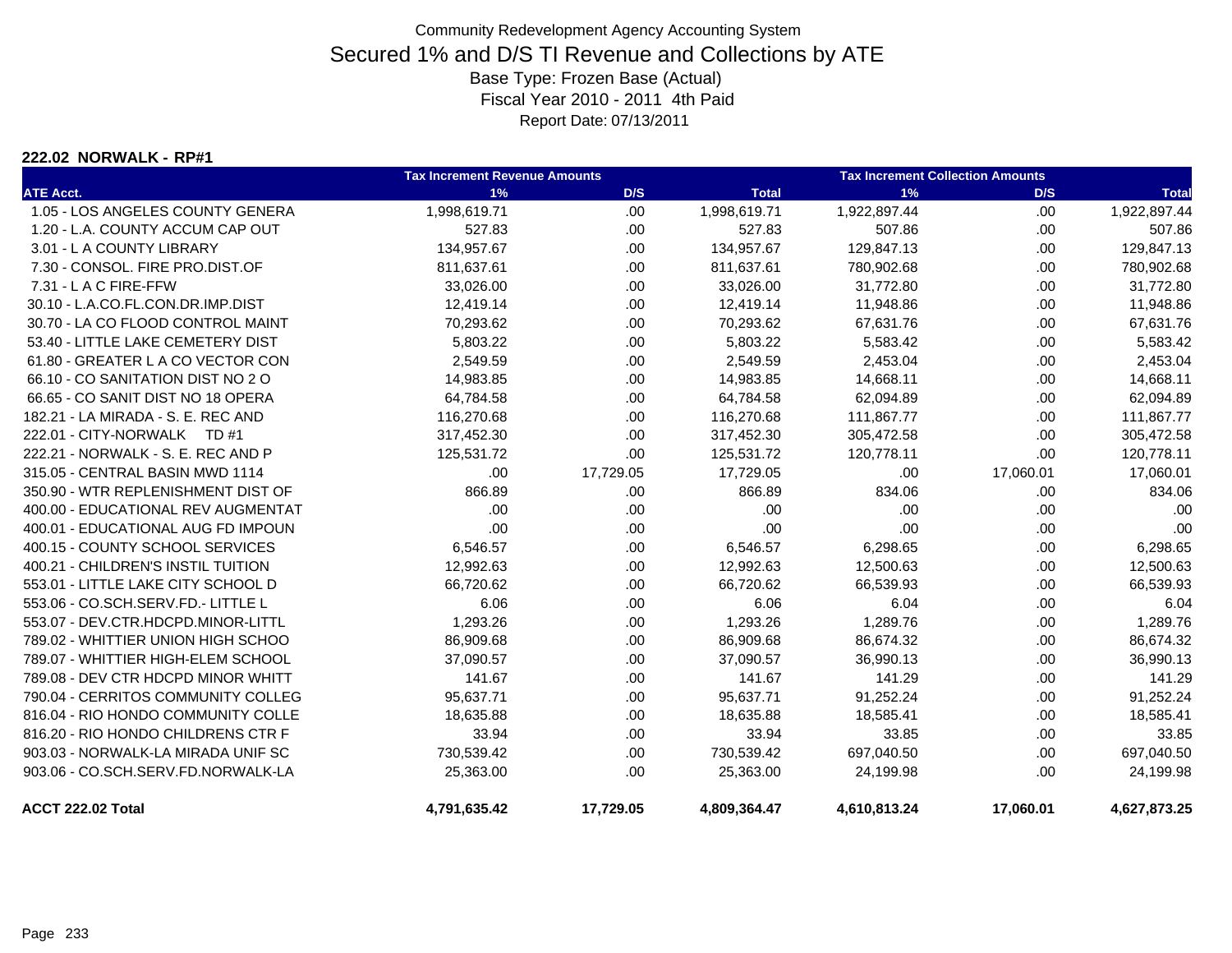#### **222.03 NORWALK - RP #2**

|                                    | <b>Tax Increment Revenue Amounts</b> |          |              | <b>Tax Increment Collection Amounts</b> |          |              |  |
|------------------------------------|--------------------------------------|----------|--------------|-----------------------------------------|----------|--------------|--|
| <b>ATE Acct.</b>                   | 1%                                   | D/S      | <b>Total</b> | 1%                                      | D/S      | <b>Total</b> |  |
| 1.05 - LOS ANGELES COUNTY GENERA   | 784,465.50                           | .00      | 784,465.50   | 773,090.48                              | .00.     | 773,090.48   |  |
| 1.20 - L.A. COUNTY ACCUM CAP OUT   | 207.04                               | .00      | 207.04       | 204.04                                  | .00.     | 204.04       |  |
| 3.01 - L A COUNTY LIBRARY          | 52,941.47                            | .00.     | 52,941.47    | 52,173.70                               | .00.     | 52,173.70    |  |
| 7.30 - CONSOL. FIRE PRO.DIST.OF    | 318,390.47                           | .00      | 318,390.47   | 313,773.15                              | .00.     | 313,773.15   |  |
| 7.31 - L A C FIRE-FFW              | 12,984.77                            | .00.     | 12,984.77    | 12,796.54                               | .00.     | 12,796.54    |  |
| 30.10 - L.A.CO.FL.CON.DR.IMP.DIST  | 4,871.79                             | .00      | 4,871.79     | 4,801.14                                | .00.     | 4,801.14     |  |
| 30.70 - LA CO FLOOD CONTROL MAINT  | 27,574.95                            | .00.     | 27,574.95    | 27,175.05                               | .00.     | 27,175.05    |  |
| 53.10 - ARTESIA CEMETERY DISTRICT  | 871.63                               | .00      | 871.63       | 863.82                                  | .00      | 863.82       |  |
| 53.40 - LITTLE LAKE CEMETERY DIST  | 1,820.52                             | .00.     | 1,820.52     | 1,791.58                                | .00.     | 1,791.58     |  |
| 61.80 - GREATER L A CO VECTOR CON  | 1,000.15                             | .00.     | 1,000.15     | 985.63                                  | .00      | 985.63       |  |
| 66.10 - CO SANITATION DIST NO 2 O  | 11,685.22                            | .00.     | 11,685.22    | 11,370.42                               | .00.     | 11,370.42    |  |
| 66.65 - CO SANIT DIST NO 18 OPERA  | 19,534.13                            | .00.     | 19,534.13    | 19,381.24                               | .00.     | 19,381.24    |  |
| 182.21 - LA MIRADA - S. E. REC AND | 45,610.85                            | .00.     | 45,610.85    | 44,949.41                               | .00.     | 44,949.41    |  |
| 222.01 - CITY-NORWALK TD #1        | 124,058.26                           | .00.     | 124,058.26   | 122,257.77                              | .00.     | 122,257.77   |  |
| 222.21 - NORWALK - S. E. REC AND P | 49,243.82                            | .00      | 49,243.82    | 48,529.66                               | .00      | 48,529.66    |  |
| 315.05 - CENTRAL BASIN MWD 1114    | .00                                  | 6,904.94 | 6,904.94     | .00                                     | 6,804.39 | 6,804.39     |  |
| 350.90 - WTR REPLENISHMENT DIST OF | 340.03                               | .00      | 340.03       | 335.10                                  | .00.     | 335.10       |  |
| 400.00 - EDUCATIONAL REV AUGMENTAT | .00.                                 | .00      | .00          | .00                                     | .00      | .00          |  |
| 400.01 - EDUCATIONAL AUG FD IMPOUN | .00                                  | .00.     | .00          | .00                                     | .00.     | .00          |  |
| 400.15 - COUNTY SCHOOL SERVICES    | 2,568.08                             | .00      | 2,568.08     | 2,530.83                                | .00.     | 2,530.83     |  |
| 400.21 - CHILDREN'S INSTIL TUITION | 5,096.76                             | .00.     | 5,096.76     | 5,022.85                                | .00.     | 5,022.85     |  |
| 553.01 - LITTLE LAKE CITY SCHOOL D | 16,413.88                            | .00.     | 16,413.88    | 16,413.88                               | .00.     | 16,413.88    |  |
| 553.06 - CO.SCH.SERV.FD.- LITTLE L | 1.49                                 | .00      | 1.49         | 1.49                                    | .00.     | 1.49         |  |
| 553.07 - DEV.CTR.HDCPD.MINOR-LITTL | 318.15                               | .00      | 318.15       | 318.15                                  | .00.     | 318.15       |  |
| 789.02 - WHITTIER UNION HIGH SCHOO | 21,380.57                            | .00.     | 21,380.57    | 21,380.57                               | .00.     | 21,380.57    |  |
| 789.07 - WHITTIER HIGH-ELEM SCHOOL | 9,124.62                             | .00.     | 9,124.62     | 9,124.62                                | .00.     | 9,124.62     |  |
| 789.08 - DEV CTR HDCPD MINOR WHITT | 34.85                                | .00.     | 34.85        | 34.85                                   | .00.     | 34.85        |  |
| 790.04 - CERRITOS COMMUNITY COLLEG | 40,694.87                            | .00      | 40,694.87    | 40,027.20                               | .00.     | 40,027.20    |  |
| 816.04 - RIO HONDO COMMUNITY COLLE | 4,584.60                             | .00.     | 4,584.60     | 4,584.60                                | .00.     | 4,584.60     |  |
| 816.20 - RIO HONDO CHILDRENS CTR F | 8.35                                 | .00.     | 8.35         | 8.35                                    | .00.     | 8.35         |  |
| 819.03 - A B C UNIFIED SCHOOL DIST | 36,885.45                            | .00.     | 36,885.45    | 36,875.63                               | .00.     | 36,875.63    |  |
| 819.06 - CO.SCH.SERV.FD.- A B C UN | 1,293.58                             | .00      | 1,293.58     | 1,293.24                                | .00.     | 1,293.24     |  |
| 819.20 - ABC UNIFIED CHILDRENS CTR | 370.42                               | .00      | 370.42       | 370.32                                  | .00.     | 370.32       |  |
| 903.03 - NORWALK-LA MIRADA UNIF SC | 268.829.80                           | .00      | 268,829.80   | 263.740.91                              | .00.     | 263,740.91   |  |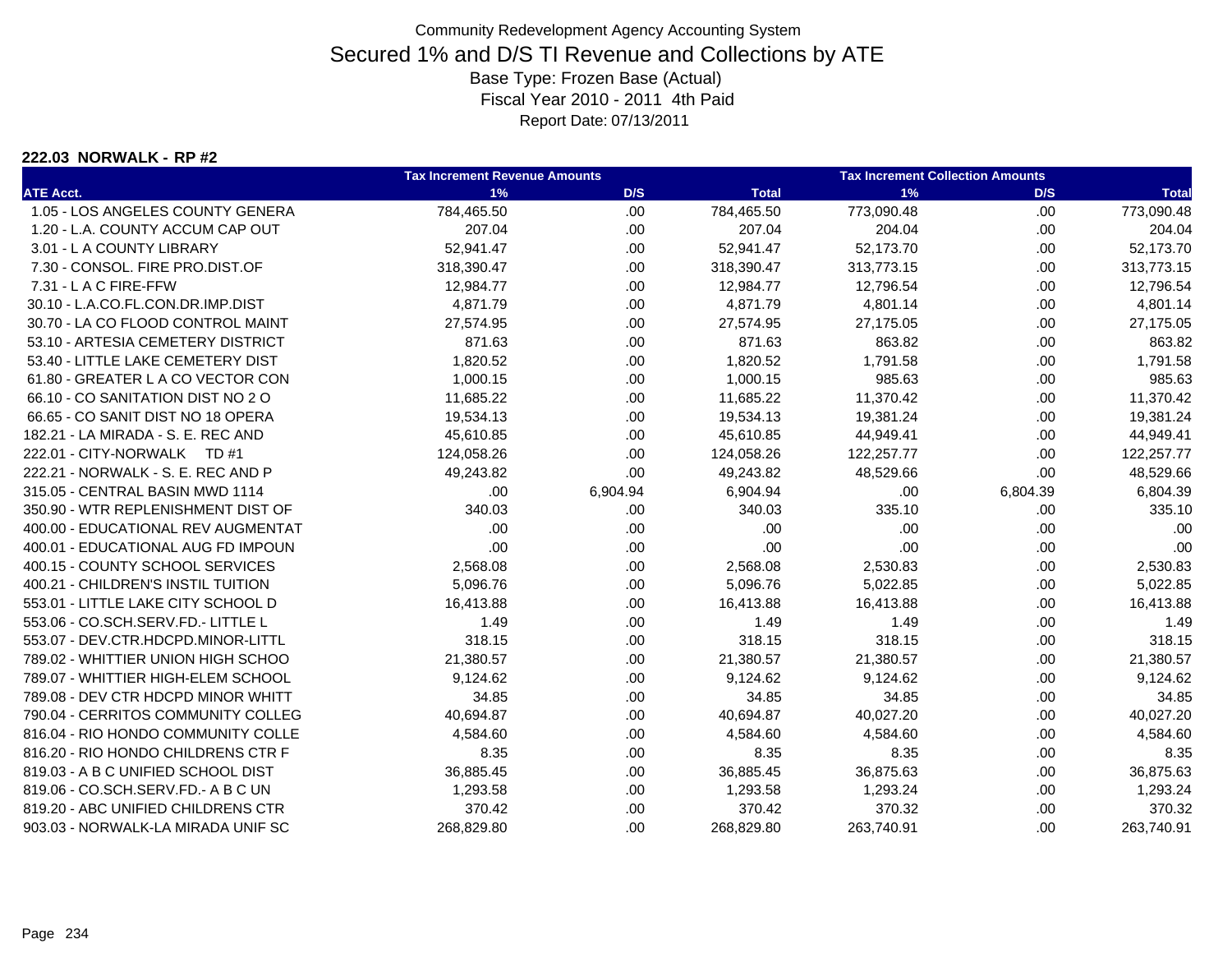### **222.03 NORWALK - RP #2**

| <b>ATE Acct.</b>                   | <b>Tax Increment Revenue Amounts</b> |          |               | <b>Tax Increment Collection Amounts</b> |          |              |
|------------------------------------|--------------------------------------|----------|---------------|-----------------------------------------|----------|--------------|
|                                    | <b>T%</b>                            | D/S      | <b>Total</b>  | 1%                                      | D/S      | <b>Total</b> |
| 903.06 - CO.SCH.SERV.FD.NORWALK-LA | 9,333.29                             | .00      | 9,333.29      | 9,156.62                                | .00      | 9,156.62     |
| ACCT 222.03 Total                  | 872,539.36. ا                        | 6.904.94 | 879.444.30. ا | 1.845.362.84                            | 6,804.39 | 1,852,167.23 |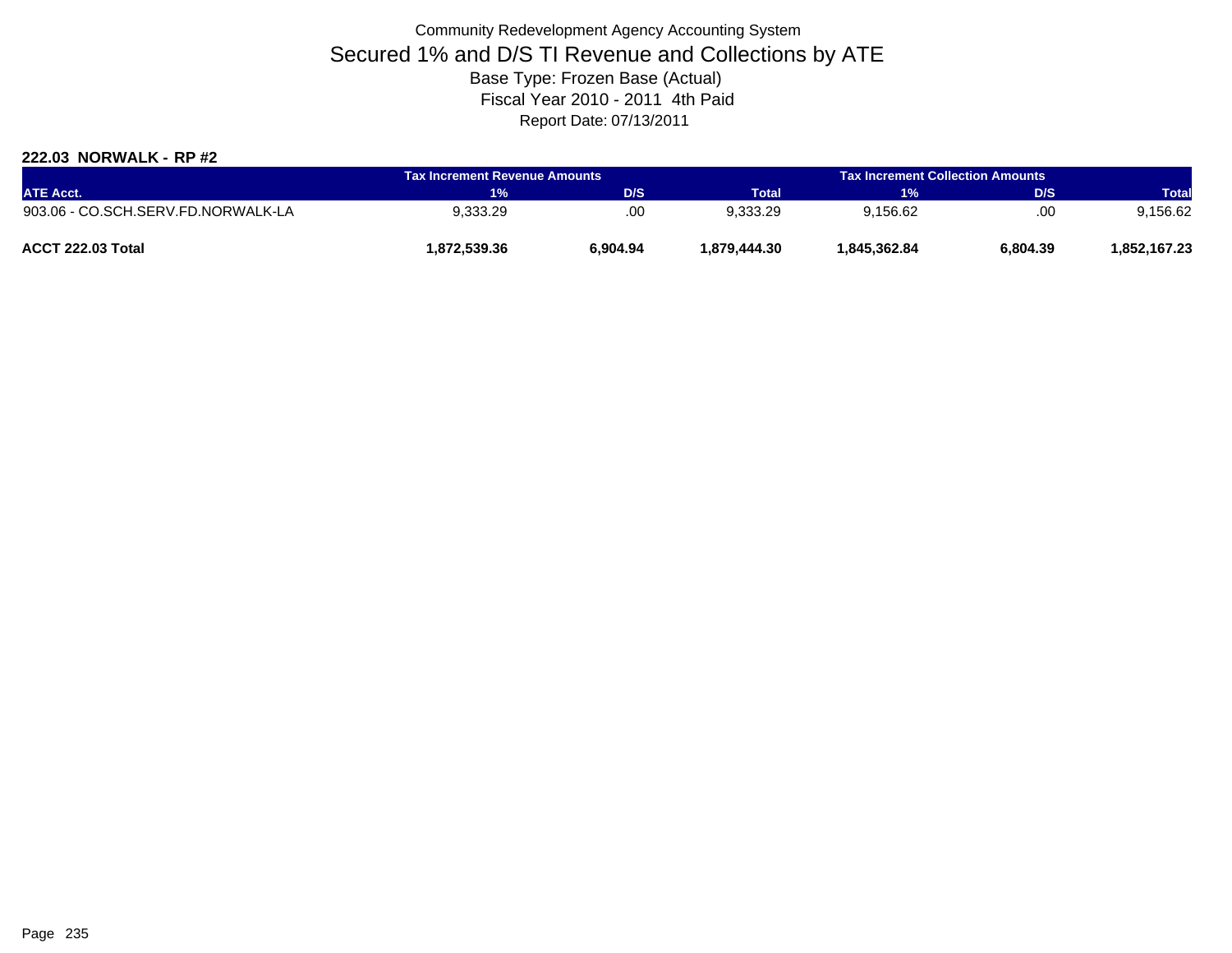#### **222.04 NORWALK - RP #3**

|                                    | <b>Tax Increment Revenue Amounts</b> |          |              | <b>Tax Increment Collection Amounts</b> |          |              |  |
|------------------------------------|--------------------------------------|----------|--------------|-----------------------------------------|----------|--------------|--|
| <b>ATE Acct.</b>                   | 1%                                   | D/S      | <b>Total</b> | 1%                                      | D/S      | <b>Total</b> |  |
| 1.05 - LOS ANGELES COUNTY GENERA   | 819,045.84                           | .00      | 819,045.84   | 789,975.68                              | .00.     | 789,975.68   |  |
| 1.20 - L.A. COUNTY ACCUM CAP OUT   | 217.87                               | .00      | 217.87       | 210.12                                  | .00.     | 210.12       |  |
| 3.01 - L A COUNTY LIBRARY          | 55,970.72                            | .00      | 55,970.72    | 53,991.58                               | .00.     | 53,991.58    |  |
| 7.30 - CONSOL. FIRE PRO.DIST.OF    | 335,194.86                           | .00      | 335,194.86   | 323,292.31                              | .00.     | 323,292.31   |  |
| 7.31 - L A C FIRE-FFW              | 13,681.12                            | .00      | 13,681.12    | 13,195.89                               | .00.     | 13,195.89    |  |
| 30.10 - L.A.CO.FL.CON.DR.IMP.DIST  | 5,125.77                             | .00      | 5,125.77     | 4,943.65                                | .00.     | 4,943.65     |  |
| 30.70 - LA CO FLOOD CONTROL MAINT  | 29,012.42                            | .00      | 29,012.42    | 27,981.57                               | .00      | 27,981.57    |  |
| 53.10 - ARTESIA CEMETERY DISTRICT  | 36.25                                | .00.     | 36.25        | 36.25                                   | .00.     | 36.25        |  |
| 53.40 - LITTLE LAKE CEMETERY DIST  | 2,376.76                             | .00.     | 2,376.76     | 2,291.64                                | .00.     | 2,291.64     |  |
| 61.80 - GREATER L A CO VECTOR CON  | 1,052.28                             | .00      | 1,052.28     | 1,014.89                                | .00.     | 1,014.89     |  |
| 66.10 - CO SANITATION DIST NO 2 O  | 6,170.54                             | .00.     | 6,170.54     | 5,433.04                                | .00.     | 5,433.04     |  |
| 66.65 - CO SANIT DIST NO 18 OPERA  | 26,751.61                            | .00.     | 26,751.61    | 26,287.97                               | .00.     | 26,287.97    |  |
| 182.21 - LA MIRADA - S. E. REC AND | 48,122.59                            | .00.     | 48,122.59    | 46,417.50                               | .00.     | 46,417.50    |  |
| 222.01 - CITY-NORWALK TD #1        | 137,621.60                           | .00.     | 137,621.60   | 132,727.84                              | .00.     | 132,727.84   |  |
| 222.21 - NORWALK - S. E. REC AND P | 51,955.58                            | .00      | 51,955.58    | 50,114.68                               | .00      | 50,114.68    |  |
| 315.05 - CENTRAL BASIN MWD 1114    | .00                                  | 7,274.78 | 7,274.78     | .00                                     | 7,015.61 | 7,015.61     |  |
| 350.90 - WTR REPLENISHMENT DIST OF | 357.79                               | .00      | 357.79       | 345.08                                  | .00.     | 345.08       |  |
| 400.00 - EDUCATIONAL REV AUGMENTAT | .00                                  | .00      | .00          | .00                                     | .00      | .00          |  |
| 400.01 - EDUCATIONAL AUG FD IMPOUN | .00                                  | .00      | .00          | .00                                     | .00.     | .00          |  |
| 400.15 - COUNTY SCHOOL SERVICES    | 2,701.99                             | .00      | 2,701.99     | 2,605.99                                | .00.     | 2,605.99     |  |
| 400.21 - CHILDREN'S INSTIL TUITION | 5,362.47                             | .00.     | 5,362.47     | 5,171.93                                | .00.     | 5,171.93     |  |
| 553.01 - LITTLE LAKE CITY SCHOOL D | 13,554.98                            | .00.     | 13,554.98    | 13,554.98                               | .00.     | 13,554.98    |  |
| 553.06 - CO.SCH.SERV.FD.- LITTLE L | 1.23                                 | .00      | 1.23         | 1.23                                    | .00.     | 1.23         |  |
| 553.07 - DEV.CTR.HDCPD.MINOR-LITTL | 262.74                               | .00      | 262.74       | 262.74                                  | .00.     | 262.74       |  |
| 789.02 - WHITTIER UNION HIGH SCHOO | 17,656.60                            | .00.     | 17,656.60    | 17,656.60                               | .00.     | 17,656.60    |  |
| 789.07 - WHITTIER HIGH-ELEM SCHOOL | 7,535.33                             | .00      | 7,535.33     | 7,535.33                                | .00      | 7,535.33     |  |
| 789.08 - DEV CTR HDCPD MINOR WHITT | 28.78                                | .00      | 28.78        | 28.78                                   | .00.     | 28.78        |  |
| 790.04 - CERRITOS COMMUNITY COLLEG | 44,025.90                            | .00      | 44,025.90    | 42,304.77                               | .00      | 42,304.77    |  |
| 816.04 - RIO HONDO COMMUNITY COLLE | 3.786.07                             | .00      | 3,786.07     | 3.786.07                                | .00.     | 3,786.07     |  |
| 816.20 - RIO HONDO CHILDRENS CTR F | 6.90                                 | .00.     | 6.90         | 6.90                                    | .00.     | 6.90         |  |
| 819.03 - A B C UNIFIED SCHOOL DIST | 43,320.83                            | .00.     | 43,320.83    | 43,320.83                               | .00.     | 43,320.83    |  |
| 819.06 - CO.SCH.SERV.FD.- A B C UN | 1,519.25                             | .00.     | 1,519.25     | 1,519.25                                | .00.     | 1,519.25     |  |
| 819.20 - ABC UNIFIED CHILDRENS CTR | 435.00                               | .00      | 435.00       | 435.00                                  | .00.     | 435.00       |  |
| 903.03 - NORWALK-LA MIRADA UNIF SC | 286,942.64                           | .00      | 286,942.64   | 273,795.65                              | .00.     | 273,795.65   |  |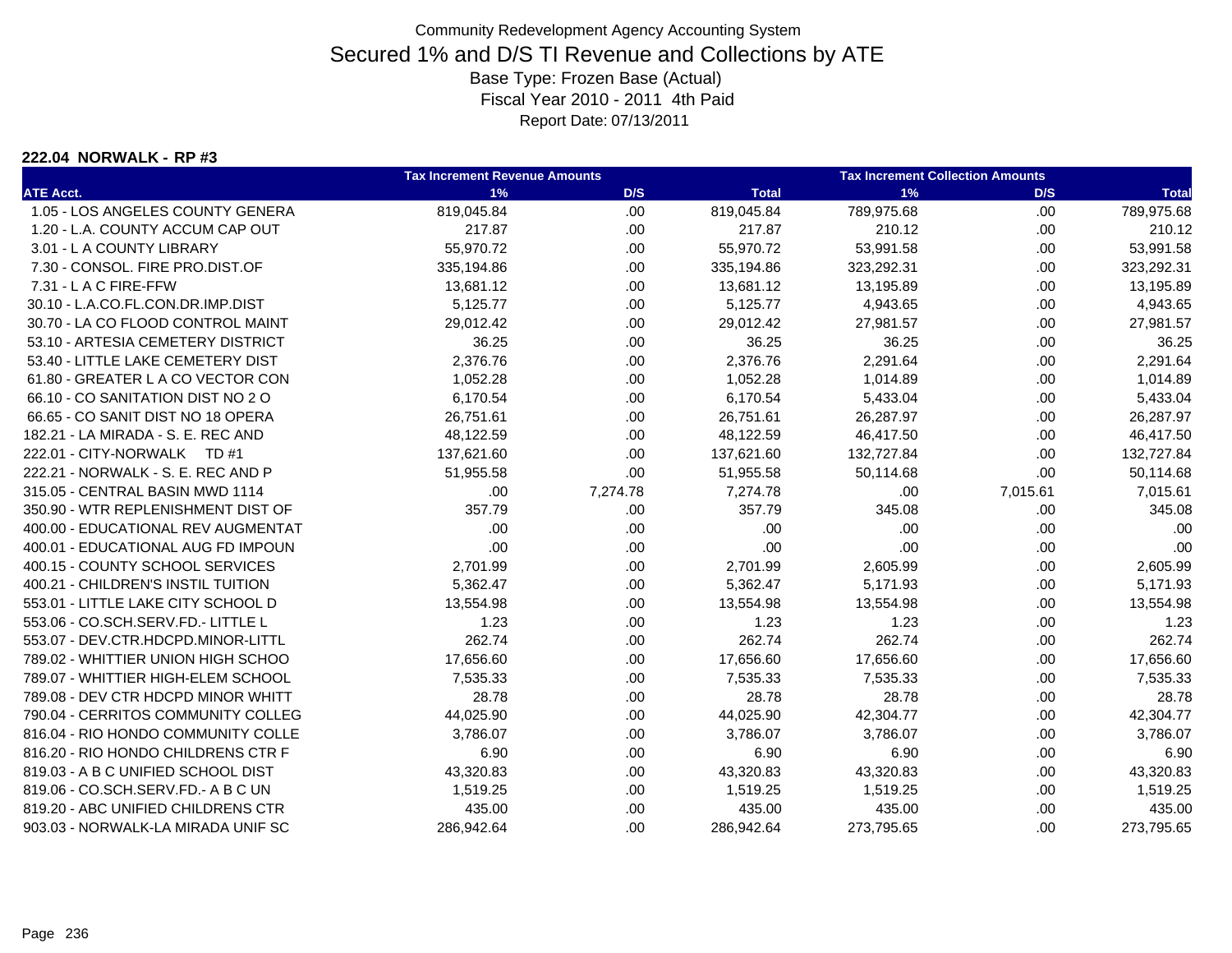### **222.04 NORWALK - RP #3**

| <b>ATE Acct.</b>                   | <b>Tax Increment Revenue Amounts</b> |          |              | <b>Tax Increment Collection Amounts</b> |          |              |
|------------------------------------|--------------------------------------|----------|--------------|-----------------------------------------|----------|--------------|
|                                    | $1\%$                                | D/S      | <b>Total</b> | 1%                                      | D/S      | <b>Total</b> |
| 903.06 - CO.SCH.SERV.FD.NORWALK-LA | 9.962.12                             | .00      | 9.962.12     | 9,505.68                                | .00      | 9,505.68     |
| ACCT 222.04 Total                  | 969,796.43                           | 7.274.78 | 1.977.071.21 | 1.899.751.42                            | 7,015.61 | .906,767.03  |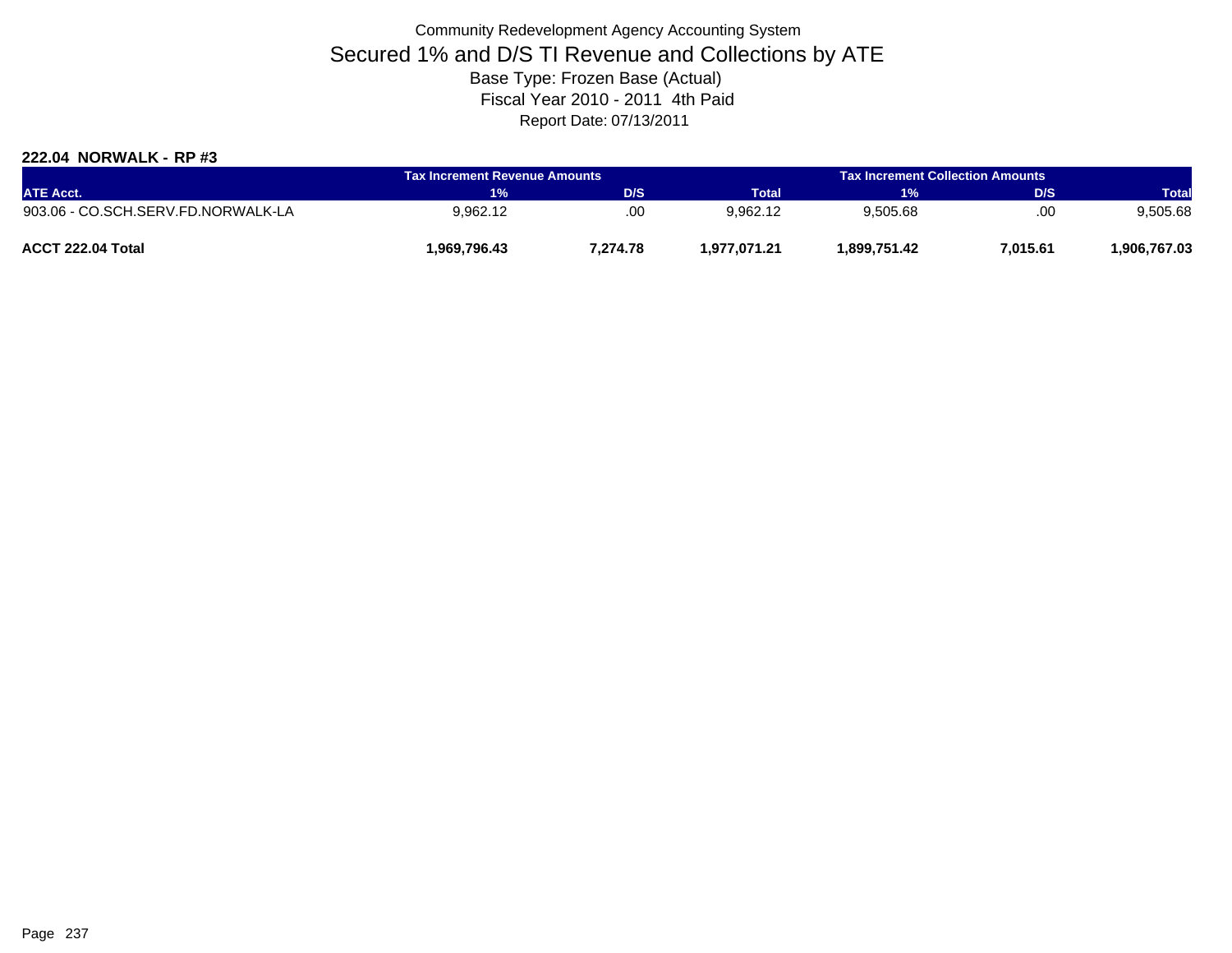#### **225.02 PALMDALE - PROJECT # 1**

|                                    | <b>Tax Increment Revenue Amounts</b> |            |              | <b>Tax Increment Collection Amounts</b> |            |              |
|------------------------------------|--------------------------------------|------------|--------------|-----------------------------------------|------------|--------------|
| <b>ATE Acct.</b>                   | 1%                                   | D/S        | <b>Total</b> | 1%                                      | D/S        | <b>Total</b> |
| 1.05 - LOS ANGELES COUNTY GENERA   | 2,564,776.45                         | .00.       | 2,564,776.45 | 2,506,946.36                            | .00        | 2,506,946.36 |
| 1.20 - L.A. COUNTY ACCUM CAP OUT   | 659.84                               | .00.       | 659.84       | 644.79                                  | .00        | 644.79       |
| 7.30 - CONSOL. FIRE PRO.DIST.OF    | 1,010,342.43                         | .00.       | 1,010,342.43 | 987,326.11                              | .00        | 987,326.11   |
| 7.31 - L A C FIRE-FFW              | 40,815.54                            | .00        | 40,815.54    | 39,874.18                               | .00.       | 39,874.18    |
| 18.30 - CO LIGHTING MAINT DIST NO  | 84,617.58                            | .00        | 84,617.58    | 82,525.61                               | .00        | 82,525.61    |
| 30.10 - L.A.CO.FL.CON.DR.IMP.DIST  | 931.27                               | .00.       | 931.27       | 912.31                                  | .00        | 912.31       |
| 30.70 - LA CO FLOOD CONTROL MAINT  | 5,271.58                             | .00.       | 5,271.58     | 5,164.25                                | .00        | 5,164.25     |
| 61.05 - ANTELOPE VLY MOSQ & VECTO  | 11,592.15                            | .00        | 11,592.15    | 11,328.19                               | .00        | 11,328.19    |
| 66.45 - CO SANIT DIST NO 14 OPERA  | 1,870.42                             | .00        | 1,870.42     | 1,817.29                                | .00        | 1,817.29     |
| 66.75 - CO SANIT DIST NO 20 OPERA  | 119,384.99                           | .00.       | 119,384.99   | 116,472.71                              | .00        | 116,472.71   |
| 68.05 - ANTELOPE VALLEY SOIL CONS  | 5,395.67                             | .00.       | 5,395.67     | 5,272.67                                | .00        | 5,272.67     |
| 225.01 - CITY-PALMDALE TD #1       | 381,473.96                           | .00        | 381,473.96   | 372,768.06                              | .00        | 372,768.06   |
| 300.10 - ANTELOPE VY.-EAST KERN WA | 81,608.16                            | 299,162.11 | 380,770.27   | 79,983.36                               | 293,199.77 | 373,183.13   |
| 308.65 - PALMDALE WATER DIST ZONE  | 21,806.59                            | 30,411.78  | 52,218.37    | 20,979.45                               | 29,307.37  | 50,286.82    |
| 308.66 - PALMDALE WATER DIST ZONE  | 58,031.51                            | 124,082.54 | 182,114.05   | 56,350.67                               | 117,932.45 | 174,283.12   |
| 400.00 - EDUCATIONAL REV AUGMENTAT | .00                                  | .00        | .00          | .00                                     | .00.       | .00          |
| 400.01 - EDUCATIONAL AUG FD IMPOUN | .00                                  | .00        | .00          | .00                                     | .00        | .00          |
| 400.15 - COUNTY SCHOOL SERVICES    | 8,165.15                             | .00        | 8,165.15     | 7,979.24                                | .00.       | 7,979.24     |
| 400.21 - CHILDREN'S INSTIL TUITION | 16,204.02                            | .00        | 16,204.02    | 15,835.03                               | .00.       | 15,835.03    |
| 593.01 - PALMDALE SCHOOL DISTRICT  | 290,362.65                           | .00        | 290,362.65   | 283,750.99                              | .00.       | 283,750.99   |
| 593.06 - CO.SCH.SERV.FD.- PALMDALE | 51,540.40                            | .00        | 51,540.40    | 50,366.79                               | .00.       | 50,366.79    |
| 593.07 - DEV CTR HDCPD MINOR PALMD | 4,888.65                             | .00        | 4,888.65     | 4,777.35                                | .00        | 4,777.35     |
| 717.02 - ANTELOPE VALLEY UNION HIG | 563,551.38                           | .00.       | 563,551.38   | 550,719.10                              | .00.       | 550,719.10   |
| 717.06 - CO.SCH.SERV.FD.- ANTELOPE | 2,070.78                             | .00        | 2,070.78     | 2,023.63                                | .00.       | 2,023.63     |
| 717.08 - ANTELOPE VY.UN.HI.-K.P.S. | 275,577.24                           | .00        | 275,577.24   | 269,302.27                              | .00        | 269,302.27   |
| 792.04 - ANTELOPE VY.JT. COMMUNITY | 156,483.53                           | .00        | 156,483.53   | 152,920.36                              | .00        | 152,920.36   |
| ACCT 225.02 Total                  | 5,757,421.94                         | 453,656.43 | 6,211,078.37 | 5,626,040.77                            | 440,439.59 | 6,066,480.36 |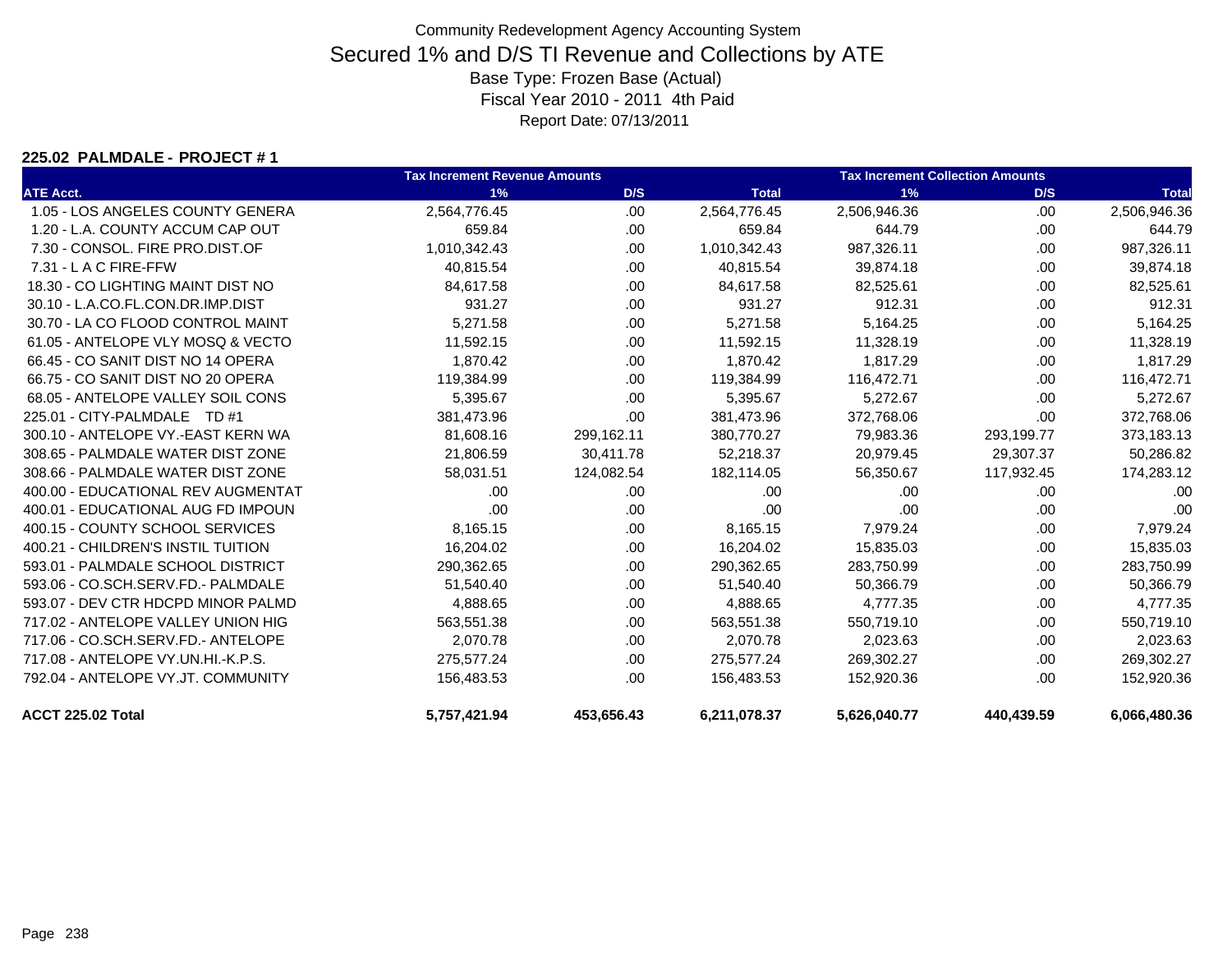#### **225.03 PALMDALE - PROJECT # 2**

|                                    | <b>Tax Increment Revenue Amounts</b> |            |              | <b>Tax Increment Collection Amounts</b> |            |              |  |
|------------------------------------|--------------------------------------|------------|--------------|-----------------------------------------|------------|--------------|--|
| <b>ATE Acct.</b>                   | 1%                                   | D/S        | <b>Total</b> | 1%                                      | D/S        | <b>Total</b> |  |
| 1.05 - LOS ANGELES COUNTY GENERA   | 1,677,803.56                         | .00.       | 1,677,803.56 | 1,612,662.54                            | .00.       | 1,612,662.54 |  |
| 1.20 - L.A. COUNTY ACCUM CAP OUT   | 456.23                               | .00        | 456.23       | 438.72                                  | .00.       | 438.72       |  |
| 7.30 - CONSOL. FIRE PRO.DIST.OF    | 693,683.11                           | .00        | 693,683.11   | 666,972.37                              | .00        | 666,972.37   |  |
| 7.31 - L A C FIRE-FFW              | 27,788.87                            | .00        | 27,788.87    | 26.710.80                               | .00        | 26,710.80    |  |
| 18.30 - CO LIGHTING MAINT DIST NO  | 98,059.15                            | .00        | 98,059.15    | 94,044.64                               | .00        | 94,044.64    |  |
| 30.10 - L.A.CO.FL.CON.DR.IMP.DIST  | 4,346.56                             | .00.       | 4,346.56     | 4,223.59                                | .00.       | 4,223.59     |  |
| 30.70 - LA CO FLOOD CONTROL MAINT  | 24,520.50                            | .00        | 24,520.50    | 23,827.30                               | .00        | 23,827.30    |  |
| 61.05 - ANTELOPE VLY MOSQ & VECTO  | 7,775.53                             | .00.       | 7,775.53     | 7,474.18                                | .00        | 7,474.18     |  |
| 66.75 - CO SANIT DIST NO 20 OPERA  | 88,985.59                            | .00        | 88,985.59    | 85,433.53                               | .00        | 85,433.53    |  |
| 68.05 - ANTELOPE VALLEY SOIL CONS  | 2,909.81                             | .00.       | 2,909.81     | 2,820.29                                | .00        | 2,820.29     |  |
| 225.01 - CITY-PALMDALE TD #1       | 268,230.20                           | .00.       | 268,230.20   | 257,869.92                              | .00        | 257,869.92   |  |
| 308.65 - PALMDALE WATER DIST ZONE  | 87,031.66                            | 131,587.39 | 218,619.05   | 84,411.62                               | 126,108.82 | 210,520.44   |  |
| 308.66 - PALMDALE WATER DIST ZONE  | 125,735.48                           | 269,962.90 | 395,698.38   | 120,289.04                              | 249,720.86 | 370,009.90   |  |
| 400.00 - EDUCATIONAL REV AUGMENTAT | .00.                                 | .00        | .00          | .00.                                    | .00        | .00          |  |
| 400.01 - EDUCATIONAL AUG FD IMPOUN | .00                                  | .00        | .00          | .00                                     | .00        | .00          |  |
| 400.15 - COUNTY SCHOOL SERVICES    | 5,610.38                             | .00.       | 5,610.38     | 5,394.38                                | .00        | 5,394.38     |  |
| 400.21 - CHILDREN'S INSTIL TUITION | 11,134.23                            | .00.       | 11,134.23    | 10,705.54                               | .00        | 10,705.54    |  |
| 593.01 - PALMDALE SCHOOL DISTRICT  | 199,532.77                           | .00.       | 199,532.77   | 191,851.45                              | .00.       | 191,851.45   |  |
| 593.06 - CO.SCH.SERV.FD.- PALMDALE | 35,419.76                            | .00.       | 35,419.76    | 34,056.23                               | .00        | 34,056.23    |  |
| 593.07 - DEV CTR HDCPD MINOR PALMD | 3,358.32                             | .00.       | 3,358.32     | 3,229.08                                | .00        | 3,229.08     |  |
| 717.02 - ANTELOPE VALLEY UNION HIG | 387,264.85                           | .00        | 387,264.85   | 372,356.48                              | .00        | 372,356.48   |  |
| 717.06 - CO.SCH.SERV.FD.- ANTELOPE | 1,427.04                             | .00        | 1,427.04     | 1,372.14                                | .00        | 1,372.14     |  |
| 717.08 - ANTELOPE VY.UN.HI.-K.P.S. | 189,374.42                           | .00        | 189,374.42   | 182,084.17                              | .00        | 182,084.17   |  |
| 792.04 - ANTELOPE VY.JT. COMMUNITY | 107.533.06                           | .00        | 107.533.06   | 103.393.39                              | .00        | 103,393.39   |  |
| <b>ACCT 225.03 Total</b>           | 4,047,981.08                         | 401,550.29 | 4,449,531.37 | 3,891,621.40                            | 375,829.68 | 4,267,451.08 |  |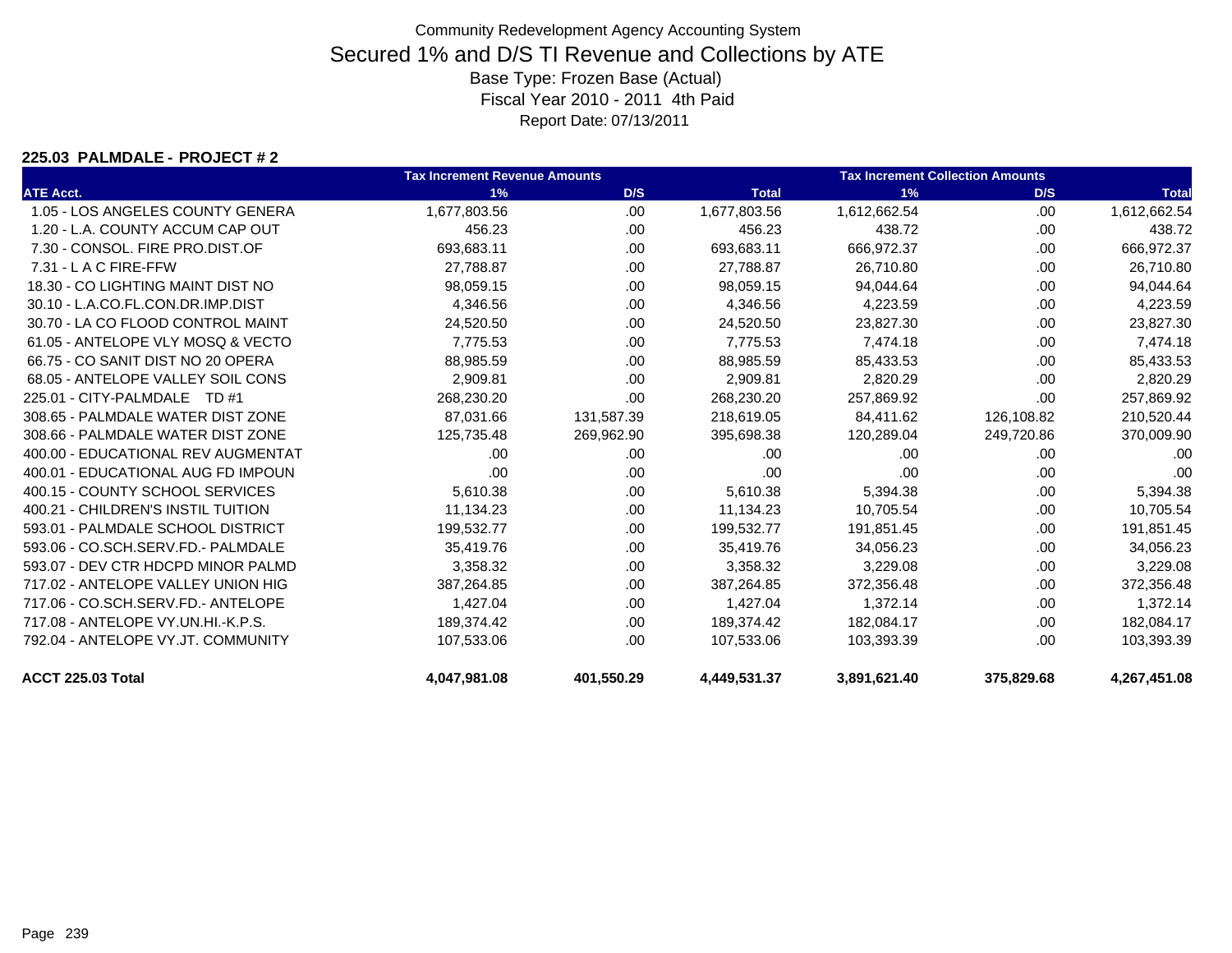#### **225.04 PALMDALE - PROJ.# 1/82 ANX**

|                                    | <b>Tax Increment Revenue Amounts</b> |           |              | <b>Tax Increment Collection Amounts</b> |           |              |
|------------------------------------|--------------------------------------|-----------|--------------|-----------------------------------------|-----------|--------------|
| <b>ATE Acct.</b>                   | 1%                                   | D/S       | <b>Total</b> | 1%                                      | D/S       | <b>Total</b> |
| 1.05 - LOS ANGELES COUNTY GENERA   | 147,236.23                           | .00       | 147,236.23   | 140,271.31                              | .00       | 140,271.31   |
| 1.20 - L.A. COUNTY ACCUM CAP OUT   | 38.17                                | .00       | 38.17        | 36.40                                   | .00       | 36.40        |
| 7.30 - CONSOL, FIRE PRO.DIST.OF    | 57,626.56                            | .00       | 57,626.56    | 54,951.68                               | .00       | 54,951.68    |
| $7.31 - L$ A C FIRE-FFW            | 2,405.86                             | .00       | 2,405.86     | 2,294.28                                | .00       | 2,294.28     |
| 18.30 - CO LIGHTING MAINT DIST NO  | 5,791.62                             | .00       | 5,791.62     | 5,656.20                                | .00       | 5,656.20     |
| 61.05 - ANTELOPE VLY MOSQ & VECTO  | 654.32                               | .00.      | 654.32       | 623.91                                  | .00       | 623.91       |
| 66.45 - CO SANIT DIST NO 14 OPERA  | 3,036.58                             | .00.      | 3,036.58     | 2,950.18                                | .00       | 2,950.18     |
| 66.75 - CO SANIT DIST NO 20 OPERA  | 2,093.79                             | .00       | 2,093.79     | 1,916.94                                | .00       | 1,916.94     |
| 68.05 - ANTELOPE VALLEY SOIL CONS  | 310.48                               | .00.      | 310.48       | 296.07                                  | .00       | 296.07       |
| 225.01 - CITY-PALMDALE<br>TD #1    | 21,632.47                            | .00       | 21,632.47    | 20,627.44                               | .00       | 20,627.44    |
| 300.10 - ANTELOPE VY.-EAST KERN WA | 6,300.29                             | 23,001.64 | 29,301.93    | 6,007.88                                | 21,933.01 | 27,940.89    |
| 400.00 - EDUCATIONAL REV AUGMENTAT | .00                                  | .00       | .00          | .00                                     | .00       | .00          |
| 400.01 - EDUCATIONAL AUG FD IMPOUN | .00                                  | .00       | .00          | .00                                     | .00       | .00          |
| 400.15 - COUNTY SCHOOL SERVICES    | 472.41                               | .00       | 472.41       | 450.54                                  | .00       | 450.54       |
| 400.21 - CHILDREN'S INSTIL TUITION | 937.47                               | .00.      | 937.47       | 894.06                                  | .00.      | 894.06       |
| 593.01 - PALMDALE SCHOOL DISTRICT  | 16,796.77                            | .00.      | 16,796.77    | 16,019.14                               | .00       | 16,019.14    |
| 593.06 - CO.SCH.SERV.FD.- PALMDALE | 2,981.53                             | .00       | 2,981.53     | 2,843.50                                | .00       | 2,843.50     |
| 593.07 - DEV CTR HDCPD MINOR PALMD | 282.85                               | .00       | 282.85       | 269.76                                  | .00       | 269.76       |
| 717.02 - ANTELOPE VALLEY UNION HIG | 32,600.14                            | .00       | 32,600.14    | 31,090.86                               | .00       | 31,090.86    |
| 717.06 - CO.SCH.SERV.FD.- ANTELOPE | 119.74                               | .00       | 119.74       | 114.19                                  | .00       | 114.19       |
| 717.08 - ANTELOPE VY.UN.HI.-K.P.S. | 15,941.41                            | .00       | 15.941.41    | 15,203.38                               | .00       | 15,203.38    |
| 792.04 - ANTELOPE VY.JT. COMMUNITY | 9,052.06                             | .00       | 9,052.06     | 8,632.98                                | .00       | 8,632.98     |
| ACCT 225.04 Total                  | 326,310.75                           | 23,001.64 | 349,312.39   | 311,150.70                              | 21,933.01 | 333,083.71   |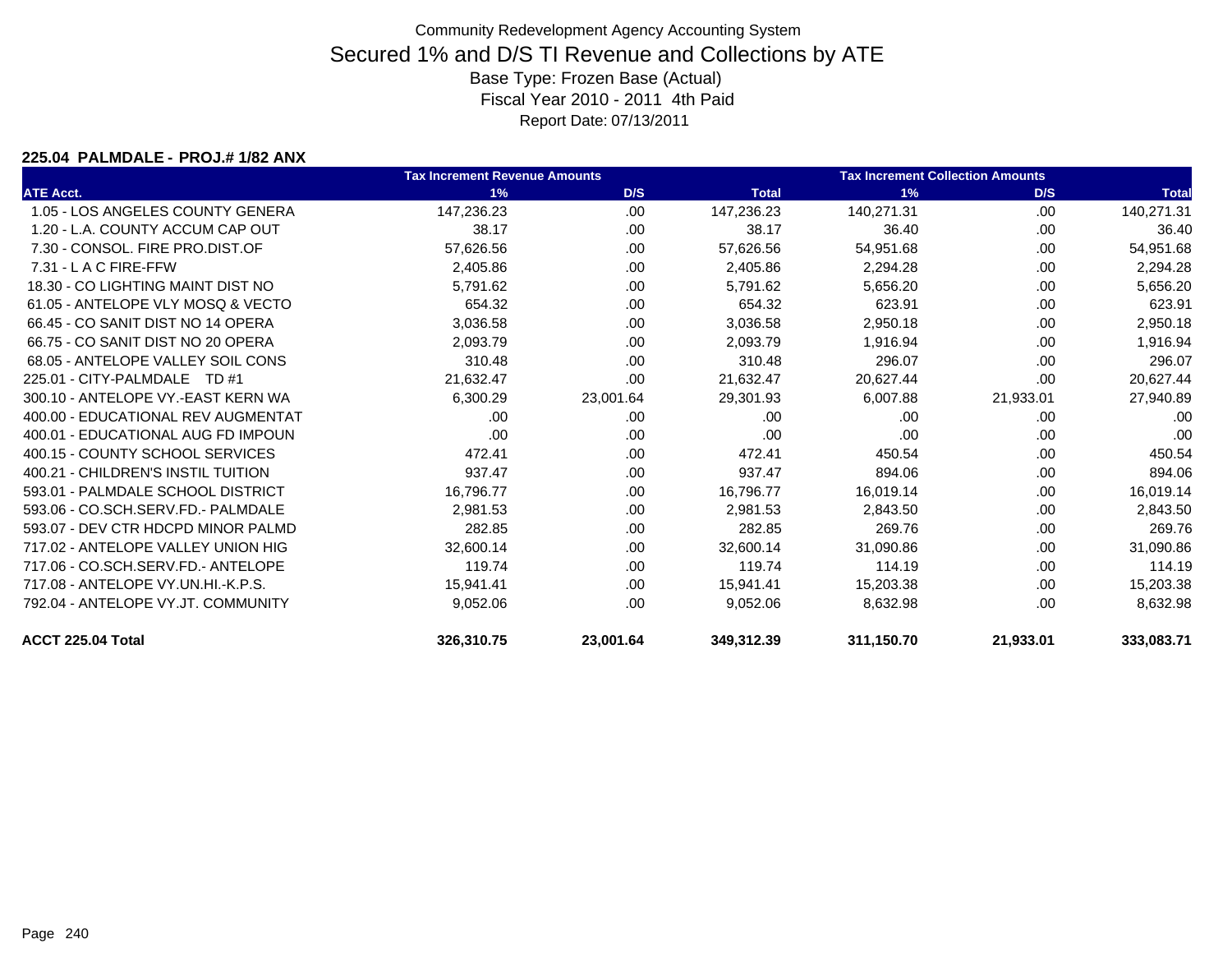#### **225.05 PALMDALE - PROJECT # 3**

|                                    | <b>Tax Increment Revenue Amounts</b> |            | <b>Tax Increment Collection Amounts</b> |              |            |              |
|------------------------------------|--------------------------------------|------------|-----------------------------------------|--------------|------------|--------------|
| <b>ATE Acct.</b>                   | 1%                                   | D/S        | <b>Total</b>                            | 1%           | D/S        | <b>Total</b> |
| 1.05 - LOS ANGELES COUNTY GENERA   | 2,272,106.76                         | .00.       | 2,272,106.76                            | 2,222,666.37 | .00        | 2,222,666.37 |
| 1.20 - L.A. COUNTY ACCUM CAP OUT   | 635.17                               | .00.       | 635.17                                  | 621.59       | .00        | 621.59       |
| 7.30 - CONSOL, FIRE PRO.DIST.OF    | 931,280.20                           | .00.       | 931,280.20                              | 911,219.31   | .00.       | 911,219.31   |
| $7.31 - L$ A C FIRE-FFW            | 39,566.22                            | .00        | 39,566.22                               | 38,710.90    | .00.       | 38,710.90    |
| 18.30 - CO LIGHTING MAINT DIST NO  | 91,561.88                            | .00.       | 91,561.88                               | 89,923.46    | .00        | 89,923.46    |
| 30.10 - L.A.CO.FL.CON.DR.IMP.DIST  | 4,009.01                             | .00.       | 4,009.01                                | 3,926.89     | .00        | 3,926.89     |
| 30.70 - LA CO FLOOD CONTROL MAINT  | 22,497.17                            | .00        | 22,497.17                               | 22,035.70    | .00        | 22,035.70    |
| 61.05 - ANTELOPE VLY MOSQ & VECTO  | 11,114.10                            | .00        | 11,114.10                               | 10,875.98    | .00        | 10,875.98    |
| 66.75 - CO SANIT DIST NO 20 OPERA  | 121,472.76                           | .00.       | 121,472.76                              | 118,883.86   | .00        | 118,883.86   |
| 68.05 - ANTELOPE VALLEY SOIL CONS  | 5,234.65                             | .00        | 5,234.65                                | 5,122.55     | .00        | 5,122.55     |
| 225.01 - CITY-PALMDALE TD #1       | 361,050.51                           | .00        | 361,050.51                              | 353,293.87   | .00        | 353,293.87   |
| 300.10 - ANTELOPE VY.-EAST KERN WA | 32,440.59                            | 120,395.75 | 152,836.34                              | 31,626.47    | 117,407.18 | 149,033.65   |
| 308.65 - PALMDALE WATER DIST ZONE  | 197,345.56                           | 238,978.59 | 436,324.15                              | 193,444.61   | 232,686.81 | 426,131.42   |
| 308.66 - PALMDALE WATER DIST ZONE  | 34,982.71                            | 83,685.37  | 118,668.08                              | 34,250.21    | 82,198.37  | 116,448.58   |
| 308.67 - PALMDALE WATER-WESTMONT I | 7,770.26                             | .00        | 7,770.26                                | 7,520.03     | .00        | 7,520.03     |
| 400.00 - EDUCATIONAL REV AUGMENTAT | .00                                  | .00.       | .00                                     | .00          | .00        | .00          |
| 400.01 - EDUCATIONAL AUG FD IMPOUN | .00                                  | .00        | .00                                     | .00          | .00.       | .00          |
| 400.15 - COUNTY SCHOOL SERVICES    | 7,865.26                             | .00        | 7,865.26                                | 7,696.94     | .00        | 7,696.94     |
| 400.21 - CHILDREN'S INSTIL TUITION | 15,608.75                            | .00.       | 15,608.75                               | 15,274.69    | .00.       | 15,274.69    |
| 593.01 - PALMDALE SCHOOL DISTRICT  | 279,673.71                           | .00        | 279,673.71                              | 273,687.85   | .00.       | 273,687.85   |
| 593.06 - CO.SCH.SERV.FD.- PALMDALE | 49,643.39                            | .00        | 49,643.39                               | 48,580.88    | .00        | 48,580.88    |
| 593.07 - DEV CTR HDCPD MINOR PALMD | 4,708.43                             | .00.       | 4,708.43                                | 4,607.69     | .00.       | 4,607.69     |
| 717.02 - ANTELOPE VALLEY UNION HIG | 542,802.01                           | .00.       | 542,802.01                              | 531,184.36   | .00.       | 531,184.36   |
| 717.06 - CO.SCH.SERV.FD.- ANTELOPE | 1,994.20                             | .00        | 1,994.20                                | 1,951.48     | .00        | 1,951.48     |
| 717.08 - ANTELOPE VY.UN.HI.-K.P.S. | 265,429.59                           | .00        | 265,429.59                              | 259,748.61   | .00        | 259,748.61   |
| 792.04 - ANTELOPE VY.JT. COMMUNITY | 150,722.38                           | .00        | 150,722.38                              | 147,496.45   | .00        | 147,496.45   |
| ACCT 225.05 Total                  | 5,451,515.27                         | 443,059.71 | 5,894,574.98                            | 5,334,350.75 | 432,292.36 | 5,766,643.11 |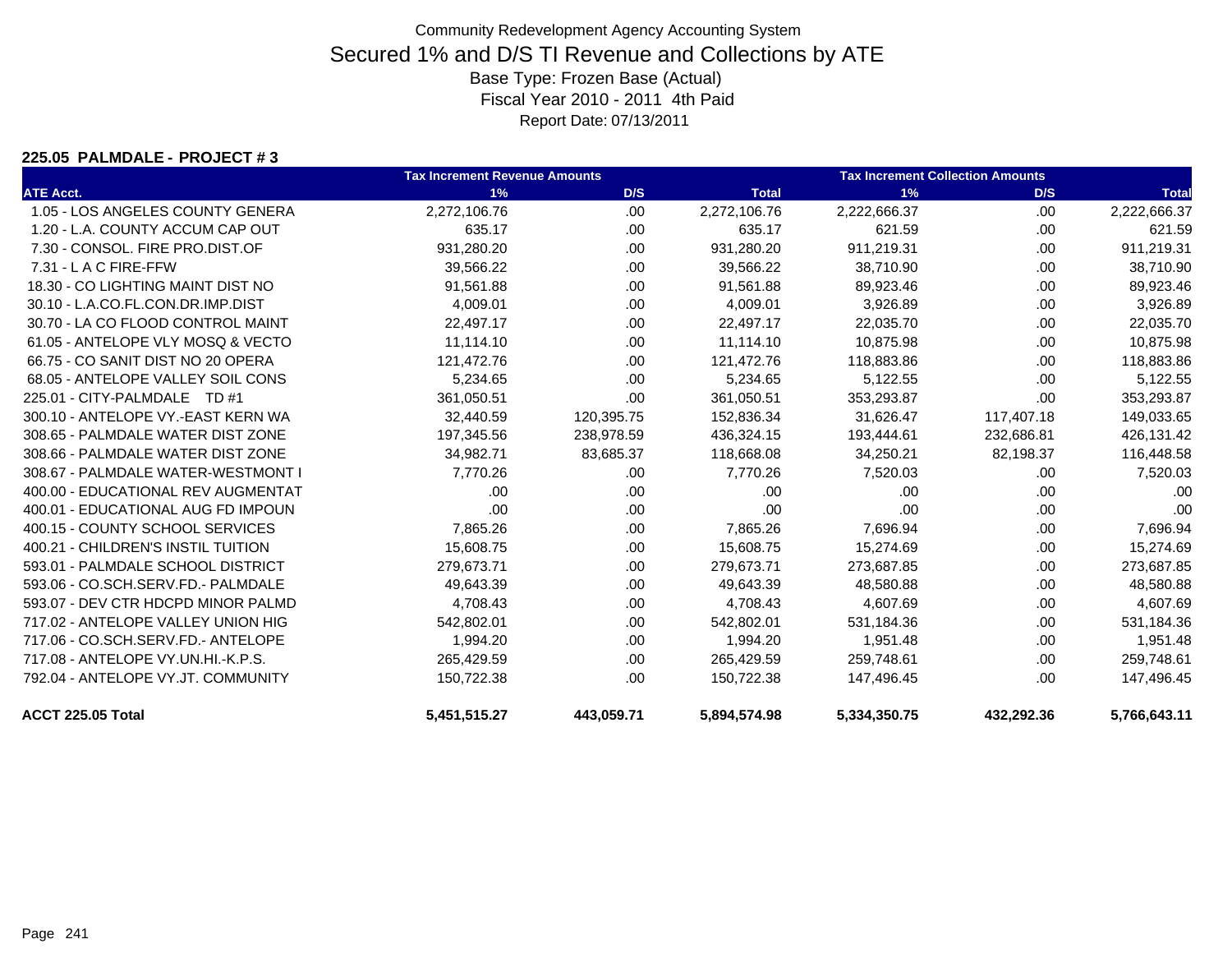#### **225.06 PALMDALE - PROJECT # 4**

|                                    | <b>Tax Increment Revenue Amounts</b> |              | <b>Tax Increment Collection Amounts</b> |              |            |              |
|------------------------------------|--------------------------------------|--------------|-----------------------------------------|--------------|------------|--------------|
| <b>ATE Acct.</b>                   | 1%                                   | D/S          | <b>Total</b>                            | 1%           | D/S        | <b>Total</b> |
| 1.05 - LOS ANGELES COUNTY GENERA   | 7,172,802.27                         | .00          | 7,172,802.27                            | 7,005,537.33 | .00        | 7,005,537.33 |
| 1.20 - L.A. COUNTY ACCUM CAP OUT   | 2,093.30                             | .00.         | 2,093.30                                | 2,045.35     | .00        | 2,045.35     |
| 7.30 - CONSOL. FIRE PRO.DIST.OF    | 3,008,451.79                         | .00          | 3,008,451.79                            | 2,938,821.47 | .00.       | 2,938,821.47 |
| 7.31 - L A C FIRE-FFW              | 116,680.22                           | .00          | 116,680.22                              | 113,941.12   | .00.       | 113,941.12   |
| 18.30 - CO LIGHTING MAINT DIST NO  | 189,474.72                           | .00          | 189,474.72                              | 186,273.09   | .00.       | 186,273.09   |
| 30.10 - L.A.CO.FL.CON.DR.IMP.DIST  | 276.69                               | .00          | 276.69                                  | 269.09       | .00        | 269.09       |
| 30.70 - LA CO FLOOD CONTROL MAINT  | 1,565.39                             | .00.         | 1,565.39                                | 1,522.43     | .00.       | 1,522.43     |
| 47.04 - LA CO WATERWORKS #40 ANTE  | 3,924.82                             | .00          | 3,924.82                                | 3,681.17     | .00.       | 3,681.17     |
| 51.75 - L A CO WATER WKS NO 40 AC  | 3,007.06                             | .00.         | 3,007.06                                | 2,820.67     | .00.       | 2,820.67     |
| 53.30 - LANCASTER CEMETERY DISTRI  | 7,864.27                             | .00          | 7,864.27                                | 7,686.35     | .00.       | 7,686.35     |
| 61.05 - ANTELOPE VLY MOSQ & VECTO  | 29,362.74                            | .00          | 29,362.74                               | 28,664.59    | .00.       | 28,664.59    |
| 66.45 - CO SANIT DIST NO 14 OPERA  | 274,450.87                           | .00          | 274,450.87                              | 269,123.31   | .00.       | 269,123.31   |
| 66.75 - CO SANIT DIST NO 20 OPERA  | 222,748.01                           | .00.         | 222,748.01                              | 217,468.19   | .00.       | 217,468.19   |
| 68.05 - ANTELOPE VALLEY SOIL CONS  | 17,302.64                            | .00          | 17,302.64                               | 16,906.25    | .00        | 16,906.25    |
| 225.01 - CITY-PALMDALE TD #1       | 1,132,387.55                         | .00          | 1,132,387.55                            | 1,106,137.47 | .00        | 1,106,137.47 |
| 300.10 - ANTELOPE VY.-EAST KERN WA | 301,236.67                           | 1,012,131.70 | 1,313,368.37                            | 295,588.81   | 993,036.09 | 1,288,624.90 |
| 308.65 - PALMDALE WATER DIST ZONE  | 135,391.09                           | 206,574.25   | 341,965.34                              | 129,680.59   | 186,745.18 | 316,425.77   |
| 308.66 - PALMDALE WATER DIST ZONE  | 22,263.80                            | 44,003.73    | 66,267.53                               | 20,540.16    | 38,558.41  | 59,098.57    |
| 400.00 - EDUCATIONAL REV AUGMENTAT | .00                                  | .00.         | .00                                     | .00          | .00        | .00          |
| 400.01 - EDUCATIONAL AUG FD IMPOUN | .00                                  | .00          | .00                                     | .00          | .00        | .00          |
| 400.15 - COUNTY SCHOOL SERVICES    | 25,941.18                            | .00          | 25,941.18                               | 25,347.02    | .00        | 25,347.02    |
| 400.21 - CHILDREN'S INSTIL TUITION | 51,487.02                            | .00          | 51,487.02                               | 50,307.71    | .00        | 50,307.71    |
| 529.01 - LANCASTER SCHOOL DISTRICT | 9,585.25                             | .00          | 9,585.25                                | 9,366.91     | .00.       | 9,366.91     |
| 529.06 - CO.SCH.SERV.FD.- LANCASTE | 1,418.34                             | .00          | 1,418.34                                | 1,386.03     | .00.       | 1,386.03     |
| 529.07 - DEV CTR HDCPD MINOR LANCA | 137.54                               | .00          | 137.54                                  | 134.41       | .00.       | 134.41       |
| 593.01 - PALMDALE SCHOOL DISTRICT  | 473,044.13                           | .00          | 473,044.13                              | 460,844.89   | .00.       | 460,844.89   |
| 593.06 - CO.SCH.SERV.FD.- PALMDALE | 83,968.65                            | .00.         | 83,968.65                               | 81,803.18    | .00.       | 81,803.18    |
| 593.07 - DEV CTR HDCPD MINOR PALMD | 7,964.85                             | .00          | 7,964.85                                | 7,759.44     | .00.       | 7,759.44     |
| 689.01 - WESTSIDE UNION SCHOOL DIS | 561,849.76                           | .00.         | 561,849.76                              | 550,715.39   | .00.       | 550,715.39   |
| 689.06 - CO.SCH.SERV.FD.- WESTSIDE | 72,582.23                            | .00          | 72,582.23                               | 71,143.84    | .00.       | 71,143.84    |
| 689.07 - DEV CTR HDCPD MINOR WESTS | 7,551.45                             | .00          | 7,551.45                                | 7,401.81     | .00.       | 7,401.81     |
| 717.02 - ANTELOPE VALLEY UNION HIG | 1,790,543.47                         | .00          | 1,790,543.47                            | 1,749,530.72 | .00.       | 1,749,530.72 |
| 717.06 - CO.SCH.SERV.FD.- ANTELOPE | 6,577.54                             | .00          | 6,577.54                                | 6,426.86     | .00.       | 6,426.86     |
| 717.07 - ANTELOPE VY.UN.HI.-ELEM S | 427,424.83                           | .00.         | 427,424.83                              | 418,931.60   | .00.       | 418,931.60   |
| 717.08 - ANTELOPE VY.UN.HI.-K.P.S. | 448,954.01                           | .00          | 448,954.01                              | 437,376.02   | .00.       | 437,376.02   |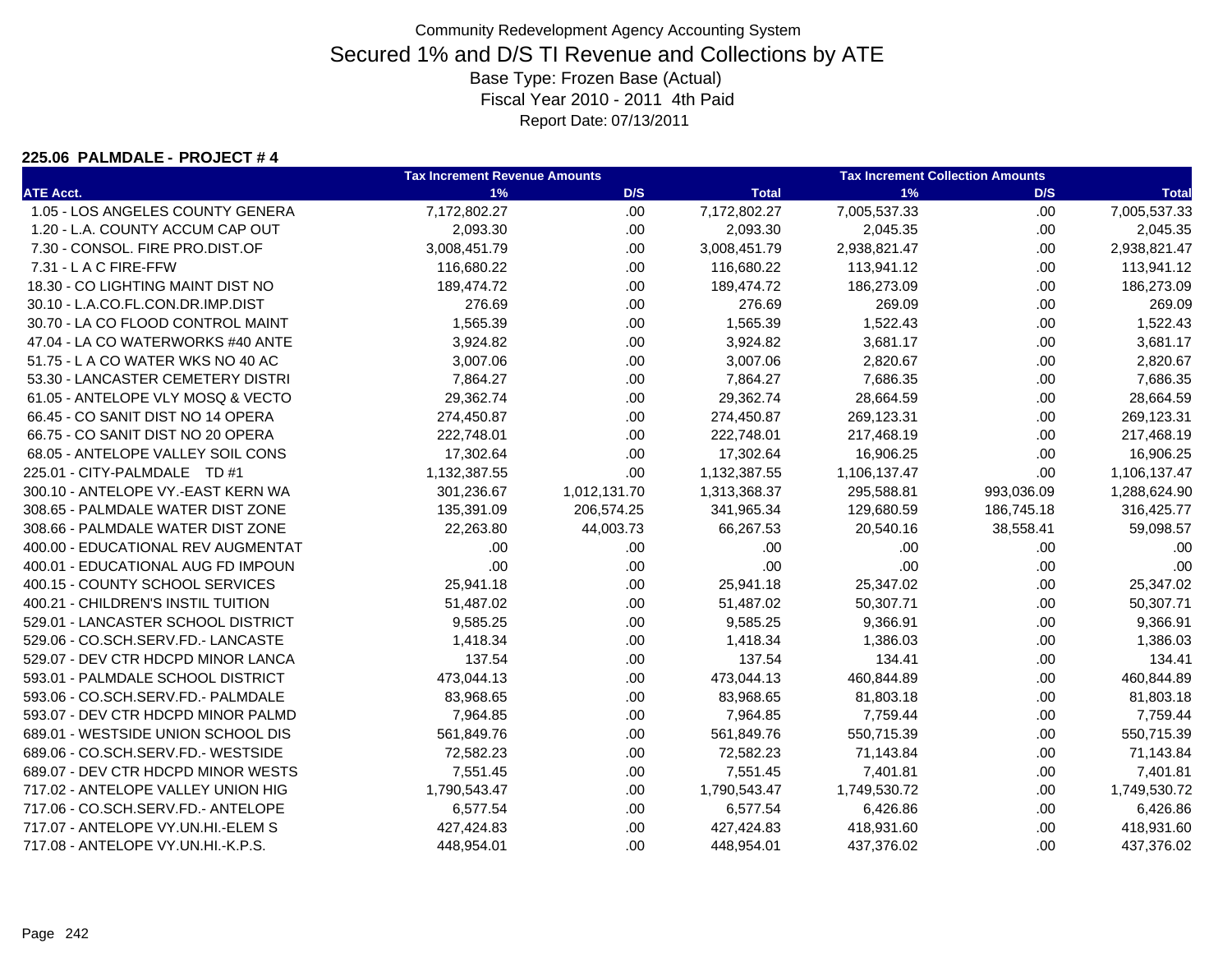### **225.06 PALMDALE - PROJECT # 4**

| <b>ATE Acct.</b>                   |               | Tax Increment Revenue Amounts |               | <b>Tax Increment Collection Amounts</b> |              |               |  |
|------------------------------------|---------------|-------------------------------|---------------|-----------------------------------------|--------------|---------------|--|
|                                    | 1%            | D/S                           | <b>Total</b>  | <b>EXP</b>                              | <b>D/S</b>   | <b>Total</b>  |  |
| 792.04 - ANTELOPE VY.JT. COMMUNITY | 497,188.64    | .00                           | 497.188.64    | 485.800.43                              | .00          | 485.800.43    |  |
| ACCT 225.06 Total                  | 17.107.502.79 | 1.262.709.68                  | 18.370.212.47 | 16,710,983.70                           | 1.218.339.68 | 17,929,323.38 |  |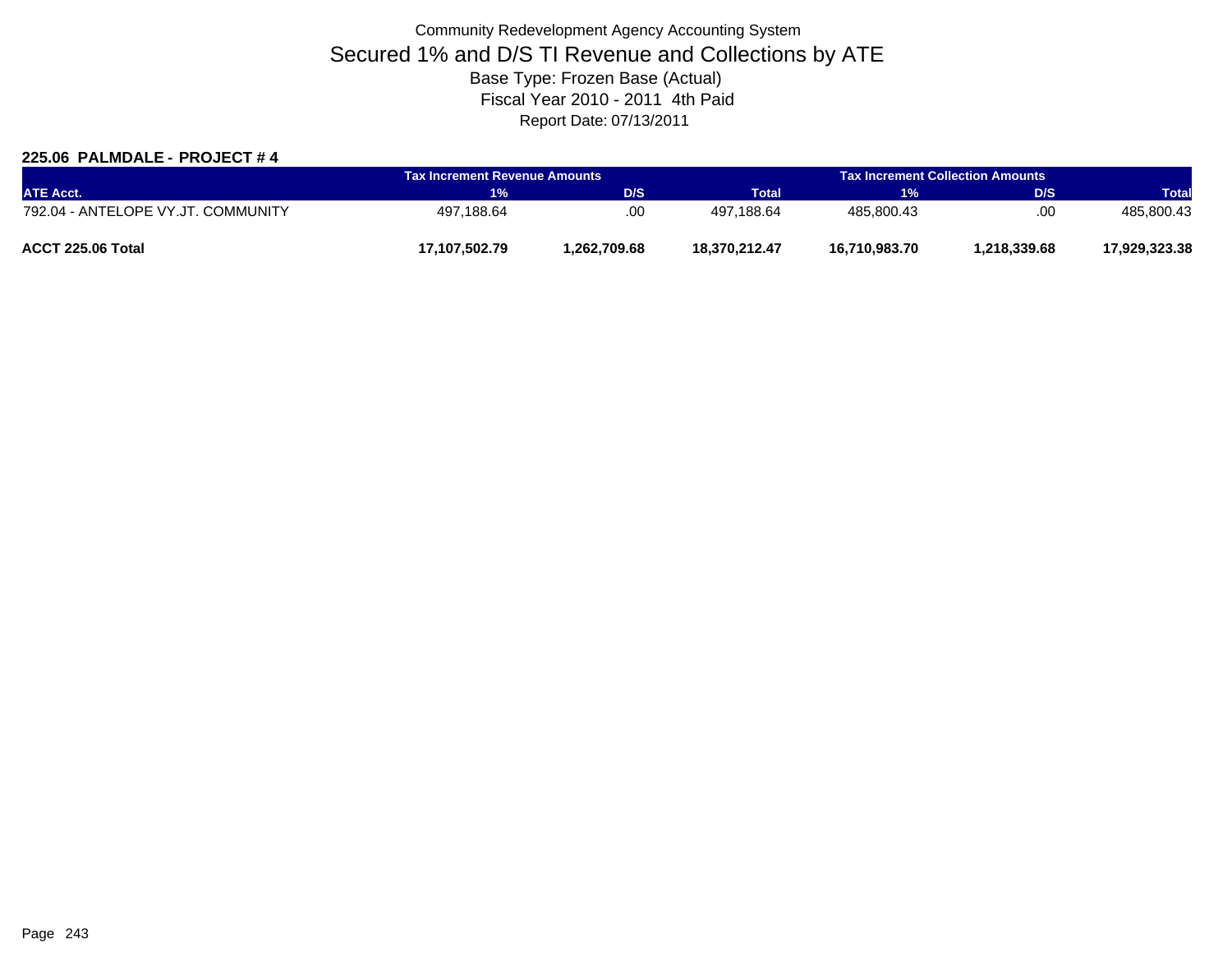#### **226.04 PARAMOUNT - PROJECT # 1**

|                                    | <b>Tax Increment Revenue Amounts</b> |           |              | <b>Tax Increment Collection Amounts</b> |           |              |
|------------------------------------|--------------------------------------|-----------|--------------|-----------------------------------------|-----------|--------------|
| <b>ATE Acct.</b>                   | 1%                                   | D/S       | <b>Total</b> | 1%                                      | D/S       | <b>Total</b> |
| 1.05 - LOS ANGELES COUNTY GENERA   | 3,637,019.72                         | .00.      | 3,637,019.72 | 3,514,211.82                            | .00       | 3,514,211.82 |
| 1.20 - L.A. COUNTY ACCUM CAP OUT   | 963.00                               | .00.      | 963.00       | 930.48                                  | .00       | 930.48       |
| 3.01 - L A COUNTY LIBRARY          | 246,186.77                           | .00.      | 246,186.77   | 237,873.91                              | .00       | 237,873.91   |
| 7.30 - CONSOL, FIRE PRO.DIST.OF    | 1,480,567.54                         | .00       | 1,480,567.54 | 1,430,573.85                            | .00       | 1,430,573.85 |
| 7.31 - L A C FIRE-FFW              | 60,188.30                            | .00.      | 60,188.30    | 58,155.99                               | .00       | 58,155.99    |
| 23.66 - CO LIGHTING MAINT DIST NO  | 202,516.14                           | .00.      | 202,516.14   | 195,669.09                              | .00       | 195,669.09   |
| 30.10 - L.A.CO.FL.CON.DR.IMP.DIST  | 22,625.23                            | .00.      | 22,625.23    | 21,860.24                               | .00       | 21,860.24    |
| 30.70 - LA CO FLOOD CONTROL MAINT  | 128,063.69                           | .00.      | 128,063.69   | 123,733.87                              | .00       | 123,733.87   |
| 53.20 - DOWNEY CEMETERY DISTRICT   | 2,003.74                             | .00.      | 2,003.74     | 1,990.15                                | .00       | 1,990.15     |
| 61.80 - GREATER L A CO VECTOR CON  | 4,650.82                             | .00.      | 4,650.82     | 4,493.79                                | .00       | 4,493.79     |
| 66.05 - CO SANITATION DIST NO 1 O  | 2.98                                 | .00.      | 2.98         | 2.12                                    | .00       | 2.12         |
| 66.10 - CO SANITATION DIST NO 2 O  | 152,926.49                           | .00.      | 152,926.49   | 147,756.72                              | .00.      | 147,756.72   |
| 226.01 - CITY-PARAMOUNT TD #1      | 588,013.28                           | .00.      | 588,013.28   | 568,158.02                              | .00.      | 568,158.02   |
| 315.05 - CENTRAL BASIN MWD 1114    | .00                                  | 32,063.40 | 32,063.40    | .00                                     | 30,969.60 | 30,969.60    |
| 350.90 - WTR REPLENISHMENT DIST OF | 1,580.95                             | .00.      | 1,580.95     | 1,527.54                                | .00       | 1,527.54     |
| 400.00 - EDUCATIONAL REV AUGMENTAT | .00                                  | .00.      | .00          | .00                                     | .00       | .00          |
| 400.01 - EDUCATIONAL AUG FD IMPOUN | .00                                  | .00.      | .00          | .00                                     | .00.      | .00          |
| 400.15 - COUNTY SCHOOL SERVICES    | 11,941.75                            | .00.      | 11,941.75    | 11,538.50                               | .00       | 11,538.50    |
| 400.21 - CHILDREN'S INSTIL TUITION | 23,701.41                            | .00.      | 23,701.41    | 22,901.11                               | .00       | 22,901.11    |
| 793.04 - COMPTON COMMUNITY COLLEGE | 192,705.00                           | .00.      | 192,705.00   | 186,198.05                              | .00       | 186,198.05   |
| 793.20 - CHILDREN'S CTR FUND COMPT | 61,549.85                            | .00.      | 61,549.85    | 59,471.54                               | .00       | 59,471.54    |
| 845.03 - COMPTON UNIFIED SCHOOL DI | 28,132.77                            | .00.      | 28,132.77    | 28,123.96                               | .00       | 28,123.96    |
| 845.06 - CO.SCH.SERV.FD.-COMPTON   | 922.46                               | .00.      | 922.46       | 922.17                                  | .00       | 922.17       |
| 845.07 - DEV.CTR.HDCPD.MINOR-COMPT | 135.15                               | .00.      | 135.15       | 135.11                                  | .00       | 135.11       |
| 845.20 - COMPTON CHILDREN'S CENTER | 880.47                               | .00.      | 880.47       | 880.19                                  | .00       | 880.19       |
| 907.03 - PARAMOUNT UNIFIED SCHOOL  | 1,798,505.09                         | .00.      | 1,798,505.09 | 1,736,794.64                            | .00       | 1,736,794.64 |
| 907.06 - CO.SCH.SERV.FD.- PARAMOUN | 97,201.44                            | .00.      | 97,201.44    | 93,866.27                               | .00       | 93,866.27    |
| 907.07 - DEV.CTR.HDCPD.MINOR-PARAM | 11,967.04                            | .00.      | 11,967.04    | 11,556.42                               | .00       | 11,556.42    |
| ACCT 226.04 Total                  | 8,754,951.08                         | 32,063.40 | 8,787,014.48 | 8,459,325.55                            | 30,969.60 | 8,490,295.15 |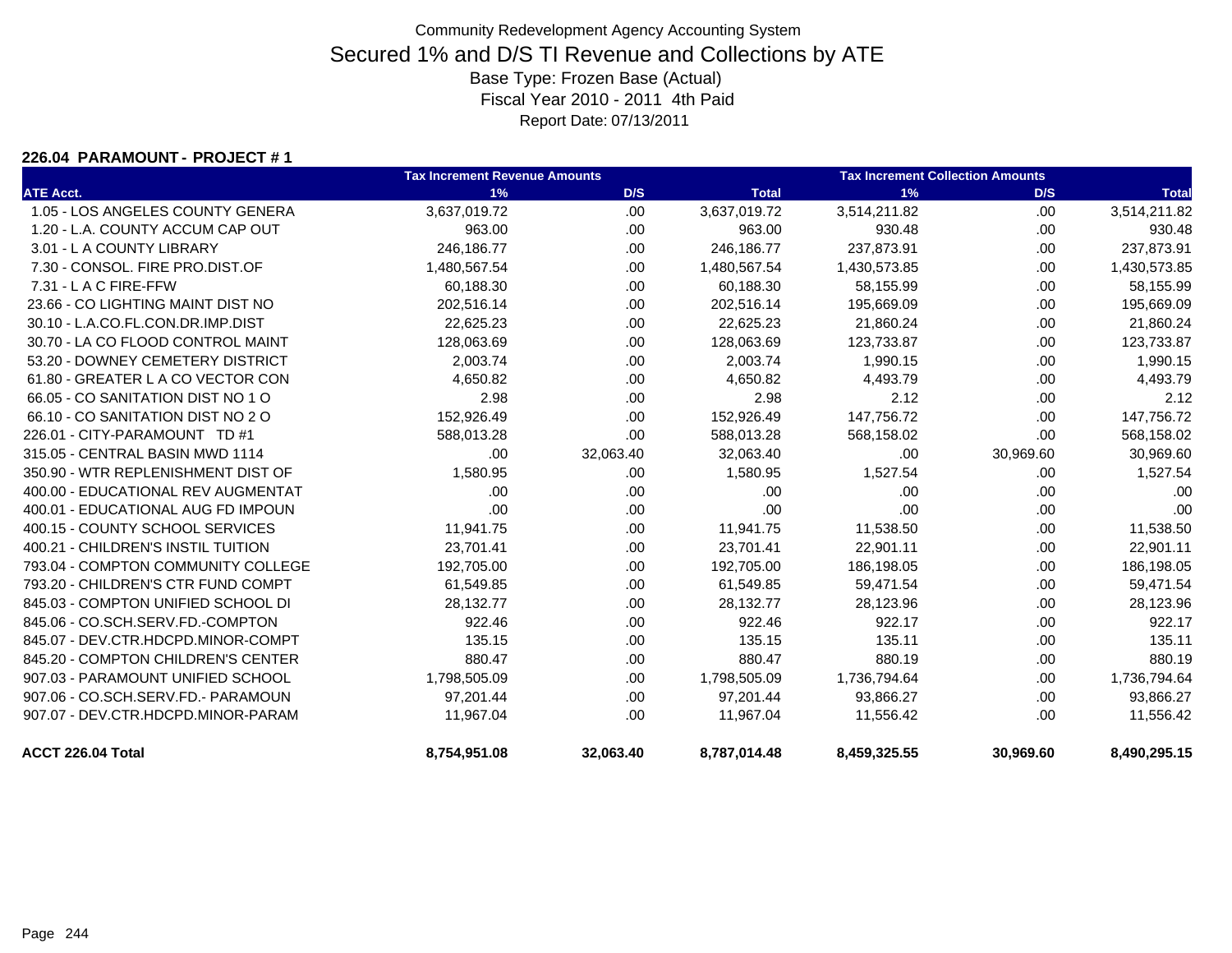#### **226.06 PARAMOUNT - PROJ#1 81 ANX**

|                                    | <b>Tax Increment Revenue Amounts</b> |          |              | <b>Tax Increment Collection Amounts</b> |          |              |
|------------------------------------|--------------------------------------|----------|--------------|-----------------------------------------|----------|--------------|
| <b>ATE Acct.</b>                   | 1%                                   | D/S      | <b>Total</b> | 1%                                      | D/S      | <b>Total</b> |
| 1.05 - LOS ANGELES COUNTY GENERA   | 294,063.55                           | .00.     | 294,063.55   | 286,041.01                              | .00      | 286,041.01   |
| 1.20 - L.A. COUNTY ACCUM CAP OUT   | 77.69                                | .00.     | 77.69        | 75.57                                   | .00      | 75.57        |
| 3.01 - L A COUNTY LIBRARY          | 19,897.63                            | .00.     | 19,897.63    | 19,354.58                               | .00.     | 19,354.58    |
| 7.30 - CONSOL, FIRE PRO.DIST.OF    | 119,665.80                           | .00.     | 119,665.80   | 116,399.92                              | .00      | 116,399.92   |
| 7.31 - L A C FIRE-FFW              | 4,871.80                             | .00.     | 4,871.80     | 4,739.03                                | .00      | 4,739.03     |
| 23.66 - CO LIGHTING MAINT DIST NO  | 16,389.16                            | .00      | 16,389.16    | 15,941.87                               | .00      | 15,941.87    |
| 30.10 - L.A.CO.FL.CON.DR.IMP.DIST  | 1,830.99                             | .00.     | 1,830.99     | 1,781.02                                | .00      | 1,781.02     |
| 30.70 - LA CO FLOOD CONTROL MAINT  | 10,363.97                            | .00.     | 10,363.97    | 10,081.12                               | .00      | 10,081.12    |
| 61.80 - GREATER L A CO VECTOR CON  | 375.90                               | .00      | 375.90       | 365.64                                  | .00      | 365.64       |
| 66.10 - CO SANITATION DIST NO 2 O  | 12,376.05                            | .00      | 12,376.05    | 12,038.28                               | .00      | 12,038.28    |
| 226.01 - CITY-PARAMOUNT TD #1      | 47,406.22                            | .00      | 47,406.22    | 46,109.22                               | .00      | 46,109.22    |
| 315.05 - CENTRAL BASIN MWD 1114    | .00                                  | 2,611.58 | 2,611.58     | .00                                     | 2,540.13 | 2,540.13     |
| 350.90 - WTR REPLENISHMENT DIST OF | 127.76                               | .00      | 127.76       | 124.27                                  | .00      | 124.27       |
| 400.00 - EDUCATIONAL REV AUGMENTAT | .00                                  | .00      | .00          | .00                                     | .00      | .00          |
| 400.01 - EDUCATIONAL AUG FD IMPOUN | .00                                  | .00      | .00          | .00                                     | .00      | .00          |
| 400.15 - COUNTY SCHOOL SERVICES    | 965.18                               | .00      | 965.18       | 938.84                                  | .00      | 938.84       |
| 400.21 - CHILDREN'S INSTIL TUITION | 1,915.73                             | .00.     | 1,915.73     | 1,863.45                                | .00      | 1,863.45     |
| 793.04 - COMPTON COMMUNITY COLLEGE | 15,575.15                            | .00.     | 15,575.15    | 15,150.08                               | .00      | 15,150.08    |
| 793.20 - CHILDREN'S CTR FUND COMPT | 4,974.60                             | .00.     | 4,974.60     | 4,838.83                                | .00      | 4,838.83     |
| 845.03 - COMPTON UNIFIED SCHOOL DI | 47,108.09                            | .00.     | 47,108.09    | 47,108.09                               | .00      | 47,108.09    |
| 845.06 - CO.SCH.SERV.FD.-COMPTON   | 1,543.76                             | .00.     | 1,543.76     | 1,543.76                                | .00      | 1,543.76     |
| 845.07 - DEV.CTR.HDCPD.MINOR-COMPT | 226.21                               | .00      | 226.21       | 226.21                                  | .00      | 226.21       |
| 845.20 - COMPTON CHILDREN'S CENTER | 1,475.20                             | .00.     | 1,475.20     | 1,475.20                                | .00.     | 1,475.20     |
| 907.03 - PARAMOUNT UNIFIED SCHOOL  | 98,616.60                            | .00.     | 98,616.60    | 94,584.71                               | .00      | 94,584.71    |
| 907.06 - CO.SCH.SERV.FD.- PARAMOUN | 5,329.79                             | .00.     | 5,329.79     | 5,111.88                                | .00      | 5,111.88     |
| 907.07 - DEV.CTR.HDCPD.MINOR-PARAM | 656.17                               | .00      | 656.17       | 629.34                                  | .00      | 629.34       |
| ACCT 226.06 Total                  | 705,833.00                           | 2,611.58 | 708,444.58   | 686,521.92                              | 2,540.13 | 689,062.05   |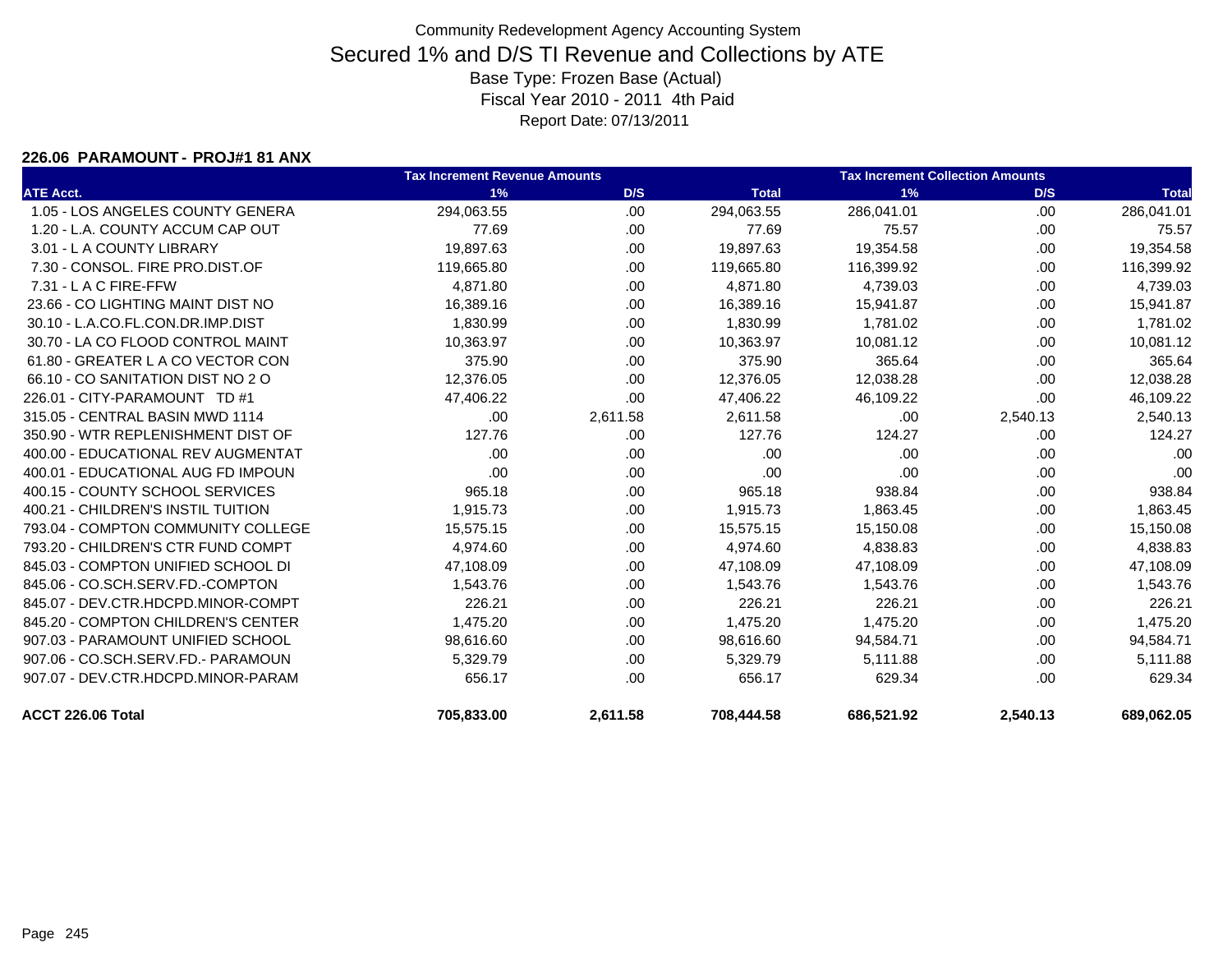### **226.07 PARAMOUNT - PROJECT #2**

|                                    | <b>Tax Increment Revenue Amounts</b> |        |              | <b>Tax Increment Collection Amounts</b> |        |              |  |
|------------------------------------|--------------------------------------|--------|--------------|-----------------------------------------|--------|--------------|--|
| <b>ATE Acct.</b>                   | 1%                                   | D/S    | <b>Total</b> | 1%                                      | D/S    | <b>Total</b> |  |
| 1.05 - LOS ANGELES COUNTY GENERA   | 59,584.05                            | .00.   | 59,584.05    | 59,584.70                               | .00.   | 59,584.70    |  |
| 1.20 - L.A. COUNTY ACCUM CAP OUT   | 15.83                                | .00    | 15.83        | 15.83                                   | .00.   | 15.83        |  |
| 3.01 - L A COUNTY LIBRARY          | 4,029.02                             | .00.   | 4,029.02     | 4,029.07                                | .00.   | 4,029.07     |  |
| 7.30 - CONSOL, FIRE PRO.DIST.OF    | 24,230.79                            | .00    | 24,230.79    | 24,231.05                               | .00    | 24,231.05    |  |
| 7.31 - L A C FIRE-FFW              | 988.47                               | .00.   | 988.47       | 988.48                                  | .00    | 988.48       |  |
| 23.66 - CO LIGHTING MAINT DIST NO  | 3,263.88                             | .00.   | 3,263.88     | 3,263.92                                | .00    | 3,263.92     |  |
| 30.10 - L.A.CO.FL.CON.DR.IMP.DIST  | 370.78                               | .00.   | 370.78       | 370.78                                  | .00.   | 370.78       |  |
| 30.70 - LA CO FLOOD CONTROL MAINT  | 2,098.72                             | .00.   | 2,098.72     | 2,098.74                                | .00    | 2,098.74     |  |
| 61.80 - GREATER L A CO VECTOR CON  | 76.06                                | .00.   | 76.06        | 76.06                                   | .00    | 76.06        |  |
| 66.10 - CO SANITATION DIST NO 2 O  | 2,505.97                             | .00.   | 2,505.97     | 2,506.00                                | .00    | 2,506.00     |  |
| 226.01 - CITY-PARAMOUNT TD #1      | 9,571.80                             | .00    | 9,571.80     | 9,571.91                                | .00    | 9,571.91     |  |
| 315.05 - CENTRAL BASIN MWD 1114    | .00                                  | 527.30 | 527.30       | .00                                     | 527.31 | 527.31       |  |
| 350.90 - WTR REPLENISHMENT DIST OF | 25.91                                | .00.   | 25.91        | 25.91                                   | .00    | 25.91        |  |
| 400.00 - EDUCATIONAL REV AUGMENTAT | .00                                  | .00.   | .00          | .00                                     | .00    | .00          |  |
| 400.01 - EDUCATIONAL AUG FD IMPOUN | .00                                  | .00    | .00          | .00                                     | .00.   | .00          |  |
| 400.15 - COUNTY SCHOOL SERVICES    | 195.43                               | .00.   | 195.43       | 195.43                                  | .00    | 195.43       |  |
| 400.21 - CHILDREN'S INSTIL TUITION | 387.88                               | .00.   | 387.88       | 387.88                                  | .00    | 387.88       |  |
| 793.04 - COMPTON COMMUNITY COLLEGE | 3,153.81                             | .00.   | 3,153.81     | 3,153.84                                | .00    | 3,153.84     |  |
| 793.20 - CHILDREN'S CTR FUND COMPT | 1,007.34                             | .00.   | 1,007.34     | 1,007.36                                | .00.   | 1,007.36     |  |
| 845.03 - COMPTON UNIFIED SCHOOL DI | 19,470.00                            | .00.   | 19,470.00    | 19,470.00                               | .00    | 19,470.00    |  |
| 845.06 - CO.SCH.SERV.FD.-COMPTON   | 637.99                               | .00.   | 637.99       | 637.99                                  | .00    | 637.99       |  |
| 845.07 - DEV.CTR.HDCPD.MINOR-COMPT | 93.48                                | .00.   | 93.48        | 93.48                                   | .00.   | 93.48        |  |
| 845.20 - COMPTON CHILDREN'S CENTER | 609.72                               | .00.   | 609.72       | 609.72                                  | .00.   | 609.72       |  |
| 907.03 - PARAMOUNT UNIFIED SCHOOL  | 9,614.44                             | .00.   | 9,614.44     | 9,614.76                                | .00    | 9,614.76     |  |
| 907.06 - CO.SCH.SERV.FD.- PARAMOUN | 519.61                               | .00.   | 519.61       | 519.63                                  | .00    | 519.63       |  |
| 907.07 - DEV.CTR.HDCPD.MINOR-PARAM | 63.97                                | .00.   | 63.97        | 63.97                                   | .00.   | 63.97        |  |
| ACCT 226.07 Total                  | 142,514.95                           | 527.30 | 143,042.25   | 142,516.51                              | 527.31 | 143,043.82   |  |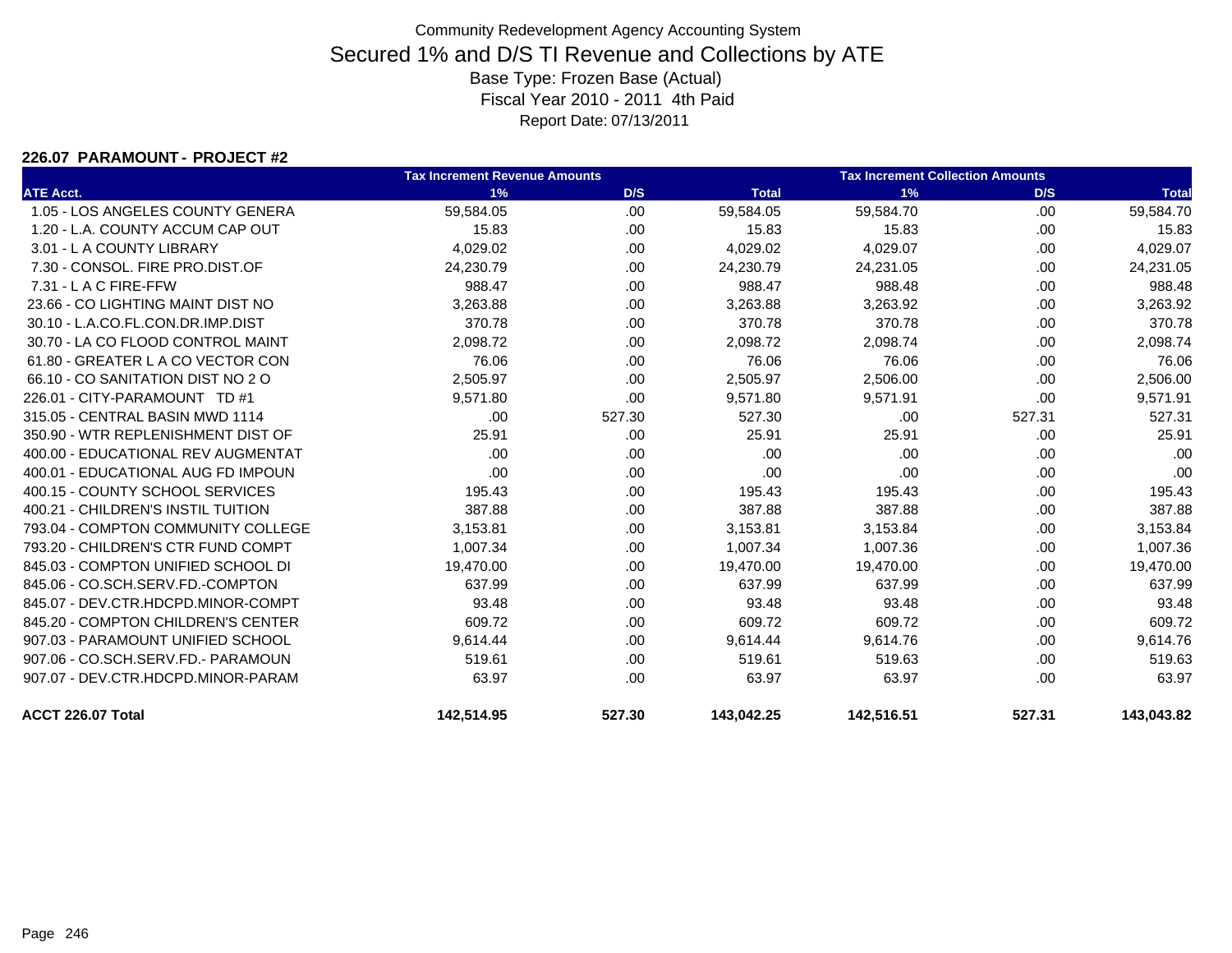### **226.08 PARAMOUNT - PROJECT #3**

|                                    | <b>Tax Increment Revenue Amounts</b> |        |              | <b>Tax Increment Collection Amounts</b> |        |              |
|------------------------------------|--------------------------------------|--------|--------------|-----------------------------------------|--------|--------------|
| <b>ATE Acct.</b>                   | 1%                                   | D/S    | <b>Total</b> | 1%                                      | D/S    | <b>Total</b> |
| 1.05 - LOS ANGELES COUNTY GENERA   | 55,816.01                            | .00    | 55,816.01    | 54,695.29                               | .00    | 54,695.29    |
| 1.20 - L.A. COUNTY ACCUM CAP OUT   | 14.88                                | .00.   | 14.88        | 14.58                                   | .00    | 14.58        |
| 3.01 - L A COUNTY LIBRARY          | 3,804.33                             | .00.   | 3,804.33     | 3,727.93                                | .00    | 3,727.93     |
| 7.30 - CONSOL. FIRE PRO.DIST.OF    | 22.879.30                            | .00    | 22.879.30    | 22.419.84                               | .00    | 22,419.84    |
| 7.31 - L A C FIRE-FFW              | 929.92                               | .00    | 929.92       | 911.26                                  | .00    | 911.26       |
| 23.66 - CO LIGHTING MAINT DIST NO  | 3,133.52                             | .00    | 3,133.52     | 3,070.59                                | .00    | 3,070.59     |
| 30.10 - L.A.CO.FL.CON.DR.IMP.DIST  | 350.08                               | .00    | 350.08       | 343.05                                  | .00    | 343.05       |
| 30.70 - LA CO FLOOD CONTROL MAINT  | 1,981.51                             | .00.   | 1,981.51     | 1,941.71                                | .00    | 1,941.71     |
| 53.20 - DOWNEY CEMETERY DISTRICT   | 41.97                                | .00    | 41.97        | 38.73                                   | .00    | 38.73        |
| 61.80 - GREATER L A CO VECTOR CON  | 71.87                                | .00    | 71.87        | 70.43                                   | .00    | 70.43        |
| 66.10 - CO SANITATION DIST NO 2 O  | 2,366.26                             | .00    | 2,366.26     | 2,318.74                                | .00    | 2,318.74     |
| 226.01 - CITY-PARAMOUNT TD #1      | 9,472.88                             | .00.   | 9,472.88     | 9,282.48                                | .00.   | 9,282.48     |
| 315.05 - CENTRAL BASIN MWD 1114    | .00                                  | 500.71 | 500.71       | .00                                     | 490.65 | 490.65       |
| 350.90 - WTR REPLENISHMENT DIST OF | 24.44                                | .00    | 24.44        | 23.95                                   | .00.   | 23.95        |
| 400.00 - EDUCATIONAL REV AUGMENTAT | .00                                  | .00    | .00          | .00                                     | .00    | .00          |
| 400.01 - EDUCATIONAL AUG FD IMPOUN | .00                                  | .00    | .00          | .00                                     | .00    | .00          |
| 400.15 - COUNTY SCHOOL SERVICES    | 184.54                               | .00    | 184.54       | 180.84                                  | .00    | 180.84       |
| 400.21 - CHILDREN'S INSTIL TUITION | 366.25                               | .00.   | 366.25       | 358.89                                  | .00    | 358.89       |
| 793.04 - COMPTON COMMUNITY COLLEGE | 2,977.86                             | .00    | 2,977.86     | 2,918.06                                | .00    | 2,918.06     |
| 793.20 - CHILDREN'S CTR FUND COMPT | 951.12                               | .00    | 951.12       | 932.02                                  | .00    | 932.02       |
| 907.03 - PARAMOUNT UNIFIED SCHOOL  | 28,245.58                            | .00    | 28,245.58    | 27,678.36                               | .00    | 27,678.36    |
| 907.06 - CO.SCH.SERV.FD.- PARAMOUN | 1,526.54                             | .00    | 1,526.54     | 1,495.89                                | .00    | 1,495.89     |
| 907.07 - DEV.CTR.HDCPD.MINOR-PARAM | 187.94                               | .00    | 187.94       | 184.16                                  | .00    | 184.16       |
| ACCT 226.08 Total                  | 135,326.80                           | 500.71 | 135,827.51   | 132,606.80                              | 490.65 | 133,097.45   |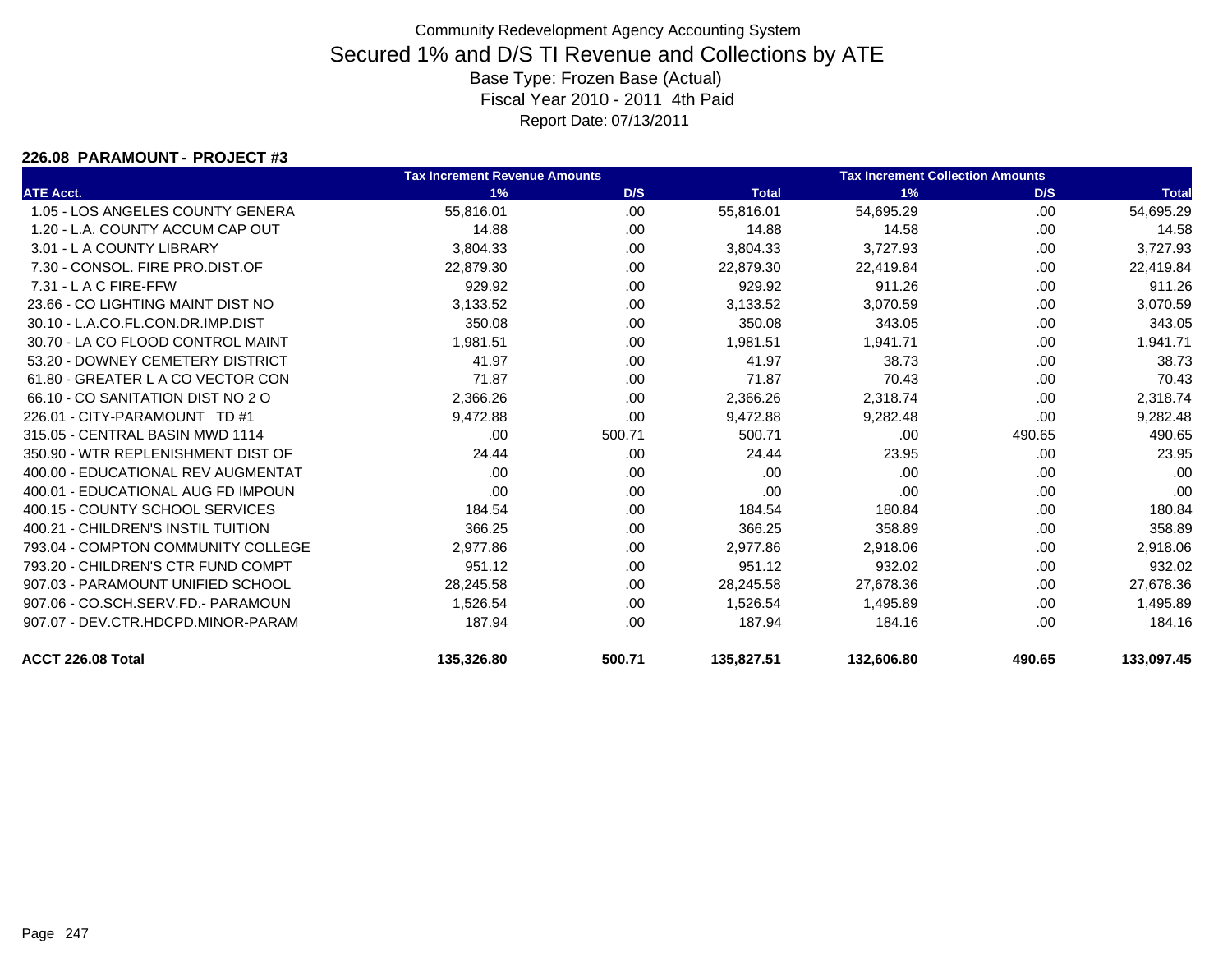### **228.02 PASADENA - FAIROAKS**

|                                    | <b>Tax Increment Revenue Amounts</b> |          |              | <b>Tax Increment Collection Amounts</b> |          |              |
|------------------------------------|--------------------------------------|----------|--------------|-----------------------------------------|----------|--------------|
| <b>ATE Acct.</b>                   | 1%                                   | D/S      | <b>Total</b> | 1%                                      | D/S      | <b>Total</b> |
| 1.05 - LOS ANGELES COUNTY GENERA   | 172,496.90                           | .00.     | 172,496.90   | 168,743.50                              | .00      | 168,743.50   |
| 1.20 - L.A. COUNTY ACCUM CAP OUT   | 39.29                                | .00      | 39.29        | 38.44                                   | .00      | 38.44        |
| $7.31 - L$ A C FIRE-FFW            | 2,390.70                             | .00      | 2,390.70     | 2,338.68                                | .00      | 2,338.68     |
| 30.10 - L.A.CO.FL.CON.DR.IMP.DIST  | 924.61                               | .00      | 924.61       | 904.49                                  | .00      | 904.49       |
| 30.70 - LA CO FLOOD CONTROL MAINT  | 5,233.31                             | .00      | 5,233.31     | 5,119.44                                | .00      | 5,119.44     |
| 66.55 - CO SANIT DIST NO 16 OPERA  | 6,321.22                             | .00      | 6,321.22     | 6,183.68                                | .00      | 6,183.68     |
| 228.01 - CITY-PASADENA TD #1       | 97,409.23                            | .00      | 97,409.23    | 95,289.69                               | .00      | 95,289.69    |
| 310.35 - CITY OF PASADENA AREA-110 | .00                                  | 1,381.27 | 1,381.27     | .00                                     | 1,351.21 | 1,351.21     |
| 400.00 - EDUCATIONAL REV AUGMENTAT | .00                                  | .00      | .00          | .00                                     | .00      | .00          |
| 400.01 - EDUCATIONAL AUG FD IMPOUN | .00                                  | .00      | .00          | .00                                     | .00      | .00          |
| 400.15 - COUNTY SCHOOL SERVICES    | 487.39                               | .00      | 487.39       | 476.78                                  | .00      | 476.78       |
| 400.21 - CHILDREN'S INSTIL TUITION | 967.28                               | .00      | 967.28       | 946.23                                  | .00      | 946.23       |
| 812.04 - PASADENA AREA COMMUNITY C | 12,419.20                            | .00      | 12,419.20    | 12,148.97                               | .00      | 12,148.97    |
| 909.03 - PASADENA UNIFIED SCHOOL D | 73,822.25                            | .00      | 73,822.25    | 72,215.94                               | .00      | 72,215.94    |
| 909.06 - CO.SCH.SERV.FD.- PASADENA | 124.24                               | .00      | 124.24       | 121.54                                  | .00.     | 121.54       |
| 909.07 - DEV.CTR.HDCPD.MINOR-PASAD | 548.58                               | .00      | 548.58       | 536.64                                  | .00      | 536.64       |
| 909.20 - PASADENA CHILDREN, SCENTE | 131.54                               | .00      | 131.54       | 128.68                                  | .00      | 128.68       |
| ACCT 228.02 Total                  | 373,315.74                           | 1,381.27 | 374,697.01   | 365,192.70                              | 1,351.21 | 366,543.91   |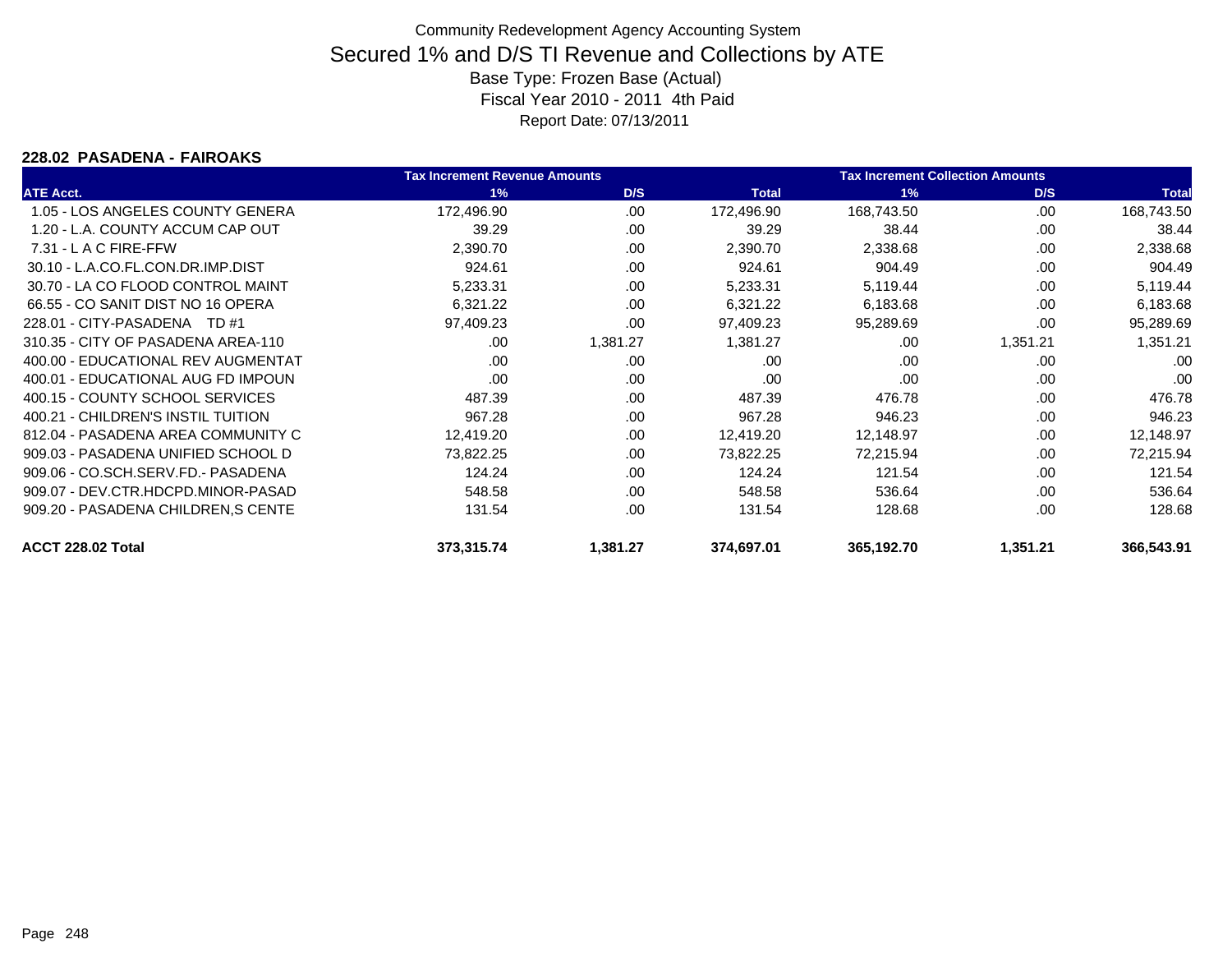### **228.03 PASADENA - DOWNTOWN**

|                                    | <b>Tax Increment Revenue Amounts</b> |           |               | <b>Tax Increment Collection Amounts</b> |           |               |
|------------------------------------|--------------------------------------|-----------|---------------|-----------------------------------------|-----------|---------------|
| <b>ATE Acct.</b>                   | 1%                                   | D/S       | <b>Total</b>  | 1%                                      | D/S       | <b>Total</b>  |
| 1.05 - LOS ANGELES COUNTY GENERA   | 9,303,458.38                         | .00       | 9,303,458.38  | 9,246,466.89                            | .00       | 9,246,466.89  |
| 1.20 - L.A. COUNTY ACCUM CAP OUT   | 2,119.41                             | .00       | 2,119.41      | 2,106.42                                | .00       | 2,106.42      |
| $7.31 - L$ A C FIRE-FFW            | 128,940.21                           | .00       | 128,940.21    | 128,150.35                              | .00       | 128,150.35    |
| 30.10 - L.A.CO.FL.CON.DR.IMP.DIST  | 49,866.92                            | .00       | 49,866.92     | 49,561.44                               | .00       | 49,561.44     |
| 30.70 - LA CO FLOOD CONTROL MAINT  | 282,252.19                           | .00       | 282,252.19    | 280,523.15                              | .00       | 280,523.15    |
| 66.55 - CO SANIT DIST NO 16 OPERA  | 340,927.52                           | .00       | 340,927.52    | 338,839.06                              | .00       | 338,839.06    |
| 228.01 - CITY-PASADENA TD #1       | 5,253,656.67                         | .00       | 5,253,656.67  | 5,221,473.61                            | .00       | 5,221,473.61  |
| 310.35 - CITY OF PASADENA AREA-110 | .00                                  | 74,497.26 | 74,497.26     | .00                                     | 74,040.90 | 74,040.90     |
| 400.00 - EDUCATIONAL REV AUGMENTAT | .00                                  | .00       | .00           | .00                                     | .00       | .00           |
| 400.01 - EDUCATIONAL AUG FD IMPOUN | .00                                  | .00       | .00           | .00                                     | .00       | .00           |
| 400.15 - COUNTY SCHOOL SERVICES    | 26,286.58                            | .00       | 26,286.58     | 26,125.55                               | .00       | 26,125.55     |
| 400.21 - CHILDREN'S INSTIL TUITION | 52,169.73                            | .00       | 52,169.73     | 51,850.15                               | .00       | 51,850.15     |
| 812.04 - PASADENA AREA COMMUNITY C | 669,815.66                           | .00       | 669,815.66    | 665,712.48                              | .00       | 665,712.48    |
| 909.03 - PASADENA UNIFIED SCHOOL D | 3,981,519.10                         | .00       | 3,981,519.10  | 3,957,128.96                            | .00       | 3,957,128.96  |
| 909.06 - CO.SCH.SERV.FD.- PASADENA | 6,701.31                             | .00       | 6,701.31      | 6,660.26                                | .00       | 6,660.26      |
| 909.07 - DEV.CTR.HDCPD.MINOR-PASAD | 29,587.82                            | .00       | 29,587.82     | 29,406.57                               | .00       | 29,406.57     |
| 909.20 - PASADENA CHILDREN, SCENTE | 7,095.10                             | .00       | 7,095.10      | 7,051.64                                | .00       | 7,051.64      |
| ACCT 228.03 Total                  | 20,134,396.60                        | 74,497.26 | 20,208,893.86 | 20,011,056.53                           | 74,040.90 | 20,085,097.43 |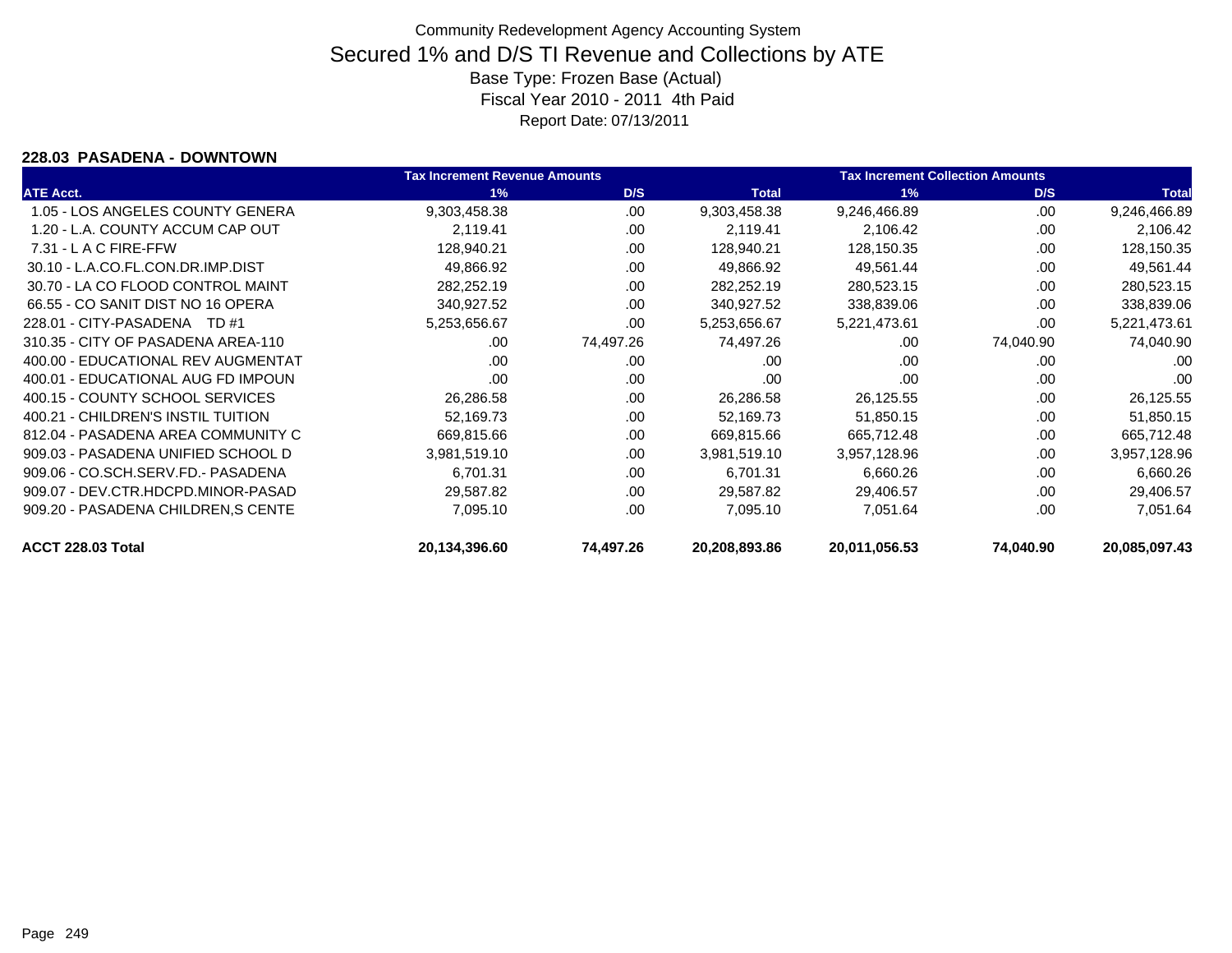### **228.04 PASADENA - SAN GABRIEL BLVD.**

|                                    | <b>Tax Increment Revenue Amounts</b> |        |              | <b>Tax Increment Collection Amounts</b> |        |              |
|------------------------------------|--------------------------------------|--------|--------------|-----------------------------------------|--------|--------------|
| <b>ATE Acct.</b>                   | 1%                                   | D/S    | <b>Total</b> | 1%                                      | D/S    | <b>Total</b> |
| 1.05 - LOS ANGELES COUNTY GENERA   | 43,653.24                            | .00    | 43,653.24    | 43,653.24                               | .00.   | 43,653.24    |
| 1.20 - L.A. COUNTY ACCUM CAP OUT   | 9.96                                 | .00    | 9.96         | 9.96                                    | .00    | 9.96         |
| $7.31 - L$ A C FIRE-FFW            | 605.00                               | .00    | 605.00       | 605.00                                  | .00    | 605.00       |
| 30.10 - L.A.CO.FL.CON.DR.IMP.DIST  | 233.98                               | .00    | 233.98       | 233.98                                  | .00    | 233.98       |
| 30.70 - LA CO FLOOD CONTROL MAINT  | 1,324.36                             | .00    | 1,324.36     | 1,324.36                                | .00    | 1,324.36     |
| 66.55 - CO SANIT DIST NO 16 OPERA  | 1,599.77                             | .00    | 1,599.77     | 1,599.77                                | .00    | 1,599.77     |
| 228.01 - CITY-PASADENA TD #1       | 24,651.71                            | .00    | 24,651.71    | 24,651.71                               | .00    | 24,651.71    |
| 310.35 - CITY OF PASADENA AREA-110 | .00                                  | 349.56 | 349.56       | .00                                     | 349.56 | 349.56       |
| 400.00 - EDUCATIONAL REV AUGMENTAT | .00                                  | .00    | .00          | .00                                     | .00    | .00          |
| 400.01 - EDUCATIONAL AUG FD IMPOUN | .00                                  | .00    | .00          | .00                                     | .00    | .00          |
| 400.15 - COUNTY SCHOOL SERVICES    | 123.33                               | .00    | 123.33       | 123.33                                  | .00.   | 123.33       |
| 400.21 - CHILDREN'S INSTIL TUITION | 244.79                               | .00    | 244.79       | 244.79                                  | .00    | 244.79       |
| 812.04 - PASADENA AREA COMMUNITY C | 3,142.99                             | .00    | 3,142.99     | 3,142.99                                | .00    | 3,142.99     |
| 909.03 - PASADENA UNIFIED SCHOOL D | 18,682.46                            | .00    | 18,682.46    | 18,682.46                               | .00    | 18,682.46    |
| 909.06 - CO.SCH.SERV.FD.- PASADENA | 31.47                                | .00    | 31.47        | 31.47                                   | .00    | 31.47        |
| 909.07 - DEV.CTR.HDCPD.MINOR-PASAD | 138.82                               | .00    | 138.82       | 138.82                                  | .00    | 138.82       |
| 909.20 - PASADENA CHILDREN, SCENTE | 33.28                                | .00    | 33.28        | 33.28                                   | .00    | 33.28        |
| ACCT 228.04 Total                  | 94,475.16                            | 349.56 | 94,824.72    | 94,475.16                               | 349.56 | 94,824.72    |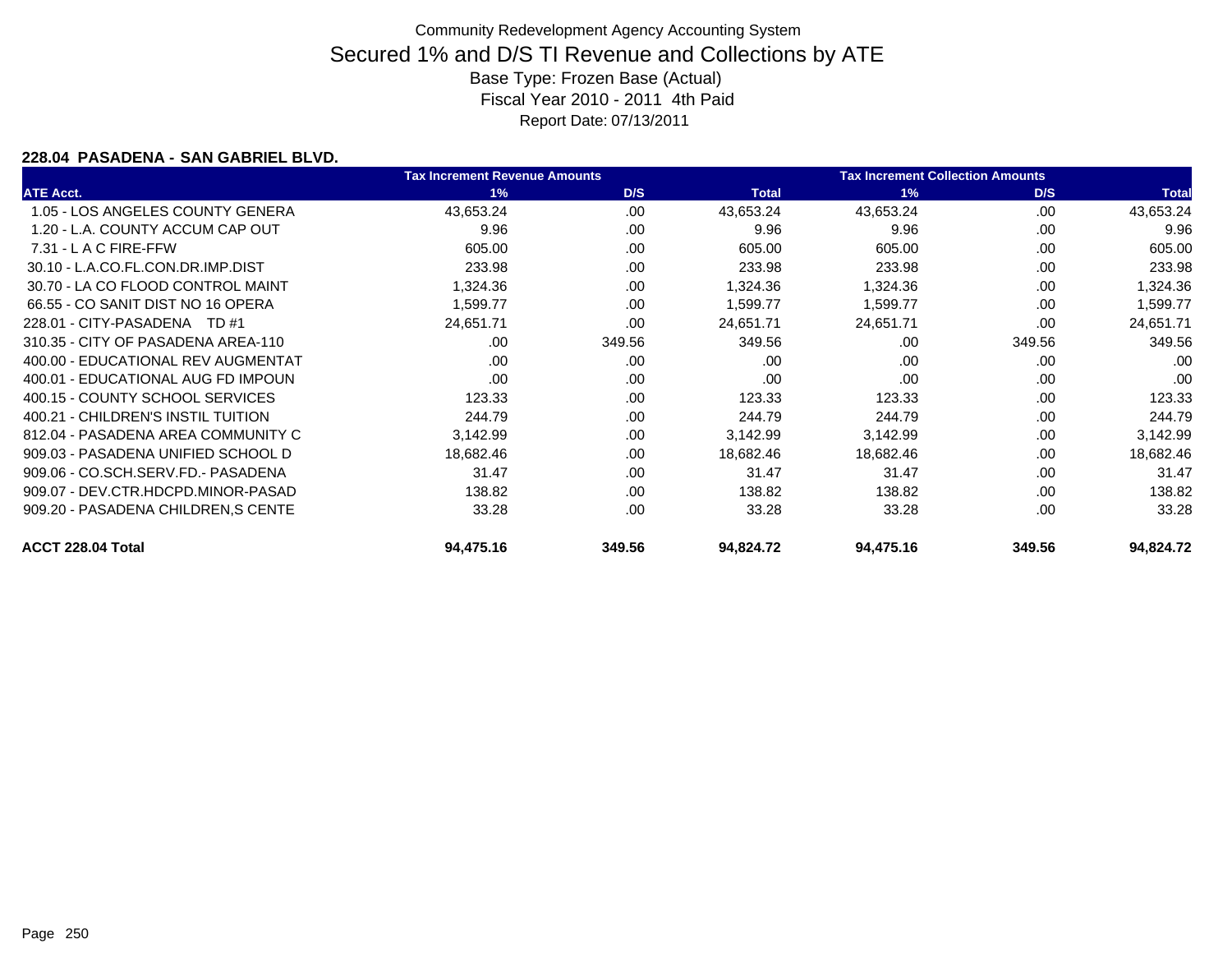### **228.05 PASADENA - ORANGE GROVE**

|                                    | <b>Tax Increment Revenue Amounts</b> |          |              | <b>Tax Increment Collection Amounts</b> |          |              |
|------------------------------------|--------------------------------------|----------|--------------|-----------------------------------------|----------|--------------|
| <b>ATE Acct.</b>                   | 1%                                   | D/S      | <b>Total</b> | 1%                                      | D/S      | <b>Total</b> |
| 1.05 - LOS ANGELES COUNTY GENERA   | 349,483.66                           | .00      | 349,483.66   | 346,923.75                              | .00      | 346,923.75   |
| 1.20 - L.A. COUNTY ACCUM CAP OUT   | 79.59                                | .00      | 79.59        | 79.00                                   | .00      | 79.00        |
| $7.31 - L$ A C FIRE-FFW            | 4,843.64                             | .00      | 4,843.64     | 4,808.16                                | .00      | 4,808.16     |
| 30.10 - L.A.CO.FL.CON.DR.IMP.DIST  | 1,873.22                             | .00      | 1,873.22     | 1,859.50                                | .00      | 1,859.50     |
| 30.70 - LA CO FLOOD CONTROL MAINT  | 10,602.70                            | .00      | 10,602.70    | 10,525.04                               | .00      | 10,525.04    |
| 66.55 - CO SANIT DIST NO 16 OPERA  | 12,806.85                            | .00      | 12,806.85    | 12,713.05                               | .00      | 12,713.05    |
| 228.01 - CITY-PASADENA TD #1       | 197,352.35                           | .00      | 197,352.35   | 195,906.78                              | .00      | 195,906.78   |
| 310.35 - CITY OF PASADENA AREA-110 | .00                                  | 2,798.48 | 2,798.48     | .00                                     | 2,777.98 | 2,777.98     |
| 400.00 - EDUCATIONAL REV AUGMENTAT | .00                                  | .00      | .00          | .00                                     | .00      | .00          |
| 400.01 - EDUCATIONAL AUG FD IMPOUN | .00                                  | .00      | .00          | .00                                     | .00      | .00          |
| 400.15 - COUNTY SCHOOL SERVICES    | 987.44                               | .00      | 987.44       | 980.21                                  | .00      | 980.21       |
| 400.21 - CHILDREN'S INSTIL TUITION | 1,959.72                             | .00.     | 1,959.72     | 1,945.37                                | .00      | 1,945.37     |
| 812.04 - PASADENA AREA COMMUNITY C | 25,161.45                            | .00      | 25,161.45    | 24,977.15                               | .00      | 24,977.15    |
| 909.03 - PASADENA UNIFIED SCHOOL D | 149,564.84                           | .00      | 149,564.84   | 148,469.31                              | .00      | 148,469.31   |
| 909.06 - CO.SCH.SERV.FD.- PASADENA | 251.74                               | .00      | 251.74       | 249.89                                  | .00      | 249.89       |
| 909.07 - DEV.CTR.HDCPD.MINOR-PASAD | 1,111.48                             | .00      | 1,111.48     | 1,103.34                                | .00      | 1,103.34     |
| 909.20 - PASADENA CHILDREN, SCENTE | 266.50                               | .00      | 266.50       | 264.55                                  | .00      | 264.55       |
| ACCT 228.05 Total                  | 756,345.18                           | 2,798.48 | 759,143.66   | 750,805.10                              | 2,777.98 | 753,583.08   |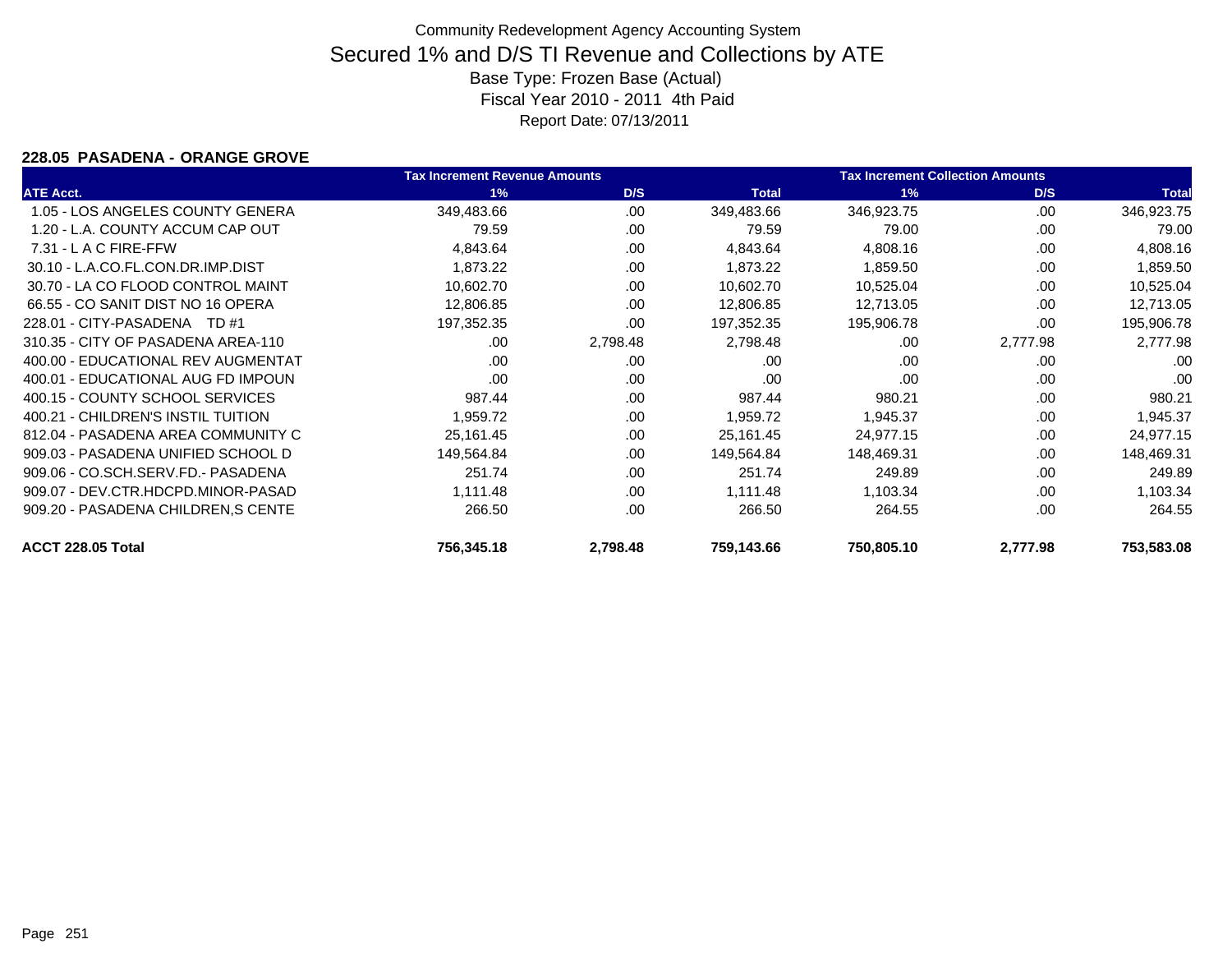### **228.06 PASADENA - VILLA PARK**

|                                    | <b>Tax Increment Revenue Amounts</b> |          |              | <b>Tax Increment Collection Amounts</b> |          |              |
|------------------------------------|--------------------------------------|----------|--------------|-----------------------------------------|----------|--------------|
| <b>ATE Acct.</b>                   | 1%                                   | D/S      | <b>Total</b> | 1%                                      | D/S      | <b>Total</b> |
| 1.05 - LOS ANGELES COUNTY GENERA   | 735,234.14                           | .00.     | 735,234.14   | 712,494.38                              | .00      | 712,494.38   |
| 1.20 - L.A. COUNTY ACCUM CAP OUT   | 167.45                               | .00      | 167.45       | 162.27                                  | .00      | 162.27       |
| $7.31 - L$ A C FIRE-FFW            | 10,189.90                            | .00      | 10,189.90    | 9,874.74                                | .00      | 9,874.74     |
| 30.10 - L.A.CO.FL.CON.DR.IMP.DIST  | 3,940.86                             | .00      | 3,940.86     | 3,818.97                                | .00      | 3,818.97     |
| 30.70 - LA CO FLOOD CONTROL MAINT  | 22,305.64                            | .00      | 22,305.64    | 21,615.75                               | .00      | 21,615.75    |
| 66.55 - CO SANIT DIST NO 16 OPERA  | 26,942.77                            | .00      | 26,942.77    | 26,109.46                               | .00      | 26,109.46    |
| 228.01 - CITY-PASADENA TD #1       | 415,185.18                           | .00      | 415,185.18   | 402,344.08                              | .00      | 402,344.08   |
| 310.35 - CITY OF PASADENA AREA-110 | .00                                  | 5,887.36 | 5,887.36     | .00                                     | 5,705.28 | 5,705.28     |
| 400.00 - EDUCATIONAL REV AUGMENTAT | .00                                  | .00      | .00          | .00                                     | .00      | .00          |
| 400.01 - EDUCATIONAL AUG FD IMPOUN | .00                                  | .00      | .00          | .00                                     | .00      | .00          |
| 400.15 - COUNTY SCHOOL SERVICES    | 2,077.38                             | .00      | 2,077.38     | 2,013.13                                | .00      | 2,013.13     |
| 400.21 - CHILDREN'S INSTIL TUITION | 4,122.87                             | .00      | 4,122.87     | 3,995.36                                | .00      | 3,995.36     |
| 812.04 - PASADENA AREA COMMUNITY C | 52,934.09                            | .00      | 52,934.09    | 51,296.92                               | .00      | 51,296.92    |
| 909.03 - PASADENA UNIFIED SCHOOL D | 314,650.98                           | .00      | 314,650.98   | 304,919.26                              | .00      | 304,919.26   |
| 909.06 - CO.SCH.SERV.FD.- PASADENA | 529.63                               | .00      | 529.63       | 513.25                                  | .00      | 513.25       |
| 909.07 - DEV.CTR.HDCPD.MINOR-PASAD | 2,338.21                             | .00      | 2,338.21     | 2,265.89                                | .00      | 2,265.89     |
| 909.20 - PASADENA CHILDREN, SCENTE | 560.72                               | .00      | 560.72       | 543.38                                  | .00      | 543.38       |
| ACCT 228.06 Total                  | 1,591,179.82                         | 5,887.36 | 1,597,067.18 | 1,541,966.84                            | 5,705.28 | 1,547,672.12 |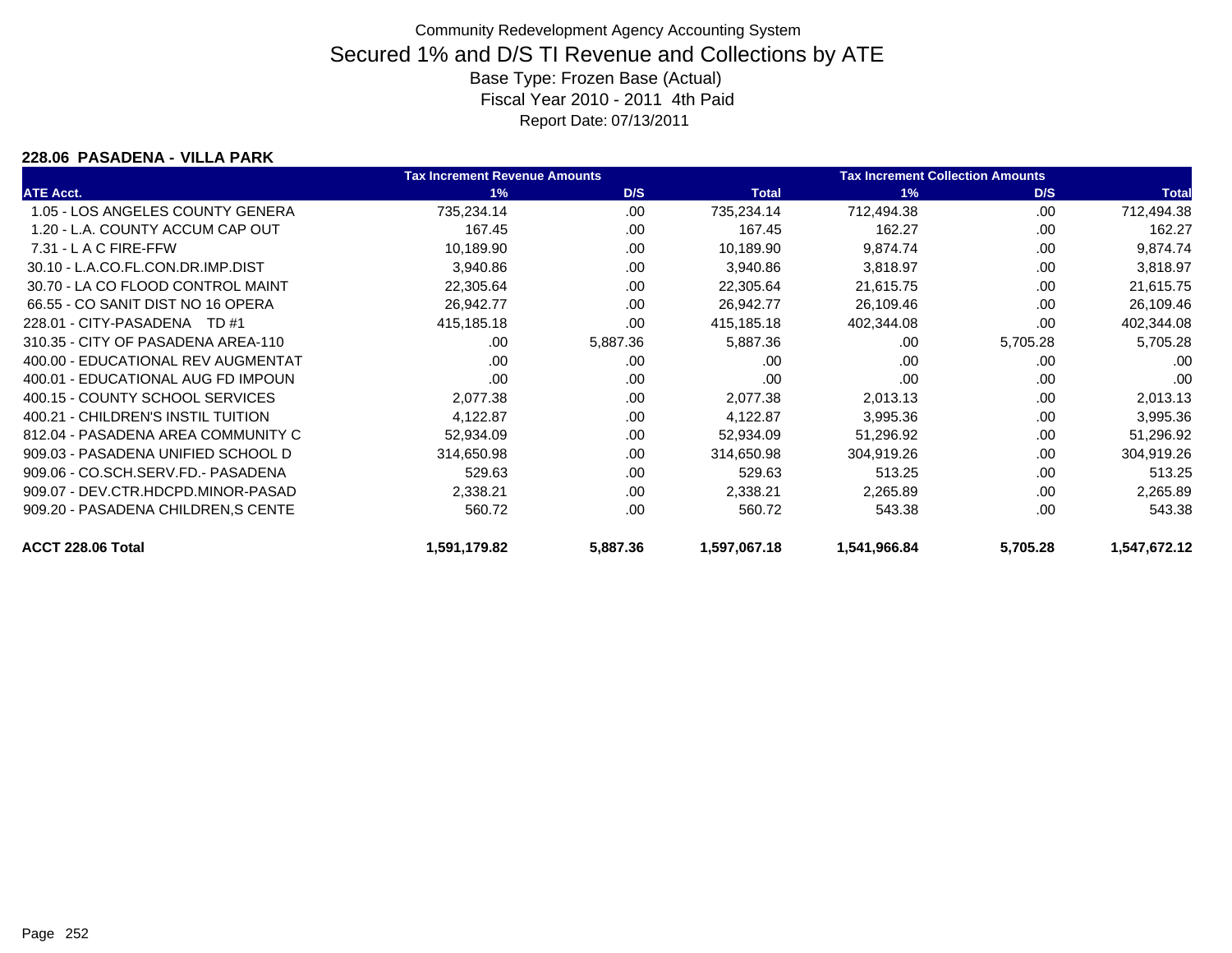#### **228.09 PASADENA - LAKE WASHINGTON**

|                                    | <b>Tax Increment Revenue Amounts</b> |          |              | <b>Tax Increment Collection Amounts</b> |          |              |
|------------------------------------|--------------------------------------|----------|--------------|-----------------------------------------|----------|--------------|
| <b>ATE Acct.</b>                   | 1%                                   | D/S      | <b>Total</b> | 1%                                      | D/S      | <b>Total</b> |
| 1.05 - LOS ANGELES COUNTY GENERA   | 174,089.16                           | .00      | 174,089.16   | 166,923.65                              | .00      | 166,923.65   |
| 1.20 - L.A. COUNTY ACCUM CAP OUT   | 39.66                                | .00      | 39.66        | 38.03                                   | .00      | 38.03        |
| $7.31 - L$ A C FIRE-FFW            | 2,412.77                             | .00      | 2,412.77     | 2,313.46                                | .00      | 2,313.46     |
| 30.10 - L.A.CO.FL.CON.DR.IMP.DIST  | 933.13                               | .00      | 933.13       | 894.72                                  | .00      | 894.72       |
| 30.70 - LA CO FLOOD CONTROL MAINT  | 5,281.59                             | .00      | 5,281.59     | 5,064.20                                | .00      | 5,064.20     |
| 66.55 - CO SANIT DIST NO 16 OPERA  | 6,379.54                             | .00      | 6,379.54     | 6,116.96                                | .00      | 6,116.96     |
| 228.01 - CITY-PASADENA TD #1       | 98,308.01                            | .00      | 98,308.01    | 94,261.65                               | .00      | 94,261.65    |
| 310.35 - CITY OF PASADENA AREA-110 | .00                                  | 1,394.02 | 1,394.02     | .00                                     | 1,336.64 | 1,336.64     |
| 400.00 - EDUCATIONAL REV AUGMENTAT | .00                                  | .00      | .00          | .00                                     | .00      | .00          |
| 400.01 - EDUCATIONAL AUG FD IMPOUN | .00                                  | .00      | .00          | .00                                     | .00      | .00          |
| 400.15 - COUNTY SCHOOL SERVICES    | 491.88                               | .00      | 491.88       | 471.64                                  | .00      | 471.64       |
| 400.21 - CHILDREN'S INSTIL TUITION | 976.22                               | .00      | 976.22       | 936.03                                  | .00      | 936.03       |
| 812.04 - PASADENA AREA COMMUNITY C | 12,533.79                            | .00      | 12,533.79    | 12,017.90                               | .00      | 12,017.90    |
| 909.03 - PASADENA UNIFIED SCHOOL D | 74,503.39                            | .00      | 74,503.39    | 71,436.83                               | .00      | 71,436.83    |
| 909.06 - CO.SCH.SERV.FD.- PASADENA | 125.40                               | .00      | 125.40       | 120.24                                  | .00      | 120.24       |
| 909.07 - DEV.CTR.HDCPD.MINOR-PASAD | 553.66                               | .00      | 553.66       | 530.87                                  | .00      | 530.87       |
| 909.20 - PASADENA CHILDREN, SCENTE | 132.77                               | .00      | 132.77       | 127.30                                  | .00      | 127.30       |
| ACCT 228.09 Total                  | 376,760.97                           | 1,394.02 | 378,154.99   | 361,253.48                              | 1,336.64 | 362,590.12   |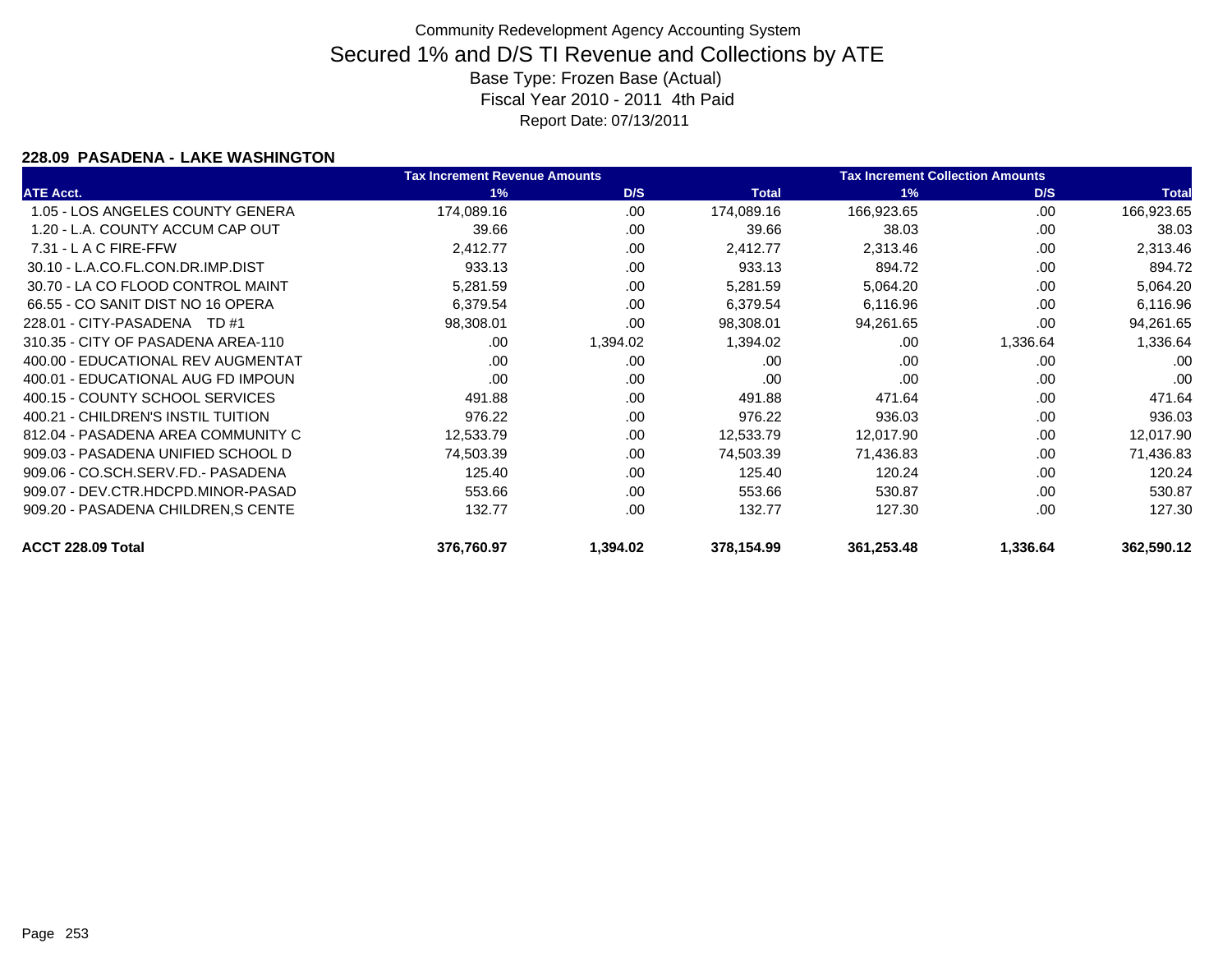#### **228.10 PASADENA - OLD PASADENA**

|                                    | <b>Tax Increment Revenue Amounts</b> |           |              | <b>Tax Increment Collection Amounts</b> |           |              |
|------------------------------------|--------------------------------------|-----------|--------------|-----------------------------------------|-----------|--------------|
| <b>ATE Acct.</b>                   | 1%                                   | D/S       | <b>Total</b> | 1%                                      | D/S       | <b>Total</b> |
| 1.05 - LOS ANGELES COUNTY GENERA   | 1,781,356.89                         | .00       | 1,781,356.89 | 1,742,372.35                            | .00       | 1,742,372.35 |
| 1.20 - L.A. COUNTY ACCUM CAP OUT   | 405.82                               | .00       | 405.82       | 396.93                                  | .00       | 396.93       |
| $7.31 - L$ A C FIRE-FFW            | 24,688.52                            | .00       | 24,688.52    | 24,148.21                               | .00       | 24,148.21    |
| 30.10 - L.A.CO.FL.CON.DR.IMP.DIST  | 9,548.15                             | .00       | 9,548.15     | 9,339.19                                | .00       | 9,339.19     |
| 30.70 - LA CO FLOOD CONTROL MAINT  | 54,043.52                            | .00       | 54,043.52    | 52,860.79                               | .00       | 52,860.79    |
| 66.55 - CO SANIT DIST NO 16 OPERA  | 65,278.25                            | .00       | 65,278.25    | 63,849.65                               | .00       | 63,849.65    |
| 228.01 - CITY-PASADENA TD #1       | 1,005,930.74                         | .00       | 1,005,930.74 | 983,916.19                              | .00       | 983,916.19   |
| 310.35 - CITY OF PASADENA AREA-110 | .00                                  | 14,264.18 | 14,264.18    | .00                                     | 13,952.01 | 13,952.01    |
| 400.00 - EDUCATIONAL REV AUGMENTAT | .00                                  | .00       | .00          | .00                                     | .00       | .00          |
| 400.01 - EDUCATIONAL AUG FD IMPOUN | .00                                  | .00       | .00          | .00                                     | .00       | .00          |
| 400.15 - COUNTY SCHOOL SERVICES    | 5,033.17                             | .00       | 5,033.17     | 4,923.02                                | .00       | 4,923.02     |
| 400.21 - CHILDREN'S INSTIL TUITION | 9,989.07                             | .00       | 9,989.07     | 9,770.46                                | .00       | 9,770.46     |
| 812.04 - PASADENA AREA COMMUNITY C | 128,251.27                           | .00       | 128,251.27   | 125,444.52                              | .00       | 125,444.52   |
| 909.03 - PASADENA UNIFIED SCHOOL D | 762,351.40                           | .00       | 762,351.40   | 745,667.52                              | .00       | 745,667.52   |
| 909.06 - CO.SCH.SERV.FD.- PASADENA | 1,283.12                             | .00       | 1,283.12     | 1,255.04                                | .00       | 1,255.04     |
| 909.07 - DEV.CTR.HDCPD.MINOR-PASAD | 5,665.24                             | .00       | 5,665.24     | 5,541.26                                | .00       | 5,541.26     |
| 909.20 - PASADENA CHILDREN, SCENTE | 1,358.52                             | .00       | 1,358.52     | 1,328.79                                | .00       | 1,328.79     |
| ACCT 228.10 Total                  | 3,855,183.68                         | 14,264.18 | 3,869,447.86 | 3,770,813.92                            | 13,952.01 | 3,784,765.93 |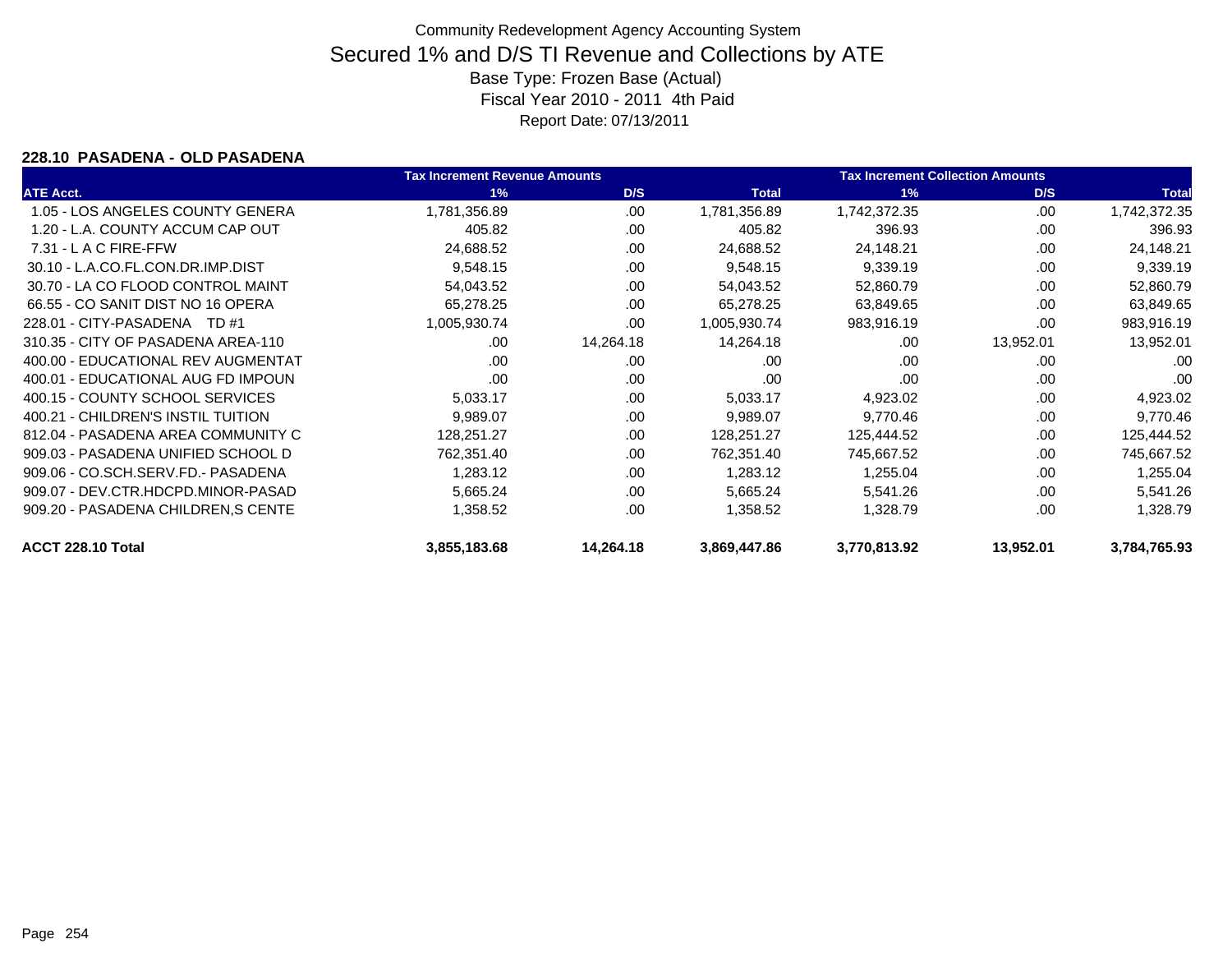### **228.11 PASADENA - LINCOLN**

|                                    | <b>Tax Increment Revenue Amounts</b> |          |              | <b>Tax Increment Collection Amounts</b> |          |              |
|------------------------------------|--------------------------------------|----------|--------------|-----------------------------------------|----------|--------------|
| <b>ATE Acct.</b>                   | 1%                                   | D/S      | <b>Total</b> | 1%                                      | D/S      | <b>Total</b> |
| 1.05 - LOS ANGELES COUNTY GENERA   | 130,661.76                           | .00.     | 130,661.76   | 128,781.76                              | .00.     | 128,781.76   |
| 1.20 - L.A. COUNTY ACCUM CAP OUT   | 29.77                                | .00      | 29.77        | 29.34                                   | .00      | 29.34        |
| $7.31 - L$ A C FIRE-FFW            | 1,810.89                             | .00      | 1,810.89     | 1,784.84                                | .00      | 1,784.84     |
| 30.10 - L.A.CO.FL.CON.DR.IMP.DIST  | 700.35                               | .00      | 700.35       | 690.28                                  | .00      | 690.28       |
| 30.70 - LA CO FLOOD CONTROL MAINT  | 3,964.07                             | .00      | 3,964.07     | 3,907.03                                | .00      | 3,907.03     |
| 66.55 - CO SANIT DIST NO 16 OPERA  | 4,788.13                             | .00      | 4,788.13     | 4,719.24                                | .00      | 4,719.24     |
| 228.01 - CITY-PASADENA TD #1       | 73,784.59                            | .00      | 73,784.59    | 72,722.95                               | .00      | 72,722.95    |
| 310.35 - CITY OF PASADENA AREA-110 | .00.                                 | 1,046.27 | 1,046.27     | .00                                     | 1,031.22 | 1,031.22     |
| 400.00 - EDUCATIONAL REV AUGMENTAT | .00                                  | .00      | .00          | .00                                     | .00      | .00          |
| 400.01 - EDUCATIONAL AUG FD IMPOUN | .00                                  | .00      | .00          | .00                                     | .00      | .00          |
| 400.15 - COUNTY SCHOOL SERVICES    | 369.18                               | .00      | 369.18       | 363.87                                  | .00      | 363.87       |
| 400.21 - CHILDREN'S INSTIL TUITION | 732.69                               | .00      | 732.69       | 722.15                                  | .00      | 722.15       |
| 812.04 - PASADENA AREA COMMUNITY C | 9,407.18                             | .00      | 9,407.18     | 9,271.82                                | .00      | 9,271.82     |
| 909.03 - PASADENA UNIFIED SCHOOL D | 55,918.15                            | .00      | 55,918.15    | 55,113.58                               | .00      | 55,113.58    |
| 909.06 - CO.SCH.SERV.FD.- PASADENA | 94.12                                | .00      | 94.12        | 92.76                                   | .00      | 92.76        |
| 909.07 - DEV.CTR.HDCPD.MINOR-PASAD | 415.54                               | .00      | 415.54       | 409.56                                  | .00      | 409.56       |
| 909.20 - PASADENA CHILDREN, SCENTE | 99.65                                | .00      | 99.65        | 98.21                                   | .00      | 98.21        |
| ACCT 228.11 Total                  | 282,776.07                           | 1,046.27 | 283,822.34   | 278,707.39                              | 1,031.22 | 279,738.61   |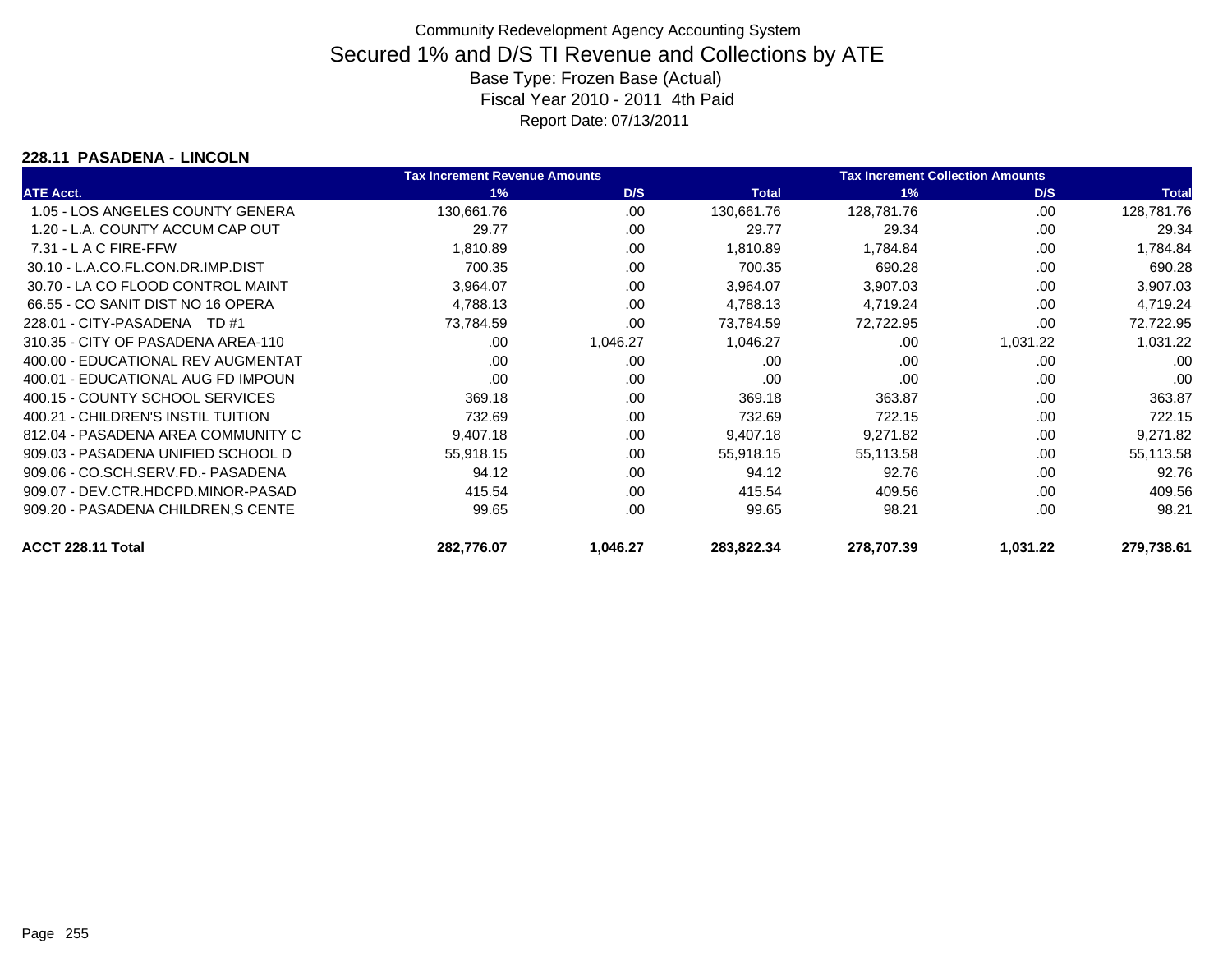### **228.12 PASADENA - FAIROAKS 87 ANNEX**

|                                    | <b>Tax Increment Revenue Amounts</b> |          |              | <b>Tax Increment Collection Amounts</b> |          |              |
|------------------------------------|--------------------------------------|----------|--------------|-----------------------------------------|----------|--------------|
| <b>ATE Acct.</b>                   | 1%                                   | D/S      | <b>Total</b> | 1%                                      | D/S      | <b>Total</b> |
| 1.05 - LOS ANGELES COUNTY GENERA   | 207,443.60                           | .00.     | 207,443.60   | 185,655.68                              | .00      | 185,655.68   |
| 1.20 - L.A. COUNTY ACCUM CAP OUT   | 47.26                                | .00      | 47.26        | 42.29                                   | .00      | 42.29        |
| $7.31 - L$ A C FIRE-FFW            | 2,875.04                             | .00      | 2,875.04     | 2,573.07                                | .00      | 2,573.07     |
| 30.10 - L.A.CO.FL.CON.DR.IMP.DIST  | 1,111.91                             | .00      | 1,111.91     | 995.12                                  | .00      | 995.12       |
| 30.70 - LA CO FLOOD CONTROL MAINT  | 6,293.51                             | .00      | 6,293.51     | 5,632.50                                | .00      | 5,632.50     |
| 66.55 - CO SANIT DIST NO 16 OPERA  | 7,601.82                             | .00      | 7,601.82     | 6,803.40                                | .00      | 6,803.40     |
| 228.01 - CITY-PASADENA TD #1       | 117,143.23                           | .00      | 117,143.23   | 104,839.60                              | .00      | 104,839.60   |
| 310.35 - CITY OF PASADENA AREA-110 | .00                                  | 1,661.10 | 1,661.10     | .00                                     | 1,486.63 | 1,486.63     |
| 400.00 - EDUCATIONAL REV AUGMENTAT | .00                                  | .00      | .00          | .00                                     | .00      | .00          |
| 400.01 - EDUCATIONAL AUG FD IMPOUN | .00                                  | .00      | .00          | .00                                     | .00      | .00          |
| 400.15 - COUNTY SCHOOL SERVICES    | 586.13                               | .00      | 586.13       | 524.56                                  | .00      | 524.56       |
| 400.21 - CHILDREN'S INSTIL TUITION | 1,163.25                             | .00      | 1,163.25     | 1,041.08                                | .00      | 1,041.08     |
| 812.04 - PASADENA AREA COMMUNITY C | 14,935.19                            | .00      | 14,935.19    | 13,366.54                               | .00      | 13,366.54    |
| 909.03 - PASADENA UNIFIED SCHOOL D | 88,777.79                            | .00      | 88,777.79    | 79,453.40                               | .00.     | 79,453.40    |
| 909.06 - CO.SCH.SERV.FD.- PASADENA | 149.42                               | .00      | 149.42       | 133.73                                  | .00      | 133.73       |
| 909.07 - DEV.CTR.HDCPD.MINOR-PASAD | 659.73                               | .00      | 659.73       | 590.44                                  | .00      | 590.44       |
| 909.20 - PASADENA CHILDREN, SCENTE | 158.20                               | .00      | 158.20       | 141.59                                  | .00      | 141.59       |
| ACCT 228.12 Total                  | 448,946.08                           | 1,661.10 | 450,607.18   | 401,793.00                              | 1,486.63 | 403,279.63   |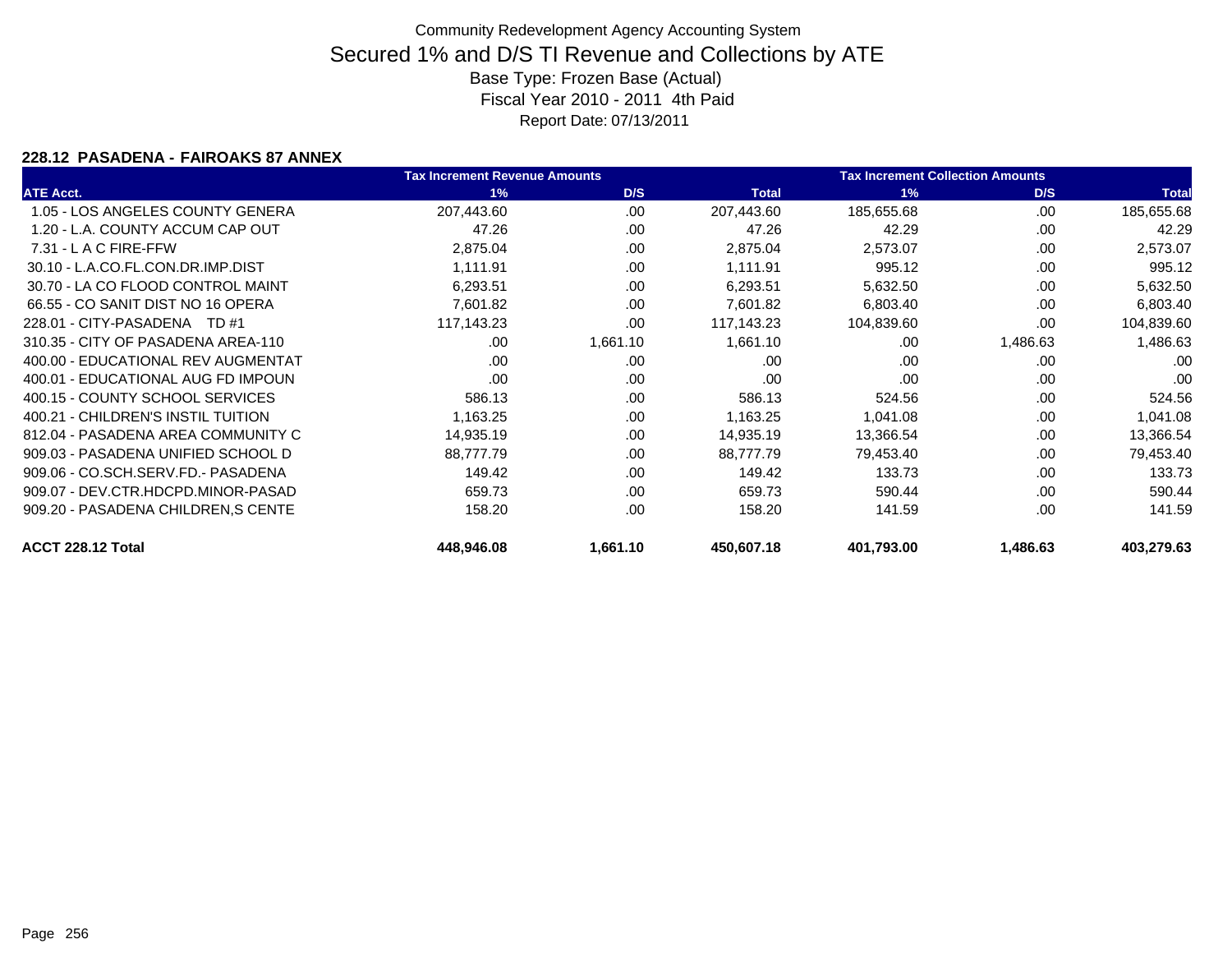#### **230.02 PICO RIVERA - PROJECT # 1**

|                                    | <b>Tax Increment Revenue Amounts</b> |          |              | <b>Tax Increment Collection Amounts</b> |          |              |
|------------------------------------|--------------------------------------|----------|--------------|-----------------------------------------|----------|--------------|
| <b>ATE Acct.</b>                   | 1%                                   | D/S      | <b>Total</b> | 1%                                      | D/S      | <b>Total</b> |
| 1.05 - LOS ANGELES COUNTY GENERA   | 1,070,902.85                         | .00      | 1,070,902.85 | 1,065,712.62                            | .00      | 1,065,712.62 |
| 1.20 - L.A. COUNTY ACCUM CAP OUT   | 281.91                               | .00      | 281.91       | 280.54                                  | .00.     | 280.54       |
| 3.01 - L A COUNTY LIBRARY          | 72,092.79                            | .00.     | 72,092.79    | 71,743.27                               | .00.     | 71,743.27    |
| 7.30 - CONSOL. FIRE PRO.DIST.OF    | 433,568.13                           | .00      | 433,568.13   | 431,466.10                              | .00      | 431,466.10   |
| 7.31 - L A C FIRE-FFW              | 17,926.77                            | .00      | 17,926.77    | 17,839.96                               | .00.     | 17,839.96    |
| 30.10 - L.A.CO.FL.CON.DR.IMP.DIST  | 6,627.76                             | .00.     | 6,627.76     | 6,595.60                                | .00      | 6,595.60     |
| 30.70 - LA CO FLOOD CONTROL MAINT  | 37,514.02                            | .00.     | 37,514.02    | 37,331.97                               | .00      | 37,331.97    |
| 61.80 - GREATER L A CO VECTOR CON  | 1,361.83                             | .00.     | 1,361.83     | 1,355.23                                | .00      | 1,355.23     |
| 66.10 - CO SANITATION DIST NO 2 O  | 44,797.87                            | .00      | 44,797.87    | 44,580.46                               | .00.     | 44,580.46    |
| 230.01 - CITY-PICO RIVERA TD #1    | 166,027.04                           | .00      | 166,027.04   | 165,220.29                              | .00      | 165,220.29   |
| 230.62 - PICO RIVERA LTG MAINT #2  | 59,687.29                            | .00      | 59,687.29    | 59,397.63                               | .00      | 59,397.63    |
| 315.05 - CENTRAL BASIN MWD 1114    | .00                                  | 9,213.88 | 9,213.88     | .00                                     | 9,169.11 | 9,169.11     |
| 350.90 - WTR REPLENISHMENT DIST OF | 463.19                               | .00      | 463.19       | 460.94                                  | .00      | 460.94       |
| 400.00 - EDUCATIONAL REV AUGMENTAT | .00                                  | .00      | .00          | .00                                     | .00.     | .00          |
| 400.01 - EDUCATIONAL AUG FD IMPOUN | .00                                  | .00      | .00          | .00                                     | .00      | .00          |
| 400.15 - COUNTY SCHOOL SERVICES    | 3,497.20                             | .00.     | 3,497.20     | 3,480.24                                | .00      | 3,480.24     |
| 400.21 - CHILDREN'S INSTIL TUITION | 6,940.44                             | .00.     | 6,940.44     | 6,906.78                                | .00.     | 6,906.78     |
| 805.04 - L.A.CITY COMMUNITY COLLEG | 869.06                               | .00      | 869.06       | 820.20                                  | .00      | 820.20       |
| 805.20 - L.A.COMM.COLL.CHILDREN'S  | 9.02                                 | .00      | 9.02         | 8.51                                    | .00      | 8.51         |
| 816.04 - RIO HONDO COMMUNITY COLLE | 53,150.92                            | .00      | 53,150.92    | 52,925.40                               | .00      | 52,925.40    |
| 816.20 - RIO HONDO CHILDRENS CTR F | 96.88                                | .00.     | 96.88        | 96.47                                   | .00.     | 96.47        |
| 899.03 - MONTEBELLO UNIFIED SCHOOL | 6,028.38                             | .00      | 6,028.38     | 5,689.48                                | .00      | 5,689.48     |
| 899.06 - CO.SCH.SERV.FD.- MONTEBEL | 215.27                               | .00.     | 215.27       | 203.16                                  | .00.     | 203.16       |
| 899.07 - DEV.CTR.HDCPD.MINOR-MONTE | 10.05                                | .00.     | 10.05        | 9.48                                    | .00.     | 9.48         |
| 912.03 - EL RANCHO UNIF./CONS/ SCH | 502,866.13                           | .00      | 502,866.13   | 500,732.49                              | .00      | 500,732.49   |
| 912.06 - CO.SCH.SERV.FD.- EL RANCH | 18.53                                | .00      | 18.53        | 18.45                                   | .00      | 18.45        |
| 912.07 - DEV.CTR.HDCPD.MINOR-EL RA | 3,402.33                             | .00.     | 3,402.33     | 3,387.89                                | .00      | 3,387.89     |
| 912.20 - EL RANCHO UNIF, CHILDRENS | 1,882.83                             | .00      | 1,882.83     | 1,874.84                                | .00.     | 1,874.84     |
| <b>ACCT 230.02 Total</b>           | 2,490,238.49                         | 9,213.88 | 2,499,452.37 | 2,478,138.00                            | 9,169.11 | 2,487,307.11 |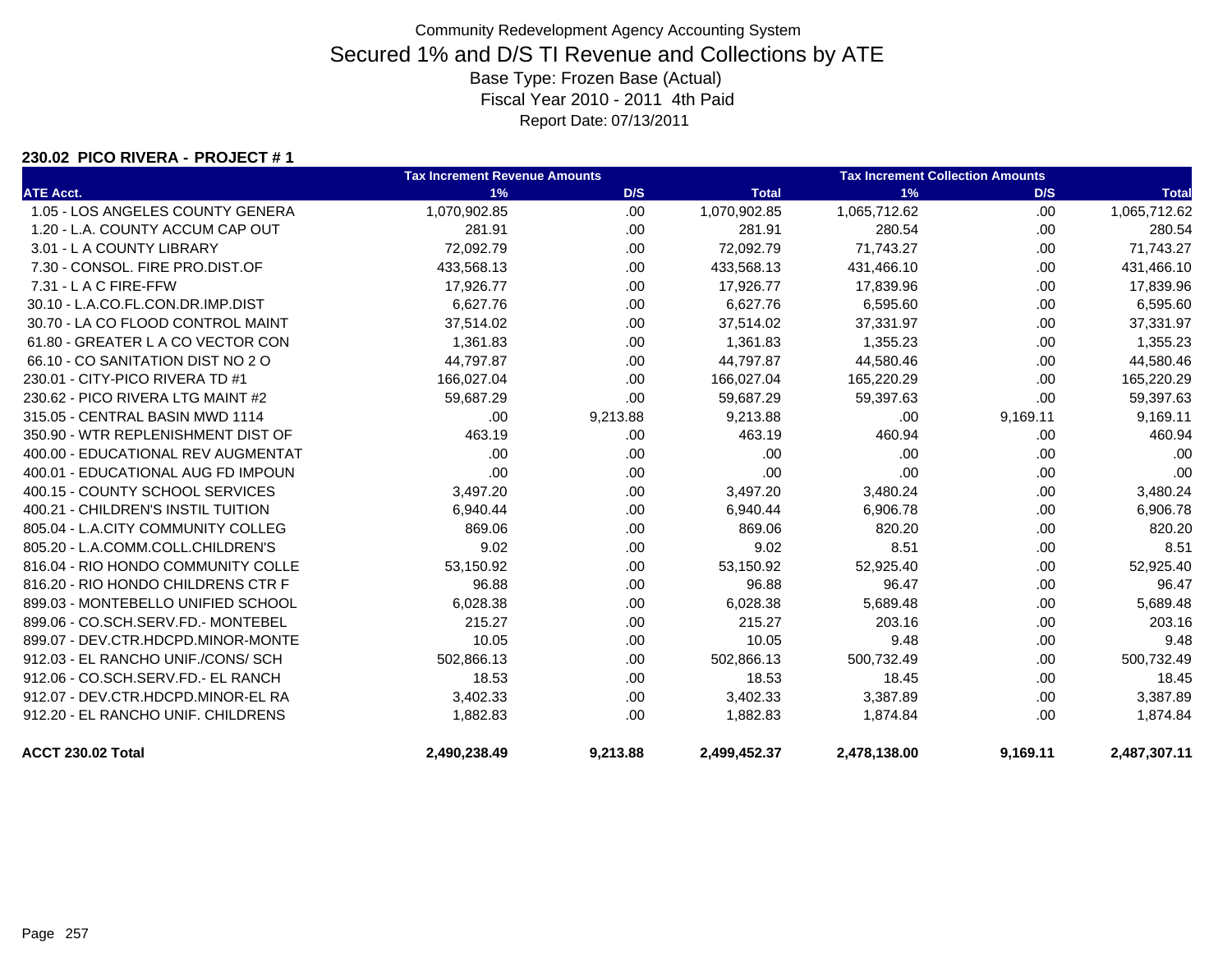#### **230.03 PICO RIVERA - PROJ. # 1/78 ANX**

|                                    | <b>Tax Increment Revenue Amounts</b> |          |              | <b>Tax Increment Collection Amounts</b> |          |              |  |
|------------------------------------|--------------------------------------|----------|--------------|-----------------------------------------|----------|--------------|--|
| <b>ATE Acct.</b>                   | 1%                                   | D/S      | <b>Total</b> | 1%                                      | D/S      | <b>Total</b> |  |
| 1.05 - LOS ANGELES COUNTY GENERA   | 711,137.14                           | .00      | 711,137.14   | 697,081.39                              | .00      | 697,081.39   |  |
| 1.20 - L.A. COUNTY ACCUM CAP OUT   | 187.19                               | .00      | 187.19       | 183.50                                  | .00      | 183.50       |  |
| 3.01 - L A COUNTY LIBRARY          | 47,867.69                            | .00      | 47.867.69    | 46,921.48                               | .00      | 46,921.48    |  |
| 7.30 - CONSOL, FIRE PRO.DIST.OF    | 287,876.56                           | .00      | 287,876.56   | 282,186.08                              | .00.     | 282,186.08   |  |
| 7.31 - L A C FIRE-FFW              | 11,908.34                            | .00      | 11,908.34    | 11,673.03                               | .00      | 11,673.03    |  |
| 30.10 - L.A.CO.FL.CON.DR.IMP.DIST  | 4,386.76                             | .00      | 4,386.76     | 4,299.69                                | .00.     | 4,299.69     |  |
| 30.70 - LA CO FLOOD CONTROL MAINT  | 24,828.25                            | .00      | 24,828.25    | 24,335.43                               | .00      | 24,335.43    |  |
| 61.80 - GREATER L A CO VECTOR CON  | 904.34                               | .00      | 904.34       | 886.47                                  | .00.     | 886.47       |  |
| 66.10 - CO SANITATION DIST NO 2 O  | 29,649.35                            | .00      | 29,649.35    | 29,060.83                               | .00      | 29,060.83    |  |
| 230.01 - CITY-PICO RIVERA TD #1    | 110,150.61                           | .00      | 110,150.61   | 107,971.89                              | .00      | 107,971.89   |  |
| 230.61 - PICO RIVERA LTG MAINT #2  | 429.67                               | .00      | 429.67       | 429.47                                  | .00      | 429.47       |  |
| 230.62 - PICO RIVERA LTG MAINT #2  | 38,424.57                            | .00      | 38,424.57    | 37,640.94                               | .00      | 37,640.94    |  |
| 315.05 - CENTRAL BASIN MWD 1114    | .00.                                 | 5,987.80 | 5,987.80     | .00                                     | 5,866.89 | 5,866.89     |  |
| 350.90 - WTR REPLENISHMENT DIST OF | 307.34                               | .00      | 307.34       | 301.28                                  | .00      | 301.28       |  |
| 400.00 - EDUCATIONAL REV AUGMENTAT | .00.                                 | .00      | .00          | .00                                     | .00      | .00          |  |
| 400.01 - EDUCATIONAL AUG FD IMPOUN | .00                                  | .00      | .00          | .00                                     | .00      | .00          |  |
| 400.15 - COUNTY SCHOOL SERVICES    | 2,322.04                             | .00      | 2,322.04     | 2,276.14                                | .00      | 2,276.14     |  |
| 400.21 - CHILDREN'S INSTIL TUITION | 4,608.36                             | .00      | 4,608.36     | 4,517.27                                | .00      | 4,517.27     |  |
| 805.04 - L.A.CITY COMMUNITY COLLEG | 5.29                                 | .00      | 5.29         | 5.29                                    | .00      | 5.29         |  |
| 805.20 - L.A.COMM.COLL.CHILDREN'S  | .06                                  | .00      | .06          | .06                                     | .00.     | .06          |  |
| 816.04 - RIO HONDO COMMUNITY COLLE | 35,702.51                            | .00      | 35,702.51    | 34,996.69                               | .00.     | 34,996.69    |  |
| 816.20 - RIO HONDO CHILDRENS CTR F | 65.15                                | .00      | 65.15        | 63.86                                   | .00      | 63.86        |  |
| 899.03 - MONTEBELLO UNIFIED SCHOOL | 36.64                                | .00      | 36.64        | 36.64                                   | .00      | 36.64        |  |
| 899.06 - CO.SCH.SERV.FD.- MONTEBEL | 1.31                                 | .00      | 1.31         | 1.31                                    | .00      | 1.31         |  |
| 899.07 - DEV.CTR.HDCPD.MINOR-MONTE | .07                                  | .00      | .07          | .07                                     | .00      | .07          |  |
| 912.03 - EL RANCHO UNIF./CONS/ SCH | 337,786.38                           | .00      | 337,786.38   | 331,108.63                              | .00      | 331,108.63   |  |
| 912.06 - CO.SCH.SERV.FD.- EL RANCH | 12.36                                | .00      | 12.36        | 12.12                                   | .00      | 12.12        |  |
| 912.07 - DEV.CTR.HDCPD.MINOR-EL RA | 2,285.54                             | .00      | 2,285.54     | 2,240.35                                | .00      | 2,240.35     |  |
| 912.20 - EL RANCHO UNIF. CHILDRENS | 1,264.74                             | .00      | 1,264.74     | 1,239.73                                | .00      | 1,239.73     |  |
| <b>ACCT 230.03 Total</b>           | 1,652,148.26                         | 5,987.80 | 1,658,136.06 | 1,619,469.64                            | 5,866.89 | 1,625,336.53 |  |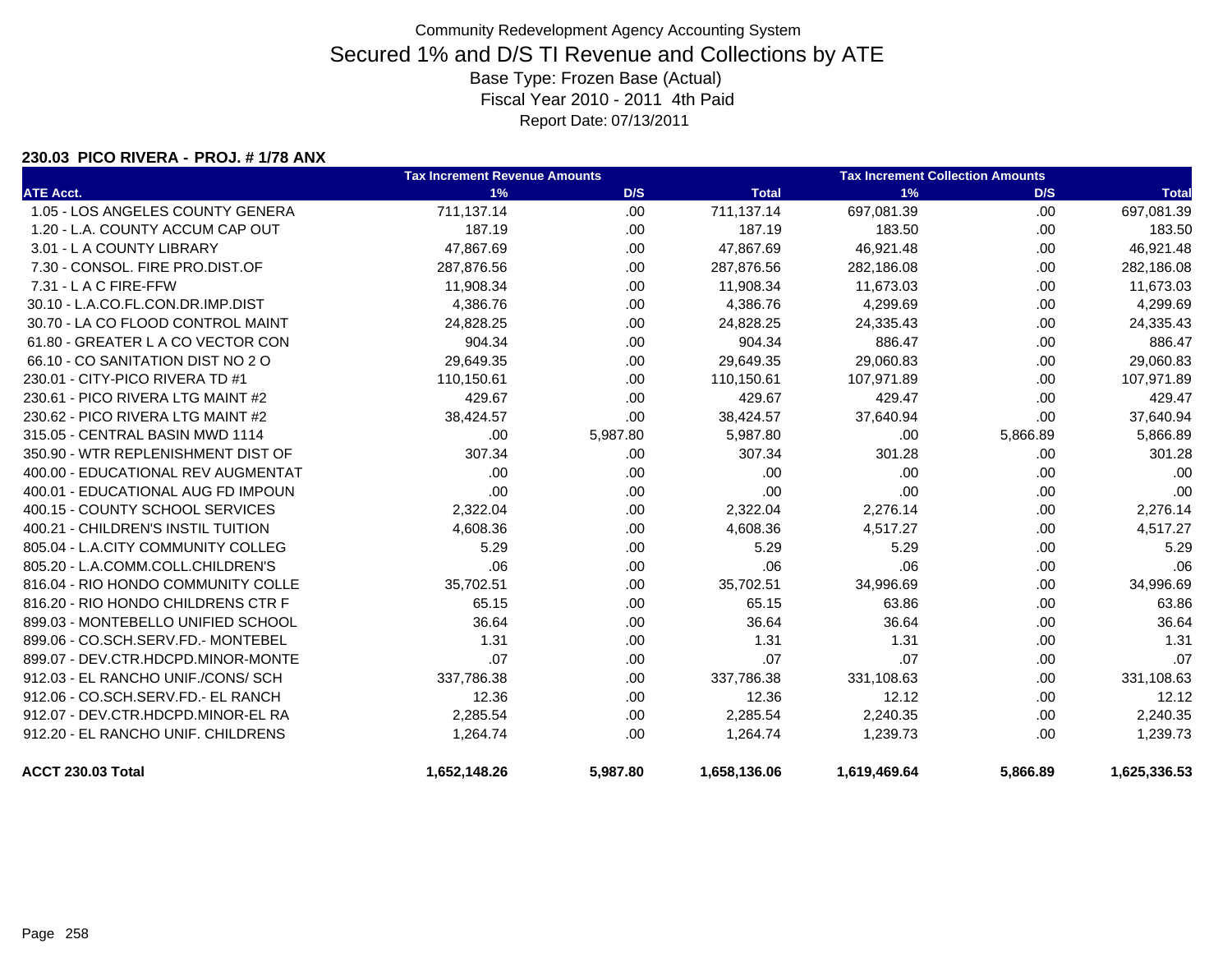#### **230.04 PICO RIVERA - PROJ. # 1/84 ANX**

|                                    | <b>Tax Increment Revenue Amounts</b> |          | <b>Tax Increment Collection Amounts</b> |              |          |              |
|------------------------------------|--------------------------------------|----------|-----------------------------------------|--------------|----------|--------------|
| <b>ATE Acct.</b>                   | 1%                                   | D/S      | <b>Total</b>                            | 1%           | D/S      | <b>Total</b> |
| 1.05 - LOS ANGELES COUNTY GENERA   | 1,158,233.20                         | .00      | 1,158,233.20                            | 1,157,752.92 | .00.     | 1,157,752.92 |
| 1.20 - L.A. COUNTY ACCUM CAP OUT   | 305.00                               | .00      | 305.00                                  | 304.88       | .00      | 304.88       |
| 3.01 - L A COUNTY LIBRARY          | 77.963.11                            | .00      | 77,963.11                               | 77.930.78    | .00      | 77,930.78    |
| 7.30 - CONSOL. FIRE PRO.DIST.OF    | 468.872.21                           | .00      | 468.872.21                              | 468,677.78   | .00      | 468,677.78   |
| 7.31 - L A C FIRE-FFW              | 19,394.69                            | .00      | 19.394.69                               | 19,386.65    | .00      | 19,386.65    |
| 30.10 - L.A.CO.FL.CON.DR.IMP.DIST  | 7.174.31                             | .00      | 7.174.31                                | 7,171.34     | .00      | 7,171.34     |
| 30.70 - LA CO FLOOD CONTROL MAINT  | 40.607.70                            | .00      | 40.607.70                               | 40,590.86    | .00.     | 40,590.86    |
| 61.80 - GREATER L A CO VECTOR CON  | 1,472.86                             | .00      | 1,472.86                                | 1,472.25     | .00.     | 1,472.25     |
| 66.10 - CO SANITATION DIST NO 2 O  | 48,492.55                            | .00      | 48,492.55                               | 48,472.44    | .00      | 48,472.44    |
| 230.01 - CITY-PICO RIVERA TD #1    | 179,415.53                           | .00      | 179,415.53                              | 179,341.09   | .00      | 179,341.09   |
| 230.61 - PICO RIVERA LTG MAINT #2  | 1,033.50                             | .00.     | 1,033.50                                | 1,033.50     | .00.     | 1,033.50     |
| 230.62 - PICO RIVERA LTG MAINT #2  | 62,013.88                            | .00.     | 62,013.88                               | 61,987.09    | .00.     | 61,987.09    |
| 315.05 - CENTRAL BASIN MWD 1114    | .00                                  | 9,956.89 | 9,956.89                                | .00          | 9,952.76 | 9,952.76     |
| 350.90 - WTR REPLENISHMENT DIST OF | 500.74                               | .00      | 500.74                                  | 500.54       | .00      | 500.54       |
| 400.00 - EDUCATIONAL REV AUGMENTAT | .00.                                 | .00      | .00                                     | .00          | .00      | .00          |
| 400.01 - EDUCATIONAL AUG FD IMPOUN | .00                                  | .00      | .00                                     | .00          | .00      | .00          |
| 400.15 - COUNTY SCHOOL SERVICES    | 3,781.90                             | .00      | 3,781.90                                | 3,780.34     | .00      | 3,780.34     |
| 400.21 - CHILDREN'S INSTIL TUITION | 7,505.73                             | .00.     | 7,505.73                                | 7,502.61     | .00      | 7,502.61     |
| 816.04 - RIO HONDO COMMUNITY COLLE | 58,156.08                            | .00      | 58,156.08                               | 58,131.97    | .00      | 58,131.97    |
| 816.20 - RIO HONDO CHILDRENS CTR F | 105.93                               | .00      | 105.93                                  | 105.88       | .00      | 105.88       |
| 912.03 - EL RANCHO UNIF./CONS/ SCH | 550,219.88                           | .00      | 550,219.88                              | 549,991.72   | .00      | 549,991.72   |
| 912.06 - CO.SCH.SERV.FD.- EL RANCH | 20.34                                | .00      | 20.34                                   | 20.33        | .00      | 20.33        |
| 912.07 - DEV.CTR.HDCPD.MINOR-EL RA | 3,722.82                             | .00      | 3,722.82                                | 3,721.27     | .00      | 3,721.27     |
| 912.20 - EL RANCHO UNIF, CHILDRENS | 2,060.20                             | .00      | 2.060.20                                | 2,059.35     | .00      | 2,059.35     |
| ACCT 230.04 Total                  | 2,691,052.16                         | 9,956.89 | 2,701,009.05                            | 2,689,935.59 | 9,952.76 | 2,699,888.35 |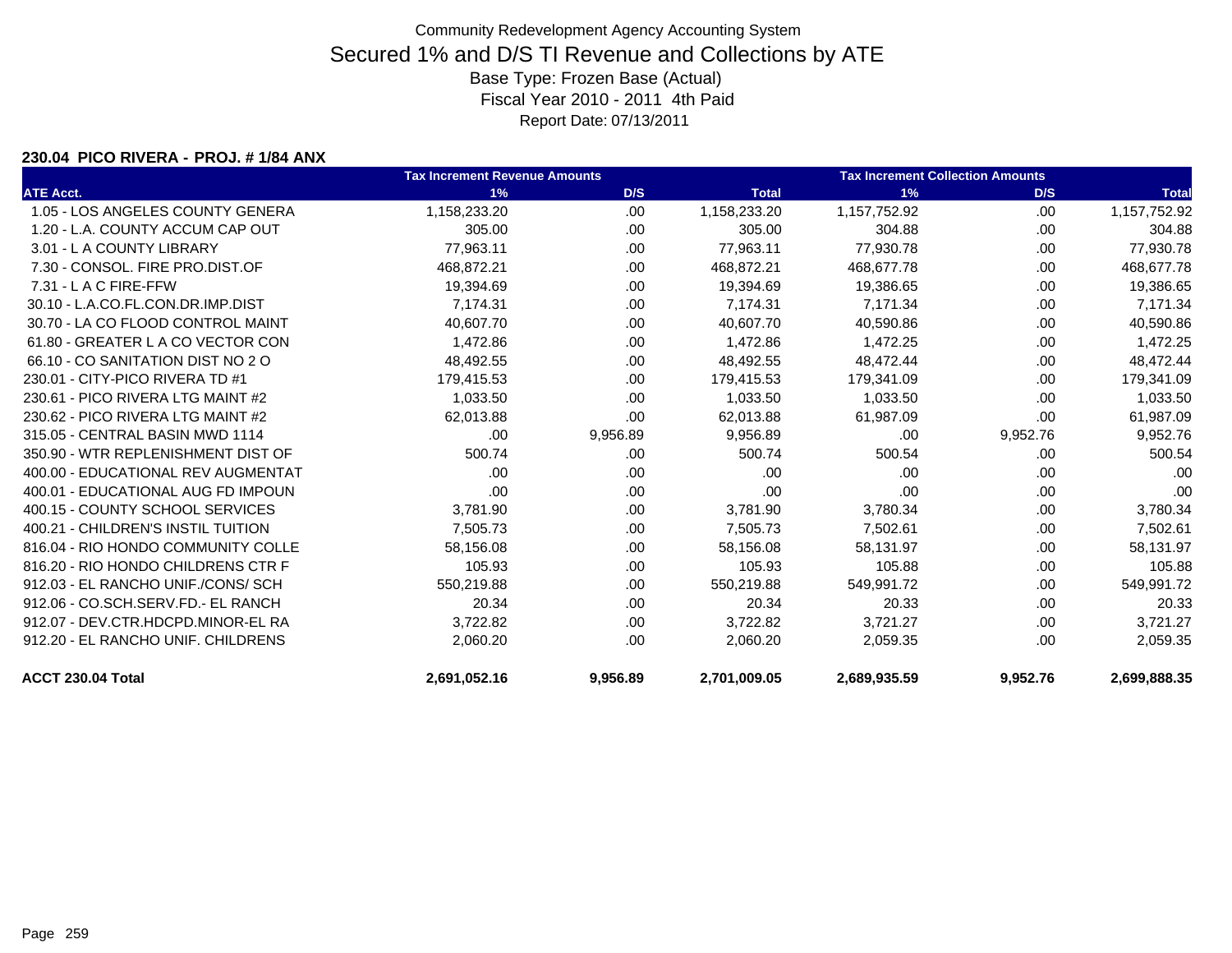#### **232.05 POMONA - PROJECT A-1**

|                                         | <b>Tax Increment Revenue Amounts</b> |          |              | <b>Tax Increment Collection Amounts</b> |          |              |
|-----------------------------------------|--------------------------------------|----------|--------------|-----------------------------------------|----------|--------------|
| <b>ATE Acct.</b>                        | 1%                                   | D/S      | <b>Total</b> | 1%                                      | D/S      | <b>Total</b> |
| 1.05 - LOS ANGELES COUNTY GENERA        | 165,121.10                           | .00      | 165,121.10   | 148,361.63                              | .00      | 148,361.63   |
| 1.20 - L.A. COUNTY ACCUM CAP OUT        | 37.59                                | .00      | 37.59        | 33.76                                   | .00      | 33.76        |
| 7.31 - L A C FIRE-FFW                   | 2,170.42                             | .00      | 2,170.42     | 1,950.89                                | .00      | 1,950.89     |
| 30.10 - L.A.CO.FL.CON.DR.IMP.DIST       | 884.41                               | .00      | 884.41       | 794.66                                  | .00      | 794.66       |
| 30.70 - LA CO FLOOD CONTROL MAINT       | 5,005.95                             | .00      | 5,005.95     | 4,497.89                                | .00      | 4,497.89     |
| 66.80 - CO SANIT DIST NO 21 OPERA       | 5,012.82                             | .00      | 5,012.82     | 4,504.06                                | .00      | 4,504.06     |
| 232.01 - CITY-POMONA<br><b>TD#1</b>     | 118,292.52                           | .00      | 118,292.52   | 106,286.68                              | .00      | 106,286.68   |
| 232.41 - CITY-POMONA<br><b>VEHICLE</b>  | 652.95                               | .00      | 652.95       | 553.19                                  | .00      | 553.19       |
| 232.43 - CITY-POMONA<br><b>VEHICLE</b>  | 4,737.34                             | .00      | 4,737.34     | 4,146.51                                | .00      | 4,146.51     |
| 232.45 - CITY-POMONA<br><b>PEDESTRI</b> | 626.46                               | .00      | 626.46       | 522.90                                  | .00      | 522.90       |
| 330.10 - THREE VY MWD-1112              | .00                                  | 1,426.27 | 1,426.27     | .00                                     | 1,280.84 | 1,280.84     |
| 365.05 - THREE VALLEY MWD ORIG ARE      | 1,900.95                             | .00      | 1,900.95     | 1,708.01                                | .00      | 1,708.01     |
| 400.00 - EDUCATIONAL REV AUGMENTAT      | .00                                  | .00      | .00          | .00                                     | .00      | .00          |
| 400.01 - EDUCATIONAL AUG FD IMPOUN      | .00                                  | .00      | .00          | .00                                     | .00      | .00          |
| 400.15 - COUNTY SCHOOL SERVICES         | 466.21                               | .00      | 466.21       | 418.90                                  | .00      | 418.90       |
| 400.21 - CHILDREN'S INSTIL TUITION      | 925.28                               | .00      | 925.28       | 831.36                                  | .00      | 831.36       |
| 809.04 - MT.SAN ANTONIO COMMUNITY       | 9,986.06                             | .00      | 9,986.06     | 8,972.54                                | .00      | 8,972.54     |
| 809.20 - MT SAN ANTONIO CHILDRENS       | 96.41                                | .00      | 96.41        | 86.63                                   | .00      | 86.63        |
| 915.03 - POMONA UNIFIED SCHOOL DIS      | 64,539.83                            | .00      | 64,539.83    | 57,989.50                               | .00      | 57,989.50    |
| 915.06 - CO.SCH.SERV.FD.- POMONA        | 3,023.17                             | .00      | 3,023.17     | 2,716.35                                | .00      | 2,716.35     |
| 915.07 - DEV.CTR.HDCPD.MINOR-POMON      | 349.59                               | .00      | 349.59       | 314.11                                  | .00      | 314.11       |
| 915.20 - POMONA CHILDREN'S CENTER       | 1,649.32                             | .00      | 1,649.32     | 1,481.91                                | .00.     | 1,481.91     |
| <b>ACCT 232.05 Total</b>                | 385.478.38                           | 1.426.27 | 386,904.65   | 346,171.48                              | 1.280.84 | 347,452.32   |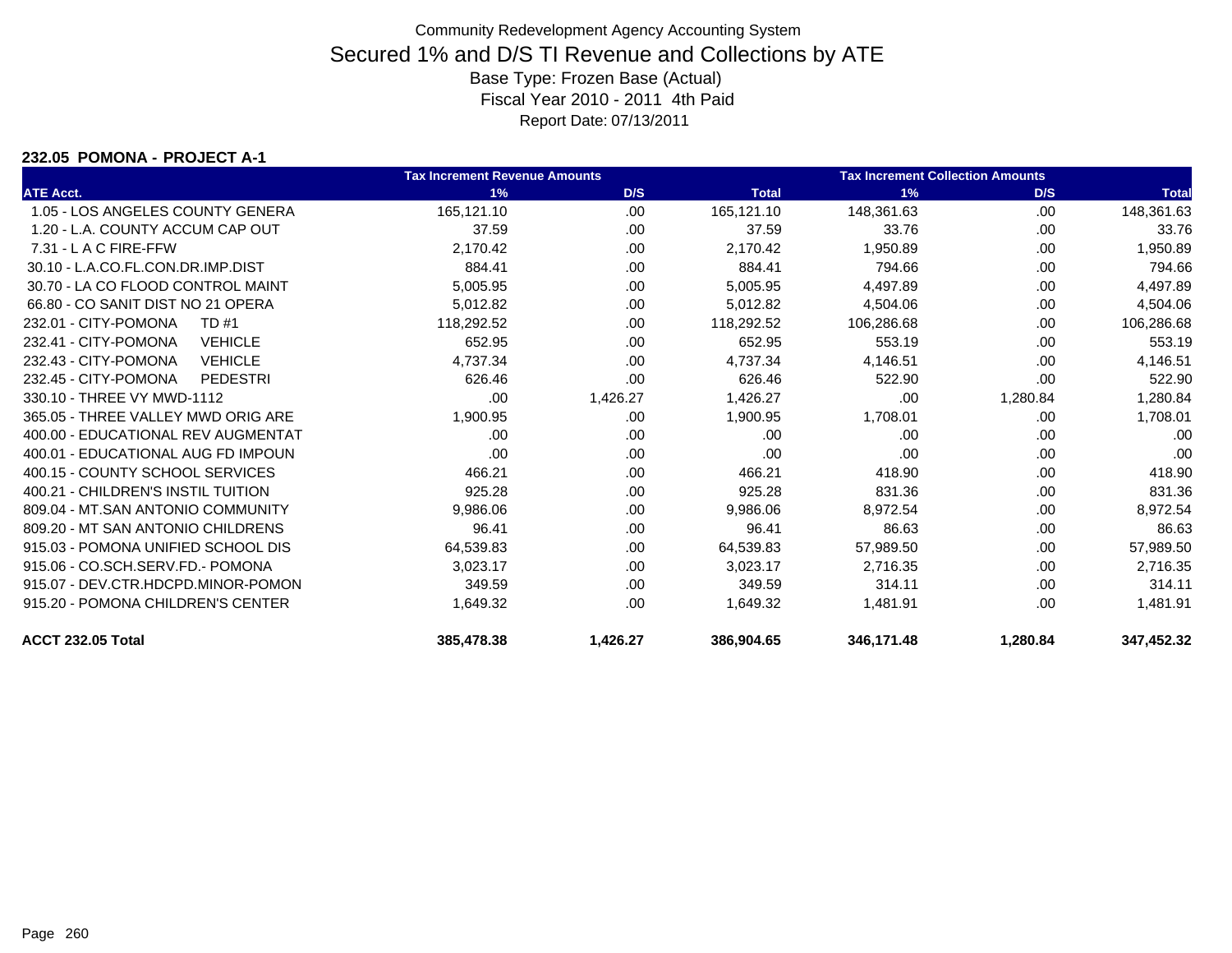#### **232.06 POMONA - PROJECT A-2**

|                                        | <b>Tax Increment Revenue Amounts</b> |          |              | <b>Tax Increment Collection Amounts</b> |          |              |
|----------------------------------------|--------------------------------------|----------|--------------|-----------------------------------------|----------|--------------|
| <b>ATE Acct.</b>                       | 1%                                   | D/S      | <b>Total</b> | 1%                                      | D/S      | <b>Total</b> |
| 1.05 - LOS ANGELES COUNTY GENERA       | 247,472.60                           | .00      | 247,472.60   | 235,528.07                              | .00      | 235,528.07   |
| 1.20 - L.A. COUNTY ACCUM CAP OUT       | 56.31                                | .00      | 56.31        | 53.58                                   | .00      | 53.58        |
| $7.31 - L$ A C FIRE-FFW                | 3,267.52                             | .00      | 3,267.52     | 3,113.15                                | .00      | 3,113.15     |
| 30.10 - L.A.CO.FL.CON.DR.IMP.DIST      | 1,325.61                             | .00      | 1,325.61     | 1,261.64                                | .00      | 1,261.64     |
| 30.70 - LA CO FLOOD CONTROL MAINT      | 7,503.04                             | .00      | 7,503.04     | 7,141.00                                | .00      | 7,141.00     |
| 66.80 - CO SANIT DIST NO 21 OPERA      | 7,513.29                             | .00      | 7,513.29     | 7,150.75                                | .00      | 7,150.75     |
| 232.01 - CITY-POMONA<br>TD #1          | 177,297.68                           | .00      | 177,297.68   | 168,742.51                              | .00      | 168,742.51   |
| 232.42 - CITY-POMONA<br><b>VEHICLE</b> | 4,875.03                             | .00      | 4,875.03     | 3,896.11                                | .00      | 3,896.11     |
| 232.45 - CITY-POMONA<br>PEDESTRI       | 623.92                               | .00      | 623.92       | 534.50                                  | .00      | 534.50       |
| 330.10 - THREE VY MWD-1112             | .00                                  | 2,124.69 | 2,124.69     | .00                                     | 2,019.20 | 2,019.20     |
| 365.05 - THREE VALLEY MWD ORIG ARE     | 2,849.16                             | .00      | 2,849.16     | 2,711.67                                | .00      | 2,711.67     |
| 400.00 - EDUCATIONAL REV AUGMENTAT     | .00                                  | .00      | .00          | .00                                     | .00      | .00          |
| 400.01 - EDUCATIONAL AUG FD IMPOUN     | .00                                  | .00      | .00          | .00                                     | .00      | .00          |
| 400.15 - COUNTY SCHOOL SERVICES        | 698.78                               | .00      | 698.78       | 665.07                                  | .00      | 665.07       |
| 400.21 - CHILDREN'S INSTIL TUITION     | 1,386.83                             | .00      | 1,386.83     | 1,319.91                                | .00      | 1,319.91     |
| 809.04 - MT.SAN ANTONIO COMMUNITY      | 14,967.20                            | .00      | 14,967.20    | 14,244.98                               | .00      | 14,244.98    |
| 809.20 - MT SAN ANTONIO CHILDRENS      | 144.48                               | .00      | 144.48       | 137.52                                  | .00      | 137.52       |
| 915.03 - POMONA UNIFIED SCHOOL DIS     | 96,732.76                            | .00      | 96,732.76    | 92,065.11                               | .00      | 92,065.11    |
| 915.06 - CO.SCH.SERV.FD.- POMONA       | 4,531.16                             | .00      | 4,531.16     | 4,312.52                                | .00      | 4,312.52     |
| 915.07 - DEV.CTR.HDCPD.MINOR-POMON     | 524.02                               | .00      | 524.02       | 498.74                                  | .00      | 498.74       |
| 915.20 - POMONA CHILDREN'S CENTER      | 2,471.98                             | .00      | 2,471.98     | 2,352.70                                | .00      | 2,352.70     |
| ACCT 232.06 Total                      | 574,241.37                           | 2,124.69 | 576,366.06   | 545,729.53                              | 2,019.20 | 547,748.73   |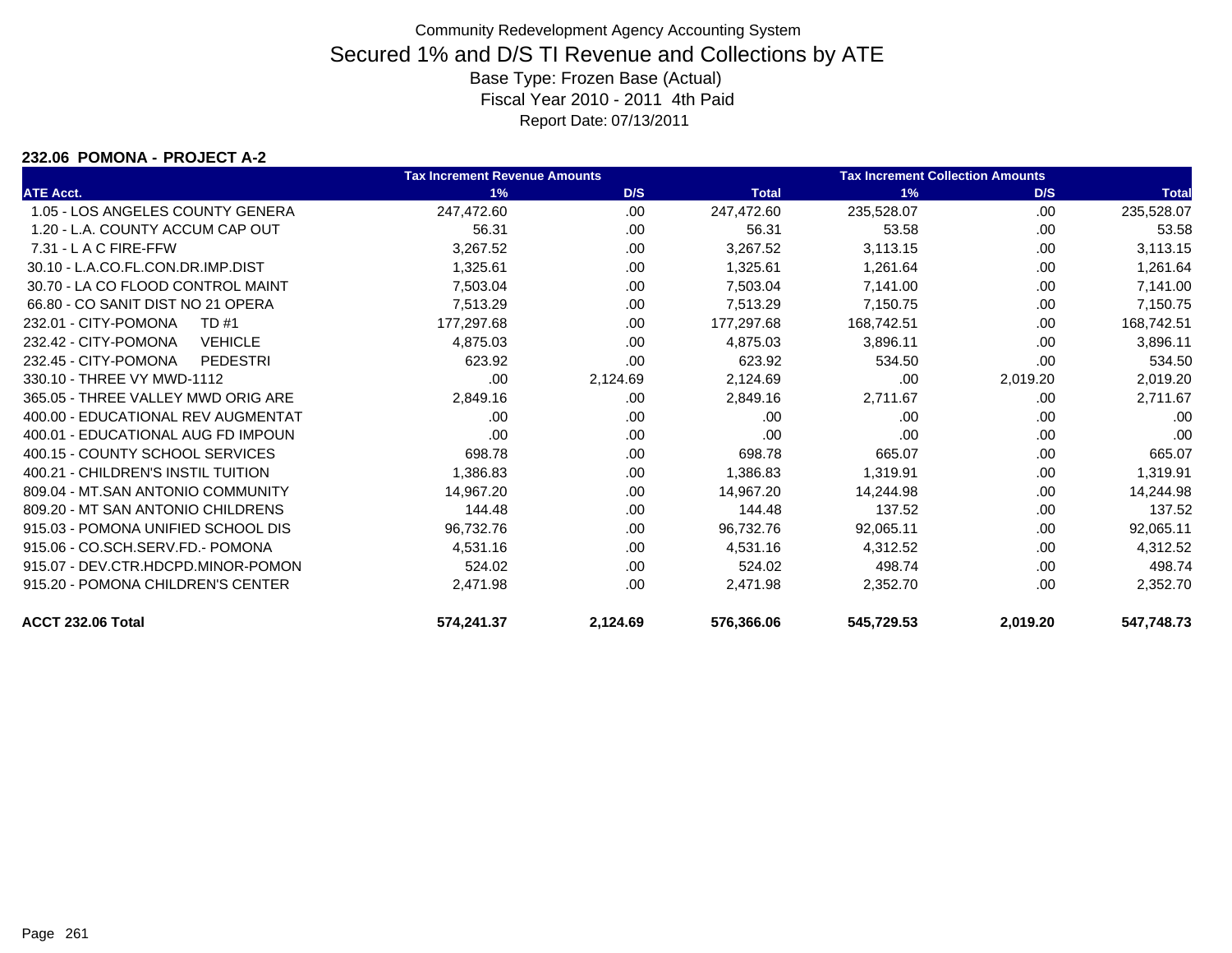### **232.09 POMONA - MOUNTAIN MEADOW**

|                                    | <b>Tax Increment Revenue Amounts</b> |          |              | <b>Tax Increment Collection Amounts</b> |          |              |
|------------------------------------|--------------------------------------|----------|--------------|-----------------------------------------|----------|--------------|
| <b>ATE Acct.</b>                   | 1%                                   | D/S      | <b>Total</b> | 1%                                      | D/S      | <b>Total</b> |
| 1.05 - LOS ANGELES COUNTY GENERA   | 428,948.13                           | .00      | 428,948.13   | 409,673.31                              | .00      | 409,673.31   |
| 1.20 - L.A. COUNTY ACCUM CAP OUT   | 98.96                                | .00      | 98.96        | 94.52                                   | .00      | 94.52        |
| 7.31 - L A C FIRE-FFW              | 5,711.44                             | .00.     | 5,711.44     | 5,454.86                                | .00      | 5,454.86     |
| 30.10 - L.A.CO.FL.CON.DR.IMP.DIST  | 2,320.15                             | .00.     | 2,320.15     | 2,215.93                                | .00      | 2,215.93     |
| 30.70 - LA CO FLOOD CONTROL MAINT  | 13,054.75                            | .00      | 13,054.75    | 12,468.16                               | .00      | 12,468.16    |
| 66.80 - CO SANIT DIST NO 21 OPERA  | 8,985.73                             | .00.     | 8,985.73     | 8,569.37                                | .00      | 8,569.37     |
| 232.01 - CITY-POMONA<br>TD #1      | 307,276.00                           | .00      | 307,276.00   | 293,468.57                              | .00      | 293,468.57   |
| 330.10 - THREE VY MWD-1112         | .00                                  | 3,640.64 | 3,640.64     | .00                                     | 3,477.01 | 3,477.01     |
| 365.05 - THREE VALLEY MWD ORIG ARE | 4,932.89                             | .00      | 4,932.89     | 4,711.23                                | .00      | 4,711.23     |
| 400.00 - EDUCATIONAL REV AUGMENTAT | .00                                  | .00      | .00          | .00                                     | .00      | .00          |
| 400.01 - EDUCATIONAL AUG FD IMPOUN | .00                                  | .00      | .00          | .00                                     | .00      | .00          |
| 400.15 - COUNTY SCHOOL SERVICES    | 1,223.66                             | .00      | 1,223.66     | 1,168.68                                | .00      | 1,168.68     |
| 400.21 - CHILDREN'S INSTIL TUITION | 2,427.04                             | .00      | 2,427.04     | 2,318.00                                | .00      | 2,318.00     |
| 809.04 - MT.SAN ANTONIO COMMUNITY  | 26,201.79                            | .00      | 26,201.79    | 25,024.52                               | .00      | 25,024.52    |
| 809.20 - MT SAN ANTONIO CHILDRENS  | 253.40                               | .00      | 253.40       | 242.01                                  | .00      | 242.01       |
| 915.03 - POMONA UNIFIED SCHOOL DIS | 169,343.76                           | .00      | 169,343.76   | 161,734.94                              | .00      | 161,734.94   |
| 915.06 - CO.SCH.SERV.FD.- POMONA   | 7,931.72                             | .00.     | 7,931.72     | 7,575.35                                | .00      | 7,575.35     |
| 915.07 - DEV.CTR.HDCPD.MINOR-POMON | 916.95                               | .00      | 916.95       | 875.76                                  | .00      | 875.76       |
| 915.20 - POMONA CHILDREN'S CENTER  | 4,328.36                             | .00      | 4,328.36     | 4,133.88                                | .00      | 4,133.88     |
| ACCT 232.09 Total                  | 983,954.73                           | 3,640.64 | 987,595.37   | 939,729.09                              | 3,477.01 | 943,206.10   |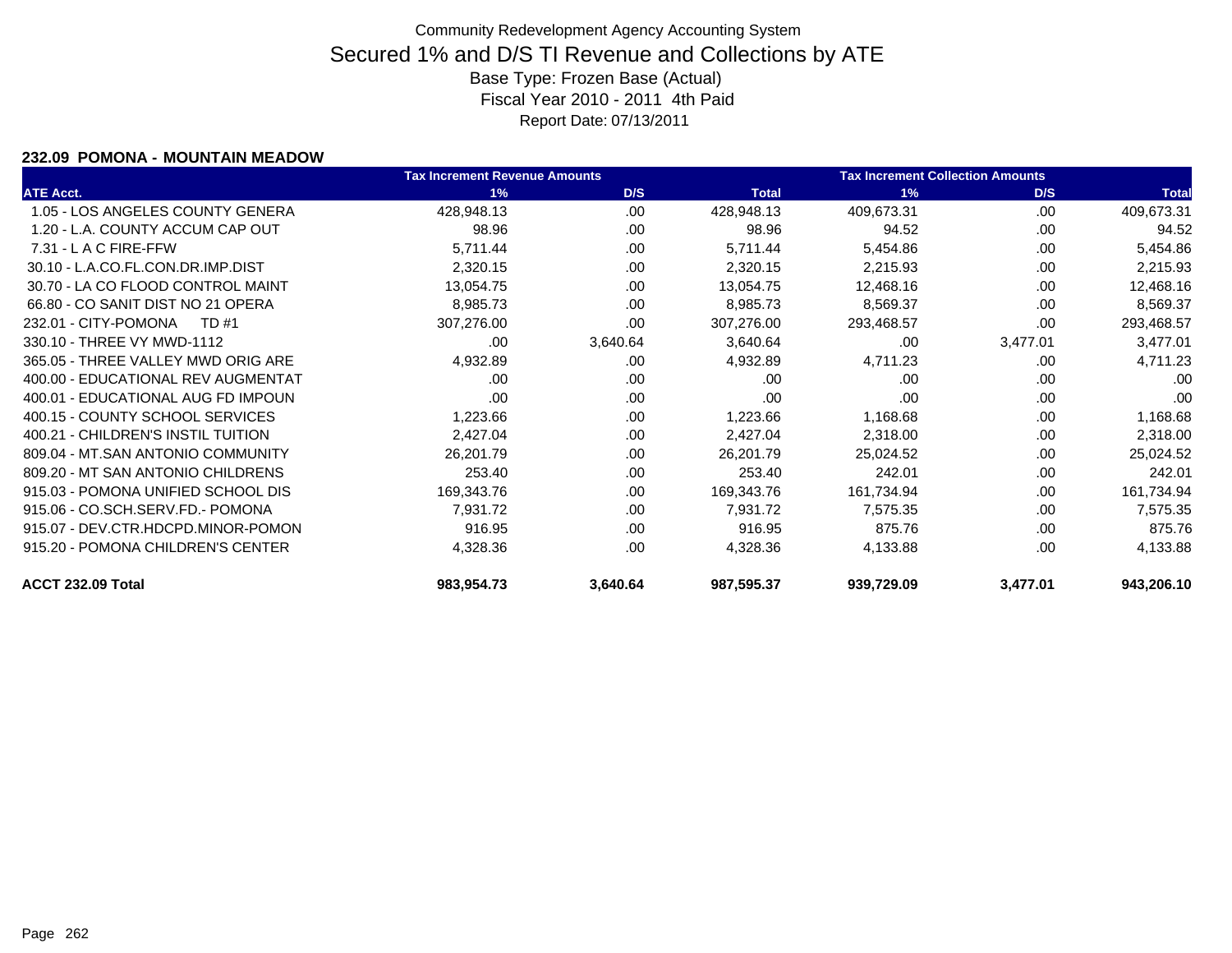### **232.10 POMONA - RES. ST. R.P.**

|                                    | <b>Tax Increment Revenue Amounts</b> |          |              | <b>Tax Increment Collection Amounts</b> |          |              |  |
|------------------------------------|--------------------------------------|----------|--------------|-----------------------------------------|----------|--------------|--|
| <b>ATE Acct.</b>                   | 1%                                   | D/S      | <b>Total</b> | 1%                                      | D/S      | <b>Total</b> |  |
| 1.05 - LOS ANGELES COUNTY GENERA   | 716,156.70                           | .00      | 716,156.70   | 690,696.44                              | .00      | 690,696.44   |  |
| 1.20 - L.A. COUNTY ACCUM CAP OUT   | 163.09                               | .00.     | 163.09       | 157.29                                  | .00      | 157.29       |  |
| $7.31 - L$ A C FIRE-FFW            | 9,522.20                             | .00.     | 9,522.20     | 9,183.68                                | .00      | 9,183.68     |  |
| 30.10 - L.A.CO.FL.CON.DR.IMP.DIST  | 3,837.84                             | .00      | 3,837.84     | 3,701.44                                | .00      | 3,701.44     |  |
| 30.70 - LA CO FLOOD CONTROL MAINT  | 21,718.12                            | .00      | 21,718.12    | 20,946.12                               | .00      | 20,946.12    |  |
| 66.80 - CO SANIT DIST NO 21 OPERA  | 21,590.50                            | .00      | 21,590.50    | 20,817.45                               | .00      | 20,817.45    |  |
| 232.01 - CITY-POMONA<br>TD #1      | 513,105.01                           | .00      | 513,105.01   | 494,862.59                              | .00      | 494,862.59   |  |
| 330.10 - THREE VY MWD-1112         | .00                                  | 6,090.11 | 6,090.11     | .00                                     | 5,873.59 | 5,873.59     |  |
| 365.05 - THREE VALLEY MWD ORIG ARE | 8,247.84                             | .00      | 8,247.84     | 7,954.68                                | .00      | 7,954.68     |  |
| 400.00 - EDUCATIONAL REV AUGMENTAT | .00                                  | .00      | .00          | .00                                     | .00      | .00          |  |
| 400.01 - EDUCATIONAL AUG FD IMPOUN | .00                                  | .00      | .00          | .00                                     | .00      | .00          |  |
| 400.15 - COUNTY SCHOOL SERVICES    | 2,023.13                             | .00      | 2,023.13     | 1,951.23                                | .00      | 1,951.23     |  |
| 400.21 - CHILDREN'S INSTIL TUITION | 4,015.15                             | .00.     | 4,015.15     | 3,872.46                                | .00      | 3,872.46     |  |
| 809.04 - MT.SAN ANTONIO COMMUNITY  | 43,332.08                            | .00      | 43,332.08    | 41,792.08                               | .00      | 41,792.08    |  |
| 809.20 - MT SAN ANTONIO CHILDRENS  | 418.15                               | .00      | 418.15       | 403.29                                  | .00      | 403.29       |  |
| 915.03 - POMONA UNIFIED SCHOOL DIS | 280,055.09                           | .00      | 280,055.09   | 270,102.11                              | .00      | 270,102.11   |  |
| 915.06 - CO.SCH.SERV.FD.- POMONA   | 13,118.38                            | .00      | 13,118.38    | 12,652.16                               | .00      | 12,652.16    |  |
| 915.07 - DEV.CTR.HDCPD.MINOR-POMON | 1,517.14                             | .00.     | 1,517.14     | 1,463.22                                | .00      | 1,463.22     |  |
| 915.20 - POMONA CHILDREN'S CENTER  | 7,156.83                             | .00      | 7,156.83     | 6,902.48                                | .00      | 6,902.48     |  |
| ACCT 232.10 Total                  | 1,645,977.25                         | 6,090.11 | 1,652,067.36 | 1,587,458.72                            | 5,873.59 | 1,593,332.31 |  |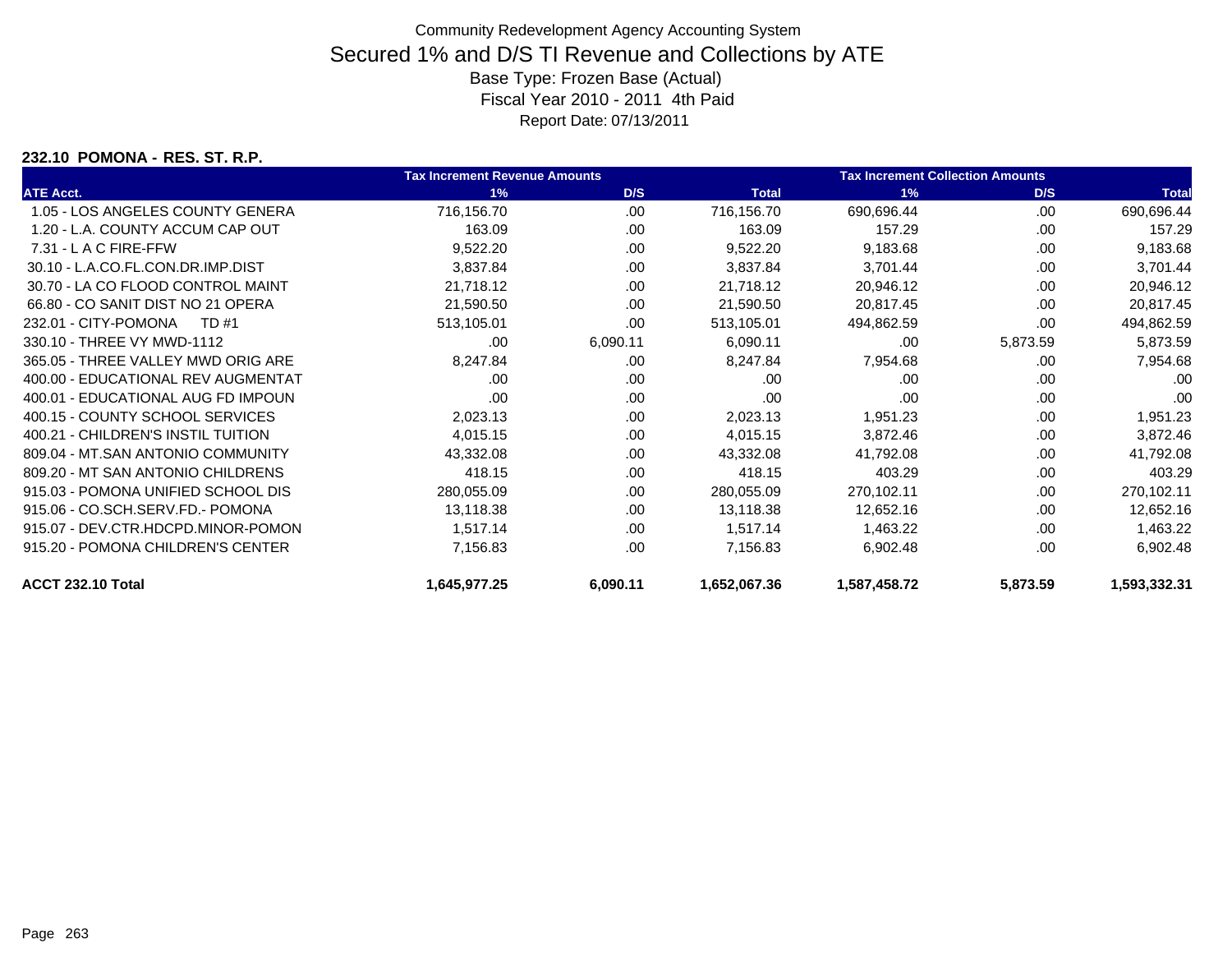### **232.11 POMONA - HOLT AVE./INDIAN HILL**

|                                    | <b>Tax Increment Revenue Amounts</b> |          |              | <b>Tax Increment Collection Amounts</b> |          |              |  |
|------------------------------------|--------------------------------------|----------|--------------|-----------------------------------------|----------|--------------|--|
| <b>ATE Acct.</b>                   | 1%                                   | D/S      | <b>Total</b> | 1%                                      | D/S      | <b>Total</b> |  |
| 1.05 - LOS ANGELES COUNTY GENERA   | 305,227.12                           | .00      | 305,227.12   | 286,857.03                              | .00      | 286,857.03   |  |
| 1.20 - L.A. COUNTY ACCUM CAP OUT   | 69.50                                | .00      | 69.50        | 65.31                                   | .00      | 65.31        |  |
| $7.31 - L$ A C FIRE-FFW            | 4,058.28                             | .00      | 4,058.28     | 3,814.03                                | .00      | 3,814.03     |  |
| 30.10 - L.A.CO.FL.CON.DR.IMP.DIST  | 1,635.12                             | .00.     | 1,635.12     | 1,536.71                                | .00      | 1,536.71     |  |
| 30.70 - LA CO FLOOD CONTROL MAINT  | 9,254.96                             | .00      | 9,254.96     | 8,697.95                                | .00      | 8,697.95     |  |
| 66.80 - CO SANIT DIST NO 21 OPERA  | 9,267.64                             | .00      | 9,267.64     | 8,709.87                                | .00      | 8,709.87     |  |
| 232.01 - CITY-POMONA<br>TD #1      | 218,696.51                           | .00      | 218,696.51   | 205,534.26                              | .00      | 205,534.26   |  |
| 330.10 - THREE VY MWD-1112         | .00                                  | 2,595.70 | 2,595.70     | .00                                     | 2,439.48 | 2,439.48     |  |
| 365.05 - THREE VALLEY MWD ORIG ARE | 3,514.41                             | .00.     | 3,514.41     | 3,302.89                                | .00      | 3,302.89     |  |
| 400.00 - EDUCATIONAL REV AUGMENTAT | .00                                  | .00      | .00          | .00                                     | .00      | .00          |  |
| 400.01 - EDUCATIONAL AUG FD IMPOUN | .00                                  | .00      | .00          | .00                                     | .00      | .00          |  |
| 400.15 - COUNTY SCHOOL SERVICES    | 861.93                               | .00.     | 861.93       | 810.05                                  | .00      | 810.05       |  |
| 400.21 - CHILDREN'S INSTIL TUITION | 1,710.63                             | .00      | 1,710.63     | 1,607.67                                | .00      | 1,607.67     |  |
| 809.04 - MT.SAN ANTONIO COMMUNITY  | 18,462.04                            | .00.     | 18,462.04    | 17,350.90                               | .00      | 17,350.90    |  |
| 809.20 - MT SAN ANTONIO CHILDRENS  | 178.20                               | .00      | 178.20       | 167.47                                  | .00      | 167.47       |  |
| 915.03 - POMONA UNIFIED SCHOOL DIS | 119,319.78                           | .00      | 119,319.78   | 112,138.52                              | .00      | 112,138.52   |  |
| 915.06 - CO.SCH.SERV.FD.- POMONA   | 5,589.21                             | .00.     | 5,589.21     | 5,252.83                                | .00      | 5,252.83     |  |
| 915.07 - DEV.CTR.HDCPD.MINOR-POMON | 646.36                               | .00      | 646.36       | 607.46                                  | .00      | 607.46       |  |
| 915.20 - POMONA CHILDREN'S CENTER  | 3,049.17                             | .00      | 3,049.17     | 2,865.66                                | .00      | 2,865.66     |  |
| ACCT 232.11 Total                  | 701,540.86                           | 2,595.70 | 704,136.56   | 659,318.61                              | 2,439.48 | 661,758.09   |  |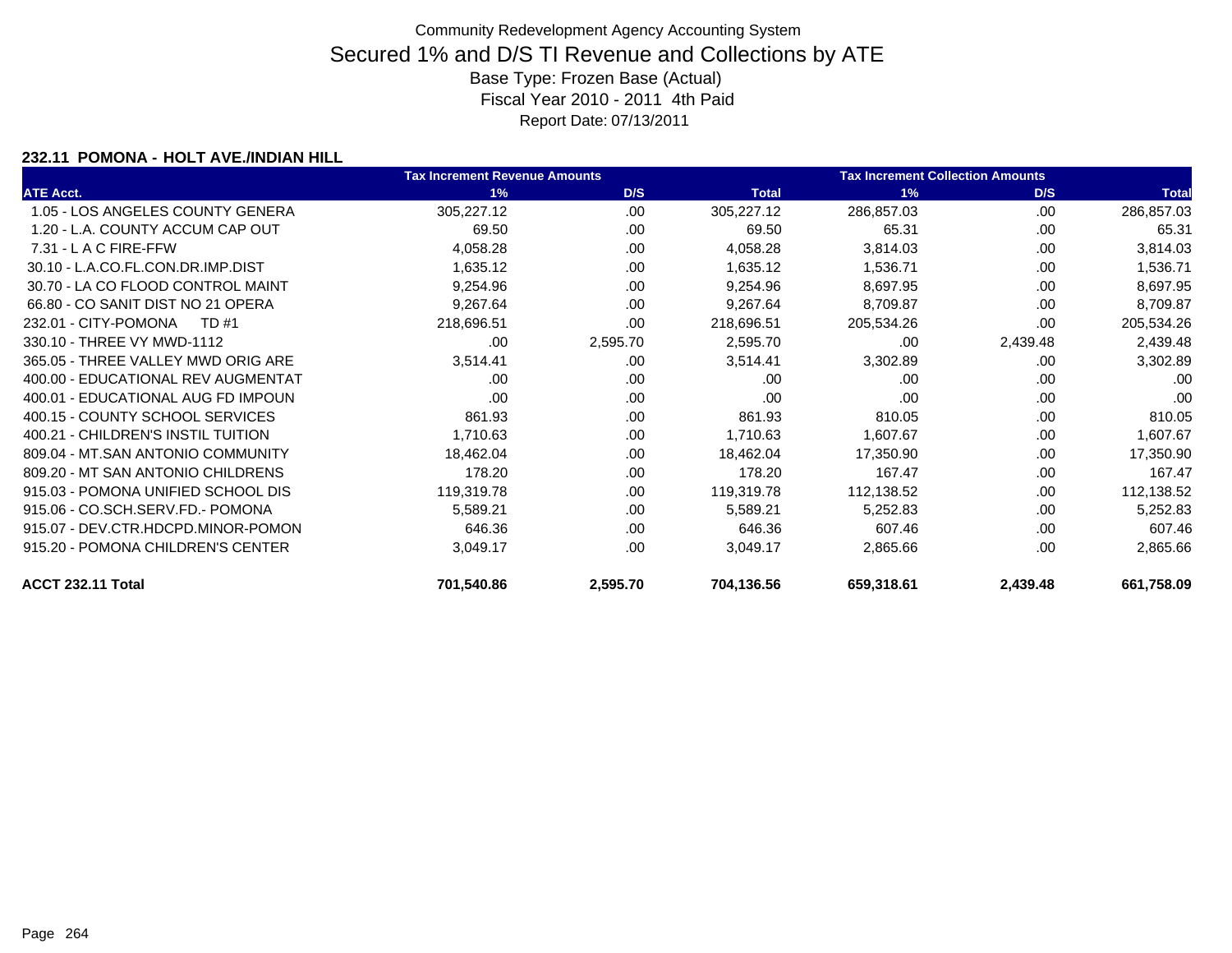### **232.13 POMONA - SOUTHWEST**

|                                    | <b>Tax Increment Revenue Amounts</b> |           |               | <b>Tax Increment Collection Amounts</b> |           |               |
|------------------------------------|--------------------------------------|-----------|---------------|-----------------------------------------|-----------|---------------|
| <b>ATE Acct.</b>                   | 1%                                   | D/S       | <b>Total</b>  | 1%                                      | D/S       | <b>Total</b>  |
| 1.05 - LOS ANGELES COUNTY GENERA   | 5,219,052.99                         | .00       | 5,219,052.99  | 5,097,694.15                            | .00       | 5,097,694.15  |
| 1.20 - L.A. COUNTY ACCUM CAP OUT   | 1,199.19                             | .00       | 1,199.19      | 1,171.34                                | .00       | 1,171.34      |
| $7.31 - L$ A C FIRE-FFW            | 69,410.15                            | .00       | 69,410.15     | 67,796.61                               | .00       | 67,796.61     |
| 30.10 - L.A.CO.FL.CON.DR.IMP.DIST  | 28,213.75                            | .00.      | 28,213.75     | 27,558.32                               | .00       | 27,558.32     |
| 30.70 - LA CO FLOOD CONTROL MAINT  | 158,895.13                           | .00       | 158,895.13    | 155,202.22                              | .00       | 155,202.22    |
| 66.80 - CO SANIT DIST NO 21 OPERA  | 128,996.58                           | .00.      | 128,996.58    | 125,971.30                              | .00       | 125,971.30    |
| 232.01 - CITY-POMONA<br>TD #1      | 3,736,270.94                         | .00       | 3,736,270.94  | 3,649,387.56                            | .00       | 3,649,387.56  |
| 330.10 - THREE VY MWD-1112         | .00                                  | 44,353.77 | 44,353.77     | .00                                     | 43,322.54 | 43,322.54     |
| 365.05 - THREE VALLEY MWD ORIG ARE | 60,408.85                            | .00       | 60,408.85     | 59,005.26                               | .00       | 59,005.26     |
| 400.00 - EDUCATIONAL REV AUGMENTAT | .00.                                 | .00.      | .00           | .00                                     | .00       | .00           |
| 400.01 - EDUCATIONAL AUG FD IMPOUN | .00                                  | .00       | .00           | .00                                     | .00       | .00           |
| 400.15 - COUNTY SCHOOL SERVICES    | 14,872.56                            | .00.      | 14,872.56     | 14,527.04                               | .00       | 14,527.04     |
| 400.21 - CHILDREN'S INSTIL TUITION | 29,516.56                            | .00       | 29,516.56     | 28,830.91                               | .00       | 28,830.91     |
| 809.04 - MT.SAN ANTONIO COMMUNITY  | 318,557.97                           | .00       | 318,557.97    | 311,157.84                              | .00       | 311,157.84    |
| 809.20 - MT SAN ANTONIO CHILDRENS  | 3,074.42                             | .00       | 3,074.42      | 3,003.01                                | .00       | 3,003.01      |
| 915.03 - POMONA UNIFIED SCHOOL DIS | 2,058,832.02                         | .00       | 2,058,832.02  | 2,011,005.34                            | .00       | 2,011,005.34  |
| 915.06 - CO.SCH.SERV.FD.- POMONA   | 96,440.95                            | .00       | 96,440.95     | 94,200.59                               | .00       | 94,200.59     |
| 915.07 - DEV.CTR.HDCPD.MINOR-POMON | 11,152.68                            | .00       | 11,152.68     | 10,893.59                               | .00       | 10,893.59     |
| 915.20 - POMONA CHILDREN'S CENTER  | 52,612.74                            | .00       | 52,612.74     | 51,390.56                               | .00       | 51,390.56     |
| <b>ACCT 232.13 Total</b>           | 11,987,507.48                        | 44,353.77 | 12,031,861.25 | 11,708,795.64                           | 43,322.54 | 11,752,118.18 |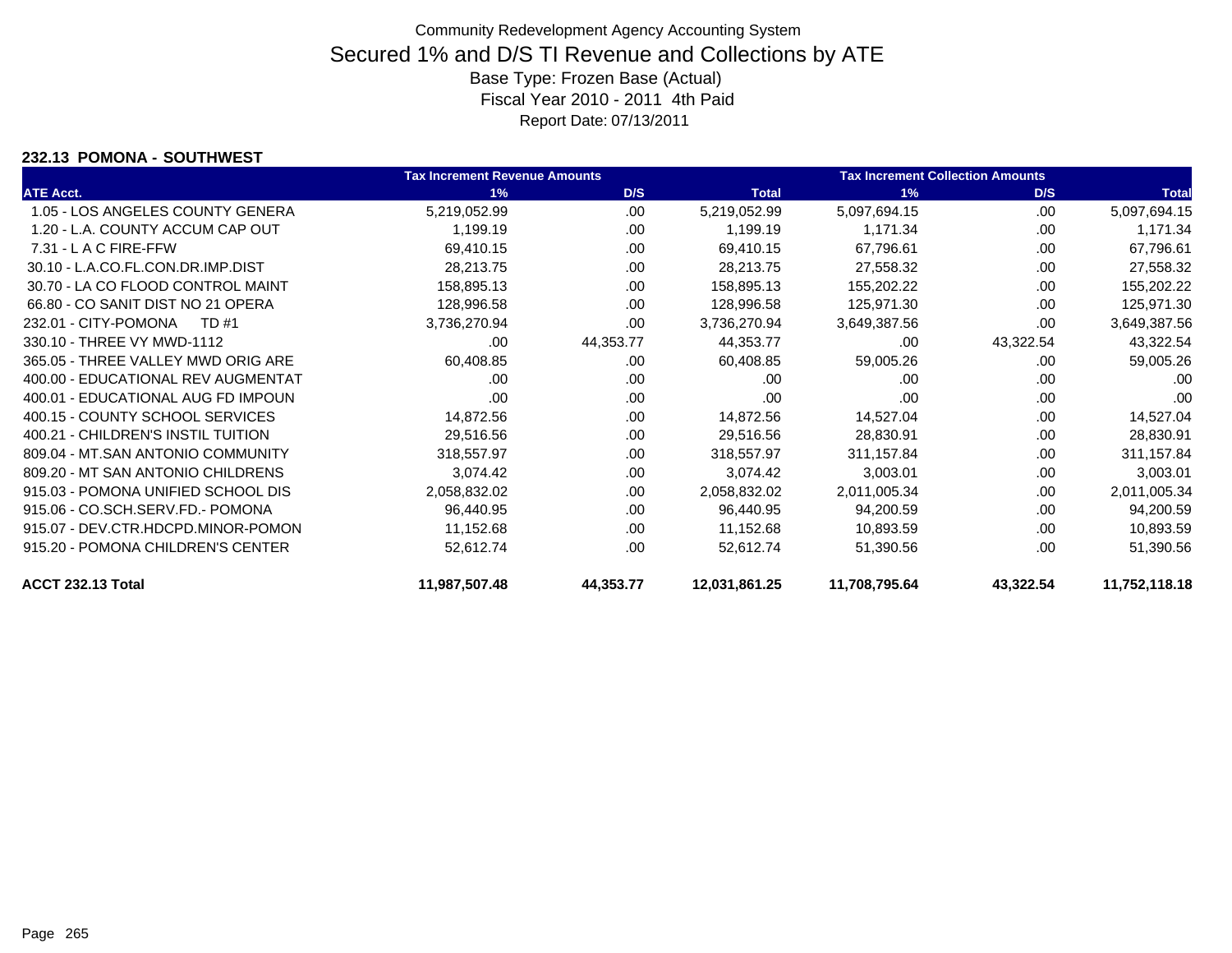#### **232.14 POMONA - ARROW TOWNE**

|                                    | <b>Tax Increment Revenue Amounts</b> |          |              | <b>Tax Increment Collection Amounts</b> |          |              |
|------------------------------------|--------------------------------------|----------|--------------|-----------------------------------------|----------|--------------|
| <b>ATE Acct.</b>                   | 1%                                   | D/S      | <b>Total</b> | 1%                                      | D/S      | <b>Total</b> |
| 1.05 - LOS ANGELES COUNTY GENERA   | 368,599.65                           | .00      | 368,599.65   | 364,850.07                              | .00      | 364,850.07   |
| 1.20 - L.A. COUNTY ACCUM CAP OUT   | 83.93                                | .00.     | 83.93        | 83.07                                   | .00      | 83.07        |
| $7.31 - L$ A C FIRE-FFW            | 4,900.88                             | .00.     | 4,900.88     | 4,851.02                                | .00      | 4,851.02     |
| 30.10 - L.A.CO.FL.CON.DR.IMP.DIST  | 1,974.61                             | .00      | 1,974.61     | 1,954.53                                | .00      | 1,954.53     |
| 30.70 - LA CO FLOOD CONTROL MAINT  | 11,176.51                            | .00      | 11,176.51    | 11,062.82                               | .00      | 11,062.82    |
| 66.80 - CO SANIT DIST NO 21 OPERA  | 11,191.82                            | .00      | 11,191.82    | 11,077.98                               | .00      | 11,077.98    |
| 232.01 - CITY-POMONA<br>TD #1      | 264,103.19                           | .00      | 264,103.19   | 261,416.61                              | .00      | 261,416.61   |
| 330.10 - THREE VY MWD-1112         | .00                                  | 3,134.63 | 3,134.63     | .00                                     | 3,102.74 | 3,102.74     |
| 365.05 - THREE VALLEY MWD ORIG ARE | 4,244.08                             | .00      | 4,244.08     | 4,200.91                                | .00      | 4,200.91     |
| 400.00 - EDUCATIONAL REV AUGMENTAT | .00.                                 | .00      | .00          | .00                                     | .00      | .00          |
| 400.01 - EDUCATIONAL AUG FD IMPOUN | .00                                  | .00      | .00          | .00                                     | .00      | .00          |
| 400.15 - COUNTY SCHOOL SERVICES    | 1,040.89                             | .00      | 1,040.89     | 1,030.30                                | .00      | 1,030.30     |
| 400.21 - CHILDREN'S INSTIL TUITION | 2,065.80                             | .00.     | 2,065.80     | 2,044.78                                | .00      | 2,044.78     |
| 809.04 - MT.SAN ANTONIO COMMUNITY  | 22,295.20                            | .00      | 22,295.20    | 22,068.40                               | .00      | 22,068.40    |
| 809.20 - MT SAN ANTONIO CHILDRENS  | 215.20                               | .00      | 215.20       | 213.01                                  | .00      | 213.01       |
| 915.03 - POMONA UNIFIED SCHOOL DIS | 144,093.46                           | .00      | 144,093.46   | 142,627.67                              | .00      | 142,627.67   |
| 915.06 - CO.SCH.SERV.FD.- POMONA   | 6,749.67                             | .00      | 6,749.67     | 6,681.01                                | .00      | 6,681.01     |
| 915.07 - DEV.CTR.HDCPD.MINOR-POMON | 780.56                               | .00.     | 780.56       | 772.62                                  | .00      | 772.62       |
| 915.20 - POMONA CHILDREN'S CENTER  | 3,682.26                             | .00      | 3,682.26     | 3,644.80                                | .00      | 3,644.80     |
| ACCT 232.14 Total                  | 847,197.71                           | 3,134.63 | 850,332.34   | 838,579.60                              | 3,102.74 | 841,682.34   |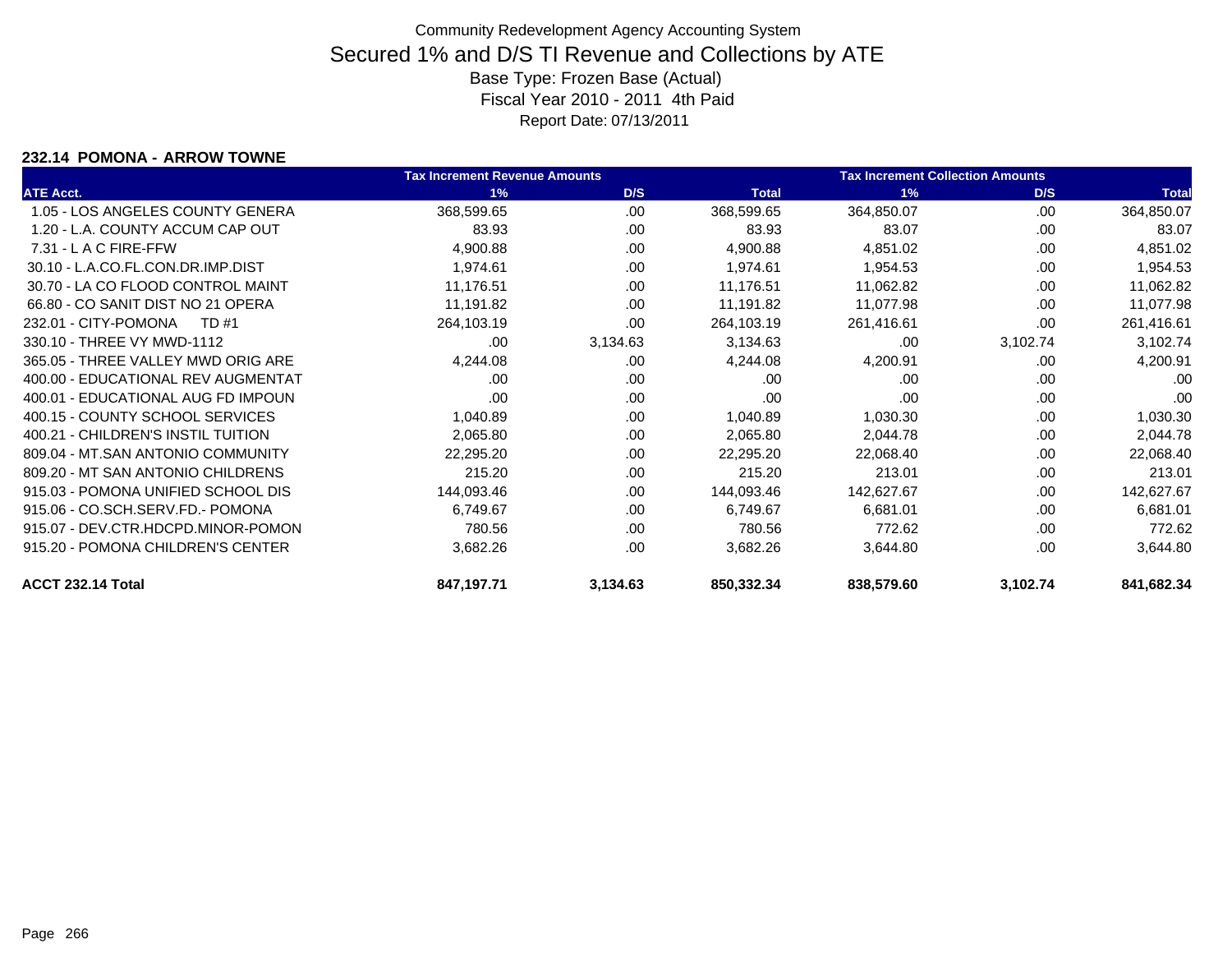### **232.15 POMONA - MISSION CORONA BUS.CTR**

|                                    | <b>Tax Increment Revenue Amounts</b> |        |              | <b>Tax Increment Collection Amounts</b> |        |              |
|------------------------------------|--------------------------------------|--------|--------------|-----------------------------------------|--------|--------------|
| <b>ATE Acct.</b>                   | 1%                                   | D/S    | <b>Total</b> | 1%                                      | D/S    | <b>Total</b> |
| 1.05 - LOS ANGELES COUNTY GENERA   | 118,294.29                           | .00    | 118,294.29   | 106,357.85                              | .00    | 106,357.85   |
| 1.20 - L.A. COUNTY ACCUM CAP OUT   | 26.93                                | .00    | 26.93        | 24.22                                   | .00    | 24.22        |
| $7.31 - L$ A C FIRE-FFW            | 1,572.83                             | .00    | 1,572.83     | 1,414.13                                | .00    | 1,414.13     |
| 30.10 - L.A.CO.FL.CON.DR.IMP.DIST  | 633.71                               | .00    | 633.71       | 569.77                                  | .00.   | 569.77       |
| 30.70 - LA CO FLOOD CONTROL MAINT  | 3,586.86                             | .00    | 3,586.86     | 3,224.93                                | .00    | 3,224.93     |
| 66.80 - CO SANIT DIST NO 21 OPERA  | 3,591.78                             | .00    | 3,591.78     | 3,229.35                                | .00.   | 3,229.35     |
| 232.01 - CITY-POMONA<br>TD #1      | 84,758.33                            | .00    | 84,758.33    | 76,205.85                               | .00    | 76,205.85    |
| 330.10 - THREE VY MWD-1112         | .00                                  | 963.20 | 963.20       | .00                                     | 861.69 | 861.69       |
| 365.05 - THREE VALLEY MWD ORIG ARE | 1,362.05                             | .00    | 1,362.05     | 1,224.61                                | .00.   | 1,224.61     |
| 400.00 - EDUCATIONAL REV AUGMENTAT | .00.                                 | .00    | .00          | .00                                     | .00    | .00          |
| 400.01 - EDUCATIONAL AUG FD IMPOUN | .00                                  | .00    | .00          | .00                                     | .00    | .00          |
| 400.15 - COUNTY SCHOOL SERVICES    | 334.05                               | .00    | 334.05       | 300.34                                  | .00    | 300.34       |
| 400.21 - CHILDREN'S INSTIL TUITION | 662.97                               | .00    | 662.97       | 596.08                                  | .00    | 596.08       |
| 809.04 - MT.SAN ANTONIO COMMUNITY  | 7,155.17                             | .00    | 7,155.17     | 6,433.19                                | .00    | 6,433.19     |
| 809.20 - MT SAN ANTONIO CHILDRENS  | 69.06                                | .00    | 69.06        | 62.09                                   | .00    | 62.09        |
| 915.03 - POMONA UNIFIED SCHOOL DIS | 46,243.75                            | .00    | 46,243.75    | 41,577.55                               | .00    | 41,577.55    |
| 915.06 - CO.SCH.SERV.FD.- POMONA   | 2,166.16                             | .00    | 2,166.16     | 1,947.59                                | .00.   | 1,947.59     |
| 915.07 - DEV.CTR.HDCPD.MINOR-POMON | 250.50                               | .00    | 250.50       | 225.23                                  | .00    | 225.23       |
| 915.20 - POMONA CHILDREN'S CENTER  | 1,181.74                             | .00    | 1,181.74     | 1,062.50                                | .00    | 1,062.50     |
| <b>ACCT 232.15 Total</b>           | 271,890.18                           | 963.20 | 272,853.38   | 244,455.28                              | 861.69 | 245,316.97   |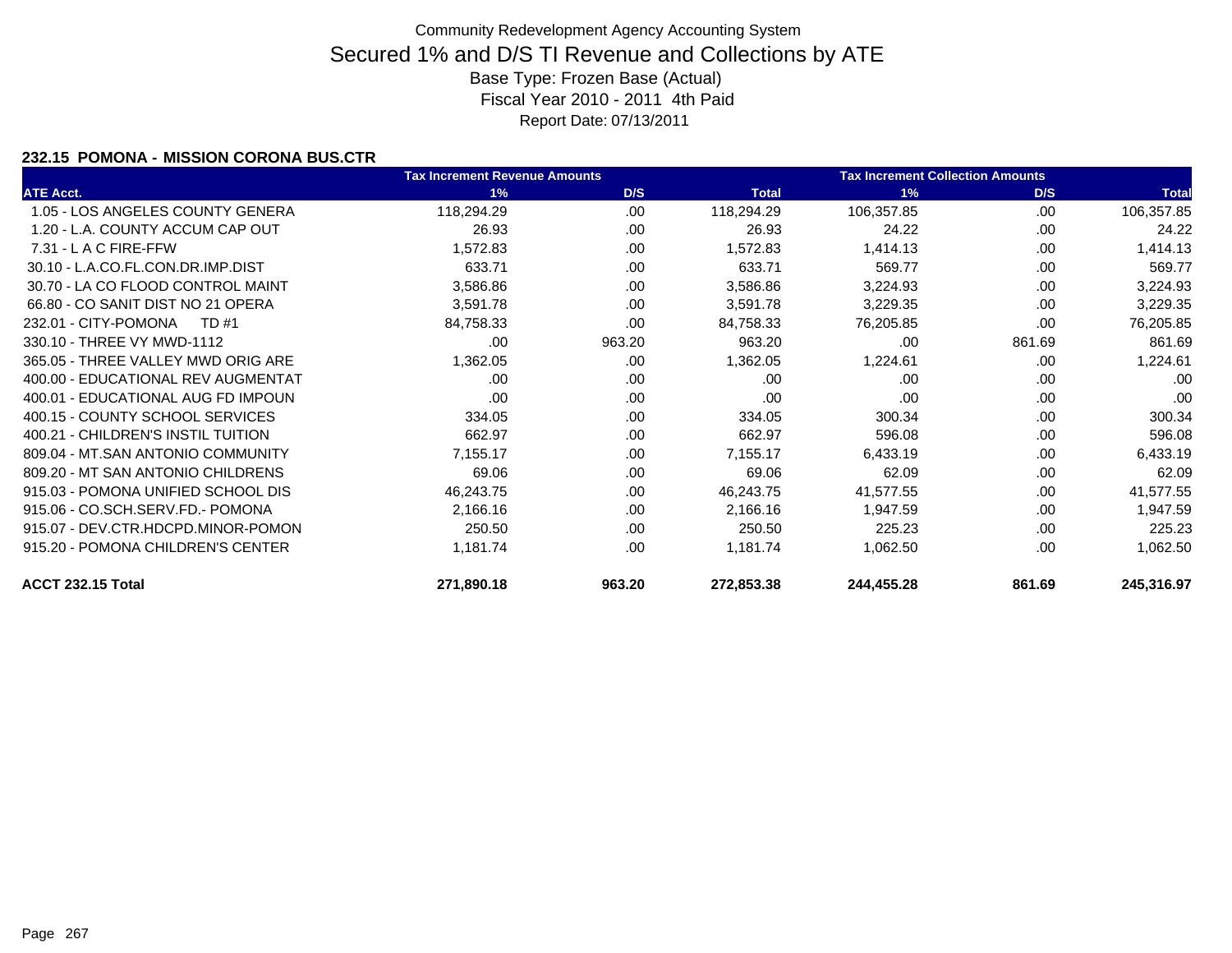#### **232.19 POMONA - WEST HOLT AVE.**

|                                    | <b>Tax Increment Revenue Amounts</b> |           |              | <b>Tax Increment Collection Amounts</b> |           |              |
|------------------------------------|--------------------------------------|-----------|--------------|-----------------------------------------|-----------|--------------|
| <b>ATE Acct.</b>                   | 1%                                   | D/S       | <b>Total</b> | 1%                                      | D/S       | <b>Total</b> |
| 1.05 - LOS ANGELES COUNTY GENERA   | 1,655,435.52                         | .00       | 1,655,435.52 | 1,634,413.38                            | .00       | 1,634,413.38 |
| 1.20 - L.A. COUNTY ACCUM CAP OUT   | 376.89                               | .00       | 376.89       | 372.10                                  | .00       | 372.10       |
| $7.31 - L$ A C FIRE-FFW            | 22,010.51                            | .00       | 22,010.51    | 21,730.99                               | .00       | 21,730.99    |
| 30.10 - L.A.CO.FL.CON.DR.IMP.DIST  | 8,868.36                             | .00       | 8,868.36     | 8,755.74                                | .00       | 8,755.74     |
| 30.70 - LA CO FLOOD CONTROL MAINT  | 50,195.56                            | .00       | 50,195.56    | 49,558.13                               | .00       | 49,558.13    |
| 66.80 - CO SANIT DIST NO 21 OPERA  | 50,264.29                            | .00       | 50,264.29    | 49,625.99                               | .00       | 49,625.99    |
| 232.01 - CITY-POMONA<br>TD #1      | 1,186,129.44                         | .00       | 1,186,129.44 | 1,171,066.91                            | .00       | 1,171,066.91 |
| 330.10 - THREE VY MWD-1112         | .00                                  | 14,070.36 | 14,070.36    | .00                                     | 13,891.59 | 13,891.59    |
| 365.05 - THREE VALLEY MWD ORIG ARE | 19,060.81                            | .00       | 19,060.81    | 18,818.77                               | .00       | 18,818.77    |
| 370.05 - WALNUT VALLEY WATER DISTR | 7.55                                 | .00       | 7.55         | 7.55                                    | .00       | 7.55         |
| 400.00 - EDUCATIONAL REV AUGMENTAT | .00                                  | .00       | .00          | .00                                     | .00       | .00          |
| 400.01 - EDUCATIONAL AUG FD IMPOUN | .00                                  | .00       | .00          | .00                                     | .00       | .00          |
| 400.15 - COUNTY SCHOOL SERVICES    | 4,674.70                             | .00.      | 4,674.70     | 4,615.34                                | .00       | 4,615.34     |
| 400.21 - CHILDREN'S INSTIL TUITION | 9,277.85                             | .00       | 9,277.85     | 9,160.04                                | .00       | 9,160.04     |
| 809.04 - MT.SAN ANTONIO COMMUNITY  | 100,131.31                           | .00       | 100,131.31   | 98,859.75                               | .00       | 98,859.75    |
| 809.20 - MT SAN ANTONIO CHILDRENS  | 966.51                               | .00       | 966.51       | 954.24                                  | .00       | 954.24       |
| 915.03 - POMONA UNIFIED SCHOOL DIS | 647,146.62                           | .00       | 647,146.62   | 638,928.58                              | .00       | 638,928.58   |
| 915.06 - CO.SCH.SERV.FD.- POMONA   | 30,313.90                            | .00       | 30,313.90    | 29,928.94                               | .00       | 29,928.94    |
| 915.07 - DEV.CTR.HDCPD.MINOR-POMON | 3,505.60                             | .00.      | 3,505.60     | 3,461.08                                | .00       | 3,461.08     |
| 915.20 - POMONA CHILDREN'S CENTER  | 16,537.57                            | .00       | 16,537.57    | 16,327.55                               | .00       | 16,327.55    |
| ACCT 232.19 Total                  | 3,804,902.99                         | 14,070.36 | 3,818,973.35 | 3,756,585.08                            | 13,891.59 | 3,770,476.67 |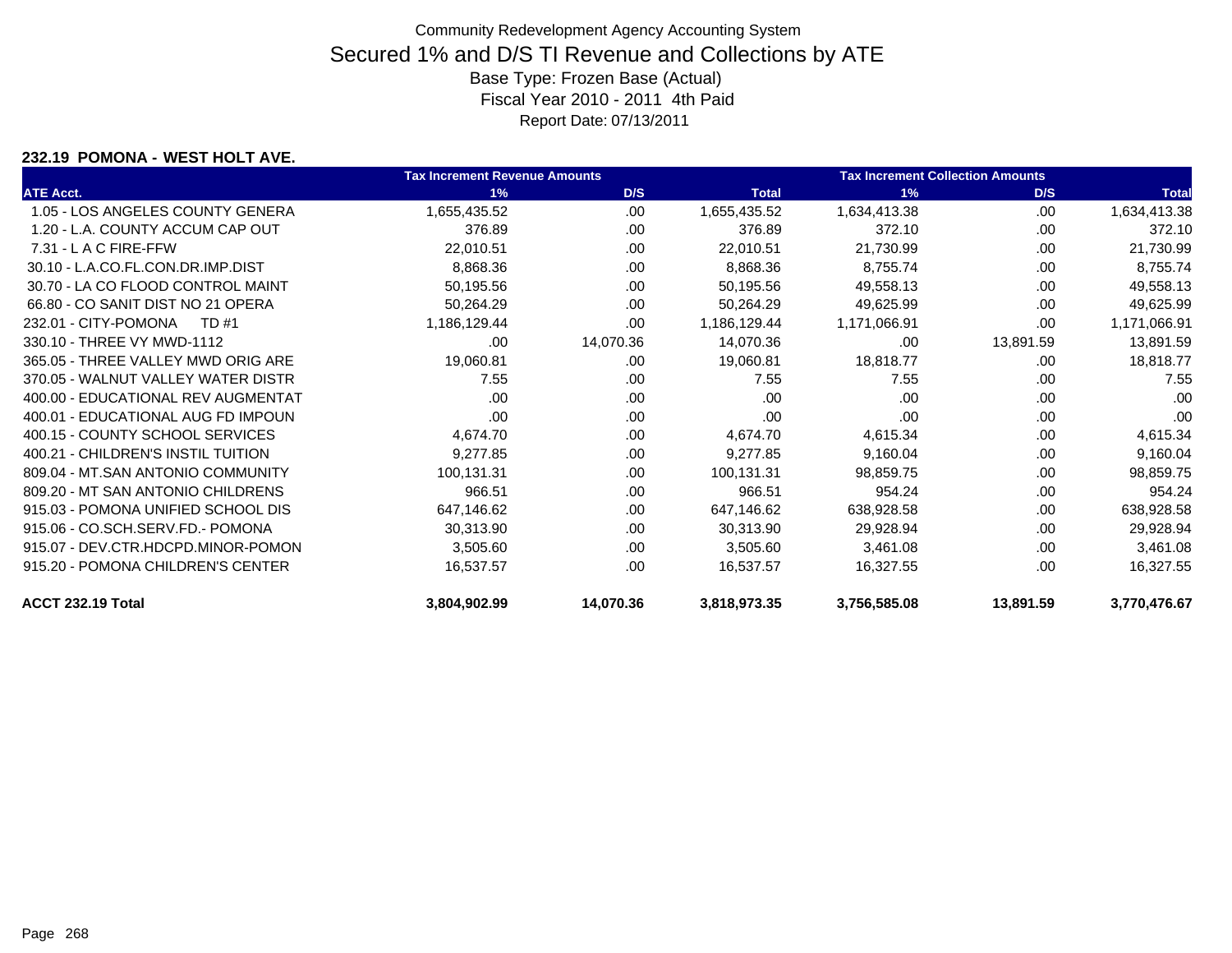#### **232.20 POMONA - DOWNTOWN RP# 3**

|                                        | <b>Tax Increment Revenue Amounts</b> |          |              | <b>Tax Increment Collection Amounts</b> |          |              |
|----------------------------------------|--------------------------------------|----------|--------------|-----------------------------------------|----------|--------------|
| <b>ATE Acct.</b>                       | 1%                                   | D/S      | <b>Total</b> | 1%                                      | D/S      | <b>Total</b> |
| 1.05 - LOS ANGELES COUNTY GENERA       | 620,330.29                           | .00.     | 620,330.29   | 556,569.66                              | .00      | 556,569.66   |
| 1.20 - L.A. COUNTY ACCUM CAP OUT       | 141.23                               | .00.     | 141.23       | 126.71                                  | .00      | 126.71       |
| $7.31 - L$ A C FIRE-FFW                | 8,235.03                             | .00      | 8,235.03     | 7,388.75                                | .00      | 7,388.75     |
| 30.10 - L.A.CO.FL.CON.DR.IMP.DIST      | 3,323.08                             | .00.     | 3,323.08     | 2,981.52                                | .00      | 2,981.52     |
| 30.70 - LA CO FLOOD CONTROL MAINT      | 18,808.97                            | .00      | 18,808.97    | 16,875.69                               | .00      | 16,875.69    |
| 66.80 - CO SANIT DIST NO 21 OPERA      | 18,834.77                            | .00.     | 18,834.77    | 16,898.84                               | .00      | 16,898.84    |
| 232.01 - CITY-POMONA<br>TD #1          | 444,460.03                           | .00      | 444.460.03   | 398,776.37                              | .00      | 398,776.37   |
| 232.43 - CITY-POMONA<br><b>VEHICLE</b> | 83.68                                | .00      | 83.68        | 83.68                                   | .00      | 83.68        |
| 232.44 - CITY-POMONA<br><b>VEHICLE</b> | 3,005.82                             | .00      | 3,005.82     | 2,649.04                                | .00.     | 2,649.04     |
| 330.10 - THREE VY MWD-1112             | .00                                  | 5,286.71 | 5,286.71     | .00                                     | 4,743.17 | 4,743.17     |
| 365.05 - THREE VALLEY MWD ORIG ARE     | 7,142.37                             | .00      | 7,142.37     | 6,408.25                                | .00      | 6,408.25     |
| 400.00 - EDUCATIONAL REV AUGMENTAT     | .00                                  | .00.     | .00          | .00                                     | .00      | .00          |
| 400.01 - EDUCATIONAL AUG FD IMPOUN     | .00                                  | .00.     | .00          | .00                                     | .00      | .00          |
| 400.15 - COUNTY SCHOOL SERVICES        | 1,751.72                             | .00      | 1,751.72     | 1,571.66                                | .00      | 1,571.66     |
| 400.21 - CHILDREN'S INSTIL TUITION     | 3,476.54                             | .00.     | 3,476.54     | 3,119.21                                | .00      | 3,119.21     |
| 809.04 - MT.SAN ANTONIO COMMUNITY      | 37,520.65                            | .00      | 37,520.65    | 33,664.10                               | .00      | 33,664.10    |
| 809.20 - MT SAN ANTONIO CHILDRENS      | 362.14                               | .00      | 362.14       | 324.93                                  | .00      | 324.93       |
| 915.03 - POMONA UNIFIED SCHOOL DIS     | 242,495.30                           | .00      | 242,495.30   | 217,570.51                              | .00      | 217,570.51   |
| 915.06 - CO.SCH.SERV.FD.- POMONA       | 11,359.06                            | .00      | 11,359.06    | 10,191.52                               | .00      | 10,191.52    |
| 915.07 - DEV.CTR.HDCPD.MINOR-POMON     | 1.313.63                             | .00      | 1,313.63     | 1,178.60                                | .00      | 1,178.60     |
| 915.20 - POMONA CHILDREN'S CENTER      | 6,196.88                             | .00      | 6,196.88     | 5,559.94                                | .00      | 5,559.94     |
| ACCT 232.20 Total                      | 1,428,841.19                         | 5,286.71 | 1,434,127.90 | 1,281,938.98                            | 4,743.17 | 1,286,682.15 |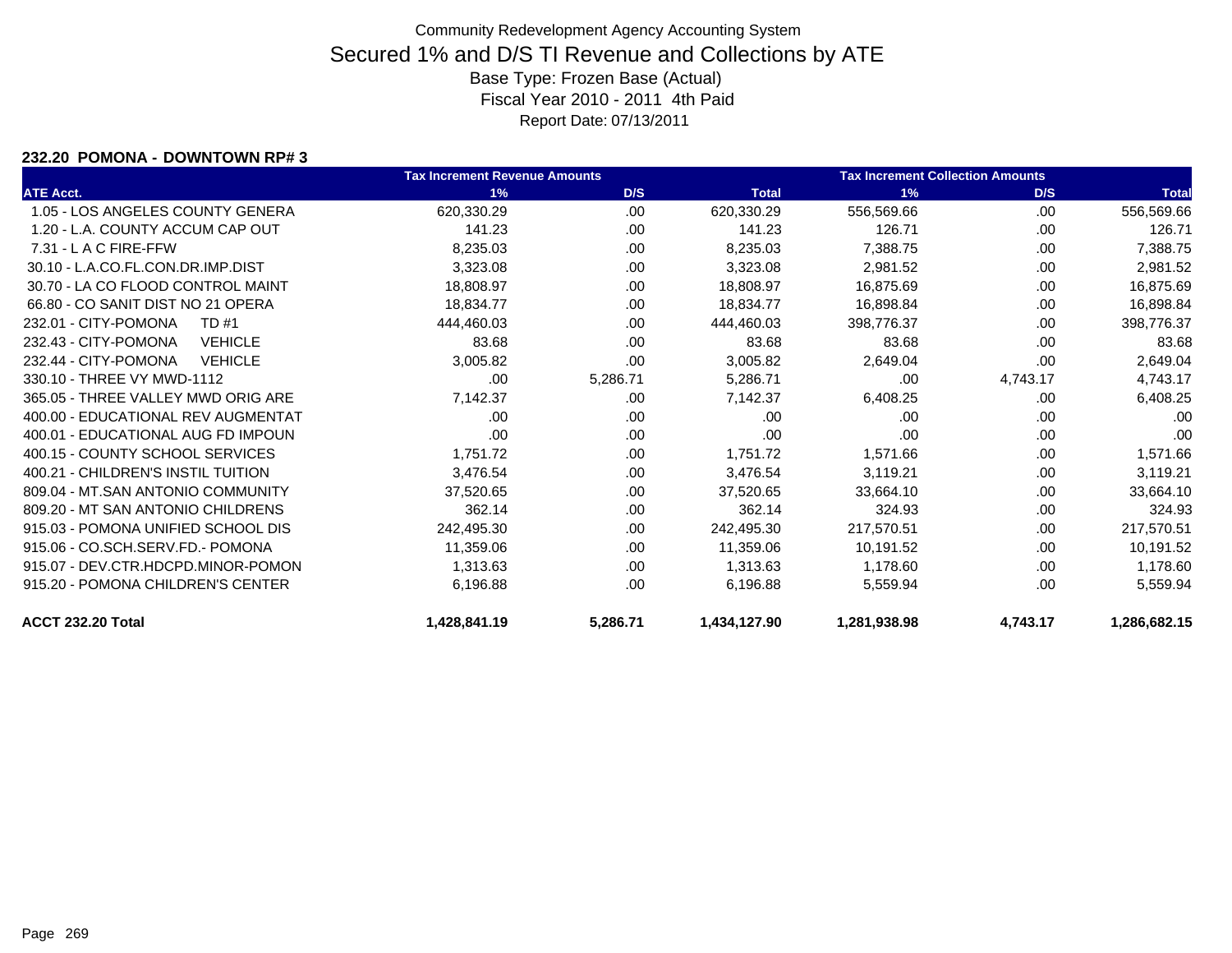### **233.01 POMONA - FAIRGROUNDS AMEND**

|                                    | <b>Tax Increment Revenue Amounts</b> |          |              | <b>Tax Increment Collection Amounts</b> |          |              |
|------------------------------------|--------------------------------------|----------|--------------|-----------------------------------------|----------|--------------|
| <b>ATE Acct.</b>                   | 1%                                   | D/S      | <b>Total</b> | 1%                                      | D/S      | <b>Total</b> |
| 1.05 - LOS ANGELES COUNTY GENERA   | 146,265.34                           | .00      | 146,265.34   | 146,265.34                              | .00      | 146,265.34   |
| 1.20 - L.A. COUNTY ACCUM CAP OUT   | 33.30                                | .00      | 33.30        | 33.30                                   | .00      | 33.30        |
| $7.31 - L$ A C FIRE-FFW            | 1,944.94                             | .00      | 1,944.94     | 1,944.94                                | .00      | 1,944.94     |
| 30.10 - L.A.CO.FL.CON.DR.IMP.DIST  | 783.56                               | .00      | 783.56       | 783.56                                  | .00      | 783.56       |
| 30.70 - LA CO FLOOD CONTROL MAINT  | 4,435.02                             | .00      | 4,435.02     | 4,435.02                                | .00      | 4,435.02     |
| 66.80 - CO SANIT DIST NO 21 OPERA  | 4.441.09                             | .00.     | 4.441.09     | 4.441.09                                | .00      | 4,441.09     |
| 232.01 - CITY-POMONA<br>TD #1      | 104,799.90                           | .00      | 104,799.90   | 104,799.90                              | .00      | 104,799.90   |
| 330.10 - THREE VY MWD-1112         | .00                                  | 1,243.68 | 1,243.68     | .00                                     | 1,243.68 | 1,243.68     |
| 365.05 - THREE VALLEY MWD ORIG ARE | 1,684.11                             | .00.     | 1,684.11     | 1,684.11                                | .00      | 1,684.11     |
| 400.00 - EDUCATIONAL REV AUGMENTAT | .00                                  | .00      | .00          | .00                                     | .00      | .00          |
| 400.01 - EDUCATIONAL AUG FD IMPOUN | .00                                  | .00.     | .00          | .00                                     | .00      | .00          |
| 400.15 - COUNTY SCHOOL SERVICES    | 413.04                               | .00      | 413.04       | 413.04                                  | .00      | 413.04       |
| 400.21 - CHILDREN'S INSTIL TUITION | 819.74                               | .00      | 819.74       | 819.74                                  | .00      | 819.74       |
| 809.04 - MT.SAN ANTONIO COMMUNITY  | 8,847.05                             | .00      | 8,847.05     | 8,847.05                                | .00      | 8,847.05     |
| 809.20 - MT SAN ANTONIO CHILDRENS  | 85.40                                | .00      | 85.40        | 85.40                                   | .00      | 85.40        |
| 830.03 - BONITA UNIFIED SCHOOL DIS | 280.41                               | .00      | 280.41       | 280.41                                  | .00      | 280.41       |
| 830.06 - CO.SCH.SERV.FD.- BONITA   | 11.66                                | .00      | 11.66        | 11.66                                   | .00      | 11.66        |
| 830.07 - DEV.CTR.HDCPD.MINOR-BONIT | 1.30                                 | .00      | 1.30         | 1.30                                    | .00      | 1.30         |
| 915.03 - POMONA UNIFIED SCHOOL DIS | 56,860.02                            | .00      | 56,860.02    | 56,860.02                               | .00      | 56,860.02    |
| 915.06 - CO.SCH.SERV.FD.- POMONA   | 2,663.45                             | .00      | 2,663.45     | 2,663.45                                | .00      | 2,663.45     |
| 915.07 - DEV.CTR.HDCPD.MINOR-POMON | 308.01                               | .00      | 308.01       | 308.01                                  | .00      | 308.01       |
| 915.20 - POMONA CHILDREN'S CENTER  | 1,453.04                             | .00      | 1,453.04     | 1,453.04                                | .00      | 1,453.04     |
| <b>ACCT 233.01 Total</b>           | 336,130.38                           | 1,243.68 | 337,374.06   | 336,130.38                              | 1,243.68 | 337,374.06   |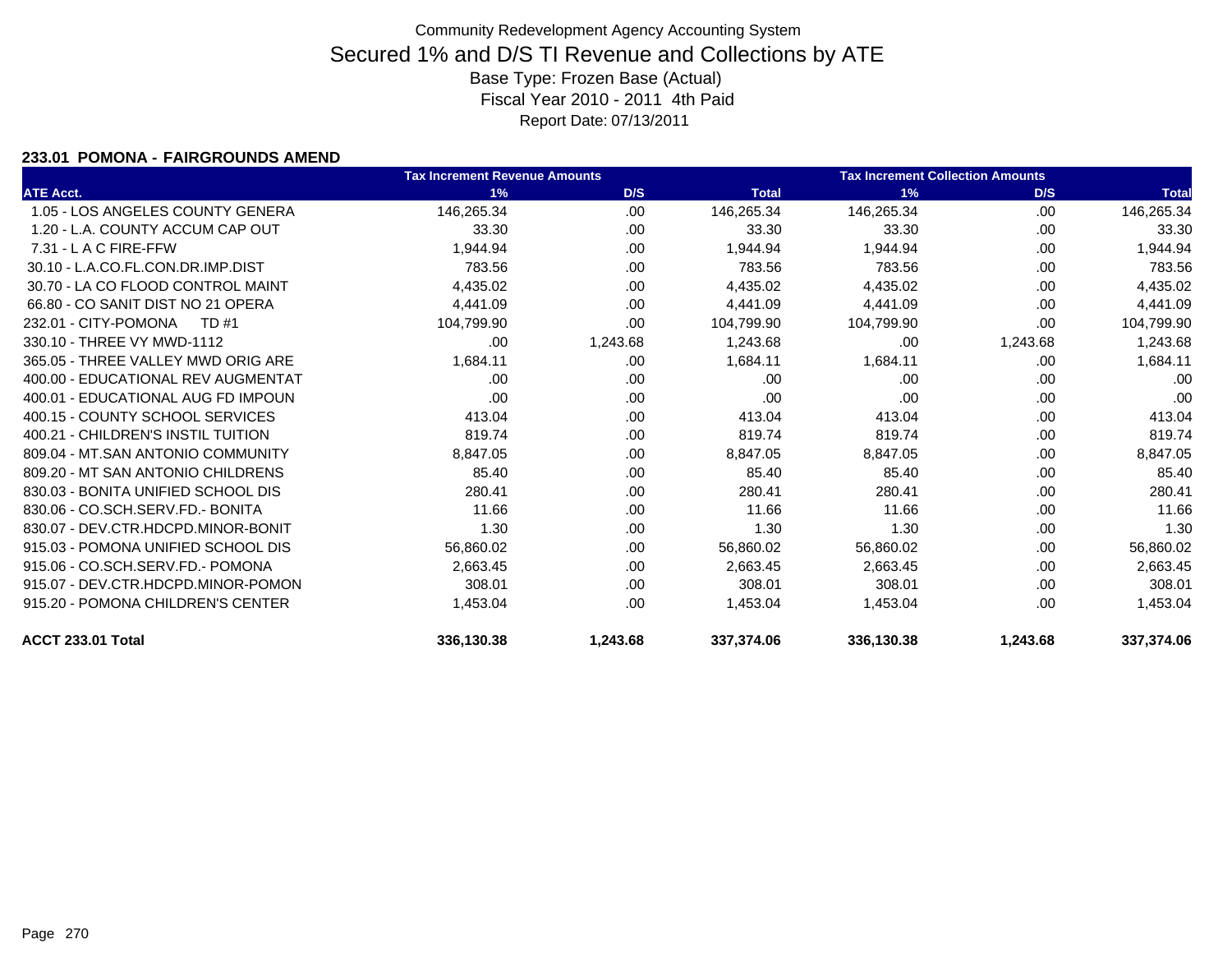### **233.03 POMONA - S. GAREY/FREEWAY CORR.**

|                                    | <b>Tax Increment Revenue Amounts</b> |           |              | <b>Tax Increment Collection Amounts</b> |           |              |
|------------------------------------|--------------------------------------|-----------|--------------|-----------------------------------------|-----------|--------------|
| <b>ATE Acct.</b>                   | 1%                                   | D/S       | <b>Total</b> | 1%                                      | D/S       | <b>Total</b> |
| 1.05 - LOS ANGELES COUNTY GENERA   | 1,576,455.87                         | .00.      | 1,576,455.87 | 1,571,766.99                            | .00       | 1,571,766.99 |
| 1.20 - L.A. COUNTY ACCUM CAP OUT   | 358.94                               | .00       | 358.94       | 357.87                                  | .00       | 357.87       |
| 7.31 - L A C FIRE-FFW              | 20,959.87                            | .00.      | 20,959.87    | 20,897.56                               | .00       | 20,897.56    |
| 30.10 - L.A.CO.FL.CON.DR.IMP.DIST  | 8,445.41                             | .00       | 8,445.41     | 8,420.30                                | .00       | 8,420.30     |
| 30.70 - LA CO FLOOD CONTROL MAINT  | 47,800.97                            | .00       | 47,800.97    | 47,658.79                               | .00       | 47,658.79    |
| 66.80 - CO SANIT DIST NO 21 OPERA  | 47,725.71                            | .00.      | 47,725.71    | 47,583.34                               | .00       | 47,583.34    |
| 232.01 - CITY-POMONA<br>TD #1      | 1,129,533.73                         | .00       | 1,129,533.73 | 1,126,174.15                            | .00       | 1,126,174.15 |
| 330.10 - THREE VY MWD-1112         | .00                                  | 13,392.41 | 13,392.41    | .00                                     | 13,352.50 | 13,352.50    |
| 365.05 - THREE VALLEY MWD ORIG ARE | 18,151.43                            | .00       | 18,151.43    | 18,097.44                               | .00       | 18,097.44    |
| 370.05 - WALNUT VALLEY WATER DISTR | 264.26                               | .00       | 264.26       | 256.53                                  | .00       | 256.53       |
| 400.00 - EDUCATIONAL REV AUGMENTAT | .00                                  | .00       | .00          | .00                                     | .00       | .00          |
| 400.01 - EDUCATIONAL AUG FD IMPOUN | .00                                  | .00       | .00          | .00                                     | .00       | .00          |
| 400.15 - COUNTY SCHOOL SERVICES    | 4,451.81                             | .00       | 4,451.81     | 4,438.56                                | .00       | 4,438.56     |
| 400.21 - CHILDREN'S INSTIL TUITION | 8,835.39                             | .00       | 8,835.39     | 8,809.11                                | .00       | 8,809.11     |
| 809.04 - MT.SAN ANTONIO COMMUNITY  | 95,356.42                            | .00       | 95,356.42    | 95,072.80                               | .00       | 95,072.80    |
| 809.20 - MT SAN ANTONIO CHILDRENS  | 920.40                               | .00       | 920.40       | 917.67                                  | .00       | 917.67       |
| 915.03 - POMONA UNIFIED SCHOOL DIS | 616,286.55                           | .00.      | 616,286.55   | 614,453.58                              | .00       | 614,453.58   |
| 915.06 - CO.SCH.SERV.FD.- POMONA   | 28,868.22                            | .00.      | 28,868.22    | 28,782.37                               | .00       | 28,782.37    |
| 915.07 - DEV.CTR.HDCPD.MINOR-POMON | 3,338.45                             | .00.      | 3,338.45     | 3,328.51                                | .00       | 3,328.51     |
| 915.20 - POMONA CHILDREN'S CENTER  | 15,749.00                            | .00       | 15,749.00    | 15,702.16                               | .00       | 15,702.16    |
| <b>ACCT 233.03 Total</b>           | 3,623,502.43                         | 13,392.41 | 3,636,894.84 | 3,612,717.73                            | 13,352.50 | 3,626,070.23 |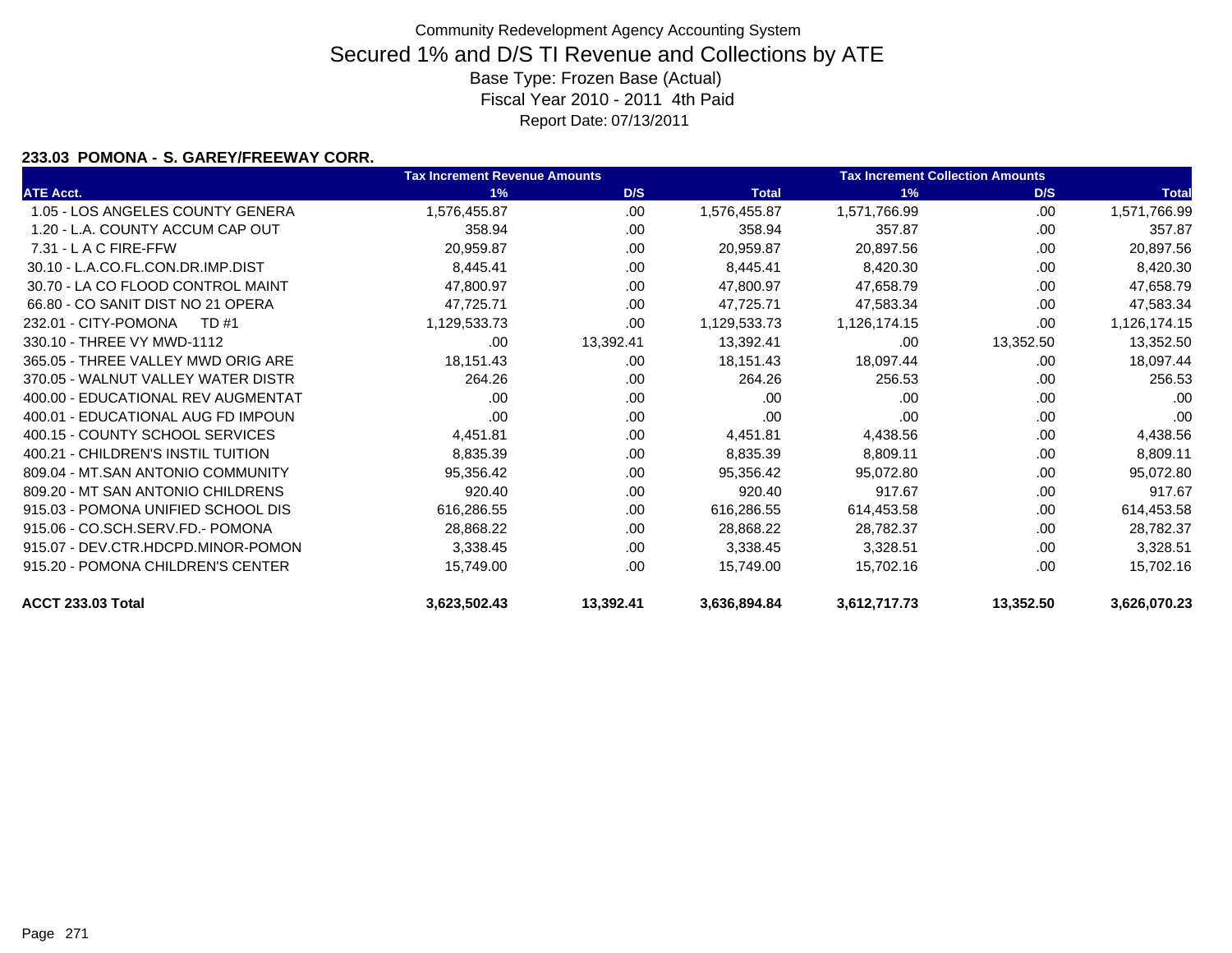#### **233.06 POMONA - MERGED RP**

|                                    | <b>Tax Increment Revenue Amounts</b> |          |              | <b>Tax Increment Collection Amounts</b> |          |              |  |
|------------------------------------|--------------------------------------|----------|--------------|-----------------------------------------|----------|--------------|--|
| <b>ATE Acct.</b>                   | 1%                                   | D/S      | <b>Total</b> | 1%                                      | D/S      | <b>Total</b> |  |
| 1.05 - LOS ANGELES COUNTY GENERA   | 849,981.88                           | .00      | 849,981.88   | 791,012.54                              | .00      | 791,012.54   |  |
| 1.20 - L.A. COUNTY ACCUM CAP OUT   | 193.52                               | .00.     | 193.52       | 180.09                                  | .00      | 180.09       |  |
| 7.31 - L A C FIRE-FFW              | 11,272.83                            | .00      | 11,272.83    | 10,491.17                               | .00      | 10,491.17    |  |
| 30.10 - L.A.CO.FL.CON.DR.IMP.DIST  | 4,553.35                             | .00      | 4,553.35     | 4,237.46                                | .00      | 4,237.46     |  |
| 30.70 - LA CO FLOOD CONTROL MAINT  | 25,772.05                            | .00      | 25,772.05    | 23,984.09                               | .00      | 23,984.09    |  |
| 66.80 - CO SANIT DIST NO 21 OPERA  | 25,178.27                            | .00      | 25,178.27    | 23,387.85                               | .00      | 23,387.85    |  |
| 232.01 - CITY-POMONA<br>TD #1      | 608,993.06                           | .00      | 608,993.06   | 566,742.99                              | .00      | 566,742.99   |  |
| 330.10 - THREE VY MWD-1112         | .00                                  | 7,243.18 | 7,243.18     | .00                                     | 6,739.58 | 6,739.58     |  |
| 365.05 - THREE VALLEY MWD ORIG ARE | 9,786.46                             | .00      | 9,786.46     | 9,107.52                                | .00      | 9,107.52     |  |
| 400.00 - EDUCATIONAL REV AUGMENTAT | .00                                  | .00.     | .00          | .00                                     | .00      | .00          |  |
| 400.01 - EDUCATIONAL AUG FD IMPOUN | .00                                  | .00.     | .00          | .00                                     | .00.     | .00          |  |
| 400.15 - COUNTY SCHOOL SERVICES    | 2,400.26                             | .00.     | 2,400.26     | 2,233.75                                | .00      | 2,233.75     |  |
| 400.21 - CHILDREN'S INSTIL TUITION | 4,763.63                             | .00.     | 4,763.63     | 4,433.15                                | .00      | 4,433.15     |  |
| 791.04 - CITRUS COMMUNITY COLLEGE  | 7,483.13                             | .00      | 7,483.13     | 6,905.08                                | .00      | 6,905.08     |  |
| 791.20 - CHILDREN'S CTR FUND CITRU | 195.16                               | .00      | 195.16       | 180.08                                  | .00      | 180.08       |  |
| 809.04 - MT.SAN ANTONIO COMMUNITY  | 42,279.51                            | .00      | 42,279.51    | 39,418.25                               | .00      | 39,418.25    |  |
| 809.20 - MT SAN ANTONIO CHILDRENS  | 408.09                               | .00      | 408.09       | 380.47                                  | .00      | 380.47       |  |
| 842.03 - CLAREMONT UNIFIED SCHOOL  | 69,929.60                            | .00      | 69,929.60    | 64,527.70                               | .00      | 64,527.70    |  |
| 842.06 - CO.SCH.SERV.FD.- CLAREMON | 2,427.18                             | .00      | 2,427.18     | 2,239.69                                | .00      | 2,239.69     |  |
| 842.07 - DEV.CTR.HDCPD.MINOR-CLARE | 267.23                               | .00      | 267.23       | 246.59                                  | .00      | 246.59       |  |
| 915.03 - POMONA UNIFIED SCHOOL DIS | 273,251.66                           | .00      | 273,251.66   | 254,759.34                              | .00      | 254,759.34   |  |
| 915.06 - CO.SCH.SERV.FD.- POMONA   | 12,799.74                            | .00      | 12,799.74    | 11,933.52                               | .00      | 11,933.52    |  |
| 915.07 - DEV.CTR.HDCPD.MINOR-POMON | 1,480.21                             | .00      | 1,480.21     | 1,380.03                                | .00      | 1,380.03     |  |
| 915.20 - POMONA CHILDREN'S CENTER  | 6,982.85                             | .00      | 6,982.85     | 6,510.29                                | .00      | 6,510.29     |  |
| <b>ACCT 233.06 Total</b>           | 1,960,399.67                         | 7,243.18 | 1,967,642.85 | 1,824,291.65                            | 6,739.58 | 1,831,031.23 |  |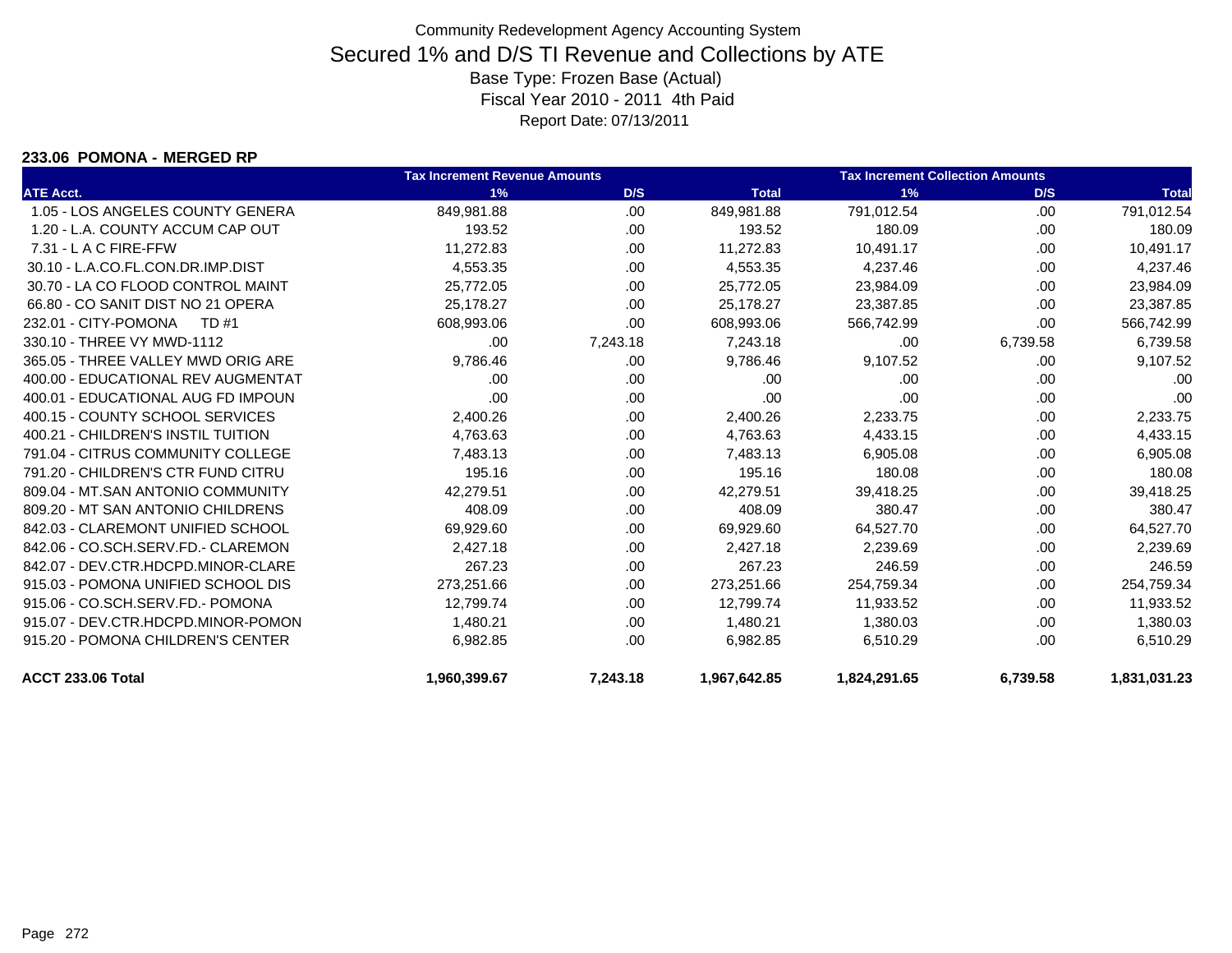#### **234.02 RANCHO PALOS VERDES - RP# 1**

|                                    | <b>Tax Increment Revenue Amounts</b> |          |              | <b>Tax Increment Collection Amounts</b> |          |              |
|------------------------------------|--------------------------------------|----------|--------------|-----------------------------------------|----------|--------------|
| <b>ATE Acct.</b>                   | 1%                                   | D/S      | <b>Total</b> | 1%                                      | D/S      | <b>Total</b> |
| 1.05 - LOS ANGELES COUNTY GENERA   | 484,282.39                           | .00.     | 484,282.39   | 466,859.88                              | .00      | 466,859.88   |
| 1.20 - L.A. COUNTY ACCUM CAP OUT   | 121.15                               | .00      | 121.15       | 116.79                                  | .00      | 116.79       |
| 7.30 - CONSOL, FIRE PRO.DIST.OF    | 186,277.85                           | .00.     | 186,277.85   | 179,576.32                              | .00      | 179,576.32   |
| $7.31 - L$ A C FIRE-FFW            | 7,584.56                             | .00.     | 7,584.56     | 7,311.70                                | .00.     | 7,311.70     |
| 30.10 - L.A.CO.FL.CON.DR.IMP.DIST  | 2,850.30                             | .00      | 2,850.30     | 2,747.76                                | .00      | 2,747.76     |
| 30.70 - LA CO FLOOD CONTROL MAINT  | 16,133.00                            | .00      | 16,133.00    | 15,552.60                               | .00      | 15,552.60    |
| 57.60 - PALOS VERDES LIBRARY DIST  | 47,712.45                            | .00      | 47,712.45    | 45,995.95                               | .00      | 45,995.95    |
| 61.10 - LA CO WEST VECTOR CONTRO   | 350.45                               | .00.     | 350.45       | 337.84                                  | .00      | 337.84       |
| 66.25 - CO SANITATION DIST NO 5 O  | 19,207.15                            | .00      | 19,207.15    | 18,516.15                               | .00      | 18,516.15    |
| 234.01 - CITY-RANCHO P V TD #1     | 69.947.63                            | .00      | 69,947.63    | 67,431.19                               | .00.     | 67,431.19    |
| 320.05 - WEST BASIN MWD 1111       | .00                                  | 4,061.09 | 4,061.09     | .00                                     | 3,914.99 | 3,914.99     |
| 350.90 - WTR REPLENISHMENT DIST OF | 198.96                               | .00      | 198.96       | 191.80                                  | .00      | 191.80       |
| 400.00 - EDUCATIONAL REV AUGMENTAT | .00                                  | .00.     | .00          | .00                                     | .00      | .00          |
| 400.01 - EDUCATIONAL AUG FD IMPOUN | .00                                  | .00.     | .00          | .00                                     | .00      | .00          |
| 400.15 - COUNTY SCHOOL SERVICES    | 1,502.50                             | .00.     | 1,502.50     | 1,448.44                                | .00      | 1,448.44     |
| 400.21 - CHILDREN'S INSTIL TUITION | 2,981.92                             | .00      | 2,981.92     | 2,874.64                                | .00      | 2,874.64     |
| 805.04 - L.A.CITY COMMUNITY COLLEG | 32,064.79                            | .00      | 32,064.79    | 30,911.23                               | .00      | 30,911.23    |
| 805.20 - L.A.COMM.COLL.CHILDREN'S  | 331.55                               | .00      | 331.55       | 319.62                                  | .00      | 319.62       |
| 905.03 - PALOS VERDES PENINSULA UN | 216,210.06                           | .00      | 216,210.06   | 208,431.70                              | .00      | 208,431.70   |
| 905.06 - CO.SCH.SERV.FD.- PALOS VE | 8,873.82                             | .00      | 8,873.82     | 8,554.58                                | .00      | 8,554.58     |
| 905.07 - DEV CTR HDCPD M PALOS VER | 961.19                               | .00      | 961.19       | 926.61                                  | .00      | 926.61       |
| <b>ACCT 234.02 Total</b>           | 1,097,591.72                         | 4,061.09 | 1,101,652.81 | 1,058,104.80                            | 3,914.99 | 1,062,019.79 |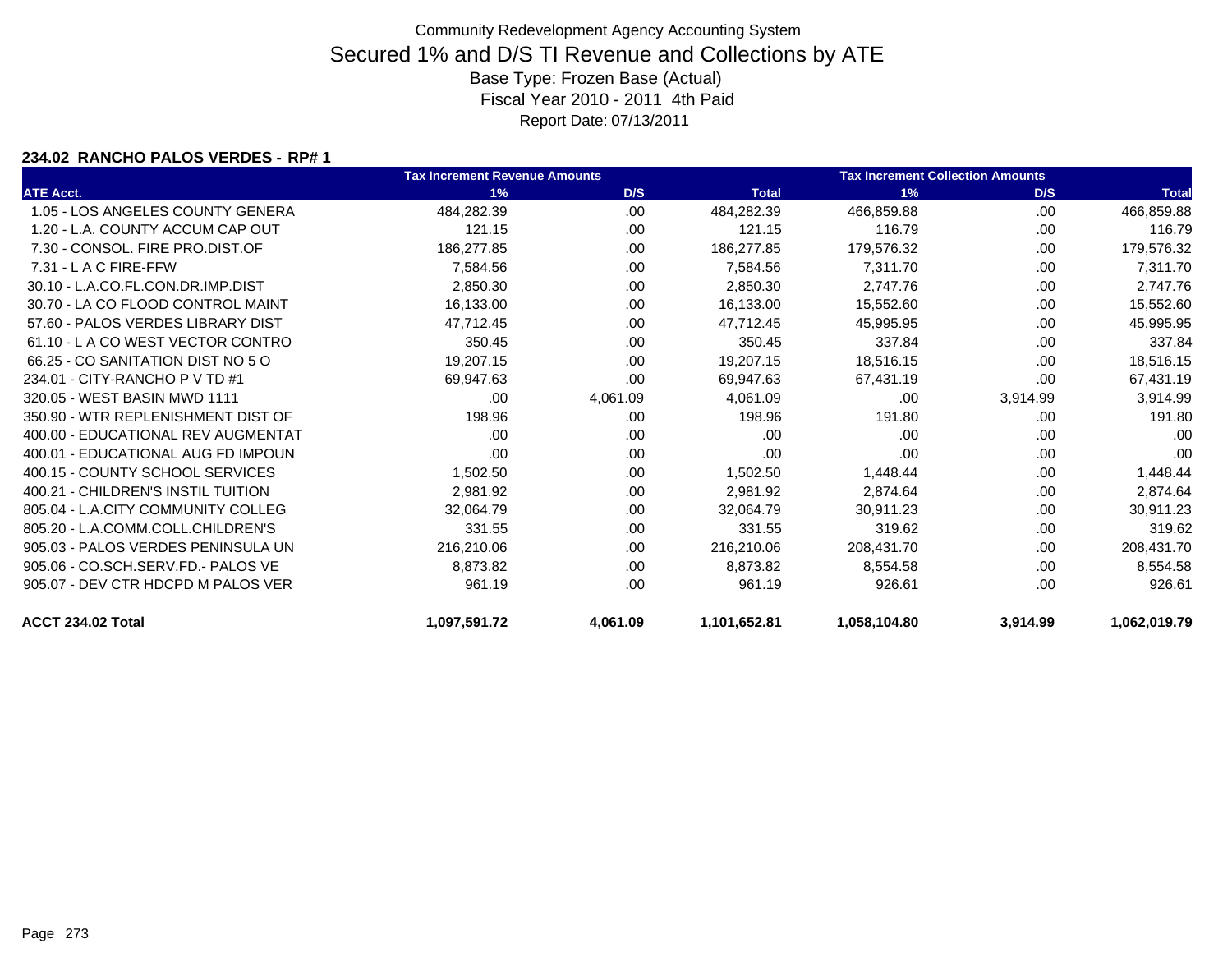#### **236.04 REDONDO BEACH - PLAZA**

|                                    | <b>Tax Increment Revenue Amounts</b> |          |              | <b>Tax Increment Collection Amounts</b> |          |              |
|------------------------------------|--------------------------------------|----------|--------------|-----------------------------------------|----------|--------------|
| <b>ATE Acct.</b>                   | 1%                                   | D/S      | <b>Total</b> | 1%                                      | D/S      | <b>Total</b> |
| 1.05 - LOS ANGELES COUNTY GENERA   | 1,271,166.49                         | .00      | 1,271,166.49 | 1,263,091.95                            | .00      | 1,263,091.95 |
| 1.20 - L.A. COUNTY ACCUM CAP OUT   | 289.90                               | .00.     | 289.90       | 288.06                                  | .00      | 288.06       |
| $7.31 - L$ A C FIRE-FFW            | 18,754.75                            | .00      | 18,754.75    | 18,635.62                               | .00      | 18,635.62    |
| 30.10 - L.A.CO.FL.CON.DR.IMP.DIST  | 6,821.63                             | .00.     | 6,821.63     | 6,778.30                                | .00      | 6,778.30     |
| 30.70 - LA CO FLOOD CONTROL MAINT  | 38,611.15                            | .00.     | 38,611.15    | 38,365.89                               | .00      | 38,365.89    |
| 61.10 - L A CO WEST VECTOR CONTRO  | 791.88                               | .00.     | 791.88       | 786.85                                  | .00      | 786.85       |
| 67.80 - SOUTH BAY CITIES SANIT DI  | 48,794.54                            | .00      | 48,794.54    | 48,484.59                               | .00      | 48,484.59    |
| 95.80 - BEACH CITIES HOSPITAL DIS  | 22,836.23                            | .00.     | 22,836.23    | 22,691.17                               | .00      | 22,691.17    |
| 236.01 - CITY-REDONDO BCH TD #1    | 507,586.85                           | .00      | 507,586.85   | 504,362.62                              | .00      | 504,362.62   |
| 320.05 - WEST BASIN MWD 1111       | .00.                                 | 9,176.44 | 9,176.44     | .00                                     | 9,118.15 | 9,118.15     |
| 350.90 - WTR REPLENISHMENT DIST OF | 476.16                               | .00      | 476.16       | 473.13                                  | .00      | 473.13       |
| 400.00 - EDUCATIONAL REV AUGMENTAT | .00                                  | .00      | .00          | .00                                     | .00      | .00          |
| 400.01 - EDUCATIONAL AUG FD IMPOUN | .00                                  | .00      | .00          | .00                                     | .00      | .00          |
| 400.15 - COUNTY SCHOOL SERVICES    | 3,595.91                             | .00      | 3,595.91     | 3,573.06                                | .00      | 3,573.06     |
| 400.21 - CHILDREN'S INSTIL TUITION | 7,136.59                             | .00      | 7,136.59     | 7,091.26                                | .00      | 7,091.26     |
| 797.04 - EL CAMINO COMMUNITY COLLE | 75,922.64                            | .00      | 75,922.64    | 75,440.38                               | .00      | 75,440.38    |
| 916.03 - REDONDO BEACH UNIFIED SCH | 336,716.56                           | .00      | 336,716.56   | 334,577.71                              | .00      | 334,577.71   |
| 916.06 - CO SCH SERV FD REDONDO BE | 21,601.67                            | .00      | 21,601.67    | 21,464.45                               | .00      | 21,464.45    |
| 916.07 - DEV CTR HDCPD REDONDO BEA | 119,015.22                           | .00      | 119,015.22   | 118,259.22                              | .00      | 118,259.22   |
| ACCT 236.04 Total                  | 2,480,118.17                         | 9,176.44 | 2,489,294.61 | 2,464,364.26                            | 9,118.15 | 2,473,482.41 |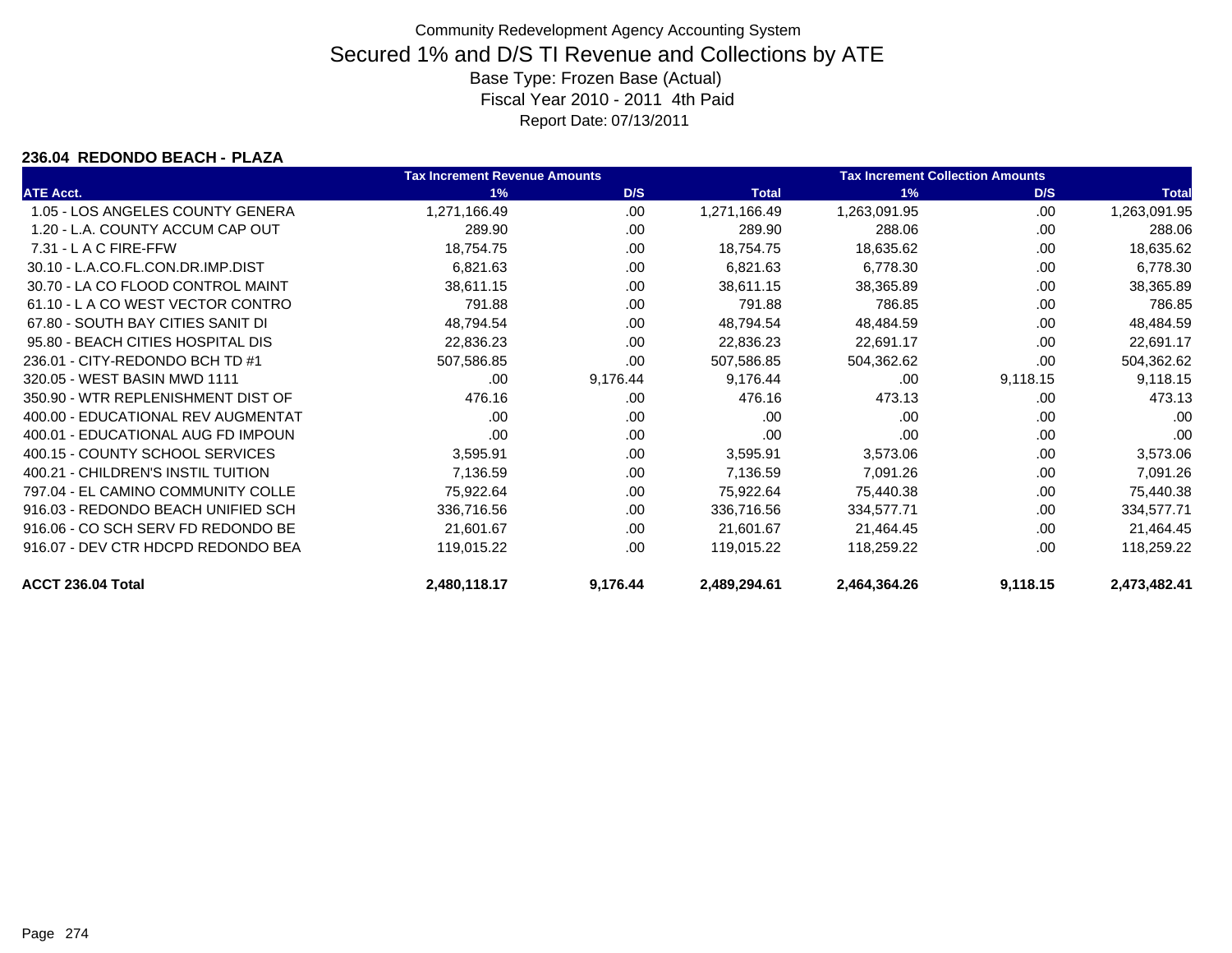### **236.05 REDONDO BEACH - SOUTH BAY CTR.**

|                                    | <b>Tax Increment Revenue Amounts</b> |          |              | <b>Tax Increment Collection Amounts</b> |          |              |
|------------------------------------|--------------------------------------|----------|--------------|-----------------------------------------|----------|--------------|
| <b>ATE Acct.</b>                   | 1%                                   | D/S      | <b>Total</b> | 1%                                      | D/S      | <b>Total</b> |
| 1.05 - LOS ANGELES COUNTY GENERA   | 1,131,676.32                         | .00      | 1,131,676.32 | 1,131,676.32                            | .00      | 1,131,676.32 |
| 1.20 - L.A. COUNTY ACCUM CAP OUT   | 258.11                               | .00      | 258.11       | 258.11                                  | .00      | 258.11       |
| 7.31 - L A C FIRE-FFW              | 16,707.20                            | .00.     | 16,707.20    | 16,707.20                               | .00      | 16,707.20    |
| 30.10 - L.A.CO.FL.CON.DR.IMP.DIST  | 6,073.10                             | .00      | 6,073.10     | 6,073.10                                | .00      | 6,073.10     |
| 30.70 - LA CO FLOOD CONTROL MAINT  | 34,374.43                            | .00      | 34,374.43    | 34,374.43                               | .00      | 34,374.43    |
| 61.10 - L A CO WEST VECTOR CONTRO  | 704.19                               | .00      | 704.19       | 704.19                                  | .00      | 704.19       |
| 66.25 - CO SANITATION DIST NO 5 O  | 40,924.47                            | .00      | 40,924.47    | 40,924.47                               | .00      | 40,924.47    |
| 95.80 - BEACH CITIES HOSPITAL DIS  | 20,330.45                            | .00      | 20,330.45    | 20,330.45                               | .00      | 20,330.45    |
| 236.01 - CITY-REDONDO BCH TD #1    | 451,891.83                           | .00      | 451,891.83   | 451,891.83                              | .00      | 451,891.83   |
| 320.05 - WEST BASIN MWD 1111       | .00                                  | 8,160.23 | 8,160.23     | .00                                     | 8,160.23 | 8,160.23     |
| 350.90 - WTR REPLENISHMENT DIST OF | 423.93                               | .00.     | 423.93       | 423.93                                  | .00.     | 423.93       |
| 400.00 - EDUCATIONAL REV AUGMENTAT | .00.                                 | .00      | .00          | .00                                     | .00      | .00          |
| 400.01 - EDUCATIONAL AUG FD IMPOUN | .00                                  | .00.     | .00          | .00                                     | .00      | .00          |
| 400.15 - COUNTY SCHOOL SERVICES    | 3,201.37                             | .00.     | 3,201.37     | 3,201.37                                | .00      | 3,201.37     |
| 400.21 - CHILDREN'S INSTIL TUITION | 6,353.54                             | .00.     | 6,353.54     | 6,353.54                                | .00      | 6,353.54     |
| 797.04 - EL CAMINO COMMUNITY COLLE | 67,591.97                            | .00      | 67,591.97    | 67,591.97                               | .00      | 67,591.97    |
| 892.07 - DEV CTR HDCPD MINOR MANHA | 34,677.26                            | .00.     | 34,677.26    | 34,677.26                               | .00.     | 34,677.26    |
| 916.03 - REDONDO BEACH UNIFIED SCH | 299,769.97                           | .00.     | 299,769.97   | 299,769.97                              | .00      | 299,769.97   |
| 916.06 - CO SCH SERV FD REDONDO BE | 19,231.40                            | .00      | 19,231.40    | 19,231.40                               | .00      | 19,231.40    |
| 916.07 - DEV CTR HDCPD REDONDO BEA | 71,278.88                            | .00.     | 71,278.88    | 71,278.88                               | .00.     | 71,278.88    |
| ACCT 236.05 Total                  | 2,205,468.42                         | 8,160.23 | 2,213,628.65 | 2,205,468.42                            | 8,160.23 | 2,213,628.65 |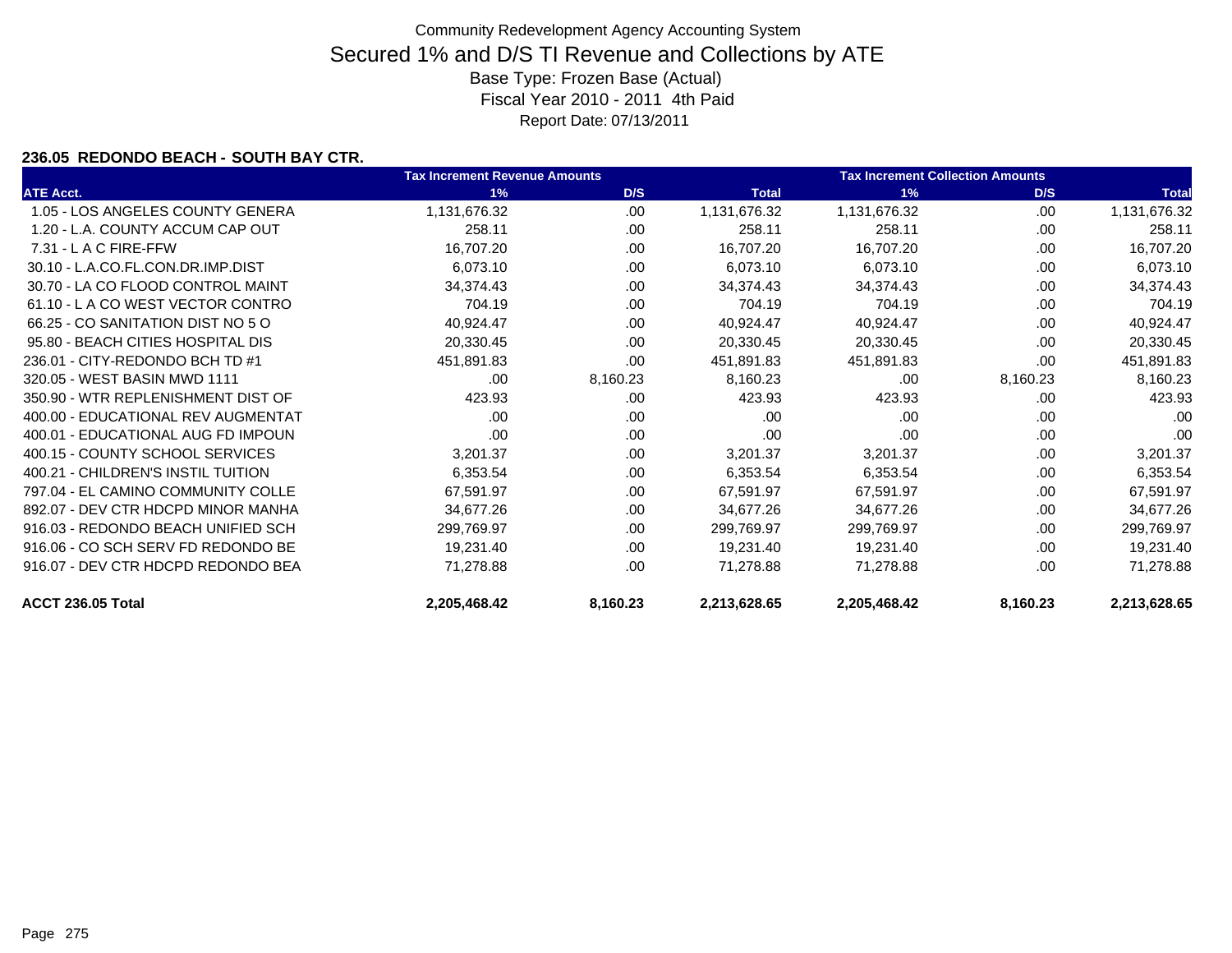### **236.06 REDONDO BEACH - AVIATION HI-SCH**

|                                    | <b>Tax Increment Revenue Amounts</b> |          |              | <b>Tax Increment Collection Amounts</b> |          |              |
|------------------------------------|--------------------------------------|----------|--------------|-----------------------------------------|----------|--------------|
| <b>ATE Acct.</b>                   | 1%                                   | D/S      | <b>Total</b> | 1%                                      | D/S      | <b>Total</b> |
| 1.05 - LOS ANGELES COUNTY GENERA   | 438,422.04                           | .00      | 438,422.04   | 438,422.04                              | .00      | 438,422.04   |
| 1.20 - L.A. COUNTY ACCUM CAP OUT   | 100.00                               | .00      | 100.00       | 100.00                                  | .00      | 100.00       |
| 7.31 - L A C FIRE-FFW              | 6,472.52                             | .00.     | 6,472.52     | 6,472.52                                | .00      | 6,472.52     |
| 30.10 - L.A.CO.FL.CON.DR.IMP.DIST  | 2,352.78                             | .00      | 2,352.78     | 2,352.78                                | .00      | 2,352.78     |
| 30.70 - LA CO FLOOD CONTROL MAINT  | 13,316.97                            | .00      | 13,316.97    | 13,316.97                               | .00      | 13,316.97    |
| 61.10 - L A CO WEST VECTOR CONTRO  | 272.81                               | .00      | 272.81       | 272.81                                  | .00      | 272.81       |
| 66.25 - CO SANITATION DIST NO 5 O  | 15,854.52                            | .00      | 15,854.52    | 15,854.52                               | .00      | 15,854.52    |
| 95.80 - BEACH CITIES HOSPITAL DIS  | 7,876.21                             | .00.     | 7,876.21     | 7,876.21                                | .00      | 7,876.21     |
| 236.01 - CITY-REDONDO BCH TD #1    | 175,067.05                           | .00      | 175,067.05   | 175,067.05                              | .00      | 175,067.05   |
| 320.05 - WEST BASIN MWD 1111       | .00                                  | 3,161.35 | 3,161.35     | .00                                     | 3,161.35 | 3,161.35     |
| 350.90 - WTR REPLENISHMENT DIST OF | 164.23                               | .00.     | 164.23       | 164.23                                  | .00.     | 164.23       |
| 400.00 - EDUCATIONAL REV AUGMENTAT | .00.                                 | .00      | .00          | .00                                     | .00      | .00          |
| 400.01 - EDUCATIONAL AUG FD IMPOUN | .00                                  | .00.     | .00          | .00                                     | .00      | .00          |
| 400.15 - COUNTY SCHOOL SERVICES    | 1,240.23                             | .00.     | 1,240.23     | 1,240.23                                | .00      | 1,240.23     |
| 400.21 - CHILDREN'S INSTIL TUITION | 2,461.42                             | .00.     | 2,461.42     | 2,461.42                                | .00      | 2,461.42     |
| 797.04 - EL CAMINO COMMUNITY COLLE | 26,185.75                            | .00      | 26,185.75    | 26,185.75                               | .00      | 26,185.75    |
| 892.07 - DEV CTR HDCPD MINOR MANHA | 13,434.29                            | .00.     | 13,434.29    | 13,434.29                               | .00.     | 13,434.29    |
| 916.03 - REDONDO BEACH UNIFIED SCH | 116,133.65                           | .00.     | 116,133.65   | 116,133.65                              | .00      | 116,133.65   |
| 916.06 - CO SCH SERV FD REDONDO BE | 7,450.43                             | .00.     | 7,450.43     | 7,450.43                                | .00      | 7,450.43     |
| 916.07 - DEV CTR HDCPD REDONDO BEA | 27,614.10                            | .00      | 27,614.10    | 27,614.10                               | .00.     | 27,614.10    |
| ACCT 236.06 Total                  | 854,419.00                           | 3,161.35 | 857,580.35   | 854,419.00                              | 3,161.35 | 857,580.35   |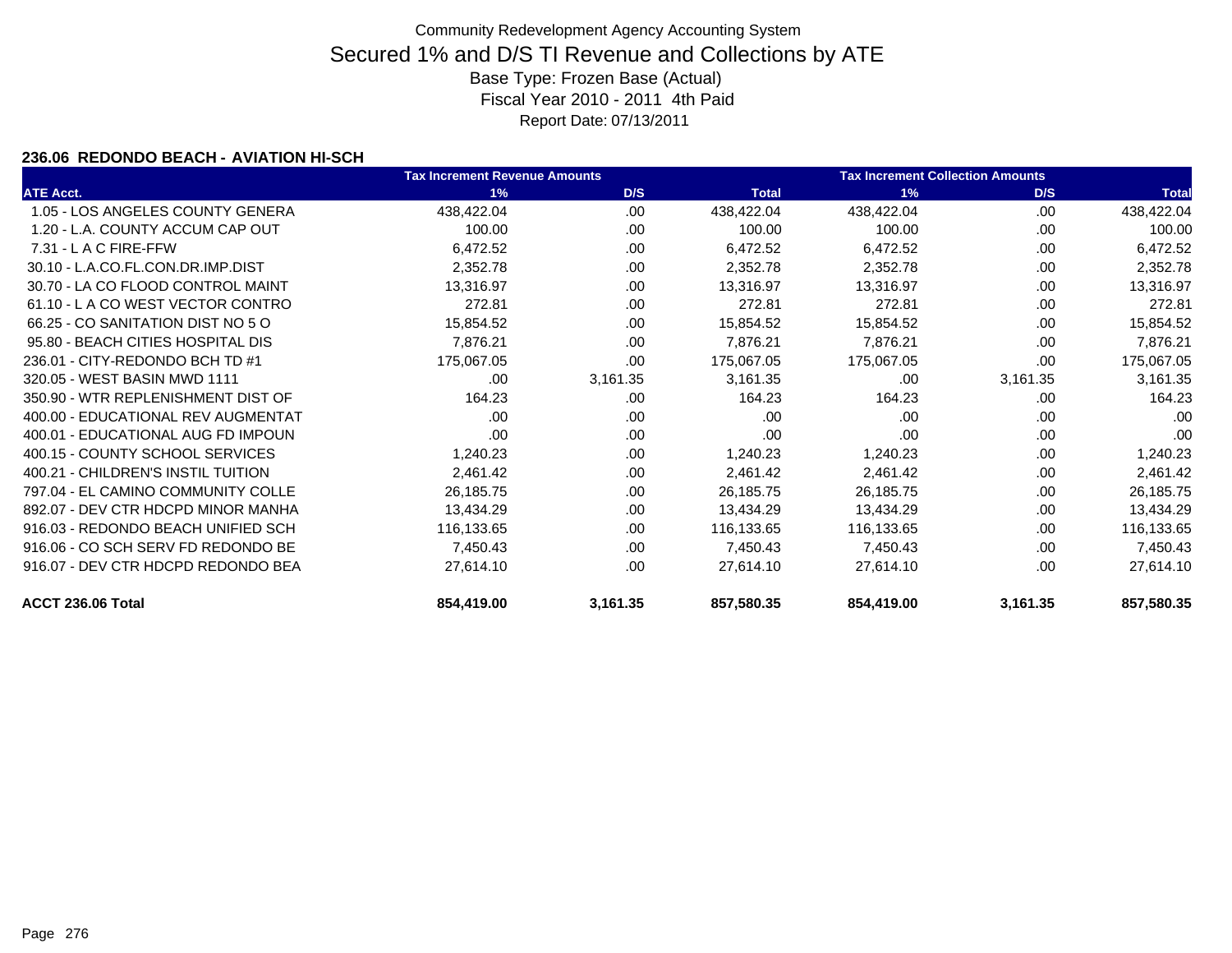### **236.07 REDONDO BEACH - HARBOR CENTER**

|                                    | <b>Tax Increment Revenue Amounts</b> |          | <b>Tax Increment Collection Amounts</b> |            |          |              |
|------------------------------------|--------------------------------------|----------|-----------------------------------------|------------|----------|--------------|
| <b>ATE Acct.</b>                   | 1%                                   | D/S      | <b>Total</b>                            | 1%         | D/S      | <b>Total</b> |
| 1.05 - LOS ANGELES COUNTY GENERA   | 243,959.08                           | .00.     | 243,959.08                              | 243,959.08 | .00      | 243,959.08   |
| 1.20 - L.A. COUNTY ACCUM CAP OUT   | 53.63                                | .00      | 53.63                                   | 53.63      | .00      | 53.63        |
| $7.31 - L$ A C FIRE-FFW            | 3,671.62                             | .00      | 3,671.62                                | 3,671.62   | .00      | 3,671.62     |
| 30.10 - L.A.CO.FL.CON.DR.IMP.DIST  | 1,261.84                             | .00      | 1,261.84                                | 1,261.84   | .00      | 1,261.84     |
| 30.70 - LA CO FLOOD CONTROL MAINT  | 7,142.13                             | .00      | 7,142.13                                | 7,142.13   | .00      | 7,142.13     |
| 61.10 - LA CO WEST VECTOR CONTRO   | 146.48                               | .00.     | 146.48                                  | 146.48     | .00      | 146.48       |
| 95.80 - BEACH CITIES HOSPITAL DIS  | 4,224.15                             | .00      | 4,224.15                                | 4,224.15   | .00      | 4,224.15     |
| 236.01 - CITY-REDONDO BCH TD #1    | 93,891.53                            | .00      | 93,891.53                               | 93,891.53  | .00.     | 93,891.53    |
| 320.05 - WEST BASIN MWD 1111       | .00                                  | 1,697.42 | 1,697.42                                | .00        | 1,697.42 | 1,697.42     |
| 350.90 - WTR REPLENISHMENT DIST OF | 88.08                                | .00.     | 88.08                                   | 88.08      | .00      | 88.08        |
| 400.00 - EDUCATIONAL REV AUGMENTAT | .00                                  | .00.     | .00                                     | .00        | .00      | .00          |
| 400.01 - EDUCATIONAL AUG FD IMPOUN | .00                                  | .00      | .00                                     | .00        | .00      | .00          |
| 400.15 - COUNTY SCHOOL SERVICES    | 665.16                               | .00.     | 665.16                                  | 665.16     | .00      | 665.16       |
| 400.21 - CHILDREN'S INSTIL TUITION | 1,320.11                             | .00      | 1,320.11                                | 1,320.11   | .00      | 1,320.11     |
| 797.04 - EL CAMINO COMMUNITY COLLE | 14,043.89                            | .00      | 14,043.89                               | 14,043.89  | .00      | 14,043.89    |
| 916.03 - REDONDO BEACH UNIFIED SCH | 62,284.57                            | .00.     | 62,284.57                               | 62,284.57  | .00      | 62,284.57    |
| 916.06 - CO SCH SERV FD REDONDO BE | 3,995.80                             | .00      | 3,995.80                                | 3,995.80   | .00      | 3,995.80     |
| 916.07 - DEV CTR HDCPD REDONDO BEA | 22.014.99                            | .00      | 22,014.99                               | 22,014.99  | .00      | 22,014.99    |
| ACCT 236.07 Total                  | 458,763.06                           | 1,697.42 | 460,460.48                              | 458,763.06 | 1,697.42 | 460,460.48   |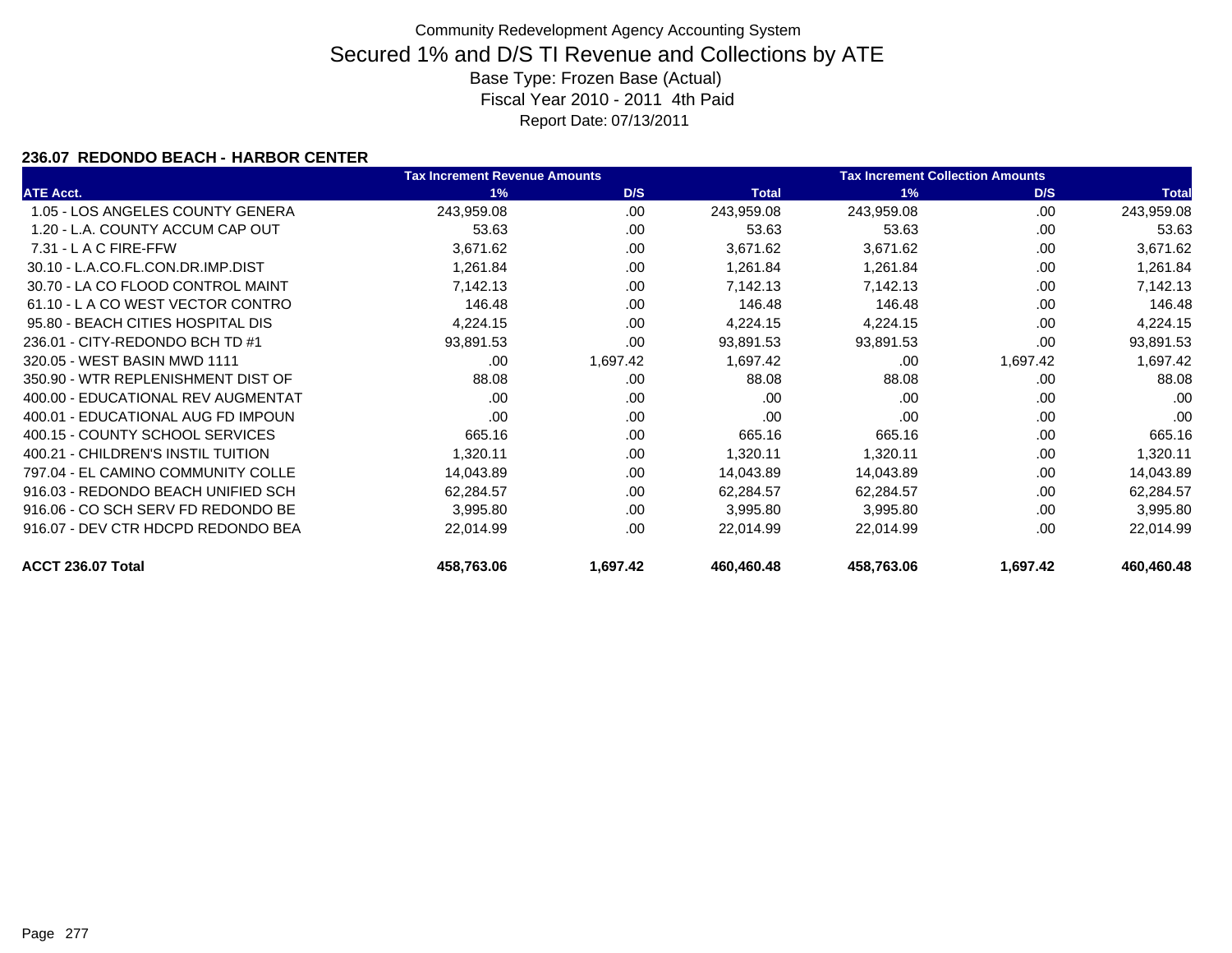#### **237.02 ROSEMEAD - PROJ. A-1**

|                                     | <b>Tax Increment Revenue Amounts</b> |           | <b>Tax Increment Collection Amounts</b> |              |           |              |
|-------------------------------------|--------------------------------------|-----------|-----------------------------------------|--------------|-----------|--------------|
| <b>ATE Acct.</b>                    | 1%                                   | D/S       | <b>Total</b>                            | 1%           | D/S       | <b>Total</b> |
| 1.05 - LOS ANGELES COUNTY GENERA    | 1,822,124.21                         | .00.      | 1,822,124.21                            | 1,796,285.51 | .00       | 1,796,285.51 |
| 1.20 - L.A. COUNTY ACCUM CAP OUT    | 481.26                               | .00       | 481.26                                  | 474.44       | .00       | 474.44       |
| 3.01 - L A COUNTY LIBRARY           | 123,033.70                           | .00       | 123,033.70                              | 121,288.74   | .00       | 121,288.74   |
| 7.30 - CONSOL. FIRE PRO.DIST.OF     | 739,927.21                           | .00       | 739,927.21                              | 729,432.96   | .00       | 729,432.96   |
| 7.31 - L A C FIRE-FFW               | 30,276.89                            | .00.      | 30,276.89                               | 29,847.75    | .00       | 29,847.75    |
| 30.10 - L.A.CO.FL.CON.DR.IMP.DIST   | 11,315.39                            | .00.      | 11,315.39                               | 11,154.81    | .00.      | 11,154.81    |
| 30.70 - LA CO FLOOD CONTROL MAINT   | 64,045.65                            | .00.      | 64,045.65                               | 63,136.77    | .00       | 63,136.77    |
| 66.50 - CO SANIT DIST NO 15 OPERA   | 77,753.00                            | .00.      | 77,753.00                               | 76,649.59    | .00       | 76,649.59    |
| 237.01 - CITY-ROSEMEAD TD #1        | 289,143.17                           | .00       | 289,143.17                              | 285,037.81   | .00       | 285,037.81   |
| 237.51 - CITY-ROSEMEAD LIGHTING     | 106,161.21                           | .00       | 106,161.21                              | 104,429.34   | .00       | 104,429.34   |
| 337.05 - ORIG AREA UP S G VY MWD 1  | .00                                  | 16,000.48 | 16,000.48                               | .00          | 15,773.16 | 15,773.16    |
| 368.05 - UPPER SAN GAB. VY. MUN. W  | 3,572.23                             | .00.      | 3,572.23                                | 3,521.56     | .00       | 3,521.56     |
| 400.00 - EDUCATIONAL REV AUGMENTAT  | .00                                  | .00.      | .00                                     | .00          | .00       | .00          |
| 400.01 - EDUCATIONAL AUG FD IMPOUN  | .00                                  | .00       | .00                                     | .00          | .00       | .00          |
| 400.15 - COUNTY SCHOOL SERVICES     | 5,968.17                             | .00       | 5,968.17                                | 5,883.53     | .00       | 5,883.53     |
| 400.21 - CHILDREN'S INSTIL TUITION  | 11,844.81                            | .00       | 11,844.81                               | 11,676.81    | .00       | 11,676.81    |
| 473.01 - EL MONTE SCHOOL DISTRICT   | $-38.31$                             | .00       | $-38.31$                                | $-38.31$     | .00       | $-38.31$     |
| 473.06 - CO.SCH.SERV.FD.- EL MONTE  | $-4.89$                              | .00.      | $-4.89$                                 | $-4.89$      | .00       | $-4.89$      |
| 473.07 - DEV.CTR.HDCPD.MINOR-EL MO  | $-.59$                               | .00.      | $-.59$                                  | $-0.59$      | .00       | $-.59$       |
| 473.20 - EL MONTE CHILDREN, S CENTE | $-.34$                               | .00.      | $-34$                                   | $-.34$       | .00       | $-34$        |
| 485.01 - GARVEY SCHOOL DISTRICT     | 242,781.98                           | .00.      | 242,781.98                              | 239,016.33   | .00       | 239,016.33   |
| 485.06 - CO.SCH.SERV.FD.- GARVEY U  | 28,948.37                            | .00.      | 28,948.37                               | 28,499.37    | .00       | 28,499.37    |
| 485.07 - DEV.CTR.HDCPD.MINOR-GARVE  | 3,181.88                             | .00       | 3,181.88                                | 3,132.53     | .00       | 3,132.53     |
| 629.01 - ROSEMEAD SCHOOL DISTRICT   | 22,625.03                            | .00.      | 22,625.03                               | 22,625.03    | .00       | 22,625.03    |
| 629.06 - CO.SCH.SERV.FD.- ROSEMEAD  | 2,573.22                             | .00.      | 2,573.22                                | 2,573.22     | .00       | 2,573.22     |
| 629.07 - DEV.CTR.HDCPD.MINOR-ROSEM  | 308.72                               | .00       | 308.72                                  | 308.72       | .00       | 308.72       |
| 713.02 - ALHAMBRA CITY HIGH SCHOOL  | 378,791.21                           | .00.      | 378,791.21                              | 372,916.00   | .00       | 372,916.00   |
| 713.06 - CO.SCH.SERV.FD.- ALHAMBRA  | 1,363.75                             | .00.      | 1,363.75                                | 1,342.59     | .00       | 1,342.59     |
| 713.07 - ALHAMBRA HIGH-ELEM SCHOOL  | 169,254.50                           | .00       | 169,254.50                              | 166,629.30   | .00       | 166,629.30   |
| 745.02 - EL MONTE UNION HIGH SCHOO  | 28,901.81                            | .00       | 28,901.81                               | 28,901.81    | .00       | 28,901.81    |
| 745.06 - CO.SCH.SERV.FD.- EL MONTE  | 113.52                               | .00       | 113.52                                  | 113.52       | .00       | 113.52       |
| 745.07 - EL MONTE HIGH-ELEM SCHOOL  | 12,879.52                            | .00       | 12,879.52                               | 12,879.52    | .00       | 12,879.52    |
| 745.20 - CHILDREN'S CTR FUND EL MO  | 102.19                               | .00       | 102.19                                  | 102.19       | .00.      | 102.19       |
| 805.04 - L.A.CITY COMMUNITY COLLEG  | 119,173.32                           | .00.      | 119,173.32                              | 117,366.91   | .00.      | 117,366.91   |
| 805.20 - L.A.COMM.COLL.CHILDREN'S   | 1,232.34                             | .00       | 1,232.34                                | 1,213.67     | .00       | 1,213.67     |
| 812.04 - PASADENA AREA COMMUNITY C  | 9,801.24                             | .00       | 9,801.24                                | 9,801.24     | .00       | 9,801.24     |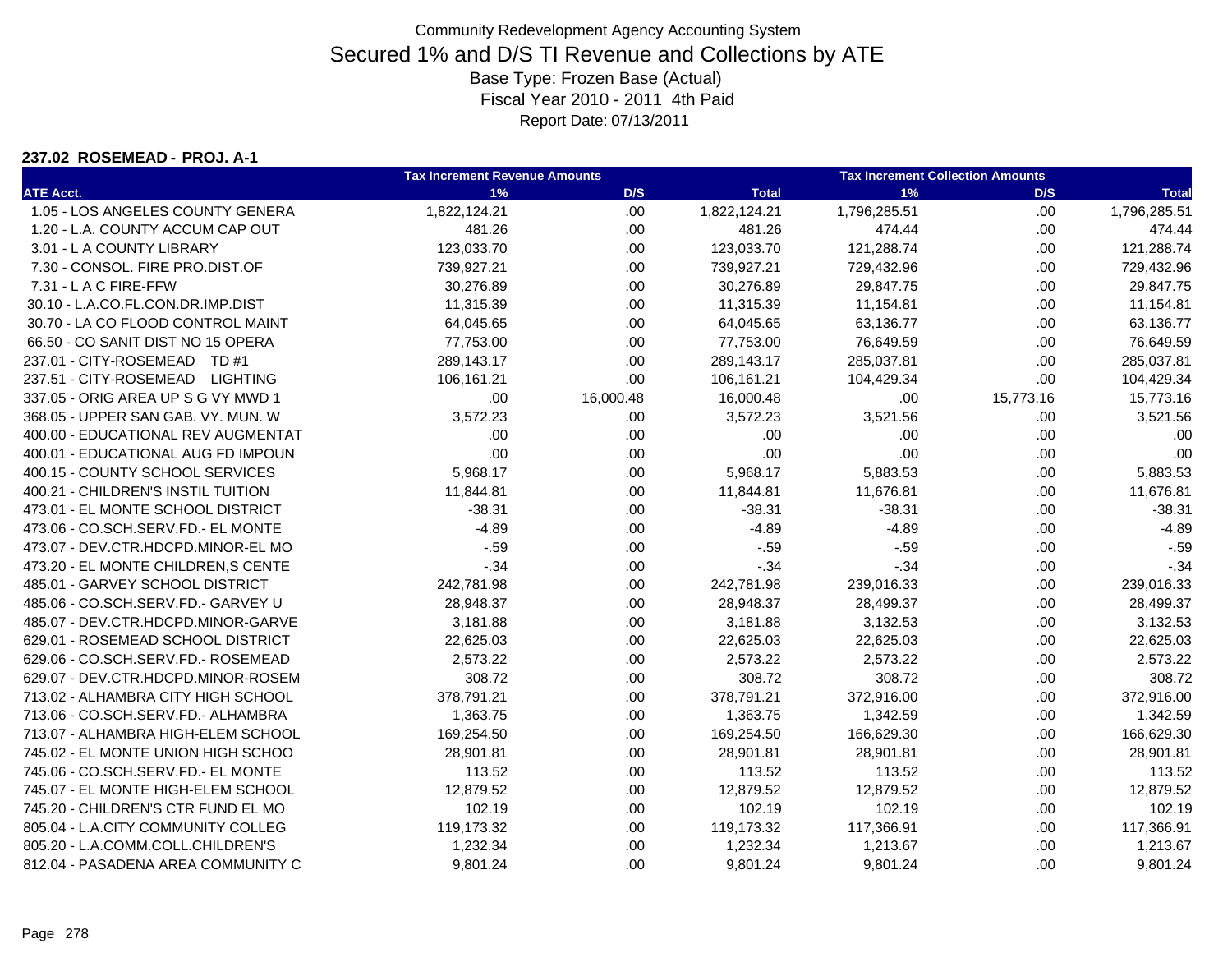#### **237.02 ROSEMEAD - PROJ. A-1**

| <b>ATE Acct.</b>                   | <b>Tax Increment Revenue Amounts</b> |           | <b>Tax Increment Collection Amounts</b> |              |           |              |
|------------------------------------|--------------------------------------|-----------|-----------------------------------------|--------------|-----------|--------------|
|                                    | 1%                                   | D/S       | Total                                   | 1%           | D/S       | <b>Total</b> |
| 816.04 - RIO HONDO COMMUNITY COLLE | $-11.31$                             | .00       | $-11.31$                                | $-11.31$     | .00       | $-11.31$     |
| 816.20 - RIO HONDO CHILDRENS CTR F | $-.02$                               | .00       | $-.02$                                  | $-.02$       | .00       | $-.02$       |
| 899.03 - MONTEBELLO UNIFIED SCHOOL | 18.788.42                            | .00       | 18.788.42                               | 18.788.42    | .00.      | 18.788.42    |
| 899.06 - CO.SCH.SERV.FD.- MONTEBEL | 671.03                               | .00       | 671.03                                  | 671.03       | .00       | 671.03       |
| 899.07 - DEV.CTR.HDCPD.MINOR-MONTE | 31.29                                | .00       | 31.29                                   | 31.29        | .00       | 31.29        |
| ACCT 237.02 Total                  | 4.327.114.78                         | 16.000.48 | 4.343.115.26                            | 4.265.676.85 | 15.773.16 | 4.281.450.01 |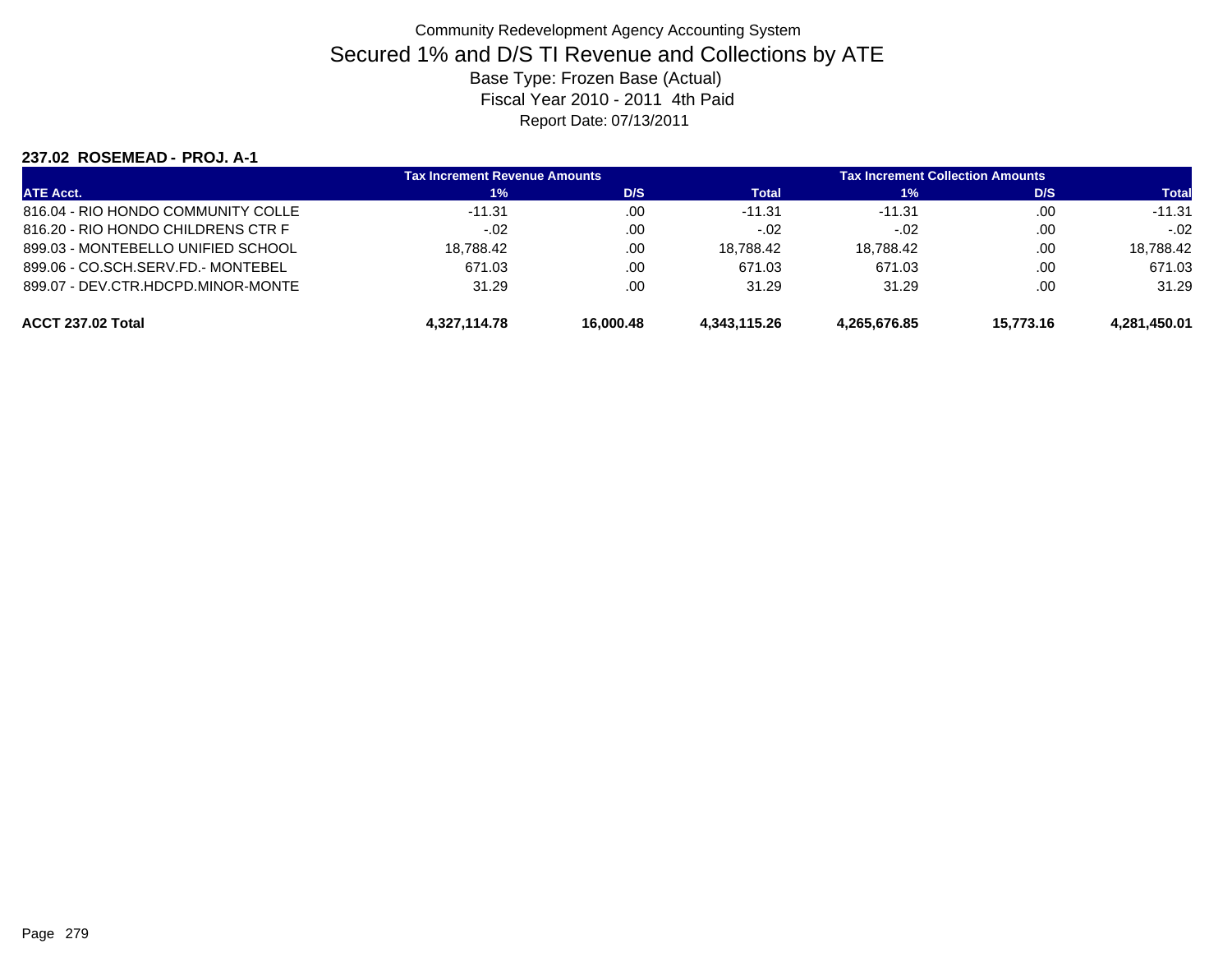#### **237.04 ROSEMEAD - RP #2**

|                                    | <b>Tax Increment Revenue Amounts</b> |          |              | <b>Tax Increment Collection Amounts</b> |          |              |
|------------------------------------|--------------------------------------|----------|--------------|-----------------------------------------|----------|--------------|
| <b>ATE Acct.</b>                   | 1%                                   | D/S      | <b>Total</b> | 1%                                      | D/S      | <b>Total</b> |
| 1.05 - LOS ANGELES COUNTY GENERA   | 480,912.86                           | .00      | 480,912.86   | 471,164.64                              | .00      | 471,164.64   |
| 1.20 - L.A. COUNTY ACCUM CAP OUT   | 128.86                               | .00      | 128.86       | 126.24                                  | .00      | 126.24       |
| 3.01 - L A COUNTY LIBRARY          | 32,944.33                            | .00.     | 32,944.33    | 32,276.68                               | .00      | 32,276.68    |
| 7.30 - CONSOL, FIRE PRO.DIST.OF    | 198,226.49                           | .00.     | 198,226.49   | 194,209.26                              | .00      | 194,209.26   |
| 7.31 - L A C FIRE-FFW              | 7.901.10                             | .00      | 7.901.10     | 7,740.85                                | .00      | 7,740.85     |
| 30.10 - L.A.CO.FL.CON.DR.IMP.DIST  | 3,031.64                             | .00      | 3,031.64     | 2,970.20                                | .00.     | 2,970.20     |
| 30.70 - LA CO FLOOD CONTROL MAINT  | 17,159.30                            | .00      | 17,159.30    | 16,811.55                               | .00      | 16,811.55    |
| 66.50 - CO SANIT DIST NO 15 OPERA  | 20,831.89                            | .00      | 20.831.89    | 20,409.71                               | .00      | 20,409.71    |
| 237.01 - CITY-ROSEMEAD<br>TD #1    | 84,522.93                            | .00      | 84,522.93    | 82,812.22                               | .00      | 82,812.22    |
| 237.22 - CITY-ROSEMEAD<br>MAINT DI | 1,597.52                             | .00      | 1,597.52     | 1,596.74                                | .00      | 1,596.74     |
| 237.51 - CITY-ROSEMEAD<br>LIGHTING | 34,382.66                            | .00      | 34,382.66    | 33,685.87                               | .00      | 33,685.87    |
| 337.05 - ORIG AREA UP S G VY MWD 1 | .00                                  | 4,472.84 | 4,472.84     | .00                                     | 4,382.31 | 4,382.31     |
| 368.05 - UPPER SAN GAB, VY, MUN, W | 956.53                               | .00      | 956.53       | 937.13                                  | .00      | 937.13       |
| 400.00 - EDUCATIONAL REV AUGMENTAT | .00                                  | .00.     | .00          | .00                                     | .00      | .00          |
| 400.01 - EDUCATIONAL AUG FD IMPOUN | .00                                  | .00      | .00          | .00                                     | .00      | .00          |
| 400.15 - COUNTY SCHOOL SERVICES    | 1,598.07                             | .00      | 1,598.07     | 1,565.68                                | .00      | 1,565.68     |
| 400.21 - CHILDREN'S INSTIL TUITION | 3,171.62                             | .00.     | 3,171.62     | 3,107.35                                | .00      | 3,107.35     |
| 629.01 - ROSEMEAD SCHOOL DISTRICT  | 93,999.61                            | .00      | 93,999.61    | 92,094.62                               | .00      | 92,094.62    |
| 629.06 - CO.SCH.SERV.FD.- ROSEMEAD | 10,690.85                            | .00.     | 10,690.85    | 10,474.19                               | .00      | 10,474.19    |
| 629.07 - DEV.CTR.HDCPD.MINOR-ROSEM | 1,282.64                             | .00      | 1,282.64     | 1,256.65                                | .00      | 1,256.65     |
| 745.02 - EL MONTE UNION HIGH SCHOO | 120,307.60                           | .00      | 120,307.60   | 117,869.45                              | .00      | 117,869.45   |
| 745.06 - CO.SCH.SERV.FD.- EL MONTE | 472.43                               | .00      | 472.43       | 462.86                                  | .00      | 462.86       |
| 745.07 - EL MONTE HIGH-ELEM SCHOOL | 53,612.56                            | .00      | 53,612.56    | 52,526.06                               | .00      | 52,526.06    |
| 745.20 - CHILDREN'S CTR FUND EL MO | 425.34                               | .00      | 425.34       | 416.72                                  | .00      | 416.72       |
| 812.04 - PASADENA AREA COMMUNITY C | 40,720.92                            | .00      | 40,720.92    | 39,895.68                               | .00      | 39,895.68    |
| ACCT 237.04 Total                  | 1,208,877.75                         | 4,472.84 | 1,213,350.59 | 1,184,410.35                            | 4,382.31 | 1,188,792.66 |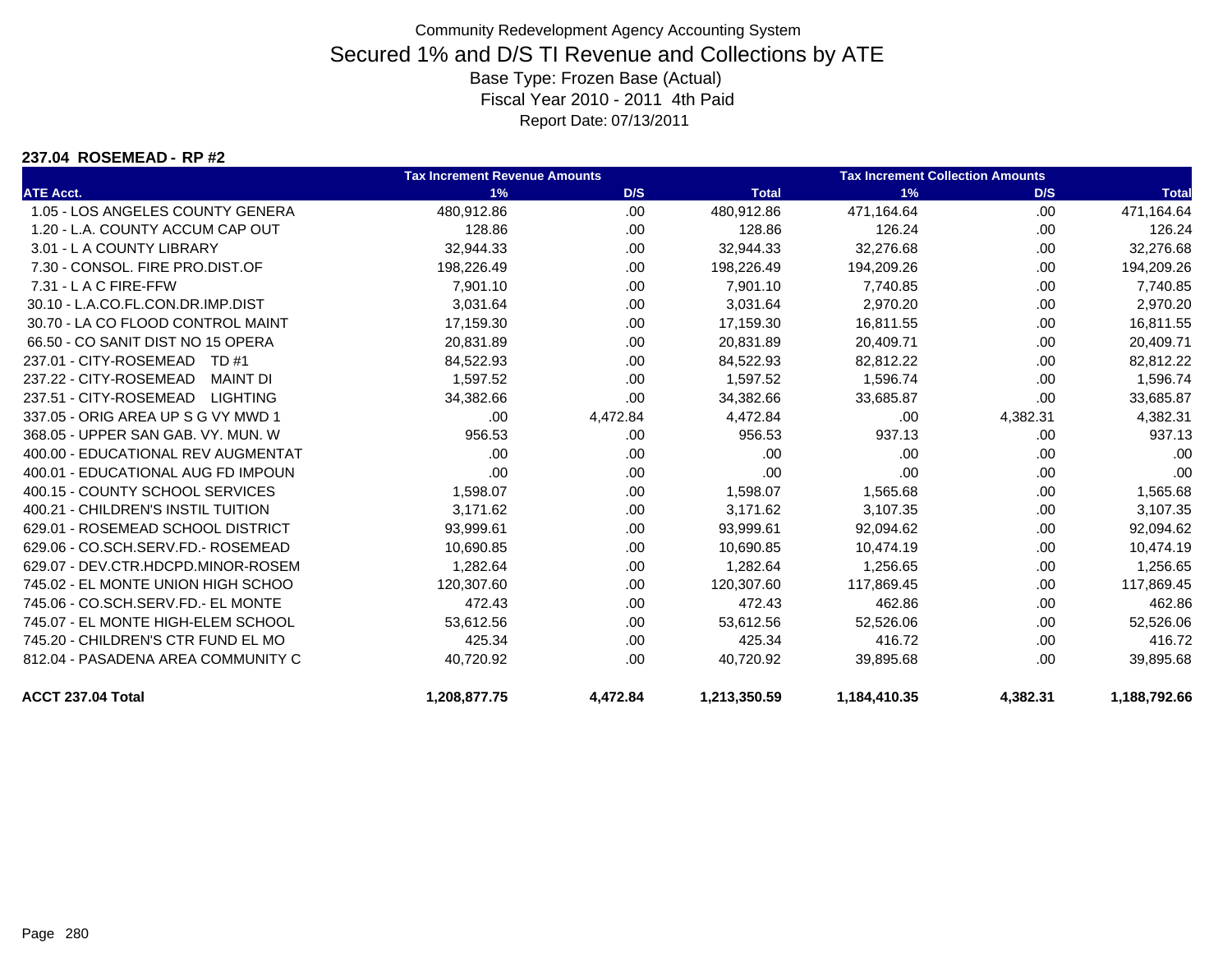#### **240.02 SAN FERNANDO - PROJ. # 1**

|                                    | <b>Tax Increment Revenue Amounts</b> |            |              | <b>Tax Increment Collection Amounts</b> |           |              |
|------------------------------------|--------------------------------------|------------|--------------|-----------------------------------------|-----------|--------------|
| <b>ATE Acct.</b>                   | 1%                                   | D/S        | <b>Total</b> | 1%                                      | D/S       | <b>Total</b> |
| 1.05 - LOS ANGELES COUNTY GENERA   | 200,837.23                           | .00.       | 200,837.23   | 130,771.93                              | .00       | 130,771.93   |
| 1.20 - L.A. COUNTY ACCUM CAP OUT   | 45.79                                | .00        | 45.79        | 29.81                                   | .00       | 29.81        |
| 3.01 - L A COUNTY LIBRARY          | 11,708.74                            | .00        | 11,708.74    | 7,623.96                                | .00       | 7,623.96     |
| $7.31 - L$ A C FIRE-FFW            | 2,870.46                             | .00        | 2,870.46     | 1,869.05                                | .00       | 1,869.05     |
| 30.10 - L.A.CO.FL.CON.DR.IMP.DIST  | 1,077.48                             | .00        | 1,077.48     | 701.58                                  | .00       | 701.58       |
| 30.70 - LA CO FLOOD CONTROL MAINT  | 6,098.60                             | .00.       | 6,098.60     | 3,971.01                                | .00       | 3,971.01     |
| 61.80 - GREATER L A CO VECTOR CON  | 194.73                               | .00        | 194.73       | 126.80                                  | .00       | 126.80       |
| 240.01 - CITY-S FERNANDO TD #1     | 85,939.05                            | .00        | 85,939.05    | 55,957.82                               | .00       | 55,957.82    |
| 240.02 - CITY-S FERNANDO RP #1     | .00                                  | 117,638.09 | 117,638.09   | .00                                     | 76,598.14 | 76,598.14    |
| 310.36 - CITY OF SAN FERNANDO AREA | .00.                                 | 1,531.53   | 1,531.53     | .00                                     | 997.23    | 997.23       |
| 400.00 - EDUCATIONAL REV AUGMENTAT | .00                                  | .00        | .00          | .00                                     | .00       | .00          |
| 400.01 - EDUCATIONAL AUG FD IMPOUN | .00                                  | .00        | .00          | .00                                     | .00       | .00          |
| 400.15 - COUNTY SCHOOL SERVICES    | 567.97                               | .00.       | 567.97       | 369.82                                  | .00       | 369.82       |
| 400.21 - CHILDREN'S INSTIL TUITION | 1,127.24                             | .00        | 1,127.24     | 733.98                                  | .00       | 733.98       |
| 805.04 - L.A.CITY COMMUNITY COLLEG | 12,121.13                            | .00.       | 12,121.13    | 7,892.48                                | .00       | 7,892.48     |
| 805.20 - L.A.COMM.COLL.CHILDREN'S  | 125.33                               | .00        | 125.33       | 81.60                                   | .00       | 81.60        |
| 887.03 - LOS ANGELES UNIFIED SCHOO | 89,240.76                            | .00.       | 89,240.76    | 58,107.67                               | .00       | 58,107.67    |
| 887.06 - CO.SCH.SERV.FD.- LOS ANGE | 4.98                                 | .00        | 4.98         | 3.24                                    | .00       | 3.24         |
| 887.07 - DEV. CTR. HDCPD MINOR-L A | 503.36                               | .00.       | 503.36       | 327.75                                  | .00       | 327.75       |
| 887.20 - LOS ANGELES CHILDRENS CEN | 1,464.29                             | .00        | 1,464.29     | 953.45                                  | .00       | 953.45       |
| ACCT 240.02 Total                  | 413,927.14                           | 119,169.62 | 533,096.76   | 269,521.95                              | 77,595.37 | 347,117.32   |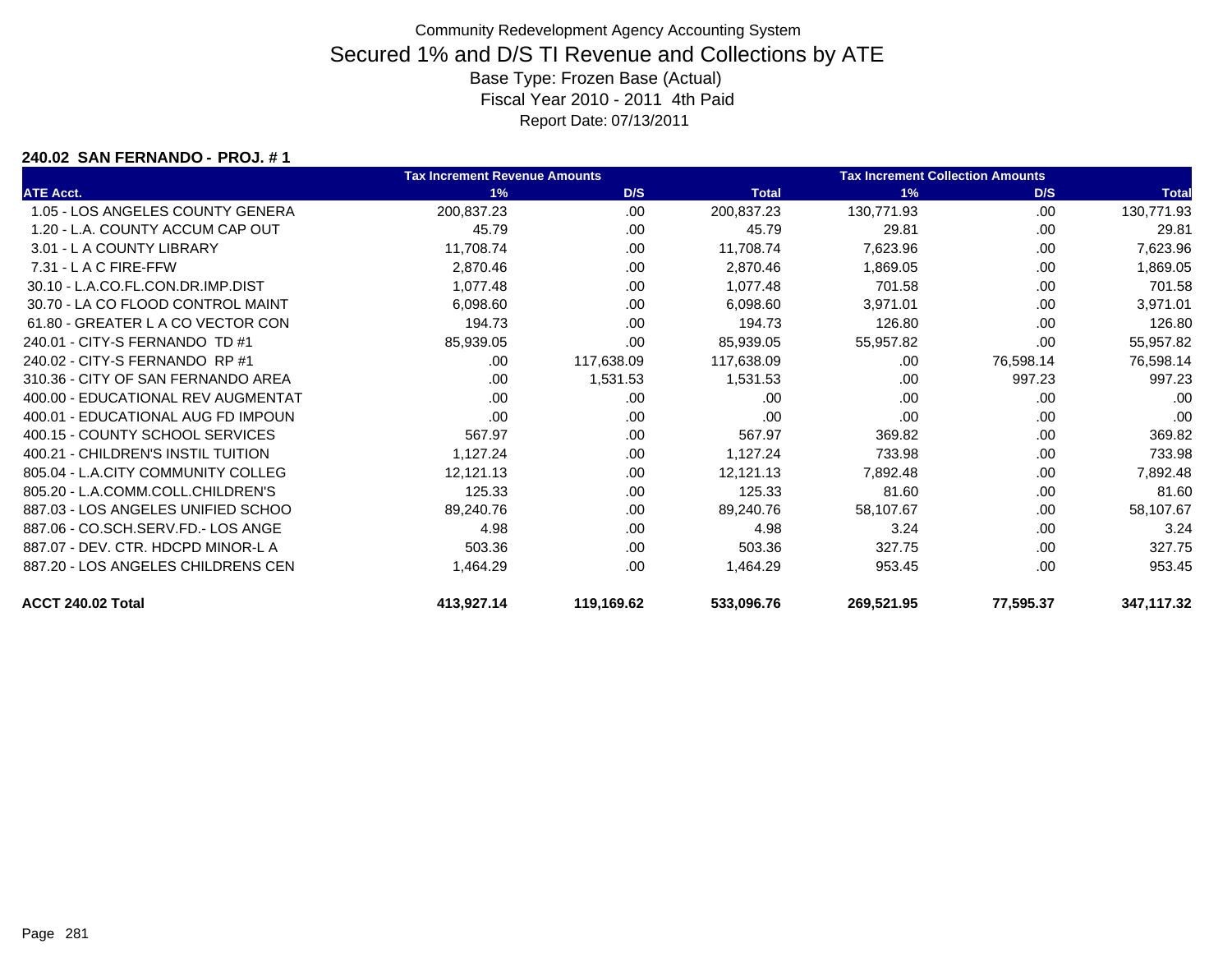#### **240.03 SAN FERNANDO - PROJ. # 2**

|                                    | <b>Tax Increment Revenue Amounts</b> |           |              | <b>Tax Increment Collection Amounts</b> |           |              |
|------------------------------------|--------------------------------------|-----------|--------------|-----------------------------------------|-----------|--------------|
| <b>ATE Acct.</b>                   | 1%                                   | D/S       | <b>Total</b> | 1%                                      | D/S       | <b>Total</b> |
| 1.05 - LOS ANGELES COUNTY GENERA   | 160,357.74                           | .00       | 160,357.74   | 145,069.47                              | .00.      | 145,069.47   |
| 1.20 - L.A. COUNTY ACCUM CAP OUT   | 36.56                                | .00       | 36.56        | 33.08                                   | .00       | 33.08        |
| 3.01 - L A COUNTY LIBRARY          | 9,348.79                             | .00       | 9,348.79     | 8,457.49                                | .00       | 8,457.49     |
| $7.31 - L$ A C FIRE-FFW            | 2,291.91                             | .00       | 2,291.91     | 2,073.40                                | .00       | 2,073.40     |
| 30.10 - L.A.CO.FL.CON.DR.IMP.DIST  | 860.30                               | .00.      | 860.30       | 778.28                                  | .00       | 778.28       |
| 30.70 - LA CO FLOOD CONTROL MAINT  | 4,869.38                             | .00       | 4,869.38     | 4,405.14                                | .00       | 4,405.14     |
| 61.80 - GREATER L A CO VECTOR CON  | 155.49                               | .00.      | 155.49       | 140.66                                  | .00       | 140.66       |
| 240.01 - CITY-S FERNANDO TD #1     | 68,617.73                            | .00.      | 68,617.73    | 62,075.82                               | .00       | 62,075.82    |
| 240.03 - CITY-S FERNANDO RP #2     | .00                                  | 93,927.69 | 93,927.69    | .00                                     | 84,972.76 | 84,972.76    |
| 310.36 - CITY OF SAN FERNANDO AREA | .00.                                 | 1,222.84  | 1,222.84     | .00                                     | 1,106.26  | 1,106.26     |
| 400.00 - EDUCATIONAL REV AUGMENTAT | .00.                                 | .00       | .00          | .00                                     | .00       | .00          |
| 400.01 - EDUCATIONAL AUG FD IMPOUN | .00                                  | .00       | .00          | .00                                     | .00       | .00          |
| 400.15 - COUNTY SCHOOL SERVICES    | 453.50                               | .00       | 453.50       | 410.27                                  | .00       | 410.27       |
| 400.21 - CHILDREN'S INSTIL TUITION | 900.02                               | .00       | 900.02       | 814.22                                  | .00       | 814.22       |
| 805.04 - L.A.CITY COMMUNITY COLLEG | 9,678.06                             | .00.      | 9,678.06     | 8,755.36                                | .00       | 8,755.36     |
| 805.20 - L.A.COMM.COLL.CHILDREN'S  | 100.07                               | .00       | 100.07       | 90.53                                   | .00       | 90.53        |
| 887.03 - LOS ANGELES UNIFIED SCHOO | 71,253.97                            | .00       | 71,253.97    | 64,460.72                               | .00       | 64,460.72    |
| 887.06 - CO.SCH.SERV.FD.- LOS ANGE | 3.97                                 | .00       | 3.97         | 3.59                                    | .00       | 3.59         |
| 887.07 - DEV. CTR. HDCPD MINOR-L A | 401.90                               | .00       | 401.90       | 363.58                                  | .00       | 363.58       |
| 887.20 - LOS ANGELES CHILDRENS CEN | 1,169.16                             | .00.      | 1,169.16     | 1,057.69                                | .00       | 1,057.69     |
| ACCT 240.03 Total                  | 330,498.55                           | 95,150.53 | 425,649.08   | 298,989.30                              | 86,079.02 | 385,068.32   |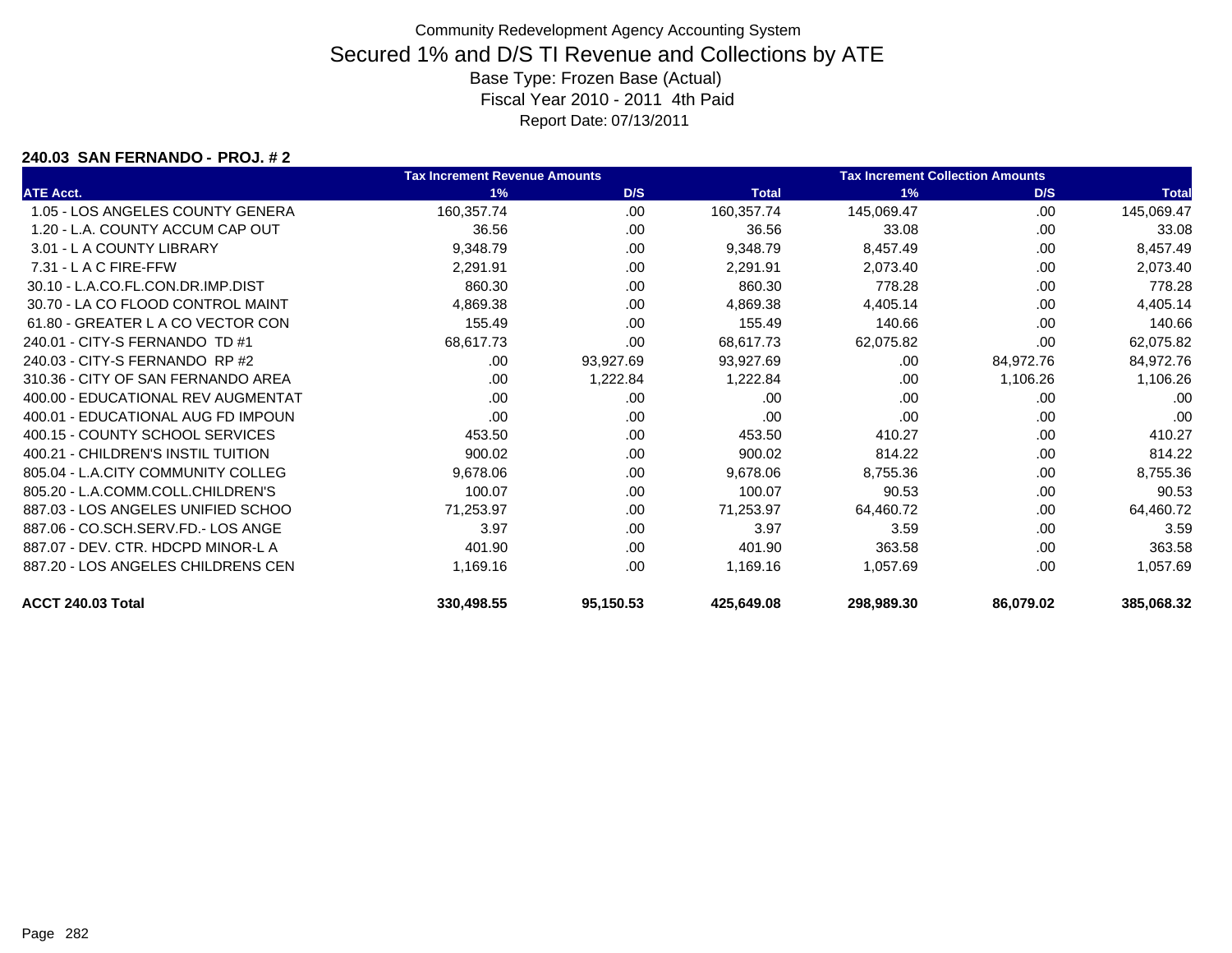### **240.04 SAN FERNANDO - CIVIC CENTER**

|                                    | <b>Tax Increment Revenue Amounts</b> |            |              | <b>Tax Increment Collection Amounts</b> |            |              |
|------------------------------------|--------------------------------------|------------|--------------|-----------------------------------------|------------|--------------|
| <b>ATE Acct.</b>                   | 1%                                   | D/S        | <b>Total</b> | 1%                                      | D/S        | <b>Total</b> |
| 1.05 - LOS ANGELES COUNTY GENERA   | 459,802.07                           | .00.       | 459,802.07   | 420,283.22                              | .00        | 420,283.22   |
| 1.20 - L.A. COUNTY ACCUM CAP OUT   | 104.86                               | .00        | 104.86       | 95.85                                   | .00        | 95.85        |
| 3.01 - L A COUNTY LIBRARY          | 26,806.25                            | .00        | 26,806.25    | 24,502.32                               | .00        | 24,502.32    |
| 7.31 - L A C FIRE-FFW              | 6,571.70                             | .00.       | 6,571.70     | 6,006.88                                | .00        | 6,006.88     |
| 30.10 - L.A.CO.FL.CON.DR.IMP.DIST  | 2,466.80                             | .00        | 2,466.80     | 2,254.79                                | .00        | 2,254.79     |
| 30.70 - LA CO FLOOD CONTROL MAINT  | 13,962.31                            | .00        | 13,962.31    | 12,762.29                               | .00        | 12,762.29    |
| 61.80 - GREATER L A CO VECTOR CON  | 445.83                               | .00        | 445.83       | 407.51                                  | .00        | 407.51       |
| 240.01 - CITY-S FERNANDO TD #1     | 196,751.20                           | .00        | 196,751.20   | 179,840.93                              | .00        | 179,840.93   |
| 240.04 - CITY-S FERNANDO CIV CENT  | .00                                  | 269,323.73 | 269,323.73   | .00                                     | 246,176.04 | 246,176.04   |
| 310.36 - CITY OF SAN FERNANDO AREA | .00                                  | 3,506.32   | 3,506.32     | .00                                     | 3,204.97   | 3,204.97     |
| 400.00 - EDUCATIONAL REV AUGMENTAT | .00                                  | .00        | .00          | .00                                     | .00        | .00          |
| 400.01 - EDUCATIONAL AUG FD IMPOUN | .00                                  | .00        | .00          | .00                                     | .00        | .00          |
| 400.15 - COUNTY SCHOOL SERVICES    | 1,300.34                             | .00.       | 1,300.34     | 1,188.58                                | .00        | 1,188.58     |
| 400.21 - CHILDREN'S INSTIL TUITION | 2,580.71                             | .00        | 2,580.71     | 2,358.90                                | .00        | 2,358.90     |
| 805.04 - L.A.CITY COMMUNITY COLLEG | 27,750.28                            | .00        | 27,750.28    | 25,365.22                               | .00        | 25,365.22    |
| 805.20 - L.A.COMM.COLL.CHILDREN'S  | 286.90                               | .00        | 286.90       | 262.25                                  | .00        | 262.25       |
| 887.03 - LOS ANGELES UNIFIED SCHOO | 204,310.20                           | .00.       | 204,310.20   | 186,750.25                              | .00        | 186,750.25   |
| 887.06 - CO.SCH.SERV.FD.- LOS ANGE | 11.37                                | .00        | 11.37        | 10.39                                   | .00        | 10.39        |
| 887.07 - DEV. CTR. HDCPD MINOR-L A | 1,152.40                             | .00.       | 1,152.40     | 1,053.35                                | .00        | 1,053.35     |
| 887.20 - LOS ANGELES CHILDRENS CEN | 3,352.42                             | .00        | 3,352.42     | 3,064.29                                | .00        | 3,064.29     |
| ACCT 240.04 Total                  | 947,655.64                           | 272,830.05 | 1,220,485.69 | 866,207.02                              | 249,381.01 | 1,115,588.03 |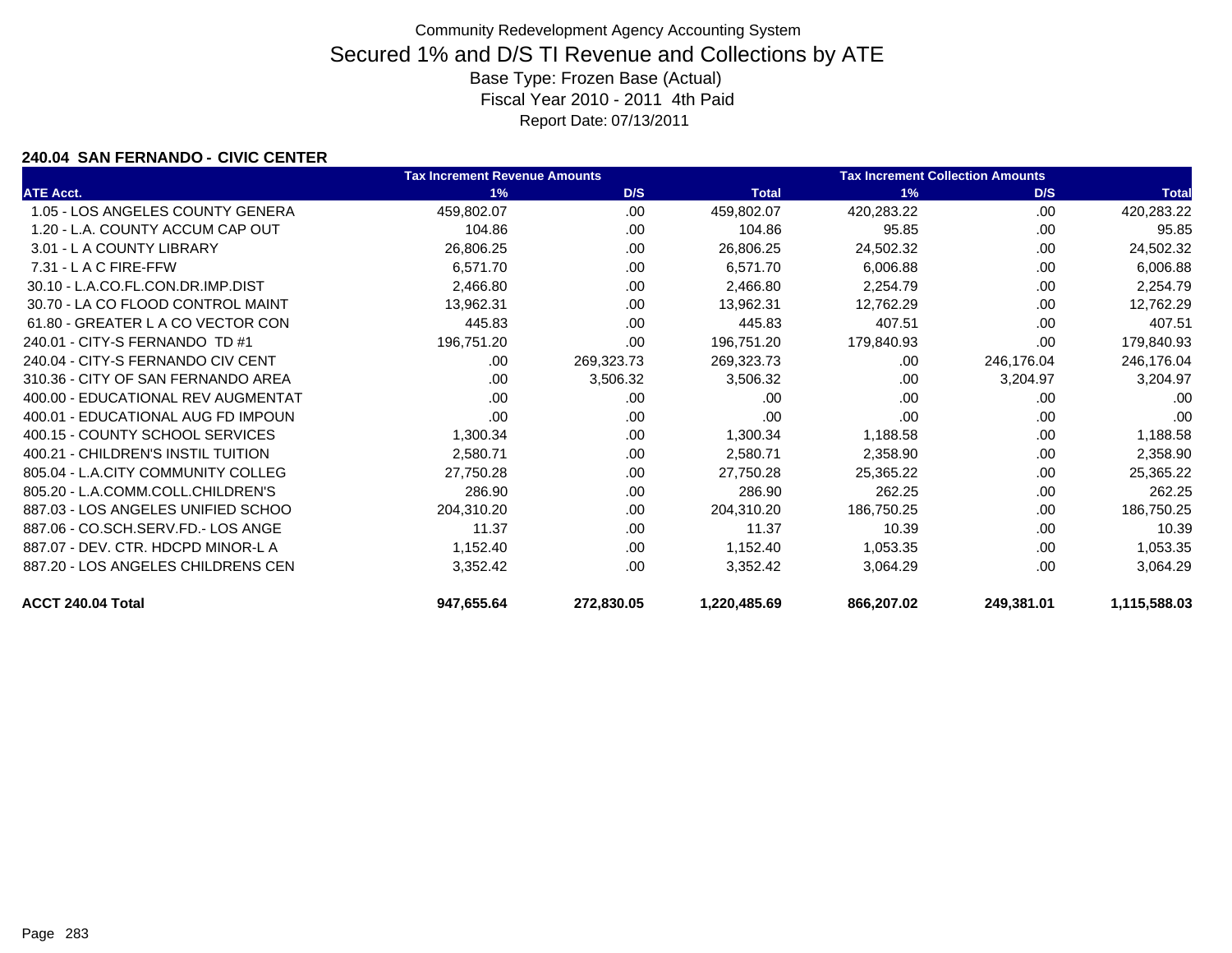### **240.05 SAN FERNANDO - CIV. CTR. 84 ANX**

|                                    | <b>Tax Increment Revenue Amounts</b> |            |              | <b>Tax Increment Collection Amounts</b> |            |              |
|------------------------------------|--------------------------------------|------------|--------------|-----------------------------------------|------------|--------------|
| <b>ATE Acct.</b>                   | 1%                                   | D/S        | <b>Total</b> | 1%                                      | D/S        | <b>Total</b> |
| 1.05 - LOS ANGELES COUNTY GENERA   | 986,245.21                           | .00        | 986,245.21   | 979,741.04                              | .00        | 979,741.04   |
| 1.20 - L.A. COUNTY ACCUM CAP OUT   | 225.01                               | .00        | 225.01       | 223.53                                  | .00        | 223.53       |
| 3.01 - L A COUNTY LIBRARY          | 57,499.39                            | .00        | 57,499.39    | 57,120.19                               | .00        | 57,120.19    |
| $7.31 - L$ A C FIRE-FFW            | 14,095.75                            | .00        | 14,095.75    | 14,002.78                               | .00        | 14,002.78    |
| 30.10 - L.A.CO.FL.CON.DR.IMP.DIST  | 5,291.42                             | .00        | 5,291.42     | 5,256.52                                | .00        | 5,256.52     |
| 30.70 - LA CO FLOOD CONTROL MAINT  | 29,949.76                            | .00        | 29,949.76    | 29,752.25                               | .00        | 29,752.25    |
| 61.80 - GREATER L A CO VECTOR CON  | 956.29                               | .00        | 956.29       | 949.98                                  | .00        | 949.98       |
| 240.01 - CITY-S FERNANDO TD #1     | 422,029.07                           | .00        | 422,029.07   | 419,245.88                              | .00        | 419,245.88   |
| 240.05 - CITY-S FERNANDO CV CTR RP | .00.                                 | 577,690.07 | 577,690.07   | .00                                     | 573,880.30 | 573,880.30   |
| 310.36 - CITY OF SAN FERNANDO AREA | .00.                                 | 7,520.95   | 7,520.95     | .00                                     | 7,471.35   | 7,471.35     |
| 400.00 - EDUCATIONAL REV AUGMENTAT | .00                                  | .00        | .00          | .00                                     | .00        | .00          |
| 400.01 - EDUCATIONAL AUG FD IMPOUN | .00                                  | .00        | .00          | .00                                     | .00        | .00          |
| 400.15 - COUNTY SCHOOL SERVICES    | 2,789.35                             | .00.       | 2,789.35     | 2,770.95                                | .00        | 2,770.95     |
| 400.21 - CHILDREN'S INSTIL TUITION | 5,535.42                             | .00.       | 5,535.42     | 5,498.91                                | .00        | 5,498.91     |
| 805.04 - L.A.CITY COMMUNITY COLLEG | 59,525.16                            | .00.       | 59,525.16    | 59,132.62                               | .00        | 59,132.62    |
| 805.20 - L.A.COMM.COLL.CHILDREN'S  | 615.81                               | .00        | 615.81       | 611.75                                  | .00        | 611.75       |
| 887.03 - LOS ANGELES UNIFIED SCHOO | 438,243.29                           | .00.       | 438,243.29   | 435,353.18                              | .00        | 435,353.18   |
| 887.06 - CO.SCH.SERV.FD.- LOS ANGE | 24.22                                | .00        | 24.22        | 24.06                                   | .00        | 24.06        |
| 887.07 - DEV. CTR. HDCPD MINOR-L A | 2,472.05                             | .00        | 2,472.05     | 2,455.75                                | .00        | 2,455.75     |
| 887.20 - LOS ANGELES CHILDRENS CEN | 7,191.28                             | .00.       | 7,191.28     | 7,143.85                                | .00        | 7,143.85     |
| ACCT 240.05 Total                  | 2,032,688.48                         | 585,211.02 | 2,617,899.50 | 2,019,283.24                            | 581,351.65 | 2,600,634.89 |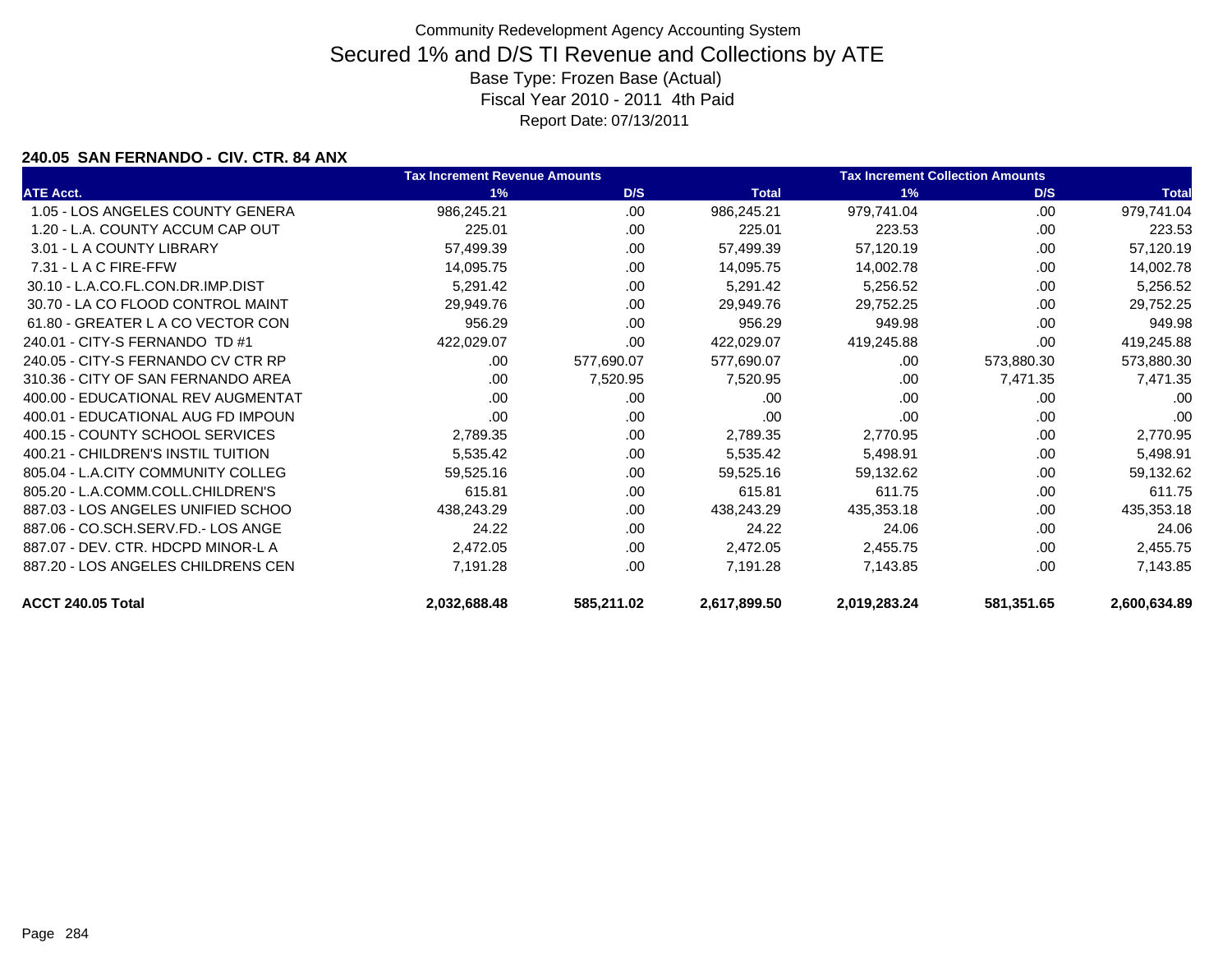#### **240.06 SAN FERNANDO - PROJ. # 1 89 ANX**

|                                    | <b>Tax Increment Revenue Amounts</b> |            |              | <b>Tax Increment Collection Amounts</b> |            |              |
|------------------------------------|--------------------------------------|------------|--------------|-----------------------------------------|------------|--------------|
| <b>ATE Acct.</b>                   | 1%                                   | D/S        | <b>Total</b> | 1%                                      | D/S        | <b>Total</b> |
| 1.05 - LOS ANGELES COUNTY GENERA   | 202,642.36                           | .00        | 202,642.36   | 188,138.48                              | .00        | 188,138.48   |
| 1.20 - L.A. COUNTY ACCUM CAP OUT   | 46.21                                | .00        | 46.21        | 42.90                                   | .00        | 42.90        |
| 3.01 - L A COUNTY LIBRARY          | 11,814.02                            | .00        | 11,814.02    | 10,968.44                               | .00        | 10,968.44    |
| $7.31 - L$ A C FIRE-FFW            | 2,896.26                             | .00        | 2,896.26     | 2,688.96                                | .00        | 2,688.96     |
| 30.10 - L.A.CO.FL.CON.DR.IMP.DIST  | 1,087.15                             | .00.       | 1,087.15     | 1,009.34                                | .00        | 1,009.34     |
| 30.70 - LA CO FLOOD CONTROL MAINT  | 6,153.41                             | .00        | 6,153.41     | 5,712.99                                | .00        | 5,712.99     |
| 61.80 - GREATER L A CO VECTOR CON  | 196.49                               | .00        | 196.49       | 182.42                                  | .00        | 182.42       |
| 240.01 - CITY-S FERNANDO TD #1     | 86,711.74                            | .00        | 86,711.74    | 80,505.45                               | .00        | 80,505.45    |
| 240.06 - CITY-S FERNANDO RP 189    | .00                                  | 118,695.60 | 118,695.60   | .00                                     | 110,200.10 | 110,200.10   |
| 310.36 - CITY OF SAN FERNANDO AREA | .00.                                 | 1,545.30   | 1,545.30     | .00                                     | 1,434.69   | 1,434.69     |
| 400.00 - EDUCATIONAL REV AUGMENTAT | .00                                  | .00        | .00          | .00                                     | .00        | .00          |
| 400.01 - EDUCATIONAL AUG FD IMPOUN | .00                                  | .00.       | .00          | .00                                     | .00        | .00          |
| 400.15 - COUNTY SCHOOL SERVICES    | 573.08                               | .00.       | 573.08       | 532.06                                  | .00        | 532.06       |
| 400.21 - CHILDREN'S INSTIL TUITION | 1,137.36                             | .00        | 1,137.36     | 1,055.95                                | .00        | 1,055.95     |
| 805.04 - L.A.CITY COMMUNITY COLLEG | 12,230.08                            | .00        | 12,230.08    | 11,354.72                               | .00        | 11,354.72    |
| 805.20 - L.A.COMM.COLL.CHILDREN'S  | 126.46                               | .00        | 126.46       | 117.41                                  | .00        | 117.41       |
| 887.03 - LOS ANGELES UNIFIED SCHOO | 90,043.15                            | .00.       | 90,043.15    | 83,598.41                               | .00        | 83,598.41    |
| 887.06 - CO.SCH.SERV.FD.- LOS ANGE | 5.02                                 | .00        | 5.02         | 4.66                                    | .00        | 4.66         |
| 887.07 - DEV. CTR. HDCPD MINOR-L A | 507.88                               | .00        | 507.88       | 471.53                                  | .00        | 471.53       |
| 887.20 - LOS ANGELES CHILDRENS CEN | 1,477.47                             | .00        | 1,477.47     | 1,371.72                                | .00.       | 1,371.72     |
| ACCT 240.06 Total                  | 417,648.14                           | 120,240.90 | 537,889.04   | 387,755.44                              | 111,634.79 | 499,390.23   |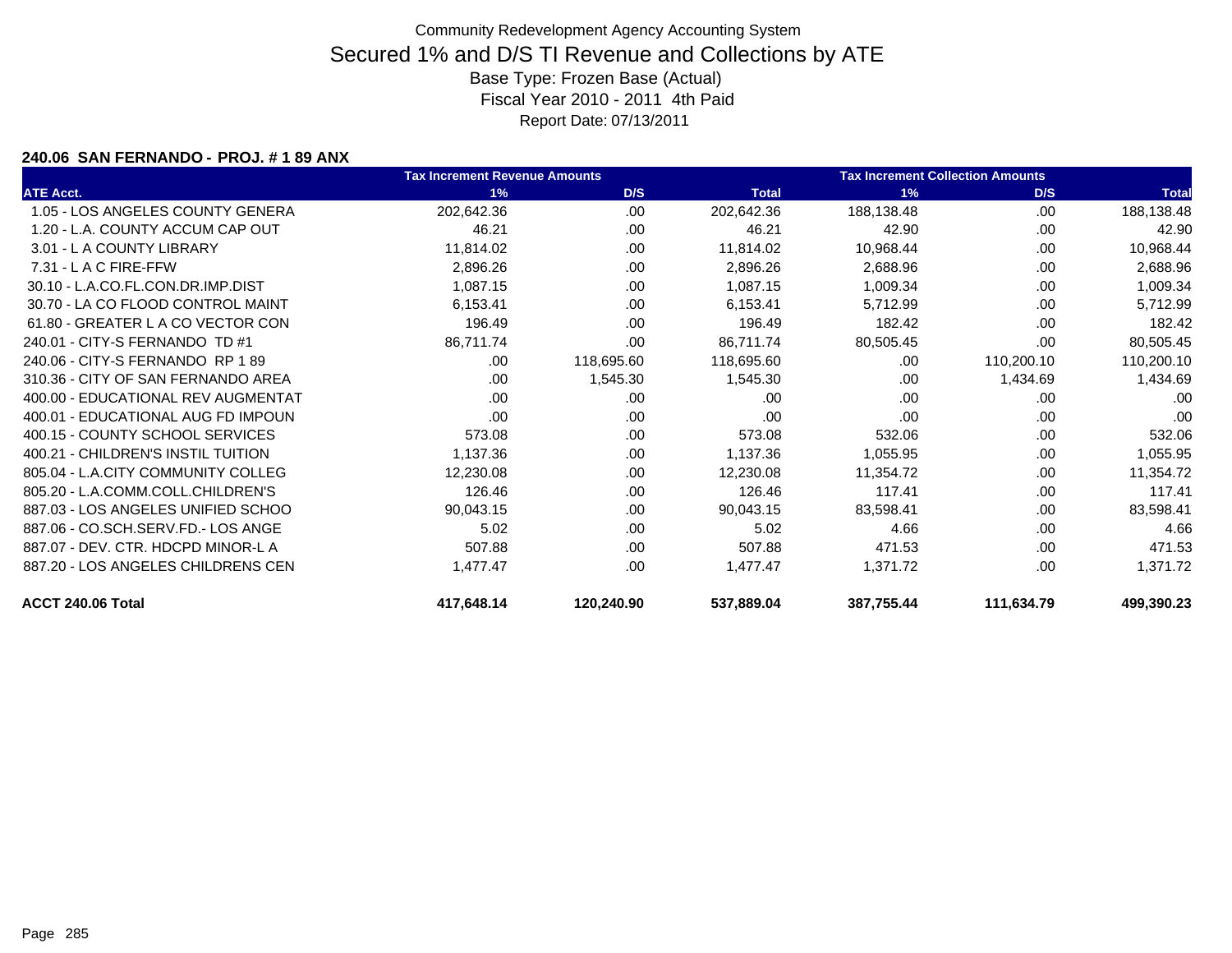#### **240.07 SAN FERNANDO - RP #4**

|                                    | <b>Tax Increment Revenue Amounts</b> |            |              | <b>Tax Increment Collection Amounts</b> |            |              |
|------------------------------------|--------------------------------------|------------|--------------|-----------------------------------------|------------|--------------|
| <b>ATE Acct.</b>                   | 1%                                   | D/S        | <b>Total</b> | 1%                                      | D/S        | <b>Total</b> |
| 1.05 - LOS ANGELES COUNTY GENERA   | 190,651.19                           | .00.       | 190,651.19   | 178,156.90                              | .00        | 178,156.90   |
| 1.20 - L.A. COUNTY ACCUM CAP OUT   | 43.47                                | .00        | 43.47        | 40.62                                   | .00        | 40.62        |
| 3.01 - L A COUNTY LIBRARY          | 11,113.54                            | .00        | 11,113.54    | 10,385.12                               | .00        | 10,385.12    |
| 7.31 - L A C FIRE-FFW              | 2,724.53                             | .00        | 2,724.53     | 2,545.96                                | .00        | 2,545.96     |
| 30.10 - L.A.CO.FL.CON.DR.IMP.DIST  | 1,019.11                             | .00        | 1,019.11     | 952.08                                  | .00        | 952.08       |
| 30.70 - LA CO FLOOD CONTROL MAINT  | 5,768.28                             | .00.       | 5,768.28     | 5,388.88                                | .00        | 5,388.88     |
| 61.80 - GREATER L A CO VECTOR CON  | 184.84                               | .00        | 184.84       | 172.72                                  | .00        | 172.72       |
| 240.01 - CITY-S FERNANDO TD #1     | 81,570.44                            | .00        | 81,570.44    | 76,224.07                               | .00        | 76,224.07    |
| 240.07 - CITY S FERNANDO RP AREA 4 | .00                                  | 111,657.91 | 111,657.91   | .00                                     | 104,339.52 | 104,339.52   |
| 310.36 - CITY OF SAN FERNANDO AREA | .00.                                 | 1,453.67   | 1,453.67     | .00.                                    | 1,358.39   | 1,358.39     |
| 400.00 - EDUCATIONAL REV AUGMENTAT | .00                                  | .00        | .00          | .00                                     | .00        | .00          |
| 400.01 - EDUCATIONAL AUG FD IMPOUN | .00                                  | .00        | .00          | .00                                     | .00        | .00          |
| 400.15 - COUNTY SCHOOL SERVICES    | 539.10                               | .00.       | 539.10       | 503.77                                  | .00        | 503.77       |
| 400.21 - CHILDREN'S INSTIL TUITION | 1,069.92                             | .00        | 1,069.92     | 999.80                                  | .00        | 999.80       |
| 805.04 - L.A.CITY COMMUNITY COLLEG | 11,504.93                            | .00.       | 11,504.93    | 10,750.86                               | .00        | 10,750.86    |
| 805.20 - L.A.COMM.COLL.CHILDREN'S  | 118.96                               | .00        | 118.96       | 111.17                                  | .00        | 111.17       |
| 887.03 - LOS ANGELES UNIFIED SCHOO | 84,704.32                            | .00.       | 84,704.32    | 79,152.55                               | .00        | 79,152.55    |
| 887.06 - CO.SCH.SERV.FD.- LOS ANGE | 4.72                                 | .00        | 4.72         | 4.42                                    | .00        | 4.42         |
| 887.07 - DEV. CTR. HDCPD MINOR-L A | 477.76                               | .00.       | 477.76       | 446.45                                  | .00        | 446.45       |
| 887.20 - LOS ANGELES CHILDRENS CEN | 1,389.87                             | .00        | 1,389.87     | 1,298.77                                | .00        | 1,298.77     |
| ACCT 240.07 Total                  | 392,884.98                           | 113,111.58 | 505,996.56   | 367,134.14                              | 105,697.91 | 472,832.05   |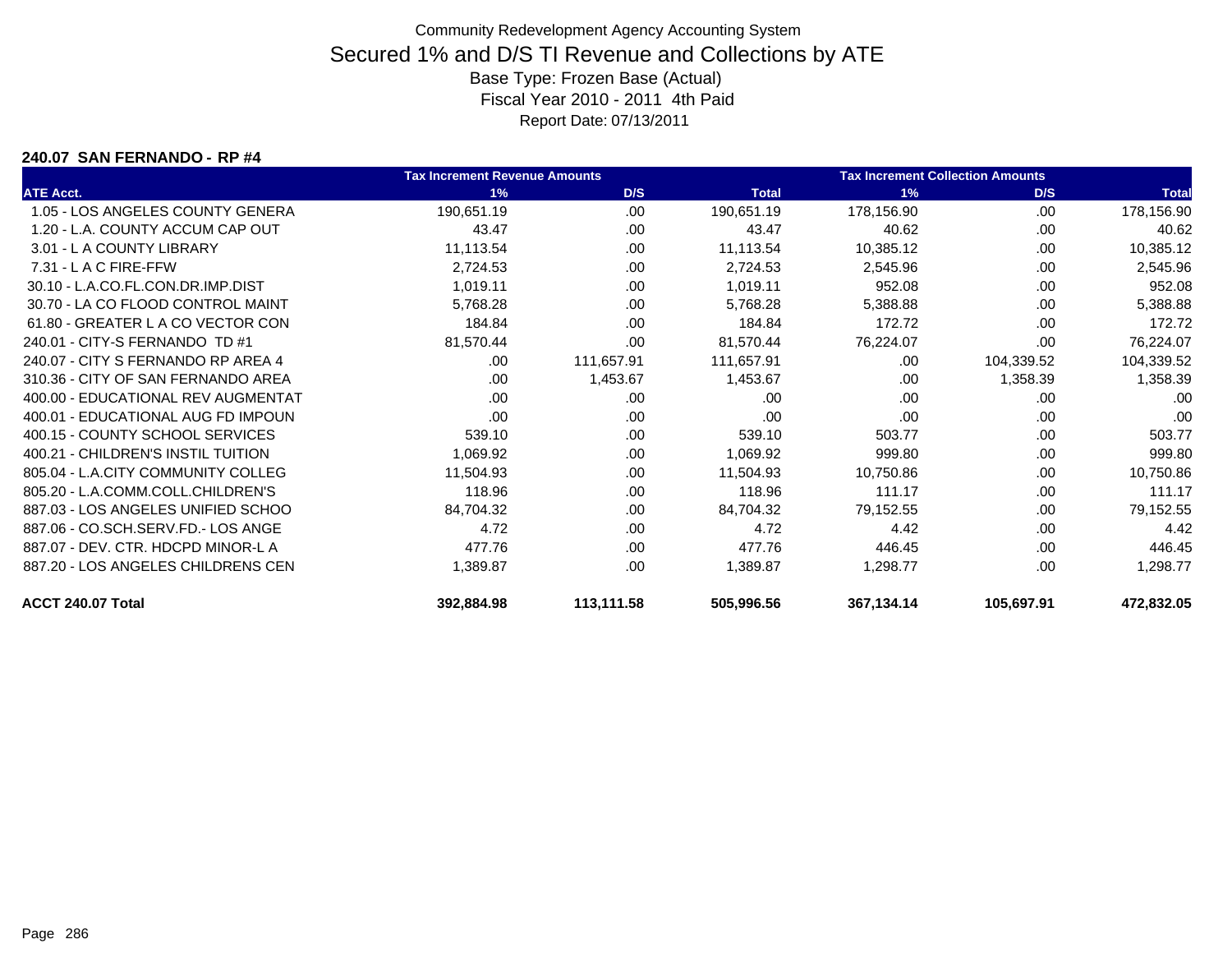### **241.02 SAN DIMAS - CREATIVE GROWTH**

|                                    | <b>Tax Increment Revenue Amounts</b> |          |              | <b>Tax Increment Collection Amounts</b> |          |              |  |
|------------------------------------|--------------------------------------|----------|--------------|-----------------------------------------|----------|--------------|--|
| <b>ATE Acct.</b>                   | 1%                                   | D/S      | <b>Total</b> | 1%                                      | D/S      | <b>Total</b> |  |
| 1.05 - LOS ANGELES COUNTY GENERA   | 519,517.51                           | .00      | 519,517.51   | 500,830.35                              | .00      | 500,830.35   |  |
| 1.20 - L.A. COUNTY ACCUM CAP OUT   | 118.31                               | .00.     | 118.31       | 114.04                                  | .00.     | 114.04       |  |
| 3.01 - L A COUNTY LIBRARY          | 30,254.24                            | .00.     | 30,254.24    | 29,166.09                               | .00      | 29,166.09    |  |
| 7.30 - CONSOL, FIRE PRO.DIST.OF    | 181,950.67                           | .00.     | 181,950.67   | 175,406.55                              | .00.     | 175,406.55   |  |
| 7.31 - L A C FIRE-FFW              | 7,063.66                             | .00.     | 7,063.66     | 6,810.39                                | .00.     | 6,810.39     |  |
| 30.10 - L.A.CO.FL.CON.DR.IMP.DIST  | 2.784.23                             | .00.     | 2,784.23     | 2,684.10                                | .00.     | 2,684.10     |  |
| 30.70 - LA CO FLOOD CONTROL MAINT  | 15.757.21                            | .00      | 15,757.21    | 15,190.44                               | .00      | 15,190.44    |  |
| 66.85 - CO SANIT DIST NO 22 OPERA  | 17,609.71                            | .00.     | 17,609.71    | 16,976.34                               | .00      | 16,976.34    |  |
| 241.01 - CITY-SAN DIMAS TD #1      | 112,802.95                           | .00      | 112,802.95   | 108,745.79                              | .00      | 108,745.79   |  |
| 241.41 - CITY-SAN DIMAS VEHICLE    | 1,063.85                             | .00.     | 1,063.85     | 1,018.61                                | .00      | 1,018.61     |  |
| 241.42 - CITY-SAN DIMAS VEHICLE    | 89.45                                | .00.     | 89.45        | 89.45                                   | .00      | 89.45        |  |
| 241.61 - CITY-SAN DIMAS LT DIST    | 37,147.63                            | .00.     | 37,147.63    | 35,568.26                               | .00      | 35,568.26    |  |
| 241.62 - CITY-SAN DIMAS LT DIST    | 1,365.00                             | .00      | 1,365.00     | 1,365.00                                | .00      | 1,365.00     |  |
| 330.10 - THREE VY MWD-1112         | .00                                  | 4,280.38 | 4,280.38     | .00                                     | 4,125.70 | 4,125.70     |  |
| 365.05 - THREE VALLEY MWD ORIG ARE | 5,983.92                             | .00.     | 5,983.92     | 5,768.69                                | .00.     | 5,768.69     |  |
| 400.00 - EDUCATIONAL REV AUGMENTAT | .00                                  | .00.     | .00          | .00                                     | .00      | .00          |  |
| 400.01 - EDUCATIONAL AUG FD IMPOUN | .00                                  | .00.     | .00          | .00                                     | .00      | .00          |  |
| 400.15 - COUNTY SCHOOL SERVICES    | 1,467.15                             | .00.     | 1,467.15     | 1,414.37                                | .00      | 1,414.37     |  |
| 400.21 - CHILDREN'S INSTIL TUITION | 2,912.17                             | .00.     | 2,912.17     | 2,807.42                                | .00      | 2,807.42     |  |
| 809.04 - MT.SAN ANTONIO COMMUNITY  | 31,434.10                            | .00      | 31,434.10    | 30,303.50                               | .00      | 30,303.50    |  |
| 809.20 - MT SAN ANTONIO CHILDRENS  | 303.21                               | .00.     | 303.21       | 292.30                                  | .00.     | 292.30       |  |
| 830.03 - BONITA UNIFIED SCHOOL DIS | 178,966.00                           | .00      | 178,966.00   | 172,529.16                              | .00      | 172,529.16   |  |
| 830.06 - CO.SCH.SERV.FD.- BONITA   | 7,440.75                             | .00.     | 7,440.75     | 7,173.15                                | .00      | 7,173.15     |  |
| 830.07 - DEV.CTR.HDCPD.MINOR-BONIT | 827.94                               | .00      | 827.94       | 798.17                                  | .00.     | 798.17       |  |
| ACCT 241.02 Total                  | 1,156,859.66                         | 4,280.38 | 1,161,140.04 | 1,115,052.17                            | 4,125.70 | 1,119,177.87 |  |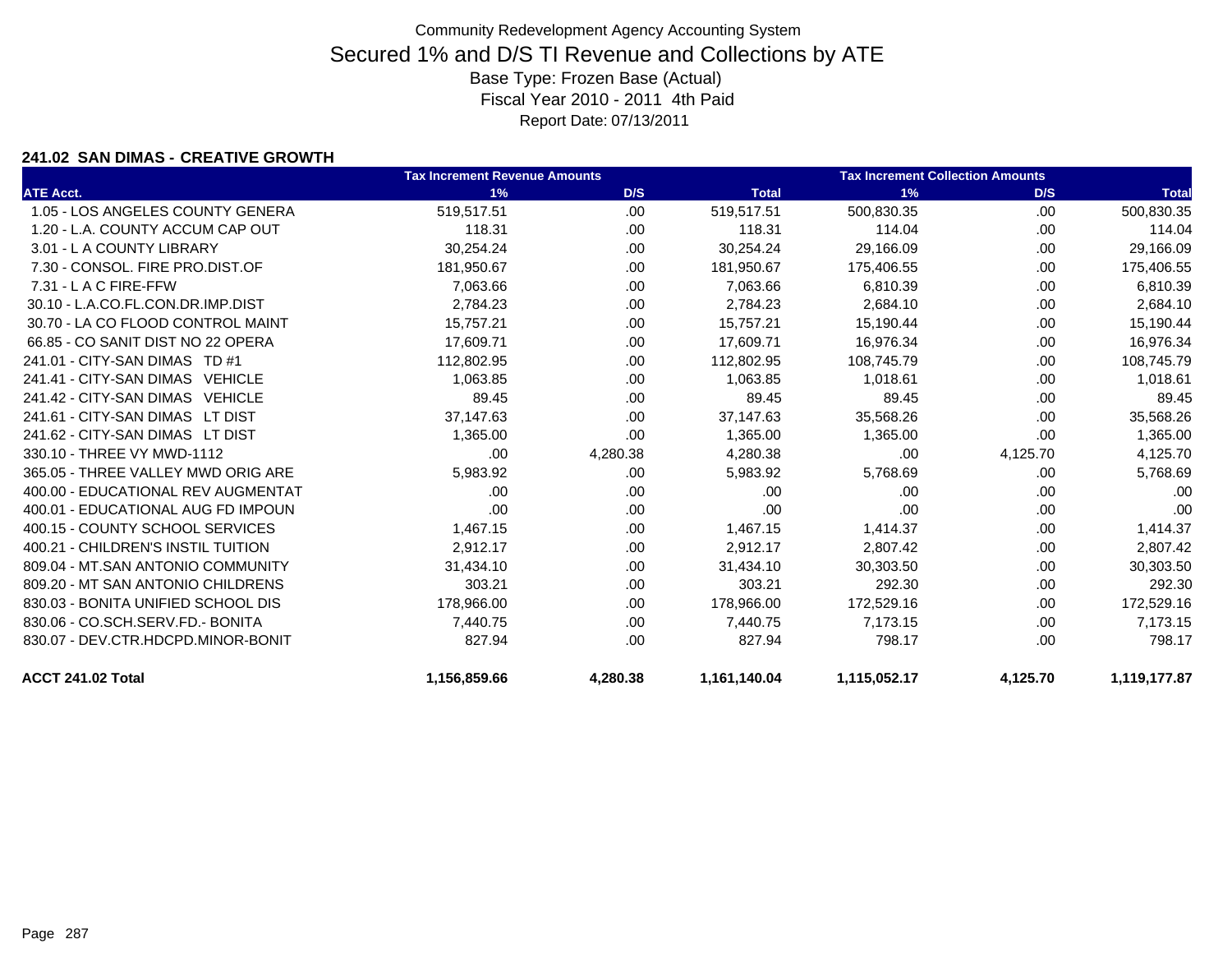### **241.03 SAN DIMAS - CRE. GROWTH 76 ANX**

|                                    | <b>Tax Increment Revenue Amounts</b> |          |              | <b>Tax Increment Collection Amounts</b> |          |              |  |
|------------------------------------|--------------------------------------|----------|--------------|-----------------------------------------|----------|--------------|--|
| <b>ATE Acct.</b>                   | 1%                                   | D/S      | <b>Total</b> | 1%                                      | D/S      | <b>Total</b> |  |
| 1.05 - LOS ANGELES COUNTY GENERA   | 547,064.94                           | .00      | 547,064.94   | 535,610.04                              | .00      | 535,610.04   |  |
| 1.20 - L.A. COUNTY ACCUM CAP OUT   | 124.41                               | .00.     | 124.41       | 121.80                                  | .00      | 121.80       |  |
| 3.01 - L A COUNTY LIBRARY          | 31,855.12                            | .00      | 31,855.12    | 31,188.10                               | .00      | 31,188.10    |  |
| 7.30 - CONSOL, FIRE PRO.DIST.OF    | 191,577.65                           | .00      | 191,577.65   | 187,566.21                              | .00      | 187,566.21   |  |
| $7.31 - L$ A C FIRE-FFW            | 7,417.09                             | .00.     | 7.417.09     | 7.261.73                                | .00      | 7,261.73     |  |
| 30.10 - L.A.CO.FL.CON.DR.IMP.DIST  | 2,931.48                             | .00.     | 2,931.48     | 2,870.10                                | .00      | 2,870.10     |  |
| 30.70 - LA CO FLOOD CONTROL MAINT  | 16,592.38                            | .00      | 16,592.38    | 16,244.96                               | .00      | 16,244.96    |  |
| 66.85 - CO SANIT DIST NO 22 OPERA  | 18,541.62                            | .00      | 18,541.62    | 18,153.38                               | .00      | 18,153.38    |  |
| 241.01 - CITY-SAN DIMAS TD #1      | 118,772.81                           | .00.     | 118,772.81   | 116,285.84                              | .00      | 116,285.84   |  |
| 241.41 - CITY-SAN DIMAS VEHICLE    | 646.47                               | .00.     | 646.47       | 646.47                                  | .00      | 646.47       |  |
| 241.61 - CITY-SAN DIMAS LT DIST    | 46,235.87                            | .00      | 46,235.87    | 45,267.73                               | .00      | 45,267.73    |  |
| 330.10 - THREE VY MWD-1112         | .00                                  | 4,525.96 | 4,525.96     | .00                                     | 4,431.25 | 4,431.25     |  |
| 365.05 - THREE VALLEY MWD ORIG ARE | 6,300.80                             | .00      | 6,300.80     | 6,168.87                                | .00      | 6,168.87     |  |
| 400.00 - EDUCATIONAL REV AUGMENTAT | .00                                  | .00      | .00          | .00                                     | .00      | .00          |  |
| 400.01 - EDUCATIONAL AUG FD IMPOUN | .00                                  | .00.     | .00          | .00                                     | .00      | .00          |  |
| 400.15 - COUNTY SCHOOL SERVICES    | 1,545.38                             | .00      | 1,545.38     | 1,513.03                                | .00      | 1,513.03     |  |
| 400.21 - CHILDREN'S INSTIL TUITION | 3,066.57                             | .00      | 3,066.57     | 3,002.36                                | .00      | 3,002.36     |  |
| 809.04 - MT.SAN ANTONIO COMMUNITY  | 33,098.41                            | .00.     | 33,098.41    | 32,405.37                               | .00      | 32,405.37    |  |
| 809.20 - MT SAN ANTONIO CHILDRENS  | 319.32                               | .00      | 319.32       | 312.63                                  | .00      | 312.63       |  |
| 830.03 - BONITA UNIFIED SCHOOL DIS | 188,438.10                           | .00.     | 188,438.10   | 184,492.41                              | .00      | 184,492.41   |  |
| 830.06 - CO.SCH.SERV.FD.- BONITA   | 7,834.21                             | .00      | 7.834.21     | 7,670.18                                | .00      | 7,670.18     |  |
| 830.07 - DEV.CTR.HDCPD.MINOR-BONIT | 871.81                               | .00      | 871.81       | 853.55                                  | .00      | 853.55       |  |
| ACCT 241.03 Total                  | 1,223,234.44                         | 4,525.96 | 1,227,760.40 | 1,197,634.76                            | 4,431.25 | 1,202,066.01 |  |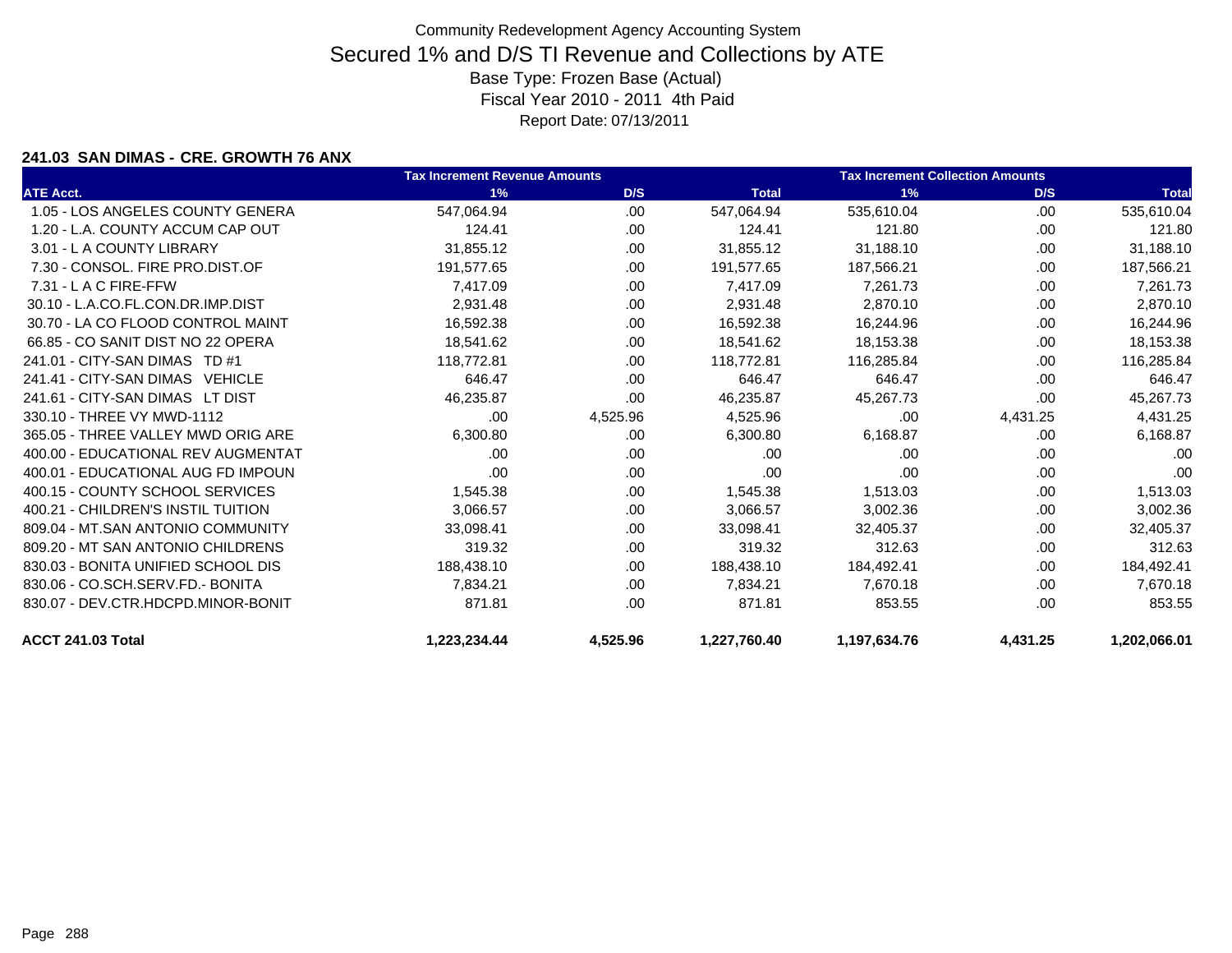#### **241.04 SAN DIMAS - CRE. GROWTH 84 ANX**

|                                    | <b>Tax Increment Revenue Amounts</b> |          |              | <b>Tax Increment Collection Amounts</b> |          |              |
|------------------------------------|--------------------------------------|----------|--------------|-----------------------------------------|----------|--------------|
| <b>ATE Acct.</b>                   | 1%                                   | D/S      | <b>Total</b> | 1%                                      | D/S      | <b>Total</b> |
| 1.05 - LOS ANGELES COUNTY GENERA   | 930,654.76                           | .00      | 930,654.76   | 930,205.86                              | .00      | 930,205.86   |
| 1.20 - L.A. COUNTY ACCUM CAP OUT   | 211.90                               | .00.     | 211.90       | 211.80                                  | .00.     | 211.80       |
| 3.01 - L A COUNTY LIBRARY          | 54,199.32                            | .00      | 54,199.32    | 54,173.18                               | .00      | 54,173.18    |
| 7.30 - CONSOL, FIRE PRO.DIST.OF    | 325,956.19                           | .00.     | 325,956.19   | 325,798.99                              | .00      | 325,798.99   |
| $7.31 - L$ A C FIRE-FFW            | 12,752.31                            | .00.     | 12,752.31    | 12,746.22                               | .00      | 12,746.22    |
| 30.10 - L.A.CO.FL.CON.DR.IMP.DIST  | 4,987.53                             | .00.     | 4,987.53     | 4,985.13                                | .00      | 4,985.13     |
| 30.70 - LA CO FLOOD CONTROL MAINT  | 28,230.14                            | .00      | 28,230.14    | 28.216.52                               | .00.     | 28,216.52    |
| 66.85 - CO SANIT DIST NO 22 OPERA  | 31,547.13                            | .00      | 31,547.13    | 31,531.91                               | .00      | 31,531.91    |
| 241.01 - CITY-SAN DIMAS TD #1      | 202,083.02                           | .00      | 202,083.02   | 201,985.56                              | .00      | 201,985.56   |
| 241.61 - CITY-SAN DIMAS LT DIST    | 39.518.00                            | .00      | 39.518.00    | 39,480.06                               | .00      | 39,480.06    |
| 241.62 - CITY-SAN DIMAS LT DIST    | 7,899.85                             | .00.     | 7,899.85     | 7,899.85                                | .00.     | 7,899.85     |
| 330.10 - THREE VY MWD-1112         | .00                                  | 7,580.90 | 7,580.90     | .00                                     | 7,577.19 | 7,577.19     |
| 365.05 - THREE VALLEY MWD ORIG ARE | 10,719.96                            | .00      | 10,719.96    | 10,714.79                               | .00      | 10,714.79    |
| 400.00 - EDUCATIONAL REV AUGMENTAT | .00                                  | .00.     | .00          | .00                                     | .00      | .00          |
| 400.01 - EDUCATIONAL AUG FD IMPOUN | .00                                  | .00      | .00          | .00                                     | .00      | .00          |
| 400.15 - COUNTY SCHOOL SERVICES    | 2,629.13                             | .00      | 2,629.13     | 2,627.86                                | .00      | 2,627.86     |
| 400.21 - CHILDREN'S INSTIL TUITION | 5,217.93                             | .00      | 5,217.93     | 5,215.41                                | .00.     | 5,215.41     |
| 809.04 - MT.SAN ANTONIO COMMUNITY  | 56,314.31                            | .00      | 56,314.31    | 56,287.15                               | .00      | 56,287.15    |
| 809.20 - MT SAN ANTONIO CHILDRENS  | 543.53                               | .00      | 543.53       | 543.27                                  | .00      | 543.27       |
| 830.03 - BONITA UNIFIED SCHOOL DIS | 320,613.49                           | .00.     | 320,613.49   | 320,458.87                              | .00      | 320,458.87   |
| 830.06 - CO.SCH.SERV.FD.- BONITA   | 13,329.39                            | .00      | 13,329.39    | 13,322.96                               | .00      | 13,322.96    |
| 830.07 - DEV.CTR.HDCPD.MINOR-BONIT | 1,483.25                             | .00.     | 1,483.25     | 1,482.54                                | .00      | 1,482.54     |
| ACCT 241.04 Total                  | 2,048,891.14                         | 7,580.90 | 2,056,472.04 | 2,047,887.93                            | 7,577.19 | 2,055,465.12 |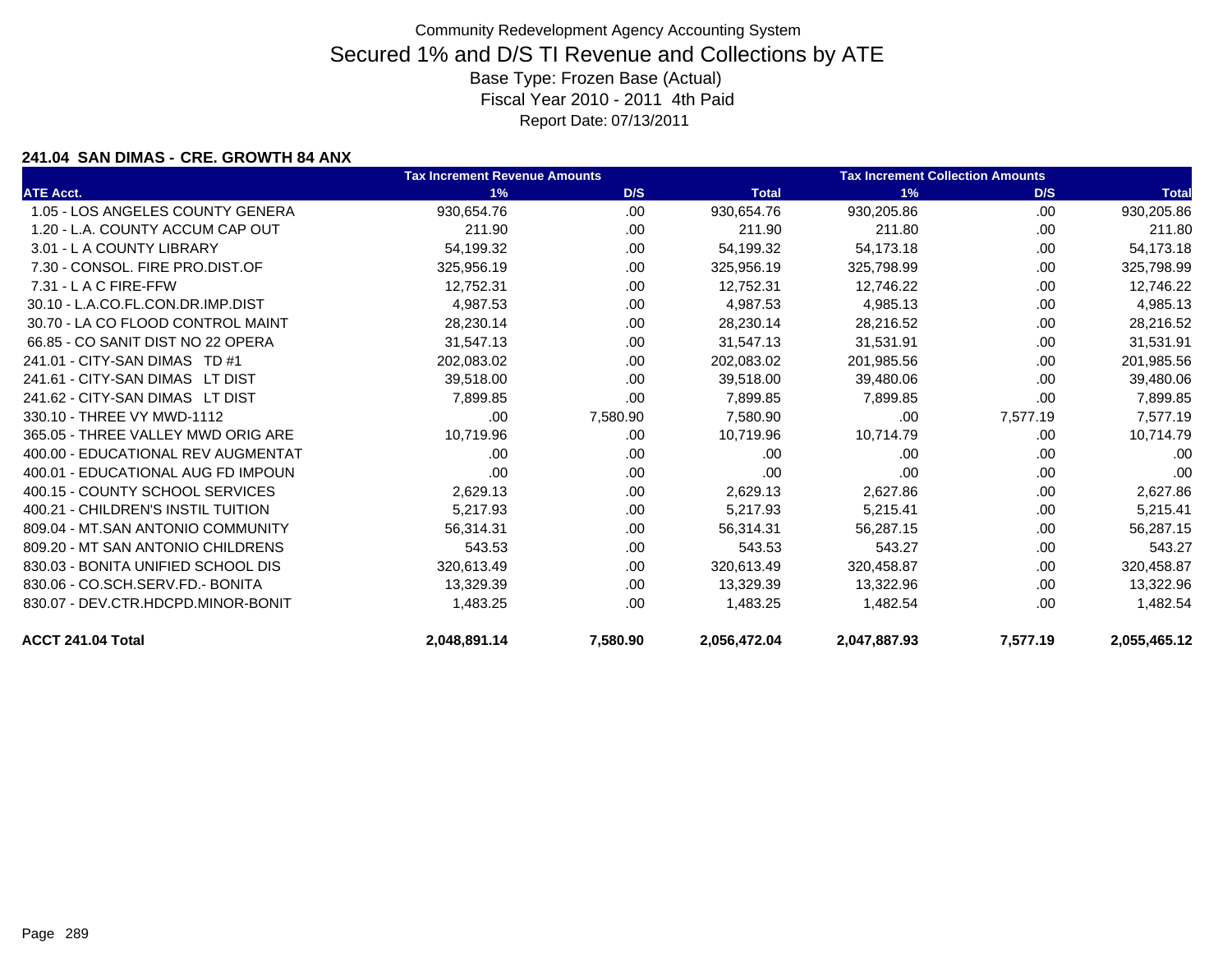### **241.05 SAN DIMAS - RANCHO SAN DIMAS RP (AM #1)**

|                                    | <b>Tax Increment Revenue Amounts</b> |        |              | <b>Tax Increment Collection Amounts</b> |        |              |
|------------------------------------|--------------------------------------|--------|--------------|-----------------------------------------|--------|--------------|
| <b>ATE Acct.</b>                   | 1%                                   | D/S    | <b>Total</b> | 1%                                      | D/S    | <b>Total</b> |
| 1.05 - LOS ANGELES COUNTY GENERA   | 81,152.98                            | .00    | 81,152.98    | 81,152.98                               | .00    | 81,152.98    |
| 1.20 - L.A. COUNTY ACCUM CAP OUT   | 18.48                                | .00    | 18.48        | 18.48                                   | .00    | 18.48        |
| 3.01 - L A COUNTY LIBRARY          | 4,725.55                             | .00    | 4,725.55     | 4,725.55                                | .00    | 4,725.55     |
| 7.30 - CONSOL. FIRE PRO.DIST.OF    | 28,419.55                            | .00    | 28,419.55    | 28,419.55                               | .00    | 28,419.55    |
| 7.31 - L A C FIRE-FFW              | 1,100.67                             | .00    | 1,100.67     | 1,100.67                                | .00    | 1,100.67     |
| 30.10 - L.A.CO.FL.CON.DR.IMP.DIST  | 434.86                               | .00    | 434.86       | 434.86                                  | .00    | 434.86       |
| 30.70 - LA CO FLOOD CONTROL MAINT  | 2,461.34                             | .00    | 2,461.34     | 2,461.34                                | .00    | 2,461.34     |
| 66.85 - CO SANIT DIST NO 22 OPERA  | 2,750.52                             | .00    | 2,750.52     | 2,750.52                                | .00    | 2,750.52     |
| 241.01 - CITY-SAN DIMAS TD #1      | 17,619.21                            | .00    | 17,619.21    | 17,619.21                               | .00    | 17,619.21    |
| 241.61 - CITY-SAN DIMAS LT DIST    | 6,858.84                             | .00    | 6,858.84     | 6,858.84                                | .00    | 6,858.84     |
| 330.10 - THREE VY MWD-1112         | .00                                  | 671.04 | 671.04       | .00                                     | 671.04 | 671.04       |
| 365.05 - THREE VALLEY MWD ORIG ARE | 934.65                               | .00    | 934.65       | 934.65                                  | .00    | 934.65       |
| 400.00 - EDUCATIONAL REV AUGMENTAT | .00                                  | .00    | .00          | .00                                     | .00    | .00          |
| 400.01 - EDUCATIONAL AUG FD IMPOUN | .00                                  | .00    | .00          | .00                                     | .00    | .00          |
| 400.15 - COUNTY SCHOOL SERVICES    | 229.23                               | .00    | 229.23       | 229.23                                  | .00    | 229.23       |
| 400.21 - CHILDREN'S INSTIL TUITION | 454.94                               | .00    | 454.94       | 454.94                                  | .00    | 454.94       |
| 809.04 - MT.SAN ANTONIO COMMUNITY  | 4,909.94                             | .00    | 4,909.94     | 4,909.94                                | .00    | 4,909.94     |
| 809.20 - MT SAN ANTONIO CHILDRENS  | 47.39                                | .00    | 47.39        | 47.39                                   | .00    | 47.39        |
| 830.03 - BONITA UNIFIED SCHOOL DIS | 27,953.65                            | .00    | 27,953.65    | 27,953.65                               | .00.   | 27,953.65    |
| 830.06 - CO.SCH.SERV.FD.- BONITA   | 1,162.15                             | .00    | 1,162.15     | 1,162.15                                | .00    | 1,162.15     |
| 830.07 - DEV.CTR.HDCPD.MINOR-BONIT | 129.33                               | .00    | 129.33       | 129.33                                  | .00    | 129.33       |
| ACCT 241.05 Total                  | 181,363.28                           | 671.04 | 182,034.32   | 181,363.28                              | 671.04 | 182,034.32   |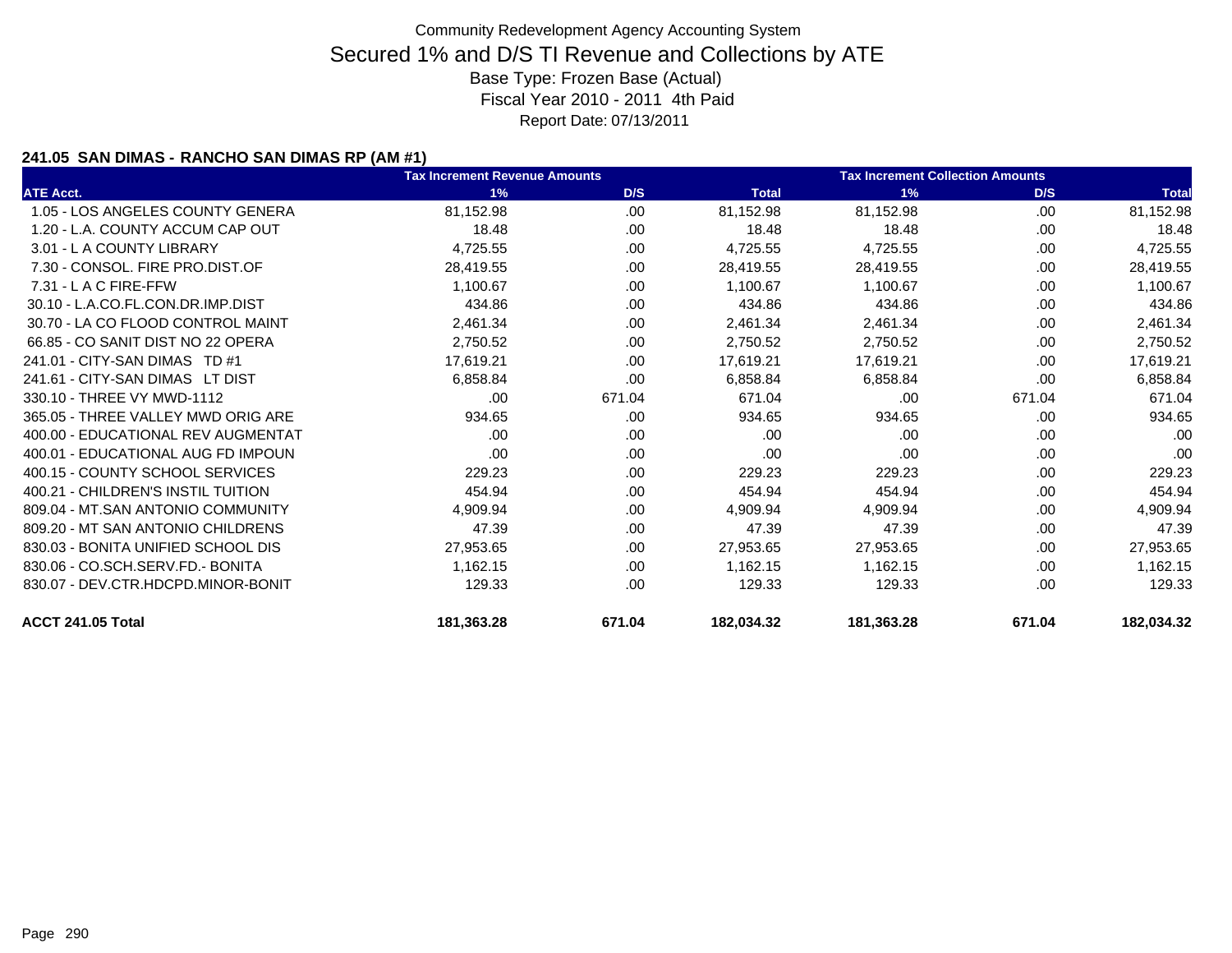#### **241.06 SAN DIMAS - CRE. GROWTH 98 ANX**

|                                    | <b>Tax Increment Revenue Amounts</b> |          |              | <b>Tax Increment Collection Amounts</b> |          |              |  |
|------------------------------------|--------------------------------------|----------|--------------|-----------------------------------------|----------|--------------|--|
| <b>ATE Acct.</b>                   | 1%                                   | D/S      | <b>Total</b> | 1%                                      | D/S      | <b>Total</b> |  |
| 1.05 - LOS ANGELES COUNTY GENERA   | 692,274.21                           | .00      | 692,274.21   | 673,255.48                              | .00      | 673,255.48   |  |
| 1.20 - L.A. COUNTY ACCUM CAP OUT   | 157.61                               | .00      | 157.61       | 153.28                                  | .00.     | 153.28       |  |
| 3.01 - L A COUNTY LIBRARY          | 40,310.67                            | .00.     | 40,310.67    | 39,203.21                               | .00      | 39,203.21    |  |
| 7.30 - CONSOL, FIRE PRO.DIST.OF    | 242,430.27                           | .00      | 242,430.27   | 235,769.99                              | .00.     | 235,769.99   |  |
| 7.31 - L A C FIRE-FFW              | 9,385.24                             | .00      | 9,385.24     | 9,127.29                                | .00      | 9,127.29     |  |
| 30.10 - L.A.CO.FL.CON.DR.IMP.DIST  | 3,709.06                             | .00      | 3,709.06     | 3,607.15                                | .00.     | 3,607.15     |  |
| 30.70 - LA CO FLOOD CONTROL MAINT  | 20,993.66                            | .00      | 20,993.66    | 20,416.84                               | .00      | 20,416.84    |  |
| 66.85 - CO SANIT DIST NO 22 OPERA  | 23,460.19                            | .00      | 23,460.19    | 22,815.59                               | .00.     | 22,815.59    |  |
| 241.01 - CITY-SAN DIMAS TD #1      | 150,298.45                           | .00      | 150,298.45   | 146,169.28                              | .00      | 146,169.28   |  |
| 241.61 - CITY-SAN DIMAS LT DIST    | 57,635.41                            | .00      | 57,635.41    | 56,028.00                               | .00.     | 56,028.00    |  |
| 241.62 - CITY-SAN DIMAS LT DIST    | 176.16                               | .00      | 176.16       | 176.16                                  | .00      | 176.16       |  |
| 330.10 - THREE VY MWD-1112         | .00                                  | 5,727.75 | 5,727.75     | .00                                     | 5,570.50 | 5,570.50     |  |
| 365.05 - THREE VALLEY MWD ORIG ARE | 7,972.89                             | .00      | 7,972.89     | 7,753.84                                | .00      | 7,753.84     |  |
| 400.00 - EDUCATIONAL REV AUGMENTAT | .00                                  | .00      | .00          | .00                                     | .00      | .00          |  |
| 400.01 - EDUCATIONAL AUG FD IMPOUN | .00.                                 | .00      | .00          | .00                                     | .00.     | .00          |  |
| 400.15 - COUNTY SCHOOL SERVICES    | 1,955.42                             | .00      | 1,955.42     | 1,901.71                                | .00      | 1,901.71     |  |
| 400.21 - CHILDREN'S INSTIL TUITION | 3,880.78                             | .00      | 3,880.78     | 3,774.17                                | .00.     | 3,774.17     |  |
| 791.04 - CITRUS COMMUNITY COLLEGE  | 1,426.88                             | .00      | 1,426.88     | 1,426.88                                | .00.     | 1,426.88     |  |
| 791.20 - CHILDREN'S CTR FUND CITRU | 37.24                                | .00      | 37.24        | 37.24                                   | .00.     | 37.24        |  |
| 809.04 - MT.SAN ANTONIO COMMUNITY  | 40,142.38                            | .00      | 40,142.38    | 38,991.71                               | .00      | 38,991.71    |  |
| 809.20 - MT SAN ANTONIO CHILDRENS  | 387.46                               | .00      | 387.46       | 376.35                                  | .00      | 376.35       |  |
| 830.03 - BONITA UNIFIED SCHOOL DIS | 228,541.71                           | .00      | 228,541.71   | 221,990.59                              | .00.     | 221,990.59   |  |
| 830.06 - CO.SCH.SERV.FD.- BONITA   | 9,501.49                             | .00      | 9,501.49     | 9,229.12                                | .00      | 9,229.12     |  |
| 830.07 - DEV.CTR.HDCPD.MINOR-BONIT | 1,057.37                             | .00      | 1,057.37     | 1,027.07                                | .00.     | 1,027.07     |  |
| 868.03 - GLENDORA UNIFIED SCHOOL D | 11,752.52                            | .00      | 11,752.52    | 11,752.52                               | .00.     | 11,752.52    |  |
| 868.06 - CO.SCH.SERV.FD.- GLENDORA | 499.57                               | .00      | 499.57       | 499.57                                  | .00.     | 499.57       |  |
| 868.07 - DEV.CTR.HDCPD.MINOR-GLEND | 55.23                                | .00      | 55.23        | 55.23                                   | .00.     | 55.23        |  |
| ACCT 241.06 Total                  | 1.548.041.87                         | 5.727.75 | 1,553,769.62 | 1.505.538.27                            | 5,570.50 | 1.511.108.77 |  |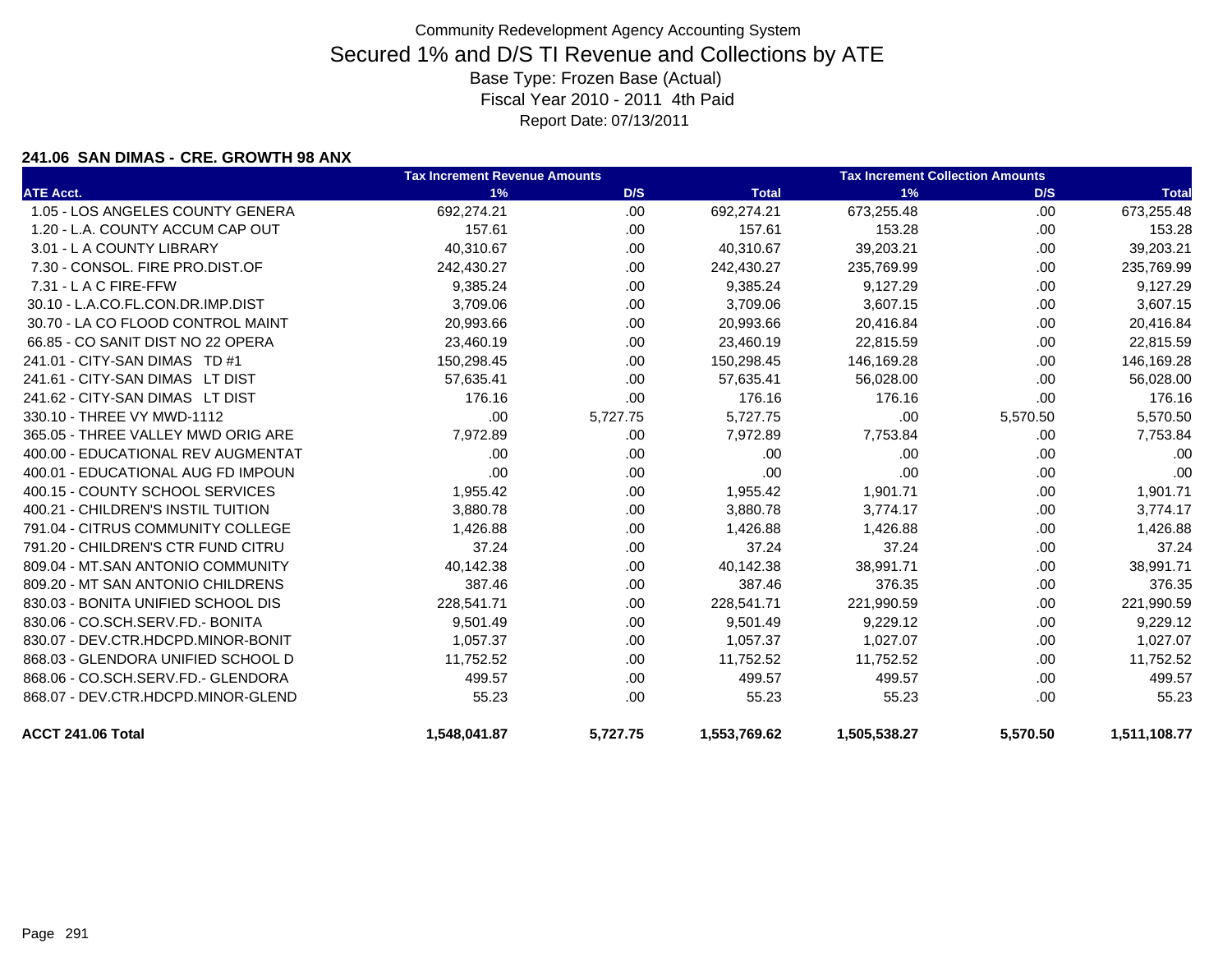### **244.02 SAN GABRIEL - E SAN GABRIEL COMM'L**

|                                    | <b>Tax Increment Revenue Amounts</b> |            | <b>Tax Increment Collection Amounts</b> |              |            |              |
|------------------------------------|--------------------------------------|------------|-----------------------------------------|--------------|------------|--------------|
| <b>ATE Acct.</b>                   | 1%                                   | D/S        | <b>Total</b>                            | 1%           | D/S        | <b>Total</b> |
| 1.05 - LOS ANGELES COUNTY GENERA   | 723,329.26                           | .00        | 723,329.26                              | 706,517.31   | .00.       | 706,517.31   |
| 1.20 - L.A. COUNTY ACCUM CAP OUT   | 150.13                               | .00        | 150.13                                  | 146.64       | .00        | 146.64       |
| 3.01 - L A COUNTY LIBRARY          | 31,006.64                            | .00.       | 31,006.64                               | 30,285.81    | .00        | 30,285.81    |
| $7.31 - L$ A C FIRE-FFW            | 9,758.67                             | .00        | 9,758.67                                | 9,531.79     | .00        | 9,531.79     |
| 30.10 - L.A.CO.FL.CON.DR.IMP.DIST  | 2,324.76                             | .00.       | 2,324.76                                | 2,270.72     | .00        | 2,270.72     |
| 30.70 - LA CO FLOOD CONTROL MAINT  | 13,156.35                            | .00        | 13,156.35                               | 12,850.49    | .00        | 12,850.49    |
| 66.10 - CO SANITATION DIST NO 2 O  | 10,014.39                            | .00        | 10,014.39                               | 9,665.10     | .00        | 9,665.10     |
| 66.50 - CO SANIT DIST NO 15 OPERA  | 7,672.79                             | .00        | 7,672.79                                | 7,610.34     | .00        | 7,610.34     |
| 244.01 - CITY-SAN GABRIEL TD #1    | 137,621.61                           | .00        | 137,621.61                              | 134,422.22   | .00        | 134,422.22   |
| 244.02 - CITY-SAN GABRIEL E SN GAB | .00                                  | 178,373.53 | 178,373.53                              | .00          | 174,227.23 | 174,227.23   |
| 337.05 - ORIG AREA UP S G VY MWD 1 | .00                                  | 4,714.16   | 4,714.16                                | .00          | 4,604.58   | 4,604.58     |
| 368.05 - UPPER SAN GAB, VY, MUN, W | 763.07                               | .00        | 763.07                                  | 745.33       | .00        | 745.33       |
| 400.00 - EDUCATIONAL REV AUGMENTAT | .00                                  | .00        | .00                                     | .00          | .00        | .00          |
| 400.01 - EDUCATIONAL AUG FD IMPOUN | .00                                  | .00.       | .00                                     | .00          | .00        | .00          |
| 400.15 - COUNTY SCHOOL SERVICES    | 1,862.13                             | .00.       | 1,862.13                                | 1,818.85     | .00        | 1,818.85     |
| 400.21 - CHILDREN'S INSTIL TUITION | 3,695.70                             | .00        | 3,695.70                                | 3,609.78     | .00        | 3,609.78     |
| 805.04 - L.A.CITY COMMUNITY COLLEG | 39,739.90                            | .00        | 39,739.90                               | 38,816.06    | .00        | 38,816.06    |
| 805.20 - L.A.COMM.COLL.CHILDREN'S  | 410.91                               | .00        | 410.91                                  | 401.35       | .00        | 401.35       |
| 920.03 - SAN GABRIEL UNIFIED SCHOO | 292,590.30                           | .00        | 292,590.30                              | 285,788.45   | .00        | 285,788.45   |
| ACCT 244.02 Total                  | 1,274,096.61                         | 183,087.69 | 1,457,184.30                            | 1,244,480.24 | 178,831.81 | 1,423,312.05 |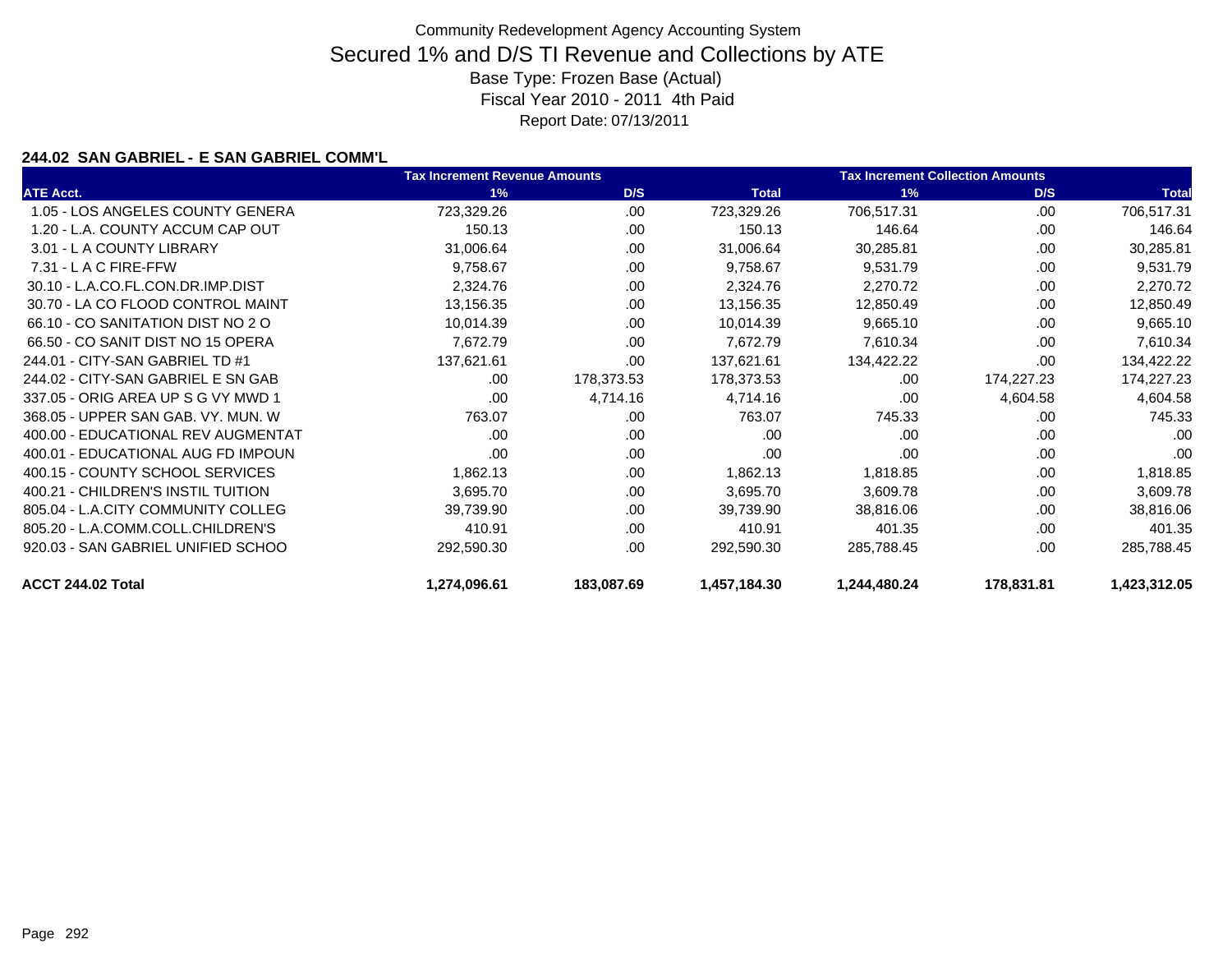#### **249.03 SANTA CLARITA - NEWHALL RP**

|                                     | <b>Tax Increment Revenue Amounts</b> |            |              | <b>Tax Increment Collection Amounts</b> |            |              |
|-------------------------------------|--------------------------------------|------------|--------------|-----------------------------------------|------------|--------------|
| <b>ATE Acct.</b>                    | 1%                                   | D/S        | <b>Total</b> | 1%                                      | D/S        | <b>Total</b> |
| 1.05 - LOS ANGELES COUNTY GENERA    | 1,082,955.68                         | .00.       | 1,082,955.68 | 787,160.46                              | .00        | 787,160.46   |
| 1.20 - L.A. COUNTY ACCUM CAP OUT    | 93.95                                | .00.       | 93.95        | 32.43                                   | .00        | 32.43        |
| 3.01 - L A COUNTY LIBRARY           | 73,805.37                            | .00.       | 73,805.37    | 53,897.91                               | .00        | 53,897.91    |
| 7.30 - CONSOL, FIRE PRO.DIST.OF     | 466,299.97                           | .00.       | 466,299.97   | 344,951.78                              | .00        | 344,951.78   |
| $7.31 - L$ A C FIRE-FFW             | 13,033.00                            | .00.       | 13,033.00    | 9,460.18                                | .00        | 9,460.18     |
| 30.10 - L.A.CO.FL.CON.DR.IMP.DIST   | 6,800.39                             | .00.       | 6,800.39     | 4,968.02                                | .00        | 4,968.02     |
| 30.70 - LA CO FLOOD CONTROL MAINT   | 38,470.25                            | .00.       | 38,470.25    | 28,099.97                               | .00        | 28,099.97    |
| 61.80 - GREATER L A CO VECTOR CON   | 1,408.38                             | .00.       | 1,408.38     | 1,025.06                                | .00        | 1,025.06     |
| 67.35 - CO SANIT DIST NO 32 OPERA   | 96,647.31                            | .00.       | 96,647.31    | 62,846.42                               | .00        | 62,846.42    |
| 249.01 - CITY-SANTA CLARITA TD #1   | 181,867.19                           | .00        | 181,867.19   | 132,370.36                              | .00        | 132,370.36   |
| 249.32 - STA CLRTA STREET LIGHT MA  | 59,908.07                            | .00        | 59,908.07    | 43,671.47                               | .00        | 43,671.47    |
| 302.01 - CASTAIC LAKE WATER AGENCY  | 144,992.94                           | 198,302.71 | 343,295.65   | 105,902.08                              | 144,119.43 | 250,021.51   |
| 309.01 - NEWHALL COUNTY WATER DIST  | 3,868.70                             | .00        | 3,868.70     | 3,557.16                                | .00        | 3,557.16     |
| 400.00 - EDUCATIONAL REV AUGMENTAT  | .00                                  | .00        | .00          | .00                                     | .00        | .00          |
| 400.01 - EDUCATIONAL AUG FD IMPOUN  | .00                                  | .00.       | .00          | .00                                     | .00        | .00          |
| 400.15 - COUNTY SCHOOL SERVICES     | 3,587.30                             | .00.       | 3,587.30     | 2,620.25                                | .00.       | 2,620.25     |
| 400.21 - CHILDREN'S INSTIL TUITION  | 7,119.52                             | .00.       | 7,119.52     | 5,200.31                                | .00        | 5,200.31     |
| 581.01 - NEWHALL SCHOOL DISTRICT    | 204,888.03                           | .00.       | 204,888.03   | 148,417.64                              | .00.       | 148,417.64   |
| 581.06 - CO.SCH.SERV.FD.- NEWHALL   | 19,645.83                            | .00.       | 19,645.83    | 14,231.13                               | .00        | 14,231.13    |
| 581.07 - DEV.CTR. HDCPD.MINOR-NEWH  | 2,162.81                             | .00.       | 2,162.81     | 1,566.71                                | .00        | 1,566.71     |
| 645.01 - SAUGUS UNION SCHOOL DISTR  | 3,176.33                             | .00.       | 3,176.33     | 3,128.22                                | .00        | 3,128.22     |
| 645.06 - CO.SCH.SERV.FD.- SAUGUS U  | 457.56                               | .00.       | 457.56       | 450.63                                  | .00        | 450.63       |
| 645.07 - DEV.CTR.HDCPD.-SAUGUS UNI  | 52.42                                | .00.       | 52.42        | 51.63                                   | .00        | 51.63        |
| 757.02 - HART WILLIAM S UNION HIGH  | 204,792.09                           | .00.       | 204,792.09   | 149,586.36                              | .00        | 149,586.36   |
| 757.06 - CO.SCH.SERV.FD.- HART, WIL | 853.69                               | .00.       | 853.69       | 623.55                                  | .00        | 623.55       |
| 757.07 - HART, WILLIAM S.-ELEM SCHO | 107,755.21                           | .00.       | 107,755.21   | 78,707.66                               | .00        | 78,707.66    |
| 814.04 - SANTA CLARITA COMMUNITY C  | 94,053.56                            | .00.       | 94,053.56    | 68,699.59                               | .00        | 68,699.59    |
| ACCT 249.03 Total                   | 2,818,695.55                         | 198,302.71 | 3,016,998.26 | 2,051,226.98                            | 144,119.43 | 2,195,346.41 |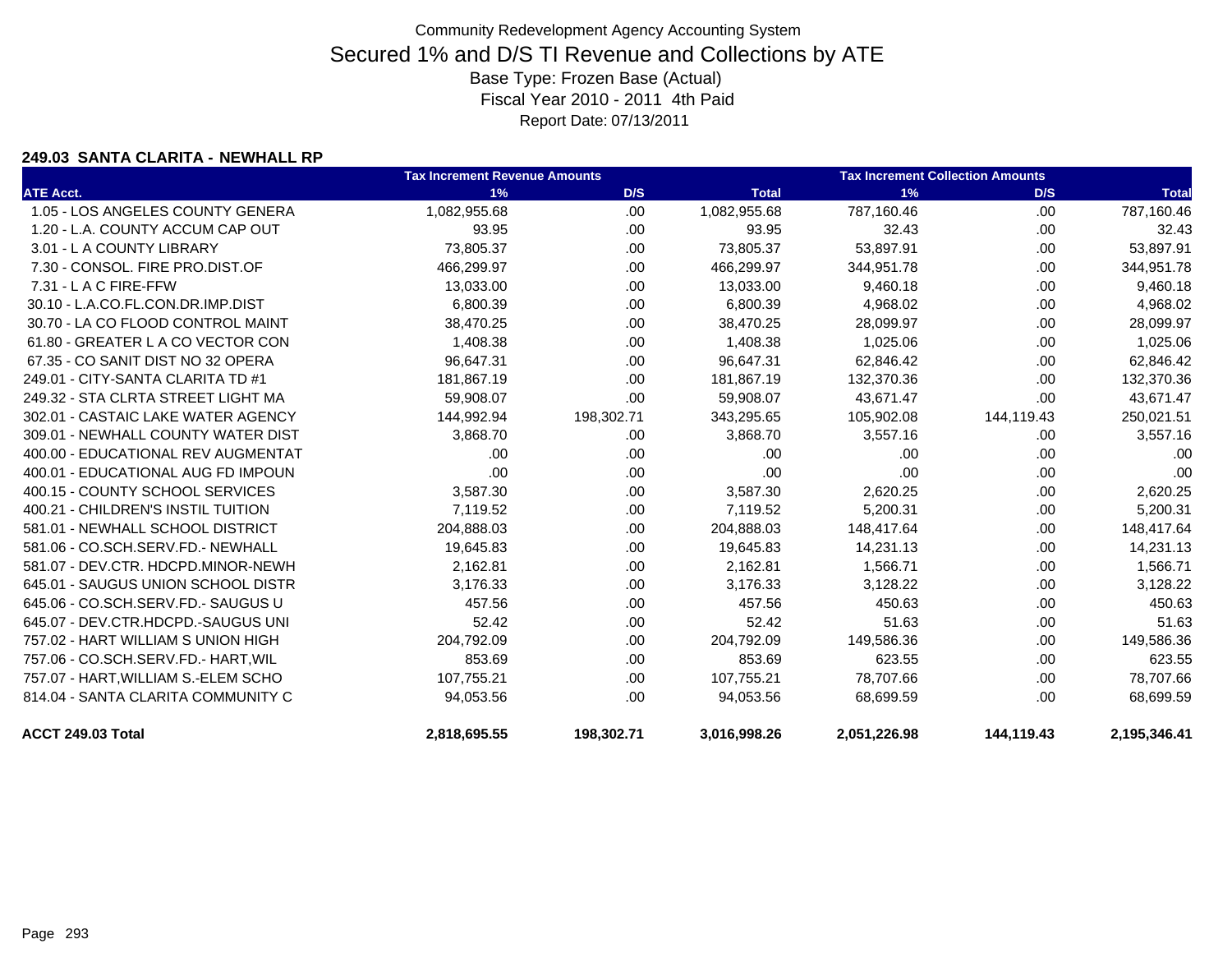### **250.02 SANTA FE SPRINGS - FLOOD RANCH**

|                                    | <b>Tax Increment Revenue Amounts</b> |          |              | <b>Tax Increment Collection Amounts</b> |          |              |  |
|------------------------------------|--------------------------------------|----------|--------------|-----------------------------------------|----------|--------------|--|
| <b>ATE Acct.</b>                   | 1%                                   | D/S      | <b>Total</b> | 1%                                      | D/S      | <b>Total</b> |  |
| 1.05 - LOS ANGELES COUNTY GENERA   | 203,868.21                           | .00      | 203,868.21   | 195,513.58                              | .00      | 195,513.58   |  |
| 1.20 - L.A. COUNTY ACCUM CAP OUT   | 46.51                                | .00      | 46.51        | 44.60                                   | .00      | 44.60        |  |
| $7.31 - L$ A C FIRE-FFW            | 3,194.90                             | .00.     | 3,194.90     | 3,063.97                                | .00.     | 3,063.97     |  |
| 30.10 - L.A.CO.FL.CON.DR.IMP.DIST  | 1,094.72                             | .00      | 1,094.72     | 1,049.86                                | .00      | 1,049.86     |  |
| 30.70 - LA CO FLOOD CONTROL MAINT  | 6,196.14                             | .00      | 6,196.14     | 5,942.22                                | .00      | 5,942.22     |  |
| 61.80 - GREATER L A CO VECTOR CON  | 224.75                               | .00      | 224.75       | 215.54                                  | .00      | 215.54       |  |
| 66.65 - CO SANIT DIST NO 18 OPERA  | 6,951.33                             | .00      | 6,951.33     | 6,666.46                                | .00      | 6,666.46     |  |
| 250.01 - CITY-SANTA FE SP TD #1    | 27,036.45                            | .00.     | 27,036.45    | 25,928.49                               | .00      | 25,928.49    |  |
| 315.05 - CENTRAL BASIN MWD 1114    | .00.                                 | 1,306.83 | 1,306.83     | .00                                     | 1,253.28 | 1,253.28     |  |
| 350.90 - WTR REPLENISHMENT DIST OF | 76.43                                | .00.     | 76.43        | 73.30                                   | .00      | 73.30        |  |
| 400.00 - EDUCATIONAL REV AUGMENTAT | .00                                  | .00      | .00          | .00.                                    | .00      | .00          |  |
| 400.01 - EDUCATIONAL AUG FD IMPOUN | .00                                  | .00      | .00          | .00                                     | .00      | .00          |  |
| 400.15 - COUNTY SCHOOL SERVICES    | 577.03                               | .00      | 577.03       | 553.39                                  | .00      | 553.39       |  |
| 400.21 - CHILDREN'S INSTIL TUITION | 1,145.26                             | .00      | 1,145.26     | 1,098.32                                | .00      | 1,098.32     |  |
| 561.01 - LOS NIETOS SCHOOL DISTRIC | 33,926.63                            | .00      | 33,926.63    | 32,536.30                               | .00      | 32,536.30    |  |
| 561.06 - CO.SCH.SERV.FD.- LOS NIET | 2.50                                 | .00      | 2.50         | 2.39                                    | .00      | 2.39         |  |
| 561.07 - DEV.CTR.HDCPD.MINOR-LOS N | 362.56                               | .00      | 362.56       | 347.70                                  | .00      | 347.70       |  |
| 561.20 - LOS NIETOS CHILDRENS CTR  | 493.79                               | .00      | 493.79       | 473.55                                  | .00      | 473.55       |  |
| 789.02 - WHITTIER UNION HIGH SCHOO | 41,383.01                            | .00      | 41,383.01    | 39,687.11                               | .00      | 39,687.11    |  |
| 789.07 - WHITTIER HIGH-ELEM SCHOOL | 17,661.10                            | .00      | 17,661.10    | 16,937.34                               | .00      | 16,937.34    |  |
| 789.08 - DEV CTR HDCPD MINOR WHITT | 67.44                                | .00      | 67.44        | 64.68                                   | .00      | 64.68        |  |
| 816.04 - RIO HONDO COMMUNITY COLLE | 8,873.68                             | .00      | 8,873.68     | 8,510.03                                | .00      | 8,510.03     |  |
| 816.20 - RIO HONDO CHILDRENS CTR F | 16.16                                | .00      | 16.16        | 15.50                                   | .00      | 15.50        |  |
| ACCT 250.02 Total                  | 353.198.60                           | 1,306.83 | 354.505.43   | 338.724.33                              | 1,253.28 | 339.977.61   |  |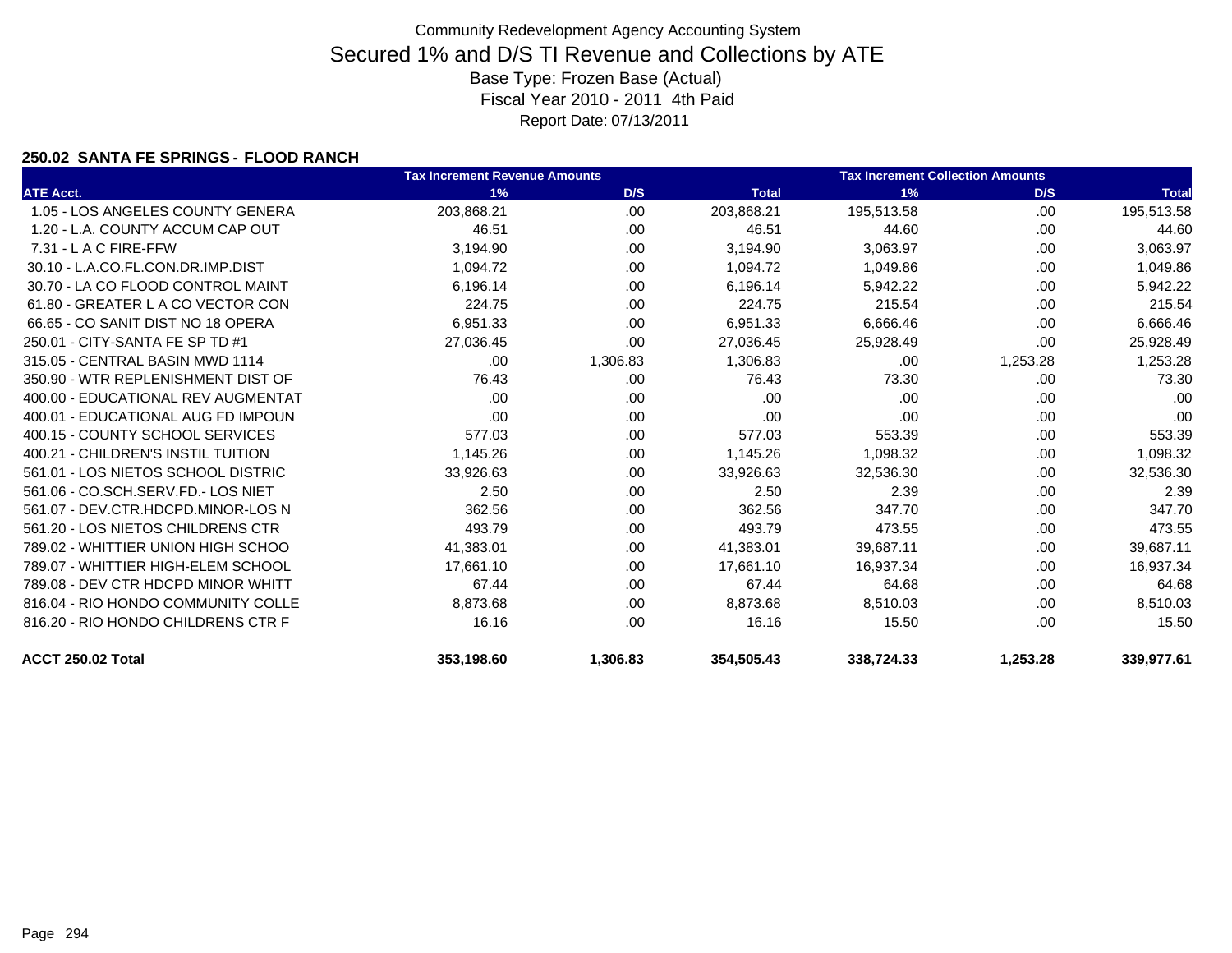### **250.03 SANTA FE SPRINGS - PIO/TELEG**

|                                    | <b>Tax Increment Revenue Amounts</b> |          |              | <b>Tax Increment Collection Amounts</b> |          |              |
|------------------------------------|--------------------------------------|----------|--------------|-----------------------------------------|----------|--------------|
| <b>ATE Acct.</b>                   | 1%                                   | D/S      | <b>Total</b> | 1%                                      | D/S      | <b>Total</b> |
| 1.05 - LOS ANGELES COUNTY GENERA   | 1,265,658.95                         | .00      | 1,265,658.95 | 1,252,175.13                            | .00      | 1,252,175.13 |
| 1.20 - L.A. COUNTY ACCUM CAP OUT   | 288.99                               | .00.     | 288.99       | 285.91                                  | .00      | 285.91       |
| 7.31 - L A C FIRE-FFW              | 19,892.21                            | .00      | 19,892.21    | 19,680.33                               | .00      | 19,680.33    |
| 30.10 - L.A.CO.FL.CON.DR.IMP.DIST  | 6,796.41                             | .00      | 6,796.41     | 6,724.00                                | .00      | 6,724.00     |
| 30.70 - LA CO FLOOD CONTROL MAINT  | 38,468.93                            | .00      | 38,468.93    | 38,059.10                               | .00      | 38,059.10    |
| 53.40 - LITTLE LAKE CEMETERY DIST  | 1,066.57                             | .00      | 1,066.57     | 1,044.66                                | .00      | 1,044.66     |
| 61.80 - GREATER L A CO VECTOR CON  | 1,395.28                             | .00      | 1,395.28     | 1,380.41                                | .00      | 1,380.41     |
| 66.65 - CO SANIT DIST NO 18 OPERA  | 43,157.48                            | .00      | 43,157.48    | 42.697.69                               | .00      | 42,697.69    |
| 250.01 - CITY-SANTA FE SP TD #1    | 167,857.46                           | .00      | 167,857.46   | 166,069.17                              | .00      | 166,069.17   |
| 315.05 - CENTRAL BASIN MWD 1114    | .00                                  | 8,062.38 | 8,062.38     | .00                                     | 7,976.45 | 7,976.45     |
| 350.90 - WTR REPLENISHMENT DIST OF | 470.58                               | .00      | 470.58       | 465.53                                  | .00      | 465.53       |
| 350.91 - WTR REPLENISHMENT DIST OF | .63                                  | .00      | .63          | .63                                     | .00      | .63          |
| 400.00 - EDUCATIONAL REV AUGMENTAT | .00                                  | .00      | .00          | .00                                     | .00      | .00          |
| 400.01 - EDUCATIONAL AUG FD IMPOUN | .00                                  | .00      | .00          | .00                                     | .00      | .00          |
| 400.15 - COUNTY SCHOOL SERVICES    | 3,582.59                             | .00      | 3,582.59     | 3,544.43                                | .00      | 3,544.43     |
| 400.21 - CHILDREN'S INSTIL TUITION | 7,110.21                             | .00      | 7,110.21     | 7,034.46                                | .00      | 7,034.46     |
| 553.01 - LITTLE LAKE CITY SCHOOL D | 197,244.27                           | .00      | 197,244.27   | 195,142.92                              | .00      | 195,142.92   |
| 553.06 - CO.SCH.SERV.FD.- LITTLE L | 18.04                                | .00      | 18.04        | 17.84                                   | .00      | 17.84        |
| 553.07 - DEV.CTR.HDCPD.MINOR-LITTL | 3,823.25                             | .00      | 3,823.25     | 3,782.52                                | .00      | 3,782.52     |
| 789.02 - WHITTIER UNION HIGH SCHOO | 256,928.66                           | .00.     | 256,928.66   | 254,191.46                              | .00      | 254,191.46   |
| 789.07 - WHITTIER HIGH-ELEM SCHOOL | 109,649.82                           | .00.     | 109,649.82   | 108,481.66                              | .00      | 108,481.66   |
| 789.08 - DEV CTR HDCPD MINOR WHITT | 418.78                               | .00      | 418.78       | 414.32                                  | .00      | 414.32       |
| 816.04 - RIO HONDO COMMUNITY COLLE | 55,092.81                            | .00      | 55,092.81    | 54,505.87                               | .00      | 54,505.87    |
| 816.20 - RIO HONDO CHILDRENS CTR F | 100.28                               | .00      | 100.28       | 99.21                                   | .00      | 99.21        |
| <b>ACCT 250.03 Total</b>           | 2,179,022.20                         | 8,062.38 | 2,187,084.58 | 2,155,797.25                            | 7,976.45 | 2,163,773.70 |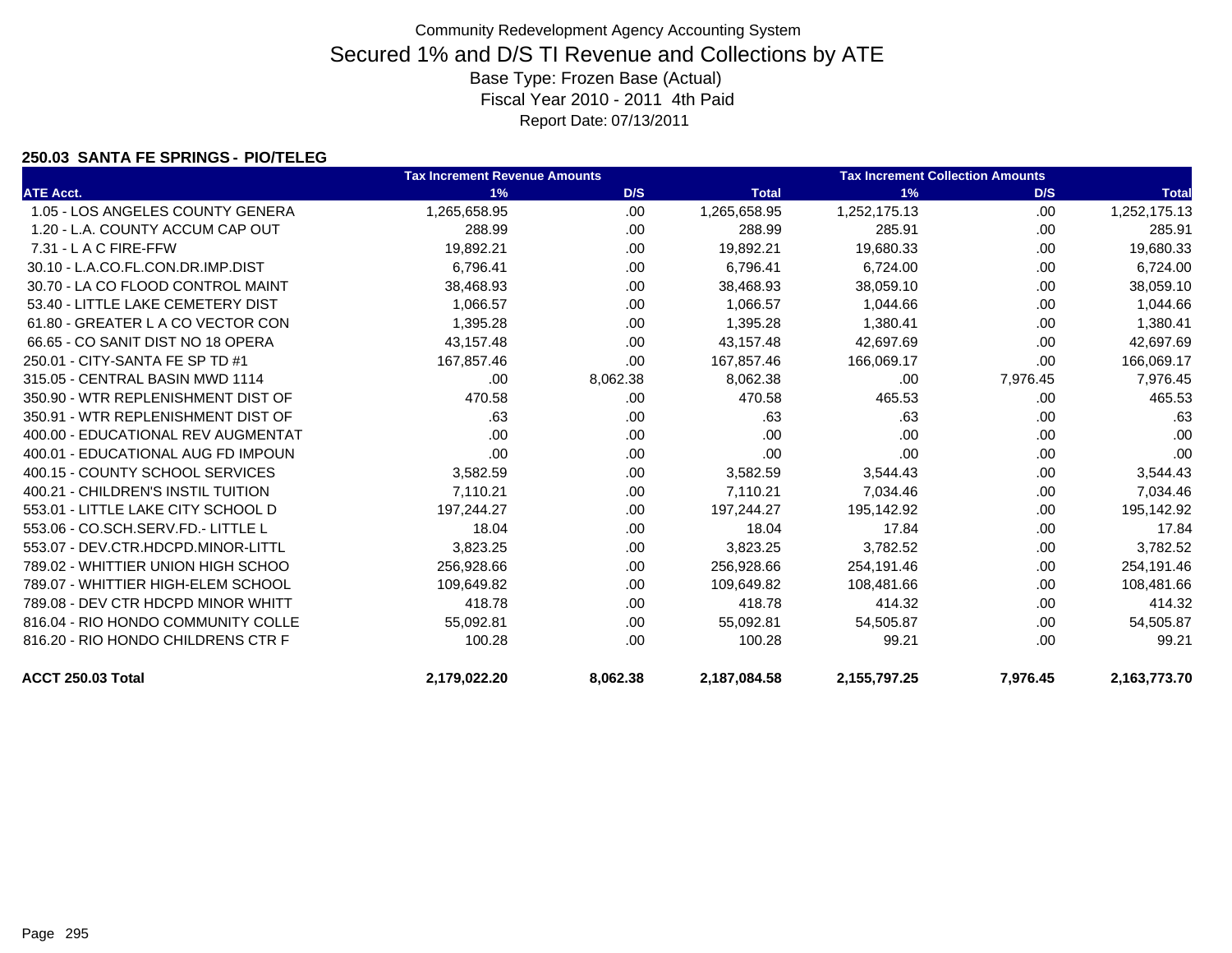### **250.04 SANTA FE SPRINGS - NORWALK BLVD.**

|                                    | <b>Tax Increment Revenue Amounts</b> |           | <b>Tax Increment Collection Amounts</b> |              |           |              |
|------------------------------------|--------------------------------------|-----------|-----------------------------------------|--------------|-----------|--------------|
| <b>ATE Acct.</b>                   | 1%                                   | D/S       | <b>Total</b>                            | 1%           | D/S       | <b>Total</b> |
| 1.05 - LOS ANGELES COUNTY GENERA   | 4,882,598.67                         | .00       | 4,882,598.67                            | 4,861,030.28 | .00       | 4,861,030.28 |
| 1.20 - L.A. COUNTY ACCUM CAP OUT   | 1,112.61                             | .00       | 1,112.61                                | 1,107.68     | .00.      | 1,107.68     |
| 7.31 - L A C FIRE-FFW              | 76,535.79                            | .00       | 76,535.79                               | 76,198.46    | .00.      | 76,198.46    |
| 30.10 - L.A.CO.FL.CON.DR.IMP.DIST  | 26,220.05                            | .00       | 26,220.05                               | 26,104.22    | .00.      | 26,104.22    |
| 30.70 - LA CO FLOOD CONTROL MAINT  | 148,399.05                           | .00.      | 148,399.05                              | 147,743.55   | .00.      | 147,743.55   |
| 53.40 - LITTLE LAKE CEMETERY DIST  | 2,446.00                             | .00       | 2,446.00                                | 2,446.00     | .00.      | 2,446.00     |
| 61.80 - GREATER L A CO VECTOR CON  | 5,384.10                             | .00       | 5,384.10                                | 5,360.32     | .00       | 5,360.32     |
| 66.65 - CO SANIT DIST NO 18 OPERA  | 166,485.53                           | .00       | 166,485.53                              | 165,750.14   | .00       | 165,750.14   |
| 250.01 - CITY-SANTA FE SP TD #1    | 647,366.54                           | .00       | 647,366.54                              | 644,506.29   | .00       | 644,506.29   |
| 315.05 - CENTRAL BASIN MWD 1114    | .00                                  | 31,282.01 | 31,282.01                               | .00          | 31,143.15 | 31,143.15    |
| 350.90 - WTR REPLENISHMENT DIST OF | 1,655.61                             | .00       | 1,655.61                                | 1,647.53     | .00       | 1,647.53     |
| 350.91 - WTR REPLENISHMENT DIST OF | 30.81                                | .00       | 30.81                                   | 30.81        | .00       | 30.81        |
| 400.00 - EDUCATIONAL REV AUGMENTAT | .00                                  | .00       | .00                                     | .00          | .00.      | .00          |
| 400.01 - EDUCATIONAL AUG FD IMPOUN | .00                                  | .00       | .00                                     | .00          | .00.      | .00          |
| 400.15 - COUNTY SCHOOL SERVICES    | 13,819.89                            | .00       | 13,819.89                               | 13,758.83    | .00.      | 13,758.83    |
| 400.21 - CHILDREN'S INSTIL TUITION | 27,428.17                            | .00       | 27,428.17                               | 27,307.03    | .00       | 27,307.03    |
| 553.01 - LITTLE LAKE CITY SCHOOL D | 331.101.33                           | .00.      | 331,101.33                              | 331,096.59   | .00.      | 331,096.59   |
| 553.06 - CO.SCH.SERV.FD.- LITTLE L | 31.08                                | .00       | 31.08                                   | 31.08        | .00.      | 31.08        |
| 553.07 - DEV.CTR.HDCPD.MINOR-LITTL | 6,417.38                             | .00       | 6,417.38                                | 6,417.29     | .00       | 6,417.29     |
| 561.01 - LOS NIETOS SCHOOL DISTRIC | 305,359.88                           | .00.      | 305,359.88                              | 303,155.70   | .00.      | 303,155.70   |
| 561.06 - CO.SCH.SERV.FD.- LOS NIET | 22.40                                | .00       | 22.40                                   | 22.24        | .00       | 22.24        |
| 561.07 - DEV.CTR.HDCPD.MINOR-LOS N | 3,263.35                             | .00       | 3,263.35                                | 3,239.80     | .00.      | 3,239.80     |
| 561.20 - LOS NIETOS CHILDRENS CTR  | 4,444.56                             | .00       | 4,444.56                                | 4,412.48     | .00       | 4,412.48     |
| 657.01 - SOUTH WHITTIER SCHOOL DIS | 173,535.10                           | .00       | 173,535.10                              | 171,976.17   | .00       | 171,976.17   |
| 657.06 - CO.SCH.SERV.FD.- SOUTH WH | 11.58                                | .00       | 11.58                                   | 11.49        | .00.      | 11.49        |
| 657.20 - SO.WHITTIER CHILDREN, SCE | 2,267.67                             | .00       | 2,267.67                                | 2,247.30     | .00       | 2,247.30     |
| 789.02 - WHITTIER UNION HIGH SCHOO | 991,135.39                           | .00.      | 991,135.39                              | 986,757.36   | .00.      | 986,757.36   |
| 789.07 - WHITTIER HIGH-ELEM SCHOOL | 422,986.12                           | .00       | 422,986.12                              | 421,117.71   | .00.      | 421,117.71   |
| 789.08 - DEV CTR HDCPD MINOR WHITT | 1,616.41                             | .00       | 1,616.41                                | 1,609.27     | .00.      | 1,609.27     |
| 816.04 - RIO HONDO COMMUNITY COLLE | 212,528.24                           | .00.      | 212,528.24                              | 211,589.48   | .00.      | 211,589.48   |
| 816.20 - RIO HONDO CHILDRENS CTR F | 389.10                               | .00.      | 389.10                                  | 387.38       | .00.      | 387.38       |
| ACCT 250.04 Total                  | 8,454,592.41                         | 31,282.01 | 8,485,874.42                            | 8,417,062.48 | 31,143.15 | 8,448,205.63 |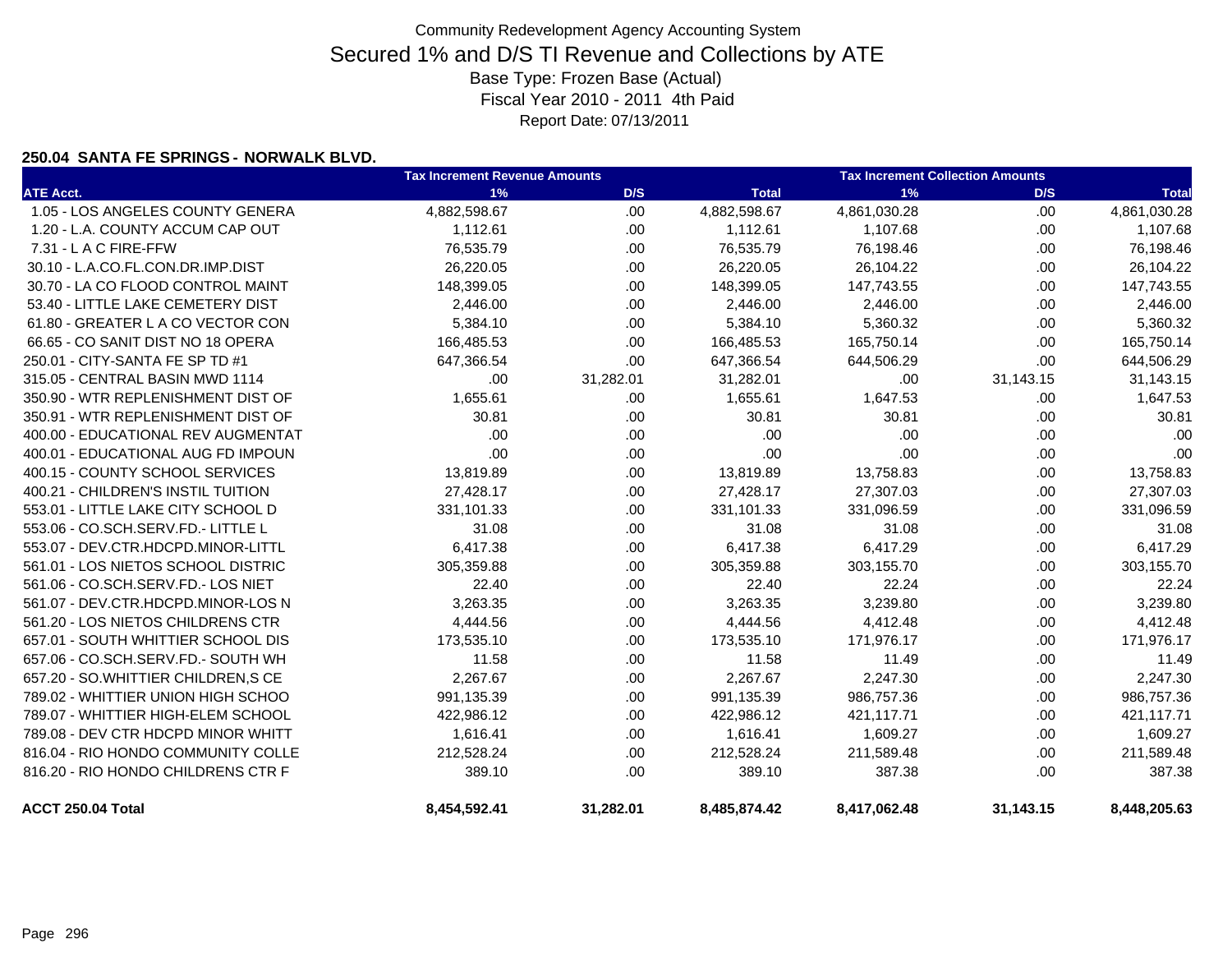#### **250.05 SANTA FE SPRINGS - OIL FIELD**

|                                    | <b>Tax Increment Revenue Amounts</b> |           |              | <b>Tax Increment Collection Amounts</b> |           |              |  |
|------------------------------------|--------------------------------------|-----------|--------------|-----------------------------------------|-----------|--------------|--|
| <b>ATE Acct.</b>                   | 1%                                   | D/S       | <b>Total</b> | 1%                                      | D/S       | <b>Total</b> |  |
| 1.05 - LOS ANGELES COUNTY GENERA   | 4,826,976.84                         | .00.      | 4,826,976.84 | 4,757,372.03                            | .00       | 4,757,372.03 |  |
| 1.20 - L.A. COUNTY ACCUM CAP OUT   | 1,101.68                             | .00.      | 1,101.68     | 1,085.82                                | .00       | 1,085.82     |  |
| 7.31 - L A C FIRE-FFW              | 75,613.48                            | .00       | 75,613.48    | 74,523.37                               | .00.      | 74,523.37    |  |
| 30.10 - L.A.CO.FL.CON.DR.IMP.DIST  | 25,919.62                            | .00.      | 25,919.62    | 25,545.87                               | .00       | 25,545.87    |  |
| 30.70 - LA CO FLOOD CONTROL MAINT  | 146,705.03                           | .00.      | 146,705.03   | 144,589.56                              | .00       | 144,589.56   |  |
| 53.40 - LITTLE LAKE CEMETERY DIST  | 4,198.87                             | .00.      | 4,198.87     | 4,111.30                                | .00       | 4,111.30     |  |
| 61.80 - GREATER L A CO VECTOR CON  | 5,320.41                             | .00.      | 5,320.41     | 5,243.68                                | .00       | 5,243.68     |  |
| 66.65 - CO SANIT DIST NO 18 OPERA  | 164,584.60                           | .00.      | 164,584.60   | 162,211.30                              | .00       | 162,211.30   |  |
| 250.01 - CITY-SANTA FE SP TD #1    | 640,140.19                           | .00       | 640,140.19   | 630,909.48                              | .00       | 630,909.48   |  |
| 315.05 - CENTRAL BASIN MWD 1114    | .00                                  | 30,970.06 | 30,970.06    | .00                                     | 30,523.27 | 30,523.27    |  |
| 350.90 - WTR REPLENISHMENT DIST OF | 1,808.98                             | .00       | 1,808.98     | 1,782.87                                | .00.      | 1,782.87     |  |
| 350.91 - WTR REPLENISHMENT DIST OF | .23                                  | .00       | .23          | .23                                     | .00       | .23          |  |
| 400.00 - EDUCATIONAL REV AUGMENTAT | .00                                  | .00       | .00          | .00                                     | .00       | .00          |  |
| 400.01 - EDUCATIONAL AUG FD IMPOUN | .00                                  | .00       | .00          | .00                                     | .00       | .00          |  |
| 400.15 - COUNTY SCHOOL SERVICES    | 13,662.73                            | .00.      | 13,662.73    | 13,465.69                               | .00       | 13,465.69    |  |
| 400.21 - CHILDREN'S INSTIL TUITION | 27,116.56                            | .00.      | 27,116.56    | 26,725.57                               | .00       | 26,725.57    |  |
| 553.01 - LITTLE LAKE CITY SCHOOL D | 316,255.85                           | .00.      | 316,255.85   | 310,818.47                              | .00       | 310,818.47   |  |
| 553.06 - CO.SCH.SERV.FD.- LITTLE L | 28.90                                | .00.      | 28.90        | 28.40                                   | .00       | 28.40        |  |
| 553.07 - DEV.CTR.HDCPD.MINOR-LITTL | 6,130.08                             | .00.      | 6,130.08     | 6,024.68                                | .00       | 6,024.68     |  |
| 561.01 - LOS NIETOS SCHOOL DISTRIC | 236,370.96                           | .00.      | 236,370.96   | 234,687.48                              | .00       | 234,687.48   |  |
| 561.06 - CO.SCH.SERV.FD.- LOS NIET | 18.11                                | .00       | 18.11        | 17.98                                   | .00       | 17.98        |  |
| 561.07 - DEV.CTR.HDCPD.MINOR-LOS N | 2,526.04                             | .00.      | 2,526.04     | 2,508.05                                | .00       | 2,508.05     |  |
| 561.20 - LOS NIETOS CHILDRENS CTR  | 3,441.20                             | .00       | 3,441.20     | 3,416.70                                | .00       | 3,416.70     |  |
| 657.01 - SOUTH WHITTIER SCHOOL DIS | 258,902.58                           | .00.      | 258,902.58   | 254,278.64                              | .00       | 254,278.64   |  |
| 657.06 - CO.SCH.SERV.FD.- SOUTH WH | 17.41                                | .00.      | 17.41        | 17.10                                   | .00       | 17.10        |  |
| 657.20 - SO.WHITTIER CHILDREN, SCE | 3,383.50                             | .00       | 3,383.50     | 3,323.07                                | .00       | 3,323.07     |  |
| 789.02 - WHITTIER UNION HIGH SCHOO | 979,823.46                           | .00.      | 979,823.46   | 965,694.61                              | .00       | 965,694.61   |  |
| 789.07 - WHITTIER HIGH-ELEM SCHOOL | 418,159.87                           | .00.      | 418,159.87   | 412,130.08                              | .00       | 412,130.08   |  |
| 789.08 - DEV CTR HDCPD MINOR WHITT | 1,597.41                             | .00       | 1,597.41     | 1,574.36                                | .00       | 1,574.36     |  |
| 816.04 - RIO HONDO COMMUNITY COLLE | 210,100.88                           | .00.      | 210,100.88   | 207,071.25                              | .00       | 207,071.25   |  |
| 816.20 - RIO HONDO CHILDRENS CTR F | 383.31                               | .00.      | 383.31       | 377.80                                  | .00       | 377.80       |  |
| ACCT 250.05 Total                  | 8,370,288.78                         | 30,970.06 | 8,401,258.84 | 8,249,535.44                            | 30,523.27 | 8,280,058.71 |  |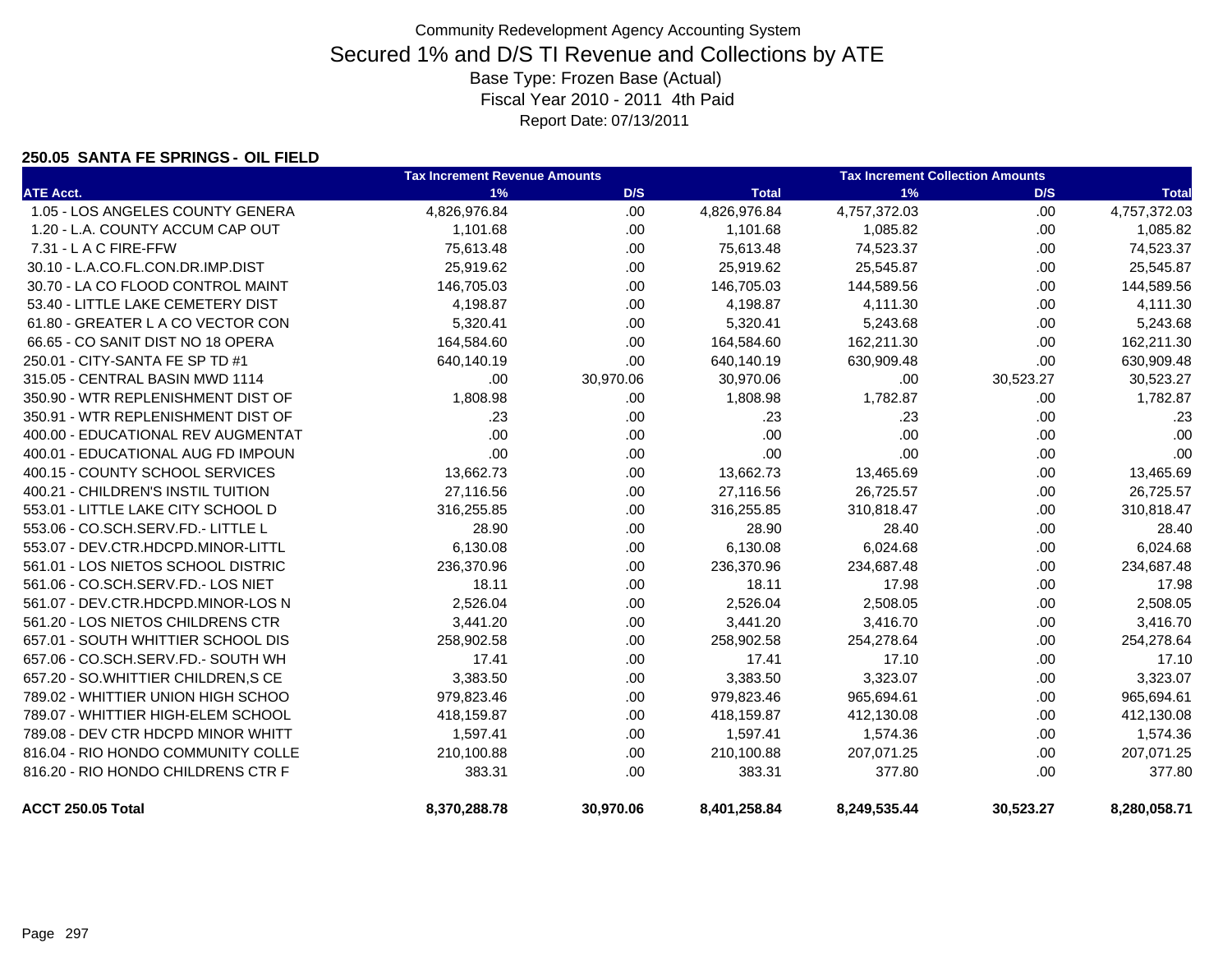### **250.06 SANTA FE SPRINGS - CONSOLIDATED**

|                                    | <b>Tax Increment Revenue Amounts</b> |           | <b>Tax Increment Collection Amounts</b> |              |           |              |
|------------------------------------|--------------------------------------|-----------|-----------------------------------------|--------------|-----------|--------------|
| <b>ATE Acct.</b>                   | 1%                                   | D/S       | <b>Total</b>                            | 1%           | D/S       | <b>Total</b> |
| 1.05 - LOS ANGELES COUNTY GENERA   | 4,100,529.09                         | .00       | 4,100,529.09                            | 3,939,479.44 | .00.      | 3,939,479.44 |
| 1.20 - L.A. COUNTY ACCUM CAP OUT   | 934.30                               | .00       | 934.30                                  | 897.64       | .00       | 897.64       |
| 7.30 - CONSOL. FIRE PRO.DIST.OF    | 26,134.25                            | .00       | 26,134.25                               | 24,354.58    | .00.      | 24,354.58    |
| 7.31 - L A C FIRE-FFW              | 64,715.28                            | .00       | 64,715.28                               | 62,177.21    | .00.      | 62,177.21    |
| 30.10 - L.A.CO.FL.CON.DR.IMP.DIST  | 21,985.05                            | .00       | 21,985.05                               | 21,122.08    | .00.      | 21,122.08    |
| 30.70 - LA CO FLOOD CONTROL MAINT  | 124,436.77                           | .00.      | 124,436.77                              | 119,552.24   | .00.      | 119,552.24   |
| 53.40 - LITTLE LAKE CEMETERY DIST  | 7,849.86                             | .00.      | 7,849.86                                | 7,446.50     | .00.      | 7,446.50     |
| 61.80 - GREATER L A CO VECTOR CON  | 4,513.54                             | .00.      | 4,513.54                                | 4,336.36     | .00.      | 4,336.36     |
| 66.65 - CO SANIT DIST NO 18 OPERA  | 139,604.68                           | .00.      | 139,604.68                              | 134,124.79   | .00.      | 134,124.79   |
| 182.21 - LA MIRADA - S. E. REC AND | 3,820.29                             | .00.      | 3,820.29                                | 3,565.34     | .00.      | 3,565.34     |
| 222.21 - NORWALK - S. E. REC AND P | 4,124.57                             | .00       | 4,124.57                                | 3,849.32     | .00.      | 3,849.32     |
| 250.01 - CITY-SANTA FE SP TD #1    | 534,514.63                           | .00       | 534,514.63                              | 513,873.58   | .00.      | 513,873.58   |
| 315.05 - CENTRAL BASIN MWD 1114    | .00.                                 | 25,884.76 | 25,884.76                               | .00          | 24,864.93 | 24,864.93    |
| 350.90 - WTR REPLENISHMENT DIST OF | 1,534.74                             | .00.      | 1,534.74                                | 1,474.51     | .00.      | 1,474.51     |
| 400.00 - EDUCATIONAL REV AUGMENTAT | .00                                  | .00       | .00                                     | .00          | .00.      | .00          |
| 400.01 - EDUCATIONAL AUG FD IMPOUN | .00                                  | .00       | .00                                     | .00          | .00.      | .00          |
| 400.15 - COUNTY SCHOOL SERVICES    | 11,589.10                            | .00       | 11,589.10                               | 11,134.20    | .00.      | 11,134.20    |
| 400.21 - CHILDREN'S INSTIL TUITION | 23,000.05                            | .00       | 23,000.05                               | 22,097.22    | .00.      | 22,097.22    |
| 553.01 - LITTLE LAKE CITY SCHOOL D | 47,044.71                            | .00       | 47,044.71                               | 32,380.08    | .00.      | 32,380.08    |
| 553.06 - CO.SCH.SERV.FD.- LITTLE L | 4.27                                 | .00.      | 4.27                                    | 2.94         | .00.      | 2.94         |
| 553.07 - DEV.CTR.HDCPD.MINOR-LITTL | 911.88                               | .00       | 911.88                                  | 627.63       | .00.      | 627.63       |
| 561.01 - LOS NIETOS SCHOOL DISTRIC | 55,763.42                            | .00       | 55,763.42                               | 55,763.42    | .00.      | 55,763.42    |
| 561.06 - CO.SCH.SERV.FD.- LOS NIET | 4.08                                 | .00       | 4.08                                    | 4.08         | .00       | 4.08         |
| 561.07 - DEV.CTR.HDCPD.MINOR-LOS N | 595.94                               | .00       | 595.94                                  | 595.94       | .00.      | 595.94       |
| 561.20 - LOS NIETOS CHILDRENS CTR  | 811.65                               | .00       | 811.65                                  | 811.65       | .00.      | 811.65       |
| 657.01 - SOUTH WHITTIER SCHOOL DIS | 150,631.24                           | .00       | 150,631.24                              | 147,205.71   | .00       | 147,205.71   |
| 657.06 - CO.SCH.SERV.FD.- SOUTH WH | 10.24                                | .00       | 10.24                                   | 10.00        | .00.      | 10.00        |
| 657.20 - SO.WHITTIER CHILDREN, SCE | 1,968.31                             | .00       | 1,968.31                                | 1,923.53     | .00       | 1,923.53     |
| 789.02 - WHITTIER UNION HIGH SCHOO | 291,941.74                           | .00       | 291,941.74                              | 269,141.04   | .00       | 269,141.04   |
| 789.07 - WHITTIER HIGH-ELEM SCHOOL | 124,592.29                           | .00.      | 124,592.29                              | 114,861.62   | .00       | 114,861.62   |
| 789.08 - DEV CTR HDCPD MINOR WHITT | 475.91                               | .00       | 475.91                                  | 438.73       | .00       | 438.73       |
| 790.04 - CERRITOS COMMUNITY COLLEG | 134,782.25                           | .00       | 134,782.25                              | 132,326.73   | .00.      | 132,326.73   |
| 816.04 - RIO HONDO COMMUNITY COLLE | 62,600.63                            | .00       | 62,600.63                               | 57,711.50    | .00.      | 57,711.50    |
| 816.20 - RIO HONDO CHILDRENS CTR F | 114.03                               | .00       | 114.03                                  | 105.12       | .00.      | 105.12       |
| 819.03 - A B C UNIFIED SCHOOL DIST | 81,879.72                            | .00       | 81,879.72                               | 67,528.27    | .00.      | 67,528.27    |
| 819.06 - CO.SCH.SERV.FD.- A B C UN | 2,871.53                             | .00.      | 2,871.53                                | 2,368.22     | .00.      | 2,368.22     |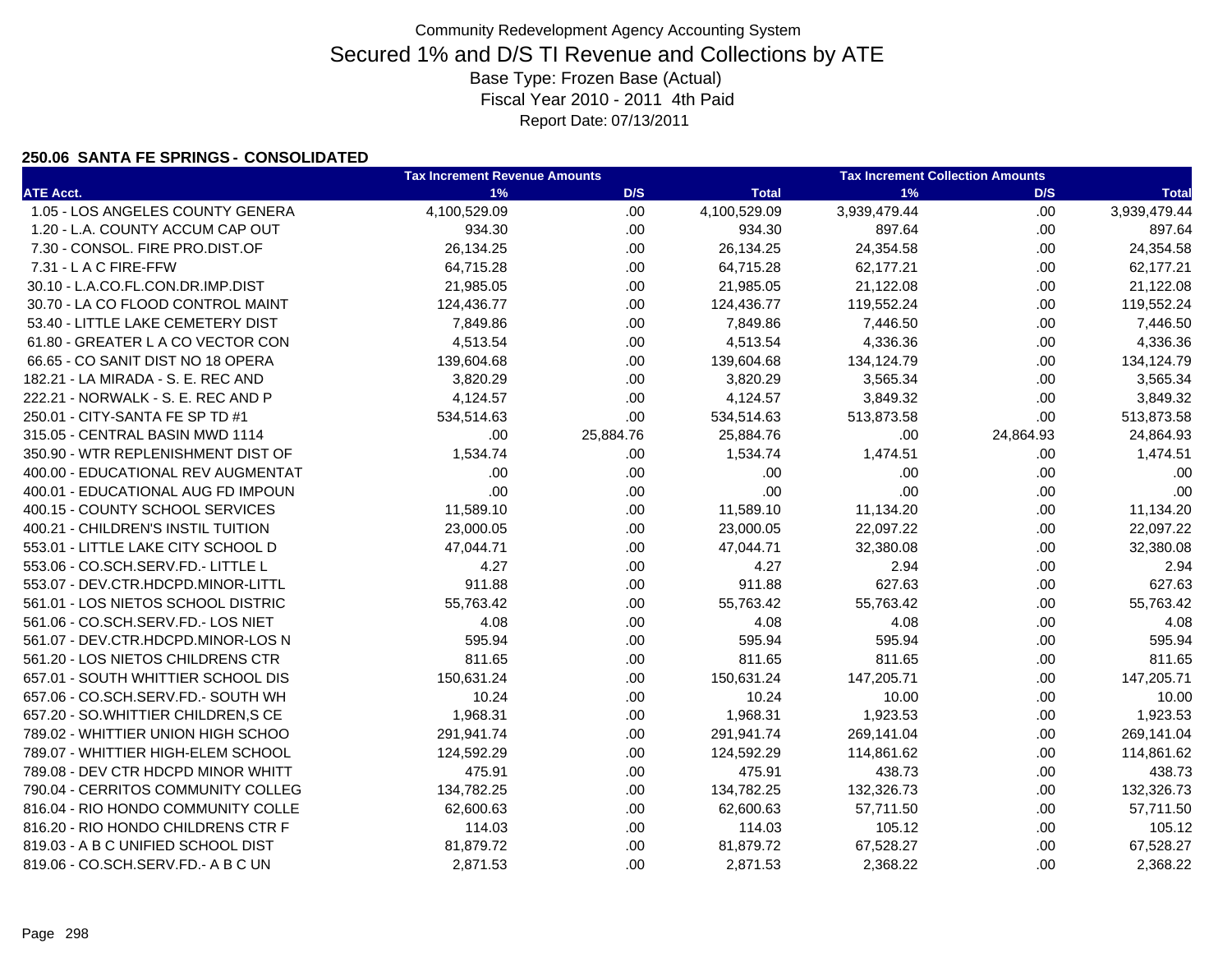### **250.06 SANTA FE SPRINGS - CONSOLIDATED**

| <b>ATE Acct.</b>                   | <b>Tax Increment Revenue Amounts</b> |           | <b>Tax Increment Collection Amounts</b> |              |           |              |
|------------------------------------|--------------------------------------|-----------|-----------------------------------------|--------------|-----------|--------------|
|                                    | 1%                                   | D/S       | Total                                   | 1%           | D/S       | <b>Total</b> |
| 819.20 - ABC UNIFIED CHILDRENS CTR | 822.22                               | .00       | 822.22                                  | 678.10       | .00       | 678.10       |
| 903.03 - NORWALK-LA MIRADA UNIF SC | 936.266.40                           | .00       | 936.266.40                              | 933.859.73   | .00       | 933.859.73   |
| 903.06 - CO.SCH.SERV.FD.NORWALK-LA | 32.505.47                            | .00       | 32.505.47                               | 32.421.92    | .00       | 32,421.92    |
| ACCT 250.06 Total                  | 6,995,884.13                         | 25,884.76 | 7,021,768.89                            | 6,720,250.97 | 24,864.93 | 6,745,115.90 |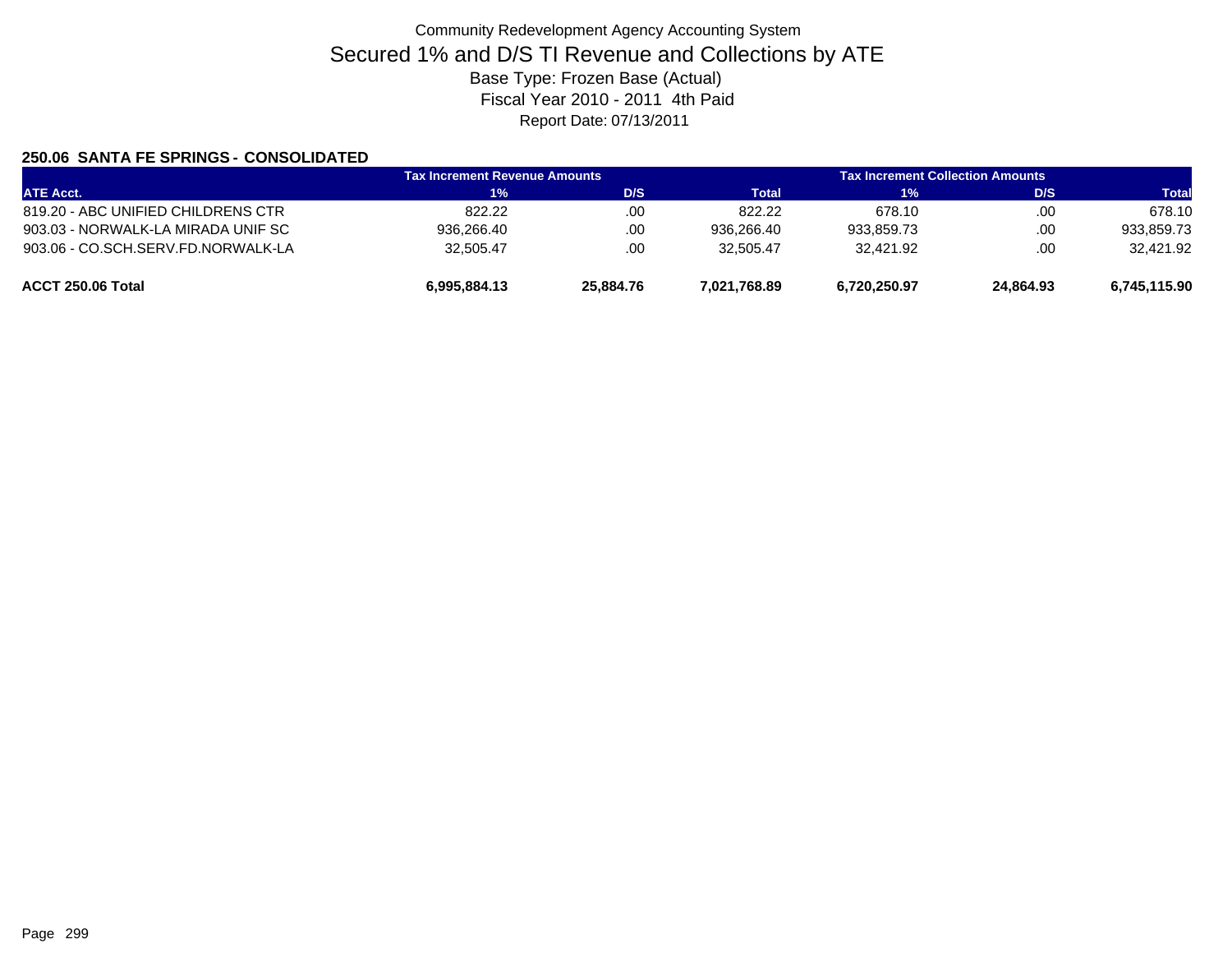### **250.07 SANTA FE SPRINGS - WASHINGTON BLVD.**

|                                    | <b>Tax Increment Revenue Amounts</b> |          |              | <b>Tax Increment Collection Amounts</b> |          |              |  |
|------------------------------------|--------------------------------------|----------|--------------|-----------------------------------------|----------|--------------|--|
| <b>ATE Acct.</b>                   | 1%                                   | D/S      | <b>Total</b> | 1%                                      | D/S      | <b>Total</b> |  |
| 1.05 - LOS ANGELES COUNTY GENERA   | 264,192.81                           | .00      | 264,192.81   | 264,192.81                              | .00      | 264,192.81   |  |
| 1.20 - L.A. COUNTY ACCUM CAP OUT   | 60.32                                | .00      | 60.32        | 60.32                                   | .00      | 60.32        |  |
| $7.31 - L$ A C FIRE-FFW            | 4,137.84                             | .00      | 4,137.84     | 4,137.84                                | .00      | 4,137.84     |  |
| 30.10 - L.A.CO.FL.CON.DR.IMP.DIST  | 1,418.59                             | .00      | 1,418.59     | 1,418.59                                | .00      | 1,418.59     |  |
| 30.70 - LA CO FLOOD CONTROL MAINT  | 8,029.51                             | .00      | 8,029.51     | 8,029.51                                | .00      | 8,029.51     |  |
| 61.80 - GREATER L A CO VECTOR CON  | 291.23                               | .00      | 291.23       | 291.23                                  | .00      | 291.23       |  |
| 66.65 - CO SANIT DIST NO 18 OPERA  | 9,008.18                             | .00      | 9,008.18     | 9,008.18                                | .00      | 9,008.18     |  |
| 250.01 - CITY-SANTA FE SP TD #1    | 35,036.48                            | .00      | 35,036.48    | 35,036.48                               | .00      | 35,036.48    |  |
| 315.05 - CENTRAL BASIN MWD 1114    | .00.                                 | 1,695.67 | 1,695.67     | .00                                     | 1,695.67 | 1,695.67     |  |
| 350.90 - WTR REPLENISHMENT DIST OF | 99.00                                | .00      | 99.00        | 99.00                                   | .00      | 99.00        |  |
| 400.00 - EDUCATIONAL REV AUGMENTAT | .00.                                 | .00      | .00          | .00                                     | .00      | .00          |  |
| 400.01 - EDUCATIONAL AUG FD IMPOUN | .00.                                 | .00      | .00          | .00                                     | .00      | .00          |  |
| 400.15 - COUNTY SCHOOL SERVICES    | 747.80                               | .00      | 747.80       | 747.80                                  | .00      | 747.80       |  |
| 400.21 - CHILDREN'S INSTIL TUITION | 1,484.13                             | .00      | 1,484.13     | 1,484.13                                | .00      | 1,484.13     |  |
| 561.01 - LOS NIETOS SCHOOL DISTRIC | 27,170.86                            | .00      | 27,170.86    | 27,170.86                               | .00      | 27,170.86    |  |
| 561.06 - CO.SCH.SERV.FD.- LOS NIET | 1.99                                 | .00      | 1.99         | 1.99                                    | .00      | 1.99         |  |
| 561.07 - DEV.CTR.HDCPD.MINOR-LOS N | 290.37                               | .00      | 290.37       | 290.37                                  | .00      | 290.37       |  |
| 561.20 - LOS NIETOS CHILDRENS CTR  | 395.47                               | .00      | 395.47       | 395.47                                  | .00      | 395.47       |  |
| 695.01 - WHITTIER CITY SCHOOL DIST | 17,792.34                            | .00      | 17,792.34    | 17,792.34                               | .00      | 17,792.34    |  |
| 695.06 - CO.SCH.SERV.FD.- WHITTIER | 1.66                                 | .00      | 1.66         | 1.66                                    | .00      | 1.66         |  |
| 695.07 - DEV.CTR.HDCPD.MINOR-WHITT | 7.65                                 | .00      | 7.65         | 7.65                                    | .00      | 7.65         |  |
| 789.02 - WHITTIER UNION HIGH SCHOO | 53,628.14                            | .00      | 53,628.14    | 53,628.14                               | .00      | 53,628.14    |  |
| 789.07 - WHITTIER HIGH-ELEM SCHOOL | 22,886.98                            | .00      | 22,886.98    | 22,886.98                               | .00      | 22,886.98    |  |
| 789.08 - DEV CTR HDCPD MINOR WHITT | 87.45                                | .00      | 87.45        | 87.45                                   | .00      | 87.45        |  |
| 816.04 - RIO HONDO COMMUNITY COLLE | 11,499.40                            | .00      | 11,499.40    | 11,499.40                               | .00      | 11,499.40    |  |
| 816.20 - RIO HONDO CHILDRENS CTR F | 20.92                                | .00      | 20.92        | 20.92                                   | .00      | 20.92        |  |
| ACCT 250.07 Total                  | 458,289.12                           | 1,695.67 | 459,984.79   | 458,289.12                              | 1,695.67 | 459,984.79   |  |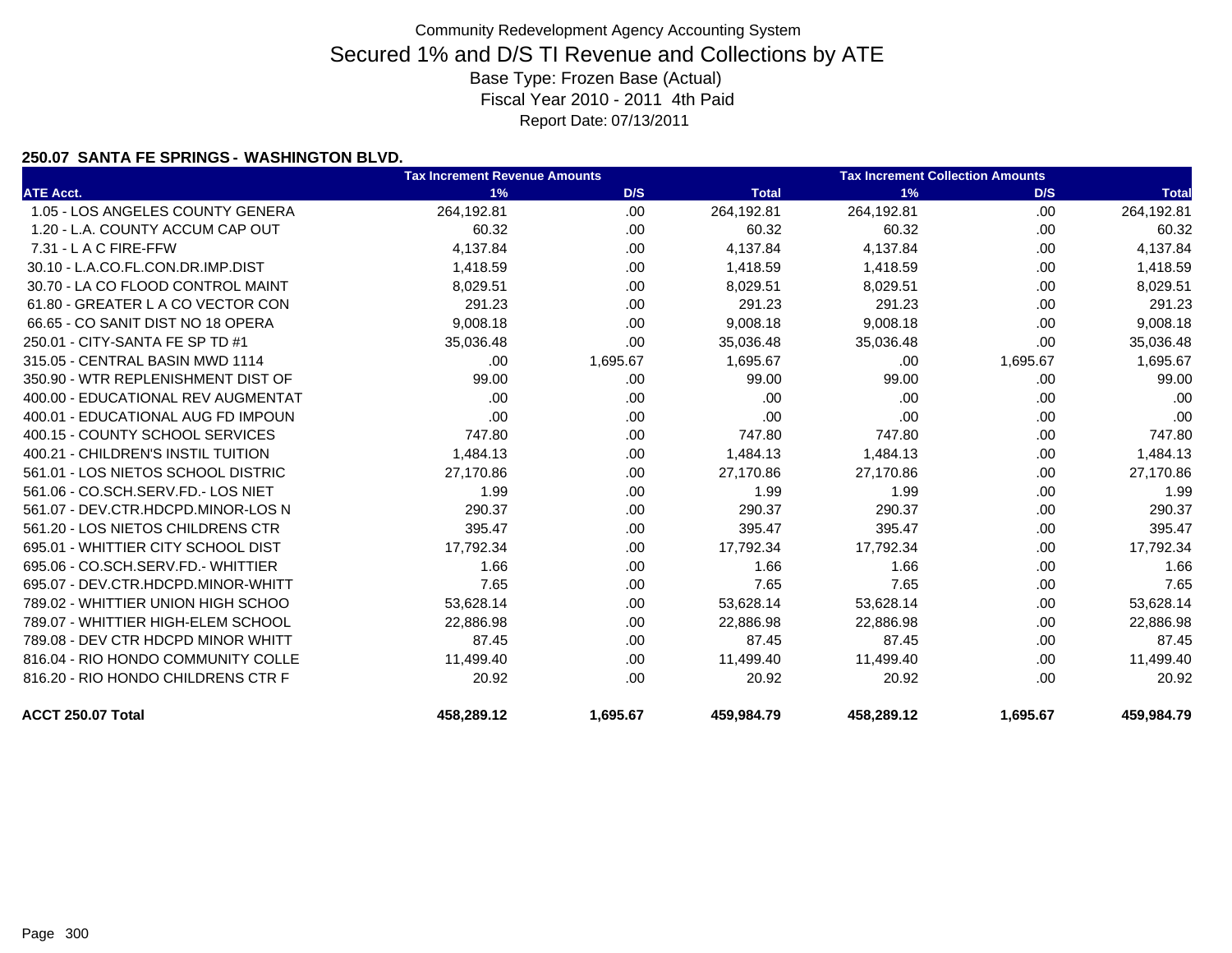### **250.08 SANTA FE SPRINGS - AMENDMENT #3**

|                                    | <b>Tax Increment Revenue Amounts</b> |        |              | <b>Tax Increment Collection Amounts</b> |        |              |  |
|------------------------------------|--------------------------------------|--------|--------------|-----------------------------------------|--------|--------------|--|
| <b>ATE Acct.</b>                   | 1%                                   | D/S    | <b>Total</b> | 1%                                      | D/S    | <b>Total</b> |  |
| 1.05 - LOS ANGELES COUNTY GENERA   | 34,031.75                            | .00    | 34,031.75    | 32,815.61                               | .00    | 32,815.61    |  |
| 1.20 - L.A. COUNTY ACCUM CAP OUT   | 7.77                                 | .00    | 7.77         | 7.49                                    | .00.   | 7.49         |  |
| $7.31 - L$ A C FIRE-FFW            | 534.65                               | .00    | 534.65       | 515.53                                  | .00    | 515.53       |  |
| 30.10 - L.A.CO.FL.CON.DR.IMP.DIST  | 182.74                               | .00.   | 182.74       | 176.21                                  | .00    | 176.21       |  |
| 30.70 - LA CO FLOOD CONTROL MAINT  | 1,034.35                             | .00    | 1,034.35     | 997.39                                  | .00    | 997.39       |  |
| 53.40 - LITTLE LAKE CEMETERY DIST  | 82.36                                | .00.   | 82.36        | 82.36                                   | .00    | 82.36        |  |
| 61.80 - GREATER L A CO VECTOR CON  | 37.51                                | .00    | 37.51        | 36.17                                   | .00    | 36.17        |  |
| 66.65 - CO SANIT DIST NO 18 OPERA  | 1,160.43                             | .00    | 1,160.43     | 1,118.96                                | .00    | 1,118.96     |  |
| 250.01 - CITY-SANTA FE SP TD #1    | 4,513.37                             | .00    | 4,513.37     | 4,352.08                                | .00.   | 4,352.08     |  |
| 315.05 - CENTRAL BASIN MWD 1114    | .00.                                 | 216.98 | 216.98       | .00                                     | 209.24 | 209.24       |  |
| 350.90 - WTR REPLENISHMENT DIST OF | 12.76                                | .00    | 12.76        | 12.30                                   | .00    | 12.30        |  |
| 400.00 - EDUCATIONAL REV AUGMENTAT | .00.                                 | .00    | .00          | .00                                     | .00    | .00          |  |
| 400.01 - EDUCATIONAL AUG FD IMPOUN | .00                                  | .00.   | .00          | .00                                     | .00.   | .00          |  |
| 400.15 - COUNTY SCHOOL SERVICES    | 96.33                                | .00    | 96.33        | 92.89                                   | .00    | 92.89        |  |
| 400.21 - CHILDREN'S INSTIL TUITION | 191.18                               | .00    | 191.18       | 184.35                                  | .00    | 184.35       |  |
| 553.01 - LITTLE LAKE CITY SCHOOL D | 5,303.54                             | .00    | 5,303.54     | 5,114.01                                | .00    | 5,114.01     |  |
| 553.06 - CO.SCH.SERV.FD.- LITTLE L | .48                                  | .00    | .48          | .46                                     | .00    | .46          |  |
| 553.07 - DEV.CTR.HDCPD.MINOR-LITTL | 102.80                               | .00.   | 102.80       | 99.13                                   | .00.   | 99.13        |  |
| 789.02 - WHITTIER UNION HIGH SCHOO | 6,908.32                             | .00    | 6,908.32     | 6,661.44                                | .00    | 6,661.44     |  |
| 789.07 - WHITTIER HIGH-ELEM SCHOOL | 2,948.28                             | .00    | 2,948.28     | 2,842.92                                | .00    | 2,842.92     |  |
| 789.08 - DEV CTR HDCPD MINOR WHITT | 11.26                                | .00    | 11.26        | 10.86                                   | .00    | 10.86        |  |
| 816.04 - RIO HONDO COMMUNITY COLLE | 1,481.35                             | .00    | 1.481.35     | 1,428.41                                | .00    | 1,428.41     |  |
| 816.20 - RIO HONDO CHILDRENS CTR F | 2.70                                 | .00    | 2.70         | 2.60                                    | .00    | 2.60         |  |
| ACCT 250.08 Total                  | 58,643.93                            | 216.98 | 58,860.91    | 56,551.17                               | 209.24 | 56,760.41    |  |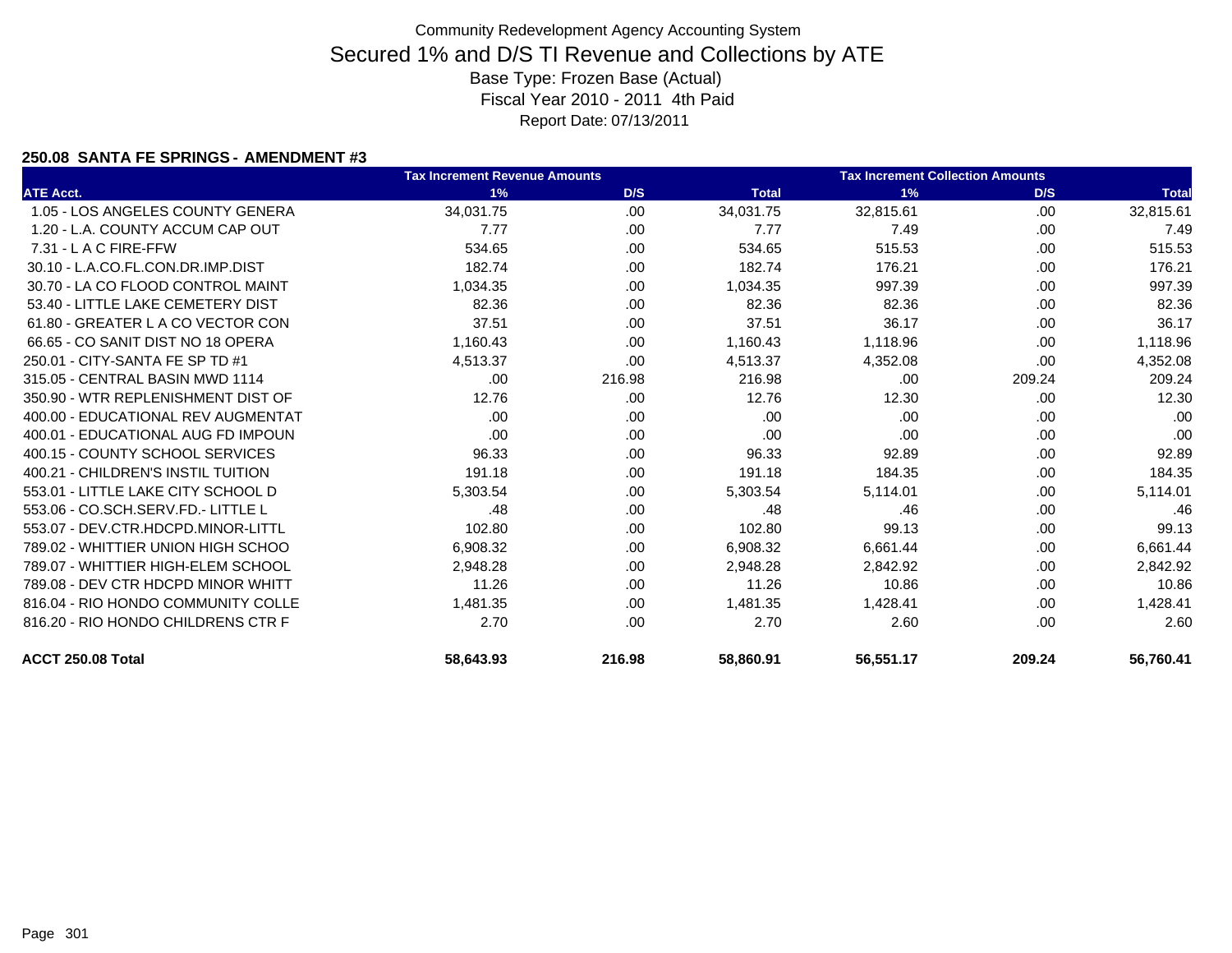### **252.02 SANTA MONICA - DOWNTOWN**

|                                    | <b>Tax Increment Revenue Amounts</b> |          |              | <b>Tax Increment Collection Amounts</b> |          |              |
|------------------------------------|--------------------------------------|----------|--------------|-----------------------------------------|----------|--------------|
| <b>ATE Acct.</b>                   | 1%                                   | D/S      | <b>Total</b> | 1%                                      | D/S      | <b>Total</b> |
| 1.05 - LOS ANGELES COUNTY GENERA   | ,336,869.59                          | .00.     | 1,336,869.59 | 1,336,869.59                            | .00.     | 1,336,869.59 |
| 1.20 - L.A. COUNTY ACCUM CAP OUT   | 307.90                               | .00      | 307.90       | 307.90                                  | .00      | 307.90       |
| $7.31 - L$ A C FIRE-FFW            | 20,937.58                            | .00      | 20,937.58    | 20,937.58                               | .00      | 20,937.58    |
| 30.10 - L.A.CO.FL.CON.DR.IMP.DIST  | 7,181.80                             | .00      | 7,181.80     | 7,181.80                                | .00      | 7,181.80     |
| 30.70 - LA CO FLOOD CONTROL MAINT  | 40,627.60                            | .00      | 40,627.60    | 40,627.60                               | .00      | 40,627.60    |
| 61.10 - L A CO WEST VECTOR CONTRO  | 1,000.68                             | .00      | 1,000.68     | 1,000.68                                | .00      | 1,000.68     |
| 252.01 - CITY-SANTA MONIC TD #1    | 398,101.26                           | .00      | 398,101.26   | 398,101.26                              | .00      | 398,101.26   |
| 310.45 - CITY OF SANTA MONICA AREA | .00                                  | 8,581.09 | 8,581.09     | .00                                     | 8,581.09 | 8,581.09     |
| 400.00 - EDUCATIONAL REV AUGMENTAT | .00                                  | .00      | .00          | .00                                     | .00      | .00          |
| 400.01 - EDUCATIONAL AUG FD IMPOUN | .00                                  | .00      | .00          | .00                                     | .00      | .00          |
| 400.15 - COUNTY SCHOOL SERVICES    | 3,787.19                             | .00      | 3,787.19     | 3,787.19                                | .00      | 3,787.19     |
| 400.21 - CHILDREN'S INSTIL TUITION | 7,512.80                             | .00      | 7,512.80     | 7,512.80                                | .00      | 7,512.80     |
| 810.04 - SANTA MONICA COMMUNITY CO | 98,713.22                            | .00      | 98,713.22    | 98,713.22                               | .00      | 98,713.22    |
| 931.03 - SANTA MONIC-MALIBU UNIF S | 399,363.65                           | .00      | 399,363.65   | 399,363.65                              | .00      | 399,363.65   |
| 931.06 - CO. SCH. SERV. FD.-SNTA M | 1,046.87                             | .00      | 1.046.87     | 1,046.87                                | .00      | 1,046.87     |
| 931.07 - DEV.CTR.HDCPD. MINOR-SNTA | 1,393.25                             | .00      | 1,393.25     | 1,393.25                                | .00      | 1,393.25     |
| 931.20 - SNTA MON-MLBU=CHILDRENS C | 2,370.84                             | .00      | 2,370.84     | 2,370.84                                | .00      | 2,370.84     |
| ACCT 252.02 Total                  | 2,319,214.23                         | 8,581.09 | 2,327,795.32 | 2,319,214.23                            | 8,581.09 | 2,327,795.32 |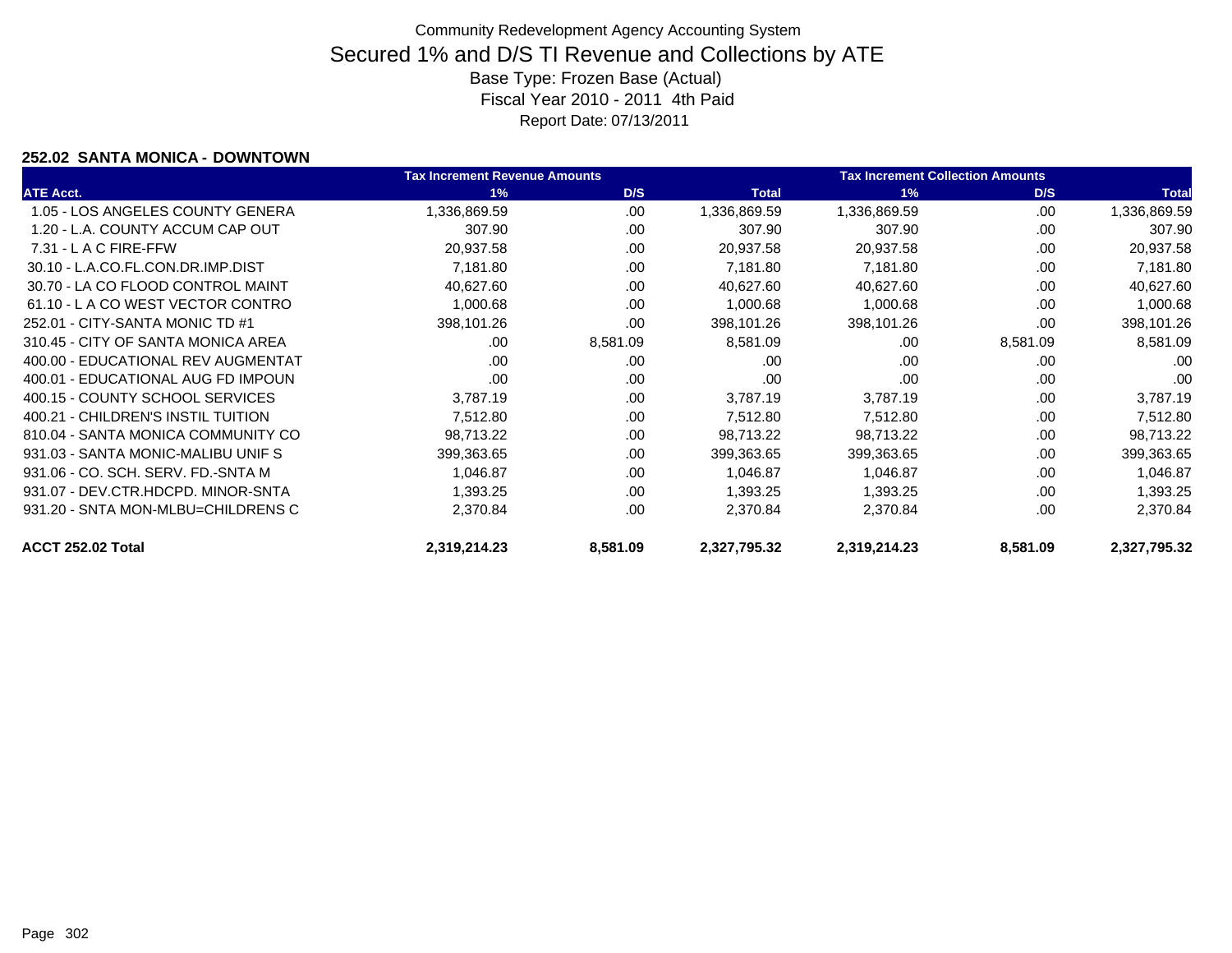### **252.03 SANTA MONICA - EQUAKE RECOVERY**

|                                    | <b>Tax Increment Revenue Amounts</b> |            |               | <b>Tax Increment Collection Amounts</b> |            |               |  |
|------------------------------------|--------------------------------------|------------|---------------|-----------------------------------------|------------|---------------|--|
| <b>ATE Acct.</b>                   | 1%                                   | D/S        | <b>Total</b>  | 1%                                      | D/S        | <b>Total</b>  |  |
| 1.05 - LOS ANGELES COUNTY GENERA   | 36,825,649.63                        | .00        | 36,825,649.63 | 35,873,130.32                           | .00        | 35,873,130.32 |  |
| 1.20 - L.A. COUNTY ACCUM CAP OUT   | 8,404.29                             | .00        | 8,404.29      | 8,186.91                                | .00        | 8,186.91      |  |
| $7.31 - L$ A C FIRE-FFW            | 576,758.70                           | .00        | 576,758.70    | 561,840.47                              | .00        | 561,840.47    |  |
| 30.10 - L.A.CO.FL.CON.DR.IMP.DIST  | 197.737.96                           | .00        | 197,737.96    | 192,623.34                              | .00        | 192,623.34    |  |
| 30.70 - LA CO FLOOD CONTROL MAINT  | 1,119,217.72                         | .00        | 1,119,217.72  | 1,090,268.43                            | .00        | 1,090,268.43  |  |
| 61.10 - L A CO WEST VECTOR CONTRO  | 27,551.33                            | .00        | 27,551.33     | 26,838.70                               | .00        | 26,838.70     |  |
| 252.01 - CITY-SANTA MONIC TD #1    | 10,965,350.32                        | .00        | 10,965,350.32 | 10,681,724.44                           | .00        | 10,681,724.44 |  |
| 310.45 - CITY OF SANTA MONICA AREA | .00                                  | 236,368.82 | 236,368.82    | .00                                     | 230,254.99 | 230,254.99    |  |
| 400.00 - EDUCATIONAL REV AUGMENTAT | .00                                  | .00        | .00           | .00                                     | .00        | .00           |  |
| 400.01 - EDUCATIONAL AUG FD IMPOUN | .00                                  | .00        | .00           | .00                                     | .00        | .00           |  |
| 400.15 - COUNTY SCHOOL SERVICES    | 104,234.73                           | .00.       | 104,234.73    | 101,538.64                              | .00        | 101,538.64    |  |
| 400.21 - CHILDREN'S INSTIL TUITION | 206,869.22                           | .00        | 206,869.22    | 201,518.42                              | .00        | 201,518.42    |  |
| 810.04 - SANTA MONICA COMMUNITY CO | 2,718,906.73                         | .00        | 2,718,906.73  | 2,648,580.45                            | .00        | 2,648,580.45  |  |
| 931.03 - SANTA MONIC-MALIBU UNIF S | 11,000,281.29                        | .00        | 11,000,281.29 | 10,715,751.90                           | .00        | 10,715,751.90 |  |
| 931.06 - CO. SCH. SERV. FD.-SNTA M | 28,822.22                            | .00        | 28,822.22     | 28,076.71                               | .00        | 28,076.71     |  |
| 931.07 - DEV.CTR.HDCPD, MINOR-SNTA | 38,345.31                            | .00        | 38,345.31     | 37,353.49                               | .00        | 37,353.49     |  |
| 931.20 - SNTA MON-MLBU=CHILDRENS C | 65,343.56                            | .00        | 65,343.56     | 63,653.41                               | .00        | 63,653.41     |  |
| ACCT 252.03 Total                  | 63,883,473.01                        | 236,368.82 | 64,119,841.83 | 62,231,085.63                           | 230,254.99 | 62,461,340.62 |  |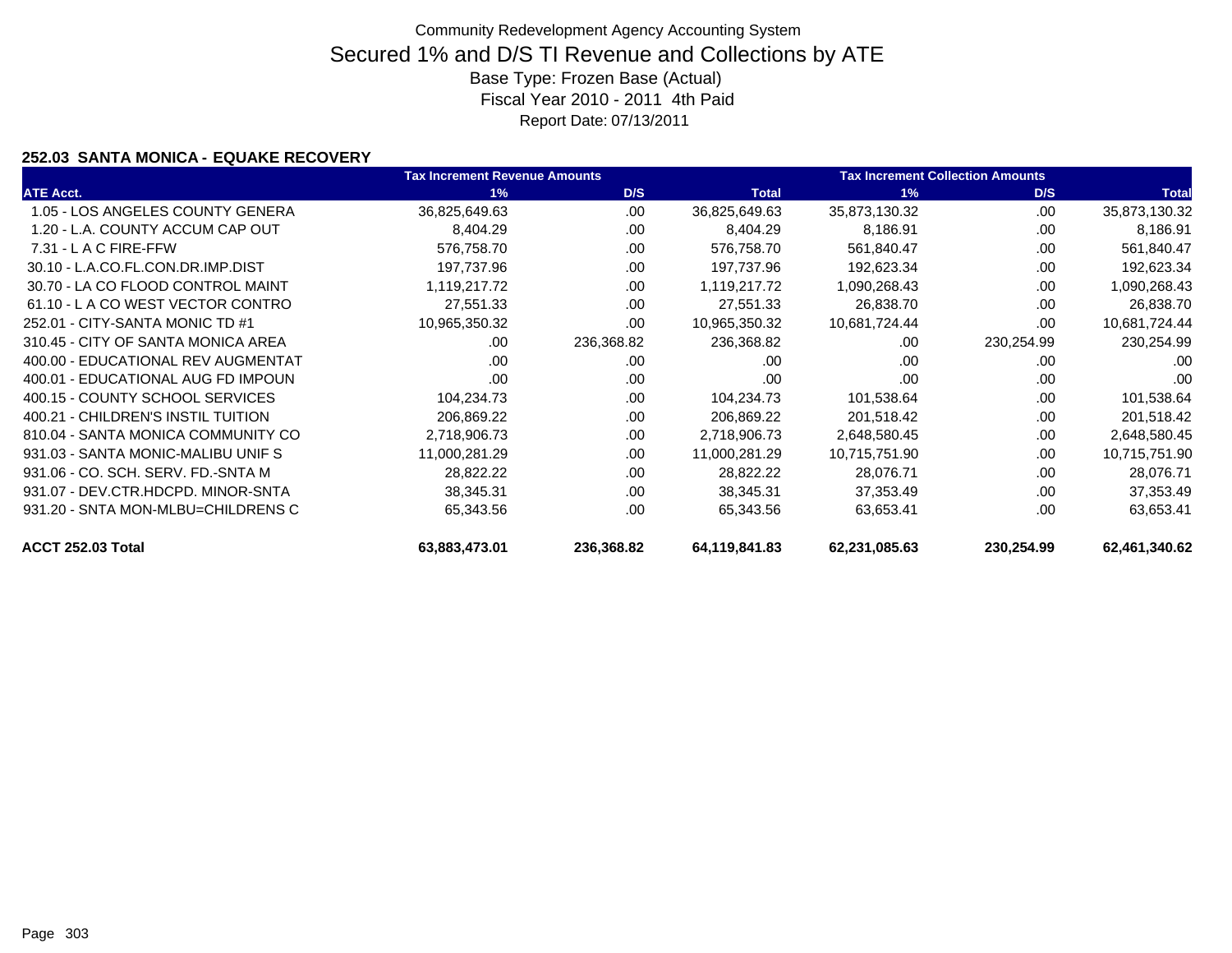#### **252.10 SANTA MONICA - O.P. # 1-A**

|                                    | <b>Tax Increment Revenue Amounts</b> |           |              | <b>Tax Increment Collection Amounts</b> |           |              |
|------------------------------------|--------------------------------------|-----------|--------------|-----------------------------------------|-----------|--------------|
| <b>ATE Acct.</b>                   | 1%                                   | D/S       | <b>Total</b> | 1%                                      | D/S       | <b>Total</b> |
| 1.05 - LOS ANGELES COUNTY GENERA   | 1,944,477.40                         | .00       | 1,944,477.40 | 1,931,624.16                            | .00       | 1,931,624.16 |
| 1.20 - L.A. COUNTY ACCUM CAP OUT   | 443.59                               | .00       | 443.59       | 440.66                                  | .00       | 440.66       |
| $7.31 - L$ A C FIRE-FFW            | 30,454.14                            | .00       | 30,454.14    | 30,252.84                               | .00       | 30,252.84    |
| 30.10 - L.A.CO.FL.CON.DR.IMP.DIST  | 10,441.07                            | .00.      | 10,441.07    | 10,372.05                               | .00       | 10,372.05    |
| 30.70 - LA CO FLOOD CONTROL MAINT  | 59,097.69                            | .00       | 59,097.69    | 58,707.05                               | .00       | 58,707.05    |
| 61.10 - LA CO WEST VECTOR CONTRO   | 1,454.75                             | .00       | 1,454.75     | 1,445.14                                | .00       | 1,445.14     |
| 252.01 - CITY-SANTA MONIC TD #1    | 578,996.98                           | .00       | 578,996.98   | 575,169.74                              | .00       | 575,169.74   |
| 310.45 - CITY OF SANTA MONICA AREA | .00                                  | 12,480.82 | 12,480.82    | .00                                     | 12,398.33 | 12,398.33    |
| 400.00 - EDUCATIONAL REV AUGMENTAT | .00                                  | .00       | .00          | .00                                     | .00       | .00          |
| 400.01 - EDUCATIONAL AUG FD IMPOUN | .00                                  | .00       | .00          | .00                                     | .00       | .00          |
| 400.15 - COUNTY SCHOOL SERVICES    | 5,503.77                             | .00       | 5,503.77     | 5,467.39                                | .00       | 5,467.39     |
| 400.21 - CHILDREN'S INSTIL TUITION | 10,923.06                            | .00       | 10,923.06    | 10,850.86                               | .00       | 10,850.86    |
| 810.04 - SANTA MONICA COMMUNITY CO | 143,565.02                           | .00       | 143,565.02   | 142,616.04                              | .00       | 142,616.04   |
| 931.03 - SANTA MONIC-MALIBU UNIF S | 580,841.56                           | .00       | 580,841.56   | 577,002.13                              | .00       | 577,002.13   |
| 931.06 - CO. SCH. SERV. FD.-SNTA M | 1,522.04                             | .00       | 1,522.04     | 1,511.98                                | .00       | 1,511.98     |
| 931.07 - DEV.CTR.HDCPD. MINOR-SNTA | 2,024.88                             | .00       | 2,024.88     | 2,011.49                                | .00       | 2,011.49     |
| 931.20 - SNTA MON-MLBU=CHILDRENS C | 3,450.37                             | .00       | 3,450.37     | 3,427.56                                | .00       | 3,427.56     |
| ACCT 252.10 Total                  | 3,373,196.32                         | 12,480.82 | 3,385,677.14 | 3,350,899.09                            | 12,398.33 | 3,363,297.42 |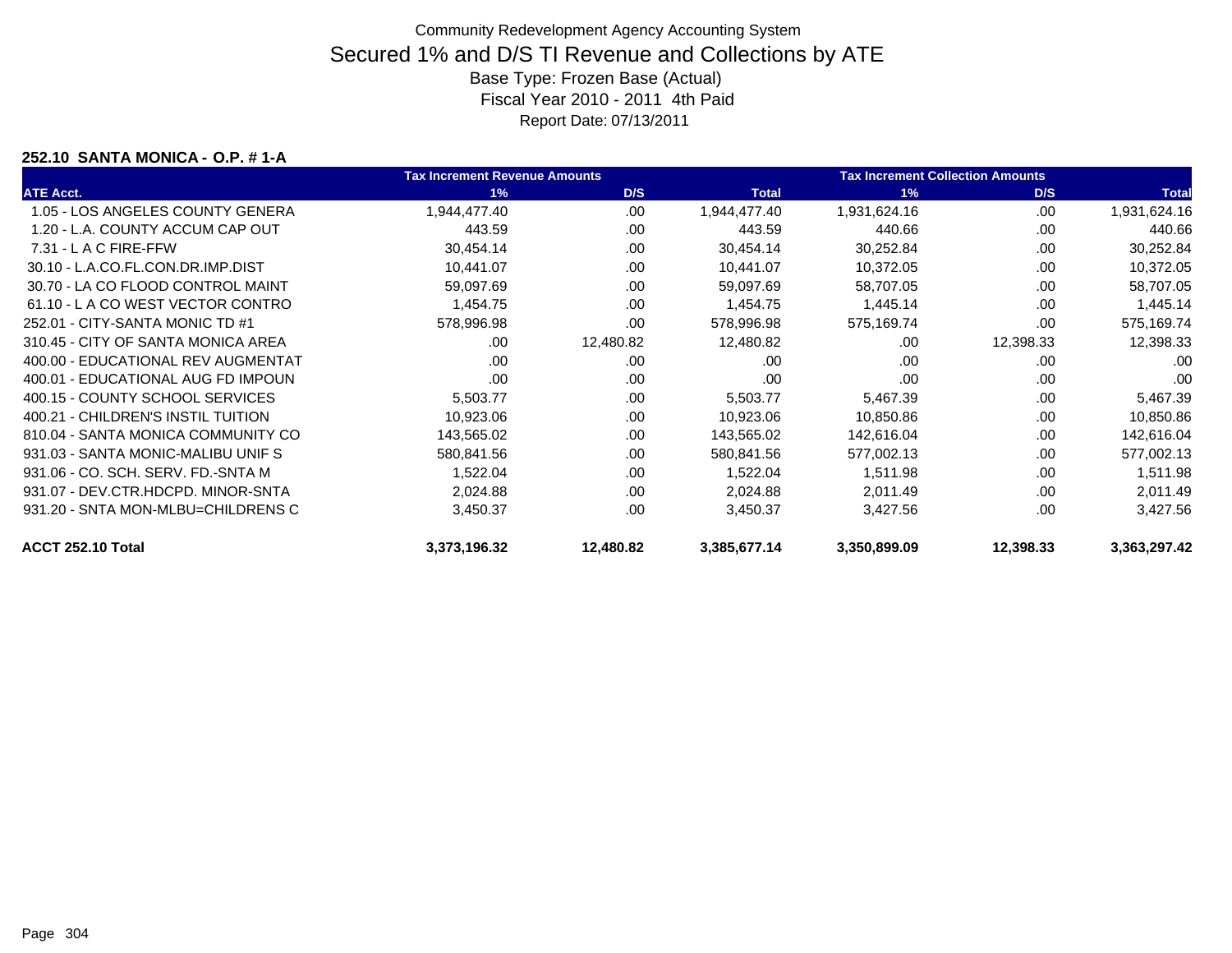#### **252.11 SANTA MONICA - O.P. # 1-B**

|                                    | <b>Tax Increment Revenue Amounts</b> |          |              | <b>Tax Increment Collection Amounts</b> |          |              |
|------------------------------------|--------------------------------------|----------|--------------|-----------------------------------------|----------|--------------|
| <b>ATE Acct.</b>                   | 1%                                   | D/S      | <b>Total</b> | 1%                                      | D/S      | <b>Total</b> |
| 1.05 - LOS ANGELES COUNTY GENERA   | 258,815.88                           | .00      | 258,815.88   | 255,119.71                              | .00      | 255,119.71   |
| 1.20 - L.A. COUNTY ACCUM CAP OUT   | 59.07                                | .00      | 59.07        | 58.22                                   | .00      | 58.22        |
| $7.31 - L$ A C FIRE-FFW            | 4,053.55                             | .00      | 4,053.55     | 3,995.66                                | .00      | 3,995.66     |
| 30.10 - L.A.CO.FL.CON.DR.IMP.DIST  | 1,389.71                             | .00      | 1,389.71     | 1,369.86                                | .00      | 1,369.86     |
| 30.70 - LA CO FLOOD CONTROL MAINT  | 7,865.93                             | .00      | 7,865.93     | 7,753.60                                | .00      | 7,753.60     |
| 61.10 - L A CO WEST VECTOR CONTRO  | 193.61                               | .00      | 193.61       | 190.84                                  | .00      | 190.84       |
| 252.01 - CITY-SANTA MONIC TD #1    | 77,065.68                            | .00      | 77,065.68    | 75,965.09                               | .00      | 75,965.09    |
| 310.45 - CITY OF SANTA MONICA AREA | .00                                  | 1,661.23 | 1,661.23     | .00                                     | 1,637.51 | 1,637.51     |
| 400.00 - EDUCATIONAL REV AUGMENTAT | .00                                  | .00      | .00          | .00                                     | .00      | .00          |
| 400.01 - EDUCATIONAL AUG FD IMPOUN | .00                                  | .00      | .00          | .00                                     | .00      | .00          |
| 400.15 - COUNTY SCHOOL SERVICES    | 732.60                               | .00      | 732.60       | 722.13                                  | .00      | 722.13       |
| 400.21 - CHILDREN'S INSTIL TUITION | 1,453.94                             | .00      | 1,453.94     | 1,433.17                                | .00      | 1,433.17     |
| 810.04 - SANTA MONICA COMMUNITY CO | 19,108.78                            | .00      | 19,108.78    | 18,835.88                               | .00      | 18,835.88    |
| 931.03 - SANTA MONIC-MALIBU UNIF S | 77,311.21                            | .00      | 77,311.21    | 76,207.11                               | .00      | 76,207.11    |
| 931.06 - CO. SCH. SERV. FD.-SNTA M | 202.56                               | .00      | 202.56       | 199.67                                  | .00      | 199.67       |
| 931.07 - DEV.CTR.HDCPD. MINOR-SNTA | 269.52                               | .00      | 269.52       | 265.67                                  | .00      | 265.67       |
| 931.20 - SNTA MON-MLBU=CHILDRENS C | 459.22                               | .00      | 459.22       | 452.66                                  | .00      | 452.66       |
| ACCT 252.11 Total                  | 448,981.26                           | 1,661.23 | 450,642.49   | 442,569.27                              | 1,637.51 | 444,206.78   |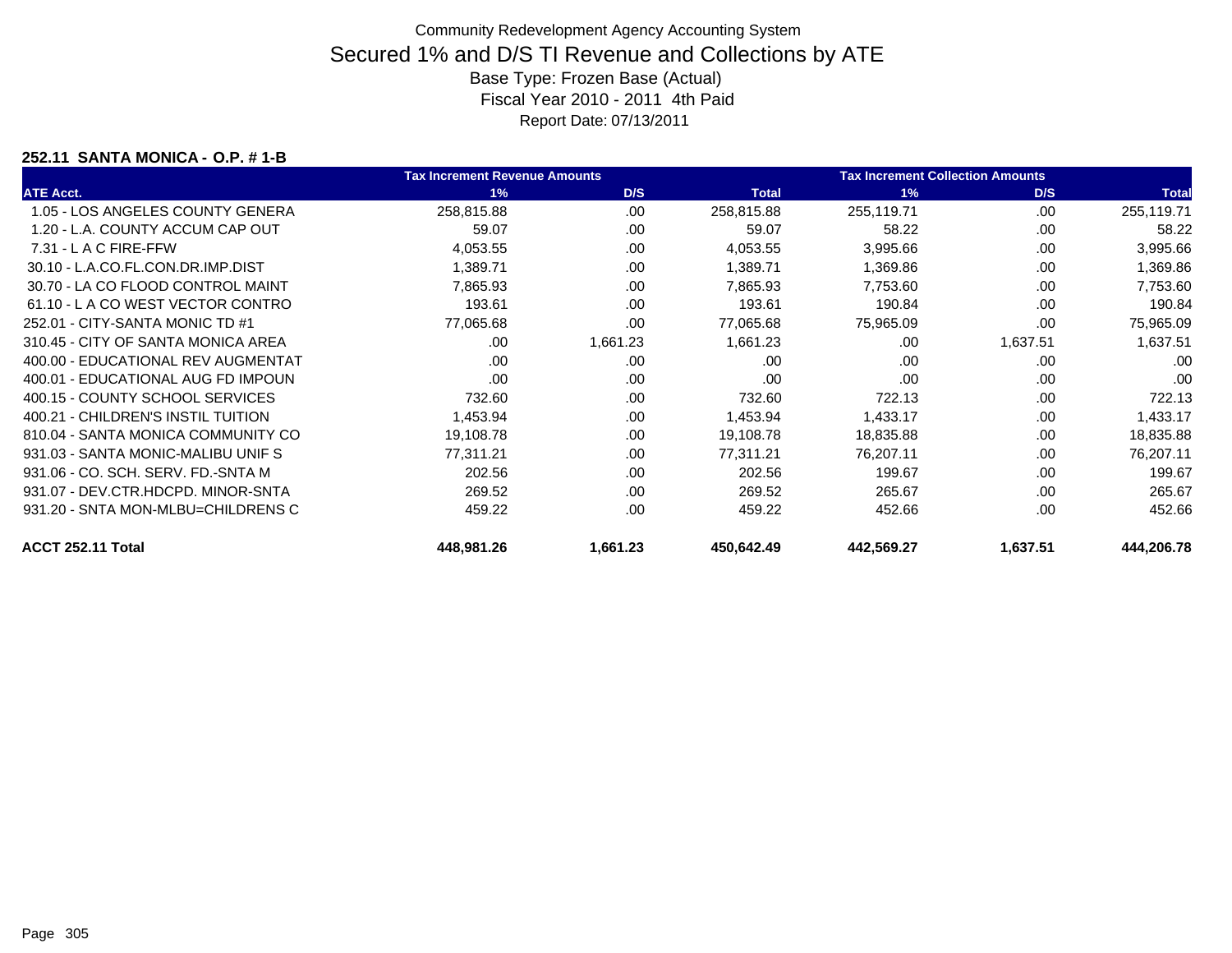### **252.12 SANTA MONICA - O.P. # 2**

|                                    | <b>Tax Increment Revenue Amounts</b> |         |              | <b>Tax Increment Collection Amounts</b> |         |              |
|------------------------------------|--------------------------------------|---------|--------------|-----------------------------------------|---------|--------------|
| <b>ATE Acct.</b>                   | 1%                                   | D/S     | <b>Total</b> | 1%                                      | D/S     | <b>Total</b> |
| 1.05 - LOS ANGELES COUNTY GENERA   | $-288.34$                            | .00     | $-288.34$    | $-288.34$                               | .00     | $-288.34$    |
| 1.20 - L.A. COUNTY ACCUM CAP OUT   | $-07$                                | .00     | $-.07$       | $-07$                                   | .00     | $-.07$       |
| $7.31 - L$ A C FIRE-FFW            | $-4.52$                              | .00.    | $-4.52$      | $-4.52$                                 | .00.    | $-4.52$      |
| 30.10 - L.A.CO.FL.CON.DR.IMP.DIST  | $-1.55$                              | .00.    | $-1.55$      | $-1.55$                                 | .00.    | $-1.55$      |
| 30.70 - LA CO FLOOD CONTROL MAINT  | $-8.73$                              | .00     | $-8.73$      | $-8.73$                                 | .00.    | $-8.73$      |
| 61.10 - L A CO WEST VECTOR CONTRO  | $-.22$                               | .00     | $-.22$       | $-.22$                                  | .00     | $-.22$       |
| 252.01 - CITY-SANTA MONIC TD #1    | $-85.69$                             | .00     | $-85.69$     | $-85.69$                                | .00     | $-85.69$     |
| 310.45 - CITY OF SANTA MONICA AREA | .00                                  | $-1.85$ | $-1.85$      | .00                                     | $-1.85$ | $-1.85$      |
| 400.00 - EDUCATIONAL REV AUGMENTAT | .00                                  | .00.    | .00          | .00                                     | .00     | .00          |
| 400.01 - EDUCATIONAL AUG FD IMPOUN | .00                                  | .00     | .00          | .00                                     | .00     | .00          |
| 400.15 - COUNTY SCHOOL SERVICES    | $-.81$                               | .00     | $-.81$       | $-.81$                                  | .00     | $-.81$       |
| 400.21 - CHILDREN'S INSTIL TUITION | $-1.62$                              | .00.    | $-1.62$      | $-1.62$                                 | .00.    | $-1.62$      |
| 810.04 - SANTA MONICA COMMUNITY CO | $-21.24$                             | .00     | $-21.24$     | $-21.24$                                | .00     | $-21.24$     |
| 931.03 - SANTA MONIC-MALIBU UNIF S | $-85.97$                             | .00     | $-85.97$     | $-85.97$                                | .00.    | $-85.97$     |
| 931.06 - CO. SCH. SERV. FD.-SNTA M | $-.22$                               | .00     | $-.22$       | $-.22$                                  | .00     | $-22$        |
| 931.07 - DEV.CTR.HDCPD, MINOR-SNTA | $-.31$                               | .00     | $-.31$       | $-31$                                   | .00     | $-.31$       |
| 931.20 - SNTA MON-MLBU=CHILDRENS C | $-50$                                | .00     | $-.50$       | $-50$                                   | .00     | $-.50$       |
| ACCT 252.12 Total                  | -499.79                              | $-1.85$ | -501.64      | -499.79                                 | $-1.85$ | -501.64      |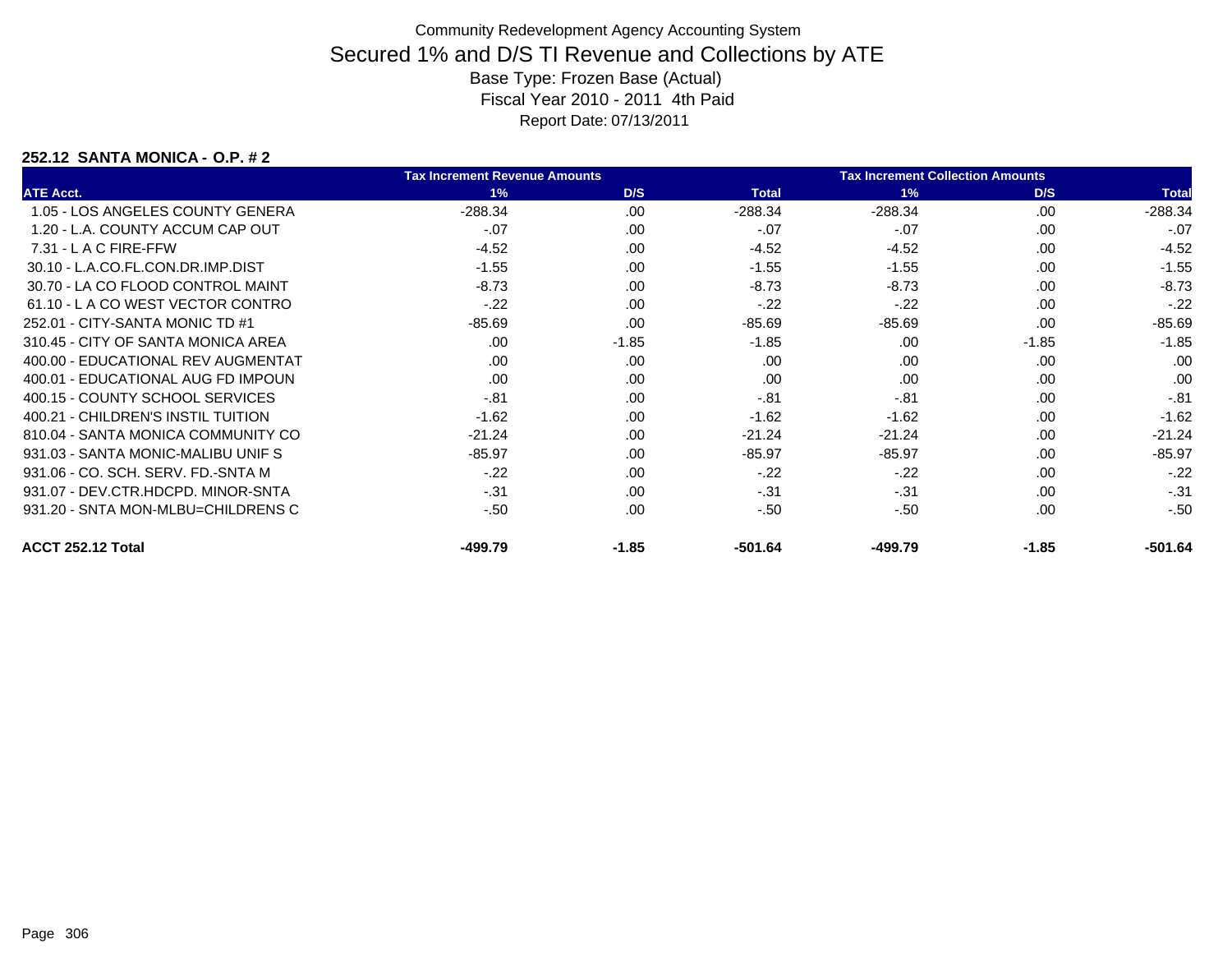#### **256.02 SIERRA MADRE - S.M. BLVD.**

|                                     | <b>Tax Increment Revenue Amounts</b> |           |              | <b>Tax Increment Collection Amounts</b> |           |              |
|-------------------------------------|--------------------------------------|-----------|--------------|-----------------------------------------|-----------|--------------|
| <b>ATE Acct.</b>                    | 1%                                   | D/S       | <b>Total</b> | 1%                                      | D/S       | <b>Total</b> |
| 1.05 - LOS ANGELES COUNTY GENERA    | 548,106.35                           | .00       | 548,106.35   | 544,111.08                              | .00       | 544,111.08   |
| 1.20 - L.A. COUNTY ACCUM CAP OUT    | 124.77                               | .00       | 124.77       | 123.86                                  | .00       | 123.86       |
| 7.31 - L A C FIRE-FFW               | 7,277.19                             | .00.      | 7,277.19     | 7,224.11                                | .00       | 7,224.11     |
| 30.10 - L.A.CO.FL.CON.DR.IMP.DIST   | 2,936.17                             | .00       | 2,936.17     | 2,914.76                                | .00       | 2,914.76     |
| 30.70 - LA CO FLOOD CONTROL MAINT   | 16,619.07                            | .00       | 16,619.07    | 16,497.93                               | .00       | 16,497.93    |
| 66.50 - CO SANIT DIST NO 15 OPERA   | 20,176.09                            | .00.      | 20,176.09    | 20,029.03                               | .00       | 20,029.03    |
| 256.01 - CITY-SIERRA MADR TD #1     | 346,737.02                           | .00       | 346,737.02   | 344,209.54                              | .00       | 344,209.54   |
| 256.53 - CITY-SIERRA MADR LT MAIN   | 1,073.78                             | 9,864.99  | 10,938.77    | 1,073.78                                | 9,864.99  | 10,938.77    |
| 256.54 - CITY-SIERRA MADR LT MAIN   | 1,643.46                             | 50,272.60 | 51,916.06    | 1,633.99                                | 50,057.68 | 51,691.67    |
| 367.05 - SAN GABRIEL VAL MUN WATER  | 36,516.13                            | .00.      | 36,516.13    | 36,249.96                               | .00       | 36,249.96    |
| 367.07 - SAN GAB VAL MWD STATE WAT  | .00                                  | 22,720.61 | 22,720.61    | .00                                     | 22,555.18 | 22,555.18    |
| 400.00 - EDUCATIONAL REV AUGMENTAT  | .00                                  | .00.      | .00          | .00                                     | .00       | .00          |
| 400.01 - EDUCATIONAL AUG FD IMPOUN  | .00                                  | .00.      | .00          | .00                                     | .00.      | .00          |
| 400.15 - COUNTY SCHOOL SERVICES     | 1,547.78                             | .00.      | 1,547.78     | 1,536.50                                | .00       | 1,536.50     |
| 400.21 - CHILDREN'S INSTIL TUITION  | 3,071.77                             | .00       | 3,071.77     | 3,049.38                                | .00       | 3,049.38     |
| 812.04 - PASADENA AREA COMMUNITY C  | 39,438.98                            | .00       | 39,438.98    | 39,151.49                               | .00       | 39,151.49    |
| 909.03 - PASADENA UNIFIED SCHOOL D  | 234,433.39                           | .00       | 234,433.39   | 232,724.53                              | .00       | 232,724.53   |
| 909.06 - CO.SCH.SERV.FD.- PASADENA  | 394.54                               | .00.      | 394.54       | 391.66                                  | .00       | 391.66       |
| 909.07 - DEV.CTR.HDCPD.MINOR-PASAD  | 1,742.17                             | .00.      | 1,742.17     | 1,729.47                                | .00       | 1,729.47     |
| 909.20 - PASADENA CHILDREN, S CENTE | 417.74                               | .00       | 417.74       | 414.69                                  | .00       | 414.69       |
| ACCT 256.02 Total                   | 1,262,256.40                         | 82,858.20 | 1,345,114.60 | 1,253,065.76                            | 82,477.85 | 1,335,543.61 |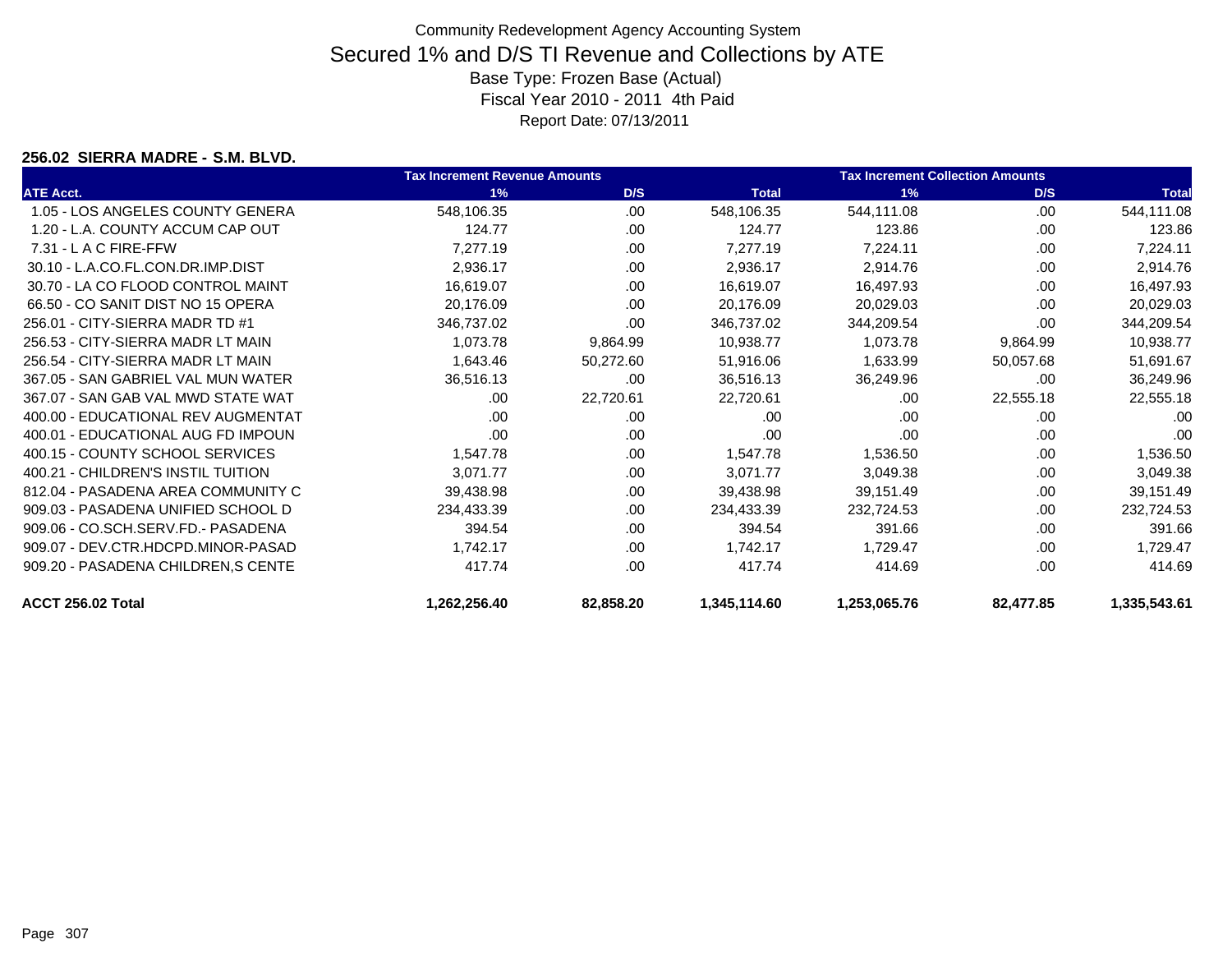#### **260.02 SIGNAL HILL - PROJ. # 1**

|                                    | <b>Tax Increment Revenue Amounts</b> |           |               | <b>Tax Increment Collection Amounts</b> |           |               |
|------------------------------------|--------------------------------------|-----------|---------------|-----------------------------------------|-----------|---------------|
| <b>ATE Acct.</b>                   | 1%                                   | D/S       | <b>Total</b>  | 1%                                      | D/S       | <b>Total</b>  |
| 1.05 - LOS ANGELES COUNTY GENERA   | 5,773,266.83                         | .00       | 5,773,266.83  | 5,588,092.01                            | .00       | 5,588,092.01  |
| 1.20 - L.A. COUNTY ACCUM CAP OUT   | 1,487.62                             | .00.      | 1,487.62      | 1,439.83                                | .00       | 1,439.83      |
| 7.30 - CONSOL, FIRE PRO.DIST.OF    | 2,290,762.80                         | .00       | 2,290,762.80  | 2,217,278.38                            | .00       | 2,217,278.38  |
| $7.31 - L$ A C FIRE-FFW            | 98,268.76                            | .00.      | 98,268.76     | 95,117.87                               | .00       | 95,117.87     |
| 30.10 - L.A.CO.FL.CON.DR.IMP.DIST  | 34,028.12                            | .00.      | 34,028.12     | 32,903.71                               | .00       | 32,903.71     |
| 30.70 - LA CO FLOOD CONTROL MAINT  | 192,602.64                           | .00.      | 192,602.64    | 186,238.36                              | .00       | 186,238.36    |
| 61.80 - GREATER L A CO VECTOR CON  | 7.197.28                             | .00       | 7.197.28      | 6.966.44                                | .00       | 6.966.44      |
| 66.15 - CO SANITATION DIST NO 3 O  | 12.02                                | .00       | 12.02         | 12.02                                   | .00       | 12.02         |
| 67.20 - CO SANIT DIST NO 29 OPERA  | 120,303.97                           | .00       | 120,303.97    | 116,328.45                              | .00       | 116,328.45    |
| 260.01 - CITY-SIGNAL HILL TD #1    | 832,971.09                           | .00       | 832,971.09    | 806,227.56                              | .00.      | 806,227.56    |
| 315.05 - CENTRAL BASIN MWD 1114    | .00                                  | 45,479.98 | 45,479.98     | .00                                     | 44,019.80 | 44,019.80     |
| 350.90 - WTR REPLENISHMENT DIST OF | 2,176.20                             | .00       | 2,176.20      | 2,097.72                                | .00       | 2,097.72      |
| 350.91 - WTR REPLENISHMENT DIST OF | 45.37                                | .00       | 45.37         | 45.37                                   | .00       | 45.37         |
| 400.00 - EDUCATIONAL REV AUGMENTAT | .00                                  | .00       | .00           | .00                                     | .00       | .00           |
| 400.01 - EDUCATIONAL AUG FD IMPOUN | .00                                  | .00       | .00           | .00                                     | .00       | .00           |
| 400.15 - COUNTY SCHOOL SERVICES    | 18,475.21                            | .00       | 18,475.21     | 17,882.49                               | .00       | 17,882.49     |
| 400.21 - CHILDREN'S INSTIL TUITION | 36,670.58                            | .00.      | 36,670.58     | 35,494.24                               | .00       | 35,494.24     |
| 807.04 - LONG BEACH COMMUNITY COLL | 357,572.36                           | .00       | 357,572.36    | 346,102.00                              | .00       | 346,102.00    |
| 807.20 - CHILDREC'S CTR FUND LG BC | 4,252.13                             | .00.      | 4,252.13      | 4,115.72                                | .00       | 4,115.72      |
| 883.03 - LONG BEACH UNIFIED SCHOOL | 2,373,322.04                         | .00.      | 2,373,322.04  | 2,297,189.77                            | .00       | 2,297,189.77  |
| 883.06 - CO.SCH.SERV.FD.- LONG BEA | 86,324.89                            | .00       | 86,324.89     | 83,555.80                               | .00       | 83,555.80     |
| 883.07 - DEV CTR HDCPD MINORS LONG | 12,449.56                            | .00       | 12,449.56     | 12,050.18                               | .00       | 12,050.18     |
| 883.20 - LONG BEACH CHILDREN'S CEN | 49,702.17                            | .00       | 49,702.17     | 48,107.83                               | .00       | 48,107.83     |
| ACCT 260.02 Total                  | 12,291,891.64                        | 45,479.98 | 12,337,371.62 | 11,897,245.75                           | 44,019.80 | 11,941,265.55 |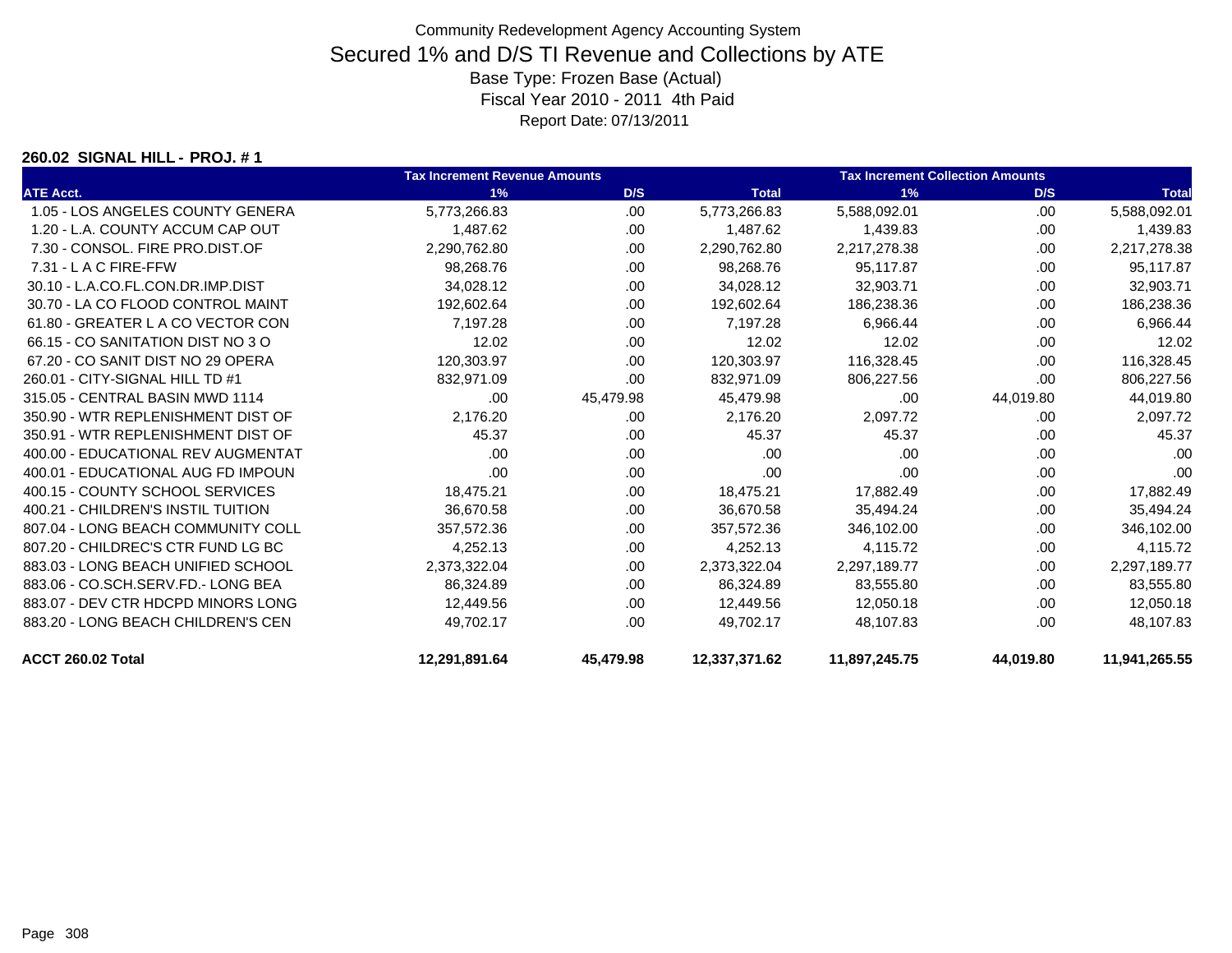#### **262.02 SOUTH EL MONTE - ROSEMEAD BID R.P.**

|                                    | <b>Tax Increment Revenue Amounts</b> |           |              | <b>Tax Increment Collection Amounts</b> |           |              |
|------------------------------------|--------------------------------------|-----------|--------------|-----------------------------------------|-----------|--------------|
| <b>ATE Acct.</b>                   | 1%                                   | D/S       | <b>Total</b> | 1%                                      | D/S       | <b>Total</b> |
| 1.05 - LOS ANGELES COUNTY GENERA   | 346,878.85                           | .00       | 346,878.85   | 285,681.38                              | .00.      | 285,681.38   |
| 1.20 - L.A. COUNTY ACCUM CAP OUT   | 90.36                                | .00       | 90.36        | 74.41                                   | .00.      | 74.41        |
| 3.01 - L A COUNTY LIBRARY          | 23,103.58                            | .00.      | 23,103.58    | 19,026.12                               | .00.      | 19,026.12    |
| 7.30 - CONSOL, FIRE PRO.DIST.OF    | 138,945.26                           | .00       | 138,945.26   | 114,423.36                              | .00.      | 114,423.36   |
| 7.31 - L A C FIRE-FFW              | 5,792.52                             | .00       | 5,792.52     | 4,771.66                                | .00       | 4,771.66     |
| 30.10 - L.A.CO.FL.CON.DR.IMP.DIST  | 2,126.04                             | .00       | 2,126.04     | 1,750.82                                | .00       | 1,750.82     |
| 30.70 - LA CO FLOOD CONTROL MAINT  | 12,033.63                            | .00       | 12,033.63    | 9,909.86                                | .00       | 9,909.86     |
| 61.80 - GREATER L A CO VECTOR CON  | 436.48                               | .00       | 436.48       | 359.44                                  | .00       | 359.44       |
| 66.50 - CO SANIT DIST NO 15 OPERA  | 14,609.21                            | .00       | 14,609.21    | 12,030.89                               | .00       | 12,030.89    |
| 262.01 - CITY-SO EL MONTE TD #1    | 54,125.67                            | .00       | 54,125.67    | 44,550.06                               | .00       | 44,550.06    |
| 262.21 - CITY-SO EL MONTE M.I.D.-R | 2,641.44                             | 11,919.37 | 14,560.81    | 1,827.63                                | 8,155.45  | 9,983.08     |
| 337.05 - ORIG AREA UP S G VY MWD 1 | .00                                  | 3,003.84  | 3,003.84     | .00                                     | 2,472.38  | 2,472.38     |
| 368.05 - UPPER SAN GAB, VY, MUN, W | 670.81                               | .00       | 670.81       | 552.42                                  | .00       | 552.42       |
| 400.00 - EDUCATIONAL REV AUGMENTAT | .00                                  | .00       | .00          | .00                                     | .00       | .00          |
| 400.01 - EDUCATIONAL AUG FD IMPOUN | .00                                  | .00       | .00          | .00                                     | .00       | .00          |
| 400.15 - COUNTY SCHOOL SERVICES    | 1,120.71                             | .00       | 1,120.71     | 922.92                                  | .00       | 922.92       |
| 400.21 - CHILDREN'S INSTIL TUITION | 2.224.23                             | .00       | 2.224.23     | 1,831.68                                | .00.      | 1,831.68     |
| 473.01 - EL MONTE SCHOOL DISTRICT  | 58,369.37                            | .00       | 58,369.37    | 48,067.99                               | .00.      | 48,067.99    |
| 473.06 - CO.SCH.SERV.FD.- EL MONTE | 7,453.91                             | .00       | 7,453.91     | 6,138.40                                | .00.      | 6,138.40     |
| 473.07 - DEV.CTR.HDCPD.MINOR-EL MO | 897.80                               | .00       | 897.80       | 739.36                                  | .00.      | 739.36       |
| 473.20 - EL MONTE CHILDREN.S CENTE | 513.83                               | .00       | 513.83       | 423.15                                  | .00.      | 423.15       |
| 745.02 - EL MONTE UNION HIGH SCHOO | 84,370.56                            | .00       | 84,370.56    | 69,480.34                               | .00.      | 69,480.34    |
| 745.06 - CO.SCH.SERV.FD.- EL MONTE | 331.31                               | .00       | 331.31       | 272.83                                  | .00       | 272.83       |
| 745.07 - EL MONTE HIGH-ELEM SCHOOL | 37,598.01                            | .00       | 37,598.01    | 30,962.48                               | .00.      | 30,962.48    |
| 745.20 - CHILDREN'S CTR FUND EL MO | 298.28                               | .00       | 298.28       | 245.64                                  | .00.      | 245.64       |
| 816.04 - RIO HONDO COMMUNITY COLLE | 17,233.91                            | .00       | 17,233.91    | 14,192.37                               | .00       | 14,192.37    |
| 816.20 - RIO HONDO CHILDRENS CTR F | 31.37                                | .00       | 31.37        | 25.84                                   | .00       | 25.84        |
| ACCT 262.02 Total                  | 811.897.14                           | 14,923.21 | 826,820.35   | 668,261.05                              | 10,627.83 | 678.888.88   |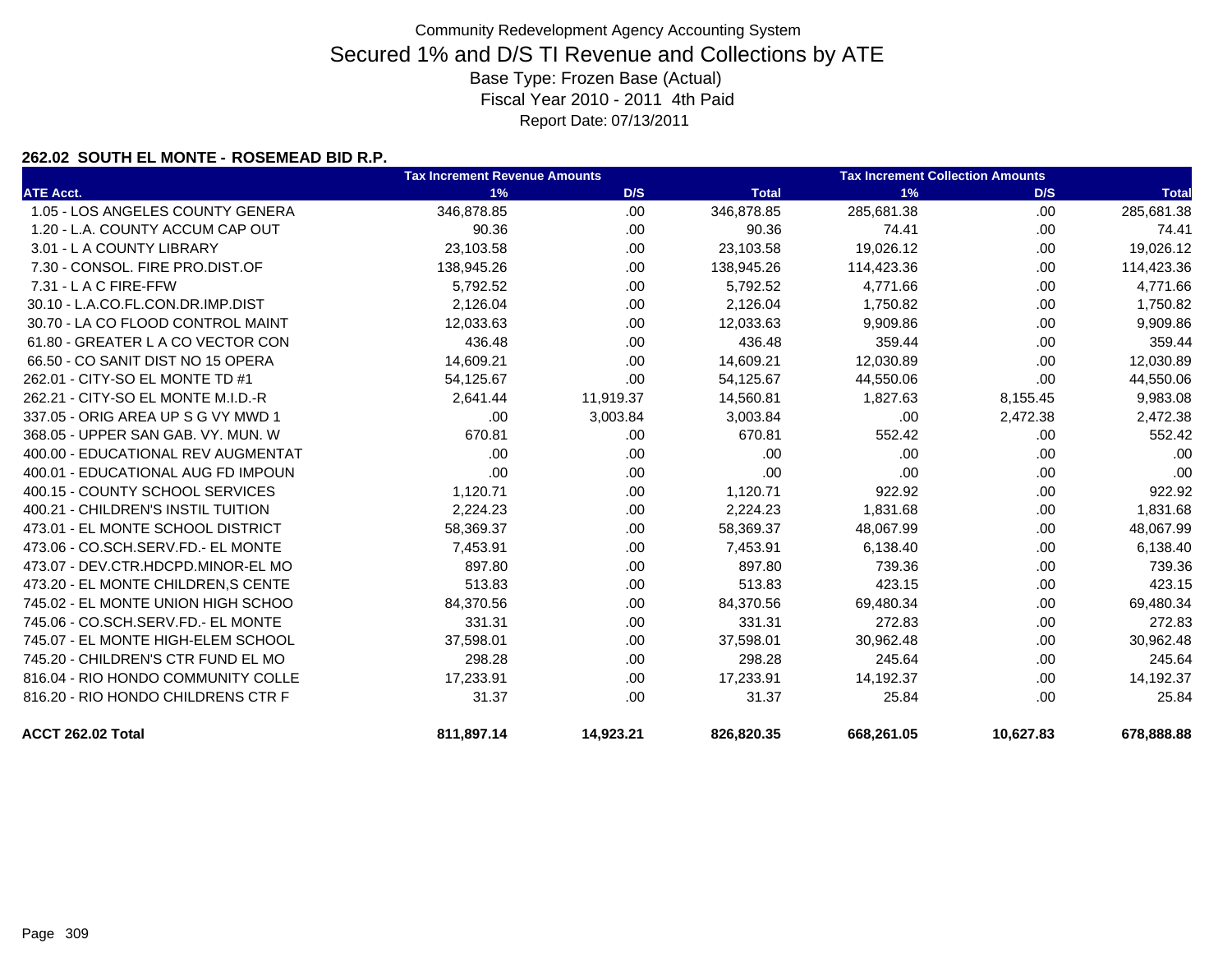### **262.03 SOUTH EL MONTE - IMP. DISTRICT # 2**

|                                     | <b>Tax Increment Revenue Amounts</b> |          |              | <b>Tax Increment Collection Amounts</b> |          |              |  |
|-------------------------------------|--------------------------------------|----------|--------------|-----------------------------------------|----------|--------------|--|
| <b>ATE Acct.</b>                    | 1%                                   | D/S      | <b>Total</b> | 1%                                      | D/S      | <b>Total</b> |  |
| 1.05 - LOS ANGELES COUNTY GENERA    | 638,709.62                           | .00      | 638,709.62   | 629,177.38                              | .00.     | 629,177.38   |  |
| 1.20 - L.A. COUNTY ACCUM CAP OUT    | 166.26                               | .00.     | 166.26       | 163.77                                  | .00.     | 163.77       |  |
| 3.01 - L A COUNTY LIBRARY           | 42,507.97                            | .00      | 42,507.97    | 41,873.48                               | .00.     | 41,873.48    |  |
| 7.30 - CONSOL. FIRE PRO.DIST.OF     | 255,643.56                           | .00.     | 255,643.56   | 251,827.69                              | .00.     | 251,827.69   |  |
| 7.31 - L A C FIRE-FFW               | 10,690.55                            | .00.     | 10,690.55    | 10,531.09                               | .00.     | 10,531.09    |  |
| 30.10 - L.A.CO.FL.CON.DR.IMP.DIST   | 3,911.67                             | .00      | 3,911.67     | 3,853.28                                | .00.     | 3,853.28     |  |
| 30.70 - LA CO FLOOD CONTROL MAINT   | 22,140.54                            | .00.     | 22,140.54    | 21,810.07                               | .00.     | 21,810.07    |  |
| 61.80 - GREATER L A CO VECTOR CON   | 803.05                               | .00.     | 803.05       | 791.07                                  | .00.     | 791.07       |  |
| 66.50 - CO SANIT DIST NO 15 OPERA   | 26,879.28                            | .00      | 26,879.28    | 26,478.06                               | .00.     | 26,478.06    |  |
| 262.01 - CITY-SO EL MONTE TD #1     | 99,043.34                            | .00      | 99,043.34    | 97,563.13                               | .00.     | 97,563.13    |  |
| 337.05 - ORIG AREA UP S G VY MWD 1  | .00                                  | 5,496.99 | 5,496.99     | .00                                     | 5,414.84 | 5,414.84     |  |
| 368.05 - UPPER SAN GAB. VY. MUN. W  | 1,234.19                             | .00      | 1,234.19     | 1,215.77                                | .00.     | 1,215.77     |  |
| 400.00 - EDUCATIONAL REV AUGMENTAT  | .00                                  | .00      | .00          | .00                                     | .00.     | .00          |  |
| 400.01 - EDUCATIONAL AUG FD IMPOUN  | .00                                  | .00      | .00          | .00                                     | .00.     | .00          |  |
| 400.15 - COUNTY SCHOOL SERVICES     | 2,061.98                             | .00.     | 2,061.98     | 2,031.20                                | .00.     | 2,031.20     |  |
| 400.21 - CHILDREN'S INSTIL TUITION  | 4,092.32                             | .00      | 4,092.32     | 4,031.24                                | .00.     | 4,031.24     |  |
| 473.01 - EL MONTE SCHOOL DISTRICT   | 58,209.18                            | .00.     | 58,209.18    | 57,319.44                               | .00.     | 57,319.44    |  |
| 473.06 - CO.SCH.SERV.FD.- EL MONTE  | 7,433.46                             | .00      | 7,433.46     | 7,319.84                                | .00.     | 7,319.84     |  |
| 473.07 - DEV.CTR.HDCPD.MINOR-EL MO  | 895.35                               | .00.     | 895.35       | 881.66                                  | .00.     | 881.66       |  |
| 473.20 - EL MONTE CHILDREN, S CENTE | 512.44                               | .00.     | 512.44       | 504.61                                  | .00.     | 504.61       |  |
| 577.01 - MOUNTAIN VIEW SCHOOL DIST  | 15,728.37                            | .00.     | 15,728.37    | 15,728.37                               | .00.     | 15,728.37    |  |
| 577.06 - CO.SCH.SERV.FD.- MOUNTAIN  | 2,310.68                             | .00      | 2,310.68     | 2,310.68                                | .00.     | 2,310.68     |  |
| 577.07 - DEV.CTR.HDCPD.MINOR-MT. V  | 280.35                               | .00.     | 280.35       | 280.35                                  | .00.     | 280.35       |  |
| 577.20 - MT.VIEW CHILDREN, S CENTER | 590.82                               | .00      | 590.82       | 590.82                                  | .00.     | 590.82       |  |
| 669.01 - VALLE LINDO SCHOOL DISTRI  | 29,997.59                            | .00.     | 29,997.59    | 29,300.65                               | .00.     | 29,300.65    |  |
| 669.06 - CO.SCH.SERV.FD.- VALLE LI  | 3,967.62                             | .00.     | 3,967.62     | 3,875.44                                | .00.     | 3,875.44     |  |
| 669.07 - DEV.CTR.HDCPD.MINOR-VALLE  | 486.02                               | .00      | 486.02       | 474.73                                  | .00.     | 474.73       |  |
| 745.02 - EL MONTE UNION HIGH SCHOO  | 155,232.33                           | .00      | 155,232.33   | 152,915.26                              | .00.     | 152,915.26   |  |
| 745.06 - CO.SCH.SERV.FD.- EL MONTE  | 609.57                               | .00.     | 609.57       | 600.47                                  | .00.     | 600.47       |  |
| 745.07 - EL MONTE HIGH-ELEM SCHOOL  | 69,176.08                            | .00.     | 69,176.08    | 68,143.52                               | .00.     | 68,143.52    |  |
| 745.20 - CHILDREN'S CTR FUND EL MO  | 548.82                               | .00      | 548.82       | 540.63                                  | .00.     | 540.63       |  |
| 812.04 - PASADENA AREA COMMUNITY C  | 109.25                               | .00.     | 109.25       | 109.25                                  | .00.     | 109.25       |  |
| 816.04 - RIO HONDO COMMUNITY COLLE  | 31,642.53                            | .00      | 31,642.53    | 31,169.23                               | .00.     | 31,169.23    |  |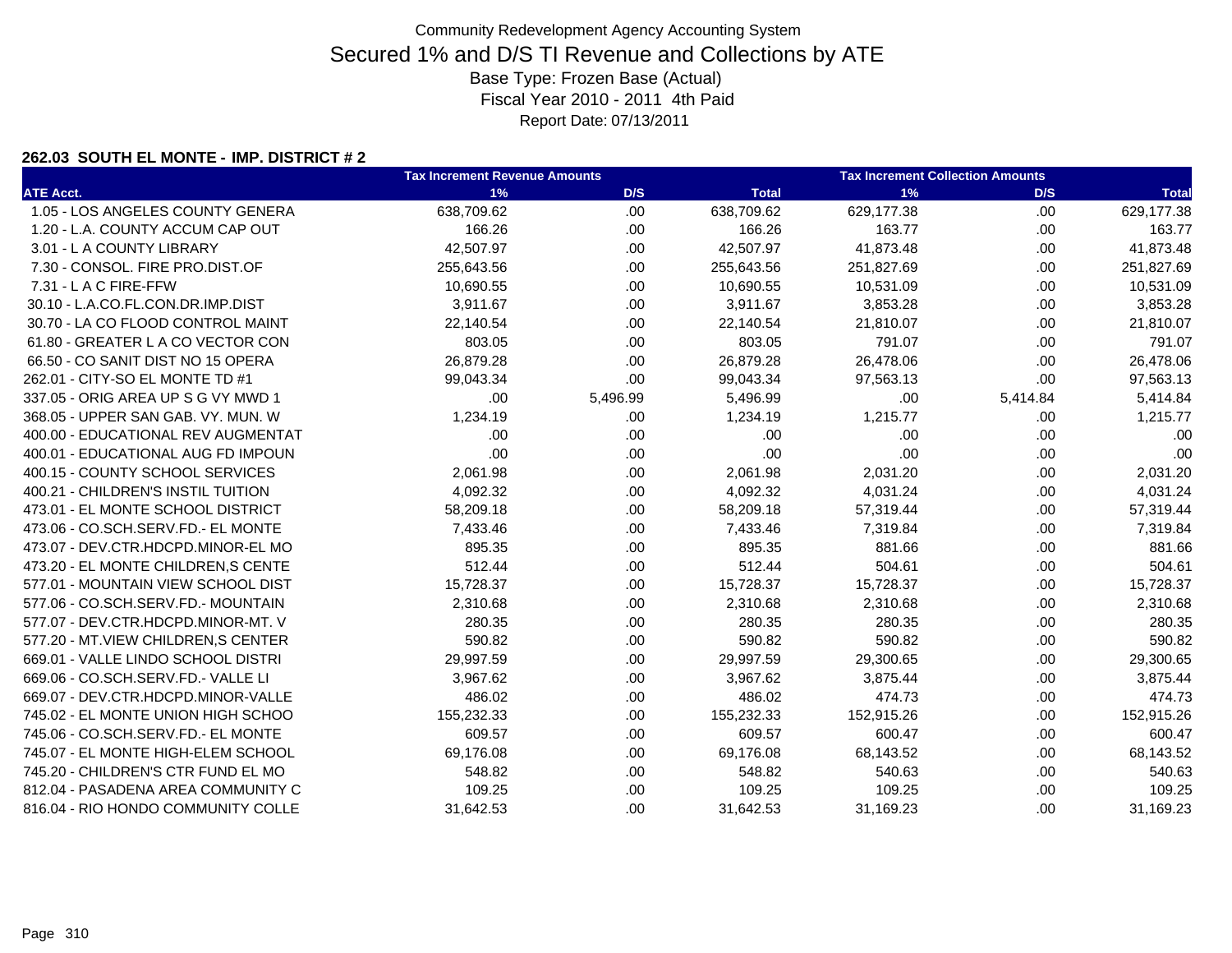### **262.03 SOUTH EL MONTE - IMP. DISTRICT # 2**

| <b>ATE Acct.</b>                   | <b>Tax Increment Revenue Amounts</b> |          |                  | <b>Tax Increment Collection Amounts</b> |          |              |
|------------------------------------|--------------------------------------|----------|------------------|-----------------------------------------|----------|--------------|
|                                    | 1%                                   | D/S      | Total            | 1%                                      | D/S      | <b>Total</b> |
| 816.20 - RIO HONDO CHILDRENS CTR F | 57.63                                | .00      | 57.63            | 56.77                                   | .00      | 56.77        |
| ACCT 262.03 Total                  | .485.672.42                          | 496.99.ز | 169.41, 491, 491 | 1.463.468.95                            | 5.414.84 | .468.883.79  |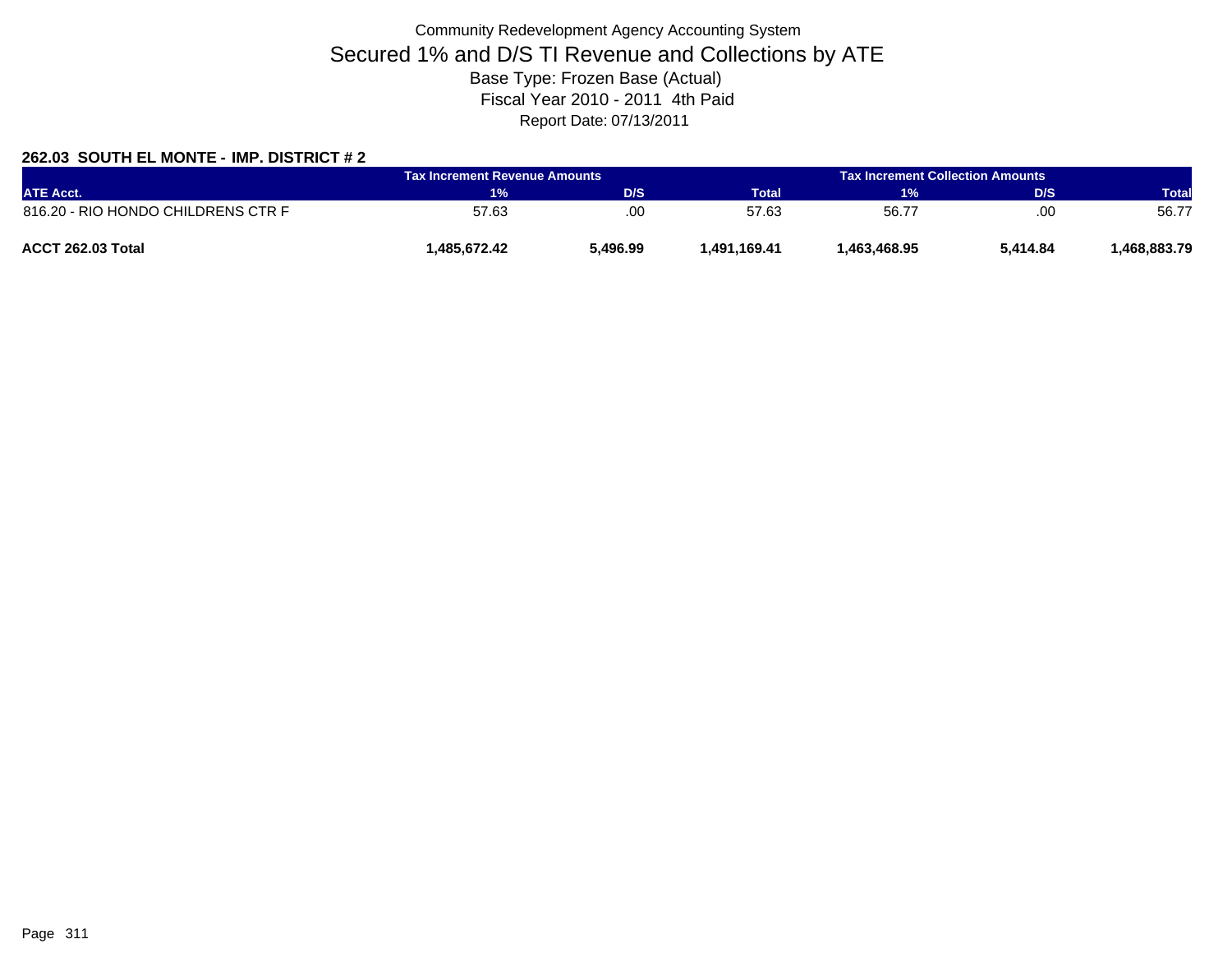### **262.04 SOUTH EL MONTE - IMP. DISTRICT # 3**

|                                     | <b>Tax Increment Revenue Amounts</b> |           |              | <b>Tax Increment Collection Amounts</b> |           |              |  |
|-------------------------------------|--------------------------------------|-----------|--------------|-----------------------------------------|-----------|--------------|--|
| <b>ATE Acct.</b>                    | 1%                                   | D/S       | <b>Total</b> | 1%                                      | D/S       | <b>Total</b> |  |
| 1.05 - LOS ANGELES COUNTY GENERA    | 1,810,736.87                         | .00       | 1,810,736.87 | 1,694,750.38                            | .00       | 1,694,750.38 |  |
| 1.20 - L.A. COUNTY ACCUM CAP OUT    | 473.87                               | .00       | 473.87       | 443.50                                  | .00       | 443.50       |  |
| 3.01 - L A COUNTY LIBRARY           | 121,157.31                           | .00.      | 121, 157.31  | 113,395.71                              | .00.      | 113,395.71   |  |
| 7.30 - CONSOL. FIRE PRO.DIST.OF     | 728,641.64                           | .00.      | 728,641.64   | 681,963.30                              | .00.      | 681,963.30   |  |
| 7.31 - L A C FIRE-FFW               | 30,490.21                            | .00       | 30,490.21    | 28,538.19                               | .00       | 28,538.19    |  |
| 30.10 - L.A.CO.FL.CON.DR.IMP.DIST   | 11,149.18                            | .00.      | 11,149.18    | 10,434.94                               | .00       | 10,434.94    |  |
| 30.70 - LA CO FLOOD CONTROL MAINT   | 63,105.55                            | .00.      | 63,105.55    | 59,062.87                               | .00       | 59,062.87    |  |
| 61.80 - GREATER L A CO VECTOR CON   | 2,288.91                             | .00       | 2,288.91     | 2,142.29                                | .00       | 2,142.29     |  |
| 66.50 - CO SANIT DIST NO 15 OPERA   | 76,611.99                            | .00       | 76,611.99    | 71,704.07                               | .00       | 71,704.07    |  |
| 262.01 - CITY-SO EL MONTE TD #1     | 291,895.20                           | .00       | 291,895.20   | 273,170.96                              | .00       | 273,170.96   |  |
| 262.22 - CITY-SO EL MONTE MID-TRAC  | 131.34                               | 16,197.70 | 16,329.04    | 131.34                                  | 16,197.70 | 16,329.04    |  |
| 337.05 - ORIG AREA UP S G VY MWD 1  | .00                                  | 15,637.86 | 15,637.86    | .00                                     | 14,634.11 | 14,634.11    |  |
| 368.05 - UPPER SAN GAB, VY, MUN, W  | 3,517.73                             | .00.      | 3,517.73     | 3,292.39                                | .00.      | 3,292.39     |  |
| 400.00 - EDUCATIONAL REV AUGMENTAT  | .00.                                 | .00       | .00          | .00                                     | .00.      | .00          |  |
| 400.01 - EDUCATIONAL AUG FD IMPOUN  | .00                                  | .00.      | .00          | .00                                     | .00       | .00          |  |
| 400.15 - COUNTY SCHOOL SERVICES     | 5,877.13                             | .00       | 5,877.13     | 5,500.63                                | .00       | 5,500.63     |  |
| 400.21 - CHILDREN'S INSTIL TUITION  | 11,664.07                            | .00.      | 11,664.07    | 10,916.83                               | .00.      | 10,916.83    |  |
| 473.01 - EL MONTE SCHOOL DISTRICT   | 173,778.56                           | .00.      | 173,778.56   | 159,217.26                              | .00.      | 159,217.26   |  |
| 473.06 - CO.SCH.SERV.FD.- EL MONTE  | 22,191.95                            | .00       | 22,191.95    | 20,332.44                               | .00.      | 20,332.44    |  |
| 473.07 - DEV.CTR.HDCPD.MINOR-EL MO  | 2,672.98                             | .00.      | 2,672.98     | 2,449.00                                | .00.      | 2,449.00     |  |
| 473.20 - EL MONTE CHILDREN, S CENTE | 1,529.84                             | .00.      | 1,529.84     | 1,401.66                                | .00       | 1,401.66     |  |
| 577.01 - MOUNTAIN VIEW SCHOOL DIST  | 92,425.32                            | .00       | 92,425.32    | 88,699.72                               | .00       | 88,699.72    |  |
| 577.06 - CO.SCH.SERV.FD.- MOUNTAIN  | 13,578.33                            | .00       | 13,578.33    | 13,031.00                               | .00       | 13,031.00    |  |
| 577.07 - DEV.CTR.HDCPD.MINOR-MT. V  | 1,647.43                             | .00       | 1,647.43     | 1,581.03                                | .00.      | 1,581.03     |  |
| 577.20 - MT.VIEW CHILDREN, S CENTER | 3,471.87                             | .00.      | 3,471.87     | 3,331.92                                | .00       | 3,331.92     |  |
| 669.01 - VALLE LINDO SCHOOL DISTRI  | 23,156.68                            | .00       | 23,156.68    | 22,502.52                               | .00       | 22,502.52    |  |
| 669.06 - CO.SCH.SERV.FD.- VALLE LI  | 3,062.84                             | .00       | 3,062.84     | 2,976.31                                | .00       | 2,976.31     |  |
| 669.07 - DEV.CTR.HDCPD.MINOR-VALLE  | 375.20                               | .00.      | 375.20       | 364.59                                  | .00       | 364.59       |  |
| 745.02 - EL MONTE UNION HIGH SCHOO  | 442,447.19                           | .00.      | 442,447.19   | 414,103.09                              | .00.      | 414,103.09   |  |
| 745.06 - CO.SCH.SERV.FD.- EL MONTE  | 1,737.41                             | .00       | 1,737.41     | 1,626.12                                | .00       | 1,626.12     |  |
| 745.07 - EL MONTE HIGH-ELEM SCHOOL  | 197,167.44                           | .00.      | 197, 167. 44 | 184,536.47                              | .00.      | 184,536.47   |  |
| 745.20 - CHILDREN'S CTR FUND EL MO  | 1,564.30                             | .00       | 1,564.30     | 1,464.07                                | .00.      | 1,464.07     |  |
| 816.04 - RIO HONDO COMMUNITY COLLE  | 90,376.27                            | .00       | 90,376.27    | 84,586.58                               | .00       | 84,586.58    |  |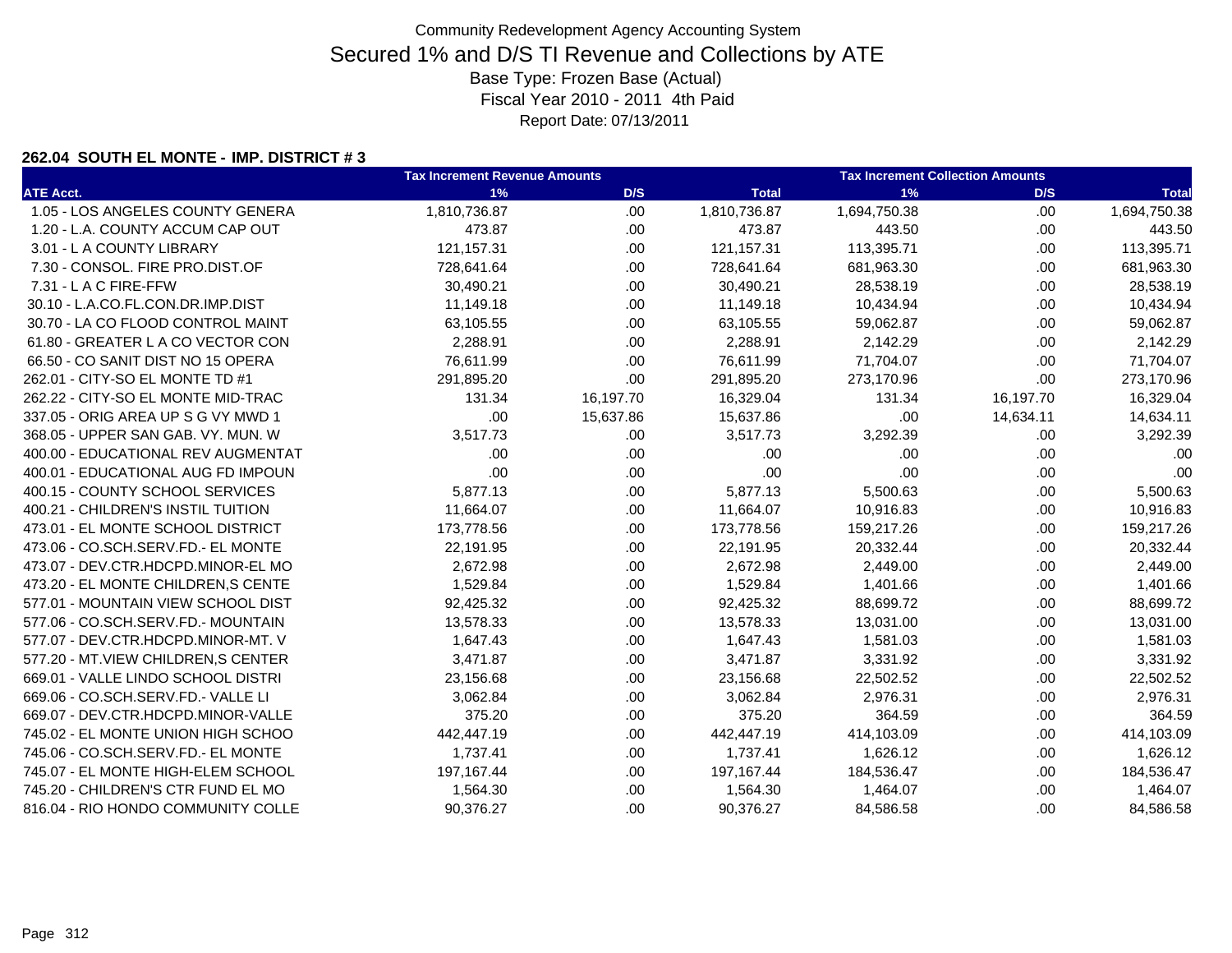### **262.04 SOUTH EL MONTE - IMP. DISTRICT # 3**

| <b>ATE Acct.</b>                   | <b>Tax Increment Revenue Amounts</b> |           |              | Tax Increment Collection Amounts |           |              |  |
|------------------------------------|--------------------------------------|-----------|--------------|----------------------------------|-----------|--------------|--|
|                                    | 1%                                   | D/S       | <b>Total</b> | 1%                               | D/S       | <b>Total</b> |  |
| 816.20 - RIO HONDO CHILDRENS CTR F | 164.59                               | .00       | 164.59       | 154.06                           | .00.      | 154.06       |  |
| ACCT 262.04 Total                  | 4.229.089.20                         | 31.835.56 | 4.260.924.76 | 3,957,805.24                     | 30,831.81 | 3,988,637.05 |  |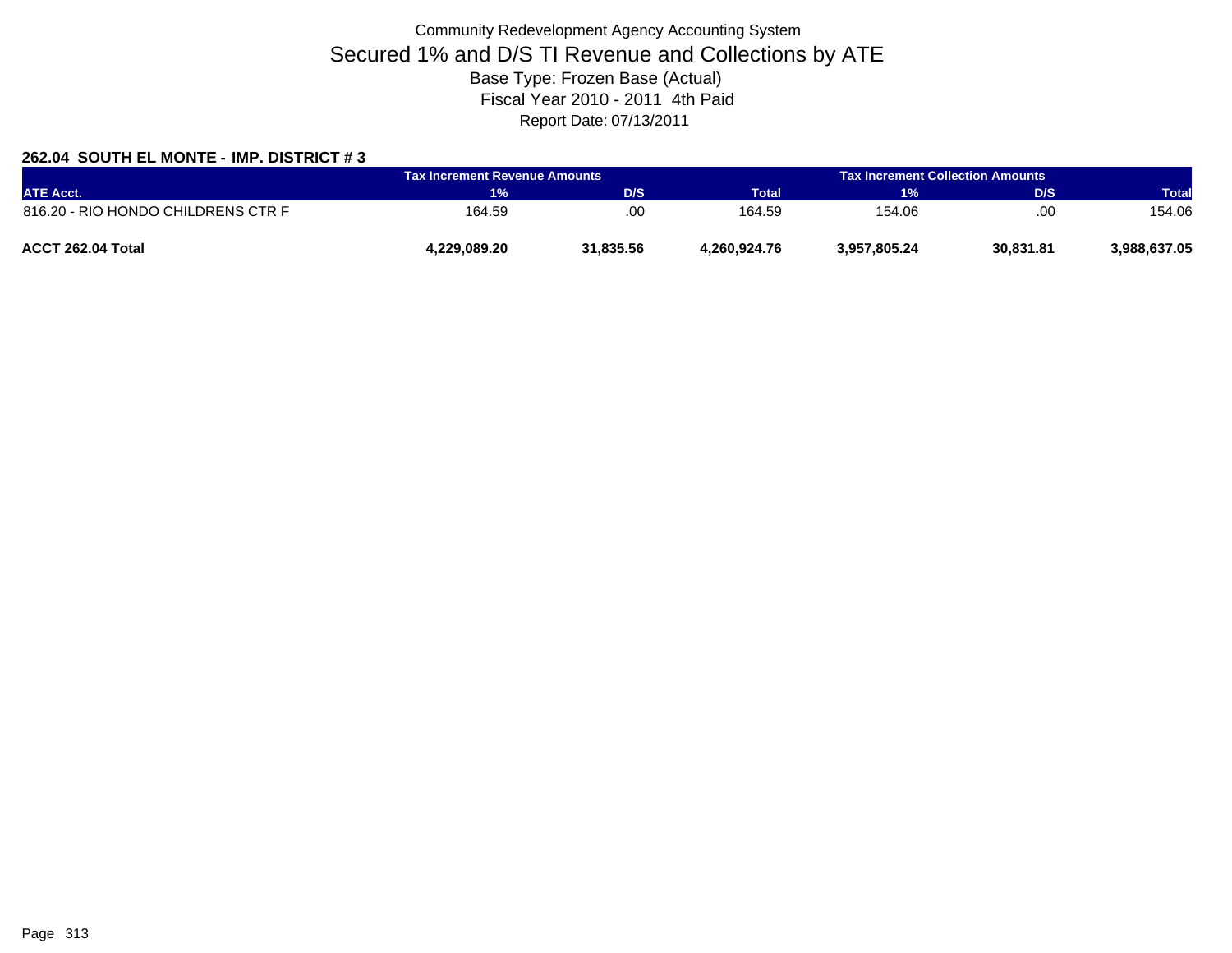#### **264.02 SOUTH GATE - PROJ. # 1**

|                                    | <b>Tax Increment Revenue Amounts</b> |           |              | <b>Tax Increment Collection Amounts</b> |           |              |  |
|------------------------------------|--------------------------------------|-----------|--------------|-----------------------------------------|-----------|--------------|--|
| <b>ATE Acct.</b>                   | 1%                                   | D/S       | <b>Total</b> | 1%                                      | D/S       | <b>Total</b> |  |
| 1.05 - LOS ANGELES COUNTY GENERA   | 3,535,635.84                         | .00.      | 3,535,635.84 | 3,464,003.16                            | .00.      | 3,464,003.16 |  |
| 1.20 - L.A. COUNTY ACCUM CAP OUT   | 809.61                               | .00       | 809.61       | 793.21                                  | .00       | 793.21       |  |
| 3.01 - L A COUNTY LIBRARY          | 206,994.18                           | .00.      | 206,994.18   | 202,800.36                              | .00.      | 202,800.36   |  |
| 7.30 - CONSOL, FIRE PRO.DIST.OF    | 1,244,866.08                         | .00.      | 1,244,866.08 | 1,219,644.37                            | .00.      | 1,219,644.37 |  |
| 7.31 - L A C FIRE-FFW              | 49,434.82                            | .00       | 49,434.82    | 48,433.26                               | .00.      | 48,433.26    |  |
| 30.10 - L.A.CO.FL.CON.DR.IMP.DIST  | 19,025.40                            | .00.      | 19,025.40    | 18,639.47                               | .00.      | 18,639.47    |  |
| 30.70 - LA CO FLOOD CONTROL MAINT  | 107,685.94                           | .00.      | 107,685.94   | 105,501.56                              | .00.      | 105,501.56   |  |
| 61.80 - GREATER L A CO VECTOR CON  | 3,910.34                             | .00.      | 3,910.34     | 3,831.12                                | .00.      | 3,831.12     |  |
| 66.05 - CO SANITATION DIST NO 1 O  | 90,523.44                            | .00.      | 90,523.44    | 88,802.41                               | .00       | 88,802.41    |  |
| 66.10 - CO SANITATION DIST NO 2 O  | 49,862.37                            | .00.      | 49,862.37    | 48,750.71                               | .00       | 48,750.71    |  |
| 264.01 - CITY-SOUTH GATE TD #1     | 489,216.31                           | .00       | 489,216.31   | 479,303.46                              | .00.      | 479,303.46   |  |
| 315.05 - CENTRAL BASIN MWD 1114    | .00                                  | 28,172.58 | 28,172.58    | .00                                     | 27,599.33 | 27,599.33    |  |
| 350.90 - WTR REPLENISHMENT DIST OF | 1,329.60                             | .00.      | 1,329.60     | 1,302.66                                | .00.      | 1,302.66     |  |
| 400.00 - EDUCATIONAL REV AUGMENTAT | .00.                                 | .00       | .00          | .00                                     | .00       | .00          |  |
| 400.01 - EDUCATIONAL AUG FD IMPOUN | .00                                  | .00.      | .00          | .00                                     | .00.      | .00          |  |
| 400.15 - COUNTY SCHOOL SERVICES    | 10,040.93                            | .00.      | 10,040.93    | 9,837.50                                | .00.      | 9,837.50     |  |
| 400.21 - CHILDREN'S INSTIL TUITION | 19,927.76                            | .00.      | 19,927.76    | 19,524.01                               | .00.      | 19,524.01    |  |
| 790.04 - CERRITOS COMMUNITY COLLEG | 19,650.70                            | .00.      | 19,650.70    | 19,278.30                               | .00.      | 19,278.30    |  |
| 793.04 - COMPTON COMMUNITY COLLEGE | 5,829.17                             | .00       | 5,829.17     | 5,618.11                                | .00       | 5,618.11     |  |
| 793.20 - CHILDREN'S CTR FUND COMPT | 1,861.83                             | .00.      | 1,861.83     | 1,794.42                                | .00       | 1,794.42     |  |
| 805.04 - L.A.CITY COMMUNITY COLLEG | 183,182.43                           | .00.      | 183,182.43   | 179,563.35                              | .00.      | 179,563.35   |  |
| 805.20 - L.A.COMM.COLL.CHILDREN'S  | 1,894.12                             | .00.      | 1,894.12     | 1,856.70                                | .00.      | 1,856.70     |  |
| 853.03 - DOWNEY UNIFIED SCHOOL DIS | 161,220.82                           | .00.      | 161,220.82   | 158,165.56                              | .00.      | 158,165.56   |  |
| 853.06 - CO.SCH.SERV.FD.- DOWNEY   | 5,565.89                             | .00.      | 5,565.89     | 5,460.41                                | .00.      | 5,460.41     |  |
| 853.07 - DEV CTR HDCPD MINOR-DOWNE | 389.95                               | .00.      | 389.95       | 382.56                                  | .00.      | 382.56       |  |
| 887.03 - LOS ANGELES UNIFIED SCHOO | 1,348,668.09                         | .00       | 1,348,668.09 | 1,322,022.89                            | .00       | 1,322,022.89 |  |
| 887.06 - CO.SCH.SERV.FD.- LOS ANGE | 75.18                                | .00.      | 75.18        | 73.70                                   | .00.      | 73.70        |  |
| 887.07 - DEV. CTR. HDCPD MINOR-L A | 7,607.04                             | .00       | 7,607.04     | 7,456.75                                | .00.      | 7,456.75     |  |
| 887.20 - LOS ANGELES CHILDRENS CEN | 22,129.56                            | .00.      | 22,129.56    | 21,692.36                               | .00.      | 21,692.36    |  |
| 907.03 - PARAMOUNT UNIFIED SCHOOL  | 55,290.61                            | .00.      | 55,290.61    | 53,288.62                               | .00       | 53,288.62    |  |
| 907.06 - CO.SCH.SERV.FD.- PARAMOUN | 2,988.20                             | .00       | 2,988.20     | 2,880.00                                | .00.      | 2,880.00     |  |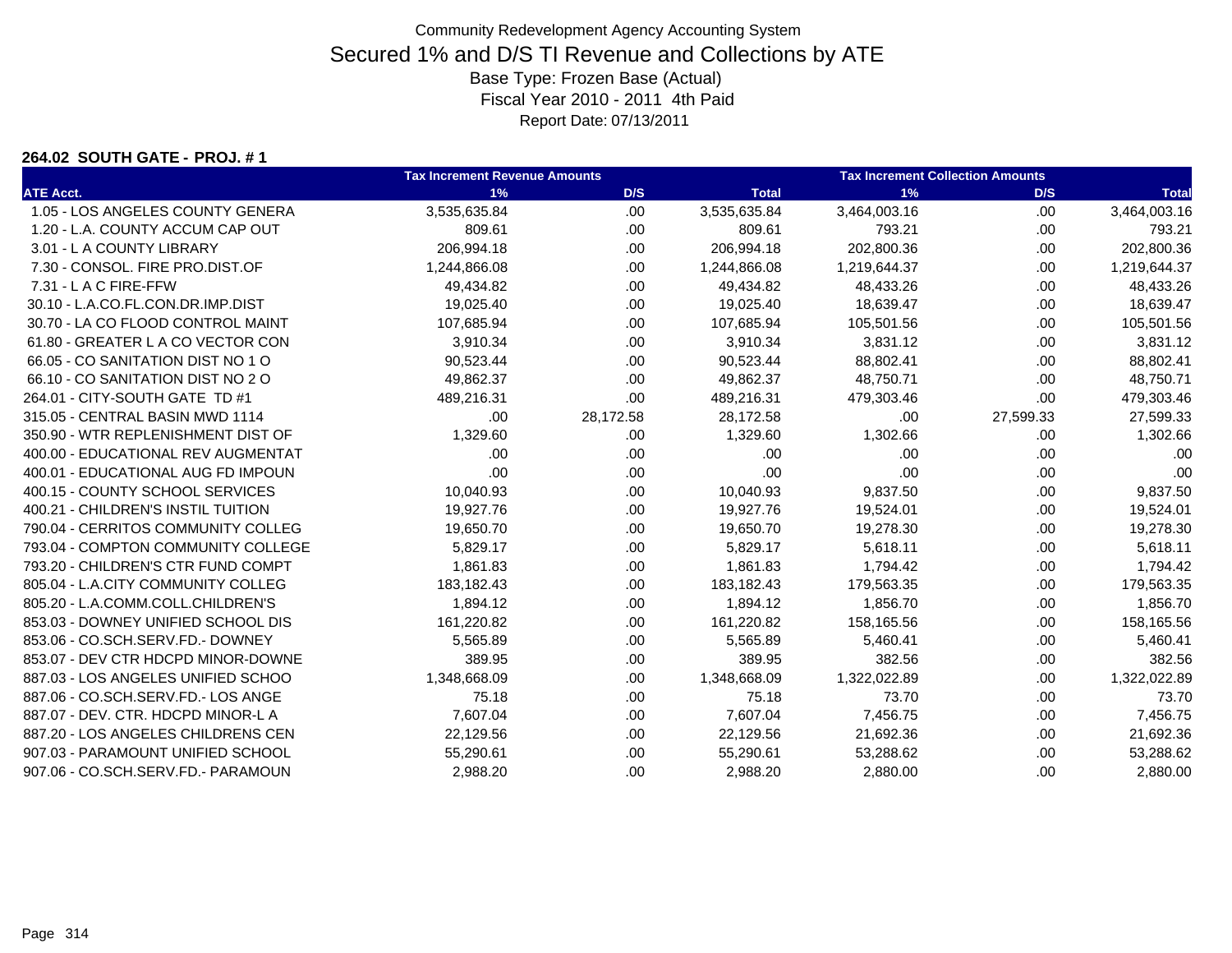### **264.02 SOUTH GATE - PROJ. # 1**

| <b>ATE Acct.</b>                   | Tax Increment Revenue Amounts |           |              | <b>Tax Increment Collection Amounts</b> |           |              |
|------------------------------------|-------------------------------|-----------|--------------|-----------------------------------------|-----------|--------------|
|                                    | 1%                            | D/S       | <b>Total</b> | 1%                                      | D/S       | <b>Total</b> |
| 907.07 - DEV.CTR.HDCPD.MINOR-PARAM | 367.88                        | .00       | 367.88       | 354.56                                  | .00       | 354.56       |
| ACCT 264.02 Total                  | 7,645,984.09                  | 28.172.58 | 7,674,156.67 | 7,491,055.55                            | 27,599.33 | 7.518.654.88 |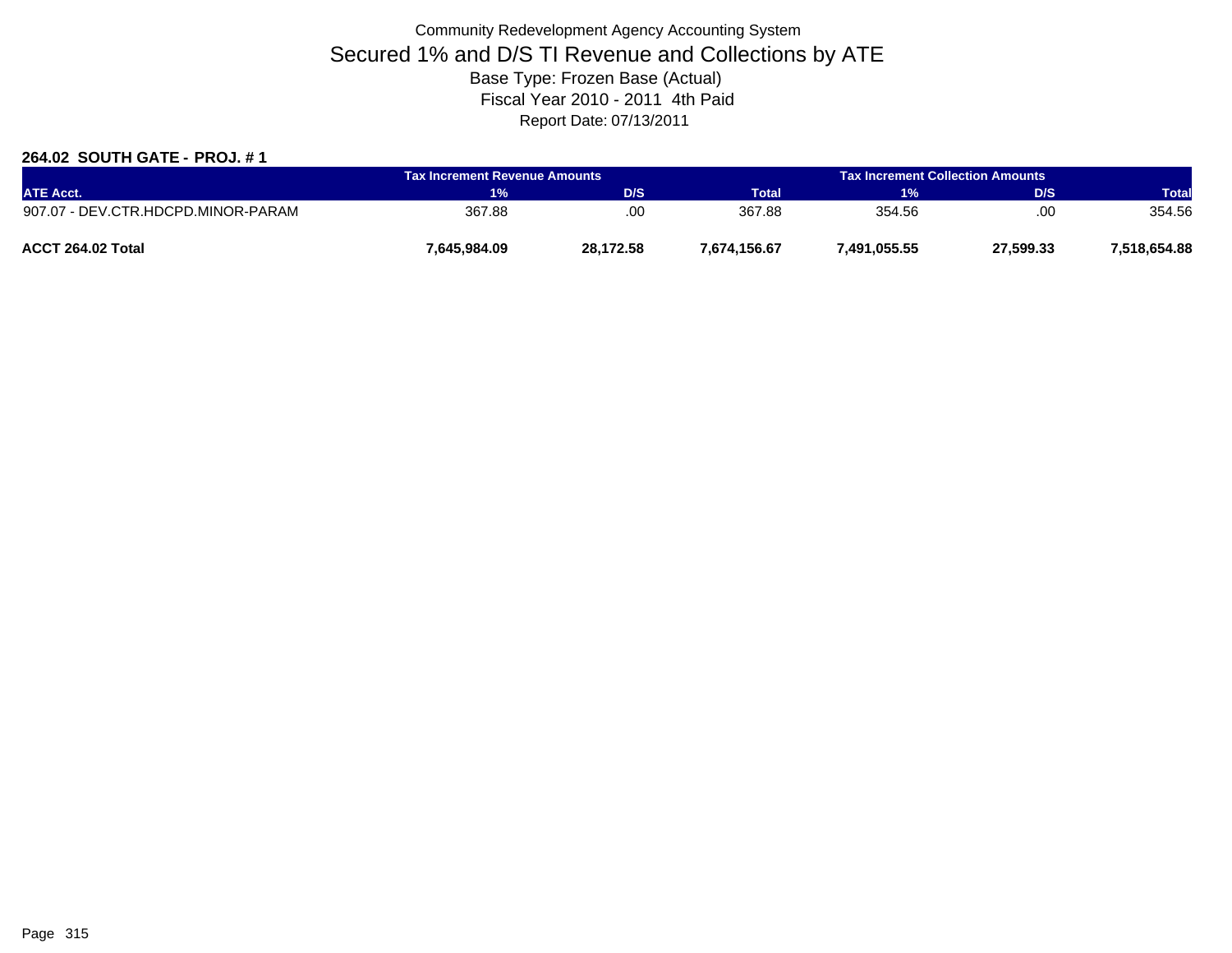### **264.04 SOUTH GATE - RP #1, 8TH AMENDMENT**

|                                    | <b>Tax Increment Revenue Amounts</b> |          |              | <b>Tax Increment Collection Amounts</b> |          |              |
|------------------------------------|--------------------------------------|----------|--------------|-----------------------------------------|----------|--------------|
| <b>ATE Acct.</b>                   | 1%                                   | D/S      | <b>Total</b> | 1%                                      | D/S      | <b>Total</b> |
| 1.05 - LOS ANGELES COUNTY GENERA   | 156,072.14                           | .00      | 156,072.14   | 148,006.27                              | .00.     | 148,006.27   |
| 1.20 - L.A. COUNTY ACCUM CAP OUT   | 36.73                                | .00.     | 36.73        | 34.83                                   | .00.     | 34.83        |
| 3.01 - L A COUNTY LIBRARY          | 9,391.84                             | .00      | 9,391.84     | 8,906.85                                | .00      | 8,906.85     |
| 7.30 - CONSOL, FIRE PRO.DIST.OF    | 56,482.69                            | .00      | 56,482.69    | 53,565.96                               | .00      | 53,565.96    |
| $7.31 - L$ A C FIRE-FFW            | 2,239.34                             | .00.     | 2.239.34     | 2,123.70                                | .00      | 2,123.70     |
| 30.10 - L.A.CO.FL.CON.DR.IMP.DIST  | 877.08                               | .00      | 877.08       | 832.45                                  | .00      | 832.45       |
| 30.70 - LA CO FLOOD CONTROL MAINT  | 4,964.39                             | .00      | 4,964.39     | 4,711.78                                | .00      | 4,711.78     |
| 61.80 - GREATER L A CO VECTOR CON  | 177.43                               | .00      | 177.43       | 168.27                                  | .00      | 168.27       |
| 66.05 - CO SANITATION DIST NO 1 O  | 6,816.11                             | .00      | 6,816.11     | 6,469.27                                | .00      | 6,469.27     |
| 264.01 - CITY-SOUTH GATE TD #1     | 26,363.23                            | .00.     | 26,363.23    | 24,998.74                               | .00      | 24,998.74    |
| 315.05 - CENTRAL BASIN MWD 1114    | .00.                                 | 1,286.97 | 1,286.97     | .00                                     | 1,220.51 | 1,220.51     |
| 350.90 - WTR REPLENISHMENT DIST OF | 60.32                                | .00      | 60.32        | 57.21                                   | .00      | 57.21        |
| 400.00 - EDUCATIONAL REV AUGMENTAT | .00.                                 | .00      | .00          | .00                                     | .00      | .00          |
| 400.01 - EDUCATIONAL AUG FD IMPOUN | .00                                  | .00.     | .00          | .00                                     | .00.     | .00          |
| 400.15 - COUNTY SCHOOL SERVICES    | 455.58                               | .00.     | 455.58       | 432.06                                  | .00      | 432.06       |
| 400.21 - CHILDREN'S INSTIL TUITION | 904.17                               | .00.     | 904.17       | 857.48                                  | .00      | 857.48       |
| 805.04 - L.A.CITY COMMUNITY COLLEG | 9,722.61                             | .00      | 9,722.61     | 9,220.54                                | .00      | 9,220.54     |
| 805.20 - L.A.COMM.COLL.CHILDREN'S  | 100.53                               | .00.     | 100.53       | 95.34                                   | .00      | 95.34        |
| 887.03 - LOS ANGELES UNIFIED SCHOO | 71.582.02                            | .00      | 71.582.02    | 67.885.57                               | .00      | 67,885.57    |
| 887.06 - CO.SCH.SERV.FD.- LOS ANGE | 3.99                                 | .00.     | 3.99         | 3.78                                    | .00.     | 3.78         |
| 887.07 - DEV. CTR. HDCPD MINOR-L A | 403.75                               | .00      | 403.75       | 382.90                                  | .00      | 382.90       |
| 887.20 - LOS ANGELES CHILDRENS CEN | 1,174.55                             | .00.     | 1,174.55     | 1,113.89                                | .00      | 1,113.89     |
| ACCT 264.04 Total                  | 347,828.50                           | 1,286.97 | 349.115.47   | 329,866.89                              | 1,220.51 | 331,087.40   |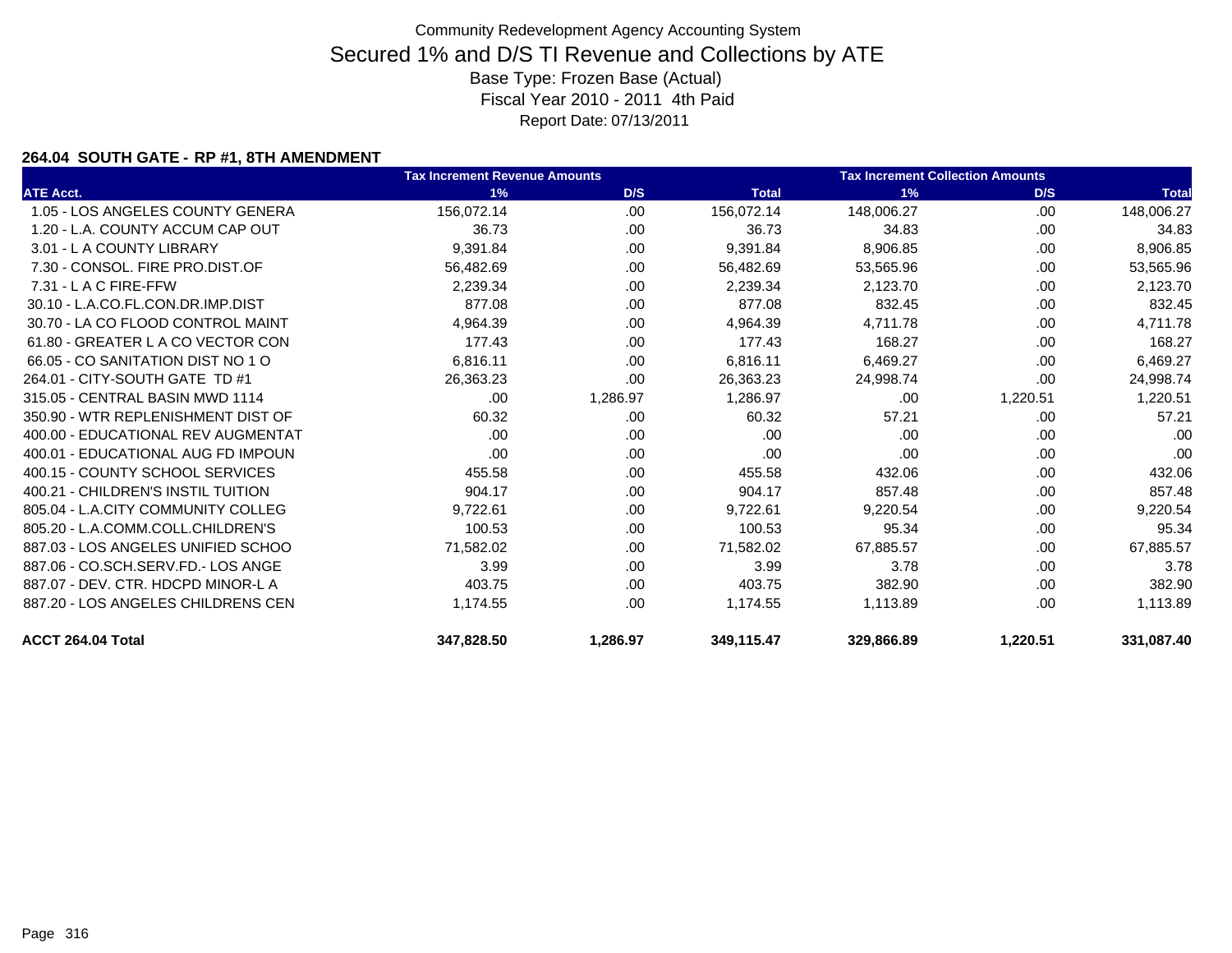### **268.02 SOUTH PASADENA - DOWNTOWN**

|                                    | <b>Tax Increment Revenue Amounts</b> |          |              | <b>Tax Increment Collection Amounts</b> |          |              |
|------------------------------------|--------------------------------------|----------|--------------|-----------------------------------------|----------|--------------|
| <b>ATE Acct.</b>                   | 1%                                   | D/S      | <b>Total</b> | 1%                                      | D/S      | <b>Total</b> |
| 1.05 - LOS ANGELES COUNTY GENERA   | 194,812.56                           | .00.     | 194,812.56   | 194,456.94                              | .00.     | 194,456.94   |
| 1.20 - L.A. COUNTY ACCUM CAP OUT   | 44.36                                | .00      | 44.36        | 44.28                                   | .00      | 44.28        |
| 7.31 - L A C FIRE-FFW              | 2,630.46                             | .00      | 2,630.46     | 2,625.66                                | .00      | 2,625.66     |
| 30.10 - L.A.CO.FL.CON.DR.IMP.DIST  | 1,043.83                             | .00      | 1,043.83     | 1,041.92                                | .00      | 1,041.92     |
| 30.70 - LA CO FLOOD CONTROL MAINT  | 5,908.28                             | .00      | 5,908.28     | 5,897.50                                | .00      | 5,897.50     |
| 66.55 - CO SANIT DIST NO 16 OPERA  | 7,136.47                             | .00      | 7,136.47     | 7,123.44                                | .00      | 7,123.44     |
| 268.01 - CITY-SO PASADENA TD #1    | 131,552.07                           | .00      | 131,552.07   | 131,311.93                              | .00      | 131,311.93   |
| 337.05 - ORIG AREA UP S G VY MWD 1 | .00                                  | 1,621.24 | 1,621.24     | .00                                     | 1,618.28 | 1,618.28     |
| 368.05 - UPPER SAN GAB, VY, MUN, W | 329.35                               | .00      | 329.35       | 328.74                                  | .00      | 328.74       |
| 400.00 - EDUCATIONAL REV AUGMENTAT | .00                                  | .00      | .00          | .00                                     | .00      | .00          |
| 400.01 - EDUCATIONAL AUG FD IMPOUN | .00                                  | .00      | .00          | .00                                     | .00      | .00          |
| 400.15 - COUNTY SCHOOL SERVICES    | 550.24                               | .00      | 550.24       | 549.24                                  | .00      | 549.24       |
| 400.21 - CHILDREN'S INSTIL TUITION | 1,092.06                             | .00      | 1,092.06     | 1,090.06                                | .00      | 1,090.06     |
| 812.04 - PASADENA AREA COMMUNITY C | 14,020.93                            | .00      | 14,020.93    | 13,995.33                               | .00      | 13,995.33    |
| 939.03 - SOUTH PASADENA UNIFIED SC | 75,019.79                            | .00      | 75,019.79    | 74,882.85                               | .00      | 74,882.85    |
| 939.06 - CO.SCH.SERV.FD.- SOUTH PA | 3,648.01                             | .00      | 3,648.01     | 3,641.35                                | .00      | 3,641.35     |
| 939.07 - DEV.CTR.HDCPD.MINOR-SO. P | 385.74                               | .00      | 385.74       | 385.04                                  | .00      | 385.04       |
| ACCT 268.02 Total                  | 438,174.15                           | 1,621.24 | 439,795.39   | 437,374.28                              | 1,618.28 | 438,992.56   |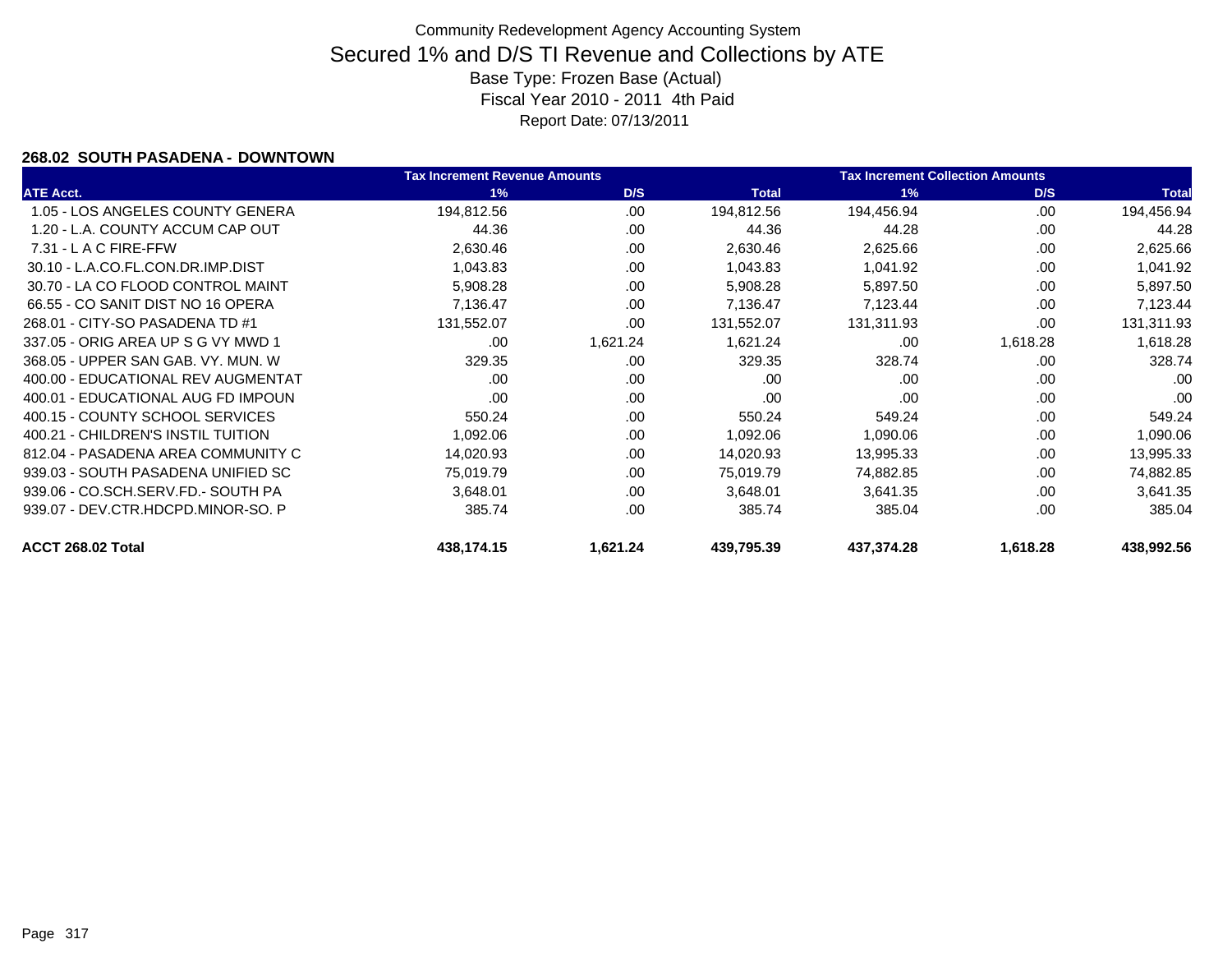### **270.02 TEMPLE CITY - ROSEMEAD BLVD.**

|                                    | <b>Tax Increment Revenue Amounts</b> |          |              | <b>Tax Increment Collection Amounts</b> |          |              |  |
|------------------------------------|--------------------------------------|----------|--------------|-----------------------------------------|----------|--------------|--|
| <b>ATE Acct.</b>                   | 1%                                   | D/S      | <b>Total</b> | 1%                                      | D/S      | <b>Total</b> |  |
| 1.05 - LOS ANGELES COUNTY GENERA   | 358.438.11                           | .00      | 358,438.11   | 358.438.11                              | .00      | 358,438.11   |  |
| 1.20 - L.A. COUNTY ACCUM CAP OUT   | 94.77                                | .00      | 94.77        | 94.77                                   | .00.     | 94.77        |  |
| 3.01 - L A COUNTY LIBRARY          | 24,229.19                            | .00      | 24,229.19    | 24,229.19                               | .00.     | 24,229.19    |  |
| 7.30 - CONSOL, FIRE PRO.DIST.OF    | 145,714.58                           | .00      | 145,714.58   | 145,714.58                              | .00      | 145,714.58   |  |
| $7.31 - L$ A C FIRE-FFW            | 5,925.44                             | .00      | 5,925.44     | 5,925.44                                | .00.     | 5,925.44     |  |
| 30.10 - L.A.CO.FL.CON.DR.IMP.DIST  | 2,229.67                             | .00      | 2,229.67     | 2,229.67                                | .00.     | 2,229.67     |  |
| 30.70 - LA CO FLOOD CONTROL MAINT  | 12,619.95                            | .00      | 12,619.95    | 12,619.95                               | .00      | 12,619.95    |  |
| 66.50 - CO SANIT DIST NO 15 OPERA  | 15,320.90                            | .00      | 15,320.90    | 15,320.90                               | .00.     | 15,320.90    |  |
| 270.01 - CITY-TEMPLE CITY TD #1    | 57,375.59                            | .00      | 57,375.59    | 57,375.59                               | .00.     | 57,375.59    |  |
| 270.60 - CITY-TEMPLE CITY MUN LT D | 2,716.45                             | .00      | 2,716.45     | 2,716.45                                | .00      | 2,716.45     |  |
| 270.61 - CITY-TEMPLE CITY MUN LT D | 22,286.79                            | .00      | 22,286.79    | 22,286.79                               | .00      | 22,286.79    |  |
| 337.05 - ORIG AREA UP S G VY MWD 1 | .00.                                 | 3,186.36 | 3,186.36     | .00                                     | 3,186.36 | 3,186.36     |  |
| 368.05 - UPPER SAN GAB, VY, MUN, W | 703.48                               | .00      | 703.48       | 703.48                                  | .00      | 703.48       |  |
| 400.00 - EDUCATIONAL REV AUGMENTAT | .00.                                 | .00      | .00          | .00                                     | .00      | .00          |  |
| 400.01 - EDUCATIONAL AUG FD IMPOUN | .00                                  | .00      | .00          | .00                                     | .00.     | .00          |  |
| 400.15 - COUNTY SCHOOL SERVICES    | 1,175.31                             | .00      | 1,175.31     | 1,175.31                                | .00.     | 1,175.31     |  |
| 400.21 - CHILDREN'S INSTIL TUITION | 2,332.61                             | .00      | 2,332.61     | 2,332.61                                | .00.     | 2,332.61     |  |
| 805.04 - L.A.CITY COMMUNITY COLLEG | 16,534.63                            | .00      | 16,534.63    | 16,534.63                               | .00      | 16,534.63    |  |
| 805.20 - L.A.COMM.COLL.CHILDREN'S  | 170.98                               | .00      | 170.98       | 170.98                                  | .00.     | 170.98       |  |
| 812.04 - PASADENA AREA COMMUNITY C | 8,636.18                             | .00      | 8,636.18     | 8,636.18                                | .00      | 8,636.18     |  |
| 920.03 - SAN GABRIEL UNIFIED SCHOO | 121,738.73                           | .00      | 121,738.73   | 121,738.73                              | .00.     | 121,738.73   |  |
| 947.03 - TEMPLE CITY UNIFIED SCHOO | 47,701.51                            | .00      | 47,701.51    | 47,701.51                               | .00      | 47,701.51    |  |
| 947.06 - CO.SCH.SERV.FD.- TEMPLE C | 2,537.80                             | .00.     | 2,537.80     | 2,537.80                                | .00      | 2,537.80     |  |
| 947.07 - DEV.CTR.HDCPD.MINOR-TEMPL | 12,695.06                            | .00      | 12.695.06    | 12,695.06                               | .00      | 12,695.06    |  |
| ACCT 270.02 Total                  | 861,177.73                           | 3,186.36 | 864,364.09   | 861,177.73                              | 3,186.36 | 864,364.09   |  |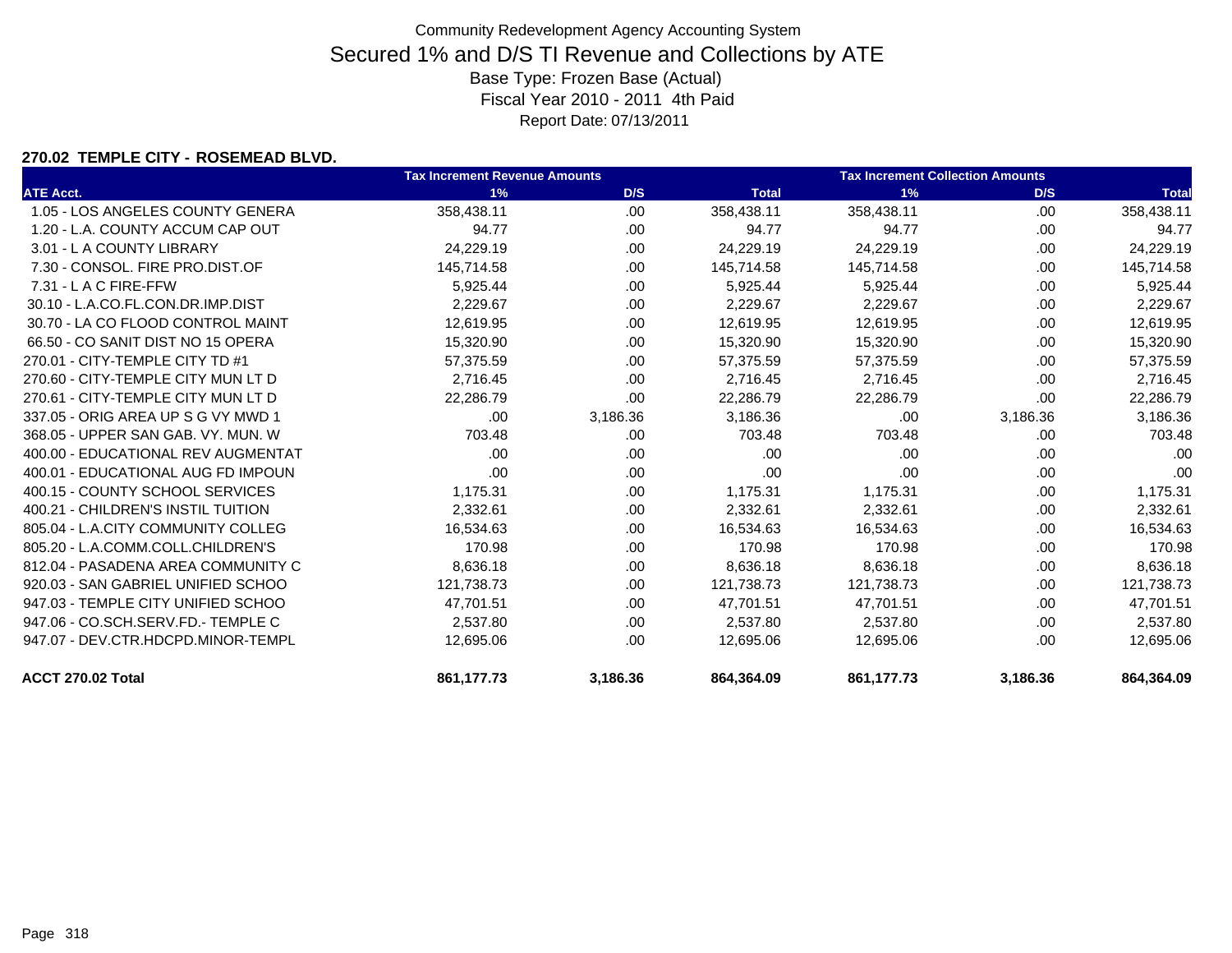#### **272.03 TORRANCE - SKY PARK**

|                                    | <b>Tax Increment Revenue Amounts</b> |          |              | <b>Tax Increment Collection Amounts</b> |          |              |
|------------------------------------|--------------------------------------|----------|--------------|-----------------------------------------|----------|--------------|
| <b>ATE Acct.</b>                   | 1%                                   | D/S      | <b>Total</b> | 1%                                      | D/S      | <b>Total</b> |
| 1.05 - LOS ANGELES COUNTY GENERA   | 269,029.71                           | .00.     | 269,029.71   | 269,029.71                              | .00      | 269,029.71   |
| 1.20 - L.A. COUNTY ACCUM CAP OUT   | 61.27                                | .00      | 61.27        | 61.27                                   | .00      | 61.27        |
| 7.31 - L A C FIRE-FFW              | 4,103.91                             | .00      | 4,103.91     | 4,103.91                                | .00      | 4,103.91     |
| 30.10 - L.A.CO.FL.CON.DR.IMP.DIST  | 1,443.93                             | .00.     | 1,443.93     | 1,443.93                                | .00      | 1,443.93     |
| 30.70 - LA CO FLOOD CONTROL MAINT  | 8,173.13                             | .00      | 8,173.13     | 8,173.13                                | .00      | 8,173.13     |
| 66.25 - CO SANITATION DIST NO 5 O  | 9,730.44                             | .00      | 9,730.44     | 9,730.44                                | .00      | 9,730.44     |
| 272.01 - CITY-TORRANCE TD #1       | 77,402.05                            | .00      | 77,402.05    | 77,402.05                               | .00.     | 77,402.05    |
| 310.50 - CITY OF TORRANCE AREA-110 | .00.                                 | 1,823.41 | 1,823.41     | .00                                     | 1,823.41 | 1,823.41     |
| 350.90 - WTR REPLENISHMENT DIST OF | 100.79                               | .00      | 100.79       | 100.79                                  | .00      | 100.79       |
| 400.00 - EDUCATIONAL REV AUGMENTAT | .00                                  | .00      | .00          | .00                                     | .00      | .00          |
| 400.01 - EDUCATIONAL AUG FD IMPOUN | .00                                  | .00.     | .00          | .00                                     | .00      | .00          |
| 400.15 - COUNTY SCHOOL SERVICES    | 761.05                               | .00      | 761.05       | 761.05                                  | .00      | 761.05       |
| 400.21 - CHILDREN'S INSTIL TUITION | 1,510.65                             | .00      | 1,510.65     | 1,510.65                                | .00      | 1,510.65     |
| 797.04 - EL CAMINO COMMUNITY COLLE | 16,071.10                            | .00      | 16,071.10    | 16,071.10                               | .00      | 16,071.10    |
| 955.03 - TORRANCE UNIFIED SCHOOL D | 100,195.46                           | .00      | 100,195.46   | 100,195.46                              | .00      | 100,195.46   |
| 955.06 - CO.SCH.SERV.FD.- TORRANCE | 3,777.19                             | .00      | 3,777.19     | 3,777.19                                | .00      | 3,777.19     |
| 955.07 - DEV CTR HDCPD MINOR-TORRA | 451.82                               | .00      | 451.82       | 451.82                                  | .00      | 451.82       |
| ACCT 272.03 Total                  | 492,812.50                           | 1,823.41 | 494,635.91   | 492,812.50                              | 1,823.41 | 494,635.91   |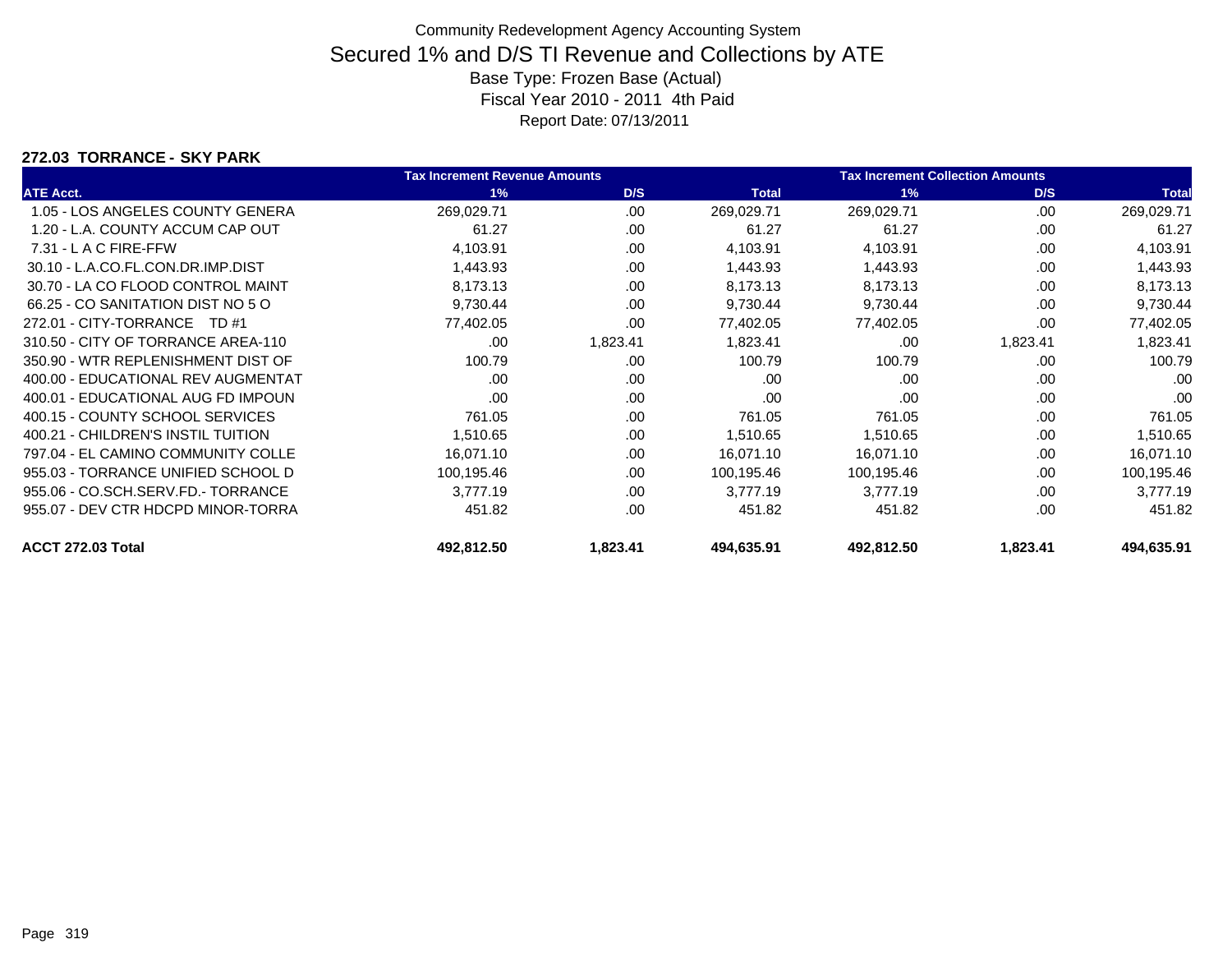#### **272.05 TORRANCE - DOWNTOWN**

|                                    | <b>Tax Increment Revenue Amounts</b> |          |              | <b>Tax Increment Collection Amounts</b> |          |              |
|------------------------------------|--------------------------------------|----------|--------------|-----------------------------------------|----------|--------------|
| <b>ATE Acct.</b>                   | 1%                                   | D/S      | <b>Total</b> | 1%                                      | D/S      | <b>Total</b> |
| 1.05 - LOS ANGELES COUNTY GENERA   | 828,320.96                           | .00.     | 828,320.96   | 818,681.51                              | .00      | 818,681.51   |
| 1.20 - L.A. COUNTY ACCUM CAP OUT   | 188.96                               | .00      | 188.96       | 186.76                                  | .00      | 186.76       |
| $7.31 - L$ A C FIRE-FFW            | 12,635.57                            | .00      | 12,635.57    | 12,488.53                               | .00      | 12,488.53    |
| 30.10 - L.A.CO.FL.CON.DR.IMP.DIST  | 4,445.95                             | .00      | 4,445.95     | 4,394.21                                | .00      | 4,394.21     |
| 30.70 - LA CO FLOOD CONTROL MAINT  | 25,164.51                            | .00      | 25,164.51    | 24,871.66                               | .00      | 24,871.66    |
| 66.25 - CO SANITATION DIST NO 5 O  | 29,959.62                            | .00      | 29,959.62    | 29,610.97                               | .00      | 29,610.97    |
| 272.01 - CITY-TORRANCE TD #1       | 238,316.56                           | .00      | 238,316.56   | 235,543.19                              | .00      | 235,543.19   |
| 310.50 - CITY OF TORRANCE AREA-110 | .00                                  | 5,614.15 | 5,614.15     | .00                                     | 5,548.81 | 5,548.81     |
| 350.90 - WTR REPLENISHMENT DIST OF | 310.33                               | .00      | 310.33       | 306.72                                  | .00      | 306.72       |
| 400.00 - EDUCATIONAL REV AUGMENTAT | .00                                  | .00      | .00          | .00                                     | .00      | .00          |
| 400.01 - EDUCATIONAL AUG FD IMPOUN | .00                                  | .00      | .00          | .00                                     | .00      | .00          |
| 400.15 - COUNTY SCHOOL SERVICES    | 2,343.61                             | .00      | 2,343.61     | 2,316.34                                | .00      | 2,316.34     |
| 400.21 - CHILDREN'S INSTIL TUITION | 4,651.25                             | .00      | 4,651.25     | 4,597.12                                | .00      | 4,597.12     |
| 797.04 - EL CAMINO COMMUNITY COLLE | 49,482.13                            | .00      | 49,482.13    | 48,906.29                               | .00      | 48,906.29    |
| 955.03 - TORRANCE UNIFIED SCHOOL D | 308,495.70                           | .00      | 308,495.70   | 304,905.63                              | .00      | 304,905.63   |
| 955.06 - CO.SCH.SERV.FD.- TORRANCE | 11,630.11                            | .00      | 11,630.11    | 11,494.77                               | .00      | 11,494.77    |
| 955.07 - DEV CTR HDCPD MINOR-TORRA | 1,391.56                             | .00      | 1,391.56     | 1,375.37                                | .00      | 1,375.37     |
| ACCT 272.05 Total                  | 1,517,336.82                         | 5,614.15 | 1,522,950.97 | 1,499,679.07                            | 5,548.81 | 1,505,227.88 |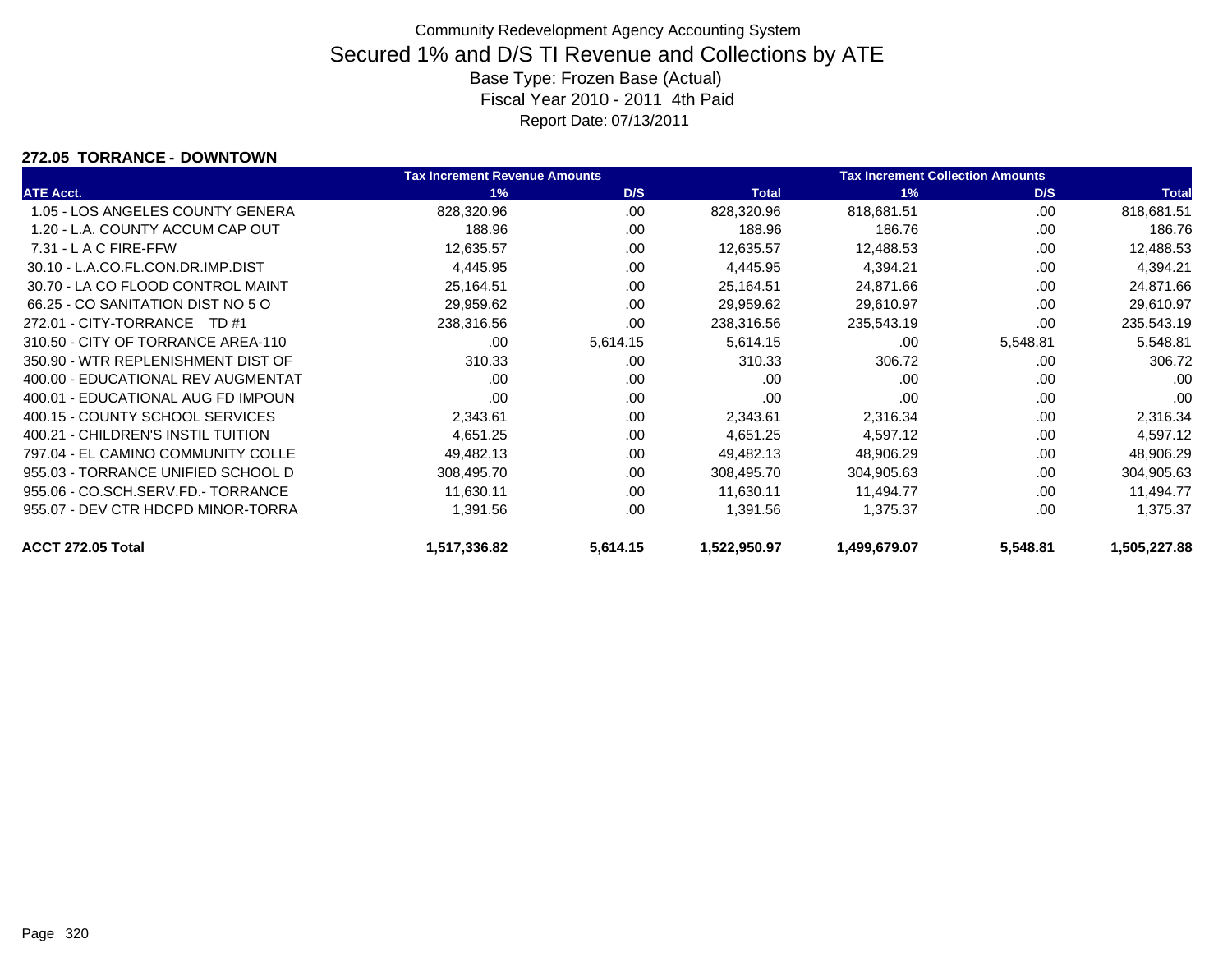#### **272.06 TORRANCE - INDUSTRIAL**

|                                    | <b>Tax Increment Revenue Amounts</b> |           |              | <b>Tax Increment Collection Amounts</b> |           |              |
|------------------------------------|--------------------------------------|-----------|--------------|-----------------------------------------|-----------|--------------|
| <b>ATE Acct.</b>                   | 1%                                   | D/S       | <b>Total</b> | 1%                                      | D/S       | <b>Total</b> |
| 1.05 - LOS ANGELES COUNTY GENERA   | 3,260,528.65                         | .00       | 3,260,528.65 | 3,242,882.34                            | .00       | 3,242,882.34 |
| 1.20 - L.A. COUNTY ACCUM CAP OUT   | 743.81                               | .00       | 743.81       | 739.79                                  | .00       | 739.79       |
| 7.31 - L A C FIRE-FFW              | 49,737.54                            | .00       | 49,737.54    | 49,468.36                               | .00       | 49,468.36    |
| 30.10 - L.A.CO.FL.CON.DR.IMP.DIST  | 17,500.62                            | .00       | 17,500.62    | 17,405.91                               | .00       | 17,405.91    |
| 30.70 - LA CO FLOOD CONTROL MAINT  | 99,055.34                            | .00       | 99,055.34    | 98,519.24                               | .00       | 98,519.24    |
| 66.25 - CO SANITATION DIST NO 5 O  | 117,930.37                           | .00       | 117,930.37   | 117,292.12                              | .00       | 117,292.12   |
| 272.01 - CITY-TORRANCE TD #1       | 938,088.01                           | .00       | 938,088.01   | 933,010.99                              | .00       | 933,010.99   |
| 310.50 - CITY OF TORRANCE AREA-110 | .00                                  | 22,099.02 | 22,099.02    | .00                                     | 21,979.42 | 21,979.42    |
| 350.90 - WTR REPLENISHMENT DIST OF | 1,221.57                             | .00       | 1,221.57     | 1,214.96                                | .00       | 1,214.96     |
| 400.00 - EDUCATIONAL REV AUGMENTAT | .00                                  | .00       | .00          | .00                                     | .00       | .00          |
| 400.01 - EDUCATIONAL AUG FD IMPOUN | .00                                  | .00       | .00          | .00                                     | .00       | .00          |
| 400.15 - COUNTY SCHOOL SERVICES    | 9,225.20                             | .00       | 9,225.20     | 9,175.27                                | .00       | 9,175.27     |
| 400.21 - CHILDREN'S INSTIL TUITION | 18,308.77                            | .00       | 18,308.77    | 18,209.68                               | .00       | 18,209.68    |
| 797.04 - EL CAMINO COMMUNITY COLLE | 194,777.02                           | .00       | 194,777.02   | 193,722.87                              | .00       | 193,722.87   |
| 955.03 - TORRANCE UNIFIED SCHOOL D | 1,214,334.91                         | .00       | 1,214,334.91 | 1,207,762.81                            | .00       | 1,207,762.81 |
| 955.06 - CO.SCH.SERV.FD.- TORRANCE | 45,779.73                            | .00       | 45,779.73    | 45,531.96                               | .00       | 45,531.96    |
| 955.07 - DEV CTR HDCPD MINOR-TORRA | 5,477.63                             | .00       | 5,477.63     | 5,447.98                                | .00       | 5,447.98     |
| ACCT 272.06 Total                  | 5,972,709.17                         | 22,099.02 | 5,994,808.19 | 5,940,384.28                            | 21,979.42 | 5,962,363.70 |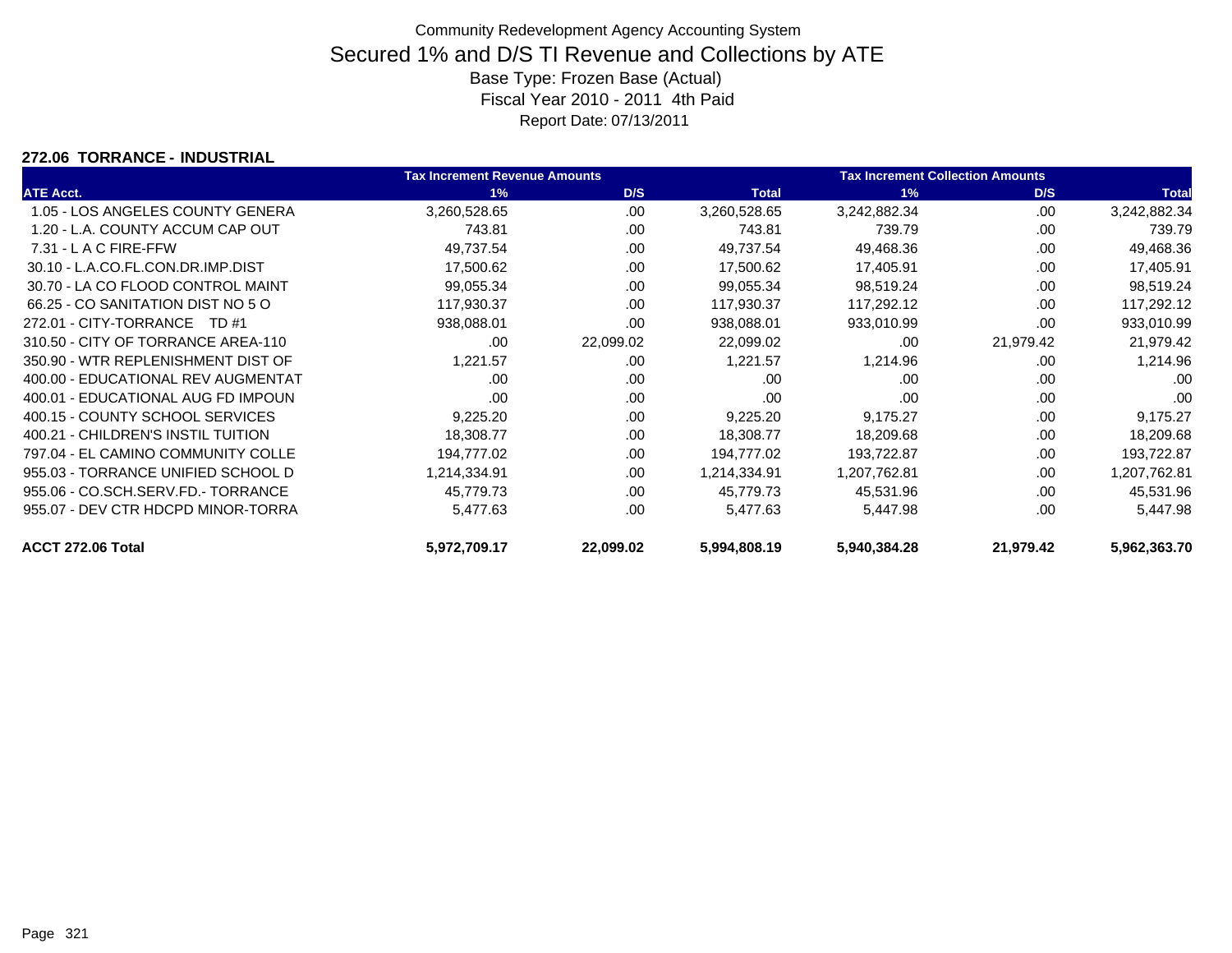#### **276.02 VERNON - INDUSTRIAL**

|                                    | Tax Increment Revenue Amounts |           |               | <b>Tax Increment Collection Amounts</b> |           |               |
|------------------------------------|-------------------------------|-----------|---------------|-----------------------------------------|-----------|---------------|
| <b>ATE Acct.</b>                   | 1%                            | D/S       | <b>Total</b>  | 1%                                      | D/S       | <b>Total</b>  |
| 1.05 - LOS ANGELES COUNTY GENERA   | 6,126,434.07                  | .00.      | 6,126,434.07  | 6,003,966.65                            | .00       | 6,003,966.65  |
| 1.20 - L.A. COUNTY ACCUM CAP OUT   | 1,398.19                      | .00.      | 1,398.19      | 1,370.24                                | .00       | 1,370.24      |
| 7.30 - CONSOL, FIRE PRO.DIST.OF    | $-.85$                        | .00       | $-0.85$       | $-.85$                                  | .00       | $-0.85$       |
| 7.31 - L A C FIRE-FFW              | 95,513.52                     | .00       | 95,513.52     | 93,604.62                               | .00       | 93,604.62     |
| 30.10 - L.A.CO.FL.CON.DR.IMP.DIST  | 32,942.04                     | .00       | 32,942.04     | 32,284.49                               | .00       | 32,284.49     |
| 30.70 - LA CO FLOOD CONTROL MAINT  | 186,455.48                    | .00.      | 186,455.48    | 182,733.68                              | .00       | 182,733.68    |
| 66.05 - CO SANITATION DIST NO 1 O  | 99,568.84                     | .00       | 99,568.84     | 96,601.24                               | .00       | 96,601.24     |
| 66.10 - CO SANITATION DIST NO 2 O  | 26,383.06                     | .00       | 26,383.06     | 26,383.06                               | .00       | 26,383.06     |
| 66.90 - CO SANIT DIST NO 23 OPERA  | 112,063.56                    | .00       | 112,063.56    | 110,158.64                              | .00       | 110,158.64    |
| 276.01 - CITY-VERNON<br>TD #1      | 838,550.29                    | .00       | 838,550.29    | 821,789.34                              | .00       | 821,789.34    |
| 310.30 - CITY OF LA AREA REMAINDER | .00                           | 1.75      | 1.75          | .00                                     | 1.75      | 1.75          |
| 315.05 - CENTRAL BASIN MWD 1114    | .00                           | 39,707.36 | 39,707.36     | .00                                     | 38,913.20 | 38,913.20     |
| 350.90 - WTR REPLENISHMENT DIST OF | 2,296.30                      | .00       | 2,296.30      | 2,250.39                                | .00       | 2,250.39      |
| 400.00 - EDUCATIONAL REV AUGMENTAT | .00                           | .00.      | .00           | .00                                     | .00       | .00           |
| 400.01 - EDUCATIONAL AUG FD IMPOUN | .00                           | .00       | .00           | .00                                     | .00       | .00           |
| 400.15 - COUNTY SCHOOL SERVICES    | 17,341.26                     | .00       | 17,341.26     | 16,994.64                               | .00       | 16,994.64     |
| 400.21 - CHILDREN'S INSTIL TUITION | 34,416.34                     | .00       | 34,416.34     | 33,728.42                               | .00       | 33,728.42     |
| 805.04 - L.A.CITY COMMUNITY COLLEG | 370,080.87                    | .00.      | 370,080.87    | 362,683.69                              | .00       | 362,683.69    |
| 805.20 - L.A.COMM.COLL.CHILDREN'S  | 3,826.63                      | .00.      | 3.826.63      | 3,750.15                                | .00       | 3,750.15      |
| 887.03 - LOS ANGELES UNIFIED SCHOO | 2,724,695.68                  | .00       | 2,724,695.68  | 2,670,234.45                            | .00       | 2,670,234.45  |
| 887.06 - CO.SCH.SERV.FD.- LOS ANGE | 151.89                        | .00       | 151.89        | 148.86                                  | .00       | 148.86        |
| 887.07 - DEV. CTR. HDCPD MINOR-L A | 15,368.39                     | .00.      | 15,368.39     | 15,061.20                               | .00       | 15,061.20     |
| 887.20 - LOS ANGELES CHILDRENS CEN | 44,707.98                     | .00       | 44,707.98     | 43,814.36                               | .00       | 43,814.36     |
| ACCT 276.02 Total                  | 10,732,193.54                 | 39,709.11 | 10,771,902.65 | 10,517,557.27                           | 38,914.95 | 10.556.472.22 |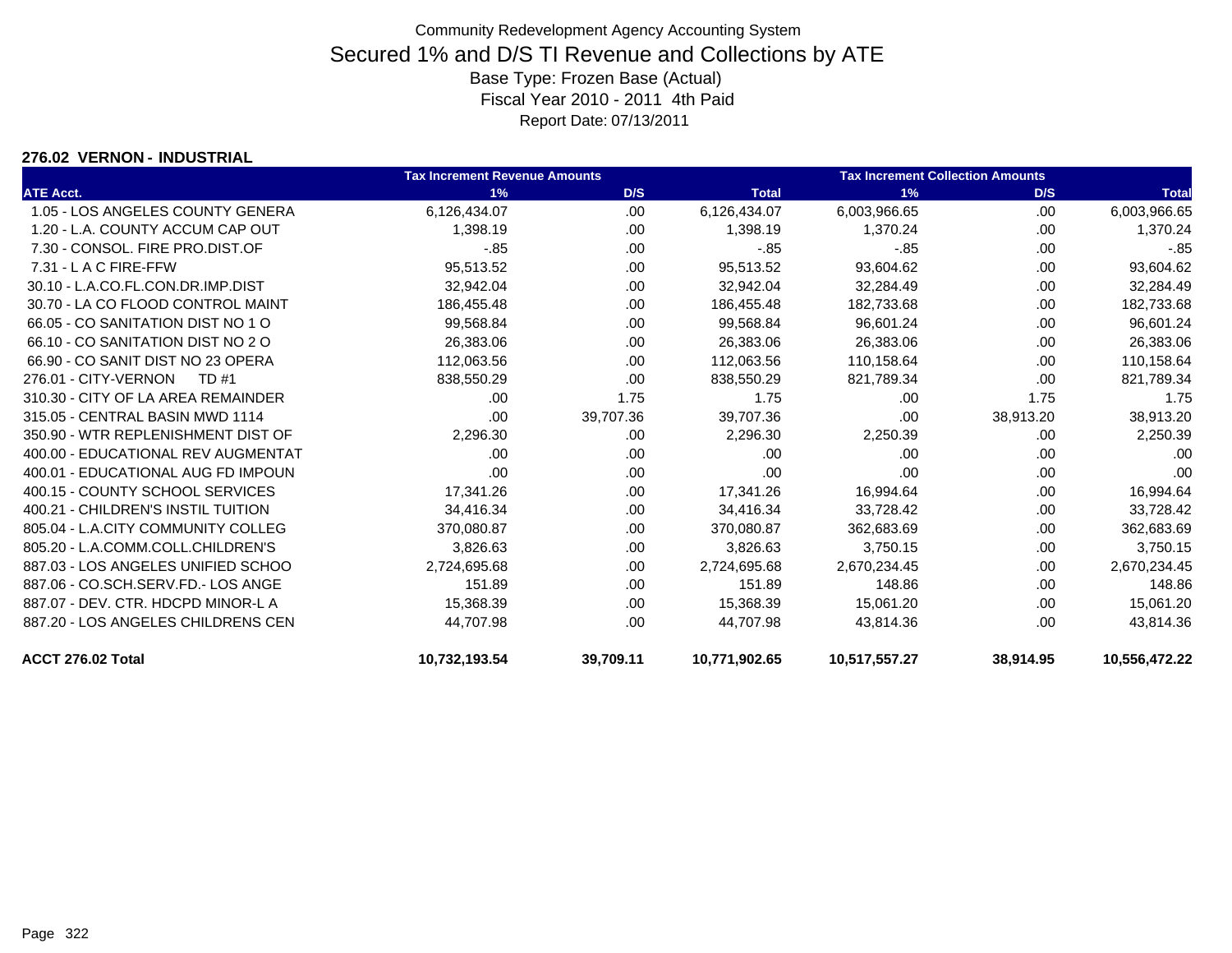#### **276.03 VERNON - INDUSTRIAL RP '99 ANX**

|                                    | <b>Tax Increment Revenue Amounts</b> |          |              | <b>Tax Increment Collection Amounts</b> |          |              |
|------------------------------------|--------------------------------------|----------|--------------|-----------------------------------------|----------|--------------|
| <b>ATE Acct.</b>                   | 1%                                   | D/S      | <b>Total</b> | 1%                                      | D/S      | <b>Total</b> |
| 1.05 - LOS ANGELES COUNTY GENERA   | 441,495.42                           | .00      | 441,495.42   | 418,116.52                              | .00      | 418,116.52   |
| 1.20 - L.A. COUNTY ACCUM CAP OUT   | 100.75                               | .00      | 100.75       | 95.41                                   | .00      | 95.41        |
| $7.31 - L$ A C FIRE-FFW            | 6,881.24                             | .00      | 6,881.24     | 6,517.02                                | .00      | 6,517.02     |
| 30.10 - L.A.CO.FL.CON.DR.IMP.DIST  | 2,370.47                             | .00.     | 2,370.47     | 2,244.94                                | .00.     | 2,244.94     |
| 30.70 - LA CO FLOOD CONTROL MAINT  | 13,417.08                            | .00      | 13,417.08    | 12,706.60                               | .00.     | 12,706.60    |
| 66.05 - CO SANITATION DIST NO 1 O  | 11,438.53                            | .00.     | 11,438.53    | 10,463.04                               | .00      | 10,463.04    |
| 66.90 - CO SANIT DIST NO 23 OPERA  | 6,208.98                             | .00.     | 6,208.98     | 6,208.98                                | .00.     | 6,208.98     |
| 276.01 - CITY-VERNON<br>TD #1      | 60,423.20                            | .00.     | 60,423.20    | 57,223.58                               | .00      | 57,223.58    |
| 315.05 - CENTRAL BASIN MWD 1114    | .00                                  | 2,863.23 | 2,863.23     | .00                                     | 2,711.46 | 2,711.46     |
| 350.90 - WTR REPLENISHMENT DIST OF | 165.46                               | .00      | 165.46       | 156.70                                  | .00      | 156.70       |
| 400.00 - EDUCATIONAL REV AUGMENTAT | .00                                  | .00      | .00          | .00                                     | .00      | .00          |
| 400.01 - EDUCATIONAL AUG FD IMPOUN | .00                                  | .00.     | .00          | .00                                     | .00      | .00          |
| 400.15 - COUNTY SCHOOL SERVICES    | 1,249.55                             | .00.     | 1,249.55     | 1,183.39                                | .00      | 1,183.39     |
| 400.21 - CHILDREN'S INSTIL TUITION | 2,479.93                             | .00.     | 2,479.93     | 2,348.61                                | .00.     | 2,348.61     |
| 805.04 - L.A.CITY COMMUNITY COLLEG | 26,666.82                            | .00      | 26,666.82    | 25,254.72                               | .00      | 25,254.72    |
| 805.20 - L.A.COMM.COLL.CHILDREN'S  | 275.73                               | .00      | 275.73       | 261.13                                  | .00      | 261.13       |
| 887.03 - LOS ANGELES UNIFIED SCHOO | 196,332.69                           | .00.     | 196,332.69   | 185,936.18                              | .00.     | 185,936.18   |
| 887.06 - CO.SCH.SERV.FD.- LOS ANGE | 10.95                                | .00      | 10.95        | 10.37                                   | .00      | 10.37        |
| 887.07 - DEV. CTR. HDCPD MINOR-L A | 1,107.39                             | .00      | 1,107.39     | 1,048.75                                | .00      | 1,048.75     |
| 887.20 - LOS ANGELES CHILDRENS CEN | 3,221.51                             | .00.     | 3,221.51     | 3,050.92                                | .00      | 3,050.92     |
| ACCT 276.03 Total                  | 773,845.70                           | 2,863.23 | 776,708.93   | 732,826.86                              | 2,711.46 | 735,538.32   |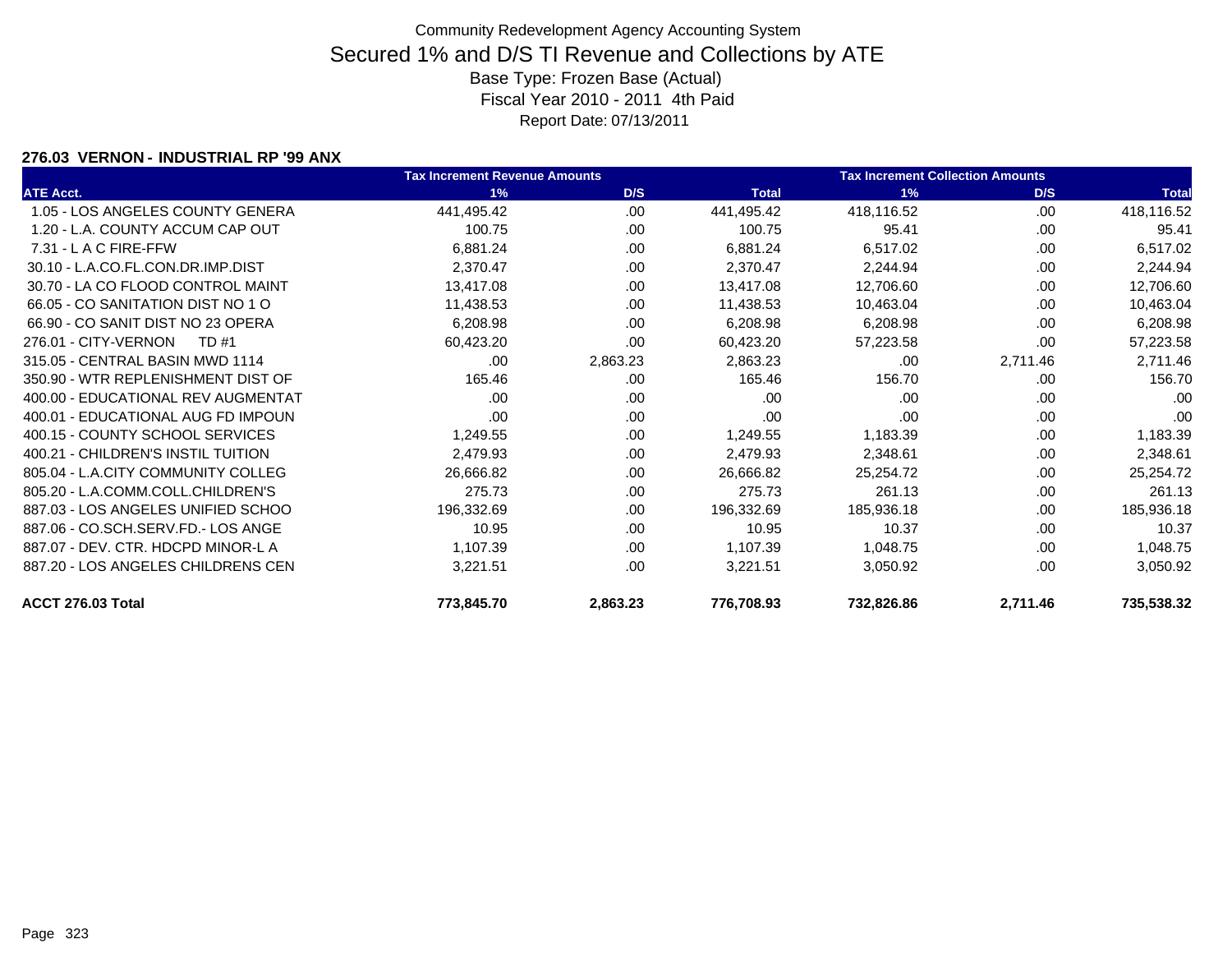### **278.02 WALNUT - WALNUT IMPROVEMENT**

|                                    | <b>Tax Increment Revenue Amounts</b> |           | <b>Tax Increment Collection Amounts</b> |               |           |               |
|------------------------------------|--------------------------------------|-----------|-----------------------------------------|---------------|-----------|---------------|
| <b>ATE Acct.</b>                   | 1%                                   | D/S       | <b>Total</b>                            | 1%            | D/S       | <b>Total</b>  |
| 1.05 - LOS ANGELES COUNTY GENERA   | 11,086,780.28                        | .00       | 11,086,780.28                           | 10,914,816.63 | .00.      | 10,914,816.63 |
| 1.20 - L.A. COUNTY ACCUM CAP OUT   | 2,521.87                             | .00.      | 2,521.87                                | 2,482.79      | .00.      | 2,482.79      |
| 3.01 - L A COUNTY LIBRARY          | 634,994.56                           | .00.      | 634,994.56                              | 625,153.17    | .00       | 625,153.17    |
| 7.30 - CONSOL. FIRE PRO.DIST.OF    | 3,843,372.17                         | .00.      | 3,843,372.17                            | 3,783,813.23  | .00       | 3,783,813.23  |
| 7.31 - L A C FIRE-FFW              | 155,714.31                           | .00       | 155,714.31                              | 153,295.42    | .00       | 153,295.42    |
| 21.66 - CO LIGHTING MAINT DIST NO  | 31,866.85                            | .00       | 31,866.85                               | 31,584.81     | .00       | 31,584.81     |
| 30.10 - L.A.CO.FL.CON.DR.IMP.DIST  | 59,322.17                            | .00       | 59,322.17                               | 58,402.76     | .00.      | 58,402.76     |
| 30.70 - LA CO FLOOD CONTROL MAINT  | 333,913.78                           | .00.      | 333,913.78                              | 328,738.24    | .00       | 328,738.24    |
| 66.80 - CO SANIT DIST NO 21 OPERA  | 218,953.18                           | .00.      | 218,953.18                              | 215,886.62    | .00       | 215,886.62    |
| 278.01 - CITY-WALNUT TD #1         | 1,205,551.35                         | .00       | 1,205,551.35                            | 1,186,913.82  | .00       | 1,186,913.82  |
| 280.80 - CITY-WEST COVINA SEWER MA | 1,863.86                             | .00       | 1,863.86                                | 1,863.67      | .00       | 1,863.67      |
| 330.10 - THREE VY MWD-1112         | .00                                  | 84,058.06 | 84,058.06                               | .00           | 82,758.58 | 82,758.58     |
| 365.05 - THREE VALLEY MWD ORIG ARE | 123,020.38                           | .00       | 123,020.38                              | 121,061.15    | .00       | 121,061.15    |
| 365.15 - THREE VY MWD ROWLAND AREA | 2,674.11                             | .00       | 2,674.11                                | 2,673.84      | .00.      | 2,673.84      |
| 370.05 - WALNUT VALLEY WATER DISTR | 14,223.92                            | .00       | 14,223.92                               | 14,015.43     | .00.      | 14,015.43     |
| 370.09 - WALNUT VALL WT DIST IMP D | 38,632.91                            | .00.      | 38,632.91                               | 38,100.51     | .00       | 38,100.51     |
| 400.00 - EDUCATIONAL REV AUGMENTAT | .00                                  | .00       | .00                                     | .00           | .00       | .00           |
| 400.01 - EDUCATIONAL AUG FD IMPOUN | .00                                  | .00       | .00                                     | .00           | .00       | .00           |
| 400.15 - COUNTY SCHOOL SERVICES    | 31,281.19                            | .00       | 31,281.19                               | 30,796.58     | .00.      | 30,796.58     |
| 400.21 - CHILDREN'S INSTIL TUITION | 62,080.91                            | .00       | 62,080.91                               | 61,119.12     | .00.      | 61,119.12     |
| 809.04 - MT.SAN ANTONIO COMMUNITY  | 670,010.63                           | .00       | 670,010.63                              | 659,629.90    | .00       | 659,629.90    |
| 809.20 - MT SAN ANTONIO CHILDRENS  | 6,465.39                             | .00       | 6,465.39                                | 6,365.19      | .00       | 6,365.19      |
| 847.03 - COVINA-VALLEY UNIFIED SCH | 17.32                                | .00       | 17.32                                   | 17.32         | .00.      | 17.32         |
| 847.06 - CO.SCH.SERV.FD.- COVINA-V | .76                                  | .00.      | .76                                     | .76           | .00.      | .76           |
| 847.07 - DEV.CTR.HDCPD.MINOR-COVIN | .09                                  | .00       | .09                                     | .09           | .00       | .09           |
| 847.20 - COVINA-VALLEY CHILDREN,S  | .08                                  | .00       | .08                                     | .08           | .00       | .08           |
| 915.03 - POMONA UNIFIED SCHOOL DIS | 1,177.03                             | .00.      | 1,177.03                                | 1,177.03      | .00.      | 1,177.03      |
| 915.06 - CO.SCH.SERV.FD.- POMONA   | 55.13                                | .00       | 55.13                                   | 55.13         | .00.      | 55.13         |
| 915.07 - DEV.CTR.HDCPD.MINOR-POMON | 6.38                                 | .00.      | 6.38                                    | 6.38          | .00.      | 6.38          |
| 915.20 - POMONA CHILDREN'S CENTER  | 30.08                                | .00.      | 30.08                                   | 30.08         | .00       | 30.08         |
| 918.03 - ROWLAND UNIFIED SCHOOL DI | 996,090.18                           | .00.      | 996,090.18                              | 979,586.74    | .00       | 979,586.74    |
| 918.06 - CO.SCH.SERV.FD.-ROWLAND   | 48,544.23                            | .00.      | 48,544.23                               | 47,738.76     | .00.      | 47,738.76     |
| 918.07 - DEV.CTR.HDCPD.MINOR-ROWLA | 5,432.65                             | .00       | 5,432.65                                | 5,342.44      | .00.      | 5,342.44      |
| 980.03 - WALNUT VALLEY UNIF. SCHOO | 3,008,703.20                         | .00       | 3,008,703.20                            | 2,963,422.07  | .00.      | 2,963,422.07  |
| 980.06 - CO.SCH.SERV.FD.-WALNUT VA | 120,249.07                           | .00       | 120,249.07                              | 118,447.05    | .00       | 118,447.05    |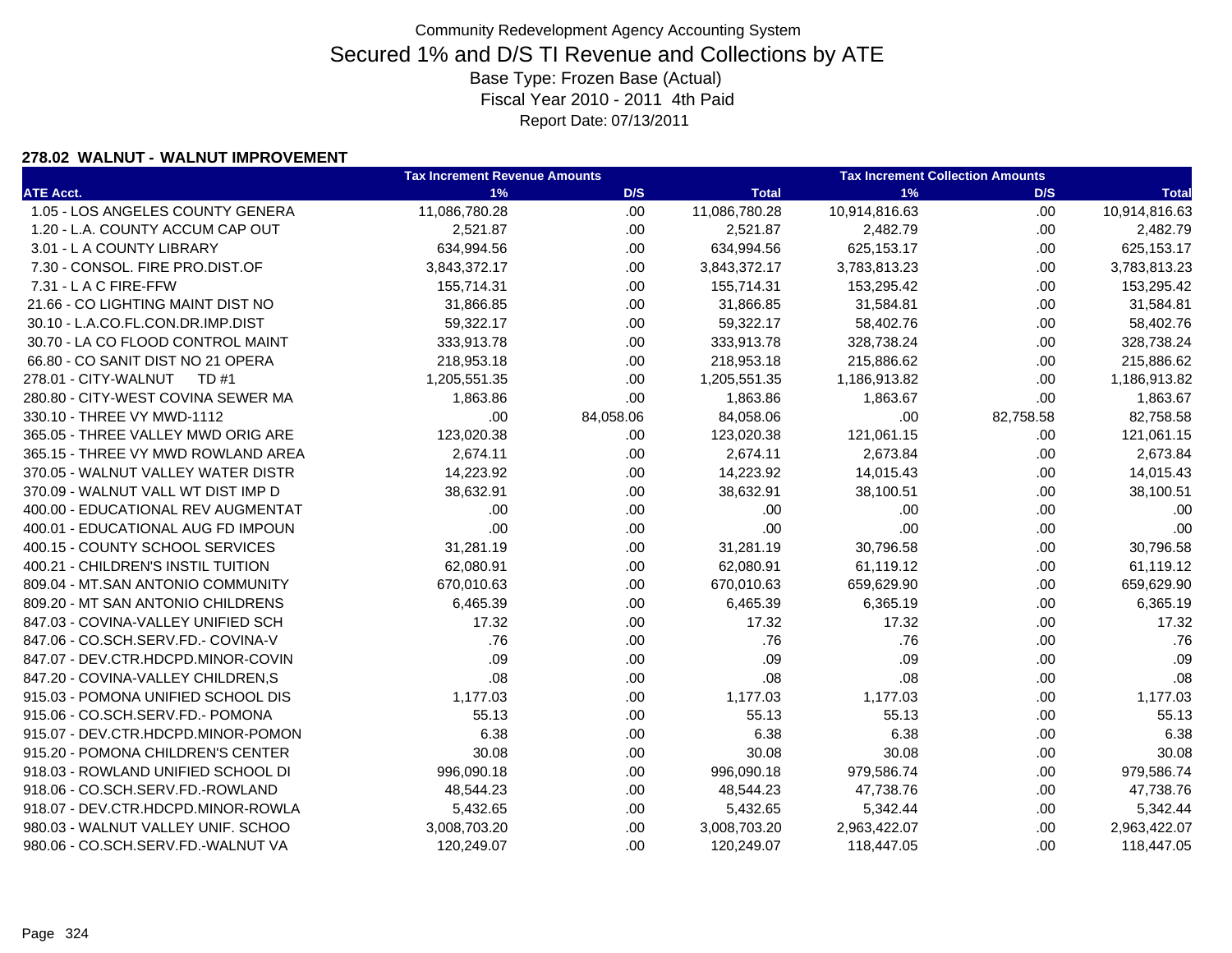### **278.02 WALNUT - WALNUT IMPROVEMENT**

| <b>ATE Acct.</b>                   | Tax Increment Revenue Amounts |           | <b>Tax Increment Collection Amounts</b> |                       |            |               |
|------------------------------------|-------------------------------|-----------|-----------------------------------------|-----------------------|------------|---------------|
|                                    | 1%                            | D/S       | <b>Total</b>                            | <b>H</b> <sub>2</sub> | <b>D/S</b> | Total         |
| 980.07 - DEV.CTR.HDCPD.MINOR-WALNU | 14.858.54                     | .00       | 14.858.54                               | 14.651.60             | .00        | 14.651.60     |
| ACCT 278.02 Total                  | 22,718,408.56                 | 84,058.06 | 22,802,466.62                           | 22,367,188.41         | 82,758.58  | 22.449.946.99 |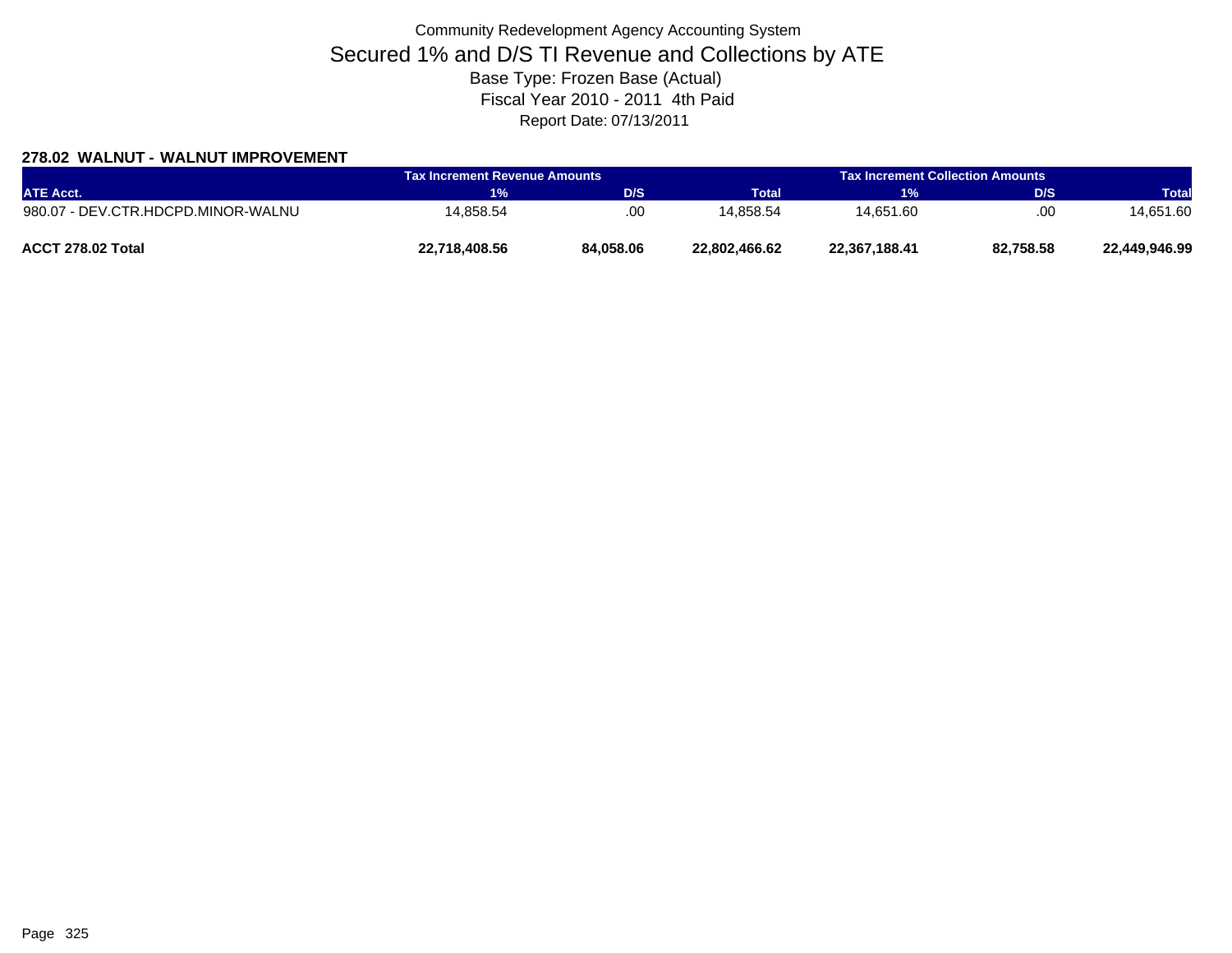#### **280.03 WEST COVINA - CBD**

|                                    | <b>Tax Increment Revenue Amounts</b> |           |              | <b>Tax Increment Collection Amounts</b> |           |              |
|------------------------------------|--------------------------------------|-----------|--------------|-----------------------------------------|-----------|--------------|
| <b>ATE Acct.</b>                   | 1%                                   | D/S       | <b>Total</b> | 1%                                      | D/S       | <b>Total</b> |
| 1.05 - LOS ANGELES COUNTY GENERA   | 2,785,241.67                         | .00       | 2,785,241.67 | 2,697,407.81                            | .00       | 2,697,407.81 |
| 1.20 - L.A. COUNTY ACCUM CAP OUT   | 635.08                               | .00       | 635.08       | 615.05                                  | .00       | 615.05       |
| 3.01 - L A COUNTY LIBRARY          | 162,375.09                           | .00       | 162,375.09   | 157,254.52                              | .00       | 157,254.52   |
| $7.31 - L$ A C FIRE-FFW            | 41,089.63                            | .00       | 41,089.63    | 39,793.85                               | .00       | 39,793.85    |
| 30.10 - L.A.CO.FL.CON.DR.IMP.DIST  | 14,942.13                            | .00       | 14,942.13    | 14,470.92                               | .00       | 14,470.92    |
| 30.70 - LA CO FLOOD CONTROL MAINT  | 84,574.14                            | .00       | 84,574.14    | 81,907.05                               | .00       | 81,907.05    |
| 66.85 - CO SANIT DIST NO 22 OPERA  | 94,510.91                            | .00.      | 94,510.91    | 91,530.46                               | .00       | 91,530.46    |
| 280.01 - CITY-WEST COVINA TD #1    | 978,206.74                           | .00       | 978,206.74   | 947,358.54                              | .00       | 947,358.54   |
| 280.80 - CITY-WEST COVINA SEWER MA | 17,032.32                            | .00       | 17,032.32    | 16,495.20                               | .00       | 16,495.20    |
| 337.25 - W.COV-UPP SAN GAB VY MWD- | .00                                  | 20,109.70 | 20,109.70    | .00                                     | 19,475.53 | 19,475.53    |
| 368.10 - UPP.SAN.GAB.VY.MUN.W.-W.C | 4,416.14                             | .00       | 4,416.14     | 4,276.87                                | .00       | 4,276.87     |
| 400.00 - EDUCATIONAL REV AUGMENTAT | .00                                  | .00       | .00          | .00                                     | .00       | .00          |
| 400.01 - EDUCATIONAL AUG FD IMPOUN | .00                                  | .00       | .00          | .00                                     | .00       | .00          |
| 400.15 - COUNTY SCHOOL SERVICES    | 7,876.53                             | .00       | 7,876.53     | 7,628.14                                | .00       | 7,628.14     |
| 400.21 - CHILDREN'S INSTIL TUITION | 15,632.17                            | .00       | 15,632.17    | 15,139.20                               | .00       | 15,139.20    |
| 809.04 - MT.SAN ANTONIO COMMUNITY  | 168,710.86                           | .00       | 168,710.86   | 163,390.49                              | .00       | 163,390.49   |
| 809.20 - MT SAN ANTONIO CHILDRENS  | 1,628.40                             | .00.      | 1,628.40     | 1,577.05                                | .00       | 1,577.05     |
| 985.03 - WEST COVINA UNIF, SCHOOL  | 1,010,757.78                         | .00       | 1,010,757.78 | 978,883.08                              | .00       | 978,883.08   |
| 985.06 - CO.SCH.SERV.FD.- WEST COV | 42,682.93                            | .00       | 42,682.93    | 41,336.91                               | .00       | 41,336.91    |
| 985.07 - DEV.CTR.HDCPD.MINOR-WEST  | 4,741.58                             | .00       | 4,741.58     | 4,592.06                                | .00       | 4,592.06     |
| ACCT 280.03 Total                  | 5,435,054.10                         | 20,109.70 | 5,455,163.80 | 5,263,657.20                            | 19,475.53 | 5,283,132.73 |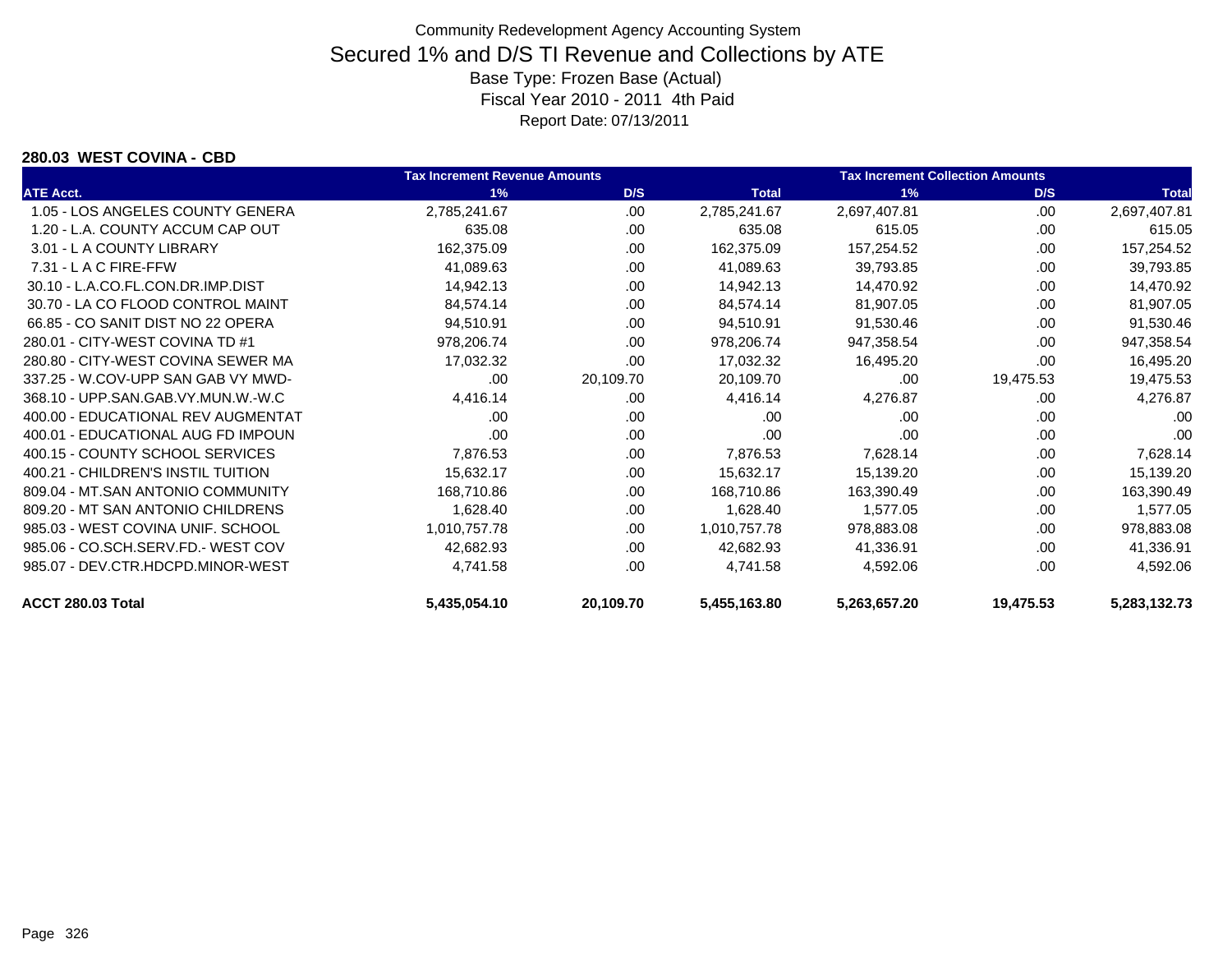#### **280.04 WEST COVINA - EASTLAND**

|                                    | <b>Tax Increment Revenue Amounts</b> |           |              | <b>Tax Increment Collection Amounts</b> |           |              |  |
|------------------------------------|--------------------------------------|-----------|--------------|-----------------------------------------|-----------|--------------|--|
| <b>ATE Acct.</b>                   | 1%                                   | D/S       | <b>Total</b> | 1%                                      | D/S       | <b>Total</b> |  |
| 1.05 - LOS ANGELES COUNTY GENERA   | 1,561,050.45                         | .00       | 1,561,050.45 | 1,503,831.62                            | .00       | 1,503,831.62 |  |
| 1.20 - L.A. COUNTY ACCUM CAP OUT   | 355.96                               | .00       | 355.96       | 342.92                                  | .00       | 342.92       |  |
| 3.01 - L A COUNTY LIBRARY          | 91,009.46                            | .00       | 91,009.46    | 87,673.59                               | .00       | 87,673.59    |  |
| 7.31 - L A C FIRE-FFW              | 23,077.09                            | .00       | 23,077.09    | 22,231.22                               | .00       | 22,231.22    |  |
| 30.10 - L.A.CO.FL.CON.DR.IMP.DIST  | 8,374.89                             | .00       | 8,374.89     | 8,067.92                                | .00       | 8,067.92     |  |
| 30.70 - LA CO FLOOD CONTROL MAINT  | 47,402.91                            | .00       | 47,402.91    | 45,665.40                               | .00       | 45,665.40    |  |
| 66.85 - CO SANIT DIST NO 22 OPERA  | 52,972.35                            | .00       | 52,972.35    | 51,030.70                               | .00       | 51,030.70    |  |
| 280.01 - CITY-WEST COVINA TD #1    | 548,274.24                           | .00       | 548,274.24   | 528,177.77                              | .00       | 528,177.77   |  |
| 280.80 - CITY-WEST COVINA SEWER MA | 9,546.40                             | .00       | 9,546.40     | 9,196.49                                | .00       | 9,196.49     |  |
| 337.25 - W.COV-UPP SAN GAB VY MWD- | .00                                  | 11,229.06 | 11,229.06    | .00                                     | 10,817.47 | 10,817.47    |  |
| 368.10 - UPP.SAN.GAB.VY.MUN.W.-W.C | 2,475.22                             | .00       | 2,475.22     | 2,384.49                                | .00       | 2,384.49     |  |
| 400.00 - EDUCATIONAL REV AUGMENTAT | .00                                  | .00       | .00          | .00                                     | .00       | .00          |  |
| 400.01 - EDUCATIONAL AUG FD IMPOUN | .00                                  | .00       | .00          | .00                                     | .00       | .00          |  |
| 400.15 - COUNTY SCHOOL SERVICES    | 4,414.69                             | .00       | 4,414.69     | 4,252.88                                | .00       | 4,252.88     |  |
| 400.21 - CHILDREN'S INSTIL TUITION | 8,761.68                             | .00       | 8,761.68     | 8,440.53                                | .00       | 8,440.53     |  |
| 809.04 - MT.SAN ANTONIO COMMUNITY  | 94,560.57                            | .00       | 94,560.57    | 91,094.55                               | .00       | 91,094.55    |  |
| 809.20 - MT SAN ANTONIO CHILDRENS  | 912.73                               | .00       | 912.73       | 879.27                                  | .00       | 879.27       |  |
| 847.03 - COVINA-VALLEY UNIFIED SCH | 552,107.33                           | .00       | 552,107.33   | 531,870.36                              | .00       | 531,870.36   |  |
| 847.06 - CO.SCH.SERV.FD.- COVINA-V | 24,191.90                            | .00       | 24,191.90    | 23,305.16                               | .00       | 23,305.16    |  |
| 847.07 - DEV.CTR.HDCPD.MINOR-COVIN | 2,724.80                             | .00       | 2,724.80     | 2,624.92                                | .00       | 2,624.92     |  |
| 847.20 - COVINA-VALLEY CHILDREN,S  | 2,667.56                             | .00       | 2,667.56     | 2,569.79                                | .00       | 2,569.79     |  |
| ACCT 280.04 Total                  | 3,034,880.23                         | 11,229.06 | 3,046,109.29 | 2,923,639.58                            | 10,817.47 | 2,934,457.05 |  |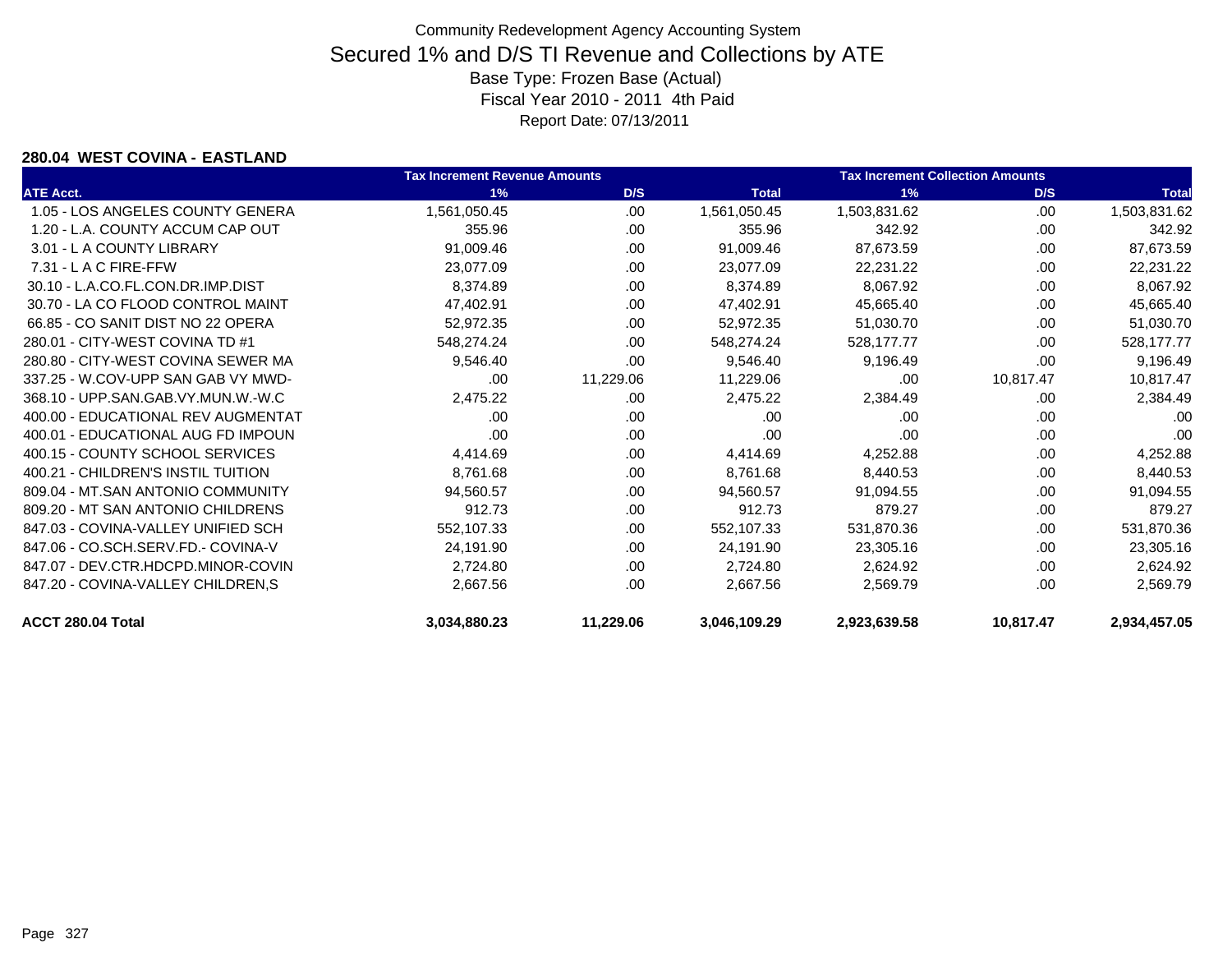#### **280.05 WEST COVINA - CBD /81 ANX**

|                                    | <b>Tax Increment Revenue Amounts</b> |           |              | <b>Tax Increment Collection Amounts</b> |           |              |  |
|------------------------------------|--------------------------------------|-----------|--------------|-----------------------------------------|-----------|--------------|--|
| <b>ATE Acct.</b>                   | 1%                                   | D/S       | <b>Total</b> | 1%                                      | D/S       | <b>Total</b> |  |
| 1.05 - LOS ANGELES COUNTY GENERA   | 1,623,398.77                         | .00       | 1,623,398.77 | 1,518,934.26                            | .00.      | 1,518,934.26 |  |
| 1.20 - L.A. COUNTY ACCUM CAP OUT   | 370.16                               | .00.      | 370.16       | 346.35                                  | .00       | 346.35       |  |
| 3.01 - L A COUNTY LIBRARY          | 94,642.47                            | .00       | 94,642.47    | 88,552.30                               | .00       | 88,552.30    |  |
| $7.31 - L$ A C FIRE-FFW            | 23,965.24                            | .00       | 23,965.24    | 22,423.01                               | .00       | 22,423.01    |  |
| 30.10 - L.A.CO.FL.CON.DR.IMP.DIST  | 8,709.24                             | .00.      | 8,709.24     | 8,148.81                                | .00       | 8,148.81     |  |
| 30.70 - LA CO FLOOD CONTROL MAINT  | 49,295.19                            | .00.      | 49,295.19    | 46,123.08                               | .00       | 46,123.08    |  |
| 66.85 - CO SANIT DIST NO 22 OPERA  | 55,086.94                            | .00       | 55,086.94    | 51,542.14                               | .00       | 51,542.14    |  |
| 280.01 - CITY-WEST COVINA TD #1    | 570,160.75                           | .00       | 570,160.75   | 533,471.32                              | .00       | 533,471.32   |  |
| 280.80 - CITY-WEST COVINA SEWER MA | 9,927.52                             | .00.      | 9,927.52     | 9,288.69                                | .00.      | 9,288.69     |  |
| 337.25 - W.COV-UPP SAN GAB VY MWD- | .00                                  | 11,707.12 | 11,707.12    | .00                                     | 10,953.84 | 10,953.84    |  |
| 368.10 - UPP.SAN.GAB.VY.MUN.W.-W.C | 2,574.00                             | .00.      | 2,574.00     | 2,408.36                                | .00       | 2,408.36     |  |
| 400.00 - EDUCATIONAL REV AUGMENTAT | .00                                  | .00       | .00          | .00                                     | .00       | .00          |  |
| 400.01 - EDUCATIONAL AUG FD IMPOUN | .00                                  | .00.      | .00          | .00                                     | .00       | .00          |  |
| 400.15 - COUNTY SCHOOL SERVICES    | 4,590.94                             | .00.      | 4,590.94     | 4,295.52                                | .00       | 4,295.52     |  |
| 400.21 - CHILDREN'S INSTIL TUITION | 9,111.41                             | .00.      | 9,111.41     | 8,525.11                                | .00       | 8,525.11     |  |
| 809.04 - MT.SAN ANTONIO COMMUNITY  | 98,335.37                            | .00       | 98,335.37    | 92,007.56                               | .00       | 92,007.56    |  |
| 809.20 - MT SAN ANTONIO CHILDRENS  | 949.15                               | .00.      | 949.15       | 888.07                                  | .00       | 888.07       |  |
| 847.03 - COVINA-VALLEY UNIFIED SCH | 184,207.68                           | .00.      | 184,207.68   | 171,409.82                              | .00       | 171,409.82   |  |
| 847.06 - CO.SCH.SERV.FD.- COVINA-V | 8,071.50                             | .00       | 8,071.50     | 7,510.73                                | .00       | 7,510.73     |  |
| 847.07 - DEV.CTR.HDCPD.MINOR-COVIN | 909.12                               | .00.      | 909.12       | 845.96                                  | .00       | 845.96       |  |
| 847.20 - COVINA-VALLEY CHILDREN, S | 890.01                               | .00.      | 890.01       | 828.18                                  | .00       | 828.18       |  |
| 985.03 - WEST COVINA UNIF, SCHOOL  | 400,117.58                           | .00.      | 400,117.58   | 375,339.17                              | .00       | 375,339.17   |  |
| 985.06 - CO.SCH.SERV.FD.- WEST COV | 16,896.41                            | .00.      | 16,896.41    | 15,850.05                               | .00       | 15,850.05    |  |
| 985.07 - DEV.CTR.HDCPD.MINOR-WEST  | 1,877.00                             | .00       | 1,877.00     | 1,760.77                                | .00       | 1,760.77     |  |
| ACCT 280.05 Total                  | 3,164,086.45                         | 11,707.12 | 3,175,793.57 | 2,960,499.26                            | 10,953.84 | 2,971,453.10 |  |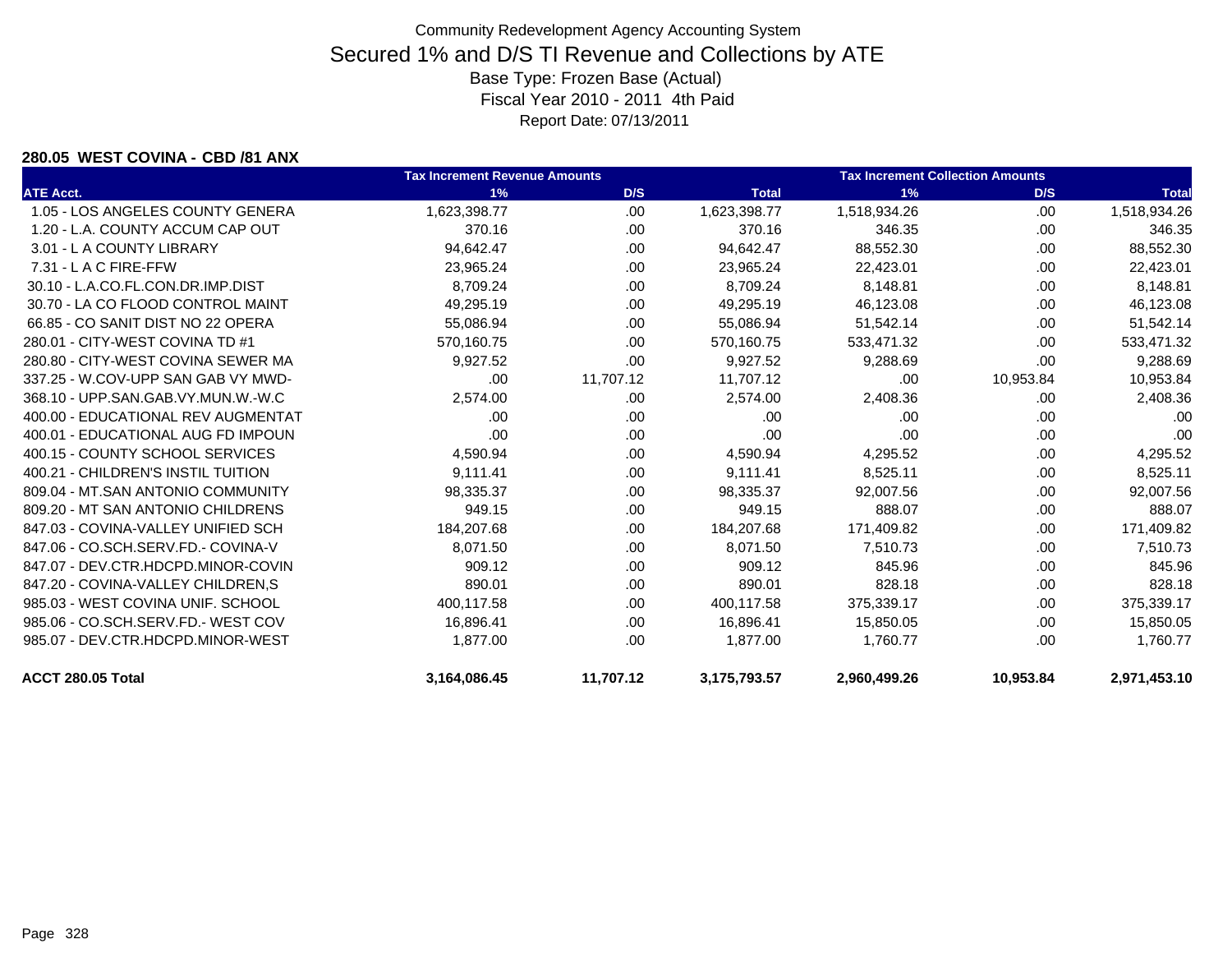#### **280.06 WEST COVINA - EASTLAND AMEND. #1**

|                                    | <b>Tax Increment Revenue Amounts</b> |          |              | <b>Tax Increment Collection Amounts</b> |          |              |  |
|------------------------------------|--------------------------------------|----------|--------------|-----------------------------------------|----------|--------------|--|
| <b>ATE Acct.</b>                   | 1%                                   | D/S      | <b>Total</b> | 1%                                      | D/S      | <b>Total</b> |  |
| 1.05 - LOS ANGELES COUNTY GENERA   | 2,411,866.95                         | .00.     | 2,411,866.95 | 2,364,147.72                            | .00.     | 2,364,147.72 |  |
| 1.20 - L.A. COUNTY ACCUM CAP OUT   | 558.09                               | .00.     | 558.09       | 546.58                                  | .00.     | 546.58       |  |
| 3.01 - L A COUNTY LIBRARY          | 141,241.01                           | .00.     | 141,241.01   | 138,399.46                              | .00.     | 138,399.46   |  |
| 7.31 - L A C FIRE-FFW              | 35,534.43                            | .00.     | 35,534.43    | 34,852.00                               | .00.     | 34,852.00    |  |
| 30.10 - L.A.CO.FL.CON.DR.IMP.DIST  | 13,140.37                            | .00.     | 13,140.37    | 12,869.46                               | .00.     | 12,869.46    |  |
| 30.70 - LA CO FLOOD CONTROL MAINT  | 70,858.46                            | .00.     | 70,858.46    | 69,598.45                               | .00      | 69,598.45    |  |
| 66.50 - CO SANIT DIST NO 15 OPERA  | 14,126.83                            | .00.     | 14,126.83    | 14,879.37                               | .00.     | 14,879.37    |  |
| 66.85 - CO SANIT DIST NO 22 OPERA  | 50,820.93                            | .00.     | 50,820.93    | 49,209.13                               | .00      | 49,209.13    |  |
| 280.01 - CITY-WEST COVINA TD #1    | 892,604.39                           | .00.     | 892,604.39   | 872,171.35                              | .00.     | 872,171.35   |  |
| 280.80 - CITY-WEST COVINA SEWER MA | 7,929.36                             | .00      | 7,929.36     | 7,982.93                                | .00      | 7,982.93     |  |
| 330.10 - THREE VY MWD-1112         | .00                                  | 936.47   | 936.47       | .00                                     | 965.47   | 965.47       |  |
| 337.05 - ORIG AREA UP S G VY MWD 1 | .00                                  | 8,194.29 | 8,194.29     | .00                                     | 7,761.40 | 7,761.40     |  |
| 337.25 - W.COV-UPP SAN GAB VY MWD- | .00                                  | 8,315.24 | 8,315.24     | .00                                     | 8,355.67 | 8,355.67     |  |
| 365.05 - THREE VALLEY MWD ORIG ARE | 1,515.86                             | .00.     | 1,515.86     | 1,563.12                                | .00      | 1,563.12     |  |
| 368.05 - UPPER SAN GAB. VY. MUN. W | 1,804.61                             | .00      | 1,804.61     | 1,714.30                                | .00.     | 1,714.30     |  |
| 368.10 - UPP.SAN.GAB.VY.MUN.W.-W.C | 1,830.45                             | .00.     | 1,830.45     | 1,840.29                                | .00      | 1,840.29     |  |
| 400.00 - EDUCATIONAL REV AUGMENTAT | .00                                  | .00      | .00          | .00                                     | .00.     | .00          |  |
| 400.01 - EDUCATIONAL AUG FD IMPOUN | .00                                  | .00.     | .00          | .00                                     | .00.     | .00          |  |
| 400.15 - COUNTY SCHOOL SERVICES    | 6,927.04                             | .00      | 6,927.04     | 6,784.23                                | .00.     | 6,784.23     |  |
| 400.21 - CHILDREN'S INSTIL TUITION | 13,747.43                            | .00.     | 13,747.43    | 13,463.96                               | .00      | 13,463.96    |  |
| 809.04 - MT.SAN ANTONIO COMMUNITY  | 148,372.00                           | .00.     | 148,372.00   | 145,312.78                              | .00.     | 145,312.78   |  |
| 809.20 - MT SAN ANTONIO CHILDRENS  | 1,432.04                             | .00.     | 1,432.04     | 1,402.53                                | .00      | 1,402.53     |  |
| 847.03 - COVINA-VALLEY UNIFIED SCH | 135,540.14                           | .00.     | 135,540.14   | 135,280.63                              | .00.     | 135,280.63   |  |
| 847.06 - CO.SCH.SERV.FD.- COVINA-V | 5,939.05                             | .00.     | 5,939.05     | 5,927.68                                | .00      | 5,927.68     |  |
| 847.07 - DEV.CTR.HDCPD.MINOR-COVIN | 668.89                               | .00.     | 668.89       | 667.61                                  | .00.     | 667.61       |  |
| 847.20 - COVINA-VALLEY CHILDREN,S  | 654.92                               | .00.     | 654.92       | 653.67                                  | .00.     | 653.67       |  |
| 918.03 - ROWLAND UNIFIED SCHOOL DI | 104,751.50                           | .00.     | 104,751.50   | 110,484.44                              | .00.     | 110,484.44   |  |
| 918.06 - CO.SCH.SERV.FD.-ROWLAND   | 5,138.97                             | .00.     | 5,138.97     | 5,420.22                                | .00.     | 5,420.22     |  |
| 918.07 - DEV.CTR.HDCPD.MINOR-ROWLA | 575.13                               | .00.     | 575.13       | 606.60                                  | .00.     | 606.60       |  |
| 985.03 - WEST COVINA UNIF. SCHOOL  | 618,539.06                           | .00      | 618,539.06   | 593,292.06                              | .00      | 593,292.06   |  |
| 985.06 - CO.SCH.SERV.FD.- WEST COV | 26,119.98                            | .00      | 26,119.98    | 25,053.85                               | .00      | 25,053.85    |  |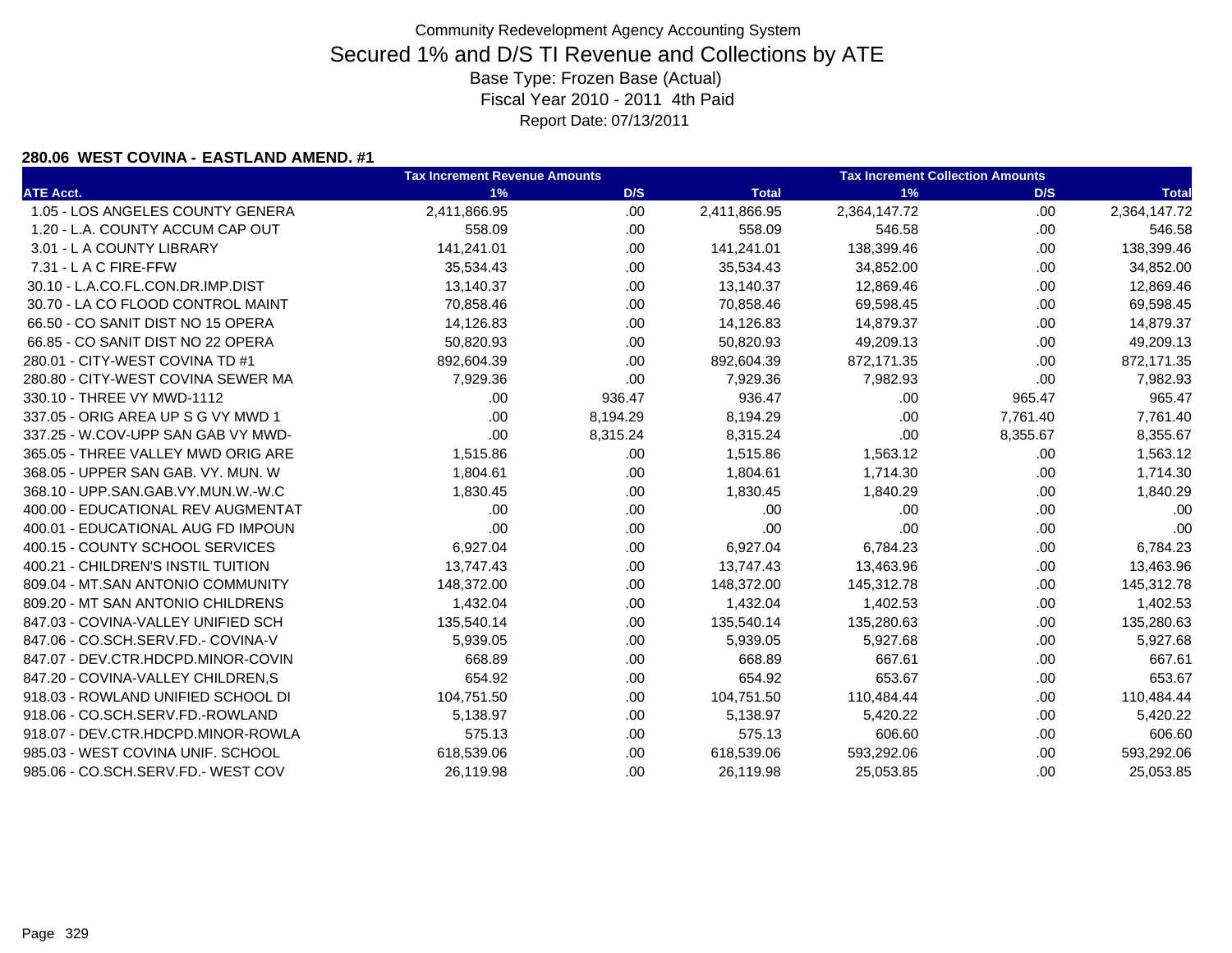### **280.06 WEST COVINA - EASTLAND AMEND. #1**

| <b>ATE Acct.</b>                  | <b>Tax Increment Revenue Amounts</b> |           | <b>Tax Increment Collection Amounts</b> |              |           |              |
|-----------------------------------|--------------------------------------|-----------|-----------------------------------------|--------------|-----------|--------------|
|                                   | 1%                                   | D/S       | Total                                   | 1%           | D/S       | <b>Total</b> |
| 985.07 - DEV.CTR.HDCPD.MINOR-WEST | 2,901.35                             | .00       | 2.901.35                                | 2,782.93     | .00       | 2,782.93     |
| ACCT 280.06 Total                 | 4,715,139.24                         | 17.446.00 | 4.732.585.24                            | 4,616,907.35 | 17.082.54 | 4,633,989.89 |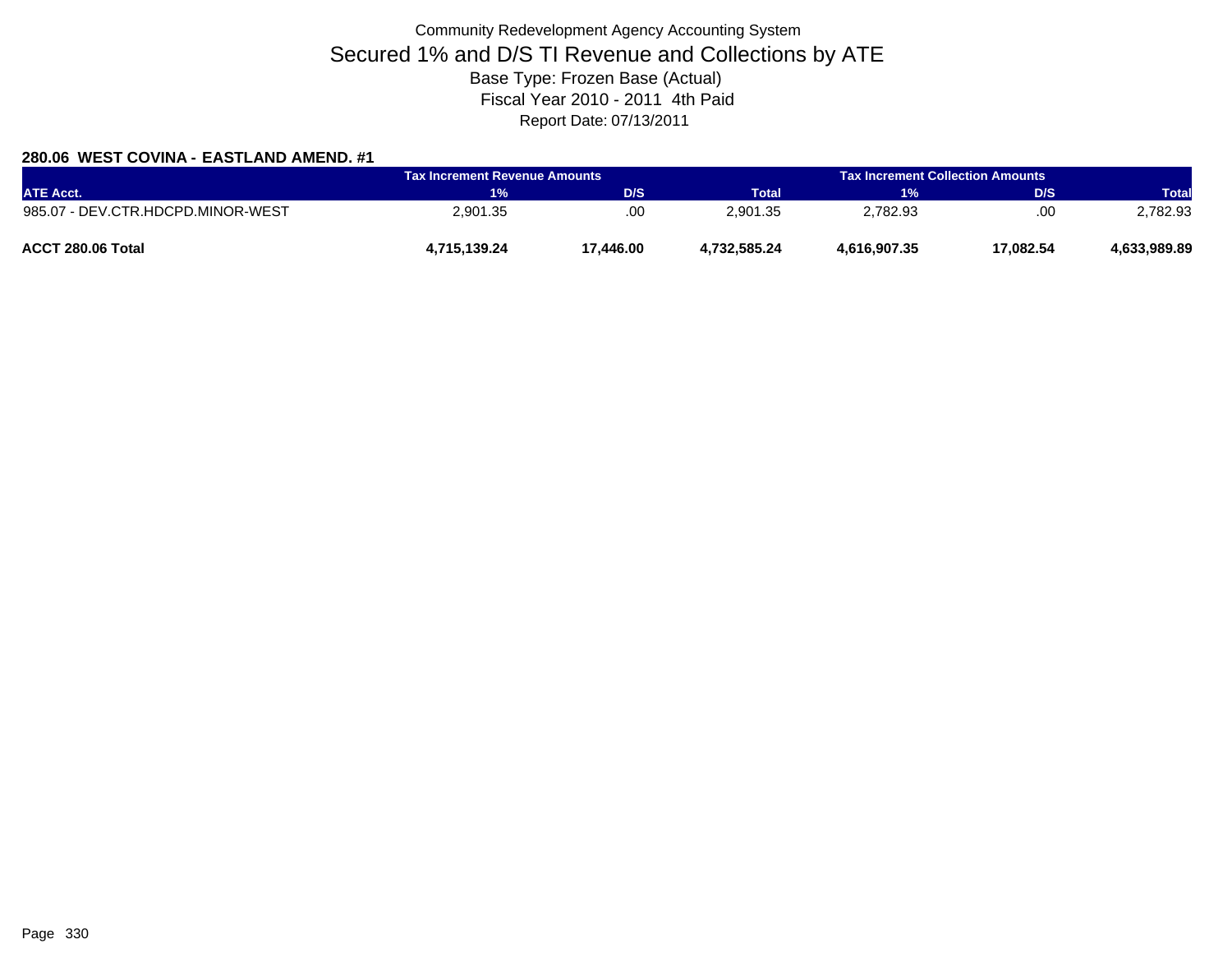#### **280.07 WEST COVINA - CBD/ESTLND MRGR AMEND.**

|                                    | <b>Tax Increment Revenue Amounts</b> |        |              | <b>Tax Increment Collection Amounts</b> |        |              |
|------------------------------------|--------------------------------------|--------|--------------|-----------------------------------------|--------|--------------|
| <b>ATE Acct.</b>                   | 1%                                   | D/S    | <b>Total</b> | 1%                                      | D/S    | <b>Total</b> |
| 1.05 - LOS ANGELES COUNTY GENERA   | 86,283.66                            | .00    | 86,283.66    | 27,449.51                               | .00    | 27,449.51    |
| 1.20 - L.A. COUNTY ACCUM CAP OUT   | 19.67                                | .00.   | 19.67        | 6.26                                    | .00.   | 6.26         |
| 3.01 - L A COUNTY LIBRARY          | 5,026.44                             | .00    | 5,026.44     | 1,599.01                                | .00.   | 1,599.01     |
| 7.31 - L A C FIRE-FFW              | 1,270.59                             | .00    | 1,270.59     | 403.32                                  | .00.   | 403.32       |
| 30.10 - L.A.CO.FL.CON.DR.IMP.DIST  | 462.55                               | .00.   | 462.55       | 147.14                                  | .00    | 147.14       |
| 30.70 - LA CO FLOOD CONTROL MAINT  | 2,618.06                             | .00.   | 2,618.06     | 832.86                                  | .00.   | 832.86       |
| 66.85 - CO SANIT DIST NO 22 OPERA  | 2,925.65                             | .00.   | 2,925.65     | 930.71                                  | .00    | 930.71       |
| 280.01 - CITY-WEST COVINA TD #1    | 30,217.77                            | .00    | 30,217.77    | 9,612.79                                | .00    | 9,612.79     |
| 280.80 - CITY-WEST COVINA SEWER MA | 527.25                               | .00    | 527.25       | 167.73                                  | .00.   | 167.73       |
| 303.01 - VALLEY COUNTY WATER DISTR | 142.91                               | .00    | 142.91       | 130.95                                  | .00.   | 130.95       |
| 337.25 - W.COV-UPP SAN GAB VY MWD- | .00                                  | 623.74 | 623.74       | .00                                     | 199.22 | 199.22       |
| 368.10 - UPP.SAN.GAB.VY.MUN.W.-W.C | 136.70                               | .00.   | 136.70       | 43.49                                   | .00.   | 43.49        |
| 400.00 - EDUCATIONAL REV AUGMENTAT | .00.                                 | .00    | .00          | .00                                     | .00.   | .00          |
| 400.01 - EDUCATIONAL AUG FD IMPOUN | .00                                  | .00    | .00          | .00                                     | .00.   | .00          |
| 400.15 - COUNTY SCHOOL SERVICES    | 243.83                               | .00.   | 243.83       | 77.57                                   | .00.   | 77.57        |
| 400.21 - CHILDREN'S INSTIL TUITION | 483.90                               | .00.   | 483.90       | 153.93                                  | .00.   | 153.93       |
| 809.04 - MT.SAN ANTONIO COMMUNITY  | 5,222.57                             | .00.   | 5,222.57     | 1,661.41                                | .00    | 1,661.41     |
| 809.20 - MT SAN ANTONIO CHILDRENS  | 50.41                                | .00.   | 50.41        | 16.03                                   | .00    | 16.03        |
| 847.03 - COVINA-VALLEY UNIFIED SCH | $-9,219.90$                          | .00.   | $-9,219.90$  | $-9,219.90$                             | .00    | $-9,219.90$  |
| 847.06 - CO.SCH.SERV.FD.- COVINA-V | -403.99                              | .00.   | $-403.99$    | $-403.99$                               | .00    | $-403.99$    |
| 847.07 - DEV.CTR.HDCPD.MINOR-COVIN | $-45.50$                             | .00.   | $-45.50$     | $-45.50$                                | .00.   | $-45.50$     |
| 847.20 - COVINA-VALLEY CHILDREN.S  | $-44.55$                             | .00.   | $-44.55$     | $-44.55$                                | .00    | $-44.55$     |
| 985.03 - WEST COVINA UNIF, SCHOOL  | 40,749.28                            | .00.   | 40,749.28    | 19,414.13                               | .00    | 19,414.13    |
| 985.06 - CO.SCH.SERV.FD.- WEST COV | 1,720.78                             | .00    | 1,720.78     | 819.83                                  | .00    | 819.83       |
| 985.07 - DEV.CTR.HDCPD.MINOR-WEST  | 191.16                               | .00    | 191.16       | 91.07                                   | .00    | 91.07        |
| ACCT 280.07 Total                  | 168,579.24                           | 623.74 | 169,202.98   | 53,843.80                               | 199.22 | 54,043.02    |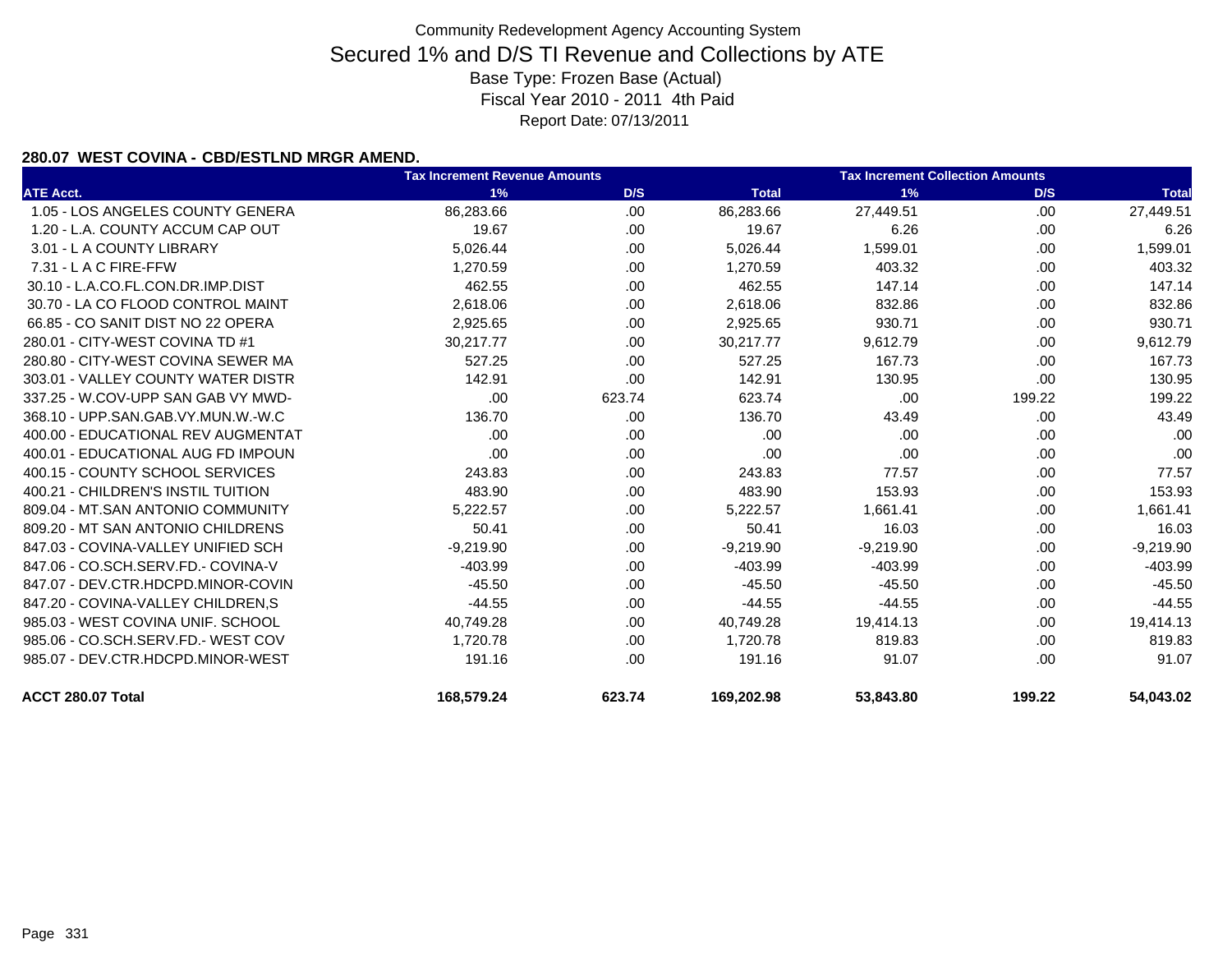#### **280.08 WEST COVINA - CITYWIDE RP**

|                                    | <b>Tax Increment Revenue Amounts</b> |           |              | <b>Tax Increment Collection Amounts</b> |           |              |  |
|------------------------------------|--------------------------------------|-----------|--------------|-----------------------------------------|-----------|--------------|--|
| <b>ATE Acct.</b>                   | 1%                                   | D/S       | <b>Total</b> | 1%                                      | D/S       | <b>Total</b> |  |
| 1.05 - LOS ANGELES COUNTY GENERA   | 1,228,512.45                         | .00.      | 1,228,512.45 | 1,192,676.50                            | .00.      | 1,192,676.50 |  |
| 1.20 - L.A. COUNTY ACCUM CAP OUT   | 280.12                               | .00.      | 280.12       | 271.96                                  | .00.      | 271.96       |  |
| 3.01 - L A COUNTY LIBRARY          | 71,598.61                            | .00.      | 71,598.61    | 69,509.01                               | .00.      | 69,509.01    |  |
| 7.30 - CONSOL. FIRE PRO.DIST.OF    | 1,986.31                             | .00.      | 1,986.31     | 1,986.31                                | .00.      | 1,986.31     |  |
| 7.31 - L A C FIRE-FFW              | 18,277.41                            | .00.      | 18,277.41    | 17,741.42                               | .00.      | 17,741.42    |  |
| 30.10 - L.A.CO.FL.CON.DR.IMP.DIST  | 6,594.18                             | .00.      | 6,594.18     | 6,401.88                                | .00.      | 6,401.88     |  |
| 30.70 - LA CO FLOOD CONTROL MAINT  | 37,314.10                            | .00.      | 37,314.10    | 36,225.71                               | .00.      | 36,225.71    |  |
| 66.50 - CO SANIT DIST NO 15 OPERA  | 5,455.27                             | .00       | 5,455.27     | 5,163.41                                | .00.      | 5,163.41     |  |
| 66.80 - CO SANIT DIST NO 21 OPERA  | 9,296.80                             | .00       | 9,296.80     | 8,686.77                                | .00.      | 8,686.77     |  |
| 66.85 - CO SANIT DIST NO 22 OPERA  | 19,301.05                            | .00       | 19,301.05    | 19,082.09                               | .00.      | 19,082.09    |  |
| 280.01 - CITY-WEST COVINA TD #1    | 431,801.87                           | .00       | 431,801.87   | 419,213.34                              | .00       | 419,213.34   |  |
| 280.22 - CITY-WEST COVINA MUN MAIN | $-5,586.81$                          | 5,081.53  | $-505.28$    | $-5,586.81$                             | 5,081.53  | $-505.28$    |  |
| 280.23 - CITY-WEST COVINA MUN MAIN | .00                                  | 11,858.68 | 11,858.68    | .00                                     | 11,858.68 | 11,858.68    |  |
| 280.80 - CITY-WEST COVINA SEWER MA | 6,468.58                             | .00       | 6,468.58     | 6,258.02                                | .00       | 6,258.02     |  |
| 300.70 - ROWLAND WATER DISTRICT    | 2,579.08                             | .00       | 2,579.08     | 2,293.03                                | .00.      | 2,293.03     |  |
| 303.01 - VALLEY COUNTY WATER DISTR | 2,617.62                             | .00       | 2,617.62     | 2,617.62                                | .00       | 2,617.62     |  |
| 330.10 - THREE VY MWD-1112         | .00                                  | 2,614.35  | 2,614.35     | .00                                     | 2,473.69  | 2,473.69     |  |
| 337.05 - ORIG AREA UP S G VY MWD 1 | .00                                  | 2,271.11  | 2,271.11     | .00                                     | 2,206.07  | 2,206.07     |  |
| 337.25 - W.COV-UPP SAN GAB VY MWD- | .00                                  | 3,812.28  | 3,812.28     | .00                                     | 3,765.69  | 3,765.69     |  |
| 365.05 - THREE VALLEY MWD ORIG ARE | 2,989.34                             | .00       | 2,989.34     | 2,977.22                                | .00.      | 2,977.22     |  |
| 365.15 - THREE VY MWD ROWLAND AREA | 1,008.11                             | .00       | 1,008.11     | 841.42                                  | .00       | 841.42       |  |
| 368.05 - UPPER SAN GAB. VY. MUN. W | 545.95                               | .00       | 545.95       | 530.16                                  | .00       | 530.16       |  |
| 368.10 - UPP.SAN.GAB.VY.MUN.W.-W.C | 844.22                               | .00       | 844.22       | 833.99                                  | .00.      | 833.99       |  |
| 370.05 - WALNUT VALLEY WATER DISTR | 211.66                               | .00       | 211.66       | 211.66                                  | .00       | 211.66       |  |
| 370.09 - WALNUT VALL WT DIST IMP D | 573.64                               | .00       | 573.64       | 573.64                                  | .00       | 573.64       |  |
| 400.00 - EDUCATIONAL REV AUGMENTAT | .00                                  | .00       | .00          | .00                                     | .00       | .00          |  |
| 400.01 - EDUCATIONAL AUG FD IMPOUN | .00                                  | .00       | .00          | .00                                     | .00.      | .00          |  |
| 400.15 - COUNTY SCHOOL SERVICES    | 3,475.93                             | .00       | 3,475.93     | 3,374.56                                | .00.      | 3,374.56     |  |
| 400.21 - CHILDREN'S INSTIL TUITION | 6,898.59                             | .00.      | 6,898.59     | 6,697.41                                | .00.      | 6,697.41     |  |
| 809.04 - MT.SAN ANTONIO COMMUNITY  | 74,453.29                            | .00       | 74,453.29    | 72,282.13                               | .00.      | 72,282.13    |  |
| 809.20 - MT SAN ANTONIO CHILDRENS  | 718.69                               | .00       | 718.69       | 697.74                                  | .00.      | 697.74       |  |
| 821.03 - BASSETT UNIFIED SCHOOL DI | 1,872.70                             | .00.      | 1,872.70     | 1,872.70                                | .00.      | 1,872.70     |  |
| 821.06 - CO.SCH.SERV.FD.- BASSETT  | 83.59                                | .00.      | 83.59        | 83.59                                   | .00.      | 83.59        |  |
| 821.07 - DEV.CTR.HDCPD.MINOR-BASSE | 10.51                                | .00.      | 10.51        | 10.51                                   | .00       | 10.51        |  |
| 847.03 - COVINA-VALLEY UNIFIED SCH | 63,468.55                            | .00       | 63,468.55    | 63,468.55                               | .00.      | 63,468.55    |  |
| 847.06 - CO.SCH.SERV.FD.- COVINA-V | 2,781.03                             | .00.      | 2,781.03     | 2,781.03                                | .00.      | 2,781.03     |  |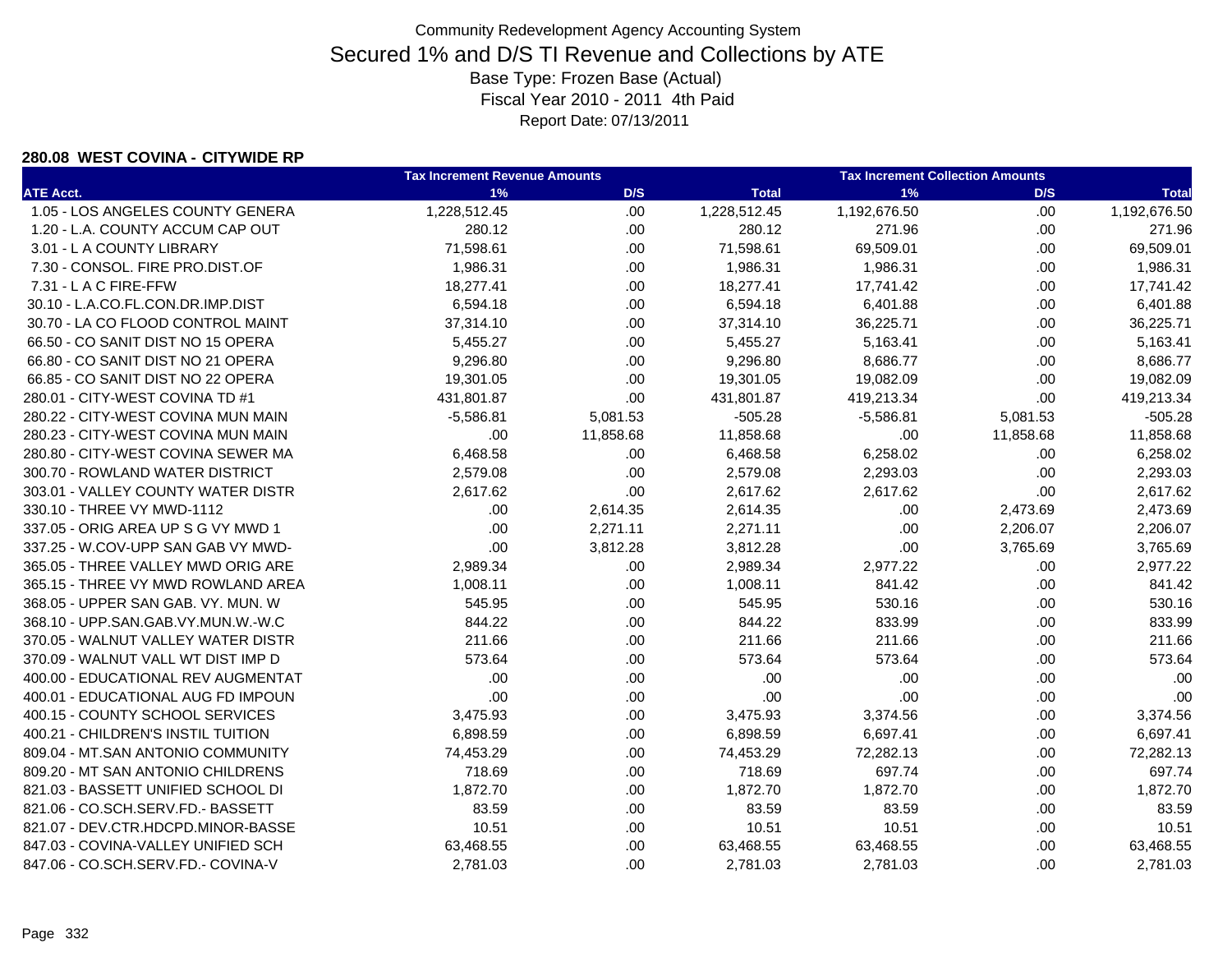#### **280.08 WEST COVINA - CITYWIDE RP**

|                                    | <b>Tax Increment Revenue Amounts</b> |           | <b>Tax Increment Collection Amounts</b> |              |           |              |
|------------------------------------|--------------------------------------|-----------|-----------------------------------------|--------------|-----------|--------------|
| <b>ATE Acct.</b>                   | $1\%$                                | D/S       | <b>Total</b>                            | $1\%$        | D/S       | <b>Total</b> |
| 847.07 - DEV.CTR.HDCPD.MINOR-COVIN | 313.23                               | .00       | 313.23                                  | 313.23       | .00.      | 313.23       |
| 847.20 - COVINA-VALLEY CHILDREN, S | 306.65                               | .00       | 306.65                                  | 306.65       | .00       | 306.65       |
| 870.03 - HACIENDA-LA PUENTE UNIF.  | 32,099.07                            | .00       | 32.099.07                               | 32,099.07    | .00       | 32,099.07    |
| 870.06 - CO.SCH.SER.FD.HACIENDA-LA | 1.356.09                             | .00       | 1.356.09                                | 1,356.09     | .00       | 1,356.09     |
| 870.07 - DEV.CTR.HDCPD.MINOR-HACI- | 156.93                               | .00       | 156.93                                  | 156.93       | .00       | 156.93       |
| 918.03 - ROWLAND UNIFIED SCHOOL DI | 127.227.95                           | .00       | 127.227.95                              | 119.126.65   | .00       | 119.126.65   |
| 918.06 - CO.SCH.SERV.FD.-ROWLAND   | 6.241.70                             | .00       | 6.241.70                                | 5.844.27     | .00       | 5.844.27     |
| 918.07 - DEV.CTR.HDCPD.MINOR-ROWLA | 698.62                               | .00       | 698.62                                  | 654.13       | .00       | 654.13       |
| 985.03 - WEST COVINA UNIF. SCHOOL  | 187.079.31                           | .00       | 187.079.31                              | 184.225.58   | .00       | 184.225.58   |
| 985.06 - CO.SCH.SERV.FD.- WEST COV | 7.900.18                             | .00       | 7.900.18                                | 7.779.66     | .00       | 7,779.66     |
| 985.07 - DEV.CTR.HDCPD.MINOR-WEST  | 877.65                               | .00       | 877.65                                  | 864.27       | .00       | 864.27       |
| ACCT 280.08 Total                  | 2.360.689.82                         | 25.637.95 | 2.386.327.77                            | 2.292.503.10 | 25,385,66 | 2.317.888.76 |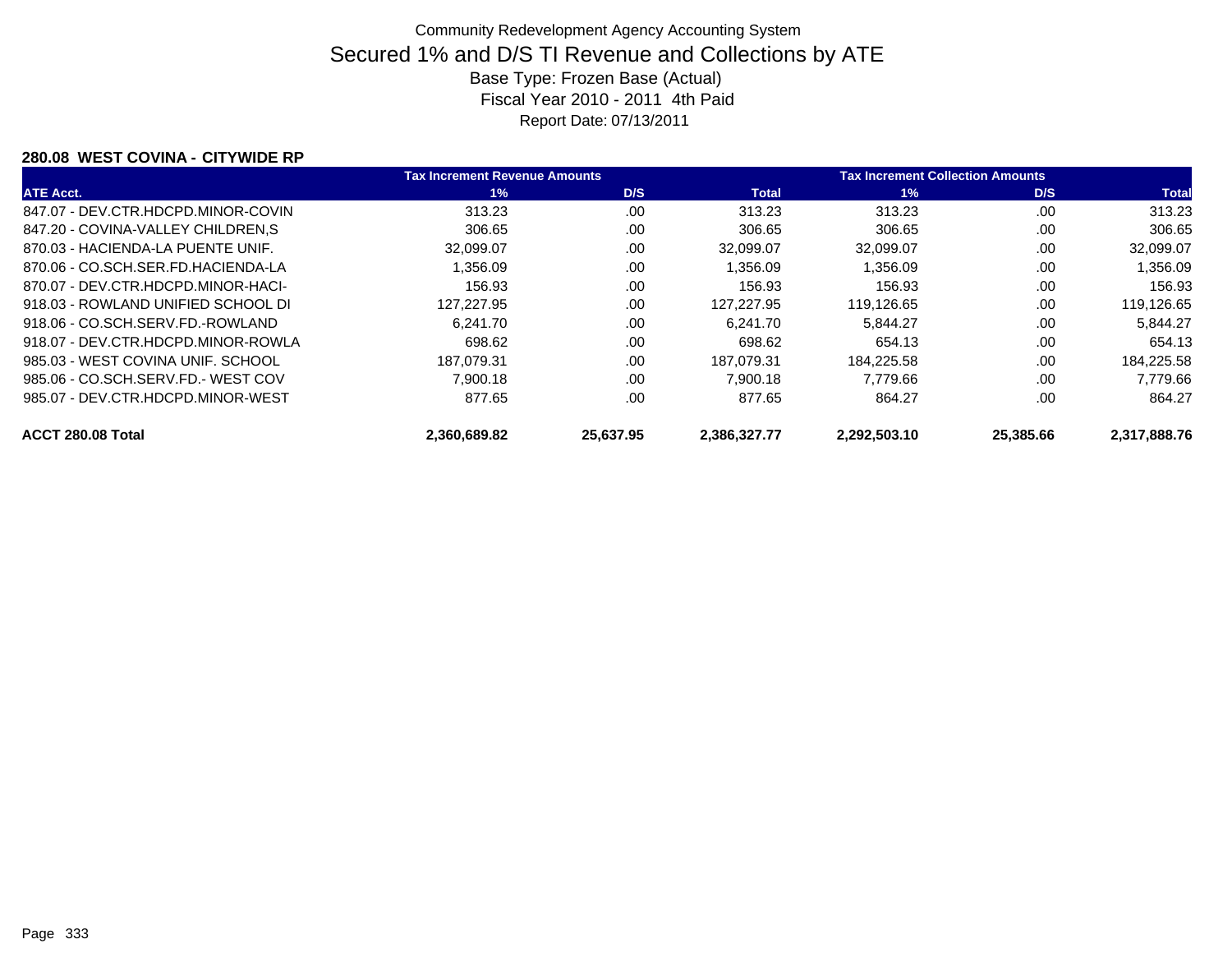#### **283.02 WEST HOLLYWOOD - EASTSIDE RP**

|                                    | <b>Tax Increment Revenue Amounts</b> |           | <b>Tax Increment Collection Amounts</b> |              |           |              |
|------------------------------------|--------------------------------------|-----------|-----------------------------------------|--------------|-----------|--------------|
| <b>ATE Acct.</b>                   | 1%                                   | D/S       | <b>Total</b>                            | 1%           | D/S       | <b>Total</b> |
| 1.05 - LOS ANGELES COUNTY GENERA   | 2,310,642.97                         | .00       | 2,310,642.97                            | 2,246,513.51 | .00       | 2,246,513.51 |
| 1.20 - L.A. COUNTY ACCUM CAP OUT   | 780.32                               | .00.      | 780.32                                  | 758.67       | .00       | 758.67       |
| 3.01 - L A COUNTY LIBRARY          | 199,512.39                           | .00       | 199,512.39                              | 193,975.13   | .00       | 193,975.13   |
| 7.30 - CONSOL, FIRE PRO.DIST.OF    | 1,199,870.74                         | .00.      | 1,199,870.74                            | 1,166,569.60 | .00       | 1,166,569.60 |
| $7.31 - L$ A C FIRE-FFW            | 23,055.01                            | .00       | 23.055.01                               | 22,415.14    | .00.      | 22,415.14    |
| 30.10 - L.A.CO.FL.CON.DR.IMP.DIST  | 18,359.62                            | .00       | 18,359.62                               | 17,850.07    | .00       | 17,850.07    |
| 30.70 - LA CO FLOOD CONTROL MAINT  | 103,917.42                           | .00.      | 103,917.42                              | 101,033.30   | .00       | 101,033.30   |
| 61.10 - L A CO WEST VECTOR CONTRO  | 2,558.09                             | .00.      | 2,558.09                                | 2,487.09     | .00       | 2,487.09     |
| 66.20 - CO SANITATION DIST NO 4 O  | 50,607.12                            | .00.      | 50,607.12                               | 49,202.57    | .00       | 49,202.57    |
| 283.01 - CITY W HOLLYWOOD          | 1,285,162.18                         | .00.      | 1,285,162.18                            | 1,249,493.86 | .00       | 1,249,493.86 |
| 283.31 - W HOLLYWOOD LIGHTING MAIN | 104,619.73                           | .00       | 104,619.73                              | 101,716.12   | .00.      | 101,716.12   |
| 320.05 - WEST BASIN MWD 1111       | .00                                  | 26,236.28 | 26,236.28                               | .00.         | 25,508.12 | 25,508.12    |
| 400.00 - EDUCATIONAL REV AUGMENTAT | .00                                  | .00       | .00                                     | .00.         | .00       | .00          |
| 400.01 - EDUCATIONAL AUG FD IMPOUN | .00                                  | .00.      | .00                                     | .00          | .00       | .00          |
| 400.15 - COUNTY SCHOOL SERVICES    | 9,678.00                             | .00       | 9,678.00                                | 9,409.40     | .00       | 9,409.40     |
| 400.21 - CHILDREN'S INSTIL TUITION | 19,207.45                            | .00       | 19,207.45                               | 18,674.37    | .00       | 18,674.37    |
| 805.04 - L.A.CITY COMMUNITY COLLEG | 206,538.79                           | .00.      | 206,538.79                              | 200,806.53   | .00       | 200,806.53   |
| 805.20 - L.A.COMM.COLL.CHILDREN'S  | 2,135.62                             | .00       | 2,135.62                                | 2,076.35     | .00       | 2,076.35     |
| 887.03 - LOS ANGELES UNIFIED SCHOO | 1,520,628.02                         | .00       | 1,520,628.02                            | 1,478,424.59 | .00       | 1,478,424.59 |
| 887.06 - CO.SCH.SERV.FD.- LOS ANGE | 84.77                                | .00       | 84.77                                   | 82.42        | .00       | 82.42        |
| 887.07 - DEV. CTR. HDCPD MINOR-L A | 8,576.96                             | .00       | 8,576.96                                | 8,338.91     | .00       | 8,338.91     |
| 887.20 - LOS ANGELES CHILDRENS CEN | 24,951.13                            | .00       | 24,951.13                               | 24,258.64    | .00       | 24,258.64    |
| ACCT 283.02 Total                  | 7,090,886.33                         | 26,236.28 | 7,117,122.61                            | 6,894,086.27 | 25,508.12 | 6,919,594.39 |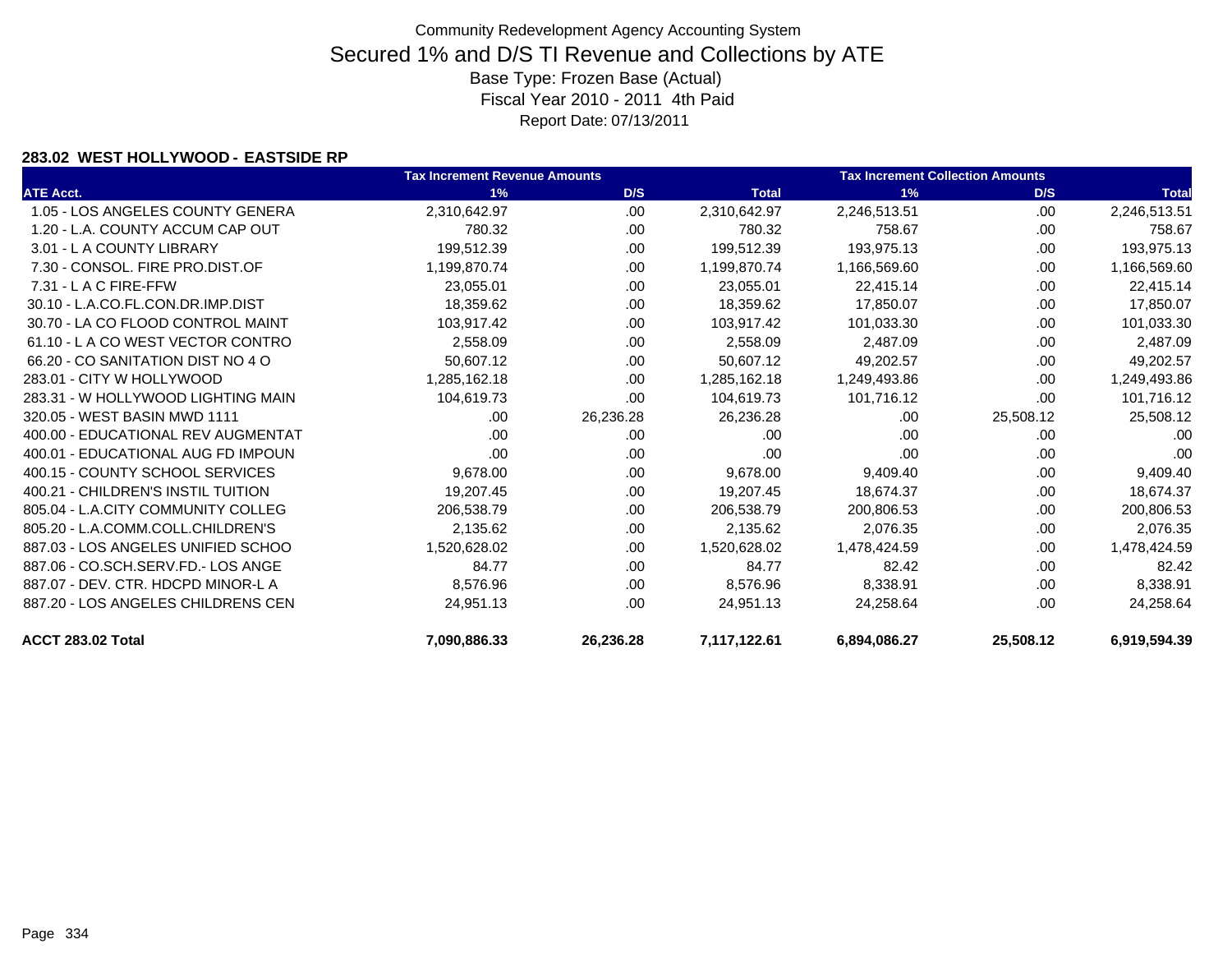#### **284.05 WHITTIER - GREENLEAF/UPTOWN**

|                                    | <b>Tax Increment Revenue Amounts</b> |          |              | <b>Tax Increment Collection Amounts</b> |          |              |  |
|------------------------------------|--------------------------------------|----------|--------------|-----------------------------------------|----------|--------------|--|
| <b>ATE Acct.</b>                   | 1%                                   | D/S      | <b>Total</b> | 1%                                      | D/S      | <b>Total</b> |  |
| 1.05 - LOS ANGELES COUNTY GENERA   | 739,228.78                           | .00      | 739,228.78   | 705,066.24                              | .00      | 705,066.24   |  |
| 1.20 - L.A. COUNTY ACCUM CAP OUT   | 168.41                               | .00      | 168.41       | 160.63                                  | .00      | 160.63       |  |
| 7.30 - CONSOL, FIRE PRO.DIST.OF    | 258,950.65                           | .00.     | 258,950.65   | 246,983.90                              | .00      | 246,983.90   |  |
| 7.31 - L A C FIRE-FFW              | 10,248.32                            | .00      | 10,248.32    | 9,775.64                                | .00      | 9,775.64     |  |
| 16.45 - CO LIGHTING MAINT DIST NO  | 427.79                               | .00      | 427.79       | 427.79                                  | .00      | 427.79       |  |
| 30.10 - L.A.CO.FL.CON.DR.IMP.DIST  | 3,962.29                             | .00.     | 3,962.29     | 3,779.18                                | .00      | 3,779.18     |  |
| 30.70 - LA CO FLOOD CONTROL MAINT  | 22,426.96                            | .00.     | 22,426.96    | 21,390.56                               | .00.     | 21,390.56    |  |
| 61.80 - GREATER L A CO VECTOR CON  | 813.45                               | .00      | 813.45       | 775.87                                  | .00      | 775.87       |  |
| 66.65 - CO SANIT DIST NO 18 OPERA  | 24,177.54                            | .00      | 24,177.54    | 23,060.24                               | .00      | 23,060.24    |  |
| 284.01 - CITY-WHITTIER TD #1       | 156,184.57                           | .00      | 156,184.57   | 148,966.89                              | .00      | 148,966.89   |  |
| 284.41 - CITY-WHITTIER UPTOWN P    | 3,412.24                             | .00      | 3,412.24     | 3,154.52                                | .00      | 3,154.52     |  |
| 315.05 - CENTRAL BASIN MWD 1114    | .00                                  | 5,907.44 | 5,907.44     | .00                                     | 5,633.18 | 5,633.18     |  |
| 350.90 - WTR REPLENISHMENT DIST OF | 276.62                               | .00      | 276.62       | 263.84                                  | .00      | 263.84       |  |
| 400.00 - EDUCATIONAL REV AUGMENTAT | .00                                  | .00      | .00          | .00                                     | .00      | .00          |  |
| 400.01 - EDUCATIONAL AUG FD IMPOUN | .00                                  | .00.     | .00          | .00                                     | .00      | .00          |  |
| 400.15 - COUNTY SCHOOL SERVICES    | 2,088.67                             | .00      | 2,088.67     | 1,992.14                                | .00      | 1,992.14     |  |
| 400.21 - CHILDREN'S INSTIL TUITION | 4,145.36                             | .00.     | 4,145.36     | 3,953.80                                | .00      | 3,953.80     |  |
| 469.01 - EAST WHITTIER CITY SCHOOL | 14,209.00                            | .00      | 14,209.00    | 14,107.79                               | .00      | 14,107.79    |  |
| 469.06 - CO.SCH.SERV.FD.- EAST WHI | 1.66                                 | .00      | 1.66         | 1.65                                    | .00      | 1.65         |  |
| 469.07 - DEV.CTR.HDCPD. MINOR-E. W | 109.24                               | .00      | 109.24       | 108.46                                  | .00      | 108.46       |  |
| 695.01 - WHITTIER CITY SCHOOL DIST | 112,076.84                           | .00      | 112,076.84   | 106,193.18                              | .00      | 106,193.18   |  |
| 695.06 - CO.SCH.SERV.FD.- WHITTIER | 10.48                                | .00      | 10.48        | 9.93                                    | .00      | 9.93         |  |
| 695.07 - DEV.CTR.HDCPD.MINOR-WHITT | 48.22                                | .00.     | 48.22        | 45.69                                   | .00      | 45.69        |  |
| 789.02 - WHITTIER UNION HIGH SCHOO | 149,787.33                           | .00      | 149,787.33   | 142,865.28                              | .00      | 142,865.28   |  |
| 789.07 - WHITTIER HIGH-ELEM SCHOOL | 63,924.97                            | .00      | 63,924.97    | 60,970.84                               | .00      | 60,970.84    |  |
| 789.08 - DEV CTR HDCPD MINOR WHITT | 244.19                               | .00      | 244.19       | 232.91                                  | .00      | 232.91       |  |
| 816.04 - RIO HONDO COMMUNITY COLLE | 32,118.62                            | .00.     | 32,118.62    | 30,634.33                               | .00      | 30,634.33    |  |
| 816.20 - RIO HONDO CHILDRENS CTR F | 58.48                                | .00.     | 58.48        | 55.78                                   | .00.     | 55.78        |  |
| ACCT 284.05 Total                  | 1,599,100.68                         | 5,907.44 | 1,605,008.12 | 1,524,977.08                            | 5,633.18 | 1,530,610.26 |  |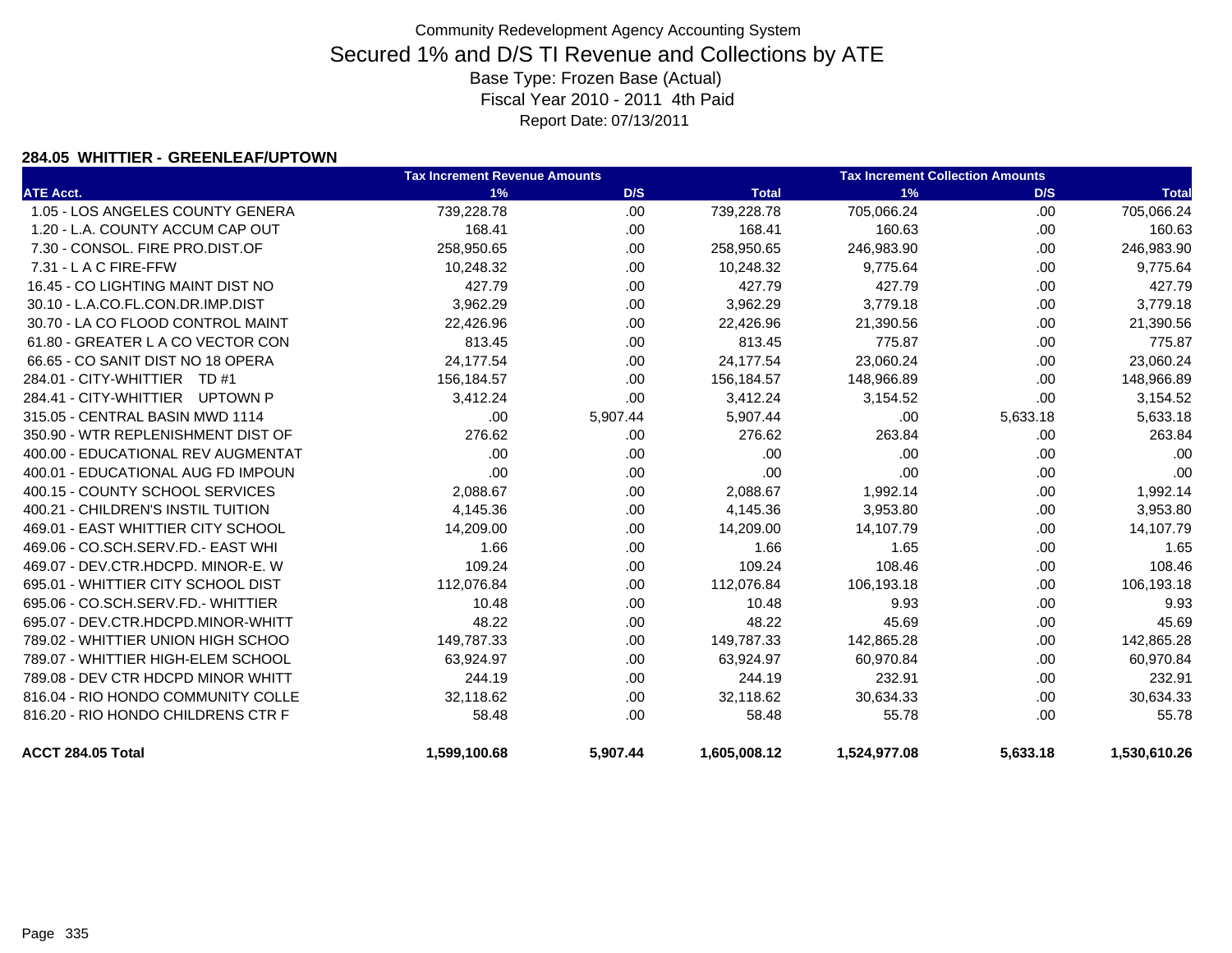#### **284.08 WHITTIER - WHITTIER BLVD.**

|                                    | <b>Tax Increment Revenue Amounts</b> |          |              | <b>Tax Increment Collection Amounts</b> |          |              |
|------------------------------------|--------------------------------------|----------|--------------|-----------------------------------------|----------|--------------|
| <b>ATE Acct.</b>                   | 1%                                   | D/S      | <b>Total</b> | 1%                                      | D/S      | <b>Total</b> |
| 1.05 - LOS ANGELES COUNTY GENERA   | 720,309.74                           | .00.     | 720,309.74   | 683,827.65                              | .00.     | 683,827.65   |
| 1.20 - L.A. COUNTY ACCUM CAP OUT   | 164.08                               | .00.     | 164.08       | 155.77                                  | .00.     | 155.77       |
| 7.30 - CONSOL. FIRE PRO.DIST.OF    | 252,324.12                           | .00.     | 252,324.12   | 239,544.35                              | .00.     | 239,544.35   |
| 7.31 - L A C FIRE-FFW              | 9,987.49                             | .00.     | 9,987.49     | 9,481.43                                | .00.     | 9,481.43     |
| 16.45 - CO LIGHTING MAINT DIST NO  | 784.21                               | .00      | 784.21       | 784.21                                  | .00      | 784.21       |
| 30.10 - L.A.CO.FL.CON.DR.IMP.DIST  | 3,860.90                             | .00.     | 3,860.90     | 3,665.36                                | .00      | 3,665.36     |
| 30.70 - LA CO FLOOD CONTROL MAINT  | 21,853.39                            | .00      | 21,853.39    | 20,746.56                               | .00      | 20,746.56    |
| 61.80 - GREATER L A CO VECTOR CON  | 792.49                               | .00      | 792.49       | 752.35                                  | .00      | 752.35       |
| 66.65 - CO SANIT DIST NO 18 OPERA  | 23,558.92                            | .00      | 23,558.92    | 22,365.71                               | .00      | 22,365.71    |
| 284.01 - CITY-WHITTIER TD #1       | 152,187.92                           | .00      | 152,187.92   | 144,479.88                              | .00      | 144,479.88   |
| 315.05 - CENTRAL BASIN MWD 1114    | .00.                                 | 5,763.94 | 5,763.94     | .00                                     | 5,472.19 | 5,472.19     |
| 350.90 - WTR REPLENISHMENT DIST OF | 269.37                               | .00.     | 269.37       | 255.73                                  | .00      | 255.73       |
| 400.00 - EDUCATIONAL REV AUGMENTAT | .00                                  | .00.     | .00          | .00                                     | .00      | .00          |
| 400.01 - EDUCATIONAL AUG FD IMPOUN | .00                                  | .00.     | .00          | .00                                     | .00      | .00          |
| 400.15 - COUNTY SCHOOL SERVICES    | 2,035.23                             | .00.     | 2,035.23     | 1,932.15                                | .00      | 1,932.15     |
| 400.21 - CHILDREN'S INSTIL TUITION | 4,039.26                             | .00.     | 4,039.26     | 3,834.68                                | .00      | 3,834.68     |
| 469.01 - EAST WHITTIER CITY SCHOOL | 3,871.41                             | .00      | 3,871.41     | 3,633.25                                | .00      | 3,633.25     |
| 469.06 - CO.SCH.SERV.FD.- EAST WHI | .43                                  | .00.     | .43          | .40                                     | .00      | .40          |
| 469.07 - DEV.CTR.HDCPD. MINOR-E. W | 29.76                                | .00.     | 29.76        | 27.93                                   | .00      | 27.93        |
| 695.01 - WHITTIER CITY SCHOOL DIST | 121,856.28                           | .00.     | 121,856.28   | 115,737.83                              | .00.     | 115,737.83   |
| 695.06 - CO.SCH.SERV.FD.- WHITTIER | 11.52                                | .00      | 11.52        | 10.95                                   | .00.     | 10.95        |
| 695.07 - DEV.CTR.HDCPD.MINOR-WHITT | 52.52                                | .00.     | 52.52        | 49.88                                   | .00.     | 49.88        |
| 789.02 - WHITTIER UNION HIGH SCHOO | 145,954.68                           | .00      | 145,954.68   | 138,562.35                              | .00      | 138,562.35   |
| 789.07 - WHITTIER HIGH-ELEM SCHOOL | 62,289.34                            | .00      | 62,289.34    | 59,134.51                               | .00      | 59,134.51    |
| 789.08 - DEV CTR HDCPD MINOR WHITT | 237.95                               | .00      | 237.95       | 225.90                                  | .00      | 225.90       |
| 816.04 - RIO HONDO COMMUNITY COLLE | 31,296.60                            | .00      | 31,296.60    | 29,711.49                               | .00      | 29,711.49    |
| 816.20 - RIO HONDO CHILDRENS CTR F | 57.04                                | .00.     | 57.04        | 54.15                                   | .00.     | 54.15        |
| ACCT 284.08 Total                  | 1.557.824.65                         | 5.763.94 | 1,563,588.59 | 1,478,974.47                            | 5.472.19 | 1.484.446.66 |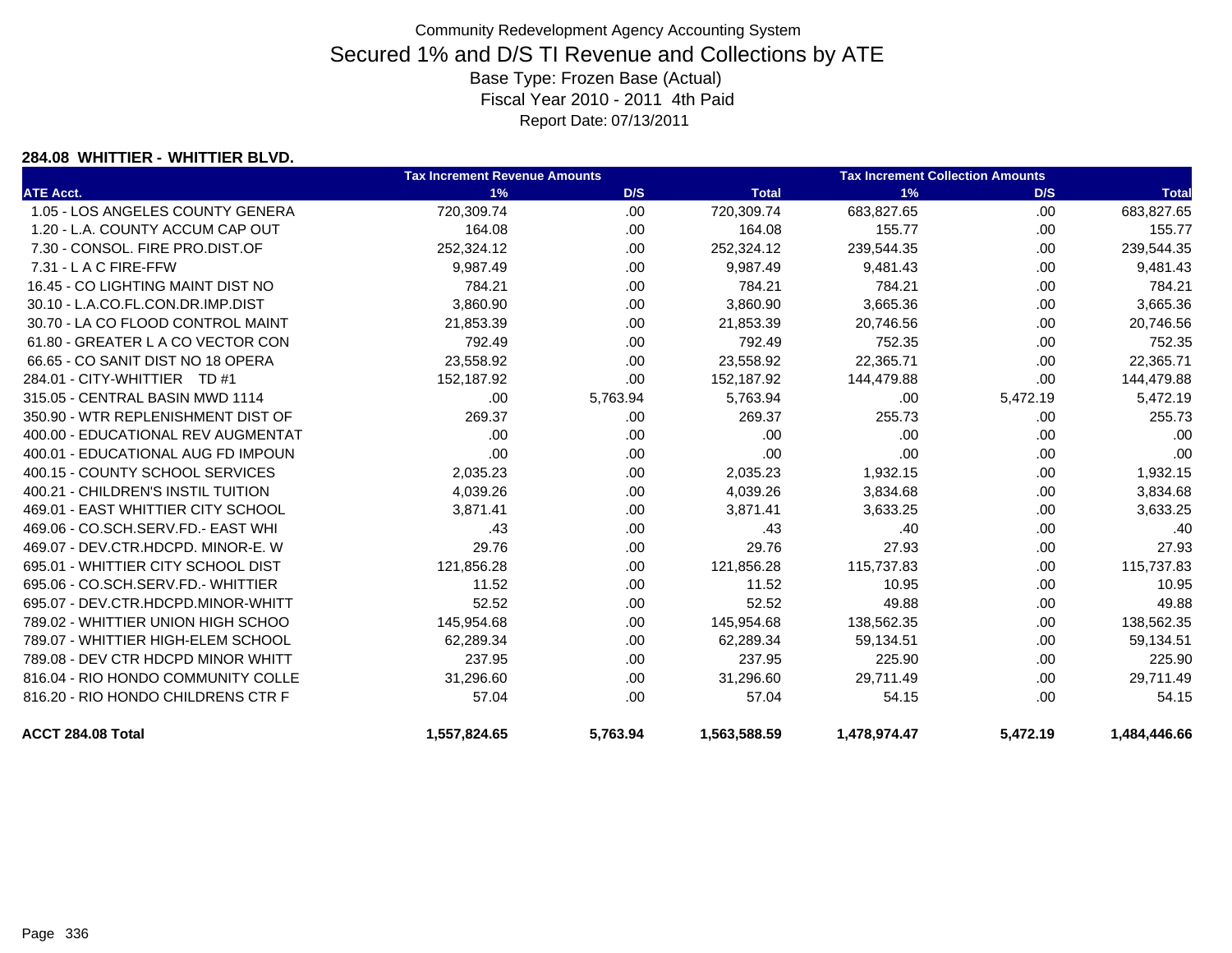#### **284.09 WHITTIER - EARTHQUAKE RECOVERY**

|                                    | <b>Tax Increment Revenue Amounts</b> |            |              | <b>Tax Increment Collection Amounts</b> |            |              |
|------------------------------------|--------------------------------------|------------|--------------|-----------------------------------------|------------|--------------|
| <b>ATE Acct.</b>                   | 1%                                   | D/S        | <b>Total</b> | 1%                                      | D/S        | <b>Total</b> |
| 1.05 - LOS ANGELES COUNTY GENERA   | 1,476,433.60                         | .00.       | 1,476,433.60 | 1,427,477.02                            | .00        | 1,427,477.02 |
| 1.20 - L.A. COUNTY ACCUM CAP OUT   | 336.35                               | .00        | 336.35       | 325.20                                  | .00.       | 325.20       |
| 7.30 - CONSOL, FIRE PRO.DIST.OF    | 517,183.29                           | .00.       | 517,183.29   | 500,034.50                              | .00.       | 500,034.50   |
| 7.31 - L A C FIRE-FFW              | 20,440.04                            | .00        | 20,440.04    | 19,763.47                               | .00.       | 19,763.47    |
| 16.45 - CO LIGHTING MAINT DIST NO  | 1,977.89                             | .00.       | 1,977.89     | 1,963.07                                | .00.       | 1,963.07     |
| 30.10 - L.A.CO.FL.CON.DR.IMP.DIST  | 7,913.64                             | .00.       | 7,913.64     | 7,651.24                                | .00.       | 7,651.24     |
| 30.70 - LA CO FLOOD CONTROL MAINT  | 44,791.83                            | .00.       | 44,791.83    | 43,306.62                               | .00.       | 43,306.62    |
| 61.80 - GREATER L A CO VECTOR CON  | 1,624.66                             | .00.       | 1,624.66     | 1,570.78                                | .00.       | 1,570.78     |
| 66.65 - CO SANIT DIST NO 18 OPERA  | 48,288.01                            | .00.       | 48,288.01    | 46,686.86                               | .00        | 46,686.86    |
| 284.01 - CITY-WHITTIER TD #1       | 311,937.36                           | .00        | 311,937.36   | 301,594.17                              | .00.       | 301,594.17   |
| 284.41 - CITY-WHITTIER<br>UPTOWN P | 11,632.12                            | .00        | 11,632.12    | 11,203.64                               | .00        | 11,203.64    |
| 284.42 - CITY-WHITTIER UPTOWN P    | 4,108.14                             | 109,701.08 | 113,809.22   | 3,969.07                                | 104,004.78 | 107,973.85   |
| 315.05 - CENTRAL BASIN MWD 1114    | .00                                  | 11,842.28  | 11,842.28    | .00                                     | 11,448.56  | 11,448.56    |
| 350.90 - WTR REPLENISHMENT DIST OF | 552.39                               | .00        | 552.39       | 534.08                                  | .00.       | 534.08       |
| 400.00 - EDUCATIONAL REV AUGMENTAT | .00                                  | .00        | .00          | .00                                     | .00        | .00          |
| 400.01 - EDUCATIONAL AUG FD IMPOUN | .00                                  | .00        | .00          | .00                                     | .00        | .00          |
| 400.15 - COUNTY SCHOOL SERVICES    | 4,171.50                             | .00.       | 4,171.50     | 4,033.18                                | .00        | 4,033.18     |
| 400.21 - CHILDREN'S INSTIL TUITION | 8,279.02                             | .00.       | 8,279.02     | 8,004.50                                | .00        | 8,004.50     |
| 469.01 - EAST WHITTIER CITY SCHOOL | 40,636.86                            | .00.       | 40,636.86    | 40,403.42                               | .00        | 40,403.42    |
| 469.06 - CO.SCH.SERV.FD.- EAST WHI | 4.66                                 | .00.       | 4.66         | 4.63                                    | .00.       | 4.63         |
| 469.07 - DEV.CTR.HDCPD. MINOR-E. W | 312.35                               | .00.       | 312.35       | 310.56                                  | .00.       | 310.56       |
| 695.01 - WHITTIER CITY SCHOOL DIST | 208,299.06                           | .00        | 208,299.06   | 199,979.69                              | .00        | 199,979.69   |
| 695.06 - CO.SCH.SERV.FD.- WHITTIER | 19.48                                | .00        | 19.48        | 18.70                                   | .00.       | 18.70        |
| 695.07 - DEV.CTR.HDCPD.MINOR-WHITT | 89.66                                | .00        | 89.66        | 86.07                                   | .00        | 86.07        |
| 789.02 - WHITTIER UNION HIGH SCHOO | 299,159.77                           | .00.       | 299,159.77   | 289,240.23                              | .00.       | 289,240.23   |
| 789.07 - WHITTIER HIGH-ELEM SCHOOL | 127,672.87                           | .00        | 127,672.87   | 123,439.49                              | .00        | 123,439.49   |
| 789.08 - DEV CTR HDCPD MINOR WHITT | 487.67                               | .00        | 487.67       | 471.49                                  | .00        | 471.49       |
| 816.04 - RIO HONDO COMMUNITY COLLE | 64,148.28                            | .00.       | 64,148.28    | 62,021.25                               | .00.       | 62,021.25    |
| 816.20 - RIO HONDO CHILDRENS CTR F | 116.85                               | .00        | 116.85       | 112.97                                  | .00.       | 112.97       |
| ACCT 284.09 Total                  | 3,200,617.35                         | 121,543.36 | 3,322,160.71 | 3,094,205.90                            | 115,453.34 | 3,209,659.24 |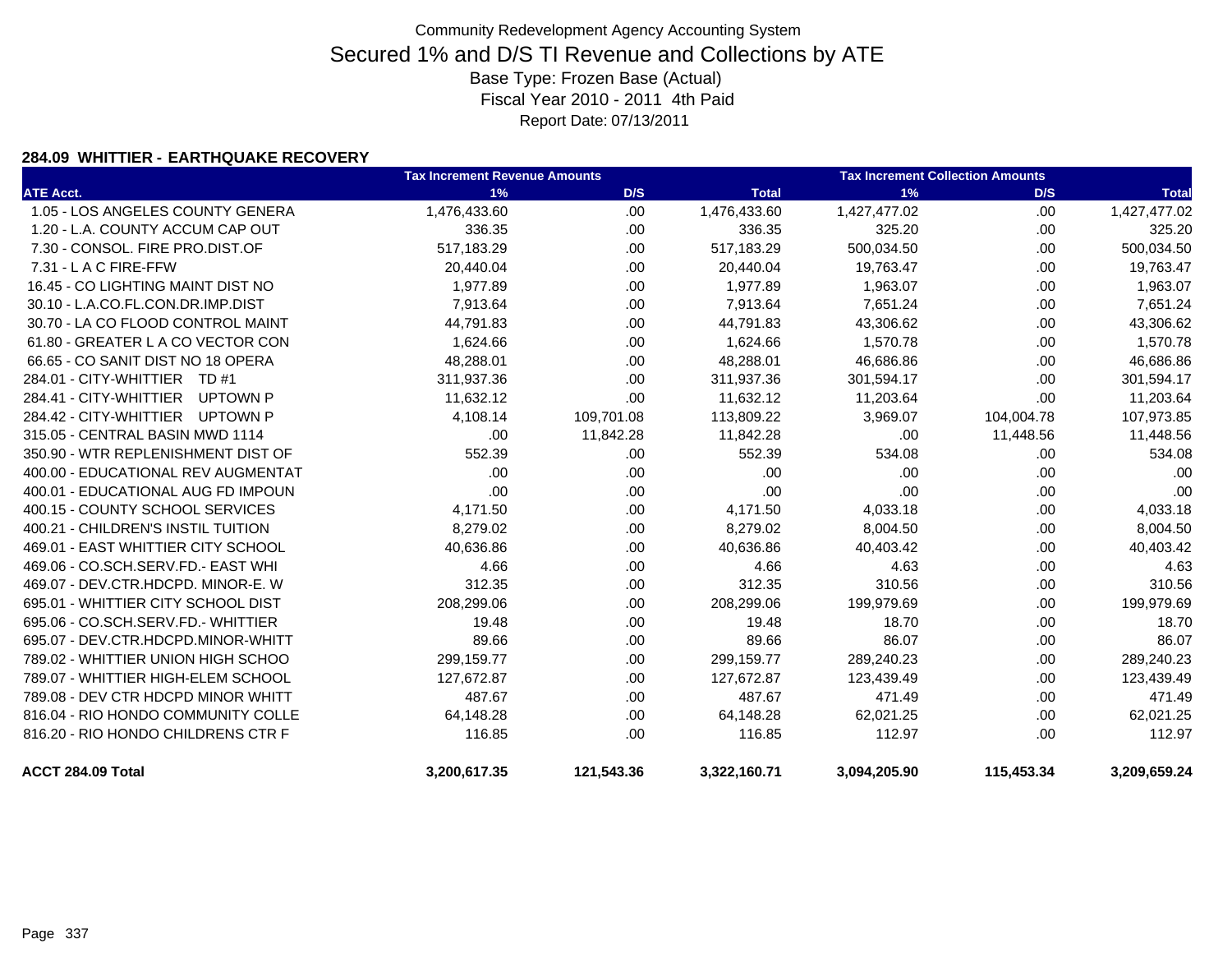#### **284.11 WHITTIER - COMMERCIAL CORRIDOR RP**

|                                    | <b>Tax Increment Revenue Amounts</b> |          | <b>Tax Increment Collection Amounts</b> |              |          |              |
|------------------------------------|--------------------------------------|----------|-----------------------------------------|--------------|----------|--------------|
| <b>ATE Acct.</b>                   | 1%                                   | D/S      | <b>Total</b>                            | 1%           | D/S      | <b>Total</b> |
| 1.05 - LOS ANGELES COUNTY GENERA   | 1,173,959.55                         | .00      | 1,173,959.55                            | 1,158,293.27 | .00      | 1,158,293.27 |
| 1.20 - L.A. COUNTY ACCUM CAP OUT   | 267.48                               | .00.     | 267.48                                  | 263.91       | .00      | 263.91       |
| 7.30 - CONSOL. FIRE PRO.DIST.OF    | 411,294.32                           | .00.     | 411,294.32                              | 405,805.55   | .00.     | 405,805.55   |
| 7.31 - L A C FIRE-FFW              | 16,437.08                            | .00.     | 16,437.08                               | 16,217.36    | .00      | 16,217.36    |
| 16.45 - CO LIGHTING MAINT DIST NO  | 2,164.25                             | .00.     | 2,164.25                                | 2,164.25     | .00.     | 2,164.25     |
| 30.10 - L.A.CO.FL.CON.DR.IMP.DIST  | 6,293.36                             | .00.     | 6,293.36                                | 6,209.39     | .00.     | 6,209.39     |
| 30.70 - LA CO FLOOD CONTROL MAINT  | 35,621.05                            | .00.     | 35,621.05                               | 35,145.69    | .00.     | 35,145.69    |
| 61.80 - GREATER L A CO VECTOR CON  | 1,291.98                             | .00.     | 1,291.98                                | 1,274.74     | .00.     | 1,274.74     |
| 66.65 - CO SANIT DIST NO 18 OPERA  | 38,401.49                            | .00.     | 38,401.49                               | 37,889.01    | .00.     | 37,889.01    |
| 284.01 - CITY-WHITTIER TD #1       | 248,069.96                           | .00.     | 248,069.96                              | 244,759.41   | .00      | 244,759.41   |
| 315.05 - CENTRAL BASIN MWD 1114    | .00                                  | 9,236.17 | 9,236.17                                | .00          | 9,113.00 | 9,113.00     |
| 350.90 - WTR REPLENISHMENT DIST OF | 439.31                               | .00      | 439.31                                  | 433.44       | .00.     | 433.44       |
| 400.00 - EDUCATIONAL REV AUGMENTAT | .00                                  | .00.     | .00                                     | .00          | .00      | .00          |
| 400.01 - EDUCATIONAL AUG FD IMPOUN | .00                                  | .00.     | .00                                     | .00          | .00      | .00          |
| 400.15 - COUNTY SCHOOL SERVICES    | 3,317.44                             | .00.     | 3,317.44                                | 3,273.16     | .00.     | 3,273.16     |
| 400.21 - CHILDREN'S INSTIL TUITION | 6,583.98                             | .00.     | 6,583.98                                | 6,496.10     | .00.     | 6,496.10     |
| 469.01 - EAST WHITTIER CITY SCHOOL | 140,222.79                           | .00.     | 140,222.79                              | 139,901.00   | .00      | 139,901.00   |
| 469.06 - CO.SCH.SERV.FD.- EAST WHI | 16.06                                | .00.     | 16.06                                   | 16.02        | .00.     | 16.02        |
| 469.07 - DEV.CTR.HDCPD. MINOR-E. W | 1,077.81                             | .00.     | 1,077.81                                | 1,075.34     | .00.     | 1,075.34     |
| 561.01 - LOS NIETOS SCHOOL DISTRIC | 11,147.51                            | .00.     | 11,147.51                               | 10,357.75    | .00      | 10,357.75    |
| 561.06 - CO.SCH.SERV.FD.- LOS NIET | .81                                  | .00.     | .81                                     | .76          | .00.     | .76          |
| 561.07 - DEV.CTR.HDCPD.MINOR-LOS N | 119.13                               | .00.     | 119.13                                  | 110.69       | .00.     | 110.69       |
| 561.20 - LOS NIETOS CHILDRENS CTR  | 162.25                               | .00      | 162.25                                  | 150.76       | .00      | 150.76       |
| 565.01 - LOWELL JOINT SCHOOL DISTR | 9,473.53                             | .00.     | 9,473.53                                | 8,276.59     | .00      | 8,276.59     |
| 565.06 - CO.SCH.SERV.FD.- LOWELL J | 1.09                                 | .00.     | 1.09                                    | .95          | .00      | .95          |
| 565.07 - DEV.CTR.HDCPD.MINOR-LOWEL | 176.33                               | .00.     | 176.33                                  | 154.05       | .00      | 154.05       |
| 695.01 - WHITTIER CITY SCHOOL DIST | 5,402.94                             | .00      | 5,402.94                                | 5,357.04     | .00      | 5,357.04     |
| 695.06 - CO.SCH.SERV.FD.- WHITTIER | .50                                  | .00.     | .50                                     | .49          | .00.     | .49          |
| 695.07 - DEV.CTR.HDCPD.MINOR-WHITT | 2.32                                 | .00.     | 2.32                                    | 2.30         | .00      | 2.30         |
| 753.02 - FULLERTON UNION HIGH SCHO | 11,000.31                            | .00.     | 11,000.31                               | 9,610.48     | .00      | 9,610.48     |
| 753.07 - FULLERTON UN. HIGH-ELEM S | 5,361.47                             | .00.     | 5,361.47                                | 4,684.08     | .00.     | 4,684.08     |
| 789.02 - WHITTIER UNION HIGH SCHOO | 224,541.58                           | .00.     | 224,541.58                              | 223,055.58   | .00.     | 223,055.58   |
| 789.07 - WHITTIER HIGH-ELEM SCHOOL | 95,827.93                            | .00.     | 95,827.93                               | 95,193.74    | .00      | 95,193.74    |
| 789.08 - DEV CTR HDCPD MINOR WHITT | 366.02                               | .00.     | 366.02                                  | 363.60       | .00      | 363.60       |
| 811.04 - N.ORANGE CO.COMMUNITY COL | 3,613.32                             | .00.     | 3,613.32                                | 3,156.80     | .00      | 3,156.80     |
| 811.20 - N.ORANGE CO C.C. CHILD CT | 58.02                                | .00.     | 58.02                                   | 50.69        | .00.     | 50.69        |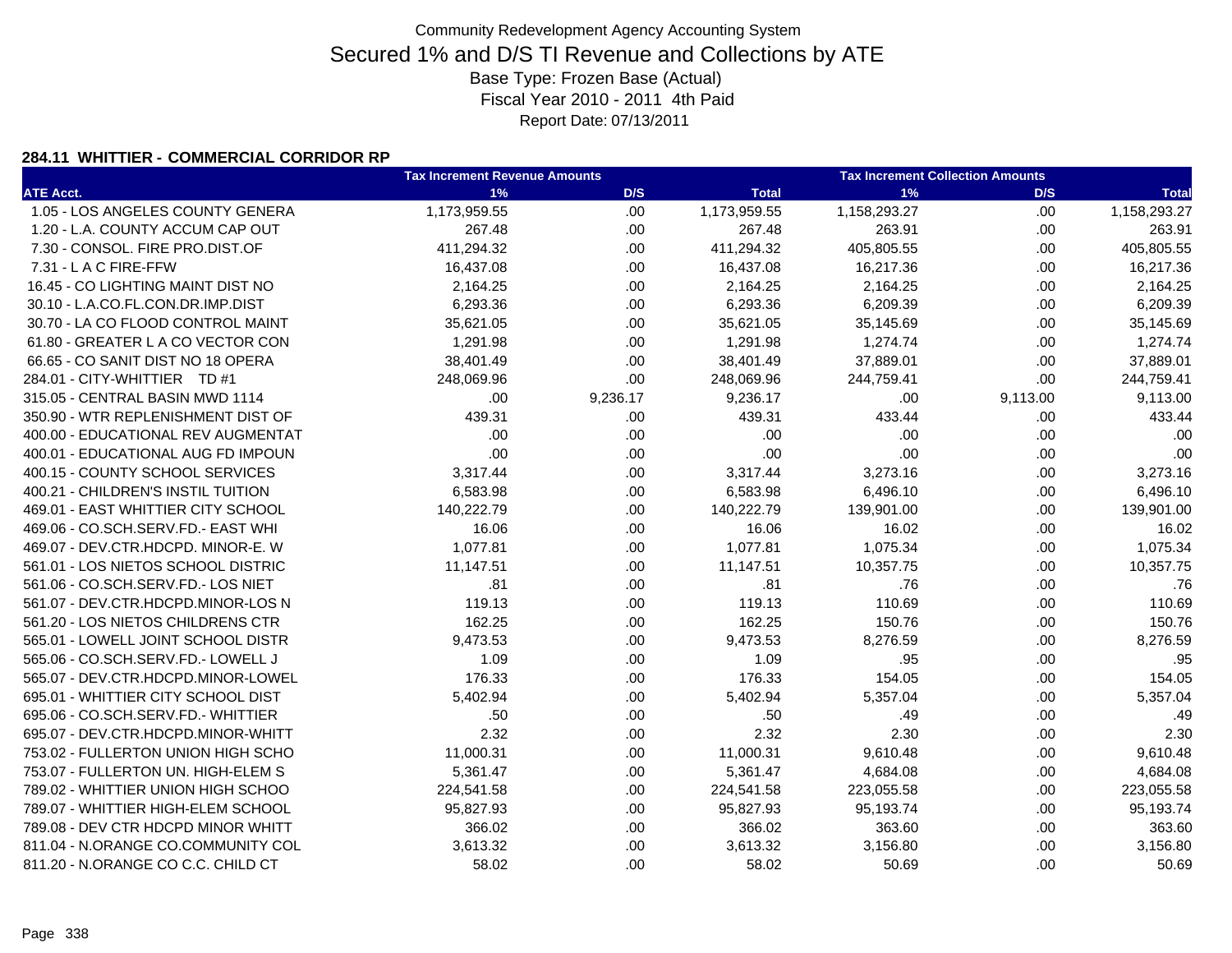### **284.11 WHITTIER - COMMERCIAL CORRIDOR RP**

|                                    | <b>Tax Increment Revenue Amounts</b> |          | Tax Increment Collection Amounts . |              |          |              |
|------------------------------------|--------------------------------------|----------|------------------------------------|--------------|----------|--------------|
| <b>ATE Acct.</b>                   | 1%                                   | D/S      | Total                              | 1%           | D/S      | <b>Total</b> |
| 816.04 - RIO HONDO COMMUNITY COLLE | 48,148.05                            | .00      | 48.148.05                          | 47.829.40    | .00      | 47.829.40    |
| 816.20 - RIO HONDO CHILDRENS CTR F | 87.68                                | .00      | 87.68                              | 87.10        | .00.     | 87.10        |
| ACCT 284.11 Total                  | 2,500,948.70                         | 9,236.17 | 2,510,184.87                       | 2,467,660.49 | 9,113.00 | 2,476,773.49 |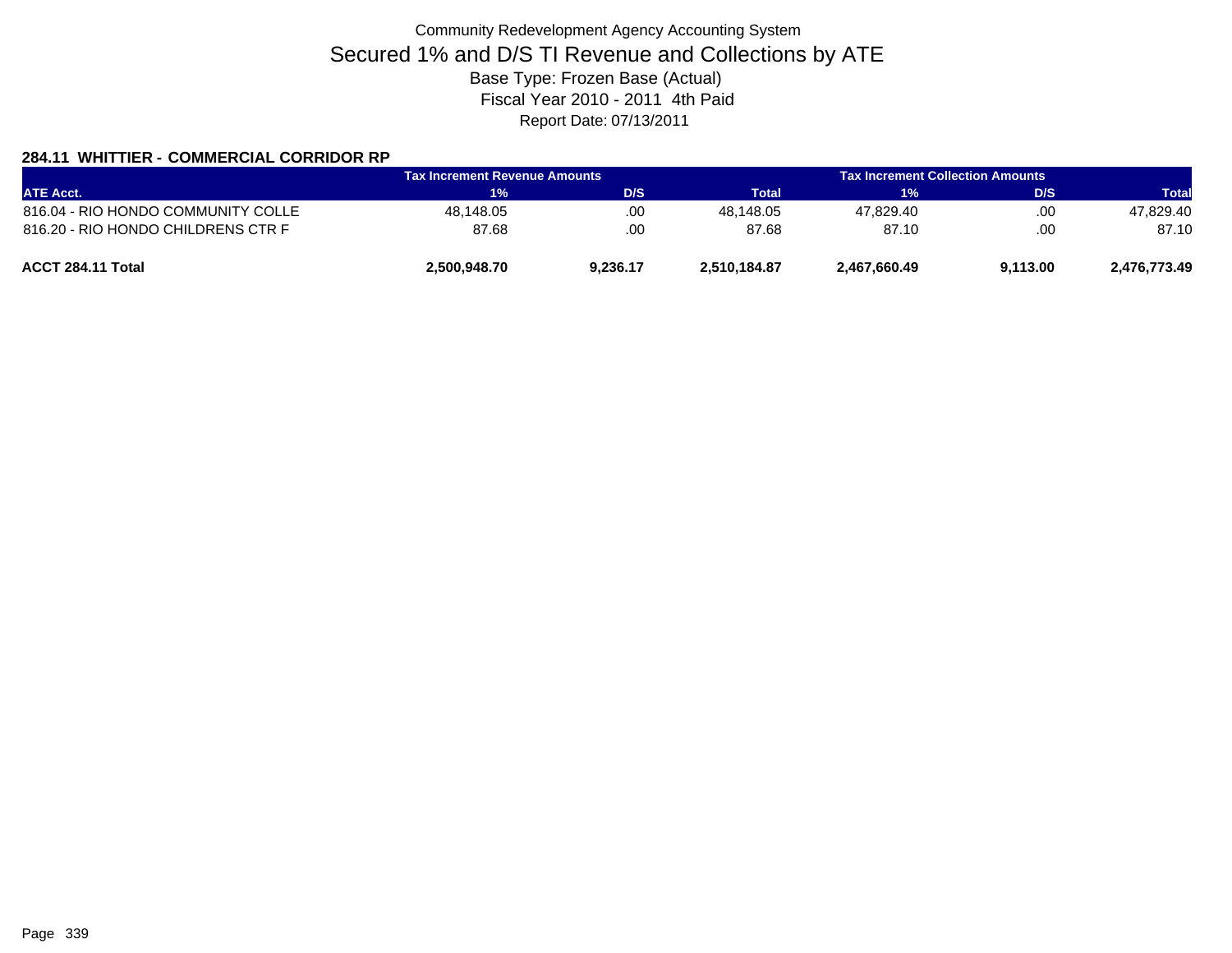#### **284.14 WHITTIER - COMM. CORRIDOR RP 2006 ANX**

|                                    | <b>Tax Increment Revenue Amounts</b> |        | <b>Tax Increment Collection Amounts</b> |             |        |              |
|------------------------------------|--------------------------------------|--------|-----------------------------------------|-------------|--------|--------------|
| <b>ATE Acct.</b>                   | 1%                                   | D/S    | <b>Total</b>                            | 1%          | D/S    | <b>Total</b> |
| 1.05 - LOS ANGELES COUNTY GENERA   | 40,233.07                            | .00    | 40,233.07                               | 32,733.42   | .00    | 32,733.42    |
| 1.20 - L.A. COUNTY ACCUM CAP OUT   | 9.15                                 | .00    | 9.15                                    | 7.46        | .00    | 7.46         |
| 7.30 - CONSOL. FIRE PRO.DIST.OF    | 14,097.18                            | .00    | 14,097.18                               | 11,469.70   | .00.   | 11,469.70    |
| 7.31 - L A C FIRE-FFW              | 567.91                               | .00    | 567.91                                  | 462.87      | .00.   | 462.87       |
| 16.45 - CO LIGHTING MAINT DIST NO  | 531.02                               | .00    | 531.02                                  | 518.43      | .00.   | 518.43       |
| 30.10 - L.A.CO.FL.CON.DR.IMP.DIST  | 215.71                               | .00    | 215.71                                  | 175.49      | .00.   | 175.49       |
| 30.70 - LA CO FLOOD CONTROL MAINT  | 1,220.93                             | .00    | 1,220.93                                | 993.37      | .00.   | 993.37       |
| 61.80 - GREATER L A CO VECTOR CON  | 44.29                                | .00.   | 44.29                                   | 36.03       | .00.   | 36.03        |
| 66.65 - CO SANIT DIST NO 18 OPERA  | 1,316.22                             | .00    | 1,316.22                                | 1,070.89    | .00.   | 1,070.89     |
| 284.01 - CITY-WHITTIER TD #1       | 8,502.64                             | .00    | 8,502.64                                | 6,917.88    | .00.   | 6,917.88     |
| 315.05 - CENTRAL BASIN MWD 1114    | .00                                  | 313.08 | 313.08                                  | .00         | 254.01 | 254.01       |
| 350.90 - WTR REPLENISHMENT DIST OF | 15.06                                | .00.   | 15.06                                   | 12.26       | .00.   | 12.26        |
| 400.00 - EDUCATIONAL REV AUGMENTAT | .00                                  | .00    | .00                                     | .00         | .00    | .00          |
| 400.01 - EDUCATIONAL AUG FD IMPOUN | .00                                  | .00.   | .00                                     | .00         | .00    | .00          |
| 400.15 - COUNTY SCHOOL SERVICES    | 113.71                               | .00    | 113.71                                  | 92.52       | .00.   | 92.52        |
| 400.21 - CHILDREN'S INSTIL TUITION | 225.68                               | .00.   | 225.68                                  | 183.61      | .00.   | 183.61       |
| 469.01 - EAST WHITTIER CITY SCHOOL | 8,105.27                             | .00.   | 8,105.27                                | 7,064.28    | .00.   | 7,064.28     |
| 469.06 - CO.SCH.SERV.FD.- EAST WHI | .93                                  | .00    | .93                                     | .82         | .00.   | .82          |
| 469.07 - DEV.CTR.HDCPD. MINOR-E. W | 62.31                                | .00    | 62.31                                   | 54.31       | .00.   | 54.31        |
| 561.01 - LOS NIETOS SCHOOL DISTRIC | $-5,973.35$                          | .00.   | $-5,973.35$                             | $-5,973.35$ | .00.   | $-5,973.35$  |
| 561.06 - CO.SCH.SERV.FD.- LOS NIET | $-43$                                | .00    | $-.43$                                  | $-.43$      | .00.   | $-43$        |
| 561.07 - DEV.CTR.HDCPD.MINOR-LOS N | $-63.84$                             | .00.   | $-63.84$                                | $-63.84$    | .00.   | $-63.84$     |
| 561.20 - LOS NIETOS CHILDRENS CTR  | $-86.94$                             | .00    | $-86.94$                                | $-86.94$    | .00.   | $-86.94$     |
| 565.01 - LOWELL JOINT SCHOOL DISTR | 2,556.22                             | .00.   | 2,556.22                                | 2,556.22    | .00.   | 2,556.22     |
| 565.06 - CO.SCH.SERV.FD.- LOWELL J | .29                                  | .00    | .29                                     | .29         | .00.   | .29          |
| 565.07 - DEV.CTR.HDCPD.MINOR-LOWEL | 47.58                                | .00.   | 47.58                                   | 47.58       | .00.   | 47.58        |
| 753.02 - FULLERTON UNION HIGH SCHO | 2,968.19                             | .00    | 2,968.19                                | 2,968.19    | .00.   | 2,968.19     |
| 753.07 - FULLERTON UN. HIGH-ELEM S | 1,446.67                             | .00.   | 1,446.67                                | 1,446.67    | .00.   | 1,446.67     |
| 789.02 - WHITTIER UNION HIGH SCHOO | 4,547.42                             | .00    | 4,547.42                                | 3,027.56    | .00.   | 3,027.56     |
| 789.07 - WHITTIER HIGH-ELEM SCHOOL | 1,940.69                             | .00.   | 1,940.69                                | 1,292.08    | .00    | 1,292.08     |
| 789.08 - DEV CTR HDCPD MINOR WHITT | 7.41                                 | .00    | 7.41                                    | 4.93        | .00.   | 4.93         |
| 811.04 - N.ORANGE CO.COMMUNITY COL | 974.97                               | .00.   | 974.97                                  | 974.97      | .00.   | 974.97       |
| 811.20 - N.ORANGE CO C.C. CHILD CT | 15.66                                | .00    | 15.66                                   | 15.66       | .00.   | 15.66        |
| 816.04 - RIO HONDO COMMUNITY COLLE | 975.08                               | .00    | 975.08                                  | 649.19      | .00    | 649.19       |